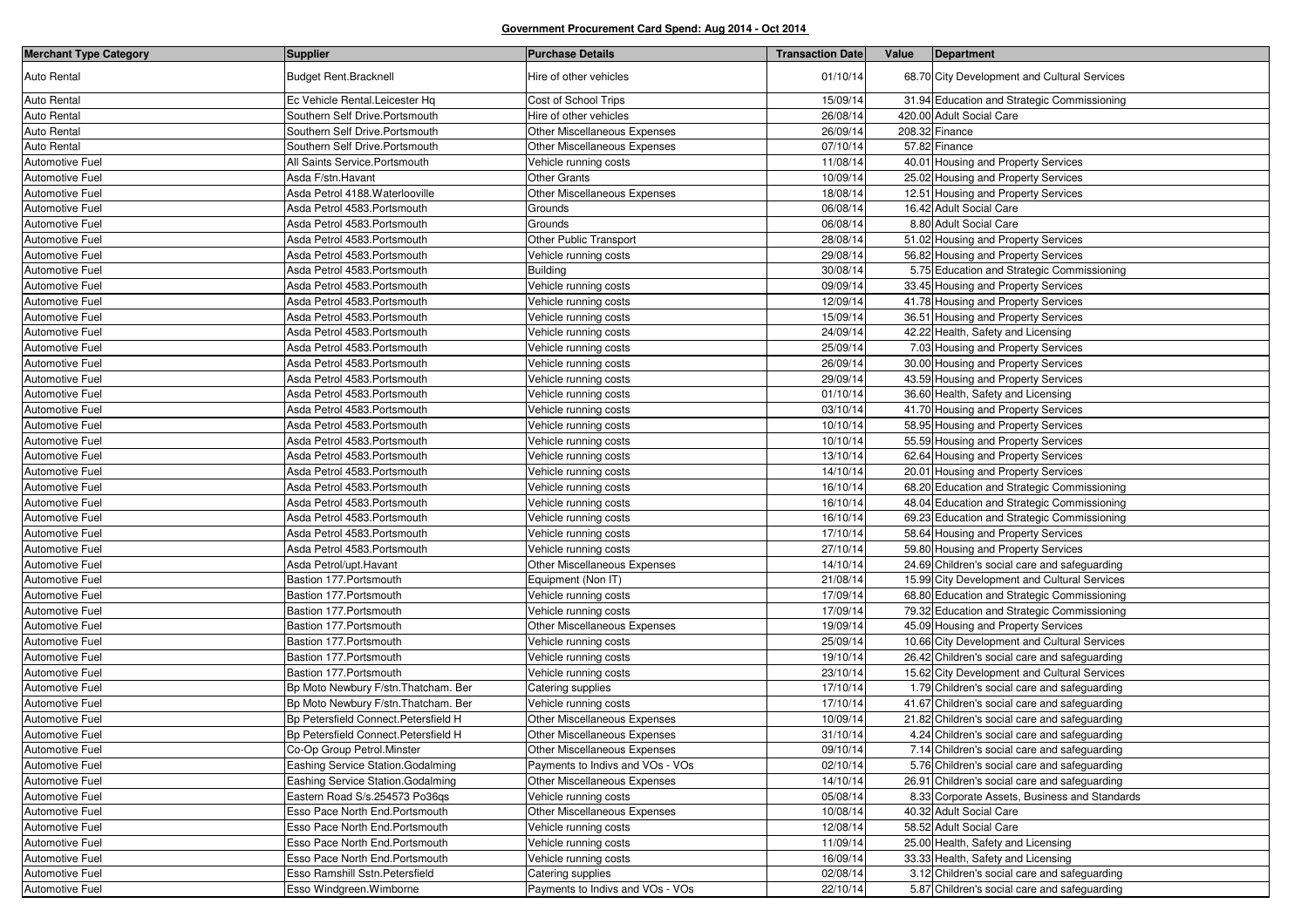| <b>Merchant Type Category</b>      | <b>Supplier</b>                       | <b>Purchase Details</b>                                | <b>Transaction Date</b> | Value | Department                                     |
|------------------------------------|---------------------------------------|--------------------------------------------------------|-------------------------|-------|------------------------------------------------|
| Automotive Fuel                    | Farlington 133. Portsmouth            | Cost of School Trips                                   | 22/09/14                |       | 13.47 Education and Strategic Commissioning    |
| Automotive Fuel                    | Farlington 133. Portsmouth            | Hospitality                                            | 24/10/14                |       | 4.00 Corporate Assets, Business and Standards  |
| Automotive Fuel                    | Green Road Service Stn. Southsea      | Other Miscellaneous Expenses                           | 16/08/14                |       | 6.89 Housing and Property Services             |
| Automotive Fuel                    | Liphook North 229. Liphook            | Other Grants                                           | 10/09/14                |       | 23.03 Housing and Property Services            |
| Automotive Fuel                    | Milton Road Servic.Southsea           | Vehicle running costs                                  | 19/08/14                |       | 41.67 Adult Social Care                        |
| Automotive Fuel                    | Milton Road Servic.Southsea           | Vehicle running costs                                  | 26/08/14                |       | 41.67 Adult Social Care                        |
| Automotive Fuel                    | Milton Road Servic.Southsea           | Other Miscellaneous Expenses                           | 09/09/14                |       | 9.35 Housing and Property Services             |
| Automotive Fuel                    | Portsbridge S/stn.Portsmouth          | Payments to Indivs and VOs - VOs                       | 02/09/14                |       | 13.13 Children's social care and safeguarding  |
| Automotive Fuel                    | Portsbridge S/stn.Portsmouth          | Vehicle running costs                                  | 08/09/14                |       | 25.02 Education and Strategic Commissioning    |
| Automotive Fuel                    | Portsbridge S/stn.Portsmouth          | Other Miscellaneous Expenses                           | 23/09/14                |       | 5.35 Education and Strategic Commissioning     |
| Automotive Fuel                    | Portsbridge S/stn.Portsmouth          | Vehicle running costs                                  | 24/09/14                |       | 41.67 Education and Strategic Commissioning    |
| Automotive Fuel                    | Portsbridge S/stn.Portsmouth          | Vehicle running costs                                  | 24/09/14                |       | 41.67 Education and Strategic Commissioning    |
| Automotive Fuel                    | Portsbridge S/stn.Portsmouth          | Other Miscellaneous Expenses                           | 30/09/14                |       | 1.65 Education and Strategic Commissioning     |
| Automotive Fuel                    | Sainsburys Petrol. Broadcut           | Hire of other vehicles                                 | 07/10/14                |       | 32.22 Transport and Environment                |
| Automotive Fuel                    | Sainsburys Petrol. Farlington         | Vehicle running costs                                  | 07/08/14                |       | 71.98 Children's social care and safeguarding  |
| Automotive Fuel                    | Sainsburys Petrol. Farlington         | Mileage payments                                       | 08/08/14                |       | 22.00 Housing and Property Services            |
| Automotive Fuel                    | Sainsburys Petrol. Farlington         | Equipment (Non IT)                                     | 22/08/14                |       | 57.82 Children's social care and safeguarding  |
| Automotive Fuel                    | Sainsburys Petrol Farlington          | Vehicle running costs                                  | 02/09/14                |       | 72.50 Children's social care and safeguarding  |
| Automotive Fuel                    | Sainsburys Petrol. Farlington         | Vehicle running costs                                  | 17/09/14                |       | 5.00 Adult Social Care                         |
| Automotive Fuel                    | Sainsburys Petrol. Farlington         | Consumable Materials                                   | 25/09/14                |       | 11.88 City Development and Cultural Services   |
| Automotive Fuel                    | Sainsburys Petrol. Farlington         | Other Miscellaneous Expenses                           | 08/10/14                |       | 78.77 Children's social care and safeguarding  |
| Automotive Fuel                    | Sainsburys Petrol. Farlington         | Vehicle running costs                                  | 10/10/14                |       | 82.74 Children's social care and safeguarding  |
| Automotive Fuel                    | Sainsburys Petrol. Farlington         | Vehicle running costs                                  | 10/10/14                |       | 71.51 Children's social care and safeguarding  |
| Automotive Fuel                    | Sainsburys Petrol Farlington          | Vehicle running costs                                  | 22/10/14                |       | 75.08 Education and Strategic Commissioning    |
| Automotive Fuel                    | Sainsburys Petrol. Farlington         | Vehicle running costs                                  | 23/10/14                |       | 69.23 Children's social care and safeguarding  |
| Automotive Fuel                    | Shell Fratton 178. Portsmouth         | Other Miscellaneous Expenses                           | 21/08/14                |       | 41.44 Adult Social Care                        |
| Automotive Fuel                    | Shell Fratton 178. Portsmouth         | Other Miscellaneous Expenses                           | 28/09/14                |       | 28.57 Adult Social Care                        |
| Automotive Fuel                    | Shell Fratton 178. Portsmouth         | Fuel Oil                                               | 20/10/14                |       | 30.79 Adult Social Care                        |
| Automotive Fuel                    | Shell Rochester.Rochester             | Other Miscellaneous Expenses                           | 31/10/14                |       | 3.20 Children's social care and safeguarding   |
| Automotive Fuel                    | Shell Victory.Portsmouth 6            | <b>Educational Supplies - General</b>                  | 08/09/14                |       | 3.33 Education and Strategic Commissioning     |
| Automotive Fuel                    | Shell Victory.Portsmouth 6            | Mileage payments                                       | 29/09/14                |       | 16.75 Housing and Property Services            |
| Automotive Fuel                    | Shell Victory.Portsmouth 6            | Vehicle running costs                                  | 20/10/14                |       | 16.67 City Development and Cultural Services   |
| Automotive Fuel                    | Shell.Southsea                        | Other Miscellaneous Expenses                           | 31/08/14                |       | 45.11 Adult Social Care                        |
| Automotive Fuel                    | Shell.Southsea                        | Other Miscellaneous Expenses                           | 05/09/14                |       | 24.37 Adult Social Care                        |
| Automotive Fuel                    | Shell.Southsea                        | Fuel Oil                                               | 10/09/14                |       | 16.50 Adult Social Care                        |
| Automotive Fuel                    | Shell.Southsea                        | Fuel Oil                                               | 19/09/14                |       | 30.02 Adult Social Care                        |
| Automotive Fuel                    | Shell.Southsea                        | Fuel Oil                                               | 08/10/14                |       | 58.00 Adult Social Care                        |
| Automotive Fuel                    | Shell.Southsea                        | Fuel Oil                                               | 13/10/14                |       | 23.00 Adult Social Care                        |
| Automotive Fuel                    | Shell.Southsea                        | Fuel Oil                                               | 17/10/14                |       | 40.00 Adult Social Care                        |
| Automotive Fuel                    | Shell.Southsea                        | Fuel Oil                                               | 24/10/14                |       | 35.00 Adult Social Care                        |
| Automotive Fuel                    | Tesco Pay At Pump 3740. Portsmouth No | Vehicle running costs                                  | 08/10/14                |       | 37.51 Health, Safety and Licensing             |
| Automotive Fuel                    | Tesco Pfs 2339.Portsmouth             | Catering supplies                                      | 14/08/14                |       | 8.81 Children's social care and safeguarding   |
| Automotive Fuel                    | Tesco Pfs 2339. Portsmouth            | Catering supplies                                      | 14/08/14                |       | 1.67 Children's social care and safeguarding   |
| Automotive Fuel                    | Tesco Pfs 2339. Portsmouth            | Other Miscellaneous Expenses                           | 10/09/14                |       | 50.00 Corporate Assets, Business and Standards |
| Automotive Fuel                    | Tesco Pfs 2339. Portsmouth            | Educational Supplies - General                         | 11/09/14                |       | 7.08 Education and Strategic Commissioning     |
| Automotive Fuel                    | Tesco Pfs 2339. Portsmouth            | Vehicle running costs                                  | 02/10/14                |       | 11.58 City Development and Cultural Services   |
| Automotive Fuel                    | Tesco Pfs 2339. Portsmouth            | Other Miscellaneous Expenses                           | 06/10/14                |       | 1.39 Housing and Property Services             |
| Automotive Fuel                    | Tesco Pfs 2339. Portsmouth            | Other Miscellaneous Expenses                           | 06/10/14                |       | 1.22 Housing and Property Services             |
| Automotive Fuel                    | Tesco Pfs 2339.Portsmouth             | Other Miscellaneous Expenses                           | 06/10/14                |       | 6.00 Education and Strategic Commissioning     |
| Automotive Fuel                    | Tesco Pfs 2339. Portsmouth            | Other Miscellaneous Expenses                           | 20/10/14                |       | 14.40 Housing and Property Services            |
| Automotive Fuel                    | Tesco Pfs 3740. Portsmouth No         |                                                        | 15/09/14                |       | 57.82 Children's social care and safeguarding  |
| Automotive Fuel                    | Tesco Pfs 3740.Portsmouth No          | Vehicle running costs<br>Vehicle running costs         | 13/10/14                |       | 20.83 Health, Safety and Licensing             |
|                                    | Titchfield 138. Fareham               |                                                        | 08/10/14                |       | 20.83 Adult Social Care                        |
| Automotive Fuel<br>Automotive Fuel | W J King (Garages.Bexleyheath         | Hire of other vehicles<br>Other Miscellaneous Expenses | 24/10/14                |       | 30.01 Children's social care and safeguarding  |
|                                    |                                       |                                                        |                         |       |                                                |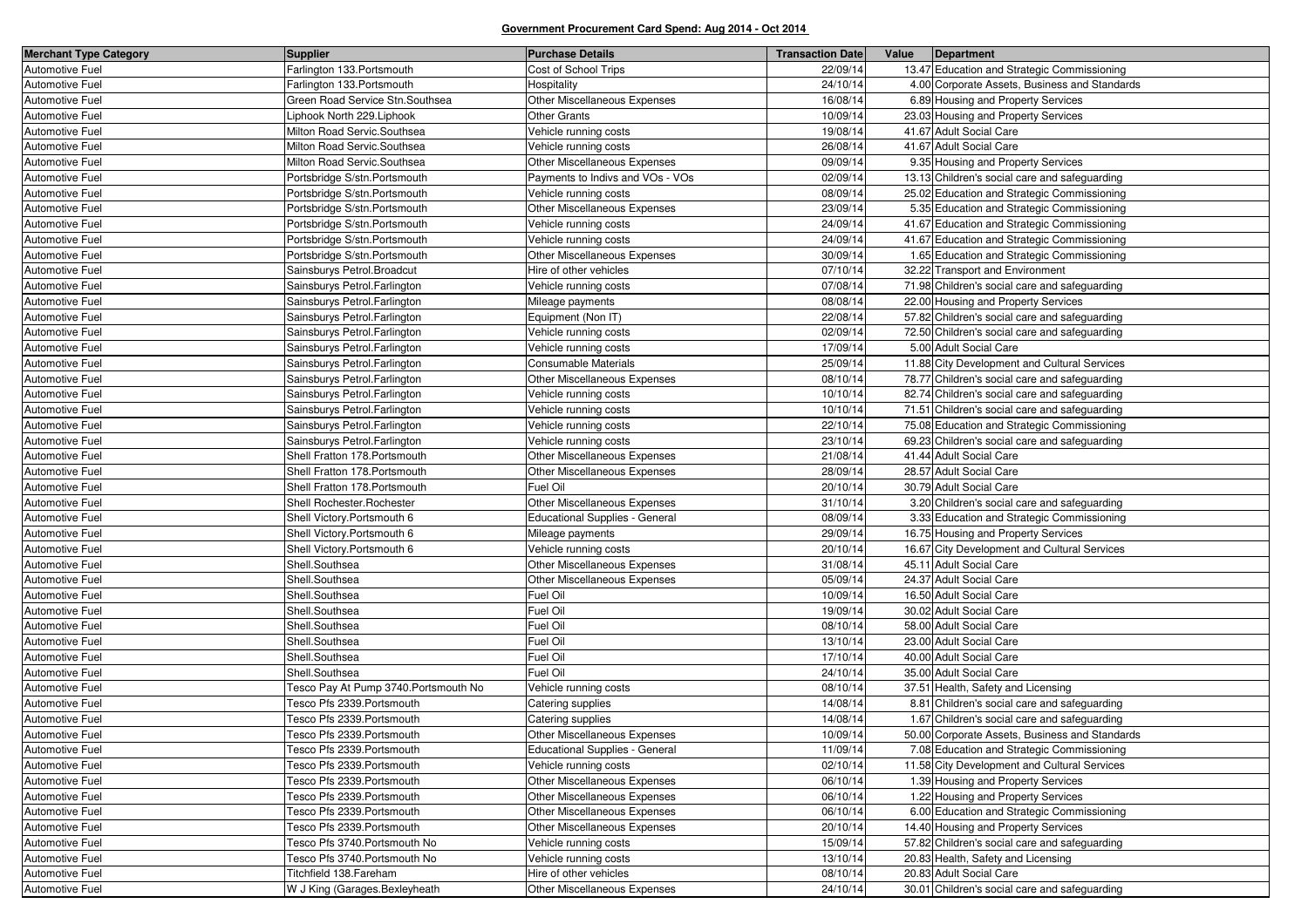| <b>Merchant Type Category</b> | <b>Supplier</b>                     | <b>Purchase Details</b>               | <b>Transaction Date</b> | Value      | Department                                    |
|-------------------------------|-------------------------------------|---------------------------------------|-------------------------|------------|-----------------------------------------------|
| Automotive Fuel               | W M Morrison. Waterlooville         | Vehicle running costs                 | 15/10/14                |            | 50.00 Education and Strategic Commissioning   |
| Automotive Fuel               | Woodbridge Hill Service S.Guildford | Payments to Indivs and VOs - VOs      | 02/10/14                |            | 4.20 Children's social care and safeguarding  |
| <b>Books and Periodicals</b>  | Amazon *mktplce Eu-Uk.800-279-6620  | Consumable Materials                  | 06/08/14                |            | 2.96 Education and Strategic Commissioning    |
| <b>Books and Periodicals</b>  | Amazon *mktplce Eu-Uk.800-279-6620  | Educational Supplies - General        | 01/09/14                |            | 42.58 Education and Strategic Commissioning   |
| <b>Books and Periodicals</b>  | Amazon *mktplce Eu-Uk.800-279-6620  | <b>Educational Supplies - General</b> | 03/09/14                |            | 23.94 Education and Strategic Commissioning   |
| <b>Books and Periodicals</b>  | Amazon *mktplce Eu-Uk.800-279-6620  | <b>Educational Supplies - General</b> | 03/09/14                |            | 6.07 Education and Strategic Commissioning    |
| <b>Books and Periodicals</b>  | Amazon *mktplce Eu-Uk.800-279-6620  | Wellbeing and Health Supplies         | 05/09/14                |            | 45.90 Education and Strategic Commissioning   |
| <b>Books and Periodicals</b>  | Amazon *mktplce Eu-Uk.800-279-6620  | Telephone costs                       | 08/09/14                |            | 18.50 Education and Strategic Commissioning   |
| <b>Books and Periodicals</b>  | Amazon *mktplce Eu-Uk.800-279-6620  | <b>Building</b>                       | 25/09/14                |            | 29.17 Education and Strategic Commissioning   |
| <b>Books and Periodicals</b>  | Amazon *mktplce Eu-Uk.800-279-6620  | General office expenses               | 10/10/14                |            | 1.15 Education and Strategic Commissioning    |
| Books and Periodicals         | Amazon *mktplce Eu-Uk.800-279-6620  | <b>Educational Supplies - General</b> | 10/10/14                |            | 117.35 Education and Strategic Commissioning  |
| <b>Books and Periodicals</b>  | Amazon *mktplce Eu-Uk.800-279-6620  | Other Miscellaneous Expenses          | 15/10/14                |            | 3.15 Adult Social Care                        |
| Books and Periodicals         | Amazon *mktplce Eu-Uk.800-279-6620  | <b>Other Cleaning</b>                 | 16/10/14                |            | 9.18 Education and Strategic Commissioning    |
| <b>Books and Periodicals</b>  | Amazon *mktplce Eu-Uk.800-279-6620  | Educational Supplies - General        | 17/10/14                |            | 7.47 Education and Strategic Commissioning    |
| <b>Books and Periodicals</b>  | Amazon *mktplce Eu-Uk.800-279-6620  | <b>Educational Supplies - General</b> | 18/10/14                |            | 14.12 Education and Strategic Commissioning   |
| <b>Books and Periodicals</b>  | Amazon *mktplce Eu-Uk.800-279-6620  | Educational Supplies - General        | 24/10/14                |            | 10.65 Education and Strategic Commissioning   |
| Books and Periodicals         | Amazon *mktplce Eu-Uk.Amazon.Co.Uk  | <b>Building</b>                       | 01/08/14                |            | 11.66 Housing and Property Services           |
| <b>Books and Periodicals</b>  | Amazon *mktplce Eu-Uk.Amazon.Co.Uk  | <b>Building</b>                       | 01/08/14                |            | 4.12 Housing and Property Services            |
| <b>Books and Periodicals</b>  | Amazon *mktplce Eu-Uk.Amazon.Co.Uk  | Educational Supplies - General        | 01/08/14                |            | 8.96 Education and Strategic Commissioning    |
| <b>Books and Periodicals</b>  | Amazon *mktplce Eu-Uk.Amazon.Co.Uk  | Educational Supplies - General        | 02/08/14                |            | 109.63 Education and Strategic Commissioning  |
| <b>Books and Periodicals</b>  | Amazon *mktplce Eu-Uk.Amazon.Co.Uk  | Consumable Materials                  | 05/08/14                |            | 2.49 Education and Strategic Commissioning    |
| <b>Books and Periodicals</b>  | Amazon *mktplce Eu-Uk.Amazon.Co.Uk  | <b>Other Miscellaneous Expenses</b>   | 05/08/14                |            | 27.87 Education and Strategic Commissioning   |
| Books and Periodicals         | Amazon *mktplce Eu-Uk.Amazon.Co.Uk  | Other Miscellaneous Expenses          | 05/08/14                |            | 30.00 Children's social care and safeguarding |
| <b>Books and Periodicals</b>  | Amazon *mktplce Eu-Uk.Amazon.Co.Uk  | Other Miscellaneous Expenses          | 05/08/14                |            | 1.69 Children's social care and safeguarding  |
| <b>Books and Periodicals</b>  | Amazon *mktplce Eu-Uk.Amazon.Co.Uk  | Other Miscellaneous Expenses          | 05/08/14                |            | 1.99 Children's social care and safeguarding  |
| Books and Periodicals         | Amazon *mktplce Eu-Uk.Amazon.Co.Uk  | Other Miscellaneous Expenses          | 05/08/14                |            | 14.98 Children's social care and safeguarding |
| <b>Books and Periodicals</b>  | Amazon *mktplce Eu-Uk.Amazon.Co.Uk  | Other Miscellaneous Expenses          | 05/08/14                |            | 24.99 Education and Strategic Commissioning   |
| <b>Books and Periodicals</b>  | Amazon *mktplce Eu-Uk.Amazon.Co.Uk  | Consumable Materials                  | 06/08/14                | 37.48 Port |                                               |
| <b>Books and Periodicals</b>  | Amazon *mktplce Eu-Uk.Amazon.Co.Uk  | Consumable Materials                  | 06/08/14                |            | 2.55 Education and Strategic Commissioning    |
| <b>Books and Periodicals</b>  | Amazon *mktplce Eu-Uk.Amazon.Co.Uk  | Consumable Materials                  | 06/08/14                |            | 2.94 Education and Strategic Commissioning    |
| <b>Books and Periodicals</b>  | Amazon *mktplce Eu-Uk.Amazon.Co.Uk  | Consumable Materials                  | 06/08/14                |            | 6.29 Education and Strategic Commissioning    |
| <b>Books and Periodicals</b>  | Amazon *mktplce Eu-Uk.Amazon.Co.Uk  | Consumable Materials                  | 06/08/14                |            | 5.06 Education and Strategic Commissioning    |
| <b>Books and Periodicals</b>  | Amazon *mktplce Eu-Uk.Amazon.Co.Uk  | Computer hardware                     | 06/08/14                |            | 86.06 Education and Strategic Commissioning   |
| <b>Books and Periodicals</b>  | Amazon *mktplce Eu-Uk.Amazon.Co.Uk  | Computer hardware                     | 06/08/14                |            | 86.06 Education and Strategic Commissioning   |
| Books and Periodicals         | Amazon *mktplce Eu-Uk.Amazon.Co.Uk  | Equipment (Non IT)                    | 06/08/14                |            | 4.57 City Development and Cultural Services   |
| Books and Periodicals         | Amazon *mktplce Eu-Uk.Amazon.Co.Uk  | Consumable Materials                  | 06/08/14                |            | 2.27 City Development and Cultural Services   |
| <b>Books and Periodicals</b>  | Amazon *mktplce Eu-Uk.Amazon.Co.Uk  | Other Miscellaneous Expenses          | 06/08/14                |            | 2.00 Children's social care and safeguarding  |
| Books and Periodicals         | Amazon *mktplce Eu-Uk.Amazon.Co.Uk  | <b>Building</b>                       | 06/08/14                |            | 303.14 Education and Strategic Commissioning  |
| Books and Periodicals         | Amazon *mktplce Eu-Uk.Amazon.Co.Uk  | <b>Building</b>                       | 08/08/14                |            | 11.00 Housing and Property Services           |
| <b>Books and Periodicals</b>  | Amazon *mktplce Eu-Uk.Amazon.Co.Uk  | <b>Educational Supplies - General</b> | 08/08/14                |            | 4.33 Education and Strategic Commissioning    |
| Books and Periodicals         | Amazon *mktplce Eu-Uk.Amazon.Co.Uk  | Equipment (Non IT)                    | 08/08/14                |            | 0.72 Housing and Property Services            |
| Books and Periodicals         | Amazon *mktplce Eu-Uk.Amazon.Co.Uk  | Other Miscellaneous Expenses          | 11/08/14                |            | 5.82 Education and Strategic Commissioning    |
| <b>Books and Periodicals</b>  | Amazon *mktplce Eu-Uk.Amazon.Co.Uk  | Stationery                            | 12/08/14                |            | 25.20 Education and Strategic Commissioning   |
| <b>Books and Periodicals</b>  | Amazon *mktplce Eu-Uk.Amazon.Co.Uk  | Book purchases                        | 12/08/14                |            | 7.30 Education and Strategic Commissioning    |
| <b>Books and Periodicals</b>  | Amazon *mktplce Eu-Uk.Amazon.Co.Uk  | Other Miscellaneous Expenses          | 12/08/14                |            | 40.61 Education and Strategic Commissioning   |
| <b>Books and Periodicals</b>  | Amazon *mktplce Eu-Uk.Amazon.Co.Uk  | Other Miscellaneous Expenses          | 12/08/14                |            | 46.74 Education and Strategic Commissioning   |
| <b>Books and Periodicals</b>  | Amazon *mktplce Eu-Uk.Amazon.Co.Uk  | Other Schools expenses                | 13/08/14                |            | 23.99 Education and Strategic Commissioning   |
| <b>Books and Periodicals</b>  | Amazon *mktplce Eu-Uk.Amazon.Co.Uk  | Computer hardware                     | 13/08/14                |            | 42.75 Information Services                    |
| <b>Books and Periodicals</b>  | Amazon *mktplce Eu-Uk.Amazon.Co.Uk  | <b>Other Miscellaneous Expenses</b>   | 14/08/14                |            | 8.40 Education and Strategic Commissioning    |
| Books and Periodicals         | Amazon *mktplce Eu-Uk.Amazon.Co.Uk  | <b>Building</b>                       | 15/08/14                |            | 5.82 Housing and Property Services            |
| <b>Books and Periodicals</b>  | Amazon *mktplce Eu-Uk.Amazon.Co.Uk  | <b>Building</b>                       | 15/08/14                |            | 23.38 Housing and Property Services           |
| <b>Books and Periodicals</b>  | Amazon *mktplce Eu-Uk.Amazon.Co.Uk  | Other Miscellaneous Expenses          | 15/08/14                |            | 7.92 Housing and Property Services            |
| <b>Books and Periodicals</b>  | Amazon *mktplce Eu-Uk.Amazon.Co.Uk  | Other Miscellaneous Expenses          | 15/08/14                |            | 7.20 Education and Strategic Commissioning    |
| <b>Books and Periodicals</b>  | Amazon *mktplce Eu-Uk.Amazon.Co.Uk  | Equipment (Non IT)                    | 16/08/14                |            | 49.96 Adult Social Care                       |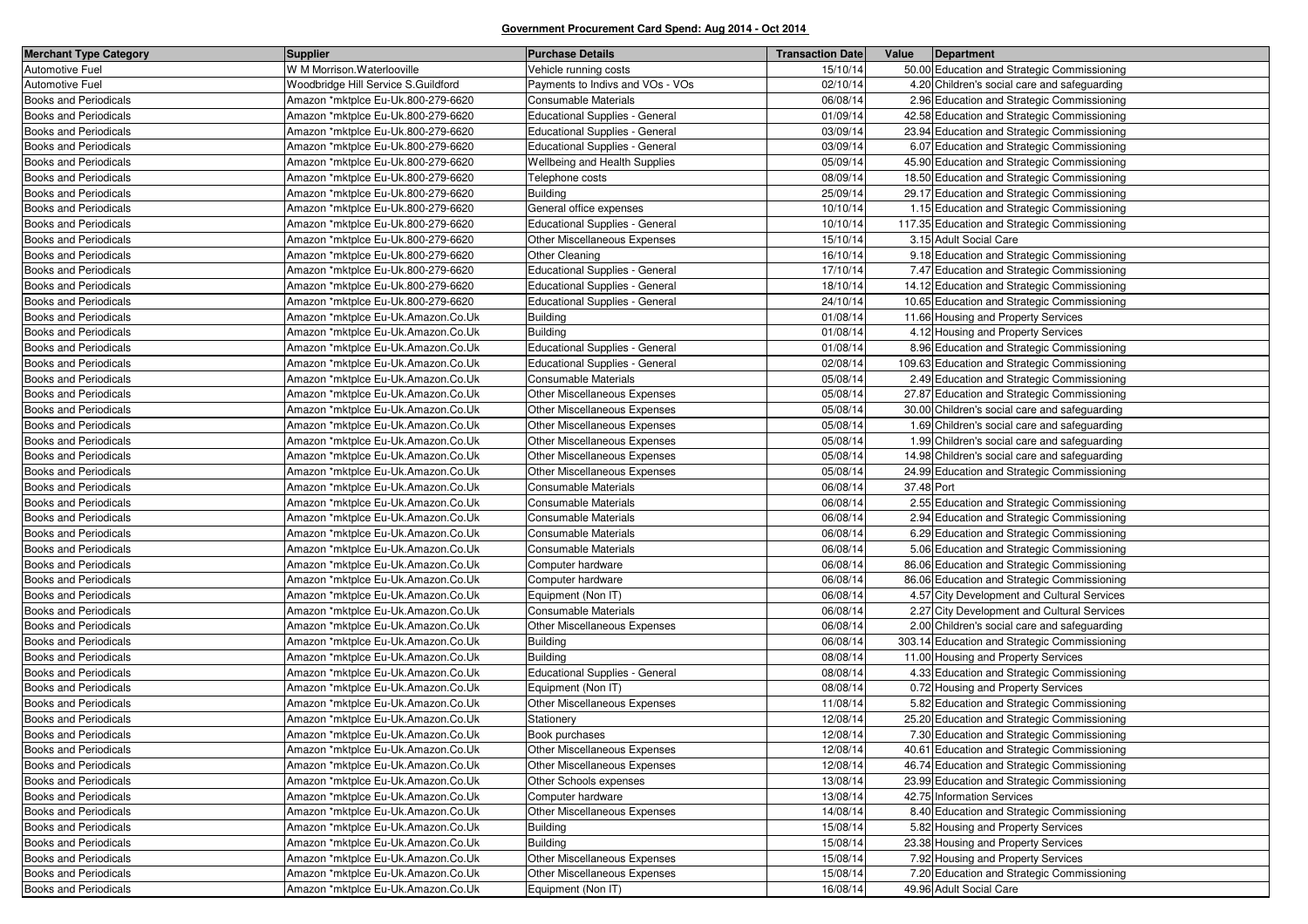| <b>Merchant Type Category</b> | <b>Supplier</b>                    | <b>Purchase Details</b>               | <b>Transaction Date</b> | Value      | Department                                    |
|-------------------------------|------------------------------------|---------------------------------------|-------------------------|------------|-----------------------------------------------|
| <b>Books and Periodicals</b>  | Amazon *mktplce Eu-Uk.Amazon.Co.Uk | Cleaning materials                    | 17/08/14                |            | 51.67 Housing and Property Services           |
| <b>Books and Periodicals</b>  | Amazon *mktplce Eu-Uk.Amazon.Co.Uk | Consumable Materials                  | 18/08/14                | 78.88 Port |                                               |
| <b>Books and Periodicals</b>  | Amazon *mktplce Eu-Uk.Amazon.Co.Uk | Other Miscellaneous Expenses          | 18/08/14                |            | 2.60 Children's social care and safeguarding  |
| <b>Books and Periodicals</b>  | Amazon *mktplce Eu-Uk.Amazon.Co.Uk | <b>Building</b>                       | 19/08/14                |            | 10.08 Education and Strategic Commissioning   |
| <b>Books and Periodicals</b>  | Amazon *mktplce Eu-Uk.Amazon.Co.Uk | Other Miscellaneous Expenses          | 19/08/14                |            | 1.01 Children's social care and safeguarding  |
| <b>Books and Periodicals</b>  | Amazon *mktplce Eu-Uk.Amazon.Co.Uk | Other Miscellaneous Expenses          | 19/08/14                |            | 2.99 Children's social care and safeguarding  |
| <b>Books and Periodicals</b>  | Amazon *mktplce Eu-Uk.Amazon.Co.Uk | Other Miscellaneous Expenses          | 19/08/14                |            | 4.99 Children's social care and safeguarding  |
| <b>Books and Periodicals</b>  | Amazon *mktplce Eu-Uk.Amazon.Co.Uk | Other Miscellaneous Expenses          | 19/08/14                |            | 1.35 Children's social care and safeguarding  |
| <b>Books and Periodicals</b>  | Amazon *mktplce Eu-Uk.Amazon.Co.Uk | Other Miscellaneous Expenses          | 19/08/14                |            | 3.64 Children's social care and safeguarding  |
| <b>Books and Periodicals</b>  | Amazon *mktplce Eu-Uk.Amazon.Co.Uk | Other Miscellaneous Expenses          | 19/08/14                |            | 2.30 Children's social care and safeguarding  |
| <b>Books and Periodicals</b>  | Amazon *mktplce Eu-Uk.Amazon.Co.Uk | Other Miscellaneous Expenses          | 19/08/14                |            | 3.04 Children's social care and safeguarding  |
| Books and Periodicals         | Amazon *mktplce Eu-Uk.Amazon.Co.Uk | Stationery                            | 19/08/14                |            | 9.27 Housing and Property Services            |
| <b>Books and Periodicals</b>  | Amazon *mktplce Eu-Uk.Amazon.Co.Uk | Wellbeing and Health Supplies         | 19/08/14                |            | 24.00 Adult Social Care                       |
| Books and Periodicals         | Amazon *mktplce Eu-Uk.Amazon.Co.Uk | Other Miscellaneous Expenses          | 20/08/14                |            | 4.05 Children's social care and safeguarding  |
| <b>Books and Periodicals</b>  | Amazon *mktplce Eu-Uk.Amazon.Co.Uk | Stationery                            | 20/08/14                |            | 25.45 Housing and Property Services           |
| <b>Books and Periodicals</b>  | Amazon *mktplce Eu-Uk.Amazon.Co.Uk | Other Miscellaneous Expenses          | 20/08/14                |            | 14.66 Children's social care and safeguarding |
| Books and Periodicals         | Amazon *mktplce Eu-Uk.Amazon.Co.Uk | Port Maintenance                      | 20/08/14                | 16.67 Port |                                               |
| <b>Books and Periodicals</b>  | Amazon *mktplce Eu-Uk.Amazon.Co.Uk | Other Miscellaneous Expenses          | 20/08/14                |            | 8.79 Education and Strategic Commissioning    |
| <b>Books and Periodicals</b>  | Amazon *mktplce Eu-Uk.Amazon.Co.Uk | Cleaning materials                    | 21/08/14                |            | 58.95 Housing and Property Services           |
| <b>Books and Periodicals</b>  | Amazon *mktplce Eu-Uk.Amazon.Co.Uk | Cleaning materials                    | 21/08/14                |            | 19.67 Housing and Property Services           |
| <b>Books and Periodicals</b>  | Amazon *mktplce Eu-Uk.Amazon.Co.Uk | Stationery                            | 21/08/14                |            | 69.99 Housing and Property Services           |
| <b>Books and Periodicals</b>  | Amazon *mktplce Eu-Uk.Amazon.Co.Uk | Other Miscellaneous Expenses          | 21/08/14                |            | 32.89 Education and Strategic Commissioning   |
| Books and Periodicals         | Amazon *mktplce Eu-Uk.Amazon.Co.Uk | Other Miscellaneous Expenses          | 21/08/14                |            | 5.25 Education and Strategic Commissioning    |
| <b>Books and Periodicals</b>  | Amazon *mktplce Eu-Uk.Amazon.Co.Uk | <b>Educational Supplies - General</b> | 22/08/14                |            | 5.99 Education and Strategic Commissioning    |
| <b>Books and Periodicals</b>  | Amazon *mktplce Eu-Uk.Amazon.Co.Uk | Stationery                            | 22/08/14                |            | 13.24 Housing and Property Services           |
| Books and Periodicals         | Amazon *mktplce Eu-Uk.Amazon.Co.Uk | Other Miscellaneous Expenses          | 22/08/14                |            | 6.72 Adult Social Care                        |
| <b>Books and Periodicals</b>  | Amazon *mktplce Eu-Uk.Amazon.Co.Uk | Stationery                            | 22/08/14                |            | 15.94 Housing and Property Services           |
| <b>Books and Periodicals</b>  | Amazon *mktplce Eu-Uk.Amazon.Co.Uk | Other Miscellaneous Expenses          | 23/08/14                |            | 45.78 Children's social care and safeguarding |
| <b>Books and Periodicals</b>  | Amazon *mktplce Eu-Uk.Amazon.Co.Uk | Book purchases                        | 26/08/14                |            | 8.31 Education and Strategic Commissioning    |
| <b>Books and Periodicals</b>  | Amazon *mktplce Eu-Uk.Amazon.Co.Uk | Book purchases                        | 27/08/14                |            | 25.46 Education and Strategic Commissioning   |
| <b>Books and Periodicals</b>  | Amazon *mktplce Eu-Uk.Amazon.Co.Uk | Other Miscellaneous Expenses          | 27/08/14                |            | 2.20 Housing and Property Services            |
| <b>Books and Periodicals</b>  | Amazon *mktplce Eu-Uk.Amazon.Co.Uk | Other Miscellaneous Expenses          | 28/08/14                |            | 54.17 Housing and Property Services           |
| <b>Books and Periodicals</b>  | Amazon *mktplce Eu-Uk.Amazon.Co.Uk | Computer hardware                     | 28/08/14                |            | 12.99 Education and Strategic Commissioning   |
| <b>Books and Periodicals</b>  | Amazon *mktplce Eu-Uk.Amazon.Co.Uk | Educational Supplies - General        | 28/08/14                |            | 4.17 Education and Strategic Commissioning    |
| <b>Books and Periodicals</b>  | Amazon *mktplce Eu-Uk.Amazon.Co.Uk | Port Maintenance                      | 28/08/14                | 4.21 Port  |                                               |
| <b>Books and Periodicals</b>  | Amazon *mktplce Eu-Uk.Amazon.Co.Uk | Other Miscellaneous Expenses          | 28/08/14                |            | 16.97 Education and Strategic Commissioning   |
| Books and Periodicals         | Amazon *mktplce Eu-Uk.Amazon.Co.Uk | Consumable Materials                  | 28/08/14                |            | 54.81 Education and Strategic Commissioning   |
| <b>Books and Periodicals</b>  | Amazon *mktplce Eu-Uk.Amazon.Co.Uk | Other Miscellaneous Expenses          | 29/08/14                |            | 2.04 Adult Social Care                        |
| <b>Books and Periodicals</b>  | Amazon *mktplce Eu-Uk.Amazon.Co.Uk | Other Miscellaneous Expenses          | 29/08/14                |            | 39.27 Education and Strategic Commissioning   |
| <b>Books and Periodicals</b>  | Amazon *mktplce Eu-Uk.Amazon.Co.Uk | Other Miscellaneous Expenses          | 29/08/14                |            | 6.80 Adult Social Care                        |
| Books and Periodicals         | Amazon *mktplce Eu-Uk.Amazon.Co.Uk | Educational Supplies - General        | 29/08/14                |            | 5.46 Education and Strategic Commissioning    |
| Books and Periodicals         | Amazon *mktplce Eu-Uk.Amazon.Co.Uk | Port Maintenance                      | 29/08/14                |            | 2.86 Port                                     |
| <b>Books and Periodicals</b>  | Amazon *mktplce Eu-Uk.Amazon.Co.Uk | Other Miscellaneous Expenses          | 29/08/14                |            | 10.82 Education and Strategic Commissioning   |
| Books and Periodicals         | Amazon *mktplce Eu-Uk.Amazon.Co.Uk | Stationery                            | 29/08/14                | 8.34 Port  |                                               |
| <b>Books and Periodicals</b>  | Amazon *mktplce Eu-Uk.Amazon.Co.Uk | Consumable Materials                  | 29/08/14                |            | 11.90 City Development and Cultural Services  |
| <b>Books and Periodicals</b>  | Amazon *mktplce Eu-Uk.Amazon.Co.Uk | Educational Supplies - General        | 31/08/14                |            | 2.82 Education and Strategic Commissioning    |
| <b>Books and Periodicals</b>  | Amazon *mktplce Eu-Uk.Amazon.Co.Uk | Other Miscellaneous Expenses          | 31/08/14                |            | 9.58 Education and Strategic Commissioning    |
| <b>Books and Periodicals</b>  | Amazon *mktplce Eu-Uk.Amazon.Co.Uk | Other Miscellaneous Expenses          | 01/09/14                |            | -65.00 Housing and Property Services          |
| <b>Books and Periodicals</b>  | Amazon *mktplce Eu-Uk.Amazon.Co.Uk | Educational Supplies - General        | 01/09/14                |            | 7.92 Education and Strategic Commissioning    |
| <b>Books and Periodicals</b>  | Amazon *mktplce Eu-Uk.Amazon.Co.Uk | Catering supplies                     | 01/09/14                |            | 5.60 Adult Social Care                        |
| <b>Books and Periodicals</b>  | Amazon *mktplce Eu-Uk.Amazon.Co.Uk | Equipment (Non IT)                    | 01/09/14                |            | 39.90 Housing and Property Services           |
| <b>Books and Periodicals</b>  | Amazon *mktplce Eu-Uk.Amazon.Co.Uk | Equipment (Non IT)                    | 01/09/14                |            | -14.53 Adult Social Care                      |
| <b>Books and Periodicals</b>  | Amazon *mktplce Eu-Uk.Amazon.Co.Uk | Stationery                            | 01/09/14                |            | 49.47 Education and Strategic Commissioning   |
| <b>Books and Periodicals</b>  | Amazon *mktplce Eu-Uk.Amazon.Co.Uk | Computer hardware                     | 01/09/14                |            | 2.25 Education and Strategic Commissioning    |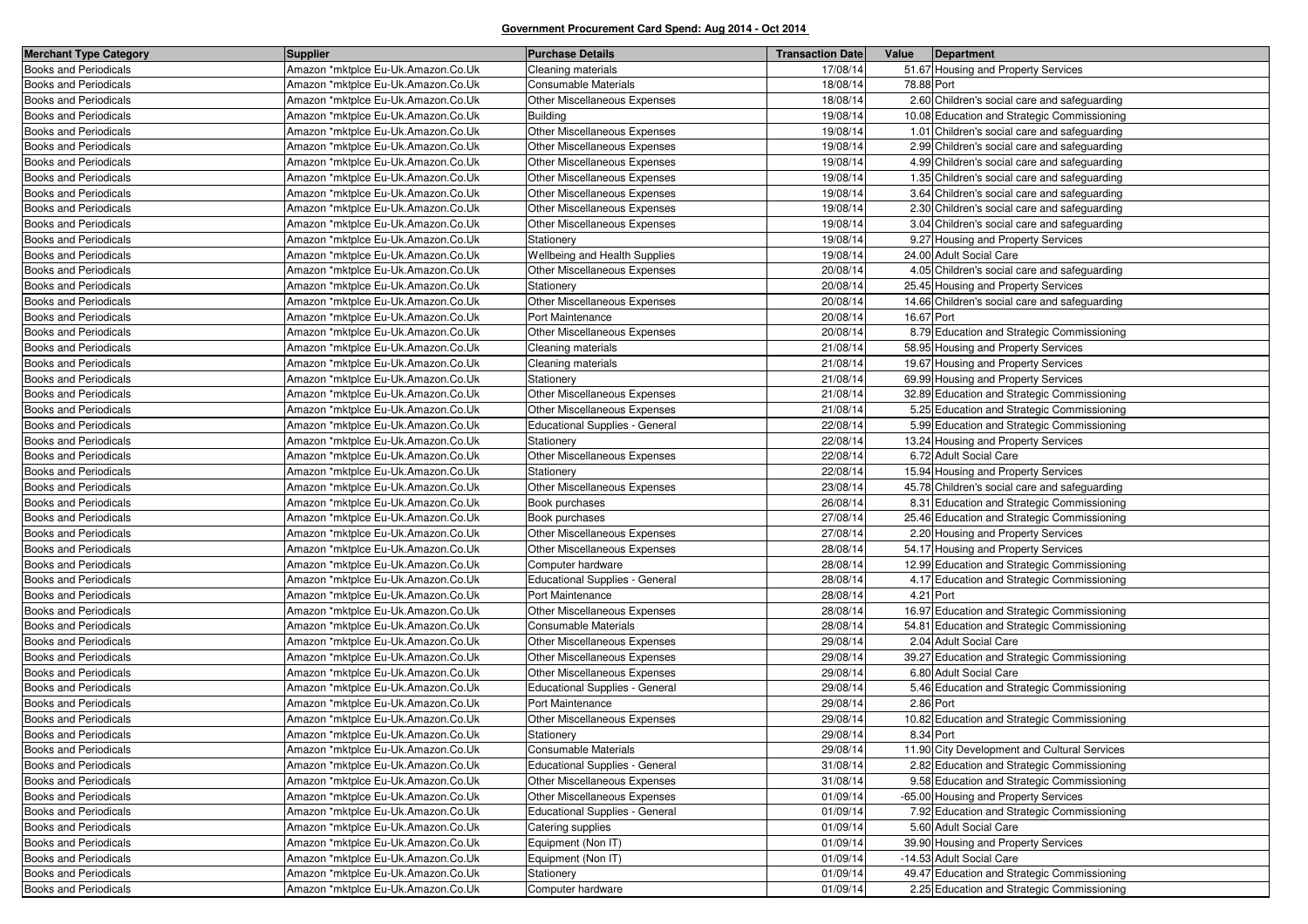| <b>Merchant Type Category</b> | <b>Supplier</b>                    | <b>Purchase Details</b>               | <b>Transaction Date</b> | Value | Department                                    |
|-------------------------------|------------------------------------|---------------------------------------|-------------------------|-------|-----------------------------------------------|
| <b>Books and Periodicals</b>  | Amazon *mktplce Eu-Uk.Amazon.Co.Uk | <b>Educational Supplies - General</b> | 02/09/14                |       | 24.99 Education and Strategic Commissioning   |
| <b>Books and Periodicals</b>  | Amazon *mktplce Eu-Uk.Amazon.Co.Uk | Computer hardware                     | 02/09/14                |       | 37.34 Education and Strategic Commissioning   |
| <b>Books and Periodicals</b>  | Amazon *mktplce Eu-Uk.Amazon.Co.Uk | Computer hardware                     | 03/09/14                |       | 9.16 Education and Strategic Commissioning    |
| <b>Books and Periodicals</b>  | Amazon *mktplce Eu-Uk.Amazon.Co.Uk | Educational Supplies - General        | 03/09/14                |       | 9.99 Education and Strategic Commissioning    |
| <b>Books and Periodicals</b>  | Amazon *mktplce Eu-Uk.Amazon.Co.Uk | <b>Educational Supplies - General</b> | 03/09/14                |       | 5.47 Education and Strategic Commissioning    |
| <b>Books and Periodicals</b>  | Amazon *mktplce Eu-Uk.Amazon.Co.Uk | <b>Educational Supplies - General</b> | 03/09/14                |       | 3.67 Education and Strategic Commissioning    |
| <b>Books and Periodicals</b>  | Amazon *mktplce Eu-Uk.Amazon.Co.Uk | Other Miscellaneous Expenses          | 03/09/14                |       | 5.64 Education and Strategic Commissioning    |
| <b>Books and Periodicals</b>  | Amazon *mktplce Eu-Uk.Amazon.Co.Uk | <b>Educational Supplies - General</b> | 03/09/14                |       | 6.99 Education and Strategic Commissioning    |
| <b>Books and Periodicals</b>  | Amazon *mktplce Eu-Uk.Amazon.Co.Uk | <b>Building</b>                       | 03/09/14                |       | 96.28 Education and Strategic Commissioning   |
| <b>Books and Periodicals</b>  | Amazon *mktplce Eu-Uk.Amazon.Co.Uk | Stationery                            | 03/09/14                |       | 16.65 Adult Social Care                       |
| <b>Books and Periodicals</b>  | Amazon *mktplce Eu-Uk.Amazon.Co.Uk | Educational Supplies - General        | 03/09/14                |       | 13.11 Education and Strategic Commissioning   |
| <b>Books and Periodicals</b>  | Amazon *mktplce Eu-Uk.Amazon.Co.Uk | Furniture                             | 03/09/14                |       | 79.07 Education and Strategic Commissioning   |
| <b>Books and Periodicals</b>  | Amazon *mktplce Eu-Uk.Amazon.Co.Uk | Software costs                        | 03/09/14                |       | 281.85 Education and Strategic Commissioning  |
| <b>Books and Periodicals</b>  | Amazon *mktplce Eu-Uk.Amazon.Co.Uk | Stationery                            | 04/09/14                |       | 15.81 Education and Strategic Commissioning   |
| <b>Books and Periodicals</b>  | Amazon *mktplce Eu-Uk.Amazon.Co.Uk | Stationery                            | 04/09/14                |       | 7.35 Education and Strategic Commissioning    |
| <b>Books and Periodicals</b>  | Amazon *mktplce Eu-Uk.Amazon.Co.Uk | Other Miscellaneous Expenses          | 04/09/14                |       | 3.07 Housing and Property Services            |
| <b>Books and Periodicals</b>  | Amazon *mktplce Eu-Uk.Amazon.Co.Uk | <b>Educational Supplies - General</b> | 04/09/14                |       | 3.96 Education and Strategic Commissioning    |
| <b>Books and Periodicals</b>  | Amazon *mktplce Eu-Uk.Amazon.Co.Uk | Educational Supplies - General        | 04/09/14                |       | 14.99 Education and Strategic Commissioning   |
| <b>Books and Periodicals</b>  | Amazon *mktplce Eu-Uk.Amazon.Co.Uk | General office expenses               | 04/09/14                |       | 32.50 Education and Strategic Commissioning   |
| <b>Books and Periodicals</b>  | Amazon *mktplce Eu-Uk.Amazon.Co.Uk | General office expenses               | 04/09/14                |       | 9.02 Education and Strategic Commissioning    |
| <b>Books and Periodicals</b>  | Amazon *mktplce Eu-Uk.Amazon.Co.Uk | General office expenses               | 04/09/14                |       | 12.54 Education and Strategic Commissioning   |
| <b>Books and Periodicals</b>  | Amazon *mktplce Eu-Uk.Amazon.Co.Uk | <b>Fittings Maintenance</b>           | 04/09/14                |       | 19.49 Education and Strategic Commissioning   |
| <b>Books and Periodicals</b>  | Amazon *mktplce Eu-Uk.Amazon.Co.Uk | Purchase of School Items for Resale   | 04/09/14                |       | 155.26 Education and Strategic Commissioning  |
| <b>Books and Periodicals</b>  | Amazon *mktplce Eu-Uk.Amazon.Co.Uk | <b>Educational Supplies - General</b> | 04/09/14                |       | 86.85 Education and Strategic Commissioning   |
| <b>Books and Periodicals</b>  | Amazon *mktplce Eu-Uk.Amazon.Co.Uk | <b>Educational Supplies - General</b> | 04/09/14                |       | 28.95 Education and Strategic Commissioning   |
| <b>Books and Periodicals</b>  | Amazon *mktplce Eu-Uk.Amazon.Co.Uk | Educational Supplies - General        | 04/09/14                |       | 106.02 Education and Strategic Commissioning  |
| <b>Books and Periodicals</b>  | Amazon *mktplce Eu-Uk.Amazon.Co.Uk | Equipment (Non IT)                    | 04/09/14                |       | 106.99 Education and Strategic Commissioning  |
| <b>Books and Periodicals</b>  | Amazon *mktplce Eu-Uk.Amazon.Co.Uk | Other Miscellaneous Expenses          | 04/09/14                |       | 8.64 Housing and Property Services            |
| <b>Books and Periodicals</b>  | Amazon *mktplce Eu-Uk.Amazon.Co.Uk | Educational Supplies - General        | 04/09/14                |       | 7.32 Education and Strategic Commissioning    |
| <b>Books and Periodicals</b>  | Amazon *mktplce Eu-Uk.Amazon.Co.Uk | <b>Educational Supplies - General</b> | 04/09/14                |       | -75.16 Education and Strategic Commissioning  |
| <b>Books and Periodicals</b>  | Amazon *mktplce Eu-Uk.Amazon.Co.Uk | Other Miscellaneous Expenses          | 05/09/14                |       | 64.86 Housing and Property Services           |
| Books and Periodicals         | Amazon *mktplce Eu-Uk.Amazon.Co.Uk | Book purchases                        | 05/09/14                |       | -8.31 Education and Strategic Commissioning   |
| <b>Books and Periodicals</b>  | Amazon *mktplce Eu-Uk.Amazon.Co.Uk | <b>Educational Supplies - General</b> | 05/09/14                |       | 11.99 Education and Strategic Commissioning   |
| <b>Books and Periodicals</b>  | Amazon *mktplce Eu-Uk.Amazon.Co.Uk | General office expenses               | 05/09/14                |       | 24.67 Education and Strategic Commissioning   |
| Books and Periodicals         | Amazon *mktplce Eu-Uk.Amazon.Co.Uk | Consumable Materials                  | 05/09/14                |       | 2.97 Education and Strategic Commissioning    |
| <b>Books and Periodicals</b>  | Amazon *mktplce Eu-Uk.Amazon.Co.Uk | <b>Educational Supplies - General</b> | 05/09/14                |       | 59.96 Education and Strategic Commissioning   |
| <b>Books and Periodicals</b>  | Amazon *mktplce Eu-Uk.Amazon.Co.Uk | <b>Educational Supplies - General</b> | 05/09/14                |       | 7.49 Education and Strategic Commissioning    |
| Books and Periodicals         | Amazon *mktplce Eu-Uk.Amazon.Co.Uk | Equipment (Non IT)                    | 05/09/14                |       | 4.15 Adult Social Care                        |
| <b>Books and Periodicals</b>  | Amazon *mktplce Eu-Uk.Amazon.Co.Uk | Software costs                        | 05/09/14                |       | 118.08 Education and Strategic Commissioning  |
| <b>Books and Periodicals</b>  | Amazon *mktplce Eu-Uk.Amazon.Co.Uk | Stationery                            | 05/09/14                |       | 31.65 Education and Strategic Commissioning   |
| <b>Books and Periodicals</b>  | Amazon *mktplce Eu-Uk.Amazon.Co.Uk | Other Miscellaneous Expenses          | 06/09/14                |       | 5.01 Education and Strategic Commissioning    |
| <b>Books and Periodicals</b>  | Amazon *mktplce Eu-Uk.Amazon.Co.Uk | Other Miscellaneous Expenses          | 06/09/14                |       | 49.97 Education and Strategic Commissioning   |
| <b>Books and Periodicals</b>  | Amazon *mktplce Eu-Uk.Amazon.Co.Uk | Other Miscellaneous Expenses          | 07/09/14                |       | 56.12 Education and Strategic Commissioning   |
| <b>Books and Periodicals</b>  | Amazon *mktplce Eu-Uk.Amazon.Co.Uk | Furnishings Maintenance               | 08/09/14                |       | 19.90 Children's social care and safeguarding |
| <b>Books and Periodicals</b>  | Amazon *mktplce Eu-Uk.Amazon.Co.Uk | Stationery                            | 08/09/14                |       | 11.40 Education and Strategic Commissioning   |
| Books and Periodicals         | Amazon *mktplce Eu-Uk.Amazon.Co.Uk | Educational Supplies - General        | 08/09/14                |       | 16.70 Education and Strategic Commissioning   |
| <b>Books and Periodicals</b>  | Amazon *mktplce Eu-Uk.Amazon.Co.Uk | Educational Supplies - General        | 08/09/14                |       | 18.33 Education and Strategic Commissioning   |
| <b>Books and Periodicals</b>  | Amazon *mktplce Eu-Uk.Amazon.Co.Uk | General office expenses               | 08/09/14                |       | 17.17 Education and Strategic Commissioning   |
| Books and Periodicals         | Amazon *mktplce Eu-Uk.Amazon.Co.Uk | Educational Supplies - General        | 08/09/14                |       | 58.78 Education and Strategic Commissioning   |
| <b>Books and Periodicals</b>  | Amazon *mktplce Eu-Uk.Amazon.Co.Uk | Educational Supplies - General        | 08/09/14                |       | 26.64 Education and Strategic Commissioning   |
| <b>Books and Periodicals</b>  | Amazon *mktplce Eu-Uk.Amazon.Co.Uk | Other Miscellaneous Expenses          | 08/09/14                |       | 53.44 Education and Strategic Commissioning   |
| <b>Books and Periodicals</b>  | Amazon *mktplce Eu-Uk.Amazon.Co.Uk | Educational Supplies - General        | 08/09/14                |       | 24.02 Education and Strategic Commissioning   |
| Books and Periodicals         | Amazon *mktplce Eu-Uk.Amazon.Co.Uk | Other Miscellaneous Expenses          | 08/09/14                |       | 5.04 Adult Social Care                        |
| <b>Books and Periodicals</b>  | Amazon *mktplce Eu-Uk.Amazon.Co.Uk | Other Miscellaneous Expenses          | 08/09/14                |       | 5.00 Adult Social Care                        |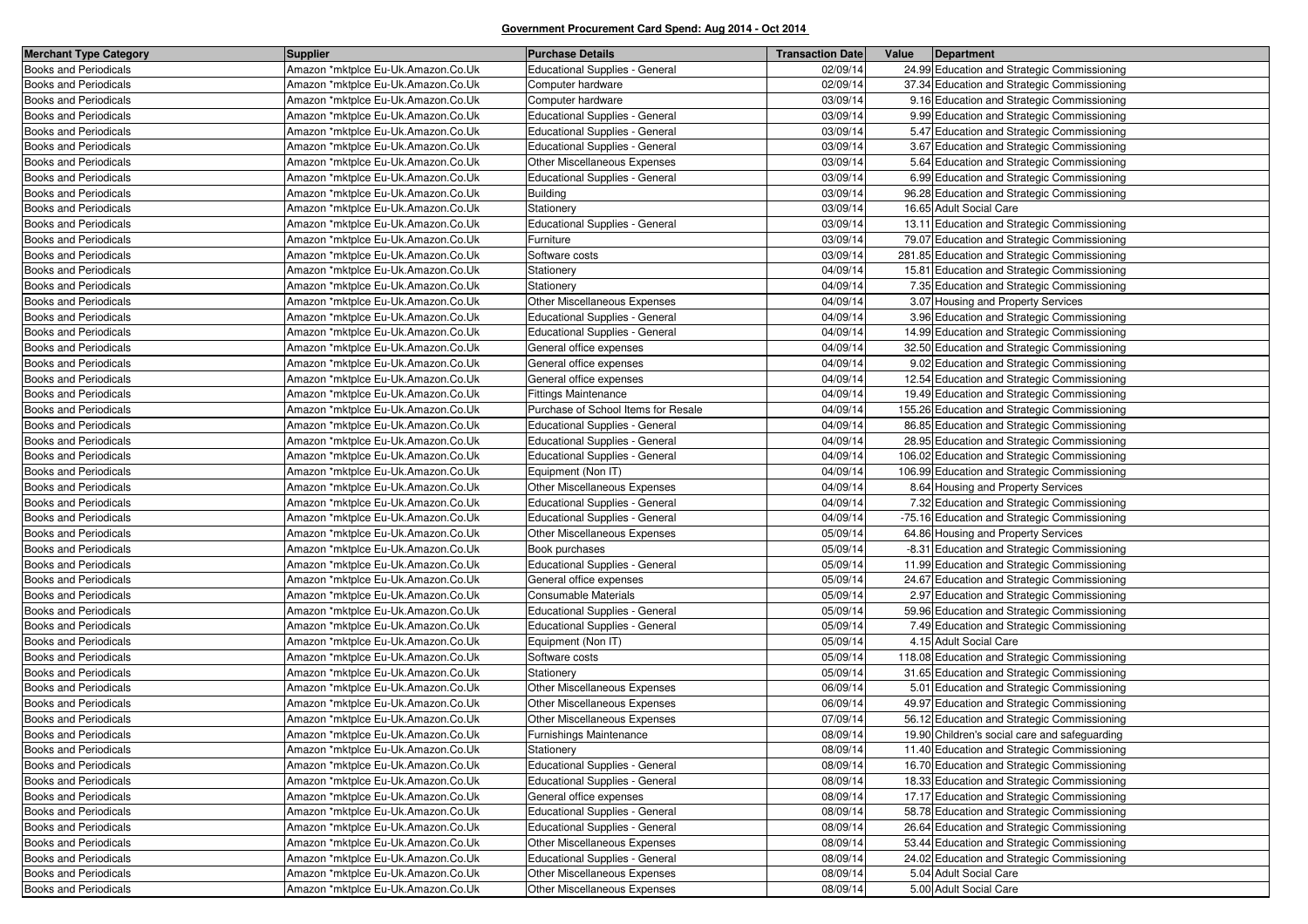| <b>Merchant Type Category</b>                                | <b>Supplier</b>                                                          | <b>Purchase Details</b>                                        | <b>Transaction Date</b> | Value<br>Department                                                                        |
|--------------------------------------------------------------|--------------------------------------------------------------------------|----------------------------------------------------------------|-------------------------|--------------------------------------------------------------------------------------------|
| <b>Books and Periodicals</b>                                 | Amazon *mktplce Eu-Uk.Amazon.Co.Uk                                       | Other Miscellaneous Expenses                                   | 08/09/14                | 10.40 Adult Social Care                                                                    |
| <b>Books and Periodicals</b>                                 | Amazon *mktplce Eu-Uk.Amazon.Co.Uk                                       | Stationery                                                     | 08/09/14                | 167.49 Information Services                                                                |
| <b>Books and Periodicals</b>                                 | Amazon *mktplce Eu-Uk.Amazon.Co.Uk                                       | <b>Building</b>                                                | 09/09/14                | 30.72 Education and Strategic Commissioning                                                |
| <b>Books and Periodicals</b>                                 | Amazon *mktplce Eu-Uk.Amazon.Co.Uk                                       | Educational Supplies - General                                 | 09/09/14                | 25.99 Education and Strategic Commissioning                                                |
| <b>Books and Periodicals</b>                                 | Amazon *mktplce Eu-Uk.Amazon.Co.Uk                                       | Educational Supplies - General                                 | 09/09/14                | 18.54 Education and Strategic Commissioning                                                |
| Books and Periodicals                                        | Amazon *mktplce Eu-Uk.Amazon.Co.Uk                                       | Furniture                                                      | 09/09/14                | 56.79 Education and Strategic Commissioning                                                |
| <b>Books and Periodicals</b>                                 | Amazon *mktplce Eu-Uk.Amazon.Co.Uk                                       | Educational Supplies - General                                 | 09/09/14                | 39.97 Education and Strategic Commissioning                                                |
| <b>Books and Periodicals</b>                                 | Amazon *mktplce Eu-Uk.Amazon.Co.Uk                                       | Educational Supplies - General                                 | 09/09/14                | 4.97 Education and Strategic Commissioning                                                 |
| Books and Periodicals                                        | Amazon *mktplce Eu-Uk.Amazon.Co.Uk                                       | Other Miscellaneous Expenses                                   | 09/09/14                | 2.81 Adult Social Care                                                                     |
| <b>Books and Periodicals</b>                                 | Amazon *mktplce Eu-Uk.Amazon.Co.Uk                                       | Other Miscellaneous Expenses                                   | 09/09/14                | 6.04 Adult Social Care                                                                     |
| <b>Books and Periodicals</b>                                 | Amazon *mktplce Eu-Uk.Amazon.Co.Uk                                       | Other Miscellaneous Expenses                                   | 09/09/14                | 5.40 Adult Social Care                                                                     |
| Books and Periodicals                                        | Amazon *mktplce Eu-Uk.Amazon.Co.Uk                                       | Other Miscellaneous Expenses                                   | 09/09/14                | 13.49 Adult Social Care                                                                    |
| <b>Books and Periodicals</b>                                 | Amazon *mktplce Eu-Uk.Amazon.Co.Uk                                       | Other Miscellaneous Expenses                                   | 09/09/14                | 72.04 Education and Strategic Commissioning                                                |
| <b>Books and Periodicals</b>                                 | Amazon *mktplce Eu-Uk.Amazon.Co.Uk                                       | Computer hardware                                              | 09/09/14                | 7.46 Education and Strategic Commissioning                                                 |
| <b>Books and Periodicals</b>                                 | Amazon *mktplce Eu-Uk.Amazon.Co.Uk                                       | Other Miscellaneous Expenses                                   | 10/09/14                | 30.23 Housing and Property Services                                                        |
| <b>Books and Periodicals</b>                                 | Amazon *mktplce Eu-Uk.Amazon.Co.Uk                                       | Consumable Materials                                           | 10/09/14                | 9.67 Education and Strategic Commissioning                                                 |
| <b>Books and Periodicals</b>                                 | Amazon *mktplce Eu-Uk.Amazon.Co.Uk                                       | Educational Supplies - General                                 | 10/09/14                | 33.27 Education and Strategic Commissioning                                                |
| Books and Periodicals                                        | Amazon *mktplce Eu-Uk.Amazon.Co.Uk                                       | Wellbeing and Health Supplies                                  | 10/09/14                | 66.66 Education and Strategic Commissioning                                                |
| <b>Books and Periodicals</b>                                 | Amazon *mktplce Eu-Uk.Amazon.Co.Uk                                       | Educational Supplies - General                                 | 10/09/14                | 29.12 Education and Strategic Commissioning                                                |
| <b>Books and Periodicals</b>                                 | Amazon *mktplce Eu-Uk.Amazon.Co.Uk                                       | General office expenses                                        | 10/09/14                | 6.12 Education and Strategic Commissioning                                                 |
| Books and Periodicals                                        | Amazon *mktplce Eu-Uk.Amazon.Co.Uk                                       | Other Miscellaneous Expenses                                   | 10/09/14                | 7.90 Adult Social Care                                                                     |
| <b>Books and Periodicals</b>                                 | Amazon *mktplce Eu-Uk.Amazon.Co.Uk                                       | Cleaning materials                                             | 10/09/14                | 35.00 Education and Strategic Commissioning                                                |
| <b>Books and Periodicals</b>                                 | Amazon *mktplce Eu-Uk.Amazon.Co.Uk                                       | Other Miscellaneous Expenses                                   | 10/09/14                | 4.10 Adult Social Care                                                                     |
| <b>Books and Periodicals</b>                                 | Amazon *mktplce Eu-Uk.Amazon.Co.Uk                                       | Stationery                                                     | 10/09/14                | 4.92 Information Services                                                                  |
| <b>Books and Periodicals</b>                                 | Amazon *mktplce Eu-Uk.Amazon.Co.Uk                                       | Consumable Materials                                           | 11/09/14                | 4.47 Education and Strategic Commissioning                                                 |
| <b>Books and Periodicals</b>                                 | Amazon *mktplce Eu-Uk.Amazon.Co.Uk                                       | Educational Supplies - General                                 | 11/09/14                | 28.99 Education and Strategic Commissioning                                                |
| <b>Books and Periodicals</b>                                 | Amazon *mktplce Eu-Uk.Amazon.Co.Uk                                       | <b>Educational Supplies - General</b>                          | 11/09/14                | 94.99 Education and Strategic Commissioning                                                |
| <b>Books and Periodicals</b>                                 | Amazon *mktplce Eu-Uk.Amazon.Co.Uk                                       | Stationery                                                     | 11/09/14                | 21.49 Education and Strategic Commissioning                                                |
| Books and Periodicals                                        | Amazon *mktplce Eu-Uk.Amazon.Co.Uk                                       | Educational Supplies - General                                 | 11/09/14                | 25.51 Education and Strategic Commissioning                                                |
| <b>Books and Periodicals</b>                                 | Amazon *mktplce Eu-Uk.Amazon.Co.Uk                                       | <b>Educational Supplies - General</b>                          | 11/09/14                | 80.64 Education and Strategic Commissioning                                                |
| <b>Books and Periodicals</b>                                 | Amazon *mktplce Eu-Uk.Amazon.Co.Uk                                       | Educational Supplies - General                                 | 11/09/14                | 0.78 Education and Strategic Commissioning                                                 |
| <b>Books and Periodicals</b>                                 | Amazon *mktplce Eu-Uk.Amazon.Co.Uk                                       | Educational Supplies - General                                 | 11/09/14                | 1.48 Education and Strategic Commissioning                                                 |
| <b>Books and Periodicals</b>                                 | Amazon *mktplce Eu-Uk.Amazon.Co.Uk                                       | Stationery                                                     | 11/09/14                | 7.49 Education and Strategic Commissioning                                                 |
| <b>Books and Periodicals</b>                                 | Amazon *mktplce Eu-Uk.Amazon.Co.Uk                                       | Payments to Private Providers                                  | 11/09/14                | 68.49 Education and Strategic Commissioning                                                |
| Books and Periodicals                                        | Amazon *mktplce Eu-Uk.Amazon.Co.Uk<br>Amazon *mktplce Eu-Uk.Amazon.Co.Uk | Payments to Private Providers                                  | 11/09/14<br>11/09/14    | 15.04 Education and Strategic Commissioning                                                |
| <b>Books and Periodicals</b><br><b>Books and Periodicals</b> | Amazon *mktplce Eu-Uk.Amazon.Co.Uk                                       | Payments to Private Providers<br>Payments to Private Providers | 11/09/14                | 34.13 Education and Strategic Commissioning<br>13.02 Education and Strategic Commissioning |
| Books and Periodicals                                        | Amazon *mktplce Eu-Uk.Amazon.Co.Uk                                       | Payments to Private Providers                                  | 11/09/14                | 23.32 Education and Strategic Commissioning                                                |
| <b>Books and Periodicals</b>                                 | Amazon *mktplce Eu-Uk.Amazon.Co.Uk                                       | Equipment (Non IT)                                             | 11/09/14                | 5.63 Adult Social Care                                                                     |
| <b>Books and Periodicals</b>                                 | Amazon *mktplce Eu-Uk.Amazon.Co.Uk                                       | Educational Supplies - General                                 | 11/09/14                | 3.32 Education and Strategic Commissioning                                                 |
| Books and Periodicals                                        | Amazon *mktplce Eu-Uk.Amazon.Co.Uk                                       | Educational Supplies - General                                 | 11/09/14                | 69.94 Education and Strategic Commissioning                                                |
| <b>Books and Periodicals</b>                                 | Amazon *mktplce Eu-Uk.Amazon.Co.Uk                                       | Educational Supplies - General                                 | 11/09/14                | 29.99 Education and Strategic Commissioning                                                |
| <b>Books and Periodicals</b>                                 | Amazon *mktplce Eu-Uk.Amazon.Co.Uk                                       | Stationery                                                     | 11/09/14                | 6.02 Education and Strategic Commissioning                                                 |
| <b>Books and Periodicals</b>                                 | Amazon *mktplce Eu-Uk.Amazon.Co.Uk                                       | Computer hardware                                              | 12/09/14                | 9.95 Education and Strategic Commissioning                                                 |
| <b>Books and Periodicals</b>                                 | Amazon *mktplce Eu-Uk.Amazon.Co.Uk                                       | Educational Supplies - General                                 | 12/09/14                | 18.49 Education and Strategic Commissioning                                                |
| <b>Books and Periodicals</b>                                 | Amazon *mktplce Eu-Uk.Amazon.Co.Uk                                       | Educational Supplies - General                                 | 12/09/14                | 99.80 Education and Strategic Commissioning                                                |
| Books and Periodicals                                        | Amazon *mktplce Eu-Uk.Amazon.Co.Uk                                       | Furnishings Maintenance                                        | 12/09/14                | 21.40 Education and Strategic Commissioning                                                |
| Books and Periodicals                                        | Amazon *mktplce Eu-Uk.Amazon.Co.Uk                                       | Stationery                                                     | 12/09/14                | 9.90 Education and Strategic Commissioning                                                 |
| <b>Books and Periodicals</b>                                 | Amazon *mktplce Eu-Uk.Amazon.Co.Uk                                       | Other Miscellaneous Expenses                                   | 12/09/14                | 16.84 Education and Strategic Commissioning                                                |
| <b>Books and Periodicals</b>                                 | Amazon *mktplce Eu-Uk.Amazon.Co.Uk                                       | Software costs                                                 | 12/09/14                | 40.92 Education and Strategic Commissioning                                                |
| <b>Books and Periodicals</b>                                 | Amazon *mktplce Eu-Uk.Amazon.Co.Uk                                       | Other Miscellaneous Expenses                                   | 13/09/14                | -56.12 Education and Strategic Commissioning                                               |
| <b>Books and Periodicals</b>                                 | Amazon *mktplce Eu-Uk.Amazon.Co.Uk                                       | Wellbeing and Health Supplies                                  | 14/09/14                | 47.62 Education and Strategic Commissioning                                                |
| <b>Books and Periodicals</b>                                 | Amazon *mktplce Eu-Uk.Amazon.Co.Uk                                       | Educational Supplies - General                                 | 15/09/14                | 15.55 Education and Strategic Commissioning                                                |
| <b>Books and Periodicals</b>                                 | Amazon *mktplce Eu-Uk.Amazon.Co.Uk                                       | Other Miscellaneous Expenses                                   | 15/09/14                | 33.92 Housing and Property Services                                                        |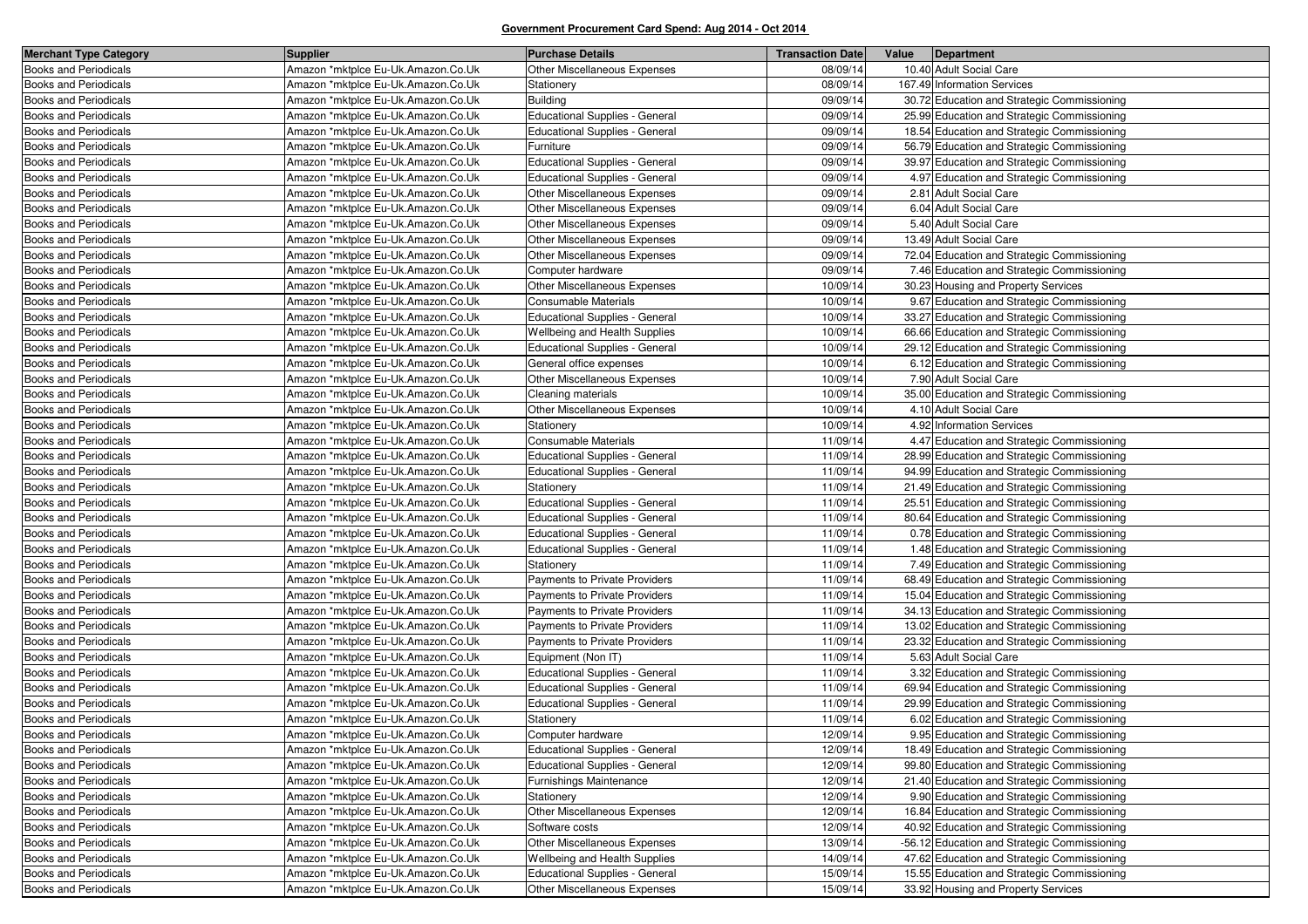| <b>Merchant Type Category</b> | <b>Supplier</b>                    | <b>Purchase Details</b>               | <b>Transaction Date</b> | Value      | Department                                   |
|-------------------------------|------------------------------------|---------------------------------------|-------------------------|------------|----------------------------------------------|
| <b>Books and Periodicals</b>  | Amazon *mktplce Eu-Uk.Amazon.Co.Uk | Consumable Materials                  | 15/09/14                | 32.25 Port |                                              |
| <b>Books and Periodicals</b>  | Amazon *mktplce Eu-Uk.Amazon.Co.Uk | Book purchases                        | 15/09/14                |            | 30.00 Education and Strategic Commissioning  |
| Books and Periodicals         | Amazon *mktplce Eu-Uk.Amazon.Co.Uk | <b>Educational Supplies - General</b> | 15/09/14                |            | -66.32 Education and Strategic Commissioning |
| <b>Books and Periodicals</b>  | Amazon *mktplce Eu-Uk.Amazon.Co.Uk | Educational Supplies - General        | 15/09/14                |            | -9.17 Education and Strategic Commissioning  |
| <b>Books and Periodicals</b>  | Amazon *mktplce Eu-Uk.Amazon.Co.Uk | Other Schools expenses                | 15/09/14                |            | 7.41 Education and Strategic Commissioning   |
| <b>Books and Periodicals</b>  | Amazon *mktplce Eu-Uk.Amazon.Co.Uk | Other Schools expenses                | 15/09/14                |            | 1.78 Education and Strategic Commissioning   |
| <b>Books and Periodicals</b>  | Amazon *mktplce Eu-Uk.Amazon.Co.Uk | Stationery                            | 15/09/14                |            | 17.76 Education and Strategic Commissioning  |
| <b>Books and Periodicals</b>  | Amazon *mktplce Eu-Uk.Amazon.Co.Uk | <b>Educational Supplies - General</b> | 15/09/14                |            | 27.23 Education and Strategic Commissioning  |
| Books and Periodicals         | Amazon *mktplce Eu-Uk.Amazon.Co.Uk | Stationery                            | 15/09/14                |            | 23.76 Adult Social Care                      |
| <b>Books and Periodicals</b>  | Amazon *mktplce Eu-Uk.Amazon.Co.Uk | Educational Supplies - General        | 16/09/14                |            | 19.75 Education and Strategic Commissioning  |
| <b>Books and Periodicals</b>  | Amazon *mktplce Eu-Uk.Amazon.Co.Uk | <b>Consumable Materials</b>           | 16/09/14                |            | 31.44 Education and Strategic Commissioning  |
| <b>Books and Periodicals</b>  | Amazon *mktplce Eu-Uk.Amazon.Co.Uk | <b>Educational Supplies - General</b> | 16/09/14                |            | 24.78 Education and Strategic Commissioning  |
| <b>Books and Periodicals</b>  | Amazon *mktplce Eu-Uk.Amazon.Co.Uk | Other Schools expenses                | 16/09/14                |            | 18.47 Education and Strategic Commissioning  |
| Books and Periodicals         | Amazon *mktplce Eu-Uk.Amazon.Co.Uk | <b>Educational Supplies - General</b> | 16/09/14                |            | 3.75 Education and Strategic Commissioning   |
| <b>Books and Periodicals</b>  | Amazon *mktplce Eu-Uk.Amazon.Co.Uk | Consumable Materials                  | 16/09/14                |            | 2.57 Education and Strategic Commissioning   |
| <b>Books and Periodicals</b>  | Amazon *mktplce Eu-Uk.Amazon.Co.Uk | Computer hardware                     | 16/09/14                |            | 1.25 Education and Strategic Commissioning   |
| Books and Periodicals         | Amazon *mktplce Eu-Uk.Amazon.Co.Uk | Vehicle running costs                 | 16/09/14                |            | 25.77 Transport and Environment              |
| Books and Periodicals         | Amazon *mktplce Eu-Uk.Amazon.Co.Uk | Book purchases                        | 16/09/14                |            | 17.28 Education and Strategic Commissioning  |
| <b>Books and Periodicals</b>  | Amazon *mktplce Eu-Uk.Amazon.Co.Uk | <b>Educational Supplies - General</b> | 17/09/14                |            | 44.99 Education and Strategic Commissioning  |
| <b>Books and Periodicals</b>  | Amazon *mktplce Eu-Uk.Amazon.Co.Uk | <b>Educational Supplies - General</b> | 17/09/14                |            | 11.12 Education and Strategic Commissioning  |
| <b>Books and Periodicals</b>  | Amazon *mktplce Eu-Uk.Amazon.Co.Uk | <b>Educational Supplies - General</b> | 17/09/14                |            | 5.06 Education and Strategic Commissioning   |
| <b>Books and Periodicals</b>  | Amazon *mktplce Eu-Uk.Amazon.Co.Uk | Other Schools expenses                | 17/09/14                |            | 2.76 Education and Strategic Commissioning   |
| <b>Books and Periodicals</b>  | Amazon *mktplce Eu-Uk.Amazon.Co.Uk | <b>Educational Supplies - General</b> | 17/09/14                |            | 7.50 Education and Strategic Commissioning   |
| <b>Books and Periodicals</b>  | Amazon *mktplce Eu-Uk.Amazon.Co.Uk | General office expenses               | 17/09/14                |            | 13.18 Education and Strategic Commissioning  |
| <b>Books and Periodicals</b>  | Amazon *mktplce Eu-Uk.Amazon.Co.Uk | <b>Educational Supplies - General</b> | 17/09/14                |            | 12.99 Education and Strategic Commissioning  |
| Books and Periodicals         | Amazon *mktplce Eu-Uk.Amazon.Co.Uk | <b>Educational Supplies - General</b> | 17/09/14                |            | 9.99 Education and Strategic Commissioning   |
| <b>Books and Periodicals</b>  | Amazon *mktplce Eu-Uk.Amazon.Co.Uk | Furnishings Maintenance               | 17/09/14                |            | 2.80 Children's social care and safeguarding |
| <b>Books and Periodicals</b>  | Amazon *mktplce Eu-Uk.Amazon.Co.Uk | Book purchases                        | 17/09/14                |            | 4.65 HR, Legal and Performance               |
| Books and Periodicals         | Amazon *mktplce Eu-Uk.Amazon.Co.Uk | <b>Educational Supplies - General</b> | 17/09/14                |            | 31.02 Education and Strategic Commissioning  |
| <b>Books and Periodicals</b>  | Amazon *mktplce Eu-Uk.Amazon.Co.Uk | <b>Educational Supplies - General</b> | 17/09/14                |            | 19.45 Education and Strategic Commissioning  |
| <b>Books and Periodicals</b>  | Amazon *mktplce Eu-Uk.Amazon.Co.Uk | Other Miscellaneous Expenses          | 17/09/14                |            | 38.66 Education and Strategic Commissioning  |
| Books and Periodicals         | Amazon *mktplce Eu-Uk.Amazon.Co.Uk | <b>Educational Supplies - General</b> | 17/09/14                |            | 26.69 Education and Strategic Commissioning  |
| <b>Books and Periodicals</b>  | Amazon *mktplce Eu-Uk.Amazon.Co.Uk | Educational Supplies - General        | 17/09/14                |            | 106.20 Education and Strategic Commissioning |
| <b>Books and Periodicals</b>  | Amazon *mktplce Eu-Uk.Amazon.Co.Uk | Book purchases                        | 17/09/14                |            | 17.78 Education and Strategic Commissioning  |
| Books and Periodicals         | Amazon *mktplce Eu-Uk.Amazon.Co.Uk | Consumable Materials                  | 18/09/14                | 11.00 Port |                                              |
| <b>Books and Periodicals</b>  | Amazon *mktplce Eu-Uk.Amazon.Co.Uk | Stationery                            | 18/09/14                |            | 27.01 Education and Strategic Commissioning  |
| <b>Books and Periodicals</b>  | Amazon *mktplce Eu-Uk.Amazon.Co.Uk | <b>Building</b>                       | 18/09/14                |            | 44.07 Education and Strategic Commissioning  |
| Books and Periodicals         | Amazon *mktplce Eu-Uk.Amazon.Co.Uk | <b>Other Grants</b>                   | 18/09/14                |            | 148.00 Housing and Property Services         |
| <b>Books and Periodicals</b>  | Amazon *mktplce Eu-Uk.Amazon.Co.Uk | Furnishings Maintenance               | 18/09/14                |            | 5.67 Children's social care and safeguarding |
| <b>Books and Periodicals</b>  | Amazon *mktplce Eu-Uk.Amazon.Co.Uk | Furnishings Maintenance               | 18/09/14                |            | 1.99 Children's social care and safeguarding |
| Books and Periodicals         | Amazon *mktplce Eu-Uk.Amazon.Co.Uk | Furnishings Maintenance               | 18/09/14                |            | 2.51 Children's social care and safeguarding |
| <b>Books and Periodicals</b>  | Amazon *mktplce Eu-Uk.Amazon.Co.Uk | Furnishings Maintenance               | 18/09/14                |            | 1.89 Children's social care and safeguarding |
| <b>Books and Periodicals</b>  | Amazon *mktplce Eu-Uk.Amazon.Co.Uk | Furnishings Maintenance               | 18/09/14                |            | 2.95 Children's social care and safeguarding |
| <b>Books and Periodicals</b>  | Amazon *mktplce Eu-Uk.Amazon.Co.Uk | Furnishings Maintenance               | 18/09/14                |            | 3.99 Children's social care and safeguarding |
| <b>Books and Periodicals</b>  | Amazon *mktplce Eu-Uk.Amazon.Co.Uk | Furnishings Maintenance               | 18/09/14                |            | 2.49 Children's social care and safeguarding |
| <b>Books and Periodicals</b>  | Amazon *mktplce Eu-Uk.Amazon.Co.Uk | Furnishings Maintenance               | 18/09/14                |            | 3.49 Children's social care and safeguarding |
| <b>Books and Periodicals</b>  | Amazon *mktplce Eu-Uk.Amazon.Co.Uk | Furnishings Maintenance               | 18/09/14                |            | 6.49 Children's social care and safeguarding |
| <b>Books and Periodicals</b>  | Amazon *mktplce Eu-Uk.Amazon.Co.Uk | Book purchases                        | 18/09/14                |            | 14.79 HR, Legal and Performance              |
| <b>Books and Periodicals</b>  | Amazon *mktplce Eu-Uk.Amazon.Co.Uk | Other Miscellaneous Expenses          | 18/09/14                |            | 25.50 Education and Strategic Commissioning  |
| Books and Periodicals         | Amazon *mktplce Eu-Uk.Amazon.Co.Uk | <b>Educational Supplies - General</b> | 18/09/14                |            | 4.48 Education and Strategic Commissioning   |
| <b>Books and Periodicals</b>  | Amazon *mktplce Eu-Uk.Amazon.Co.Uk | <b>Educational Supplies - General</b> | 18/09/14                |            | 81.96 Education and Strategic Commissioning  |
| <b>Books and Periodicals</b>  | Amazon *mktplce Eu-Uk.Amazon.Co.Uk | Computer hardware                     | 18/09/14                |            | 13.05 Education and Strategic Commissioning  |
| Books and Periodicals         | Amazon *mktplce Eu-Uk.Amazon.Co.Uk | Book purchases                        | 19/09/14                |            | 7.16 Education and Strategic Commissioning   |
| <b>Books and Periodicals</b>  | Amazon *mktplce Eu-Uk.Amazon.Co.Uk | Stationery                            | 19/09/14                |            | 19.50 Education and Strategic Commissioning  |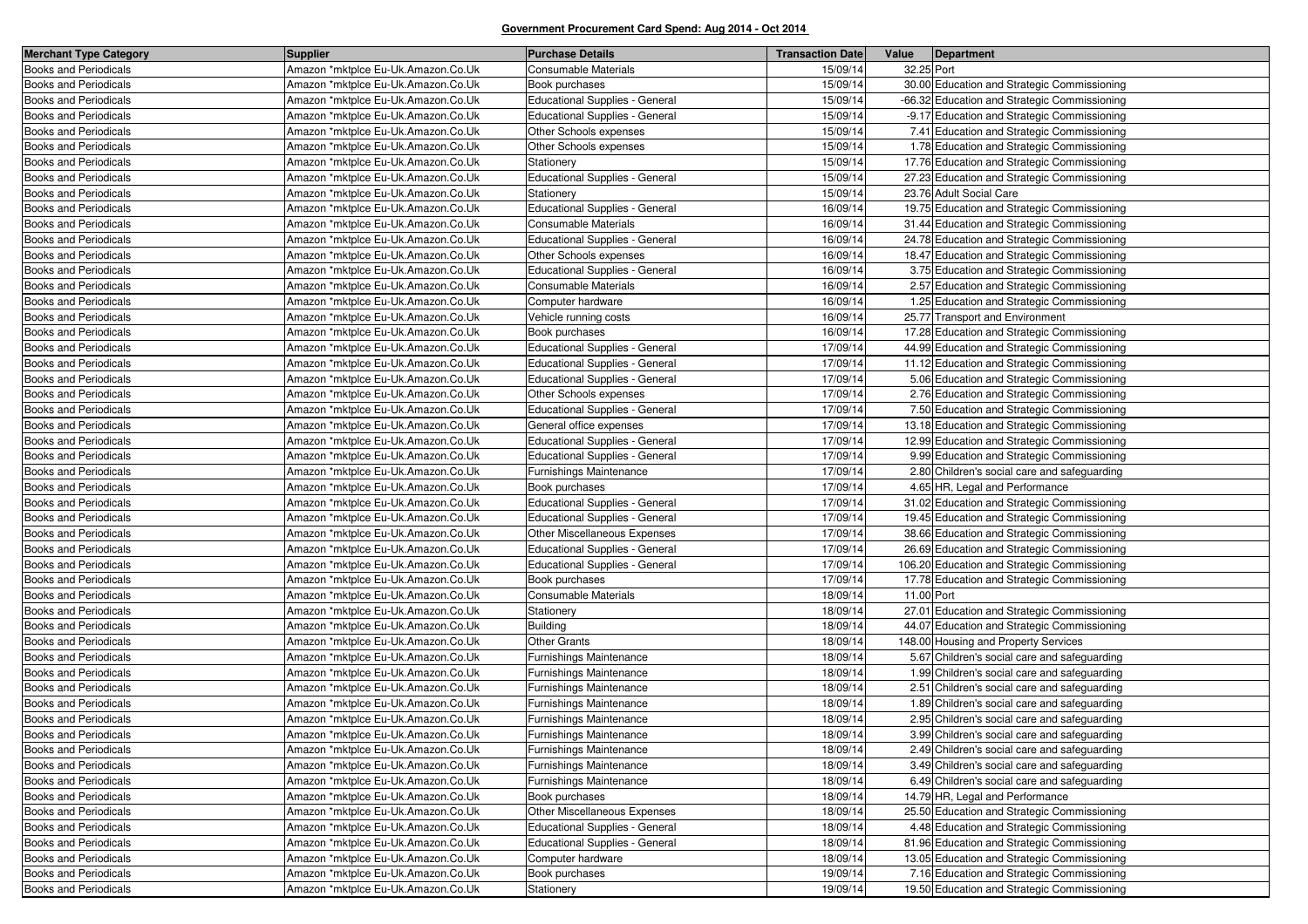| <b>Merchant Type Category</b> | <b>Supplier</b>                    | <b>Purchase Details</b>               | <b>Transaction Date</b> | Value      | Department                                     |
|-------------------------------|------------------------------------|---------------------------------------|-------------------------|------------|------------------------------------------------|
| <b>Books and Periodicals</b>  | Amazon *mktplce Eu-Uk.Amazon.Co.Uk | <b>Wellbeing and Health Supplies</b>  | 19/09/14                |            | 2.17 Education and Strategic Commissioning     |
| <b>Books and Periodicals</b>  | Amazon *mktplce Eu-Uk.Amazon.Co.Uk | Computer hardware                     | 19/09/14                |            | 12.98 Corporate Assets, Business and Standards |
| <b>Books and Periodicals</b>  | Amazon *mktplce Eu-Uk.Amazon.Co.Uk | Computer hardware                     | 19/09/14                |            | 5.01 Education and Strategic Commissioning     |
| Books and Periodicals         | Amazon *mktplce Eu-Uk.Amazon.Co.Uk | Computer hardware                     | 19/09/14                |            | 6.67 Education and Strategic Commissioning     |
| <b>Books and Periodicals</b>  | Amazon *mktplce Eu-Uk.Amazon.Co.Uk | Computer hardware                     | 19/09/14                |            | 56.42 Education and Strategic Commissioning    |
| <b>Books and Periodicals</b>  | Amazon *mktplce Eu-Uk.Amazon.Co.Uk | Computer hardware                     | 19/09/14                |            | 7.79 Education and Strategic Commissioning     |
| Books and Periodicals         | Amazon *mktplce Eu-Uk.Amazon.Co.Uk | Furnishings Maintenance               | 19/09/14                |            | 10.94 Children's social care and safeguarding  |
| <b>Books and Periodicals</b>  | Amazon *mktplce Eu-Uk.Amazon.Co.Uk | <b>Educational Supplies - General</b> | 19/09/14                |            | 28.04 Education and Strategic Commissioning    |
| <b>Books and Periodicals</b>  | Amazon *mktplce Eu-Uk.Amazon.Co.Uk | <b>Educational Supplies - General</b> | 19/09/14                |            | 8.95 Education and Strategic Commissioning     |
| Books and Periodicals         | Amazon *mktplce Eu-Uk.Amazon.Co.Uk | <b>Educational Supplies - General</b> | 19/09/14                |            | 13.90 Education and Strategic Commissioning    |
| <b>Books and Periodicals</b>  | Amazon *mktplce Eu-Uk.Amazon.Co.Uk | Computer hardware                     | 19/09/14                |            | 3.69 Education and Strategic Commissioning     |
| <b>Books and Periodicals</b>  | Amazon *mktplce Eu-Uk.Amazon.Co.Uk | Computer hardware                     | 19/09/14                |            | 2.99 Education and Strategic Commissioning     |
| Books and Periodicals         | Amazon *mktplce Eu-Uk.Amazon.Co.Uk | <b>Educational Supplies - General</b> | 19/09/14                |            | 2.10 Education and Strategic Commissioning     |
| <b>Books and Periodicals</b>  | Amazon *mktplce Eu-Uk.Amazon.Co.Uk | <b>Educational Supplies - General</b> | 19/09/14                |            | 5.32 Education and Strategic Commissioning     |
| <b>Books and Periodicals</b>  | Amazon *mktplce Eu-Uk.Amazon.Co.Uk | <b>Educational Supplies - General</b> | 20/09/14                |            | 140.70 Education and Strategic Commissioning   |
| <b>Books and Periodicals</b>  | Amazon *mktplce Eu-Uk.Amazon.Co.Uk | <b>Educational Supplies - General</b> | 20/09/14                |            | 11.87 Education and Strategic Commissioning    |
| Books and Periodicals         | Amazon *mktplce Eu-Uk.Amazon.Co.Uk | Wellbeing and Health Supplies         | 20/09/14                |            | 24.92 Education and Strategic Commissioning    |
| <b>Books and Periodicals</b>  | Amazon *mktplce Eu-Uk.Amazon.Co.Uk | <b>Educational Supplies - General</b> | 20/09/14                |            | 17.87 Education and Strategic Commissioning    |
| <b>Books and Periodicals</b>  | Amazon *mktplce Eu-Uk.Amazon.Co.Uk | <b>Educational Supplies - General</b> | 20/09/14                |            | 8.49 Education and Strategic Commissioning     |
| <b>Books and Periodicals</b>  | Amazon *mktplce Eu-Uk.Amazon.Co.Uk | Computer hardware                     | 20/09/14                |            | 11.88 Education and Strategic Commissioning    |
| <b>Books and Periodicals</b>  | Amazon *mktplce Eu-Uk.Amazon.Co.Uk | Software costs                        | 20/09/14                | 49.17 Port |                                                |
| <b>Books and Periodicals</b>  | Amazon *mktplce Eu-Uk.Amazon.Co.Uk | Furnishings Maintenance               | 20/09/14                |            | 1.19 Children's social care and safeguarding   |
| <b>Books and Periodicals</b>  | Amazon *mktplce Eu-Uk.Amazon.Co.Uk | Computer hardware                     | 20/09/14                |            | 7.30 Education and Strategic Commissioning     |
| Books and Periodicals         | Amazon *mktplce Eu-Uk.Amazon.Co.Uk | Equipment (Non IT)                    | 20/09/14                |            | 8.32 Housing and Property Services             |
| <b>Books and Periodicals</b>  | Amazon *mktplce Eu-Uk.Amazon.Co.Uk | Other Miscellaneous Expenses          | 21/09/14                |            | 19.74 Education and Strategic Commissioning    |
| Books and Periodicals         | Amazon *mktplce Eu-Uk.Amazon.Co.Uk | <b>Educational Supplies - General</b> | 21/09/14                |            | 31.95 Education and Strategic Commissioning    |
| Books and Periodicals         | Amazon *mktplce Eu-Uk.Amazon.Co.Uk | Printing                              | 22/09/14                |            | 75.96 Education and Strategic Commissioning    |
| <b>Books and Periodicals</b>  | Amazon *mktplce Eu-Uk.Amazon.Co.Uk | Postages and carriage                 | 22/09/14                |            | 7.96 Education and Strategic Commissioning     |
| <b>Books and Periodicals</b>  | Amazon *mktplce Eu-Uk.Amazon.Co.Uk | <b>Educational Supplies - General</b> | 22/09/14                |            | 21.65 Education and Strategic Commissioning    |
| <b>Books and Periodicals</b>  | Amazon *mktplce Eu-Uk.Amazon.Co.Uk | <b>Educational Supplies - General</b> | 22/09/14                |            | 30.82 Education and Strategic Commissioning    |
| <b>Books and Periodicals</b>  | Amazon *mktplce Eu-Uk.Amazon.Co.Uk | Port Maintenance                      | 22/09/14                | 13.33 Port |                                                |
| <b>Books and Periodicals</b>  | Amazon *mktplce Eu-Uk.Amazon.Co.Uk | Port Maintenance                      | 22/09/14                | 3.95 Port  |                                                |
| Books and Periodicals         | Amazon *mktplce Eu-Uk.Amazon.Co.Uk | Educational Supplies - General        | 22/09/14                |            | 13.00 Education and Strategic Commissioning    |
| <b>Books and Periodicals</b>  | Amazon *mktplce Eu-Uk.Amazon.Co.Uk | <b>Educational Supplies - General</b> | 22/09/14                |            | 23.08 Education and Strategic Commissioning    |
| <b>Books and Periodicals</b>  | Amazon *mktplce Eu-Uk.Amazon.Co.Uk | Other Miscellaneous Expenses          | 22/09/14                |            | 32.04 Education and Strategic Commissioning    |
| Books and Periodicals         | Amazon *mktplce Eu-Uk.Amazon.Co.Uk | <b>Building</b>                       | 22/09/14                |            | 15.95 Housing and Property Services            |
| <b>Books and Periodicals</b>  | Amazon *mktplce Eu-Uk.Amazon.Co.Uk | <b>Building</b>                       | 23/09/14                |            | 4.07 Corporate Assets, Business and Standards  |
| Books and Periodicals         | Amazon *mktplce Eu-Uk.Amazon.Co.Uk | Stationery                            | 23/09/14                |            | 30.41 Education and Strategic Commissioning    |
| Books and Periodicals         | Amazon *mktplce Eu-Uk.Amazon.Co.Uk | General office expenses               | 23/09/14                |            | 19.53 Education and Strategic Commissioning    |
| <b>Books and Periodicals</b>  | Amazon *mktplce Eu-Uk.Amazon.Co.Uk | General office expenses               | 23/09/14                |            | -16.90 Education and Strategic Commissioning   |
| Books and Periodicals         | Amazon *mktplce Eu-Uk.Amazon.Co.Uk | General office expenses               | 23/09/14                |            | 1.41 Education and Strategic Commissioning     |
| Books and Periodicals         | Amazon *mktplce Eu-Uk.Amazon.Co.Uk | Equipment (Non IT)                    | 23/09/14                |            | 35.97 Housing and Property Services            |
| <b>Books and Periodicals</b>  | Amazon *mktplce Eu-Uk.Amazon.Co.Uk | Other Miscellaneous Expenses          | 23/09/14                |            | 9.88 Education and Strategic Commissioning     |
| <b>Books and Periodicals</b>  | Amazon *mktplce Eu-Uk.Amazon.Co.Uk | Equipment (Non IT)                    | 23/09/14                |            | 83.97 Education and Strategic Commissioning    |
| Books and Periodicals         | Amazon *mktplce Eu-Uk.Amazon.Co.Uk | Stationery                            | 23/09/14                |            | 8.56 Education and Strategic Commissioning     |
| <b>Books and Periodicals</b>  | Amazon *mktplce Eu-Uk.Amazon.Co.Uk | <b>Educational Supplies - General</b> | 23/09/14                |            | 16.67 Education and Strategic Commissioning    |
| Books and Periodicals         | Amazon *mktplce Eu-Uk.Amazon.Co.Uk | Educational Supplies - General        | 24/09/14                |            | 37.45 Education and Strategic Commissioning    |
| <b>Books and Periodicals</b>  | Amazon *mktplce Eu-Uk.Amazon.Co.Uk | Other Miscellaneous Expenses          | 24/09/14                |            | 7.89 Adult Social Care                         |
| <b>Books and Periodicals</b>  | Amazon *mktplce Eu-Uk.Amazon.Co.Uk | Book purchases                        | 24/09/14                |            | 19.65 Education and Strategic Commissioning    |
| <b>Books and Periodicals</b>  | Amazon *mktplce Eu-Uk.Amazon.Co.Uk | Educational Supplies - General        | 24/09/14                |            | 15.29 Education and Strategic Commissioning    |
| <b>Books and Periodicals</b>  | Amazon *mktplce Eu-Uk.Amazon.Co.Uk | <b>Educational Supplies - General</b> | 24/09/14                |            | 12.20 Education and Strategic Commissioning    |
| <b>Books and Periodicals</b>  | Amazon *mktplce Eu-Uk.Amazon.Co.Uk | Computer hardware                     | 24/09/14                |            | 24.99 Information Services                     |
| <b>Books and Periodicals</b>  | Amazon *mktplce Eu-Uk.Amazon.Co.Uk | Other Miscellaneous Expenses          | 24/09/14                |            | 15.99 Public Health                            |
| <b>Books and Periodicals</b>  | Amazon *mktplce Eu-Uk.Amazon.Co.Uk | <b>Educational Supplies - General</b> | 24/09/14                |            | 28.54 Education and Strategic Commissioning    |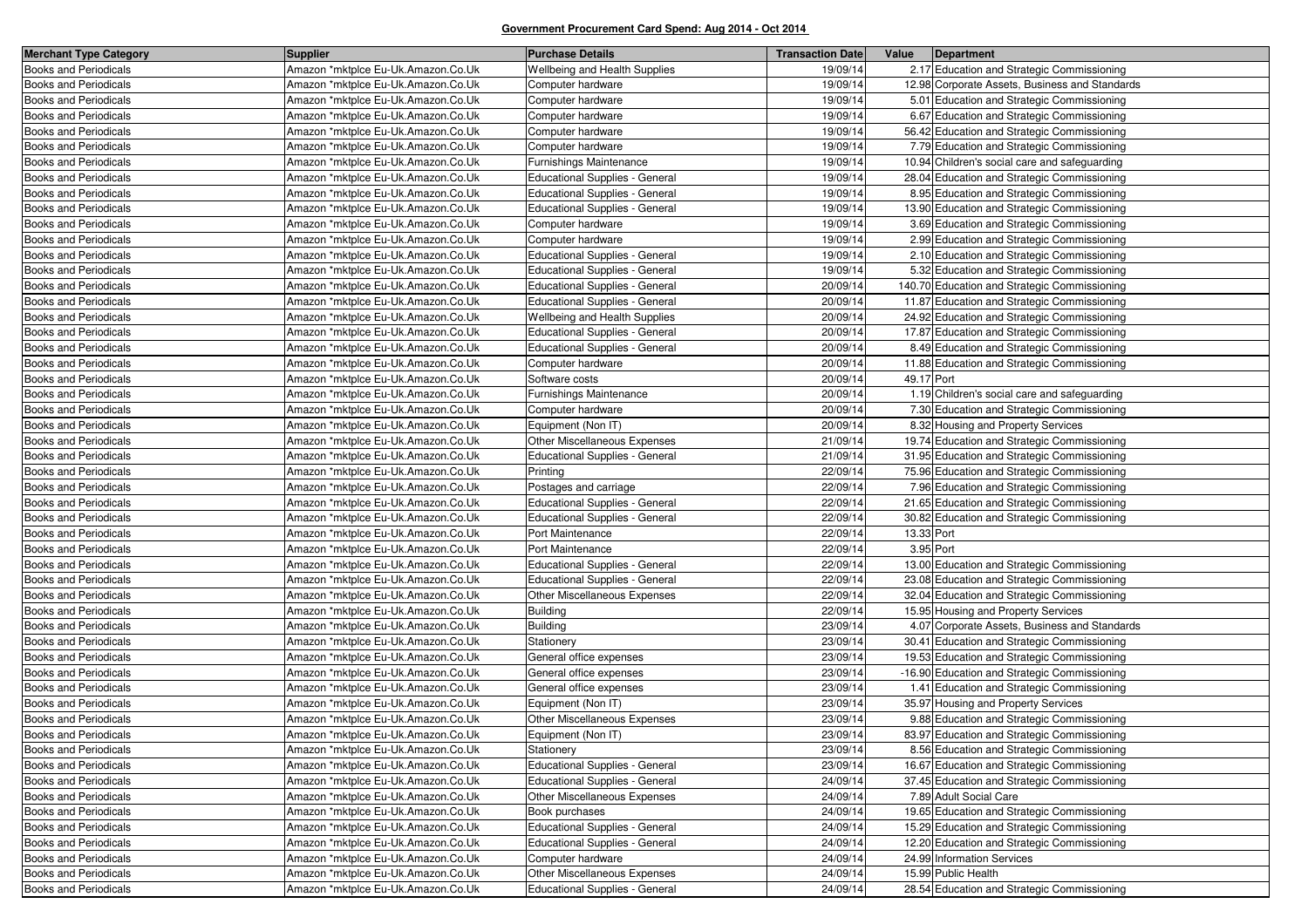| <b>Merchant Type Category</b> | <b>Supplier</b>                    | <b>Purchase Details</b>               | <b>Transaction Date</b> | Value      | Department                                    |
|-------------------------------|------------------------------------|---------------------------------------|-------------------------|------------|-----------------------------------------------|
| <b>Books and Periodicals</b>  | Amazon *mktplce Eu-Uk.Amazon.Co.Uk | <b>Building</b>                       | 24/09/14                |            | 37.65 Education and Strategic Commissioning   |
| <b>Books and Periodicals</b>  | Amazon *mktplce Eu-Uk.Amazon.Co.Uk | Cleaning materials                    | 24/09/14                |            | 11.19 Education and Strategic Commissioning   |
| <b>Books and Periodicals</b>  | Amazon *mktplce Eu-Uk.Amazon.Co.Uk | <b>Educational Supplies - General</b> | 25/09/14                |            | 6.10 Education and Strategic Commissioning    |
| <b>Books and Periodicals</b>  | Amazon *mktplce Eu-Uk.Amazon.Co.Uk | <b>Educational Supplies - General</b> | 25/09/14                |            | 36.53 Education and Strategic Commissioning   |
| <b>Books and Periodicals</b>  | Amazon *mktplce Eu-Uk.Amazon.Co.Uk | <b>Educational Supplies - General</b> | 25/09/14                |            | 32.28 Education and Strategic Commissioning   |
| <b>Books and Periodicals</b>  | Amazon *mktplce Eu-Uk.Amazon.Co.Uk | Port Maintenance                      | 25/09/14                | 36.63 Port |                                               |
| <b>Books and Periodicals</b>  | Amazon *mktplce Eu-Uk.Amazon.Co.Uk | <b>Educational Supplies - General</b> | 25/09/14                |            | 37.98 Education and Strategic Commissioning   |
| <b>Books and Periodicals</b>  | Amazon *mktplce Eu-Uk.Amazon.Co.Uk | <b>Other Miscellaneous Expenses</b>   | 25/09/14                |            | 8.14 Education and Strategic Commissioning    |
| <b>Books and Periodicals</b>  | Amazon *mktplce Eu-Uk.Amazon.Co.Uk | Other Miscellaneous Expenses          | 25/09/14                |            | 7.53 Education and Strategic Commissioning    |
| <b>Books and Periodicals</b>  | Amazon *mktplce Eu-Uk.Amazon.Co.Uk | Other Miscellaneous Expenses          | 25/09/14                |            | 28.89 Education and Strategic Commissioning   |
| <b>Books and Periodicals</b>  | Amazon *mktplce Eu-Uk.Amazon.Co.Uk | Book purchases                        | 25/09/14                |            | 7.29 Education and Strategic Commissioning    |
| <b>Books and Periodicals</b>  | Amazon *mktplce Eu-Uk.Amazon.Co.Uk | Consumable Materials                  | 26/09/14                |            | 4.80 Education and Strategic Commissioning    |
| <b>Books and Periodicals</b>  | Amazon *mktplce Eu-Uk.Amazon.Co.Uk | Wellbeing and Health Supplies         | 26/09/14                |            | 50.22 Education and Strategic Commissioning   |
| <b>Books and Periodicals</b>  | Amazon *mktplce Eu-Uk.Amazon.Co.Uk | Computer hardware                     | 26/09/14                |            | 34.42 Education and Strategic Commissioning   |
| <b>Books and Periodicals</b>  | Amazon *mktplce Eu-Uk.Amazon.Co.Uk | Educational Supplies - General        | 26/09/14                |            | 23.29 Education and Strategic Commissioning   |
| <b>Books and Periodicals</b>  | Amazon *mktplce Eu-Uk.Amazon.Co.Uk | <b>Educational Supplies - General</b> | 26/09/14                |            | 3.90 Education and Strategic Commissioning    |
| <b>Books and Periodicals</b>  | Amazon *mktplce Eu-Uk.Amazon.Co.Uk | Other Miscellaneous Expenses          | 26/09/14                |            | 21.40 Education and Strategic Commissioning   |
| <b>Books and Periodicals</b>  | Amazon *mktplce Eu-Uk.Amazon.Co.Uk | Other Miscellaneous Expenses          | 26/09/14                |            | 20.97 Education and Strategic Commissioning   |
| <b>Books and Periodicals</b>  | Amazon *mktplce Eu-Uk.Amazon.Co.Uk | Other Miscellaneous Expenses          | 26/09/14                |            | 53.47 Education and Strategic Commissioning   |
| <b>Books and Periodicals</b>  | Amazon *mktplce Eu-Uk.Amazon.Co.Uk | Educational Supplies - General        | 26/09/14                |            | 101.24 Education and Strategic Commissioning  |
| <b>Books and Periodicals</b>  | Amazon *mktplce Eu-Uk.Amazon.Co.Uk | Other Miscellaneous Expenses          | 28/09/14                |            | 9.99 Education and Strategic Commissioning    |
| <b>Books and Periodicals</b>  | Amazon *mktplce Eu-Uk.Amazon.Co.Uk | Payments to Private Providers         | 28/09/14                |            | 9.78 Education and Strategic Commissioning    |
| <b>Books and Periodicals</b>  | Amazon *mktplce Eu-Uk.Amazon.Co.Uk | <b>Other Miscellaneous Expenses</b>   | 28/09/14                |            | 75.51 Education and Strategic Commissioning   |
| <b>Books and Periodicals</b>  | Amazon *mktplce Eu-Uk.Amazon.Co.Uk | Consumable Materials                  | 29/09/14                |            | 5.80 Education and Strategic Commissioning    |
| <b>Books and Periodicals</b>  | Amazon *mktplce Eu-Uk.Amazon.Co.Uk | Wellbeing and Health Supplies         | 29/09/14                |            | 64.55 Education and Strategic Commissioning   |
| <b>Books and Periodicals</b>  | Amazon *mktplce Eu-Uk.Amazon.Co.Uk | Educational Supplies - General        | 29/09/14                |            | 50.25 Education and Strategic Commissioning   |
| <b>Books and Periodicals</b>  | Amazon *mktplce Eu-Uk.Amazon.Co.Uk | Consumable Materials                  | 29/09/14                |            | 30.37 Education and Strategic Commissioning   |
| <b>Books and Periodicals</b>  | Amazon *mktplce Eu-Uk.Amazon.Co.Uk | Payments to Private Providers         | 29/09/14                |            | 7.08 Education and Strategic Commissioning    |
| <b>Books and Periodicals</b>  | Amazon *mktplce Eu-Uk.Amazon.Co.Uk | Payments to Private Providers         | 29/09/14                |            | 14.12 Education and Strategic Commissioning   |
| <b>Books and Periodicals</b>  | Amazon *mktplce Eu-Uk.Amazon.Co.Uk | Computer hardware                     | 29/09/14                |            | 1.91 Education and Strategic Commissioning    |
| Books and Periodicals         | Amazon *mktplce Eu-Uk.Amazon.Co.Uk | Consumable Materials                  | 29/09/14                |            | 7.33 City Development and Cultural Services   |
| <b>Books and Periodicals</b>  | Amazon *mktplce Eu-Uk.Amazon.Co.Uk | Equipment (Non IT)                    | 29/09/14                |            | 1.92 City Development and Cultural Services   |
| <b>Books and Periodicals</b>  | Amazon *mktplce Eu-Uk.Amazon.Co.Uk | Equipment (Non IT)                    | 29/09/14                |            | 8.74 Housing and Property Services            |
| Books and Periodicals         | Amazon *mktplce Eu-Uk.Amazon.Co.Uk | Wellbeing and Health Supplies         | 30/09/14                |            | 9.90 Education and Strategic Commissioning    |
| <b>Books and Periodicals</b>  | Amazon *mktplce Eu-Uk.Amazon.Co.Uk | Wellbeing and Health Supplies         | 30/09/14                |            | 4.90 Education and Strategic Commissioning    |
| <b>Books and Periodicals</b>  | Amazon *mktplce Eu-Uk.Amazon.Co.Uk | <b>Consumable Materials</b>           | 30/09/14                |            | 4.66 Education and Strategic Commissioning    |
| <b>Books and Periodicals</b>  | Amazon *mktplce Eu-Uk.Amazon.Co.Uk | Other Miscellaneous Expenses          | 30/09/14                |            | 25.99 Adult Social Care                       |
| <b>Books and Periodicals</b>  | Amazon *mktplce Eu-Uk.Amazon.Co.Uk | Equipment (Non IT)                    | 30/09/14                |            | 3.08 City Development and Cultural Services   |
| <b>Books and Periodicals</b>  | Amazon *mktplce Eu-Uk.Amazon.Co.Uk | Consumable Materials                  | 30/09/14                |            | 6.24 City Development and Cultural Services   |
| <b>Books and Periodicals</b>  | Amazon *mktplce Eu-Uk.Amazon.Co.Uk | Consumable Materials                  | 30/09/14                |            | 4.92 City Development and Cultural Services   |
| <b>Books and Periodicals</b>  | Amazon *mktplce Eu-Uk.Amazon.Co.Uk | Equipment (Non IT)                    | 30/09/14                |            | 4.00 City Development and Cultural Services   |
| <b>Books and Periodicals</b>  | Amazon *mktplce Eu-Uk.Amazon.Co.Uk | Equipment (Non IT)                    | 30/09/14                |            | 19.15 City Development and Cultural Services  |
| <b>Books and Periodicals</b>  | Amazon *mktplce Eu-Uk.Amazon.Co.Uk | <b>Educational Supplies - General</b> | 30/09/14                |            | 6.24 Education and Strategic Commissioning    |
| <b>Books and Periodicals</b>  | Amazon *mktplce Eu-Uk.Amazon.Co.Uk | Consumable Materials                  | 30/09/14                |            | 34.02 Education and Strategic Commissioning   |
| Books and Periodicals         | Amazon *mktplce Eu-Uk.Amazon.Co.Uk | Book purchases                        | 30/09/14                |            | 4.01 Education and Strategic Commissioning    |
| <b>Books and Periodicals</b>  | Amazon *mktplce Eu-Uk.Amazon.Co.Uk | <b>Building</b>                       | 30/09/14                |            | 51.60 Education and Strategic Commissioning   |
| <b>Books and Periodicals</b>  | Amazon *mktplce Eu-Uk.Amazon.Co.Uk | Consumable Materials                  | 01/10/14                |            | 22.29 Education and Strategic Commissioning   |
| <b>Books and Periodicals</b>  | Amazon *mktplce Eu-Uk.Amazon.Co.Uk | Other Miscellaneous Expenses          | 01/10/14                |            | 10.49 Children's social care and safeguarding |
| <b>Books and Periodicals</b>  | Amazon *mktplce Eu-Uk.Amazon.Co.Uk | Wellbeing and Health Supplies         | 01/10/14                |            | 19.10 Education and Strategic Commissioning   |
| Books and Periodicals         | Amazon *mktplce Eu-Uk.Amazon.Co.Uk | Equipment (Non IT)                    | 01/10/14                |            | 9.35 Information Services                     |
| <b>Books and Periodicals</b>  | Amazon *mktplce Eu-Uk.Amazon.Co.Uk | Consumable Materials                  | 02/10/14                |            | 6.80 Education and Strategic Commissioning    |
| <b>Books and Periodicals</b>  | Amazon *mktplce Eu-Uk.Amazon.Co.Uk | Other Miscellaneous Expenses          | 02/10/14                |            | 5.35 Children's social care and safeguarding  |
| <b>Books and Periodicals</b>  | Amazon *mktplce Eu-Uk.Amazon.Co.Uk | Educational Supplies - General        | 02/10/14                |            | 42.16 Education and Strategic Commissioning   |
| <b>Books and Periodicals</b>  | Amazon *mktplce Eu-Uk.Amazon.Co.Uk | Consumable Materials                  | 02/10/14                |            | 127.10 Education and Strategic Commissioning  |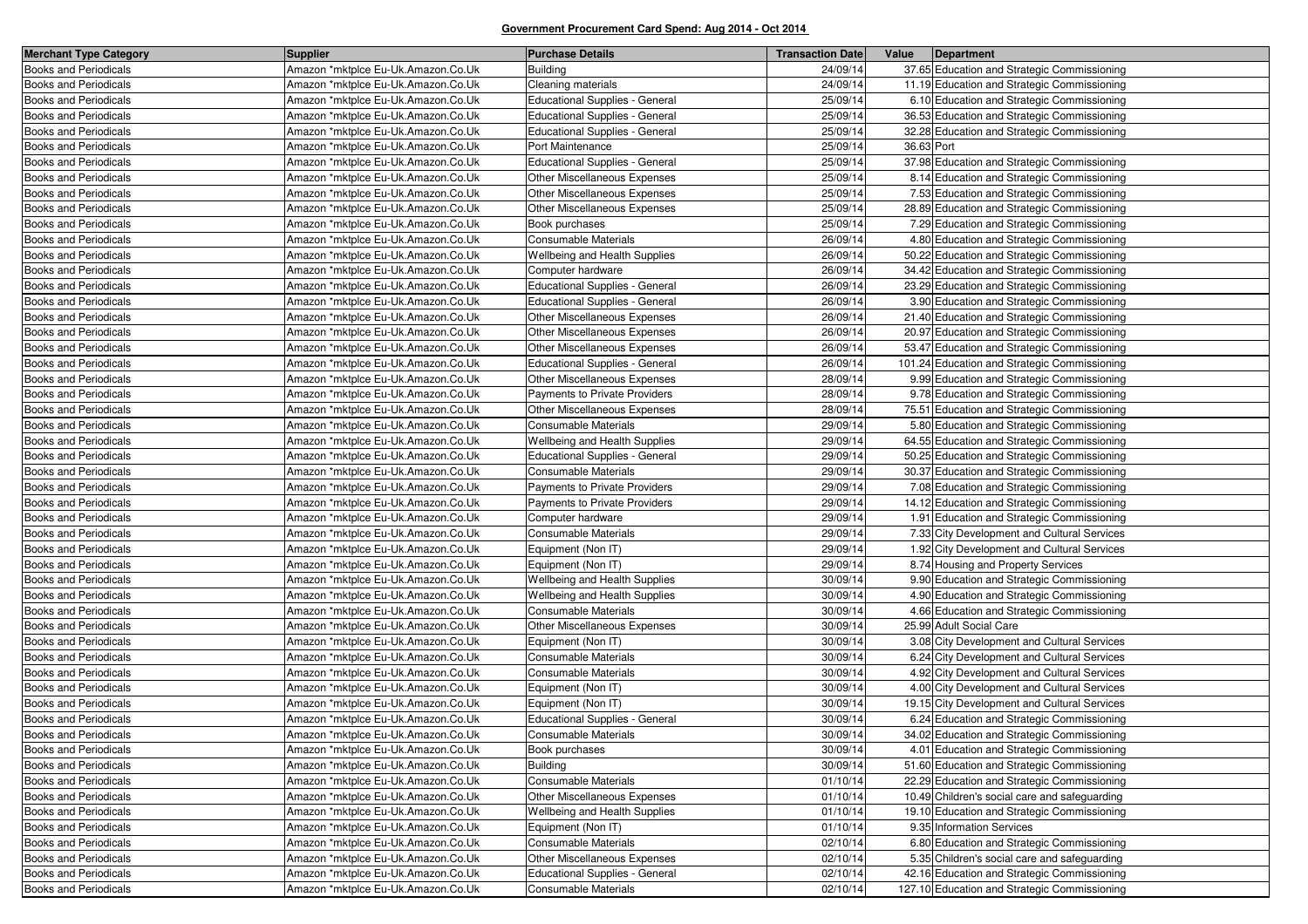| <b>Merchant Type Category</b> | <b>Supplier</b>                    | <b>Purchase Details</b>               | <b>Transaction Date</b> | Value | Department                                      |
|-------------------------------|------------------------------------|---------------------------------------|-------------------------|-------|-------------------------------------------------|
| <b>Books and Periodicals</b>  | Amazon *mktplce Eu-Uk.Amazon.Co.Uk | Equipment (Non IT)                    | 02/10/14                |       | 176.25 Corporate Assets, Business and Standards |
| <b>Books and Periodicals</b>  | Amazon *mktplce Eu-Uk.Amazon.Co.Uk | General office expenses               | 02/10/14                |       | 1.74 Education and Strategic Commissioning      |
| <b>Books and Periodicals</b>  | Amazon *mktplce Eu-Uk.Amazon.Co.Uk | <b>Other Miscellaneous Expenses</b>   | 02/10/14                |       | 2.43 Adult Social Care                          |
| <b>Books and Periodicals</b>  | Amazon *mktplce Eu-Uk.Amazon.Co.Uk | Other Miscellaneous Expenses          | 02/10/14                |       | 24.69 Adult Social Care                         |
| <b>Books and Periodicals</b>  | Amazon *mktplce Eu-Uk.Amazon.Co.Uk | Other Miscellaneous Expenses          | 02/10/14                |       | 2.55 Adult Social Care                          |
| <b>Books and Periodicals</b>  | Amazon *mktplce Eu-Uk.Amazon.Co.Uk | <b>Other Miscellaneous Expenses</b>   | 02/10/14                |       | 9.10 Adult Social Care                          |
| <b>Books and Periodicals</b>  | Amazon *mktplce Eu-Uk.Amazon.Co.Uk | Book purchases                        | 02/10/14                |       | 14.07 City Development and Cultural Services    |
| <b>Books and Periodicals</b>  | Amazon *mktplce Eu-Uk.Amazon.Co.Uk | Book purchases                        | 02/10/14                |       | 14.60 City Development and Cultural Services    |
| <b>Books and Periodicals</b>  | Amazon *mktplce Eu-Uk.Amazon.Co.Uk | Book purchases                        | 02/10/14                |       | 12.69 City Development and Cultural Services    |
| <b>Books and Periodicals</b>  | Amazon *mktplce Eu-Uk.Amazon.Co.Uk | <b>Other Grants</b>                   | 03/10/14                |       | 53.12 Housing and Property Services             |
| <b>Books and Periodicals</b>  | Amazon *mktplce Eu-Uk.Amazon.Co.Uk | <b>Educational Supplies - General</b> | 03/10/14                |       | 15.58 Education and Strategic Commissioning     |
| <b>Books and Periodicals</b>  | Amazon *mktplce Eu-Uk.Amazon.Co.Uk | Equipment (Non IT)                    | 03/10/14                |       | 44.46 Education and Strategic Commissioning     |
| <b>Books and Periodicals</b>  | Amazon *mktplce Eu-Uk.Amazon.Co.Uk | Educational Supplies - General        | 03/10/14                |       | 11.65 Education and Strategic Commissioning     |
| Books and Periodicals         | Amazon *mktplce Eu-Uk.Amazon.Co.Uk | Educational Supplies - General        | 03/10/14                |       | 9.41 Education and Strategic Commissioning      |
| <b>Books and Periodicals</b>  | Amazon *mktplce Eu-Uk.Amazon.Co.Uk | <b>Building</b>                       | 03/10/14                |       | 3.01 Children's social care and safeguarding    |
| <b>Books and Periodicals</b>  | Amazon *mktplce Eu-Uk.Amazon.Co.Uk | Furnishings Maintenance               | 03/10/14                |       | 24.83 Children's social care and safeguarding   |
| Books and Periodicals         | Amazon *mktplce Eu-Uk.Amazon.Co.Uk | Furnishings Maintenance               | 03/10/14                |       | 10.99 Children's social care and safeguarding   |
| <b>Books and Periodicals</b>  | Amazon *mktplce Eu-Uk.Amazon.Co.Uk | <b>Building</b>                       | 03/10/14                |       | 4.30 Children's social care and safeguarding    |
| <b>Books and Periodicals</b>  | Amazon *mktplce Eu-Uk.Amazon.Co.Uk | Furnishings Maintenance               | 03/10/14                |       | 15.90 Children's social care and safeguarding   |
| <b>Books and Periodicals</b>  | Amazon *mktplce Eu-Uk.Amazon.Co.Uk | Furnishings Maintenance               | 03/10/14                |       | 9.99 Children's social care and safeguarding    |
| <b>Books and Periodicals</b>  | Amazon *mktplce Eu-Uk.Amazon.Co.Uk | Book purchases                        | 03/10/14                |       | 3.84 Education and Strategic Commissioning      |
| <b>Books and Periodicals</b>  | Amazon *mktplce Eu-Uk.Amazon.Co.Uk | Educational Supplies - General        | 03/10/14                |       | 31.56 Education and Strategic Commissioning     |
| <b>Books and Periodicals</b>  | Amazon *mktplce Eu-Uk.Amazon.Co.Uk | <b>Educational Supplies - General</b> | 03/10/14                |       | 18.10 Education and Strategic Commissioning     |
| <b>Books and Periodicals</b>  | Amazon *mktplce Eu-Uk.Amazon.Co.Uk | Other Miscellaneous Expenses          | 03/10/14                |       | 4.98 Children's social care and safeguarding    |
| <b>Books and Periodicals</b>  | Amazon *mktplce Eu-Uk.Amazon.Co.Uk | <b>Educational Supplies - General</b> | 03/10/14                |       | 8.10 Education and Strategic Commissioning      |
| Books and Periodicals         | Amazon *mktplce Eu-Uk.Amazon.Co.Uk | Consumable Materials                  | 03/10/14                |       | -3.46 Housing and Property Services             |
| <b>Books and Periodicals</b>  | Amazon *mktplce Eu-Uk.Amazon.Co.Uk | <b>Consumable Materials</b>           | 03/10/14                |       | 7.99 Housing and Property Services              |
| <b>Books and Periodicals</b>  | Amazon *mktplce Eu-Uk.Amazon.Co.Uk | Other Miscellaneous Expenses          | 03/10/14                |       | 2.97 Education and Strategic Commissioning      |
| Books and Periodicals         | Amazon *mktplce Eu-Uk.Amazon.Co.Uk | <b>Other Miscellaneous Expenses</b>   | 03/10/14                |       | 27.50 Education and Strategic Commissioning     |
| <b>Books and Periodicals</b>  | Amazon *mktplce Eu-Uk.Amazon.Co.Uk | Other Miscellaneous Expenses          | 03/10/14                |       | 7.45 Adult Social Care                          |
| <b>Books and Periodicals</b>  | Amazon *mktplce Eu-Uk.Amazon.Co.Uk | Book purchases                        | 03/10/14                |       | 44.92 Education and Strategic Commissioning     |
| Books and Periodicals         | Amazon *mktplce Eu-Uk.Amazon.Co.Uk | <b>Other Grants</b>                   | 03/10/14                |       | 95.98 Housing and Property Services             |
| <b>Books and Periodicals</b>  | Amazon *mktplce Eu-Uk.Amazon.Co.Uk | Book purchases                        | 03/10/14                |       | 8.30 City Development and Cultural Services     |
| <b>Books and Periodicals</b>  | Amazon *mktplce Eu-Uk.Amazon.Co.Uk | Wellbeing and Health Supplies         | 03/10/14                |       | 9.79 Education and Strategic Commissioning      |
| Books and Periodicals         | Amazon *mktplce Eu-Uk.Amazon.Co.Uk | Computer hardware                     | 04/10/14                |       | 9.15 Education and Strategic Commissioning      |
| <b>Books and Periodicals</b>  | Amazon *mktplce Eu-Uk.Amazon.Co.Uk | Educational Supplies - General        | 04/10/14                |       | 11.00 Education and Strategic Commissioning     |
| <b>Books and Periodicals</b>  | Amazon *mktplce Eu-Uk.Amazon.Co.Uk | Educational Supplies - General        | 04/10/14                |       | 63.80 Education and Strategic Commissioning     |
| <b>Books and Periodicals</b>  | Amazon *mktplce Eu-Uk.Amazon.Co.Uk | Educational Supplies - General        | 05/10/14                |       | 13.45 Education and Strategic Commissioning     |
| <b>Books and Periodicals</b>  | Amazon *mktplce Eu-Uk.Amazon.Co.Uk | Other Miscellaneous Expenses          | 05/10/14                |       | 9.99 Education and Strategic Commissioning      |
| <b>Books and Periodicals</b>  | Amazon *mktplce Eu-Uk.Amazon.Co.Uk | Catering supplies                     | 05/10/14                |       | 14.97 Education and Strategic Commissioning     |
| Books and Periodicals         | Amazon *mktplce Eu-Uk.Amazon.Co.Uk | Catering supplies                     | 05/10/14                |       | 2.92 Education and Strategic Commissioning      |
| <b>Books and Periodicals</b>  | Amazon *mktplce Eu-Uk.Amazon.Co.Uk | Catering supplies                     | 05/10/14                |       | 10.50 Children's social care and safeguarding   |
| <b>Books and Periodicals</b>  | Amazon *mktplce Eu-Uk.Amazon.Co.Uk | Catering supplies                     | 05/10/14                |       | 10.50 Children's social care and safeguarding   |
| <b>Books and Periodicals</b>  | Amazon *mktplce Eu-Uk.Amazon.Co.Uk | Computer hardware                     | 06/10/14                |       | 2.91 Education and Strategic Commissioning      |
| <b>Books and Periodicals</b>  | Amazon *mktplce Eu-Uk.Amazon.Co.Uk | Educational Supplies - General        | 06/10/14                |       | 8.72 Education and Strategic Commissioning      |
| <b>Books and Periodicals</b>  | Amazon *mktplce Eu-Uk.Amazon.Co.Uk | <b>Educational Supplies - General</b> | 06/10/14                |       | 12.04 Education and Strategic Commissioning     |
| <b>Books and Periodicals</b>  | Amazon *mktplce Eu-Uk.Amazon.Co.Uk | General office expenses               | 06/10/14                |       | 4.58 Corporate Assets, Business and Standards   |
| <b>Books and Periodicals</b>  | Amazon *mktplce Eu-Uk.Amazon.Co.Uk | <b>Educational Supplies - General</b> | 06/10/14                |       | 12.42 Education and Strategic Commissioning     |
| <b>Books and Periodicals</b>  | Amazon *mktplce Eu-Uk.Amazon.Co.Uk | Educational Supplies - General        | 06/10/14                |       | 18.32 Education and Strategic Commissioning     |
| Books and Periodicals         | Amazon *mktplce Eu-Uk.Amazon.Co.Uk | Other Miscellaneous Expenses          | 06/10/14                |       | 1.20 Adult Social Care                          |
| <b>Books and Periodicals</b>  | Amazon *mktplce Eu-Uk.Amazon.Co.Uk | Other Miscellaneous Expenses          | 06/10/14                |       | 7.99 Education and Strategic Commissioning      |
| <b>Books and Periodicals</b>  | Amazon *mktplce Eu-Uk.Amazon.Co.Uk | Other Miscellaneous Expenses          | 06/10/14                |       | 21.98 Education and Strategic Commissioning     |
| Books and Periodicals         | Amazon *mktplce Eu-Uk.Amazon.Co.Uk | Educational Supplies - General        | 06/10/14                |       | 4.79 Education and Strategic Commissioning      |
| <b>Books and Periodicals</b>  | Amazon *mktplce Eu-Uk.Amazon.Co.Uk | Educational Supplies - General        | 06/10/14                |       | 14.72 Education and Strategic Commissioning     |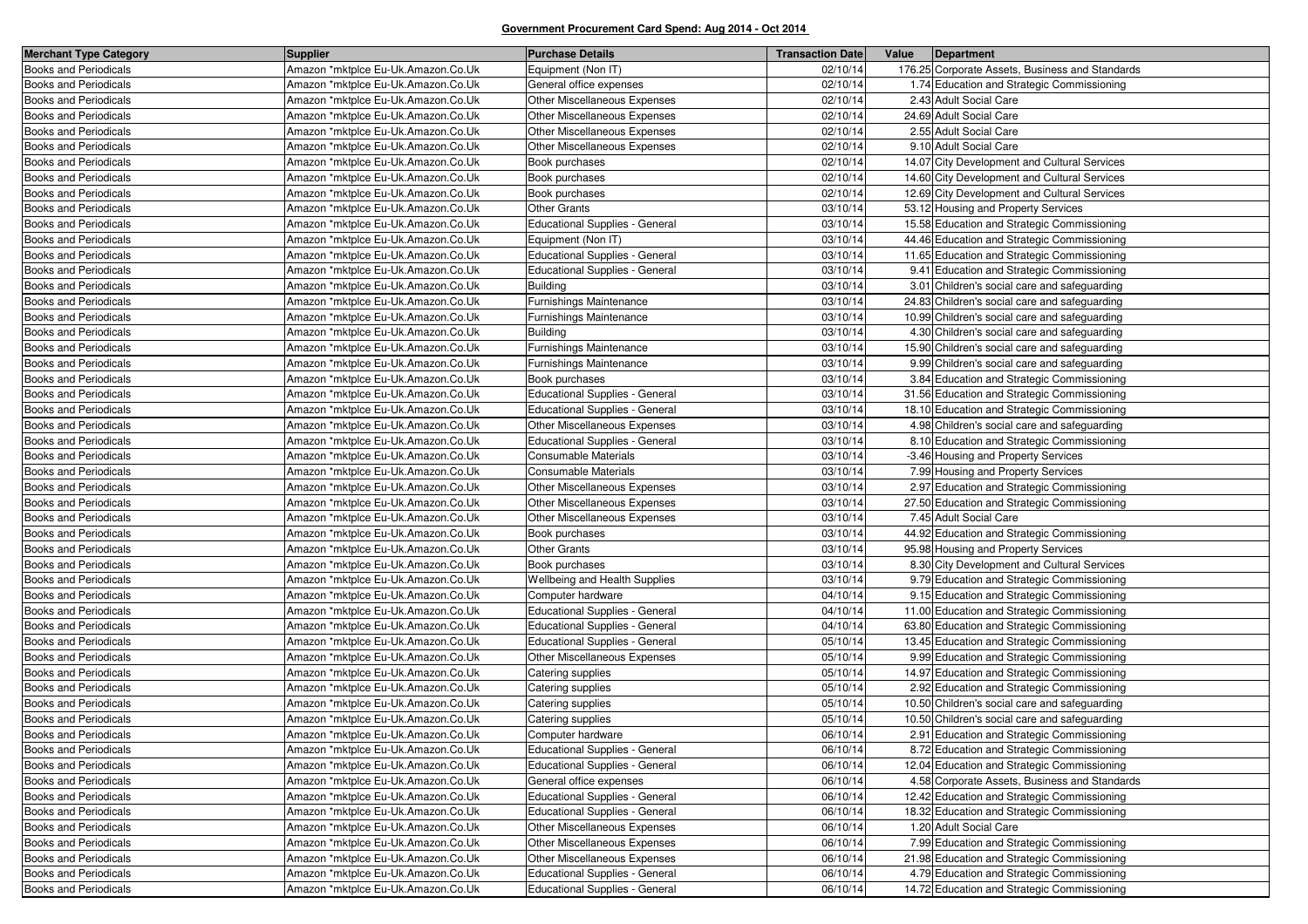| <b>Merchant Type Category</b> | <b>Supplier</b>                    | <b>Purchase Details</b>               | <b>Transaction Date</b> | Value<br>Department                          |
|-------------------------------|------------------------------------|---------------------------------------|-------------------------|----------------------------------------------|
| <b>Books and Periodicals</b>  | Amazon *mktplce Eu-Uk.Amazon.Co.Uk | Book purchases                        | 06/10/14                | 64.95 Education and Strategic Commissioning  |
| <b>Books and Periodicals</b>  | Amazon *mktplce Eu-Uk.Amazon.Co.Uk | <b>Educational Supplies - General</b> | 06/10/14                | 45.00 Education and Strategic Commissioning  |
| <b>Books and Periodicals</b>  | Amazon *mktplce Eu-Uk.Amazon.Co.Uk | Educational Supplies - General        | 07/10/14                | 2.08 Education and Strategic Commissioning   |
| <b>Books and Periodicals</b>  | Amazon *mktplce Eu-Uk.Amazon.Co.Uk | <b>Building</b>                       | 07/10/14                | 274.22 Housing and Property Services         |
| <b>Books and Periodicals</b>  | Amazon *mktplce Eu-Uk.Amazon.Co.Uk | Other Miscellaneous Expenses          | 07/10/14                | 7.99 Children's social care and safeguarding |
| Books and Periodicals         | Amazon *mktplce Eu-Uk.Amazon.Co.Uk | <b>Educational Supplies - General</b> | 07/10/14                | 39.95 Education and Strategic Commissioning  |
| <b>Books and Periodicals</b>  | Amazon *mktplce Eu-Uk.Amazon.Co.Uk | <b>Educational Supplies - General</b> | 07/10/14                | 36.25 Education and Strategic Commissioning  |
| <b>Books and Periodicals</b>  | Amazon *mktplce Eu-Uk.Amazon.Co.Uk | Equipment (Non IT)                    | 07/10/14                | 9.98 Housing and Property Services           |
| <b>Books and Periodicals</b>  | Amazon *mktplce Eu-Uk.Amazon.Co.Uk | <b>Educational Supplies - General</b> | 07/10/14                | 16.17 Education and Strategic Commissioning  |
| <b>Books and Periodicals</b>  | Amazon *mktplce Eu-Uk.Amazon.Co.Uk | Educational Supplies - General        | 07/10/14                | 26.56 Education and Strategic Commissioning  |
| <b>Books and Periodicals</b>  | Amazon *mktplce Eu-Uk.Amazon.Co.Uk | <b>Educational Supplies - General</b> | 07/10/14                | 12.31 Education and Strategic Commissioning  |
| <b>Books and Periodicals</b>  | Amazon *mktplce Eu-Uk.Amazon.Co.Uk | Educational Supplies - General        | 07/10/14                | 3.32 Education and Strategic Commissioning   |
| <b>Books and Periodicals</b>  | Amazon *mktplce Eu-Uk.Amazon.Co.Uk | Stationery                            | 07/10/14                | 27.50 Education and Strategic Commissioning  |
| <b>Books and Periodicals</b>  | Amazon *mktplce Eu-Uk.Amazon.Co.Uk | <b>Educational Supplies - General</b> | 07/10/14                | 49.32 Education and Strategic Commissioning  |
| <b>Books and Periodicals</b>  | Amazon *mktplce Eu-Uk.Amazon.Co.Uk | <b>Building</b>                       | 07/10/14                | 48.50 Education and Strategic Commissioning  |
| <b>Books and Periodicals</b>  | Amazon *mktplce Eu-Uk.Amazon.Co.Uk | Other Miscellaneous Expenses          | 07/10/14                | 9.95 Education and Strategic Commissioning   |
| <b>Books and Periodicals</b>  | Amazon *mktplce Eu-Uk.Amazon.Co.Uk | Other Miscellaneous Expenses          | 07/10/14                | 21.38 Education and Strategic Commissioning  |
| Books and Periodicals         | Amazon *mktplce Eu-Uk.Amazon.Co.Uk | Educational Supplies - General        | 07/10/14                | 32.12 Education and Strategic Commissioning  |
| <b>Books and Periodicals</b>  | Amazon *mktplce Eu-Uk.Amazon.Co.Uk | Book purchases                        | 07/10/14                | 12.80 City Development and Cultural Services |
| <b>Books and Periodicals</b>  | Amazon *mktplce Eu-Uk.Amazon.Co.Uk | Educational Supplies - General        | 08/10/14                | 10.22 Education and Strategic Commissioning  |
| <b>Books and Periodicals</b>  | Amazon *mktplce Eu-Uk.Amazon.Co.Uk | Educational Supplies - General        | 08/10/14                | 42.08 Education and Strategic Commissioning  |
| Books and Periodicals         | Amazon *mktplce Eu-Uk.Amazon.Co.Uk | Educational Supplies - General        | 08/10/14                | 4.99 Education and Strategic Commissioning   |
| <b>Books and Periodicals</b>  | Amazon *mktplce Eu-Uk.Amazon.Co.Uk | Consumable Materials                  | 08/10/14                | 38.94 Education and Strategic Commissioning  |
| <b>Books and Periodicals</b>  | Amazon *mktplce Eu-Uk.Amazon.Co.Uk | General office expenses               | 08/10/14                | 16.25 Education and Strategic Commissioning  |
| <b>Books and Periodicals</b>  | Amazon *mktplce Eu-Uk.Amazon.Co.Uk | Educational Supplies - General        | 08/10/14                | 11.84 Education and Strategic Commissioning  |
| <b>Books and Periodicals</b>  | Amazon *mktplce Eu-Uk.Amazon.Co.Uk | <b>Educational Supplies - General</b> | 08/10/14                | 10.62 Education and Strategic Commissioning  |
| <b>Books and Periodicals</b>  | Amazon *mktplce Eu-Uk.Amazon.Co.Uk | <b>Educational Supplies - General</b> | 08/10/14                | 7.93 Education and Strategic Commissioning   |
| <b>Books and Periodicals</b>  | Amazon *mktplce Eu-Uk.Amazon.Co.Uk | Other Miscellaneous Expenses          | 08/10/14                | 38.24 Education and Strategic Commissioning  |
| <b>Books and Periodicals</b>  | Amazon *mktplce Eu-Uk.Amazon.Co.Uk | Educational Supplies - General        | 08/10/14                | 9.39 Education and Strategic Commissioning   |
| <b>Books and Periodicals</b>  | Amazon *mktplce Eu-Uk.Amazon.Co.Uk | Educational Supplies - General        | 08/10/14                | 9.70 Education and Strategic Commissioning   |
| <b>Books and Periodicals</b>  | Amazon *mktplce Eu-Uk.Amazon.Co.Uk | Computer hardware                     | 08/10/14                | 8.52 Education and Strategic Commissioning   |
| <b>Books and Periodicals</b>  | Amazon *mktplce Eu-Uk.Amazon.Co.Uk | <b>Educational Supplies - General</b> | 08/10/14                | 30.36 Education and Strategic Commissioning  |
| <b>Books and Periodicals</b>  | Amazon *mktplce Eu-Uk.Amazon.Co.Uk | Educational Supplies - General        | 09/10/14                | 1.25 Education and Strategic Commissioning   |
| <b>Books and Periodicals</b>  | Amazon *mktplce Eu-Uk.Amazon.Co.Uk | Educational Supplies - General        | 09/10/14                | 1.42 Education and Strategic Commissioning   |
| Books and Periodicals         | Amazon *mktplce Eu-Uk.Amazon.Co.Uk | Educational Supplies - General        | 09/10/14                | 2.32 Education and Strategic Commissioning   |
| <b>Books and Periodicals</b>  | Amazon *mktplce Eu-Uk.Amazon.Co.Uk | <b>Library Supplies</b>               | 09/10/14                | 38.77 Education and Strategic Commissioning  |
| <b>Books and Periodicals</b>  | Amazon *mktplce Eu-Uk.Amazon.Co.Uk | <b>Building</b>                       | 09/10/14                | 133.12 Housing and Property Services         |
| <b>Books and Periodicals</b>  | Amazon *mktplce Eu-Uk.Amazon.Co.Uk | Protective clothing & Uniforms        | 09/10/14                | 4.54 HR, Legal and Performance               |
| <b>Books and Periodicals</b>  | Amazon *mktplce Eu-Uk.Amazon.Co.Uk | Other Miscellaneous Expenses          | 09/10/14                | 7.23 Housing and Property Services           |
| Books and Periodicals         | Amazon *mktplce Eu-Uk.Amazon.Co.Uk | General office expenses               | 09/10/14                | 20.42 Education and Strategic Commissioning  |
| Books and Periodicals         | Amazon *mktplce Eu-Uk.Amazon.Co.Uk | Educational Supplies - General        | 09/10/14                | 9.72 Education and Strategic Commissioning   |
| <b>Books and Periodicals</b>  | Amazon *mktplce Eu-Uk.Amazon.Co.Uk | Consumable Materials                  | 09/10/14                | 12.31 Education and Strategic Commissioning  |
| <b>Books and Periodicals</b>  | Amazon *mktplce Eu-Uk.Amazon.Co.Uk | Equipment (Non IT)                    | 09/10/14                | 8.92 Housing and Property Services           |
| <b>Books and Periodicals</b>  | Amazon *mktplce Eu-Uk.Amazon.Co.Uk | Other Miscellaneous Expenses          | 09/10/14                | 23.32 Education and Strategic Commissioning  |
| <b>Books and Periodicals</b>  | Amazon *mktplce Eu-Uk.Amazon.Co.Uk | Stationery                            | 09/10/14                | 33.32 Education and Strategic Commissioning  |
| <b>Books and Periodicals</b>  | Amazon *mktplce Eu-Uk.Amazon.Co.Uk | Educational Supplies - General        | 09/10/14                | 11.92 Education and Strategic Commissioning  |
| <b>Books and Periodicals</b>  | Amazon *mktplce Eu-Uk.Amazon.Co.Uk | Educational Supplies - General        | 09/10/14                | 35.79 Education and Strategic Commissioning  |
| <b>Books and Periodicals</b>  | Amazon *mktplce Eu-Uk.Amazon.Co.Uk | Furniture                             | 09/10/14                | 24.92 Education and Strategic Commissioning  |
| <b>Books and Periodicals</b>  | Amazon *mktplce Eu-Uk.Amazon.Co.Uk | <b>Educational Supplies - General</b> | 09/10/14                | 67.40 Education and Strategic Commissioning  |
| Books and Periodicals         | Amazon *mktplce Eu-Uk.Amazon.Co.Uk | <b>Educational Supplies - General</b> | 09/10/14                | 4.79 Education and Strategic Commissioning   |
| <b>Books and Periodicals</b>  | Amazon *mktplce Eu-Uk.Amazon.Co.Uk | Computer hardware                     | 09/10/14                | 243.36 Education and Strategic Commissioning |
| <b>Books and Periodicals</b>  | Amazon *mktplce Eu-Uk.Amazon.Co.Uk | Computer hardware                     | 09/10/14                | 41.94 Education and Strategic Commissioning  |
| <b>Books and Periodicals</b>  | Amazon *mktplce Eu-Uk.Amazon.Co.Uk | Book purchases                        | 09/10/14                | 171.74 Education and Strategic Commissioning |
| <b>Books and Periodicals</b>  | Amazon *mktplce Eu-Uk.Amazon.Co.Uk | Book purchases                        | 09/10/14                | 47.07 Education and Strategic Commissioning  |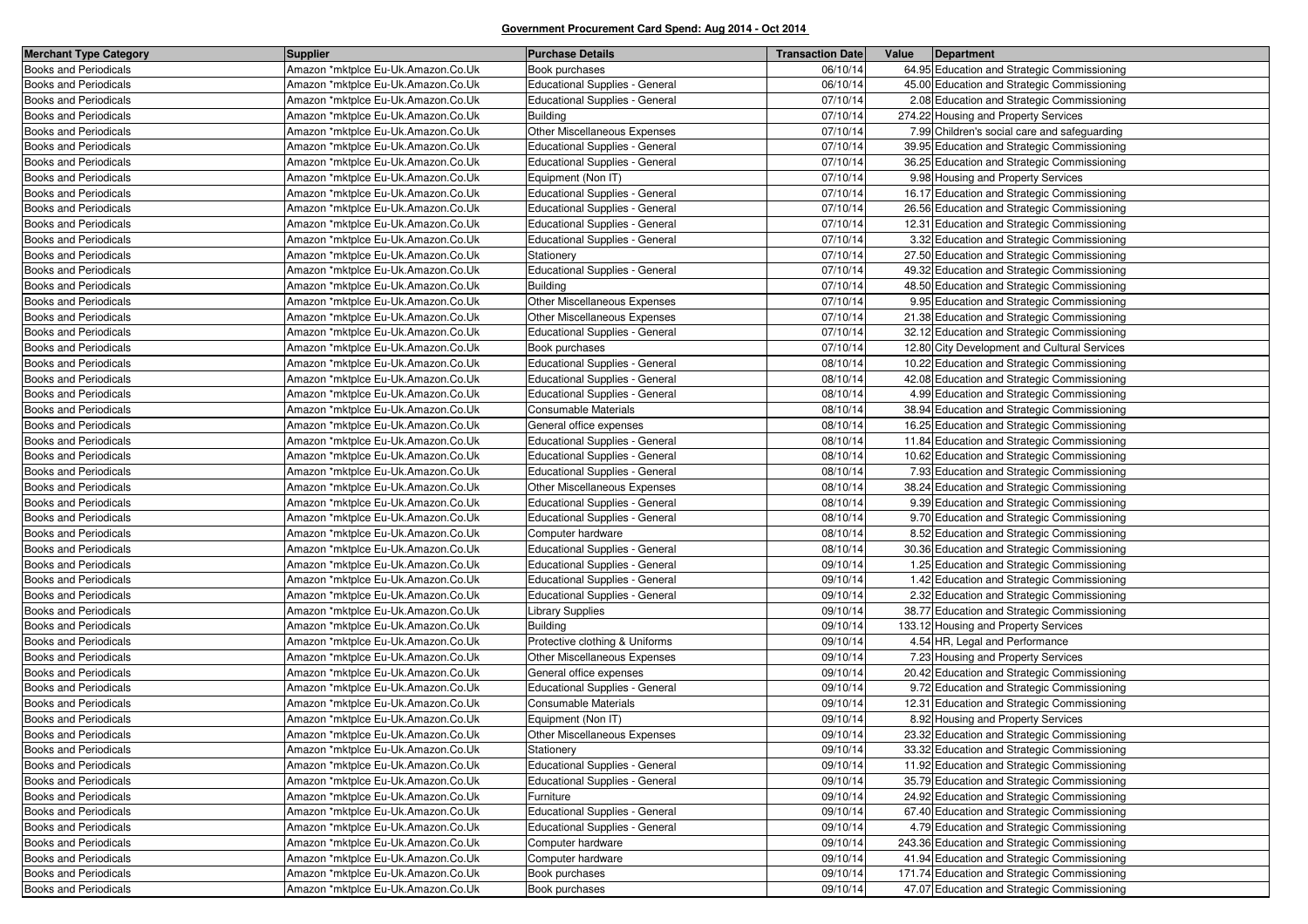| <b>Merchant Type Category</b> | <b>Supplier</b>                    | <b>Purchase Details</b>               | <b>Transaction Date</b> | Value | Department                                        |
|-------------------------------|------------------------------------|---------------------------------------|-------------------------|-------|---------------------------------------------------|
| <b>Books and Periodicals</b>  | Amazon *mktplce Eu-Uk.Amazon.Co.Uk | <b>Educational Supplies - General</b> | 09/10/14                |       | 18.72 Education and Strategic Commissioning       |
| <b>Books and Periodicals</b>  | Amazon *mktplce Eu-Uk.Amazon.Co.Uk | <b>Consumable Materials</b>           | 10/10/14                |       | 9.98 Education and Strategic Commissioning        |
| <b>Books and Periodicals</b>  | Amazon *mktplce Eu-Uk.Amazon.Co.Uk | Consumable Materials                  | 10/10/14                |       | 30.22 Education and Strategic Commissioning       |
| <b>Books and Periodicals</b>  | Amazon *mktplce Eu-Uk.Amazon.Co.Uk | <b>Other Grants</b>                   | 10/10/14                |       | 1.96 Housing and Property Services                |
| <b>Books and Periodicals</b>  | Amazon *mktplce Eu-Uk.Amazon.Co.Uk | Stationery                            | 10/10/14                |       | 8.93 Adult Social Care                            |
| <b>Books and Periodicals</b>  | Amazon *mktplce Eu-Uk.Amazon.Co.Uk | Equipment (Non IT)                    | 10/10/14                |       | 7.49 Housing and Property Services                |
| <b>Books and Periodicals</b>  | Amazon *mktplce Eu-Uk.Amazon.Co.Uk | Computer hardware                     | 10/10/14                |       | 34.05 Education and Strategic Commissioning       |
| <b>Books and Periodicals</b>  | Amazon *mktplce Eu-Uk.Amazon.Co.Uk | <b>Building</b>                       | 10/10/14                |       | 10.33 Education and Strategic Commissioning       |
| <b>Books and Periodicals</b>  | Amazon *mktplce Eu-Uk.Amazon.Co.Uk | <b>Educational Supplies - General</b> | 10/10/14                |       | 10.95 Education and Strategic Commissioning       |
| <b>Books and Periodicals</b>  | Amazon *mktplce Eu-Uk.Amazon.Co.Uk | <b>Educational Supplies - General</b> | 10/10/14                |       | 8.75 Education and Strategic Commissioning        |
| <b>Books and Periodicals</b>  | Amazon *mktplce Eu-Uk.Amazon.Co.Uk | Book purchases                        | 10/10/14                |       | 75.44 Education and Strategic Commissioning       |
| <b>Books and Periodicals</b>  | Amazon *mktplce Eu-Uk.Amazon.Co.Uk | <b>Educational Supplies - General</b> | 10/10/14                |       | 10.73 Education and Strategic Commissioning       |
| <b>Books and Periodicals</b>  | Amazon *mktplce Eu-Uk.Amazon.Co.Uk | Book purchases                        | 10/10/14                |       | 24.79 Education and Strategic Commissioning       |
| Books and Periodicals         | Amazon *mktplce Eu-Uk.Amazon.Co.Uk | Stationery                            | 10/10/14                |       | 16.17 Education and Strategic Commissioning       |
| <b>Books and Periodicals</b>  | Amazon *mktplce Eu-Uk.Amazon.Co.Uk | <b>Educational Supplies - General</b> | 10/10/14                |       | 2.73 Education and Strategic Commissioning        |
| <b>Books and Periodicals</b>  | Amazon *mktplce Eu-Uk.Amazon.Co.Uk | Protective clothing & Uniforms        | 10/10/14                |       | 38.00 Adult Social Care                           |
| Books and Periodicals         | Amazon *mktplce Eu-Uk.Amazon.Co.Uk | Computer hardware                     | 10/10/14                |       | 53.95 Education and Strategic Commissioning       |
| <b>Books and Periodicals</b>  | Amazon *mktplce Eu-Uk.Amazon.Co.Uk | Educational Supplies - General        | 10/10/14                |       | 2.57 Education and Strategic Commissioning        |
| <b>Books and Periodicals</b>  | Amazon *mktplce Eu-Uk.Amazon.Co.Uk | Computer hardware                     | 11/10/14                |       | 104.89 Education and Strategic Commissioning      |
| <b>Books and Periodicals</b>  | Amazon *mktplce Eu-Uk.Amazon.Co.Uk | Postages and carriage                 | 11/10/14                |       | 15.92 Education and Strategic Commissioning       |
| <b>Books and Periodicals</b>  | Amazon *mktplce Eu-Uk.Amazon.Co.Uk | Protective clothing & Uniforms        | 11/10/14                |       | 43.75 HR, Legal and Performance                   |
| <b>Books and Periodicals</b>  | Amazon *mktplce Eu-Uk.Amazon.Co.Uk | Other Miscellaneous Expenses          | 11/10/14                |       | 8.82 Adult Social Care                            |
| <b>Books and Periodicals</b>  | Amazon *mktplce Eu-Uk.Amazon.Co.Uk | <b>Educational Supplies - General</b> | 11/10/14                |       | 8.16 Education and Strategic Commissioning        |
| <b>Books and Periodicals</b>  | Amazon *mktplce Eu-Uk.Amazon.Co.Uk | <b>Educational Supplies - General</b> | 12/10/14                |       | 9.92 Education and Strategic Commissioning        |
| <b>Books and Periodicals</b>  | Amazon *mktplce Eu-Uk.Amazon.Co.Uk | Computer hardware                     | 13/10/14                |       | 124.95 Education and Strategic Commissioning      |
| Books and Periodicals         | Amazon *mktplce Eu-Uk.Amazon.Co.Uk | Postages and carriage                 | 13/10/14                |       | 10.75 Education and Strategic Commissioning       |
| <b>Books and Periodicals</b>  | Amazon *mktplce Eu-Uk.Amazon.Co.Uk | Other Miscellaneous Expenses          | 13/10/14                |       | 29.24 Education and Strategic Commissioning       |
| <b>Books and Periodicals</b>  | Amazon *mktplce Eu-Uk.Amazon.Co.Uk | Stationery                            | 13/10/14                |       | 46.68 Education and Strategic Commissioning       |
| <b>Books and Periodicals</b>  | Amazon *mktplce Eu-Uk.Amazon.Co.Uk | Equipment (Non IT)                    | 13/10/14                |       | 19.01 Education and Strategic Commissioning       |
| <b>Books and Periodicals</b>  | Amazon *mktplce Eu-Uk.Amazon.Co.Uk | General office expenses               | 13/10/14                |       | 5.41 Education and Strategic Commissioning        |
| <b>Books and Periodicals</b>  | Amazon *mktplce Eu-Uk.Amazon.Co.Uk | Stationery                            | 13/10/14                |       | 6.66 Education and Strategic Commissioning        |
| Books and Periodicals         | Amazon *mktplce Eu-Uk.Amazon.Co.Uk | Educational Supplies - General        | 13/10/14                |       | 150.80 Education and Strategic Commissioning      |
| <b>Books and Periodicals</b>  | Amazon *mktplce Eu-Uk.Amazon.Co.Uk | Educational Supplies - General        | 13/10/14                |       | 9.05 Education and Strategic Commissioning        |
| <b>Books and Periodicals</b>  | Amazon *mktplce Eu-Uk.Amazon.Co.Uk | Educational Supplies - General        | 13/10/14                |       | 8.19 Education and Strategic Commissioning        |
| Books and Periodicals         | Amazon *mktplce Eu-Uk.Amazon.Co.Uk | <b>Other Grants</b>                   | 14/10/14                |       | 4.86 Housing and Property Services                |
| <b>Books and Periodicals</b>  | Amazon *mktplce Eu-Uk.Amazon.Co.Uk | Educational Supplies - General        | 14/10/14                |       | 17.57 Education and Strategic Commissioning       |
| <b>Books and Periodicals</b>  | Amazon *mktplce Eu-Uk.Amazon.Co.Uk | Educational Supplies - General        | 14/10/14                |       | 6.22 Education and Strategic Commissioning        |
| <b>Books and Periodicals</b>  | Amazon *mktplce Eu-Uk.Amazon.Co.Uk | Educational Supplies - General        | 14/10/14                |       | 105.00 Education and Strategic Commissioning      |
| <b>Books and Periodicals</b>  | Amazon *mktplce Eu-Uk.Amazon.Co.Uk | Stationery                            | 14/10/14                |       | 14.98 Education and Strategic Commissioning       |
| <b>Books and Periodicals</b>  | Amazon *mktplce Eu-Uk.Amazon.Co.Uk | Stationery                            | 14/10/14                |       | 9.15 Customer, Community and Democratic Services  |
| <b>Books and Periodicals</b>  | Amazon *mktplce Eu-Uk.Amazon.Co.Uk | Other Cleaning                        | 14/10/14                |       | 11.62 Customer, Community and Democratic Services |
| <b>Books and Periodicals</b>  | Amazon *mktplce Eu-Uk.Amazon.Co.Uk | Equipment (Non IT)                    | 14/10/14                |       | 3.48 Housing and Property Services                |
| <b>Books and Periodicals</b>  | Amazon *mktplce Eu-Uk.Amazon.Co.Uk | Equipment (Non IT)                    | 14/10/14                |       | 17.96 Housing and Property Services               |
| <b>Books and Periodicals</b>  | Amazon *mktplce Eu-Uk.Amazon.Co.Uk | Stationery                            | 14/10/14                |       | 14.37 Education and Strategic Commissioning       |
| <b>Books and Periodicals</b>  | Amazon *mktplce Eu-Uk.Amazon.Co.Uk | Educational Supplies - General        | 14/10/14                |       | 39.87 Education and Strategic Commissioning       |
| <b>Books and Periodicals</b>  | Amazon *mktplce Eu-Uk.Amazon.Co.Uk | Other Miscellaneous Expenses          | 14/10/14                |       | 1.96 Adult Social Care                            |
| <b>Books and Periodicals</b>  | Amazon *mktplce Eu-Uk.Amazon.Co.Uk | Other Miscellaneous Expenses          | 14/10/14                |       | 35.62 Education and Strategic Commissioning       |
| <b>Books and Periodicals</b>  | Amazon *mktplce Eu-Uk.Amazon.Co.Uk | <b>Building</b>                       | 14/10/14                |       | 9.26 Education and Strategic Commissioning        |
| <b>Books and Periodicals</b>  | Amazon *mktplce Eu-Uk.Amazon.Co.Uk | Educational Supplies - General        | 15/10/14                |       | 27.83 Education and Strategic Commissioning       |
| Books and Periodicals         | Amazon *mktplce Eu-Uk.Amazon.Co.Uk | Computer hardware                     | 15/10/14                |       | 72.49 Education and Strategic Commissioning       |
| <b>Books and Periodicals</b>  | Amazon *mktplce Eu-Uk.Amazon.Co.Uk | Stationery                            | 15/10/14                |       | 3.54 Education and Strategic Commissioning        |
| <b>Books and Periodicals</b>  | Amazon *mktplce Eu-Uk.Amazon.Co.Uk | Consumable Materials                  | 15/10/14                |       | 27.37 Transport and Environment                   |
| Books and Periodicals         | Amazon *mktplce Eu-Uk.Amazon.Co.Uk | <b>Educational Supplies - General</b> | 15/10/14                |       | 100.69 Education and Strategic Commissioning      |
| <b>Books and Periodicals</b>  | Amazon *mktplce Eu-Uk.Amazon.Co.Uk | General office expenses               | 15/10/14                |       | 14.60 Education and Strategic Commissioning       |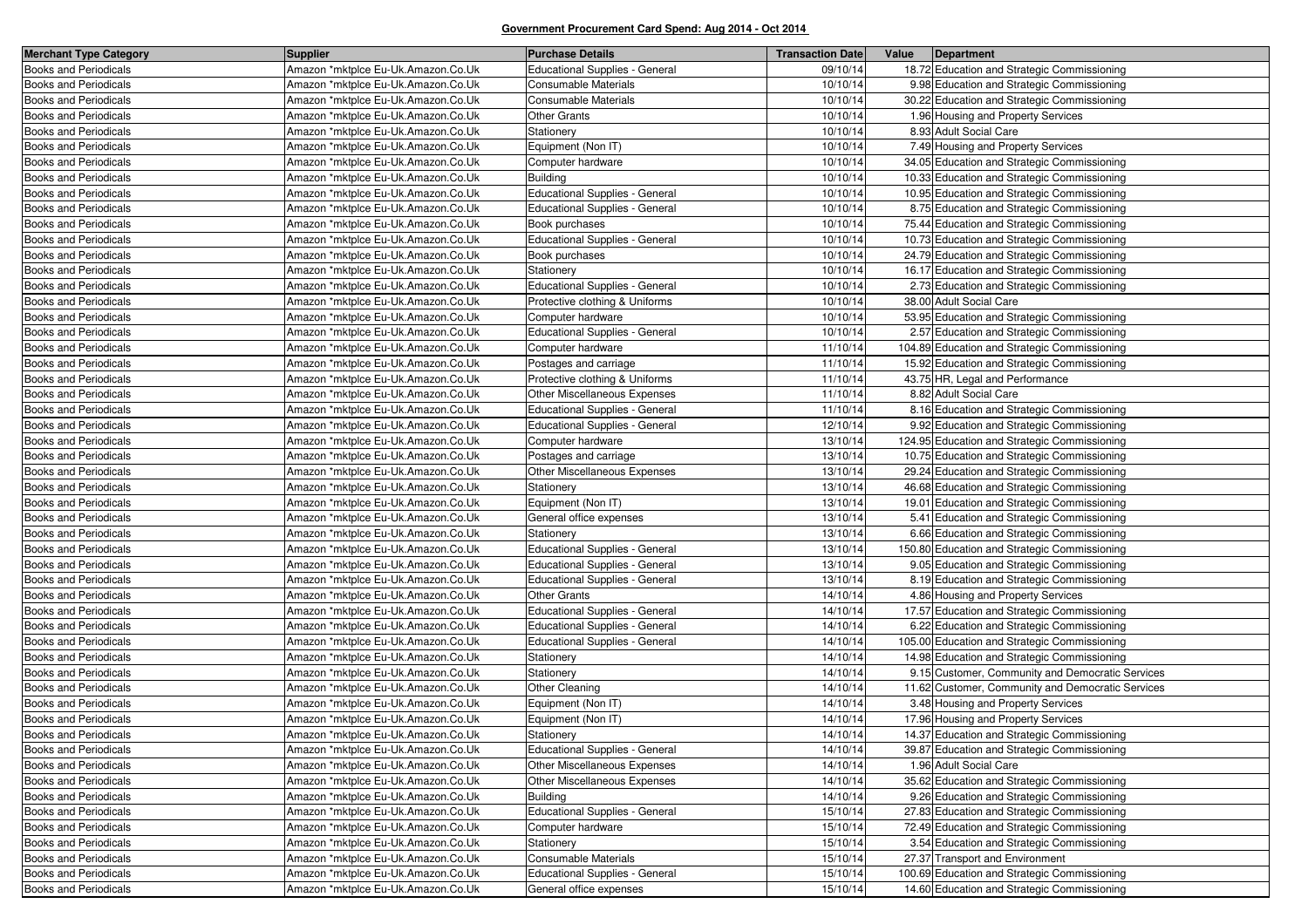| <b>Merchant Type Category</b> | <b>Supplier</b>                    | <b>Purchase Details</b>               | <b>Transaction Date</b> | Value<br>Department                               |
|-------------------------------|------------------------------------|---------------------------------------|-------------------------|---------------------------------------------------|
| <b>Books and Periodicals</b>  | Amazon *mktplce Eu-Uk.Amazon.Co.Uk | General office expenses               | 15/10/14                | -2.71 Education and Strategic Commissioning       |
| <b>Books and Periodicals</b>  | Amazon *mktplce Eu-Uk.Amazon.Co.Uk | Consumable Materials                  | 15/10/14                | 0.83 Education and Strategic Commissioning        |
| <b>Books and Periodicals</b>  | Amazon *mktplce Eu-Uk.Amazon.Co.Uk | Equipment (Non IT)                    | 15/10/14                | 5.17 Housing and Property Services                |
| Books and Periodicals         | Amazon *mktplce Eu-Uk.Amazon.Co.Uk | Stationery                            | 15/10/14                | 1.45 Customer, Community and Democratic Services  |
| Books and Periodicals         | Amazon *mktplce Eu-Uk.Amazon.Co.Uk | Equipment (Non IT)                    | 15/10/14                | 13.91 Customer, Community and Democratic Services |
| <b>Books and Periodicals</b>  | Amazon *mktplce Eu-Uk.Amazon.Co.Uk | <b>Educational Supplies - General</b> | 15/10/14                | 44.16 Education and Strategic Commissioning       |
| Books and Periodicals         | Amazon *mktplce Eu-Uk.Amazon.Co.Uk | Other Miscellaneous Expenses          | 15/10/14                | 3.60 Adult Social Care                            |
| Books and Periodicals         | Amazon *mktplce Eu-Uk.Amazon.Co.Uk | Other Miscellaneous Expenses          | 15/10/14                | 16.55 Education and Strategic Commissioning       |
| <b>Books and Periodicals</b>  | Amazon *mktplce Eu-Uk.Amazon.Co.Uk | Other Miscellaneous Expenses          | 15/10/14                | 11.99 Education and Strategic Commissioning       |
| <b>Books and Periodicals</b>  | Amazon *mktplce Eu-Uk.Amazon.Co.Uk | Book purchases                        | 15/10/14                | 8.67 Education and Strategic Commissioning        |
| Books and Periodicals         | Amazon *mktplce Eu-Uk.Amazon.Co.Uk | Consumable Materials                  | 16/10/14                | 27.37 Transport and Environment                   |
| <b>Books and Periodicals</b>  | Amazon *mktplce Eu-Uk.Amazon.Co.Uk | Other Miscellaneous Expenses          | 16/10/14                | 15.74 Education and Strategic Commissioning       |
| <b>Books and Periodicals</b>  | Amazon *mktplce Eu-Uk.Amazon.Co.Uk | Educational Supplies - General        | 16/10/14                | 30.62 Education and Strategic Commissioning       |
| Books and Periodicals         | Amazon *mktplce Eu-Uk.Amazon.Co.Uk | Consumable Materials                  | 16/10/14                | 7.27 Housing and Property Services                |
| <b>Books and Periodicals</b>  | Amazon *mktplce Eu-Uk.Amazon.Co.Uk | Equipment (Non IT)                    | 16/10/14                | 8.19 Housing and Property Services                |
| Books and Periodicals         | Amazon *mktplce Eu-Uk.Amazon.Co.Uk | Educational Supplies - General        | 16/10/14                | 3.28 Education and Strategic Commissioning        |
| Books and Periodicals         | Amazon *mktplce Eu-Uk.Amazon.Co.Uk | Other Miscellaneous Expenses          | 16/10/14                | 31.12 Education and Strategic Commissioning       |
| <b>Books and Periodicals</b>  | Amazon *mktplce Eu-Uk.Amazon.Co.Uk | Other Miscellaneous Expenses          | 16/10/14                | 102.50 Education and Strategic Commissioning      |
| <b>Books and Periodicals</b>  | Amazon *mktplce Eu-Uk.Amazon.Co.Uk | Other Miscellaneous Expenses          | 16/10/14                | 31.12 Education and Strategic Commissioning       |
| Books and Periodicals         | Amazon *mktplce Eu-Uk.Amazon.Co.Uk | Vehicle running costs                 | 16/10/14                | 78.92 Transport and Environment                   |
| <b>Books and Periodicals</b>  | Amazon *mktplce Eu-Uk.Amazon.Co.Uk | Book purchases                        | 16/10/14                | 24.67 City Development and Cultural Services      |
| <b>Books and Periodicals</b>  | Amazon *mktplce Eu-Uk.Amazon.Co.Uk | <b>Other Grants</b>                   | 17/10/14                | 18.19 Housing and Property Services               |
| Books and Periodicals         | Amazon *mktplce Eu-Uk.Amazon.Co.Uk | Educational Supplies - General        | 17/10/14                | 6.72 Education and Strategic Commissioning        |
| <b>Books and Periodicals</b>  | Amazon *mktplce Eu-Uk.Amazon.Co.Uk | Other Miscellaneous Expenses          | 17/10/14                | 9.16 Education and Strategic Commissioning        |
| <b>Books and Periodicals</b>  | Amazon *mktplce Eu-Uk.Amazon.Co.Uk | <b>Educational Supplies - General</b> | 17/10/14                | 8.68 Education and Strategic Commissioning        |
| Books and Periodicals         | Amazon *mktplce Eu-Uk.Amazon.Co.Uk | Educational Supplies - General        | 17/10/14                | 13.50 Education and Strategic Commissioning       |
| Books and Periodicals         | Amazon *mktplce Eu-Uk.Amazon.Co.Uk | Stationery                            | 17/10/14                | 4.44 Education and Strategic Commissioning        |
| <b>Books and Periodicals</b>  | Amazon *mktplce Eu-Uk.Amazon.Co.Uk | Other Miscellaneous Expenses          | 17/10/14                | 7.99 Education and Strategic Commissioning        |
| <b>Books and Periodicals</b>  | Amazon *mktplce Eu-Uk.Amazon.Co.Uk | Other Miscellaneous Expenses          | 17/10/14                | 36.57 Education and Strategic Commissioning       |
| Books and Periodicals         | Amazon *mktplce Eu-Uk.Amazon.Co.Uk | Other Miscellaneous Expenses          | 17/10/14                | 6.18 Education and Strategic Commissioning        |
| <b>Books and Periodicals</b>  | Amazon *mktplce Eu-Uk.Amazon.Co.Uk | General office expenses               | 17/10/14                | 24.50 Corporate Assets, Business and Standards    |
| <b>Books and Periodicals</b>  | Amazon *mktplce Eu-Uk.Amazon.Co.Uk | Equipment (Non IT)                    | 18/10/14                | 10.95 Housing and Property Services               |
| Books and Periodicals         | Amazon *mktplce Eu-Uk.Amazon.Co.Uk | Other Miscellaneous Expenses          | 18/10/14                | 16.45 Housing and Property Services               |
| <b>Books and Periodicals</b>  | Amazon *mktplce Eu-Uk.Amazon.Co.Uk | Computer hardware                     | 18/10/14                | 70.00 Education and Strategic Commissioning       |
| Books and Periodicals         | Amazon *mktplce Eu-Uk.Amazon.Co.Uk | <b>Educational Supplies - General</b> | 19/10/14                | 15.96 Education and Strategic Commissioning       |
| Books and Periodicals         | Amazon *mktplce Eu-Uk.Amazon.Co.Uk | Other Miscellaneous Expenses          | 20/10/14                | 112.73 Education and Strategic Commissioning      |
| <b>Books and Periodicals</b>  | Amazon *mktplce Eu-Uk.Amazon.Co.Uk | <b>Educational Supplies - General</b> | 20/10/14                | 28.30 Education and Strategic Commissioning       |
| Books and Periodicals         | Amazon *mktplce Eu-Uk.Amazon.Co.Uk | <b>Educational Supplies - General</b> | 20/10/14                | 12.55 Education and Strategic Commissioning       |
| Books and Periodicals         | Amazon *mktplce Eu-Uk.Amazon.Co.Uk | Educational Supplies - General        | 20/10/14                | 2.80 Education and Strategic Commissioning        |
| <b>Books and Periodicals</b>  | Amazon *mktplce Eu-Uk.Amazon.Co.Uk | <b>Educational Supplies - General</b> | 20/10/14                | 2.71 Education and Strategic Commissioning        |
| <b>Books and Periodicals</b>  | Amazon *mktplce Eu-Uk.Amazon.Co.Uk | Other Miscellaneous Expenses          | 20/10/14                | 1.99 Housing and Property Services                |
| Books and Periodicals         | Amazon *mktplce Eu-Uk.Amazon.Co.Uk | Postages and carriage                 | 21/10/14                | 7.99 Education and Strategic Commissioning        |
| <b>Books and Periodicals</b>  | Amazon *mktplce Eu-Uk.Amazon.Co.Uk | Other Schools expenses                | 21/10/14                | 24.99 Education and Strategic Commissioning       |
| <b>Books and Periodicals</b>  | Amazon *mktplce Eu-Uk.Amazon.Co.Uk | Other Miscellaneous Expenses          | 21/10/14                | 14.50 Education and Strategic Commissioning       |
| Books and Periodicals         | Amazon *mktplce Eu-Uk.Amazon.Co.Uk | Stationery                            | 21/10/14                | 12.80 Transport and Environment                   |
| <b>Books and Periodicals</b>  | Amazon *mktplce Eu-Uk.Amazon.Co.Uk | <b>Fittings Maintenance</b>           | 21/10/14                | 15.19 Education and Strategic Commissioning       |
| Books and Periodicals         | Amazon *mktplce Eu-Uk.Amazon.Co.Uk | Equipment (Non IT)                    | 21/10/14                | 69.32 Education and Strategic Commissioning       |
| <b>Books and Periodicals</b>  | Amazon *mktplce Eu-Uk.Amazon.Co.Uk | Educational Supplies - General        | 21/10/14                | 2.81 Education and Strategic Commissioning        |
| <b>Books and Periodicals</b>  | Amazon *mktplce Eu-Uk.Amazon.Co.Uk | Educational Supplies - General        | 21/10/14                | 2.81 Education and Strategic Commissioning        |
| <b>Books and Periodicals</b>  | Amazon *mktplce Eu-Uk.Amazon.Co.Uk | <b>Educational Supplies - General</b> | 21/10/14                | 2.81 Education and Strategic Commissioning        |
| <b>Books and Periodicals</b>  | Amazon *mktplce Eu-Uk.Amazon.Co.Uk | Educational Supplies - General        | 21/10/14                | 2.81 Education and Strategic Commissioning        |
| <b>Books and Periodicals</b>  | Amazon *mktplce Eu-Uk.Amazon.Co.Uk | <b>Educational Supplies - General</b> | 21/10/14                | 2.81 Education and Strategic Commissioning        |
| <b>Books and Periodicals</b>  | Amazon *mktplce Eu-Uk.Amazon.Co.Uk | Stationery                            | 21/10/14                | 9.37 Education and Strategic Commissioning        |
| <b>Books and Periodicals</b>  | Amazon *mktplce Eu-Uk.Amazon.Co.Uk | Consumable Materials                  | 21/10/14                | 20.73 Education and Strategic Commissioning       |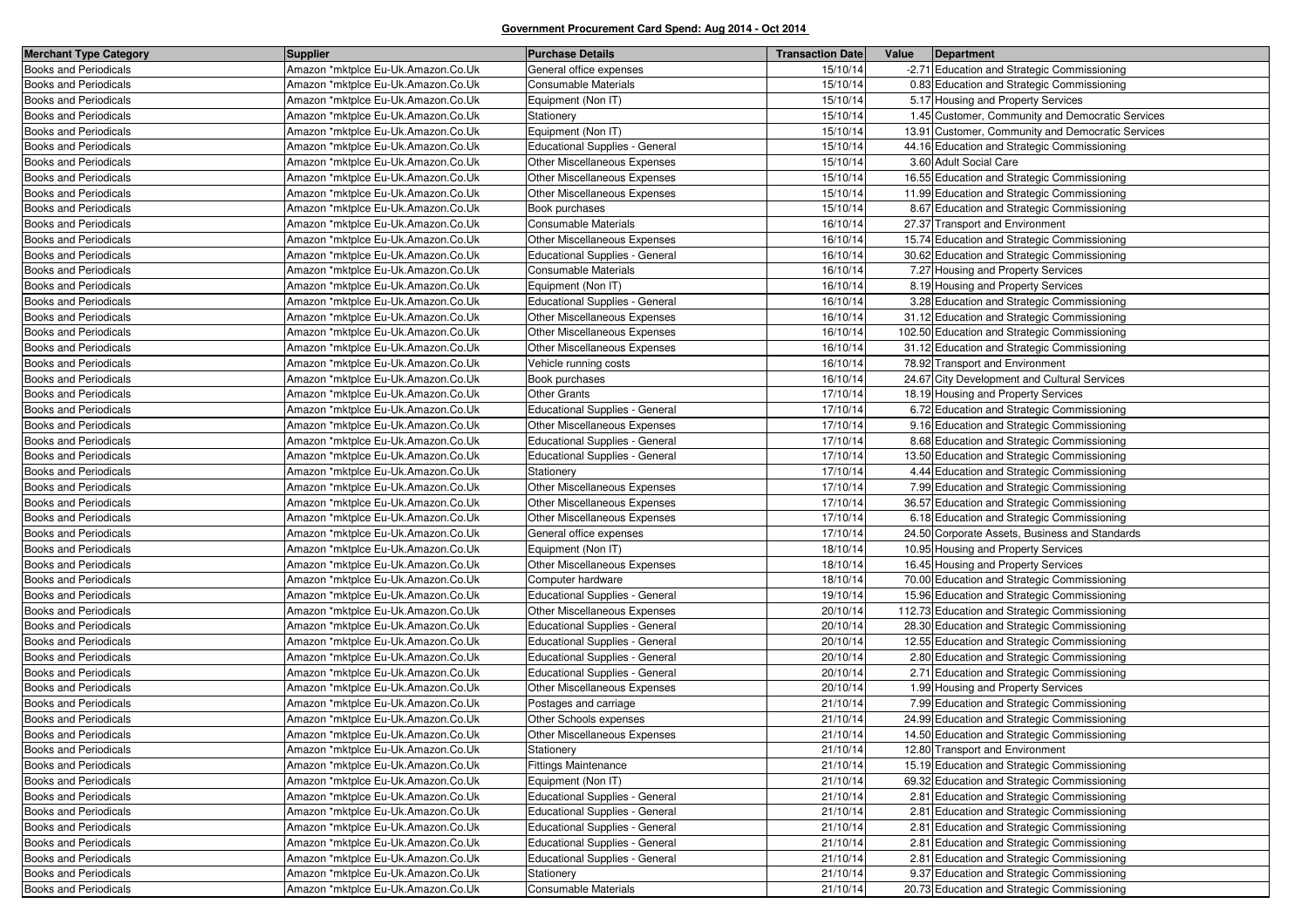| <b>Merchant Type Category</b> | <b>Supplier</b>                    | <b>Purchase Details</b>               | <b>Transaction Date</b> | Value<br>Department                           |
|-------------------------------|------------------------------------|---------------------------------------|-------------------------|-----------------------------------------------|
| <b>Books and Periodicals</b>  | Amazon *mktplce Eu-Uk.Amazon.Co.Uk | <b>Educational Supplies - General</b> | 21/10/14                | 40.92 Education and Strategic Commissioning   |
| <b>Books and Periodicals</b>  | Amazon *mktplce Eu-Uk.Amazon.Co.Uk | <b>Educational Supplies - General</b> | 21/10/14                | 122.17 Education and Strategic Commissioning  |
| <b>Books and Periodicals</b>  | Amazon *mktplce Eu-Uk.Amazon.Co.Uk | <b>Educational Supplies - General</b> | 21/10/14                | 3.90 Education and Strategic Commissioning    |
| <b>Books and Periodicals</b>  | Amazon *mktplce Eu-Uk.Amazon.Co.Uk | <b>Educational Supplies - General</b> | 21/10/14                | 15.98 Education and Strategic Commissioning   |
| <b>Books and Periodicals</b>  | Amazon *mktplce Eu-Uk.Amazon.Co.Uk | Stationery                            | 21/10/14                | 7.15 Adult Social Care                        |
| <b>Books and Periodicals</b>  | Amazon *mktplce Eu-Uk.Amazon.Co.Uk | Other Miscellaneous Expenses          | 21/10/14                | 11.93 Children's social care and safeguarding |
| <b>Books and Periodicals</b>  | Amazon *mktplce Eu-Uk.Amazon.Co.Uk | <b>Educational Supplies - General</b> | 21/10/14                | 16.00 Education and Strategic Commissioning   |
| <b>Books and Periodicals</b>  | Amazon *mktplce Eu-Uk.Amazon.Co.Uk | Computer hardware                     | 22/10/14                | 22.45 Education and Strategic Commissioning   |
| <b>Books and Periodicals</b>  | Amazon *mktplce Eu-Uk.Amazon.Co.Uk | Postages and carriage                 | 22/10/14                | 10.75 Education and Strategic Commissioning   |
| <b>Books and Periodicals</b>  | Amazon *mktplce Eu-Uk.Amazon.Co.Uk | Other Miscellaneous Expenses          | 22/10/14                | 199.92 Education and Strategic Commissioning  |
| <b>Books and Periodicals</b>  | Amazon *mktplce Eu-Uk.Amazon.Co.Uk | Stationery                            | 22/10/14                | 2.45 Education and Strategic Commissioning    |
| <b>Books and Periodicals</b>  | Amazon *mktplce Eu-Uk.Amazon.Co.Uk | Other Miscellaneous Expenses          | 22/10/14                | 14.67 Education and Strategic Commissioning   |
| <b>Books and Periodicals</b>  | Amazon *mktplce Eu-Uk.Amazon.Co.Uk | Wellbeing and Health Supplies         | 22/10/14                | 79.08 Education and Strategic Commissioning   |
| Books and Periodicals         | Amazon *mktplce Eu-Uk.Amazon.Co.Uk | Computer hardware                     | 22/10/14                | 111.09 Education and Strategic Commissioning  |
| <b>Books and Periodicals</b>  | Amazon *mktplce Eu-Uk.Amazon.Co.Uk | Computer hardware                     | 22/10/14                | 6.47 Education and Strategic Commissioning    |
| <b>Books and Periodicals</b>  | Amazon *mktplce Eu-Uk.Amazon.Co.Uk | Educational Supplies - General        | 22/10/14                | 25.82 Education and Strategic Commissioning   |
| Books and Periodicals         | Amazon *mktplce Eu-Uk.Amazon.Co.Uk | Stationery                            | 22/10/14                | 70.78 Transport and Environment               |
| <b>Books and Periodicals</b>  | Amazon *mktplce Eu-Uk.Amazon.Co.Uk | Other Miscellaneous Expenses          | 22/10/14                | 43.02 Children's social care and safeguarding |
| <b>Books and Periodicals</b>  | Amazon *mktplce Eu-Uk.Amazon.Co.Uk | Educational Supplies - General        | 22/10/14                | 17.82 Education and Strategic Commissioning   |
| <b>Books and Periodicals</b>  | Amazon *mktplce Eu-Uk.Amazon.Co.Uk | Educational Supplies - General        | 22/10/14                | 12.87 Education and Strategic Commissioning   |
| <b>Books and Periodicals</b>  | Amazon *mktplce Eu-Uk.Amazon.Co.Uk | Educational Supplies - General        | 22/10/14                | 2.81 Education and Strategic Commissioning    |
| <b>Books and Periodicals</b>  | Amazon *mktplce Eu-Uk.Amazon.Co.Uk | Educational Supplies - General        | 22/10/14                | 2.81 Education and Strategic Commissioning    |
| Books and Periodicals         | Amazon *mktplce Eu-Uk.Amazon.Co.Uk | <b>Educational Supplies - General</b> | 22/10/14                | 2.81 Education and Strategic Commissioning    |
| <b>Books and Periodicals</b>  | Amazon *mktplce Eu-Uk.Amazon.Co.Uk | Educational Supplies - General        | 22/10/14                | 2.81 Education and Strategic Commissioning    |
| <b>Books and Periodicals</b>  | Amazon *mktplce Eu-Uk.Amazon.Co.Uk | Educational Supplies - General        | 22/10/14                | 2.81 Education and Strategic Commissioning    |
| <b>Books and Periodicals</b>  | Amazon *mktplce Eu-Uk.Amazon.Co.Uk | Educational Supplies - General        | 22/10/14                | 2.81 Education and Strategic Commissioning    |
| <b>Books and Periodicals</b>  | Amazon *mktplce Eu-Uk.Amazon.Co.Uk | <b>Educational Supplies - General</b> | 22/10/14                | 10.68 Education and Strategic Commissioning   |
| <b>Books and Periodicals</b>  | Amazon *mktplce Eu-Uk.Amazon.Co.Uk | Educational Supplies - General        | 22/10/14                | 2.81 Education and Strategic Commissioning    |
| Books and Periodicals         | Amazon *mktplce Eu-Uk.Amazon.Co.Uk | Educational Supplies - General        | 22/10/14                | 2.81 Education and Strategic Commissioning    |
| <b>Books and Periodicals</b>  | Amazon *mktplce Eu-Uk.Amazon.Co.Uk | Educational Supplies - General        | 22/10/14                | 6.77 Education and Strategic Commissioning    |
| <b>Books and Periodicals</b>  | Amazon *mktplce Eu-Uk.Amazon.Co.Uk | Educational Supplies - General        | 22/10/14                | 2.81 Education and Strategic Commissioning    |
| <b>Books and Periodicals</b>  | Amazon *mktplce Eu-Uk.Amazon.Co.Uk | Computer hardware                     | 22/10/14                | 8.32 Education and Strategic Commissioning    |
| <b>Books and Periodicals</b>  | Amazon *mktplce Eu-Uk.Amazon.Co.Uk | Other Miscellaneous Expenses          | 22/10/14                | 16.57 Education and Strategic Commissioning   |
| <b>Books and Periodicals</b>  | Amazon *mktplce Eu-Uk.Amazon.Co.Uk | Other Schools expenses                | 22/10/14                | 1.98 Education and Strategic Commissioning    |
| <b>Books and Periodicals</b>  | Amazon *mktplce Eu-Uk.Amazon.Co.Uk | Grounds                               | 22/10/14                | 39.13 Education and Strategic Commissioning   |
| <b>Books and Periodicals</b>  | Amazon *mktplce Eu-Uk.Amazon.Co.Uk | Educational Supplies - General        | 22/10/14                | 16.00 Education and Strategic Commissioning   |
| <b>Books and Periodicals</b>  | Amazon *mktplce Eu-Uk.Amazon.Co.Uk | <b>Educational Supplies - General</b> | 22/10/14                | 5.16 Education and Strategic Commissioning    |
| <b>Books and Periodicals</b>  | Amazon *mktplce Eu-Uk.Amazon.Co.Uk | Stationery                            | 22/10/14                | 8.85 Adult Social Care                        |
| <b>Books and Periodicals</b>  | Amazon *mktplce Eu-Uk.Amazon.Co.Uk | Stationery                            | 22/10/14                | 2.45 Adult Social Care                        |
| <b>Books and Periodicals</b>  | Amazon *mktplce Eu-Uk.Amazon.Co.Uk | Educational Supplies - General        | 22/10/14                | 18.83 Education and Strategic Commissioning   |
| Books and Periodicals         | Amazon *mktplce Eu-Uk.Amazon.Co.Uk | Computer hardware                     | 22/10/14                | 333.12 Education and Strategic Commissioning  |
| Books and Periodicals         | Amazon *mktplce Eu-Uk.Amazon.Co.Uk | <b>Building</b>                       | 22/10/14                | 8.99 Children's social care and safeguarding  |
| <b>Books and Periodicals</b>  | Amazon *mktplce Eu-Uk.Amazon.Co.Uk | <b>Building</b>                       | 22/10/14                | 10.98 Children's social care and safeguarding |
| <b>Books and Periodicals</b>  | Amazon *mktplce Eu-Uk.Amazon.Co.Uk | <b>Building</b>                       | 22/10/14                | 20.09 Children's social care and safeguarding |
| <b>Books and Periodicals</b>  | Amazon *mktplce Eu-Uk.Amazon.Co.Uk | Building                              | 22/10/14                | 1.32 Children's social care and safeguarding  |
| <b>Books and Periodicals</b>  | Amazon *mktplce Eu-Uk.Amazon.Co.Uk | <b>Building</b>                       | 22/10/14                | 1.81 Children's social care and safeguarding  |
| <b>Books and Periodicals</b>  | Amazon *mktplce Eu-Uk.Amazon.Co.Uk | Equipment (Non IT)                    | 22/10/14                | 6.95 City Development and Cultural Services   |
| <b>Books and Periodicals</b>  | Amazon *mktplce Eu-Uk.Amazon.Co.Uk | Equipment (Non IT)                    | 22/10/14                | 10.82 City Development and Cultural Services  |
| <b>Books and Periodicals</b>  | Amazon *mktplce Eu-Uk.Amazon.Co.Uk | Equipment (Non IT)                    | 22/10/14                | 32.98 Housing and Property Services           |
| <b>Books and Periodicals</b>  | Amazon *mktplce Eu-Uk.Amazon.Co.Uk | Educational Supplies - General        | 22/10/14                | 70.14 Education and Strategic Commissioning   |
| <b>Books and Periodicals</b>  | Amazon *mktplce Eu-Uk.Amazon.Co.Uk | Computer hardware                     | 23/10/14                | 127.37 Education and Strategic Commissioning  |
| <b>Books and Periodicals</b>  | Amazon *mktplce Eu-Uk.Amazon.Co.Uk | Other Miscellaneous Expenses          | 23/10/14                | 2.58 Education and Strategic Commissioning    |
| <b>Books and Periodicals</b>  | Amazon *mktplce Eu-Uk.Amazon.Co.Uk | Educational Supplies - General        | 23/10/14                | 21.49 Education and Strategic Commissioning   |
| <b>Books and Periodicals</b>  | Amazon *mktplce Eu-Uk.Amazon.Co.Uk | Other Miscellaneous Expenses          | 23/10/14                | 16.86 Education and Strategic Commissioning   |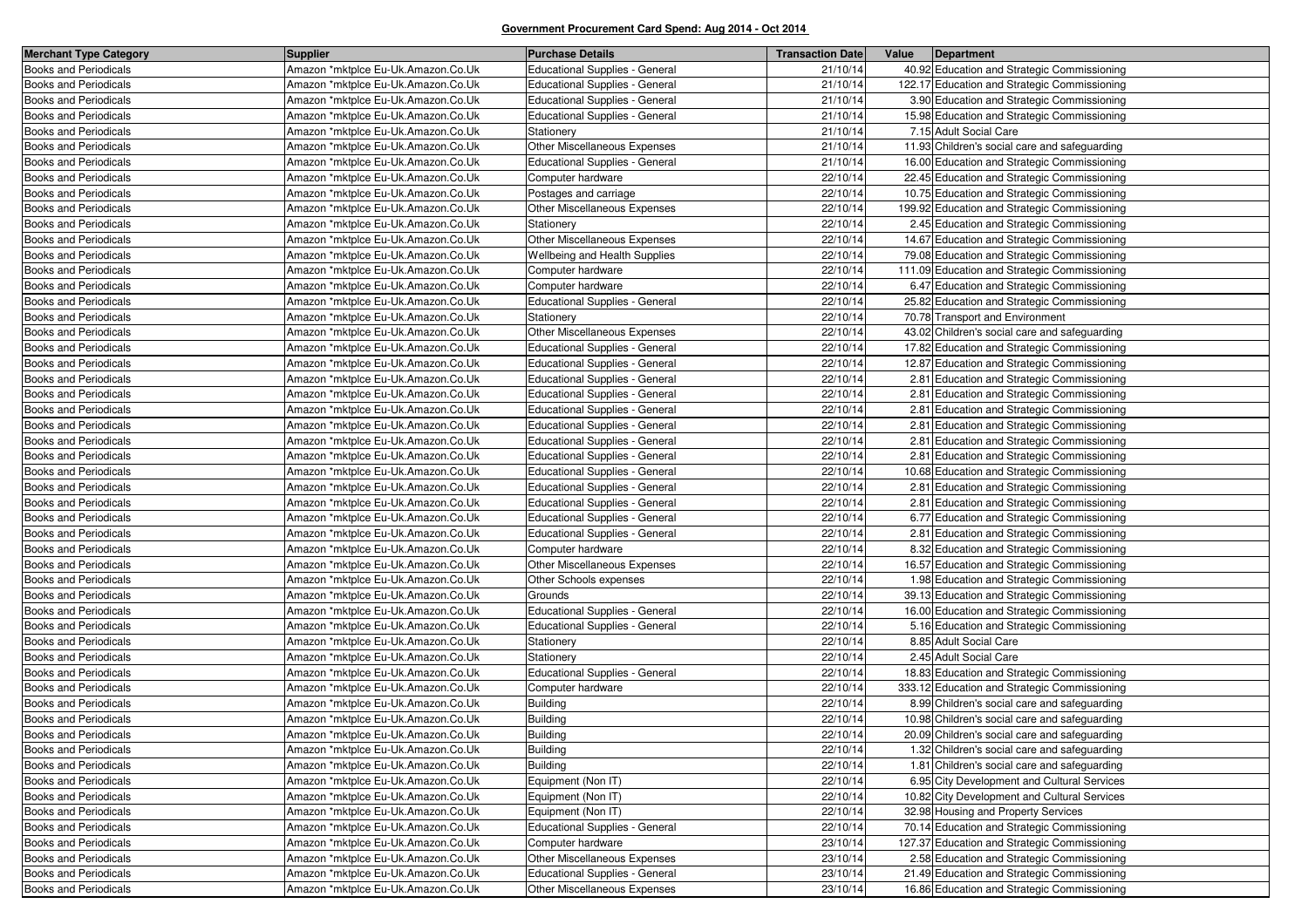| <b>Merchant Type Category</b> | <b>Supplier</b>                    | <b>Purchase Details</b>               | <b>Transaction Date</b> | Value<br>Department                          |
|-------------------------------|------------------------------------|---------------------------------------|-------------------------|----------------------------------------------|
| <b>Books and Periodicals</b>  | Amazon *mktplce Eu-Uk.Amazon.Co.Uk | Educational Supplies - General        | 23/10/14                | 4.14 Education and Strategic Commissioning   |
| <b>Books and Periodicals</b>  | Amazon *mktplce Eu-Uk.Amazon.Co.Uk | Other Miscellaneous Expenses          | 23/10/14                | 11.00 Education and Strategic Commissioning  |
| <b>Books and Periodicals</b>  | Amazon *mktplce Eu-Uk.Amazon.Co.Uk | <b>Educational Supplies - General</b> | 23/10/14                | 28.40 Education and Strategic Commissioning  |
| <b>Books and Periodicals</b>  | Amazon *mktplce Eu-Uk.Amazon.Co.Uk | Educational Supplies - General        | 23/10/14                | 11.22 Education and Strategic Commissioning  |
| <b>Books and Periodicals</b>  | Amazon *mktplce Eu-Uk.Amazon.Co.Uk | Computer hardware                     | 23/10/14                | 13.98 Education and Strategic Commissioning  |
| <b>Books and Periodicals</b>  | Amazon *mktplce Eu-Uk.Amazon.Co.Uk | Book purchases                        | 23/10/14                | 4.91 Education and Strategic Commissioning   |
| <b>Books and Periodicals</b>  | Amazon *mktplce Eu-Uk.Amazon.Co.Uk | Book purchases                        | 23/10/14                | 4.76 Education and Strategic Commissioning   |
| <b>Books and Periodicals</b>  | Amazon *mktplce Eu-Uk.Amazon.Co.Uk | Equipment (Non IT)                    | 23/10/14                | 48.38 Housing and Property Services          |
| <b>Books and Periodicals</b>  | Amazon *mktplce Eu-Uk.Amazon.Co.Uk | Other Miscellaneous Expenses          | 23/10/14                | 11.64 Education and Strategic Commissioning  |
| <b>Books and Periodicals</b>  | Amazon *mktplce Eu-Uk.Amazon.Co.Uk | Computer hardware                     | 23/10/14                | 13.49 Adult Social Care                      |
| <b>Books and Periodicals</b>  | Amazon *mktplce Eu-Uk.Amazon.Co.Uk | Catering supplies                     | 23/10/14                | 10.43 Education and Strategic Commissioning  |
| <b>Books and Periodicals</b>  | Amazon *mktplce Eu-Uk.Amazon.Co.Uk | <b>Building</b>                       | 23/10/14                | 3.93 Children's social care and safeguarding |
| <b>Books and Periodicals</b>  | Amazon *mktplce Eu-Uk.Amazon.Co.Uk | Educational Supplies - General        | 24/10/14                | 60.42 Education and Strategic Commissioning  |
| <b>Books and Periodicals</b>  | Amazon *mktplce Eu-Uk.Amazon.Co.Uk | Educational Supplies - General        | 24/10/14                | 23.46 Education and Strategic Commissioning  |
| <b>Books and Periodicals</b>  | Amazon *mktplce Eu-Uk.Amazon.Co.Uk | <b>Educational Supplies - General</b> | 24/10/14                | 7.49 Education and Strategic Commissioning   |
| <b>Books and Periodicals</b>  | Amazon *mktplce Eu-Uk.Amazon.Co.Uk | Educational Supplies - General        | 24/10/14                | 14.62 Education and Strategic Commissioning  |
| <b>Books and Periodicals</b>  | Amazon *mktplce Eu-Uk.Amazon.Co.Uk | <b>Educational Supplies - General</b> | 24/10/14                | 6.15 Education and Strategic Commissioning   |
| <b>Books and Periodicals</b>  | Amazon *mktplce Eu-Uk.Amazon.Co.Uk | Educational Supplies - General        | 24/10/14                | 1.45 Education and Strategic Commissioning   |
| <b>Books and Periodicals</b>  | Amazon *mktplce Eu-Uk.Amazon.Co.Uk | <b>Building</b>                       | 24/10/14                | 12.95 Education and Strategic Commissioning  |
| <b>Books and Periodicals</b>  | Amazon *mktplce Eu-Uk.Amazon.Co.Uk | Equipment (Non IT)                    | 24/10/14                | 43.94 City Development and Cultural Services |
| <b>Books and Periodicals</b>  | Amazon *mktplce Eu-Uk.Amazon.Co.Uk | Equipment (Non IT)                    | 24/10/14                | 21.67 City Development and Cultural Services |
| <b>Books and Periodicals</b>  | Amazon *mktplce Eu-Uk.Amazon.Co.Uk | Other Miscellaneous Expenses          | 24/10/14                | 12.49 Education and Strategic Commissioning  |
| <b>Books and Periodicals</b>  | Amazon *mktplce Eu-Uk.Amazon.Co.Uk | <b>Building</b>                       | 24/10/14                | 69.16 Education and Strategic Commissioning  |
| <b>Books and Periodicals</b>  | Amazon *mktplce Eu-Uk.Amazon.Co.Uk | Computer hardware                     | 24/10/14                | 20.00 Port                                   |
| <b>Books and Periodicals</b>  | Amazon *mktplce Eu-Uk.Amazon.Co.Uk | Book purchases                        | 24/10/14                | 3.78 Education and Strategic Commissioning   |
| Books and Periodicals         | Amazon *mktplce Eu-Uk.Amazon.Co.Uk | Book purchases                        | 24/10/14                | 27.56 Education and Strategic Commissioning  |
| <b>Books and Periodicals</b>  | Amazon *mktplce Eu-Uk.Amazon.Co.Uk | Book purchases                        | 24/10/14                | 11.79 Education and Strategic Commissioning  |
| <b>Books and Periodicals</b>  | Amazon *mktplce Eu-Uk.Amazon.Co.Uk | Educational Supplies - General        | 24/10/14                | 3.78 Education and Strategic Commissioning   |
| <b>Books and Periodicals</b>  | Amazon *mktplce Eu-Uk.Amazon.Co.Uk | Educational Supplies - General        | 24/10/14                | 6.59 Education and Strategic Commissioning   |
| <b>Books and Periodicals</b>  | Amazon *mktplce Eu-Uk.Amazon.Co.Uk | Educational Supplies - General        | 24/10/14                | 26.75 Education and Strategic Commissioning  |
| <b>Books and Periodicals</b>  | Amazon *mktplce Eu-Uk.Amazon.Co.Uk | Computer hardware                     | 24/10/14                | 114.16 Education and Strategic Commissioning |
| Books and Periodicals         | Amazon *mktplce Eu-Uk.Amazon.Co.Uk | Other Miscellaneous Expenses          | 24/10/14                | 16.66 Education and Strategic Commissioning  |
| <b>Books and Periodicals</b>  | Amazon *mktplce Eu-Uk.Amazon.Co.Uk | Other Miscellaneous Expenses          | 24/10/14                | 7.34 Education and Strategic Commissioning   |
| Books and Periodicals         | Amazon *mktplce Eu-Uk.Amazon.Co.Uk | Other Miscellaneous Expenses          | 24/10/14                | 2.23 Education and Strategic Commissioning   |
| <b>Books and Periodicals</b>  | Amazon *mktplce Eu-Uk.Amazon.Co.Uk | Other Miscellaneous Expenses          | 24/10/14                | 3.00 Education and Strategic Commissioning   |
| <b>Books and Periodicals</b>  | Amazon *mktplce Eu-Uk.Amazon.Co.Uk | Other Miscellaneous Expenses          | 24/10/14                | 2.87 Education and Strategic Commissioning   |
| <b>Books and Periodicals</b>  | Amazon *mktplce Eu-Uk.Amazon.Co.Uk | Consumable Materials                  | 24/10/14                | 25.00 Port                                   |
| Books and Periodicals         | Amazon *mktplce Eu-Uk.Amazon.Co.Uk | Stationery                            | 24/10/14                | 13.09 Adult Social Care                      |
| <b>Books and Periodicals</b>  | Amazon *mktplce Eu-Uk.Amazon.Co.Uk | Educational Supplies - General        | 25/10/14                | 51.81 Education and Strategic Commissioning  |
| <b>Books and Periodicals</b>  | Amazon *mktplce Eu-Uk.Amazon.Co.Uk | Equipment - Operating Leases          | 25/10/14                | 8.63 Education and Strategic Commissioning   |
| <b>Books and Periodicals</b>  | Amazon *mktplce Eu-Uk.Amazon.Co.Uk | <b>Educational Supplies - General</b> | 25/10/14                | 124.50 Education and Strategic Commissioning |
| <b>Books and Periodicals</b>  | Amazon *mktplce Eu-Uk.Amazon.Co.Uk | Book purchases                        | 25/10/14                | 2.81 Education and Strategic Commissioning   |
| <b>Books and Periodicals</b>  | Amazon *mktplce Eu-Uk.Amazon.Co.Uk | <b>Other Grants</b>                   | 27/10/14                | 8.32 Housing and Property Services           |
| <b>Books and Periodicals</b>  | Amazon *mktplce Eu-Uk.Amazon.Co.Uk | Educational Supplies - General        | 27/10/14                | 9.10 Education and Strategic Commissioning   |
| <b>Books and Periodicals</b>  | Amazon *mktplce Eu-Uk.Amazon.Co.Uk | Book purchases                        | 27/10/14                | 15.95 Housing and Property Services          |
| <b>Books and Periodicals</b>  | Amazon *mktplce Eu-Uk.Amazon.Co.Uk | General office expenses               | 27/10/14                | 8.89 Education and Strategic Commissioning   |
| <b>Books and Periodicals</b>  | Amazon *mktplce Eu-Uk.Amazon.Co.Uk | Consumable Materials                  | 27/10/14                | 9.85 Education and Strategic Commissioning   |
| <b>Books and Periodicals</b>  | Amazon *mktplce Eu-Uk.Amazon.Co.Uk | General office expenses               | 27/10/14                | 16.33 Education and Strategic Commissioning  |
| <b>Books and Periodicals</b>  | Amazon *mktplce Eu-Uk.Amazon.Co.Uk | Book purchases                        | 27/10/14                | 5.39 Education and Strategic Commissioning   |
| Books and Periodicals         | Amazon *mktplce Eu-Uk.Amazon.Co.Uk | Book purchases                        | 27/10/14                | 7.61 Education and Strategic Commissioning   |
| <b>Books and Periodicals</b>  | Amazon *mktplce Eu-Uk.Amazon.Co.Uk | Book purchases                        | 27/10/14                | 3.32 Education and Strategic Commissioning   |
| <b>Books and Periodicals</b>  | Amazon *mktplce Eu-Uk.Amazon.Co.Uk | Educational Supplies - General        | 27/10/14                | 39.07 Education and Strategic Commissioning  |
| <b>Books and Periodicals</b>  | Amazon *mktplce Eu-Uk.Amazon.Co.Uk | Educational Supplies - General        | 28/10/14                | 16.50 Education and Strategic Commissioning  |
| <b>Books and Periodicals</b>  | Amazon *mktplce Eu-Uk.Amazon.Co.Uk | Educational Supplies - General        | 28/10/14                | 2.81 Education and Strategic Commissioning   |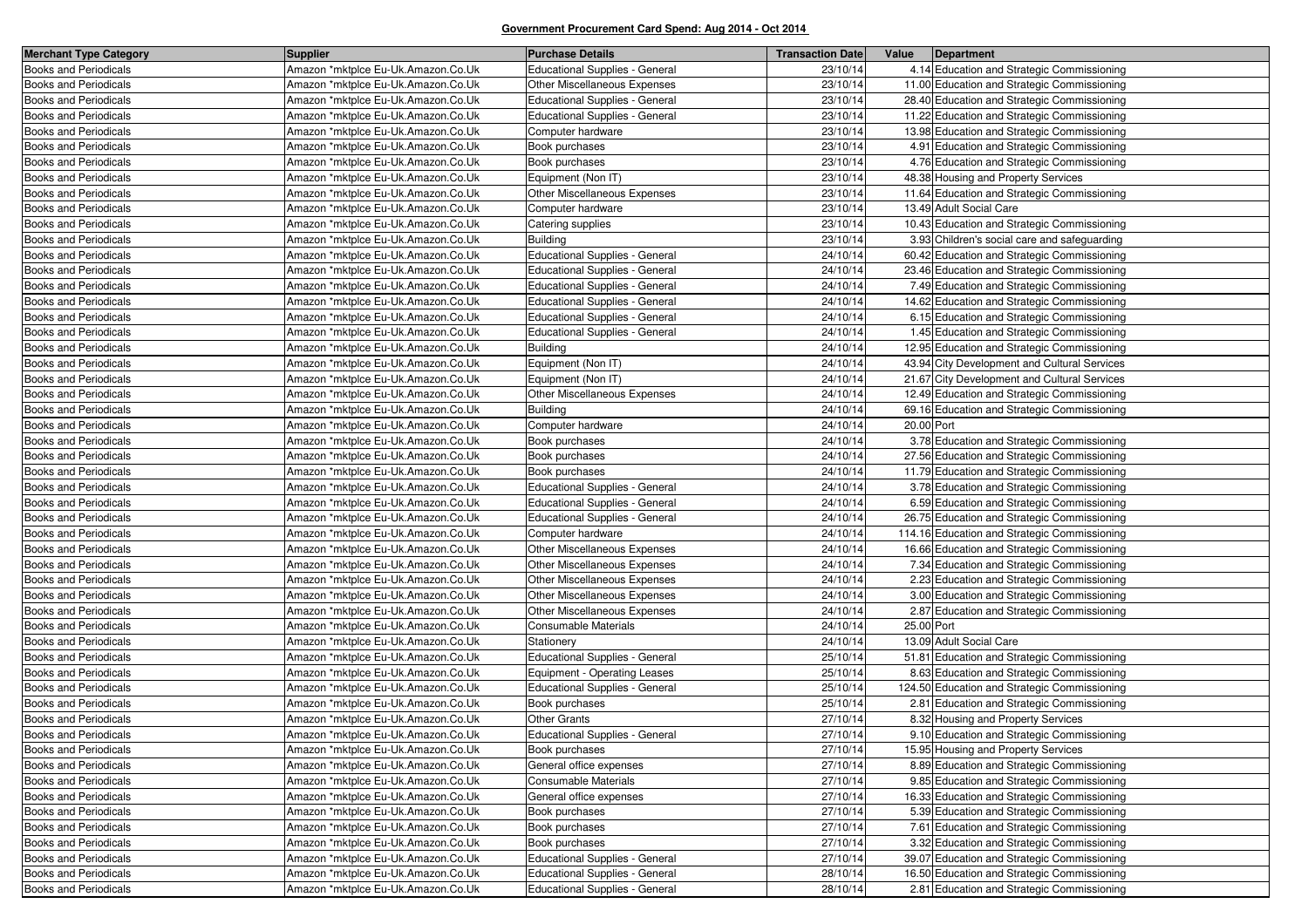| <b>Merchant Type Category</b> | <b>Supplier</b>                    | <b>Purchase Details</b>               | <b>Transaction Date</b> | Value<br>Department                                |
|-------------------------------|------------------------------------|---------------------------------------|-------------------------|----------------------------------------------------|
| <b>Books and Periodicals</b>  | Amazon *mktplce Eu-Uk.Amazon.Co.Uk | Equipment (Non IT)                    | 30/10/14                | 12.99 Corporate Assets, Business and Standards     |
| <b>Books and Periodicals</b>  | Amazon *mktplce Eu-Uk.Amazon.Co.Uk | Roads & Footways - Maintenance        | 01/11/14                | 6.16 Education and Strategic Commissioning         |
| <b>Books and Periodicals</b>  | Amazon *mktplce Eu-Uk.Amazon.Co.Uk | <b>Educational Supplies - General</b> | 02/11/14                | 124.22 Education and Strategic Commissioning       |
| <b>Books and Periodicals</b>  | Ascertiva Group Lt.Dunstable       | <b>Staff Training expenses</b>        | 16/08/14                | 41.66 Housing and Property Services                |
| <b>Books and Periodicals</b>  | Blackwell UK Ltd.Oxford            | Stationery                            | 24/10/14                | 24.99 Education and Strategic Commissioning        |
| <b>Books and Periodicals</b>  | Bookdepository.Com.4.41452E+11     | Book purchases                        | 11/08/14                | 194.91 City Development and Cultural Services      |
| <b>Books and Periodicals</b>  | Bookpoint Limited.1235400440       | Stationery                            | 18/09/14                | 123.50 Education and Strategic Commissioning       |
| <b>Books and Periodicals</b>  | Edgy Productions Ltd.Leicstershire | <b>Educational Supplies - General</b> | 15/10/14                | 266.95 Education and Strategic Commissioning       |
| <b>Books and Periodicals</b>  | Flagship Media Group Ltd.Belfast   | Advertising - non staff               | 20/08/14                | 100.00 Customer, Community and Democratic Services |
| <b>Books and Periodicals</b>  | Guildhall News.Portsmouth          | Publications                          | 07/08/14                | 16.95 Housing and Property Services                |
| <b>Books and Periodicals</b>  | Guildhall News.Portsmouth          | Publications                          | 02/09/14                | 15.65 Housing and Property Services                |
| Books and Periodicals         | Guildhall News.Portsmouth          | Stationery                            | 30/09/14                | 16.30 Housing and Property Services                |
| <b>Books and Periodicals</b>  | Guildhall News.Portsmouth          | Electricity                           | 30/09/14                | 21.00 Corporate Assets, Business and Standards     |
| <b>Books and Periodicals</b>  | Johnston Press North. Leeds        | Vehicle running costs                 | 16/10/14                | 235.70 City Development and Cultural Services      |
| <b>Books and Periodicals</b>  | Johnston Press North.Leeds         | Levies                                | 22/10/14                | 190.84 Other                                       |
| <b>Books and Periodicals</b>  | Knight Learning.London             | Other Employee Expenses               | 15/08/14                | 450.00 Transport and Environment                   |
| <b>Books and Periodicals</b>  | L C P Ltd /interne.Leamington      | <b>Educational Supplies - General</b> | 10/09/14                | 156.29 Education and Strategic Commissioning       |
| <b>Books and Periodicals</b>  | Locks Newsagency.Cosham,portsm     | Other Schools expenses                | 17/10/14                | 16.80 Education and Strategic Commissioning        |
| <b>Books and Periodicals</b>  | London West Ventures Ltd.London    | Accommodation and Subsistence         | 16/10/14                | 4.59 City Development and Cultural Services        |
| <b>Books and Periodicals</b>  | Musicalexpress.London              | <b>Educational Supplies - General</b> | 09/09/14                | 25.00 Education and Strategic Commissioning        |
| <b>Books and Periodicals</b>  | Oxforduniversitypr.Oxfordunivers   | Book purchases                        | 03/09/14                | 157.20 Education and Strategic Commissioning       |
| <b>Books and Periodicals</b>  | Oxforduniversitypr.Oxfordunivers   | Book purchases                        | 04/09/14                | 143.24 Education and Strategic Commissioning       |
| <b>Books and Periodicals</b>  | Oxforduniversitypr.Oxfordunivers   | Book purchases                        | 04/09/14                | 49.94 Education and Strategic Commissioning        |
| <b>Books and Periodicals</b>  | Oxforduniversitypr.Oxfordunivers   | <b>Educational Supplies - General</b> | 19/09/14                | 117.96 Education and Strategic Commissioning       |
| <b>Books and Periodicals</b>  | Oxforduniversitypr.Oxfordunivers   | <b>Educational Supplies - General</b> | 19/09/14                | 39.30 Education and Strategic Commissioning        |
| <b>Books and Periodicals</b>  | Oxforduniversitypr.Oxfordunivers   | Educational Supplies - General        | 15/10/14                | 42.00 Education and Strategic Commissioning        |
| <b>Books and Periodicals</b>  | Pavilion Publishing & Hove         | Other Miscellaneous Expenses          | 28/08/14                | 69.00 Adult Social Care                            |
| <b>Books and Periodicals</b>  | Paypal.35314369001                 | <b>Educational Supplies - General</b> | 04/09/14                | 182.95 Education and Strategic Commissioning       |
| <b>Books and Periodicals</b>  | Paypal.35314369001                 | <b>Educational Supplies - General</b> | 09/09/14                | 63.00 Education and Strategic Commissioning        |
| <b>Books and Periodicals</b>  | Paypal.35314369001                 | Book purchases                        | 09/09/14                | 30.48 Education and Strategic Commissioning        |
| <b>Books and Periodicals</b>  | Paypal.35314369001                 | <b>Educational Supplies - General</b> | 23/09/14                | 118.80 Education and Strategic Commissioning       |
| <b>Books and Periodicals</b>  | Paypal.35314369001                 | <b>Staff Conferences</b>              | 24/09/14                | 170.00 Port                                        |
| <b>Books and Periodicals</b>  | Paypal.35314369001                 | <b>Educational Supplies - General</b> | 25/09/14                | 27.95 Education and Strategic Commissioning        |
| <b>Books and Periodicals</b>  | Paypal.35314369001                 | <b>Educational Supplies - General</b> | 03/10/14                | 17.78 Education and Strategic Commissioning        |
| <b>Books and Periodicals</b>  | Paypal.35314369001                 | Other Miscellaneous Expenses          | 07/10/14                | 30.00 Education and Strategic Commissioning        |
| Books and Periodicals         | Paypal.35314369001                 | <b>Educational Supplies - General</b> | 20/10/14                | 33.34 Education and Strategic Commissioning        |
| <b>Books and Periodicals</b>  | Paypal.35314369001                 | Other Miscellaneous Expenses          | 22/10/14                | 21.98 Education and Strategic Commissioning        |
| <b>Books and Periodicals</b>  | Riba Enterprises Ltd.London Ec2p 2 | Other Miscellaneous Expenses          | 05/08/14                | 43.00 Education and Strategic Commissioning        |
| <b>Books and Periodicals</b>  | Riba Enterprises Ltd.London Ec2p 2 | Postages and carriage                 | 05/08/14                | 3.58 Education and Strategic Commissioning         |
| Books and Periodicals         | Riba Enterprises Ltd.London Ec2p 2 | Book purchases                        | 05/08/14                | 87.98 Housing and Property Services                |
| <b>Books and Periodicals</b>  | Riba Enterprises Ltd.London Ec2p 2 | <b>Building</b>                       | 26/08/14                | 138.95 Housing and Property Services               |
| <b>Books and Periodicals</b>  | Riba Enterprises Ltd.London Ec2p 2 | Equipment (Non IT)                    | 08/10/14                | 92.63 Housing and Property Services                |
| <b>Books and Periodicals</b>  | Riba Enterprises Ltd.London Ec2p 2 | Book purchases                        | 09/10/14                | 255.00 Housing and Property Services               |
| <b>Books and Periodicals</b>  | S405-Blackwell.Portsmouth          | Book purchases                        | 04/08/14                | 364.00 Revenues and Benefits                       |
| <b>Books and Periodicals</b>  | S405-Blackwell.Portsmouth          | Book purchases                        | 04/08/14                | 350.00 Revenues and Benefits                       |
| <b>Books and Periodicals</b>  | S405-Blackwell.Portsmouth          | Book purchases                        | 29/08/14                | 841.50 Adult Social Care                           |
| <b>Books and Periodicals</b>  | S405-Blackwell.Portsmouth          | Stationery                            | 01/09/14                | 53.96 Adult Social Care                            |
| <b>Books and Periodicals</b>  | Schoolsearch.Co.Uk.01728 663666    | Other Miscellaneous Expenses          | 17/09/14                | 7.39 Education and Strategic Commissioning         |
| <b>Books and Periodicals</b>  | Schoolsearch.Co.Uk.01728 663666    | Book purchases                        | 17/10/14                | 8.87 Education and Strategic Commissioning         |
| <b>Books and Periodicals</b>  | Schoolsearch.Co.Uk.01728 663666    | <b>Educational Supplies - General</b> | 29/10/14                | 1.56 Education and Strategic Commissioning         |
| <b>Books and Periodicals</b>  | Schoolsearch.Co.Uk.01728 663666    | <b>Educational Supplies - General</b> | 29/10/14                | 7.00 Education and Strategic Commissioning         |
| <b>Books and Periodicals</b>  | The Book People.Godalming          | Book purchases                        | 10/09/14                | 227.00 Education and Strategic Commissioning       |
| <b>Books and Periodicals</b>  | The Book People.Godalming          | Educational Supplies - General        | 19/09/14                | 279.07 Education and Strategic Commissioning       |
| <b>Books and Periodicals</b>  | The Book People.Godalming          | Educational Supplies - General        | 23/09/14                | 26.07 Education and Strategic Commissioning        |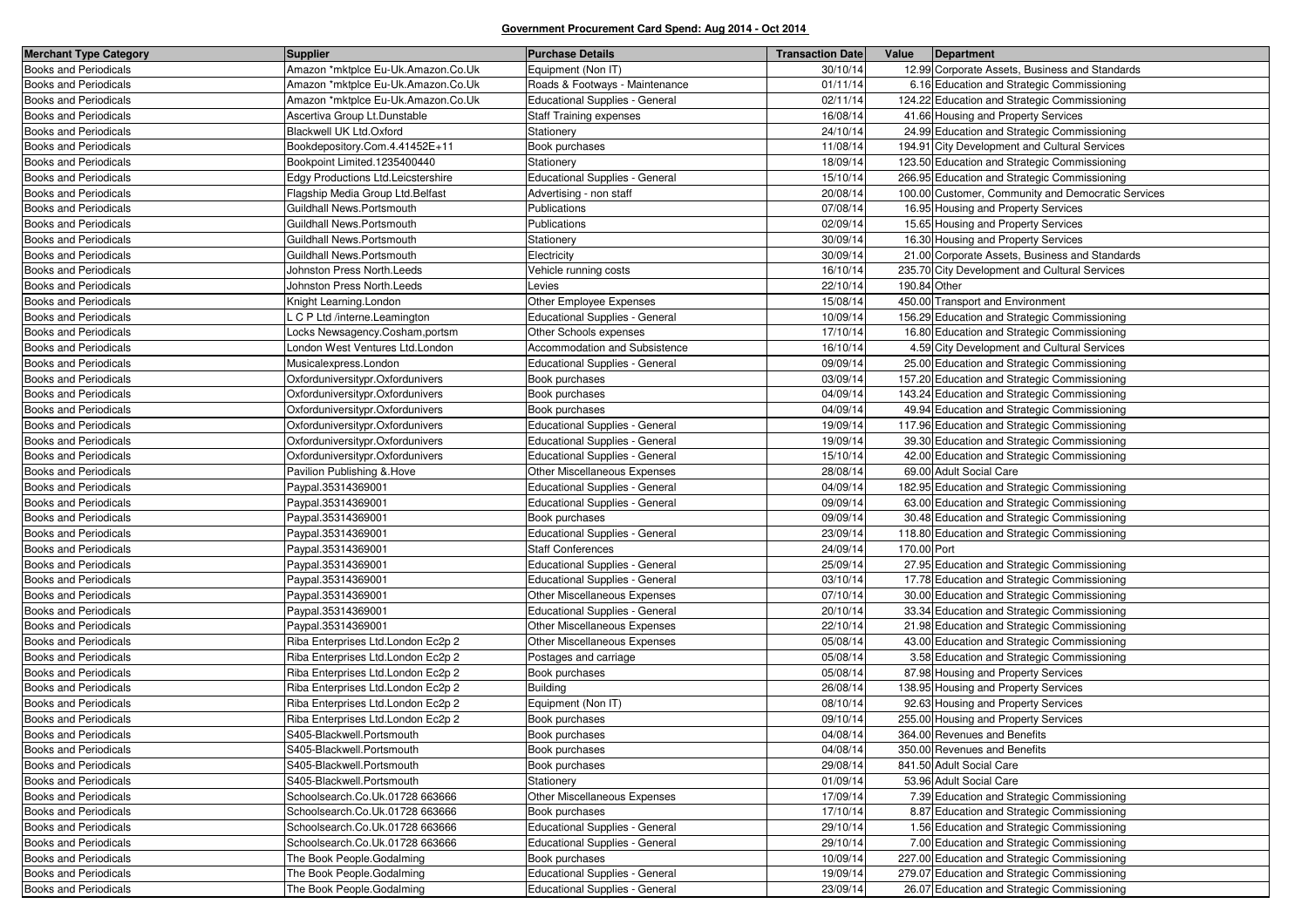| <b>Merchant Type Category</b> | <b>Supplier</b>                       | <b>Purchase Details</b>               | <b>Transaction Date</b> | Value | Department                                     |
|-------------------------------|---------------------------------------|---------------------------------------|-------------------------|-------|------------------------------------------------|
| <b>Books and Periodicals</b>  | The Book People.Godalming             | <b>Educational Supplies - General</b> | 24/09/14                |       | 61.44 Education and Strategic Commissioning    |
| <b>Books and Periodicals</b>  | The Book People.Godalming             | Book purchases                        | 28/10/14                |       | 42.93 Education and Strategic Commissioning    |
| <b>Books and Periodicals</b>  | The Book Warehouse.London             | Book purchases                        | 16/10/14                |       | 4.99 City Development and Cultural Services    |
| <b>Books and Periodicals</b>  | The Paper Warehouse.Kendal            | Stationery                            | 03/09/14                |       | 21.90 Education and Strategic Commissioning    |
| <b>Books and Periodicals</b>  | The Works.Eastleigh 371               | Other Miscellaneous Expenses          | 04/10/14                |       | 36.99 Housing and Property Services            |
| <b>Books and Periodicals</b>  | The Works.Portsmoth 472               | Other Miscellaneous Expenses          | 14/09/14                |       | 6.66 Children's social care and safeguarding   |
| <b>Books and Periodicals</b>  | Waterstones.Com.Solihull              | <b>Educational Supplies - General</b> | 29/09/14                |       | 13.28 Education and Strategic Commissioning    |
| <b>Books and Periodicals</b>  | Waterstones.Portsmouth                | Other Miscellaneous Expenses          | 26/08/14                |       | 58.24 Education and Strategic Commissioning    |
| <b>Books and Periodicals</b>  | Waterstones.Portsmouth                | Educational Supplies - General        | 18/09/14                |       | 17.88 Education and Strategic Commissioning    |
| <b>Books and Periodicals</b>  | Wh Smith.Cosham                       | Equipment (Non IT)                    | 19/08/14                |       | 9.07 Adult Social Care                         |
| Books and Periodicals         | Wh Smith.Cosham                       | Printing                              | 28/08/14                |       | 6.50 Children's social care and safeguarding   |
| <b>Books and Periodicals</b>  | Wh Smith.Cosham                       | Publications                          | 29/09/14                |       | 3.51 Children's social care and safeguarding   |
| <b>Books and Periodicals</b>  | Wh Smith.Cosham                       | <b>Other Miscellaneous Expenses</b>   | 29/09/14                |       | 5.82 Children's social care and safeguarding   |
| Books and Periodicals         | Wh Smith.Kingston U Th                | Stationery                            | 24/08/14                |       | 37.09 Education and Strategic Commissioning    |
| <b>Books and Periodicals</b>  | Wh Smith.Portsmouth                   | Stationery                            | 04/08/14                |       | 2.74 Transport and Environment                 |
| <b>Books and Periodicals</b>  | Wh Smith.Portsmouth                   | Other Miscellaneous Expenses          | 14/08/14                |       | 31.94 Children's social care and safeguarding  |
| <b>Books and Periodicals</b>  | Wh Smith.Portsmouth                   | Stationery                            | 26/08/14                |       | 7.49 Children's social care and safeguarding   |
| <b>Books and Periodicals</b>  | Wh Smith.Portsmouth                   | Equipment (Non IT)                    | 01/09/14                |       | 12.49 Housing and Property Services            |
| <b>Books and Periodicals</b>  | Wh Smith.Portsmouth                   | Other Miscellaneous Expenses          | 03/09/14                |       | 24.96 Children's social care and safeguarding  |
| <b>Books and Periodicals</b>  | Wh Smith.Portsmouth                   | Stationery                            | 08/09/14                |       | 7.99 Public Health                             |
| Books and Periodicals         | Wh Smith.Portsmouth                   | Payments to Indivs and VOs - VOs      | 12/09/14                |       | 2.49 Children's social care and safeguarding   |
| <b>Books and Periodicals</b>  | Wh Smith.Portsmouth                   | Other Miscellaneous Expenses          | 12/09/14                |       | 10.00 Education and Strategic Commissioning    |
| <b>Books and Periodicals</b>  | Wh Smith.Portsmouth                   | Stationery                            | 23/09/14                |       | 1.82 Children's social care and safeguarding   |
| <b>Books and Periodicals</b>  | Wh Smith.Portsmouth                   | Stationery                            | 24/09/14                |       | 5.11 Housing and Property Services             |
| <b>Books and Periodicals</b>  | Wh Smith.Portsmouth                   | Payments to Indivs and VOs - VOs      | 25/09/14                |       | 2.49 Children's social care and safeguarding   |
| <b>Books and Periodicals</b>  | Wh Smith.Portsmouth                   | Other Miscellaneous Expenses          | 03/10/14                |       | 14.65 Housing and Property Services            |
| <b>Books and Periodicals</b>  | Wh Smith.Portsmouth                   | Other Miscellaneous Expenses          | 15/10/14                |       | 29.16 Housing and Property Services            |
| <b>Books and Periodicals</b>  | Wh Smith.Portsmouth                   | Stationery                            | 16/10/14                |       | 5.82 Corporate Assets, Business and Standards  |
| <b>Books and Periodicals</b>  | Wh Smith.Portsmouth                   | Stationery                            | 20/10/14                |       | 4.37 Children's social care and safeguarding   |
| <b>Books and Periodicals</b>  | Wh Smith.Portsmouth                   | Stationery                            | 28/10/14                |       | 4.12 Corporate Assets, Business and Standards  |
| <b>Books and Periodicals</b>  | Wh Smith.Portsmouth                   | Other Miscellaneous Expenses          | 30/10/14                |       | 2.73 Children's social care and safeguarding   |
| <b>Books and Periodicals</b>  | Wh Smith.Southampton                  | Payments to Indivs and VOs - VOs      | 09/10/14                |       | 3.48 Children's social care and safeguarding   |
| <b>Books and Periodicals</b>  | Wh Smith. Waterloo                    | Accommodation and Subsistence         | 12/09/14                |       | 3.79 Adult Social Care                         |
| <b>Books and Periodicals</b>  | Wh Smith Waterlooville                | Other Miscellaneous Expenses          | 25/09/14                |       | 5.00 Housing and Property Services             |
| Books and Periodicals         | Worderyeu.Swindon                     | <b>Educational Supplies - General</b> | 13/10/14                |       | 279.36 Education and Strategic Commissioning   |
| <b>Books and Periodicals</b>  | Wp-Haymarket Publi.London             | <b>Staff Conferences</b>              | 09/09/14                |       | 658.00 Solent LEP                              |
| <b>Books and Periodicals</b>  | Wp-Ocean Media Group.Coventry         | Publications                          | 01/10/14                |       | 149.00 Housing and Property Services           |
| <b>Books and Periodicals</b>  | Www.Ase.Org.Uk.Internet               | <b>Educational Supplies - General</b> | 16/09/14                |       | 74.00 Education and Strategic Commissioning    |
| <b>Books and Periodicals</b>  | Www.Bild.Org.Uk.Birmingham            | Other Miscellaneous Expenses          | 14/08/14                |       | 59.40 Adult Social Care                        |
| <b>Books and Periodicals</b>  | Www.Bloomsbury.Com.Internet           | Educational Supplies - General        | 05/08/14                |       | 116.94 Education and Strategic Commissioning   |
| <b>Books and Periodicals</b>  | Www.Caeuk.Org.Internet                | Book purchases                        | 08/08/14                |       | 140.00 Children's social care and safeguarding |
| <b>Books and Periodicals</b>  | Www.Examninja.Co.Uk.Bristol Bs3       | Book purchases                        | 11/09/14                |       | 21.85 Education and Strategic Commissioning    |
| <b>Books and Periodicals</b>  | Www.Pirongs.Co.Uk.Internet            | Stationery                            | 04/08/14                |       | 288.75 Education and Strategic Commissioning   |
| Books and Periodicals         | Www.Professionalbooks.Co.Devizes      | Other Miscellaneous Expenses          | 19/09/14                |       | 42.98 Adult Social Care                        |
| <b>Books and Periodicals</b>  | Www.Theworks.Co.Uk.1213136000         | <b>Educational Supplies - General</b> | 03/10/14                |       | 15.82 Education and Strategic Commissioning    |
| <b>Books and Periodicals</b>  | Www.Theworks.Co.Uk.1213136000         | Book purchases                        | 03/10/14                |       | 5.98 Education and Strategic Commissioning     |
| <b>Books and Periodicals</b>  | Www.Theworks.Co.Uk.1213136000         | <b>Educational Supplies - General</b> | 22/10/14                |       | 29.99 Education and Strategic Commissioning    |
| <b>Books and Periodicals</b>  | Www.Tpoical-ResourcesInternet         | <b>Educational Supplies - General</b> | 05/09/14                |       | 179.00 Education and Strategic Commissioning   |
| <b>Building Materials</b>     | Aerial Systems. Haslemere             | Equipment (Non IT)                    | 21/08/14                |       | 65.00 Adult Social Care                        |
| <b>Building Materials</b>     | Aggregate Ind UK L.Coalville          | Consumable Materials                  | 04/08/14                |       | 408.33 Transport and Environment               |
| <b>Building Materials</b>     | Aggregate Ind UK L.Coalville          | Consumable Materials                  | 04/08/14                |       | 228.15 Transport and Environment               |
| <b>Building Materials</b>     | Allbatteries.LI B90 4nz               | <b>Building</b>                       | 26/09/14                |       | 66.50 Education and Strategic Commissioning    |
| <b>Building Materials</b>     | Amazon *mktplce Eu-Uk.Amazon.Co.Uk    | Consumable Materials                  | 09/10/14                |       | 26.95 Public Health                            |
| <b>Building Materials</b>     | Amp Electrical Supplies L. Portsmouth | Equipment (Non IT)                    | 27/08/14                |       | 15.20 Housing and Property Services            |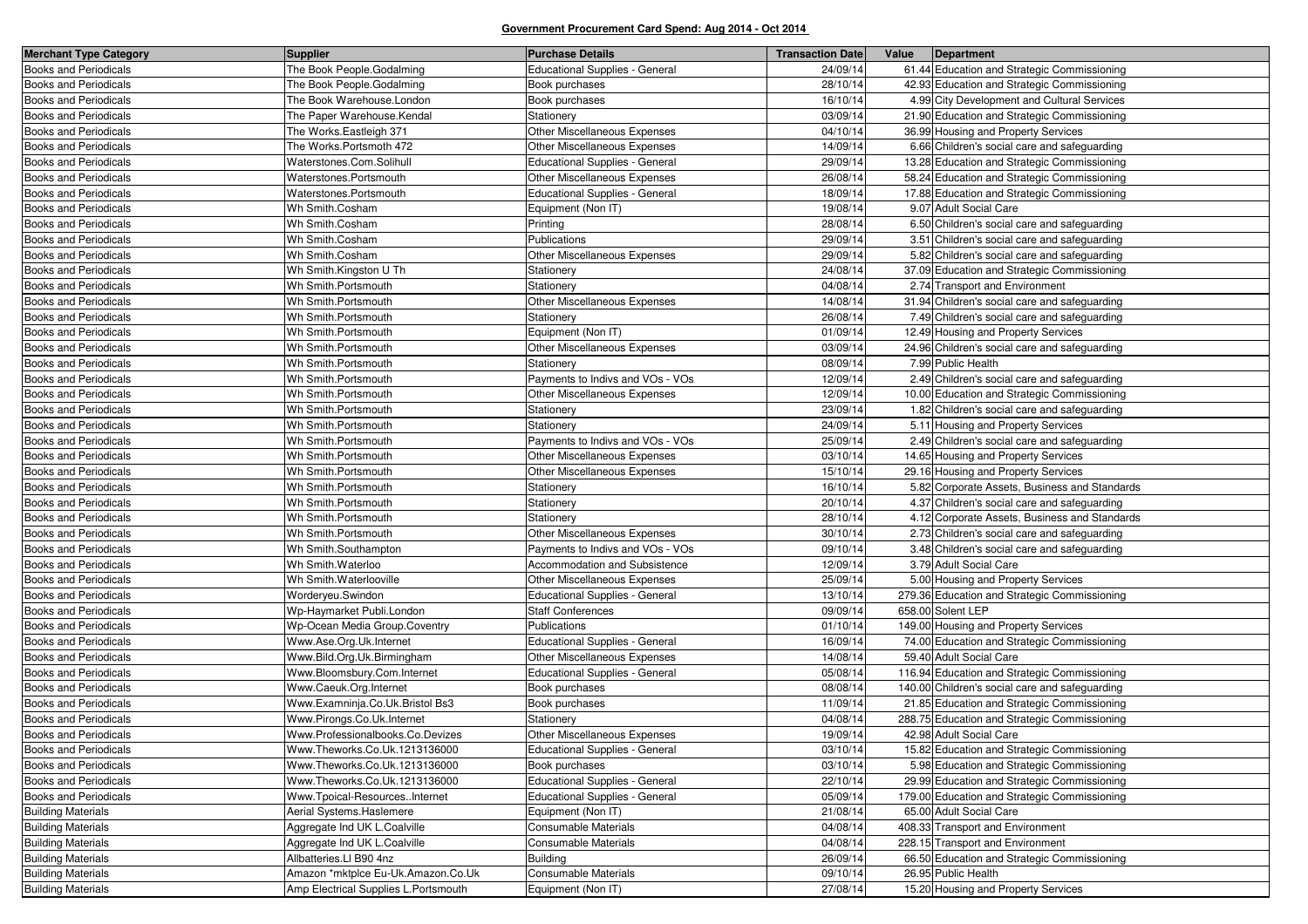| <b>Merchant Type Category</b> | <b>Supplier</b>                       | <b>Purchase Details</b>               | <b>Transaction Date</b> | Value | Department                                     |
|-------------------------------|---------------------------------------|---------------------------------------|-------------------------|-------|------------------------------------------------|
| <b>Building Materials</b>     | Amp Electrical Supplies L. Portsmouth | Equipment (Non IT)                    | 22/09/14                |       | 32.00 Housing and Property Services            |
| <b>Building Materials</b>     | Aspli Safety Equip.Leeds              | Equipment (Non IT)                    | 11/08/14                |       | 355.15 City Development and Cultural Services  |
| <b>Building Materials</b>     | Axminster.Co.Uk.01604 252525          | Consumable Materials                  | 29/10/14                |       | 11.70 Corporate Assets, Business and Standards |
| <b>Building Materials</b>     | B & Q Call Centre.0800 3895516        | Equipment (Non IT)                    | 04/09/14                |       | 43.33 Housing and Property Services            |
| <b>Building Materials</b>     | B & Q Call Centre.0800 3895516        | Equipment (Non IT)                    | 04/09/14                |       | 12.17 Housing and Property Services            |
| <b>Building Materials</b>     | B & Q Call Centre.3330143357          | Equipment (Non IT)                    | 07/10/14                |       | 14.57 Housing and Property Services            |
| <b>Building Materials</b>     | B & Q Direct. Eastleigh               | <b>Other Grants</b>                   | 12/08/14                |       | 108.32 Housing and Property Services           |
| <b>Building Materials</b>     | B & Q.Havant Hav686                   | <b>Building</b>                       | 02/08/14                |       | 27.85 Education and Strategic Commissioning    |
| <b>Building Materials</b>     | B & Q.Havant Hav686                   | <b>Other Grants</b>                   | 06/08/14                |       | 349.44 Housing and Property Services           |
| <b>Building Materials</b>     | B & Q.Havant Hav686                   | Equipment (Non IT)                    | 06/08/14                |       | 124.95 Transport and Environment               |
| <b>Building Materials</b>     | B & Q.Havant Hav686                   | <b>Building</b>                       | 06/08/14                |       | 24.32 Education and Strategic Commissioning    |
| <b>Building Materials</b>     | B & Q.Havant Hav686                   | <b>Building</b>                       | 07/08/14                |       | 34.10 Housing and Property Services            |
| <b>Building Materials</b>     | B & Q.Havant Hav686                   | <b>Other Grants</b>                   | 11/08/14                |       | 256.99 Housing and Property Services           |
| <b>Building Materials</b>     | B & Q.Havant Hav686                   | <b>Building</b>                       | 14/08/14                |       | 51.65 Children's social care and safeguarding  |
| <b>Building Materials</b>     | B & Q.Havant Hav686                   | Cleaning materials                    | 15/08/14                |       | 11.65 Education and Strategic Commissioning    |
| <b>Building Materials</b>     | B & Q.Havant Hav686                   | <b>Other Grants</b>                   | 15/08/14                |       | 55.75 Housing and Property Services            |
| <b>Building Materials</b>     | B & Q.Havant Hav686                   | <b>Other Grants</b>                   | 18/08/14                |       | 58.74 Housing and Property Services            |
| <b>Building Materials</b>     | B & Q.Havant Hav686                   | Other Miscellaneous Expenses          | 19/08/14                |       | 12.58 Housing and Property Services            |
| <b>Building Materials</b>     | B & Q.Havant Hav686                   | <b>Building</b>                       | 20/08/14                |       | 45.71 Education and Strategic Commissioning    |
| <b>Building Materials</b>     | B & Q.Havant Hav686                   | <b>Building</b>                       | 21/08/14                |       | 11.66 Education and Strategic Commissioning    |
| <b>Building Materials</b>     | B & Q.Havant Hav686                   | Other Miscellaneous Expenses          | 25/08/14                |       | 26.08 Education and Strategic Commissioning    |
| <b>Building Materials</b>     | B & Q.Havant Hav686                   | Grounds                               | 01/09/14                |       | 43.45 Education and Strategic Commissioning    |
| <b>Building Materials</b>     | B & Q.Havant Hav686                   | <b>Other Grants</b>                   | 02/09/14                |       | 20.83 Housing and Property Services            |
| <b>Building Materials</b>     | B & Q.Havant Hav686                   | Other Miscellaneous Expenses          | 04/09/14                |       | 24.97 Housing and Property Services            |
| <b>Building Materials</b>     | B & Q.Havant Hav686                   | <b>Educational Supplies - General</b> | 05/09/14                |       | 14.14 Education and Strategic Commissioning    |
| <b>Building Materials</b>     | B & Q.Havant Hav686                   | Other Miscellaneous Expenses          | 06/09/14                |       | 12.50 Education and Strategic Commissioning    |
| <b>Building Materials</b>     | B & Q.Havant Hav686                   | <b>Building</b>                       | 12/09/14                |       | 16.47 Education and Strategic Commissioning    |
| <b>Building Materials</b>     | B & Q.Havant Hav686                   | Furniture                             | 19/09/14                |       | 41.32 Housing and Property Services            |
| <b>Building Materials</b>     | B & Q.Havant Hav686                   | <b>Other Grants</b>                   | 19/09/14                |       | 104.17 Housing and Property Services           |
| <b>Building Materials</b>     | B & Q.Havant Hav686                   | Other Miscellaneous Expenses          | 22/09/14                |       | 17.56 Adult Social Care                        |
| <b>Building Materials</b>     | B & Q.Havant Hav686                   | Furniture                             | 24/09/14                |       | 38.29 Housing and Property Services            |
| <b>Building Materials</b>     | B & Q.Havant Hav686                   | Other Miscellaneous Expenses          | 24/09/14                |       | 183.33 Children's social care and safeguarding |
| <b>Building Materials</b>     | B & Q.Havant Hav686                   | Other Miscellaneous Expenses          | 24/09/14                |       | 4.17 Housing and Property Services             |
| <b>Building Materials</b>     | B & Q.Havant Hav686                   | Other Miscellaneous Expenses          | 01/10/14                |       | -18.32 Housing and Property Services           |
| <b>Building Materials</b>     | B & Q.Havant Hav686                   | Other Miscellaneous Expenses          | 01/10/14                |       | 18.32 Housing and Property Services            |
| <b>Building Materials</b>     | B & Q.Havant Hav686                   | Payments to Private Providers         | 09/10/14                |       | 35.84 Adult Social Care                        |
| <b>Building Materials</b>     | B & Q.Havant Hav686                   | Equipment (Non IT)                    | 09/10/14                |       | 8.32 Housing and Property Services             |
| <b>Building Materials</b>     | B & Q.Havant Hav686                   | Consumable Materials                  | 10/10/14                |       | 27.50 Education and Strategic Commissioning    |
| <b>Building Materials</b>     | B & Q.Havant Hav686                   | <b>Other Grants</b>                   | 13/10/14                |       | 30.46 Housing and Property Services            |
| <b>Building Materials</b>     | B & Q.Havant Hav686                   | <b>Building</b>                       | 17/10/14                |       | 46.70 Children's social care and safeguarding  |
| <b>Building Materials</b>     | B & Q.Hedge End Hen                   | Other Miscellaneous Expenses          | 25/10/14                |       | 17.50 Children's social care and safeguarding  |
| <b>Building Materials</b>     | B & Q.Portsmouth Po                   | Equipment (Non IT)                    | 01/08/14                |       | 45.77 City Development and Cultural Services   |
| <b>Building Materials</b>     | B & Q.Portsmouth Po                   | Other Miscellaneous Expenses          | 01/08/14                |       | 66.64 City Development and Cultural Services   |
| <b>Building Materials</b>     | B & Q.Portsmouth Po                   | <b>Consumable Materials</b>           | 01/08/14                |       | 16.68 Housing and Property Services            |
| <b>Building Materials</b>     | B & Q.Portsmouth Po                   | Other Miscellaneous Expenses          | 01/08/14                |       | 5.00 Education and Strategic Commissioning     |
| <b>Building Materials</b>     | B & Q.Portsmouth Po                   | <b>Other Grants</b>                   | 04/08/14                |       | 116.20 Housing and Property Services           |
| <b>Building Materials</b>     | B & Q.Portsmouth Po                   | <b>Other Grants</b>                   | 04/08/14                |       | 8.33 Housing and Property Services             |
| <b>Building Materials</b>     | B & Q.Portsmouth Po                   | <b>Other Grants</b>                   | 04/08/14                |       | 31.63 Housing and Property Services            |
| <b>Building Materials</b>     | B & Q.Portsmouth Po                   | Other Schools expenses                | 04/08/14                |       | 17.49 Education and Strategic Commissioning    |
| <b>Building Materials</b>     | B & Q.Portsmouth Po                   | Other Miscellaneous Expenses          | 04/08/14                |       | 10.00 Housing and Property Services            |
| <b>Building Materials</b>     | B & Q.Portsmouth Po                   | Other Grants                          | 04/08/14                |       | 50.00 Housing and Property Services            |
| <b>Building Materials</b>     | B & Q.Portsmouth Po                   | <b>Building</b>                       | 04/08/14                |       | 25.40 Education and Strategic Commissioning    |
| <b>Building Materials</b>     | B & Q.Portsmouth Po                   | Other Miscellaneous Expenses          | 05/08/14                |       | 29.15 Housing and Property Services            |
| <b>Building Materials</b>     | B & Q.Portsmouth Po                   | Equipment (Non IT)                    | 05/08/14                |       | 20.75 Housing and Property Services            |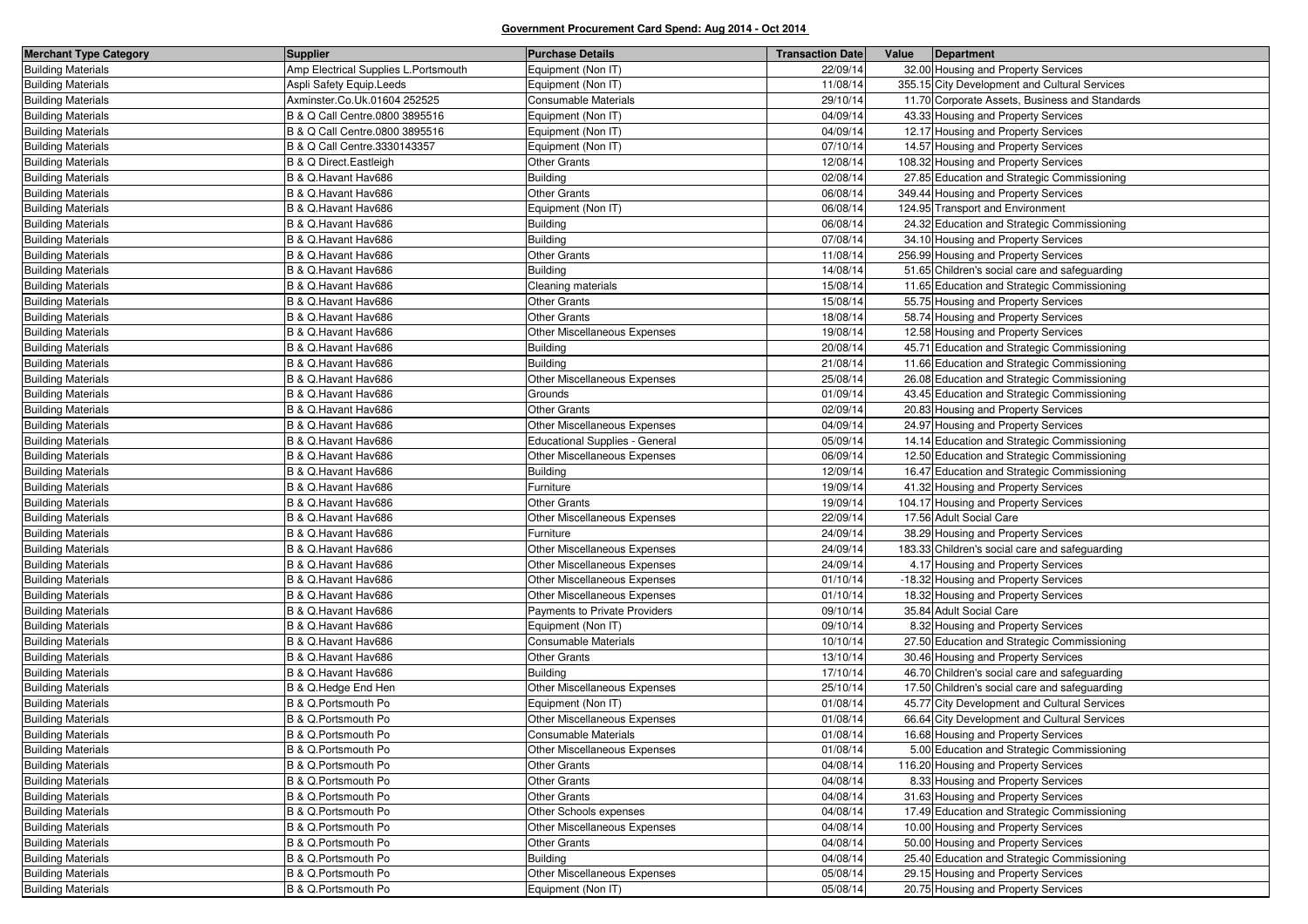| <b>Merchant Type Category</b> | <b>Supplier</b>     | <b>Purchase Details</b>        | <b>Transaction Date</b> | Value | Department                                    |
|-------------------------------|---------------------|--------------------------------|-------------------------|-------|-----------------------------------------------|
| <b>Building Materials</b>     | B & Q.Portsmouth Po | <b>Consumable Materials</b>    | 05/08/14                |       | 10.71 Housing and Property Services           |
| <b>Building Materials</b>     | B & Q.Portsmouth Po | Other Miscellaneous Expenses   | 05/08/14                |       | 9.13 Housing and Property Services            |
| <b>Building Materials</b>     | B & Q.Portsmouth Po | Equipment (Non IT)             | 07/08/14                |       | 67.20 Housing and Property Services           |
| <b>Building Materials</b>     | B & Q.Portsmouth Po | Other Miscellaneous Expenses   | 07/08/14                |       | 87.62 Education and Strategic Commissioning   |
| <b>Building Materials</b>     | B & Q.Portsmouth Po | Other Miscellaneous Expenses   | 07/08/14                |       | -10.99 Education and Strategic Commissioning  |
| <b>Building Materials</b>     | B & Q.Portsmouth Po | Other Miscellaneous Expenses   | 08/08/14                |       | 34.15 Education and Strategic Commissioning   |
| <b>Building Materials</b>     | B & Q.Portsmouth Po | Vehicle running costs          | 08/08/14                |       | 6.07 City Development and Cultural Services   |
| <b>Building Materials</b>     | B & Q.Portsmouth Po | Equipment (Non IT)             | 08/08/14                |       | 1.90 Adult Social Care                        |
| <b>Building Materials</b>     | B & Q.Portsmouth Po | <b>Building</b>                | 08/08/14                |       | 3.73 Children's social care and safeguarding  |
| <b>Building Materials</b>     | B & Q.Portsmouth Po | <b>Other Grants</b>            | 11/08/14                |       | 11.65 Housing and Property Services           |
| <b>Building Materials</b>     | B & Q.Portsmouth Po | Equipment (Non IT)             | 11/08/14                |       | 24.99 Adult Social Care                       |
| <b>Building Materials</b>     | B & Q.Portsmouth Po | Consumable Materials           | 12/08/14                |       | 20.00 Housing and Property Services           |
| <b>Building Materials</b>     | B & Q.Portsmouth Po | Other Miscellaneous Expenses   | 12/08/14                |       | 13.98 Housing and Property Services           |
| <b>Building Materials</b>     | B & Q.Portsmouth Po | Building                       | 12/08/14                |       | 5.31 Education and Strategic Commissioning    |
| <b>Building Materials</b>     | B & Q.Portsmouth Po | Equipment (Non IT)             | 13/08/14                |       | 10.83 Adult Social Care                       |
| <b>Building Materials</b>     | B & Q.Portsmouth Po | Equipment (Non IT)             | 13/08/14                |       | 145.00 Housing and Property Services          |
| <b>Building Materials</b>     | B & Q.Portsmouth Po | Other Miscellaneous Expenses   | 13/08/14                |       | 8.70 Adult Social Care                        |
| <b>Building Materials</b>     | B & Q.Portsmouth Po | Other Miscellaneous Expenses   | 13/08/14                |       | 36.81 Housing and Property Services           |
| <b>Building Materials</b>     | B & Q.Portsmouth Po | Equipment (Non IT)             | 13/08/14                |       | 105.83 Housing and Property Services          |
| <b>Building Materials</b>     | B & Q.Portsmouth Po | Protective clothing & Uniforms | 14/08/14                |       | 140.00 Housing and Property Services          |
| <b>Building Materials</b>     | B & Q.Portsmouth Po | Protective clothing & Uniforms | 14/08/14                |       | -105.83 Housing and Property Services         |
| <b>Building Materials</b>     | B & Q.Portsmouth Po | <b>Building</b>                | 18/08/14                |       | 163.87 Education and Strategic Commissioning  |
| <b>Building Materials</b>     | B & Q.Portsmouth Po | Building                       | 18/08/14                |       | 49.92 Education and Strategic Commissioning   |
| <b>Building Materials</b>     | B & Q.Portsmouth Po | Other Miscellaneous Expenses   | 19/08/14                |       | 8.87 City Development and Cultural Services   |
| <b>Building Materials</b>     | B & Q.Portsmouth Po | General office expenses        | 19/08/14                |       | 6.52 Transport and Environment                |
| <b>Building Materials</b>     | B & Q.Portsmouth Po | <b>Building</b>                | 20/08/14                |       | 29.53 Education and Strategic Commissioning   |
| <b>Building Materials</b>     | B & Q.Portsmouth Po | <b>Building</b>                | 22/08/14                |       | 30.00 Education and Strategic Commissioning   |
| <b>Building Materials</b>     | B & Q.Portsmouth Po | Consumable Materials           | 22/08/14                |       | 45.76 City Development and Cultural Services  |
| <b>Building Materials</b>     | B & Q.Portsmouth Po | Grounds                        | 25/08/14                |       | 13.32 Education and Strategic Commissioning   |
| <b>Building Materials</b>     | B & Q.Portsmouth Po | Grounds                        | 25/08/14                |       | 127.45 Education and Strategic Commissioning  |
| <b>Building Materials</b>     | B & Q.Portsmouth Po | Other Miscellaneous Expenses   | 26/08/14                |       | 5.15 Housing and Property Services            |
| <b>Building Materials</b>     | B & Q.Portsmouth Po | Other Miscellaneous Expenses   | 26/08/14                |       | 43.48 City Development and Cultural Services  |
| <b>Building Materials</b>     | B & Q.Portsmouth Po | Other Miscellaneous Expenses   | 27/08/14                |       | 29.96 City Development and Cultural Services  |
| <b>Building Materials</b>     | B & Q.Portsmouth Po | Educational Supplies - General | 27/08/14                |       | 7.48 Education and Strategic Commissioning    |
| <b>Building Materials</b>     | B & Q.Portsmouth Po | Other Miscellaneous Expenses   | 27/08/14                |       | 10.65 Adult Social Care                       |
| <b>Building Materials</b>     | B & Q.Portsmouth Po | Other Miscellaneous Expenses   | 28/08/14                |       | 8.27 Housing and Property Services            |
| <b>Building Materials</b>     | B & Q.Portsmouth Po | Educational Supplies - General | 28/08/14                |       | 33.72 Education and Strategic Commissioning   |
| <b>Building Materials</b>     | B & Q.Portsmouth Po | <b>Other Grants</b>            | 28/08/14                |       | -11.65 Housing and Property Services          |
| <b>Building Materials</b>     | B & Q.Portsmouth Po | <b>Other Grants</b>            | 28/08/14                |       | 65.66 Housing and Property Services           |
| <b>Building Materials</b>     | B & Q.Portsmouth Po | <b>Other Grants</b>            | 28/08/14                |       | -25.00 Housing and Property Services          |
| <b>Building Materials</b>     | B & Q.Portsmouth Po | Other Miscellaneous Expenses   | 28/08/14                |       | 6.30 Adult Social Care                        |
| <b>Building Materials</b>     | B & Q.Portsmouth Po | Equipment (Non IT)             | 28/08/14                |       | 20.83 Housing and Property Services           |
| <b>Building Materials</b>     | B & Q.Portsmouth Po | Equipment (Non IT)             | 28/08/14                |       | 30.00 Transport and Environment               |
| <b>Building Materials</b>     | B & Q.Portsmouth Po | Equipment (Non IT)             | 28/08/14                |       | 2.52 Adult Social Care                        |
| <b>Building Materials</b>     | B & Q.Portsmouth Po | General office expenses        | 01/09/14                |       | 6.37 Transport and Environment                |
| <b>Building Materials</b>     | B & Q.Portsmouth Po | Equipment (Non IT)             | 03/09/14                |       | 17.37 Adult Social Care                       |
| <b>Building Materials</b>     | B & Q.Portsmouth Po | Equipment (Non IT)             | 03/09/14                |       | 32.49 Children's social care and safeguarding |
| <b>Building Materials</b>     | B & Q.Portsmouth Po | <b>Other Grants</b>            | 04/09/14                |       | 84.18 Housing and Property Services           |
| <b>Building Materials</b>     | B & Q.Portsmouth Po | Equipment (Non IT)             | 04/09/14                |       | 55.81 Housing and Property Services           |
| <b>Building Materials</b>     | B & Q.Portsmouth Po | Consumable Materials           | 04/09/14                |       | 116.62 Transport and Environment              |
| <b>Building Materials</b>     | B & Q.Portsmouth Po | <b>Other Grants</b>            | 05/09/14                |       | 73.32 Housing and Property Services           |
| <b>Building Materials</b>     | B & Q.Portsmouth Po | <b>Building</b>                | 06/09/14                |       | 35.00 Education and Strategic Commissioning   |
| <b>Building Materials</b>     | B & Q.Portsmouth Po | Educational Supplies - General | 07/09/14                |       | 7.48 Education and Strategic Commissioning    |
| <b>Building Materials</b>     | B & Q.Portsmouth Po | <b>Building</b>                | 08/09/14                |       | 5.83 Education and Strategic Commissioning    |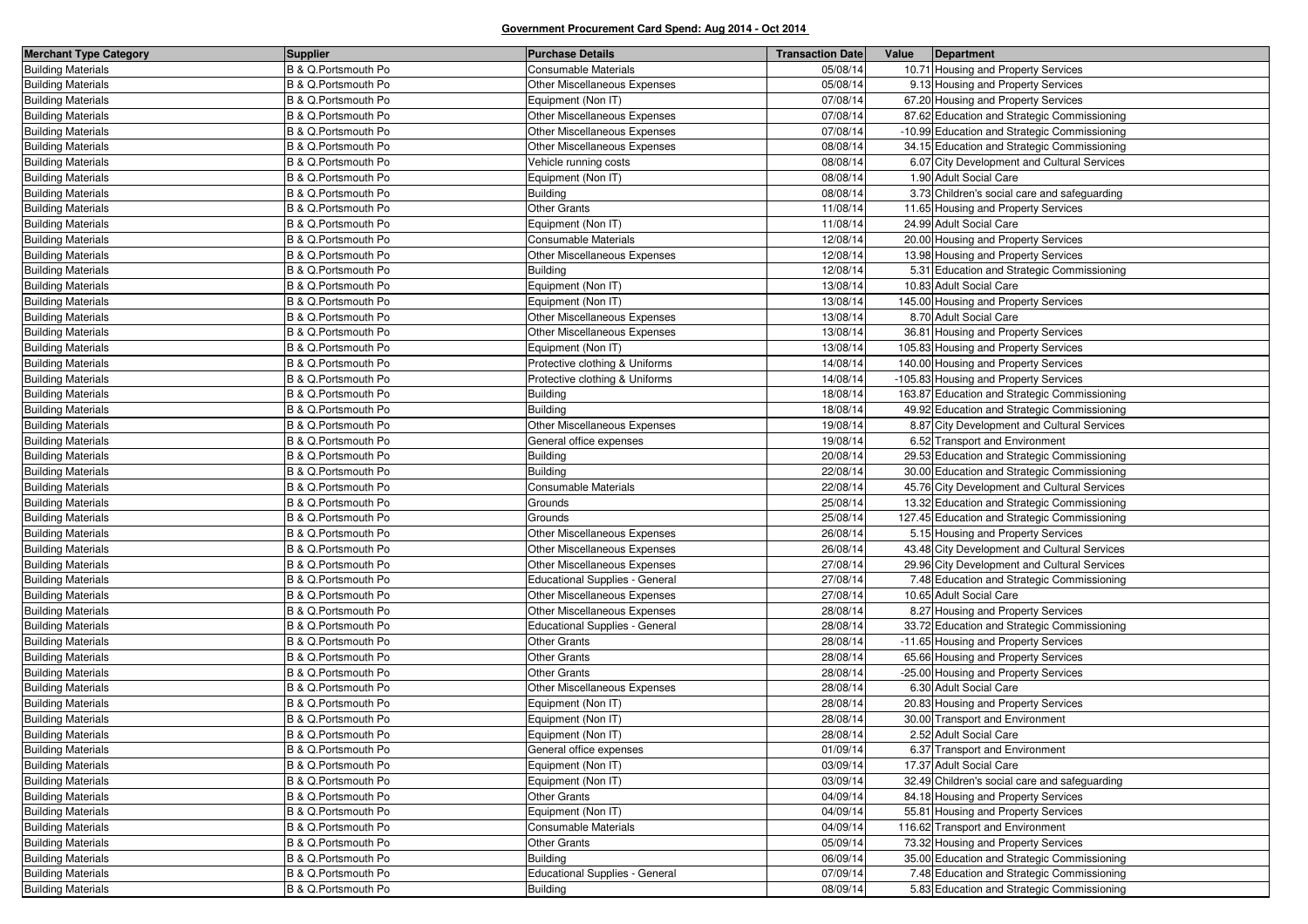| <b>Merchant Type Category</b> | <b>Supplier</b>     | <b>Purchase Details</b>               | <b>Transaction Date</b> | Value | Department                                     |
|-------------------------------|---------------------|---------------------------------------|-------------------------|-------|------------------------------------------------|
| <b>Building Materials</b>     | B & Q.Portsmouth Po | <b>Other Grants</b>                   | 09/09/14                |       | 20.00 Housing and Property Services            |
| <b>Building Materials</b>     | B & Q.Portsmouth Po | <b>Other Grants</b>                   | 09/09/14                |       | 94.94 Housing and Property Services            |
| <b>Building Materials</b>     | B & Q.Portsmouth Po | Other Grants                          | 09/09/14                |       | 58.33 Housing and Property Services            |
| <b>Building Materials</b>     | B & Q.Portsmouth Po | Grounds                               | 09/09/14                |       | 29.61 Education and Strategic Commissioning    |
| <b>Building Materials</b>     | B & Q.Portsmouth Po | <b>Building</b>                       | 09/09/14                |       | 35.74 Education and Strategic Commissioning    |
| <b>Building Materials</b>     | B & Q.Portsmouth Po | Other Miscellaneous Expenses          | 09/09/14                |       | 8.32 Adult Social Care                         |
| <b>Building Materials</b>     | B & Q.Portsmouth Po | Equipment (Non IT)                    | 09/09/14                |       | 4.17 Transport and Environment                 |
| <b>Building Materials</b>     | B & Q.Portsmouth Po | <b>Building</b>                       | 09/09/14                |       | 13.32 Housing and Property Services            |
| <b>Building Materials</b>     | B & Q.Portsmouth Po | Educational Supplies - General        | 09/09/14                |       | 18.21 Corporate Assets, Business and Standards |
| <b>Building Materials</b>     | B & Q.Portsmouth Po | Payments to Indivs and VOs - VOs      | 10/09/14                |       | 12.48 Children's social care and safeguarding  |
| <b>Building Materials</b>     | B & Q.Portsmouth Po | Educational Supplies - General        | 10/09/14                |       | 10.83 Education and Strategic Commissioning    |
| <b>Building Materials</b>     | B & Q.Portsmouth Po | Other Miscellaneous Expenses          | 11/09/14                |       | 55.69 Education and Strategic Commissioning    |
| <b>Building Materials</b>     | B & Q.Portsmouth Po | <b>Building</b>                       | 15/09/14                |       | 17.42 Education and Strategic Commissioning    |
| <b>Building Materials</b>     | B & Q.Portsmouth Po | Educational Supplies - General        | 15/09/14                |       | 51.74 Education and Strategic Commissioning    |
| <b>Building Materials</b>     | B & Q.Portsmouth Po | <b>Consumable Materials</b>           | 15/09/14                |       | 12.36 City Development and Cultural Services   |
| <b>Building Materials</b>     | B & Q.Portsmouth Po | Other Miscellaneous Expenses          | 15/09/14                |       | 50.25 Housing and Property Services            |
| <b>Building Materials</b>     | B & Q.Portsmouth Po | Other Miscellaneous Expenses          | 16/09/14                |       | 24.92 Adult Social Care                        |
| <b>Building Materials</b>     | B & Q.Portsmouth Po | Other Miscellaneous Expenses          | 16/09/14                |       | 50.78 Housing and Property Services            |
| <b>Building Materials</b>     | B & Q.Portsmouth Po | Equipment (Non IT)                    | 17/09/14                |       | 25.65 Housing and Property Services            |
| <b>Building Materials</b>     | B & Q.Portsmouth Po | <b>Other Grants</b>                   | 18/09/14                |       | 78.38 Housing and Property Services            |
| <b>Building Materials</b>     | B & Q.Portsmouth Po | <b>Building</b>                       | 18/09/14                |       | 10.36 Children's social care and safeguarding  |
| <b>Building Materials</b>     | B & Q.Portsmouth Po | Educational Supplies - General        | 18/09/14                |       | 76.88 Education and Strategic Commissioning    |
| <b>Building Materials</b>     | B & Q.Portsmouth Po | Equipment (Non IT)                    | 19/09/14                |       | 15.37 Housing and Property Services            |
| <b>Building Materials</b>     | B & Q.Portsmouth Po | Building                              | 21/09/14                |       | 15.00 Children's social care and safeguarding  |
| <b>Building Materials</b>     | B & Q.Portsmouth Po | Equipment (Non IT)                    | 23/09/14                |       | 3.33 Housing and Property Services             |
| <b>Building Materials</b>     | B & Q.Portsmouth Po | Equipment (Non IT)                    | 23/09/14                |       | 11.97 Housing and Property Services            |
| <b>Building Materials</b>     | B & Q.Portsmouth Po | Educational Supplies - General        | 25/09/14                |       | 8.64 Education and Strategic Commissioning     |
| <b>Building Materials</b>     | B & Q.Portsmouth Po | <b>Educational Supplies - General</b> | 25/09/14                |       | 44.97 Education and Strategic Commissioning    |
| <b>Building Materials</b>     | B & Q.Portsmouth Po | Other Miscellaneous Expenses          | 26/09/14                |       | 7.12 Housing and Property Services             |
| <b>Building Materials</b>     | B & Q.Portsmouth Po | <b>Building</b>                       | 26/09/14                |       | 14.20 Education and Strategic Commissioning    |
| <b>Building Materials</b>     | B & Q.Portsmouth Po | Department Recharges                  | 26/09/14                |       | 5.80 Housing and Property Services             |
| <b>Building Materials</b>     | B & Q.Portsmouth Po | Fees and charges                      | 26/09/14                |       | 4.98 Transport and Environment                 |
| <b>Building Materials</b>     | B & Q.Portsmouth Po | <b>Consumable Materials</b>           | 30/09/14                |       | 10.92 Public Health                            |
| <b>Building Materials</b>     | B & Q.Portsmouth Po | <b>Educational Supplies - General</b> | 30/09/14                |       | 3.19 Education and Strategic Commissioning     |
| <b>Building Materials</b>     | B & Q.Portsmouth Po | <b>Educational Supplies - General</b> | 30/09/14                |       | 3.20 Education and Strategic Commissioning     |
| <b>Building Materials</b>     | B & Q.Portsmouth Po | Equipment (Non IT)                    | 30/09/14                |       | 66.65 City Development and Cultural Services   |
| <b>Building Materials</b>     | B & Q.Portsmouth Po | Equipment (Non IT)                    | 30/09/14                |       | 30.00 Transport and Environment                |
| <b>Building Materials</b>     | B & Q.Portsmouth Po | <b>Building</b>                       | 02/10/14                |       | 52.78 Children's social care and safeguarding  |
| <b>Building Materials</b>     | B & Q.Portsmouth Po | Equipment (Non IT)                    | 03/10/14                |       | 8.25 Housing and Property Services             |
| <b>Building Materials</b>     | B & Q.Portsmouth Po | <b>Building</b>                       | 03/10/14                |       | 46.70 Education and Strategic Commissioning    |
| <b>Building Materials</b>     | B & Q.Portsmouth Po | <b>Other Grants</b>                   | 03/10/14                |       | 24.98 Housing and Property Services            |
| <b>Building Materials</b>     | B & Q.Portsmouth Po | <b>Building</b>                       | 04/10/14                |       | 49.64 Education and Strategic Commissioning    |
| <b>Building Materials</b>     | B & Q.Portsmouth Po | <b>Building</b>                       | 04/10/14                |       | 74.14 Education and Strategic Commissioning    |
| <b>Building Materials</b>     | B & Q.Portsmouth Po | Other Miscellaneous Expenses          | 06/10/14                |       | 54.13 Housing and Property Services            |
| <b>Building Materials</b>     | B & Q.Portsmouth Po | Equipment (Non IT)                    | 07/10/14                |       | 2.38 Housing and Property Services             |
| <b>Building Materials</b>     | B & Q.Portsmouth Po | Equipment (Non IT)                    | 07/10/14                |       | 48.35 Housing and Property Services            |
| <b>Building Materials</b>     | B & Q.Portsmouth Po | Equipment (Non IT)                    | 08/10/14                |       | 14.67 Housing and Property Services            |
| <b>Building Materials</b>     | B & Q.Portsmouth Po | <b>Building</b>                       | 09/10/14                |       | 68.41 Children's social care and safeguarding  |
| <b>Building Materials</b>     | B & Q.Portsmouth Po | <b>Other Grants</b>                   | 14/10/14                |       | 89.00 Housing and Property Services            |
| <b>Building Materials</b>     | B & Q.Portsmouth Po | Fees and charges                      | 16/10/14                |       | 20.58 Transport and Environment                |
| <b>Building Materials</b>     | B & Q.Portsmouth Po | Equipment (Non IT)                    | 17/10/14                |       | 98.41 Housing and Property Services            |
| <b>Building Materials</b>     | B & Q.Portsmouth Po | Equipment (Non IT)                    | 17/10/14                |       | 25.00 Adult Social Care                        |
| <b>Building Materials</b>     | B & Q.Portsmouth Po | <b>Building</b>                       | 18/10/14                |       | 39.95 Children's social care and safeguarding  |
| <b>Building Materials</b>     | B & Q.Portsmouth Po | <b>Consumable Materials</b>           | 18/10/14                |       | 11.69 Transport and Environment                |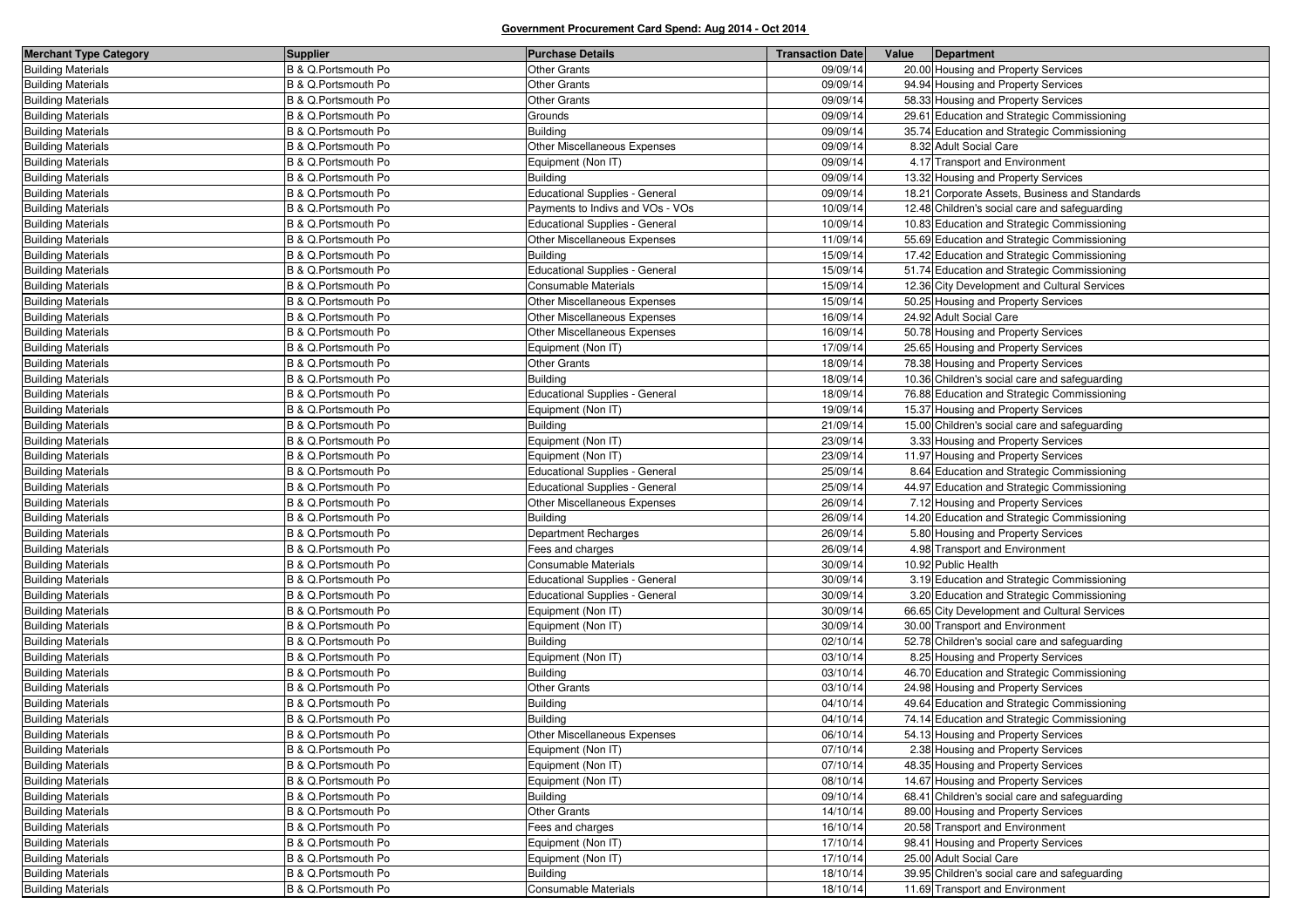| <b>Merchant Type Category</b> | <b>Supplier</b>                      | <b>Purchase Details</b>               | <b>Transaction Date</b> | Value       | Department                                      |
|-------------------------------|--------------------------------------|---------------------------------------|-------------------------|-------------|-------------------------------------------------|
| <b>Building Materials</b>     | B & Q.Portsmouth Po                  | Equipment (Non IT)                    | 19/10/14                |             | 8.90 Housing and Property Services              |
| <b>Building Materials</b>     | B & Q.Portsmouth Po                  | <b>Other Grants</b>                   | 20/10/14                |             | 41.80 Housing and Property Services             |
| <b>Building Materials</b>     | B & Q.Portsmouth Po                  | Other Expenses                        | 21/10/14                |             | 184.66 Children's social care and safeguarding  |
| <b>Building Materials</b>     | B & Q.Portsmouth Po                  | <b>Other Grants</b>                   | 21/10/14                |             | 13.38 Housing and Property Services             |
| <b>Building Materials</b>     | B & Q.Portsmouth Po                  | Other Miscellaneous Expenses          | 21/10/14                |             | 48.91 Housing and Property Services             |
| <b>Building Materials</b>     | B & Q.Portsmouth Po                  | Equipment (Non IT)                    | 22/10/14                |             | 161.99 Housing and Property Services            |
| <b>Building Materials</b>     | B & Q.Portsmouth Po                  | Other Miscellaneous Expenses          | 23/10/14                |             | 9.14 Adult Social Care                          |
| <b>Building Materials</b>     | B & Q.Portsmouth Po                  | <b>Other Grants</b>                   | 23/10/14                |             | 36.65 Housing and Property Services             |
| <b>Building Materials</b>     | B & Q.Portsmouth Po                  | Other Miscellaneous Expenses          | 23/10/14                |             | 6.23 Children's social care and safeguarding    |
| <b>Building Materials</b>     | B & Q.Portsmouth Po                  | <b>Consumable Materials</b>           | 24/10/14                |             | 183.60 Housing and Property Services            |
| <b>Building Materials</b>     | B & Q.Portsmouth Po                  | Other Miscellaneous Expenses          | 29/10/14                |             | 12.23 Housing and Property Services             |
| <b>Building Materials</b>     | B & Q.Portsmouth Po                  | <b>Building</b>                       | 29/10/14                |             | 54.15 Housing and Property Services             |
| <b>Building Materials</b>     | B & Q.Portsmouth Po                  | Other Miscellaneous Expenses          | 30/10/14                |             | 647.77 Corporate Assets, Business and Standards |
| <b>Building Materials</b>     | B & Q.Portsmouth Po                  | <b>Building</b>                       | 02/11/14                |             | 50.25 Children's social care and safeguarding   |
| <b>Building Materials</b>     | Bolts Of Hereford.Hereford           | <b>Building</b>                       | 09/10/14                |             | 78.00 Education and Strategic Commissioning     |
| <b>Building Materials</b>     | Bss Group Plc Pts.Portsmouth         | <b>Building</b>                       | 25/10/14                |             | 43.88 Housing and Property Services             |
| <b>Building Materials</b>     | C Brewer & Sons.Portsmouth           | Consumable Materials                  | 23/10/14                |             | 251.51 Housing and Property Services            |
| <b>Building Materials</b>     | C Brewer & Sons.Southsea 253         | Consumable Materials                  | 05/09/14                |             | 104.98 Transport and Environment                |
| <b>Building Materials</b>     | C Brewer & Sons.Southsea 253         | <b>Consumable Materials</b>           | 09/09/14                |             | 127.80 City Development and Cultural Services   |
| <b>Building Materials</b>     | C Brewer & Sons.Southsea 253         | <b>Building</b>                       | 20/09/14                |             | 25.24 Education and Strategic Commissioning     |
| <b>Building Materials</b>     | C Brewer & Sons.Southsea 253         | <b>Building</b>                       | 25/09/14                |             | 22.45 Education and Strategic Commissioning     |
| <b>Building Materials</b>     | Cex.Portsmouth                       | Payments to Indivs and VOs - VOs      | 18/08/14                |             | 235.00 Children's social care and safeguarding  |
| <b>Building Materials</b>     | Cex.Portsmouth                       | Payments to Indivs and VOs - VOs      | 30/08/14                |             | 18.75 Children's social care and safeguarding   |
| <b>Building Materials</b>     | Cex.Portsmouth                       | Other Miscellaneous Expenses          | 04/09/14                |             | 180.00 Children's social care and safeguarding  |
| <b>Building Materials</b>     | City Electrical Fa.Portsmuth 145     | Building                              | 02/09/14                |             | 216.06 Housing and Property Services            |
| <b>Building Materials</b>     | City Electrical Fa. Portsmuth 145    | <b>Building</b>                       | 05/09/14                |             | 586.08 Housing and Property Services            |
| <b>Building Materials</b>     | City Electrical Fa.Portsmuth 145     | <b>Building</b>                       | 05/09/14                |             | 593.21 Housing and Property Services            |
| <b>Building Materials</b>     | City Electrical Fa. Portsmuth 145    | <b>Building</b>                       | 09/09/14                |             | -23.46 Housing and Property Services            |
| <b>Building Materials</b>     | City Electrical Fa.Portsmuth 145     | <b>Building</b>                       | 12/09/14                |             | 272.72 Housing and Property Services            |
| <b>Building Materials</b>     | City Electrical Fa.Portsmuth 145     | <b>Building</b>                       | 15/09/14                |             | 25.96 Education and Strategic Commissioning     |
| <b>Building Materials</b>     | City Electrical Fa.Portsmuth 145     | <b>Building</b>                       | 09/10/14                |             | 142.50 Housing and Property Services            |
| <b>Building Materials</b>     | City Electrical Fa.Portsmuth 145     | <b>Building</b>                       | 13/10/14                |             | 274.45 Housing and Property Services            |
| <b>Building Materials</b>     | City Electrical Fa.Portsmuth 145     | <b>Building</b>                       | 24/10/14                |             | 43.21 Housing and Property Services             |
| <b>Building Materials</b>     | City Plumbing Supp.Prtsmouth4170     | <b>Building</b>                       | 02/09/14                |             | 4.88 Education and Strategic Commissioning      |
| <b>Building Materials</b>     | City Plumbing Supp.Prtsmouth4170     | Equipment (Non IT)                    | 15/10/14                |             | 23.04 Adult Social Care                         |
| <b>Building Materials</b>     | <b>Combined Precision.Preston</b>    | Computer hardware                     | 05/08/14                | 34.48 Port  |                                                 |
| <b>Building Materials</b>     | <b>Combined Precision.Preston</b>    | Equipment (Non IT)                    | 09/08/14                |             | 24.00 Corporate Assets, Business and Standards  |
| <b>Building Materials</b>     | Combined Precision.Preston           | Consumable Materials                  | 11/10/14                |             | 7.90 Corporate Assets, Business and Standards   |
| <b>Building Materials</b>     | Comtec Cable Accorie Ltd.Huntingdon  | Equipment (Non IT)                    | 17/10/14                |             | 47.45 Information Services                      |
| <b>Building Materials</b>     | Covers Credit Control 30. Chichester | Port Maintenance                      | 07/10/14                | 110.83 Port |                                                 |
| <b>Building Materials</b>     | Covers Portsmouth 10. Portsmouth     | <b>Building</b>                       | 04/08/14                |             | 139.39 Education and Strategic Commissioning    |
| <b>Building Materials</b>     | Covers Portsmouth 10. Portsmouth     | <b>Educational Supplies - General</b> | 03/09/14                |             | 25.44 Education and Strategic Commissioning     |
| <b>Building Materials</b>     | Covers Portsmouth 10. Portsmouth     | Consumable Materials                  | 23/09/14                |             | 13.09 City Development and Cultural Services    |
| <b>Building Materials</b>     | Days Buildbase.Portsmouth            | Equipment (Non IT)                    | 04/08/14                |             | 164.63 Housing and Property Services            |
| <b>Building Materials</b>     | Days Buildbase.Portsmouth            | Equipment (Non IT)                    | 06/08/14                |             | 67.56 Housing and Property Services             |
| <b>Building Materials</b>     | Days Buildbase.Portsmouth            | Equipment (Non IT)                    | 08/08/14                |             | 28.98 Housing and Property Services             |
| <b>Building Materials</b>     | Days Buildbase.Portsmouth            | Equipment (Non IT)                    | 14/08/14                |             | 70.84 Housing and Property Services             |
| <b>Building Materials</b>     | Days Buildbase.Portsmouth            | Equipment (Non IT)                    | 22/08/14                |             | 21.84 Housing and Property Services             |
| <b>Building Materials</b>     | Days Buildbase.Portsmouth            | <b>Building</b>                       | 27/08/14                |             | 15.95 Education and Strategic Commissioning     |
| <b>Building Materials</b>     | Days Buildbase.Portsmouth            | Consumable Materials                  | 29/08/14                |             | 18.85 Housing and Property Services             |
| <b>Building Materials</b>     | Days Buildbase.Portsmouth            | Consumable Materials                  | 12/09/14                |             | 59.58 Housing and Property Services             |
| <b>Building Materials</b>     | Days Buildbase.Portsmouth            | Consumable Materials                  | 16/09/14                |             | 169.88 Housing and Property Services            |
| <b>Building Materials</b>     | Days Buildbase.Portsmouth            | Consumable Materials                  | 23/09/14                |             | 57.97 Housing and Property Services             |
| <b>Building Materials</b>     | Days Buildbase.Portsmouth            | Equipment (Non IT)                    | 13/10/14                |             | 66.36 Housing and Property Services             |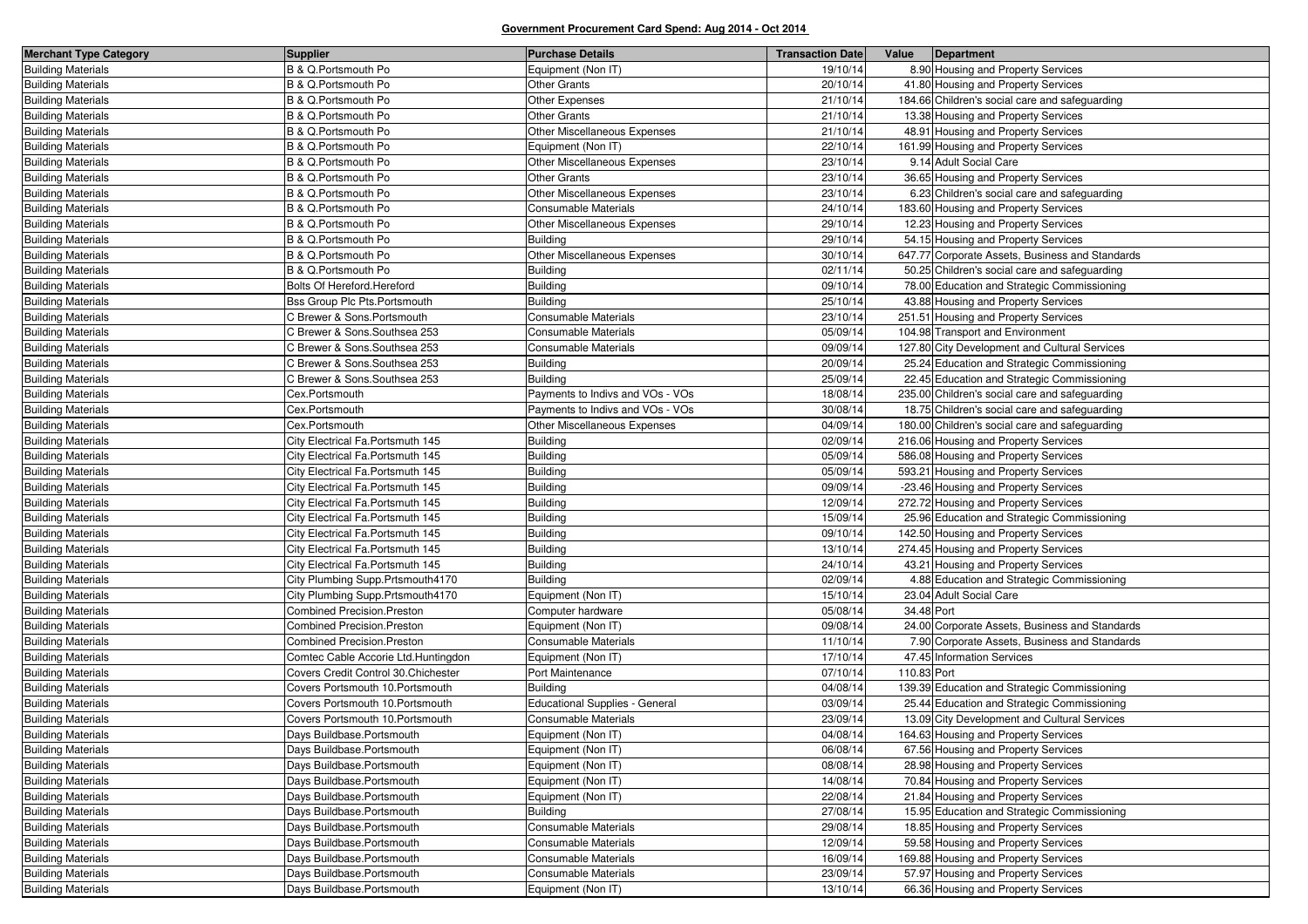| <b>Merchant Type Category</b> | Supplier                        | <b>Purchase Details</b>               | <b>Transaction Date</b> | Value        | Department                                     |
|-------------------------------|---------------------------------|---------------------------------------|-------------------------|--------------|------------------------------------------------|
| <b>Building Materials</b>     | Days Buildbase.Portsmouth       | Consumable Materials                  | 13/10/14                |              | 36.90 Housing and Property Services            |
| <b>Building Materials</b>     | Days Buildbase.Portsmouth       | Consumable Materials                  | 15/10/14                |              | 69.78 Housing and Property Services            |
| <b>Building Materials</b>     | Days Buildbase.Portsmouth       | Consumable Materials                  | 16/10/14                |              | 24.71 Housing and Property Services            |
| <b>Building Materials</b>     | Days Buildbase.Portsmouth       | Consumable Materials                  | 21/10/14                |              | 68.29 Housing and Property Services            |
| <b>Building Materials</b>     | Days Buildbase.Portsmouth       | Consumable Materials                  | 22/10/14                |              | 20.63 Housing and Property Services            |
| <b>Building Materials</b>     | Days Buildbase.Portsmouth       | Equipment (Non IT)                    | 27/10/14                |              | 138.10 Housing and Property Services           |
| <b>Building Materials</b>     | Edmundson Electrical.Portsmouth | Port Maintenance                      | 12/08/14                | 385.79 Port  |                                                |
| <b>Building Materials</b>     | Edmundson Electrical.Portsmouth | Port Maintenance                      | 27/08/14                | 74.62 Port   |                                                |
| <b>Building Materials</b>     | Edmundson Electrical.Portsmouth | Port Maintenance                      | 27/08/14                | 44.05 Port   |                                                |
| <b>Building Materials</b>     | Edmundson Electrical.Portsmouth | Port Maintenance                      | 29/08/14                | 236.78 Port  |                                                |
| <b>Building Materials</b>     | Edmundson Electrical.Portsmouth | Port Maintenance                      | 02/09/14                | 42.71 Port   |                                                |
| <b>Building Materials</b>     | Edmundson Electrical.Portsmouth | Port Maintenance                      | 02/09/14                | 47.47 Port   |                                                |
| <b>Building Materials</b>     | Edmundson Electrical.Portsmouth | Port Maintenance                      | 02/09/14                | 240.00 Port  |                                                |
| <b>Building Materials</b>     | Edmundson Electrical.Portsmouth | Port Maintenance                      | 08/09/14                | 29.70 Port   |                                                |
| <b>Building Materials</b>     | Edmundson Electrical.Portsmouth | Port Maintenance                      | 08/09/14                | 84.07 Port   |                                                |
| <b>Building Materials</b>     | Edmundson Electrical.Portsmouth | Port Maintenance                      | 08/09/14                | 92.88 Port   |                                                |
| <b>Building Materials</b>     | Edmundson Electrical.Portsmouth | Port Maintenance                      | 10/09/14                | 484.31 Port  |                                                |
| <b>Building Materials</b>     | Edmundson Electrical.Portsmouth | Port Maintenance                      | 10/09/14                | 358.09 Port  |                                                |
| <b>Building Materials</b>     | Edmundson Electrical.Portsmouth | Port Maintenance                      | 30/09/14                | 76.68 Port   |                                                |
| <b>Building Materials</b>     | Edmundson Electrical.Portsmouth | Equipment (Non IT)                    | 03/10/14                |              | 21.77 Corporate Assets, Business and Standards |
| <b>Building Materials</b>     | Edmundson Electrical.Portsmouth | Port Maintenance                      | 06/10/14                | 153.36 Port  |                                                |
| <b>Building Materials</b>     | Edmundson Electrical.Portsmouth | Port Maintenance                      | 07/10/14                | 491.48 Port  |                                                |
| <b>Building Materials</b>     | Edmundson Electrical.Portsmouth | Port Maintenance                      | 07/10/14                | 415.53 Port  |                                                |
| <b>Building Materials</b>     | Edmundson Electrical.Portsmouth | Port Maintenance                      | 08/10/14                | 76.68 Port   |                                                |
| <b>Building Materials</b>     | Edmundson Electrical.Portsmouth | Port Maintenance                      | 10/10/14                | 317.12 Port  |                                                |
| <b>Building Materials</b>     | Edmundson Electrical.Portsmouth | Port Maintenance                      | 10/10/14                | 221.36 Port  |                                                |
| <b>Building Materials</b>     | Edmundson Electrical.Portsmouth | Port Maintenance                      | 14/10/14                | 245.48 Port  |                                                |
| <b>Building Materials</b>     | Edmundson Electrical.Portsmouth | Port Maintenance                      | 22/10/14                | 83.40 Port   |                                                |
| <b>Building Materials</b>     | F H Brundle.Southampton         | Port Maintenance                      | 12/08/14                | 229.93 Port  |                                                |
| <b>Building Materials</b>     | F H Brundle.Southampton         | Port Maintenance                      | 13/08/14                | 38.56 Port   |                                                |
| <b>Building Materials</b>     | F H Brundle.Southampton         | Port Maintenance                      | 10/09/14                | 284.02 Port  |                                                |
| <b>Building Materials</b>     | F H Brundle.Southampton         | Port Maintenance                      | 10/09/14                | 284.02 Port  |                                                |
| <b>Building Materials</b>     | F H Brundle.Southampton         | Port Maintenance                      | 17/09/14                | -284.02 Port |                                                |
| <b>Building Materials</b>     | F H Brundle.Southampton         | <b>Building</b>                       | 10/10/14                |              | 109.16 Housing and Property Services           |
| <b>Building Materials</b>     | Farnell Electronic.Leeds        | Fees and charges                      | 17/10/14                |              | 57.07 Transport and Environment                |
| <b>Building Materials</b>     | Homebase Ltd 032. Portsmouth    | Other Miscellaneous Expenses          | 02/08/14                |              | 5.64 Education and Strategic Commissioning     |
| <b>Building Materials</b>     | Homebase Ltd 032. Portsmouth    | Equipment (Non IT)                    | 12/08/14                |              | 2.08 Adult Social Care                         |
| <b>Building Materials</b>     | Homebase Ltd 032. Portsmouth    | Other Miscellaneous Expenses          | 15/08/14                |              | 9.09 City Development and Cultural Services    |
| <b>Building Materials</b>     | Homebase Ltd 032.Portsmouth     | Equipment (Non IT)                    | 01/09/14                |              | 7.91 Adult Social Care                         |
| <b>Building Materials</b>     | Homebase Ltd 032. Portsmouth    | Equipment (Non IT)                    | 04/09/14                |              | 7.18 Adult Social Care                         |
| <b>Building Materials</b>     | Homebase Ltd 032.Portsmouth     | Equipment (Non IT)                    | 08/09/14                |              | 7.91 Adult Social Care                         |
| <b>Building Materials</b>     | Homebase Ltd 032. Portsmouth    | <b>Other Grants</b>                   | 09/09/14                |              | 27.70 Housing and Property Services            |
| <b>Building Materials</b>     | Homebase Ltd 032. Portsmouth    | <b>Other Grants</b>                   | 12/09/14                |              | 3.39 Housing and Property Services             |
| <b>Building Materials</b>     | Homebase Ltd 032. Portsmouth    | <b>Other Grants</b>                   | 17/09/14                |              | 24.11 Housing and Property Services            |
| <b>Building Materials</b>     | Homebase Ltd 032. Portsmouth    | Equipment (Non IT)                    | 17/09/14                |              | 7.86 Adult Social Care                         |
| <b>Building Materials</b>     | Homebase Ltd 032. Portsmouth    | Other Miscellaneous Expenses          | 18/09/14                |              | 18.97 Adult Social Care                        |
| <b>Building Materials</b>     | Homebase Ltd 032. Portsmouth    | <b>Building</b>                       | 21/09/14                |              | 7.91 Education and Strategic Commissioning     |
| <b>Building Materials</b>     | Homebase Ltd 032. Portsmouth    | Other Miscellaneous Expenses          | 22/09/14                |              | 18.97 Adult Social Care                        |
| <b>Building Materials</b>     | Homebase Ltd 032. Portsmouth    | Equipment (Non IT)                    | 22/09/14                |              | 3.16 Adult Social Care                         |
| <b>Building Materials</b>     | Homebase Ltd 032. Portsmouth    | Equipment (Non IT)                    | 07/10/14                |              | 4.73 Adult Social Care                         |
| <b>Building Materials</b>     | Homebase Ltd 032. Portsmouth    | Equipment (Non IT)                    | 08/10/14                |              | 6.32 City Development and Cultural Services    |
| <b>Building Materials</b>     | Homebase Ltd 032. Portsmouth    | Equipment (Non IT)                    | 09/10/14                |              | 12.00 Housing and Property Services            |
| <b>Building Materials</b>     | Homebase Ltd 032.Portsmouth     | <b>Educational Supplies - General</b> | 09/10/14                |              | 8.69 Education and Strategic Commissioning     |
| <b>Building Materials</b>     | Homebase Ltd 032. Portsmouth    | Equipment (Non IT)                    | 10/10/14                |              | 21.29 Housing and Property Services            |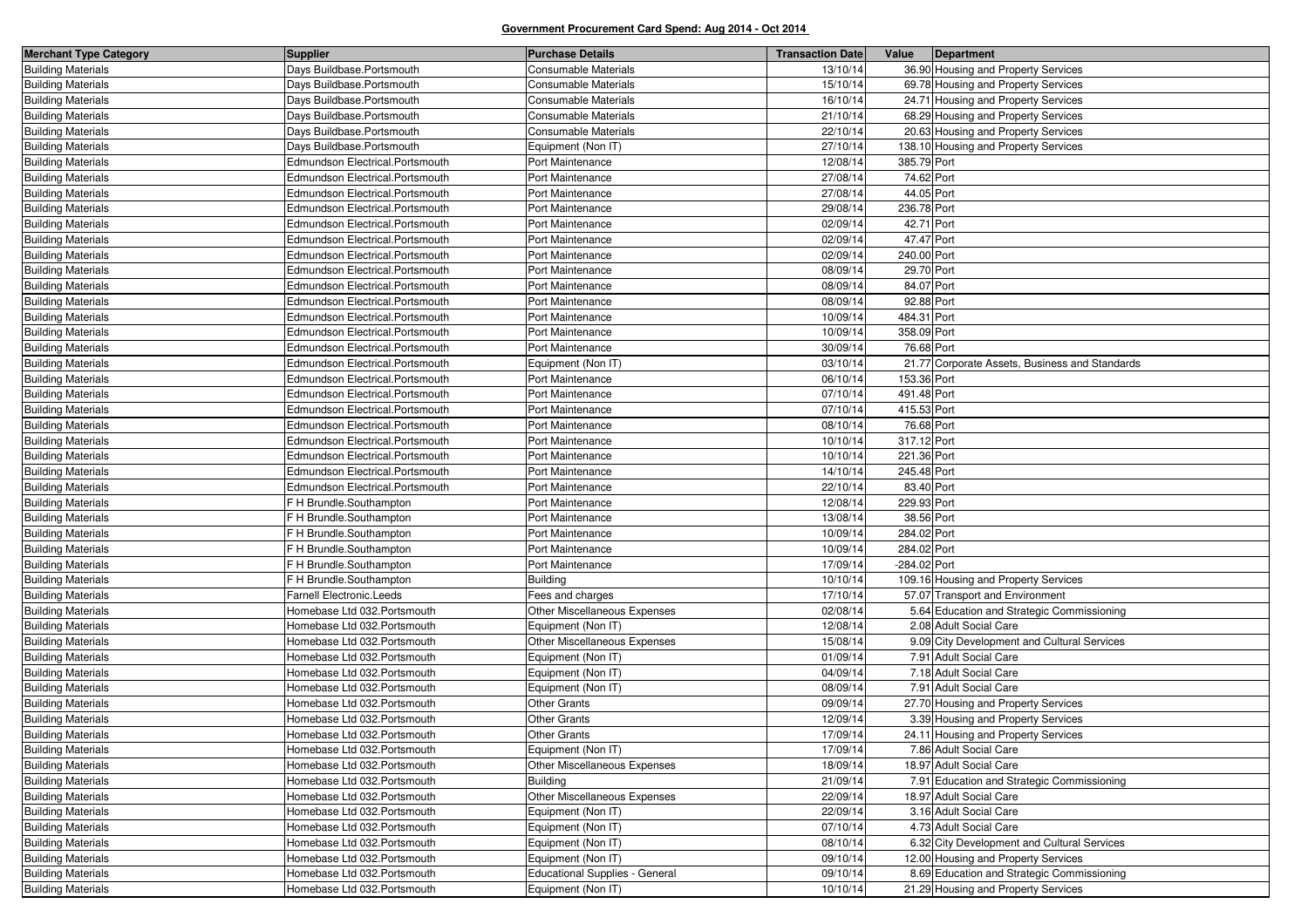| <b>Merchant Type Category</b> | <b>Supplier</b>                         | <b>Purchase Details</b>               | <b>Transaction Date</b> | Value<br>Department                             |
|-------------------------------|-----------------------------------------|---------------------------------------|-------------------------|-------------------------------------------------|
| <b>Building Materials</b>     | Homebase Ltd 032.Portsmouth             | Equipment (Non IT)                    | 12/10/14                | 7.91 Adult Social Care                          |
| <b>Building Materials</b>     | Homebase Ltd 032.Portsmouth             | Educational Supplies - General        | 16/10/14                | 4.74 Education and Strategic Commissioning      |
| <b>Building Materials</b>     | Homebase Ltd 032.Portsmouth             | Equipment (Non IT)                    | 24/10/14                | 3.55 Adult Social Care                          |
| <b>Building Materials</b>     | Homebase Ltd 032.Portsmouth             | <b>Educational Supplies - General</b> | 31/10/14                | 67.26 Education and Strategic Commissioning     |
| <b>Building Materials</b>     | Homebase Ltd 032.Portsmouth             | <b>Educational Supplies - General</b> | 31/10/14                | 26.88 Education and Strategic Commissioning     |
| <b>Building Materials</b>     | Homebase Ltd 661. Portsmouth            | Other Schools expenses                | 02/08/14                | 7.66 Education and Strategic Commissioning      |
| <b>Building Materials</b>     | Homebase Ltd 661.Portsmouth             | Other Miscellaneous Expenses          | 20/08/14                | 95.51 City Development and Cultural Services    |
| <b>Building Materials</b>     | Homebase Ltd 661.Portsmouth             | Other Miscellaneous Expenses          | 20/08/14                | 42.74 Education and Strategic Commissioning     |
| <b>Building Materials</b>     | Homebase Ltd 661. Portsmouth            | Grounds                               | 27/08/14                | 25.72 Education and Strategic Commissioning     |
| <b>Building Materials</b>     | Homebase Ltd 661.Portsmouth             | Payments to Indivs and VOs - VOs      | 27/08/14                | 75.00 Children's social care and safeguarding   |
| <b>Building Materials</b>     | Homebase Ltd 661.Portsmouth             | Fixture Maintenance                   | 01/09/14                | 24.52 Education and Strategic Commissioning     |
| <b>Building Materials</b>     | Homebase Ltd 661. Portsmouth            | Computer hardware                     | 02/09/14                | 11.07 Education and Strategic Commissioning     |
| <b>Building Materials</b>     | Homebase Ltd 661.Portsmouth             | <b>Educational Supplies - General</b> | 03/09/14                | 27.71 Education and Strategic Commissioning     |
| <b>Building Materials</b>     | Homebase Ltd 661. Portsmouth            | Equipment (Non IT)                    | 03/09/14                | 7.12 Adult Social Care                          |
| <b>Building Materials</b>     | Homebase Ltd 661. Portsmouth            | <b>Educational Supplies - General</b> | 09/09/14                | 22.09 Education and Strategic Commissioning     |
| <b>Building Materials</b>     | Homebase Ltd 661.Portsmouth             | Equipment (Non IT)                    | 15/09/14                | 6.33 Education and Strategic Commissioning      |
| <b>Building Materials</b>     | Homebase Ltd 661.Portsmouth             | <b>Building</b>                       | 21/09/14                | 19.78 Children's social care and safeguarding   |
| <b>Building Materials</b>     | Homebase Ltd 661. Portsmouth            | Consumable Materials                  | 24/09/14                | 33.45 Education and Strategic Commissioning     |
| <b>Building Materials</b>     | Homebase Ltd 661.Portsmouth             | Consumable Materials                  | 02/10/14                | 18.97 Children's social care and safeguarding   |
| <b>Building Materials</b>     | Homebase Ltd 661.Portsmouth             | Equipment (Non IT)                    | 03/10/14                | 26.59 Adult Social Care                         |
| <b>Building Materials</b>     | Homebase Ltd 661. Portsmouth            | Equipment (Non IT)                    | 08/10/14                | 11.53 Children's social care and safeguarding   |
| <b>Building Materials</b>     | Homebase Ltd 661.Portsmouth             | Other Grants                          | 20/10/14                | 27.71 Housing and Property Services             |
| <b>Building Materials</b>     | Homebase Ltd 661.Portsmouth             | Equipment (Non IT)                    | 21/10/14                | 11.87 Adult Social Care                         |
| <b>Building Materials</b>     | Homebase Ltd 661. Portsmouth            | Equipment (Non IT)                    | 21/10/14                | 3.78 Adult Social Care                          |
| <b>Building Materials</b>     | Homebase Ltd 661.Portsmouth             | <b>Educational Supplies - General</b> | 31/10/14                | 16.08 Education and Strategic Commissioning     |
| <b>Building Materials</b>     | Howden Joinery Portsmo.Portsmouth       | Consumable Materials                  | 02/10/14                | 403.23 Corporate Assets, Business and Standards |
| <b>Building Materials</b>     | Ironmongery Direct Ltd.Basildon         | Equipment (Non IT)                    | 08/10/14                | 29.95 Housing and Property Services             |
| <b>Building Materials</b>     | Ironmongery Direct Ltd.Basildon         | <b>Building</b>                       | 25/10/14                | 82.50 Education and Strategic Commissioning     |
| <b>Building Materials</b>     | J F Goodwillie Ltd. Waterlooville       | Consumable Materials                  | 12/08/14                | 37.47 Corporate Assets, Business and Standards  |
| <b>Building Materials</b>     | J F Goodwillie Ltd. Waterlooville       | <b>Building</b>                       | 29/10/14                | 257.90 City Development and Cultural Services   |
| <b>Building Materials</b>     | J F Goodwillie Ltd.Waterlooville        | Consumable Materials                  | 29/10/14                | 27.98 Corporate Assets, Business and Standards  |
| <b>Building Materials</b>     | Jewsons.Southsea                        | Scheme Contractor Payments            | 14/08/14                | 17.79 Housing and Property Services             |
| <b>Building Materials</b>     | Jewsons.Southsea                        | Fees and charges                      | 23/08/14                | 23.97 Transport and Environment                 |
| <b>Building Materials</b>     | Jewsons.Southsea                        | Equipment (Non IT)                    | 10/09/14                | 5.59 Housing and Property Services              |
| <b>Building Materials</b>     | Jewsons.Southsea                        | Equipment (Non IT)                    | 11/09/14                | 63.98 Transport and Environment                 |
| <b>Building Materials</b>     | Jewsons.Southsea                        | Fees and charges                      | 24/09/14                | 51.73 Transport and Environment                 |
| <b>Building Materials</b>     | Jewsons.Southsea                        | Consumable Materials                  | 16/10/14                | 25.08 Transport and Environment                 |
| <b>Building Materials</b>     | Johnstones Dec Centre.Portsmouth        | Other Miscellaneous Expenses          | 10/10/14                | 854.51 Housing and Property Services            |
| <b>Building Materials</b>     | Johnstones Dec Centre.Portsmouth        | Cleaning materials                    | 24/10/14                | 12.49 Housing and Property Services             |
| <b>Building Materials</b>     | Johnstones Dec Centre.Portsmouth        | Other Miscellaneous Expenses          | 27/10/14                | 106.62 Housing and Property Services            |
| <b>Building Materials</b>     | Johnstones Dec Centre.Portsmouth        | <b>Building</b>                       | 01/11/14                | 176.00 Education and Strategic Commissioning    |
| <b>Building Materials</b>     | Mkw Heating Controls Ltd. Hindley Green | Port Maintenance                      | 24/10/14                | 145.60 Port                                     |
| <b>Building Materials</b>     | Portable Appliance.Internet             | <b>Building</b>                       | 05/09/14                | 202.80 Housing and Property Services            |
| <b>Building Materials</b>     | Pps (Southsea).Southsea                 | Equipment (Non IT)                    | 08/10/14                | 4.00 Adult Social Care                          |
| <b>Building Materials</b>     | Projectorpoint.Co.Uk.8000730833         | <b>Educational Supplies - General</b> | 22/10/14                | 232.00 Education and Strategic Commissioning    |
| <b>Building Materials</b>     | Rs Components.08457 201201              | <b>Building</b>                       | 02/09/14                | 37.50 Housing and Property Services             |
| <b>Building Materials</b>     | Rs Components.08457 201201              | Computer hardware                     | 18/09/14                | 162.50 Education and Strategic Commissioning    |
| <b>Building Materials</b>     | Rs Components.08457 201201              | Port Maintenance                      | 06/10/14                | 65.47 Port                                      |
| <b>Building Materials</b>     | Rs Components.08457 201201              | Computer hardware                     | 20/10/14                | 60.80 Education and Strategic Commissioning     |
| <b>Building Materials</b>     | Sallco Tools Ltd.Southampton            | Equipment (Non IT)                    | 25/09/14                | 385.00 Transport and Environment                |
| <b>Building Materials</b>     | Sccs.Cambridge                          | Equipment (Non IT)                    | 06/08/14                | 344.25 Housing and Property Services            |
| <b>Building Materials</b>     | Sccs.Cambridge                          | Equipment (Non IT)                    | 07/10/14                | 229.00 Housing and Property Services            |
| <b>Building Materials</b>     | Screwfix Direct.Portsmouth              | Other Miscellaneous Expenses          | 05/08/14                | 11.99 Housing and Property Services             |
| <b>Building Materials</b>     | Screwfix Direct.Portsmouth              | Equipment (Non IT)                    | 14/08/14                | 9.99 City Development and Cultural Services     |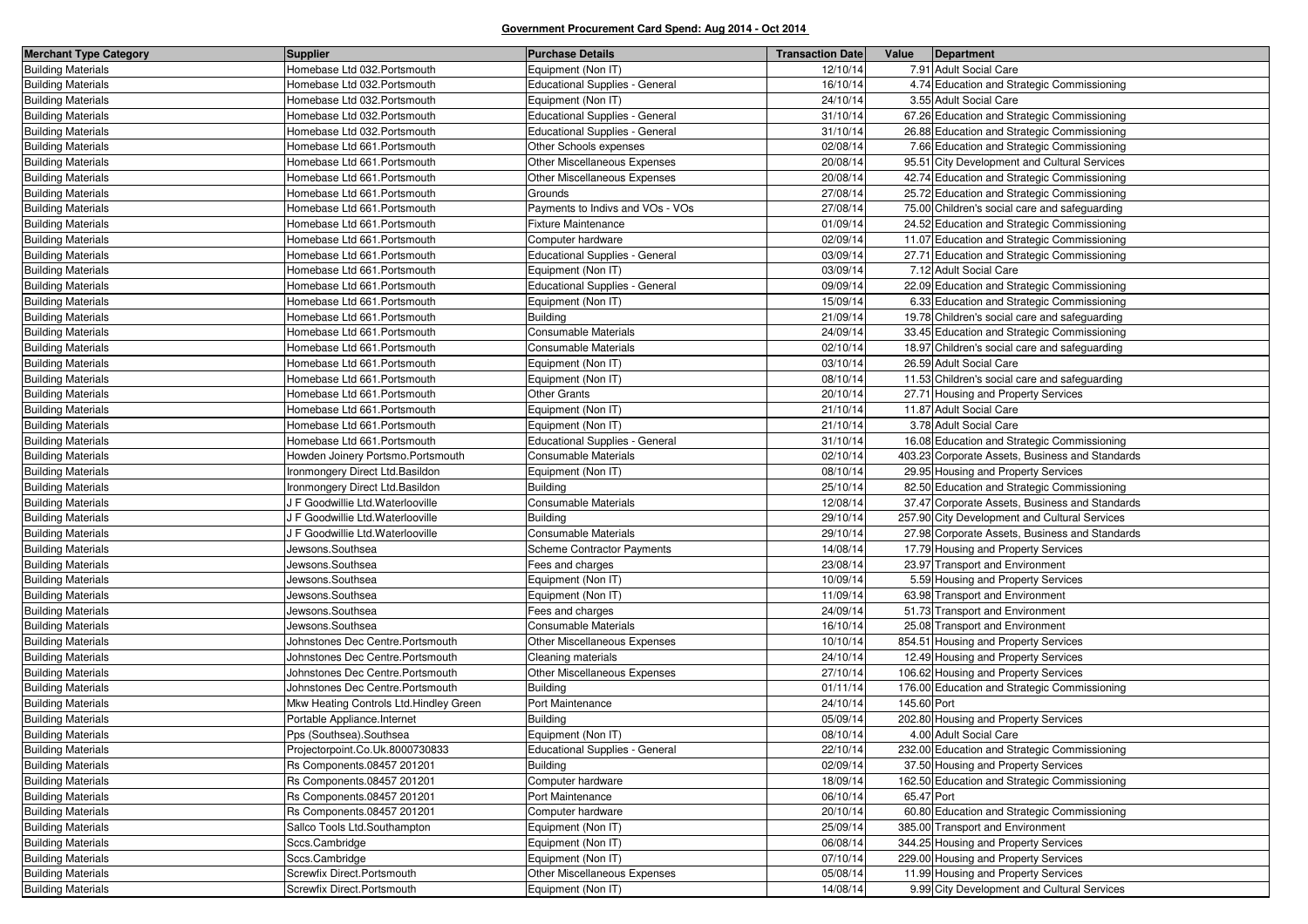| Screwfix Direct.Portsmouth<br><b>Building Materials</b><br><b>Fixture Maintenance</b><br>20/08/14<br>121.32 Education and Strategic Commissioning<br>Screwfix Direct.Portsmouth<br>27/08/14<br>11.64 Education and Strategic Commissioning<br>Building<br>Other Miscellaneous Expenses<br>29/08/14<br><b>Building Materials</b><br>Screwfix Direct.Portsmouth<br>83.70 City Development and Cultural Services<br>Screwfix Direct.Portsmouth<br>10/09/14<br>7.32 Education and Strategic Commissioning<br>Building<br>Screwfix Direct.Portsmouth<br>Equipment (Non IT)<br>12/09/14<br>8.32 City Development and Cultural Services<br>Other Miscellaneous Expenses<br>24/09/14<br><b>Building Materials</b><br>Screwfix Direct.Portsmouth<br>26.82 Housing and Property Services<br><b>Building Materials</b><br>Screwfix Direct.Portsmouth<br>Consumable Materials<br>26/09/14<br>4.97 Housing and Property Services<br>Screwfix Direct.Portsmouth<br><b>Fixture Maintenance</b><br>03/10/14<br>16.84 Education and Strategic Commissioning<br><b>Building Materials</b><br>Screwfix Direct.Portsmouth<br><b>Fittings Maintenance</b><br>13/10/14<br>22.61 Education and Strategic Commissioning<br>Screwfix Direct.Portsmouth<br>Equipment (Non IT)<br>13/10/14<br>16.66 Adult Social Care<br>Fixture Maintenance<br>93.01 Education and Strategic Commissioning<br>Screwfix Direct.Portsmouth<br>21/10/14<br>Screwfix Direct.Portsmouth<br>Equipment (Non IT)<br>21/10/14<br>4.58 Adult Social Care<br>Screwfix Direct. Yeovil<br>Equipment (Non IT)<br>08/08/14<br>-1.58 Corporate Assets, Business and Standards<br>32.09 Corporate Assets, Business and Standards<br>Screwfix Direct. Yeovil<br>Equipment (Non IT)<br>08/08/14<br>08/08/14<br>Screwfix Direct. Yeovil<br>4.17 Corporate Assets, Business and Standards<br>Postages and carriage<br><b>Building Materials</b><br>Screwfix Direct. Yeovil<br>11/08/14<br>86.21 Housing and Property Services<br>Equipment (Non IT)<br>5.40 Adult Social Care<br>Screwfix Direct. Yeovil<br>Equipment (Non IT)<br>11/08/14<br>13/08/14<br><b>Building Materials</b><br>Screwfix Direct. Yeovil<br><b>Fixture Maintenance</b><br>83.33 Education and Strategic Commissioning<br>Screwfix Direct. Yeovil<br><b>Building</b><br>18/08/14<br>312.01 Housing and Property Services<br>Screwfix Direct. Yeovil<br>Equipment (Non IT)<br>18/08/14<br>5.00 Adult Social Care<br>19/08/14<br>Screwfix Direct. Yeovil<br>Other Miscellaneous Expenses<br>61.47 Corporate Assets, Business and Standards<br><b>Building Materials</b><br>Screwfix Direct. Yeovil<br>Equipment (Non IT)<br>27/08/14<br>59.97 Housing and Property Services<br>Other Grants<br><b>Building Materials</b><br>Screwfix Direct. Yeovil<br>18/09/14<br>13.33 Housing and Property Services<br>Consumable Materials<br><b>Building Materials</b><br>Screwfix Direct. Yeovil<br>18/09/14<br>49.92 Housing and Property Services<br><b>Building Materials</b><br>Screwfix Direct. Yeovil<br>Consumable Materials<br>18/09/14<br>59.28 Corporate Assets, Business and Standards<br><b>Building Materials</b><br>Screwfix Direct. Yeovil<br>Consumable Materials<br>18/09/14<br>163.67 Corporate Assets, Business and Standards<br>24/09/14<br><b>Building Materials</b><br>Screwfix Direct. Yeovil<br>Consumable Materials<br>358.43 Corporate Assets, Business and Standards<br><b>Building Materials</b><br>Screwfix Direct. Yeovil<br>Equipment (Non IT)<br>01/10/14<br>116.66 Education and Strategic Commissioning<br><b>Building Materials</b><br>Screwfix Direct. Yeovil<br>Consumable Materials<br>01/10/14<br>538.47 Corporate Assets, Business and Standards<br><b>Building Materials</b><br>Screwfix Direct. Yeovil<br>Equipment (Non IT)<br>06/10/14<br>26.65 Corporate Assets, Business and Standards<br><b>Building Materials</b><br>Screwfix Direct. Yeovil<br>06/10/14<br>4.17 Corporate Assets, Business and Standards<br>Postages and carriage<br><b>Building Materials</b><br>07/10/14<br>249.84 Housing and Property Services<br>Screwfix Direct. Yeovil<br>Equipment (Non IT)<br>363.58 Education and Strategic Commissioning<br><b>Building Materials</b><br>Screwfix Direct. Yeovil<br>Fittings Maintenance<br>07/10/14<br><b>Building Materials</b><br>Screwfix Direct. Yeovil<br><b>Other Miscellaneous Expenses</b><br>09/10/14<br>50.73 Corporate Assets, Business and Standards<br><b>Building Materials</b><br>Screwfix Direct. Yeovil<br><b>Fittings Maintenance</b><br>14/10/14<br>-231.50 Education and Strategic Commissioning<br>16/10/14<br>124.92 Housing and Property Services<br><b>Building Materials</b><br>Screwfix Direct. Yeovil<br>Equipment (Non IT)<br><b>Building Materials</b><br>Equipment (Non IT)<br>16/10/14<br>249.84 Housing and Property Services<br>Screwfix Direct. Yeovil<br><b>Building Materials</b><br>21/10/14<br>6.65 Housing and Property Services<br>Screwfix Direct. Yeovil<br>Cleaning materials<br>29/10/14<br><b>Building Materials</b><br>Screwfix Direct. Yeovil<br>Consumable Materials<br>163.03 Corporate Assets, Business and Standards<br><b>Building Materials</b><br>Screwfix.01935 414100<br><b>Building</b><br>22/08/14<br>10.56 Education and Strategic Commissioning<br><b>Building</b><br>02/09/14<br><b>Building Materials</b><br>Screwfix.01935 414100<br>44.51 Education and Strategic Commissioning<br>Screwfix.01935 414100<br>42.47 Education and Strategic Commissioning<br><b>Building Materials</b><br>Fittings Maintenance<br>02/09/14<br><b>Building Materials</b><br>Screwfix.01935 414100<br><b>Building</b><br>08/09/14<br>21.65 Education and Strategic Commissioning<br><b>Building</b><br><b>Building Materials</b><br>Screwfix.01935 414100<br>09/09/14<br>60.46 Education and Strategic Commissioning<br>13.32 Education and Strategic Commissioning<br><b>Building Materials</b><br>Screwfix.01935 414100<br>Computer hardware<br>10/09/14<br>18.97 Education and Strategic Commissioning<br><b>Building Materials</b><br>Screwfix.01935 414100<br><b>Building</b><br>12/09/14<br>Building<br>16/09/14<br>30.80 Education and Strategic Commissioning<br><b>Building Materials</b><br>Screwfix.01935 414100<br><b>Building</b><br>125.18 Education and Strategic Commissioning<br><b>Building Materials</b><br>Screwfix.01935 414100<br>19/09/14<br><b>Building</b><br>24.97 Education and Strategic Commissioning<br><b>Building Materials</b><br>Screwfix.01935 414100<br>23/09/14<br>Screwfix.01935 414100<br><b>Building</b><br>24/09/14<br>64.61 Education and Strategic Commissioning<br><b>Building Materials</b><br>Building<br>31.97 Education and Strategic Commissioning<br><b>Building Materials</b><br>Screwfix.01935 414100<br>25/09/14<br><b>Building Materials</b><br>Screwfix.01935 414100<br>01/10/14<br>34.65 City Development and Cultural Services<br>Stationery<br><b>Building Materials</b><br>Screwfix.01935 414100<br>59.00 Education and Strategic Commissioning<br><b>Building</b><br>01/10/14<br>99.99 Education and Strategic Commissioning<br><b>Building Materials</b><br>Screwfix.01935 414100<br><b>Building</b><br>09/10/14 | <b>Merchant Type Category</b> | <b>Supplier</b> | <b>Purchase Details</b> | <b>Transaction Date</b> | Value<br>Department |
|----------------------------------------------------------------------------------------------------------------------------------------------------------------------------------------------------------------------------------------------------------------------------------------------------------------------------------------------------------------------------------------------------------------------------------------------------------------------------------------------------------------------------------------------------------------------------------------------------------------------------------------------------------------------------------------------------------------------------------------------------------------------------------------------------------------------------------------------------------------------------------------------------------------------------------------------------------------------------------------------------------------------------------------------------------------------------------------------------------------------------------------------------------------------------------------------------------------------------------------------------------------------------------------------------------------------------------------------------------------------------------------------------------------------------------------------------------------------------------------------------------------------------------------------------------------------------------------------------------------------------------------------------------------------------------------------------------------------------------------------------------------------------------------------------------------------------------------------------------------------------------------------------------------------------------------------------------------------------------------------------------------------------------------------------------------------------------------------------------------------------------------------------------------------------------------------------------------------------------------------------------------------------------------------------------------------------------------------------------------------------------------------------------------------------------------------------------------------------------------------------------------------------------------------------------------------------------------------------------------------------------------------------------------------------------------------------------------------------------------------------------------------------------------------------------------------------------------------------------------------------------------------------------------------------------------------------------------------------------------------------------------------------------------------------------------------------------------------------------------------------------------------------------------------------------------------------------------------------------------------------------------------------------------------------------------------------------------------------------------------------------------------------------------------------------------------------------------------------------------------------------------------------------------------------------------------------------------------------------------------------------------------------------------------------------------------------------------------------------------------------------------------------------------------------------------------------------------------------------------------------------------------------------------------------------------------------------------------------------------------------------------------------------------------------------------------------------------------------------------------------------------------------------------------------------------------------------------------------------------------------------------------------------------------------------------------------------------------------------------------------------------------------------------------------------------------------------------------------------------------------------------------------------------------------------------------------------------------------------------------------------------------------------------------------------------------------------------------------------------------------------------------------------------------------------------------------------------------------------------------------------------------------------------------------------------------------------------------------------------------------------------------------------------------------------------------------------------------------------------------------------------------------------------------------------------------------------------------------------------------------------------------------------------------------------------------------------------------------------------------------------------------------------------------------------------------------------------------------------------------------------------------------------------------------------------------------------------------------------------------------------------------------------------------------------------------------------------------------------------------------------------------------------------------------------------------------------------------------------------------------------------------------------------------------------------------------------------------------------------------------------------------------------------------------------------------------------------------------------------------------------------------------------------------------------------------------------------------------------------------------------------------------------------------------------------------------------------------------------------------------------------------------------------------------------------------------------------------------------------------------------------------------------------------------------------------------------------------------------------------------------------------------------------------------------------------------------------------------------------------------------------------------------------------------------------------------------------------------------------------------------------------------------------------------------------------------------------------------------------------------------------------------------------------------------------------------------------------------------------------------------------------------------------------------------|-------------------------------|-----------------|-------------------------|-------------------------|---------------------|
|                                                                                                                                                                                                                                                                                                                                                                                                                                                                                                                                                                                                                                                                                                                                                                                                                                                                                                                                                                                                                                                                                                                                                                                                                                                                                                                                                                                                                                                                                                                                                                                                                                                                                                                                                                                                                                                                                                                                                                                                                                                                                                                                                                                                                                                                                                                                                                                                                                                                                                                                                                                                                                                                                                                                                                                                                                                                                                                                                                                                                                                                                                                                                                                                                                                                                                                                                                                                                                                                                                                                                                                                                                                                                                                                                                                                                                                                                                                                                                                                                                                                                                                                                                                                                                                                                                                                                                                                                                                                                                                                                                                                                                                                                                                                                                                                                                                                                                                                                                                                                                                                                                                                                                                                                                                                                                                                                                                                                                                                                                                                                                                                                                                                                                                                                                                                                                                                                                                                                                                                                                                                                                                                                                                                                                                                                                                                                                                                                                                                                                                                                                                                                                                                                                                                                                                                                                                                                                                                                                                                                                                                                                                                                                                  |                               |                 |                         |                         |                     |
|                                                                                                                                                                                                                                                                                                                                                                                                                                                                                                                                                                                                                                                                                                                                                                                                                                                                                                                                                                                                                                                                                                                                                                                                                                                                                                                                                                                                                                                                                                                                                                                                                                                                                                                                                                                                                                                                                                                                                                                                                                                                                                                                                                                                                                                                                                                                                                                                                                                                                                                                                                                                                                                                                                                                                                                                                                                                                                                                                                                                                                                                                                                                                                                                                                                                                                                                                                                                                                                                                                                                                                                                                                                                                                                                                                                                                                                                                                                                                                                                                                                                                                                                                                                                                                                                                                                                                                                                                                                                                                                                                                                                                                                                                                                                                                                                                                                                                                                                                                                                                                                                                                                                                                                                                                                                                                                                                                                                                                                                                                                                                                                                                                                                                                                                                                                                                                                                                                                                                                                                                                                                                                                                                                                                                                                                                                                                                                                                                                                                                                                                                                                                                                                                                                                                                                                                                                                                                                                                                                                                                                                                                                                                                                                  | <b>Building Materials</b>     |                 |                         |                         |                     |
|                                                                                                                                                                                                                                                                                                                                                                                                                                                                                                                                                                                                                                                                                                                                                                                                                                                                                                                                                                                                                                                                                                                                                                                                                                                                                                                                                                                                                                                                                                                                                                                                                                                                                                                                                                                                                                                                                                                                                                                                                                                                                                                                                                                                                                                                                                                                                                                                                                                                                                                                                                                                                                                                                                                                                                                                                                                                                                                                                                                                                                                                                                                                                                                                                                                                                                                                                                                                                                                                                                                                                                                                                                                                                                                                                                                                                                                                                                                                                                                                                                                                                                                                                                                                                                                                                                                                                                                                                                                                                                                                                                                                                                                                                                                                                                                                                                                                                                                                                                                                                                                                                                                                                                                                                                                                                                                                                                                                                                                                                                                                                                                                                                                                                                                                                                                                                                                                                                                                                                                                                                                                                                                                                                                                                                                                                                                                                                                                                                                                                                                                                                                                                                                                                                                                                                                                                                                                                                                                                                                                                                                                                                                                                                                  |                               |                 |                         |                         |                     |
|                                                                                                                                                                                                                                                                                                                                                                                                                                                                                                                                                                                                                                                                                                                                                                                                                                                                                                                                                                                                                                                                                                                                                                                                                                                                                                                                                                                                                                                                                                                                                                                                                                                                                                                                                                                                                                                                                                                                                                                                                                                                                                                                                                                                                                                                                                                                                                                                                                                                                                                                                                                                                                                                                                                                                                                                                                                                                                                                                                                                                                                                                                                                                                                                                                                                                                                                                                                                                                                                                                                                                                                                                                                                                                                                                                                                                                                                                                                                                                                                                                                                                                                                                                                                                                                                                                                                                                                                                                                                                                                                                                                                                                                                                                                                                                                                                                                                                                                                                                                                                                                                                                                                                                                                                                                                                                                                                                                                                                                                                                                                                                                                                                                                                                                                                                                                                                                                                                                                                                                                                                                                                                                                                                                                                                                                                                                                                                                                                                                                                                                                                                                                                                                                                                                                                                                                                                                                                                                                                                                                                                                                                                                                                                                  | <b>Building Materials</b>     |                 |                         |                         |                     |
|                                                                                                                                                                                                                                                                                                                                                                                                                                                                                                                                                                                                                                                                                                                                                                                                                                                                                                                                                                                                                                                                                                                                                                                                                                                                                                                                                                                                                                                                                                                                                                                                                                                                                                                                                                                                                                                                                                                                                                                                                                                                                                                                                                                                                                                                                                                                                                                                                                                                                                                                                                                                                                                                                                                                                                                                                                                                                                                                                                                                                                                                                                                                                                                                                                                                                                                                                                                                                                                                                                                                                                                                                                                                                                                                                                                                                                                                                                                                                                                                                                                                                                                                                                                                                                                                                                                                                                                                                                                                                                                                                                                                                                                                                                                                                                                                                                                                                                                                                                                                                                                                                                                                                                                                                                                                                                                                                                                                                                                                                                                                                                                                                                                                                                                                                                                                                                                                                                                                                                                                                                                                                                                                                                                                                                                                                                                                                                                                                                                                                                                                                                                                                                                                                                                                                                                                                                                                                                                                                                                                                                                                                                                                                                                  | <b>Building Materials</b>     |                 |                         |                         |                     |
|                                                                                                                                                                                                                                                                                                                                                                                                                                                                                                                                                                                                                                                                                                                                                                                                                                                                                                                                                                                                                                                                                                                                                                                                                                                                                                                                                                                                                                                                                                                                                                                                                                                                                                                                                                                                                                                                                                                                                                                                                                                                                                                                                                                                                                                                                                                                                                                                                                                                                                                                                                                                                                                                                                                                                                                                                                                                                                                                                                                                                                                                                                                                                                                                                                                                                                                                                                                                                                                                                                                                                                                                                                                                                                                                                                                                                                                                                                                                                                                                                                                                                                                                                                                                                                                                                                                                                                                                                                                                                                                                                                                                                                                                                                                                                                                                                                                                                                                                                                                                                                                                                                                                                                                                                                                                                                                                                                                                                                                                                                                                                                                                                                                                                                                                                                                                                                                                                                                                                                                                                                                                                                                                                                                                                                                                                                                                                                                                                                                                                                                                                                                                                                                                                                                                                                                                                                                                                                                                                                                                                                                                                                                                                                                  |                               |                 |                         |                         |                     |
|                                                                                                                                                                                                                                                                                                                                                                                                                                                                                                                                                                                                                                                                                                                                                                                                                                                                                                                                                                                                                                                                                                                                                                                                                                                                                                                                                                                                                                                                                                                                                                                                                                                                                                                                                                                                                                                                                                                                                                                                                                                                                                                                                                                                                                                                                                                                                                                                                                                                                                                                                                                                                                                                                                                                                                                                                                                                                                                                                                                                                                                                                                                                                                                                                                                                                                                                                                                                                                                                                                                                                                                                                                                                                                                                                                                                                                                                                                                                                                                                                                                                                                                                                                                                                                                                                                                                                                                                                                                                                                                                                                                                                                                                                                                                                                                                                                                                                                                                                                                                                                                                                                                                                                                                                                                                                                                                                                                                                                                                                                                                                                                                                                                                                                                                                                                                                                                                                                                                                                                                                                                                                                                                                                                                                                                                                                                                                                                                                                                                                                                                                                                                                                                                                                                                                                                                                                                                                                                                                                                                                                                                                                                                                                                  |                               |                 |                         |                         |                     |
|                                                                                                                                                                                                                                                                                                                                                                                                                                                                                                                                                                                                                                                                                                                                                                                                                                                                                                                                                                                                                                                                                                                                                                                                                                                                                                                                                                                                                                                                                                                                                                                                                                                                                                                                                                                                                                                                                                                                                                                                                                                                                                                                                                                                                                                                                                                                                                                                                                                                                                                                                                                                                                                                                                                                                                                                                                                                                                                                                                                                                                                                                                                                                                                                                                                                                                                                                                                                                                                                                                                                                                                                                                                                                                                                                                                                                                                                                                                                                                                                                                                                                                                                                                                                                                                                                                                                                                                                                                                                                                                                                                                                                                                                                                                                                                                                                                                                                                                                                                                                                                                                                                                                                                                                                                                                                                                                                                                                                                                                                                                                                                                                                                                                                                                                                                                                                                                                                                                                                                                                                                                                                                                                                                                                                                                                                                                                                                                                                                                                                                                                                                                                                                                                                                                                                                                                                                                                                                                                                                                                                                                                                                                                                                                  | <b>Building Materials</b>     |                 |                         |                         |                     |
|                                                                                                                                                                                                                                                                                                                                                                                                                                                                                                                                                                                                                                                                                                                                                                                                                                                                                                                                                                                                                                                                                                                                                                                                                                                                                                                                                                                                                                                                                                                                                                                                                                                                                                                                                                                                                                                                                                                                                                                                                                                                                                                                                                                                                                                                                                                                                                                                                                                                                                                                                                                                                                                                                                                                                                                                                                                                                                                                                                                                                                                                                                                                                                                                                                                                                                                                                                                                                                                                                                                                                                                                                                                                                                                                                                                                                                                                                                                                                                                                                                                                                                                                                                                                                                                                                                                                                                                                                                                                                                                                                                                                                                                                                                                                                                                                                                                                                                                                                                                                                                                                                                                                                                                                                                                                                                                                                                                                                                                                                                                                                                                                                                                                                                                                                                                                                                                                                                                                                                                                                                                                                                                                                                                                                                                                                                                                                                                                                                                                                                                                                                                                                                                                                                                                                                                                                                                                                                                                                                                                                                                                                                                                                                                  |                               |                 |                         |                         |                     |
|                                                                                                                                                                                                                                                                                                                                                                                                                                                                                                                                                                                                                                                                                                                                                                                                                                                                                                                                                                                                                                                                                                                                                                                                                                                                                                                                                                                                                                                                                                                                                                                                                                                                                                                                                                                                                                                                                                                                                                                                                                                                                                                                                                                                                                                                                                                                                                                                                                                                                                                                                                                                                                                                                                                                                                                                                                                                                                                                                                                                                                                                                                                                                                                                                                                                                                                                                                                                                                                                                                                                                                                                                                                                                                                                                                                                                                                                                                                                                                                                                                                                                                                                                                                                                                                                                                                                                                                                                                                                                                                                                                                                                                                                                                                                                                                                                                                                                                                                                                                                                                                                                                                                                                                                                                                                                                                                                                                                                                                                                                                                                                                                                                                                                                                                                                                                                                                                                                                                                                                                                                                                                                                                                                                                                                                                                                                                                                                                                                                                                                                                                                                                                                                                                                                                                                                                                                                                                                                                                                                                                                                                                                                                                                                  | <b>Building Materials</b>     |                 |                         |                         |                     |
|                                                                                                                                                                                                                                                                                                                                                                                                                                                                                                                                                                                                                                                                                                                                                                                                                                                                                                                                                                                                                                                                                                                                                                                                                                                                                                                                                                                                                                                                                                                                                                                                                                                                                                                                                                                                                                                                                                                                                                                                                                                                                                                                                                                                                                                                                                                                                                                                                                                                                                                                                                                                                                                                                                                                                                                                                                                                                                                                                                                                                                                                                                                                                                                                                                                                                                                                                                                                                                                                                                                                                                                                                                                                                                                                                                                                                                                                                                                                                                                                                                                                                                                                                                                                                                                                                                                                                                                                                                                                                                                                                                                                                                                                                                                                                                                                                                                                                                                                                                                                                                                                                                                                                                                                                                                                                                                                                                                                                                                                                                                                                                                                                                                                                                                                                                                                                                                                                                                                                                                                                                                                                                                                                                                                                                                                                                                                                                                                                                                                                                                                                                                                                                                                                                                                                                                                                                                                                                                                                                                                                                                                                                                                                                                  | <b>Building Materials</b>     |                 |                         |                         |                     |
|                                                                                                                                                                                                                                                                                                                                                                                                                                                                                                                                                                                                                                                                                                                                                                                                                                                                                                                                                                                                                                                                                                                                                                                                                                                                                                                                                                                                                                                                                                                                                                                                                                                                                                                                                                                                                                                                                                                                                                                                                                                                                                                                                                                                                                                                                                                                                                                                                                                                                                                                                                                                                                                                                                                                                                                                                                                                                                                                                                                                                                                                                                                                                                                                                                                                                                                                                                                                                                                                                                                                                                                                                                                                                                                                                                                                                                                                                                                                                                                                                                                                                                                                                                                                                                                                                                                                                                                                                                                                                                                                                                                                                                                                                                                                                                                                                                                                                                                                                                                                                                                                                                                                                                                                                                                                                                                                                                                                                                                                                                                                                                                                                                                                                                                                                                                                                                                                                                                                                                                                                                                                                                                                                                                                                                                                                                                                                                                                                                                                                                                                                                                                                                                                                                                                                                                                                                                                                                                                                                                                                                                                                                                                                                                  | <b>Building Materials</b>     |                 |                         |                         |                     |
|                                                                                                                                                                                                                                                                                                                                                                                                                                                                                                                                                                                                                                                                                                                                                                                                                                                                                                                                                                                                                                                                                                                                                                                                                                                                                                                                                                                                                                                                                                                                                                                                                                                                                                                                                                                                                                                                                                                                                                                                                                                                                                                                                                                                                                                                                                                                                                                                                                                                                                                                                                                                                                                                                                                                                                                                                                                                                                                                                                                                                                                                                                                                                                                                                                                                                                                                                                                                                                                                                                                                                                                                                                                                                                                                                                                                                                                                                                                                                                                                                                                                                                                                                                                                                                                                                                                                                                                                                                                                                                                                                                                                                                                                                                                                                                                                                                                                                                                                                                                                                                                                                                                                                                                                                                                                                                                                                                                                                                                                                                                                                                                                                                                                                                                                                                                                                                                                                                                                                                                                                                                                                                                                                                                                                                                                                                                                                                                                                                                                                                                                                                                                                                                                                                                                                                                                                                                                                                                                                                                                                                                                                                                                                                                  | <b>Building Materials</b>     |                 |                         |                         |                     |
|                                                                                                                                                                                                                                                                                                                                                                                                                                                                                                                                                                                                                                                                                                                                                                                                                                                                                                                                                                                                                                                                                                                                                                                                                                                                                                                                                                                                                                                                                                                                                                                                                                                                                                                                                                                                                                                                                                                                                                                                                                                                                                                                                                                                                                                                                                                                                                                                                                                                                                                                                                                                                                                                                                                                                                                                                                                                                                                                                                                                                                                                                                                                                                                                                                                                                                                                                                                                                                                                                                                                                                                                                                                                                                                                                                                                                                                                                                                                                                                                                                                                                                                                                                                                                                                                                                                                                                                                                                                                                                                                                                                                                                                                                                                                                                                                                                                                                                                                                                                                                                                                                                                                                                                                                                                                                                                                                                                                                                                                                                                                                                                                                                                                                                                                                                                                                                                                                                                                                                                                                                                                                                                                                                                                                                                                                                                                                                                                                                                                                                                                                                                                                                                                                                                                                                                                                                                                                                                                                                                                                                                                                                                                                                                  | <b>Building Materials</b>     |                 |                         |                         |                     |
|                                                                                                                                                                                                                                                                                                                                                                                                                                                                                                                                                                                                                                                                                                                                                                                                                                                                                                                                                                                                                                                                                                                                                                                                                                                                                                                                                                                                                                                                                                                                                                                                                                                                                                                                                                                                                                                                                                                                                                                                                                                                                                                                                                                                                                                                                                                                                                                                                                                                                                                                                                                                                                                                                                                                                                                                                                                                                                                                                                                                                                                                                                                                                                                                                                                                                                                                                                                                                                                                                                                                                                                                                                                                                                                                                                                                                                                                                                                                                                                                                                                                                                                                                                                                                                                                                                                                                                                                                                                                                                                                                                                                                                                                                                                                                                                                                                                                                                                                                                                                                                                                                                                                                                                                                                                                                                                                                                                                                                                                                                                                                                                                                                                                                                                                                                                                                                                                                                                                                                                                                                                                                                                                                                                                                                                                                                                                                                                                                                                                                                                                                                                                                                                                                                                                                                                                                                                                                                                                                                                                                                                                                                                                                                                  | <b>Building Materials</b>     |                 |                         |                         |                     |
|                                                                                                                                                                                                                                                                                                                                                                                                                                                                                                                                                                                                                                                                                                                                                                                                                                                                                                                                                                                                                                                                                                                                                                                                                                                                                                                                                                                                                                                                                                                                                                                                                                                                                                                                                                                                                                                                                                                                                                                                                                                                                                                                                                                                                                                                                                                                                                                                                                                                                                                                                                                                                                                                                                                                                                                                                                                                                                                                                                                                                                                                                                                                                                                                                                                                                                                                                                                                                                                                                                                                                                                                                                                                                                                                                                                                                                                                                                                                                                                                                                                                                                                                                                                                                                                                                                                                                                                                                                                                                                                                                                                                                                                                                                                                                                                                                                                                                                                                                                                                                                                                                                                                                                                                                                                                                                                                                                                                                                                                                                                                                                                                                                                                                                                                                                                                                                                                                                                                                                                                                                                                                                                                                                                                                                                                                                                                                                                                                                                                                                                                                                                                                                                                                                                                                                                                                                                                                                                                                                                                                                                                                                                                                                                  |                               |                 |                         |                         |                     |
|                                                                                                                                                                                                                                                                                                                                                                                                                                                                                                                                                                                                                                                                                                                                                                                                                                                                                                                                                                                                                                                                                                                                                                                                                                                                                                                                                                                                                                                                                                                                                                                                                                                                                                                                                                                                                                                                                                                                                                                                                                                                                                                                                                                                                                                                                                                                                                                                                                                                                                                                                                                                                                                                                                                                                                                                                                                                                                                                                                                                                                                                                                                                                                                                                                                                                                                                                                                                                                                                                                                                                                                                                                                                                                                                                                                                                                                                                                                                                                                                                                                                                                                                                                                                                                                                                                                                                                                                                                                                                                                                                                                                                                                                                                                                                                                                                                                                                                                                                                                                                                                                                                                                                                                                                                                                                                                                                                                                                                                                                                                                                                                                                                                                                                                                                                                                                                                                                                                                                                                                                                                                                                                                                                                                                                                                                                                                                                                                                                                                                                                                                                                                                                                                                                                                                                                                                                                                                                                                                                                                                                                                                                                                                                                  | <b>Building Materials</b>     |                 |                         |                         |                     |
|                                                                                                                                                                                                                                                                                                                                                                                                                                                                                                                                                                                                                                                                                                                                                                                                                                                                                                                                                                                                                                                                                                                                                                                                                                                                                                                                                                                                                                                                                                                                                                                                                                                                                                                                                                                                                                                                                                                                                                                                                                                                                                                                                                                                                                                                                                                                                                                                                                                                                                                                                                                                                                                                                                                                                                                                                                                                                                                                                                                                                                                                                                                                                                                                                                                                                                                                                                                                                                                                                                                                                                                                                                                                                                                                                                                                                                                                                                                                                                                                                                                                                                                                                                                                                                                                                                                                                                                                                                                                                                                                                                                                                                                                                                                                                                                                                                                                                                                                                                                                                                                                                                                                                                                                                                                                                                                                                                                                                                                                                                                                                                                                                                                                                                                                                                                                                                                                                                                                                                                                                                                                                                                                                                                                                                                                                                                                                                                                                                                                                                                                                                                                                                                                                                                                                                                                                                                                                                                                                                                                                                                                                                                                                                                  |                               |                 |                         |                         |                     |
|                                                                                                                                                                                                                                                                                                                                                                                                                                                                                                                                                                                                                                                                                                                                                                                                                                                                                                                                                                                                                                                                                                                                                                                                                                                                                                                                                                                                                                                                                                                                                                                                                                                                                                                                                                                                                                                                                                                                                                                                                                                                                                                                                                                                                                                                                                                                                                                                                                                                                                                                                                                                                                                                                                                                                                                                                                                                                                                                                                                                                                                                                                                                                                                                                                                                                                                                                                                                                                                                                                                                                                                                                                                                                                                                                                                                                                                                                                                                                                                                                                                                                                                                                                                                                                                                                                                                                                                                                                                                                                                                                                                                                                                                                                                                                                                                                                                                                                                                                                                                                                                                                                                                                                                                                                                                                                                                                                                                                                                                                                                                                                                                                                                                                                                                                                                                                                                                                                                                                                                                                                                                                                                                                                                                                                                                                                                                                                                                                                                                                                                                                                                                                                                                                                                                                                                                                                                                                                                                                                                                                                                                                                                                                                                  | <b>Building Materials</b>     |                 |                         |                         |                     |
|                                                                                                                                                                                                                                                                                                                                                                                                                                                                                                                                                                                                                                                                                                                                                                                                                                                                                                                                                                                                                                                                                                                                                                                                                                                                                                                                                                                                                                                                                                                                                                                                                                                                                                                                                                                                                                                                                                                                                                                                                                                                                                                                                                                                                                                                                                                                                                                                                                                                                                                                                                                                                                                                                                                                                                                                                                                                                                                                                                                                                                                                                                                                                                                                                                                                                                                                                                                                                                                                                                                                                                                                                                                                                                                                                                                                                                                                                                                                                                                                                                                                                                                                                                                                                                                                                                                                                                                                                                                                                                                                                                                                                                                                                                                                                                                                                                                                                                                                                                                                                                                                                                                                                                                                                                                                                                                                                                                                                                                                                                                                                                                                                                                                                                                                                                                                                                                                                                                                                                                                                                                                                                                                                                                                                                                                                                                                                                                                                                                                                                                                                                                                                                                                                                                                                                                                                                                                                                                                                                                                                                                                                                                                                                                  | <b>Building Materials</b>     |                 |                         |                         |                     |
|                                                                                                                                                                                                                                                                                                                                                                                                                                                                                                                                                                                                                                                                                                                                                                                                                                                                                                                                                                                                                                                                                                                                                                                                                                                                                                                                                                                                                                                                                                                                                                                                                                                                                                                                                                                                                                                                                                                                                                                                                                                                                                                                                                                                                                                                                                                                                                                                                                                                                                                                                                                                                                                                                                                                                                                                                                                                                                                                                                                                                                                                                                                                                                                                                                                                                                                                                                                                                                                                                                                                                                                                                                                                                                                                                                                                                                                                                                                                                                                                                                                                                                                                                                                                                                                                                                                                                                                                                                                                                                                                                                                                                                                                                                                                                                                                                                                                                                                                                                                                                                                                                                                                                                                                                                                                                                                                                                                                                                                                                                                                                                                                                                                                                                                                                                                                                                                                                                                                                                                                                                                                                                                                                                                                                                                                                                                                                                                                                                                                                                                                                                                                                                                                                                                                                                                                                                                                                                                                                                                                                                                                                                                                                                                  | <b>Building Materials</b>     |                 |                         |                         |                     |
|                                                                                                                                                                                                                                                                                                                                                                                                                                                                                                                                                                                                                                                                                                                                                                                                                                                                                                                                                                                                                                                                                                                                                                                                                                                                                                                                                                                                                                                                                                                                                                                                                                                                                                                                                                                                                                                                                                                                                                                                                                                                                                                                                                                                                                                                                                                                                                                                                                                                                                                                                                                                                                                                                                                                                                                                                                                                                                                                                                                                                                                                                                                                                                                                                                                                                                                                                                                                                                                                                                                                                                                                                                                                                                                                                                                                                                                                                                                                                                                                                                                                                                                                                                                                                                                                                                                                                                                                                                                                                                                                                                                                                                                                                                                                                                                                                                                                                                                                                                                                                                                                                                                                                                                                                                                                                                                                                                                                                                                                                                                                                                                                                                                                                                                                                                                                                                                                                                                                                                                                                                                                                                                                                                                                                                                                                                                                                                                                                                                                                                                                                                                                                                                                                                                                                                                                                                                                                                                                                                                                                                                                                                                                                                                  |                               |                 |                         |                         |                     |
|                                                                                                                                                                                                                                                                                                                                                                                                                                                                                                                                                                                                                                                                                                                                                                                                                                                                                                                                                                                                                                                                                                                                                                                                                                                                                                                                                                                                                                                                                                                                                                                                                                                                                                                                                                                                                                                                                                                                                                                                                                                                                                                                                                                                                                                                                                                                                                                                                                                                                                                                                                                                                                                                                                                                                                                                                                                                                                                                                                                                                                                                                                                                                                                                                                                                                                                                                                                                                                                                                                                                                                                                                                                                                                                                                                                                                                                                                                                                                                                                                                                                                                                                                                                                                                                                                                                                                                                                                                                                                                                                                                                                                                                                                                                                                                                                                                                                                                                                                                                                                                                                                                                                                                                                                                                                                                                                                                                                                                                                                                                                                                                                                                                                                                                                                                                                                                                                                                                                                                                                                                                                                                                                                                                                                                                                                                                                                                                                                                                                                                                                                                                                                                                                                                                                                                                                                                                                                                                                                                                                                                                                                                                                                                                  |                               |                 |                         |                         |                     |
|                                                                                                                                                                                                                                                                                                                                                                                                                                                                                                                                                                                                                                                                                                                                                                                                                                                                                                                                                                                                                                                                                                                                                                                                                                                                                                                                                                                                                                                                                                                                                                                                                                                                                                                                                                                                                                                                                                                                                                                                                                                                                                                                                                                                                                                                                                                                                                                                                                                                                                                                                                                                                                                                                                                                                                                                                                                                                                                                                                                                                                                                                                                                                                                                                                                                                                                                                                                                                                                                                                                                                                                                                                                                                                                                                                                                                                                                                                                                                                                                                                                                                                                                                                                                                                                                                                                                                                                                                                                                                                                                                                                                                                                                                                                                                                                                                                                                                                                                                                                                                                                                                                                                                                                                                                                                                                                                                                                                                                                                                                                                                                                                                                                                                                                                                                                                                                                                                                                                                                                                                                                                                                                                                                                                                                                                                                                                                                                                                                                                                                                                                                                                                                                                                                                                                                                                                                                                                                                                                                                                                                                                                                                                                                                  |                               |                 |                         |                         |                     |
|                                                                                                                                                                                                                                                                                                                                                                                                                                                                                                                                                                                                                                                                                                                                                                                                                                                                                                                                                                                                                                                                                                                                                                                                                                                                                                                                                                                                                                                                                                                                                                                                                                                                                                                                                                                                                                                                                                                                                                                                                                                                                                                                                                                                                                                                                                                                                                                                                                                                                                                                                                                                                                                                                                                                                                                                                                                                                                                                                                                                                                                                                                                                                                                                                                                                                                                                                                                                                                                                                                                                                                                                                                                                                                                                                                                                                                                                                                                                                                                                                                                                                                                                                                                                                                                                                                                                                                                                                                                                                                                                                                                                                                                                                                                                                                                                                                                                                                                                                                                                                                                                                                                                                                                                                                                                                                                                                                                                                                                                                                                                                                                                                                                                                                                                                                                                                                                                                                                                                                                                                                                                                                                                                                                                                                                                                                                                                                                                                                                                                                                                                                                                                                                                                                                                                                                                                                                                                                                                                                                                                                                                                                                                                                                  |                               |                 |                         |                         |                     |
|                                                                                                                                                                                                                                                                                                                                                                                                                                                                                                                                                                                                                                                                                                                                                                                                                                                                                                                                                                                                                                                                                                                                                                                                                                                                                                                                                                                                                                                                                                                                                                                                                                                                                                                                                                                                                                                                                                                                                                                                                                                                                                                                                                                                                                                                                                                                                                                                                                                                                                                                                                                                                                                                                                                                                                                                                                                                                                                                                                                                                                                                                                                                                                                                                                                                                                                                                                                                                                                                                                                                                                                                                                                                                                                                                                                                                                                                                                                                                                                                                                                                                                                                                                                                                                                                                                                                                                                                                                                                                                                                                                                                                                                                                                                                                                                                                                                                                                                                                                                                                                                                                                                                                                                                                                                                                                                                                                                                                                                                                                                                                                                                                                                                                                                                                                                                                                                                                                                                                                                                                                                                                                                                                                                                                                                                                                                                                                                                                                                                                                                                                                                                                                                                                                                                                                                                                                                                                                                                                                                                                                                                                                                                                                                  |                               |                 |                         |                         |                     |
|                                                                                                                                                                                                                                                                                                                                                                                                                                                                                                                                                                                                                                                                                                                                                                                                                                                                                                                                                                                                                                                                                                                                                                                                                                                                                                                                                                                                                                                                                                                                                                                                                                                                                                                                                                                                                                                                                                                                                                                                                                                                                                                                                                                                                                                                                                                                                                                                                                                                                                                                                                                                                                                                                                                                                                                                                                                                                                                                                                                                                                                                                                                                                                                                                                                                                                                                                                                                                                                                                                                                                                                                                                                                                                                                                                                                                                                                                                                                                                                                                                                                                                                                                                                                                                                                                                                                                                                                                                                                                                                                                                                                                                                                                                                                                                                                                                                                                                                                                                                                                                                                                                                                                                                                                                                                                                                                                                                                                                                                                                                                                                                                                                                                                                                                                                                                                                                                                                                                                                                                                                                                                                                                                                                                                                                                                                                                                                                                                                                                                                                                                                                                                                                                                                                                                                                                                                                                                                                                                                                                                                                                                                                                                                                  |                               |                 |                         |                         |                     |
|                                                                                                                                                                                                                                                                                                                                                                                                                                                                                                                                                                                                                                                                                                                                                                                                                                                                                                                                                                                                                                                                                                                                                                                                                                                                                                                                                                                                                                                                                                                                                                                                                                                                                                                                                                                                                                                                                                                                                                                                                                                                                                                                                                                                                                                                                                                                                                                                                                                                                                                                                                                                                                                                                                                                                                                                                                                                                                                                                                                                                                                                                                                                                                                                                                                                                                                                                                                                                                                                                                                                                                                                                                                                                                                                                                                                                                                                                                                                                                                                                                                                                                                                                                                                                                                                                                                                                                                                                                                                                                                                                                                                                                                                                                                                                                                                                                                                                                                                                                                                                                                                                                                                                                                                                                                                                                                                                                                                                                                                                                                                                                                                                                                                                                                                                                                                                                                                                                                                                                                                                                                                                                                                                                                                                                                                                                                                                                                                                                                                                                                                                                                                                                                                                                                                                                                                                                                                                                                                                                                                                                                                                                                                                                                  |                               |                 |                         |                         |                     |
|                                                                                                                                                                                                                                                                                                                                                                                                                                                                                                                                                                                                                                                                                                                                                                                                                                                                                                                                                                                                                                                                                                                                                                                                                                                                                                                                                                                                                                                                                                                                                                                                                                                                                                                                                                                                                                                                                                                                                                                                                                                                                                                                                                                                                                                                                                                                                                                                                                                                                                                                                                                                                                                                                                                                                                                                                                                                                                                                                                                                                                                                                                                                                                                                                                                                                                                                                                                                                                                                                                                                                                                                                                                                                                                                                                                                                                                                                                                                                                                                                                                                                                                                                                                                                                                                                                                                                                                                                                                                                                                                                                                                                                                                                                                                                                                                                                                                                                                                                                                                                                                                                                                                                                                                                                                                                                                                                                                                                                                                                                                                                                                                                                                                                                                                                                                                                                                                                                                                                                                                                                                                                                                                                                                                                                                                                                                                                                                                                                                                                                                                                                                                                                                                                                                                                                                                                                                                                                                                                                                                                                                                                                                                                                                  |                               |                 |                         |                         |                     |
|                                                                                                                                                                                                                                                                                                                                                                                                                                                                                                                                                                                                                                                                                                                                                                                                                                                                                                                                                                                                                                                                                                                                                                                                                                                                                                                                                                                                                                                                                                                                                                                                                                                                                                                                                                                                                                                                                                                                                                                                                                                                                                                                                                                                                                                                                                                                                                                                                                                                                                                                                                                                                                                                                                                                                                                                                                                                                                                                                                                                                                                                                                                                                                                                                                                                                                                                                                                                                                                                                                                                                                                                                                                                                                                                                                                                                                                                                                                                                                                                                                                                                                                                                                                                                                                                                                                                                                                                                                                                                                                                                                                                                                                                                                                                                                                                                                                                                                                                                                                                                                                                                                                                                                                                                                                                                                                                                                                                                                                                                                                                                                                                                                                                                                                                                                                                                                                                                                                                                                                                                                                                                                                                                                                                                                                                                                                                                                                                                                                                                                                                                                                                                                                                                                                                                                                                                                                                                                                                                                                                                                                                                                                                                                                  |                               |                 |                         |                         |                     |
|                                                                                                                                                                                                                                                                                                                                                                                                                                                                                                                                                                                                                                                                                                                                                                                                                                                                                                                                                                                                                                                                                                                                                                                                                                                                                                                                                                                                                                                                                                                                                                                                                                                                                                                                                                                                                                                                                                                                                                                                                                                                                                                                                                                                                                                                                                                                                                                                                                                                                                                                                                                                                                                                                                                                                                                                                                                                                                                                                                                                                                                                                                                                                                                                                                                                                                                                                                                                                                                                                                                                                                                                                                                                                                                                                                                                                                                                                                                                                                                                                                                                                                                                                                                                                                                                                                                                                                                                                                                                                                                                                                                                                                                                                                                                                                                                                                                                                                                                                                                                                                                                                                                                                                                                                                                                                                                                                                                                                                                                                                                                                                                                                                                                                                                                                                                                                                                                                                                                                                                                                                                                                                                                                                                                                                                                                                                                                                                                                                                                                                                                                                                                                                                                                                                                                                                                                                                                                                                                                                                                                                                                                                                                                                                  |                               |                 |                         |                         |                     |
|                                                                                                                                                                                                                                                                                                                                                                                                                                                                                                                                                                                                                                                                                                                                                                                                                                                                                                                                                                                                                                                                                                                                                                                                                                                                                                                                                                                                                                                                                                                                                                                                                                                                                                                                                                                                                                                                                                                                                                                                                                                                                                                                                                                                                                                                                                                                                                                                                                                                                                                                                                                                                                                                                                                                                                                                                                                                                                                                                                                                                                                                                                                                                                                                                                                                                                                                                                                                                                                                                                                                                                                                                                                                                                                                                                                                                                                                                                                                                                                                                                                                                                                                                                                                                                                                                                                                                                                                                                                                                                                                                                                                                                                                                                                                                                                                                                                                                                                                                                                                                                                                                                                                                                                                                                                                                                                                                                                                                                                                                                                                                                                                                                                                                                                                                                                                                                                                                                                                                                                                                                                                                                                                                                                                                                                                                                                                                                                                                                                                                                                                                                                                                                                                                                                                                                                                                                                                                                                                                                                                                                                                                                                                                                                  |                               |                 |                         |                         |                     |
|                                                                                                                                                                                                                                                                                                                                                                                                                                                                                                                                                                                                                                                                                                                                                                                                                                                                                                                                                                                                                                                                                                                                                                                                                                                                                                                                                                                                                                                                                                                                                                                                                                                                                                                                                                                                                                                                                                                                                                                                                                                                                                                                                                                                                                                                                                                                                                                                                                                                                                                                                                                                                                                                                                                                                                                                                                                                                                                                                                                                                                                                                                                                                                                                                                                                                                                                                                                                                                                                                                                                                                                                                                                                                                                                                                                                                                                                                                                                                                                                                                                                                                                                                                                                                                                                                                                                                                                                                                                                                                                                                                                                                                                                                                                                                                                                                                                                                                                                                                                                                                                                                                                                                                                                                                                                                                                                                                                                                                                                                                                                                                                                                                                                                                                                                                                                                                                                                                                                                                                                                                                                                                                                                                                                                                                                                                                                                                                                                                                                                                                                                                                                                                                                                                                                                                                                                                                                                                                                                                                                                                                                                                                                                                                  |                               |                 |                         |                         |                     |
|                                                                                                                                                                                                                                                                                                                                                                                                                                                                                                                                                                                                                                                                                                                                                                                                                                                                                                                                                                                                                                                                                                                                                                                                                                                                                                                                                                                                                                                                                                                                                                                                                                                                                                                                                                                                                                                                                                                                                                                                                                                                                                                                                                                                                                                                                                                                                                                                                                                                                                                                                                                                                                                                                                                                                                                                                                                                                                                                                                                                                                                                                                                                                                                                                                                                                                                                                                                                                                                                                                                                                                                                                                                                                                                                                                                                                                                                                                                                                                                                                                                                                                                                                                                                                                                                                                                                                                                                                                                                                                                                                                                                                                                                                                                                                                                                                                                                                                                                                                                                                                                                                                                                                                                                                                                                                                                                                                                                                                                                                                                                                                                                                                                                                                                                                                                                                                                                                                                                                                                                                                                                                                                                                                                                                                                                                                                                                                                                                                                                                                                                                                                                                                                                                                                                                                                                                                                                                                                                                                                                                                                                                                                                                                                  |                               |                 |                         |                         |                     |
|                                                                                                                                                                                                                                                                                                                                                                                                                                                                                                                                                                                                                                                                                                                                                                                                                                                                                                                                                                                                                                                                                                                                                                                                                                                                                                                                                                                                                                                                                                                                                                                                                                                                                                                                                                                                                                                                                                                                                                                                                                                                                                                                                                                                                                                                                                                                                                                                                                                                                                                                                                                                                                                                                                                                                                                                                                                                                                                                                                                                                                                                                                                                                                                                                                                                                                                                                                                                                                                                                                                                                                                                                                                                                                                                                                                                                                                                                                                                                                                                                                                                                                                                                                                                                                                                                                                                                                                                                                                                                                                                                                                                                                                                                                                                                                                                                                                                                                                                                                                                                                                                                                                                                                                                                                                                                                                                                                                                                                                                                                                                                                                                                                                                                                                                                                                                                                                                                                                                                                                                                                                                                                                                                                                                                                                                                                                                                                                                                                                                                                                                                                                                                                                                                                                                                                                                                                                                                                                                                                                                                                                                                                                                                                                  |                               |                 |                         |                         |                     |
|                                                                                                                                                                                                                                                                                                                                                                                                                                                                                                                                                                                                                                                                                                                                                                                                                                                                                                                                                                                                                                                                                                                                                                                                                                                                                                                                                                                                                                                                                                                                                                                                                                                                                                                                                                                                                                                                                                                                                                                                                                                                                                                                                                                                                                                                                                                                                                                                                                                                                                                                                                                                                                                                                                                                                                                                                                                                                                                                                                                                                                                                                                                                                                                                                                                                                                                                                                                                                                                                                                                                                                                                                                                                                                                                                                                                                                                                                                                                                                                                                                                                                                                                                                                                                                                                                                                                                                                                                                                                                                                                                                                                                                                                                                                                                                                                                                                                                                                                                                                                                                                                                                                                                                                                                                                                                                                                                                                                                                                                                                                                                                                                                                                                                                                                                                                                                                                                                                                                                                                                                                                                                                                                                                                                                                                                                                                                                                                                                                                                                                                                                                                                                                                                                                                                                                                                                                                                                                                                                                                                                                                                                                                                                                                  |                               |                 |                         |                         |                     |
|                                                                                                                                                                                                                                                                                                                                                                                                                                                                                                                                                                                                                                                                                                                                                                                                                                                                                                                                                                                                                                                                                                                                                                                                                                                                                                                                                                                                                                                                                                                                                                                                                                                                                                                                                                                                                                                                                                                                                                                                                                                                                                                                                                                                                                                                                                                                                                                                                                                                                                                                                                                                                                                                                                                                                                                                                                                                                                                                                                                                                                                                                                                                                                                                                                                                                                                                                                                                                                                                                                                                                                                                                                                                                                                                                                                                                                                                                                                                                                                                                                                                                                                                                                                                                                                                                                                                                                                                                                                                                                                                                                                                                                                                                                                                                                                                                                                                                                                                                                                                                                                                                                                                                                                                                                                                                                                                                                                                                                                                                                                                                                                                                                                                                                                                                                                                                                                                                                                                                                                                                                                                                                                                                                                                                                                                                                                                                                                                                                                                                                                                                                                                                                                                                                                                                                                                                                                                                                                                                                                                                                                                                                                                                                                  |                               |                 |                         |                         |                     |
|                                                                                                                                                                                                                                                                                                                                                                                                                                                                                                                                                                                                                                                                                                                                                                                                                                                                                                                                                                                                                                                                                                                                                                                                                                                                                                                                                                                                                                                                                                                                                                                                                                                                                                                                                                                                                                                                                                                                                                                                                                                                                                                                                                                                                                                                                                                                                                                                                                                                                                                                                                                                                                                                                                                                                                                                                                                                                                                                                                                                                                                                                                                                                                                                                                                                                                                                                                                                                                                                                                                                                                                                                                                                                                                                                                                                                                                                                                                                                                                                                                                                                                                                                                                                                                                                                                                                                                                                                                                                                                                                                                                                                                                                                                                                                                                                                                                                                                                                                                                                                                                                                                                                                                                                                                                                                                                                                                                                                                                                                                                                                                                                                                                                                                                                                                                                                                                                                                                                                                                                                                                                                                                                                                                                                                                                                                                                                                                                                                                                                                                                                                                                                                                                                                                                                                                                                                                                                                                                                                                                                                                                                                                                                                                  |                               |                 |                         |                         |                     |
|                                                                                                                                                                                                                                                                                                                                                                                                                                                                                                                                                                                                                                                                                                                                                                                                                                                                                                                                                                                                                                                                                                                                                                                                                                                                                                                                                                                                                                                                                                                                                                                                                                                                                                                                                                                                                                                                                                                                                                                                                                                                                                                                                                                                                                                                                                                                                                                                                                                                                                                                                                                                                                                                                                                                                                                                                                                                                                                                                                                                                                                                                                                                                                                                                                                                                                                                                                                                                                                                                                                                                                                                                                                                                                                                                                                                                                                                                                                                                                                                                                                                                                                                                                                                                                                                                                                                                                                                                                                                                                                                                                                                                                                                                                                                                                                                                                                                                                                                                                                                                                                                                                                                                                                                                                                                                                                                                                                                                                                                                                                                                                                                                                                                                                                                                                                                                                                                                                                                                                                                                                                                                                                                                                                                                                                                                                                                                                                                                                                                                                                                                                                                                                                                                                                                                                                                                                                                                                                                                                                                                                                                                                                                                                                  |                               |                 |                         |                         |                     |
|                                                                                                                                                                                                                                                                                                                                                                                                                                                                                                                                                                                                                                                                                                                                                                                                                                                                                                                                                                                                                                                                                                                                                                                                                                                                                                                                                                                                                                                                                                                                                                                                                                                                                                                                                                                                                                                                                                                                                                                                                                                                                                                                                                                                                                                                                                                                                                                                                                                                                                                                                                                                                                                                                                                                                                                                                                                                                                                                                                                                                                                                                                                                                                                                                                                                                                                                                                                                                                                                                                                                                                                                                                                                                                                                                                                                                                                                                                                                                                                                                                                                                                                                                                                                                                                                                                                                                                                                                                                                                                                                                                                                                                                                                                                                                                                                                                                                                                                                                                                                                                                                                                                                                                                                                                                                                                                                                                                                                                                                                                                                                                                                                                                                                                                                                                                                                                                                                                                                                                                                                                                                                                                                                                                                                                                                                                                                                                                                                                                                                                                                                                                                                                                                                                                                                                                                                                                                                                                                                                                                                                                                                                                                                                                  |                               |                 |                         |                         |                     |
|                                                                                                                                                                                                                                                                                                                                                                                                                                                                                                                                                                                                                                                                                                                                                                                                                                                                                                                                                                                                                                                                                                                                                                                                                                                                                                                                                                                                                                                                                                                                                                                                                                                                                                                                                                                                                                                                                                                                                                                                                                                                                                                                                                                                                                                                                                                                                                                                                                                                                                                                                                                                                                                                                                                                                                                                                                                                                                                                                                                                                                                                                                                                                                                                                                                                                                                                                                                                                                                                                                                                                                                                                                                                                                                                                                                                                                                                                                                                                                                                                                                                                                                                                                                                                                                                                                                                                                                                                                                                                                                                                                                                                                                                                                                                                                                                                                                                                                                                                                                                                                                                                                                                                                                                                                                                                                                                                                                                                                                                                                                                                                                                                                                                                                                                                                                                                                                                                                                                                                                                                                                                                                                                                                                                                                                                                                                                                                                                                                                                                                                                                                                                                                                                                                                                                                                                                                                                                                                                                                                                                                                                                                                                                                                  |                               |                 |                         |                         |                     |
|                                                                                                                                                                                                                                                                                                                                                                                                                                                                                                                                                                                                                                                                                                                                                                                                                                                                                                                                                                                                                                                                                                                                                                                                                                                                                                                                                                                                                                                                                                                                                                                                                                                                                                                                                                                                                                                                                                                                                                                                                                                                                                                                                                                                                                                                                                                                                                                                                                                                                                                                                                                                                                                                                                                                                                                                                                                                                                                                                                                                                                                                                                                                                                                                                                                                                                                                                                                                                                                                                                                                                                                                                                                                                                                                                                                                                                                                                                                                                                                                                                                                                                                                                                                                                                                                                                                                                                                                                                                                                                                                                                                                                                                                                                                                                                                                                                                                                                                                                                                                                                                                                                                                                                                                                                                                                                                                                                                                                                                                                                                                                                                                                                                                                                                                                                                                                                                                                                                                                                                                                                                                                                                                                                                                                                                                                                                                                                                                                                                                                                                                                                                                                                                                                                                                                                                                                                                                                                                                                                                                                                                                                                                                                                                  |                               |                 |                         |                         |                     |
|                                                                                                                                                                                                                                                                                                                                                                                                                                                                                                                                                                                                                                                                                                                                                                                                                                                                                                                                                                                                                                                                                                                                                                                                                                                                                                                                                                                                                                                                                                                                                                                                                                                                                                                                                                                                                                                                                                                                                                                                                                                                                                                                                                                                                                                                                                                                                                                                                                                                                                                                                                                                                                                                                                                                                                                                                                                                                                                                                                                                                                                                                                                                                                                                                                                                                                                                                                                                                                                                                                                                                                                                                                                                                                                                                                                                                                                                                                                                                                                                                                                                                                                                                                                                                                                                                                                                                                                                                                                                                                                                                                                                                                                                                                                                                                                                                                                                                                                                                                                                                                                                                                                                                                                                                                                                                                                                                                                                                                                                                                                                                                                                                                                                                                                                                                                                                                                                                                                                                                                                                                                                                                                                                                                                                                                                                                                                                                                                                                                                                                                                                                                                                                                                                                                                                                                                                                                                                                                                                                                                                                                                                                                                                                                  |                               |                 |                         |                         |                     |
|                                                                                                                                                                                                                                                                                                                                                                                                                                                                                                                                                                                                                                                                                                                                                                                                                                                                                                                                                                                                                                                                                                                                                                                                                                                                                                                                                                                                                                                                                                                                                                                                                                                                                                                                                                                                                                                                                                                                                                                                                                                                                                                                                                                                                                                                                                                                                                                                                                                                                                                                                                                                                                                                                                                                                                                                                                                                                                                                                                                                                                                                                                                                                                                                                                                                                                                                                                                                                                                                                                                                                                                                                                                                                                                                                                                                                                                                                                                                                                                                                                                                                                                                                                                                                                                                                                                                                                                                                                                                                                                                                                                                                                                                                                                                                                                                                                                                                                                                                                                                                                                                                                                                                                                                                                                                                                                                                                                                                                                                                                                                                                                                                                                                                                                                                                                                                                                                                                                                                                                                                                                                                                                                                                                                                                                                                                                                                                                                                                                                                                                                                                                                                                                                                                                                                                                                                                                                                                                                                                                                                                                                                                                                                                                  |                               |                 |                         |                         |                     |
|                                                                                                                                                                                                                                                                                                                                                                                                                                                                                                                                                                                                                                                                                                                                                                                                                                                                                                                                                                                                                                                                                                                                                                                                                                                                                                                                                                                                                                                                                                                                                                                                                                                                                                                                                                                                                                                                                                                                                                                                                                                                                                                                                                                                                                                                                                                                                                                                                                                                                                                                                                                                                                                                                                                                                                                                                                                                                                                                                                                                                                                                                                                                                                                                                                                                                                                                                                                                                                                                                                                                                                                                                                                                                                                                                                                                                                                                                                                                                                                                                                                                                                                                                                                                                                                                                                                                                                                                                                                                                                                                                                                                                                                                                                                                                                                                                                                                                                                                                                                                                                                                                                                                                                                                                                                                                                                                                                                                                                                                                                                                                                                                                                                                                                                                                                                                                                                                                                                                                                                                                                                                                                                                                                                                                                                                                                                                                                                                                                                                                                                                                                                                                                                                                                                                                                                                                                                                                                                                                                                                                                                                                                                                                                                  |                               |                 |                         |                         |                     |
|                                                                                                                                                                                                                                                                                                                                                                                                                                                                                                                                                                                                                                                                                                                                                                                                                                                                                                                                                                                                                                                                                                                                                                                                                                                                                                                                                                                                                                                                                                                                                                                                                                                                                                                                                                                                                                                                                                                                                                                                                                                                                                                                                                                                                                                                                                                                                                                                                                                                                                                                                                                                                                                                                                                                                                                                                                                                                                                                                                                                                                                                                                                                                                                                                                                                                                                                                                                                                                                                                                                                                                                                                                                                                                                                                                                                                                                                                                                                                                                                                                                                                                                                                                                                                                                                                                                                                                                                                                                                                                                                                                                                                                                                                                                                                                                                                                                                                                                                                                                                                                                                                                                                                                                                                                                                                                                                                                                                                                                                                                                                                                                                                                                                                                                                                                                                                                                                                                                                                                                                                                                                                                                                                                                                                                                                                                                                                                                                                                                                                                                                                                                                                                                                                                                                                                                                                                                                                                                                                                                                                                                                                                                                                                                  |                               |                 |                         |                         |                     |
|                                                                                                                                                                                                                                                                                                                                                                                                                                                                                                                                                                                                                                                                                                                                                                                                                                                                                                                                                                                                                                                                                                                                                                                                                                                                                                                                                                                                                                                                                                                                                                                                                                                                                                                                                                                                                                                                                                                                                                                                                                                                                                                                                                                                                                                                                                                                                                                                                                                                                                                                                                                                                                                                                                                                                                                                                                                                                                                                                                                                                                                                                                                                                                                                                                                                                                                                                                                                                                                                                                                                                                                                                                                                                                                                                                                                                                                                                                                                                                                                                                                                                                                                                                                                                                                                                                                                                                                                                                                                                                                                                                                                                                                                                                                                                                                                                                                                                                                                                                                                                                                                                                                                                                                                                                                                                                                                                                                                                                                                                                                                                                                                                                                                                                                                                                                                                                                                                                                                                                                                                                                                                                                                                                                                                                                                                                                                                                                                                                                                                                                                                                                                                                                                                                                                                                                                                                                                                                                                                                                                                                                                                                                                                                                  |                               |                 |                         |                         |                     |
|                                                                                                                                                                                                                                                                                                                                                                                                                                                                                                                                                                                                                                                                                                                                                                                                                                                                                                                                                                                                                                                                                                                                                                                                                                                                                                                                                                                                                                                                                                                                                                                                                                                                                                                                                                                                                                                                                                                                                                                                                                                                                                                                                                                                                                                                                                                                                                                                                                                                                                                                                                                                                                                                                                                                                                                                                                                                                                                                                                                                                                                                                                                                                                                                                                                                                                                                                                                                                                                                                                                                                                                                                                                                                                                                                                                                                                                                                                                                                                                                                                                                                                                                                                                                                                                                                                                                                                                                                                                                                                                                                                                                                                                                                                                                                                                                                                                                                                                                                                                                                                                                                                                                                                                                                                                                                                                                                                                                                                                                                                                                                                                                                                                                                                                                                                                                                                                                                                                                                                                                                                                                                                                                                                                                                                                                                                                                                                                                                                                                                                                                                                                                                                                                                                                                                                                                                                                                                                                                                                                                                                                                                                                                                                                  |                               |                 |                         |                         |                     |
|                                                                                                                                                                                                                                                                                                                                                                                                                                                                                                                                                                                                                                                                                                                                                                                                                                                                                                                                                                                                                                                                                                                                                                                                                                                                                                                                                                                                                                                                                                                                                                                                                                                                                                                                                                                                                                                                                                                                                                                                                                                                                                                                                                                                                                                                                                                                                                                                                                                                                                                                                                                                                                                                                                                                                                                                                                                                                                                                                                                                                                                                                                                                                                                                                                                                                                                                                                                                                                                                                                                                                                                                                                                                                                                                                                                                                                                                                                                                                                                                                                                                                                                                                                                                                                                                                                                                                                                                                                                                                                                                                                                                                                                                                                                                                                                                                                                                                                                                                                                                                                                                                                                                                                                                                                                                                                                                                                                                                                                                                                                                                                                                                                                                                                                                                                                                                                                                                                                                                                                                                                                                                                                                                                                                                                                                                                                                                                                                                                                                                                                                                                                                                                                                                                                                                                                                                                                                                                                                                                                                                                                                                                                                                                                  |                               |                 |                         |                         |                     |
|                                                                                                                                                                                                                                                                                                                                                                                                                                                                                                                                                                                                                                                                                                                                                                                                                                                                                                                                                                                                                                                                                                                                                                                                                                                                                                                                                                                                                                                                                                                                                                                                                                                                                                                                                                                                                                                                                                                                                                                                                                                                                                                                                                                                                                                                                                                                                                                                                                                                                                                                                                                                                                                                                                                                                                                                                                                                                                                                                                                                                                                                                                                                                                                                                                                                                                                                                                                                                                                                                                                                                                                                                                                                                                                                                                                                                                                                                                                                                                                                                                                                                                                                                                                                                                                                                                                                                                                                                                                                                                                                                                                                                                                                                                                                                                                                                                                                                                                                                                                                                                                                                                                                                                                                                                                                                                                                                                                                                                                                                                                                                                                                                                                                                                                                                                                                                                                                                                                                                                                                                                                                                                                                                                                                                                                                                                                                                                                                                                                                                                                                                                                                                                                                                                                                                                                                                                                                                                                                                                                                                                                                                                                                                                                  |                               |                 |                         |                         |                     |
|                                                                                                                                                                                                                                                                                                                                                                                                                                                                                                                                                                                                                                                                                                                                                                                                                                                                                                                                                                                                                                                                                                                                                                                                                                                                                                                                                                                                                                                                                                                                                                                                                                                                                                                                                                                                                                                                                                                                                                                                                                                                                                                                                                                                                                                                                                                                                                                                                                                                                                                                                                                                                                                                                                                                                                                                                                                                                                                                                                                                                                                                                                                                                                                                                                                                                                                                                                                                                                                                                                                                                                                                                                                                                                                                                                                                                                                                                                                                                                                                                                                                                                                                                                                                                                                                                                                                                                                                                                                                                                                                                                                                                                                                                                                                                                                                                                                                                                                                                                                                                                                                                                                                                                                                                                                                                                                                                                                                                                                                                                                                                                                                                                                                                                                                                                                                                                                                                                                                                                                                                                                                                                                                                                                                                                                                                                                                                                                                                                                                                                                                                                                                                                                                                                                                                                                                                                                                                                                                                                                                                                                                                                                                                                                  |                               |                 |                         |                         |                     |
|                                                                                                                                                                                                                                                                                                                                                                                                                                                                                                                                                                                                                                                                                                                                                                                                                                                                                                                                                                                                                                                                                                                                                                                                                                                                                                                                                                                                                                                                                                                                                                                                                                                                                                                                                                                                                                                                                                                                                                                                                                                                                                                                                                                                                                                                                                                                                                                                                                                                                                                                                                                                                                                                                                                                                                                                                                                                                                                                                                                                                                                                                                                                                                                                                                                                                                                                                                                                                                                                                                                                                                                                                                                                                                                                                                                                                                                                                                                                                                                                                                                                                                                                                                                                                                                                                                                                                                                                                                                                                                                                                                                                                                                                                                                                                                                                                                                                                                                                                                                                                                                                                                                                                                                                                                                                                                                                                                                                                                                                                                                                                                                                                                                                                                                                                                                                                                                                                                                                                                                                                                                                                                                                                                                                                                                                                                                                                                                                                                                                                                                                                                                                                                                                                                                                                                                                                                                                                                                                                                                                                                                                                                                                                                                  |                               |                 |                         |                         |                     |
|                                                                                                                                                                                                                                                                                                                                                                                                                                                                                                                                                                                                                                                                                                                                                                                                                                                                                                                                                                                                                                                                                                                                                                                                                                                                                                                                                                                                                                                                                                                                                                                                                                                                                                                                                                                                                                                                                                                                                                                                                                                                                                                                                                                                                                                                                                                                                                                                                                                                                                                                                                                                                                                                                                                                                                                                                                                                                                                                                                                                                                                                                                                                                                                                                                                                                                                                                                                                                                                                                                                                                                                                                                                                                                                                                                                                                                                                                                                                                                                                                                                                                                                                                                                                                                                                                                                                                                                                                                                                                                                                                                                                                                                                                                                                                                                                                                                                                                                                                                                                                                                                                                                                                                                                                                                                                                                                                                                                                                                                                                                                                                                                                                                                                                                                                                                                                                                                                                                                                                                                                                                                                                                                                                                                                                                                                                                                                                                                                                                                                                                                                                                                                                                                                                                                                                                                                                                                                                                                                                                                                                                                                                                                                                                  |                               |                 |                         |                         |                     |
|                                                                                                                                                                                                                                                                                                                                                                                                                                                                                                                                                                                                                                                                                                                                                                                                                                                                                                                                                                                                                                                                                                                                                                                                                                                                                                                                                                                                                                                                                                                                                                                                                                                                                                                                                                                                                                                                                                                                                                                                                                                                                                                                                                                                                                                                                                                                                                                                                                                                                                                                                                                                                                                                                                                                                                                                                                                                                                                                                                                                                                                                                                                                                                                                                                                                                                                                                                                                                                                                                                                                                                                                                                                                                                                                                                                                                                                                                                                                                                                                                                                                                                                                                                                                                                                                                                                                                                                                                                                                                                                                                                                                                                                                                                                                                                                                                                                                                                                                                                                                                                                                                                                                                                                                                                                                                                                                                                                                                                                                                                                                                                                                                                                                                                                                                                                                                                                                                                                                                                                                                                                                                                                                                                                                                                                                                                                                                                                                                                                                                                                                                                                                                                                                                                                                                                                                                                                                                                                                                                                                                                                                                                                                                                                  |                               |                 |                         |                         |                     |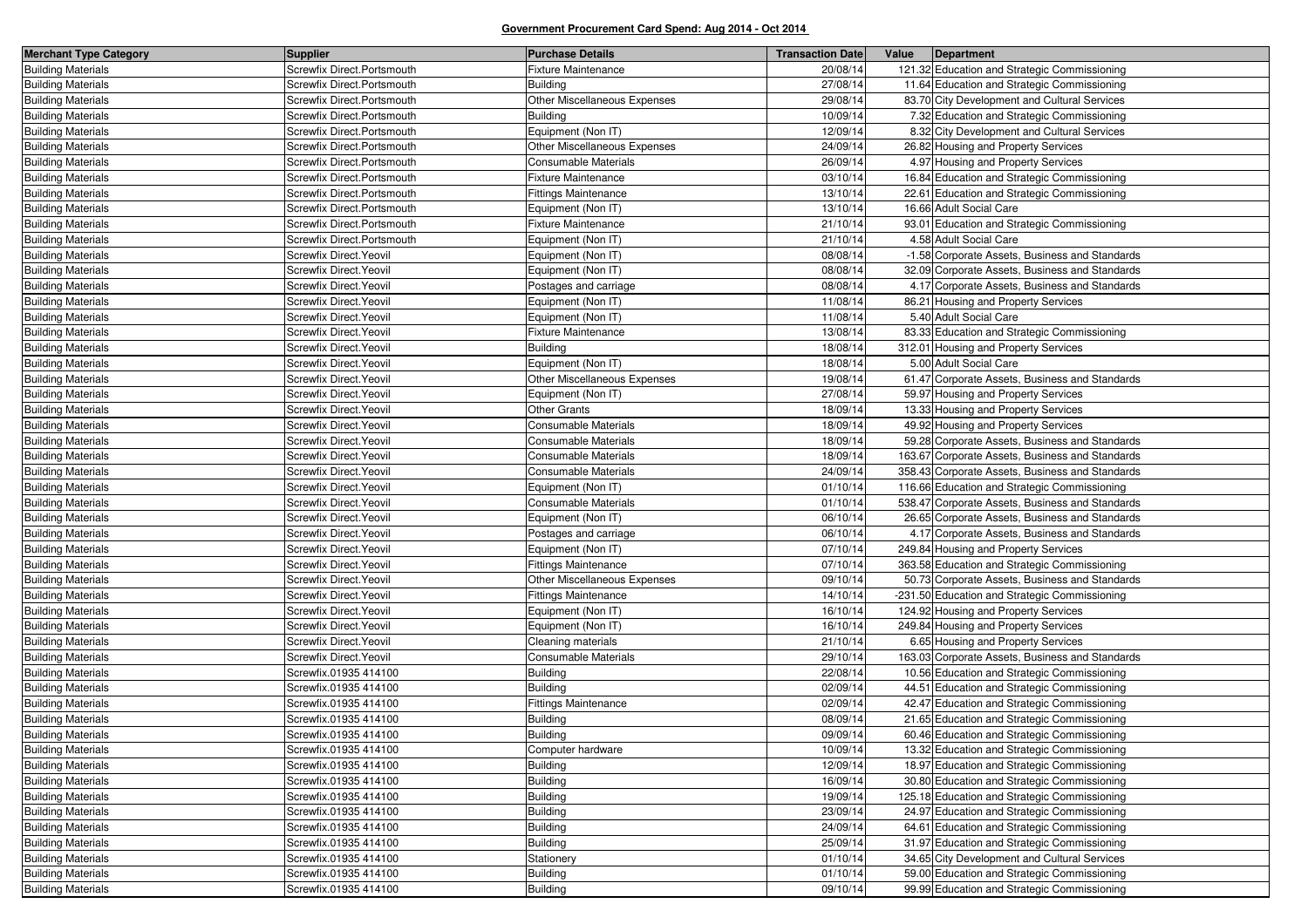| <b>Merchant Type Category</b> | <b>Supplier</b>                       | <b>Purchase Details</b>             | <b>Transaction Date</b> | Value<br>Department                                |
|-------------------------------|---------------------------------------|-------------------------------------|-------------------------|----------------------------------------------------|
| <b>Building Materials</b>     | Screwfix.01935 414100                 | <b>Building</b>                     | 10/10/14                | 135.38 Education and Strategic Commissioning       |
| <b>Building Materials</b>     | Screwfix.01935 414100                 | <b>Building</b>                     | 27/10/14                | 76.65 Education and Strategic Commissioning        |
| <b>Building Materials</b>     | Siteright Construction. Wimborne      | Port Maintenance                    | 14/10/14                | 129.88 Port                                        |
| <b>Building Materials</b>     | Syxthsense Ltd.Internet               | Port Maintenance                    | 26/09/14                | 71.20 Port                                         |
| <b>Building Materials</b>     | The Sensory Compan.0845 8382233       | Felephone costs                     | 13/10/14                | 151.95 Education and Strategic Commissioning       |
| <b>Building Materials</b>     | The Wilky Group.Fareham               | Rents paid                          | 06/10/14                | 25.50 Solent LEP                                   |
| <b>Building Materials</b>     | Tigerbox.Co.Uk.Internet               | Grounds                             | 17/10/14                | 444.99 Education and Strategic Commissioning       |
| <b>Building Materials</b>     | Trade Uk.0845 603 8389                | <b>Building</b>                     | 20/08/14                | 144.63 Corporate Assets, Business and Standards    |
| <b>Building Materials</b>     | Trade Uk.0845 603 8389                | <b>Building</b>                     | 03/09/14                | 64.92 Education and Strategic Commissioning        |
| <b>Building Materials</b>     | Trade Uk.0845 603 8389                | <b>Building</b>                     | 12/09/14                | 271.47 Corporate Assets, Business and Standards    |
| <b>Building Materials</b>     | Trade Uk.0845 603 8389                | <b>Building</b>                     | 26/09/14                | 13.03 Education and Strategic Commissioning        |
| <b>Building Materials</b>     | Trade Uk.0845 603 8389                | <b>Consumable Materials</b>         | 24/10/14                | 16.04 Corporate Assets, Business and Standards     |
| <b>Building Materials</b>     | Wessex Galvanizers Ltd.Eastleigh      | Port Maintenance                    | 12/08/14                | 175.00 Port                                        |
| <b>Building Materials</b>     | Western Automation.Southampton        | Port Maintenance                    | 06/08/14                | 161.00 Port                                        |
| <b>Building Materials</b>     | Wickes Building. Watford              | Equipment (Non IT)                  | 21/10/14                | 17.36 Housing and Property Services                |
| <b>Building Materials</b>     | Wickes Extra.Havant                   | Equipment (Non IT)                  | 20/08/14                | 5.82 Education and Strategic Commissioning         |
| <b>Building Materials</b>     | <b>Wickes Extra.Havant</b>            | <b>Building</b>                     | 21/08/14                | 9.15 Education and Strategic Commissioning         |
| <b>Building Materials</b>     | <b>Wickes Extra.Havant</b>            | Equipment (Non IT)                  | 28/08/14                | 1.67 Education and Strategic Commissioning         |
| <b>Building Materials</b>     | <b>Wickes Extra.Havant</b>            | Equipment (Non IT)                  | 26/09/14                | 25.30 Children's social care and safeguarding      |
| <b>Building Materials</b>     | <b>Wickes Extra.Havant</b>            | Equipment (Non IT)                  | 01/10/14                | 1.78 Housing and Property Services                 |
| <b>Building Materials</b>     | Williams Trade Sup Fareh.Fareham      | <b>Building</b>                     | 06/08/14                | 256.00 Housing and Property Services               |
| <b>Building Materials</b>     | Wilts Electrical Ports.Portsmouth     | Equipment (Non IT)                  | 21/08/14                | 117.50 Housing and Property Services               |
| <b>Building Materials</b>     | Wilts Electrical Ports.Portsmouth     | <b>Other Miscellaneous Expenses</b> | 14/10/14                | 40.00 City Development and Cultural Services       |
| <b>Building Materials</b>     | Www Espares Co Uk.Birmingham          | Tenants removal and disturbance     | 01/10/14                | 6.64 Housing and Property Services                 |
| <b>Building Materials</b>     | Www Espares Co Uk.Birmingham          | <b>Building</b>                     | 23/10/14                | 9.57 Education and Strategic Commissioning         |
| <b>Building Materials</b>     | Www Partmaster Co Uk.Birmingham       | Equipment (Non IT)                  | 17/09/14                | 12.05 Education and Strategic Commissioning        |
| <b>Building Materials</b>     | Www.Beal.Org.Uk.Internet              | Equipment (Non IT)                  | 03/10/14                | 54.32 Health, Safety and Licensing                 |
| <b>Building Materials</b>     | Www.Cablemonkey.Co.Uk.Internet        | Computer hardware                   | 05/08/14                | 23.20 Education and Strategic Commissioning        |
| <b>Building Materials</b>     | Www.IronmongerydirectInternet         | Equipment (Non IT)                  | 08/08/14                | 99.00 City Development and Cultural Services       |
| <b>Building Materials</b>     | Www.IronmongerydirectInternet         | General office expenses             | 21/08/14                | -18.65 Customer, Community and Democratic Services |
| <b>Building Materials</b>     | Www.IronmongerydirectInternet         | Furniture                           | 05/09/14                | 46.20 City Development and Cultural Services       |
| <b>Building Materials</b>     | Www.Molevalleyfarmers.Co.South Molton | Equipment (Non IT)                  | 30/09/14                | 85.89 Corporate Assets, Business and Standards     |
| <b>Building Materials</b>     | Www.Mytub.Co.Uk.Internet              | Port Maintenance                    | 26/09/14                | 131.48 Port                                        |
| <b>Building Materials</b>     | Www.Plumbnation.Co.Uk.Wirral          | Equipment (Non IT)                  | 12/09/14                | 152.50 Education and Strategic Commissioning       |
| <b>Building Materials</b>     | Www.Purelypaper.Co.Uk.Corsley         | Stationery                          | 11/08/14                | 59.16 Health, Safety and Licensing                 |
| <b>Building Materials</b>     | Www.Purelypaper.Co.Uk.Corsley         | Stationery                          | 21/10/14                | 34.76 Health, Safety and Licensing                 |
| <b>Building Materials</b>     | Www.Uk.Rs-Online.C.08457 201201       | Port Maintenance                    | 14/08/14                | 105.24 Port                                        |
| <b>Building Materials</b>     | Www.Uk.Rs-Online.C.08457 201201       | Port Maintenance                    | 19/08/14                | 132.75 Port                                        |
| <b>Building Materials</b>     | Www.Uk.Rs-Online.C.08457 201201       | Port Maintenance                    | 19/08/14                | 387.82 Port                                        |
| <b>Building Materials</b>     | Www.Uk.Rs-Online.C.08457 201201       | <b>Building</b>                     | 11/09/14                | 52.00 Housing and Property Services                |
| <b>Building Materials</b>     | Www.Uk.Rs-Online.C.08457 201201       | <b>Building</b>                     | 06/10/14                | 78.00 Housing and Property Services                |
| <b>Building Materials</b>     | Www.Uk.Rs-Online.C.08457 201201       | Port Maintenance                    | 07/10/14                | 117.16 Port                                        |
| <b>Building Services</b>      | Aalco (Southampton).Southampton       | Port Maintenance                    | 13/10/14                | 147.00 Port                                        |
| <b>Building Services</b>      | Aalco (Southampton). Southampton      | Port Maintenance                    | 14/10/14                | 420.00 Port                                        |
| <b>Building Services</b>      | Armorgard Ltd.Fareham                 | Equipment (Non IT)                  | 22/09/14                | 352.33 Transport and Environment                   |
| <b>Building Services</b>      | Cameo Systems Limited. Wimborne       | Port Maintenance                    | 13/08/14                | 294.91 Port                                        |
| <b>Building Services</b>      | Christie Intruder Alar. Waterlooville | Other Schools expenses              | 03/09/14                | 27.92 Education and Strategic Commissioning        |
| <b>Building Services</b>      | Harrison Industrial Lt.Southsea       | Building                            | 10/09/14                | 229.20 Housing and Property Services               |
| <b>Building Services</b>      | Micks Glass.Fratton                   | Other Miscellaneous Expenses        | 26/09/14                | 9.73 City Development and Cultural Services        |
| <b>Building Services</b>      | Rewards4 Dimension.0121 5234660       | Other Miscellaneous Expenses        | 11/09/14                | 16.50 Education and Strategic Commissioning        |
| <b>Building Services</b>      | Southern Fire Protection.Portsmouth   | Equipment (Non IT)                  | 18/08/14                | 92.35 Corporate Assets, Business and Standards     |
| <b>Building Services</b>      | Southern Fire Protection.Portsmouth   | Building                            | 19/08/14                | 53.60 Corporate Assets, Business and Standards     |
| <b>Building Services</b>      | Southern Water Service. Worthing      | Water services                      | 05/08/14                | 323.14 Corporate Assets, Business and Standards    |
| <b>Building Services</b>      | Southern Water Service. Worthing      | Water services                      | 05/08/14                | 446.09 Corporate Assets, Business and Standards    |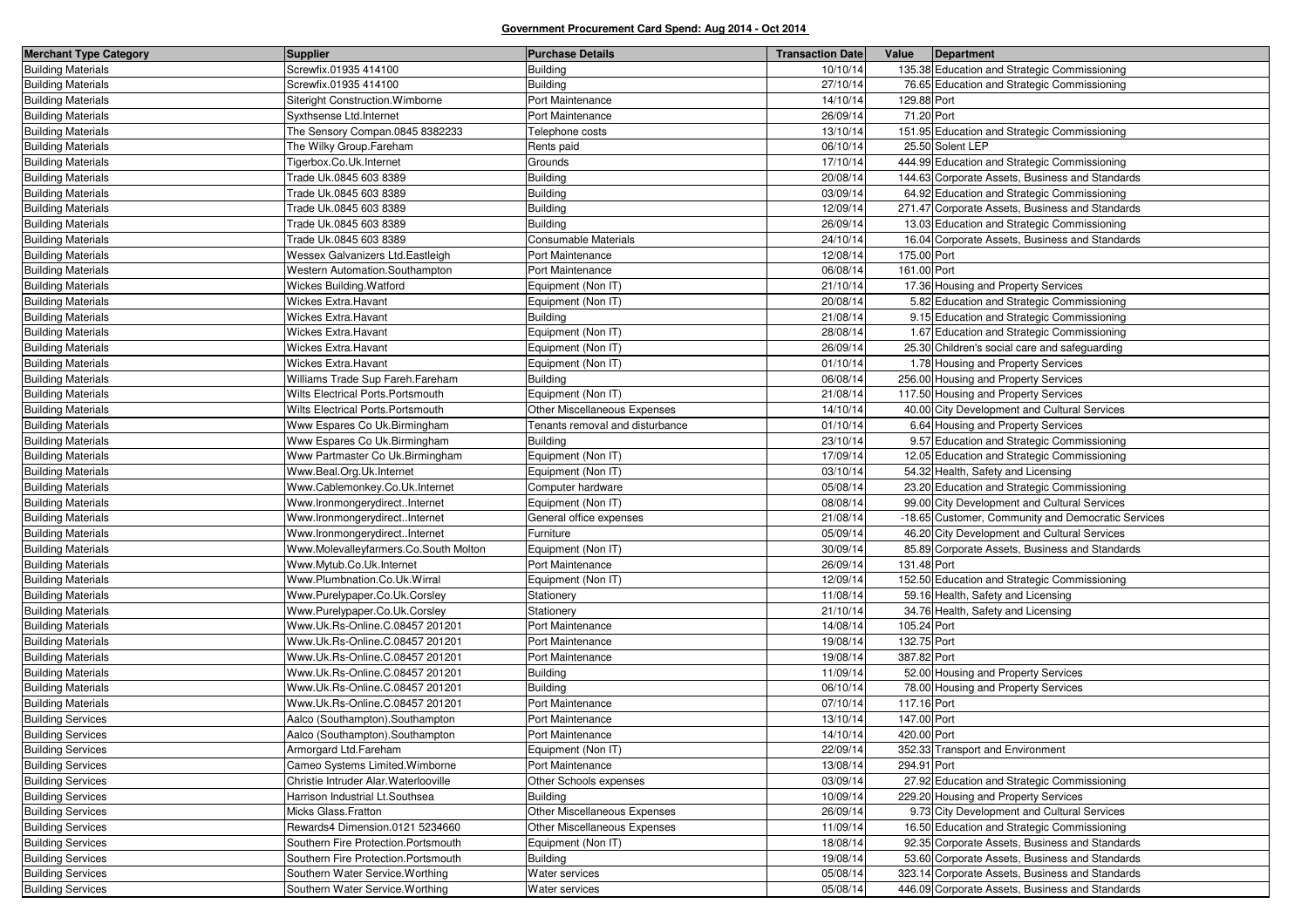| <b>Merchant Type Category</b>         | <b>Supplier</b>                 | <b>Purchase Details</b>               | <b>Transaction Date</b> | Value         | Department                                        |
|---------------------------------------|---------------------------------|---------------------------------------|-------------------------|---------------|---------------------------------------------------|
| <b>Building Services</b>              | Southern Water Worthing         | Water services                        | 21/10/14                |               | 532.55 Corporate Assets, Business and Standards   |
| <b>Building Services</b>              | Southern Water. Worthing        | Water services                        | 21/10/14                |               | 532.55 Corporate Assets, Business and Standards   |
| <b>Building Services</b>              | Southern Water. Worthing        | Water services                        | 28/10/14                |               | 309.54 Corporate Assets, Business and Standards   |
| <b>Building Services</b>              | Www.Gasalarmsystems.Co.Internet | Port Maintenance                      | 16/10/14                | 126.50 Port   |                                                   |
| <b>Building Services</b>              | Www.Keysafe.Co.Uk.Droitwich Spa | Equipment (Non IT)                    | 10/10/14                |               | 57.60 Corporate Assets, Business and Standards    |
| <b>Building Services</b>              | Www.Tce.Uk.Com.Stoke-On-Tren    | <b>Educational Supplies - General</b> | 08/10/14                |               | 52.00 Education and Strategic Commissioning       |
| <b>Building Services</b>              | Www.Tce.Uk.Com.Stoke-On-Tren    | Educational Supplies - General        | 16/10/14                |               | 47.00 Education and Strategic Commissioning       |
| <b>Business Clothing and Footwear</b> | Alexandra Website.Bristol       | Protective clothing & Uniforms        | 28/08/14                |               | 133.85 Housing and Property Services              |
| <b>Business Clothing and Footwear</b> | Alexandra Website.Bristol       | Protective clothing & Uniforms        | 09/09/14                |               | -34.95 Housing and Property Services              |
| <b>Business Clothing and Footwear</b> | Alexandra Website.Bristol       | Protective clothing & Uniforms        | 09/09/14                |               | 297.41 Housing and Property Services              |
| <b>Business Clothing and Footwear</b> | Alexandra Website.Bristol       | Protective clothing & Uniforms        | 15/10/14                |               | 188.98 Housing and Property Services              |
| <b>Business Clothing and Footwear</b> | Alexandra Website.Bristol       | Protective clothing & Uniforms        | 22/10/14                |               | 27.98 Housing and Property Services               |
| <b>Business Clothing and Footwear</b> | Alexandra.Bristol               | Protective clothing & Uniforms        | 11/08/14                |               | 95.10 Housing and Property Services               |
| <b>Business Clothing and Footwear</b> | Arco Ltd.Eastleigh              | Protective clothing & Uniforms        | 29/08/14                | 53.84 Port    |                                                   |
| <b>Business Clothing and Footwear</b> | Arco Ltd.Hull                   | Equipment (Non IT)                    | 31/07/14                |               | 6.48 Health, Safety and Licensing                 |
| <b>Business Clothing and Footwear</b> | Arco Ltd.Hull                   | Protective clothing & Uniforms        | 31/07/14                |               | 109.28 Housing and Property Services              |
| <b>Business Clothing and Footwear</b> | Arco Ltd.Hull                   | Protective clothing & Uniforms        | 04/08/14                |               | 76.70 Housing and Property Services               |
| <b>Business Clothing and Footwear</b> | Arco Ltd.Hull                   | Protective clothing & Uniforms        | 05/08/14                |               | 44.98 Housing and Property Services               |
| <b>Business Clothing and Footwear</b> | Arco Ltd.Hull                   | Consumable Materials                  | 06/08/14                | 86.85 Port    |                                                   |
| <b>Business Clothing and Footwear</b> | Arco Ltd.Hull                   | Cleaning materials                    | 06/08/14                |               | 18.19 Housing and Property Services               |
| <b>Business Clothing and Footwear</b> | Arco Ltd.Hull                   | Cleaning materials                    | 06/08/14                |               | 10.33 Housing and Property Services               |
| <b>Business Clothing and Footwear</b> | Arco Ltd.Hull                   | Protective clothing & Uniforms        | 06/08/14                |               | 4.75 Housing and Property Services                |
| <b>Business Clothing and Footwear</b> | Arco Ltd.Hull                   | Port Maintenance                      | 06/08/14                | 7.46 Port     |                                                   |
| <b>Business Clothing and Footwear</b> | Arco Ltd.Hull                   | Protective clothing & Uniforms        | 07/08/14                |               | 57.00 Housing and Property Services               |
| <b>Business Clothing and Footwear</b> | Arco Ltd.Hull                   | Protective clothing & Uniforms        | 08/08/14                |               | 23.76 Housing and Property Services               |
| <b>Business Clothing and Footwear</b> | Arco Ltd.Hull                   | Protective clothing & Uniforms        | 08/08/14                |               | 24.34 Housing and Property Services               |
| <b>Business Clothing and Footwear</b> | Arco Ltd.Hull                   | Protective clothing & Uniforms        | 11/08/14                |               | 84.20 Housing and Property Services               |
| <b>Business Clothing and Footwear</b> | Arco Ltd.Hull                   | Protective clothing & Uniforms        | 13/08/14                | 22.65 Port    |                                                   |
| <b>Business Clothing and Footwear</b> | Arco Ltd.Hull                   | Protective clothing & Uniforms        | 18/08/14                | $-21.47$ Port |                                                   |
| <b>Business Clothing and Footwear</b> | Arco Ltd.Hull                   | Wellbeing and Health Supplies         | 18/08/14                |               | 313.61 Housing and Property Services              |
| <b>Business Clothing and Footwear</b> | Arco Ltd.Hull                   | Protective clothing & Uniforms        | 20/08/14                |               | 27.00 Housing and Property Services               |
| <b>Business Clothing and Footwear</b> | Arco Ltd.Hull                   | Protective clothing & Uniforms        | 20/08/14                |               | 18.96 Housing and Property Services               |
| <b>Business Clothing and Footwear</b> | Arco Ltd.Hull                   | Wellbeing and Health Supplies         | 20/08/14                |               | 109.85 Housing and Property Services              |
| <b>Business Clothing and Footwear</b> | Arco Ltd.Hull                   | Protective clothing & Uniforms        | 21/08/14                |               | 8.35 Housing and Property Services                |
| <b>Business Clothing and Footwear</b> | Arco Ltd.Hull                   | Consumable Materials                  | 21/08/14                | 251.63 Port   |                                                   |
| <b>Business Clothing and Footwear</b> | Arco Ltd.Hull                   | Protective clothing & Uniforms        | 22/08/14                |               | 44.98 Housing and Property Services               |
| <b>Business Clothing and Footwear</b> | Arco Ltd.Hull                   | Wellbeing and Health Supplies         | 26/08/14                |               | 212.59 Housing and Property Services              |
| <b>Business Clothing and Footwear</b> | Arco Ltd.Hull                   | Protective clothing & Uniforms        | 26/08/14                |               | 102.35 Housing and Property Services              |
| <b>Business Clothing and Footwear</b> | Arco Ltd.Hull                   | Protective clothing & Uniforms        | 27/08/14                |               | 33.66 Housing and Property Services               |
| <b>Business Clothing and Footwear</b> | Arco Ltd.Hull                   | Protective clothing & Uniforms        | 27/08/14                |               | 129.36 Housing and Property Services              |
| <b>Business Clothing and Footwear</b> | Arco Ltd.Hull                   | Protective clothing & Uniforms        | 28/08/14                |               | 37.18 Housing and Property Services               |
| <b>Business Clothing and Footwear</b> | Arco Ltd.Hull                   | Protective clothing & Uniforms        | 29/08/14                |               | 75.62 Housing and Property Services               |
| <b>Business Clothing and Footwear</b> | Arco Ltd.Hull                   | Wellbeing and Health Supplies         | 01/09/14                |               | -158.35 Housing and Property Services             |
| <b>Business Clothing and Footwear</b> | Arco Ltd.Hull                   | Protective clothing & Uniforms        | 03/09/14                |               | 62.45 Housing and Property Services               |
| <b>Business Clothing and Footwear</b> | Arco Ltd.Hull                   | Protective clothing & Uniforms        | 05/09/14                |               | 21.60 Housing and Property Services               |
| Business Clothing and Footwear        | Arco Ltd.Hull                   | Protective clothing & Uniforms        | 08/09/14                | 75.88 Port    |                                                   |
| Business Clothing and Footwear        | Arco Ltd.Hull                   | Protective clothing & Uniforms        | 09/09/14                |               | 24.10 Housing and Property Services               |
| Business Clothing and Footwear        | Arco Ltd.Hull                   | Other Miscellaneous Expenses          | 10/09/14                |               | 69.72 Customer, Community and Democratic Services |
| <b>Business Clothing and Footwear</b> | Arco Ltd.Hull                   | Consumable Materials                  | 10/09/14                | 121.14 Port   |                                                   |
| Business Clothing and Footwear        | Arco Ltd.Hull                   | Equipment (Non IT)                    | 10/09/14                |               | 133.09 Housing and Property Services              |
| Business Clothing and Footwear        | Arco Ltd.Hull                   | Equipment (Non IT)                    | 11/09/14                |               | 9.98 Housing and Property Services                |
| <b>Business Clothing and Footwear</b> | Arco Ltd.Hull                   | Protective clothing & Uniforms        | 11/09/14                |               | 125.44 Housing and Property Services              |
| Business Clothing and Footwear        | Arco Ltd.Hull                   | Protective clothing & Uniforms        | 11/09/14                |               | 123.60 Housing and Property Services              |
| <b>Business Clothing and Footwear</b> | Arco Ltd.Hull                   | Protective clothing & Uniforms        | 12/09/14                |               | 58.71 Housing and Property Services               |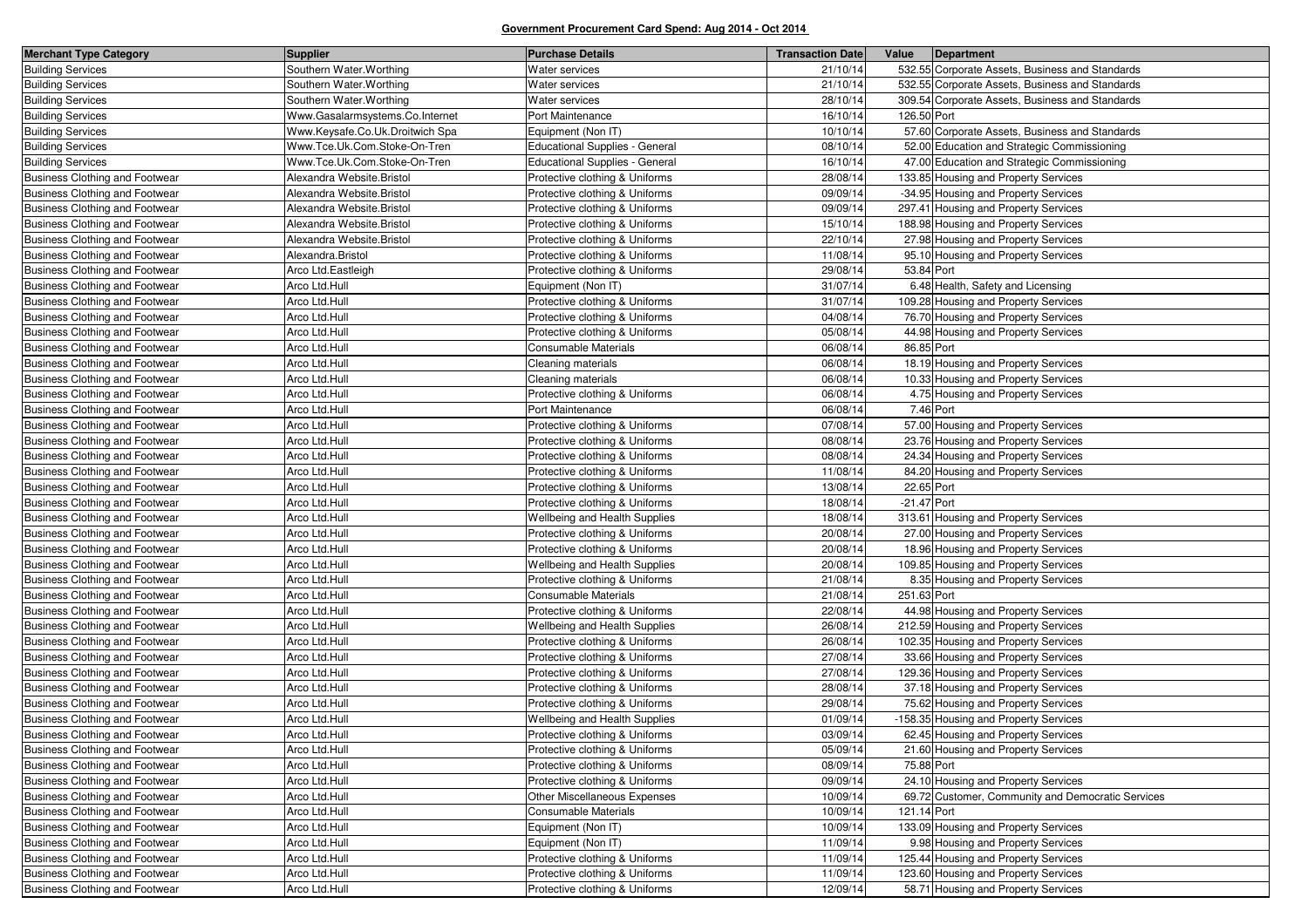| <b>Merchant Type Category</b>         | <b>Supplier</b> | <b>Purchase Details</b>        | <b>Transaction Date</b> | Value      | Department                           |
|---------------------------------------|-----------------|--------------------------------|-------------------------|------------|--------------------------------------|
| <b>Business Clothing and Footwear</b> | Arco Ltd.Hull   | Protective clothing & Uniforms | 12/09/14                |            | 52.62 Housing and Property Services  |
| <b>Business Clothing and Footwear</b> | Arco Ltd.Hull   | Protective clothing & Uniforms | 12/09/14                |            | 105.60 Housing and Property Services |
| <b>Business Clothing and Footwear</b> | Arco Ltd.Hull   | Equipment (Non IT)             | 16/09/14                |            | 42.36 Housing and Property Services  |
| <b>Business Clothing and Footwear</b> | Arco Ltd.Hull   | Protective clothing & Uniforms | 16/09/14                |            | 21.60 Housing and Property Services  |
| <b>Business Clothing and Footwear</b> | Arco Ltd.Hull   | Equipment (Non IT)             | 17/09/14                |            | 17.82 Housing and Property Services  |
| <b>Business Clothing and Footwear</b> | Arco Ltd.Hull   | Protective clothing & Uniforms | 17/09/14                |            | 19.80 Housing and Property Services  |
| <b>Business Clothing and Footwear</b> | Arco Ltd.Hull   | Protective clothing & Uniforms | 18/09/14                |            | 25.38 Housing and Property Services  |
| <b>Business Clothing and Footwear</b> | Arco Ltd.Hull   | Protective clothing & Uniforms | 18/09/14                |            | 50.02 Housing and Property Services  |
| <b>Business Clothing and Footwear</b> | Arco Ltd.Hull   | Equipment (Non IT)             | 18/09/14                |            | 42.36 Housing and Property Services  |
| <b>Business Clothing and Footwear</b> | Arco Ltd.Hull   | Protective clothing & Uniforms | 19/09/14                |            | 38.28 Housing and Property Services  |
| <b>Business Clothing and Footwear</b> | Arco Ltd.Hull   | Protective clothing & Uniforms | 22/09/14                |            | 17.88 Housing and Property Services  |
| <b>Business Clothing and Footwear</b> | Arco Ltd.Hull   | Equipment (Non IT)             | 22/09/14                |            | -42.36 Housing and Property Services |
| <b>Business Clothing and Footwear</b> | Arco Ltd.Hull   | Protective clothing & Uniforms | 22/09/14                |            | 26.00 Housing and Property Services  |
| <b>Business Clothing and Footwear</b> | Arco Ltd.Hull   | Protective clothing & Uniforms | 23/09/14                |            | 9.66 Housing and Property Services   |
| <b>Business Clothing and Footwear</b> | Arco Ltd.Hull   | Protective clothing & Uniforms | 23/09/14                |            | 13.76 Housing and Property Services  |
| Business Clothing and Footwear        | Arco Ltd.Hull   | Protective clothing & Uniforms | 23/09/14                |            | 108.24 Housing and Property Services |
| <b>Business Clothing and Footwear</b> | Arco Ltd.Hull   | Protective clothing & Uniforms | 24/09/14                |            | 34.96 Housing and Property Services  |
| <b>Business Clothing and Footwear</b> | Arco Ltd.Hull   | Consumable Materials           | 24/09/14                |            | 2.36 Housing and Property Services   |
| <b>Business Clothing and Footwear</b> | Arco Ltd.Hull   | Protective clothing & Uniforms | 24/09/14                |            | 36.08 Housing and Property Services  |
| <b>Business Clothing and Footwear</b> | Arco Ltd.Hull   | Protective clothing & Uniforms | 25/09/14                |            | 7.47 Housing and Property Services   |
| <b>Business Clothing and Footwear</b> | Arco Ltd.Hull   | Protective clothing & Uniforms | 25/09/14                |            | 19.32 Housing and Property Services  |
| <b>Business Clothing and Footwear</b> | Arco Ltd.Hull   | Protective clothing & Uniforms | 25/09/14                |            | 58.71 Housing and Property Services  |
| <b>Business Clothing and Footwear</b> | Arco Ltd.Hull   | Protective clothing & Uniforms | 26/09/14                |            | 33.66 Housing and Property Services  |
| <b>Business Clothing and Footwear</b> | Arco Ltd.Hull   | Protective clothing & Uniforms | 26/09/14                |            | 20.95 Housing and Property Services  |
| <b>Business Clothing and Footwear</b> | Arco Ltd.Hull   | Protective clothing & Uniforms | 26/09/14                |            | 91.05 Housing and Property Services  |
| <b>Business Clothing and Footwear</b> | Arco Ltd.Hull   | Protective clothing & Uniforms | 29/09/14                |            | 55.86 Housing and Property Services  |
| <b>Business Clothing and Footwear</b> | Arco Ltd.Hull   | Protective clothing & Uniforms | 01/10/14                |            | 35.65 Housing and Property Services  |
| Business Clothing and Footwear        | Arco Ltd.Hull   | Protective clothing & Uniforms | 01/10/14                |            | 2.25 Housing and Property Services   |
| <b>Business Clothing and Footwear</b> | Arco Ltd.Hull   | Protective clothing & Uniforms | 01/10/14                |            | 6.99 Housing and Property Services   |
| <b>Business Clothing and Footwear</b> | Arco Ltd.Hull   | Protective clothing & Uniforms | 02/10/14                |            | 60.90 Housing and Property Services  |
| Business Clothing and Footwear        | Arco Ltd.Hull   | Protective clothing & Uniforms | 02/10/14                |            | 21.40 Housing and Property Services  |
| <b>Business Clothing and Footwear</b> | Arco Ltd.Hull   | Protective clothing & Uniforms | 03/10/14                |            | 21.40 Housing and Property Services  |
| <b>Business Clothing and Footwear</b> | Arco Ltd.Hull   | <b>Consumable Materials</b>    | 06/10/14                | 97.44 Port |                                      |
| <b>Business Clothing and Footwear</b> | Arco Ltd.Hull   | Protective clothing & Uniforms | 06/10/14                |            | 21.46 Housing and Property Services  |
| <b>Business Clothing and Footwear</b> | Arco Ltd.Hull   | Protective clothing & Uniforms | 07/10/14                |            | 8.15 Housing and Property Services   |
| <b>Business Clothing and Footwear</b> | Arco Ltd.Hull   | Protective clothing & Uniforms | 07/10/14                |            | 67.32 Housing and Property Services  |
| <b>Business Clothing and Footwear</b> | Arco Ltd.Hull   | Protective clothing & Uniforms | 07/10/14                |            | 18.60 Housing and Property Services  |
| <b>Business Clothing and Footwear</b> | Arco Ltd.Hull   | Protective clothing & Uniforms | 08/10/14                |            | 15.49 Housing and Property Services  |
| <b>Business Clothing and Footwear</b> | Arco Ltd.Hull   | Protective clothing & Uniforms | 08/10/14                |            | 81.91 Housing and Property Services  |
| <b>Business Clothing and Footwear</b> | Arco Ltd.Hull   | Protective clothing & Uniforms | 09/10/14                |            | 18.96 Housing and Property Services  |
| <b>Business Clothing and Footwear</b> | Arco Ltd.Hull   | Protective clothing & Uniforms | 09/10/14                |            | 14.00 Housing and Property Services  |
| Business Clothing and Footwear        | Arco Ltd.Hull   | Protective clothing & Uniforms | 09/10/14                |            | 10.72 Housing and Property Services  |
| <b>Business Clothing and Footwear</b> | Arco Ltd.Hull   | Protective clothing & Uniforms | 10/10/14                | 31.25 Port |                                      |
| <b>Business Clothing and Footwear</b> | Arco Ltd.Hull   | Equipment (Non IT)             | 13/10/14                |            | 12.34 Housing and Property Services  |
| <b>Business Clothing and Footwear</b> | Arco Ltd.Hull   | Protective clothing & Uniforms | 13/10/14                |            | 14.94 Housing and Property Services  |
| <b>Business Clothing and Footwear</b> | Arco Ltd.Hull   | Protective clothing & Uniforms | 13/10/14                |            | 14.94 Housing and Property Services  |
| Business Clothing and Footwear        | Arco Ltd.Hull   | Protective clothing & Uniforms | 13/10/14                | 17.48 Port |                                      |
| Business Clothing and Footwear        | Arco Ltd.Hull   | Protective clothing & Uniforms | 14/10/14                |            | 7.13 Housing and Property Services   |
| <b>Business Clothing and Footwear</b> | Arco Ltd.Hull   | <b>Consumable Materials</b>    | 14/10/14                |            | 12.81 Housing and Property Services  |
| Business Clothing and Footwear        | Arco Ltd.Hull   | Protective clothing & Uniforms | 15/10/14                |            | 42.52 Housing and Property Services  |
| Business Clothing and Footwear        | Arco Ltd.Hull   | Protective clothing & Uniforms | 15/10/14                |            | 4.77 Housing and Property Services   |
| Business Clothing and Footwear        | Arco Ltd.Hull   | Protective clothing & Uniforms | 15/10/14                |            | 29.55 Housing and Property Services  |
| Business Clothing and Footwear        | Arco Ltd.Hull   | Protective clothing & Uniforms | 16/10/14                |            | 30.98 Housing and Property Services  |
| Business Clothing and Footwear        | Arco Ltd.Hull   | Protective clothing & Uniforms | 16/10/14                |            | 9.48 Housing and Property Services   |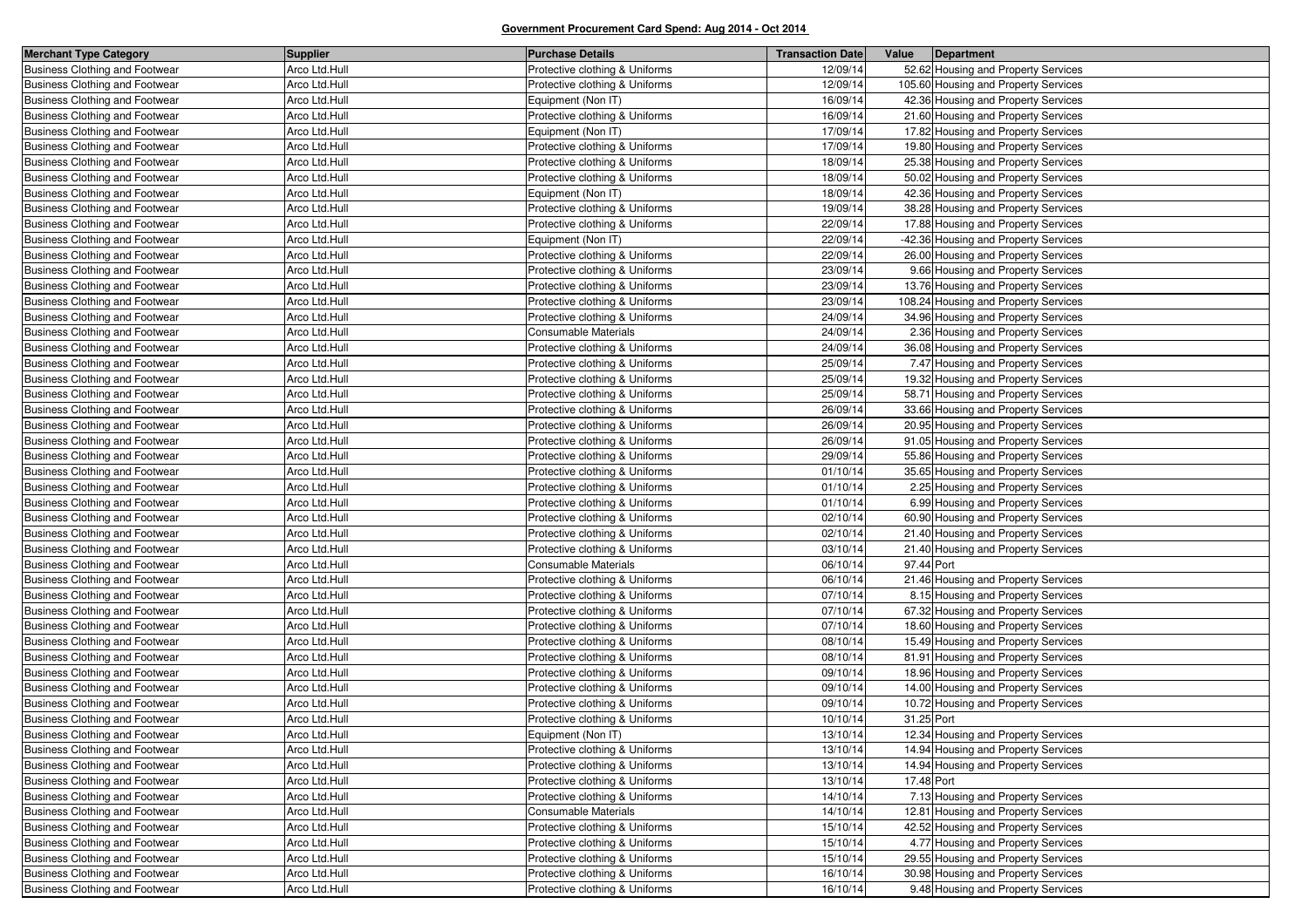| <b>Merchant Type Category</b>         | Supplier             | <b>Purchase Details</b>        | <b>Transaction Date</b> | Value | Department                                      |
|---------------------------------------|----------------------|--------------------------------|-------------------------|-------|-------------------------------------------------|
| <b>Business Clothing and Footwear</b> | Arco Ltd.Hull        | Protective clothing & Uniforms | 17/10/14                |       | 10.09 Housing and Property Services             |
| <b>Business Clothing and Footwear</b> | Arco Ltd.Hull        | Equipment (Non IT)             | 17/10/14                |       | 95.26 Housing and Property Services             |
| <b>Business Clothing and Footwear</b> | Arco Ltd.Hull        | Protective clothing & Uniforms | 19/10/14                |       | 21.26 Housing and Property Services             |
| <b>Business Clothing and Footwear</b> | Arco Ltd.Hull        | Protective clothing & Uniforms | 20/10/14                |       | 23.24 Housing and Property Services             |
| <b>Business Clothing and Footwear</b> | Arco Ltd.Hull        | Protective clothing & Uniforms | 20/10/14                |       | 18.96 Housing and Property Services             |
| <b>Business Clothing and Footwear</b> | Arco Ltd.Hull        | Protective clothing & Uniforms | 21/10/14                |       | 18.50 City Development and Cultural Services    |
| <b>Business Clothing and Footwear</b> | Arco Ltd.Hull        | Consumable Materials           | 21/10/14                |       | 29.54 Housing and Property Services             |
| <b>Business Clothing and Footwear</b> | Arco Ltd.Hull        | Equipment (Non IT)             | 22/10/14                |       | 155.24 Housing and Property Services            |
| <b>Business Clothing and Footwear</b> | Arco Ltd.Hull        | Equipment (Non IT)             | 22/10/14                |       | 170.60 Housing and Property Services            |
| <b>Business Clothing and Footwear</b> | Arco Ltd.Hull        | Protective clothing & Uniforms | 22/10/14                |       | 51.55 Housing and Property Services             |
| <b>Business Clothing and Footwear</b> | Arco Ltd.Hull        | Protective clothing & Uniforms | 22/10/14                |       | 18.96 Housing and Property Services             |
| <b>Business Clothing and Footwear</b> | Arco Ltd.Hull        | Protective clothing & Uniforms | 22/10/14                |       | 29.17 Housing and Property Services             |
| <b>Business Clothing and Footwear</b> | Arco Ltd.Hull        | Protective clothing & Uniforms | 22/10/14                |       | 21.40 Housing and Property Services             |
| <b>Business Clothing and Footwear</b> | Arco Ltd.Hull        | Protective clothing & Uniforms | 24/10/14                |       | 7.13 Housing and Property Services              |
| <b>Business Clothing and Footwear</b> | Arco Ltd.Hull        | Protective clothing & Uniforms | 27/10/14                |       | 49.20 Housing and Property Services             |
| <b>Business Clothing and Footwear</b> | Arco Ltd.Hull        | Protective clothing & Uniforms | 27/10/14                |       | 25.38 Housing and Property Services             |
| <b>Business Clothing and Footwear</b> | Arco Ltd.Hull        | Protective clothing & Uniforms | 27/10/14                |       | 21.60 Housing and Property Services             |
| <b>Business Clothing and Footwear</b> | Arco Ltd.Hull        | Protective clothing & Uniforms | 29/10/14                |       | 23.09 Housing and Property Services             |
| <b>Business Clothing and Footwear</b> | Arco Ltd.Hull        | Equipment (Non IT)             | 30/10/14                |       | -55.62 Housing and Property Services            |
| <b>Business Clothing and Footwear</b> | Arco Ltd.Hull        | Protective clothing & Uniforms | 30/10/14                |       | 22.72 Housing and Property Services             |
| <b>Business Clothing and Footwear</b> | Arco Ltd.Hull        | Protective clothing & Uniforms | 31/10/14                |       | 21.40 Housing and Property Services             |
| <b>Business Clothing and Footwear</b> | Arco Ltd.Portsmouth  | Protective clothing & Uniforms | 04/08/14                |       | 13.08 Housing and Property Services             |
| <b>Business Clothing and Footwear</b> | Arco Ltd.Portsmouth  | Protective clothing & Uniforms | 04/08/14                |       | 36.40 Housing and Property Services             |
| <b>Business Clothing and Footwear</b> | Arco Ltd.Portsmouth  | Protective clothing & Uniforms | 07/08/14                |       | 39.99 Housing and Property Services             |
| <b>Business Clothing and Footwear</b> | Arco Ltd.Portsmouth  | Protective clothing & Uniforms | 11/08/14                |       | 54.00 Housing and Property Services             |
| <b>Business Clothing and Footwear</b> | Arco Ltd.Portsmouth  | Cleaning materials             | 12/08/14                |       | 80.62 Housing and Property Services             |
| <b>Business Clothing and Footwear</b> | Arco Ltd.Portsmouth  | Protective clothing & Uniforms | 13/08/14                |       | 67.55 Housing and Property Services             |
| <b>Business Clothing and Footwear</b> | Arco Ltd. Portsmouth | Protective clothing & Uniforms | 14/08/14                |       | 29.99 Housing and Property Services             |
| <b>Business Clothing and Footwear</b> | Arco Ltd.Portsmouth  | Protective clothing & Uniforms | 14/08/14                |       | 104.04 Housing and Property Services            |
| <b>Business Clothing and Footwear</b> | Arco Ltd.Portsmouth  | Protective clothing & Uniforms | 15/08/14                |       | 53.99 Housing and Property Services             |
| Business Clothing and Footwear        | Arco Ltd. Portsmouth | Protective clothing & Uniforms | 18/08/14                |       | -29.99 Housing and Property Services            |
| <b>Business Clothing and Footwear</b> | Arco Ltd.Portsmouth  | Protective clothing & Uniforms | 18/08/14                |       | 193.86 Housing and Property Services            |
| <b>Business Clothing and Footwear</b> | Arco Ltd.Portsmouth  | Protective clothing & Uniforms | 19/08/14                |       | 107.00 Corporate Assets, Business and Standards |
| <b>Business Clothing and Footwear</b> | Arco Ltd.Portsmouth  | Protective clothing & Uniforms | 20/08/14                |       | 68.13 Corporate Assets, Business and Standards  |
| <b>Business Clothing and Footwear</b> | Arco Ltd.Portsmouth  | Protective clothing & Uniforms | 21/08/14                |       | 251.06 Housing and Property Services            |
| <b>Business Clothing and Footwear</b> | Arco Ltd.Portsmouth  | Equipment (Non IT)             | 21/08/14                |       | 132.56 Housing and Property Services            |
| <b>Business Clothing and Footwear</b> | Arco Ltd.Portsmouth  | Equipment (Non IT)             | 21/08/14                |       | 150.66 Housing and Property Services            |
| <b>Business Clothing and Footwear</b> | Arco Ltd.Portsmouth  | Protective clothing & Uniforms | 22/08/14                |       | 10.09 Corporate Assets, Business and Standards  |
| <b>Business Clothing and Footwear</b> | Arco Ltd.Portsmouth  | Protective clothing & Uniforms | 27/08/14                |       | 32.37 Housing and Property Services             |
| <b>Business Clothing and Footwear</b> | Arco Ltd.Portsmouth  | Protective clothing & Uniforms | 28/08/14                |       | 24.10 Housing and Property Services             |
| <b>Business Clothing and Footwear</b> | Arco Ltd.Watford     | Protective clothing & Uniforms | 01/08/14                |       | -39.28 Housing and Property Services            |
| Business Clothing and Footwear        | Arco Ltd.Watford     | Protective clothing & Uniforms | 01/08/14                |       | 18.36 Transport and Environment                 |
| <b>Business Clothing and Footwear</b> | Arco Ltd.Watford     | Protective clothing & Uniforms | 01/08/14                |       | 31.26 Transport and Environment                 |
| <b>Business Clothing and Footwear</b> | Arco Ltd.Watford     | Protective clothing & Uniforms | 08/08/14                |       | 34.10 Housing and Property Services             |
| <b>Business Clothing and Footwear</b> | Arco Ltd.Watford     | Protective clothing & Uniforms | 08/08/14                |       | 82.24 Housing and Property Services             |
| <b>Business Clothing and Footwear</b> | Arco Ltd.Watford     | Protective clothing & Uniforms | 10/08/14                |       | 33.66 Housing and Property Services             |
| <b>Business Clothing and Footwear</b> | Arco Ltd.Watford     | Protective clothing & Uniforms | 22/08/14                |       | 35.45 Housing and Property Services             |
| <b>Business Clothing and Footwear</b> | Arco Ltd.Watford     | Protective clothing & Uniforms | 22/08/14                |       | 16.57 Housing and Property Services             |
| <b>Business Clothing and Footwear</b> | Arco Ltd.Watford     | Protective clothing & Uniforms | 27/08/14                |       | 59.45 Housing and Property Services             |
| Business Clothing and Footwear        | Arco Ltd.Watford     | Protective clothing & Uniforms | 27/08/14                |       | -36.72 Housing and Property Services            |
| Business Clothing and Footwear        | Arco Ltd.Watford     | Protective clothing & Uniforms | 28/08/14                |       | 66.74 Housing and Property Services             |
| <b>Business Clothing and Footwear</b> | Arco Ltd.Watford     | Protective clothing & Uniforms | 01/09/14                |       | 84.40 Housing and Property Services             |
| Business Clothing and Footwear        | Arco Ltd.Watford     | Protective clothing & Uniforms | 04/09/14                |       | -21.00 Housing and Property Services            |
| Business Clothing and Footwear        | Arco Ltd.Watford     | Protective clothing & Uniforms | 08/09/14                |       | 14.70 Housing and Property Services             |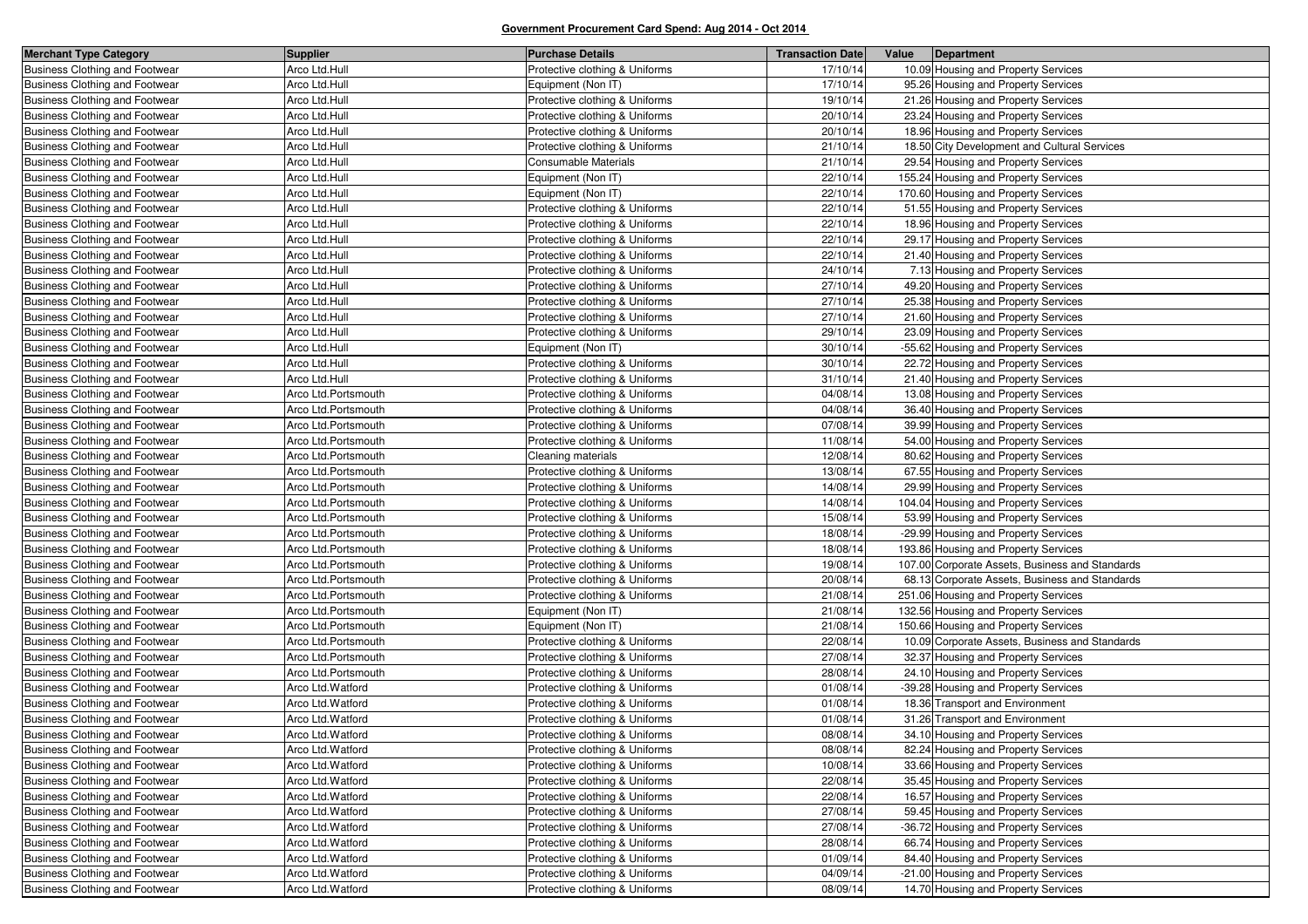| <b>Merchant Type Category</b>         | <b>Supplier</b>                  | <b>Purchase Details</b>        | <b>Transaction Date</b> | Value       | Department                                   |
|---------------------------------------|----------------------------------|--------------------------------|-------------------------|-------------|----------------------------------------------|
| Business Clothing and Footwear        | Seasafe Systems.Cowes            | Protective clothing & Uniforms | 10/09/14                | 159.82 Port |                                              |
| <b>Business Clothing and Footwear</b> | Www.Arco.Co.Uk.1482611611        | Protective clothing & Uniforms | 15/09/14                |             | 23.60 Housing and Property Services          |
| <b>Business Clothing and Footwear</b> | Www.Internet-WorkwearInternet    | Protective clothing & Uniforms | 05/09/14                |             | 47.60 Education and Strategic Commissioning  |
| Business Clothing and Footwear        | Www.Uniformcollection.Co.Prescot | <b>Other Grants</b>            | 20/08/14                |             | 35.83 Housing and Property Services          |
| Catering and Catering Supplies        | 3663.Ormskirk                    | Catering supplies              | 12/08/14                |             | 263.46 Adult Social Care                     |
| Catering and Catering Supplies        | 3663.Ormskirk                    | Catering supplies              | 12/08/14                |             | 283.84 Adult Social Care                     |
| Catering and Catering Supplies        | 3663.Ormskirk                    | Catering supplies              | 12/08/14                |             | 600.00 Adult Social Care                     |
| Catering and Catering Supplies        | 3663.Ormskirk                    | Catering supplies              | 12/08/14                |             | 600.00 Adult Social Care                     |
| Catering and Catering Supplies        | 3663.Ormskirk                    | Catering supplies              | 12/08/14                |             | 104.96 Adult Social Care                     |
| Catering and Catering Supplies        | 3663.Ormskirk                    | Catering supplies              | 12/08/14                |             | 600.00 Adult Social Care                     |
| Catering and Catering Supplies        | 3663.Ormskirk                    | Catering supplies              | 28/08/14                |             | 17.84 Education and Strategic Commissioning  |
| Catering and Catering Supplies        | 3663.Ormskirk                    | Catering supplies              | 28/08/14                |             | 146.02 Education and Strategic Commissioning |
| Catering and Catering Supplies        | 3663.Ormskirk                    | Catering supplies              | 16/09/14                |             | 305.28 Adult Social Care                     |
| Catering and Catering Supplies        | 3663.Ormskirk                    | Catering supplies              | 16/09/14                |             | 370.48 Adult Social Care                     |
| Catering and Catering Supplies        | 3663.Ormskirk                    | Catering supplies              | 16/09/14                |             | 218.02 Adult Social Care                     |
| Catering and Catering Supplies        | 3663.Ormskirk                    | Catering supplies              | 16/09/14                |             | 120.84 Education and Strategic Commissioning |
| Catering and Catering Supplies        | 3663.Ormskirk                    | Catering supplies              | 17/09/14                |             | 193.45 Education and Strategic Commissioning |
| Catering and Catering Supplies        | 3663.Ormskirk                    | Catering supplies              | 17/09/14                |             | 194.84 Education and Strategic Commissioning |
| Catering and Catering Supplies        | 3663.Ormskirk                    | Catering supplies              | 24/09/14                |             | 628.78 Adult Social Care                     |
| Catering and Catering Supplies        | 3663.Ormskirk                    | Catering supplies              | 24/09/14                |             | 627.05 Adult Social Care                     |
| Catering and Catering Supplies        | 3663.Ormskirk                    | Catering supplies              | 24/09/14                |             | 328.70 Adult Social Care                     |
| Catering and Catering Supplies        | 3663.Ormskirk                    | Catering supplies              | 24/09/14                |             | 12.94 Adult Social Care                      |
| Catering and Catering Supplies        | 3663.Ormskirk                    | Catering supplies              | 24/09/14                |             | 76.38 Adult Social Care                      |
| Catering and Catering Supplies        | 3663.Ormskirk                    | Catering supplies              | 30/09/14                |             | 117.25 Education and Strategic Commissioning |
| Catering and Catering Supplies        | 3663.Ormskirk                    | Cleaning materials             | 30/09/14                |             | 74.95 Education and Strategic Commissioning  |
| Catering and Catering Supplies        | 3663.Ormskirk                    | Catering supplies              | 14/10/14                |             | 442.68 Adult Social Care                     |
| Catering and Catering Supplies        | 3663.Ormskirk                    | Catering supplies              | 14/10/14                |             | 399.13 Adult Social Care                     |
| Catering and Catering Supplies        | 3663.Ormskirk                    | Catering supplies              | 14/10/14                |             | 410.77 Adult Social Care                     |
| Catering and Catering Supplies        | A G Axton & Sons.Southampton     | Other Miscellaneous Expenses   | 07/08/14                |             | 31.35 Education and Strategic Commissioning  |
| <b>Catering and Catering Supplies</b> | A G Axton & Sons.Southampton     | Catering supplies              | 07/08/14                |             | 31.01 Education and Strategic Commissioning  |
| Catering and Catering Supplies        | A G Axton & Sons.Southampton     | Catering supplies              | 07/08/14                |             | 5.52 Education and Strategic Commissioning   |
| Catering and Catering Supplies        | A G Axton & Sons.Southampton     | Catering supplies              | 07/08/14                |             | 31.01 Education and Strategic Commissioning  |
| Catering and Catering Supplies        | A G Axton & Sons.Southampton     | Catering supplies              | 07/08/14                |             | 22.51 Education and Strategic Commissioning  |
| Catering and Catering Supplies        | A G Axton & Sons.Southampton     | Catering supplies              | 07/08/14                |             | 5.52 Education and Strategic Commissioning   |
| Catering and Catering Supplies        | A G Axton & Sons.Southampton     | Catering supplies              | 07/08/14                |             | 19.51 Education and Strategic Commissioning  |
| Catering and Catering Supplies        | A G Axton & Sons.Southampton     | Catering supplies              | 07/08/14                |             | 19.56 Education and Strategic Commissioning  |
| Catering and Catering Supplies        | A G Axton & Sons.Southampton     | Catering supplies              | 07/08/14                |             | 29.30 Education and Strategic Commissioning  |
| Catering and Catering Supplies        | A G Axton & Sons.Southampton     | Catering supplies              | 07/08/14                |             | 19.56 Education and Strategic Commissioning  |
| Catering and Catering Supplies        | A G Axton & Sons.Southampton     | Catering supplies              | 07/08/14                |             | 5.68 Education and Strategic Commissioning   |
| Catering and Catering Supplies        | A G Axton & Sons.Southampton     | Catering supplies              | 07/08/14                |             | 19.56 Education and Strategic Commissioning  |
| Catering and Catering Supplies        | A G Axton & Sons.Southampton     | Catering supplies              | 07/08/14                |             | 19.56 Education and Strategic Commissioning  |
| Catering and Catering Supplies        | A G Axton & Sons.Southampton     | Catering supplies              | 07/08/14                |             | 5.52 Education and Strategic Commissioning   |
| Catering and Catering Supplies        | A G Axton & Sons.Southampton     | Catering supplies              | 07/08/14                |             | 5.52 Education and Strategic Commissioning   |
| Catering and Catering Supplies        | A G Axton & Sons.Southampton     | Catering supplies              | 08/08/14                |             | 15.85 Education and Strategic Commissioning  |
| Catering and Catering Supplies        | A G Axton & Sons.Southampton     | Catering supplies              | 12/08/14                |             | 369.50 Adult Social Care                     |
| Catering and Catering Supplies        | A G Axton & Sons.Southampton     | Catering supplies              | 13/08/14                |             | 700.00 Adult Social Care                     |
| Catering and Catering Supplies        | A G Axton & Sons.Southampton     | Catering supplies              | 13/08/14                |             | 160.06 Adult Social Care                     |
| Catering and Catering Supplies        | A G Axton & Sons.Southampton     | Catering supplies              | 28/08/14                |             | 47.01 Education and Strategic Commissioning  |
| Catering and Catering Supplies        | A G Axton & Sons.Southampton     | Catering supplies              | 01/09/14                |             | 540.49 Adult Social Care                     |
| Catering and Catering Supplies        | A G Axton & Sons.Southampton     | Other Miscellaneous Expenses   | 10/09/14                |             | 21.89 Education and Strategic Commissioning  |
| Catering and Catering Supplies        | A G Axton & Sons.Southampton     | Catering supplies              | 12/09/14                |             | 509.86 Adult Social Care                     |
| Catering and Catering Supplies        | A G Axton & Sons.Southampton     | Catering supplies              | 15/09/14                |             | 290.72 Adult Social Care                     |
| Catering and Catering Supplies        | A G Axton & Sons.Southampton     | Other Miscellaneous Expenses   | 16/09/14                |             | 80.33 Education and Strategic Commissioning  |
| Catering and Catering Supplies        | A G Axton & Sons.Southampton     | Catering supplies              | 16/09/14                |             | 115.02 Education and Strategic Commissioning |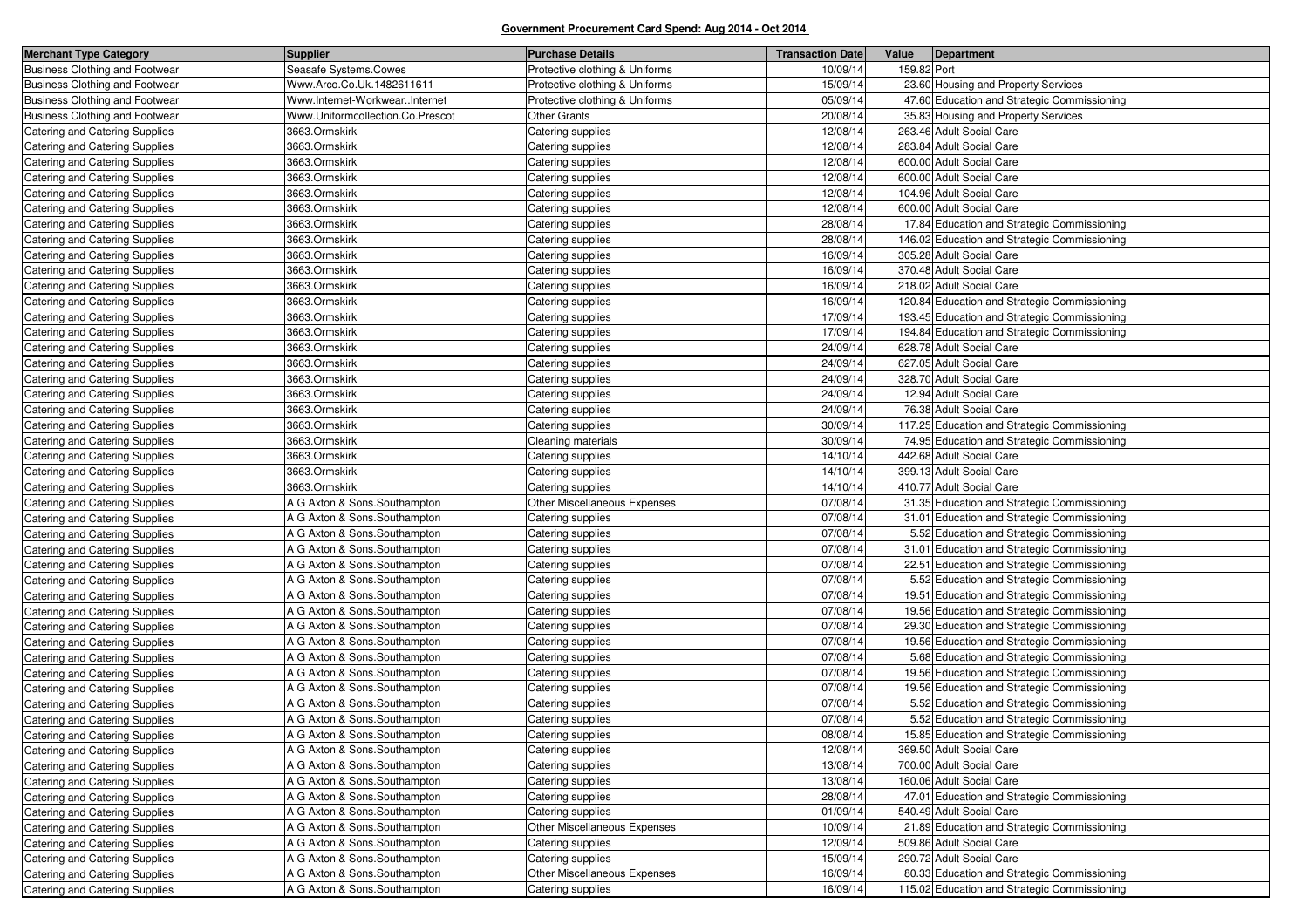| <b>Merchant Type Category</b>         | <b>Supplier</b>                      | <b>Purchase Details</b>               | <b>Transaction Date</b> | Value | Department                                         |
|---------------------------------------|--------------------------------------|---------------------------------------|-------------------------|-------|----------------------------------------------------|
| <b>Catering and Catering Supplies</b> | A G Axton & Sons.Southampton         | Catering supplies                     | 18/09/14                |       | 236.89 Adult Social Care                           |
| Catering and Catering Supplies        | A G Axton & Sons.Southampton         | Catering supplies                     | 19/09/14                |       | 37.20 Education and Strategic Commissioning        |
| Catering and Catering Supplies        | A G Axton & Sons.Southampton         | Catering supplies                     | 19/09/14                |       | 14.16 Education and Strategic Commissioning        |
| Catering and Catering Supplies        | A G Axton & Sons.Southampton         | Catering supplies                     | 02/10/14                |       | 100.84 Education and Strategic Commissioning       |
| Catering and Catering Supplies        | A G Axton & Sons.Southampton         | Catering supplies                     | 02/10/14                |       | 43.51 Education and Strategic Commissioning        |
| Catering and Catering Supplies        | A G Axton & Sons.Southampton         | Catering supplies                     | 09/10/14                |       | 342.17 Adult Social Care                           |
| Catering and Catering Supplies        | A G Axton & Sons.Southampton         | Catering supplies                     | 10/10/14                |       | 664.30 Adult Social Care                           |
| Catering and Catering Supplies        | A G Axton & Sons.Southampton         | Other Miscellaneous Expenses          | 14/10/14                |       | 117.00 Education and Strategic Commissioning       |
| Catering and Catering Supplies        | A G Axton & Sons.Southampton         | Catering supplies                     | 16/10/14                |       | 18.81 Education and Strategic Commissioning        |
| Catering and Catering Supplies        | A G Axton & Sons.Southampton         | Catering supplies                     | 27/10/14                |       | 640.39 Adult Social Care                           |
| Catering and Catering Supplies        | A G Axton & Sons.Southampton         | Catering supplies                     | 27/10/14                |       | 97.10 Education and Strategic Commissioning        |
| Catering and Catering Supplies        | A G Axton & Sons.Southampton         | Catering supplies                     | 27/10/14                |       | 45.06 Education and Strategic Commissioning        |
| Catering and Catering Supplies        | A G Axton & Sons.Southampton         | Catering supplies                     | 31/10/14                |       | 370.15 Adult Social Care                           |
| Catering and Catering Supplies        | All About Tea.Southsea               | Hospitality                           | 09/09/14                |       | 6.23 Housing and Property Services                 |
| Catering and Catering Supplies        | All About Tea.Southsea               | Other Miscellaneous Expenses          | 09/10/14                |       | 7.48 Housing and Property Services                 |
| Catering and Catering Supplies        | Alliance Disposables.Crewe           | Hospitality                           | 02/10/14                |       | 119.78 Education and Strategic Commissioning       |
| Catering and Catering Supplies        | Amy Kim Store.Portsmouth             | Payments to Indivs and VOs - VOs      | 09/09/14                |       | 3.59 Children's social care and safeguarding       |
| Catering and Catering Supplies        | Arun Meat And Livestock C.Portsmouth | <b>Educational Supplies - General</b> | 23/10/14                |       | 15.00 Education and Strategic Commissioning        |
| Catering and Catering Supplies        | B&q - Havant.Havant                  | Hospitality                           | 12/08/14                |       | 5.50 Housing and Property Services                 |
| Catering and Catering Supplies        | Booker Limited Portsmouth.Portsmouth | General office expenses               | 05/08/14                |       | 24.42 Adult Social Care                            |
| Catering and Catering Supplies        | Booker Limited Portsmouth.Portsmouth | Other Miscellaneous Expenses          | 21/08/14                |       | 54.95 Housing and Property Services                |
| Catering and Catering Supplies        | Booker Limited Portsmouth.Portsmouth | Other Miscellaneous Expenses          | 26/08/14                |       | 49.99 Housing and Property Services                |
| Catering and Catering Supplies        | Booker Limited Portsmouth.Portsmouth | Other Miscellaneous Expenses          | 26/08/14                |       | 103.02 Housing and Property Services               |
| Catering and Catering Supplies        | Booker Limited Portsmouth.Portsmouth | <b>Other Grants</b>                   | 28/08/14                |       | 88.92 Housing and Property Services                |
| Catering and Catering Supplies        | Booker Limited Portsmouth.Portsmouth | Other Miscellaneous Expenses          | 29/08/14                |       | 56.95 City Development and Cultural Services       |
| Catering and Catering Supplies        | Booker Limited Portsmouth.Portsmouth | Other Miscellaneous Expenses          | 29/08/14                |       | 35.95 City Development and Cultural Services       |
| Catering and Catering Supplies        | Booker Limited Portsmouth.Portsmouth | Catering supplies                     | 30/08/14                |       | 23.98 City Development and Cultural Services       |
| <b>Catering and Catering Supplies</b> | Booker Limited Portsmouth.Portsmouth | Hospitality                           | 01/09/14                |       | 90.49 Education and Strategic Commissioning        |
| Catering and Catering Supplies        | Booker Limited Portsmouth.Portsmouth | <b>Educational Supplies - General</b> | 05/09/14                |       | 53.91 Education and Strategic Commissioning        |
| Catering and Catering Supplies        | Booker Limited Portsmouth.Portsmouth | <b>Educational Supplies - General</b> | 05/09/14                |       | 13.56 Education and Strategic Commissioning        |
| Catering and Catering Supplies        | Booker Limited Portsmouth.Portsmouth | Catering supplies                     | 22/09/14                |       | 25.19 Public Health                                |
| Catering and Catering Supplies        | Booker Limited Portsmouth.Portsmouth | Other Miscellaneous Expenses          | 23/09/14                |       | 28.74 Education and Strategic Commissioning        |
| Catering and Catering Supplies        | Booker Limited Portsmouth.Portsmouth | Wellbeing and Health Supplies         | 23/09/14                |       | 6.58 Education and Strategic Commissioning         |
| Catering and Catering Supplies        | Booker Limited Portsmouth.Portsmouth | Hospitality                           | 23/09/14                |       | 39.96 Education and Strategic Commissioning        |
| Catering and Catering Supplies        | Booker Limited Portsmouth.Portsmouth | Cleaning materials                    | 23/09/14                |       | 26.97 Education and Strategic Commissioning        |
| Catering and Catering Supplies        | Booker Limited Portsmouth.Portsmouth | Accommodation and Subsistence         | 23/09/14                |       | 44.69 Education and Strategic Commissioning        |
| Catering and Catering Supplies        | Booker Limited Portsmouth.Portsmouth | Accommodation and Subsistence         | 23/09/14                |       | 80.22 Education and Strategic Commissioning        |
| Catering and Catering Supplies        | Booker Limited Portsmouth.Portsmouth | Other Miscellaneous Expenses          | 23/09/14                |       | 9.57 Education and Strategic Commissioning         |
| Catering and Catering Supplies        | Booker Limited Portsmouth.Portsmouth | Accommodation and Subsistence         | 23/09/14                |       | 24.58 Education and Strategic Commissioning        |
| Catering and Catering Supplies        | Booker Limited Portsmouth.Portsmouth | Other Miscellaneous Expenses          | 24/09/14                |       | 29.15 Housing and Property Services                |
| Catering and Catering Supplies        | Booker Limited Portsmouth.Portsmouth | Hospitality                           | 24/09/14                |       | 1.99 Education and Strategic Commissioning         |
| Catering and Catering Supplies        | Booker Limited Portsmouth.Portsmouth | Consumable Materials                  | 25/09/14                |       | 71.81 Housing and Property Services                |
| Catering and Catering Supplies        | Booker Limited Portsmouth.Portsmouth | Consumable Materials                  | 25/09/14                |       | 47.64 Housing and Property Services                |
| Catering and Catering Supplies        | Booker Limited Portsmouth.Portsmouth | Catering supplies                     | 25/09/14                |       | 288.57 Customer, Community and Democratic Services |
| Catering and Catering Supplies        | Booker Limited Portsmouth.Portsmouth | General office expenses               | 30/09/14                |       | 58.69 Adult Social Care                            |
| Catering and Catering Supplies        | Booker Limited Portsmouth.Portsmouth | Other Schools expenses                | 10/10/14                |       | 58.57 Education and Strategic Commissioning        |
| Catering and Catering Supplies        | Booker Limited Portsmouth.Portsmouth | Other Schools expenses                | 10/10/14                |       | 5.99 Education and Strategic Commissioning         |
| Catering and Catering Supplies        | Booker Limited Portsmouth.Portsmouth | Other Schools expenses                | 13/10/14                |       | 17.43 Education and Strategic Commissioning        |
| Catering and Catering Supplies        | Booker Limited Portsmouth.Portsmouth | Other Schools expenses                | 13/10/14                |       | 53.07 Education and Strategic Commissioning        |
| Catering and Catering Supplies        | Booker Limited Portsmouth.Portsmouth | Catering supplies                     | 16/10/14                |       | 43.91 Education and Strategic Commissioning        |
| Catering and Catering Supplies        | Booker Limited Portsmouth.Portsmouth | Other Miscellaneous Expenses          | 16/10/14                |       | 209.07 Education and Strategic Commissioning       |
| Catering and Catering Supplies        | Booker Limited Portsmouth.Portsmouth | Other Miscellaneous Expenses          | 17/10/14                |       | 17.93 Education and Strategic Commissioning        |
| Catering and Catering Supplies        | Booker Limited Portsmouth.Portsmouth | Other Miscellaneous Expenses          | 17/10/14                |       | 83.47 Education and Strategic Commissioning        |
| Catering and Catering Supplies        | Booker Limited Portsmouth.Portsmouth | Educational Supplies - General        | 17/10/14                |       | 7.29 Education and Strategic Commissioning         |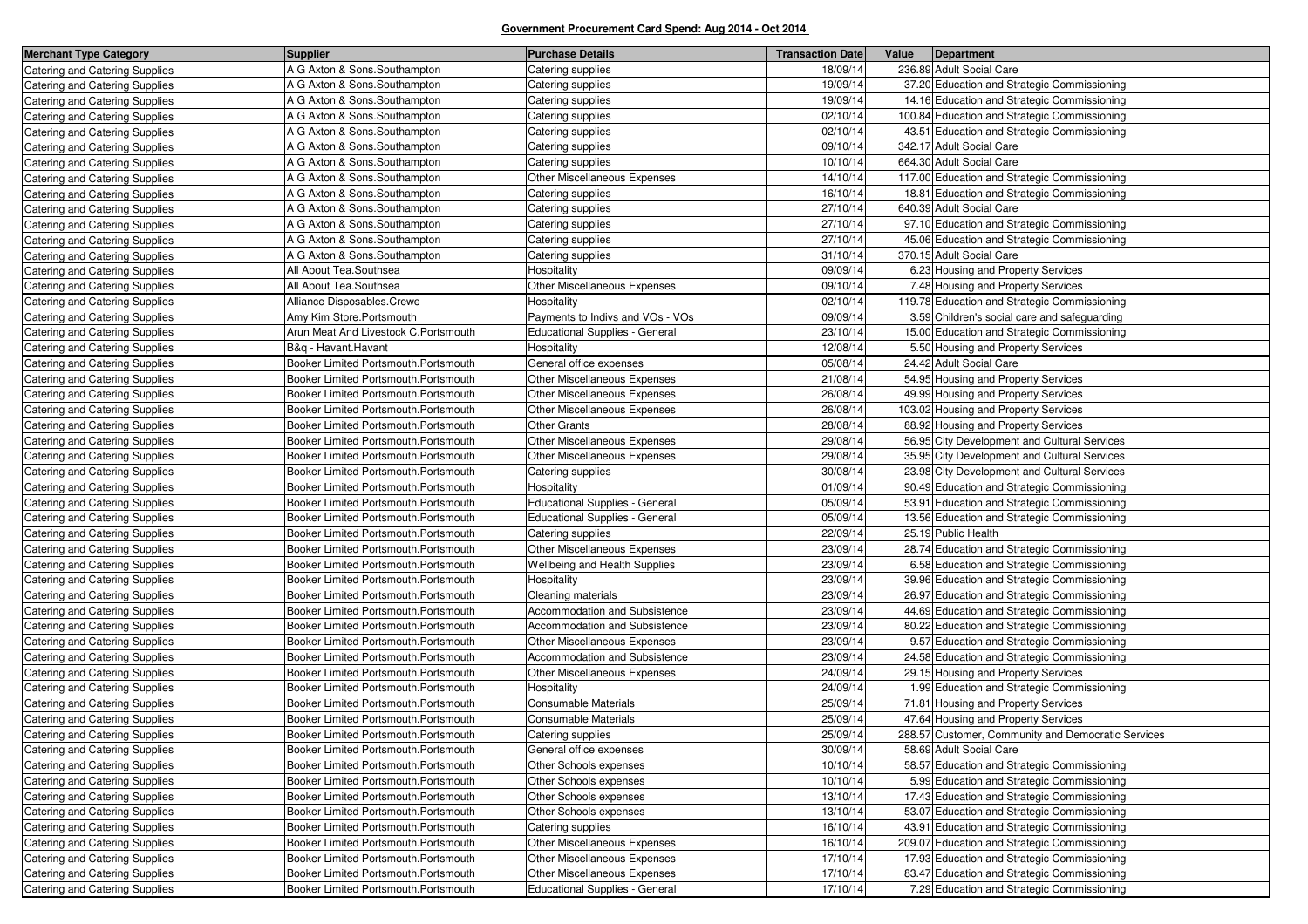| Catering and Catering Supplies<br>Booker Limited Portsmouth.Portsmouth<br>Other Miscellaneous Expenses<br>17/10/14<br>6.38 Education and Strategic Commissioning<br>Booker Limited Portsmouth.Portsmouth<br>22/10/14<br>24.34 Education and Strategic Commissioning<br>Catering and Catering Supplies<br>Catering supplies<br>07/08/14<br>167.92 Customer, Community and Democratic Services<br>Catering and Catering Supplies<br>Bookerecomm.Deeside<br>Catering supplies<br>Catering and Catering Supplies<br>14/08/14<br>150.15 Customer, Community and Democratic Services<br>Bookerecomm.Deeside<br>Catering supplies<br>21/08/14<br>201.99 Customer, Community and Democratic Services<br>Catering and Catering Supplies<br>Bookerecomm.Deeside<br>Catering supplies<br>28/08/14<br><b>Catering and Catering Supplies</b><br>Bookerecomm.Deeside<br>Catering supplies<br>172.66 Customer, Community and Democratic Services<br>Catering and Catering Supplies<br>Bookerecomm.Deeside<br>04/09/14<br>273.20 Customer, Community and Democratic Services<br>Catering supplies<br>11/09/14<br>399.66 Customer, Community and Democratic Services<br>Catering and Catering Supplies<br>Bookerecomm.Deeside<br>Catering supplies<br>11/09/14<br><b>Catering and Catering Supplies</b><br><b>Educational Supplies - General</b><br>125.79 Education and Strategic Commissioning<br>Bookerecomm.Deeside<br>Catering and Catering Supplies<br><b>Educational Supplies - General</b><br>11/09/14<br>27.12 Education and Strategic Commissioning<br>Bookerecomm.Deeside<br>25/09/14<br>59.90 Education and Strategic Commissioning<br>Catering and Catering Supplies<br>Bookerecomm.Deeside<br>Educational Supplies - General<br>25/09/14<br>Bookerecomm.Deeside<br><b>Educational Supplies - General</b><br>60.63 Education and Strategic Commissioning<br>Catering and Catering Supplies<br>Catering and Catering Supplies<br>Bookerecomm.Deeside<br>02/10/14<br>398.07 Customer, Community and Democratic Services<br>Catering supplies<br>09/10/14<br>Catering and Catering Supplies<br>Bookerecomm.Deeside<br>Catering supplies<br>397.35 Customer, Community and Democratic Services<br>16/10/14<br>286.77 Customer, Community and Democratic Services<br>Catering and Catering Supplies<br>Bookerecomm.Deeside<br>Catering supplies<br><b>Catering and Catering Supplies</b><br>Bookerecomm.Deeside<br><b>Educational Supplies - General</b><br>16/10/14<br>85.45 Education and Strategic Commissioning<br><b>Educational Supplies - General</b><br>16/10/14<br>24.93 Education and Strategic Commissioning<br>Catering and Catering Supplies<br>Bookerecomm.Deeside<br>Catering supplies<br>23/10/14<br>357.19 Customer, Community and Democratic Services<br>Catering and Catering Supplies<br>Bookerecomm.Deeside<br><b>Catering and Catering Supplies</b><br>Bookerecomm.Deeside<br>30/10/14<br>245.19 Customer, Community and Democratic Services<br>Catering supplies<br><b>Other Grants</b><br>27/08/14<br>80.00 Housing and Property Services<br>Catering and Catering Supplies<br>Bransbury Park Butchers. Portsmouth<br>08/10/14<br>Budds Medical Herbalis.Southsea<br><b>Educational Supplies - General</b><br>18.19 Corporate Assets, Business and Standards<br>Catering and Catering Supplies<br><b>Catering and Catering Supplies</b><br>Capital Cakes.Portsmouth<br>Other Miscellaneous Expenses<br>23/09/14<br>36.54 Education and Strategic Commissioning<br>04/08/14<br>2.45 Education and Strategic Commissioning<br>Catering and Catering Supplies<br>Ch&co Catering Ltd. Boathouse No<br>Other Schools expenses<br>27/08/14<br>7.04 Children's social care and safeguarding<br>Ch&co Catering Ltd.Boathouse No<br>Payments to Indivs and VOs - VOs<br>Catering and Catering Supplies<br><b>Catering and Catering Supplies</b><br>Coffee Cake.Portsmouth<br>Other Schools expenses<br>01/10/14<br>3.85 Education and Strategic Commissioning<br>Coffee Cake.Portsmouth<br>Cost of School Trips<br>03/10/14<br>3.90 Education and Strategic Commissioning<br>Catering and Catering Supplies<br>12/09/14<br>Coffee Nation. High Wycombe<br>Payments to Indivs and VOs - VOs<br>1.75 Children's social care and safeguarding<br>Catering and Catering Supplies<br>Payments to Indivs and VOs - VOs<br>20/10/14<br>6.05 Children's social care and safeguarding<br><b>Catering and Catering Supplies</b><br>Elior@home Office.Croydon<br>31/08/14<br>9.75 Public Health<br>Consumable Materials<br>Gosport Health Foods.Gosport<br>Catering and Catering Supplies<br>09/09/14<br>Catering and Catering Supplies<br>Greggs - S1251. Portsmouth<br>Catering supplies<br>38.20 Children's social care and safeguarding<br><b>Educational Supplies - General</b><br>15/09/14<br>2.96 Education and Strategic Commissioning<br>Catering and Catering Supplies<br>Greggs - S1251. Portsmouth<br>Other Miscellaneous Expenses<br>13/10/14<br>10.35 Children's social care and safeguarding<br>Catering and Catering Supplies<br>Greggs - S1251. Portsmouth<br>Catering and Catering Supplies<br>Greggs - S1251. Portsmouth<br>Hospitality<br>21/10/14<br>44.00 Children's social care and safeguarding<br>Other Miscellaneous Expenses<br>Greggs - S1251. Portsmouth<br>23/10/14<br>3.00 Children's social care and safeguarding<br>Catering and Catering Supplies<br>22/08/14<br>Catering and Catering Supplies<br>Greggs - S1453. Fareham<br>Other Miscellaneous Expenses<br>10.70 Children's social care and safeguarding<br>Catering and Catering Supplies<br>Greggs - S1453. Fareham<br>05/09/14<br>8.85 Children's social care and safeguarding<br>Catering supplies<br>11/09/14<br>Catering and Catering Supplies<br>Greggs - S1454. Portsmouth<br>Catering supplies<br>4.15 Children's social care and safeguarding<br>Catering and Catering Supplies<br>Greggs - S1711. Portsmouth<br>Payments to Indivs and VOs - VOs<br>08/09/14<br>1.87 Children's social care and safeguarding<br>Catering and Catering Supplies<br>Greggs - S1711. Portsmouth<br>Catering supplies<br>23/09/14<br>5.10 Children's social care and safeguarding<br>Educational Supplies - General<br>05/09/14<br>5.67 Education and Strategic Commissioning<br>Catering and Catering Supplies<br>Greggs - S1761. Portsmouth<br>30/09/14<br>Catering and Catering Supplies<br>Greggs - S1761. Portsmouth<br><b>Educational Supplies - General</b><br>5.54 Education and Strategic Commissioning<br>15/10/14<br>3.42 Education and Strategic Commissioning<br>Catering and Catering Supplies<br>Greggs - S1761. Portsmouth<br><b>Educational Supplies - General</b><br><b>Educational Supplies - General</b><br>24/10/14<br>4.96 Education and Strategic Commissioning<br>Catering and Catering Supplies<br>Greggs - S1761. Portsmouth<br><b>Catering and Catering Supplies</b><br>Greggs - S1944.Southsea<br><b>Educational Supplies - General</b><br>26/08/14<br>3.29 Education and Strategic Commissioning<br>Catering and Catering Supplies<br>Greggs - S1944. Southsea<br>Educational Supplies - General<br>29/09/14<br>4.33 Education and Strategic Commissioning<br>29/10/14<br>4.37 Children's social care and safeguarding<br>Catering and Catering Supplies<br>Greggs - S1944.Southsea<br>Catering supplies<br>15/09/14<br>H H Treagust And Sons. Emsworth<br>Catering supplies<br>12.00 Children's social care and safeguarding<br>Catering and Catering Supplies<br>Catering and Catering Supplies<br>H H Treagust And Sons. Emsworth<br>Catering supplies<br>31/10/14<br>10.00 Children's social care and safeguarding<br>Other Miscellaneous Expenses<br>Hlt Trading Ltd.Southsea<br>19/09/14<br>5.58 Adult Social Care<br>Catering and Catering Supplies<br>23/09/14<br>3.67 Adult Social Care<br><b>HIt Trading Ltd.Southsea</b><br>Other Miscellaneous Expenses<br>Catering and Catering Supplies<br>2.90 Adult Social Care<br>Hlt Trading Ltd.Southsea<br>Other Miscellaneous Expenses<br>14/10/14<br>Catering and Catering Supplies<br>4.94 Education and Strategic Commissioning<br>Hlt Trading Ltd.Southsea<br>16/10/14<br>Catering and Catering Supplies<br>Catering supplies<br>Krispy Kreme Portsmouth G.Portsmouth<br>Payments to Indivs and VOs - VOs<br>Catering and Catering Supplies<br>30/09/14<br>8.21 Children's social care and safeguarding<br>Catering and Catering Supplies<br>4.80 Education and Strategic Commissioning<br>Krispy Kreme Portsmouth.Portsmouth,<br><b>Educational Supplies - General</b><br>15/08/14 | <b>Merchant Type Category</b> | <b>Supplier</b> | <b>Purchase Details</b> | <b>Transaction Date</b> | Value | Department |
|--------------------------------------------------------------------------------------------------------------------------------------------------------------------------------------------------------------------------------------------------------------------------------------------------------------------------------------------------------------------------------------------------------------------------------------------------------------------------------------------------------------------------------------------------------------------------------------------------------------------------------------------------------------------------------------------------------------------------------------------------------------------------------------------------------------------------------------------------------------------------------------------------------------------------------------------------------------------------------------------------------------------------------------------------------------------------------------------------------------------------------------------------------------------------------------------------------------------------------------------------------------------------------------------------------------------------------------------------------------------------------------------------------------------------------------------------------------------------------------------------------------------------------------------------------------------------------------------------------------------------------------------------------------------------------------------------------------------------------------------------------------------------------------------------------------------------------------------------------------------------------------------------------------------------------------------------------------------------------------------------------------------------------------------------------------------------------------------------------------------------------------------------------------------------------------------------------------------------------------------------------------------------------------------------------------------------------------------------------------------------------------------------------------------------------------------------------------------------------------------------------------------------------------------------------------------------------------------------------------------------------------------------------------------------------------------------------------------------------------------------------------------------------------------------------------------------------------------------------------------------------------------------------------------------------------------------------------------------------------------------------------------------------------------------------------------------------------------------------------------------------------------------------------------------------------------------------------------------------------------------------------------------------------------------------------------------------------------------------------------------------------------------------------------------------------------------------------------------------------------------------------------------------------------------------------------------------------------------------------------------------------------------------------------------------------------------------------------------------------------------------------------------------------------------------------------------------------------------------------------------------------------------------------------------------------------------------------------------------------------------------------------------------------------------------------------------------------------------------------------------------------------------------------------------------------------------------------------------------------------------------------------------------------------------------------------------------------------------------------------------------------------------------------------------------------------------------------------------------------------------------------------------------------------------------------------------------------------------------------------------------------------------------------------------------------------------------------------------------------------------------------------------------------------------------------------------------------------------------------------------------------------------------------------------------------------------------------------------------------------------------------------------------------------------------------------------------------------------------------------------------------------------------------------------------------------------------------------------------------------------------------------------------------------------------------------------------------------------------------------------------------------------------------------------------------------------------------------------------------------------------------------------------------------------------------------------------------------------------------------------------------------------------------------------------------------------------------------------------------------------------------------------------------------------------------------------------------------------------------------------------------------------------------------------------------------------------------------------------------------------------------------------------------------------------------------------------------------------------------------------------------------------------------------------------------------------------------------------------------------------------------------------------------------------------------------------------------------------------------------------------------------------------------------------------------------------------------------------------------------------------------------------------------------------------------------------------------------------------------------------------------------------------------------------------------------------------------------------------------------------------------------------------------------------------------------------------------------------------------------------------------------------------------------------------------------------------------------------------------------------------------------------------------------------------------------------------------------------------------------------------------------------------------------------------------------------------------------------------------------------------------------------------------------------------------------------------------------------------------------------------------------------------------------------------------------------------------------------------------------------------------------------------------------------------------------------------------------------------------------------------------------------------------------------------------------------------------------------------------------------------------------------------------------------------------------------------------------------------------------------------------------------------------------------------------------------------------------------------------------------------------------------------------------------------------------------------------------------------------------------------------------------------------------------------------------------------------------------------------------------------------------------------------------------------------------------------------------------------------------------------------------------------------------------------------------------------------------------------------------------------------------------------------------------|-------------------------------|-----------------|-------------------------|-------------------------|-------|------------|
|                                                                                                                                                                                                                                                                                                                                                                                                                                                                                                                                                                                                                                                                                                                                                                                                                                                                                                                                                                                                                                                                                                                                                                                                                                                                                                                                                                                                                                                                                                                                                                                                                                                                                                                                                                                                                                                                                                                                                                                                                                                                                                                                                                                                                                                                                                                                                                                                                                                                                                                                                                                                                                                                                                                                                                                                                                                                                                                                                                                                                                                                                                                                                                                                                                                                                                                                                                                                                                                                                                                                                                                                                                                                                                                                                                                                                                                                                                                                                                                                                                                                                                                                                                                                                                                                                                                                                                                                                                                                                                                                                                                                                                                                                                                                                                                                                                                                                                                                                                                                                                                                                                                                                                                                                                                                                                                                                                                                                                                                                                                                                                                                                                                                                                                                                                                                                                                                                                                                                                                                                                                                                                                                                                                                                                                                                                                                                                                                                                                                                                                                                                                                                                                                                                                                                                                                                                                                                                                                                                                                                                                                                                                                                                                                                                                                                                                                                                                                                                                                                                                                                                                                                                                                                                                                                                                                                                                                                                                                                                                                                                                                                                                                                                                                                                                                                                                                                                                                                                                                                                                                                  |                               |                 |                         |                         |       |            |
|                                                                                                                                                                                                                                                                                                                                                                                                                                                                                                                                                                                                                                                                                                                                                                                                                                                                                                                                                                                                                                                                                                                                                                                                                                                                                                                                                                                                                                                                                                                                                                                                                                                                                                                                                                                                                                                                                                                                                                                                                                                                                                                                                                                                                                                                                                                                                                                                                                                                                                                                                                                                                                                                                                                                                                                                                                                                                                                                                                                                                                                                                                                                                                                                                                                                                                                                                                                                                                                                                                                                                                                                                                                                                                                                                                                                                                                                                                                                                                                                                                                                                                                                                                                                                                                                                                                                                                                                                                                                                                                                                                                                                                                                                                                                                                                                                                                                                                                                                                                                                                                                                                                                                                                                                                                                                                                                                                                                                                                                                                                                                                                                                                                                                                                                                                                                                                                                                                                                                                                                                                                                                                                                                                                                                                                                                                                                                                                                                                                                                                                                                                                                                                                                                                                                                                                                                                                                                                                                                                                                                                                                                                                                                                                                                                                                                                                                                                                                                                                                                                                                                                                                                                                                                                                                                                                                                                                                                                                                                                                                                                                                                                                                                                                                                                                                                                                                                                                                                                                                                                                                                  |                               |                 |                         |                         |       |            |
|                                                                                                                                                                                                                                                                                                                                                                                                                                                                                                                                                                                                                                                                                                                                                                                                                                                                                                                                                                                                                                                                                                                                                                                                                                                                                                                                                                                                                                                                                                                                                                                                                                                                                                                                                                                                                                                                                                                                                                                                                                                                                                                                                                                                                                                                                                                                                                                                                                                                                                                                                                                                                                                                                                                                                                                                                                                                                                                                                                                                                                                                                                                                                                                                                                                                                                                                                                                                                                                                                                                                                                                                                                                                                                                                                                                                                                                                                                                                                                                                                                                                                                                                                                                                                                                                                                                                                                                                                                                                                                                                                                                                                                                                                                                                                                                                                                                                                                                                                                                                                                                                                                                                                                                                                                                                                                                                                                                                                                                                                                                                                                                                                                                                                                                                                                                                                                                                                                                                                                                                                                                                                                                                                                                                                                                                                                                                                                                                                                                                                                                                                                                                                                                                                                                                                                                                                                                                                                                                                                                                                                                                                                                                                                                                                                                                                                                                                                                                                                                                                                                                                                                                                                                                                                                                                                                                                                                                                                                                                                                                                                                                                                                                                                                                                                                                                                                                                                                                                                                                                                                                                  |                               |                 |                         |                         |       |            |
|                                                                                                                                                                                                                                                                                                                                                                                                                                                                                                                                                                                                                                                                                                                                                                                                                                                                                                                                                                                                                                                                                                                                                                                                                                                                                                                                                                                                                                                                                                                                                                                                                                                                                                                                                                                                                                                                                                                                                                                                                                                                                                                                                                                                                                                                                                                                                                                                                                                                                                                                                                                                                                                                                                                                                                                                                                                                                                                                                                                                                                                                                                                                                                                                                                                                                                                                                                                                                                                                                                                                                                                                                                                                                                                                                                                                                                                                                                                                                                                                                                                                                                                                                                                                                                                                                                                                                                                                                                                                                                                                                                                                                                                                                                                                                                                                                                                                                                                                                                                                                                                                                                                                                                                                                                                                                                                                                                                                                                                                                                                                                                                                                                                                                                                                                                                                                                                                                                                                                                                                                                                                                                                                                                                                                                                                                                                                                                                                                                                                                                                                                                                                                                                                                                                                                                                                                                                                                                                                                                                                                                                                                                                                                                                                                                                                                                                                                                                                                                                                                                                                                                                                                                                                                                                                                                                                                                                                                                                                                                                                                                                                                                                                                                                                                                                                                                                                                                                                                                                                                                                                                  |                               |                 |                         |                         |       |            |
|                                                                                                                                                                                                                                                                                                                                                                                                                                                                                                                                                                                                                                                                                                                                                                                                                                                                                                                                                                                                                                                                                                                                                                                                                                                                                                                                                                                                                                                                                                                                                                                                                                                                                                                                                                                                                                                                                                                                                                                                                                                                                                                                                                                                                                                                                                                                                                                                                                                                                                                                                                                                                                                                                                                                                                                                                                                                                                                                                                                                                                                                                                                                                                                                                                                                                                                                                                                                                                                                                                                                                                                                                                                                                                                                                                                                                                                                                                                                                                                                                                                                                                                                                                                                                                                                                                                                                                                                                                                                                                                                                                                                                                                                                                                                                                                                                                                                                                                                                                                                                                                                                                                                                                                                                                                                                                                                                                                                                                                                                                                                                                                                                                                                                                                                                                                                                                                                                                                                                                                                                                                                                                                                                                                                                                                                                                                                                                                                                                                                                                                                                                                                                                                                                                                                                                                                                                                                                                                                                                                                                                                                                                                                                                                                                                                                                                                                                                                                                                                                                                                                                                                                                                                                                                                                                                                                                                                                                                                                                                                                                                                                                                                                                                                                                                                                                                                                                                                                                                                                                                                                                  |                               |                 |                         |                         |       |            |
|                                                                                                                                                                                                                                                                                                                                                                                                                                                                                                                                                                                                                                                                                                                                                                                                                                                                                                                                                                                                                                                                                                                                                                                                                                                                                                                                                                                                                                                                                                                                                                                                                                                                                                                                                                                                                                                                                                                                                                                                                                                                                                                                                                                                                                                                                                                                                                                                                                                                                                                                                                                                                                                                                                                                                                                                                                                                                                                                                                                                                                                                                                                                                                                                                                                                                                                                                                                                                                                                                                                                                                                                                                                                                                                                                                                                                                                                                                                                                                                                                                                                                                                                                                                                                                                                                                                                                                                                                                                                                                                                                                                                                                                                                                                                                                                                                                                                                                                                                                                                                                                                                                                                                                                                                                                                                                                                                                                                                                                                                                                                                                                                                                                                                                                                                                                                                                                                                                                                                                                                                                                                                                                                                                                                                                                                                                                                                                                                                                                                                                                                                                                                                                                                                                                                                                                                                                                                                                                                                                                                                                                                                                                                                                                                                                                                                                                                                                                                                                                                                                                                                                                                                                                                                                                                                                                                                                                                                                                                                                                                                                                                                                                                                                                                                                                                                                                                                                                                                                                                                                                                                  |                               |                 |                         |                         |       |            |
|                                                                                                                                                                                                                                                                                                                                                                                                                                                                                                                                                                                                                                                                                                                                                                                                                                                                                                                                                                                                                                                                                                                                                                                                                                                                                                                                                                                                                                                                                                                                                                                                                                                                                                                                                                                                                                                                                                                                                                                                                                                                                                                                                                                                                                                                                                                                                                                                                                                                                                                                                                                                                                                                                                                                                                                                                                                                                                                                                                                                                                                                                                                                                                                                                                                                                                                                                                                                                                                                                                                                                                                                                                                                                                                                                                                                                                                                                                                                                                                                                                                                                                                                                                                                                                                                                                                                                                                                                                                                                                                                                                                                                                                                                                                                                                                                                                                                                                                                                                                                                                                                                                                                                                                                                                                                                                                                                                                                                                                                                                                                                                                                                                                                                                                                                                                                                                                                                                                                                                                                                                                                                                                                                                                                                                                                                                                                                                                                                                                                                                                                                                                                                                                                                                                                                                                                                                                                                                                                                                                                                                                                                                                                                                                                                                                                                                                                                                                                                                                                                                                                                                                                                                                                                                                                                                                                                                                                                                                                                                                                                                                                                                                                                                                                                                                                                                                                                                                                                                                                                                                                                  |                               |                 |                         |                         |       |            |
|                                                                                                                                                                                                                                                                                                                                                                                                                                                                                                                                                                                                                                                                                                                                                                                                                                                                                                                                                                                                                                                                                                                                                                                                                                                                                                                                                                                                                                                                                                                                                                                                                                                                                                                                                                                                                                                                                                                                                                                                                                                                                                                                                                                                                                                                                                                                                                                                                                                                                                                                                                                                                                                                                                                                                                                                                                                                                                                                                                                                                                                                                                                                                                                                                                                                                                                                                                                                                                                                                                                                                                                                                                                                                                                                                                                                                                                                                                                                                                                                                                                                                                                                                                                                                                                                                                                                                                                                                                                                                                                                                                                                                                                                                                                                                                                                                                                                                                                                                                                                                                                                                                                                                                                                                                                                                                                                                                                                                                                                                                                                                                                                                                                                                                                                                                                                                                                                                                                                                                                                                                                                                                                                                                                                                                                                                                                                                                                                                                                                                                                                                                                                                                                                                                                                                                                                                                                                                                                                                                                                                                                                                                                                                                                                                                                                                                                                                                                                                                                                                                                                                                                                                                                                                                                                                                                                                                                                                                                                                                                                                                                                                                                                                                                                                                                                                                                                                                                                                                                                                                                                                  |                               |                 |                         |                         |       |            |
|                                                                                                                                                                                                                                                                                                                                                                                                                                                                                                                                                                                                                                                                                                                                                                                                                                                                                                                                                                                                                                                                                                                                                                                                                                                                                                                                                                                                                                                                                                                                                                                                                                                                                                                                                                                                                                                                                                                                                                                                                                                                                                                                                                                                                                                                                                                                                                                                                                                                                                                                                                                                                                                                                                                                                                                                                                                                                                                                                                                                                                                                                                                                                                                                                                                                                                                                                                                                                                                                                                                                                                                                                                                                                                                                                                                                                                                                                                                                                                                                                                                                                                                                                                                                                                                                                                                                                                                                                                                                                                                                                                                                                                                                                                                                                                                                                                                                                                                                                                                                                                                                                                                                                                                                                                                                                                                                                                                                                                                                                                                                                                                                                                                                                                                                                                                                                                                                                                                                                                                                                                                                                                                                                                                                                                                                                                                                                                                                                                                                                                                                                                                                                                                                                                                                                                                                                                                                                                                                                                                                                                                                                                                                                                                                                                                                                                                                                                                                                                                                                                                                                                                                                                                                                                                                                                                                                                                                                                                                                                                                                                                                                                                                                                                                                                                                                                                                                                                                                                                                                                                                                  |                               |                 |                         |                         |       |            |
|                                                                                                                                                                                                                                                                                                                                                                                                                                                                                                                                                                                                                                                                                                                                                                                                                                                                                                                                                                                                                                                                                                                                                                                                                                                                                                                                                                                                                                                                                                                                                                                                                                                                                                                                                                                                                                                                                                                                                                                                                                                                                                                                                                                                                                                                                                                                                                                                                                                                                                                                                                                                                                                                                                                                                                                                                                                                                                                                                                                                                                                                                                                                                                                                                                                                                                                                                                                                                                                                                                                                                                                                                                                                                                                                                                                                                                                                                                                                                                                                                                                                                                                                                                                                                                                                                                                                                                                                                                                                                                                                                                                                                                                                                                                                                                                                                                                                                                                                                                                                                                                                                                                                                                                                                                                                                                                                                                                                                                                                                                                                                                                                                                                                                                                                                                                                                                                                                                                                                                                                                                                                                                                                                                                                                                                                                                                                                                                                                                                                                                                                                                                                                                                                                                                                                                                                                                                                                                                                                                                                                                                                                                                                                                                                                                                                                                                                                                                                                                                                                                                                                                                                                                                                                                                                                                                                                                                                                                                                                                                                                                                                                                                                                                                                                                                                                                                                                                                                                                                                                                                                                  |                               |                 |                         |                         |       |            |
|                                                                                                                                                                                                                                                                                                                                                                                                                                                                                                                                                                                                                                                                                                                                                                                                                                                                                                                                                                                                                                                                                                                                                                                                                                                                                                                                                                                                                                                                                                                                                                                                                                                                                                                                                                                                                                                                                                                                                                                                                                                                                                                                                                                                                                                                                                                                                                                                                                                                                                                                                                                                                                                                                                                                                                                                                                                                                                                                                                                                                                                                                                                                                                                                                                                                                                                                                                                                                                                                                                                                                                                                                                                                                                                                                                                                                                                                                                                                                                                                                                                                                                                                                                                                                                                                                                                                                                                                                                                                                                                                                                                                                                                                                                                                                                                                                                                                                                                                                                                                                                                                                                                                                                                                                                                                                                                                                                                                                                                                                                                                                                                                                                                                                                                                                                                                                                                                                                                                                                                                                                                                                                                                                                                                                                                                                                                                                                                                                                                                                                                                                                                                                                                                                                                                                                                                                                                                                                                                                                                                                                                                                                                                                                                                                                                                                                                                                                                                                                                                                                                                                                                                                                                                                                                                                                                                                                                                                                                                                                                                                                                                                                                                                                                                                                                                                                                                                                                                                                                                                                                                                  |                               |                 |                         |                         |       |            |
|                                                                                                                                                                                                                                                                                                                                                                                                                                                                                                                                                                                                                                                                                                                                                                                                                                                                                                                                                                                                                                                                                                                                                                                                                                                                                                                                                                                                                                                                                                                                                                                                                                                                                                                                                                                                                                                                                                                                                                                                                                                                                                                                                                                                                                                                                                                                                                                                                                                                                                                                                                                                                                                                                                                                                                                                                                                                                                                                                                                                                                                                                                                                                                                                                                                                                                                                                                                                                                                                                                                                                                                                                                                                                                                                                                                                                                                                                                                                                                                                                                                                                                                                                                                                                                                                                                                                                                                                                                                                                                                                                                                                                                                                                                                                                                                                                                                                                                                                                                                                                                                                                                                                                                                                                                                                                                                                                                                                                                                                                                                                                                                                                                                                                                                                                                                                                                                                                                                                                                                                                                                                                                                                                                                                                                                                                                                                                                                                                                                                                                                                                                                                                                                                                                                                                                                                                                                                                                                                                                                                                                                                                                                                                                                                                                                                                                                                                                                                                                                                                                                                                                                                                                                                                                                                                                                                                                                                                                                                                                                                                                                                                                                                                                                                                                                                                                                                                                                                                                                                                                                                                  |                               |                 |                         |                         |       |            |
|                                                                                                                                                                                                                                                                                                                                                                                                                                                                                                                                                                                                                                                                                                                                                                                                                                                                                                                                                                                                                                                                                                                                                                                                                                                                                                                                                                                                                                                                                                                                                                                                                                                                                                                                                                                                                                                                                                                                                                                                                                                                                                                                                                                                                                                                                                                                                                                                                                                                                                                                                                                                                                                                                                                                                                                                                                                                                                                                                                                                                                                                                                                                                                                                                                                                                                                                                                                                                                                                                                                                                                                                                                                                                                                                                                                                                                                                                                                                                                                                                                                                                                                                                                                                                                                                                                                                                                                                                                                                                                                                                                                                                                                                                                                                                                                                                                                                                                                                                                                                                                                                                                                                                                                                                                                                                                                                                                                                                                                                                                                                                                                                                                                                                                                                                                                                                                                                                                                                                                                                                                                                                                                                                                                                                                                                                                                                                                                                                                                                                                                                                                                                                                                                                                                                                                                                                                                                                                                                                                                                                                                                                                                                                                                                                                                                                                                                                                                                                                                                                                                                                                                                                                                                                                                                                                                                                                                                                                                                                                                                                                                                                                                                                                                                                                                                                                                                                                                                                                                                                                                                                  |                               |                 |                         |                         |       |            |
|                                                                                                                                                                                                                                                                                                                                                                                                                                                                                                                                                                                                                                                                                                                                                                                                                                                                                                                                                                                                                                                                                                                                                                                                                                                                                                                                                                                                                                                                                                                                                                                                                                                                                                                                                                                                                                                                                                                                                                                                                                                                                                                                                                                                                                                                                                                                                                                                                                                                                                                                                                                                                                                                                                                                                                                                                                                                                                                                                                                                                                                                                                                                                                                                                                                                                                                                                                                                                                                                                                                                                                                                                                                                                                                                                                                                                                                                                                                                                                                                                                                                                                                                                                                                                                                                                                                                                                                                                                                                                                                                                                                                                                                                                                                                                                                                                                                                                                                                                                                                                                                                                                                                                                                                                                                                                                                                                                                                                                                                                                                                                                                                                                                                                                                                                                                                                                                                                                                                                                                                                                                                                                                                                                                                                                                                                                                                                                                                                                                                                                                                                                                                                                                                                                                                                                                                                                                                                                                                                                                                                                                                                                                                                                                                                                                                                                                                                                                                                                                                                                                                                                                                                                                                                                                                                                                                                                                                                                                                                                                                                                                                                                                                                                                                                                                                                                                                                                                                                                                                                                                                                  |                               |                 |                         |                         |       |            |
|                                                                                                                                                                                                                                                                                                                                                                                                                                                                                                                                                                                                                                                                                                                                                                                                                                                                                                                                                                                                                                                                                                                                                                                                                                                                                                                                                                                                                                                                                                                                                                                                                                                                                                                                                                                                                                                                                                                                                                                                                                                                                                                                                                                                                                                                                                                                                                                                                                                                                                                                                                                                                                                                                                                                                                                                                                                                                                                                                                                                                                                                                                                                                                                                                                                                                                                                                                                                                                                                                                                                                                                                                                                                                                                                                                                                                                                                                                                                                                                                                                                                                                                                                                                                                                                                                                                                                                                                                                                                                                                                                                                                                                                                                                                                                                                                                                                                                                                                                                                                                                                                                                                                                                                                                                                                                                                                                                                                                                                                                                                                                                                                                                                                                                                                                                                                                                                                                                                                                                                                                                                                                                                                                                                                                                                                                                                                                                                                                                                                                                                                                                                                                                                                                                                                                                                                                                                                                                                                                                                                                                                                                                                                                                                                                                                                                                                                                                                                                                                                                                                                                                                                                                                                                                                                                                                                                                                                                                                                                                                                                                                                                                                                                                                                                                                                                                                                                                                                                                                                                                                                                  |                               |                 |                         |                         |       |            |
|                                                                                                                                                                                                                                                                                                                                                                                                                                                                                                                                                                                                                                                                                                                                                                                                                                                                                                                                                                                                                                                                                                                                                                                                                                                                                                                                                                                                                                                                                                                                                                                                                                                                                                                                                                                                                                                                                                                                                                                                                                                                                                                                                                                                                                                                                                                                                                                                                                                                                                                                                                                                                                                                                                                                                                                                                                                                                                                                                                                                                                                                                                                                                                                                                                                                                                                                                                                                                                                                                                                                                                                                                                                                                                                                                                                                                                                                                                                                                                                                                                                                                                                                                                                                                                                                                                                                                                                                                                                                                                                                                                                                                                                                                                                                                                                                                                                                                                                                                                                                                                                                                                                                                                                                                                                                                                                                                                                                                                                                                                                                                                                                                                                                                                                                                                                                                                                                                                                                                                                                                                                                                                                                                                                                                                                                                                                                                                                                                                                                                                                                                                                                                                                                                                                                                                                                                                                                                                                                                                                                                                                                                                                                                                                                                                                                                                                                                                                                                                                                                                                                                                                                                                                                                                                                                                                                                                                                                                                                                                                                                                                                                                                                                                                                                                                                                                                                                                                                                                                                                                                                                  |                               |                 |                         |                         |       |            |
|                                                                                                                                                                                                                                                                                                                                                                                                                                                                                                                                                                                                                                                                                                                                                                                                                                                                                                                                                                                                                                                                                                                                                                                                                                                                                                                                                                                                                                                                                                                                                                                                                                                                                                                                                                                                                                                                                                                                                                                                                                                                                                                                                                                                                                                                                                                                                                                                                                                                                                                                                                                                                                                                                                                                                                                                                                                                                                                                                                                                                                                                                                                                                                                                                                                                                                                                                                                                                                                                                                                                                                                                                                                                                                                                                                                                                                                                                                                                                                                                                                                                                                                                                                                                                                                                                                                                                                                                                                                                                                                                                                                                                                                                                                                                                                                                                                                                                                                                                                                                                                                                                                                                                                                                                                                                                                                                                                                                                                                                                                                                                                                                                                                                                                                                                                                                                                                                                                                                                                                                                                                                                                                                                                                                                                                                                                                                                                                                                                                                                                                                                                                                                                                                                                                                                                                                                                                                                                                                                                                                                                                                                                                                                                                                                                                                                                                                                                                                                                                                                                                                                                                                                                                                                                                                                                                                                                                                                                                                                                                                                                                                                                                                                                                                                                                                                                                                                                                                                                                                                                                                                  |                               |                 |                         |                         |       |            |
|                                                                                                                                                                                                                                                                                                                                                                                                                                                                                                                                                                                                                                                                                                                                                                                                                                                                                                                                                                                                                                                                                                                                                                                                                                                                                                                                                                                                                                                                                                                                                                                                                                                                                                                                                                                                                                                                                                                                                                                                                                                                                                                                                                                                                                                                                                                                                                                                                                                                                                                                                                                                                                                                                                                                                                                                                                                                                                                                                                                                                                                                                                                                                                                                                                                                                                                                                                                                                                                                                                                                                                                                                                                                                                                                                                                                                                                                                                                                                                                                                                                                                                                                                                                                                                                                                                                                                                                                                                                                                                                                                                                                                                                                                                                                                                                                                                                                                                                                                                                                                                                                                                                                                                                                                                                                                                                                                                                                                                                                                                                                                                                                                                                                                                                                                                                                                                                                                                                                                                                                                                                                                                                                                                                                                                                                                                                                                                                                                                                                                                                                                                                                                                                                                                                                                                                                                                                                                                                                                                                                                                                                                                                                                                                                                                                                                                                                                                                                                                                                                                                                                                                                                                                                                                                                                                                                                                                                                                                                                                                                                                                                                                                                                                                                                                                                                                                                                                                                                                                                                                                                                  |                               |                 |                         |                         |       |            |
|                                                                                                                                                                                                                                                                                                                                                                                                                                                                                                                                                                                                                                                                                                                                                                                                                                                                                                                                                                                                                                                                                                                                                                                                                                                                                                                                                                                                                                                                                                                                                                                                                                                                                                                                                                                                                                                                                                                                                                                                                                                                                                                                                                                                                                                                                                                                                                                                                                                                                                                                                                                                                                                                                                                                                                                                                                                                                                                                                                                                                                                                                                                                                                                                                                                                                                                                                                                                                                                                                                                                                                                                                                                                                                                                                                                                                                                                                                                                                                                                                                                                                                                                                                                                                                                                                                                                                                                                                                                                                                                                                                                                                                                                                                                                                                                                                                                                                                                                                                                                                                                                                                                                                                                                                                                                                                                                                                                                                                                                                                                                                                                                                                                                                                                                                                                                                                                                                                                                                                                                                                                                                                                                                                                                                                                                                                                                                                                                                                                                                                                                                                                                                                                                                                                                                                                                                                                                                                                                                                                                                                                                                                                                                                                                                                                                                                                                                                                                                                                                                                                                                                                                                                                                                                                                                                                                                                                                                                                                                                                                                                                                                                                                                                                                                                                                                                                                                                                                                                                                                                                                                  |                               |                 |                         |                         |       |            |
|                                                                                                                                                                                                                                                                                                                                                                                                                                                                                                                                                                                                                                                                                                                                                                                                                                                                                                                                                                                                                                                                                                                                                                                                                                                                                                                                                                                                                                                                                                                                                                                                                                                                                                                                                                                                                                                                                                                                                                                                                                                                                                                                                                                                                                                                                                                                                                                                                                                                                                                                                                                                                                                                                                                                                                                                                                                                                                                                                                                                                                                                                                                                                                                                                                                                                                                                                                                                                                                                                                                                                                                                                                                                                                                                                                                                                                                                                                                                                                                                                                                                                                                                                                                                                                                                                                                                                                                                                                                                                                                                                                                                                                                                                                                                                                                                                                                                                                                                                                                                                                                                                                                                                                                                                                                                                                                                                                                                                                                                                                                                                                                                                                                                                                                                                                                                                                                                                                                                                                                                                                                                                                                                                                                                                                                                                                                                                                                                                                                                                                                                                                                                                                                                                                                                                                                                                                                                                                                                                                                                                                                                                                                                                                                                                                                                                                                                                                                                                                                                                                                                                                                                                                                                                                                                                                                                                                                                                                                                                                                                                                                                                                                                                                                                                                                                                                                                                                                                                                                                                                                                                  |                               |                 |                         |                         |       |            |
|                                                                                                                                                                                                                                                                                                                                                                                                                                                                                                                                                                                                                                                                                                                                                                                                                                                                                                                                                                                                                                                                                                                                                                                                                                                                                                                                                                                                                                                                                                                                                                                                                                                                                                                                                                                                                                                                                                                                                                                                                                                                                                                                                                                                                                                                                                                                                                                                                                                                                                                                                                                                                                                                                                                                                                                                                                                                                                                                                                                                                                                                                                                                                                                                                                                                                                                                                                                                                                                                                                                                                                                                                                                                                                                                                                                                                                                                                                                                                                                                                                                                                                                                                                                                                                                                                                                                                                                                                                                                                                                                                                                                                                                                                                                                                                                                                                                                                                                                                                                                                                                                                                                                                                                                                                                                                                                                                                                                                                                                                                                                                                                                                                                                                                                                                                                                                                                                                                                                                                                                                                                                                                                                                                                                                                                                                                                                                                                                                                                                                                                                                                                                                                                                                                                                                                                                                                                                                                                                                                                                                                                                                                                                                                                                                                                                                                                                                                                                                                                                                                                                                                                                                                                                                                                                                                                                                                                                                                                                                                                                                                                                                                                                                                                                                                                                                                                                                                                                                                                                                                                                                  |                               |                 |                         |                         |       |            |
|                                                                                                                                                                                                                                                                                                                                                                                                                                                                                                                                                                                                                                                                                                                                                                                                                                                                                                                                                                                                                                                                                                                                                                                                                                                                                                                                                                                                                                                                                                                                                                                                                                                                                                                                                                                                                                                                                                                                                                                                                                                                                                                                                                                                                                                                                                                                                                                                                                                                                                                                                                                                                                                                                                                                                                                                                                                                                                                                                                                                                                                                                                                                                                                                                                                                                                                                                                                                                                                                                                                                                                                                                                                                                                                                                                                                                                                                                                                                                                                                                                                                                                                                                                                                                                                                                                                                                                                                                                                                                                                                                                                                                                                                                                                                                                                                                                                                                                                                                                                                                                                                                                                                                                                                                                                                                                                                                                                                                                                                                                                                                                                                                                                                                                                                                                                                                                                                                                                                                                                                                                                                                                                                                                                                                                                                                                                                                                                                                                                                                                                                                                                                                                                                                                                                                                                                                                                                                                                                                                                                                                                                                                                                                                                                                                                                                                                                                                                                                                                                                                                                                                                                                                                                                                                                                                                                                                                                                                                                                                                                                                                                                                                                                                                                                                                                                                                                                                                                                                                                                                                                                  |                               |                 |                         |                         |       |            |
|                                                                                                                                                                                                                                                                                                                                                                                                                                                                                                                                                                                                                                                                                                                                                                                                                                                                                                                                                                                                                                                                                                                                                                                                                                                                                                                                                                                                                                                                                                                                                                                                                                                                                                                                                                                                                                                                                                                                                                                                                                                                                                                                                                                                                                                                                                                                                                                                                                                                                                                                                                                                                                                                                                                                                                                                                                                                                                                                                                                                                                                                                                                                                                                                                                                                                                                                                                                                                                                                                                                                                                                                                                                                                                                                                                                                                                                                                                                                                                                                                                                                                                                                                                                                                                                                                                                                                                                                                                                                                                                                                                                                                                                                                                                                                                                                                                                                                                                                                                                                                                                                                                                                                                                                                                                                                                                                                                                                                                                                                                                                                                                                                                                                                                                                                                                                                                                                                                                                                                                                                                                                                                                                                                                                                                                                                                                                                                                                                                                                                                                                                                                                                                                                                                                                                                                                                                                                                                                                                                                                                                                                                                                                                                                                                                                                                                                                                                                                                                                                                                                                                                                                                                                                                                                                                                                                                                                                                                                                                                                                                                                                                                                                                                                                                                                                                                                                                                                                                                                                                                                                                  |                               |                 |                         |                         |       |            |
|                                                                                                                                                                                                                                                                                                                                                                                                                                                                                                                                                                                                                                                                                                                                                                                                                                                                                                                                                                                                                                                                                                                                                                                                                                                                                                                                                                                                                                                                                                                                                                                                                                                                                                                                                                                                                                                                                                                                                                                                                                                                                                                                                                                                                                                                                                                                                                                                                                                                                                                                                                                                                                                                                                                                                                                                                                                                                                                                                                                                                                                                                                                                                                                                                                                                                                                                                                                                                                                                                                                                                                                                                                                                                                                                                                                                                                                                                                                                                                                                                                                                                                                                                                                                                                                                                                                                                                                                                                                                                                                                                                                                                                                                                                                                                                                                                                                                                                                                                                                                                                                                                                                                                                                                                                                                                                                                                                                                                                                                                                                                                                                                                                                                                                                                                                                                                                                                                                                                                                                                                                                                                                                                                                                                                                                                                                                                                                                                                                                                                                                                                                                                                                                                                                                                                                                                                                                                                                                                                                                                                                                                                                                                                                                                                                                                                                                                                                                                                                                                                                                                                                                                                                                                                                                                                                                                                                                                                                                                                                                                                                                                                                                                                                                                                                                                                                                                                                                                                                                                                                                                                  |                               |                 |                         |                         |       |            |
|                                                                                                                                                                                                                                                                                                                                                                                                                                                                                                                                                                                                                                                                                                                                                                                                                                                                                                                                                                                                                                                                                                                                                                                                                                                                                                                                                                                                                                                                                                                                                                                                                                                                                                                                                                                                                                                                                                                                                                                                                                                                                                                                                                                                                                                                                                                                                                                                                                                                                                                                                                                                                                                                                                                                                                                                                                                                                                                                                                                                                                                                                                                                                                                                                                                                                                                                                                                                                                                                                                                                                                                                                                                                                                                                                                                                                                                                                                                                                                                                                                                                                                                                                                                                                                                                                                                                                                                                                                                                                                                                                                                                                                                                                                                                                                                                                                                                                                                                                                                                                                                                                                                                                                                                                                                                                                                                                                                                                                                                                                                                                                                                                                                                                                                                                                                                                                                                                                                                                                                                                                                                                                                                                                                                                                                                                                                                                                                                                                                                                                                                                                                                                                                                                                                                                                                                                                                                                                                                                                                                                                                                                                                                                                                                                                                                                                                                                                                                                                                                                                                                                                                                                                                                                                                                                                                                                                                                                                                                                                                                                                                                                                                                                                                                                                                                                                                                                                                                                                                                                                                                                  |                               |                 |                         |                         |       |            |
|                                                                                                                                                                                                                                                                                                                                                                                                                                                                                                                                                                                                                                                                                                                                                                                                                                                                                                                                                                                                                                                                                                                                                                                                                                                                                                                                                                                                                                                                                                                                                                                                                                                                                                                                                                                                                                                                                                                                                                                                                                                                                                                                                                                                                                                                                                                                                                                                                                                                                                                                                                                                                                                                                                                                                                                                                                                                                                                                                                                                                                                                                                                                                                                                                                                                                                                                                                                                                                                                                                                                                                                                                                                                                                                                                                                                                                                                                                                                                                                                                                                                                                                                                                                                                                                                                                                                                                                                                                                                                                                                                                                                                                                                                                                                                                                                                                                                                                                                                                                                                                                                                                                                                                                                                                                                                                                                                                                                                                                                                                                                                                                                                                                                                                                                                                                                                                                                                                                                                                                                                                                                                                                                                                                                                                                                                                                                                                                                                                                                                                                                                                                                                                                                                                                                                                                                                                                                                                                                                                                                                                                                                                                                                                                                                                                                                                                                                                                                                                                                                                                                                                                                                                                                                                                                                                                                                                                                                                                                                                                                                                                                                                                                                                                                                                                                                                                                                                                                                                                                                                                                                  |                               |                 |                         |                         |       |            |
|                                                                                                                                                                                                                                                                                                                                                                                                                                                                                                                                                                                                                                                                                                                                                                                                                                                                                                                                                                                                                                                                                                                                                                                                                                                                                                                                                                                                                                                                                                                                                                                                                                                                                                                                                                                                                                                                                                                                                                                                                                                                                                                                                                                                                                                                                                                                                                                                                                                                                                                                                                                                                                                                                                                                                                                                                                                                                                                                                                                                                                                                                                                                                                                                                                                                                                                                                                                                                                                                                                                                                                                                                                                                                                                                                                                                                                                                                                                                                                                                                                                                                                                                                                                                                                                                                                                                                                                                                                                                                                                                                                                                                                                                                                                                                                                                                                                                                                                                                                                                                                                                                                                                                                                                                                                                                                                                                                                                                                                                                                                                                                                                                                                                                                                                                                                                                                                                                                                                                                                                                                                                                                                                                                                                                                                                                                                                                                                                                                                                                                                                                                                                                                                                                                                                                                                                                                                                                                                                                                                                                                                                                                                                                                                                                                                                                                                                                                                                                                                                                                                                                                                                                                                                                                                                                                                                                                                                                                                                                                                                                                                                                                                                                                                                                                                                                                                                                                                                                                                                                                                                                  |                               |                 |                         |                         |       |            |
|                                                                                                                                                                                                                                                                                                                                                                                                                                                                                                                                                                                                                                                                                                                                                                                                                                                                                                                                                                                                                                                                                                                                                                                                                                                                                                                                                                                                                                                                                                                                                                                                                                                                                                                                                                                                                                                                                                                                                                                                                                                                                                                                                                                                                                                                                                                                                                                                                                                                                                                                                                                                                                                                                                                                                                                                                                                                                                                                                                                                                                                                                                                                                                                                                                                                                                                                                                                                                                                                                                                                                                                                                                                                                                                                                                                                                                                                                                                                                                                                                                                                                                                                                                                                                                                                                                                                                                                                                                                                                                                                                                                                                                                                                                                                                                                                                                                                                                                                                                                                                                                                                                                                                                                                                                                                                                                                                                                                                                                                                                                                                                                                                                                                                                                                                                                                                                                                                                                                                                                                                                                                                                                                                                                                                                                                                                                                                                                                                                                                                                                                                                                                                                                                                                                                                                                                                                                                                                                                                                                                                                                                                                                                                                                                                                                                                                                                                                                                                                                                                                                                                                                                                                                                                                                                                                                                                                                                                                                                                                                                                                                                                                                                                                                                                                                                                                                                                                                                                                                                                                                                                  |                               |                 |                         |                         |       |            |
|                                                                                                                                                                                                                                                                                                                                                                                                                                                                                                                                                                                                                                                                                                                                                                                                                                                                                                                                                                                                                                                                                                                                                                                                                                                                                                                                                                                                                                                                                                                                                                                                                                                                                                                                                                                                                                                                                                                                                                                                                                                                                                                                                                                                                                                                                                                                                                                                                                                                                                                                                                                                                                                                                                                                                                                                                                                                                                                                                                                                                                                                                                                                                                                                                                                                                                                                                                                                                                                                                                                                                                                                                                                                                                                                                                                                                                                                                                                                                                                                                                                                                                                                                                                                                                                                                                                                                                                                                                                                                                                                                                                                                                                                                                                                                                                                                                                                                                                                                                                                                                                                                                                                                                                                                                                                                                                                                                                                                                                                                                                                                                                                                                                                                                                                                                                                                                                                                                                                                                                                                                                                                                                                                                                                                                                                                                                                                                                                                                                                                                                                                                                                                                                                                                                                                                                                                                                                                                                                                                                                                                                                                                                                                                                                                                                                                                                                                                                                                                                                                                                                                                                                                                                                                                                                                                                                                                                                                                                                                                                                                                                                                                                                                                                                                                                                                                                                                                                                                                                                                                                                                  |                               |                 |                         |                         |       |            |
|                                                                                                                                                                                                                                                                                                                                                                                                                                                                                                                                                                                                                                                                                                                                                                                                                                                                                                                                                                                                                                                                                                                                                                                                                                                                                                                                                                                                                                                                                                                                                                                                                                                                                                                                                                                                                                                                                                                                                                                                                                                                                                                                                                                                                                                                                                                                                                                                                                                                                                                                                                                                                                                                                                                                                                                                                                                                                                                                                                                                                                                                                                                                                                                                                                                                                                                                                                                                                                                                                                                                                                                                                                                                                                                                                                                                                                                                                                                                                                                                                                                                                                                                                                                                                                                                                                                                                                                                                                                                                                                                                                                                                                                                                                                                                                                                                                                                                                                                                                                                                                                                                                                                                                                                                                                                                                                                                                                                                                                                                                                                                                                                                                                                                                                                                                                                                                                                                                                                                                                                                                                                                                                                                                                                                                                                                                                                                                                                                                                                                                                                                                                                                                                                                                                                                                                                                                                                                                                                                                                                                                                                                                                                                                                                                                                                                                                                                                                                                                                                                                                                                                                                                                                                                                                                                                                                                                                                                                                                                                                                                                                                                                                                                                                                                                                                                                                                                                                                                                                                                                                                                  |                               |                 |                         |                         |       |            |
|                                                                                                                                                                                                                                                                                                                                                                                                                                                                                                                                                                                                                                                                                                                                                                                                                                                                                                                                                                                                                                                                                                                                                                                                                                                                                                                                                                                                                                                                                                                                                                                                                                                                                                                                                                                                                                                                                                                                                                                                                                                                                                                                                                                                                                                                                                                                                                                                                                                                                                                                                                                                                                                                                                                                                                                                                                                                                                                                                                                                                                                                                                                                                                                                                                                                                                                                                                                                                                                                                                                                                                                                                                                                                                                                                                                                                                                                                                                                                                                                                                                                                                                                                                                                                                                                                                                                                                                                                                                                                                                                                                                                                                                                                                                                                                                                                                                                                                                                                                                                                                                                                                                                                                                                                                                                                                                                                                                                                                                                                                                                                                                                                                                                                                                                                                                                                                                                                                                                                                                                                                                                                                                                                                                                                                                                                                                                                                                                                                                                                                                                                                                                                                                                                                                                                                                                                                                                                                                                                                                                                                                                                                                                                                                                                                                                                                                                                                                                                                                                                                                                                                                                                                                                                                                                                                                                                                                                                                                                                                                                                                                                                                                                                                                                                                                                                                                                                                                                                                                                                                                                                  |                               |                 |                         |                         |       |            |
|                                                                                                                                                                                                                                                                                                                                                                                                                                                                                                                                                                                                                                                                                                                                                                                                                                                                                                                                                                                                                                                                                                                                                                                                                                                                                                                                                                                                                                                                                                                                                                                                                                                                                                                                                                                                                                                                                                                                                                                                                                                                                                                                                                                                                                                                                                                                                                                                                                                                                                                                                                                                                                                                                                                                                                                                                                                                                                                                                                                                                                                                                                                                                                                                                                                                                                                                                                                                                                                                                                                                                                                                                                                                                                                                                                                                                                                                                                                                                                                                                                                                                                                                                                                                                                                                                                                                                                                                                                                                                                                                                                                                                                                                                                                                                                                                                                                                                                                                                                                                                                                                                                                                                                                                                                                                                                                                                                                                                                                                                                                                                                                                                                                                                                                                                                                                                                                                                                                                                                                                                                                                                                                                                                                                                                                                                                                                                                                                                                                                                                                                                                                                                                                                                                                                                                                                                                                                                                                                                                                                                                                                                                                                                                                                                                                                                                                                                                                                                                                                                                                                                                                                                                                                                                                                                                                                                                                                                                                                                                                                                                                                                                                                                                                                                                                                                                                                                                                                                                                                                                                                                  |                               |                 |                         |                         |       |            |
|                                                                                                                                                                                                                                                                                                                                                                                                                                                                                                                                                                                                                                                                                                                                                                                                                                                                                                                                                                                                                                                                                                                                                                                                                                                                                                                                                                                                                                                                                                                                                                                                                                                                                                                                                                                                                                                                                                                                                                                                                                                                                                                                                                                                                                                                                                                                                                                                                                                                                                                                                                                                                                                                                                                                                                                                                                                                                                                                                                                                                                                                                                                                                                                                                                                                                                                                                                                                                                                                                                                                                                                                                                                                                                                                                                                                                                                                                                                                                                                                                                                                                                                                                                                                                                                                                                                                                                                                                                                                                                                                                                                                                                                                                                                                                                                                                                                                                                                                                                                                                                                                                                                                                                                                                                                                                                                                                                                                                                                                                                                                                                                                                                                                                                                                                                                                                                                                                                                                                                                                                                                                                                                                                                                                                                                                                                                                                                                                                                                                                                                                                                                                                                                                                                                                                                                                                                                                                                                                                                                                                                                                                                                                                                                                                                                                                                                                                                                                                                                                                                                                                                                                                                                                                                                                                                                                                                                                                                                                                                                                                                                                                                                                                                                                                                                                                                                                                                                                                                                                                                                                                  |                               |                 |                         |                         |       |            |
|                                                                                                                                                                                                                                                                                                                                                                                                                                                                                                                                                                                                                                                                                                                                                                                                                                                                                                                                                                                                                                                                                                                                                                                                                                                                                                                                                                                                                                                                                                                                                                                                                                                                                                                                                                                                                                                                                                                                                                                                                                                                                                                                                                                                                                                                                                                                                                                                                                                                                                                                                                                                                                                                                                                                                                                                                                                                                                                                                                                                                                                                                                                                                                                                                                                                                                                                                                                                                                                                                                                                                                                                                                                                                                                                                                                                                                                                                                                                                                                                                                                                                                                                                                                                                                                                                                                                                                                                                                                                                                                                                                                                                                                                                                                                                                                                                                                                                                                                                                                                                                                                                                                                                                                                                                                                                                                                                                                                                                                                                                                                                                                                                                                                                                                                                                                                                                                                                                                                                                                                                                                                                                                                                                                                                                                                                                                                                                                                                                                                                                                                                                                                                                                                                                                                                                                                                                                                                                                                                                                                                                                                                                                                                                                                                                                                                                                                                                                                                                                                                                                                                                                                                                                                                                                                                                                                                                                                                                                                                                                                                                                                                                                                                                                                                                                                                                                                                                                                                                                                                                                                                  |                               |                 |                         |                         |       |            |
|                                                                                                                                                                                                                                                                                                                                                                                                                                                                                                                                                                                                                                                                                                                                                                                                                                                                                                                                                                                                                                                                                                                                                                                                                                                                                                                                                                                                                                                                                                                                                                                                                                                                                                                                                                                                                                                                                                                                                                                                                                                                                                                                                                                                                                                                                                                                                                                                                                                                                                                                                                                                                                                                                                                                                                                                                                                                                                                                                                                                                                                                                                                                                                                                                                                                                                                                                                                                                                                                                                                                                                                                                                                                                                                                                                                                                                                                                                                                                                                                                                                                                                                                                                                                                                                                                                                                                                                                                                                                                                                                                                                                                                                                                                                                                                                                                                                                                                                                                                                                                                                                                                                                                                                                                                                                                                                                                                                                                                                                                                                                                                                                                                                                                                                                                                                                                                                                                                                                                                                                                                                                                                                                                                                                                                                                                                                                                                                                                                                                                                                                                                                                                                                                                                                                                                                                                                                                                                                                                                                                                                                                                                                                                                                                                                                                                                                                                                                                                                                                                                                                                                                                                                                                                                                                                                                                                                                                                                                                                                                                                                                                                                                                                                                                                                                                                                                                                                                                                                                                                                                                                  |                               |                 |                         |                         |       |            |
|                                                                                                                                                                                                                                                                                                                                                                                                                                                                                                                                                                                                                                                                                                                                                                                                                                                                                                                                                                                                                                                                                                                                                                                                                                                                                                                                                                                                                                                                                                                                                                                                                                                                                                                                                                                                                                                                                                                                                                                                                                                                                                                                                                                                                                                                                                                                                                                                                                                                                                                                                                                                                                                                                                                                                                                                                                                                                                                                                                                                                                                                                                                                                                                                                                                                                                                                                                                                                                                                                                                                                                                                                                                                                                                                                                                                                                                                                                                                                                                                                                                                                                                                                                                                                                                                                                                                                                                                                                                                                                                                                                                                                                                                                                                                                                                                                                                                                                                                                                                                                                                                                                                                                                                                                                                                                                                                                                                                                                                                                                                                                                                                                                                                                                                                                                                                                                                                                                                                                                                                                                                                                                                                                                                                                                                                                                                                                                                                                                                                                                                                                                                                                                                                                                                                                                                                                                                                                                                                                                                                                                                                                                                                                                                                                                                                                                                                                                                                                                                                                                                                                                                                                                                                                                                                                                                                                                                                                                                                                                                                                                                                                                                                                                                                                                                                                                                                                                                                                                                                                                                                                  |                               |                 |                         |                         |       |            |
|                                                                                                                                                                                                                                                                                                                                                                                                                                                                                                                                                                                                                                                                                                                                                                                                                                                                                                                                                                                                                                                                                                                                                                                                                                                                                                                                                                                                                                                                                                                                                                                                                                                                                                                                                                                                                                                                                                                                                                                                                                                                                                                                                                                                                                                                                                                                                                                                                                                                                                                                                                                                                                                                                                                                                                                                                                                                                                                                                                                                                                                                                                                                                                                                                                                                                                                                                                                                                                                                                                                                                                                                                                                                                                                                                                                                                                                                                                                                                                                                                                                                                                                                                                                                                                                                                                                                                                                                                                                                                                                                                                                                                                                                                                                                                                                                                                                                                                                                                                                                                                                                                                                                                                                                                                                                                                                                                                                                                                                                                                                                                                                                                                                                                                                                                                                                                                                                                                                                                                                                                                                                                                                                                                                                                                                                                                                                                                                                                                                                                                                                                                                                                                                                                                                                                                                                                                                                                                                                                                                                                                                                                                                                                                                                                                                                                                                                                                                                                                                                                                                                                                                                                                                                                                                                                                                                                                                                                                                                                                                                                                                                                                                                                                                                                                                                                                                                                                                                                                                                                                                                                  |                               |                 |                         |                         |       |            |
|                                                                                                                                                                                                                                                                                                                                                                                                                                                                                                                                                                                                                                                                                                                                                                                                                                                                                                                                                                                                                                                                                                                                                                                                                                                                                                                                                                                                                                                                                                                                                                                                                                                                                                                                                                                                                                                                                                                                                                                                                                                                                                                                                                                                                                                                                                                                                                                                                                                                                                                                                                                                                                                                                                                                                                                                                                                                                                                                                                                                                                                                                                                                                                                                                                                                                                                                                                                                                                                                                                                                                                                                                                                                                                                                                                                                                                                                                                                                                                                                                                                                                                                                                                                                                                                                                                                                                                                                                                                                                                                                                                                                                                                                                                                                                                                                                                                                                                                                                                                                                                                                                                                                                                                                                                                                                                                                                                                                                                                                                                                                                                                                                                                                                                                                                                                                                                                                                                                                                                                                                                                                                                                                                                                                                                                                                                                                                                                                                                                                                                                                                                                                                                                                                                                                                                                                                                                                                                                                                                                                                                                                                                                                                                                                                                                                                                                                                                                                                                                                                                                                                                                                                                                                                                                                                                                                                                                                                                                                                                                                                                                                                                                                                                                                                                                                                                                                                                                                                                                                                                                                                  |                               |                 |                         |                         |       |            |
|                                                                                                                                                                                                                                                                                                                                                                                                                                                                                                                                                                                                                                                                                                                                                                                                                                                                                                                                                                                                                                                                                                                                                                                                                                                                                                                                                                                                                                                                                                                                                                                                                                                                                                                                                                                                                                                                                                                                                                                                                                                                                                                                                                                                                                                                                                                                                                                                                                                                                                                                                                                                                                                                                                                                                                                                                                                                                                                                                                                                                                                                                                                                                                                                                                                                                                                                                                                                                                                                                                                                                                                                                                                                                                                                                                                                                                                                                                                                                                                                                                                                                                                                                                                                                                                                                                                                                                                                                                                                                                                                                                                                                                                                                                                                                                                                                                                                                                                                                                                                                                                                                                                                                                                                                                                                                                                                                                                                                                                                                                                                                                                                                                                                                                                                                                                                                                                                                                                                                                                                                                                                                                                                                                                                                                                                                                                                                                                                                                                                                                                                                                                                                                                                                                                                                                                                                                                                                                                                                                                                                                                                                                                                                                                                                                                                                                                                                                                                                                                                                                                                                                                                                                                                                                                                                                                                                                                                                                                                                                                                                                                                                                                                                                                                                                                                                                                                                                                                                                                                                                                                                  |                               |                 |                         |                         |       |            |
|                                                                                                                                                                                                                                                                                                                                                                                                                                                                                                                                                                                                                                                                                                                                                                                                                                                                                                                                                                                                                                                                                                                                                                                                                                                                                                                                                                                                                                                                                                                                                                                                                                                                                                                                                                                                                                                                                                                                                                                                                                                                                                                                                                                                                                                                                                                                                                                                                                                                                                                                                                                                                                                                                                                                                                                                                                                                                                                                                                                                                                                                                                                                                                                                                                                                                                                                                                                                                                                                                                                                                                                                                                                                                                                                                                                                                                                                                                                                                                                                                                                                                                                                                                                                                                                                                                                                                                                                                                                                                                                                                                                                                                                                                                                                                                                                                                                                                                                                                                                                                                                                                                                                                                                                                                                                                                                                                                                                                                                                                                                                                                                                                                                                                                                                                                                                                                                                                                                                                                                                                                                                                                                                                                                                                                                                                                                                                                                                                                                                                                                                                                                                                                                                                                                                                                                                                                                                                                                                                                                                                                                                                                                                                                                                                                                                                                                                                                                                                                                                                                                                                                                                                                                                                                                                                                                                                                                                                                                                                                                                                                                                                                                                                                                                                                                                                                                                                                                                                                                                                                                                                  |                               |                 |                         |                         |       |            |
|                                                                                                                                                                                                                                                                                                                                                                                                                                                                                                                                                                                                                                                                                                                                                                                                                                                                                                                                                                                                                                                                                                                                                                                                                                                                                                                                                                                                                                                                                                                                                                                                                                                                                                                                                                                                                                                                                                                                                                                                                                                                                                                                                                                                                                                                                                                                                                                                                                                                                                                                                                                                                                                                                                                                                                                                                                                                                                                                                                                                                                                                                                                                                                                                                                                                                                                                                                                                                                                                                                                                                                                                                                                                                                                                                                                                                                                                                                                                                                                                                                                                                                                                                                                                                                                                                                                                                                                                                                                                                                                                                                                                                                                                                                                                                                                                                                                                                                                                                                                                                                                                                                                                                                                                                                                                                                                                                                                                                                                                                                                                                                                                                                                                                                                                                                                                                                                                                                                                                                                                                                                                                                                                                                                                                                                                                                                                                                                                                                                                                                                                                                                                                                                                                                                                                                                                                                                                                                                                                                                                                                                                                                                                                                                                                                                                                                                                                                                                                                                                                                                                                                                                                                                                                                                                                                                                                                                                                                                                                                                                                                                                                                                                                                                                                                                                                                                                                                                                                                                                                                                                                  |                               |                 |                         |                         |       |            |
|                                                                                                                                                                                                                                                                                                                                                                                                                                                                                                                                                                                                                                                                                                                                                                                                                                                                                                                                                                                                                                                                                                                                                                                                                                                                                                                                                                                                                                                                                                                                                                                                                                                                                                                                                                                                                                                                                                                                                                                                                                                                                                                                                                                                                                                                                                                                                                                                                                                                                                                                                                                                                                                                                                                                                                                                                                                                                                                                                                                                                                                                                                                                                                                                                                                                                                                                                                                                                                                                                                                                                                                                                                                                                                                                                                                                                                                                                                                                                                                                                                                                                                                                                                                                                                                                                                                                                                                                                                                                                                                                                                                                                                                                                                                                                                                                                                                                                                                                                                                                                                                                                                                                                                                                                                                                                                                                                                                                                                                                                                                                                                                                                                                                                                                                                                                                                                                                                                                                                                                                                                                                                                                                                                                                                                                                                                                                                                                                                                                                                                                                                                                                                                                                                                                                                                                                                                                                                                                                                                                                                                                                                                                                                                                                                                                                                                                                                                                                                                                                                                                                                                                                                                                                                                                                                                                                                                                                                                                                                                                                                                                                                                                                                                                                                                                                                                                                                                                                                                                                                                                                                  |                               |                 |                         |                         |       |            |
|                                                                                                                                                                                                                                                                                                                                                                                                                                                                                                                                                                                                                                                                                                                                                                                                                                                                                                                                                                                                                                                                                                                                                                                                                                                                                                                                                                                                                                                                                                                                                                                                                                                                                                                                                                                                                                                                                                                                                                                                                                                                                                                                                                                                                                                                                                                                                                                                                                                                                                                                                                                                                                                                                                                                                                                                                                                                                                                                                                                                                                                                                                                                                                                                                                                                                                                                                                                                                                                                                                                                                                                                                                                                                                                                                                                                                                                                                                                                                                                                                                                                                                                                                                                                                                                                                                                                                                                                                                                                                                                                                                                                                                                                                                                                                                                                                                                                                                                                                                                                                                                                                                                                                                                                                                                                                                                                                                                                                                                                                                                                                                                                                                                                                                                                                                                                                                                                                                                                                                                                                                                                                                                                                                                                                                                                                                                                                                                                                                                                                                                                                                                                                                                                                                                                                                                                                                                                                                                                                                                                                                                                                                                                                                                                                                                                                                                                                                                                                                                                                                                                                                                                                                                                                                                                                                                                                                                                                                                                                                                                                                                                                                                                                                                                                                                                                                                                                                                                                                                                                                                                                  |                               |                 |                         |                         |       |            |
|                                                                                                                                                                                                                                                                                                                                                                                                                                                                                                                                                                                                                                                                                                                                                                                                                                                                                                                                                                                                                                                                                                                                                                                                                                                                                                                                                                                                                                                                                                                                                                                                                                                                                                                                                                                                                                                                                                                                                                                                                                                                                                                                                                                                                                                                                                                                                                                                                                                                                                                                                                                                                                                                                                                                                                                                                                                                                                                                                                                                                                                                                                                                                                                                                                                                                                                                                                                                                                                                                                                                                                                                                                                                                                                                                                                                                                                                                                                                                                                                                                                                                                                                                                                                                                                                                                                                                                                                                                                                                                                                                                                                                                                                                                                                                                                                                                                                                                                                                                                                                                                                                                                                                                                                                                                                                                                                                                                                                                                                                                                                                                                                                                                                                                                                                                                                                                                                                                                                                                                                                                                                                                                                                                                                                                                                                                                                                                                                                                                                                                                                                                                                                                                                                                                                                                                                                                                                                                                                                                                                                                                                                                                                                                                                                                                                                                                                                                                                                                                                                                                                                                                                                                                                                                                                                                                                                                                                                                                                                                                                                                                                                                                                                                                                                                                                                                                                                                                                                                                                                                                                                  |                               |                 |                         |                         |       |            |
|                                                                                                                                                                                                                                                                                                                                                                                                                                                                                                                                                                                                                                                                                                                                                                                                                                                                                                                                                                                                                                                                                                                                                                                                                                                                                                                                                                                                                                                                                                                                                                                                                                                                                                                                                                                                                                                                                                                                                                                                                                                                                                                                                                                                                                                                                                                                                                                                                                                                                                                                                                                                                                                                                                                                                                                                                                                                                                                                                                                                                                                                                                                                                                                                                                                                                                                                                                                                                                                                                                                                                                                                                                                                                                                                                                                                                                                                                                                                                                                                                                                                                                                                                                                                                                                                                                                                                                                                                                                                                                                                                                                                                                                                                                                                                                                                                                                                                                                                                                                                                                                                                                                                                                                                                                                                                                                                                                                                                                                                                                                                                                                                                                                                                                                                                                                                                                                                                                                                                                                                                                                                                                                                                                                                                                                                                                                                                                                                                                                                                                                                                                                                                                                                                                                                                                                                                                                                                                                                                                                                                                                                                                                                                                                                                                                                                                                                                                                                                                                                                                                                                                                                                                                                                                                                                                                                                                                                                                                                                                                                                                                                                                                                                                                                                                                                                                                                                                                                                                                                                                                                                  |                               |                 |                         |                         |       |            |
|                                                                                                                                                                                                                                                                                                                                                                                                                                                                                                                                                                                                                                                                                                                                                                                                                                                                                                                                                                                                                                                                                                                                                                                                                                                                                                                                                                                                                                                                                                                                                                                                                                                                                                                                                                                                                                                                                                                                                                                                                                                                                                                                                                                                                                                                                                                                                                                                                                                                                                                                                                                                                                                                                                                                                                                                                                                                                                                                                                                                                                                                                                                                                                                                                                                                                                                                                                                                                                                                                                                                                                                                                                                                                                                                                                                                                                                                                                                                                                                                                                                                                                                                                                                                                                                                                                                                                                                                                                                                                                                                                                                                                                                                                                                                                                                                                                                                                                                                                                                                                                                                                                                                                                                                                                                                                                                                                                                                                                                                                                                                                                                                                                                                                                                                                                                                                                                                                                                                                                                                                                                                                                                                                                                                                                                                                                                                                                                                                                                                                                                                                                                                                                                                                                                                                                                                                                                                                                                                                                                                                                                                                                                                                                                                                                                                                                                                                                                                                                                                                                                                                                                                                                                                                                                                                                                                                                                                                                                                                                                                                                                                                                                                                                                                                                                                                                                                                                                                                                                                                                                                                  |                               |                 |                         |                         |       |            |
|                                                                                                                                                                                                                                                                                                                                                                                                                                                                                                                                                                                                                                                                                                                                                                                                                                                                                                                                                                                                                                                                                                                                                                                                                                                                                                                                                                                                                                                                                                                                                                                                                                                                                                                                                                                                                                                                                                                                                                                                                                                                                                                                                                                                                                                                                                                                                                                                                                                                                                                                                                                                                                                                                                                                                                                                                                                                                                                                                                                                                                                                                                                                                                                                                                                                                                                                                                                                                                                                                                                                                                                                                                                                                                                                                                                                                                                                                                                                                                                                                                                                                                                                                                                                                                                                                                                                                                                                                                                                                                                                                                                                                                                                                                                                                                                                                                                                                                                                                                                                                                                                                                                                                                                                                                                                                                                                                                                                                                                                                                                                                                                                                                                                                                                                                                                                                                                                                                                                                                                                                                                                                                                                                                                                                                                                                                                                                                                                                                                                                                                                                                                                                                                                                                                                                                                                                                                                                                                                                                                                                                                                                                                                                                                                                                                                                                                                                                                                                                                                                                                                                                                                                                                                                                                                                                                                                                                                                                                                                                                                                                                                                                                                                                                                                                                                                                                                                                                                                                                                                                                                                  |                               |                 |                         |                         |       |            |
|                                                                                                                                                                                                                                                                                                                                                                                                                                                                                                                                                                                                                                                                                                                                                                                                                                                                                                                                                                                                                                                                                                                                                                                                                                                                                                                                                                                                                                                                                                                                                                                                                                                                                                                                                                                                                                                                                                                                                                                                                                                                                                                                                                                                                                                                                                                                                                                                                                                                                                                                                                                                                                                                                                                                                                                                                                                                                                                                                                                                                                                                                                                                                                                                                                                                                                                                                                                                                                                                                                                                                                                                                                                                                                                                                                                                                                                                                                                                                                                                                                                                                                                                                                                                                                                                                                                                                                                                                                                                                                                                                                                                                                                                                                                                                                                                                                                                                                                                                                                                                                                                                                                                                                                                                                                                                                                                                                                                                                                                                                                                                                                                                                                                                                                                                                                                                                                                                                                                                                                                                                                                                                                                                                                                                                                                                                                                                                                                                                                                                                                                                                                                                                                                                                                                                                                                                                                                                                                                                                                                                                                                                                                                                                                                                                                                                                                                                                                                                                                                                                                                                                                                                                                                                                                                                                                                                                                                                                                                                                                                                                                                                                                                                                                                                                                                                                                                                                                                                                                                                                                                                  |                               |                 |                         |                         |       |            |
|                                                                                                                                                                                                                                                                                                                                                                                                                                                                                                                                                                                                                                                                                                                                                                                                                                                                                                                                                                                                                                                                                                                                                                                                                                                                                                                                                                                                                                                                                                                                                                                                                                                                                                                                                                                                                                                                                                                                                                                                                                                                                                                                                                                                                                                                                                                                                                                                                                                                                                                                                                                                                                                                                                                                                                                                                                                                                                                                                                                                                                                                                                                                                                                                                                                                                                                                                                                                                                                                                                                                                                                                                                                                                                                                                                                                                                                                                                                                                                                                                                                                                                                                                                                                                                                                                                                                                                                                                                                                                                                                                                                                                                                                                                                                                                                                                                                                                                                                                                                                                                                                                                                                                                                                                                                                                                                                                                                                                                                                                                                                                                                                                                                                                                                                                                                                                                                                                                                                                                                                                                                                                                                                                                                                                                                                                                                                                                                                                                                                                                                                                                                                                                                                                                                                                                                                                                                                                                                                                                                                                                                                                                                                                                                                                                                                                                                                                                                                                                                                                                                                                                                                                                                                                                                                                                                                                                                                                                                                                                                                                                                                                                                                                                                                                                                                                                                                                                                                                                                                                                                                                  |                               |                 |                         |                         |       |            |
|                                                                                                                                                                                                                                                                                                                                                                                                                                                                                                                                                                                                                                                                                                                                                                                                                                                                                                                                                                                                                                                                                                                                                                                                                                                                                                                                                                                                                                                                                                                                                                                                                                                                                                                                                                                                                                                                                                                                                                                                                                                                                                                                                                                                                                                                                                                                                                                                                                                                                                                                                                                                                                                                                                                                                                                                                                                                                                                                                                                                                                                                                                                                                                                                                                                                                                                                                                                                                                                                                                                                                                                                                                                                                                                                                                                                                                                                                                                                                                                                                                                                                                                                                                                                                                                                                                                                                                                                                                                                                                                                                                                                                                                                                                                                                                                                                                                                                                                                                                                                                                                                                                                                                                                                                                                                                                                                                                                                                                                                                                                                                                                                                                                                                                                                                                                                                                                                                                                                                                                                                                                                                                                                                                                                                                                                                                                                                                                                                                                                                                                                                                                                                                                                                                                                                                                                                                                                                                                                                                                                                                                                                                                                                                                                                                                                                                                                                                                                                                                                                                                                                                                                                                                                                                                                                                                                                                                                                                                                                                                                                                                                                                                                                                                                                                                                                                                                                                                                                                                                                                                                                  |                               |                 |                         |                         |       |            |
|                                                                                                                                                                                                                                                                                                                                                                                                                                                                                                                                                                                                                                                                                                                                                                                                                                                                                                                                                                                                                                                                                                                                                                                                                                                                                                                                                                                                                                                                                                                                                                                                                                                                                                                                                                                                                                                                                                                                                                                                                                                                                                                                                                                                                                                                                                                                                                                                                                                                                                                                                                                                                                                                                                                                                                                                                                                                                                                                                                                                                                                                                                                                                                                                                                                                                                                                                                                                                                                                                                                                                                                                                                                                                                                                                                                                                                                                                                                                                                                                                                                                                                                                                                                                                                                                                                                                                                                                                                                                                                                                                                                                                                                                                                                                                                                                                                                                                                                                                                                                                                                                                                                                                                                                                                                                                                                                                                                                                                                                                                                                                                                                                                                                                                                                                                                                                                                                                                                                                                                                                                                                                                                                                                                                                                                                                                                                                                                                                                                                                                                                                                                                                                                                                                                                                                                                                                                                                                                                                                                                                                                                                                                                                                                                                                                                                                                                                                                                                                                                                                                                                                                                                                                                                                                                                                                                                                                                                                                                                                                                                                                                                                                                                                                                                                                                                                                                                                                                                                                                                                                                                  |                               |                 |                         |                         |       |            |
|                                                                                                                                                                                                                                                                                                                                                                                                                                                                                                                                                                                                                                                                                                                                                                                                                                                                                                                                                                                                                                                                                                                                                                                                                                                                                                                                                                                                                                                                                                                                                                                                                                                                                                                                                                                                                                                                                                                                                                                                                                                                                                                                                                                                                                                                                                                                                                                                                                                                                                                                                                                                                                                                                                                                                                                                                                                                                                                                                                                                                                                                                                                                                                                                                                                                                                                                                                                                                                                                                                                                                                                                                                                                                                                                                                                                                                                                                                                                                                                                                                                                                                                                                                                                                                                                                                                                                                                                                                                                                                                                                                                                                                                                                                                                                                                                                                                                                                                                                                                                                                                                                                                                                                                                                                                                                                                                                                                                                                                                                                                                                                                                                                                                                                                                                                                                                                                                                                                                                                                                                                                                                                                                                                                                                                                                                                                                                                                                                                                                                                                                                                                                                                                                                                                                                                                                                                                                                                                                                                                                                                                                                                                                                                                                                                                                                                                                                                                                                                                                                                                                                                                                                                                                                                                                                                                                                                                                                                                                                                                                                                                                                                                                                                                                                                                                                                                                                                                                                                                                                                                                                  |                               |                 |                         |                         |       |            |
|                                                                                                                                                                                                                                                                                                                                                                                                                                                                                                                                                                                                                                                                                                                                                                                                                                                                                                                                                                                                                                                                                                                                                                                                                                                                                                                                                                                                                                                                                                                                                                                                                                                                                                                                                                                                                                                                                                                                                                                                                                                                                                                                                                                                                                                                                                                                                                                                                                                                                                                                                                                                                                                                                                                                                                                                                                                                                                                                                                                                                                                                                                                                                                                                                                                                                                                                                                                                                                                                                                                                                                                                                                                                                                                                                                                                                                                                                                                                                                                                                                                                                                                                                                                                                                                                                                                                                                                                                                                                                                                                                                                                                                                                                                                                                                                                                                                                                                                                                                                                                                                                                                                                                                                                                                                                                                                                                                                                                                                                                                                                                                                                                                                                                                                                                                                                                                                                                                                                                                                                                                                                                                                                                                                                                                                                                                                                                                                                                                                                                                                                                                                                                                                                                                                                                                                                                                                                                                                                                                                                                                                                                                                                                                                                                                                                                                                                                                                                                                                                                                                                                                                                                                                                                                                                                                                                                                                                                                                                                                                                                                                                                                                                                                                                                                                                                                                                                                                                                                                                                                                                                  |                               |                 |                         |                         |       |            |
|                                                                                                                                                                                                                                                                                                                                                                                                                                                                                                                                                                                                                                                                                                                                                                                                                                                                                                                                                                                                                                                                                                                                                                                                                                                                                                                                                                                                                                                                                                                                                                                                                                                                                                                                                                                                                                                                                                                                                                                                                                                                                                                                                                                                                                                                                                                                                                                                                                                                                                                                                                                                                                                                                                                                                                                                                                                                                                                                                                                                                                                                                                                                                                                                                                                                                                                                                                                                                                                                                                                                                                                                                                                                                                                                                                                                                                                                                                                                                                                                                                                                                                                                                                                                                                                                                                                                                                                                                                                                                                                                                                                                                                                                                                                                                                                                                                                                                                                                                                                                                                                                                                                                                                                                                                                                                                                                                                                                                                                                                                                                                                                                                                                                                                                                                                                                                                                                                                                                                                                                                                                                                                                                                                                                                                                                                                                                                                                                                                                                                                                                                                                                                                                                                                                                                                                                                                                                                                                                                                                                                                                                                                                                                                                                                                                                                                                                                                                                                                                                                                                                                                                                                                                                                                                                                                                                                                                                                                                                                                                                                                                                                                                                                                                                                                                                                                                                                                                                                                                                                                                                                  |                               |                 |                         |                         |       |            |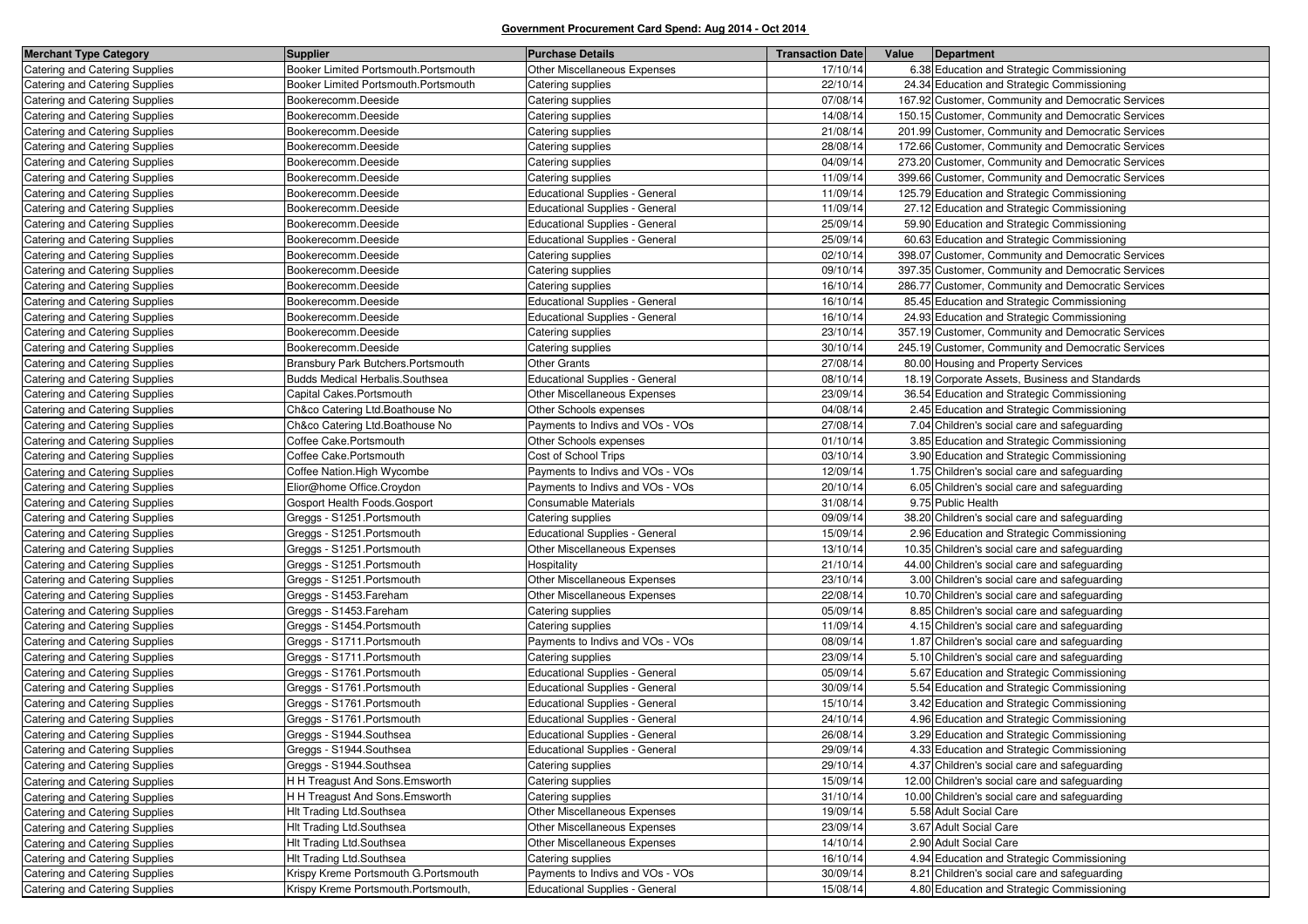| <b>Merchant Type Category</b>         | <b>Supplier</b>                     | <b>Purchase Details</b>               | <b>Transaction Date</b> | Value<br>Department                               |
|---------------------------------------|-------------------------------------|---------------------------------------|-------------------------|---------------------------------------------------|
| <b>Catering and Catering Supplies</b> | Krispy Kreme Portsmouth.Portsmouth, | <b>Educational Supplies - General</b> | 21/08/14                | 6.35 Education and Strategic Commissioning        |
| Catering and Catering Supplies        | Krispy Kreme Portsmouth.Portsmouth, | <b>Educational Supplies - General</b> | 11/09/14                | 4.87 Education and Strategic Commissioning        |
| Catering and Catering Supplies        | Kwikki-Mart.Southsea                | Catering supplies                     | 05/09/14                | 6.15 Education and Strategic Commissioning        |
| Catering and Catering Supplies        | Kwikki-Mart.Southsea                | Catering supplies                     | 09/09/14                | 3.09 Education and Strategic Commissioning        |
| Catering and Catering Supplies        | Kwikki-Mart.Southsea                | Catering supplies                     | 13/10/14                | 11.00 Education and Strategic Commissioning       |
| Catering and Catering Supplies        | Kwikki-Mart.Southsea                | Catering supplies                     | 24/10/14                | 3.29 Education and Strategic Commissioning        |
| Catering and Catering Supplies        | Littlestrand Ltd.Southsea           | Accommodation and Subsistence         | 11/08/14                | 1.50 Housing and Property Services                |
| Catering and Catering Supplies        | M A Food (Portsmouth).Portsmouth    | Catering supplies                     | 29/10/14                | 14.56 Children's social care and safeguarding     |
| Catering and Catering Supplies        | M&s Simply Food.Dnngtn Servs        | Hospitality                           | 10/09/14                | 1.69 Children's social care and safeguarding      |
| Catering and Catering Supplies        | Martin Mccoll 1076. Fareham Hamps   | Other Miscellaneous Expenses          | 18/09/14                | 1.17 Education and Strategic Commissioning        |
| Catering and Catering Supplies        | Martin Mccoll 1127. Portsmouth Ha   | Other Miscellaneous Expenses          | 03/09/14                | 2.50 Education and Strategic Commissioning        |
| Catering and Catering Supplies        | Martin Mccoll 1127. Portsmouth Ha   | Other Schools expenses                | 24/09/14                | 1.67 Education and Strategic Commissioning        |
| Catering and Catering Supplies        | Martin Mccoll 6857. Portsmouth Ha   | Other Miscellaneous Expenses          | 26/08/14                | 2.60 Education and Strategic Commissioning        |
| Catering and Catering Supplies        | Martin Mccoll 6858. Portsmouth Ha   | Payments to Indivs and VOs - VOs      | 01/09/14                | 5.00 Children's social care and safeguarding      |
| Catering and Catering Supplies        | Martin Mccoll 6858. Portsmouth Ha   | Catering supplies                     | 17/10/14                | 4.00 Children's social care and safeguarding      |
| Catering and Catering Supplies        | Mdn Welcb/waitrose.Leicester        | Catering supplies                     | 17/10/14                | 3.00 Children's social care and safeguarding      |
| Catering and Catering Supplies        | Millets.Southsea                    | Consumable Materials                  | 17/10/14                | 10.00 Public Health                               |
| Catering and Catering Supplies        | New Kwikimart Hillsley.Portsmouth   | Catering supplies                     | 04/08/14                | 2.00 Adult Social Care                            |
| Catering and Catering Supplies        | New Kwikimart Hillsley.Portsmouth   | Equipment (Non IT)                    | 14/08/14                | 3.57 Adult Social Care                            |
| Catering and Catering Supplies        | New Kwikimart Hillsley.Portsmouth   | Catering supplies                     | 21/08/14                | 1.75 Adult Social Care                            |
| Catering and Catering Supplies        | New Kwikimart Hillsley.Portsmouth   | Catering supplies                     | 06/09/14                | 6.09 Adult Social Care                            |
| Catering and Catering Supplies        | New Kwikimart Hillsley.Portsmouth   | Catering supplies                     | 29/09/14                | 4.63 Adult Social Care                            |
| Catering and Catering Supplies        | New Kwikimart Hillsley.Portsmouth   | Catering supplies                     | 29/09/14                | 9.10 Adult Social Care                            |
| Catering and Catering Supplies        | New Kwikimart Hillsley.Portsmouth   | Catering supplies                     | 12/10/14                | 6.80 Adult Social Care                            |
| Catering and Catering Supplies        | New Kwikimart Hillsley.Portsmouth   | Catering supplies                     | 22/10/14                | 4.76 Adult Social Care                            |
| Catering and Catering Supplies        | New Kwikimart Hillsley.Portsmouth   | Hospitality                           | 25/10/14                | 14.69 Children's social care and safeguarding     |
| Catering and Catering Supplies        | Normas Holding South E.Chatham      | Other Miscellaneous Expenses          | 14/10/14                | 11.50 Children's social care and safeguarding     |
| Catering and Catering Supplies        | Oxford Peartree Starbu Oxford       | Other Employee Expenses               | 17/09/14                | 4.00 Public Health                                |
| Catering and Catering Supplies        | Paypal.35314369001                  | Accommodation and Subsistence         | 23/09/14                | 181.25 Education and Strategic Commissioning      |
| Catering and Catering Supplies        | Peros Limited. High Wycombe         | <b>Private Contractors</b>            | 07/10/14                | 106.92 City Development and Cultural Services     |
| Catering and Catering Supplies        | Pumpkin Cafe.Havant                 | Accommodation and Subsistence         | 23/10/14                | 2.00 Health, Safety and Licensing                 |
| Catering and Catering Supplies        | Real Country Butchers. Portsmouth   | Catering supplies                     | 10/10/14                | 23.97 Adult Social Care                           |
| Catering and Catering Supplies        | Serenata Com.1489568247             | Other Miscellaneous Expenses          | 03/10/14                | 16.66 Customer, Community and Democratic Services |
| Catering and Catering Supplies        | Solent Butchers Limited.Portsmouth  | Catering supplies                     | 01/08/14                | 186.78 Adult Social Care                          |
| Catering and Catering Supplies        | Solent Butchers Limited.Portsmouth  | Catering supplies                     | 12/08/14                | 129.65 Adult Social Care                          |
| Catering and Catering Supplies        | Solent Butchers Limited.Portsmouth  | Catering supplies                     | 29/08/14                | 260.65 Adult Social Care                          |
| Catering and Catering Supplies        | Solent Butchers Limited.Portsmouth  | Catering supplies                     | 18/09/14                | 176.98 Adult Social Care                          |
| Catering and Catering Supplies        | Solent Butchers Limited.Portsmouth  | Catering supplies                     | 10/10/14                | 357.70 Adult Social Care                          |
| Catering and Catering Supplies        | Solent Butchers Limited.Portsmouth  | Catering supplies                     | 27/10/14                | 251.58 Adult Social Care                          |
| Catering and Catering Supplies        | Solent Fish Ltd.Portsmouth          | Catering supplies                     | 01/08/14                | 139.80 Adult Social Care                          |
| Catering and Catering Supplies        | Solent Fish Ltd.Portsmouth          | Catering supplies                     | 12/08/14                | 19.90 Adult Social Care                           |
| Catering and Catering Supplies        | Solent Fish Ltd.Portsmouth          | Catering supplies                     | 28/08/14                | 19.90 Adult Social Care                           |
| Catering and Catering Supplies        | Solent Fish Ltd.Portsmouth          | Catering supplies                     | 29/08/14                | 61.10 Adult Social Care                           |
| Catering and Catering Supplies        | Solent Fish Ltd.Portsmouth          | Catering supplies                     | 18/09/14                | 89.60 Adult Social Care                           |
| Catering and Catering Supplies        | Solent Fish Ltd.Portsmouth          | Catering supplies                     | 30/09/14                | 19.90 Adult Social Care                           |
| Catering and Catering Supplies        | Solent Fish Ltd.Portsmouth          | Catering supplies                     | 10/10/14                | 89.60 Adult Social Care                           |
| Catering and Catering Supplies        | Solent Fish Ltd.Portsmouth          | Catering supplies                     | 28/10/14                | 29.75 Adult Social Care                           |
| Catering and Catering Supplies        | Solent Fish Ltd.Portsmouth          | Catering supplies                     | 31/10/14                | 64.70 Adult Social Care                           |
| Catering and Catering Supplies        | Somerstown Central Catering         | Other Grants                          | 06/08/14                | 27.32 Housing and Property Services               |
| Catering and Catering Supplies        | Somerstown Central.Catering         | Hospitality                           | 03/09/14                | 6.29 Housing and Property Services                |
| Catering and Catering Supplies        | Somerstown Central Catering         | Hospitality                           | 16/09/14                | 15.97 Housing and Property Services               |
| Catering and Catering Supplies        | Somerstown Central.Catering         | Hospitality                           | 16/09/14                | 7.02 Housing and Property Services                |
| Catering and Catering Supplies        | Somerstown Central.Catering         | Other Miscellaneous Expenses          | 22/10/14                | 9.75 Housing and Property Services                |
| Catering and Catering Supplies        | Soothills Bakery.Portsmouth         | <b>Staff Training expenses</b>        | 16/10/14                | 54.61 Education and Strategic Commissioning       |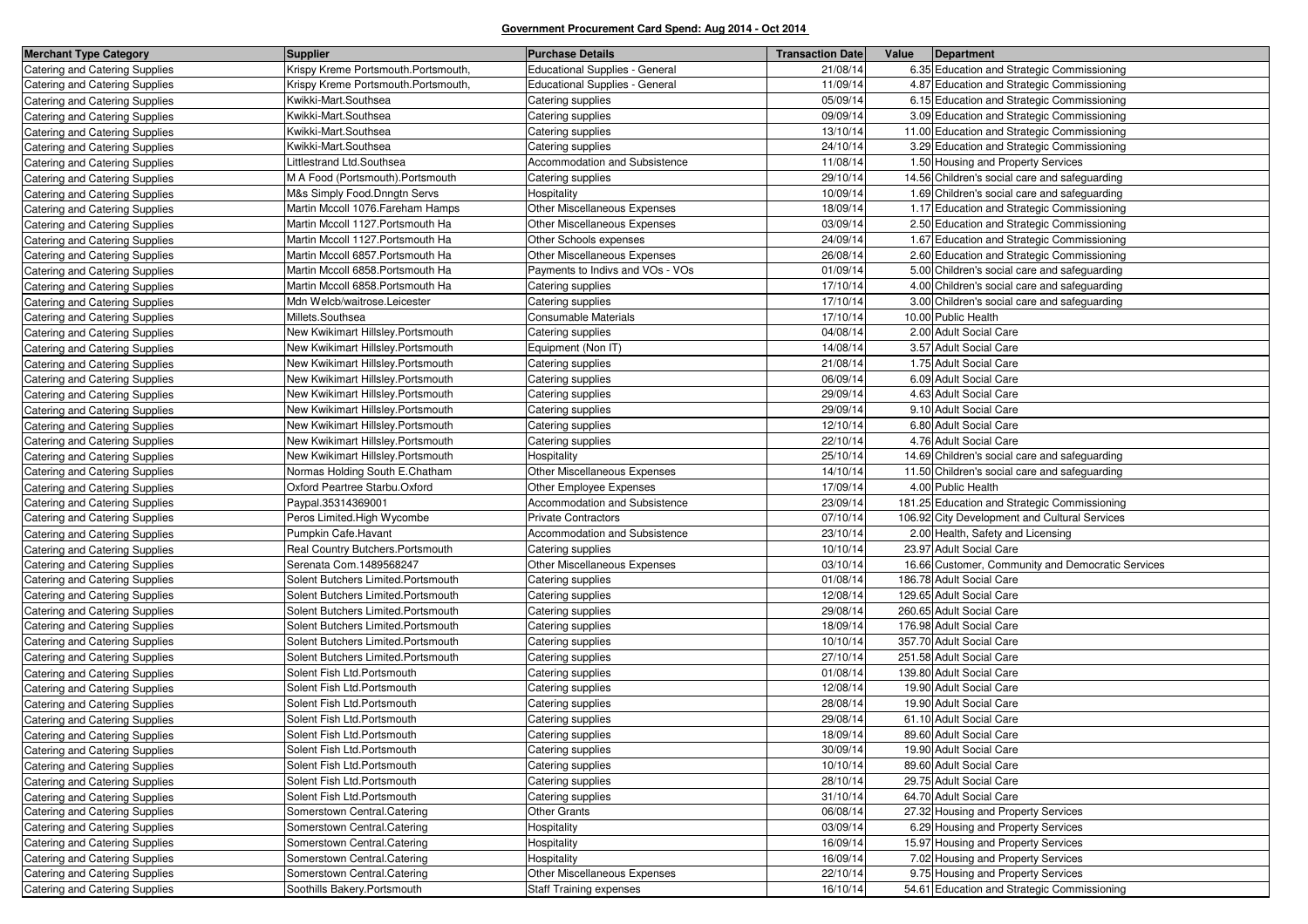| <b>Merchant Type Category</b>         | <b>Supplier</b>                       | <b>Purchase Details</b>               | <b>Transaction Date</b> | Value | Department                                         |
|---------------------------------------|---------------------------------------|---------------------------------------|-------------------------|-------|----------------------------------------------------|
| Catering and Catering Supplies        | Soothills Bakery Portsmouth           | <b>Staff Training expenses</b>        | 17/10/14                |       | 57.87 Education and Strategic Commissioning        |
| Catering and Catering Supplies        | Spar Trafalgar Hall.Southsea          | Catering supplies                     | 17/09/14                |       | 10.94 Children's social care and safeguarding      |
| Catering and Catering Supplies        | Spar Trafalgar Hall.Southsea          | Catering supplies                     | 18/09/14                |       | 11.30 Children's social care and safeguarding      |
| Catering and Catering Supplies        | Spar Trafalgar Hall.Southsea          | Hospitality                           | 02/10/14                |       | 6.32 Housing and Property Services                 |
| <b>Catering and Catering Supplies</b> | Spar.Portsmouth                       | Catering supplies                     | 01/08/14                |       | 17.35 Children's social care and safeguarding      |
| Catering and Catering Supplies        | Spar.Portsmouth                       | Catering supplies                     | 24/09/14                |       | 6.47 Children's social care and safeguarding       |
| Catering and Catering Supplies        | Spar.Portsmouth                       | Payments to Indivs and VOs - VOs      | 26/09/14                |       | 3.59 Children's social care and safeguarding       |
| Catering and Catering Supplies        | Spar.Portsmouth                       | Payments to Indivs and VOs - VOs      | 04/10/14                |       | 7.00 Children's social care and safeguarding       |
| Catering and Catering Supplies        | Spar.Portsmouth                       | General office expenses               | 08/10/14                |       | 5.00 Housing and Property Services                 |
| Catering and Catering Supplies        | The Balcony-Waterloo S.London Se1     | Hospitality                           | 11/08/14                |       | 17.96 Housing and Property Services                |
| <b>Catering and Catering Supplies</b> | The Corner Shop.Southsea              | Other Miscellaneous Expenses          | 24/09/14                |       | 20.00 Housing and Property Services                |
| Catering and Catering Supplies        | The Good Cook Shop.Southsea           | Catering supplies                     | 04/08/14                |       | 5.00 Adult Social Care                             |
| Catering and Catering Supplies        | Welc B/ N Starbuck.Leicester          | Hospitality                           | 10/09/14                |       | 2.96 Children's social care and safeguarding       |
| <b>Catering and Catering Supplies</b> | Welc B/lfe N Whs.Leicester            | Catering supplies                     | 17/10/14                |       | 1.25 Children's social care and safeguarding       |
| Catering and Catering Supplies        | Welcome B/fleet North. Fleet North    | Cost of School Trips                  | 11/08/14                |       | 10.20 Education and Strategic Commissioning        |
| <b>Catering and Catering Supplies</b> | Welcome B/waitrose Pea.Oxford         | Hospitality                           | 10/09/14                |       | 3.29 Children's social care and safeguarding       |
| Catering and Catering Supplies        | Welcome B/waitrose Pea.Oxford         | Other Employee Expenses               | 17/09/14                |       | 0.99 Public Health                                 |
| <b>Catering and Catering Supplies</b> | Welcome B/waitrose Pea.Oxford         | Other Employee Expenses               | 17/09/14                |       | 1.58 Public Health                                 |
| <b>Catering and Catering Supplies</b> | Welcome Break Harry Ra. Bishops Stort | Accommodation and Subsistence         | 08/10/14                |       | 9.36 Transport and Environment                     |
| Catering and Catering Supplies        | Www.3663.Co.Uk.Internet               | <b>Other Miscellaneous Expenses</b>   | 23/09/14                |       | 200.79 Customer, Community and Democratic Services |
| Catering and Catering Supplies        | Www.Cater4you.Co.Uk.Internet          | Catering supplies                     | 12/08/14                |       | 49.09 Housing and Property Services                |
| Catering and Catering Supplies        | Yellow Kite.Southsea                  | <b>Educational Supplies - General</b> | 12/09/14                |       | 6.87 Education and Strategic Commissioning         |
| Catering and Catering Supplies        | Yellow Kite.Southsea                  | <b>Educational Supplies - General</b> | 19/09/14                |       | 4.17 Education and Strategic Commissioning         |
| <b>Cleaning Services and Supplies</b> | Bunzl.Ringwood                        | <b>Consumable Materials</b>           | 08/08/14                |       | 1156.80 Housing and Property Services              |
| Cleaning Services and Supplies        | Bunzl.Ringwood                        | Consumable Materials                  | 26/09/14                |       | 1116.00 Housing and Property Services              |
| <b>Cleaning Services and Supplies</b> | Bunzl.Ringwood                        | Consumable Materials                  | 28/10/14                |       | 571.60 Housing and Property Services               |
| <b>Cleaning Services and Supplies</b> | Clean A Carpets Ltd. Portsmouth       | Furnishings Maintenance               | 03/10/14                |       | 80.00 Housing and Property Services                |
| Cleaning Services and Supplies        | Impress Services.Southsea             | <b>Building</b>                       | 21/10/14                |       | 33.33 City Development and Cultural Services       |
| <b>Cleaning Services and Supplies</b> | Initial Washroom.8456036476           | Refuse collection/ disposal           | 26/08/14                |       | 3.60 Corporate Assets, Business and Standards      |
| <b>Cleaning Services and Supplies</b> | Initial Washroom.8456036476           | Cleaning materials                    | 03/09/14                |       | 66.13 Corporate Assets, Business and Standards     |
| Cleaning Services and Supplies        | Initial Washroom.8456036476           | Cleaning materials                    | 30/09/14                |       | 66.13 Corporate Assets, Business and Standards     |
| <b>Cleaning Services and Supplies</b> | Initial Washroom.8456036476           | Refuse collection/ disposal           | 28/10/14                |       | 3.60 Corporate Assets, Business and Standards      |
| <b>Cleaning Services and Supplies</b> | Parkway Hygene Ltd. Birmingham        | Wellbeing and Health Supplies         | 18/09/14                |       | 32.50 Education and Strategic Commissioning        |
| Cleaning Services and Supplies        | Rentokil Pest Cont.Dudley             | Refuse collection/ disposal           | 05/08/14                |       | 10.80 Corporate Assets, Business and Standards     |
| <b>Cleaning Services and Supplies</b> | Sita Holdings Uk. Weston Super        | Refuse collection/ disposal           | 26/09/14                |       | 144.77 Education and Strategic Commissioning       |
| <b>Cleaning Services and Supplies</b> | Sita Holdings Uk. Weston Super        | Other Cleaning                        | 29/09/14                |       | 115.42 Education and Strategic Commissioning       |
| <b>Cleaning Services and Supplies</b> | <b>Smarty Pants. Portsmouth</b>       | Protective clothing & Uniforms        | 20/08/14                |       | 10.50 Children's social care and safeguarding      |
| <b>Cleaning Services and Supplies</b> | Specialist Dry Cleaner.Portsmouth     | Publicity/Promotions                  | 14/08/14                |       | 13.67 Transport and Environment                    |
| <b>Cleaning Services and Supplies</b> | Wightman & Parrish.01323 440444       | Cleaning materials                    | 02/09/14                |       | 18.77 Adult Social Care                            |
| <b>Cleaning Services and Supplies</b> | Wightman & Parrish.01323 440444       | Cleaning materials                    | 04/09/14                |       | 116.76 Adult Social Care                           |
| <b>Cleaning Services and Supplies</b> | Wightman & Parrish.01323 440444       | Cleaning materials                    | 11/09/14                |       | 66.00 Housing and Property Services                |
| <b>Cleaning Services and Supplies</b> | Wightman & Parrish.01323 440444       | Cleaning materials                    | 15/09/14                |       | 783.05 Housing and Property Services               |
| <b>Cleaning Services and Supplies</b> | Wightman & Parrish.01323 440444       | Cleaning materials                    | 16/09/14                |       | 287.30 Housing and Property Services               |
| Cleaning Services and Supplies        | Wightman & Parrish.01323 440444       | Cleaning materials                    | 16/09/14                |       | 60.86 Housing and Property Services                |
| Cleaning Services and Supplies        | Wightman & Parrish.01323 440444       | Cleaning materials                    | 17/09/14                |       | 360.15 Housing and Property Services               |
| Cleaning Services and Supplies        | Wightman & Parrish.01323 440444       | Cleaning materials                    | 17/09/14                |       | 453.02 Housing and Property Services               |
| <b>Cleaning Services and Supplies</b> | Wightman & Parrish.01323 440444       | Cleaning materials                    | 17/09/14                |       | 2.48 Housing and Property Services                 |
| Cleaning Services and Supplies        | Wightman & Parrish.01323 440444       | Cleaning materials                    | 17/09/14                |       | 27.85 Housing and Property Services                |
| <b>Cleaning Services and Supplies</b> | Wightman & Parrish.01323 440444       | Cleaning materials                    | 18/09/14                |       | 326.96 Housing and Property Services               |
| Cleaning Services and Supplies        | Wightman & Parrish.01323 440444       | Cleaning materials                    | 18/09/14                |       | 99.72 Housing and Property Services                |
| Cleaning Services and Supplies        | Wightman & Parrish.01323 440444       | Cleaning materials                    | 19/09/14                |       | 28.76 Housing and Property Services                |
| <b>Cleaning Services and Supplies</b> | Wightman & Parrish.01323 440444       | Cleaning materials                    | 22/09/14                |       | 69.00 Housing and Property Services                |
| Cleaning Services and Supplies        | Wightman & Parrish.01323 440444       | Other Miscellaneous Expenses          | 23/09/14                |       | 214.49 Housing and Property Services               |
| Cleaning Services and Supplies        | Wightman & Parrish.01323 440444       | Cleaning materials                    | 26/09/14                |       | 79.03 Corporate Assets, Business and Standards     |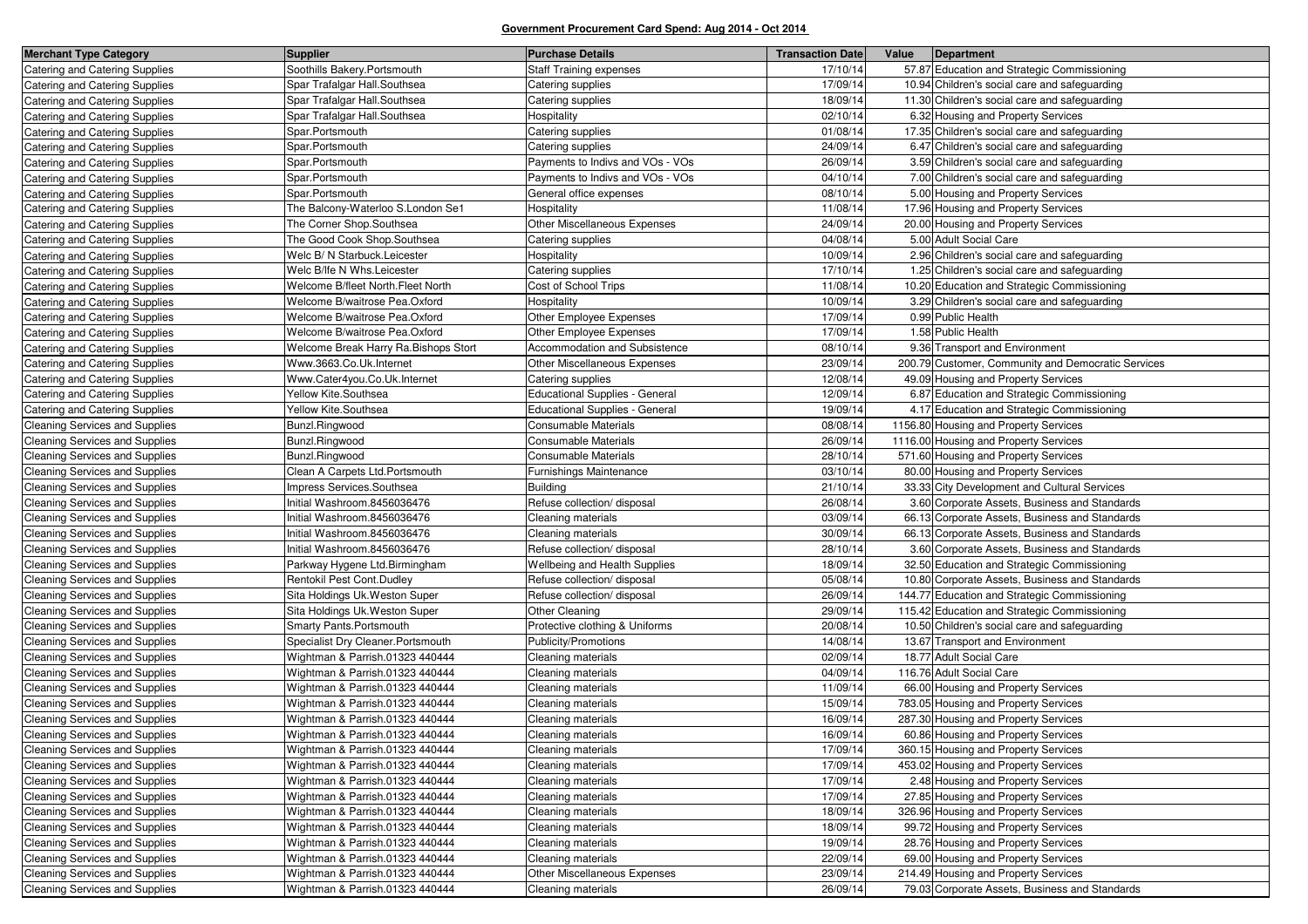| <b>Merchant Type Category</b>         | <b>Supplier</b>                 | <b>Purchase Details</b>              | <b>Transaction Date</b> | Value<br>Department                               |
|---------------------------------------|---------------------------------|--------------------------------------|-------------------------|---------------------------------------------------|
| <b>Cleaning Services and Supplies</b> | Wightman & Parrish.01323 440444 | Cleaning materials                   | 06/10/14                | 7.98 Education and Strategic Commissioning        |
| <b>Cleaning Services and Supplies</b> | Wightman & Parrish.01323 440444 | Cleaning materials                   | 08/10/14                | 152.63 Housing and Property Services              |
| Cleaning Services and Supplies        | Wightman & Parrish.Hailsham     | Other Miscellaneous Expenses         | 11/09/14                | 23.76 Adult Social Care                           |
| <b>Cleaning Services and Supplies</b> | Wightman & Parrish.Hailsham     | Cleaning materials                   | 19/09/14                | 2.50 Housing and Property Services                |
| <b>Cleaning Services and Supplies</b> | Wightman & Parrish.Hailsham     | Cleaning materials                   | 16/10/14                | 245.65 Housing and Property Services              |
| <b>Cleaning Services and Supplies</b> | Wightman & Parrish.Hailsham     | Cleaning materials                   | 16/10/14                | 245.65 Housing and Property Services              |
| <b>Cleaning Services and Supplies</b> | Www.Allpurposeltd.Co.U.Internet | Cleaning materials                   | 04/09/14                | 65.30 Housing and Property Services               |
| <b>Cleaning Services and Supplies</b> | Www.Cleansave.Co.Uk.Internet    | Consumable Materials                 | 10/10/14                | 105.12 Education and Strategic Commissioning      |
| <b>Cleaning Services and Supplies</b> | Www.Lockhartcatering.C.Internet | Catering supplies                    | 28/10/14                | 44.08 Customer, Community and Democratic Services |
| <b>Cleaning Services and Supplies</b> | Www.Payocs.Co.Uk.1524595353     | Wellbeing and Health Supplies        | 08/08/14                | 157.50 Adult Social Care                          |
| <b>Cleaning Services and Supplies</b> | Www.Payocs.Co.Uk.1524595353     | Other Cleaning                       | 11/08/14                | 229.02 Education and Strategic Commissioning      |
| <b>Cleaning Services and Supplies</b> | Www.Payocs.Co.Uk.1524595353     | Other Miscellaneous Expenses         | 13/08/14                | 50.87 Education and Strategic Commissioning       |
| <b>Cleaning Services and Supplies</b> | Www.Payocs.Co.Uk.1524595353     | Other Miscellaneous Expenses         | 13/08/14                | 34.02 Education and Strategic Commissioning       |
| <b>Cleaning Services and Supplies</b> | Www.Payocs.Co.Uk.1524595353     | Other Miscellaneous Expenses         | 13/08/14                | 42.44 Education and Strategic Commissioning       |
| <b>Cleaning Services and Supplies</b> | Www.Payocs.Co.Uk.1524595353     | Other Cleaning                       | 02/09/14                | 78.39 Education and Strategic Commissioning       |
| <b>Cleaning Services and Supplies</b> | Www.Payocs.Co.Uk.1524595353     | Refuse collection/ disposal          | 08/09/14                | 129.10 Education and Strategic Commissioning      |
| <b>Cleaning Services and Supplies</b> | Www.Payocs.Co.Uk.1524595353     | <b>Wellbeing and Health Supplies</b> | 08/09/14                | 155.25 Adult Social Care                          |
| Cleaning Services and Supplies        | Www.Payocs.Co.Uk.1524595353     | Other Cleaning                       | 30/09/14                | 49.52 Education and Strategic Commissioning       |
| <b>Cleaning Services and Supplies</b> | Www.Payocs.Co.Uk.1524595353     | Other Cleaning                       | 30/09/14                | 229.02 Education and Strategic Commissioning      |
| <b>Cleaning Services and Supplies</b> | Www.Payocs.Co.Uk.1524595353     | Wellbeing and Health Supplies        | 03/10/14                | 228.87 Adult Social Care                          |
|                                       | Www.Payocs.Co.Uk.1524595353     | Refuse collection/ disposal          | 30/10/14                | 43.02 Education and Strategic Commissioning       |
| <b>Cleaning Services and Supplies</b> | Www.Payocs.Co.Uk.1524595353     |                                      |                         |                                                   |
| <b>Cleaning Services and Supplies</b> |                                 | Refuse collection/ disposal          | 30/10/14                | 28.77 Education and Strategic Commissioning       |
| <b>Cleaning Services and Supplies</b> | Www.W-P.Co.Uk.01323 440444      | Cleaning materials                   | 26/08/14                | 32.22 Adult Social Care                           |
| <b>Cleaning Services and Supplies</b> | Www.W-P.Co.Uk.01323 440444      | <b>Consumable Materials</b>          | 27/08/14                | 62.25 Adult Social Care                           |
| <b>Cleaning Services and Supplies</b> | Www.W-P.Co.Uk.01323 440444      | Cleaning materials                   | 29/08/14                | 17.58 Adult Social Care                           |
| <b>Cleaning Services and Supplies</b> | Www.W-P.Co.Uk.01323 440444      | Cleaning materials                   | 29/08/14                | 152.03 Adult Social Care                          |
| <b>Cleaning Services and Supplies</b> | Www.W-P.Co.Uk.01323 440444      | Cleaning materials                   | 01/09/14                | 31.99 Adult Social Care                           |
| <b>Cleaning Services and Supplies</b> | Www.W-P.Co.Uk.01323 440444      | Cleaning materials                   | 01/09/14                | 51.19 Adult Social Care                           |
| <b>Cleaning Services and Supplies</b> | Www.W-P.Co.Uk.01323 440444      | Cleaning materials                   | 01/09/14                | 35.29 Housing and Property Services               |
| <b>Cleaning Services and Supplies</b> | Www.W-P.Co.Uk.01323 440444      | Cleaning materials                   | 01/09/14                | 102.56 Housing and Property Services              |
| <b>Cleaning Services and Supplies</b> | Www.W-P.Co.Uk.01323 440444      | Cleaning materials                   | 01/09/14                | 115.42 Education and Strategic Commissioning      |
| <b>Cleaning Services and Supplies</b> | Www.W-P.Co.Uk.01323 440444      | Cleaning materials                   | 02/09/14                | 67.68 Housing and Property Services               |
| <b>Cleaning Services and Supplies</b> | Www.W-P.Co.Uk.01323 440444      | Cleaning materials                   | 02/09/14                | 100.60 Housing and Property Services              |
| <b>Cleaning Services and Supplies</b> | Www.W-P.Co.Uk.01323 440444      | Consumable Materials                 | 02/09/14                | 608.00 Housing and Property Services              |
| <b>Cleaning Services and Supplies</b> | Www.W-P.Co.Uk.01323 440444      | Cleaning materials                   | 03/09/14                | 108.67 Transport and Environment                  |
| <b>Cleaning Services and Supplies</b> | Www.W-P.Co.Uk.01323 440444      | Cleaning materials                   | 03/09/14                | 246.33 Housing and Property Services              |
| <b>Cleaning Services and Supplies</b> | Www.W-P.Co.Uk.01323 440444      | <b>Voluntary Organisation Grants</b> | 04/09/14                | 12.33 Adult Social Care                           |
| <b>Cleaning Services and Supplies</b> | Www.W-P.Co.Uk.01323 440444      | Other Miscellaneous Expenses         | 04/09/14                | 17.16 Adult Social Care                           |
| <b>Cleaning Services and Supplies</b> | Www.W-P.Co.Uk.01323 440444      | Other Miscellaneous Expenses         | 04/09/14                | 34.44 Adult Social Care                           |
| <b>Cleaning Services and Supplies</b> | Www.W-P.Co.Uk.01323 440444      | Equipment (Non IT)                   | 04/09/14                | 222.20 Housing and Property Services              |
| <b>Cleaning Services and Supplies</b> | Www.W-P.Co.Uk.01323 440444      | Stationery                           | 04/09/14                | 5.78 Adult Social Care                            |
| <b>Cleaning Services and Supplies</b> | Www.W-P.Co.Uk.01323 440444      | Wellbeing and Health Supplies        | 04/09/14                | 14.60 Adult Social Care                           |
| <b>Cleaning Services and Supplies</b> | Www.W-P.Co.Uk.01323 440444      | Equipment (Non IT)                   | 04/09/14                | 12.78 Adult Social Care                           |
| <b>Cleaning Services and Supplies</b> | Www.W-P.Co.Uk.01323 440444      | <b>Consumable Materials</b>          | 04/09/14                | 105.00 Adult Social Care                          |
| <b>Cleaning Services and Supplies</b> | Www.W-P.Co.Uk.01323 440444      | Cleaning materials                   | 05/09/14                | 71.80 Housing and Property Services               |
| <b>Cleaning Services and Supplies</b> | Www.W-P.Co.Uk.01323 440444      | Cleaning materials                   | 05/09/14                | 366.30 Housing and Property Services              |
| <b>Cleaning Services and Supplies</b> | Www.W-P.Co.Uk.01323 440444      | Cleaning materials                   | 08/09/14                | 281.62 Adult Social Care                          |
| <b>Cleaning Services and Supplies</b> | Www.W-P.Co.Uk.01323 440444      | Equipment (Non IT)                   | 08/09/14                | 32.03 Housing and Property Services               |
| <b>Cleaning Services and Supplies</b> | Www.W-P.Co.Uk.01323 440444      | Other Miscellaneous Expenses         | 09/09/14                | -34.44 Adult Social Care                          |
| <b>Cleaning Services and Supplies</b> | Www.W-P.Co.Uk.01323 440444      | Other Miscellaneous Expenses         | 09/09/14                | 41.21 Housing and Property Services               |
| <b>Cleaning Services and Supplies</b> | Www.W-P.Co.Uk.01323 440444      | Cleaning materials                   | 09/09/14                | 160.16 Adult Social Care                          |
| <b>Cleaning Services and Supplies</b> | Www.W-P.Co.Uk.01323 440444      | Cleaning materials                   | 09/09/14                | 245.06 Adult Social Care                          |
| <b>Cleaning Services and Supplies</b> | Www.W-P.Co.Uk.01323 440444      | Cleaning materials                   | 09/09/14                | 141.60 Housing and Property Services              |
| Cleaning Services and Supplies        | Www.W-P.Co.Uk.01323 440444      | Equipment (Non IT)                   | 09/09/14                | 67.97 Housing and Property Services               |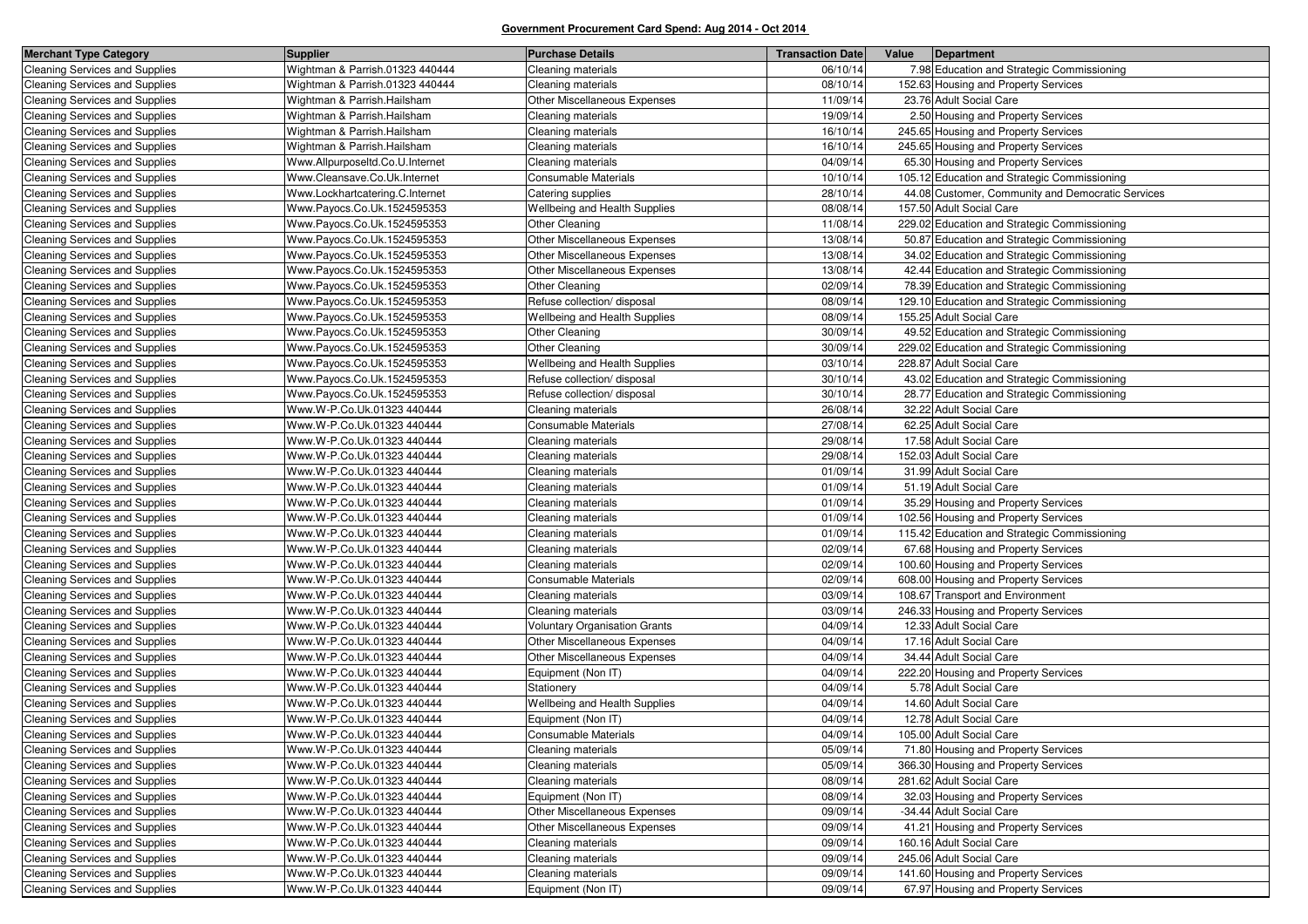| <b>Merchant Type Category</b>         | <b>Supplier</b>            | <b>Purchase Details</b>              | <b>Transaction Date</b> | Value<br>Department                          |
|---------------------------------------|----------------------------|--------------------------------------|-------------------------|----------------------------------------------|
| <b>Cleaning Services and Supplies</b> | Www.W-P.Co.Uk.01323 440444 | .aundry                              | 09/09/14                | 125.17 Adult Social Care                     |
| <b>Cleaning Services and Supplies</b> | Www.W-P.Co.Uk.01323 440444 | Cleaning materials                   | 09/09/14                | 32.84 Adult Social Care                      |
| <b>Cleaning Services and Supplies</b> | Www.W-P.Co.Uk.01323 440444 | Cleaning materials                   | 09/09/14                | 380.88 Adult Social Care                     |
| <b>Cleaning Services and Supplies</b> | Www.W-P.Co.Uk.01323 440444 | <b>Cleaning materials</b>            | 09/09/14                | 304.27 Adult Social Care                     |
| <b>Cleaning Services and Supplies</b> | Www.W-P.Co.Uk.01323 440444 | Cleaning materials                   | 10/09/14                | 59.44 Education and Strategic Commissioning  |
| Cleaning Services and Supplies        | Www.W-P.Co.Uk.01323 440444 | Cleaning materials                   | 10/09/14                | -0.62 Adult Social Care                      |
| <b>Cleaning Services and Supplies</b> | Www.W-P.Co.Uk.01323 440444 | <b>Cleaning materials</b>            | 11/09/14                | 161.98 Adult Social Care                     |
| <b>Cleaning Services and Supplies</b> | Www.W-P.Co.Uk.01323 440444 | <b>Consumable Materials</b>          | 12/09/14                | 896.40 Housing and Property Services         |
| <b>Cleaning Services and Supplies</b> | Www.W-P.Co.Uk.01323 440444 | <b>Cleaning materials</b>            | 12/09/14                | 27.35 Adult Social Care                      |
| <b>Cleaning Services and Supplies</b> | Www.W-P.Co.Uk.01323 440444 | <b>Cleaning materials</b>            | 15/09/14                | 210.09 Housing and Property Services         |
| <b>Cleaning Services and Supplies</b> | Www.W-P.Co.Uk.01323 440444 | Laundry                              | 16/09/14                | 285.10 Adult Social Care                     |
| <b>Cleaning Services and Supplies</b> | Www.W-P.Co.Uk.01323 440444 | Cleaning materials                   | 16/09/14                | 206.65 Adult Social Care                     |
| <b>Cleaning Services and Supplies</b> | Www.W-P.Co.Uk.01323 440444 | <b>Cleaning materials</b>            | 16/09/14                | 146.95 Adult Social Care                     |
| <b>Cleaning Services and Supplies</b> | Www.W-P.Co.Uk.01323 440444 | Catering supplies                    | 16/09/14                | 39.92 Adult Social Care                      |
| <b>Cleaning Services and Supplies</b> | Www.W-P.Co.Uk.01323 440444 | Cleaning materials                   | 16/09/14                | 5.70 Adult Social Care                       |
| <b>Cleaning Services and Supplies</b> | Www.W-P.Co.Uk.01323 440444 | <b>Wellbeing and Health Supplies</b> | 16/09/14                | 288.65 Adult Social Care                     |
| <b>Cleaning Services and Supplies</b> | Www.W-P.Co.Uk.01323 440444 | <b>Consumable Materials</b>          | 16/09/14                | 117.26 Adult Social Care                     |
| <b>Cleaning Services and Supplies</b> | Www.W-P.Co.Uk.01323 440444 | Cleaning materials                   | 16/09/14                | 75.15 Adult Social Care                      |
| <b>Cleaning Services and Supplies</b> | Www.W-P.Co.Uk.01323 440444 | Laundry                              | 16/09/14                | 92.15 Adult Social Care                      |
| <b>Cleaning Services and Supplies</b> | Www.W-P.Co.Uk.01323 440444 | Cleaning materials                   | 17/09/14                | 201.58 Housing and Property Services         |
| <b>Cleaning Services and Supplies</b> | Www.W-P.Co.Uk.01323 440444 | Cleaning materials                   | 17/09/14                | 33.20 Housing and Property Services          |
| <b>Cleaning Services and Supplies</b> | Www.W-P.Co.Uk.01323 440444 | <b>Cleaning materials</b>            | 17/09/14                | 63.33 Housing and Property Services          |
| <b>Cleaning Services and Supplies</b> | Www.W-P.Co.Uk.01323 440444 | Cleaning materials                   | 17/09/14                | 31.10 Housing and Property Services          |
| <b>Cleaning Services and Supplies</b> | Www.W-P.Co.Uk.01323 440444 | Equipment (Non IT)                   | 17/09/14                | 31.10 Housing and Property Services          |
| <b>Cleaning Services and Supplies</b> | Www.W-P.Co.Uk.01323 440444 | <b>Cleaning materials</b>            | 17/09/14                | 47.37 Adult Social Care                      |
| <b>Cleaning Services and Supplies</b> | Www.W-P.Co.Uk.01323 440444 | Cleaning materials                   | 18/09/14                | 119.15 Adult Social Care                     |
| <b>Cleaning Services and Supplies</b> | Www.W-P.Co.Uk.01323 440444 | Cleaning materials                   | 18/09/14                | 384.40 Education and Strategic Commissioning |
| <b>Cleaning Services and Supplies</b> | Www.W-P.Co.Uk.01323 440444 | Cleaning materials                   | 19/09/14                | 114.48 Housing and Property Services         |
| <b>Cleaning Services and Supplies</b> | Www.W-P.Co.Uk.01323 440444 | <b>Cleaning materials</b>            | 19/09/14                | 35.00 Education and Strategic Commissioning  |
| <b>Cleaning Services and Supplies</b> | Www.W-P.Co.Uk.01323 440444 | Consumable Materials                 | 19/09/14                | 34.83 Education and Strategic Commissioning  |
| <b>Cleaning Services and Supplies</b> | Www.W-P.Co.Uk.01323 440444 | Cleaning materials                   | 19/09/14                | -5.94 Housing and Property Services          |
| <b>Cleaning Services and Supplies</b> | Www.W-P.Co.Uk.01323 440444 | Cleaning materials                   | 19/09/14                | 29.61 Education and Strategic Commissioning  |
| <b>Cleaning Services and Supplies</b> | Www.W-P.Co.Uk.01323 440444 | Cleaning materials                   | 22/09/14                | 280.70 Adult Social Care                     |
| <b>Cleaning Services and Supplies</b> | Www.W-P.Co.Uk.01323 440444 | <b>Cleaning materials</b>            | 22/09/14                | 153.66 Adult Social Care                     |
| <b>Cleaning Services and Supplies</b> | Www.W-P.Co.Uk.01323 440444 | Cleaning materials                   | 22/09/14                | 53.50 Housing and Property Services          |
| <b>Cleaning Services and Supplies</b> | Www.W-P.Co.Uk.01323 440444 | _aundry                              | 23/09/14                | 58.90 Adult Social Care                      |
| <b>Cleaning Services and Supplies</b> | Www.W-P.Co.Uk.01323 440444 | Catering supplies                    | 23/09/14                | 127.09 Adult Social Care                     |
| <b>Cleaning Services and Supplies</b> | Www.W-P.Co.Uk.01323 440444 | Cleaning materials                   | 24/09/14                | 192.84 Housing and Property Services         |
| <b>Cleaning Services and Supplies</b> | Www.W-P.Co.Uk.01323 440444 | Cleaning materials                   | 24/09/14                | 319.59 Adult Social Care                     |
| Cleaning Services and Supplies        | Www.W-P.Co.Uk.01323 440444 | <b>Cleaning materials</b>            | 25/09/14                | 30.38 Housing and Property Services          |
| <b>Cleaning Services and Supplies</b> | Www.W-P.Co.Uk.01323 440444 | <b>Cleaning materials</b>            | 25/09/14                | 168.59 Housing and Property Services         |
| <b>Cleaning Services and Supplies</b> | Www.W-P.Co.Uk.01323 440444 | Other Cleaning                       | 25/09/14                | 14.02 Education and Strategic Commissioning  |
| <b>Cleaning Services and Supplies</b> | Www.W-P.Co.Uk.01323 440444 | <b>Cleaning materials</b>            | 26/09/14                | 146.48 Housing and Property Services         |
| <b>Cleaning Services and Supplies</b> | Www.W-P.Co.Uk.01323 440444 | Other Miscellaneous Expenses         | 26/09/14                | 321.85 Housing and Property Services         |
| Cleaning Services and Supplies        | Www.W-P.Co.Uk.01323 440444 | Cleaning materials                   | 29/09/14                | 202.59 Housing and Property Services         |
| <b>Cleaning Services and Supplies</b> | Www.W-P.Co.Uk.01323 440444 | Cleaning materials                   | 29/09/14                | 168.75 Housing and Property Services         |
| Cleaning Services and Supplies        | Www.W-P.Co.Uk.01323 440444 | Cleaning materials                   | 29/09/14                | 237.92 Adult Social Care                     |
| <b>Cleaning Services and Supplies</b> | Www.W-P.Co.Uk.01323 440444 | Cleaning materials                   | 29/09/14                | 127.67 Housing and Property Services         |
| Cleaning Services and Supplies        | Www.W-P.Co.Uk.01323 440444 | Port Maintenance                     | 29/09/14                | 179.31 Port                                  |
| Cleaning Services and Supplies        | Www.W-P.Co.Uk.01323 440444 | Wellbeing and Health Supplies        | 29/09/14                | 135.36 Adult Social Care                     |
| <b>Cleaning Services and Supplies</b> | Www.W-P.Co.Uk.01323 440444 | <b>Cleaning materials</b>            | 30/09/14                | 53.08 Adult Social Care                      |
| <b>Cleaning Services and Supplies</b> | Www.W-P.Co.Uk.01323 440444 | Laundry                              | 30/09/14                | 100.22 Adult Social Care                     |
| Cleaning Services and Supplies        | Www.W-P.Co.Uk.01323 440444 | Consumable Materials                 | 30/09/14                | 128.90 Adult Social Care                     |
| Cleaning Services and Supplies        | Www.W-P.Co.Uk.01323 440444 | Wellbeing and Health Supplies        | 30/09/14                | 67.25 Adult Social Care                      |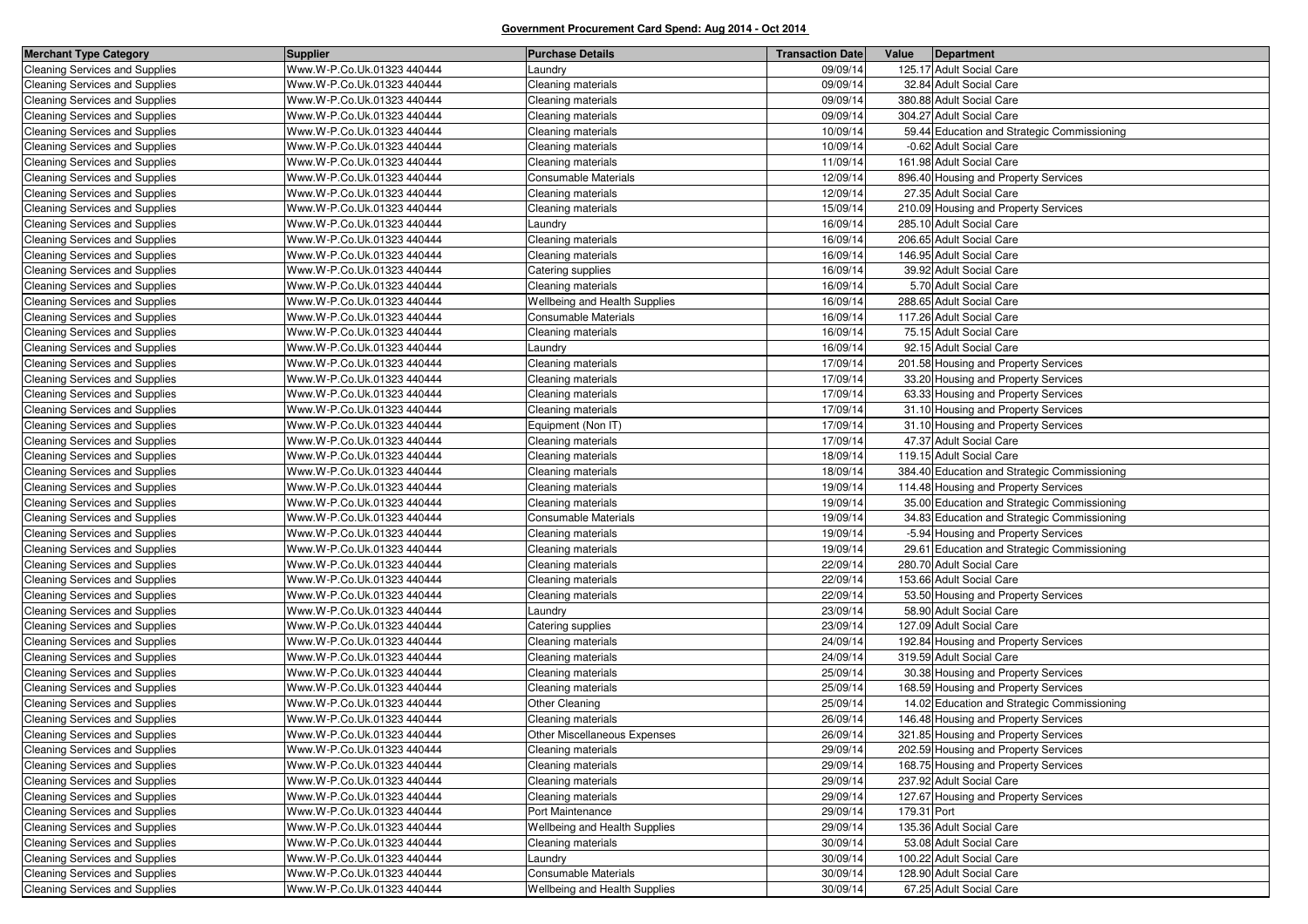| <b>Merchant Type Category</b>         | <b>Supplier</b>            | <b>Purchase Details</b>       | <b>Transaction Date</b> | Value | Department                                     |
|---------------------------------------|----------------------------|-------------------------------|-------------------------|-------|------------------------------------------------|
| <b>Cleaning Services and Supplies</b> | Www.W-P.Co.Uk.01323 440444 | <b>Consumable Materials</b>   | 01/10/14                |       | 29.28 City Development and Cultural Services   |
| <b>Cleaning Services and Supplies</b> | Www.W-P.Co.Uk.01323 440444 | Cleaning materials            | 01/10/14                |       | 101.23 Housing and Property Services           |
| <b>Cleaning Services and Supplies</b> | Www.W-P.Co.Uk.01323 440444 | Cleaning materials            | 02/10/14                |       | 137.27 Housing and Property Services           |
| Cleaning Services and Supplies        | Www.W-P.Co.Uk.01323 440444 | Cleaning materials            | 02/10/14                |       | 98.52 Housing and Property Services            |
| <b>Cleaning Services and Supplies</b> | Www.W-P.Co.Uk.01323 440444 | Cleaning materials            | 02/10/14                |       | 155.55 Adult Social Care                       |
| <b>Cleaning Services and Supplies</b> | Www.W-P.Co.Uk.01323 440444 | Wellbeing and Health Supplies | 02/10/14                |       | 36.21 Education and Strategic Commissioning    |
| Cleaning Services and Supplies        | Www.W-P.Co.Uk.01323 440444 | Wellbeing and Health Supplies | 02/10/14                |       | 36.21 Education and Strategic Commissioning    |
| <b>Cleaning Services and Supplies</b> | Www.W-P.Co.Uk.01323 440444 | Wellbeing and Health Supplies | 02/10/14                |       | 5.48 Education and Strategic Commissioning     |
| <b>Cleaning Services and Supplies</b> | Www.W-P.Co.Uk.01323 440444 | Cleaning materials            | 02/10/14                |       | 44.82 Education and Strategic Commissioning    |
| Cleaning Services and Supplies        | Www.W-P.Co.Uk.01323 440444 | Cleaning materials            | 02/10/14                |       | 90.48 Housing and Property Services            |
| <b>Cleaning Services and Supplies</b> | Www.W-P.Co.Uk.01323 440444 | Cleaning materials            | 02/10/14                |       | 51.17 Housing and Property Services            |
| <b>Cleaning Services and Supplies</b> | Www.W-P.Co.Uk.01323 440444 | Cleaning materials            | 02/10/14                |       | 164.00 Housing and Property Services           |
| Cleaning Services and Supplies        | Www.W-P.Co.Uk.01323 440444 | Cleaning materials            | 02/10/14                |       | 387.78 Adult Social Care                       |
| <b>Cleaning Services and Supplies</b> | Www.W-P.Co.Uk.01323 440444 | Laundry                       | 03/10/14                |       | 117.80 Adult Social Care                       |
| Cleaning Services and Supplies        | Www.W-P.Co.Uk.01323 440444 | Cleaning materials            | 03/10/14                |       | 198.24 Adult Social Care                       |
| Cleaning Services and Supplies        | Www.W-P.Co.Uk.01323 440444 | Wellbeing and Health Supplies | 03/10/14                |       | 37.53 Adult Social Care                        |
| <b>Cleaning Services and Supplies</b> | Www.W-P.Co.Uk.01323 440444 | Cleaning materials            | 03/10/14                |       | 181.84 Adult Social Care                       |
| Cleaning Services and Supplies        | Www.W-P.Co.Uk.01323 440444 | Cleaning materials            | 06/10/14                |       | 162.21 Housing and Property Services           |
| <b>Cleaning Services and Supplies</b> | Www.W-P.Co.Uk.01323 440444 | Cleaning materials            | 07/10/14                |       | 40.83 Education and Strategic Commissioning    |
| <b>Cleaning Services and Supplies</b> | Www.W-P.Co.Uk.01323 440444 | Cleaning materials            | 07/10/14                |       | 40.83 Education and Strategic Commissioning    |
| <b>Cleaning Services and Supplies</b> | Www.W-P.Co.Uk.01323 440444 | Wellbeing and Health Supplies | 07/10/14                |       | -36.21 Education and Strategic Commissioning   |
| Cleaning Services and Supplies        | Www.W-P.Co.Uk.01323 440444 | Laundry                       | 07/10/14                |       | 128.46 Adult Social Care                       |
| <b>Cleaning Services and Supplies</b> | Www.W-P.Co.Uk.01323 440444 | Cleaning materials            | 07/10/14                |       | 266.23 Adult Social Care                       |
| <b>Cleaning Services and Supplies</b> | Www.W-P.Co.Uk.01323 440444 | Cleaning materials            | 07/10/14                |       | 75.00 Housing and Property Services            |
| <b>Cleaning Services and Supplies</b> | Www.W-P.Co.Uk.01323 440444 | Cleaning materials            | 07/10/14                |       | 32.90 Adult Social Care                        |
| <b>Cleaning Services and Supplies</b> | Www.W-P.Co.Uk.01323 440444 | Laundry                       | 07/10/14                |       | 42.25 Adult Social Care                        |
| <b>Cleaning Services and Supplies</b> | Www.W-P.Co.Uk.01323 440444 | <b>Consumable Materials</b>   | 07/10/14                |       | 40.90 Adult Social Care                        |
| <b>Cleaning Services and Supplies</b> | Www.W-P.Co.Uk.01323 440444 | Cleaning materials            | 08/10/14                |       | 38.30 Housing and Property Services            |
| <b>Cleaning Services and Supplies</b> | Www.W-P.Co.Uk.01323 440444 | Cleaning materials            | 08/10/14                |       | 19.33 Housing and Property Services            |
| <b>Cleaning Services and Supplies</b> | Www.W-P.Co.Uk.01323 440444 | Cleaning materials            | 08/10/14                |       | 48.35 Housing and Property Services            |
| <b>Cleaning Services and Supplies</b> | Www.W-P.Co.Uk.01323 440444 | Cleaning materials            | 08/10/14                |       | 48.95 Housing and Property Services            |
| <b>Cleaning Services and Supplies</b> | Www.W-P.Co.Uk.01323 440444 | Cleaning materials            | 09/10/14                |       | -37.32 Housing and Property Services           |
| <b>Cleaning Services and Supplies</b> | Www.W-P.Co.Uk.01323 440444 | Cleaning materials            | 09/10/14                |       | 72.19 Housing and Property Services            |
| <b>Cleaning Services and Supplies</b> | Www.W-P.Co.Uk.01323 440444 | Cleaning materials            | 09/10/14                |       | 69.95 Housing and Property Services            |
| <b>Cleaning Services and Supplies</b> | Www.W-P.Co.Uk.01323 440444 | Cleaning materials            | 09/10/14                |       | 51.90 Housing and Property Services            |
| <b>Cleaning Services and Supplies</b> | Www.W-P.Co.Uk.01323 440444 | Cleaning materials            | 09/10/14                |       | 56.52 Housing and Property Services            |
| <b>Cleaning Services and Supplies</b> | Www.W-P.Co.Uk.01323 440444 | Cleaning materials            | 09/10/14                |       | 132.90 Housing and Property Services           |
| <b>Cleaning Services and Supplies</b> | Www.W-P.Co.Uk.01323 440444 | Consumable Materials          | 09/10/14                |       | 63.30 Adult Social Care                        |
| <b>Cleaning Services and Supplies</b> | Www.W-P.Co.Uk.01323 440444 | Cleaning materials            | 10/10/14                |       | 56.54 Adult Social Care                        |
| <b>Cleaning Services and Supplies</b> | Www.W-P.Co.Uk.01323 440444 | Equipment (Non IT)            | 10/10/14                |       | 58.38 Adult Social Care                        |
| <b>Cleaning Services and Supplies</b> | Www.W-P.Co.Uk.01323 440444 | Laundry                       | 10/10/14                |       | 72.00 Adult Social Care                        |
| <b>Cleaning Services and Supplies</b> | Www.W-P.Co.Uk.01323 440444 | Cleaning materials            | 10/10/14                |       | 193.65 Housing and Property Services           |
| <b>Cleaning Services and Supplies</b> | Www.W-P.Co.Uk.01323 440444 | Equipment (Non IT)            | 10/10/14                |       | 95.00 Housing and Property Services            |
| <b>Cleaning Services and Supplies</b> | Www.W-P.Co.Uk.01323 440444 | Cleaning materials            | 10/10/14                |       | 49.28 Housing and Property Services            |
| <b>Cleaning Services and Supplies</b> | Www.W-P.Co.Uk.01323 440444 | Cleaning materials            | 10/10/14                |       | 174.00 Housing and Property Services           |
| <b>Cleaning Services and Supplies</b> | Www.W-P.Co.Uk.01323 440444 | Cleaning materials            | 10/10/14                |       | -40.83 Education and Strategic Commissioning   |
| <b>Cleaning Services and Supplies</b> | Www.W-P.Co.Uk.01323 440444 | Equipment (Non IT)            | 10/10/14                |       | 72.48 Adult Social Care                        |
| <b>Cleaning Services and Supplies</b> | Www.W-P.Co.Uk.01323 440444 | Laundry                       | 10/10/14                |       | 224.09 Adult Social Care                       |
| <b>Cleaning Services and Supplies</b> | Www.W-P.Co.Uk.01323 440444 | Cleaning materials            | 10/10/14                |       | 341.24 Adult Social Care                       |
| Cleaning Services and Supplies        | Www.W-P.Co.Uk.01323 440444 | Cleaning materials            | 13/10/14                |       | 102.92 Children's social care and safeguarding |
| Cleaning Services and Supplies        | Www.W-P.Co.Uk.01323 440444 | Cleaning materials            | 14/10/14                |       | 77.04 Transport and Environment                |
| Cleaning Services and Supplies        | Www.W-P.Co.Uk.01323 440444 | Cleaning materials            | 14/10/14                |       | 28.05 Housing and Property Services            |
| Cleaning Services and Supplies        | Www.W-P.Co.Uk.01323 440444 | Equipment (Non IT)            | 14/10/14                |       | 16.50 Adult Social Care                        |
| Cleaning Services and Supplies        | Www.W-P.Co.Uk.01323 440444 | <b>Consumable Materials</b>   | 14/10/14                |       | 20.10 Adult Social Care                        |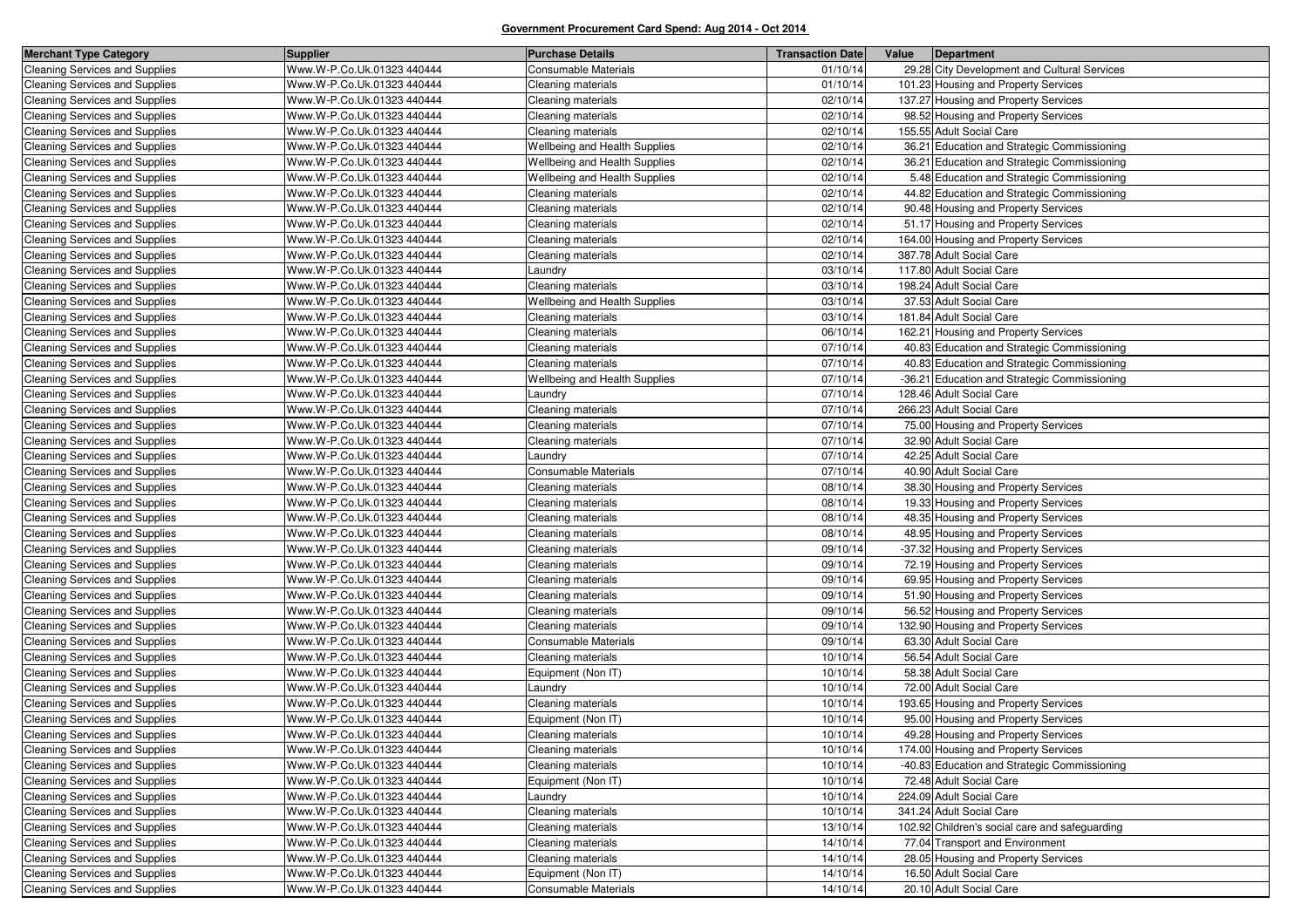| <b>Merchant Type Category</b>         | <b>Supplier</b>            | <b>Purchase Details</b>       | <b>Transaction Date</b> | Value       | Department                                   |
|---------------------------------------|----------------------------|-------------------------------|-------------------------|-------------|----------------------------------------------|
| <b>Cleaning Services and Supplies</b> | Www.W-P.Co.Uk.01323 440444 | Cleaning materials            | 14/10/14                |             | 62.22 Adult Social Care                      |
| Cleaning Services and Supplies        | Www.W-P.Co.Uk.01323 440444 | aundry.                       | 14/10/14                |             | 42.25 Adult Social Care                      |
| <b>Cleaning Services and Supplies</b> | Www.W-P.Co.Uk.01323 440444 | <b>Consumable Materials</b>   | 15/10/14                | 116.76 Port |                                              |
| <b>Cleaning Services and Supplies</b> | Www.W-P.Co.Uk.01323 440444 | Stationery                    | 16/10/14                |             | 17.60 Housing and Property Services          |
| <b>Cleaning Services and Supplies</b> | Www.W-P.Co.Uk.01323 440444 | Cleaning materials            | 16/10/14                |             | 282.22 Housing and Property Services         |
| <b>Cleaning Services and Supplies</b> | Www.W-P.Co.Uk.01323 440444 | Cleaning materials            | 16/10/14                |             | 229.45 Housing and Property Services         |
| <b>Cleaning Services and Supplies</b> | Www.W-P.Co.Uk.01323 440444 | Cleaning materials            | 17/10/14                |             | 129.87 Housing and Property Services         |
| <b>Cleaning Services and Supplies</b> | Www.W-P.Co.Uk.01323 440444 | Catering supplies             | 17/10/14                |             | 101.17 Adult Social Care                     |
| <b>Cleaning Services and Supplies</b> | Www.W-P.Co.Uk.01323 440444 | Cleaning materials            | 17/10/14                |             | 9.30 Adult Social Care                       |
| <b>Cleaning Services and Supplies</b> | Www.W-P.Co.Uk.01323 440444 | Wellbeing and Health Supplies | 17/10/14                |             | 90.16 Adult Social Care                      |
| <b>Cleaning Services and Supplies</b> | Www.W-P.Co.Uk.01323 440444 | Cleaning materials            | 17/10/14                |             | 400.61 Adult Social Care                     |
| <b>Cleaning Services and Supplies</b> | Www.W-P.Co.Uk.01323 440444 | Cleaning materials            | 17/10/14                |             | 349.28 Adult Social Care                     |
| <b>Cleaning Services and Supplies</b> | Www.W-P.Co.Uk.01323 440444 | Cleaning materials            | 20/10/14                |             | 31.55 Housing and Property Services          |
| <b>Cleaning Services and Supplies</b> | Www.W-P.Co.Uk.01323 440444 | Cleaning materials            | 21/10/14                |             | 50.41 Housing and Property Services          |
| <b>Cleaning Services and Supplies</b> | Www.W-P.Co.Uk.01323 440444 | Consumable Materials          | 21/10/14                |             | 84.96 Housing and Property Services          |
| <b>Cleaning Services and Supplies</b> | Www.W-P.Co.Uk.01323 440444 | Laundry                       | 21/10/14                |             | 204.14 Adult Social Care                     |
| <b>Cleaning Services and Supplies</b> | Www.W-P.Co.Uk.01323 440444 | Cleaning materials            | 21/10/14                |             | 135.37 Adult Social Care                     |
| <b>Cleaning Services and Supplies</b> | Www.W-P.Co.Uk.01323 440444 | Cleaning materials            | 21/10/14                |             | 166.74 Housing and Property Services         |
| Cleaning Services and Supplies        | Www.W-P.Co.Uk.01323 440444 | Consumable Materials          | 21/10/14                |             | 816.00 Housing and Property Services         |
| <b>Cleaning Services and Supplies</b> | Www.W-P.Co.Uk.01323 440444 | Cleaning materials            | 21/10/14                |             | 19.83 Adult Social Care                      |
| <b>Cleaning Services and Supplies</b> | Www.W-P.Co.Uk.01323 440444 | Laundry                       | 21/10/14                |             | 67.20 Adult Social Care                      |
| <b>Cleaning Services and Supplies</b> | Www.W-P.Co.Uk.01323 440444 | <b>Consumable Materials</b>   | 21/10/14                |             | 24.98 Adult Social Care                      |
| <b>Cleaning Services and Supplies</b> | Www.W-P.Co.Uk.01323 440444 | Cleaning materials            | 22/10/14                |             | 132.08 Adult Social Care                     |
| <b>Cleaning Services and Supplies</b> | Www.W-P.Co.Uk.01323 440444 | Laundry                       | 22/10/14                |             | 93.30 Adult Social Care                      |
| Cleaning Services and Supplies        | Www.W-P.Co.Uk.01323 440444 | Wellbeing and Health Supplies | 22/10/14                |             | 14.50 Adult Social Care                      |
| <b>Cleaning Services and Supplies</b> | Www.W-P.Co.Uk.01323 440444 | Cleaning materials            | 22/10/14                |             | 55.70 Adult Social Care                      |
| <b>Cleaning Services and Supplies</b> | Www.W-P.Co.Uk.01323 440444 | Equipment (Non IT)            | 22/10/14                |             | 25.33 Adult Social Care                      |
| <b>Cleaning Services and Supplies</b> | Www.W-P.Co.Uk.01323 440444 | Cleaning materials            | 22/10/14                |             | 63.05 Adult Social Care                      |
| <b>Cleaning Services and Supplies</b> | Www.W-P.Co.Uk.01323 440444 | Cleaning materials            | 22/10/14                |             | 155.97 Adult Social Care                     |
| <b>Cleaning Services and Supplies</b> | Www.W-P.Co.Uk.01323 440444 | Cleaning materials            | 22/10/14                |             | 64.37 Housing and Property Services          |
| Cleaning Services and Supplies        | Www.W-P.Co.Uk.01323 440444 | Wellbeing and Health Supplies | 22/10/14                |             | 31.67 Adult Social Care                      |
| <b>Cleaning Services and Supplies</b> | Www.W-P.Co.Uk.01323 440444 | Consumable Materials          | 23/10/14                |             | 24.88 Adult Social Care                      |
| <b>Cleaning Services and Supplies</b> | Www.W-P.Co.Uk.01323 440444 | Cleaning materials            | 23/10/14                |             | 37.08 Adult Social Care                      |
| <b>Cleaning Services and Supplies</b> | Www.W-P.Co.Uk.01323 440444 | Other Miscellaneous Expenses  | 23/10/14                |             | 20.91 Education and Strategic Commissioning  |
| <b>Cleaning Services and Supplies</b> | Www.W-P.Co.Uk.01323 440444 | Cleaning materials            | 27/10/14                |             | 204.10 Housing and Property Services         |
| Cleaning Services and Supplies        | Www.W-P.Co.Uk.01323 440444 | Cleaning materials            | 27/10/14                |             | 454.55 Adult Social Care                     |
| <b>Cleaning Services and Supplies</b> | Www.W-P.Co.Uk.01323 440444 | Consumable Materials          | 27/10/14                |             | 122.40 Adult Social Care                     |
| <b>Cleaning Services and Supplies</b> | Www.W-P.Co.Uk.01323 440444 | Laundry                       | 28/10/14                |             | 156.75 Adult Social Care                     |
| <b>Cleaning Services and Supplies</b> | Www.W-P.Co.Uk.01323 440444 | Cleaning materials            | 28/10/14                |             | 264.05 Adult Social Care                     |
| <b>Cleaning Services and Supplies</b> | Www.W-P.Co.Uk.01323 440444 | Consumable Materials          | 28/10/14                |             | 855.74 Housing and Property Services         |
| <b>Cleaning Services and Supplies</b> | Www.W-P.Co.Uk.01323 440444 | Laundry                       | 28/10/14                |             | 42.25 Adult Social Care                      |
| Cleaning Services and Supplies        | Www.W-P.Co.Uk.01323 440444 | Consumable Materials          | 28/10/14                |             | 81.44 Adult Social Care                      |
| Cleaning Services and Supplies        | Www.W-P.Co.Uk.01323 440444 | Wellbeing and Health Supplies | 28/10/14                |             | 8.62 Adult Social Care                       |
| <b>Cleaning Services and Supplies</b> | Www.W-P.Co.Uk.01323 440444 | Cleaning materials            | 28/10/14                |             | 46.38 Adult Social Care                      |
| <b>Cleaning Services and Supplies</b> | Www.W-P.Co.Uk.01323 440444 | <b>Consumable Materials</b>   | 29/10/14                | 63.92 Port  |                                              |
| Cleaning Services and Supplies        | Www.W-P.Co.Uk.01323 440444 | Consumable Materials          | 29/10/14                |             | 107.40 Adult Social Care                     |
| <b>Cleaning Services and Supplies</b> | Www.W-P.Co.Uk.01323 440444 | Cleaning materials            | 29/10/14                |             | 26.67 Housing and Property Services          |
| <b>Cleaning Services and Supplies</b> | Www.W-P.Co.Uk.01323 440444 | Cleaning materials            | 29/10/14                |             | 118.30 Housing and Property Services         |
| Cleaning Services and Supplies        | Www.W-P.Co.Uk.01323 440444 | Cleaning materials            | 30/10/14                |             | 256.90 Adult Social Care                     |
| Cleaning Services and Supplies        | Www.W-P.Co.Uk.01323 440444 | Wellbeing and Health Supplies | 30/10/14                |             | 14.50 Adult Social Care                      |
| <b>Cleaning Services and Supplies</b> | Www.W-P.Co.Uk.01323 440444 | Laundry                       | 30/10/14                |             | 216.35 Adult Social Care                     |
| Cleaning Services and Supplies        | Www.W-P.Co.Uk.01323 440444 | Cleaning materials            | 30/10/14                |             | 175.22 Housing and Property Services         |
| Cleaning Services and Supplies        | Www.W-P.Co.Uk.01323 440444 | Other Miscellaneous Expenses  | 30/10/14                |             | 47.81 City Development and Cultural Services |
| <b>Cleaning Services and Supplies</b> | Www.W-P.Co.Uk.01323 440444 | Cleaning materials            | 30/10/14                |             | 47.02 Housing and Property Services          |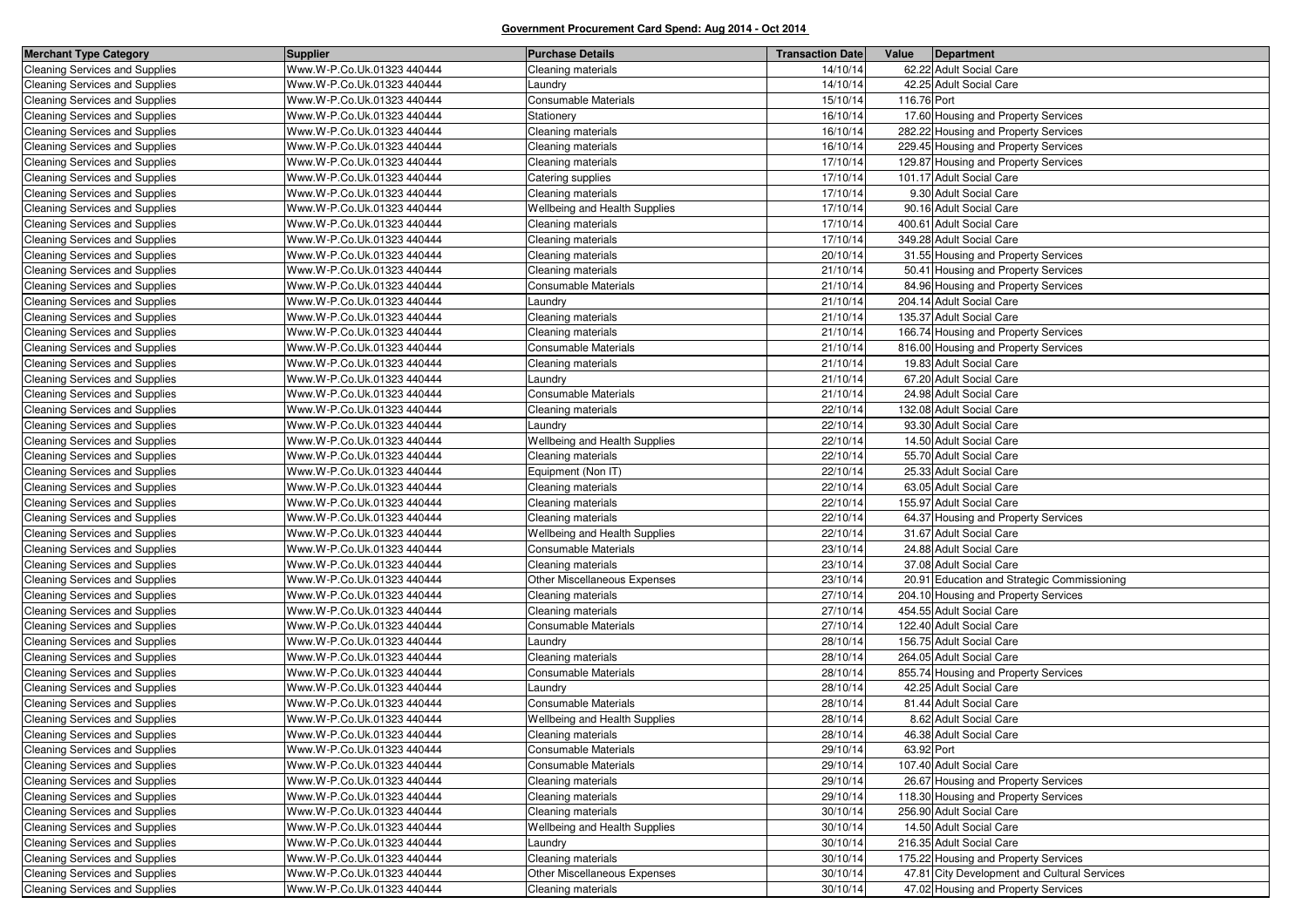| <b>Merchant Type Category</b>         | Supplier                            | <b>Purchase Details</b>               | <b>Transaction Date</b> | Value      | Department                                     |
|---------------------------------------|-------------------------------------|---------------------------------------|-------------------------|------------|------------------------------------------------|
| <b>Cleaning Services and Supplies</b> | Www.W-P.Co.Uk.01323 440444          | Cleaning materials                    | 31/10/14                |            | 159.26 Adult Social Care                       |
| <b>Cleaning Services and Supplies</b> | Www.W-P.Co.Uk.01323 440444          | Cleaning materials                    | 31/10/14                |            | 89.40 Adult Social Care                        |
| <b>Cleaning Services and Supplies</b> | Www.W-P.Co.Uk.01323 440444          | ∟aundry                               | 31/10/14                |            | 97.85 Adult Social Care                        |
| <b>Cleaning Services and Supplies</b> | Www.W-P.Co.Uk.01323 440444          | Cleaning materials                    | 31/10/14                |            | 51.28 Housing and Property Services            |
| <b>Cleaning Services and Supplies</b> | Www.W-P.Co.Uk.01323 440445          | Postages and carriage                 | 04/09/14                |            | 4.95 Adult Social Care                         |
| Cleaning Services and Supplies        | Www.W-P.Co.Uk.01323 440445          | Other Cleaning                        | 25/09/14                |            | 14.02 Education and Strategic Commissioning    |
| Clubs/Associations/Organisations      | Agora Publications.01756 693180     | Publications                          | 10/09/14                | 51.89 Port |                                                |
| Clubs/Associations/Organisations      | Alzheimers Disease.London E1w06     | Stationery                            | 01/09/14                |            | 90.00 Adult Social Care                        |
| Clubs/Associations/Organisations      | Alzheimers Society.London E1w       | Book purchases                        | 27/08/14                |            | 4.13 Adult Social Care                         |
| Clubs/Associations/Organisations      | Alzheimers Society.London E1w       | Postages and carriage                 | 27/08/14                |            | 2.95 Adult Social Care                         |
| Clubs/Associations/Organisations      | Automobile Association.Basingstoke  | Vehicle maintenance                   | 18/09/14                |            | 166.67 Adult Social Care                       |
| Clubs/Associations/Organisations      | Automobile Association. Basingstoke | Vehicle maintenance                   | 22/10/14                |            | 113.75 Adult Social Care                       |
| Clubs/Associations/Organisations      | Beneficial Foundation.Southsea      | Other Miscellaneous Expenses          | 24/09/14                |            | 25.00 Housing and Property Services            |
| Clubs/Associations/Organisations      | Beneficial Foundation.Southsea      | Other Miscellaneous Expenses          | 24/09/14                |            | 25.00 Education and Strategic Commissioning    |
| Clubs/Associations/Organisations      | Beneficial Foundation.Southsea      | Other Miscellaneous Expenses          | 16/10/14                |            | 20.83 Housing and Property Services            |
| Clubs/Associations/Organisations      | Beneficial Foundation.Southsea      | Hospitality                           | 22/10/14                |            | 75.00 City Development and Cultural Services   |
| Clubs/Associations/Organisations      | Beneficial Foundation.Southsea      | Other Miscellaneous Expenses          | 31/10/14                |            | 25.00 Housing and Property Services            |
| Clubs/Associations/Organisations      | Brake.Huddersfield                  | <b>Staff Conferences</b>              | 20/08/14                |            | 45.00 Transport and Environment                |
| Clubs/Associations/Organisations      | British Triathlon/.Loughborough     | <b>Private Contractors</b>            | 12/08/14                |            | 578.00 City Development and Cultural Services  |
| Clubs/Associations/Organisations      | British Triathlon/.Loughborough     | Private Contractors                   | 12/08/14                |            | 266.17 City Development and Cultural Services  |
| Clubs/Associations/Organisations      | British Triathlon/.Loughborough     | <b>Private Contractors</b>            | 12/08/14                |            | -29.17 City Development and Cultural Services  |
| Clubs/Associations/Organisations      | British Triathlon/.Loughborough     | <b>Private Contractors</b>            | 08/10/14                |            | 29.17 City Development and Cultural Services   |
| Clubs/Associations/Organisations      | British Triathlon/.Loughborough     | <b>Private Contractors</b>            | 08/10/14                |            | 29.17 City Development and Cultural Services   |
| Clubs/Associations/Organisations      | Ccpas.44845120455                   | Other Miscellaneous Expenses          | 22/08/14                |            | 95.00 Children's social care and safeguarding  |
| Clubs/Associations/Organisations      | Chartered Inst Of Lega.Bedford      | <b>Staff Training expenses</b>        | 07/10/14                |            | 200.00 HR, Legal and Performance               |
| Clubs/Associations/Organisations      | Child Poverty.London N1             | Book purchases                        | 20/10/14                |            | 28.99 Housing and Property Services            |
| Clubs/Associations/Organisations      | Dartington Hall. Totnes             | Other Miscellaneous Expenses          | 11/09/14                |            | 10.00 Education and Strategic Commissioning    |
| Clubs/Associations/Organisations      | Geographical Assoc.Sheffield        | <b>Educational Supplies - General</b> | 17/10/14                |            | 39.97 Education and Strategic Commissioning    |
| Clubs/Associations/Organisations      | Hampshire County S. Brockenhurst    | Other Schools expenses                | 20/08/14                |            | 30.75 Education and Strategic Commissioning    |
| Clubs/Associations/Organisations      | Intech 2000. Winchester             | Hospitality                           | 04/10/14                |            | 64.50 Public Health                            |
| Clubs/Associations/Organisations      | Linkedup Fundraising C.Portsmouth   | Other Miscellaneous Expenses          | 02/10/14                |            | 20.00 Adult Social Care                        |
| Clubs/Associations/Organisations      | Nas Uk.44808800105                  | <b>Staff Training expenses</b>        | 28/10/14                |            | 195.00 Children's social care and safeguarding |
| Clubs/Associations/Organisations      | Paypal.35314369001                  | Rail costs                            | 19/08/14                |            | 180.00 City Development and Cultural Services  |
| Clubs/Associations/Organisations      | Paypal.35314369001                  | Publications                          | 27/08/14                |            | 51.99 Housing and Property Services            |
| Clubs/Associations/Organisations      | Paypal.35314369001                  | Equipment (Non IT)                    | 02/09/14                |            | -5.00 Transport and Environment                |
| Clubs/Associations/Organisations      | Paypal.35314369001                  | Equipment (Non IT)                    | 02/09/14                |            | 5.00 Transport and Environment                 |
| Clubs/Associations/Organisations      | Paypal.35314369001                  | Subscriptions                         | 08/09/14                |            | 30.00 Transport and Environment                |
| Clubs/Associations/Organisations      | Paypal.35314369001                  | Other Miscellaneous Expenses          | 08/09/14                |            | 9.60 Education and Strategic Commissioning     |
| Clubs/Associations/Organisations      | Paypal.35314369001                  | Subscriptions                         | 06/10/14                |            | 43.00 Education and Strategic Commissioning    |
| Clubs/Associations/Organisations      | Paypal.35314369001                  | Subscriptions                         | 06/10/14                |            | 15.00 Education and Strategic Commissioning    |
| Clubs/Associations/Organisations      | Paypal.35314369001                  | Other Miscellaneous Expenses          | 08/10/14                |            | 200.00 Education and Strategic Commissioning   |
| Clubs/Associations/Organisations      | Paypal.35314369001                  | Other Miscellaneous Expenses          | 08/10/14                |            | 240.00 Education and Strategic Commissioning   |
| Clubs/Associations/Organisations      | Paypal.35314369001                  | Subscriptions                         | 08/10/14                |            | 133.13 Education and Strategic Commissioning   |
| Clubs/Associations/Organisations      | Paypal.35314369001                  | <b>Staff Training expenses</b>        | 09/10/14                |            | 356.50 Housing and Property Services           |
| Clubs/Associations/Organisations      | Paypal.35314369001                  | Other Miscellaneous Expenses          | 23/10/14                |            | 100.00 Education and Strategic Commissioning   |
| Clubs/Associations/Organisations      | Portsmouth Naval Base.Portsmouth    | Other Schools expenses                | 04/08/14                |            | 50.00 Education and Strategic Commissioning    |
| Clubs/Associations/Organisations      | Rhs Wisley Gate. Wisley             | <b>Other Grants</b>                   | 10/09/14                |            | 108.33 Housing and Property Services           |
| Clubs/Associations/Organisations      | Rics Books (Mail Order.Coventry     | Book purchases                        | 06/08/14                |            | 75.00 Housing and Property Services            |
| Clubs/Associations/Organisations      | Rics Com Gbp Cybs. Internet         | Book purchases                        | 14/08/14                |            | 125.00 Housing and Property Services           |
| Clubs/Associations/Organisations      | Rics Com Gbp Cybs. Internet         | Book purchases                        | 27/08/14                |            | 175.00 Housing and Property Services           |
| Clubs/Associations/Organisations      | Rics Com Gbp Cybs. Internet         | Book purchases                        | 02/09/14                |            | 270.00 Housing and Property Services           |
| Clubs/Associations/Organisations      | Rics Com Gbp Cybs.Internet          | Book purchases                        | 10/09/14                |            | -125.00 Housing and Property Services          |
| Clubs/Associations/Organisations      | Rics Com Gbp Cybs. Internet         | Book purchases                        | 18/09/14                |            | 926.33 Housing and Property Services           |
| Clubs/Associations/Organisations      | Rics Com Gbp Cybs. Internet         | Publications                          | 02/10/14                |            | 54.90 Corporate Assets, Business and Standards |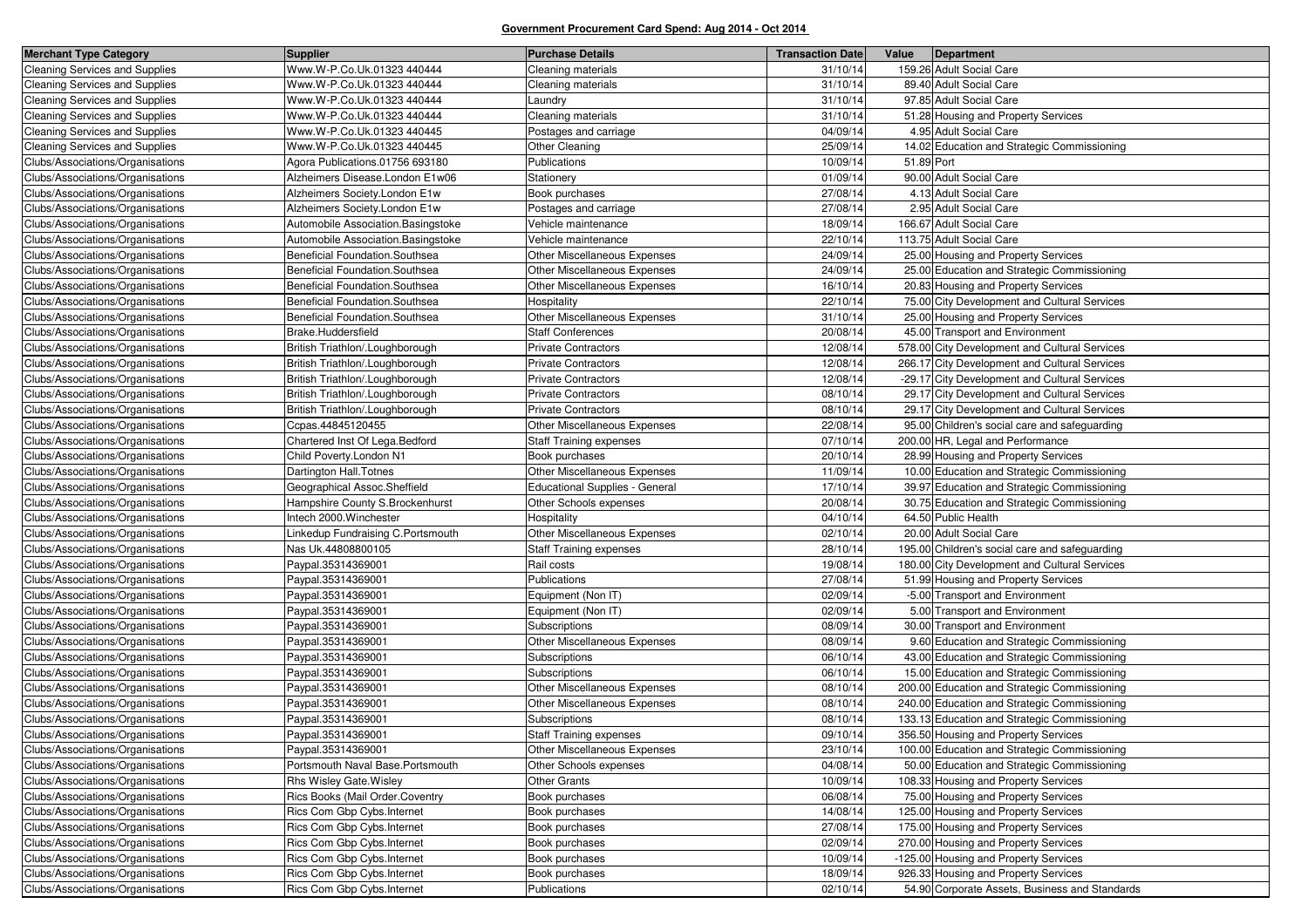| <b>Merchant Type Category</b>            | <b>Supplier</b>                    | <b>Purchase Details</b>               | <b>Transaction Date</b> | Value       | Department                                      |
|------------------------------------------|------------------------------------|---------------------------------------|-------------------------|-------------|-------------------------------------------------|
| Clubs/Associations/Organisations         | Rics Com Gbp Cybs.Internet         | <b>Staff Training expenses</b>        | 02/10/14                |             | 75.00 Corporate Assets, Business and Standards  |
| Clubs/Associations/Organisations         | Rics.Internet                      | <b>Staff Training expenses</b>        | 13/08/14                |             | 290.00 Corporate Assets, Business and Standards |
| Clubs/Associations/Organisations         | Rics.Internet                      | Staff Training expenses               | 16/09/14                |             | 174.00 Corporate Assets, Business and Standards |
| Clubs/Associations/Organisations         | Rics.Internet                      | <b>Staff Training expenses</b>        | 26/09/14                |             | 25.00 Corporate Assets, Business and Standards  |
| Clubs/Associations/Organisations         | Roman Palace.Fishbourne            | Cost of School Trips                  | 22/09/14                |             | 312.50 Education and Strategic Commissioning    |
| Clubs/Associations/Organisations         | Royal Society For.London Sw8       | Catering supplies                     | 15/08/14                |             | 90.00 Public Health                             |
| Clubs/Associations/Organisations         | Salvation Army Tru. Portsmouth     | Voluntary Organisation Grants         | 04/08/14                |             | 172.00 Housing and Property Services            |
| Clubs/Associations/Organisations         | Salvation Army Tru. Portsmouth     | <b>Voluntary Organisation Grants</b>  | 13/08/14                |             | 36.00 Housing and Property Services             |
| Clubs/Associations/Organisations         | Salvation Army Tru. Portsmouth     | Voluntary Organisation Grants         | 13/08/14                |             | 186.00 Housing and Property Services            |
| Clubs/Associations/Organisations         | Salvation Army Tru. Portsmouth     | <b>Voluntary Organisation Grants</b>  | 15/08/14                |             | 171.00 Housing and Property Services            |
| Clubs/Associations/Organisations         | Salvation Army Tru. Portsmouth     | <b>Voluntary Organisation Grants</b>  | 20/08/14                |             | 226.00 Housing and Property Services            |
| Clubs/Associations/Organisations         | Salvation Army Tru.Portsmouth      | Voluntary Organisation Grants         | 29/08/14                |             | 166.00 Housing and Property Services            |
| Clubs/Associations/Organisations         | Salvation Army Tru. Portsmouth     | <b>Voluntary Organisation Grants</b>  | 10/09/14                |             | 76.00 Housing and Property Services             |
| Clubs/Associations/Organisations         | Salvation Army Tru. Portsmouth     | Voluntary Organisation Grants         | 19/09/14                |             | 130.00 Housing and Property Services            |
| Clubs/Associations/Organisations         | Salvation Army Tru. Portsmouth     | <b>Voluntary Organisation Grants</b>  | 23/09/14                |             | 96.00 Housing and Property Services             |
| Clubs/Associations/Organisations         | Salvation Army Tru. Portsmouth     | <b>Voluntary Organisation Grants</b>  | 25/09/14                |             | 236.00 Housing and Property Services            |
| Clubs/Associations/Organisations         | Salvation Army Tru. Portsmouth     | <b>Voluntary Organisation Grants</b>  | 30/09/14                |             | 100.00 Housing and Property Services            |
| Clubs/Associations/Organisations         | Salvation Army Tru. Portsmouth     | <b>Voluntary Organisation Grants</b>  | 10/10/14                |             | 370.00 Housing and Property Services            |
| Clubs/Associations/Organisations         | Salvation Army Tru. Portsmouth     | Voluntary Organisation Grants         | 14/10/14                |             | 186.00 Housing and Property Services            |
| Clubs/Associations/Organisations         | Salvation Army Tru. Portsmouth     | <b>Voluntary Organisation Grants</b>  | 14/10/14                |             | 276.00 Housing and Property Services            |
| Clubs/Associations/Organisations         | Salvation Army Tru. Portsmouth     | <b>Voluntary Organisation Grants</b>  | 15/10/14                |             | 140.00 Housing and Property Services            |
| Clubs/Associations/Organisations         | Salvation Army Tru. Portsmouth     | Voluntary Organisation Grants         | 15/10/14                |             | 226.00 Housing and Property Services            |
| Clubs/Associations/Organisations         | Salvation Army Tru. Portsmouth     | Voluntary Organisation Grants         | 27/10/14                |             | 50.00 Housing and Property Services             |
| Clubs/Associations/Organisations         | Salvation Army Tru. Portsmouth     | <b>Voluntary Organisation Grants</b>  | 31/10/14                |             | 246.00 Housing and Property Services            |
| Clubs/Associations/Organisations         | Shared Lives Plus Limi.Liverpool   | Other Services                        | 28/10/14                |             | 217.00 Adult Social Care                        |
| Clubs/Associations/Organisations         | Shelter.Internet                   | Book purchases                        | 30/09/14                |             | 65.00 Housing and Property Services             |
| Clubs/Associations/Organisations         | St John Ambulance.1142387310       | <b>Other Grants</b>                   | 07/08/14                |             | 120.00 Housing and Property Services            |
| Clubs/Associations/Organisations         | St John Ambulance.1142387310       | <b>Staff Conferences</b>              | 26/08/14                |             | -120.00 Education and Strategic Commissioning   |
| Clubs/Associations/Organisations         | St John Ambulance.1142387310       | Staff Training expenses               | 31/10/14                | 200.00 Port |                                                 |
| Clubs/Associations/Organisations         | Sue Ryder Care 2172. Havant        | Furniture                             | 03/10/14                |             | 10.90 Children's social care and safeguarding   |
| Clubs/Associations/Organisations         | Sue Ryder Care 2172. Havant        | Furniture                             | 06/10/14                |             | 15.00 Children's social care and safeguarding   |
| Clubs/Associations/Organisations         | The Mathematical Assoc.Leicester   | Educational Supplies - General        | 25/09/14                |             | 9.99 Education and Strategic Commissioning      |
| Clubs/Associations/Organisations         | The Stubbington Arc Sh.Fareham     | Other Miscellaneous Expenses          | 03/10/14                |             | 15.83 Children's social care and safeguarding   |
| Clubs/Associations/Organisations         | The Woodland Trust.Grantham        | Payments to Private Providers         | 17/09/14                |             | 15.00 Education and Strategic Commissioning     |
| Clubs/Associations/Organisations         | Tsl Education.London               | Subscriptions                         | 08/10/14                |             | 45.00 Education and Strategic Commissioning     |
| Clubs/Associations/Organisations         | Wateraid.London                    | Other Miscellaneous Expenses          | 03/09/14                |             | 10.98 Education and Strategic Commissioning     |
| Clubs/Associations/Organisations         | Wp-Ma Education Lt.London          | Educational Supplies - General        | 18/09/14                |             | 150.45 Education and Strategic Commissioning    |
| Clubs/Associations/Organisations         | Www.Cafod.Org.Uk.0207 0955589      | <b>Educational Supplies - General</b> | 09/10/14                |             | 40.00 Education and Strategic Commissioning     |
| Clubs/Associations/Organisations         | Www.Cfdg.Org.Uk.Internet           | <b>Staff Conferences</b>              | 23/10/14                |             | 98.00 Health, Safety and Licensing              |
| Clubs/Associations/Organisations         | Www.Cipfa.Org.Uk.London Wc2n       | <b>Staff Training expenses</b>        | 03/09/14                |             | 200.00 Finance                                  |
| Clubs/Associations/Organisations         | Www.Cipfa.Org.Uk.London Wc2n       | Staff Training expenses               | 03/09/14                |             | 200.00 Finance                                  |
| Clubs/Associations/Organisations         | Www.Cipfa.Org.Uk/pfmco.London Wc2n | <b>Staff Training expenses</b>        | 11/08/14                |             | 195.00 HR, Legal and Performance                |
| Clubs/Associations/Organisations         | Www.Cips.Org.0845 8801188          | Fees and charges                      | 30/10/14                |             | 121.38 HR, Legal and Performance                |
| Clubs/Associations/Organisations         | Www.Data.Org.Uk.01789 470007       | <b>Educational Supplies - General</b> | 23/09/14                |             | 75.00 Education and Strategic Commissioning     |
| Clubs/Associations/Organisations         | Www.lce.Org.Uk.2076652419          | Other Employee Expenses               | 13/08/14                |             | 135.00 Transport and Environment                |
| Clubs/Associations/Organisations         | Www.Institute-Of-Fundr.Internet    | <b>Staff Conferences</b>              | 05/08/14                |             | 20.00 City Development and Cultural Services    |
| Clubs/Associations/Organisations         | Www.Institute-Of-Fundr.Internet    | <b>Staff Conferences</b>              | 06/08/14                |             | 20.00 City Development and Cultural Services    |
| Clubs/Associations/Organisations         | Www.Nasen.Org.Uk.01827 311500      | <b>Educational Supplies - General</b> | 15/09/14                |             | 70.00 Education and Strategic Commissioning     |
| Clubs/Associations/Organisations         | Www.Nasen.Org.Uk.01827 311500      | <b>Educational Supplies - General</b> | 22/09/14                |             | 112.00 Education and Strategic Commissioning    |
| Clubs/Associations/Organisations         | Www.Nasen.Org.Uk.01827 311500      | Other Public Transport                | 21/10/14                |             | 70.00 Education and Strategic Commissioning     |
| Clubs/Associations/Organisations         | Www.Ppluk.Com.0207 5341000         | <b>Building</b>                       | 20/08/14                |             | 63.28 Housing and Property Services             |
| Clubs/Associations/Organisations         | Www.Wnaa.Co.Uk.02476 639043        | Other Miscellaneous Expenses          | 03/09/14                |             | 86.00 Education and Strategic Commissioning     |
| Computer Equipment & Services            | 123-Reg.Co.Uk.8712309525           | Other Miscellaneous Expenses          | 09/09/14                |             | 34.90 Education and Strategic Commissioning     |
| <b>Computer Equipment &amp; Services</b> | 123-Reg.Co.Uk.8712309525           | Software costs                        | 18/09/14                |             | 9.99 Education and Strategic Commissioning      |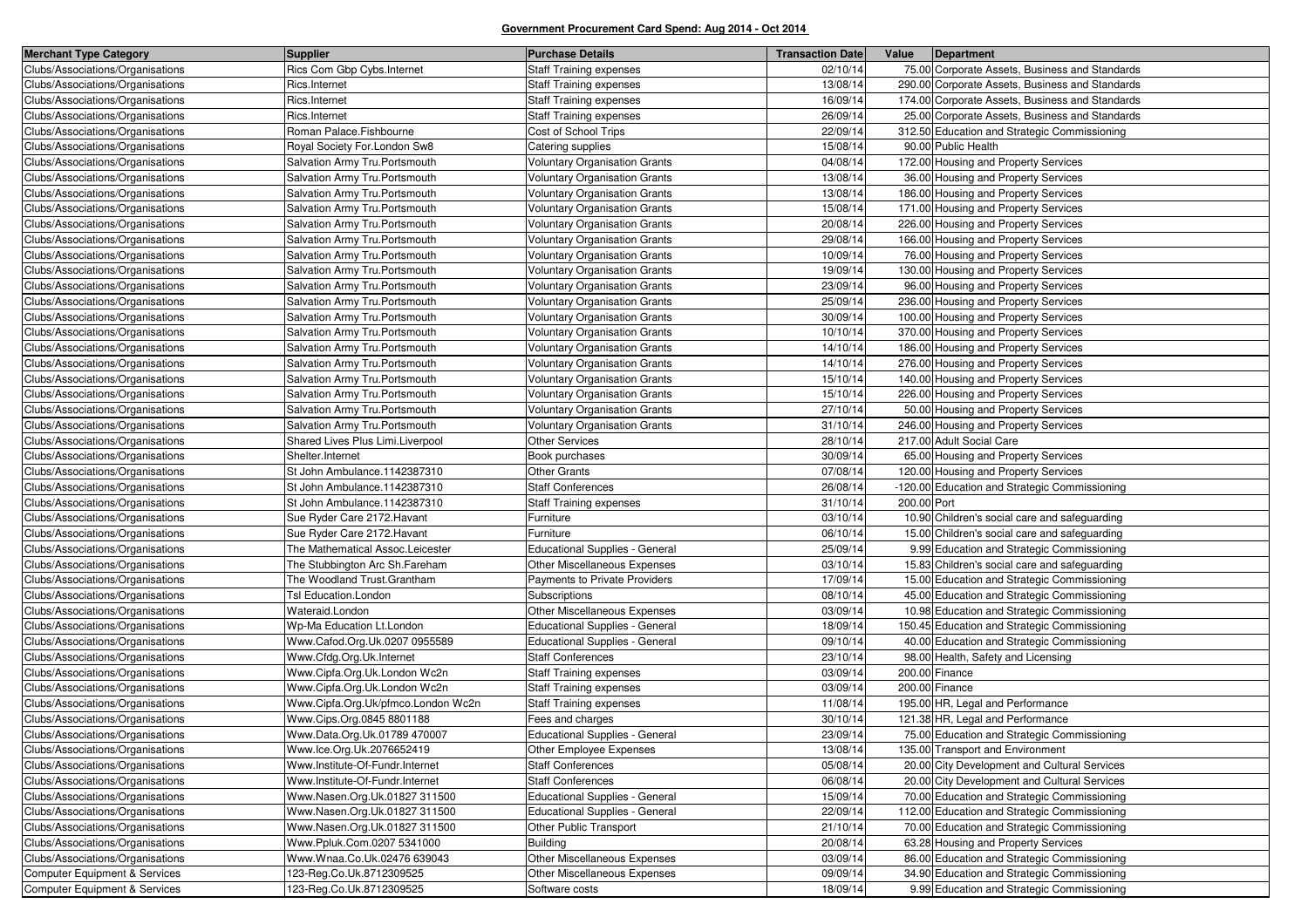| <b>Merchant Type Category</b>            | <b>Supplier</b>                     | <b>Purchase Details</b>        | <b>Transaction Date</b> | Value       | Department                                         |
|------------------------------------------|-------------------------------------|--------------------------------|-------------------------|-------------|----------------------------------------------------|
| Computer Equipment & Services            | Adobe Systems Software.044-207-3650 | Software costs                 | 10/09/14                |             | 12.70 Education and Strategic Commissioning        |
| <b>Computer Equipment &amp; Services</b> | Adobe Systems Software.044-207-3650 | Software costs                 | 14/09/14                |             | 87.82 Education and Strategic Commissioning        |
| <b>Computer Equipment &amp; Services</b> | Airserver Licenses. Kopavogur       | Computer hardware              | 07/10/14                |             | 64.38 Education and Strategic Commissioning        |
| Computer Equipment & Services            | B I S T. Bingley                    | Consumable Materials           | 15/09/14                |             | 225.17 Education and Strategic Commissioning       |
| <b>Computer Equipment &amp; Services</b> | Bcscas 1741.4.41793E+11             | <b>Staff Training expenses</b> | 01/10/14                |             | 275.00 Education and Strategic Commissioning       |
| <b>Computer Equipment &amp; Services</b> | Bls*keymetricsoftware.8663127733    | Software costs                 | 23/10/14                | 36.02 Port  |                                                    |
| Computer Equipment & Services            | Bt Wifi With Fon.Internet           | Telephone costs                | 18/09/14                |             | 18.00 Adult Social Care                            |
| <b>Computer Equipment &amp; Services</b> | Buffer.4155390176                   | Publicity/Promotions           | 12/08/14                |             | 6.15 Health, Safety and Licensing                  |
| <b>Computer Equipment &amp; Services</b> | Buffer.4155390176                   | Publicity/Promotions           | 12/09/14                |             | 6.36 Health, Safety and Licensing                  |
| Computer Equipment & Services            | Buffer.4155390176                   | Publicity/Promotions           | 12/10/14                |             | 6.43 Health, Safety and Licensing                  |
| <b>Computer Equipment &amp; Services</b> | Ccl Computers.Bradford              | Computer hardware              | 07/10/14                |             | 73.99 Information Services                         |
| <b>Computer Equipment &amp; Services</b> | Chiltern It Ltd.Internet            | Computer hardware              | 04/08/14                |             | 44.71 Information Services                         |
| <b>Computer Equipment &amp; Services</b> | Chiltern It Ltd.Internet            | Computer hardware              | 19/08/14                |             | 237.07 Information Services                        |
| <b>Computer Equipment &amp; Services</b> | Chiltern It Ltd.Internet            | Computer hardware              | 11/09/14                |             | 40.89 Information Services                         |
| <b>Computer Equipment &amp; Services</b> | Codestarr.44113815115               | Other Miscellaneous Expenses   | 19/09/14                |             | 8.98 Education and Strategic Commissioning         |
| Computer Equipment & Services            | Crucial.Com.800-013-0330            | Computer hardware              | 12/09/14                | 103.97 Port |                                                    |
| <b>Computer Equipment &amp; Services</b> | Dell Product.Dell.Co.Uk             | Other Miscellaneous Expenses   | 07/08/14                |             | 165.83 Education and Strategic Commissioning       |
| <b>Computer Equipment &amp; Services</b> | Dessol/mailbigfile.Lowestoft        | Other Miscellaneous Expenses   | 16/09/14                |             | 23.75 Customer, Community and Democratic Services  |
| <b>Computer Equipment &amp; Services</b> | Dnh*godaddy.Com Europe.Godaddy.Com  | Software costs                 | 22/10/14                | 61.99 Port  |                                                    |
| <b>Computer Equipment &amp; Services</b> | Dri Loka Photo Editor.3478122565    | Software costs                 | 15/09/14                |             | 26.00 Education and Strategic Commissioning        |
| Computer Equipment & Services            | Dri Mercator Geosyst.Cardquery Com  | <b>Private Contractors</b>     | 22/09/14                |             | 50.00 HR, Legal and Performance                    |
| <b>Computer Equipment &amp; Services</b> | Dri Mercator Geosyst.Cardquery Com  | <b>Private Contractors</b>     | 22/09/14                |             | 50.00 HR, Legal and Performance                    |
| <b>Computer Equipment &amp; Services</b> | Elite.Www.Eliteuk.C                 | Telephone costs                | 31/07/14                |             | 19.99 Education and Strategic Commissioning        |
| <b>Computer Equipment &amp; Services</b> | Elite.Www.Eliteuk.C                 | Telephone costs                | 29/08/14                |             | 19.99 Education and Strategic Commissioning        |
| <b>Computer Equipment &amp; Services</b> | Elite.Www.Eliteuk.C                 | Telephone costs                | 30/09/14                |             | 19.99 Education and Strategic Commissioning        |
| <b>Computer Equipment &amp; Services</b> | Elite.Www.Eliteuk.C                 | Telephone costs                | 31/10/14                |             | 19.99 Education and Strategic Commissioning        |
| Computer Equipment & Services            | Fasthosts Internet.8445830777       | Other communication costs      | 24/08/14                |             | 2.39 Education and Strategic Commissioning         |
| <b>Computer Equipment &amp; Services</b> | Fasthosts Internet.8445830777       | Other Miscellaneous Expenses   | 24/09/14                |             | 5.99 Education and Strategic Commissioning         |
| <b>Computer Equipment &amp; Services</b> | Fasthosts Internet.8445830777       | Other communication costs      | 24/10/14                |             | 4.99 Education and Strategic Commissioning         |
| Computer Equipment & Services            | Hands Free Computing. Haywards Heat | Computer hardware              | 11/08/14                |             | 71.74 Children's social care and safeguarding      |
| <b>Computer Equipment &amp; Services</b> | Hands Free Computing. Haywards Heat | Computer hardware              | 04/09/14                |             | 2703.78 Children's social care and safeguarding    |
| <b>Computer Equipment &amp; Services</b> | Hands Free Computing. Haywards Heat | Computer hardware              | 05/09/14                |             | 208.92 Children's social care and safeguarding     |
| Computer Equipment & Services            | Jigsaw Systems Ltd.Nottingham       | Computer hardware              | 07/08/14                |             | 165.92 Customer, Community and Democratic Services |
| <b>Computer Equipment &amp; Services</b> | Measure 2 Improve.Sampford Peve     | <b>Staff Conferences</b>       | 01/08/14                |             | 110.00 Transport and Environment                   |
| <b>Computer Equipment &amp; Services</b> | Newnet Plc.Internet                 | Software costs                 | 01/08/14                |             | 15.00 City Development and Cultural Services       |
| <b>Computer Equipment &amp; Services</b> | Newnet Plc.Internet                 | Fees and charges               | 12/09/14                |             | 7.89 Chief Executive                               |
| <b>Computer Equipment &amp; Services</b> | Newnet Plc.Internet                 | Fees and charges               | 12/09/14                |             | 7.89 Chief Executive                               |
| <b>Computer Equipment &amp; Services</b> | Newnet Plc.Internet                 | Fees and charges               | 12/09/14                |             | 7.89 Chief Executive                               |
| Computer Equipment & Services            | Newnet Plc.Internet                 | Fees and charges               | 12/09/14                |             | 7.89 Chief Executive                               |
| <b>Computer Equipment &amp; Services</b> | Newnet Plc.Internet                 | Fees and charges               | 12/09/14                |             | 7.89 Chief Executive                               |
| <b>Computer Equipment &amp; Services</b> | Newnet Plc.Internet                 | Other Miscellaneous Expenses   | 12/09/14                |             | 7.89 Chief Executive                               |
| Computer Equipment & Services            | Newnet Plc.Internet                 | Fees and charges               | 12/09/14                |             | 7.89 Chief Executive                               |
| <b>Computer Equipment &amp; Services</b> | Newnet Plc.Internet                 | Fees and charges               | 12/09/14                |             | 7.89 Chief Executive                               |
| Computer Equipment & Services            | Newnet Plc.Internet                 | Software costs                 | 31/10/14                |             | 15.00 Public Health                                |
| <b>Computer Equipment &amp; Services</b> | Novatech Ltd.0871 2221212           | Computer hardware              | 11/08/14                | 99.96 Port  |                                                    |
| Computer Equipment & Services            | Novatech Ltd.0871 2221212           | Computer hardware              | 09/10/14                |             | 102.70 Education and Strategic Commissioning       |
| Computer Equipment & Services            | Novatech Ltd.0871 2221212           | Equipment (Non IT)             | 10/10/14                |             | 8.32 Transport and Environment                     |
| Computer Equipment & Services            | Novatech Ltd.Www.Novatech.          | Computer hardware              | 19/09/14                |             | 17.48 Corporate Assets, Business and Standards     |
| <b>Computer Equipment &amp; Services</b> | Novatech Ltd.Www.Novatech.          | Computer hardware              | 01/10/14                |             | 83.20 Education and Strategic Commissioning        |
| Computer Equipment & Services            | Novatech Ltd.Www.Novatech.          | Computer hardware              | 08/10/14                |             | 34.14 Information Services                         |
| Computer Equipment & Services            | P C World.Portsmouth                | <b>Private Contractors</b>     | 06/08/14                |             | 70.83 City Development and Cultural Services       |
| <b>Computer Equipment &amp; Services</b> | P C World.Portsmouth                | Educational Supplies - General | 20/10/14                |             | 5.83 Education and Strategic Commissioning         |
| <b>Computer Equipment &amp; Services</b> | P C World.Portsmouth                | Other Miscellaneous Expenses   | 30/10/14                |             | 29.16 Adult Social Care                            |
| <b>Computer Equipment &amp; Services</b> | Papercut.London W1b 5t              | Software costs                 | 30/09/14                |             | 374.17 Education and Strategic Commissioning       |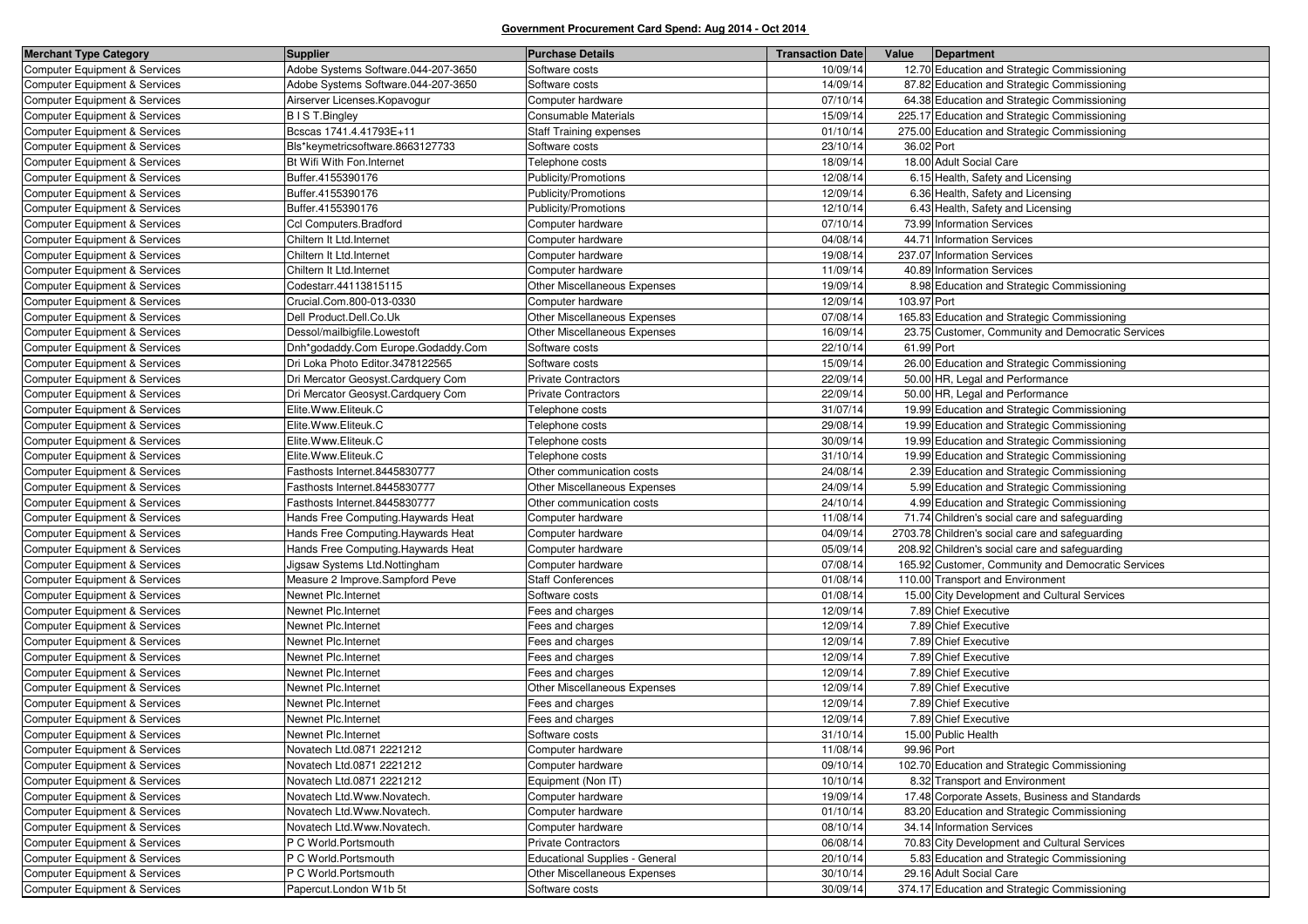| <b>Merchant Type Category</b>            | <b>Supplier</b>                 | <b>Purchase Details</b>               | <b>Transaction Date</b> | Value       | Department                                         |
|------------------------------------------|---------------------------------|---------------------------------------|-------------------------|-------------|----------------------------------------------------|
| Computer Equipment & Services            | Participant UK Limited.Richmond | <b>Staff Training expenses</b>        | 05/09/14                |             | 150.00 Corporate Assets, Business and Standards    |
| <b>Computer Equipment &amp; Services</b> | Paypal.35314369001              | Software costs                        | 08/09/14                |             | 18.50 Health, Safety and Licensing                 |
| <b>Computer Equipment &amp; Services</b> | Paypal.35314369001              | <b>Educational Supplies - General</b> | 10/09/14                |             | 48.40 Education and Strategic Commissioning        |
| Computer Equipment & Services            | Paypal.35314369001              | Subscriptions                         | 15/09/14                |             | 99.99 Education and Strategic Commissioning        |
| <b>Computer Equipment &amp; Services</b> | Paypal.35314369001              | Software costs                        | 08/10/14                |             | 18.63 Health, Safety and Licensing                 |
| <b>Computer Equipment &amp; Services</b> | Personal-ProductsLondon Sw14    | Wellbeing and Health Supplies         | 16/10/14                |             | 65.80 Children's social care and safeguarding      |
| Computer Equipment & Services            | Psd Fraud Temp. Credit.Unknown  | Telephone costs                       | 18/09/14                |             | -18.00 Adult Social Care                           |
| <b>Computer Equipment &amp; Services</b> | Solarwinds.866-530-8100         | Computer hardware                     | 17/09/14                | 75.00 Port  |                                                    |
| <b>Computer Equipment &amp; Services</b> | Solent Cables Ltd. Portsmouth   | Other Miscellaneous Expenses          | 19/09/14                |             | 39.85 Education and Strategic Commissioning        |
| Computer Equipment & Services            | Surveymonkey.Com.Luxembourg     | Subscriptions                         | 14/10/14                |             | 621.74 HR, Legal and Performance                   |
| <b>Computer Equipment &amp; Services</b> | Talktalk Telecom.8444995555     | Other Miscellaneous Expenses          | 26/09/14                |             | 83.33 Finance                                      |
| <b>Computer Equipment &amp; Services</b> | Talktalk Telecom.8444995555     | Other Miscellaneous Expenses          | 17/10/14                |             | 91.67 Finance                                      |
| Computer Equipment & Services            | Textmagic.Com.4.48453E+11       | Telephone costs                       | 24/09/14                |             | 20.00 Information Services                         |
| <b>Computer Equipment &amp; Services</b> | Thomas Stoner Supplies. Batley  | <b>Consumable Materials</b>           | 12/09/14                |             | 76.00 Education and Strategic Commissioning        |
| <b>Computer Equipment &amp; Services</b> | Wpchrg.Com.8772733049           | Software costs                        | 07/10/14                |             | 20.00 Education and Strategic Commissioning        |
| Computer Equipment & Services            | Wpchrg.Com.8772733049           | Software costs                        | 07/10/14                |             | 20.00 Education and Strategic Commissioning        |
| <b>Computer Equipment &amp; Services</b> | Www.2simple.Com.Internet        | Software costs                        | 27/08/14                |             | 299.00 Education and Strategic Commissioning       |
| <b>Computer Equipment &amp; Services</b> | Www.2simple.Com.Internet        | Software costs                        | 06/10/14                |             | 99.00 Education and Strategic Commissioning        |
| Computer Equipment & Services            | Www.Cobweb.Com.Fareham          | Software costs                        | 07/08/14                |             | 49.92 Solent LEP                                   |
| <b>Computer Equipment &amp; Services</b> | Www.Cobweb.Com.Fareham          | Software costs                        | 15/08/14                |             | 23.17 Solent LEP                                   |
| <b>Computer Equipment &amp; Services</b> | Www.Cobweb.Com.Fareham          | Software costs                        | 23/09/14                |             | 11.14 Solent LEP                                   |
| Computer Equipment & Services            | Www.Cobweb.Com.Fareham          | Software costs                        | 28/10/14                |             | 16.04 Solent LEP                                   |
| <b>Computer Equipment &amp; Services</b> | Www.Expansys.Com.Manchester     | Computer hardware                     | 03/10/14                |             | 71.66 Education and Strategic Commissioning        |
| <b>Computer Equipment &amp; Services</b> | Www.Lindy.Co.Uk.Thornaby        | Computer hardware                     | 20/10/14                |             | 15.69 Education and Strategic Commissioning        |
| Computer Equipment & Services            | Www.Lindy.Co.Uk.Thornaby        | Computer hardware                     | 21/10/14                |             | 66.00 Education and Strategic Commissioning        |
| <b>Computer Equipment &amp; Services</b> | Www.Linitx.Com.01449 724255     | Consumable Materials                  | 07/10/14                |             | 137.73 Education and Strategic Commissioning       |
| <b>Computer Equipment &amp; Services</b> | Www.Misco.Co.Uk.0870 720 8730   | Computer hardware                     | 04/09/14                | 283.42 Port |                                                    |
| Computer Equipment & Services            | Www.Misco.Co.Uk.0870 720 8730   | Computer hardware                     | 04/09/14                | 10.39 Port  |                                                    |
| <b>Computer Equipment &amp; Services</b> | Www.Misco.Co.Uk.0870 720 8730   | Computer hardware                     | 04/09/14                | 15.98 Port  |                                                    |
| <b>Computer Equipment &amp; Services</b> | Www.Misco.Co.Uk.0870 720 8730   | Computer hardware                     | 05/09/14                |             | 23.98 Education and Strategic Commissioning        |
| Computer Equipment & Services            | Www.Pcupgrade.Co.Uk.Stockport   | <b>Consumable Materials</b>           | 07/10/14                |             | 48.54 Education and Strategic Commissioning        |
| <b>Computer Equipment &amp; Services</b> | Www.Printerland.Co.01619 416962 | Computer hardware                     | 12/08/14                |             | 226.45 Education and Strategic Commissioning       |
| <b>Computer Equipment &amp; Services</b> | Www.Printerland.Co.01619 416962 | Computer hardware                     | 04/09/14                |             | 138.20 Education and Strategic Commissioning       |
| <b>Computer Equipment &amp; Services</b> | Www.Printerland.Co.01619 416962 | Stationery                            | 17/09/14                |             | 238.78 Education and Strategic Commissioning       |
| <b>Computer Equipment &amp; Services</b> | Www.Printerland.Co.01619 416962 | Computer hardware                     | 19/09/14                |             | 165.00 Education and Strategic Commissioning       |
| <b>Computer Equipment &amp; Services</b> | Www.Printerland.Co.01619 416962 | Stationery                            | 24/09/14                |             | -238.78 Education and Strategic Commissioning      |
| <b>Computer Equipment &amp; Services</b> | Www.Printerland.Co.01619 416962 | Computer hardware                     | 08/10/14                |             | 72.50 Education and Strategic Commissioning        |
| <b>Computer Equipment &amp; Services</b> | Www.Printerland.Co.01619 416962 | Consumable Materials                  | 23/10/14                |             | 170.00 Education and Strategic Commissioning       |
| <b>Computer Equipment &amp; Services</b> | Www.Sage.Co.Uk.Newcastle Upo    | <b>Other Grants</b>                   | 10/10/14                |             | 63.00 Housing and Property Services                |
| Computer Equipment & Services            | Www.Trustsign.Co.Uk.Internet    | Software costs                        | 26/08/14                |             | 75.60 Information Services                         |
| <b>Computer Equipment &amp; Services</b> | Www.Trustsign.Co.Uk.Internet    | Software costs                        | 26/08/14                |             | 75.60 Information Services                         |
| <b>Computer Equipment &amp; Services</b> | Xma Ltd.Tel: 0115 846           | Computer hardware                     | 13/08/14                |             | 378.07 Housing and Property Services               |
| <b>Computer Equipment &amp; Services</b> | Xma Ltd.Tel: 0115 846           | Computer hardware                     | 14/08/14                |             | 94.52 Transport and Environment                    |
| Computer Equipment & Services            | Xma Ltd.Tel: 0115 846           | Computer hardware                     | 14/08/14                |             | 163.00 Housing and Property Services               |
| Computer Equipment & Services            | Xma Ltd.Tel: 0115 846           | Computer hardware                     | 21/08/14                |             | 166.05 Housing and Property Services               |
| Computer Equipment & Services            | Xma Ltd.Tel: 0115 846           | Computer hardware                     | 01/09/14                |             | 2845.55 Information Services                       |
| <b>Computer Equipment &amp; Services</b> | Xma Ltd.Tel: 0115 846           | Computer hardware                     | 03/09/14                |             | 480.87 Customer, Community and Democratic Services |
| Computer Equipment & Services            | Xma Ltd.Tel: 0115 846           | Computer hardware                     | 04/09/14                |             | 294.68 Information Services                        |
| Computer Equipment & Services            | Xma Ltd.Tel: 0115 846           | Computer hardware                     | 29/09/14                |             | 825.64 Information Services                        |
| <b>Computer Equipment &amp; Services</b> | Xma Ltd.Tel: 0115 846           | Stationery                            | 07/10/14                |             | 16.50 Housing and Property Services                |
| Computer Equipment & Services            | Xma Ltd.Tel: 0115 846           | Computer hardware                     | 14/10/14                |             | 71.78 HR, Legal and Performance                    |
| Computer Equipment & Services            | Xma Ltd.Tel: 0115 846           | Equipment (Non IT)                    | 14/10/14                |             | 16.50 Housing and Property Services                |
| Computer Equipment & Services            | Xma Ltd.Tel: 0115 846           | Computer hardware                     | 17/10/14                |             | 1473.45 Information Services                       |
| <b>Estate and Garden Services</b>        | .UkgardensuppliesCo.Uk 0175728  | <b>Other Grants</b>                   | 26/08/14                |             | 99.93 Housing and Property Services                |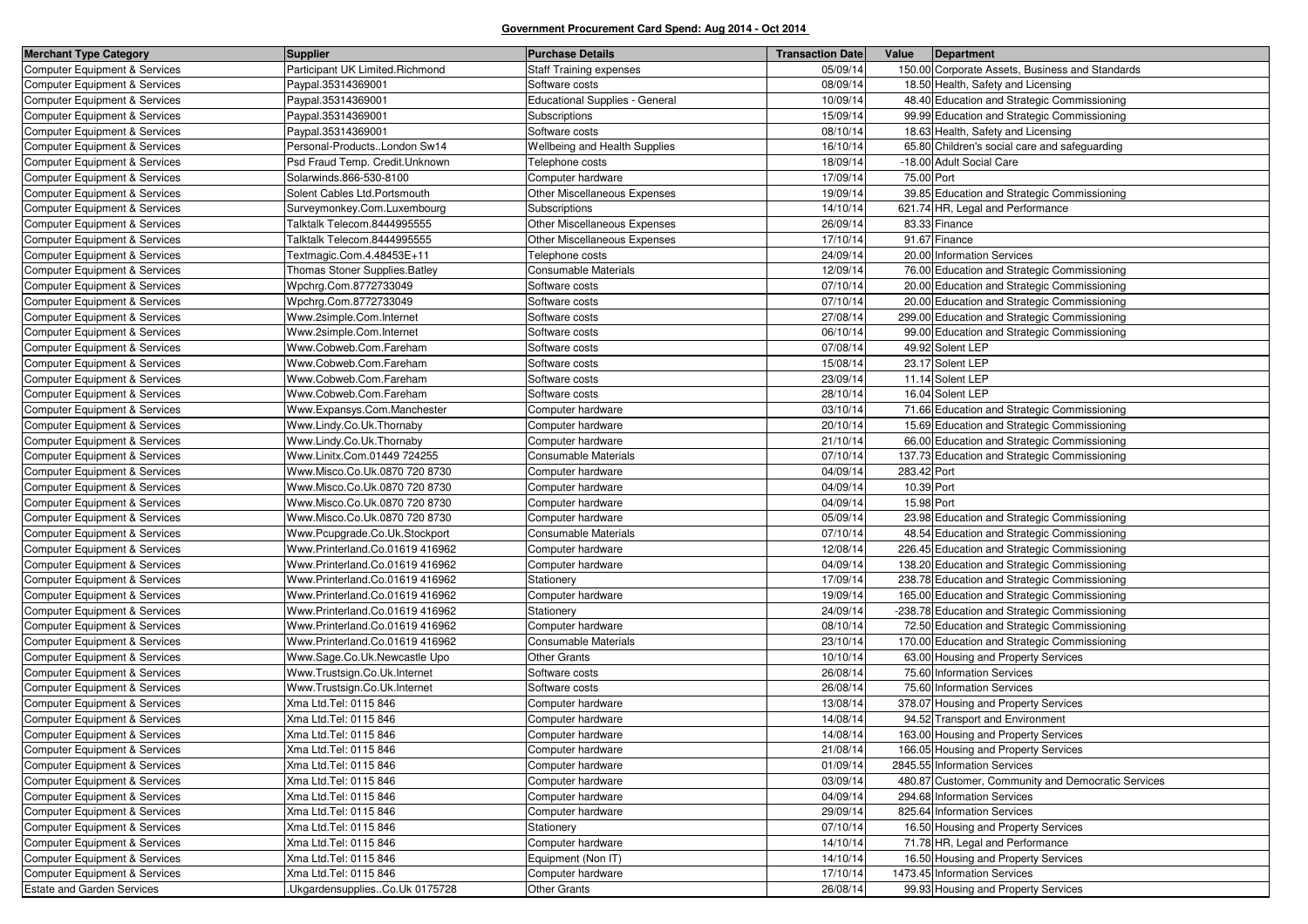| <b>Merchant Type Category</b>     | <b>Supplier</b>                     | <b>Purchase Details</b>        | <b>Transaction Date</b> | Value | Department                                     |
|-----------------------------------|-------------------------------------|--------------------------------|-------------------------|-------|------------------------------------------------|
| <b>Estate and Garden Services</b> | A Webb And Son.Portsmouth           | Other Miscellaneous Expenses   | 15/09/14                |       | 25.00 Adult Social Care                        |
| Estate and Garden Services        | A Webb And Son. Portsmouth          | Other Miscellaneous Expenses   | 08/10/14                |       | 20.83 Adult Social Care                        |
| <b>Estate and Garden Services</b> | A Webb And Son. Portsmouth          | Other Miscellaneous Expenses   | 09/10/14                |       | 20.83 Adult Social Care                        |
| <b>Estate and Garden Services</b> | A Webb And Son. Portsmouth          | Other Miscellaneous Expenses   | 10/10/14                |       | 25.00 Adult Social Care                        |
| <b>Estate and Garden Services</b> | A Webb And Son. Portsmouth          | Other Miscellaneous Expenses   | 21/10/14                |       | 20.00 Adult Social Care                        |
| <b>Estate and Garden Services</b> | Age UK la. Telford                  | Equipment (Non IT)             | 10/10/14                |       | 33.65 Adult Social Care                        |
| <b>Estate and Garden Services</b> | Age UK la. Telford                  | Equipment (Non IT)             | 10/10/14                |       | 28.63 Adult Social Care                        |
| <b>Estate and Garden Services</b> | Age UK la. Telford                  | Equipment (Non IT)             | 23/10/14                |       | -30.16 Adult Social Care                       |
| <b>Estate and Garden Services</b> | Carters Of Swanwick.Southampton     | Consumable Materials           | 06/08/14                |       | 18.47 Housing and Property Services            |
| <b>Estate and Garden Services</b> | Carters Of Swanwick.Southampton     | <b>Consumable Materials</b>    | 06/08/14                |       | 324.69 Housing and Property Services           |
| <b>Estate and Garden Services</b> | Carters Of Swanwick.Southampton     | Consumable Materials           | 07/08/14                |       | 169.22 Housing and Property Services           |
| <b>Estate and Garden Services</b> | Carters Of Swanwick.Southampton     | Consumable Materials           | 15/08/14                |       | 171.74 Housing and Property Services           |
| <b>Estate and Garden Services</b> | Carters Of Swanwick.Southampton     | Equipment (Non IT)             | 21/08/14                |       | 32.40 Housing and Property Services            |
| <b>Estate and Garden Services</b> | Carters Of Swanwick.Southampton     | Protective clothing & Uniforms | 21/08/14                |       | 17.29 Housing and Property Services            |
| <b>Estate and Garden Services</b> | Carters Of Swanwick.Southampton     | Consumable Materials           | 27/08/14                |       | 15.34 Housing and Property Services            |
| <b>Estate and Garden Services</b> | Carters Of Swanwick.Southampton     | Equipment (Non IT)             | 04/09/14                |       | 19.94 Housing and Property Services            |
| <b>Estate and Garden Services</b> | Carters Of Swanwick.Southampton     | Equipment (Non IT)             | 05/09/14                |       | 126.00 Housing and Property Services           |
| <b>Estate and Garden Services</b> | Carters Of Swanwick.Southampton     | Equipment (Non IT)             | 09/09/14                |       | 196.17 Housing and Property Services           |
| <b>Estate and Garden Services</b> | Carters Of Swanwick.Southampton     | Equipment (Non IT)             | 11/09/14                |       | 22.16 Housing and Property Services            |
| <b>Estate and Garden Services</b> | Carters Of Swanwick.Southampton     | Consumable Materials           | 12/09/14                |       | 382.06 Housing and Property Services           |
| <b>Estate and Garden Services</b> | Carters Of Swanwick.Southampton     | Equipment (Non IT)             | 23/09/14                |       | 43.20 Housing and Property Services            |
| <b>Estate and Garden Services</b> | Carters Of Swanwick.Southampton     | Equipment (Non IT)             | 01/10/14                |       | 28.00 Housing and Property Services            |
| <b>Estate and Garden Services</b> | Carters Of Swanwick.Southampton     | Equipment (Non IT)             | 02/10/14                |       | 408.54 Housing and Property Services           |
| Estate and Garden Services        | Carters Of Swanwick.Southampton     | Equipment (Non IT)             | 03/10/14                |       | 19.60 Housing and Property Services            |
| <b>Estate and Garden Services</b> | Carters Of Swanwick.Southampton     | Equipment (Non IT)             | 06/10/14                |       | 220.17 Housing and Property Services           |
| <b>Estate and Garden Services</b> | Carters Of Swanwick.Southampton     | Consumable Materials           | 09/10/14                |       | 29.50 Housing and Property Services            |
| <b>Estate and Garden Services</b> | Carters Of Swanwick.Southampton     | Equipment (Non IT)             | 09/10/14                |       | 89.17 Housing and Property Services            |
| <b>Estate and Garden Services</b> | Carters Of Swanwick.Southampton     | Equipment (Non IT)             | 14/10/14                |       | 88.33 Housing and Property Services            |
| <b>Estate and Garden Services</b> | Carters Of Swanwick.Southampton     | Consumable Materials           | 17/10/14                |       | 42.02 Housing and Property Services            |
| <b>Estate and Garden Services</b> | Carters Of Swanwick.Southampton     | Consumable Materials           | 22/10/14                |       | 61.88 Housing and Property Services            |
| Estate and Garden Services        | Carters Of Swanwick.Southampton     | Equipment (Non IT)             | 24/10/14                |       | 80.45 Housing and Property Services            |
| Estate and Garden Services        | Carters Of Swanwick.Southampton     | Equipment (Non IT)             | 24/10/14                |       | 86.82 Housing and Property Services            |
| <b>Estate and Garden Services</b> | Carters Of Swanwick.Southampton     | Equipment (Non IT)             | 29/10/14                |       | 71.12 Housing and Property Services            |
| <b>Estate and Garden Services</b> | Carters Of Swanwick.Southampton     | Equipment (Non IT)             | 30/10/14                |       | 184.54 Housing and Property Services           |
| Estate and Garden Services        | Cowplain Turf Co Ltd. Waterlooville | <b>Other Grants</b>            | 09/09/14                |       | 57.60 Housing and Property Services            |
| <b>Estate and Garden Services</b> | Cowplain Turf Co Ltd. Waterlooville | Other Miscellaneous Expenses   | 01/10/14                |       | 110.00 Education and Strategic Commissioning   |
| <b>Estate and Garden Services</b> | Cowplain Turf Co Ltd. Waterlooville | Other Miscellaneous Expenses   | 28/10/14                |       | 109.00 Housing and Property Services           |
| Estate and Garden Services        | Crocus.Co.Uk.Windlesham             | <b>Other Grants</b>            | 03/09/14                |       | 50.33 Housing and Property Services            |
| <b>Estate and Garden Services</b> | Crown Estate. Windsor               | Other Miscellaneous Expenses   | 24/09/14                |       | 1130.83 City Development and Cultural Services |
| <b>Estate and Garden Services</b> | Flower Bulbs.Hoogkarspel            | <b>Other Grants</b>            | 23/10/14                |       | 136.37 Housing and Property Services           |
| <b>Estate and Garden Services</b> | Flowers By Linda.Portsmouth         | Equipment (Non IT)             | 27/08/14                |       | 20.00 Transport and Environment                |
| <b>Estate and Garden Services</b> | Flowers By Linda.Portsmouth         | Private Contractors            | 08/10/14                |       | 200.00 City Development and Cultural Services  |
| Estate and Garden Services        | Flowers By Linda.Portsmouth         | <b>Private Contractors</b>     | 15/10/14                |       | 25.00 City Development and Cultural Services   |
| <b>Estate and Garden Services</b> | Fox Ltd.Bishops Walth               | Equipment (Non IT)             | 25/09/14                |       | 78.40 Transport and Environment                |
| <b>Estate and Garden Services</b> | Fox Ltd.Bishops Walth               | Equipment (Non IT)             | 06/10/14                |       | 208.33 Education and Strategic Commissioning   |
| <b>Estate and Garden Services</b> | Garsons Garden Centre. Titchfield   | Grounds                        | 30/08/14                |       | 12.49 Education and Strategic Commissioning    |
| <b>Estate and Garden Services</b> | Greenthumb Lawn Service. Havant     | Consumable Materials           | 16/10/14                |       | 16.67 Housing and Property Services            |
| <b>Estate and Garden Services</b> | Hambrook Garden Su.Southampton      | Consumable Materials           | 27/10/14                |       | 69.17 Housing and Property Services            |
| <b>Estate and Garden Services</b> | Havant Garden Cent. Havant          | <b>Other Grants</b>            | 05/09/14                |       | 23.32 Housing and Property Services            |
| <b>Estate and Garden Services</b> | Havant Garden Cent. Havant          | <b>Other Grants</b>            | 24/09/14                |       | 85.02 Housing and Property Services            |
| Estate and Garden Services        | Havant Garden Cent. Havant          | <b>Other Grants</b>            | 15/10/14                |       | 67.43 Housing and Property Services            |
| <b>Estate and Garden Services</b> | Hillier Nurseries Ltd. Braishfield  | Other Miscellaneous Expenses   | 30/10/14                |       | 249.60 City Development and Cultural Services  |
| <b>Estate and Garden Services</b> | Keydell Nurseries. Portsmouth       | Educational Supplies - General | 04/10/14                |       | 7.46 Education and Strategic Commissioning     |
| <b>Estate and Garden Services</b> | Keydell Nurseries.Portsmouth        | <b>Other Grants</b>            | 08/10/14                |       | 19.13 Housing and Property Services            |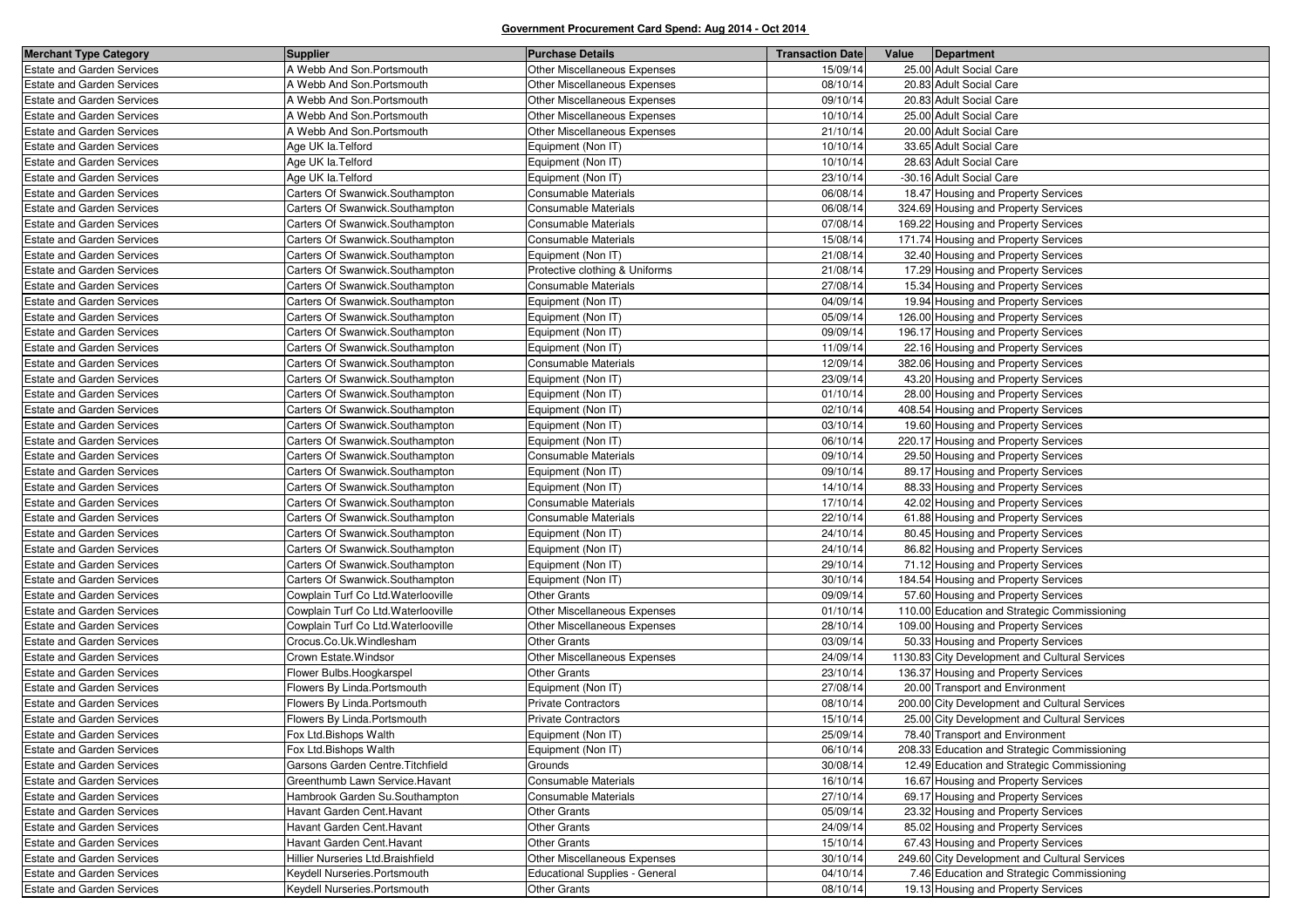| <b>Merchant Type Category</b>     | <b>Supplier</b>                     | <b>Purchase Details</b>        | <b>Transaction Date</b> | Value       | Department                                      |
|-----------------------------------|-------------------------------------|--------------------------------|-------------------------|-------------|-------------------------------------------------|
| <b>Estate and Garden Services</b> | M & S Enterprises.Southampton       | Equipment (Non IT)             | 21/08/14                |             | 320.00 Housing and Property Services            |
| <b>Estate and Garden Services</b> | M & S Enterprises.Southampton       | Vehicle maintenance            | 21/08/14                |             | 273.92 City Development and Cultural Services   |
| <b>Estate and Garden Services</b> | M & S Enterprises.Southampton       | Equipment (Non IT)             | 27/10/14                |             | 589.00 Housing and Property Services            |
| <b>Estate and Garden Services</b> | Marshalls.01480 443390              | Grounds                        | 15/09/14                |             | 43.45 Education and Strategic Commissioning     |
| <b>Estate and Garden Services</b> | Mud Island Nurseries. Fareham Hants | Other Miscellaneous Expenses   | 28/07/14                |             | 3.20 Adult Social Care                          |
| <b>Estate and Garden Services</b> | Mud Island Nurseries. Fareham Hants | Other Miscellaneous Expenses   | 30/07/14                |             | 5.30 Adult Social Care                          |
| <b>Estate and Garden Services</b> | Mud Island Nurseries. Fareham Hants | Other Miscellaneous Expenses   | 17/09/14                |             | 5.46 Adult Social Care                          |
| <b>Estate and Garden Services</b> | Nomix Enviro.Andover                | Equipment (Non IT)             | 03/09/14                |             | 345.00 Housing and Property Services            |
| <b>Estate and Garden Services</b> | Nomix Enviro.Andover                | Consumable Materials           | 09/09/14                |             | 71.30 Housing and Property Services             |
| <b>Estate and Garden Services</b> | Pams Artistic Florist.Portsmouth    | Other Miscellaneous Expenses   | 23/09/14                |             | 37.00 Education and Strategic Commissioning     |
| <b>Estate and Garden Services</b> | Paypal.35314369001                  | Consumable Materials           | 03/09/14                |             | 83.33 Housing and Property Services             |
| <b>Estate and Garden Services</b> | Prestige Gifting. Hebden Bridge     | Other Miscellaneous Expenses   | 01/10/14                |             | 25.79 Education and Strategic Commissioning     |
| <b>Estate and Garden Services</b> | Scats Country Stores. Fareham       | Consumable Materials           | 08/09/14                |             | 15.75 Education and Strategic Commissioning     |
| <b>Estate and Garden Services</b> | Shedfield Nursery & Eq.Southampton  | Protective clothing & Uniforms | 05/08/14                |             | 20.21 Children's social care and safeguarding   |
| <b>Estate and Garden Services</b> | Sherwood Florist. Havant            | Foster Care - General          | 05/08/14                |             | 25.00 Children's social care and safeguarding   |
| <b>Estate and Garden Services</b> | Sherwood Florist. Havant            | Other Miscellaneous Expenses   | 16/10/14                |             | 41.67 Children's social care and safeguarding   |
| <b>Estate and Garden Services</b> | The Q Garden Co At Abbey.Fareham    | Consumable Materials           | 14/08/14                |             | 19.09 Housing and Property Services             |
| <b>Estate and Garden Services</b> | The Q Garden Co At Abbey. Fareham   | Consumable Materials           | 12/09/14                |             | 52.26 Housing and Property Services             |
| <b>Estate and Garden Services</b> | The Q Garden Co At Abbey. Fareham   | Consumable Materials           | 25/09/14                |             | 61.96 Housing and Property Services             |
| <b>Estate and Garden Services</b> | The Q Garden Co At Abbey.Fareham    | Consumable Materials           | 13/10/14                |             | 9.96 Housing and Property Services              |
| <b>Estate and Garden Services</b> | Thompson & Morgan.0844 573 1818     | <b>Other Grants</b>            | 08/10/14                |             | 12.83 Housing and Property Services             |
| <b>Estate and Garden Services</b> | Winchester Gdn Mch. Winchester      | Equipment (Non IT)             | 01/09/14                |             | 315.00 Housing and Property Services            |
| <b>Estate and Garden Services</b> | Www.Aquatix-2u.Co.Uk.1473730520     | Grounds                        | 10/09/14                |             | 77.64 Education and Strategic Commissioning     |
| <b>Estate and Garden Services</b> | Www.Bostonseeds.Co.01205 280069     | Consumable Materials           | 05/09/14                |             | 192.49 Housing and Property Services            |
| <b>Estate and Garden Services</b> | Www.Bostonseeds.Co.01205 280069     | Other Miscellaneous Expenses   | 24/10/14                |             | 297.49 City Development and Cultural Services   |
| <b>Estate and Garden Services</b> | Www.Bostonseeds.Co.01205 280069     | Equipment (Non IT)             | 30/10/14                |             | 102.49 Housing and Property Services            |
| <b>Estate and Garden Services</b> | Www.Mowermagic.Co.Uk.Internet       | Consumable Materials           | 19/09/14                |             | 5.80 Housing and Property Services              |
| Financial Services                | Hitachi Capital Invoic.Reading      | Refuse collection/ disposal    | 12/08/14                | 29.58 Port  |                                                 |
| <b>Financial Services</b>         | Hitachi Capital Invoic.Reading      | Refuse collection/ disposal    | 10/09/14                | 28.40 Port  |                                                 |
| <b>Financial Services</b>         | Hitachi Capital Invoic.Reading      | Equipment (Non IT)             | 10/09/14                | 408.22 Port |                                                 |
| <b>Financial Services</b>         | Hitachi Capital Invoic.Reading      | Refuse collection/ disposal    | 08/10/14                | 31.00 Port  |                                                 |
| <b>Financial Services</b>         | Hitachi Capital Invoic.Reading      | Equipment (Non IT)             | 08/10/14                | 464.20 Port |                                                 |
| <b>Financial Services</b>         | Hitachi Capital Invoic.Reading      | Equipment (Non IT)             | 08/10/14                | 253.67 Port |                                                 |
| <b>Financial Services</b>         | N/a As Moto Only.1162824500         | Other Miscellaneous Expenses   | 22/09/14                |             | 19.32 Transport and Environment                 |
| <b>Financial Services</b>         | N/a As Moto Only.1162824500         | Postages and carriage          | 22/09/14                |             | 15.00 Transport and Environment                 |
| <b>Financial Services</b>         | N/a As Moto Only.1162824500         | Equipment (Non IT)             | 22/09/14                |             | 790.00 Transport and Environment                |
| <b>Financial Services</b>         | One Business Insurance. Bristol     | <b>Other Grants</b>            | 04/08/14                |             | 91.70 Housing and Property Services             |
| <b>Financial Services</b>         | One Business Insurance. Bristol     | <b>Other Grants</b>            | 26/08/14                |             | 122.43 Housing and Property Services            |
| <b>Financial Services</b>         | Post Office Ins.8448712300          | Other Miscellaneous Expenses   | 07/10/14                |             | 31.97 Finance                                   |
| <b>Financial Services</b>         | Www Dial Insurance R.0844 8712300   | Other Miscellaneous Expenses   | 24/10/14                |             | 118.19 Finance                                  |
| Freight and Storage               | Big Yellow S S Portsmout. Southsea  | Rents paid                     | 04/08/14                |             | 311.40 Housing and Property Services            |
| Freight and Storage               | Big Yellow S S Portsmout. Southsea  | Rents paid                     | 04/08/14                |             | -375.14 Housing and Property Services           |
| Freight and Storage               | Big Yellow S S Portsmout. Southsea  | Rents paid                     | 04/08/14                |             | 248.80 Housing and Property Services            |
| Freight and Storage               | Big Yellow S S Portsmout. Southsea  | Rents paid                     | 14/08/14                |             | 10.00 Housing and Property Services             |
| Freight and Storage               | Big Yellow S S Portsmout. Southsea  | Rents paid                     | 26/08/14                |             | 248.80 Housing and Property Services            |
| Freight and Storage               | Big Yellow S S Portsmout. Southsea  | Miscellaneous income           | 04/10/14                |             | -159.10 Housing and Property Services           |
| Freight and Storage               | Big Yellow S S Portsmout. Southsea  | Rents paid                     | 04/10/14                |             | -10.00 Housing and Property Services            |
| Freight and Storage               | Big Yellow S S Portsmout. Southsea  | Rents paid                     | 04/10/14                |             | -42.26 Housing and Property Services            |
| Freight and Storage               | Big Yellow S S Portsmout. Southsea  | Rents paid                     | 14/10/14                |             | 346.10 Housing and Property Services            |
| Freight and Storage               | Big Yellow S S Portsmout. Southsea  | Miscellaneous income           | 21/10/14                |             | -266.13 Housing and Property Services           |
| Freight and Storage               | Big Yellow S S Portsmout. Southsea  | Rents paid                     | 28/10/14                |             | 200.50 Housing and Property Services            |
| Freight and Storage               | Kitepackaging.Co.Uk.2476420088      | Stationery                     | 29/10/14                |             | 103.75 City Development and Cultural Services   |
| Freight and Storage               | Kitepackaging.Co.Uk.Coventry        | Consumable Materials           | 08/08/14                |             | 108.00 Corporate Assets, Business and Standards |
| Freight and Storage               | Lok N Store.Portsmouth              | Rents paid                     | 18/08/14                |             | 308.00 Housing and Property Services            |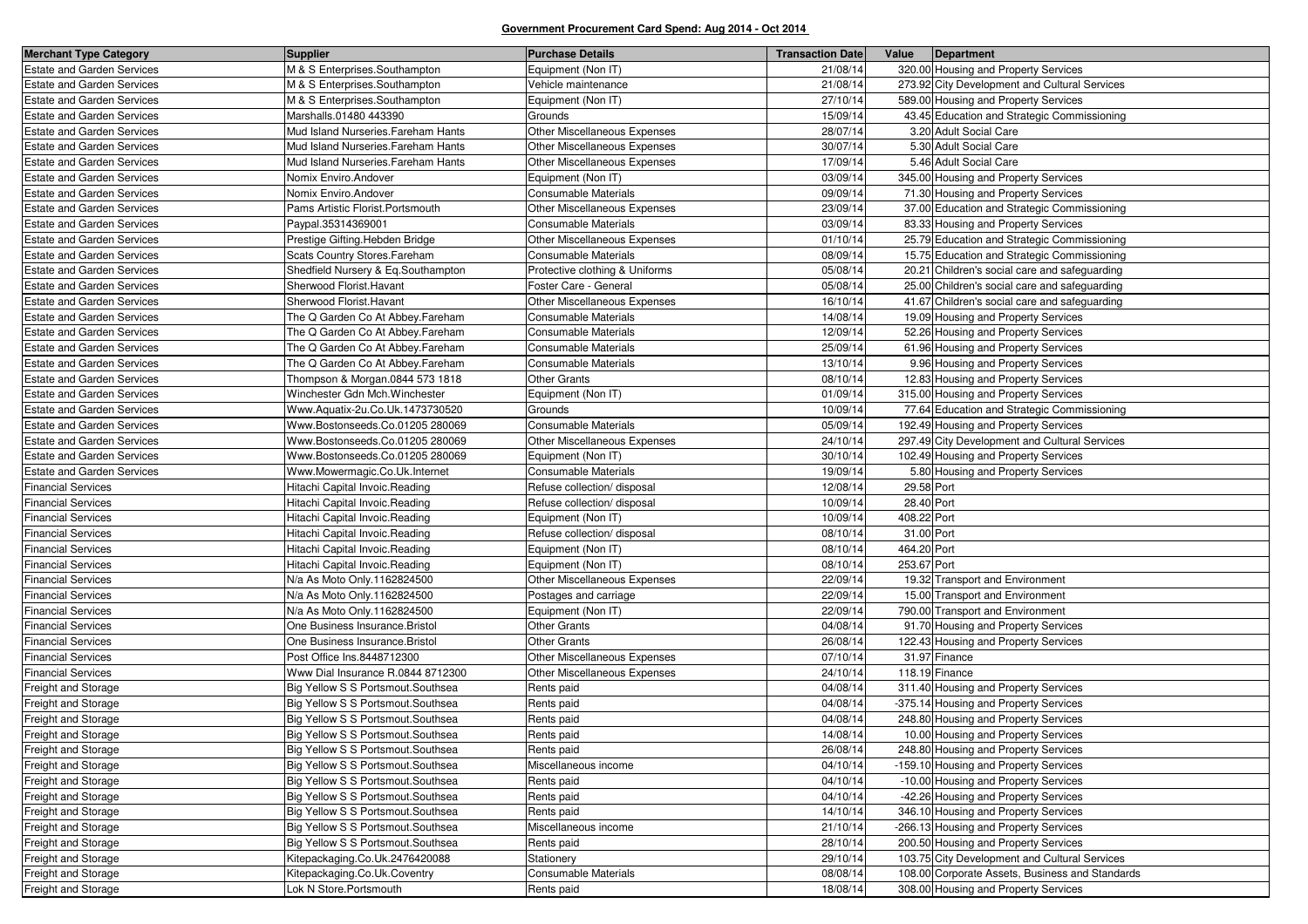| <b>Merchant Type Category</b> | <b>Supplier</b>                     | <b>Purchase Details</b>               | <b>Transaction Date</b> | Value | Department                                     |
|-------------------------------|-------------------------------------|---------------------------------------|-------------------------|-------|------------------------------------------------|
| Freight and Storage           | Lok N Store.Portsmouth              | Rents paid                            | 18/08/14                |       | 382.20 Housing and Property Services           |
| Freight and Storage           | ok N Store.Portsmouth               | Rents paid                            | 19/08/14                |       | 85.60 Housing and Property Services            |
| Freight and Storage           | ok N Store.Portsmouth               | Rents paid                            | 27/08/14                |       | -131.14 Housing and Property Services          |
| Freight and Storage           | Lok N Store.Portsmouth              | Rents paid                            | 29/08/14                |       | 803.20 Housing and Property Services           |
| Freight and Storage           | ok N Store.Portsmouth               | Rents paid                            | 03/09/14                |       | 379.20 Housing and Property Services           |
| Freight and Storage           | ok N Store.Portsmouth               | Rents paid                            | 08/09/14                |       | -107.29 Housing and Property Services          |
| Freight and Storage           | Lok N Store.Portsmouth              | Rents paid                            | 15/09/14                |       | 308.00 Housing and Property Services           |
| Freight and Storage           | ok N Store.Portsmouth               | Rents paid                            | 15/09/14                |       | 183.20 Housing and Property Services           |
| Freight and Storage           | ok N Store.Portsmouth               | Rents paid                            | 02/10/14                |       | 175.20 Housing and Property Services           |
| Freight and Storage           | Lok N Store.Portsmouth              | Rents paid                            | 16/10/14                |       | 183.20 Housing and Property Services           |
| Freight and Storage           | Lok N Store.Portsmouth              | Rents paid                            | 17/10/14                |       | -426.78 Housing and Property Services          |
| Freight and Storage           | ok N Store.Portsmouth               | Rents paid                            | 23/10/14                |       | -308.00 Housing and Property Services          |
| Freight and Storage           | Lok N Store.Portsmouth              | Rents paid                            | 30/10/14                |       | 175.20 Housing and Property Services           |
| Freight and Storage           | Myhermes.Co.Uk.Internet             | Postages and carriage                 | 04/09/14                |       | 6.23 Education and Strategic Commissioning     |
| Freight and Storage           | Myhermes.Co.Uk.Internet             | Postages and carriage                 | 04/09/14                |       | 2.66 Education and Strategic Commissioning     |
| Freight and Storage           | Myhermes.Co.Uk.Internet             | Postages and carriage                 | 09/09/14                |       | 3.32 Education and Strategic Commissioning     |
| Freight and Storage           | Parcelforce Worldwide.Milton Keynes | Educational Supplies - General        | 22/10/14                |       | 22.49 Education and Strategic Commissioning    |
| Freight and Storage           | Safestore Limited.Portsmouth        | Rents paid                            | 06/08/14                |       | 153.55 Adult Social Care                       |
| Freight and Storage           | Safestore Limited.Portsmouth        | Rents paid                            | 18/08/14                |       | 228.14 Housing and Property Services           |
| Freight and Storage           | Safestore Limited.Portsmouth        | Rents paid                            | 20/08/14                |       | 222.14 Housing and Property Services           |
| <b>Freight and Storage</b>    | Safestore Limited.Portsmouth        | Rents paid                            | 15/09/14                |       | 228.14 Housing and Property Services           |
| Freight and Storage           | Safestore Limited.Portsmouth        | Rents paid                            | 17/09/14                |       | 222.14 Housing and Property Services           |
| Freight and Storage           | Safestore Limited.Portsmouth        | Rents paid                            | 26/09/14                |       | 173.05 Adult Social Care                       |
| Freight and Storage           | Safestore Limited.Portsmouth        | Rail costs                            | 01/10/14                |       | 153.55 Adult Social Care                       |
| Freight and Storage           | Safestore Limited.Portsmouth        | Rail costs                            | 09/10/14                |       | -98.54 Adult Social Care                       |
| Freight and Storage           | Safestore Limited.Portsmouth        | Rents paid                            | 13/10/14                |       | -50.00 Housing and Property Services           |
| Freight and Storage           | Safestore Limited.Portsmouth        | Rents paid                            | 13/10/14                |       | 228.14 Housing and Property Services           |
| Freight and Storage           | Safestore Limited.Portsmouth        | Rents paid                            | 21/10/14                |       | 10.00 Housing and Property Services            |
| Freight and Storage           | Safestore Limited.Portsmouth        | Rents paid                            | 22/10/14                |       | 462.52 Housing and Property Services           |
| Freight and Storage           | Salvation Army Tru.Portsmouth       | <b>Voluntary Organisation Grants</b>  | 15/08/14                |       | 36.00 Housing and Property Services            |
| Freight and Storage           | Space Maker Portsmouth.Portsmouth   | Other Miscellaneous Expenses          | 21/08/14                |       | 280.27 Education and Strategic Commissioning   |
| Freight and Storage           | Space Maker Portsmouth.Portsmouth   | Other Miscellaneous Expenses          | 24/09/14                |       | 280.27 Education and Strategic Commissioning   |
| Freight and Storage           | Space Maker Portsmouth.Portsmouth   | Rents paid                            | 21/10/14                |       | 233.56 Education and Strategic Commissioning   |
| General Retail and Wholesale  | 99p Stores Ltd.267-(99p)-Sou        | General office expenses               | 12/10/14                |       | 7.42 Children's social care and safeguarding   |
| General Retail and Wholesale  | 99p Stores. Havant                  | Furnishings Maintenance               | 19/09/14                |       | 4.95 Children's social care and safeguarding   |
| General Retail and Wholesale  | 99p Stores.Portsmouth               | Cleaning materials                    | 05/08/14                |       | 4.12 Children's social care and safeguarding   |
| General Retail and Wholesale  | 99p Stores.Portsmouth               | <b>Educational Supplies - General</b> | 06/08/14                |       | 3.30 Education and Strategic Commissioning     |
| General Retail and Wholesale  | 99p Stores.Portsmouth               | Other Miscellaneous Expenses          | 13/08/14                |       | 7.92 Housing and Property Services             |
| General Retail and Wholesale  | 99p Stores.Portsmouth               | Other Miscellaneous Expenses          | 13/08/14                |       | 4.12 Children's social care and safeguarding   |
| General Retail and Wholesale  | 99p Stores.Portsmouth               | <b>Other Miscellaneous Expenses</b>   | 15/08/14                |       | 17.82 Housing and Property Services            |
| General Retail and Wholesale  | 99p Stores.Portsmouth               | Cleaning materials                    | 28/08/14                |       | 1.65 Housing and Property Services             |
| General Retail and Wholesale  | 99p Stores.Portsmouth               | Vehicle running costs                 | 02/09/14                |       | 8.25 Education and Strategic Commissioning     |
| General Retail and Wholesale  | 99p Stores.Portsmouth               | Other Miscellaneous Expenses          | 05/09/14                |       | 4.12 Adult Social Care                         |
| General Retail and Wholesale  | 99p Stores.Portsmouth               | Other Miscellaneous Expenses          | 10/10/14                |       | 8.91 Housing and Property Services             |
| General Retail and Wholesale  | 99p Stores.Portsmouth               | Educational Supplies - General        | 17/10/14                |       | 7.42 Education and Strategic Commissioning     |
| General Retail and Wholesale  | 99p Stores.Portsmouth               | Catering supplies                     | 20/10/14                |       | 21.78 Corporate Assets, Business and Standards |
| General Retail and Wholesale  | 99p Stores.Portsmouth               | <b>Educational Supplies - General</b> | 22/10/14                |       | 4.12 Education and Strategic Commissioning     |
| General Retail and Wholesale  | 99p Stores.Portsmouth               | Other Miscellaneous Expenses          | 27/10/14                |       | 5.77 Corporate Assets, Business and Standards  |
| General Retail and Wholesale  | A J S Pantry.Portsmouth             | Other Miscellaneous Expenses          | 20/08/14                |       | 4.64 Housing and Property Services             |
| General Retail and Wholesale  | A J S Pantry. Portsmouth            | Other Miscellaneous Expenses          | 05/09/14                |       | 3.66 Housing and Property Services             |
| General Retail and Wholesale  | A R Shoe Repairs. Havant            | Other Miscellaneous Expenses          | 11/08/14                |       | 60.00 Housing and Property Services            |
| General Retail and Wholesale  | A R Shoe Repairs. Havant            | Equipment (Non IT)                    | 19/08/14                |       | 12.50 Housing and Property Services            |
| General Retail and Wholesale  | A R Shoe Repairs. Havant            | Equipment (Non IT)                    | 26/08/14                |       | 5.00 Housing and Property Services             |
| General Retail and Wholesale  | A R Shoe Repairs. Havant            | Equipment (Non IT)                    | 28/08/14                |       | 12.50 Housing and Property Services            |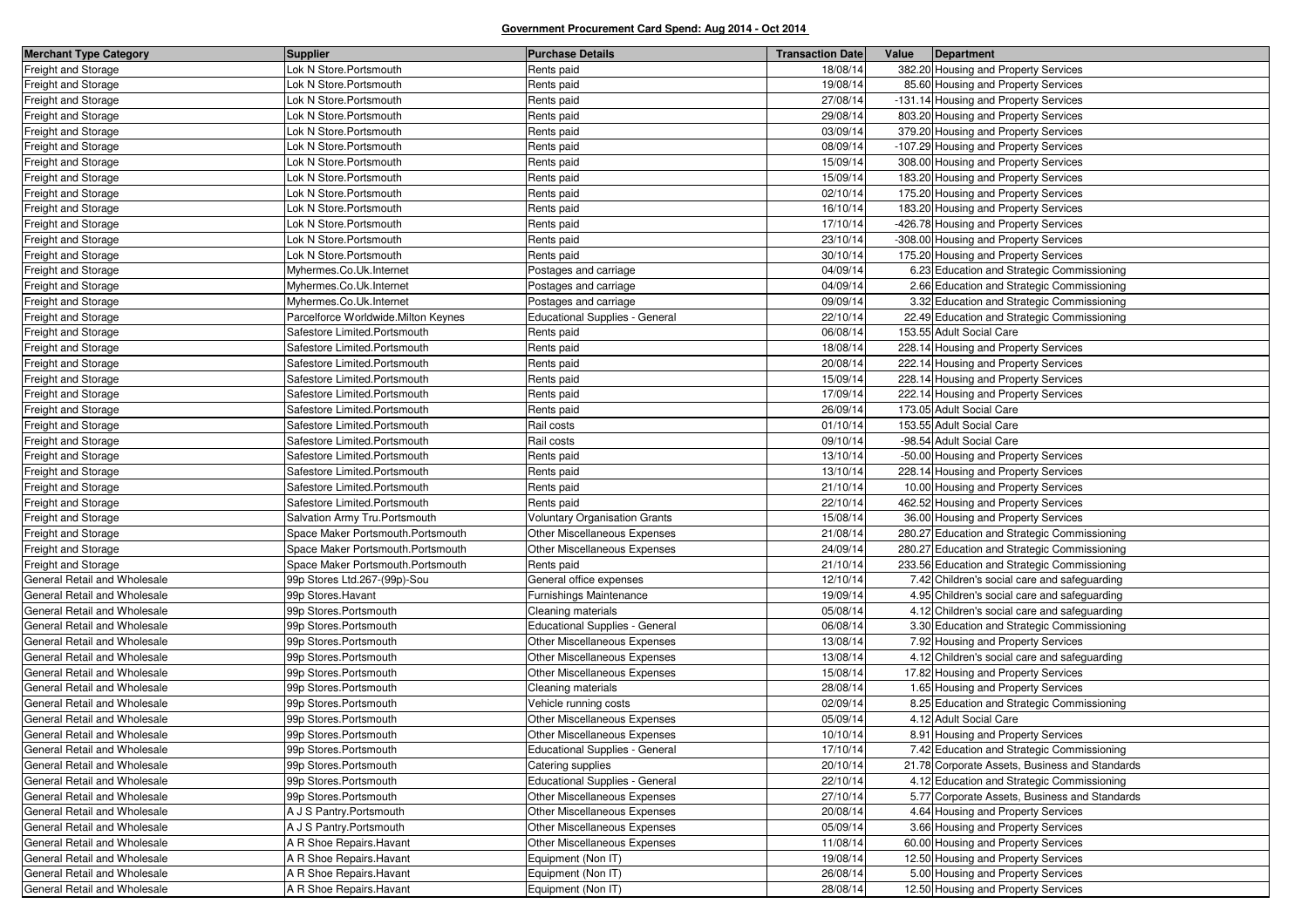| <b>Merchant Type Category</b> | <b>Supplier</b>                    | <b>Purchase Details</b>               | <b>Transaction Date</b> | Value       | Department                                     |
|-------------------------------|------------------------------------|---------------------------------------|-------------------------|-------------|------------------------------------------------|
| General Retail and Wholesale  | A R Shoe Repairs. Havant           | Equipment (Non IT)                    | 09/10/14                |             | 5.00 Housing and Property Services             |
| General Retail and Wholesale  | Access Key & Lock.Fareham Po16     | Equipment (Non IT)                    | 05/09/14                |             | 140.67 Housing and Property Services           |
| General Retail and Wholesale  | Access Key & Lock.Portsmouth Po    | Other Miscellaneous Expenses          | 06/08/14                |             | 56.67 Housing and Property Services            |
| General Retail and Wholesale  | Access Key & Lock.Portsmouth Po    | Equipment (Non IT)                    | 08/08/14                |             | 259.00 Transport and Environment               |
| General Retail and Wholesale  | Access Key & Lock.Portsmouth Po    | General office expenses               | 12/08/14                |             | 9.26 Education and Strategic Commissioning     |
| General Retail and Wholesale  | Access Key & Lock.Portsmouth Po    | Other Miscellaneous Expenses          | 14/08/14                |             | 88.42 Housing and Property Services            |
| General Retail and Wholesale  | Access Key & Lock.Portsmouth Po    | Equipment (Non IT)                    | 19/08/14                |             | 6.23 Education and Strategic Commissioning     |
| General Retail and Wholesale  | Access Key & Lock.Portsmouth Po    | Other Miscellaneous Expenses          | 05/09/14                |             | 37.40 Transport and Environment                |
| General Retail and Wholesale  | Access Key & Lock.Portsmouth Po    | <b>Building</b>                       | 05/09/14                |             | 26.52 Housing and Property Services            |
| General Retail and Wholesale  | Access Key & Lock.Portsmouth Po    | Equipment (Non IT)                    | 08/09/14                |             | 17.33 Housing and Property Services            |
| General Retail and Wholesale  | Access Key & Lock.Portsmouth Po    | Equipment (Non IT)                    | 10/09/14                |             | 33.67 Transport and Environment                |
| General Retail and Wholesale  | Access Key & Lock.Portsmouth Po    | Equipment (Non IT)                    | 10/09/14                |             | 176.83 Housing and Property Services           |
| General Retail and Wholesale  | Access Key & Lock.Portsmouth Po    | Equipment (Non IT)                    | 16/09/14                |             | 61.55 Housing and Property Services            |
| General Retail and Wholesale  | Access Key & Lock.Portsmouth Po    | Equipment (Non IT)                    | 18/09/14                |             | 6.73 Housing and Property Services             |
| General Retail and Wholesale  | Access Key & Lock.Portsmouth Po    | Equipment (Non IT)                    | 19/09/14                |             | 178.82 Housing and Property Services           |
| General Retail and Wholesale  | Access Key & Lock.Portsmouth Po    | Equipment (Non IT)                    | 19/09/14                |             | 266.66 Housing and Property Services           |
| General Retail and Wholesale  | Access Key & Lock.Portsmouth Po    | Equipment (Non IT)                    | 19/09/14                |             | 246.92 Housing and Property Services           |
| General Retail and Wholesale  | Access Key & Lock.Portsmouth Po    | Equipment (Non IT)                    | 22/09/14                |             | 9.35 Housing and Property Services             |
| General Retail and Wholesale  | Access Key & Lock.Portsmouth Po    | <b>Building</b>                       | 23/09/14                |             | 29.96 Education and Strategic Commissioning    |
| General Retail and Wholesale  | Access Key & Lock.Portsmouth Po    | Equipment (Non IT)                    | 24/09/14                |             | 7.33 Adult Social Care                         |
| General Retail and Wholesale  | Access Key & Lock.Portsmouth Po    | Equipment (Non IT)                    | 25/09/14                |             | 6.93 Adult Social Care                         |
| General Retail and Wholesale  | Access Key & Lock.Portsmouth Po    | Port Maintenance                      | 01/10/14                | 13.60 Port  |                                                |
| General Retail and Wholesale  | Access Key & Lock.Portsmouth Po    | <b>Building</b>                       | 02/10/14                |             | 32.87 Corporate Assets, Business and Standards |
| General Retail and Wholesale  | Access Key & Lock.Portsmouth Po    | Equipment (Non IT)                    | 06/10/14                |             | 24.93 Adult Social Care                        |
| General Retail and Wholesale  | Access Key & Lock.Portsmouth Po    | Equipment (Non IT)                    | 07/10/14                |             | 15.64 Housing and Property Services            |
| General Retail and Wholesale  | Access Key & Lock.Portsmouth Po    | <b>Building</b>                       | 10/10/14                |             | 6.23 Education and Strategic Commissioning     |
| General Retail and Wholesale  | Access Key & Lock. Portsmouth Po   | Equipment (Non IT)                    | 13/10/14                |             | 50.92 Housing and Property Services            |
| General Retail and Wholesale  | Access Key & Lock.Portsmouth Po    | <b>Private Contractors</b>            | 14/10/14                |             | 57.36 City Development and Cultural Services   |
| General Retail and Wholesale  | Access Key & Lock.Portsmouth Po    | Private Contractors                   | 16/10/14                |             | 9.35 City Development and Cultural Services    |
| General Retail and Wholesale  | Access Key & Lock. Portsmouth Po   | <b>Building</b>                       | 17/10/14                |             | 42.05 Housing and Property Services            |
| General Retail and Wholesale  | Access Key & Lock.Portsmouth Po    | Equipment (Non IT)                    | 20/10/14                |             | 9.35 Housing and Property Services             |
| General Retail and Wholesale  | Access Key & Lock.Portsmouth Po    | Equipment (Non IT)                    | 22/10/14                |             | 294.14 Housing and Property Services           |
| General Retail and Wholesale  | Access Key & Lock.Portsmouth Po    | Equipment (Non IT)                    | 22/10/14                |             | 141.47 Housing and Property Services           |
| General Retail and Wholesale  | Access Key & Lock.Portsmouth Po    | General office expenses               | 24/10/14                |             | 6.73 Education and Strategic Commissioning     |
| General Retail and Wholesale  | Access Key & Lock.Portsmouth Po    | General office expenses               | 24/10/14                |             | 4.60 Education and Strategic Commissioning     |
| General Retail and Wholesale  | Access Key & Lock.Portsmouth Po    | Equipment (Non IT)                    | 24/10/14                |             | 25.99 Housing and Property Services            |
| General Retail and Wholesale  | Access Locksmiths Limi.Fareham     | <b>Private Contractors</b>            | 29/08/14                |             | 71.20 Corporate Assets, Business and Standards |
| General Retail and Wholesale  | Access Locksmiths Limi.Fareham     | Building                              | 02/10/14                |             | 18.99 Housing and Property Services            |
| General Retail and Wholesale  | Access Locksmiths Limi.Fareham     | Port Maintenance                      | 14/10/14                | 32.52 Port  |                                                |
| General Retail and Wholesale  | Access Locksmiths Limi.Fareham     | Port Maintenance                      | 14/10/14                | 108.33 Port |                                                |
| General Retail and Wholesale  | Accurate Tool Repairs & Havant     | Equipment (Non IT)                    | 08/10/14                |             | 12.00 Housing and Property Services            |
| General Retail and Wholesale  | Accurate Tool Repairs & Havant     | Equipment (Non IT)                    | 20/10/14                |             | 169.00 Housing and Property Services           |
| General Retail and Wholesale  | Accurate Tool Repairs & Havant     | Equipment (Non IT)                    | 28/10/14                |             | 18.98 Housing and Property Services            |
| General Retail and Wholesale  | Accurate Tool Repairs & Havant     | Equipment (Non IT)                    | 28/10/14                |             | 50.18 Housing and Property Services            |
| General Retail and Wholesale  | Aceville Publications.Somerton     | <b>Educational Supplies - General</b> | 22/10/14                |             | 39.75 Education and Strategic Commissioning    |
| General Retail and Wholesale  | Adidas UK Ltd.Portsmouth           | Protective clothing & Uniforms        | 27/09/14                |             | 30.40 Children's social care and safeguarding  |
| General Retail and Wholesale  | Adidas UK Ltd.Portsmouth           | Other Expenses                        | 02/10/14                |             | 20.83 Children's social care and safeguarding  |
| General Retail and Wholesale  | Alexandra Sports.Portsmouth        | Protective clothing & Uniforms        | 18/08/14                |             | 15.83 Transport and Environment                |
| General Retail and Wholesale  | All Mobility.Fareham               | Equipment (Non IT)                    | 14/08/14                |             | 60.00 Adult Social Care                        |
| General Retail and Wholesale  | Allans Marine.Portsmouth           | Payments to Indivs and VOs - VOs      | 11/08/14                |             | 40.00 Children's social care and safeguarding  |
| General Retail and Wholesale  | Allans Marine.Portsmouth           | <b>Educational Supplies - General</b> | 04/09/14                |             | 4.17 Education and Strategic Commissioning     |
| General Retail and Wholesale  | Allans Marine.Portsmouth           | <b>Educational Supplies - General</b> | 30/09/14                |             | 5.32 Education and Strategic Commissioning     |
| General Retail and Wholesale  | Amazon *mktplace Eu-UK             | <b>Educational Supplies - General</b> | 04/09/14                |             | 12.49 Education and Strategic Commissioning    |
| General Retail and Wholesale  | Amazon *mktplce Eu-Uk.800-279-6620 | Other Miscellaneous Expenses          | 19/08/14                |             | 10.20 Children's social care and safeguarding  |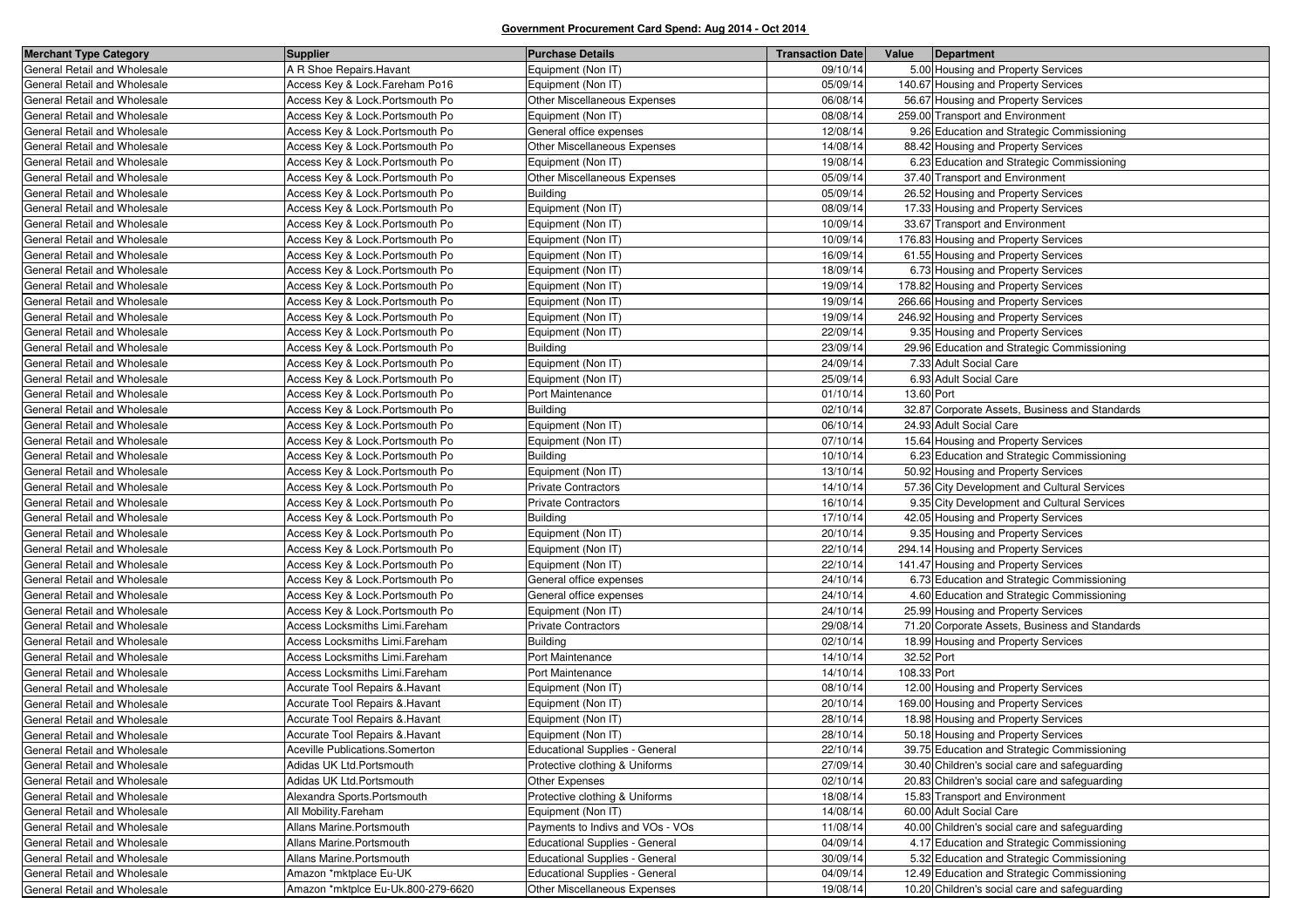| <b>Merchant Type Category</b> | <b>Supplier</b>                      | <b>Purchase Details</b>               | <b>Transaction Date</b> | Value<br>Department                              |
|-------------------------------|--------------------------------------|---------------------------------------|-------------------------|--------------------------------------------------|
| General Retail and Wholesale  | Amazon *mktplce Eu-Uk.800-279-6620   | Other Miscellaneous Expenses          | 28/08/14                | 1.79 Adult Social Care                           |
| General Retail and Wholesale  | Amazon *mktplce Eu-Uk.800-279-6620   | <b>Educational Supplies - General</b> | 01/09/14                | 20.74 Education and Strategic Commissioning      |
| General Retail and Wholesale  | Amazon *mktplce Eu-Uk.800-279-6620   | <b>Educational Supplies - General</b> | 03/09/14                | 8.72 Education and Strategic Commissioning       |
| General Retail and Wholesale  | Amazon *mktplce Eu-Uk.800-279-6620   | Other Miscellaneous Expenses          | 08/09/14                | 10.08 Adult Social Care                          |
| General Retail and Wholesale  | Amazon *mktplce Eu-Uk.800-279-6620   | <b>Other Grants</b>                   | 09/09/14                | 92.35 Housing and Property Services              |
| General Retail and Wholesale  | Amazon *mktplce Eu-Uk.800-279-6620   | Protective clothing & Uniforms        | 11/09/14                | 87.90 Transport and Environment                  |
| General Retail and Wholesale  | Amazon *mktplce Eu-Uk.800-279-6620   | Computer hardware                     | 12/09/14                | 14.99 Education and Strategic Commissioning      |
| General Retail and Wholesale  | Amazon *mktplce Eu-Uk.800-279-6620   | <b>Educational Supplies - General</b> | 14/09/14                | 203.99 Education and Strategic Commissioning     |
| General Retail and Wholesale  | Amazon *mktplce Eu-Uk.800-279-6620   | <b>Educational Supplies - General</b> | 19/09/14                | 16.94 Education and Strategic Commissioning      |
| General Retail and Wholesale  | Amazon *mktplce Eu-Uk.800-279-6620   | Computer hardware                     | 19/09/14                | 59.95 Education and Strategic Commissioning      |
| General Retail and Wholesale  | Amazon *mktplce Eu-Uk.800-279-6620   | <b>Educational Supplies - General</b> | 23/09/14                | 23.98 Education and Strategic Commissioning      |
| General Retail and Wholesale  | Amazon *mktplce Eu-Uk.800-279-6620   | <b>Educational Supplies - General</b> | 24/09/14                | 8.75 Education and Strategic Commissioning       |
| General Retail and Wholesale  | Amazon *mktplce Eu-Uk.800-279-6620   | <b>Educational Supplies - General</b> | 29/09/14                | 25.48 Education and Strategic Commissioning      |
| General Retail and Wholesale  | Amazon *mktplce Eu-Uk.800-279-6620   | Other Miscellaneous Expenses          | 02/10/14                | 3.68 Children's social care and safeguarding     |
| General Retail and Wholesale  | Amazon *mktplce Eu-Uk.800-279-6620   | <b>Educational Supplies - General</b> | 03/10/14                | 15.98 Education and Strategic Commissioning      |
| General Retail and Wholesale  | Amazon *mktplce Eu-Uk.800-279-6620   | Other Miscellaneous Expenses          | 03/10/14                | 4.98 Children's social care and safeguarding     |
| General Retail and Wholesale  | Amazon *mktplce Eu-Uk.800-279-6620   | Book purchases                        | 03/10/14                | 11.90 City Development and Cultural Services     |
| General Retail and Wholesale  | Amazon *mktplce Eu-Uk.800-279-6620   | General office expenses               | 04/10/14                | 13.50 Education and Strategic Commissioning      |
| General Retail and Wholesale  | Amazon *mktplce Eu-Uk.800-279-6620   | <b>Educational Supplies - General</b> | 08/10/14                | 62.32 Education and Strategic Commissioning      |
| General Retail and Wholesale  | Amazon *mktplce Eu-Uk.800-279-6620   | <b>Building</b>                       | 14/10/14                | 13.21 Education and Strategic Commissioning      |
| General Retail and Wholesale  | Amazon *mktplce Eu-Uk.800-279-6620   | Other Miscellaneous Expenses          | 15/10/14                | 5.99 Adult Social Care                           |
| General Retail and Wholesale  | Amazon *mktplce Eu-Uk.800-279-6620   | Other Miscellaneous Expenses          | 16/10/14                | 7.98 Adult Social Care                           |
| General Retail and Wholesale  | Amazon *mktplce Eu-Uk.800-279-6620   | Book purchases                        | 16/10/14                | 8.30 Education and Strategic Commissioning       |
| General Retail and Wholesale  | Amazon *mktplce Eu-Uk.800-279-6620   | Other Miscellaneous Expenses          | 19/10/14                | 2.83 Education and Strategic Commissioning       |
| General Retail and Wholesale  | Amazon *mktplce Eu-Uk.800-279-6620   | Other Miscellaneous Expenses          | 20/10/14                | 25.24 Education and Strategic Commissioning      |
| General Retail and Wholesale  | Amazon *mktplce Eu-Uk.800-279-6620   | Stationery                            | 21/10/14                | 3.87 Transport and Environment                   |
| General Retail and Wholesale  | Amazon *mktplce Eu-Uk.800-279-6620   | <b>Building</b>                       | 22/10/14                | 5.49 Children's social care and safeguarding     |
| General Retail and Wholesale  | Amazon *mktplce Eu-Uk.800-279-6620   | <b>Building</b>                       | 22/10/14                | 4.55 Children's social care and safeguarding     |
| General Retail and Wholesale  | Amazon *mktplce Eu-Uk.800-279-6620   | Equipment (Non IT)                    | 22/10/14                | 2.00 City Development and Cultural Services      |
| General Retail and Wholesale  | Amazon *mktplce Eu-Uk.800-279-6620   | <b>Educational Supplies - General</b> | 24/10/14                | 6.21 Education and Strategic Commissioning       |
| General Retail and Wholesale  | Amazon Digital Dwnlds.Amazon.Co.Uk   | Catering supplies                     | 05/09/14                | 1.85 Education and Strategic Commissioning       |
| General Retail and Wholesale  | Anglo Brands Ltd.Internet            | Book purchases                        | 08/08/14                | 29.75 Adult Social Care                          |
| General Retail and Wholesale  | Anglo Brands Ltd.Internet            | Book purchases                        | 22/08/14                | 29.75 Adult Social Care                          |
| General Retail and Wholesale  | Ao Retail Limited                    | Other Miscellaneous Expenses          | 29/08/14                | 340.82 Education and Strategic Commissioning     |
| General Retail and Wholesale  | Apple Online Store Gbp.0845-600-1683 | Payments to Indivs and VOs - VOs      | 23/08/14                | 19.80 Children's social care and safeguarding    |
| General Retail and Wholesale  | Apple Online Store Gbp.0845-600-1683 | <b>Educational Supplies - General</b> | 18/09/14                | 13.96 Education and Strategic Commissioning      |
| General Retail and Wholesale  | Apple Online Store Gbp.0845-600-1683 | <b>Educational Supplies - General</b> | 18/09/14                | 15.04 Education and Strategic Commissioning      |
| General Retail and Wholesale  | Apple Store R174. Southampton        | Computer hardware                     | 10/08/14                | 482.50 Port                                      |
| General Retail and Wholesale  | Ar Veal Ltd.Southampton              | Other Miscellaneous Expenses          | 04/08/14                | 26.74 Children's social care and safeguarding    |
| General Retail and Wholesale  | Argos B2b Online                     | Computer hardware                     | 23/09/14                | 538.41 Housing and Property Services             |
| General Retail and Wholesale  | Argos B2b Online                     | Equipment (Non IT)                    | 30/09/14                | 74.53 City Development and Cultural Services     |
| General Retail and Wholesale  | Argos B2b Online.                    | Other Miscellaneous Expenses          | 03/10/14                | 74.53 Housing and Property Services              |
| General Retail and Wholesale  | Argos B2b Online                     | Other Miscellaneous Expenses          | 24/10/14                | -142.48 Housing and Property Services            |
| General Retail and Wholesale  | Argos Direct.Home Shopping           | <b>Building</b>                       | 21/08/14                | 86.58 Corporate Assets, Business and Standards   |
| General Retail and Wholesale  | Argos Direct.Home Shopping           | <b>Building</b>                       | 21/08/14                | 86.58 Corporate Assets, Business and Standards   |
| General Retail and Wholesale  | Argos Direct.Home Shopping           | <b>Building</b>                       | 28/08/14                | -72.73 Corporate Assets, Business and Standards  |
| General Retail and Wholesale  | Argos Direct.Home Shopping           | Building                              | 28/08/14                | -103.90 Corporate Assets, Business and Standards |
| General Retail and Wholesale  | Argos Direct.Home Shopping           | Payments to Indivs and VOs - VOs      | 02/09/14                | -166.93 Children's social care and safeguarding  |
| General Retail and Wholesale  | Argos Direct.Home Shopping           | Other Miscellaneous Expenses          | 01/10/14                | 166.65 Education and Strategic Commissioning     |
| General Retail and Wholesale  | Argos Ltd.Fareham                    | Equipment (Non IT)                    | 14/08/14                | 41.66 Children's social care and safeguarding    |
| General Retail and Wholesale  | Argos Ltd. Havant                    | <b>Furnishings Maintenance</b>        | 13/08/14                | 18.20 Housing and Property Services              |
| General Retail and Wholesale  | Argos Ltd. Havant                    | <b>Building</b>                       | 03/09/14                | 47.48 Housing and Property Services              |
| General Retail and Wholesale  | Argos Ltd. Havant                    | Other Miscellaneous Expenses          | 27/09/14                | 66.61 Housing and Property Services              |
| General Retail and Wholesale  | Argos Ltd. Havant                    | <b>Other Grants</b>                   | 01/10/14                | 59.36 Housing and Property Services              |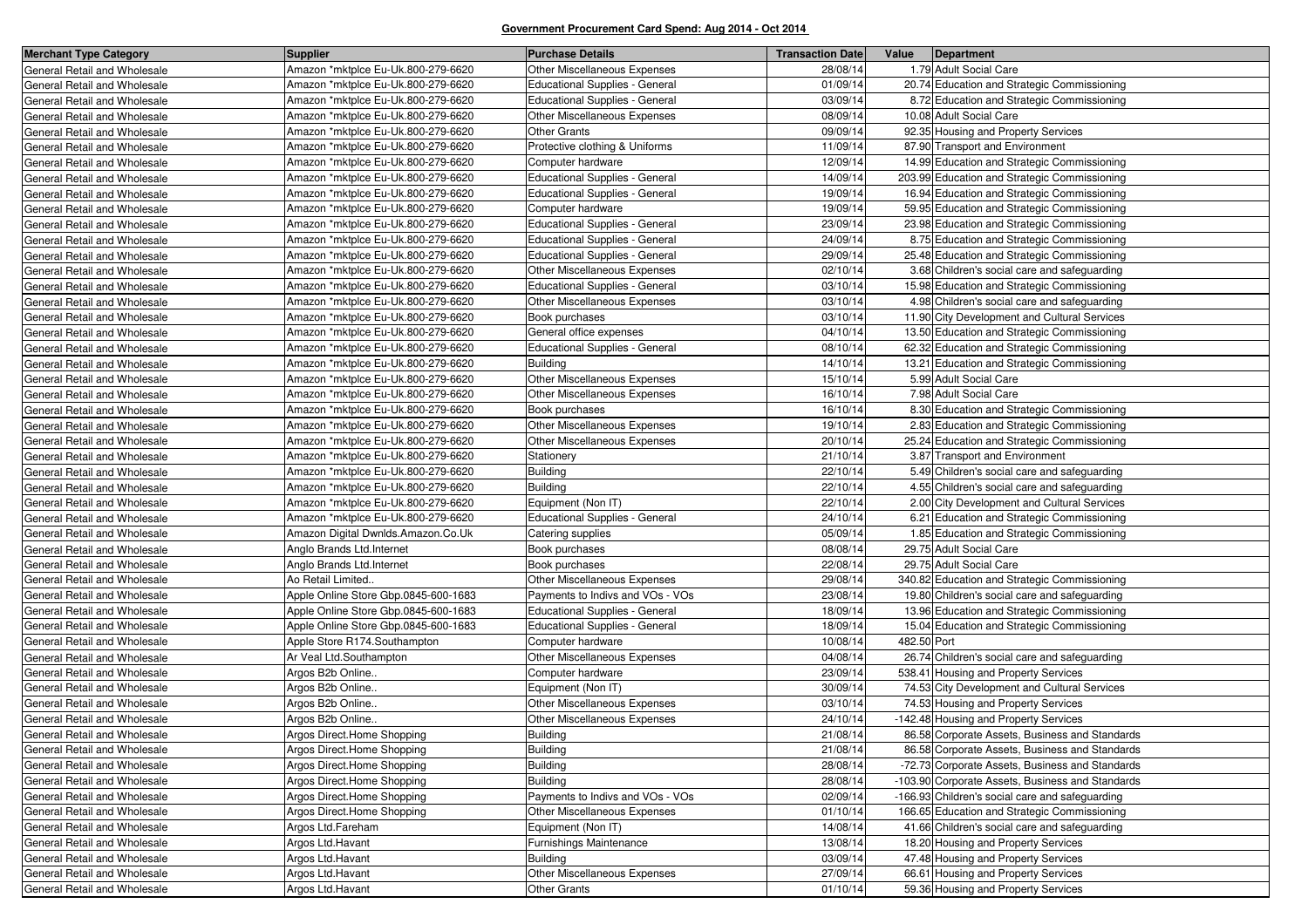| <b>Merchant Type Category</b> | <b>Supplier</b>              | <b>Purchase Details</b>               | <b>Transaction Date</b> | Value | Department                                        |
|-------------------------------|------------------------------|---------------------------------------|-------------------------|-------|---------------------------------------------------|
| General Retail and Wholesale  | Argos Ltd.Havant             | Furniture                             | 03/10/14                |       | 20.43 Children's social care and safeguarding     |
| General Retail and Wholesale  | Argos Ltd.Havant             | Accommodation and Subsistence         | 11/10/14                |       | 9.97 Education and Strategic Commissioning        |
| General Retail and Wholesale  | Argos Ltd.Portsmouth         | Other Miscellaneous Expenses          | 05/08/14                |       | 90.99 Children's social care and safeguarding     |
| General Retail and Wholesale  | Argos Ltd.Portsmouth         | Other Miscellaneous Expenses          | 05/08/14                |       | 126.20 Children's social care and safeguarding    |
| General Retail and Wholesale  | Argos Ltd.Portsmouth         | Other Miscellaneous Expenses          | 05/08/14                |       | 118.70 Children's social care and safeguarding    |
| General Retail and Wholesale  | Argos Ltd.Portsmouth         | Other Miscellaneous Expenses          | 05/08/14                |       | 57.74 Children's social care and safeguarding     |
| General Retail and Wholesale  | Argos Ltd.Portsmouth         | Other Miscellaneous Expenses          | 05/08/14                |       | 85.47 Children's social care and safeguarding     |
| General Retail and Wholesale  | Argos Ltd.Portsmouth         | Other Miscellaneous Expenses          | 07/08/14                |       | 55.00 Education and Strategic Commissioning       |
| General Retail and Wholesale  | Argos Ltd.Portsmouth         | Computer hardware                     | 07/08/14                |       | 39.98 Public Health                               |
| General Retail and Wholesale  | Argos Ltd.Portsmouth         | Protective clothing & Uniforms        | 08/08/14                |       | 23.75 Health, Safety and Licensing                |
| General Retail and Wholesale  | Argos Ltd.Portsmouth         | Payments to Indivs and VOs - VOs      | 12/08/14                |       | 295.95 Children's social care and safeguarding    |
| General Retail and Wholesale  | Argos Ltd.Portsmouth         | Equipment (Non IT)                    | 18/08/14                |       | 18.74 Housing and Property Services               |
| General Retail and Wholesale  | Argos Ltd.Portsmouth         | Equipment (Non IT)                    | 19/08/14                |       | 19.99 Health, Safety and Licensing                |
| General Retail and Wholesale  | Argos Ltd.Portsmouth         | Other Miscellaneous Expenses          | 19/08/14                |       | 10.28 Adult Social Care                           |
| General Retail and Wholesale  | Argos Ltd.Portsmouth         | Equipment (Non IT)                    | 21/08/14                |       | 7.49 Children's social care and safeguarding      |
| General Retail and Wholesale  | Argos Ltd.Portsmouth         | Furniture                             | 23/08/14                |       | 96.89 Children's social care and safeguarding     |
| General Retail and Wholesale  | Argos Ltd.Portsmouth         | Other Miscellaneous Expenses          | 03/09/14                |       | 250.00 Children's social care and safeguarding    |
| General Retail and Wholesale  | Argos Ltd.Portsmouth         | Other Miscellaneous Expenses          | 04/09/14                |       | 32.47 Children's social care and safeguarding     |
| General Retail and Wholesale  | Argos Ltd.Portsmouth         | Other Miscellaneous Expenses          | 05/09/14                |       | 46.70 Children's social care and safeguarding     |
| General Retail and Wholesale  | Argos Ltd.Portsmouth         | Equipment (Non IT)                    | 06/09/14                |       | 29.27 Children's social care and safeguarding     |
| General Retail and Wholesale  | Argos Ltd.Portsmouth         | Equipment (Non IT)                    | 07/09/14                |       | 126.65 Housing and Property Services              |
| General Retail and Wholesale  | Argos Ltd.Portsmouth         | Other Miscellaneous Expenses          | 16/09/14                |       | 20.82 Children's social care and safeguarding     |
| General Retail and Wholesale  | Argos Ltd.Portsmouth         | Equipment (Non IT)                    | 17/09/14                |       | 3.95 City Development and Cultural Services       |
| General Retail and Wholesale  | Argos Ltd.Portsmouth         | Other Miscellaneous Expenses          | 17/09/14                |       | 20.82 Children's social care and safeguarding     |
| General Retail and Wholesale  | Argos Ltd.Portsmouth         | <b>Educational Supplies - General</b> | 19/09/14                |       | 60.77 Education and Strategic Commissioning       |
| General Retail and Wholesale  | Argos Ltd.Portsmouth         | Equipment (Non IT)                    | 22/09/14                |       | 3.96 Adult Social Care                            |
| General Retail and Wholesale  | Argos Ltd.Portsmouth         | Payments to Indivs and VOs - VOs      | 29/09/14                |       | 132.99 Children's social care and safeguarding    |
| General Retail and Wholesale  | Argos Ltd.Portsmouth         | Payments to Indivs and VOs - VOs      | 29/09/14                |       | 151.44 Children's social care and safeguarding    |
| General Retail and Wholesale  | Argos Ltd.Portsmouth         | Equipment (Non IT)                    | 29/09/14                |       | 16.66 Customer, Community and Democratic Services |
| General Retail and Wholesale  | Argos Ltd.Portsmouth         | <b>Other Expenses</b>                 | 02/10/14                |       | 166.23 Children's social care and safeguarding    |
| General Retail and Wholesale  | Argos Ltd.Portsmouth         | Other Expenses                        | 03/10/14                |       | 165.78 Children's social care and safeguarding    |
| General Retail and Wholesale  | Argos Ltd.Portsmouth         | Other Miscellaneous Expenses          | 08/10/14                |       | 132.99 Children's social care and safeguarding    |
| General Retail and Wholesale  | Argos Ltd.Portsmouth         | Other Miscellaneous Expenses          | 08/10/14                |       | 166.22 Housing and Property Services              |
| General Retail and Wholesale  | Argos Ltd.Portsmouth         | Payments to Indivs and VOs - VOs      | 11/10/14                |       | 4.74 Children's social care and safeguarding      |
| General Retail and Wholesale  | Argos Ltd.Portsmouth         | Other Miscellaneous Expenses          | 13/10/14                |       | 63.12 Children's social care and safeguarding     |
| General Retail and Wholesale  | Argos Ltd.Portsmouth         | Other Expenses                        | 13/10/14                |       | 457.10 Children's social care and safeguarding    |
| General Retail and Wholesale  | Argos Ltd.Portsmouth         | Payments to Indivs and VOs - VOs      | 14/10/14                |       | 40.22 Children's social care and safeguarding     |
| General Retail and Wholesale  | Argos Ltd.Portsmouth         | Other Expenses                        | 14/10/14                |       | 21.35 Children's social care and safeguarding     |
| General Retail and Wholesale  | Argos Ltd.Portsmouth         | Other Expenses                        | 14/10/14                |       | 42.24 Children's social care and safeguarding     |
| General Retail and Wholesale  | Argos Ltd.Portsmouth         | <b>Other Expenses</b>                 | 20/10/14                |       | 11.87 Children's social care and safeguarding     |
| General Retail and Wholesale  | Argos Ltd.Portsmouth         | Hospitality                           | 28/10/14                |       | 39.48 Public Health                               |
| General Retail and Wholesale  | Argos Ltd.Portsmouth         | Educational Supplies - General        | 29/10/14                |       | 28.48 Education and Strategic Commissioning       |
| General Retail and Wholesale  | Argos Ltd.Portsmouth         | <b>Building</b>                       | 30/10/14                |       | 33.32 Education and Strategic Commissioning       |
| General Retail and Wholesale  | Argos Ltd.Portsmouth         | Stationery                            | 30/10/14                |       | 10.82 Information Services                        |
| General Retail and Wholesale  | Argos Ltd.Portsmouth         | Other Miscellaneous Expenses          | 31/10/14                |       | 19.78 Adult Social Care                           |
| General Retail and Wholesale  | Argos Ltd.Waterlooville      | Other Miscellaneous Expenses          | 07/08/14                |       | 9.49 Housing and Property Services                |
| General Retail and Wholesale  | Argos Ltd.Waterlooville      | <b>Building</b>                       | 03/09/14                |       | 140.77 Housing and Property Services              |
| General Retail and Wholesale  | Argos Ltd.Waterlooville      | <b>Consumable Materials</b>           | 05/09/14                |       | -41.66 Education and Strategic Commissioning      |
| General Retail and Wholesale  | Argos Ltd.Waterlooville      | <b>Consumable Materials</b>           | 05/09/14                |       | 158.30 Education and Strategic Commissioning      |
| General Retail and Wholesale  | Argos Ltd.Waterlooville      | <b>Building</b>                       | 09/09/14                |       | 35.61 Housing and Property Services               |
| General Retail and Wholesale  | Argos Ltd.Waterlooville      | Catering supplies                     | 22/09/14                |       | 34.98 Children's social care and safeguarding     |
| General Retail and Wholesale  | Argos Ltd.Waterlooville      | Equipment (Non IT)                    | 29/09/14                |       | 12.50 Adult Social Care                           |
| General Retail and Wholesale  | Argos Retail Group. Internet | Furniture                             | 01/08/14                |       | 119.92 Housing and Property Services              |
| General Retail and Wholesale  | Argos Retail Group. Internet | Payments to Indivs and VOs - VOs      | 05/08/14                |       | 215.78 Children's social care and safeguarding    |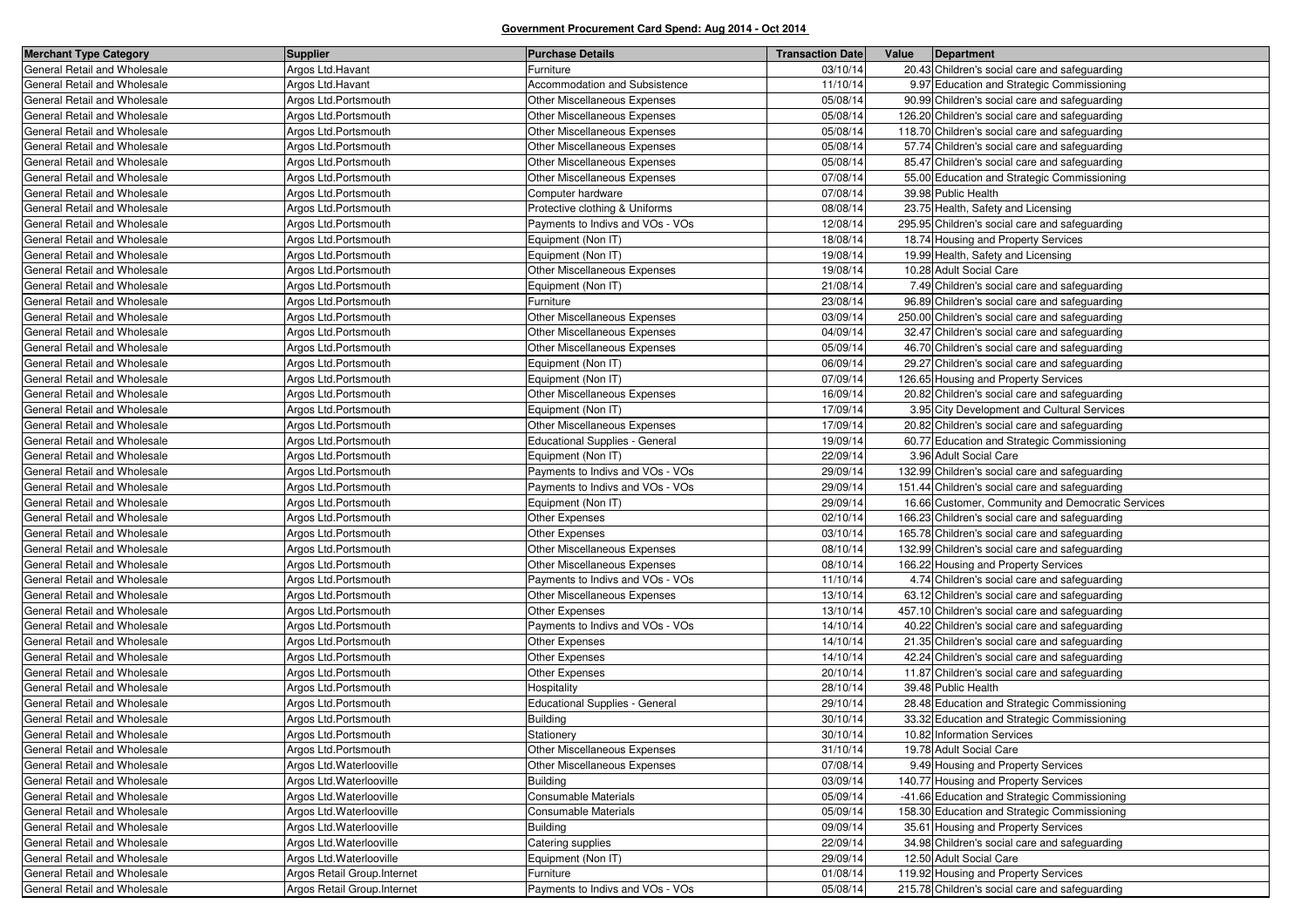| <b>Merchant Type Category</b> | <b>Supplier</b>                    | <b>Purchase Details</b>               | <b>Transaction Date</b> | Value<br>Department                            |
|-------------------------------|------------------------------------|---------------------------------------|-------------------------|------------------------------------------------|
| General Retail and Wholesale  | Argos Retail Group.Internet        | Payments to Indivs and VOs - VOs      | 05/08/14                | 198.94 Children's social care and safeguarding |
| General Retail and Wholesale  | Argos Retail Group. Internet       | <b>Other Grants</b>                   | 06/08/14                | 86.62 Housing and Property Services            |
| General Retail and Wholesale  | Argos Retail Group.Internet        | Other Miscellaneous Expenses          | 06/08/14                | 257.45 Children's social care and safeguarding |
| General Retail and Wholesale  | Argos Retail Group.Internet        | Payments to Indivs and VOs - VOs      | 07/08/14                | 123.94 Children's social care and safeguarding |
| General Retail and Wholesale  | Argos Retail Group.Internet        | Payments to Indivs and VOs - VOs      | 07/08/14                | 159.99 Children's social care and safeguarding |
| General Retail and Wholesale  | Argos Retail Group.Internet        | Equipment (Non IT)                    | 07/08/14                | 107.45 Housing and Property Services           |
| General Retail and Wholesale  | Argos Retail Group. Internet       | Other Miscellaneous Expenses          | 12/08/14                | 17.94 Children's social care and safeguarding  |
| General Retail and Wholesale  | Argos Retail Group. Internet       | Other Miscellaneous Expenses          | 12/08/14                | 203.94 Children's social care and safeguarding |
| General Retail and Wholesale  | Argos Retail Group.Internet        | Foster Care - General                 | 13/08/14                | 189.99 Children's social care and safeguarding |
| General Retail and Wholesale  | Argos Retail Group. Internet       | Payments to Indivs and VOs - VOs      | 18/08/14                | 94.98 Children's social care and safeguarding  |
| General Retail and Wholesale  | Argos Retail Group. Internet       | Payments to Indivs and VOs - VOs      | 18/08/14                | 166.93 Children's social care and safeguarding |
| General Retail and Wholesale  | Argos Retail Group. Internet       | <b>Building</b>                       | 21/08/14                | 86.58 Corporate Assets, Business and Standards |
| General Retail and Wholesale  | Argos Retail Group. Internet       | Catering supplies                     | 30/08/14                | 88.94 Education and Strategic Commissioning    |
| General Retail and Wholesale  | Argos Retail Group. Internet       | Equipment (Non IT)                    | 01/09/14                | 207.50 Adult Social Care                       |
| General Retail and Wholesale  | Argos Retail Group.Internet        | Payments to Private Providers         | 02/09/14                | 22.69 Children's social care and safeguarding  |
| General Retail and Wholesale  | Argos Retail Group. Internet       | Payments to Private Providers         | 03/09/14                | 108.93 Children's social care and safeguarding |
| General Retail and Wholesale  | Argos Retail Group. Internet       | Other Miscellaneous Expenses          | 03/09/14                | 155.78 Finance                                 |
| General Retail and Wholesale  | Argos Retail Group. Internet       | Other Miscellaneous Expenses          | 03/09/14                | 93.94 Children's social care and safeguarding  |
| General Retail and Wholesale  | Argos Retail Group. Internet       | Other Miscellaneous Expenses          | 03/09/14                | 178.94 Children's social care and safeguarding |
| General Retail and Wholesale  | Argos Retail Group. Internet       | Other Miscellaneous Expenses          | 03/09/14                | 119.99 Children's social care and safeguarding |
| General Retail and Wholesale  | Argos Retail Group. Internet       | Other Schools expenses                | 04/09/14                | 97.43 Education and Strategic Commissioning    |
| General Retail and Wholesale  | Argos Retail Group. Internet       | Payments to Indivs and VOs - VOs      | 05/09/14                | 258.94 Children's social care and safeguarding |
| General Retail and Wholesale  | Argos Retail Group. Internet       | Furniture                             | 08/09/14                | 43.98 Education and Strategic Commissioning    |
| General Retail and Wholesale  | Argos Retail Group. Internet       | Equipment (Non IT)                    | 11/09/14                | 15.78 Adult Social Care                        |
| General Retail and Wholesale  | Argos Retail Group. Internet       | <b>Educational Supplies - General</b> | 12/09/14                | 90.78 Education and Strategic Commissioning    |
| General Retail and Wholesale  | Argos Retail Group. Internet       | <b>Educational Supplies - General</b> | 18/09/14                | 184.95 Education and Strategic Commissioning   |
| General Retail and Wholesale  | Argos Retail Group. Internet       | Furniture                             | 23/09/14                | 33.93 Education and Strategic Commissioning    |
| General Retail and Wholesale  | Argos Retail Group. Internet       | <b>Building</b>                       | 25/09/14                | 83.25 Corporate Assets, Business and Standards |
| General Retail and Wholesale  | Argos Retail Group. Internet       | Equipment (Non IT)                    | 26/09/14                | 232.45 Adult Social Care                       |
| General Retail and Wholesale  | Argos Retail Group. Internet       | Other Miscellaneous Expenses          | 26/09/14                | 41.93 Children's social care and safeguarding  |
| General Retail and Wholesale  | Argos Retail Group.Internet        | <b>Payments to Private Providers</b>  | 02/10/14                | 88.92 Children's social care and safeguarding  |
| General Retail and Wholesale  | Argos Retail Group. Internet       | Other Miscellaneous Expenses          | 08/10/14                | 119.90 Education and Strategic Commissioning   |
| General Retail and Wholesale  | Aries Embroidery Limit. Fareham    | Other Schools expenses                | 23/10/14                | 111.80 Education and Strategic Commissioning   |
| General Retail and Wholesale  | Art.Com/allposters.Com.19192772172 | <b>Educational Supplies - General</b> | 08/10/14                | 19.95 Education and Strategic Commissioning    |
| General Retail and Wholesale  | Arundel Aviaries&fishe.Portsmouth  | <b>Educational Supplies - General</b> | 28/08/14                | 23.66 Education and Strategic Commissioning    |
| General Retail and Wholesale  | Arundel Aviaries&fishe.Portsmouth  | Educational Supplies - General        | 23/10/14                | 6.02 Education and Strategic Commissioning     |
| General Retail and Wholesale  | Asda Direct Web 4387. Leeds        | Other Miscellaneous Expenses          | 27/08/14                | 410.67 Education and Strategic Commissioning   |
| General Retail and Wholesale  | Asda Direct Web 4387. Leeds        | Other Miscellaneous Expenses          | 27/08/14                | -6.67 Education and Strategic Commissioning    |
| General Retail and Wholesale  | Asda Direct Web 4387. Leeds        | Equipment (Non IT)                    | 08/09/14                | 13.29 Adult Social Care                        |
| General Retail and Wholesale  | Asda Direct Web 4387. Leeds        | Equipment (Non IT)                    | 09/09/14                | 209.96 Children's social care and safeguarding |
| General Retail and Wholesale  | Asda Direct Web 4387. Leeds        | <b>Educational Supplies - General</b> | 11/09/14                | 17.46 Education and Strategic Commissioning    |
| General Retail and Wholesale  | Asda Direct Web 4387.Leeds         | Educational Supplies - General        | 07/10/14                | 52.46 Education and Strategic Commissioning    |
| General Retail and Wholesale  | Asda Direct Web 4387. Leeds        | Other Miscellaneous Expenses          | 13/10/14                | 179.00 Children's social care and safeguarding |
| General Retail and Wholesale  | Asda Direct Web 4387. Leeds        | Consumable Materials                  | 20/10/14                | 14.50 Education and Strategic Commissioning    |
| General Retail and Wholesale  | Asda Home Shopping Car.Dublin 4    | Catering supplies                     | 21/10/14                | 107.44 Adult Social Care                       |
| General Retail and Wholesale  | Asda Home Shopping Car.Dublin 4    | Catering supplies                     | 21/10/14                | 12.25 Adult Social Care                        |
| General Retail and Wholesale  | Asda Home Shopping Car.Dublin 4    | Catering supplies                     | 28/10/14                | 114.01 Adult Social Care                       |
| General Retail and Wholesale  | Asda Home Shopping Car.Dublin 4    | Catering supplies                     | 28/10/14                | 7.25 Adult Social Care                         |
| General Retail and Wholesale  | Asda Home Shopping Car.Dublin 4    | Cleaning materials                    | 28/10/14                | 5.23 Adult Social Care                         |
| General Retail and Wholesale  | Asda Stores 07146.Leeds            | Hospitality                           | 24/09/14                | -4.50 Education and Strategic Commissioning    |
| General Retail and Wholesale  | Asda Stores 07146. Leeds           | <b>Educational Supplies - General</b> | 26/09/14                | -1.50 Education and Strategic Commissioning    |
| General Retail and Wholesale  | Asda Stores 07146.Leeds            | Hospitality                           | 13/10/14                | -1.50 Education and Strategic Commissioning    |
| General Retail and Wholesale  | Asda Stores 7134. Leeds            | Catering supplies                     | 05/08/14                | 190.89 Children's social care and safeguarding |
| General Retail and Wholesale  | Asda Stores 7134. Leeds            | Catering supplies                     | 05/08/14                | 95.61 Adult Social Care                        |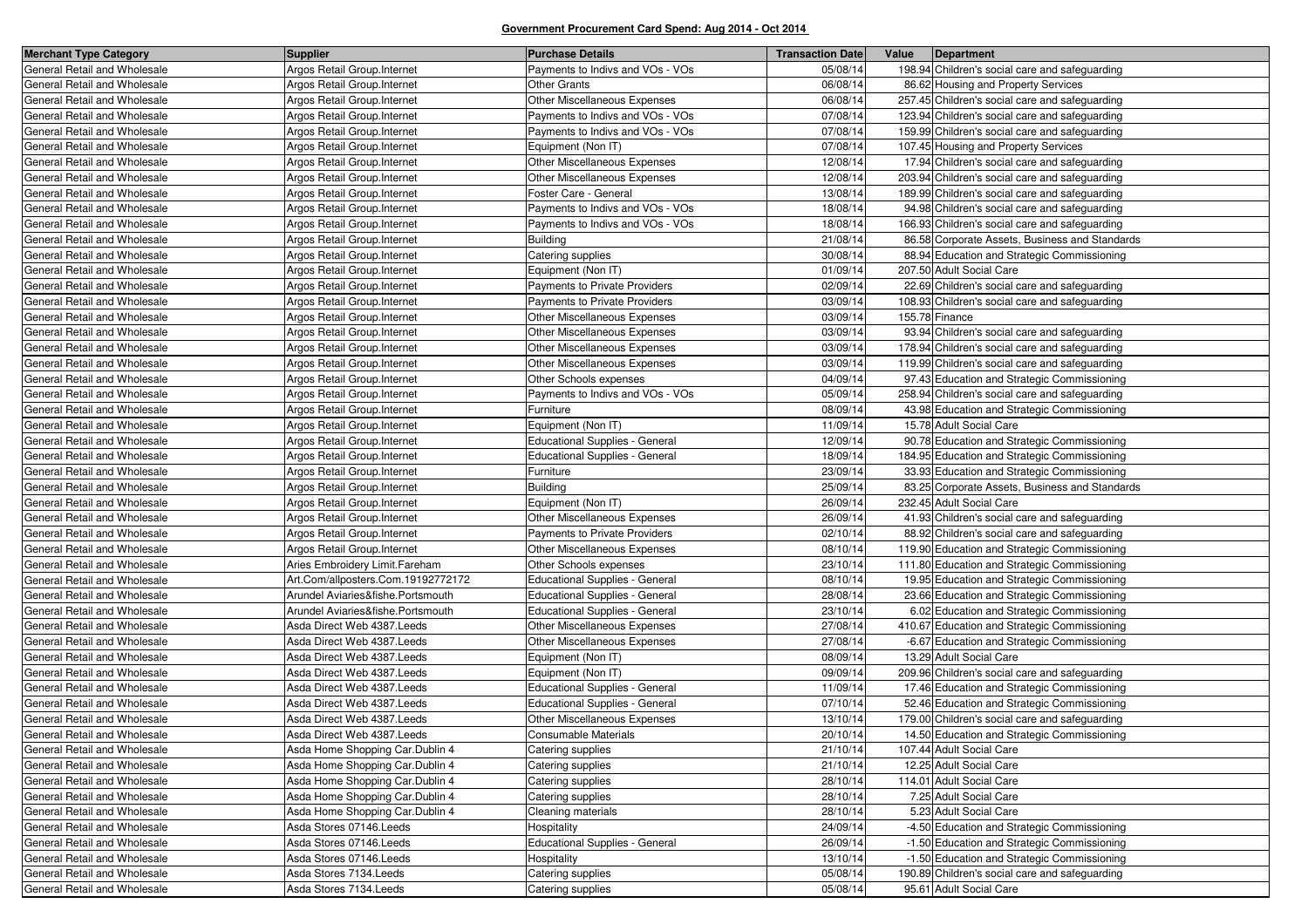| <b>Merchant Type Category</b> | <b>Supplier</b>         | <b>Purchase Details</b>               | <b>Transaction Date</b> | Value | Department                                     |
|-------------------------------|-------------------------|---------------------------------------|-------------------------|-------|------------------------------------------------|
| General Retail and Wholesale  | Asda Stores 7134. Leeds | Catering supplies                     | 05/08/14                |       | 3.33 Adult Social Care                         |
| General Retail and Wholesale  | Asda Stores 7134. Leeds | Catering supplies                     | 12/08/14                |       | 196.10 Children's social care and safeguarding |
| General Retail and Wholesale  | Asda Stores 7134. Leeds | Catering supplies                     | 12/08/14                |       | 11.32 Children's social care and safeguarding  |
| General Retail and Wholesale  | Asda Stores 7134. Leeds | Catering supplies                     | 12/08/14                |       | 84.86 Adult Social Care                        |
| General Retail and Wholesale  | Asda Stores 7134. Leeds | Catering supplies                     | 12/08/14                |       | 6.67 Adult Social Care                         |
| General Retail and Wholesale  | Asda Stores 7134. Leeds | _aundry                               | 12/08/14                |       | 11.67 Adult Social Care                        |
| General Retail and Wholesale  | Asda Stores 7134. Leeds | Consumable Materials                  | 15/08/14                |       | 127.62 City Development and Cultural Services  |
| General Retail and Wholesale  | Asda Stores 7134. Leeds | Catering supplies                     | 19/08/14                |       | 233.06 Children's social care and safeguarding |
| General Retail and Wholesale  | Asda Stores 7134. Leeds | Catering supplies                     | 19/08/14                |       | 20.37 Children's social care and safeguarding  |
| General Retail and Wholesale  | Asda Stores 7134. Leeds | Catering supplies                     | 19/08/14                |       | 89.50 Adult Social Care                        |
| General Retail and Wholesale  | Asda Stores 7134. Leeds | Catering supplies                     | 19/08/14                |       | 5.83 Adult Social Care                         |
| General Retail and Wholesale  | Asda Stores 7134. Leeds | Catering supplies                     | 26/08/14                |       | 125.75 Adult Social Care                       |
| General Retail and Wholesale  | Asda Stores 7134. Leeds | Catering supplies                     | 26/08/14                |       | 3.21 Adult Social Care                         |
| General Retail and Wholesale  | Asda Stores 7134. Leeds | Catering supplies                     | 27/08/14                |       | 10.00 Children's social care and safeguarding  |
| General Retail and Wholesale  | Asda Stores 7134. Leeds | Catering supplies                     | 27/08/14                |       | 133.12 Children's social care and safeguarding |
| General Retail and Wholesale  | Asda Stores 7134. Leeds | Catering supplies                     | 29/08/14                |       | 101.01 Education and Strategic Commissioning   |
| General Retail and Wholesale  | Asda Stores 7134. Leeds | Postages and carriage                 | 29/08/14                |       | 3.33 Education and Strategic Commissioning     |
| General Retail and Wholesale  | Asda Stores 7134. Leeds | Other Miscellaneous Expenses          | 29/08/14                |       | 85.68 Education and Strategic Commissioning    |
| General Retail and Wholesale  | Asda Stores 7134. Leeds | Catering supplies                     | 02/09/14                |       | 194.50 Children's social care and safeguarding |
| General Retail and Wholesale  | Asda Stores 7134. Leeds | Catering supplies                     | 02/09/14                |       | 19.50 Children's social care and safeguarding  |
| General Retail and Wholesale  | Asda Stores 7134. Leeds | Catering supplies                     | 02/09/14                |       | 77.44 Adult Social Care                        |
| General Retail and Wholesale  | Asda Stores 7134. Leeds | Cleaning materials                    | 02/09/14                |       | 1.30 Adult Social Care                         |
| General Retail and Wholesale  | Asda Stores 7134. Leeds | Catering supplies                     | 02/09/14                |       | 0.83 Adult Social Care                         |
| General Retail and Wholesale  | Asda Stores 7134. Leeds | Consumable Materials                  | 02/09/14                |       | 91.07 Education and Strategic Commissioning    |
| General Retail and Wholesale  | Asda Stores 7134. Leeds | Catering supplies                     | 03/09/14                |       | 62.57 Education and Strategic Commissioning    |
| General Retail and Wholesale  | Asda Stores 7134. Leeds | Catering supplies                     | 03/09/14                |       | 67.81 Education and Strategic Commissioning    |
| General Retail and Wholesale  | Asda Stores 7134. Leeds | Catering supplies                     | 03/09/14                |       | 13.94 Education and Strategic Commissioning    |
| General Retail and Wholesale  | Asda Stores 7134. Leeds | Catering supplies                     | 03/09/14                |       | 21.67 Education and Strategic Commissioning    |
| General Retail and Wholesale  | Asda Stores 7134. Leeds | <b>Educational Supplies - General</b> | 04/09/14                |       | 54.84 Education and Strategic Commissioning    |
| General Retail and Wholesale  | Asda Stores 7134. Leeds | Catering supplies                     | 04/09/14                |       | -1.95 Education and Strategic Commissioning    |
| General Retail and Wholesale  | Asda Stores 7134. Leeds | Catering supplies                     | 04/09/14                |       | 65.42 Education and Strategic Commissioning    |
| General Retail and Wholesale  | Asda Stores 7134. Leeds | Sales                                 | 04/09/14                |       | 93.36 Education and Strategic Commissioning    |
| General Retail and Wholesale  | Asda Stores 7134. Leeds | Catering supplies                     | 04/09/14                |       | 35.37 Education and Strategic Commissioning    |
| General Retail and Wholesale  | Asda Stores 7134. Leeds | Educational Supplies - General        | 08/09/14                |       | 3.75 Education and Strategic Commissioning     |
| General Retail and Wholesale  | Asda Stores 7134. Leeds | <b>Educational Supplies - General</b> | 08/09/14                |       | 175.38 Education and Strategic Commissioning   |
| General Retail and Wholesale  | Asda Stores 7134. Leeds | Catering supplies                     | 08/09/14                |       | 94.02 Education and Strategic Commissioning    |
| General Retail and Wholesale  | Asda Stores 7134. Leeds | Catering supplies                     | 08/09/14                |       | 3.33 Education and Strategic Commissioning     |
| General Retail and Wholesale  | Asda Stores 7134. Leeds | Cleaning materials                    | 08/09/14                |       | 3.15 Education and Strategic Commissioning     |
| General Retail and Wholesale  | Asda Stores 7134. Leeds | <b>Educational Supplies - General</b> | 08/09/14                |       | 40.38 Education and Strategic Commissioning    |
| General Retail and Wholesale  | Asda Stores 7134. Leeds | Catering supplies                     | 08/09/14                |       | 55.62 Education and Strategic Commissioning    |
| General Retail and Wholesale  | Asda Stores 7134. Leeds | Catering supplies                     | 09/09/14                |       | 176.47 Children's social care and safeguarding |
| General Retail and Wholesale  | Asda Stores 7134. Leeds | Catering supplies                     | 09/09/14                |       | 79.15 Adult Social Care                        |
| General Retail and Wholesale  | Asda Stores 7134. Leeds | Catering supplies                     | 09/09/14                |       | 8.75 Adult Social Care                         |
| General Retail and Wholesale  | Asda Stores 7134. Leeds | Cleaning materials                    | 09/09/14                |       | 1.30 Adult Social Care                         |
| General Retail and Wholesale  | Asda Stores 7134. Leeds | Stationery                            | 09/09/14                |       | 1.67 Adult Social Care                         |
| General Retail and Wholesale  | Asda Stores 7134. Leeds | Consumable Materials                  | 09/09/14                |       | 42.34 Education and Strategic Commissioning    |
| General Retail and Wholesale  | Asda Stores 7134. Leeds | Hospitality                           | 10/09/14                |       | 42.20 Education and Strategic Commissioning    |
| General Retail and Wholesale  | Asda Stores 7134. Leeds | Hospitality                           | 10/09/14                |       | 1.67 Education and Strategic Commissioning     |
| General Retail and Wholesale  | Asda Stores 7134. Leeds | Catering supplies                     | 15/09/14                |       | 28.84 Education and Strategic Commissioning    |
| General Retail and Wholesale  | Asda Stores 7134. Leeds | Catering supplies                     | 15/09/14                |       | 15.83 Education and Strategic Commissioning    |
| General Retail and Wholesale  | Asda Stores 7134. Leeds | Catering supplies                     | 15/09/14                |       | 10.83 Education and Strategic Commissioning    |
| General Retail and Wholesale  | Asda Stores 7134. Leeds | Catering supplies                     | 15/09/14                |       | 99.24 Education and Strategic Commissioning    |
| General Retail and Wholesale  | Asda Stores 7134. Leeds | Educational Supplies - General        | 15/09/14                |       | 66.38 Education and Strategic Commissioning    |
| General Retail and Wholesale  | Asda Stores 7134. Leeds | Catering supplies                     | 15/09/14                |       | 73.15 Education and Strategic Commissioning    |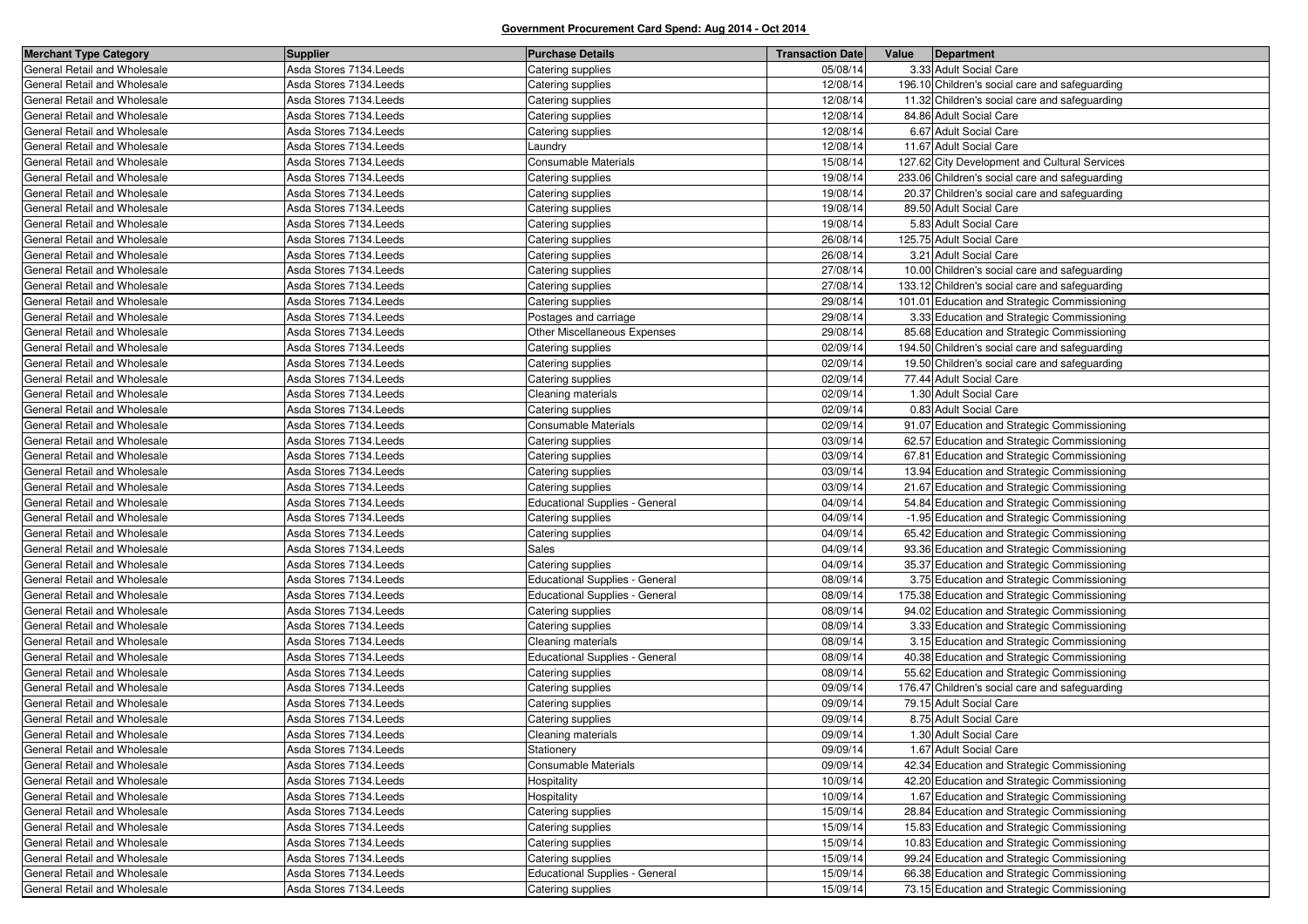| <b>Merchant Type Category</b> | <b>Supplier</b>         | <b>Purchase Details</b>               | <b>Transaction Date</b> | Value | Department                                     |
|-------------------------------|-------------------------|---------------------------------------|-------------------------|-------|------------------------------------------------|
| General Retail and Wholesale  | Asda Stores 7134. Leeds | Catering supplies                     | 15/09/14                |       | 31.71 Education and Strategic Commissioning    |
| General Retail and Wholesale  | Asda Stores 7134. Leeds | Consumable Materials                  | 15/09/14                |       | 106.68 Education and Strategic Commissioning   |
| General Retail and Wholesale  | Asda Stores 7134. Leeds | Catering supplies                     | 16/09/14                |       | 189.75 Children's social care and safeguarding |
| General Retail and Wholesale  | Asda Stores 7134. Leeds | Catering supplies                     | 16/09/14                |       | 11.70 Children's social care and safeguarding  |
| General Retail and Wholesale  | Asda Stores 7134. Leeds | Cleaning materials                    | 16/09/14                |       | 1.30 Adult Social Care                         |
| General Retail and Wholesale  | Asda Stores 7134. Leeds | Catering supplies                     | 16/09/14                |       | -3.00 Adult Social Care                        |
| General Retail and Wholesale  | Asda Stores 7134. Leeds | Catering supplies                     | 16/09/14                |       | 78.73 Adult Social Care                        |
| General Retail and Wholesale  | Asda Stores 7134. Leeds | Catering supplies                     | 16/09/14                |       | 7.87 Adult Social Care                         |
| General Retail and Wholesale  | Asda Stores 7134. Leeds | <b>Educational Supplies - General</b> | 17/09/14                |       | 30.00 Education and Strategic Commissioning    |
| General Retail and Wholesale  | Asda Stores 7134. Leeds | <b>Educational Supplies - General</b> | 17/09/14                |       | -3.92 Education and Strategic Commissioning    |
| General Retail and Wholesale  | Asda Stores 7134. Leeds | <b>Educational Supplies - General</b> | 17/09/14                |       | 92.68 Education and Strategic Commissioning    |
| General Retail and Wholesale  | Asda Stores 7134. Leeds | Hospitality                           | 17/09/14                |       | 114.79 Education and Strategic Commissioning   |
| General Retail and Wholesale  | Asda Stores 7134. Leeds | Catering supplies                     | 18/09/14                |       | 54.86 Education and Strategic Commissioning    |
| General Retail and Wholesale  | Asda Stores 7134. Leeds | Other Schools expenses                | 19/09/14                |       | 35.77 Education and Strategic Commissioning    |
| General Retail and Wholesale  | Asda Stores 7134. Leeds | <b>Educational Supplies - General</b> | 22/09/14                |       | 41.85 Education and Strategic Commissioning    |
| General Retail and Wholesale  | Asda Stores 7134. Leeds | Catering supplies                     | 22/09/14                |       | 84.33 Education and Strategic Commissioning    |
| General Retail and Wholesale  | Asda Stores 7134. Leeds | Catering supplies                     | 22/09/14                |       | 22.41 Education and Strategic Commissioning    |
| General Retail and Wholesale  | Asda Stores 7134. Leeds | Catering supplies                     | 22/09/14                |       | 28.78 Education and Strategic Commissioning    |
| General Retail and Wholesale  | Asda Stores 7134. Leeds | Catering supplies                     | 22/09/14                |       | 2.50 Education and Strategic Commissioning     |
| General Retail and Wholesale  | Asda Stores 7134. Leeds | <b>Educational Supplies - General</b> | 22/09/14                |       | 53.28 Education and Strategic Commissioning    |
| General Retail and Wholesale  | Asda Stores 7134. Leeds | Catering supplies                     | 22/09/14                |       | 38.05 Education and Strategic Commissioning    |
| General Retail and Wholesale  | Asda Stores 7134. Leeds | Catering supplies                     | 22/09/14                |       | 31.13 Education and Strategic Commissioning    |
| General Retail and Wholesale  | Asda Stores 7134. Leeds | Catering supplies                     | 23/09/14                |       | 187.72 Children's social care and safeguarding |
| General Retail and Wholesale  | Asda Stores 7134. Leeds | Catering supplies                     | 23/09/14                |       | 12.32 Children's social care and safeguarding  |
| General Retail and Wholesale  | Asda Stores 7134. Leeds | Educational Supplies - General        | 23/09/14                |       | 34.94 Education and Strategic Commissioning    |
| General Retail and Wholesale  | Asda Stores 7134. Leeds | Catering supplies                     | 23/09/14                |       | 9.05 Adult Social Care                         |
| General Retail and Wholesale  | Asda Stores 7134. Leeds | Catering supplies                     | 23/09/14                |       | 77.97 Adult Social Care                        |
| General Retail and Wholesale  | Asda Stores 7134. Leeds | General office expenses               | 24/09/14                |       | 4.75 Education and Strategic Commissioning     |
| General Retail and Wholesale  | Asda Stores 7134. Leeds | Hospitality                           | 24/09/14                |       | 209.00 Education and Strategic Commissioning   |
| General Retail and Wholesale  | Asda Stores 7134. Leeds | Educational Supplies - General        | 26/09/14                |       | 122.31 Education and Strategic Commissioning   |
| General Retail and Wholesale  | Asda Stores 7134. Leeds | Educational Supplies - General        | 26/09/14                |       | 36.31 Education and Strategic Commissioning    |
| General Retail and Wholesale  | Asda Stores 7134. Leeds | <b>Educational Supplies - General</b> | 26/09/14                |       | 39.61 Education and Strategic Commissioning    |
| General Retail and Wholesale  | Asda Stores 7134. Leeds | Educational Supplies - General        | 26/09/14                |       | 54.53 Education and Strategic Commissioning    |
| General Retail and Wholesale  | Asda Stores 7134. Leeds | Catering supplies                     | 29/09/14                |       | 57.29 Education and Strategic Commissioning    |
| General Retail and Wholesale  | Asda Stores 7134. Leeds | Catering supplies                     | 29/09/14                |       | 34.27 Education and Strategic Commissioning    |
| General Retail and Wholesale  | Asda Stores 7134. Leeds | Consumable Materials                  | 29/09/14                |       | 113.95 Education and Strategic Commissioning   |
| General Retail and Wholesale  | Asda Stores 7134. Leeds | <b>Educational Supplies - General</b> | 30/09/14                |       | 21.21 Education and Strategic Commissioning    |
| General Retail and Wholesale  | Asda Stores 7134. Leeds | Catering supplies                     | 30/09/14                |       | 6.42 Adult Social Care                         |
| General Retail and Wholesale  | Asda Stores 7134. Leeds | Catering supplies                     | 30/09/14                |       | 152.09 Adult Social Care                       |
| General Retail and Wholesale  | Asda Stores 7134. Leeds | Consumable Materials                  | 30/09/14                |       | 2.08 Adult Social Care                         |
| General Retail and Wholesale  | Asda Stores 7134. Leeds | Catering supplies                     | 01/10/14                |       | 11.46 Children's social care and safeguarding  |
| General Retail and Wholesale  | Asda Stores 7134. Leeds | Catering supplies                     | 01/10/14                |       | 192.79 Children's social care and safeguarding |
| General Retail and Wholesale  | Asda Stores 7134. Leeds | Hospitality                           | 02/10/14                |       | 100.40 Education and Strategic Commissioning   |
| General Retail and Wholesale  | Asda Stores 7134. Leeds | Educational Supplies - General        | 02/10/14                |       | 91.88 Education and Strategic Commissioning    |
| General Retail and Wholesale  | Asda Stores 7134. Leeds | Consumable Materials                  | 02/10/14                |       | 73.35 Housing and Property Services            |
| General Retail and Wholesale  | Asda Stores 7134. Leeds | Consumable Materials                  | 02/10/14                |       | 3.21 Housing and Property Services             |
| General Retail and Wholesale  | Asda Stores 7134. Leeds | Educational Supplies - General        | 02/10/14                |       | 26.48 Education and Strategic Commissioning    |
| General Retail and Wholesale  | Asda Stores 7134. Leeds | Catering supplies                     | 06/10/14                |       | 10.02 Education and Strategic Commissioning    |
| General Retail and Wholesale  | Asda Stores 7134. Leeds | Catering supplies                     | 06/10/14                |       | 37.57 Education and Strategic Commissioning    |
| General Retail and Wholesale  | Asda Stores 7134. Leeds | Catering supplies                     | 06/10/14                |       | 2.60 Education and Strategic Commissioning     |
| General Retail and Wholesale  | Asda Stores 7134. Leeds | Catering supplies                     | 06/10/14                |       | 95.75 Education and Strategic Commissioning    |
| General Retail and Wholesale  | Asda Stores 7134. Leeds | Consumable Materials                  | 06/10/14                |       | -5.00 Education and Strategic Commissioning    |
| General Retail and Wholesale  | Asda Stores 7134. Leeds | Consumable Materials                  | 06/10/14                |       | 59.12 Education and Strategic Commissioning    |
| General Retail and Wholesale  | Asda Stores 7134. Leeds | Catering supplies                     | 06/10/14                |       | 70.22 Education and Strategic Commissioning    |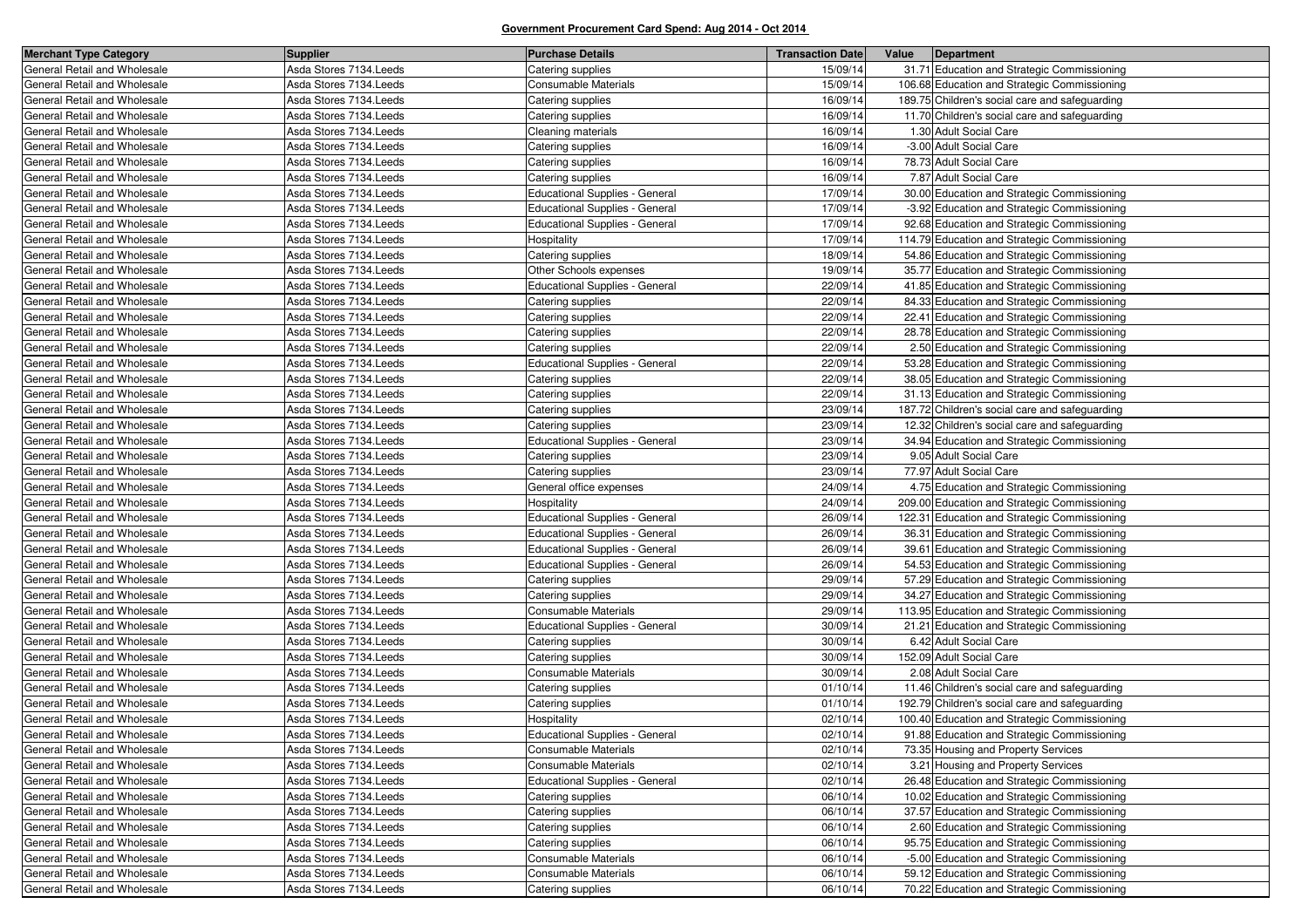| General Retail and Wholesale<br>Asda Stores 7134. Leeds<br>Catering supplies<br>38.82 Education and Strategic Commissioning<br>06/10/14<br>General Retail and Wholesale<br>Asda Stores 7134. Leeds<br>07/10/14<br>1.87 Adult Social Care<br>Stationery<br>07/10/14<br>2.60 Adult Social Care<br>General Retail and Wholesale<br>Asda Stores 7134. Leeds<br>Cleaning materials<br>General Retail and Wholesale<br>124.28 Adult Social Care<br>Asda Stores 7134. Leeds<br>Catering supplies<br>07/10/14<br>4.17 Adult Social Care<br>Asda Stores 7134. Leeds<br>07/10/14<br>General Retail and Wholesale<br>Catering supplies<br>08/10/14<br>General Retail and Wholesale<br>Asda Stores 7134. Leeds<br><b>Educational Supplies - General</b><br>41.06 Education and Strategic Commissioning<br>General Retail and Wholesale<br>Asda Stores 7134. Leeds<br>Catering supplies<br>08/10/14<br>4.97 Children's social care and safeguarding<br>Asda Stores 7134. Leeds<br>08/10/14<br>191.38 Children's social care and safeguarding<br>General Retail and Wholesale<br>Catering supplies<br>09/10/14<br>General Retail and Wholesale<br>Asda Stores 7134. Leeds<br>Hospitality<br>132.20 Education and Strategic Commissioning<br>General Retail and Wholesale<br>Asda Stores 7134. Leeds<br>Hospitality<br>13/10/14<br>28.08 Education and Strategic Commissioning<br><b>Educational Supplies - General</b><br>Asda Stores 7134. Leeds<br>13/10/14<br>87.75 Education and Strategic Commissioning<br>General Retail and Wholesale<br>13/10/14<br>General Retail and Wholesale<br>Asda Stores 7134. Leeds<br>Catering supplies<br>3.37 Education and Strategic Commissioning<br>34.40 Education and Strategic Commissioning<br>General Retail and Wholesale<br>Asda Stores 7134. Leeds<br>Catering supplies<br>13/10/14<br>Asda Stores 7134. Leeds<br>13/10/14<br>9.88 Education and Strategic Commissioning<br>General Retail and Wholesale<br>Catering supplies<br>General Retail and Wholesale<br>13/10/14<br>Asda Stores 7134. Leeds<br>Catering supplies<br>119.22 Education and Strategic Commissioning<br>74.14 Education and Strategic Commissioning<br>General Retail and Wholesale<br>Asda Stores 7134. Leeds<br>Educational Supplies - General<br>13/10/14<br>Asda Stores 7134. Leeds<br>13/10/14<br>57.00 Education and Strategic Commissioning<br>General Retail and Wholesale<br>Catering supplies<br>13/10/14<br>General Retail and Wholesale<br>Asda Stores 7134. Leeds<br>Catering supplies<br>52.60 Education and Strategic Commissioning<br>Other Miscellaneous Expenses<br>General Retail and Wholesale<br>Asda Stores 7134. Leeds<br>13/10/14<br>63.43 Education and Strategic Commissioning<br>Asda Stores 7134. Leeds<br><b>Educational Supplies - General</b><br>13/10/14<br>19.91 Education and Strategic Commissioning<br>General Retail and Wholesale<br>13/10/14<br>General Retail and Wholesale<br>Asda Stores 7134. Leeds<br>Other Miscellaneous Expenses<br>44.27 Education and Strategic Commissioning<br>General Retail and Wholesale<br>Asda Stores 7134. Leeds<br>Consumable Materials<br>13/10/14<br>97.41 Education and Strategic Commissioning<br>Asda Stores 7134. Leeds<br>14/10/14<br>103.04 Adult Social Care<br>General Retail and Wholesale<br>Catering supplies<br>General Retail and Wholesale<br>Asda Stores 7134. Leeds<br>14/10/14<br>2.92 Adult Social Care<br>Catering supplies<br>General Retail and Wholesale<br>Asda Stores 7134. Leeds<br>Hospitality<br>16/10/14<br>87.40 Education and Strategic Commissioning<br>Asda Stores 7134. Leeds<br>Other Miscellaneous Expenses<br>16/10/14<br>26.09 Children's social care and safeguarding<br>General Retail and Wholesale<br>General Retail and Wholesale<br>20/10/14<br>126.08 Education and Strategic Commissioning<br>Asda Stores 7134. Leeds<br><b>Educational Supplies - General</b><br>Asda Stores 7134. Leeds<br>20/10/14<br>97.24 Education and Strategic Commissioning<br>General Retail and Wholesale<br>Catering supplies<br>Asda Stores 7134. Leeds<br>Catering supplies<br>20/10/14<br>-12.00 Education and Strategic Commissioning<br>General Retail and Wholesale<br>General Retail and Wholesale<br>20/10/14<br>-5.00 Education and Strategic Commissioning<br>Asda Stores 7134. Leeds<br>Catering supplies<br>Asda Stores 7134. Leeds<br>20/10/14<br>10.07 Education and Strategic Commissioning<br>General Retail and Wholesale<br>Catering supplies<br>20.37 Education and Strategic Commissioning<br>Asda Stores 7134. Leeds<br>Catering supplies<br>20/10/14<br>General Retail and Wholesale<br>General Retail and Wholesale<br>20/10/14<br>37.69 Education and Strategic Commissioning<br>Asda Stores 7134. Leeds<br>Catering supplies<br>Asda Stores 7134. Leeds<br>Educational Supplies - General<br>20/10/14<br>39.18 Education and Strategic Commissioning<br>General Retail and Wholesale<br>General Retail and Wholesale<br>Asda Stores 7134. Leeds<br>Catering supplies<br>20/10/14<br>23.02 Education and Strategic Commissioning<br>General Retail and Wholesale<br>Asda Stores 7134. Leeds<br>Catering supplies<br>20/10/14<br>51.14 Education and Strategic Commissioning<br>Other Miscellaneous Expenses<br>20/10/14<br>57.25 Education and Strategic Commissioning<br>General Retail and Wholesale<br>Asda Stores 7134. Leeds<br>Other Miscellaneous Expenses<br>75.49 Education and Strategic Commissioning<br>General Retail and Wholesale<br>Asda Stores 7134. Leeds<br>20/10/14<br>General Retail and Wholesale<br>Consumable Materials<br>73.67 Education and Strategic Commissioning<br>Asda Stores 7134. Leeds<br>20/10/14<br>5.89 Public Health<br>Asda Stores. Havant<br>Catering supplies<br>11/08/14<br>General Retail and Wholesale<br>12/08/14<br>General Retail and Wholesale<br>Asda Stores. Havant<br>Protective clothing & Uniforms<br>4.17 Children's social care and safeguarding<br>General Retail and Wholesale<br>Asda Stores. Havant<br>Payments to Indivs and VOs - VOs<br>12/08/14<br>4.79 Children's social care and safeguarding<br>Asda Stores. Havant<br>15/08/14<br>9.17 Children's social care and safeguarding<br>General Retail and Wholesale<br>Payments to Indivs and VOs - VOs<br>General Retail and Wholesale<br>Asda Stores. Havant<br>18/08/14<br>12.54 Children's social care and safeguarding<br>Catering supplies<br>General Retail and Wholesale<br>Asda Stores.Havant<br>Equipment (Non IT)<br>19/08/14<br>19.17 Adult Social Care<br>General Retail and Wholesale<br>20/08/14<br>52.50 Children's social care and safeguarding<br>Asda Stores. Havant<br>Protective clothing & Uniforms<br>General Retail and Wholesale<br>22/08/14<br>Asda Stores. Havant<br>Catering supplies<br>5.38 Adult Social Care<br>General Retail and Wholesale<br>Asda Stores. Havant<br>General office expenses<br>27/08/14<br>10.00 Housing and Property Services<br>28/08/14<br>Asda Stores. Havant<br>Other Miscellaneous Expenses<br>38.25 Housing and Property Services<br>General Retail and Wholesale<br>01/09/14<br>29.17 Education and Strategic Commissioning<br>General Retail and Wholesale<br>Asda Stores. Havant<br>Equipment (Non IT)<br>General Retail and Wholesale<br>Asda Stores.Havant<br><b>Staff Training expenses</b><br>01/09/14<br>28.53 Education and Strategic Commissioning<br>General Retail and Wholesale<br>Asda Stores. Havant<br><b>Staff Training expenses</b><br>01/09/14<br>7.50 Education and Strategic Commissioning<br>General Retail and Wholesale<br>32.50 Education and Strategic Commissioning<br>Asda Stores. Havant<br>Consumable Materials<br>01/09/14<br>54.39 Education and Strategic Commissioning<br>02/09/14 | <b>Merchant Type Category</b> | <b>Supplier</b>     | <b>Purchase Details</b>        | <b>Transaction Date</b> | Value | Department |
|-------------------------------------------------------------------------------------------------------------------------------------------------------------------------------------------------------------------------------------------------------------------------------------------------------------------------------------------------------------------------------------------------------------------------------------------------------------------------------------------------------------------------------------------------------------------------------------------------------------------------------------------------------------------------------------------------------------------------------------------------------------------------------------------------------------------------------------------------------------------------------------------------------------------------------------------------------------------------------------------------------------------------------------------------------------------------------------------------------------------------------------------------------------------------------------------------------------------------------------------------------------------------------------------------------------------------------------------------------------------------------------------------------------------------------------------------------------------------------------------------------------------------------------------------------------------------------------------------------------------------------------------------------------------------------------------------------------------------------------------------------------------------------------------------------------------------------------------------------------------------------------------------------------------------------------------------------------------------------------------------------------------------------------------------------------------------------------------------------------------------------------------------------------------------------------------------------------------------------------------------------------------------------------------------------------------------------------------------------------------------------------------------------------------------------------------------------------------------------------------------------------------------------------------------------------------------------------------------------------------------------------------------------------------------------------------------------------------------------------------------------------------------------------------------------------------------------------------------------------------------------------------------------------------------------------------------------------------------------------------------------------------------------------------------------------------------------------------------------------------------------------------------------------------------------------------------------------------------------------------------------------------------------------------------------------------------------------------------------------------------------------------------------------------------------------------------------------------------------------------------------------------------------------------------------------------------------------------------------------------------------------------------------------------------------------------------------------------------------------------------------------------------------------------------------------------------------------------------------------------------------------------------------------------------------------------------------------------------------------------------------------------------------------------------------------------------------------------------------------------------------------------------------------------------------------------------------------------------------------------------------------------------------------------------------------------------------------------------------------------------------------------------------------------------------------------------------------------------------------------------------------------------------------------------------------------------------------------------------------------------------------------------------------------------------------------------------------------------------------------------------------------------------------------------------------------------------------------------------------------------------------------------------------------------------------------------------------------------------------------------------------------------------------------------------------------------------------------------------------------------------------------------------------------------------------------------------------------------------------------------------------------------------------------------------------------------------------------------------------------------------------------------------------------------------------------------------------------------------------------------------------------------------------------------------------------------------------------------------------------------------------------------------------------------------------------------------------------------------------------------------------------------------------------------------------------------------------------------------------------------------------------------------------------------------------------------------------------------------------------------------------------------------------------------------------------------------------------------------------------------------------------------------------------------------------------------------------------------------------------------------------------------------------------------------------------------------------------------------------------------------------------------------------------------------------------------------------------------------------------------------------------------------------------------------------------------------------------------------------------------------------------------------------------------------------------------------------------------------------------------------------------------------------------------------------------------------------------------------------------------------------------------------------------------------------------------------------------------------------------------------------------------------------------------------------------------------------------------------------------------------------------------------------------------------------------------------------------------------------------------------------------------------------------------------------------------------------------------------------------------------------------------------------------------------------------------------------------------------------------------------------------------------------------------------------------------------------------------------------------------------------------------------------------------------------------------------------------------------|-------------------------------|---------------------|--------------------------------|-------------------------|-------|------------|
|                                                                                                                                                                                                                                                                                                                                                                                                                                                                                                                                                                                                                                                                                                                                                                                                                                                                                                                                                                                                                                                                                                                                                                                                                                                                                                                                                                                                                                                                                                                                                                                                                                                                                                                                                                                                                                                                                                                                                                                                                                                                                                                                                                                                                                                                                                                                                                                                                                                                                                                                                                                                                                                                                                                                                                                                                                                                                                                                                                                                                                                                                                                                                                                                                                                                                                                                                                                                                                                                                                                                                                                                                                                                                                                                                                                                                                                                                                                                                                                                                                                                                                                                                                                                                                                                                                                                                                                                                                                                                                                                                                                                                                                                                                                                                                                                                                                                                                                                                                                                                                                                                                                                                                                                                                                                                                                                                                                                                                                                                                                                                                                                                                                                                                                                                                                                                                                                                                                                                                                                                                                                                                                                                                                                                                                                                                                                                                                                                                                                                                                                                                                                                                                                                                                                                                                                                                                                                                                                                                                                                                                                                                                                                                                                                                                                                                                                                                                                                                                                                                                                                                                                                                                                                                                               |                               |                     |                                |                         |       |            |
|                                                                                                                                                                                                                                                                                                                                                                                                                                                                                                                                                                                                                                                                                                                                                                                                                                                                                                                                                                                                                                                                                                                                                                                                                                                                                                                                                                                                                                                                                                                                                                                                                                                                                                                                                                                                                                                                                                                                                                                                                                                                                                                                                                                                                                                                                                                                                                                                                                                                                                                                                                                                                                                                                                                                                                                                                                                                                                                                                                                                                                                                                                                                                                                                                                                                                                                                                                                                                                                                                                                                                                                                                                                                                                                                                                                                                                                                                                                                                                                                                                                                                                                                                                                                                                                                                                                                                                                                                                                                                                                                                                                                                                                                                                                                                                                                                                                                                                                                                                                                                                                                                                                                                                                                                                                                                                                                                                                                                                                                                                                                                                                                                                                                                                                                                                                                                                                                                                                                                                                                                                                                                                                                                                                                                                                                                                                                                                                                                                                                                                                                                                                                                                                                                                                                                                                                                                                                                                                                                                                                                                                                                                                                                                                                                                                                                                                                                                                                                                                                                                                                                                                                                                                                                                                               |                               |                     |                                |                         |       |            |
|                                                                                                                                                                                                                                                                                                                                                                                                                                                                                                                                                                                                                                                                                                                                                                                                                                                                                                                                                                                                                                                                                                                                                                                                                                                                                                                                                                                                                                                                                                                                                                                                                                                                                                                                                                                                                                                                                                                                                                                                                                                                                                                                                                                                                                                                                                                                                                                                                                                                                                                                                                                                                                                                                                                                                                                                                                                                                                                                                                                                                                                                                                                                                                                                                                                                                                                                                                                                                                                                                                                                                                                                                                                                                                                                                                                                                                                                                                                                                                                                                                                                                                                                                                                                                                                                                                                                                                                                                                                                                                                                                                                                                                                                                                                                                                                                                                                                                                                                                                                                                                                                                                                                                                                                                                                                                                                                                                                                                                                                                                                                                                                                                                                                                                                                                                                                                                                                                                                                                                                                                                                                                                                                                                                                                                                                                                                                                                                                                                                                                                                                                                                                                                                                                                                                                                                                                                                                                                                                                                                                                                                                                                                                                                                                                                                                                                                                                                                                                                                                                                                                                                                                                                                                                                                               |                               |                     |                                |                         |       |            |
|                                                                                                                                                                                                                                                                                                                                                                                                                                                                                                                                                                                                                                                                                                                                                                                                                                                                                                                                                                                                                                                                                                                                                                                                                                                                                                                                                                                                                                                                                                                                                                                                                                                                                                                                                                                                                                                                                                                                                                                                                                                                                                                                                                                                                                                                                                                                                                                                                                                                                                                                                                                                                                                                                                                                                                                                                                                                                                                                                                                                                                                                                                                                                                                                                                                                                                                                                                                                                                                                                                                                                                                                                                                                                                                                                                                                                                                                                                                                                                                                                                                                                                                                                                                                                                                                                                                                                                                                                                                                                                                                                                                                                                                                                                                                                                                                                                                                                                                                                                                                                                                                                                                                                                                                                                                                                                                                                                                                                                                                                                                                                                                                                                                                                                                                                                                                                                                                                                                                                                                                                                                                                                                                                                                                                                                                                                                                                                                                                                                                                                                                                                                                                                                                                                                                                                                                                                                                                                                                                                                                                                                                                                                                                                                                                                                                                                                                                                                                                                                                                                                                                                                                                                                                                                                               |                               |                     |                                |                         |       |            |
|                                                                                                                                                                                                                                                                                                                                                                                                                                                                                                                                                                                                                                                                                                                                                                                                                                                                                                                                                                                                                                                                                                                                                                                                                                                                                                                                                                                                                                                                                                                                                                                                                                                                                                                                                                                                                                                                                                                                                                                                                                                                                                                                                                                                                                                                                                                                                                                                                                                                                                                                                                                                                                                                                                                                                                                                                                                                                                                                                                                                                                                                                                                                                                                                                                                                                                                                                                                                                                                                                                                                                                                                                                                                                                                                                                                                                                                                                                                                                                                                                                                                                                                                                                                                                                                                                                                                                                                                                                                                                                                                                                                                                                                                                                                                                                                                                                                                                                                                                                                                                                                                                                                                                                                                                                                                                                                                                                                                                                                                                                                                                                                                                                                                                                                                                                                                                                                                                                                                                                                                                                                                                                                                                                                                                                                                                                                                                                                                                                                                                                                                                                                                                                                                                                                                                                                                                                                                                                                                                                                                                                                                                                                                                                                                                                                                                                                                                                                                                                                                                                                                                                                                                                                                                                                               |                               |                     |                                |                         |       |            |
|                                                                                                                                                                                                                                                                                                                                                                                                                                                                                                                                                                                                                                                                                                                                                                                                                                                                                                                                                                                                                                                                                                                                                                                                                                                                                                                                                                                                                                                                                                                                                                                                                                                                                                                                                                                                                                                                                                                                                                                                                                                                                                                                                                                                                                                                                                                                                                                                                                                                                                                                                                                                                                                                                                                                                                                                                                                                                                                                                                                                                                                                                                                                                                                                                                                                                                                                                                                                                                                                                                                                                                                                                                                                                                                                                                                                                                                                                                                                                                                                                                                                                                                                                                                                                                                                                                                                                                                                                                                                                                                                                                                                                                                                                                                                                                                                                                                                                                                                                                                                                                                                                                                                                                                                                                                                                                                                                                                                                                                                                                                                                                                                                                                                                                                                                                                                                                                                                                                                                                                                                                                                                                                                                                                                                                                                                                                                                                                                                                                                                                                                                                                                                                                                                                                                                                                                                                                                                                                                                                                                                                                                                                                                                                                                                                                                                                                                                                                                                                                                                                                                                                                                                                                                                                                               |                               |                     |                                |                         |       |            |
|                                                                                                                                                                                                                                                                                                                                                                                                                                                                                                                                                                                                                                                                                                                                                                                                                                                                                                                                                                                                                                                                                                                                                                                                                                                                                                                                                                                                                                                                                                                                                                                                                                                                                                                                                                                                                                                                                                                                                                                                                                                                                                                                                                                                                                                                                                                                                                                                                                                                                                                                                                                                                                                                                                                                                                                                                                                                                                                                                                                                                                                                                                                                                                                                                                                                                                                                                                                                                                                                                                                                                                                                                                                                                                                                                                                                                                                                                                                                                                                                                                                                                                                                                                                                                                                                                                                                                                                                                                                                                                                                                                                                                                                                                                                                                                                                                                                                                                                                                                                                                                                                                                                                                                                                                                                                                                                                                                                                                                                                                                                                                                                                                                                                                                                                                                                                                                                                                                                                                                                                                                                                                                                                                                                                                                                                                                                                                                                                                                                                                                                                                                                                                                                                                                                                                                                                                                                                                                                                                                                                                                                                                                                                                                                                                                                                                                                                                                                                                                                                                                                                                                                                                                                                                                                               |                               |                     |                                |                         |       |            |
|                                                                                                                                                                                                                                                                                                                                                                                                                                                                                                                                                                                                                                                                                                                                                                                                                                                                                                                                                                                                                                                                                                                                                                                                                                                                                                                                                                                                                                                                                                                                                                                                                                                                                                                                                                                                                                                                                                                                                                                                                                                                                                                                                                                                                                                                                                                                                                                                                                                                                                                                                                                                                                                                                                                                                                                                                                                                                                                                                                                                                                                                                                                                                                                                                                                                                                                                                                                                                                                                                                                                                                                                                                                                                                                                                                                                                                                                                                                                                                                                                                                                                                                                                                                                                                                                                                                                                                                                                                                                                                                                                                                                                                                                                                                                                                                                                                                                                                                                                                                                                                                                                                                                                                                                                                                                                                                                                                                                                                                                                                                                                                                                                                                                                                                                                                                                                                                                                                                                                                                                                                                                                                                                                                                                                                                                                                                                                                                                                                                                                                                                                                                                                                                                                                                                                                                                                                                                                                                                                                                                                                                                                                                                                                                                                                                                                                                                                                                                                                                                                                                                                                                                                                                                                                                               |                               |                     |                                |                         |       |            |
|                                                                                                                                                                                                                                                                                                                                                                                                                                                                                                                                                                                                                                                                                                                                                                                                                                                                                                                                                                                                                                                                                                                                                                                                                                                                                                                                                                                                                                                                                                                                                                                                                                                                                                                                                                                                                                                                                                                                                                                                                                                                                                                                                                                                                                                                                                                                                                                                                                                                                                                                                                                                                                                                                                                                                                                                                                                                                                                                                                                                                                                                                                                                                                                                                                                                                                                                                                                                                                                                                                                                                                                                                                                                                                                                                                                                                                                                                                                                                                                                                                                                                                                                                                                                                                                                                                                                                                                                                                                                                                                                                                                                                                                                                                                                                                                                                                                                                                                                                                                                                                                                                                                                                                                                                                                                                                                                                                                                                                                                                                                                                                                                                                                                                                                                                                                                                                                                                                                                                                                                                                                                                                                                                                                                                                                                                                                                                                                                                                                                                                                                                                                                                                                                                                                                                                                                                                                                                                                                                                                                                                                                                                                                                                                                                                                                                                                                                                                                                                                                                                                                                                                                                                                                                                                               |                               |                     |                                |                         |       |            |
|                                                                                                                                                                                                                                                                                                                                                                                                                                                                                                                                                                                                                                                                                                                                                                                                                                                                                                                                                                                                                                                                                                                                                                                                                                                                                                                                                                                                                                                                                                                                                                                                                                                                                                                                                                                                                                                                                                                                                                                                                                                                                                                                                                                                                                                                                                                                                                                                                                                                                                                                                                                                                                                                                                                                                                                                                                                                                                                                                                                                                                                                                                                                                                                                                                                                                                                                                                                                                                                                                                                                                                                                                                                                                                                                                                                                                                                                                                                                                                                                                                                                                                                                                                                                                                                                                                                                                                                                                                                                                                                                                                                                                                                                                                                                                                                                                                                                                                                                                                                                                                                                                                                                                                                                                                                                                                                                                                                                                                                                                                                                                                                                                                                                                                                                                                                                                                                                                                                                                                                                                                                                                                                                                                                                                                                                                                                                                                                                                                                                                                                                                                                                                                                                                                                                                                                                                                                                                                                                                                                                                                                                                                                                                                                                                                                                                                                                                                                                                                                                                                                                                                                                                                                                                                                               |                               |                     |                                |                         |       |            |
|                                                                                                                                                                                                                                                                                                                                                                                                                                                                                                                                                                                                                                                                                                                                                                                                                                                                                                                                                                                                                                                                                                                                                                                                                                                                                                                                                                                                                                                                                                                                                                                                                                                                                                                                                                                                                                                                                                                                                                                                                                                                                                                                                                                                                                                                                                                                                                                                                                                                                                                                                                                                                                                                                                                                                                                                                                                                                                                                                                                                                                                                                                                                                                                                                                                                                                                                                                                                                                                                                                                                                                                                                                                                                                                                                                                                                                                                                                                                                                                                                                                                                                                                                                                                                                                                                                                                                                                                                                                                                                                                                                                                                                                                                                                                                                                                                                                                                                                                                                                                                                                                                                                                                                                                                                                                                                                                                                                                                                                                                                                                                                                                                                                                                                                                                                                                                                                                                                                                                                                                                                                                                                                                                                                                                                                                                                                                                                                                                                                                                                                                                                                                                                                                                                                                                                                                                                                                                                                                                                                                                                                                                                                                                                                                                                                                                                                                                                                                                                                                                                                                                                                                                                                                                                                               |                               |                     |                                |                         |       |            |
|                                                                                                                                                                                                                                                                                                                                                                                                                                                                                                                                                                                                                                                                                                                                                                                                                                                                                                                                                                                                                                                                                                                                                                                                                                                                                                                                                                                                                                                                                                                                                                                                                                                                                                                                                                                                                                                                                                                                                                                                                                                                                                                                                                                                                                                                                                                                                                                                                                                                                                                                                                                                                                                                                                                                                                                                                                                                                                                                                                                                                                                                                                                                                                                                                                                                                                                                                                                                                                                                                                                                                                                                                                                                                                                                                                                                                                                                                                                                                                                                                                                                                                                                                                                                                                                                                                                                                                                                                                                                                                                                                                                                                                                                                                                                                                                                                                                                                                                                                                                                                                                                                                                                                                                                                                                                                                                                                                                                                                                                                                                                                                                                                                                                                                                                                                                                                                                                                                                                                                                                                                                                                                                                                                                                                                                                                                                                                                                                                                                                                                                                                                                                                                                                                                                                                                                                                                                                                                                                                                                                                                                                                                                                                                                                                                                                                                                                                                                                                                                                                                                                                                                                                                                                                                                               |                               |                     |                                |                         |       |            |
|                                                                                                                                                                                                                                                                                                                                                                                                                                                                                                                                                                                                                                                                                                                                                                                                                                                                                                                                                                                                                                                                                                                                                                                                                                                                                                                                                                                                                                                                                                                                                                                                                                                                                                                                                                                                                                                                                                                                                                                                                                                                                                                                                                                                                                                                                                                                                                                                                                                                                                                                                                                                                                                                                                                                                                                                                                                                                                                                                                                                                                                                                                                                                                                                                                                                                                                                                                                                                                                                                                                                                                                                                                                                                                                                                                                                                                                                                                                                                                                                                                                                                                                                                                                                                                                                                                                                                                                                                                                                                                                                                                                                                                                                                                                                                                                                                                                                                                                                                                                                                                                                                                                                                                                                                                                                                                                                                                                                                                                                                                                                                                                                                                                                                                                                                                                                                                                                                                                                                                                                                                                                                                                                                                                                                                                                                                                                                                                                                                                                                                                                                                                                                                                                                                                                                                                                                                                                                                                                                                                                                                                                                                                                                                                                                                                                                                                                                                                                                                                                                                                                                                                                                                                                                                                               |                               |                     |                                |                         |       |            |
|                                                                                                                                                                                                                                                                                                                                                                                                                                                                                                                                                                                                                                                                                                                                                                                                                                                                                                                                                                                                                                                                                                                                                                                                                                                                                                                                                                                                                                                                                                                                                                                                                                                                                                                                                                                                                                                                                                                                                                                                                                                                                                                                                                                                                                                                                                                                                                                                                                                                                                                                                                                                                                                                                                                                                                                                                                                                                                                                                                                                                                                                                                                                                                                                                                                                                                                                                                                                                                                                                                                                                                                                                                                                                                                                                                                                                                                                                                                                                                                                                                                                                                                                                                                                                                                                                                                                                                                                                                                                                                                                                                                                                                                                                                                                                                                                                                                                                                                                                                                                                                                                                                                                                                                                                                                                                                                                                                                                                                                                                                                                                                                                                                                                                                                                                                                                                                                                                                                                                                                                                                                                                                                                                                                                                                                                                                                                                                                                                                                                                                                                                                                                                                                                                                                                                                                                                                                                                                                                                                                                                                                                                                                                                                                                                                                                                                                                                                                                                                                                                                                                                                                                                                                                                                                               |                               |                     |                                |                         |       |            |
|                                                                                                                                                                                                                                                                                                                                                                                                                                                                                                                                                                                                                                                                                                                                                                                                                                                                                                                                                                                                                                                                                                                                                                                                                                                                                                                                                                                                                                                                                                                                                                                                                                                                                                                                                                                                                                                                                                                                                                                                                                                                                                                                                                                                                                                                                                                                                                                                                                                                                                                                                                                                                                                                                                                                                                                                                                                                                                                                                                                                                                                                                                                                                                                                                                                                                                                                                                                                                                                                                                                                                                                                                                                                                                                                                                                                                                                                                                                                                                                                                                                                                                                                                                                                                                                                                                                                                                                                                                                                                                                                                                                                                                                                                                                                                                                                                                                                                                                                                                                                                                                                                                                                                                                                                                                                                                                                                                                                                                                                                                                                                                                                                                                                                                                                                                                                                                                                                                                                                                                                                                                                                                                                                                                                                                                                                                                                                                                                                                                                                                                                                                                                                                                                                                                                                                                                                                                                                                                                                                                                                                                                                                                                                                                                                                                                                                                                                                                                                                                                                                                                                                                                                                                                                                                               |                               |                     |                                |                         |       |            |
|                                                                                                                                                                                                                                                                                                                                                                                                                                                                                                                                                                                                                                                                                                                                                                                                                                                                                                                                                                                                                                                                                                                                                                                                                                                                                                                                                                                                                                                                                                                                                                                                                                                                                                                                                                                                                                                                                                                                                                                                                                                                                                                                                                                                                                                                                                                                                                                                                                                                                                                                                                                                                                                                                                                                                                                                                                                                                                                                                                                                                                                                                                                                                                                                                                                                                                                                                                                                                                                                                                                                                                                                                                                                                                                                                                                                                                                                                                                                                                                                                                                                                                                                                                                                                                                                                                                                                                                                                                                                                                                                                                                                                                                                                                                                                                                                                                                                                                                                                                                                                                                                                                                                                                                                                                                                                                                                                                                                                                                                                                                                                                                                                                                                                                                                                                                                                                                                                                                                                                                                                                                                                                                                                                                                                                                                                                                                                                                                                                                                                                                                                                                                                                                                                                                                                                                                                                                                                                                                                                                                                                                                                                                                                                                                                                                                                                                                                                                                                                                                                                                                                                                                                                                                                                                               |                               |                     |                                |                         |       |            |
|                                                                                                                                                                                                                                                                                                                                                                                                                                                                                                                                                                                                                                                                                                                                                                                                                                                                                                                                                                                                                                                                                                                                                                                                                                                                                                                                                                                                                                                                                                                                                                                                                                                                                                                                                                                                                                                                                                                                                                                                                                                                                                                                                                                                                                                                                                                                                                                                                                                                                                                                                                                                                                                                                                                                                                                                                                                                                                                                                                                                                                                                                                                                                                                                                                                                                                                                                                                                                                                                                                                                                                                                                                                                                                                                                                                                                                                                                                                                                                                                                                                                                                                                                                                                                                                                                                                                                                                                                                                                                                                                                                                                                                                                                                                                                                                                                                                                                                                                                                                                                                                                                                                                                                                                                                                                                                                                                                                                                                                                                                                                                                                                                                                                                                                                                                                                                                                                                                                                                                                                                                                                                                                                                                                                                                                                                                                                                                                                                                                                                                                                                                                                                                                                                                                                                                                                                                                                                                                                                                                                                                                                                                                                                                                                                                                                                                                                                                                                                                                                                                                                                                                                                                                                                                                               |                               |                     |                                |                         |       |            |
|                                                                                                                                                                                                                                                                                                                                                                                                                                                                                                                                                                                                                                                                                                                                                                                                                                                                                                                                                                                                                                                                                                                                                                                                                                                                                                                                                                                                                                                                                                                                                                                                                                                                                                                                                                                                                                                                                                                                                                                                                                                                                                                                                                                                                                                                                                                                                                                                                                                                                                                                                                                                                                                                                                                                                                                                                                                                                                                                                                                                                                                                                                                                                                                                                                                                                                                                                                                                                                                                                                                                                                                                                                                                                                                                                                                                                                                                                                                                                                                                                                                                                                                                                                                                                                                                                                                                                                                                                                                                                                                                                                                                                                                                                                                                                                                                                                                                                                                                                                                                                                                                                                                                                                                                                                                                                                                                                                                                                                                                                                                                                                                                                                                                                                                                                                                                                                                                                                                                                                                                                                                                                                                                                                                                                                                                                                                                                                                                                                                                                                                                                                                                                                                                                                                                                                                                                                                                                                                                                                                                                                                                                                                                                                                                                                                                                                                                                                                                                                                                                                                                                                                                                                                                                                                               |                               |                     |                                |                         |       |            |
|                                                                                                                                                                                                                                                                                                                                                                                                                                                                                                                                                                                                                                                                                                                                                                                                                                                                                                                                                                                                                                                                                                                                                                                                                                                                                                                                                                                                                                                                                                                                                                                                                                                                                                                                                                                                                                                                                                                                                                                                                                                                                                                                                                                                                                                                                                                                                                                                                                                                                                                                                                                                                                                                                                                                                                                                                                                                                                                                                                                                                                                                                                                                                                                                                                                                                                                                                                                                                                                                                                                                                                                                                                                                                                                                                                                                                                                                                                                                                                                                                                                                                                                                                                                                                                                                                                                                                                                                                                                                                                                                                                                                                                                                                                                                                                                                                                                                                                                                                                                                                                                                                                                                                                                                                                                                                                                                                                                                                                                                                                                                                                                                                                                                                                                                                                                                                                                                                                                                                                                                                                                                                                                                                                                                                                                                                                                                                                                                                                                                                                                                                                                                                                                                                                                                                                                                                                                                                                                                                                                                                                                                                                                                                                                                                                                                                                                                                                                                                                                                                                                                                                                                                                                                                                                               |                               |                     |                                |                         |       |            |
|                                                                                                                                                                                                                                                                                                                                                                                                                                                                                                                                                                                                                                                                                                                                                                                                                                                                                                                                                                                                                                                                                                                                                                                                                                                                                                                                                                                                                                                                                                                                                                                                                                                                                                                                                                                                                                                                                                                                                                                                                                                                                                                                                                                                                                                                                                                                                                                                                                                                                                                                                                                                                                                                                                                                                                                                                                                                                                                                                                                                                                                                                                                                                                                                                                                                                                                                                                                                                                                                                                                                                                                                                                                                                                                                                                                                                                                                                                                                                                                                                                                                                                                                                                                                                                                                                                                                                                                                                                                                                                                                                                                                                                                                                                                                                                                                                                                                                                                                                                                                                                                                                                                                                                                                                                                                                                                                                                                                                                                                                                                                                                                                                                                                                                                                                                                                                                                                                                                                                                                                                                                                                                                                                                                                                                                                                                                                                                                                                                                                                                                                                                                                                                                                                                                                                                                                                                                                                                                                                                                                                                                                                                                                                                                                                                                                                                                                                                                                                                                                                                                                                                                                                                                                                                                               |                               |                     |                                |                         |       |            |
|                                                                                                                                                                                                                                                                                                                                                                                                                                                                                                                                                                                                                                                                                                                                                                                                                                                                                                                                                                                                                                                                                                                                                                                                                                                                                                                                                                                                                                                                                                                                                                                                                                                                                                                                                                                                                                                                                                                                                                                                                                                                                                                                                                                                                                                                                                                                                                                                                                                                                                                                                                                                                                                                                                                                                                                                                                                                                                                                                                                                                                                                                                                                                                                                                                                                                                                                                                                                                                                                                                                                                                                                                                                                                                                                                                                                                                                                                                                                                                                                                                                                                                                                                                                                                                                                                                                                                                                                                                                                                                                                                                                                                                                                                                                                                                                                                                                                                                                                                                                                                                                                                                                                                                                                                                                                                                                                                                                                                                                                                                                                                                                                                                                                                                                                                                                                                                                                                                                                                                                                                                                                                                                                                                                                                                                                                                                                                                                                                                                                                                                                                                                                                                                                                                                                                                                                                                                                                                                                                                                                                                                                                                                                                                                                                                                                                                                                                                                                                                                                                                                                                                                                                                                                                                                               |                               |                     |                                |                         |       |            |
|                                                                                                                                                                                                                                                                                                                                                                                                                                                                                                                                                                                                                                                                                                                                                                                                                                                                                                                                                                                                                                                                                                                                                                                                                                                                                                                                                                                                                                                                                                                                                                                                                                                                                                                                                                                                                                                                                                                                                                                                                                                                                                                                                                                                                                                                                                                                                                                                                                                                                                                                                                                                                                                                                                                                                                                                                                                                                                                                                                                                                                                                                                                                                                                                                                                                                                                                                                                                                                                                                                                                                                                                                                                                                                                                                                                                                                                                                                                                                                                                                                                                                                                                                                                                                                                                                                                                                                                                                                                                                                                                                                                                                                                                                                                                                                                                                                                                                                                                                                                                                                                                                                                                                                                                                                                                                                                                                                                                                                                                                                                                                                                                                                                                                                                                                                                                                                                                                                                                                                                                                                                                                                                                                                                                                                                                                                                                                                                                                                                                                                                                                                                                                                                                                                                                                                                                                                                                                                                                                                                                                                                                                                                                                                                                                                                                                                                                                                                                                                                                                                                                                                                                                                                                                                                               |                               |                     |                                |                         |       |            |
|                                                                                                                                                                                                                                                                                                                                                                                                                                                                                                                                                                                                                                                                                                                                                                                                                                                                                                                                                                                                                                                                                                                                                                                                                                                                                                                                                                                                                                                                                                                                                                                                                                                                                                                                                                                                                                                                                                                                                                                                                                                                                                                                                                                                                                                                                                                                                                                                                                                                                                                                                                                                                                                                                                                                                                                                                                                                                                                                                                                                                                                                                                                                                                                                                                                                                                                                                                                                                                                                                                                                                                                                                                                                                                                                                                                                                                                                                                                                                                                                                                                                                                                                                                                                                                                                                                                                                                                                                                                                                                                                                                                                                                                                                                                                                                                                                                                                                                                                                                                                                                                                                                                                                                                                                                                                                                                                                                                                                                                                                                                                                                                                                                                                                                                                                                                                                                                                                                                                                                                                                                                                                                                                                                                                                                                                                                                                                                                                                                                                                                                                                                                                                                                                                                                                                                                                                                                                                                                                                                                                                                                                                                                                                                                                                                                                                                                                                                                                                                                                                                                                                                                                                                                                                                                               |                               |                     |                                |                         |       |            |
|                                                                                                                                                                                                                                                                                                                                                                                                                                                                                                                                                                                                                                                                                                                                                                                                                                                                                                                                                                                                                                                                                                                                                                                                                                                                                                                                                                                                                                                                                                                                                                                                                                                                                                                                                                                                                                                                                                                                                                                                                                                                                                                                                                                                                                                                                                                                                                                                                                                                                                                                                                                                                                                                                                                                                                                                                                                                                                                                                                                                                                                                                                                                                                                                                                                                                                                                                                                                                                                                                                                                                                                                                                                                                                                                                                                                                                                                                                                                                                                                                                                                                                                                                                                                                                                                                                                                                                                                                                                                                                                                                                                                                                                                                                                                                                                                                                                                                                                                                                                                                                                                                                                                                                                                                                                                                                                                                                                                                                                                                                                                                                                                                                                                                                                                                                                                                                                                                                                                                                                                                                                                                                                                                                                                                                                                                                                                                                                                                                                                                                                                                                                                                                                                                                                                                                                                                                                                                                                                                                                                                                                                                                                                                                                                                                                                                                                                                                                                                                                                                                                                                                                                                                                                                                                               |                               |                     |                                |                         |       |            |
|                                                                                                                                                                                                                                                                                                                                                                                                                                                                                                                                                                                                                                                                                                                                                                                                                                                                                                                                                                                                                                                                                                                                                                                                                                                                                                                                                                                                                                                                                                                                                                                                                                                                                                                                                                                                                                                                                                                                                                                                                                                                                                                                                                                                                                                                                                                                                                                                                                                                                                                                                                                                                                                                                                                                                                                                                                                                                                                                                                                                                                                                                                                                                                                                                                                                                                                                                                                                                                                                                                                                                                                                                                                                                                                                                                                                                                                                                                                                                                                                                                                                                                                                                                                                                                                                                                                                                                                                                                                                                                                                                                                                                                                                                                                                                                                                                                                                                                                                                                                                                                                                                                                                                                                                                                                                                                                                                                                                                                                                                                                                                                                                                                                                                                                                                                                                                                                                                                                                                                                                                                                                                                                                                                                                                                                                                                                                                                                                                                                                                                                                                                                                                                                                                                                                                                                                                                                                                                                                                                                                                                                                                                                                                                                                                                                                                                                                                                                                                                                                                                                                                                                                                                                                                                                               |                               |                     |                                |                         |       |            |
|                                                                                                                                                                                                                                                                                                                                                                                                                                                                                                                                                                                                                                                                                                                                                                                                                                                                                                                                                                                                                                                                                                                                                                                                                                                                                                                                                                                                                                                                                                                                                                                                                                                                                                                                                                                                                                                                                                                                                                                                                                                                                                                                                                                                                                                                                                                                                                                                                                                                                                                                                                                                                                                                                                                                                                                                                                                                                                                                                                                                                                                                                                                                                                                                                                                                                                                                                                                                                                                                                                                                                                                                                                                                                                                                                                                                                                                                                                                                                                                                                                                                                                                                                                                                                                                                                                                                                                                                                                                                                                                                                                                                                                                                                                                                                                                                                                                                                                                                                                                                                                                                                                                                                                                                                                                                                                                                                                                                                                                                                                                                                                                                                                                                                                                                                                                                                                                                                                                                                                                                                                                                                                                                                                                                                                                                                                                                                                                                                                                                                                                                                                                                                                                                                                                                                                                                                                                                                                                                                                                                                                                                                                                                                                                                                                                                                                                                                                                                                                                                                                                                                                                                                                                                                                                               |                               |                     |                                |                         |       |            |
|                                                                                                                                                                                                                                                                                                                                                                                                                                                                                                                                                                                                                                                                                                                                                                                                                                                                                                                                                                                                                                                                                                                                                                                                                                                                                                                                                                                                                                                                                                                                                                                                                                                                                                                                                                                                                                                                                                                                                                                                                                                                                                                                                                                                                                                                                                                                                                                                                                                                                                                                                                                                                                                                                                                                                                                                                                                                                                                                                                                                                                                                                                                                                                                                                                                                                                                                                                                                                                                                                                                                                                                                                                                                                                                                                                                                                                                                                                                                                                                                                                                                                                                                                                                                                                                                                                                                                                                                                                                                                                                                                                                                                                                                                                                                                                                                                                                                                                                                                                                                                                                                                                                                                                                                                                                                                                                                                                                                                                                                                                                                                                                                                                                                                                                                                                                                                                                                                                                                                                                                                                                                                                                                                                                                                                                                                                                                                                                                                                                                                                                                                                                                                                                                                                                                                                                                                                                                                                                                                                                                                                                                                                                                                                                                                                                                                                                                                                                                                                                                                                                                                                                                                                                                                                                               |                               |                     |                                |                         |       |            |
|                                                                                                                                                                                                                                                                                                                                                                                                                                                                                                                                                                                                                                                                                                                                                                                                                                                                                                                                                                                                                                                                                                                                                                                                                                                                                                                                                                                                                                                                                                                                                                                                                                                                                                                                                                                                                                                                                                                                                                                                                                                                                                                                                                                                                                                                                                                                                                                                                                                                                                                                                                                                                                                                                                                                                                                                                                                                                                                                                                                                                                                                                                                                                                                                                                                                                                                                                                                                                                                                                                                                                                                                                                                                                                                                                                                                                                                                                                                                                                                                                                                                                                                                                                                                                                                                                                                                                                                                                                                                                                                                                                                                                                                                                                                                                                                                                                                                                                                                                                                                                                                                                                                                                                                                                                                                                                                                                                                                                                                                                                                                                                                                                                                                                                                                                                                                                                                                                                                                                                                                                                                                                                                                                                                                                                                                                                                                                                                                                                                                                                                                                                                                                                                                                                                                                                                                                                                                                                                                                                                                                                                                                                                                                                                                                                                                                                                                                                                                                                                                                                                                                                                                                                                                                                                               |                               |                     |                                |                         |       |            |
|                                                                                                                                                                                                                                                                                                                                                                                                                                                                                                                                                                                                                                                                                                                                                                                                                                                                                                                                                                                                                                                                                                                                                                                                                                                                                                                                                                                                                                                                                                                                                                                                                                                                                                                                                                                                                                                                                                                                                                                                                                                                                                                                                                                                                                                                                                                                                                                                                                                                                                                                                                                                                                                                                                                                                                                                                                                                                                                                                                                                                                                                                                                                                                                                                                                                                                                                                                                                                                                                                                                                                                                                                                                                                                                                                                                                                                                                                                                                                                                                                                                                                                                                                                                                                                                                                                                                                                                                                                                                                                                                                                                                                                                                                                                                                                                                                                                                                                                                                                                                                                                                                                                                                                                                                                                                                                                                                                                                                                                                                                                                                                                                                                                                                                                                                                                                                                                                                                                                                                                                                                                                                                                                                                                                                                                                                                                                                                                                                                                                                                                                                                                                                                                                                                                                                                                                                                                                                                                                                                                                                                                                                                                                                                                                                                                                                                                                                                                                                                                                                                                                                                                                                                                                                                                               |                               |                     |                                |                         |       |            |
|                                                                                                                                                                                                                                                                                                                                                                                                                                                                                                                                                                                                                                                                                                                                                                                                                                                                                                                                                                                                                                                                                                                                                                                                                                                                                                                                                                                                                                                                                                                                                                                                                                                                                                                                                                                                                                                                                                                                                                                                                                                                                                                                                                                                                                                                                                                                                                                                                                                                                                                                                                                                                                                                                                                                                                                                                                                                                                                                                                                                                                                                                                                                                                                                                                                                                                                                                                                                                                                                                                                                                                                                                                                                                                                                                                                                                                                                                                                                                                                                                                                                                                                                                                                                                                                                                                                                                                                                                                                                                                                                                                                                                                                                                                                                                                                                                                                                                                                                                                                                                                                                                                                                                                                                                                                                                                                                                                                                                                                                                                                                                                                                                                                                                                                                                                                                                                                                                                                                                                                                                                                                                                                                                                                                                                                                                                                                                                                                                                                                                                                                                                                                                                                                                                                                                                                                                                                                                                                                                                                                                                                                                                                                                                                                                                                                                                                                                                                                                                                                                                                                                                                                                                                                                                                               |                               |                     |                                |                         |       |            |
|                                                                                                                                                                                                                                                                                                                                                                                                                                                                                                                                                                                                                                                                                                                                                                                                                                                                                                                                                                                                                                                                                                                                                                                                                                                                                                                                                                                                                                                                                                                                                                                                                                                                                                                                                                                                                                                                                                                                                                                                                                                                                                                                                                                                                                                                                                                                                                                                                                                                                                                                                                                                                                                                                                                                                                                                                                                                                                                                                                                                                                                                                                                                                                                                                                                                                                                                                                                                                                                                                                                                                                                                                                                                                                                                                                                                                                                                                                                                                                                                                                                                                                                                                                                                                                                                                                                                                                                                                                                                                                                                                                                                                                                                                                                                                                                                                                                                                                                                                                                                                                                                                                                                                                                                                                                                                                                                                                                                                                                                                                                                                                                                                                                                                                                                                                                                                                                                                                                                                                                                                                                                                                                                                                                                                                                                                                                                                                                                                                                                                                                                                                                                                                                                                                                                                                                                                                                                                                                                                                                                                                                                                                                                                                                                                                                                                                                                                                                                                                                                                                                                                                                                                                                                                                                               |                               |                     |                                |                         |       |            |
|                                                                                                                                                                                                                                                                                                                                                                                                                                                                                                                                                                                                                                                                                                                                                                                                                                                                                                                                                                                                                                                                                                                                                                                                                                                                                                                                                                                                                                                                                                                                                                                                                                                                                                                                                                                                                                                                                                                                                                                                                                                                                                                                                                                                                                                                                                                                                                                                                                                                                                                                                                                                                                                                                                                                                                                                                                                                                                                                                                                                                                                                                                                                                                                                                                                                                                                                                                                                                                                                                                                                                                                                                                                                                                                                                                                                                                                                                                                                                                                                                                                                                                                                                                                                                                                                                                                                                                                                                                                                                                                                                                                                                                                                                                                                                                                                                                                                                                                                                                                                                                                                                                                                                                                                                                                                                                                                                                                                                                                                                                                                                                                                                                                                                                                                                                                                                                                                                                                                                                                                                                                                                                                                                                                                                                                                                                                                                                                                                                                                                                                                                                                                                                                                                                                                                                                                                                                                                                                                                                                                                                                                                                                                                                                                                                                                                                                                                                                                                                                                                                                                                                                                                                                                                                                               |                               |                     |                                |                         |       |            |
|                                                                                                                                                                                                                                                                                                                                                                                                                                                                                                                                                                                                                                                                                                                                                                                                                                                                                                                                                                                                                                                                                                                                                                                                                                                                                                                                                                                                                                                                                                                                                                                                                                                                                                                                                                                                                                                                                                                                                                                                                                                                                                                                                                                                                                                                                                                                                                                                                                                                                                                                                                                                                                                                                                                                                                                                                                                                                                                                                                                                                                                                                                                                                                                                                                                                                                                                                                                                                                                                                                                                                                                                                                                                                                                                                                                                                                                                                                                                                                                                                                                                                                                                                                                                                                                                                                                                                                                                                                                                                                                                                                                                                                                                                                                                                                                                                                                                                                                                                                                                                                                                                                                                                                                                                                                                                                                                                                                                                                                                                                                                                                                                                                                                                                                                                                                                                                                                                                                                                                                                                                                                                                                                                                                                                                                                                                                                                                                                                                                                                                                                                                                                                                                                                                                                                                                                                                                                                                                                                                                                                                                                                                                                                                                                                                                                                                                                                                                                                                                                                                                                                                                                                                                                                                                               |                               |                     |                                |                         |       |            |
|                                                                                                                                                                                                                                                                                                                                                                                                                                                                                                                                                                                                                                                                                                                                                                                                                                                                                                                                                                                                                                                                                                                                                                                                                                                                                                                                                                                                                                                                                                                                                                                                                                                                                                                                                                                                                                                                                                                                                                                                                                                                                                                                                                                                                                                                                                                                                                                                                                                                                                                                                                                                                                                                                                                                                                                                                                                                                                                                                                                                                                                                                                                                                                                                                                                                                                                                                                                                                                                                                                                                                                                                                                                                                                                                                                                                                                                                                                                                                                                                                                                                                                                                                                                                                                                                                                                                                                                                                                                                                                                                                                                                                                                                                                                                                                                                                                                                                                                                                                                                                                                                                                                                                                                                                                                                                                                                                                                                                                                                                                                                                                                                                                                                                                                                                                                                                                                                                                                                                                                                                                                                                                                                                                                                                                                                                                                                                                                                                                                                                                                                                                                                                                                                                                                                                                                                                                                                                                                                                                                                                                                                                                                                                                                                                                                                                                                                                                                                                                                                                                                                                                                                                                                                                                                               |                               |                     |                                |                         |       |            |
|                                                                                                                                                                                                                                                                                                                                                                                                                                                                                                                                                                                                                                                                                                                                                                                                                                                                                                                                                                                                                                                                                                                                                                                                                                                                                                                                                                                                                                                                                                                                                                                                                                                                                                                                                                                                                                                                                                                                                                                                                                                                                                                                                                                                                                                                                                                                                                                                                                                                                                                                                                                                                                                                                                                                                                                                                                                                                                                                                                                                                                                                                                                                                                                                                                                                                                                                                                                                                                                                                                                                                                                                                                                                                                                                                                                                                                                                                                                                                                                                                                                                                                                                                                                                                                                                                                                                                                                                                                                                                                                                                                                                                                                                                                                                                                                                                                                                                                                                                                                                                                                                                                                                                                                                                                                                                                                                                                                                                                                                                                                                                                                                                                                                                                                                                                                                                                                                                                                                                                                                                                                                                                                                                                                                                                                                                                                                                                                                                                                                                                                                                                                                                                                                                                                                                                                                                                                                                                                                                                                                                                                                                                                                                                                                                                                                                                                                                                                                                                                                                                                                                                                                                                                                                                                               |                               |                     |                                |                         |       |            |
|                                                                                                                                                                                                                                                                                                                                                                                                                                                                                                                                                                                                                                                                                                                                                                                                                                                                                                                                                                                                                                                                                                                                                                                                                                                                                                                                                                                                                                                                                                                                                                                                                                                                                                                                                                                                                                                                                                                                                                                                                                                                                                                                                                                                                                                                                                                                                                                                                                                                                                                                                                                                                                                                                                                                                                                                                                                                                                                                                                                                                                                                                                                                                                                                                                                                                                                                                                                                                                                                                                                                                                                                                                                                                                                                                                                                                                                                                                                                                                                                                                                                                                                                                                                                                                                                                                                                                                                                                                                                                                                                                                                                                                                                                                                                                                                                                                                                                                                                                                                                                                                                                                                                                                                                                                                                                                                                                                                                                                                                                                                                                                                                                                                                                                                                                                                                                                                                                                                                                                                                                                                                                                                                                                                                                                                                                                                                                                                                                                                                                                                                                                                                                                                                                                                                                                                                                                                                                                                                                                                                                                                                                                                                                                                                                                                                                                                                                                                                                                                                                                                                                                                                                                                                                                                               |                               |                     |                                |                         |       |            |
|                                                                                                                                                                                                                                                                                                                                                                                                                                                                                                                                                                                                                                                                                                                                                                                                                                                                                                                                                                                                                                                                                                                                                                                                                                                                                                                                                                                                                                                                                                                                                                                                                                                                                                                                                                                                                                                                                                                                                                                                                                                                                                                                                                                                                                                                                                                                                                                                                                                                                                                                                                                                                                                                                                                                                                                                                                                                                                                                                                                                                                                                                                                                                                                                                                                                                                                                                                                                                                                                                                                                                                                                                                                                                                                                                                                                                                                                                                                                                                                                                                                                                                                                                                                                                                                                                                                                                                                                                                                                                                                                                                                                                                                                                                                                                                                                                                                                                                                                                                                                                                                                                                                                                                                                                                                                                                                                                                                                                                                                                                                                                                                                                                                                                                                                                                                                                                                                                                                                                                                                                                                                                                                                                                                                                                                                                                                                                                                                                                                                                                                                                                                                                                                                                                                                                                                                                                                                                                                                                                                                                                                                                                                                                                                                                                                                                                                                                                                                                                                                                                                                                                                                                                                                                                                               |                               |                     |                                |                         |       |            |
|                                                                                                                                                                                                                                                                                                                                                                                                                                                                                                                                                                                                                                                                                                                                                                                                                                                                                                                                                                                                                                                                                                                                                                                                                                                                                                                                                                                                                                                                                                                                                                                                                                                                                                                                                                                                                                                                                                                                                                                                                                                                                                                                                                                                                                                                                                                                                                                                                                                                                                                                                                                                                                                                                                                                                                                                                                                                                                                                                                                                                                                                                                                                                                                                                                                                                                                                                                                                                                                                                                                                                                                                                                                                                                                                                                                                                                                                                                                                                                                                                                                                                                                                                                                                                                                                                                                                                                                                                                                                                                                                                                                                                                                                                                                                                                                                                                                                                                                                                                                                                                                                                                                                                                                                                                                                                                                                                                                                                                                                                                                                                                                                                                                                                                                                                                                                                                                                                                                                                                                                                                                                                                                                                                                                                                                                                                                                                                                                                                                                                                                                                                                                                                                                                                                                                                                                                                                                                                                                                                                                                                                                                                                                                                                                                                                                                                                                                                                                                                                                                                                                                                                                                                                                                                                               |                               |                     |                                |                         |       |            |
|                                                                                                                                                                                                                                                                                                                                                                                                                                                                                                                                                                                                                                                                                                                                                                                                                                                                                                                                                                                                                                                                                                                                                                                                                                                                                                                                                                                                                                                                                                                                                                                                                                                                                                                                                                                                                                                                                                                                                                                                                                                                                                                                                                                                                                                                                                                                                                                                                                                                                                                                                                                                                                                                                                                                                                                                                                                                                                                                                                                                                                                                                                                                                                                                                                                                                                                                                                                                                                                                                                                                                                                                                                                                                                                                                                                                                                                                                                                                                                                                                                                                                                                                                                                                                                                                                                                                                                                                                                                                                                                                                                                                                                                                                                                                                                                                                                                                                                                                                                                                                                                                                                                                                                                                                                                                                                                                                                                                                                                                                                                                                                                                                                                                                                                                                                                                                                                                                                                                                                                                                                                                                                                                                                                                                                                                                                                                                                                                                                                                                                                                                                                                                                                                                                                                                                                                                                                                                                                                                                                                                                                                                                                                                                                                                                                                                                                                                                                                                                                                                                                                                                                                                                                                                                                               |                               |                     |                                |                         |       |            |
|                                                                                                                                                                                                                                                                                                                                                                                                                                                                                                                                                                                                                                                                                                                                                                                                                                                                                                                                                                                                                                                                                                                                                                                                                                                                                                                                                                                                                                                                                                                                                                                                                                                                                                                                                                                                                                                                                                                                                                                                                                                                                                                                                                                                                                                                                                                                                                                                                                                                                                                                                                                                                                                                                                                                                                                                                                                                                                                                                                                                                                                                                                                                                                                                                                                                                                                                                                                                                                                                                                                                                                                                                                                                                                                                                                                                                                                                                                                                                                                                                                                                                                                                                                                                                                                                                                                                                                                                                                                                                                                                                                                                                                                                                                                                                                                                                                                                                                                                                                                                                                                                                                                                                                                                                                                                                                                                                                                                                                                                                                                                                                                                                                                                                                                                                                                                                                                                                                                                                                                                                                                                                                                                                                                                                                                                                                                                                                                                                                                                                                                                                                                                                                                                                                                                                                                                                                                                                                                                                                                                                                                                                                                                                                                                                                                                                                                                                                                                                                                                                                                                                                                                                                                                                                                               |                               |                     |                                |                         |       |            |
|                                                                                                                                                                                                                                                                                                                                                                                                                                                                                                                                                                                                                                                                                                                                                                                                                                                                                                                                                                                                                                                                                                                                                                                                                                                                                                                                                                                                                                                                                                                                                                                                                                                                                                                                                                                                                                                                                                                                                                                                                                                                                                                                                                                                                                                                                                                                                                                                                                                                                                                                                                                                                                                                                                                                                                                                                                                                                                                                                                                                                                                                                                                                                                                                                                                                                                                                                                                                                                                                                                                                                                                                                                                                                                                                                                                                                                                                                                                                                                                                                                                                                                                                                                                                                                                                                                                                                                                                                                                                                                                                                                                                                                                                                                                                                                                                                                                                                                                                                                                                                                                                                                                                                                                                                                                                                                                                                                                                                                                                                                                                                                                                                                                                                                                                                                                                                                                                                                                                                                                                                                                                                                                                                                                                                                                                                                                                                                                                                                                                                                                                                                                                                                                                                                                                                                                                                                                                                                                                                                                                                                                                                                                                                                                                                                                                                                                                                                                                                                                                                                                                                                                                                                                                                                                               |                               |                     |                                |                         |       |            |
|                                                                                                                                                                                                                                                                                                                                                                                                                                                                                                                                                                                                                                                                                                                                                                                                                                                                                                                                                                                                                                                                                                                                                                                                                                                                                                                                                                                                                                                                                                                                                                                                                                                                                                                                                                                                                                                                                                                                                                                                                                                                                                                                                                                                                                                                                                                                                                                                                                                                                                                                                                                                                                                                                                                                                                                                                                                                                                                                                                                                                                                                                                                                                                                                                                                                                                                                                                                                                                                                                                                                                                                                                                                                                                                                                                                                                                                                                                                                                                                                                                                                                                                                                                                                                                                                                                                                                                                                                                                                                                                                                                                                                                                                                                                                                                                                                                                                                                                                                                                                                                                                                                                                                                                                                                                                                                                                                                                                                                                                                                                                                                                                                                                                                                                                                                                                                                                                                                                                                                                                                                                                                                                                                                                                                                                                                                                                                                                                                                                                                                                                                                                                                                                                                                                                                                                                                                                                                                                                                                                                                                                                                                                                                                                                                                                                                                                                                                                                                                                                                                                                                                                                                                                                                                                               |                               |                     |                                |                         |       |            |
|                                                                                                                                                                                                                                                                                                                                                                                                                                                                                                                                                                                                                                                                                                                                                                                                                                                                                                                                                                                                                                                                                                                                                                                                                                                                                                                                                                                                                                                                                                                                                                                                                                                                                                                                                                                                                                                                                                                                                                                                                                                                                                                                                                                                                                                                                                                                                                                                                                                                                                                                                                                                                                                                                                                                                                                                                                                                                                                                                                                                                                                                                                                                                                                                                                                                                                                                                                                                                                                                                                                                                                                                                                                                                                                                                                                                                                                                                                                                                                                                                                                                                                                                                                                                                                                                                                                                                                                                                                                                                                                                                                                                                                                                                                                                                                                                                                                                                                                                                                                                                                                                                                                                                                                                                                                                                                                                                                                                                                                                                                                                                                                                                                                                                                                                                                                                                                                                                                                                                                                                                                                                                                                                                                                                                                                                                                                                                                                                                                                                                                                                                                                                                                                                                                                                                                                                                                                                                                                                                                                                                                                                                                                                                                                                                                                                                                                                                                                                                                                                                                                                                                                                                                                                                                                               |                               |                     |                                |                         |       |            |
|                                                                                                                                                                                                                                                                                                                                                                                                                                                                                                                                                                                                                                                                                                                                                                                                                                                                                                                                                                                                                                                                                                                                                                                                                                                                                                                                                                                                                                                                                                                                                                                                                                                                                                                                                                                                                                                                                                                                                                                                                                                                                                                                                                                                                                                                                                                                                                                                                                                                                                                                                                                                                                                                                                                                                                                                                                                                                                                                                                                                                                                                                                                                                                                                                                                                                                                                                                                                                                                                                                                                                                                                                                                                                                                                                                                                                                                                                                                                                                                                                                                                                                                                                                                                                                                                                                                                                                                                                                                                                                                                                                                                                                                                                                                                                                                                                                                                                                                                                                                                                                                                                                                                                                                                                                                                                                                                                                                                                                                                                                                                                                                                                                                                                                                                                                                                                                                                                                                                                                                                                                                                                                                                                                                                                                                                                                                                                                                                                                                                                                                                                                                                                                                                                                                                                                                                                                                                                                                                                                                                                                                                                                                                                                                                                                                                                                                                                                                                                                                                                                                                                                                                                                                                                                                               |                               |                     |                                |                         |       |            |
|                                                                                                                                                                                                                                                                                                                                                                                                                                                                                                                                                                                                                                                                                                                                                                                                                                                                                                                                                                                                                                                                                                                                                                                                                                                                                                                                                                                                                                                                                                                                                                                                                                                                                                                                                                                                                                                                                                                                                                                                                                                                                                                                                                                                                                                                                                                                                                                                                                                                                                                                                                                                                                                                                                                                                                                                                                                                                                                                                                                                                                                                                                                                                                                                                                                                                                                                                                                                                                                                                                                                                                                                                                                                                                                                                                                                                                                                                                                                                                                                                                                                                                                                                                                                                                                                                                                                                                                                                                                                                                                                                                                                                                                                                                                                                                                                                                                                                                                                                                                                                                                                                                                                                                                                                                                                                                                                                                                                                                                                                                                                                                                                                                                                                                                                                                                                                                                                                                                                                                                                                                                                                                                                                                                                                                                                                                                                                                                                                                                                                                                                                                                                                                                                                                                                                                                                                                                                                                                                                                                                                                                                                                                                                                                                                                                                                                                                                                                                                                                                                                                                                                                                                                                                                                                               |                               |                     |                                |                         |       |            |
|                                                                                                                                                                                                                                                                                                                                                                                                                                                                                                                                                                                                                                                                                                                                                                                                                                                                                                                                                                                                                                                                                                                                                                                                                                                                                                                                                                                                                                                                                                                                                                                                                                                                                                                                                                                                                                                                                                                                                                                                                                                                                                                                                                                                                                                                                                                                                                                                                                                                                                                                                                                                                                                                                                                                                                                                                                                                                                                                                                                                                                                                                                                                                                                                                                                                                                                                                                                                                                                                                                                                                                                                                                                                                                                                                                                                                                                                                                                                                                                                                                                                                                                                                                                                                                                                                                                                                                                                                                                                                                                                                                                                                                                                                                                                                                                                                                                                                                                                                                                                                                                                                                                                                                                                                                                                                                                                                                                                                                                                                                                                                                                                                                                                                                                                                                                                                                                                                                                                                                                                                                                                                                                                                                                                                                                                                                                                                                                                                                                                                                                                                                                                                                                                                                                                                                                                                                                                                                                                                                                                                                                                                                                                                                                                                                                                                                                                                                                                                                                                                                                                                                                                                                                                                                                               |                               |                     |                                |                         |       |            |
|                                                                                                                                                                                                                                                                                                                                                                                                                                                                                                                                                                                                                                                                                                                                                                                                                                                                                                                                                                                                                                                                                                                                                                                                                                                                                                                                                                                                                                                                                                                                                                                                                                                                                                                                                                                                                                                                                                                                                                                                                                                                                                                                                                                                                                                                                                                                                                                                                                                                                                                                                                                                                                                                                                                                                                                                                                                                                                                                                                                                                                                                                                                                                                                                                                                                                                                                                                                                                                                                                                                                                                                                                                                                                                                                                                                                                                                                                                                                                                                                                                                                                                                                                                                                                                                                                                                                                                                                                                                                                                                                                                                                                                                                                                                                                                                                                                                                                                                                                                                                                                                                                                                                                                                                                                                                                                                                                                                                                                                                                                                                                                                                                                                                                                                                                                                                                                                                                                                                                                                                                                                                                                                                                                                                                                                                                                                                                                                                                                                                                                                                                                                                                                                                                                                                                                                                                                                                                                                                                                                                                                                                                                                                                                                                                                                                                                                                                                                                                                                                                                                                                                                                                                                                                                                               |                               |                     |                                |                         |       |            |
|                                                                                                                                                                                                                                                                                                                                                                                                                                                                                                                                                                                                                                                                                                                                                                                                                                                                                                                                                                                                                                                                                                                                                                                                                                                                                                                                                                                                                                                                                                                                                                                                                                                                                                                                                                                                                                                                                                                                                                                                                                                                                                                                                                                                                                                                                                                                                                                                                                                                                                                                                                                                                                                                                                                                                                                                                                                                                                                                                                                                                                                                                                                                                                                                                                                                                                                                                                                                                                                                                                                                                                                                                                                                                                                                                                                                                                                                                                                                                                                                                                                                                                                                                                                                                                                                                                                                                                                                                                                                                                                                                                                                                                                                                                                                                                                                                                                                                                                                                                                                                                                                                                                                                                                                                                                                                                                                                                                                                                                                                                                                                                                                                                                                                                                                                                                                                                                                                                                                                                                                                                                                                                                                                                                                                                                                                                                                                                                                                                                                                                                                                                                                                                                                                                                                                                                                                                                                                                                                                                                                                                                                                                                                                                                                                                                                                                                                                                                                                                                                                                                                                                                                                                                                                                                               |                               |                     |                                |                         |       |            |
|                                                                                                                                                                                                                                                                                                                                                                                                                                                                                                                                                                                                                                                                                                                                                                                                                                                                                                                                                                                                                                                                                                                                                                                                                                                                                                                                                                                                                                                                                                                                                                                                                                                                                                                                                                                                                                                                                                                                                                                                                                                                                                                                                                                                                                                                                                                                                                                                                                                                                                                                                                                                                                                                                                                                                                                                                                                                                                                                                                                                                                                                                                                                                                                                                                                                                                                                                                                                                                                                                                                                                                                                                                                                                                                                                                                                                                                                                                                                                                                                                                                                                                                                                                                                                                                                                                                                                                                                                                                                                                                                                                                                                                                                                                                                                                                                                                                                                                                                                                                                                                                                                                                                                                                                                                                                                                                                                                                                                                                                                                                                                                                                                                                                                                                                                                                                                                                                                                                                                                                                                                                                                                                                                                                                                                                                                                                                                                                                                                                                                                                                                                                                                                                                                                                                                                                                                                                                                                                                                                                                                                                                                                                                                                                                                                                                                                                                                                                                                                                                                                                                                                                                                                                                                                                               |                               |                     |                                |                         |       |            |
|                                                                                                                                                                                                                                                                                                                                                                                                                                                                                                                                                                                                                                                                                                                                                                                                                                                                                                                                                                                                                                                                                                                                                                                                                                                                                                                                                                                                                                                                                                                                                                                                                                                                                                                                                                                                                                                                                                                                                                                                                                                                                                                                                                                                                                                                                                                                                                                                                                                                                                                                                                                                                                                                                                                                                                                                                                                                                                                                                                                                                                                                                                                                                                                                                                                                                                                                                                                                                                                                                                                                                                                                                                                                                                                                                                                                                                                                                                                                                                                                                                                                                                                                                                                                                                                                                                                                                                                                                                                                                                                                                                                                                                                                                                                                                                                                                                                                                                                                                                                                                                                                                                                                                                                                                                                                                                                                                                                                                                                                                                                                                                                                                                                                                                                                                                                                                                                                                                                                                                                                                                                                                                                                                                                                                                                                                                                                                                                                                                                                                                                                                                                                                                                                                                                                                                                                                                                                                                                                                                                                                                                                                                                                                                                                                                                                                                                                                                                                                                                                                                                                                                                                                                                                                                                               |                               |                     |                                |                         |       |            |
|                                                                                                                                                                                                                                                                                                                                                                                                                                                                                                                                                                                                                                                                                                                                                                                                                                                                                                                                                                                                                                                                                                                                                                                                                                                                                                                                                                                                                                                                                                                                                                                                                                                                                                                                                                                                                                                                                                                                                                                                                                                                                                                                                                                                                                                                                                                                                                                                                                                                                                                                                                                                                                                                                                                                                                                                                                                                                                                                                                                                                                                                                                                                                                                                                                                                                                                                                                                                                                                                                                                                                                                                                                                                                                                                                                                                                                                                                                                                                                                                                                                                                                                                                                                                                                                                                                                                                                                                                                                                                                                                                                                                                                                                                                                                                                                                                                                                                                                                                                                                                                                                                                                                                                                                                                                                                                                                                                                                                                                                                                                                                                                                                                                                                                                                                                                                                                                                                                                                                                                                                                                                                                                                                                                                                                                                                                                                                                                                                                                                                                                                                                                                                                                                                                                                                                                                                                                                                                                                                                                                                                                                                                                                                                                                                                                                                                                                                                                                                                                                                                                                                                                                                                                                                                                               |                               |                     |                                |                         |       |            |
|                                                                                                                                                                                                                                                                                                                                                                                                                                                                                                                                                                                                                                                                                                                                                                                                                                                                                                                                                                                                                                                                                                                                                                                                                                                                                                                                                                                                                                                                                                                                                                                                                                                                                                                                                                                                                                                                                                                                                                                                                                                                                                                                                                                                                                                                                                                                                                                                                                                                                                                                                                                                                                                                                                                                                                                                                                                                                                                                                                                                                                                                                                                                                                                                                                                                                                                                                                                                                                                                                                                                                                                                                                                                                                                                                                                                                                                                                                                                                                                                                                                                                                                                                                                                                                                                                                                                                                                                                                                                                                                                                                                                                                                                                                                                                                                                                                                                                                                                                                                                                                                                                                                                                                                                                                                                                                                                                                                                                                                                                                                                                                                                                                                                                                                                                                                                                                                                                                                                                                                                                                                                                                                                                                                                                                                                                                                                                                                                                                                                                                                                                                                                                                                                                                                                                                                                                                                                                                                                                                                                                                                                                                                                                                                                                                                                                                                                                                                                                                                                                                                                                                                                                                                                                                                               |                               |                     |                                |                         |       |            |
|                                                                                                                                                                                                                                                                                                                                                                                                                                                                                                                                                                                                                                                                                                                                                                                                                                                                                                                                                                                                                                                                                                                                                                                                                                                                                                                                                                                                                                                                                                                                                                                                                                                                                                                                                                                                                                                                                                                                                                                                                                                                                                                                                                                                                                                                                                                                                                                                                                                                                                                                                                                                                                                                                                                                                                                                                                                                                                                                                                                                                                                                                                                                                                                                                                                                                                                                                                                                                                                                                                                                                                                                                                                                                                                                                                                                                                                                                                                                                                                                                                                                                                                                                                                                                                                                                                                                                                                                                                                                                                                                                                                                                                                                                                                                                                                                                                                                                                                                                                                                                                                                                                                                                                                                                                                                                                                                                                                                                                                                                                                                                                                                                                                                                                                                                                                                                                                                                                                                                                                                                                                                                                                                                                                                                                                                                                                                                                                                                                                                                                                                                                                                                                                                                                                                                                                                                                                                                                                                                                                                                                                                                                                                                                                                                                                                                                                                                                                                                                                                                                                                                                                                                                                                                                                               |                               |                     |                                |                         |       |            |
|                                                                                                                                                                                                                                                                                                                                                                                                                                                                                                                                                                                                                                                                                                                                                                                                                                                                                                                                                                                                                                                                                                                                                                                                                                                                                                                                                                                                                                                                                                                                                                                                                                                                                                                                                                                                                                                                                                                                                                                                                                                                                                                                                                                                                                                                                                                                                                                                                                                                                                                                                                                                                                                                                                                                                                                                                                                                                                                                                                                                                                                                                                                                                                                                                                                                                                                                                                                                                                                                                                                                                                                                                                                                                                                                                                                                                                                                                                                                                                                                                                                                                                                                                                                                                                                                                                                                                                                                                                                                                                                                                                                                                                                                                                                                                                                                                                                                                                                                                                                                                                                                                                                                                                                                                                                                                                                                                                                                                                                                                                                                                                                                                                                                                                                                                                                                                                                                                                                                                                                                                                                                                                                                                                                                                                                                                                                                                                                                                                                                                                                                                                                                                                                                                                                                                                                                                                                                                                                                                                                                                                                                                                                                                                                                                                                                                                                                                                                                                                                                                                                                                                                                                                                                                                                               | General Retail and Wholesale  | Asda Stores. Havant | Educational Supplies - General |                         |       |            |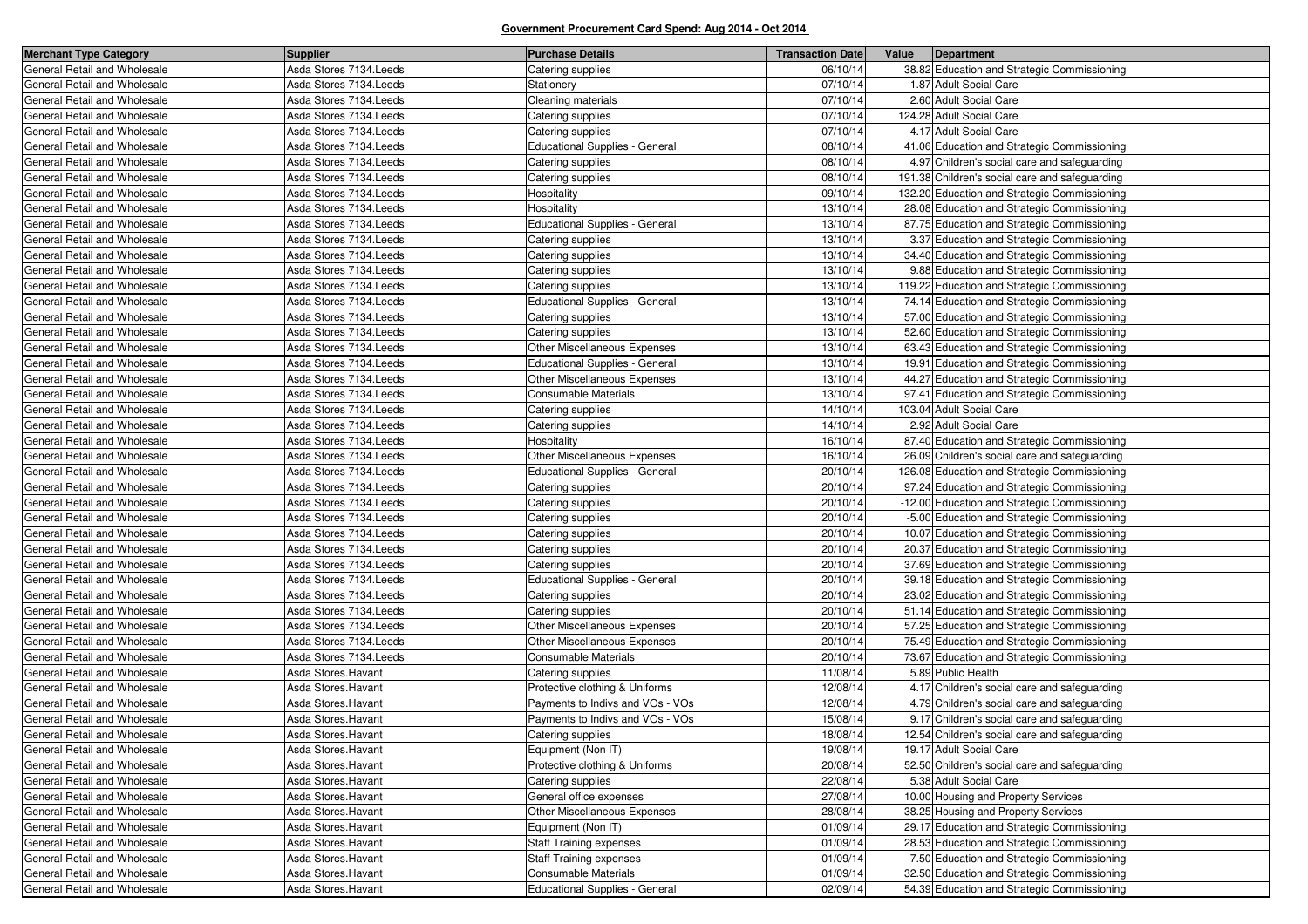| <b>Merchant Type Category</b> | <b>Supplier</b>     | <b>Purchase Details</b>                | <b>Transaction Date</b> | Value | Department                                    |
|-------------------------------|---------------------|----------------------------------------|-------------------------|-------|-----------------------------------------------|
| General Retail and Wholesale  | Asda Stores. Havant | Catering supplies                      | 02/09/14                |       | 13.30 Education and Strategic Commissioning   |
| General Retail and Wholesale  | Asda Stores. Havant | Catering supplies                      | 02/09/14                |       | 14.46 Education and Strategic Commissioning   |
| General Retail and Wholesale  | Asda Stores. Havant | Other Miscellaneous Expenses           | 03/09/14                |       | 18.32 Education and Strategic Commissioning   |
| General Retail and Wholesale  | Asda Stores. Havant | Consumable Materials                   | 05/09/14                |       | 50.56 Education and Strategic Commissioning   |
| General Retail and Wholesale  | Asda Stores. Havant | Hospitality                            | 05/09/14                |       | 53.92 Education and Strategic Commissioning   |
| General Retail and Wholesale  | Asda Stores. Havant | Hospitality                            | 05/09/14                |       | 15.30 Education and Strategic Commissioning   |
| General Retail and Wholesale  | Asda Stores. Havant | Other Miscellaneous Expenses           | 05/09/14                |       | 8.21 Housing and Property Services            |
| General Retail and Wholesale  | Asda Stores. Havant | Other Miscellaneous Expenses           | 05/09/14                |       | 14.46 Housing and Property Services           |
| General Retail and Wholesale  | Asda Stores. Havant | Other Miscellaneous Expenses           | 05/09/14                |       | 10.32 Housing and Property Services           |
| General Retail and Wholesale  | Asda Stores. Havant | <b>Staff Conferences</b>               | 08/09/14                |       | 5.19 Education and Strategic Commissioning    |
| General Retail and Wholesale  | Asda Stores. Havant | <b>Other Miscellaneous Expenses</b>    | 08/09/14                |       | 18.62 Adult Social Care                       |
| General Retail and Wholesale  | Asda Stores. Havant | Other Miscellaneous Expenses           | 09/09/14                |       | 12.50 Adult Social Care                       |
| General Retail and Wholesale  | Asda Stores.Havant  | <b>Other Miscellaneous Expenses</b>    | 09/09/14                |       | 2.70 Adult Social Care                        |
| General Retail and Wholesale  | Asda Stores.Havant  | <b>Educational Supplies - General</b>  | 09/09/14                |       | 16.67 Education and Strategic Commissioning   |
| General Retail and Wholesale  | Asda Stores. Havant | Wellbeing and Health Supplies          | 09/09/14                |       | 7.50 Children's social care and safeguarding  |
| General Retail and Wholesale  | Asda Stores. Havant | Cleaning materials                     | 18/09/14                |       | 20.00 Children's social care and safeguarding |
| General Retail and Wholesale  | Asda Stores. Havant | Wellbeing and Health Supplies          | 18/09/14                |       | 3.75 Children's social care and safeguarding  |
| General Retail and Wholesale  | Asda Stores. Havant | Equipment (Non IT)                     | 22/09/14                |       | 10.00 Adult Social Care                       |
| General Retail and Wholesale  | Asda Stores. Havant | Catering supplies                      | 22/09/14                |       | 1.92 Adult Social Care                        |
| General Retail and Wholesale  | Asda Stores.Havant  | Furniture                              | 29/09/14                |       | 8.33 Housing and Property Services            |
| General Retail and Wholesale  | Asda Stores. Havant | <b>Educational Supplies - General</b>  | 29/09/14                |       | 17.38 Education and Strategic Commissioning   |
| General Retail and Wholesale  | Asda Stores. Havant | <b>Educational Supplies - General</b>  | 29/09/14                |       | 0.62 Education and Strategic Commissioning    |
| General Retail and Wholesale  | Asda Stores. Havant | <b>Educational Supplies - General</b>  | 29/09/14                |       | 5.00 Education and Strategic Commissioning    |
| General Retail and Wholesale  | Asda Stores.Havant  | Protective clothing & Uniforms         | 29/09/14                |       | 15.83 Education and Strategic Commissioning   |
| General Retail and Wholesale  | Asda Stores.Havant  | Catering supplies                      | 29/09/14                |       | 34.83 Education and Strategic Commissioning   |
| General Retail and Wholesale  | Asda Stores. Havant | Catering supplies                      | 29/09/14                |       | 18.84 Education and Strategic Commissioning   |
| General Retail and Wholesale  | Asda Stores. Havant | Catering supplies                      | 30/09/14                |       | 2.50 Adult Social Care                        |
| General Retail and Wholesale  | Asda Stores.Havant  | Catering supplies                      | 30/09/14                |       | 8.99 Adult Social Care                        |
| General Retail and Wholesale  | Asda Stores. Havant | Catering supplies                      | 02/10/14                |       | 18.45 Education and Strategic Commissioning   |
| General Retail and Wholesale  | Asda Stores. Havant | Other Miscellaneous Expenses           | 02/10/14                |       | 3.33 Corporate Assets, Business and Standards |
| General Retail and Wholesale  | Asda Stores.Havant  | Equipment (Non IT)                     | 03/10/14                |       | 5.00 Adult Social Care                        |
| General Retail and Wholesale  | Asda Stores.Havant  | Other Miscellaneous Expenses           | 03/10/14                |       | 52.41 Housing and Property Services           |
| General Retail and Wholesale  | Asda Stores. Havant | Catering supplies                      | 03/10/14                |       | 4.20 Education and Strategic Commissioning    |
| General Retail and Wholesale  | Asda Stores.Havant  | Catering supplies                      | 05/10/14                |       | 8.27 Public Health                            |
| General Retail and Wholesale  | Asda Stores. Havant | Catering supplies                      | 06/10/14                |       | 15.83 Children's social care and safeguarding |
| General Retail and Wholesale  | Asda Stores. Havant | Catering supplies                      | 08/10/14                |       | 5.23 Children's social care and safeguarding  |
| General Retail and Wholesale  | Asda Stores.Havant  | Catering supplies                      | 08/10/14                |       | 6.16 Children's social care and safeguarding  |
| General Retail and Wholesale  | Asda Stores. Havant | Postages and carriage                  | 10/10/14                |       | 31.80 Housing and Property Services           |
| General Retail and Wholesale  | Asda Stores. Havant | Catering supplies                      | 12/10/14                |       | 4.50 Adult Social Care                        |
| General Retail and Wholesale  | Asda Stores. Havant | Other Miscellaneous Expenses           | 12/10/14                |       | 8.46 Housing and Property Services            |
| General Retail and Wholesale  | Asda Stores. Havant | Hospitality                            | 12/10/14                |       | 0.89 Housing and Property Services            |
| General Retail and Wholesale  | Asda Stores.Havant  | Hospitality                            | 12/10/14                |       | 2.10 Housing and Property Services            |
| General Retail and Wholesale  | Asda Stores.Havant  | <b>Educational Supplies - General</b>  | 13/10/14                |       | 19.57 Education and Strategic Commissioning   |
| General Retail and Wholesale  | Asda Stores. Havant | Catering supplies                      | 13/10/14                |       | 10.27 Education and Strategic Commissioning   |
| General Retail and Wholesale  | Asda Stores.Havant  | Catering supplies                      | 13/10/14                |       | 42.72 Education and Strategic Commissioning   |
| General Retail and Wholesale  | Asda Stores.Havant  | Payments to Indivs and VOs - VOs       | 14/10/14                |       | 45.00 Children's social care and safeguarding |
| General Retail and Wholesale  | Asda Stores. Havant | <b>Educational Supplies - General</b>  | 16/10/14                |       | 30.36 Education and Strategic Commissioning   |
| General Retail and Wholesale  | Asda Stores. Havant | <b>Educational Supplies - General</b>  | 17/10/14                |       | 2.50 Education and Strategic Commissioning    |
| General Retail and Wholesale  | Asda Stores. Havant |                                        | 17/10/14                |       | 13.75 Education and Strategic Commissioning   |
| General Retail and Wholesale  | Asda Stores. Havant | Catering supplies<br>Catering supplies | 17/10/14                |       | 33.85 Education and Strategic Commissioning   |
| General Retail and Wholesale  | Asda Stores.Havant  | <b>Educational Supplies - General</b>  | 20/10/14                |       | 2.47 Education and Strategic Commissioning    |
| General Retail and Wholesale  |                     |                                        |                         |       |                                               |
|                               | Asda Stores. Havant | Hospitality                            | 20/10/14                |       | 7.37 Public Health                            |
| General Retail and Wholesale  | Asda Stores. Havant | Catering supplies                      | 22/10/14                |       | 15.00 Adult Social Care                       |
| General Retail and Wholesale  | Asda Stores. Havant | Catering supplies                      | 23/10/14                |       | 18.00 Education and Strategic Commissioning   |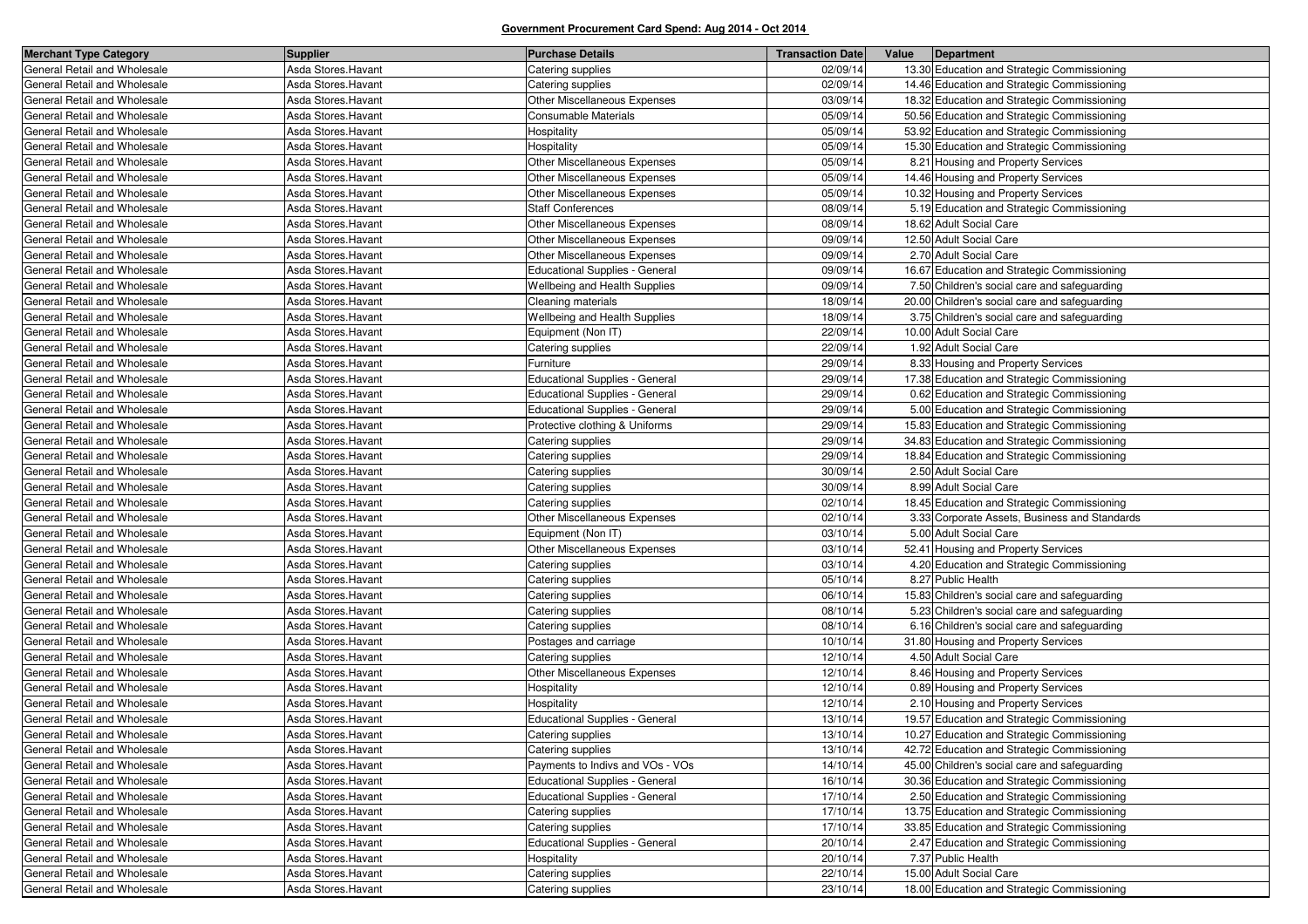| <b>Merchant Type Category</b>                                | <b>Supplier</b>                                  | <b>Purchase Details</b>                           | <b>Transaction Date</b> | Value<br>Department                                            |
|--------------------------------------------------------------|--------------------------------------------------|---------------------------------------------------|-------------------------|----------------------------------------------------------------|
| General Retail and Wholesale                                 | Asda Stores. Havant                              | Hospitality                                       | 24/10/14                | 10.87 Housing and Property Services                            |
| General Retail and Wholesale                                 | Asda Stores. Havant                              | <b>Educational Supplies - General</b>             | 27/10/14                | 8.15 Education and Strategic Commissioning                     |
| General Retail and Wholesale                                 | Asda Stores.Havant                               | Other Miscellaneous Expenses                      | 30/10/14                | 3.78 Adult Social Care                                         |
| General Retail and Wholesale                                 | Asda Stores. Havant                              | Other Miscellaneous Expenses                      | 30/10/14                | 4.00 Adult Social Care                                         |
| General Retail and Wholesale                                 | Asda Stores. Havant                              | <b>Other Miscellaneous Expenses</b>               | 30/10/14                | 4.46 Adult Social Care                                         |
| General Retail and Wholesale                                 | Asda Stores.Havant                               | Hospitality                                       | 30/10/14                | 13.22 Housing and Property Services                            |
| General Retail and Wholesale                                 | Asda Stores. Havant                              | Hospitality                                       | 01/11/14                | 3.79 Housing and Property Services                             |
| General Retail and Wholesale                                 | Asda Stores.Portsmouth                           | Catering supplies                                 | 01/08/14                | 29.23 Adult Social Care                                        |
| General Retail and Wholesale                                 | Asda Stores.Portsmouth                           | Catering supplies                                 | 01/08/14                | 9.77 Adult Social Care                                         |
| General Retail and Wholesale                                 | Asda Stores.Portsmouth                           | Other Miscellaneous Expenses                      | 01/08/14                | 2.42 Adult Social Care                                         |
| General Retail and Wholesale                                 | Asda Stores.Portsmouth                           | Other Miscellaneous Expenses                      | 01/08/14                | 12.67 Adult Social Care                                        |
| General Retail and Wholesale                                 | Asda Stores.Portsmouth                           | Catering supplies                                 | 04/08/14                | 10.88 Public Health                                            |
| General Retail and Wholesale                                 | Asda Stores.Portsmouth                           | Other Miscellaneous Expenses                      | 04/08/14                | 9.58 Adult Social Care                                         |
| General Retail and Wholesale                                 | Asda Stores.Portsmouth                           | Catering supplies                                 | 04/08/14                | 5.77 Public Health                                             |
| General Retail and Wholesale                                 | Asda Stores.Portsmouth                           | Catering supplies                                 | 04/08/14                | 17.97 Adult Social Care                                        |
| General Retail and Wholesale                                 | Asda Stores.Portsmouth                           | Catering supplies                                 | 06/08/14                | 43.68 Adult Social Care                                        |
| General Retail and Wholesale                                 | Asda Stores.Portsmouth                           | Equipment (Non IT)                                | 06/08/14                | 8.33 Housing and Property Services                             |
| General Retail and Wholesale                                 | Asda Stores.Portsmouth                           | Catering supplies                                 | 06/08/14                | 6.98 Adult Social Care                                         |
| General Retail and Wholesale                                 | Asda Stores.Portsmouth                           | Other Miscellaneous Expenses                      | 06/08/14                | 1.87 Adult Social Care                                         |
| General Retail and Wholesale                                 | Asda Stores.Portsmouth                           | Catering supplies                                 | 07/08/14                | 30.04 Adult Social Care                                        |
| General Retail and Wholesale                                 | Asda Stores.Portsmouth                           | Catering supplies                                 | 07/08/14                | 9.10 Adult Social Care                                         |
| General Retail and Wholesale                                 | Asda Stores.Portsmouth                           | Equipment (Non IT)                                | 07/08/14                | 11.86 Housing and Property Services                            |
| General Retail and Wholesale                                 | Asda Stores.Portsmouth                           | Other Miscellaneous Expenses                      | 07/08/14                | 17.97 City Development and Cultural Services                   |
| General Retail and Wholesale                                 | Asda Stores.Portsmouth                           | Other Miscellaneous Expenses                      | 07/08/14                | 15.38 Housing and Property Services                            |
| General Retail and Wholesale                                 | Asda Stores.Portsmouth                           | <b>Other Miscellaneous Expenses</b>               | 08/08/14                | 2.89 Education and Strategic Commissioning                     |
| General Retail and Wholesale                                 | Asda Stores.Portsmouth                           | Other Miscellaneous Expenses                      | 08/08/14                | 10.29 Education and Strategic Commissioning                    |
| General Retail and Wholesale                                 | Asda Stores.Portsmouth                           | Catering supplies                                 | 11/08/14                | 16.15 Adult Social Care                                        |
| General Retail and Wholesale                                 | Asda Stores.Portsmouth                           | Other Schools expenses                            | 11/08/14                | 14.53 Education and Strategic Commissioning                    |
| General Retail and Wholesale                                 | Asda Stores.Portsmouth                           | Catering supplies                                 | 12/08/14                | 32.95 Adult Social Care                                        |
| General Retail and Wholesale                                 | Asda Stores.Portsmouth                           | Consumable Materials                              | 12/08/14                | 1.46 Adult Social Care                                         |
| General Retail and Wholesale                                 | Asda Stores.Portsmouth                           | Stationery                                        | 12/08/14                | 10.00 Education and Strategic Commissioning                    |
| General Retail and Wholesale                                 | Asda Stores.Portsmouth                           | Educational Supplies - General                    | 12/08/14                | 6.11 Education and Strategic Commissioning                     |
| General Retail and Wholesale                                 | Asda Stores.Portsmouth                           | Other Miscellaneous Expenses                      | 12/08/14                | 4.28 Education and Strategic Commissioning                     |
| General Retail and Wholesale                                 | Asda Stores.Portsmouth                           | Educational Supplies - General                    | 13/08/14                | 37.50 Education and Strategic Commissioning                    |
| General Retail and Wholesale                                 | Asda Stores.Portsmouth                           | Catering supplies                                 | 13/08/14                | 17.29 Adult Social Care                                        |
| General Retail and Wholesale                                 | Asda Stores.Portsmouth                           | Equipment (Non IT)                                | 13/08/14                | 4.63 Adult Social Care                                         |
| General Retail and Wholesale                                 | Asda Stores.Portsmouth                           | Stationery                                        | 13/08/14                | 9.06 Adult Social Care                                         |
| General Retail and Wholesale                                 | Asda Stores.Portsmouth                           | Payments to Individs - Direct Payments            | 13/08/14                | 140.00 Adult Social Care                                       |
| General Retail and Wholesale                                 | Asda Stores.Portsmouth                           | Catering supplies                                 | 13/08/14                | 2.00 Children's social care and safeguarding                   |
| General Retail and Wholesale                                 | Asda Stores.Portsmouth                           | Cleaning materials                                | 13/08/14                | 15.00 Children's social care and safeguarding                  |
| General Retail and Wholesale                                 | Asda Stores.Portsmouth                           | Other Miscellaneous Expenses                      | 13/08/14                | 4.50 Education and Strategic Commissioning                     |
| General Retail and Wholesale                                 | Asda Stores.Portsmouth                           | Consumable Materials                              | 14/08/14                | 3.47 Adult Social Care                                         |
| General Retail and Wholesale                                 | Asda Stores.Portsmouth                           | Catering supplies                                 | 14/08/14                | 39.09 Adult Social Care                                        |
| General Retail and Wholesale                                 | Asda Stores.Portsmouth                           | <b>Other Miscellaneous Expenses</b>               | 14/08/14                | 12.84 Housing and Property Services                            |
| General Retail and Wholesale                                 | Asda Stores.Portsmouth                           | <b>Consumable Materials</b>                       | 14/08/14                | 10.00 Adult Social Care                                        |
| General Retail and Wholesale                                 | Asda Stores.Portsmouth                           | Other Miscellaneous Expenses                      | 14/08/14                | 33.55 Education and Strategic Commissioning                    |
| General Retail and Wholesale                                 | Asda Stores.Portsmouth                           | Other Miscellaneous Expenses                      | 15/08/14                | 37.37 Housing and Property Services                            |
| General Retail and Wholesale                                 | Asda Stores.Portsmouth                           | Foster Care - General                             | 15/08/14                | 150.00 Children's social care and safeguarding                 |
| General Retail and Wholesale                                 | Asda Stores.Portsmouth                           | Educational Supplies - General                    | 18/08/14                | 2.04 Education and Strategic Commissioning                     |
| General Retail and Wholesale                                 |                                                  | General office expenses                           | 19/08/14                | 14.25 Adult Social Care                                        |
| General Retail and Wholesale                                 | Asda Stores.Portsmouth<br>Asda Stores.Portsmouth | Equipment (Non IT)                                | 19/08/14                | 0.83 Adult Social Care                                         |
| General Retail and Wholesale                                 | Asda Stores.Portsmouth                           |                                                   | 19/08/14                | 28.18 Adult Social Care                                        |
|                                                              |                                                  | Catering supplies                                 |                         |                                                                |
| General Retail and Wholesale<br>General Retail and Wholesale | Asda Stores.Portsmouth<br>Asda Stores.Portsmouth | Catering supplies<br>Other Miscellaneous Expenses | 19/08/14<br>20/08/14    | 16.91 Adult Social Care<br>36.39 Housing and Property Services |
|                                                              |                                                  |                                                   |                         |                                                                |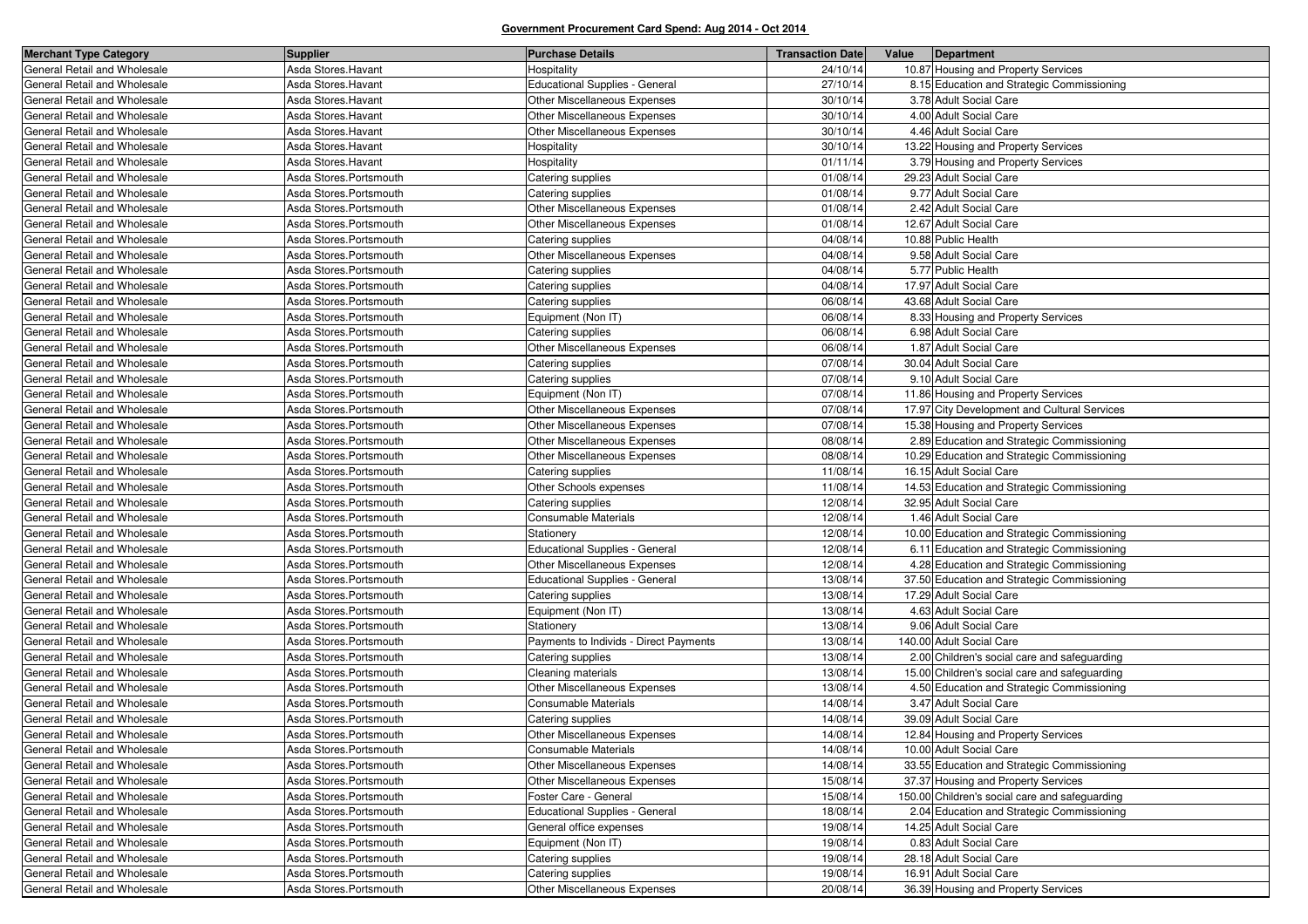| <b>Merchant Type Category</b> | <b>Supplier</b>         | <b>Purchase Details</b>             | <b>Transaction Date</b> | Value | Department                                    |
|-------------------------------|-------------------------|-------------------------------------|-------------------------|-------|-----------------------------------------------|
| General Retail and Wholesale  | Asda Stores.Portsmouth  | Other Miscellaneous Expenses        | 20/08/14                |       | 2.00 Housing and Property Services            |
| General Retail and Wholesale  | Asda Stores.Portsmouth  | Other Miscellaneous Expenses        | 20/08/14                |       | 12.12 Housing and Property Services           |
| General Retail and Wholesale  | Asda Stores.Portsmouth  | Other Miscellaneous Expenses        | 20/08/14                |       | 21.67 Children's social care and safeguarding |
| General Retail and Wholesale  | Asda Stores.Portsmouth  | Catering supplies                   | 20/08/14                |       | 9.29 Education and Strategic Commissioning    |
| General Retail and Wholesale  | Asda Stores.Portsmouth  | Other Miscellaneous Expenses        | 20/08/14                |       | 25.00 Housing and Property Services           |
| General Retail and Wholesale  | Asda Stores.Portsmouth  | <b>Other Grants</b>                 | 20/08/14                |       | 37.27 Housing and Property Services           |
| General Retail and Wholesale  | Asda Stores.Portsmouth  | Catering supplies                   | 20/08/14                |       | 4.78 Children's social care and safeguarding  |
| General Retail and Wholesale  | Asda Stores.Portsmouth  | Wellbeing and Health Supplies       | 20/08/14                |       | 13.82 Children's social care and safeguarding |
| General Retail and Wholesale  | Asda Stores.Portsmouth  | Other Miscellaneous Expenses        | 20/08/14                |       | 2.62 Education and Strategic Commissioning    |
| General Retail and Wholesale  | Asda Stores.Portsmouth  | Consumable Materials                | 21/08/14                |       | 2.25 Adult Social Care                        |
| General Retail and Wholesale  | Asda Stores.Portsmouth  | Catering supplies                   | 21/08/14                |       | 31.02 Adult Social Care                       |
| General Retail and Wholesale  | Asda Stores.Portsmouth  | Catering supplies                   | 21/08/14                |       | 4.00 Children's social care and safeguarding  |
| General Retail and Wholesale  | Asda Stores.Portsmouth  | Wellbeing and Health Supplies       | 21/08/14                |       | 4.37 Children's social care and safeguarding  |
| General Retail and Wholesale  | Asda Stores.Portsmouth  | Other Miscellaneous Expenses        | 21/08/14                |       | 7.17 Children's social care and safeguarding  |
| General Retail and Wholesale  | Asda Stores.Portsmouth  | Other Miscellaneous Expenses        | 22/08/14                |       | 18.35 Housing and Property Services           |
| General Retail and Wholesale  | Asda Stores.Portsmouth  | Catering supplies                   | 22/08/14                |       | 30.93 Adult Social Care                       |
| General Retail and Wholesale  | Asda Stores.Portsmouth  | Other Miscellaneous Expenses        | 22/08/14                |       | 6.50 Children's social care and safeguarding  |
| General Retail and Wholesale  | Asda Stores.Portsmouth  | Catering supplies                   | 22/08/14                |       | 9.88 Children's social care and safeguarding  |
| General Retail and Wholesale  | Asda Stores.Portsmouth  | Other Miscellaneous Expenses        | 23/08/14                |       | 25.00 Children's social care and safeguarding |
| General Retail and Wholesale  | Asda Stores.Portsmouth  | Catering supplies                   | 25/08/14                |       | 2.52 Children's social care and safeguarding  |
| General Retail and Wholesale  | Asda Stores.Portsmouth  | Other Miscellaneous Expenses        | 25/08/14                |       | 19.08 Children's social care and safeguarding |
| General Retail and Wholesale  | Asda Stores.Portsmouth  | Catering supplies                   | 26/08/14                |       | 17.15 Adult Social Care                       |
| General Retail and Wholesale  | Asda Stores.Portsmouth  | Catering supplies                   | 26/08/14                |       | 22.56 Adult Social Care                       |
| General Retail and Wholesale  | Asda Stores.Portsmouth  | Other Miscellaneous Expenses        | 26/08/14                |       | 6.00 Education and Strategic Commissioning    |
| General Retail and Wholesale  | Asda Stores.Portsmouth  | <b>Other Grants</b>                 | 27/08/14                |       | 80.00 Housing and Property Services           |
| General Retail and Wholesale  | Asda Stores.Portsmouth  | Equipment (Non IT)                  | 27/08/14                |       | 27.50 Adult Social Care                       |
| General Retail and Wholesale  | Asda Stores.Portsmouth  | <b>Other Grants</b>                 | 28/08/14                |       | 164.89 Housing and Property Services          |
| General Retail and Wholesale  | Asda Stores.Portsmouth  | <b>Other Miscellaneous Expenses</b> | 28/08/14                |       | 9.51 Housing and Property Services            |
| General Retail and Wholesale  | Asda Stores.Portsmouth  | Catering supplies                   | 28/08/14                |       | 22.95 Adult Social Care                       |
| General Retail and Wholesale  | Asda Stores.Portsmouth  | Catering supplies                   | 29/08/14                |       | 11.74 Adult Social Care                       |
| General Retail and Wholesale  | Asda Stores.Portsmouth  | Consumable Materials                | 29/08/14                |       | 1.25 Adult Social Care                        |
| General Retail and Wholesale  | Asda Stores.Portsmouth  | Catering supplies                   | 29/08/14                |       | 20.23 Adult Social Care                       |
| General Retail and Wholesale  | Asda Stores.Portsmouth  | Other Miscellaneous Expenses        | 29/08/14                |       | 17.37 Housing and Property Services           |
| General Retail and Wholesale  | Asda Stores.Portsmouth  | Other Miscellaneous Expenses        | 29/08/14                |       | 19.36 Education and Strategic Commissioning   |
| General Retail and Wholesale  | Asda Stores.Portsmouth  | Other Miscellaneous Expenses        | 30/08/14                |       | 12.06 Housing and Property Services           |
| General Retail and Wholesale  | Asda Stores.Portsmouth  | Consumable Materials                | 31/08/14                |       | 6.98 Education and Strategic Commissioning    |
| General Retail and Wholesale  | Asda Stores.Portsmouth  | Catering supplies                   | 01/09/14                |       | 19.13 Adult Social Care                       |
| General Retail and Wholesale  | Asda Stores.Portsmouth  | Other Miscellaneous Expenses        | 01/09/14                |       | 16.67 Children's social care and safeguarding |
| General Retail and Wholesale  | Asda Stores.Portsmouth  | Consumable Materials                | 01/09/14                |       | 6.23 Transport and Environment                |
| General Retail and Wholesale  | Asda Stores.Portsmouth  | Catering supplies                   | 02/09/14                |       | 18.80 Adult Social Care                       |
| General Retail and Wholesale  | Asda Stores.Portsmouth  | Hospitality                         | 02/09/14                |       | 45.61 Education and Strategic Commissioning   |
| General Retail and Wholesale  | Asda Stores.Portsmouth  | Protective clothing & Uniforms      | 02/09/14                |       | 14.00 Children's social care and safeguarding |
| General Retail and Wholesale  | Asda Stores.Portsmouth  | Protective clothing & Uniforms      | 02/09/14                |       | 22.50 Children's social care and safeguarding |
| General Retail and Wholesale  | Asda Stores.Portsmouth  | Laundry                             | 02/09/14                |       | 49.17 Education and Strategic Commissioning   |
| General Retail and Wholesale  | Asda Stores.Portsmouth  | Cleaning materials                  | 02/09/14                |       | 1.92 Education and Strategic Commissioning    |
| General Retail and Wholesale  | Asda Stores.Portsmouth  | Other Miscellaneous Expenses        | 02/09/14                |       | 11.67 Education and Strategic Commissioning   |
| General Retail and Wholesale  | Asda Stores.Portsmouth  | Catering supplies                   | 03/09/14                |       | 4.39 Public Health                            |
| General Retail and Wholesale  | Asda Stores. Portsmouth | Educational Supplies - General      | 03/09/14                |       | 9.17 Education and Strategic Commissioning    |
| General Retail and Wholesale  | Asda Stores.Portsmouth  | Catering supplies                   | 03/09/14                |       | 34.69 Adult Social Care                       |
| General Retail and Wholesale  | Asda Stores.Portsmouth  | Catering supplies                   | 03/09/14                |       | 17.51 Adult Social Care                       |
| General Retail and Wholesale  | Asda Stores. Portsmouth | Consumable Materials                | 03/09/14                |       | 3.77 Adult Social Care                        |
| General Retail and Wholesale  | Asda Stores. Portsmouth | Educational Supplies - General      | 03/09/14                |       | 3.78 Education and Strategic Commissioning    |
| General Retail and Wholesale  | Asda Stores.Portsmouth  | Educational Supplies - General      | 03/09/14                |       | 0.83 Education and Strategic Commissioning    |
| General Retail and Wholesale  | Asda Stores. Portsmouth | Other Miscellaneous Expenses        | 04/09/14                |       | 4.17 Adult Social Care                        |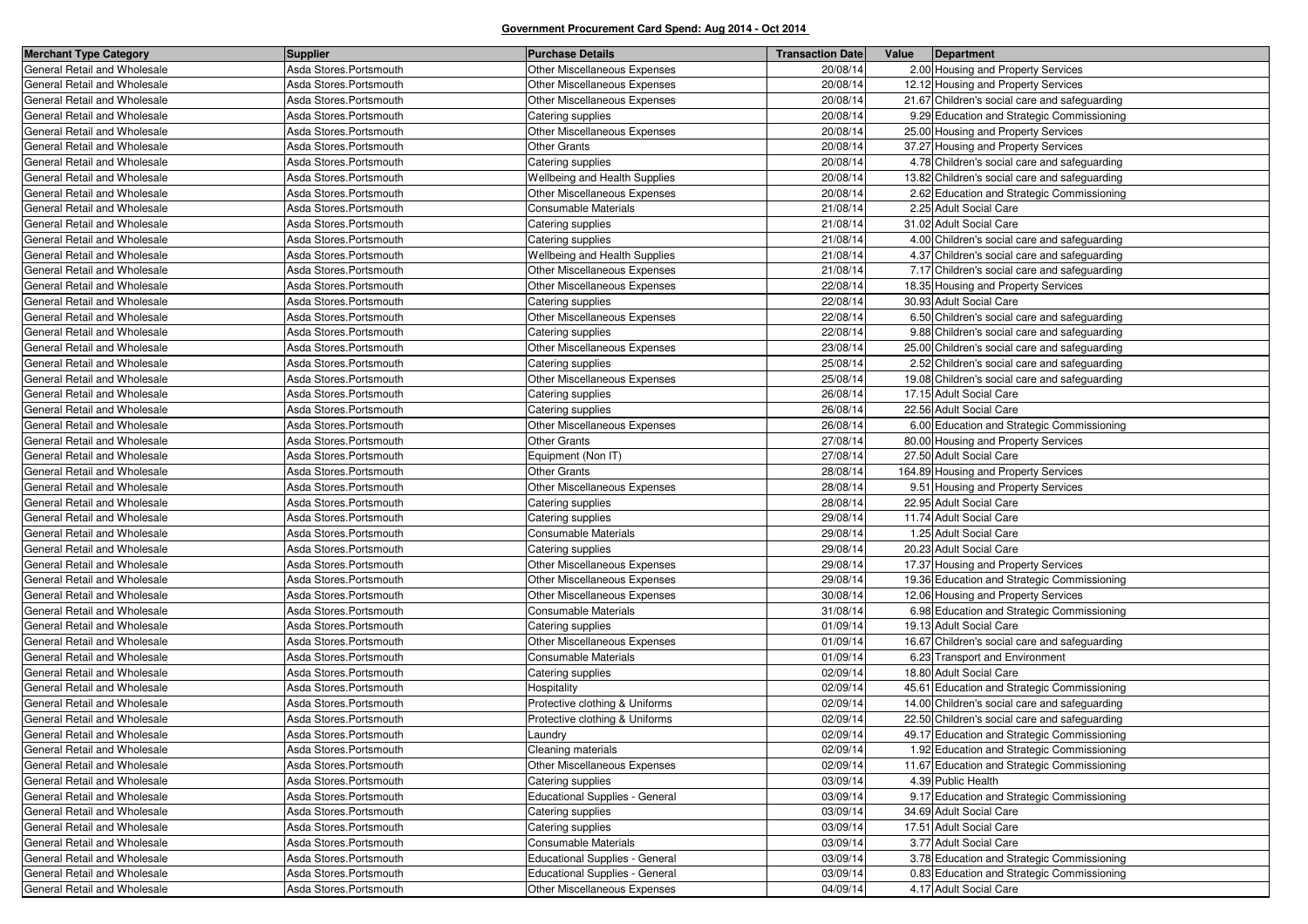| <b>Merchant Type Category</b> | <b>Supplier</b>         | <b>Purchase Details</b>                | <b>Transaction Date</b> | Value<br>Department                            |
|-------------------------------|-------------------------|----------------------------------------|-------------------------|------------------------------------------------|
| General Retail and Wholesale  | Asda Stores.Portsmouth  | Catering supplies                      | 04/09/14                | 29.34 Children's social care and safeguarding  |
| General Retail and Wholesale  | Asda Stores.Portsmouth  | Catering supplies                      | 04/09/14                | 14.50 Children's social care and safeguarding  |
| General Retail and Wholesale  | Asda Stores.Portsmouth  | <b>Educational Supplies - General</b>  | 04/09/14                | 5.91 Education and Strategic Commissioning     |
| General Retail and Wholesale  | Asda Stores.Portsmouth  | Catering supplies                      | 04/09/14                | 30.58 Adult Social Care                        |
| General Retail and Wholesale  | Asda Stores.Portsmouth  | Consumable Materials                   | 04/09/14                | 2.83 Adult Social Care                         |
| General Retail and Wholesale  | Asda Stores.Portsmouth  | Other Miscellaneous Expenses           | 05/09/14                | 10.00 Adult Social Care                        |
| General Retail and Wholesale  | Asda Stores.Portsmouth  | Catering supplies                      | 05/09/14                | 30.53 Children's social care and safeguarding  |
| General Retail and Wholesale  | Asda Stores.Portsmouth  | Catering supplies                      | 05/09/14                | 1.67 Children's social care and safeguarding   |
| General Retail and Wholesale  | Asda Stores.Portsmouth  | Equipment (Non IT)                     | 05/09/14                | 8.33 Adult Social Care                         |
| General Retail and Wholesale  | Asda Stores.Portsmouth  | Payments to Individs - Direct Payments | 05/09/14                | 245.00 Adult Social Care                       |
| General Retail and Wholesale  | Asda Stores.Portsmouth  | <b>Educational Supplies - General</b>  | 05/09/14                | 35.77 Education and Strategic Commissioning    |
| General Retail and Wholesale  | Asda Stores.Portsmouth  | <b>Educational Supplies - General</b>  | 05/09/14                | 26.09 Education and Strategic Commissioning    |
| General Retail and Wholesale  | Asda Stores.Portsmouth  | Catering supplies                      | 05/09/14                | 4.00 Education and Strategic Commissioning     |
| General Retail and Wholesale  | Asda Stores.Portsmouth  | Protective clothing & Uniforms         | 07/09/14                | 30.83 Children's social care and safeguarding  |
| General Retail and Wholesale  | Asda Stores.Portsmouth  | Catering supplies                      | 07/09/14                | 3.83 Children's social care and safeguarding   |
| General Retail and Wholesale  | Asda Stores.Portsmouth  | Vehicle running costs                  | 07/09/14                | 13.75 Children's social care and safeguarding  |
| General Retail and Wholesale  | Asda Stores.Portsmouth  | Catering supplies                      | 08/09/14                | 15.56 Children's social care and safeguarding  |
| General Retail and Wholesale  | Asda Stores.Portsmouth  | Catering supplies                      | 08/09/14                | 30.52 Adult Social Care                        |
| General Retail and Wholesale  | Asda Stores.Portsmouth  | Equipment (Non IT)                     | 08/09/14                | 12.50 Adult Social Care                        |
| General Retail and Wholesale  | Asda Stores.Portsmouth  | Cleaning materials                     | 08/09/14                | 22.32 Housing and Property Services            |
| General Retail and Wholesale  | Asda Stores.Portsmouth  | Catering supplies                      | 09/09/14                | 17.48 Children's social care and safeguarding  |
| General Retail and Wholesale  | Asda Stores.Portsmouth  | Catering supplies                      | 09/09/14                | 4.17 Children's social care and safeguarding   |
| General Retail and Wholesale  | Asda Stores.Portsmouth  | Catering supplies                      | 09/09/14                | 2.15 Adult Social Care                         |
| General Retail and Wholesale  | Asda Stores.Portsmouth  | Catering supplies                      | 09/09/14                | 47.76 Adult Social Care                        |
| General Retail and Wholesale  | Asda Stores.Portsmouth  | Payments to Private Providers          | 09/09/14                | 11.46 Education and Strategic Commissioning    |
| General Retail and Wholesale  | Asda Stores.Portsmouth  | Catering supplies                      | 09/09/14                | 4.78 Adult Social Care                         |
| General Retail and Wholesale  | Asda Stores.Portsmouth  | Catering supplies                      | 09/09/14                | 2.50 Adult Social Care                         |
| General Retail and Wholesale  | Asda Stores.Portsmouth  | Catering supplies                      | 10/09/14                | 7.27 Health, Safety and Licensing              |
| General Retail and Wholesale  | Asda Stores.Portsmouth  | Catering supplies                      | 10/09/14                | 5.13 Public Health                             |
| General Retail and Wholesale  | Asda Stores.Portsmouth  | Catering supplies                      | 10/09/14                | 34.72 Adult Social Care                        |
| General Retail and Wholesale  | Asda Stores.Portsmouth  | Catering supplies                      | 10/09/14                | 2.15 Adult Social Care                         |
| General Retail and Wholesale  | Asda Stores. Portsmouth | Wellbeing and Health Supplies          | 10/09/14                | 22.07 Children's social care and safeguarding  |
| General Retail and Wholesale  | Asda Stores.Portsmouth  | <b>Educational Supplies - General</b>  | 11/09/14                | 4.33 Education and Strategic Commissioning     |
| General Retail and Wholesale  | Asda Stores.Portsmouth  | Hospitality                            | 11/09/14                | 3.16 Health, Safety and Licensing              |
| General Retail and Wholesale  | Asda Stores.Portsmouth  | Protective clothing & Uniforms         | 11/09/14                | 4.00 Children's social care and safeguarding   |
| General Retail and Wholesale  | Asda Stores.Portsmouth  | Protective clothing & Uniforms         | 11/09/14                | 8.17 Children's social care and safeguarding   |
| General Retail and Wholesale  | Asda Stores.Portsmouth  | Payments to Indivs and VOs - VOs       | 11/09/14                | 10.00 Children's social care and safeguarding  |
| General Retail and Wholesale  | Asda Stores.Portsmouth  | Catering supplies                      | 11/09/14                | 7.37 Adult Social Care                         |
| General Retail and Wholesale  | Asda Stores.Portsmouth  | Catering supplies                      | 11/09/14                | 30.70 Adult Social Care                        |
| General Retail and Wholesale  | Asda Stores.Portsmouth  | Consumable Materials                   | 11/09/14                | 5.06 Adult Social Care                         |
| General Retail and Wholesale  | Asda Stores.Portsmouth  | Catering supplies                      | 11/09/14                | 41.49 Adult Social Care                        |
| General Retail and Wholesale  | Asda Stores.Portsmouth  | <b>Educational Supplies - General</b>  | 12/09/14                | 2.50 Education and Strategic Commissioning     |
| General Retail and Wholesale  | Asda Stores.Portsmouth  | Other Miscellaneous Expenses           | 12/09/14                | 16.67 Children's social care and safeguarding  |
| General Retail and Wholesale  | Asda Stores.Portsmouth  | Catering supplies                      | 12/09/14                | 42.02 Children's social care and safeguarding  |
| General Retail and Wholesale  | Asda Stores.Portsmouth  | Publications                           | 14/09/14                | 26.75 Public Health                            |
| General Retail and Wholesale  | Asda Stores.Portsmouth  | Consumable Materials                   | 14/09/14                | 7.18 Education and Strategic Commissioning     |
| General Retail and Wholesale  | Asda Stores.Portsmouth  | Other Miscellaneous Expenses           | 15/09/14                | 17.66 Corporate Assets, Business and Standards |
| General Retail and Wholesale  | Asda Stores.Portsmouth  | Wellbeing and Health Supplies          | 16/09/14                | 9.00 Education and Strategic Commissioning     |
| General Retail and Wholesale  | Asda Stores.Portsmouth  | Wellbeing and Health Supplies          | 16/09/14                | 20.00 Education and Strategic Commissioning    |
| General Retail and Wholesale  | Asda Stores.Portsmouth  | Other Schools expenses                 | 16/09/14                | 6.13 Education and Strategic Commissioning     |
| General Retail and Wholesale  | Asda Stores.Portsmouth  | Protective clothing & Uniforms         | 16/09/14                | 5.50 Children's social care and safeguarding   |
| General Retail and Wholesale  | Asda Stores.Portsmouth  | Protective clothing & Uniforms         | 16/09/14                | 5.42 Children's social care and safeguarding   |
| General Retail and Wholesale  | Asda Stores.Portsmouth  | Other Miscellaneous Expenses           | 16/09/14                | 13.33 Children's social care and safeguarding  |
| General Retail and Wholesale  | Asda Stores.Portsmouth  | Other Miscellaneous Expenses           | 17/09/14                | 36.30 Housing and Property Services            |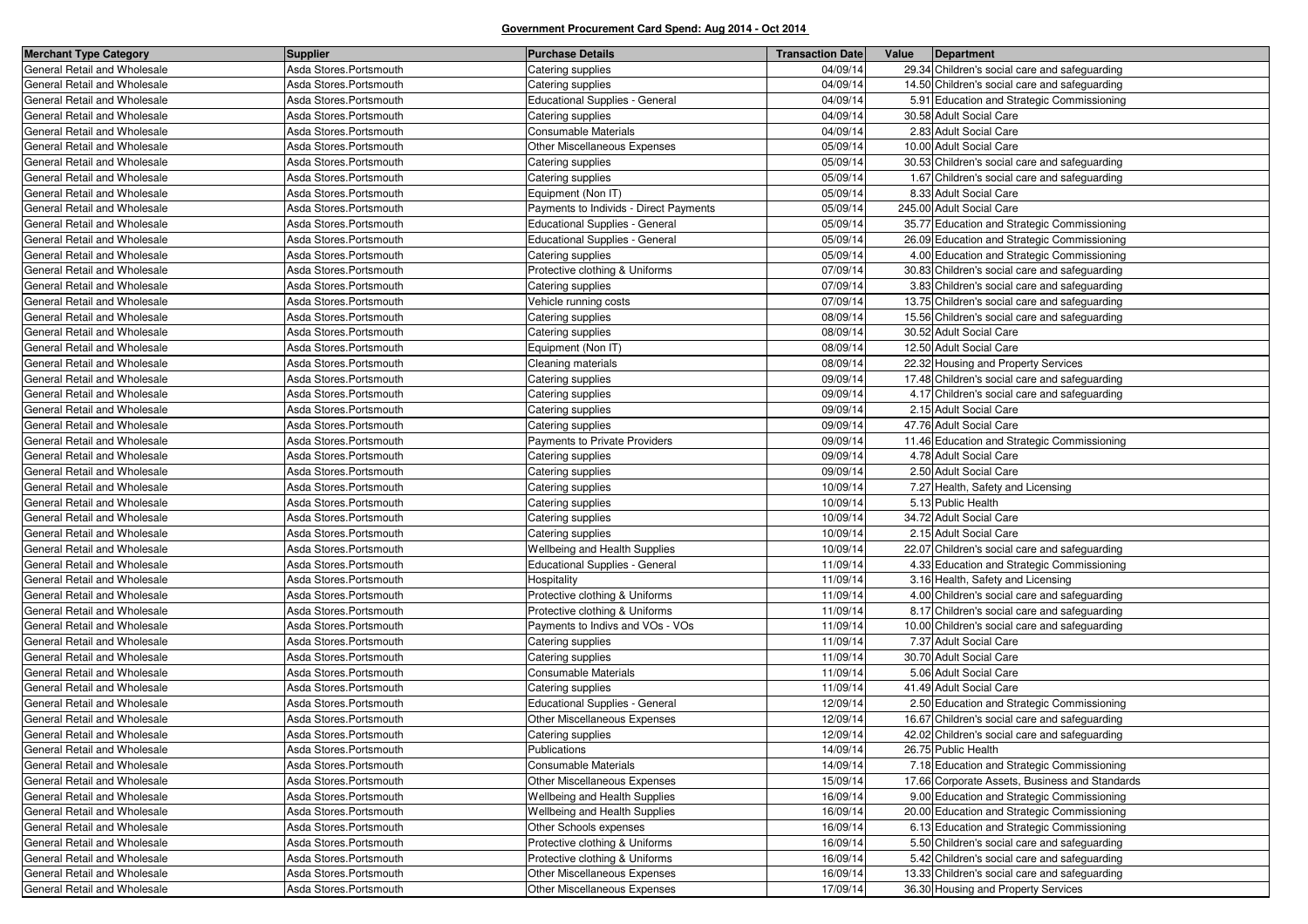| <b>Merchant Type Category</b> | <b>Supplier</b>        | <b>Purchase Details</b>               | <b>Transaction Date</b> | Value | Department                                    |
|-------------------------------|------------------------|---------------------------------------|-------------------------|-------|-----------------------------------------------|
| General Retail and Wholesale  | Asda Stores.Portsmouth | Hospitality                           | 17/09/14                |       | 6.15 Adult Social Care                        |
| General Retail and Wholesale  | Asda Stores.Portsmouth | Hospitality                           | 17/09/14                |       | 8.07 Adult Social Care                        |
| General Retail and Wholesale  | Asda Stores.Portsmouth | Catering supplies                     | 17/09/14                |       | 12.38 Education and Strategic Commissioning   |
| General Retail and Wholesale  | Asda Stores.Portsmouth | Catering supplies                     | 17/09/14                |       | 6.10 Public Health                            |
| General Retail and Wholesale  | Asda Stores.Portsmouth | <b>Educational Supplies - General</b> | 18/09/14                |       | 14.58 Education and Strategic Commissioning   |
| General Retail and Wholesale  | Asda Stores.Portsmouth | Payments to Private Providers         | 18/09/14                |       | 15.00 Education and Strategic Commissioning   |
| General Retail and Wholesale  | Asda Stores.Portsmouth | Catering supplies                     | 18/09/14                |       | 5.15 Education and Strategic Commissioning    |
| General Retail and Wholesale  | Asda Stores.Portsmouth | Catering supplies                     | 19/09/14                |       | 21.99 Children's social care and safeguarding |
| General Retail and Wholesale  | Asda Stores.Portsmouth | Payments to Private Providers         | 19/09/14                |       | 3.25 Children's social care and safeguarding  |
| General Retail and Wholesale  | Asda Stores.Portsmouth | Other Miscellaneous Expenses          | 19/09/14                |       | 23.33 Children's social care and safeguarding |
| General Retail and Wholesale  | Asda Stores.Portsmouth | Payments to Private Providers         | 19/09/14                |       | 7.85 Education and Strategic Commissioning    |
| General Retail and Wholesale  | Asda Stores.Portsmouth | Consumable Materials                  | 19/09/14                |       | 14.79 Education and Strategic Commissioning   |
| General Retail and Wholesale  | Asda Stores.Portsmouth | <b>Educational Supplies - General</b> | 22/09/14                |       | 4.91 Education and Strategic Commissioning    |
| General Retail and Wholesale  | Asda Stores.Portsmouth | Catering supplies                     | 23/09/14                |       | 18.02 Public Health                           |
| General Retail and Wholesale  | Asda Stores.Portsmouth | Other Miscellaneous Expenses          | 23/09/14                |       | 10.00 Housing and Property Services           |
| General Retail and Wholesale  | Asda Stores.Portsmouth | Hospitality                           | 24/09/14                |       | 10.39 Education and Strategic Commissioning   |
| General Retail and Wholesale  | Asda Stores.Portsmouth | Other Miscellaneous Expenses          | 25/09/14                |       | 29.51 Public Health                           |
| General Retail and Wholesale  | Asda Stores.Portsmouth | Catering supplies                     | 25/09/14                |       | 8.44 Education and Strategic Commissioning    |
| General Retail and Wholesale  | Asda Stores.Portsmouth | Other Miscellaneous Expenses          | 26/09/14                |       | 13.30 Housing and Property Services           |
| General Retail and Wholesale  | Asda Stores.Portsmouth | Other Miscellaneous Expenses          | 26/09/14                |       | 10.83 Adult Social Care                       |
| General Retail and Wholesale  | Asda Stores.Portsmouth | Catering supplies                     | 27/09/14                |       | 10.49 Children's social care and safeguarding |
| General Retail and Wholesale  | Asda Stores.Portsmouth | Educational Supplies - General        | 29/09/14                |       | 6.54 Education and Strategic Commissioning    |
| General Retail and Wholesale  | Asda Stores.Portsmouth | Other Schools expenses                | 30/09/14                |       | 7.72 Education and Strategic Commissioning    |
| General Retail and Wholesale  | Asda Stores.Portsmouth | Catering supplies                     | 01/10/14                |       | 18.03 Housing and Property Services           |
| General Retail and Wholesale  | Asda Stores.Portsmouth | Other Miscellaneous Expenses          | 01/10/14                |       | 8.33 Adult Social Care                        |
| General Retail and Wholesale  | Asda Stores.Portsmouth | Catering supplies                     | 02/10/14                |       | 9.73 Adult Social Care                        |
| General Retail and Wholesale  | Asda Stores.Portsmouth | Catering supplies                     | 02/10/14                |       | 21.67 Adult Social Care                       |
| General Retail and Wholesale  | Asda Stores.Portsmouth | Catering supplies                     | 02/10/14                |       | 10.73 Education and Strategic Commissioning   |
| General Retail and Wholesale  | Asda Stores.Portsmouth | Hospitality                           | 03/10/14                |       | 28.39 Education and Strategic Commissioning   |
| General Retail and Wholesale  | Asda Stores.Portsmouth | Hospitality                           | 03/10/14                |       | 5.83 Education and Strategic Commissioning    |
| General Retail and Wholesale  | Asda Stores.Portsmouth | Catering supplies                     | 03/10/14                |       | 3.18 Adult Social Care                        |
| General Retail and Wholesale  | Asda Stores.Portsmouth | Hospitality                           | 04/10/14                |       | 5.18 Housing and Property Services            |
| General Retail and Wholesale  | Asda Stores.Portsmouth | Catering supplies                     | 06/10/14                |       | 5.56 Public Health                            |
| General Retail and Wholesale  | Asda Stores.Portsmouth | Other Miscellaneous Expenses          | 06/10/14                |       | 19.55 Adult Social Care                       |
| General Retail and Wholesale  | Asda Stores.Portsmouth | Catering supplies                     | 06/10/14                |       | 30.88 Education and Strategic Commissioning   |
| General Retail and Wholesale  | Asda Stores.Portsmouth | Catering supplies                     | 06/10/14                |       | 30.32 Adult Social Care                       |
| General Retail and Wholesale  | Asda Stores.Portsmouth | Other Miscellaneous Expenses          | 06/10/14                |       | 37.05 Adult Social Care                       |
| General Retail and Wholesale  | Asda Stores.Portsmouth | Book purchases                        | 07/10/14                |       | 14.00 Education and Strategic Commissioning   |
| General Retail and Wholesale  | Asda Stores.Portsmouth | Equipment (Non IT)                    | 07/10/14                |       | 17.44 Housing and Property Services           |
| General Retail and Wholesale  | Asda Stores.Portsmouth | Other Schools expenses                | 07/10/14                |       | 6.92 Education and Strategic Commissioning    |
| General Retail and Wholesale  | Asda Stores.Portsmouth | Catering supplies                     | 07/10/14                |       | 4.97 Public Health                            |
| General Retail and Wholesale  | Asda Stores.Portsmouth | Laundry                               | 07/10/14                |       | 2.92 Adult Social Care                        |
| General Retail and Wholesale  | Asda Stores.Portsmouth | Catering supplies                     | 08/10/14                |       | 35.12 Housing and Property Services           |
| General Retail and Wholesale  | Asda Stores.Portsmouth | Other Schools expenses                | 08/10/14                |       | 23.16 Education and Strategic Commissioning   |
| General Retail and Wholesale  | Asda Stores.Portsmouth | Catering supplies                     | 08/10/14                |       | 26.74 Adult Social Care                       |
| General Retail and Wholesale  | Asda Stores.Portsmouth | Catering supplies                     | 08/10/14                |       | 0.83 Adult Social Care                        |
| General Retail and Wholesale  | Asda Stores.Portsmouth | Catering supplies                     | 08/10/14                |       | 18.12 Adult Social Care                       |
| General Retail and Wholesale  | Asda Stores.Portsmouth | Catering supplies                     | 08/10/14                |       | 16.78 Adult Social Care                       |
| General Retail and Wholesale  | Asda Stores.Portsmouth | <b>Educational Supplies - General</b> | 08/10/14                |       | 3.33 Education and Strategic Commissioning    |
| General Retail and Wholesale  | Asda Stores.Portsmouth | Sales                                 | 08/10/14                |       | 7.58 Education and Strategic Commissioning    |
| General Retail and Wholesale  | Asda Stores.Portsmouth | Catering supplies                     | 09/10/14                |       | 6.00 Children's social care and safeguarding  |
| General Retail and Wholesale  | Asda Stores.Portsmouth | Cleaning materials                    | 09/10/14                |       | 26.67 Children's social care and safeguarding |
| General Retail and Wholesale  | Asda Stores.Portsmouth | Other Schools expenses                | 09/10/14                |       | 6.86 Education and Strategic Commissioning    |
| General Retail and Wholesale  | Asda Stores.Portsmouth | Catering supplies                     | 09/10/14                |       | 6.38 Education and Strategic Commissioning    |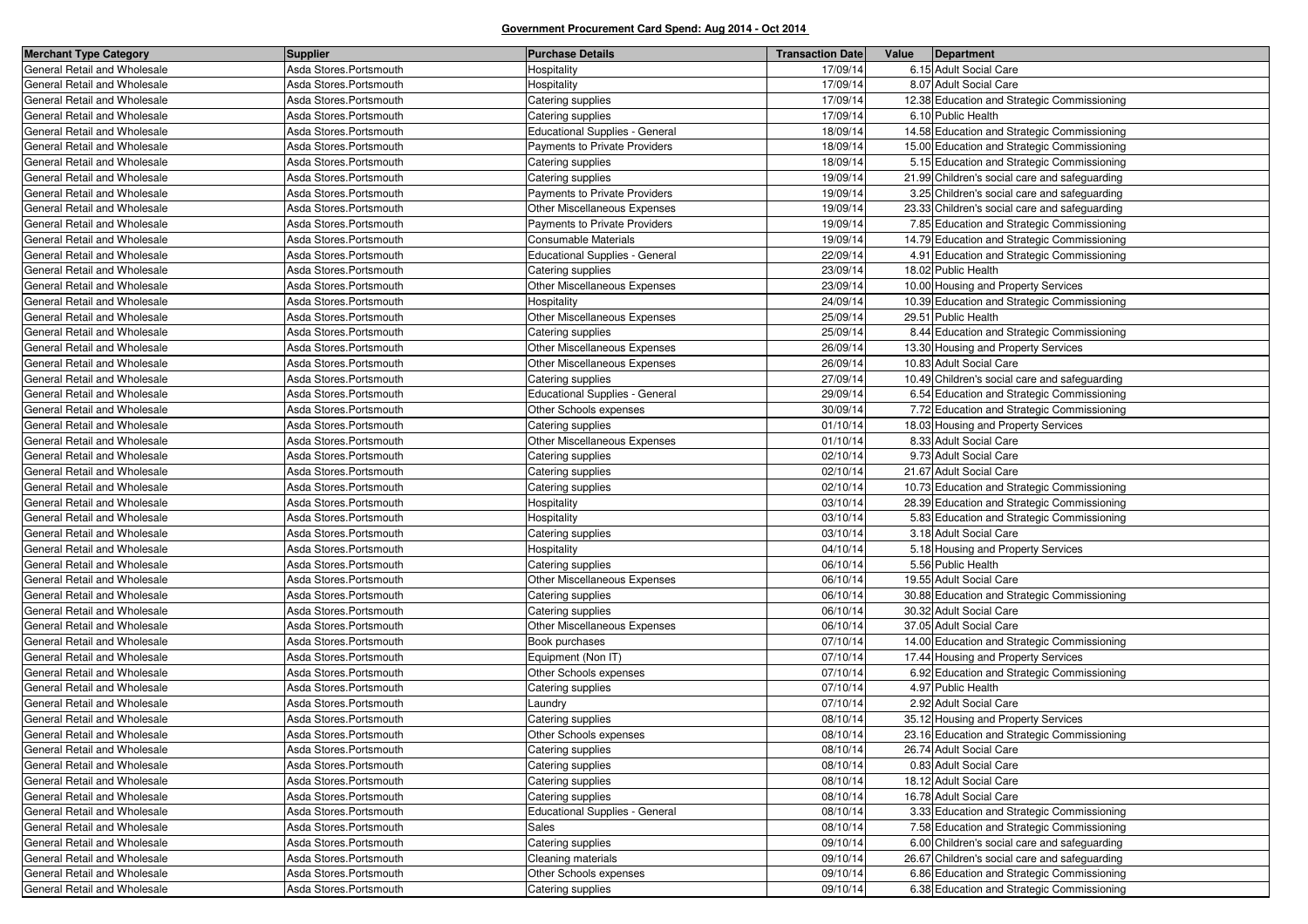| <b>Merchant Type Category</b> | <b>Supplier</b>        | <b>Purchase Details</b>             | <b>Transaction Date</b> | Value<br>Department                           |
|-------------------------------|------------------------|-------------------------------------|-------------------------|-----------------------------------------------|
| General Retail and Wholesale  | Asda Stores.Portsmouth | Catering supplies                   | 09/10/14                | 11.00 Education and Strategic Commissioning   |
| General Retail and Wholesale  | Asda Stores.Portsmouth | Catering supplies                   | 10/10/14                | 4.27 Adult Social Care                        |
| General Retail and Wholesale  | Asda Stores.Portsmouth | Other Schools expenses              | 10/10/14                | 17.00 Education and Strategic Commissioning   |
| General Retail and Wholesale  | Asda Stores.Portsmouth | Other Grants                        | 10/10/14                | 50.00 Housing and Property Services           |
| General Retail and Wholesale  | Asda Stores.Portsmouth | Catering supplies                   | 13/10/14                | 28.50 Adult Social Care                       |
| General Retail and Wholesale  | Asda Stores.Portsmouth | Other Miscellaneous Expenses        | 13/10/14                | 0.83 Adult Social Care                        |
| General Retail and Wholesale  | Asda Stores.Portsmouth | Catering supplies                   | 13/10/14                | 23.73 Education and Strategic Commissioning   |
| General Retail and Wholesale  | Asda Stores.Portsmouth | Equipment (Non IT)                  | 13/10/14                | 12.50 Adult Social Care                       |
| General Retail and Wholesale  | Asda Stores.Portsmouth | Educational Supplies - General      | 13/10/14                | 2.92 Education and Strategic Commissioning    |
| General Retail and Wholesale  | Asda Stores.Portsmouth | Other Schools expenses              | 14/10/14                | 7.53 Education and Strategic Commissioning    |
| General Retail and Wholesale  | Asda Stores.Portsmouth | Other Miscellaneous Expenses        | 14/10/14                | 16.43 Education and Strategic Commissioning   |
| General Retail and Wholesale  | Asda Stores.Portsmouth | <b>Other Miscellaneous Expenses</b> | 14/10/14                | 9.80 Education and Strategic Commissioning    |
| General Retail and Wholesale  | Asda Stores.Portsmouth | Catering supplies                   | 14/10/14                | 2.43 Children's social care and safeguarding  |
| General Retail and Wholesale  | Asda Stores.Portsmouth | Catering supplies                   | 14/10/14                | 78.51 Children's social care and safeguarding |
| General Retail and Wholesale  | Asda Stores.Portsmouth | Hospitality                         | 14/10/14                | 32.28 Education and Strategic Commissioning   |
| General Retail and Wholesale  | Asda Stores.Portsmouth | <b>Consumable Materials</b>         | 14/10/14                | 12.97 Education and Strategic Commissioning   |
| General Retail and Wholesale  | Asda Stores.Portsmouth | Catering supplies                   | 15/10/14                | 26.76 Housing and Property Services           |
| General Retail and Wholesale  | Asda Stores.Portsmouth | Catering supplies                   | 15/10/14                | 22.74 Health, Safety and Licensing            |
| General Retail and Wholesale  | Asda Stores.Portsmouth | Hospitality                         | 15/10/14                | 47.41 Public Health                           |
| General Retail and Wholesale  | Asda Stores.Portsmouth | Consumable Materials                | 15/10/14                | 3.84 Education and Strategic Commissioning    |
| General Retail and Wholesale  | Asda Stores.Portsmouth | Catering supplies                   | 15/10/14                | 7.29 Children's social care and safeguarding  |
| General Retail and Wholesale  | Asda Stores.Portsmouth | Catering supplies                   | 16/10/14                | 0.83 Children's social care and safeguarding  |
| General Retail and Wholesale  | Asda Stores.Portsmouth | Catering supplies                   | 16/10/14                | 1.50 Education and Strategic Commissioning    |
| General Retail and Wholesale  | Asda Stores.Portsmouth | Catering supplies                   | 16/10/14                | 26.76 Adult Social Care                       |
| General Retail and Wholesale  | Asda Stores.Portsmouth | Stationery                          | 16/10/14                | 21.81 Adult Social Care                       |
| General Retail and Wholesale  | Asda Stores.Portsmouth | Other Miscellaneous Expenses        | 17/10/14                | 39.17 Housing and Property Services           |
| General Retail and Wholesale  | Asda Stores.Portsmouth | Catering supplies                   | 17/10/14                | 16.98 Education and Strategic Commissioning   |
| General Retail and Wholesale  | Asda Stores.Portsmouth | Catering supplies                   | 17/10/14                | 4.35 Children's social care and safeguarding  |
| General Retail and Wholesale  | Asda Stores.Portsmouth | Cleaning materials                  | 17/10/14                | 10.00 Housing and Property Services           |
| General Retail and Wholesale  | Asda Stores.Portsmouth | Educational Supplies - General      | 17/10/14                | 3.90 Education and Strategic Commissioning    |
| General Retail and Wholesale  | Asda Stores.Portsmouth | Catering supplies                   | 17/10/14                | 4.84 Adult Social Care                        |
| General Retail and Wholesale  | Asda Stores.Portsmouth | Sales                               | 19/10/14                | 7.93 Education and Strategic Commissioning    |
| General Retail and Wholesale  | Asda Stores.Portsmouth | Other Schools expenses              | 20/10/14                | 1.69 Education and Strategic Commissioning    |
| General Retail and Wholesale  | Asda Stores.Portsmouth | Catering supplies                   | 20/10/14                | 1.52 Adult Social Care                        |
| General Retail and Wholesale  | Asda Stores.Portsmouth | Catering supplies                   | 20/10/14                | 33.79 Adult Social Care                       |
| General Retail and Wholesale  | Asda Stores.Portsmouth | <b>Consumable Materials</b>         | 20/10/14                | 6.67 Adult Social Care                        |
| General Retail and Wholesale  | Asda Stores.Portsmouth | Educational Supplies - General      | 20/10/14                | 12.75 Education and Strategic Commissioning   |
| General Retail and Wholesale  | Asda Stores.Portsmouth | Equipment (Non IT)                  | 20/10/14                | 21.64 Housing and Property Services           |
| General Retail and Wholesale  | Asda Stores.Portsmouth | Protective clothing & Uniforms      | 21/10/14                | 9.58 Children's social care and safeguarding  |
| General Retail and Wholesale  | Asda Stores.Portsmouth | Other Schools expenses              | 21/10/14                | 10.67 Education and Strategic Commissioning   |
| General Retail and Wholesale  | Asda Stores.Portsmouth | Catering supplies                   | 21/10/14                | 4.64 Public Health                            |
| General Retail and Wholesale  | Asda Stores.Portsmouth | Other Miscellaneous Expenses        | 21/10/14                | 37.27 Adult Social Care                       |
| General Retail and Wholesale  | Asda Stores.Portsmouth | Other Miscellaneous Expenses        | 22/10/14                | 12.50 Housing and Property Services           |
| General Retail and Wholesale  | Asda Stores.Portsmouth | Catering supplies                   | 22/10/14                | 18.17 Housing and Property Services           |
| General Retail and Wholesale  | Asda Stores.Portsmouth | Educational Supplies - General      | 22/10/14                | 9.97 Education and Strategic Commissioning    |
| General Retail and Wholesale  | Asda Stores.Portsmouth | Educational Supplies - General      | 22/10/14                | 1.67 Education and Strategic Commissioning    |
| General Retail and Wholesale  | Asda Stores.Portsmouth | Other Miscellaneous Expenses        | 22/10/14                | 8.33 Children's social care and safeguarding  |
| General Retail and Wholesale  | Asda Stores.Portsmouth | Catering supplies                   | 22/10/14                | 4.47 Children's social care and safeguarding  |
| General Retail and Wholesale  | Asda Stores.Portsmouth | Catering supplies                   | 22/10/14                | 17.65 Children's social care and safeguarding |
| General Retail and Wholesale  | Asda Stores.Portsmouth | Other Miscellaneous Expenses        | 22/10/14                | 15.83 Housing and Property Services           |
| General Retail and Wholesale  | Asda Stores.Portsmouth | Hospitality                         | 22/10/14                | 17.56 Public Health                           |
| General Retail and Wholesale  | Asda Stores.Portsmouth | Catering supplies                   | 23/10/14                | 10.65 Health, Safety and Licensing            |
| General Retail and Wholesale  | Asda Stores.Portsmouth | Catering supplies                   | 23/10/14                | 2.37 Adult Social Care                        |
| General Retail and Wholesale  | Asda Stores.Portsmouth | Catering supplies                   | 23/10/14                | 10.78 Adult Social Care                       |
|                               |                        |                                     |                         |                                               |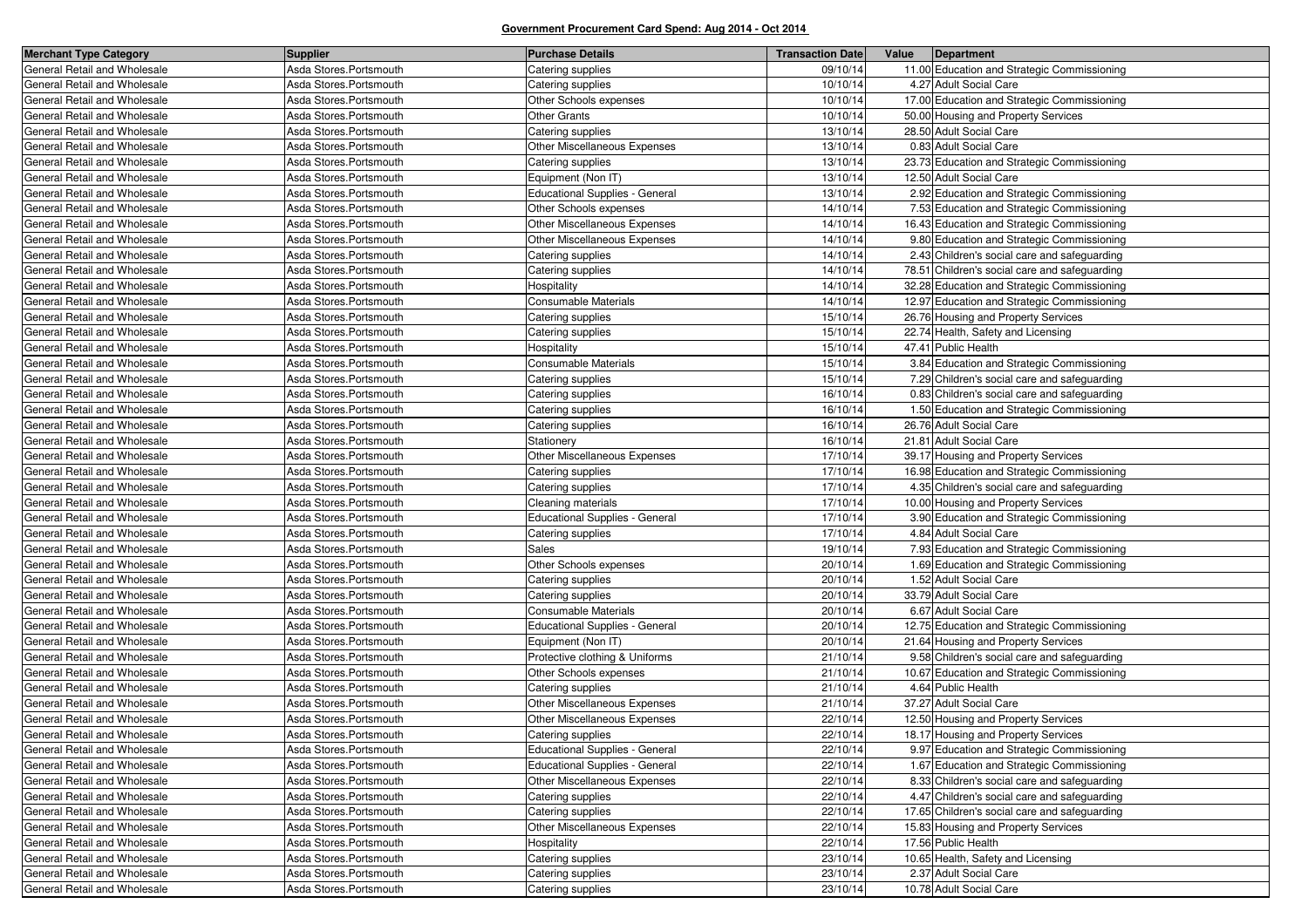| <b>Merchant Type Category</b> | <b>Supplier</b>                | <b>Purchase Details</b>               | <b>Transaction Date</b> | Value | Department                                     |
|-------------------------------|--------------------------------|---------------------------------------|-------------------------|-------|------------------------------------------------|
| General Retail and Wholesale  | Asda Stores.Portsmouth         | Catering supplies                     | 23/10/14                |       | 30.02 Adult Social Care                        |
| General Retail and Wholesale  | Asda Stores.Portsmouth         | Other Miscellaneous Expenses          | 23/10/14                |       | 15.59 Education and Strategic Commissioning    |
| General Retail and Wholesale  | Asda Stores.Portsmouth         | <b>Educational Supplies - General</b> | 24/10/14                |       | 11.78 Education and Strategic Commissioning    |
| General Retail and Wholesale  | Asda Stores.Portsmouth         | Catering supplies                     | 24/10/14                |       | 3.96 Adult Social Care                         |
| General Retail and Wholesale  | Asda Stores.Portsmouth         | Equipment (Non IT)                    | 24/10/14                |       | 5.83 Adult Social Care                         |
| General Retail and Wholesale  | Asda Stores.Portsmouth         | <b>Consumable Materials</b>           | 27/10/14                |       | 0.92 Education and Strategic Commissioning     |
| General Retail and Wholesale  | Asda Stores.Portsmouth         | Consumable Materials                  | 27/10/14                |       | 2.67 Education and Strategic Commissioning     |
| General Retail and Wholesale  | Asda Stores.Portsmouth         | Other Miscellaneous Expenses          | 27/10/14                |       | 88.15 Housing and Property Services            |
| General Retail and Wholesale  | Asda Stores.Portsmouth         | Catering supplies                     | 27/10/14                |       | 36.66 Adult Social Care                        |
| General Retail and Wholesale  | Asda Stores.Portsmouth         | Consumable Materials                  | 27/10/14                |       | 7.50 Adult Social Care                         |
| General Retail and Wholesale  | Asda Stores.Portsmouth         | Catering supplies                     | 27/10/14                |       | 0.83 Adult Social Care                         |
| General Retail and Wholesale  | Asda Stores.Portsmouth         | Hospitality                           | 27/10/14                |       | 80.33 Public Health                            |
| General Retail and Wholesale  | Asda Stores.Portsmouth         | Other Miscellaneous Expenses          | 27/10/14                |       | 7.50 Adult Social Care                         |
| General Retail and Wholesale  | Asda Stores.Portsmouth         | Hospitality                           | 27/10/14                |       | 9.10 City Development and Cultural Services    |
| General Retail and Wholesale  | Asda Stores.Portsmouth         | Educational Supplies - General        | 27/10/14                |       | 9.00 Education and Strategic Commissioning     |
| General Retail and Wholesale  | Asda Stores.Portsmouth         | Catering supplies                     | 28/10/14                |       | 1.82 Adult Social Care                         |
| General Retail and Wholesale  | Asda Stores.Portsmouth         | Catering supplies                     | 28/10/14                |       | 1.37 Health, Safety and Licensing              |
| General Retail and Wholesale  | Asda Stores.Portsmouth         | Catering supplies                     | 28/10/14                |       | 25.74 Adult Social Care                        |
| General Retail and Wholesale  | Asda Stores.Portsmouth         | Catering supplies                     | 28/10/14                |       | 16.24 Health, Safety and Licensing             |
| General Retail and Wholesale  | Asda Stores.Portsmouth         | <b>Other Grants</b>                   | 28/10/14                |       | 28.21 Housing and Property Services            |
| General Retail and Wholesale  | Asda Stores.Portsmouth         | Catering supplies                     | 28/10/14                |       | 17.84 Children's social care and safeguarding  |
| General Retail and Wholesale  | Asda Stores.Portsmouth         | Catering supplies                     | 28/10/14                |       | 7.77 Adult Social Care                         |
| General Retail and Wholesale  | Asda Stores.Portsmouth         | Consumable Materials                  | 28/10/14                |       | 2.50 Adult Social Care                         |
| General Retail and Wholesale  | Asda Stores.Portsmouth         | Equipment (Non IT)                    | 28/10/14                |       | 10.80 Housing and Property Services            |
| General Retail and Wholesale  | Asda Stores.Portsmouth         | Other Miscellaneous Expenses          | 28/10/14                |       | 10.00 Adult Social Care                        |
| General Retail and Wholesale  | Asda Stores.Portsmouth         | Other Miscellaneous Expenses          | 29/10/14                |       | 71.17 Housing and Property Services            |
| General Retail and Wholesale  | Asda Stores.Portsmouth         | Catering supplies                     | 29/10/14                |       | 21.78 Education and Strategic Commissioning    |
| General Retail and Wholesale  | Asda Stores.Portsmouth         | Other Miscellaneous Expenses          | 29/10/14                |       | 56.32 Housing and Property Services            |
| General Retail and Wholesale  | Asda Stores.Portsmouth         | <b>Hospitality</b>                    | 29/10/14                |       | 44.07 Public Health                            |
| General Retail and Wholesale  | Asda Stores.Portsmouth         | <b>Other Grants</b>                   | 30/10/14                |       | 13.13 Housing and Property Services            |
| General Retail and Wholesale  | Asda Stores.Portsmouth         | <b>Other Grants</b>                   | 30/10/14                |       | 25.22 Housing and Property Services            |
| General Retail and Wholesale  | Asda Stores.Portsmouth         | Other Miscellaneous Expenses          | 30/10/14                |       | 10.13 Housing and Property Services            |
| General Retail and Wholesale  | Asda Stores.Portsmouth         | Other Schools expenses                | 30/10/14                |       | 0.60 Education and Strategic Commissioning     |
| General Retail and Wholesale  | Asda Stores.Portsmouth         | Other Miscellaneous Expenses          | 30/10/14                |       | 8.00 Children's social care and safeguarding   |
| General Retail and Wholesale  | Asda Stores.Portsmouth         | Other Miscellaneous Expenses          | 30/10/14                |       | 181.00 Children's social care and safeguarding |
| General Retail and Wholesale  | Asda Stores.Portsmouth         | <b>Other Grants</b>                   | 31/10/14                |       | 120.57 Housing and Property Services           |
| General Retail and Wholesale  | Asda Stores.Portsmouth         | Other Miscellaneous Expenses          | 31/10/14                |       | 11.23 Housing and Property Services            |
| General Retail and Wholesale  | Asda Stores.Portsmouth         | Other Miscellaneous Expenses          | 31/10/14                |       | 14.91 Adult Social Care                        |
| General Retail and Wholesale  | Asda Stores.Portsmouth         | Other Miscellaneous Expenses          | 31/10/14                |       | 4.37 Adult Social Care                         |
| General Retail and Wholesale  | Asda Stores.Portsmouth         | Other Miscellaneous Expenses          | 31/10/14                |       | 44.23 Housing and Property Services            |
| General Retail and Wholesale  | Asda Stores.Portsmouth         | Other Miscellaneous Expenses          | 31/10/14                |       | 21.57 Housing and Property Services            |
| General Retail and Wholesale  | Asda Stores.Portsmouth         | Catering supplies                     | 31/10/14                |       | 2.00 Adult Social Care                         |
| General Retail and Wholesale  | Asda Stores.Portsmouth         | Catering supplies                     | 31/10/14                |       | 15.39 Adult Social Care                        |
| General Retail and Wholesale  | Asda Stores.Portsmouth         | Catering supplies                     | 31/10/14                |       | 14.16 Adult Social Care                        |
| General Retail and Wholesale  | Asda Stores.Portsmouth         | Catering supplies                     | 31/10/14                |       | 15.00 Adult Social Care                        |
| General Retail and Wholesale  | Asda Stores.Portsmouth         | Other Miscellaneous Expenses          | 31/10/14                |       | 21.22 Housing and Property Services            |
| General Retail and Wholesale  | Asda Stores.Portsmouth         | <b>Consumable Materials</b>           | 02/11/14                |       | 4.84 Education and Strategic Commissioning     |
| General Retail and Wholesale  | Asda Superstore. Eastleigh     | Educational Supplies - General        | 01/09/14                |       | 139.97 Education and Strategic Commissioning   |
| General Retail and Wholesale  | Asda Superstore. Eastleigh     | Other Miscellaneous Expenses          | 28/10/14                |       | 32.04 Housing and Property Services            |
| General Retail and Wholesale  | Asda Superstore.Fareham        | Educational Supplies - General        | 10/10/14                |       | 9.58 Education and Strategic Commissioning     |
| General Retail and Wholesale  | Asda Superstore.Fareham        | <b>Educational Supplies - General</b> | 10/10/14                |       | 8.17 Education and Strategic Commissioning     |
| General Retail and Wholesale  | Asda Superstore. Waterlooville | Equipment (Non IT)                    | 04/08/14                |       | 24.97 Housing and Property Services            |
| General Retail and Wholesale  | Asda Superstore. Waterlooville | Hospitality                           | 06/08/14                |       | 33.28 Housing and Property Services            |
| General Retail and Wholesale  | Asda Superstore. Waterlooville | Hospitality                           | 07/08/14                |       | 30.40 Housing and Property Services            |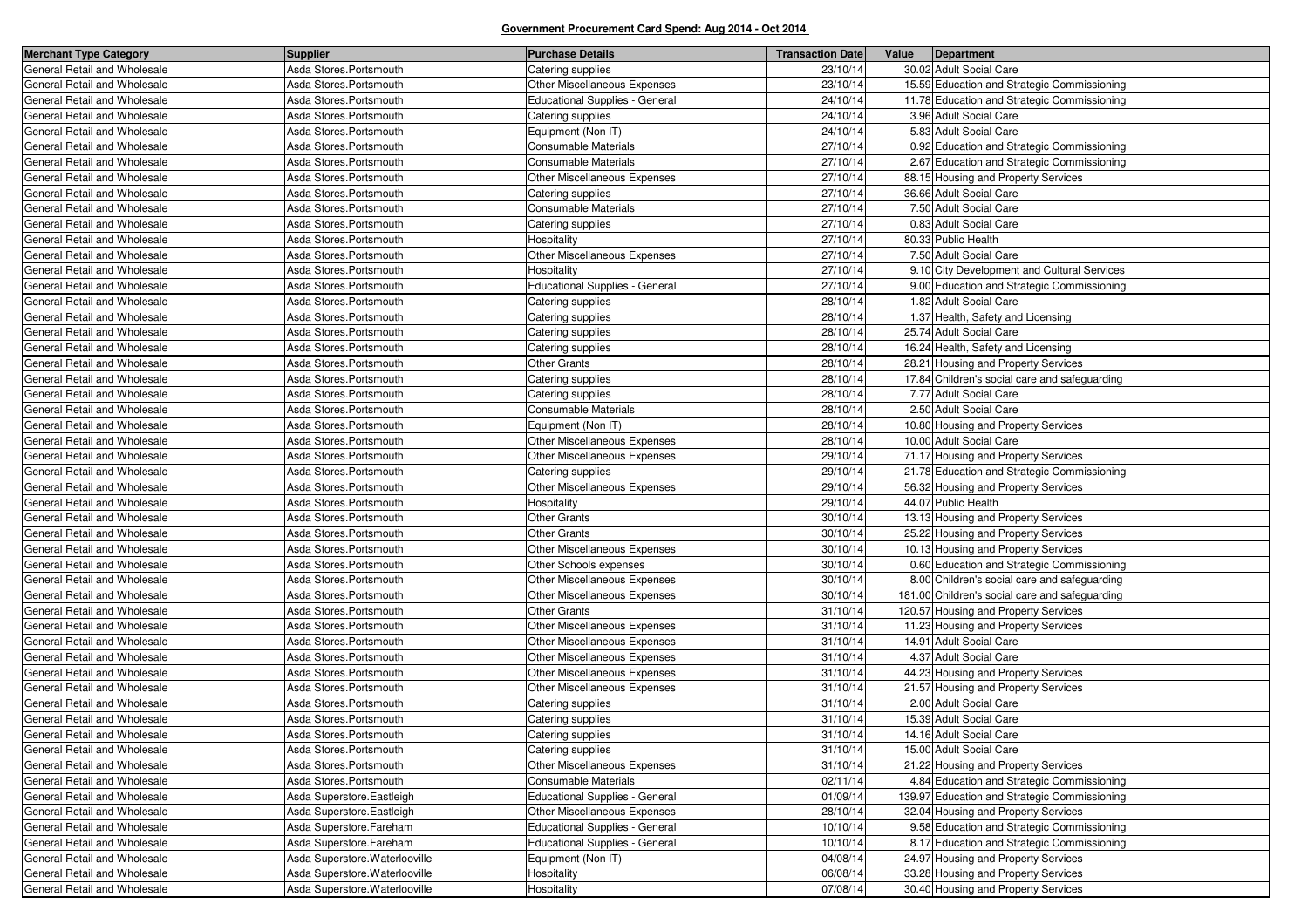| <b>Merchant Type Category</b> | <b>Supplier</b>                      | <b>Purchase Details</b>              | <b>Transaction Date</b> | Value        | Department                                       |
|-------------------------------|--------------------------------------|--------------------------------------|-------------------------|--------------|--------------------------------------------------|
| General Retail and Wholesale  | Asda Superstore Waterlooville        | Hospitality                          | 17/08/14                |              | 10.50 Housing and Property Services              |
| General Retail and Wholesale  | Asda Superstore. Waterlooville       | Other Miscellaneous Expenses         | 29/08/14                |              | 113.53 Education and Strategic Commissioning     |
| General Retail and Wholesale  | Asda Superstore. Waterlooville       | <b>Other Miscellaneous Expenses</b>  | 03/09/14                |              | 18.54 Education and Strategic Commissioning      |
| General Retail and Wholesale  | Asda Superstore. Waterlooville       | Other Miscellaneous Expenses         | 03/09/14                |              | 11.04 Education and Strategic Commissioning      |
| General Retail and Wholesale  | Asda Superstore. Waterlooville       | Hospitality                          | 10/09/14                |              | 11.90 Housing and Property Services              |
| General Retail and Wholesale  | Asda Superstore. Waterlooville       | Other Miscellaneous Expenses         | 22/09/14                |              | 26.04 Education and Strategic Commissioning      |
| General Retail and Wholesale  | Asda Superstore. Waterlooville       | Hospitality                          | 24/09/14                |              | 13.73 Housing and Property Services              |
| General Retail and Wholesale  | Asda Superstore. Waterlooville       | Other Miscellaneous Expenses         | 30/09/14                |              | 9.00 Housing and Property Services               |
| General Retail and Wholesale  | Asda Superstore. Waterlooville       | Hospitality                          | 30/09/14                |              | 1.00 Housing and Property Services               |
| General Retail and Wholesale  | Asda Superstore. Waterlooville       | Hospitality                          | 08/10/14                |              | 12.00 Housing and Property Services              |
| General Retail and Wholesale  | Asda Superstore. Waterlooville       | Equipment (Non IT)                   | 09/10/14                |              | 2.50 Adult Social Care                           |
| General Retail and Wholesale  | Asda Superstore. Waterlooville       | Hospitality                          | 13/10/14                |              | 19.38 Housing and Property Services              |
| General Retail and Wholesale  | Asda Superstore. Waterlooville       | Other Miscellaneous Expenses         | 20/10/14                |              | 33.33 Housing and Property Services              |
| General Retail and Wholesale  | Asda Superstore. Waterlooville       | Hospitality                          | 21/10/14                |              | 1.00 Housing and Property Services               |
| General Retail and Wholesale  | Asda Superstore. Waterlooville       | Hospitality                          | 22/10/14                |              | 13.39 Housing and Property Services              |
| General Retail and Wholesale  | Asda Superstore. Waterlooville       | <b>Other Grants</b>                  | 31/10/14                |              | 20.50 Housing and Property Services              |
| General Retail and Wholesale  | Asda Superstore. Waterlooville       | Other Grants                         | 31/10/14                |              | 63.47 Housing and Property Services              |
| General Retail and Wholesale  | Asher Design & Print L.Portsmouth    | Publicity/Promotions                 | 13/08/14                |              | 70.00 Health, Safety and Licensing               |
| General Retail and Wholesale  | Asher Design & Print L.Portsmouth    | Publicity/Promotions                 | 13/08/14                |              | 37.50 Health, Safety and Licensing               |
| General Retail and Wholesale  | Asher Design & Print L.Portsmouth    | Publicity/Promotions                 | 19/09/14                |              | 55.00 Health, Safety and Licensing               |
| General Retail and Wholesale  | B & Q.Portsmouth Po                  | Consumable Materials                 | 23/10/14                |              | 35.25 Public Health                              |
| General Retail and Wholesale  | <b>B E C Perimeter Securi.London</b> | Port Maintenance                     | 02/09/14                | 1080.00 Port |                                                  |
| General Retail and Wholesale  | B&m Retail.Hs Fareham                | Furnishings Maintenance              | 13/08/14                |              | 34.05 Children's social care and safeguarding    |
| General Retail and Wholesale  | B&m Retail.Hs Fareham                | Payments to Indivs and VOs - VOs     | 03/10/14                |              | 2.99 Children's social care and safeguarding     |
| General Retail and Wholesale  | B&m Retail.Hs Fareham                | <b>Other Cleaning</b>                | 09/10/14                |              | 7.65 Customer, Community and Democratic Services |
| General Retail and Wholesale  | Baby2k.Com.Portsmouth                | Equipment (Non IT)                   | 28/08/14                |              | 119.00 Children's social care and safeguarding   |
| General Retail and Wholesale  | Baby2k.Com.Portsmouth                | Foster Care - General                | 03/09/14                |              | 242.98 Children's social care and safeguarding   |
| General Retail and Wholesale  | Baby2k.Com.Portsmouth                | Foster Care - General                | 05/09/14                |              | 322.20 Children's social care and safeguarding   |
| General Retail and Wholesale  | Balmoral Flooring Ltd.Portsmouth     | Other Miscellaneous Expenses         | 17/09/14                |              | 260.00 Housing and Property Services             |
| General Retail and Wholesale  | Baltic Safety Prod.Southampton       | Consumable Materials                 | 10/09/14                | 80.25 Port   |                                                  |
| General Retail and Wholesale  | Baltic Safety Prod.Southampton       | Port Maintenance                     | 10/09/14                | 45.76 Port   |                                                  |
| General Retail and Wholesale  | Baltic Safety Prod.Southampton       | Consumable Materials                 | 07/10/14                | 82.57 Port   |                                                  |
| General Retail and Wholesale  | Beauty Queen Cosmetics.London        | Wellbeing and Health Supplies        | 20/08/14                |              | 86.97 Children's social care and safeguarding    |
| General Retail and Wholesale  | Bhs 135. Portsmouth                  | Other Schools expenses               | 27/08/14                |              | 8.12 Education and Strategic Commissioning       |
| General Retail and Wholesale  | Bisbell Magnetic P.Burton Upon T     | Consumable Materials                 | 13/08/14                |              | 65.08 Corporate Assets, Business and Standards   |
| General Retail and Wholesale  | Blackcombe Distrib.Northampton       | <b>Building</b>                      | 02/10/14                |              | 86.24 Education and Strategic Commissioning      |
| General Retail and Wholesale  | Blue Inc.Portsmouth                  | <b>Wellbeing and Health Supplies</b> | 26/08/14                |              | 8.32 Children's social care and safeguarding     |
| General Retail and Wholesale  | Bonwyke Limited.01329 289621         | Equipment (Non IT)                   | 31/10/14                |              | 195.00 Housing and Property Services             |
| General Retail and Wholesale  | Brit Ass For Adopt/fst.London        | Other Miscellaneous Expenses         | 17/10/14                |              | 44.00 Children's social care and safeguarding    |
| General Retail and Wholesale  | Brit Ass For Adopt/fst.London        | <b>Staff Training expenses</b>       | 29/10/14                |              | 162.00 Children's social care and safeguarding   |
| General Retail and Wholesale  | Brit Ass For Adopt/fst.London        | Other Miscellaneous Expenses         | 30/10/14                |              | 74.70 Children's social care and safeguarding    |
| General Retail and Wholesale  | Brunels.Havant                       | Other Public Transport               | 13/09/14                |              | 63.70 Children's social care and safeguarding    |
| General Retail and Wholesale  | <b>Bsh Gb Eshop.Road</b>             | Capital Grants and Loans             | 06/10/14                |              | 124.99 Corporate Assets, Business and Standards  |
| General Retail and Wholesale  | Burton Retail.Portsmouth             | Other Miscellaneous Expenses         | 29/08/14                |              | 99.00 Children's social care and safeguarding    |
| General Retail and Wholesale  | Burton Retail.Portsmouth             | Other Miscellaneous Expenses         | 12/09/14                |              | 86.40 Children's social care and safeguarding    |
| General Retail and Wholesale  | Buyabattery Co Uk. Heywood           | Wellbeing and Health Supplies        | 08/08/14                |              | 5.99 Education and Strategic Commissioning       |
| General Retail and Wholesale  | Buyabattery Co Uk. Heywood           | Equipment (Non IT)                   | 28/10/14                |              | 13.67 City Development and Cultural Services     |
| General Retail and Wholesale  | C & Pt Enterprises.Fareham           | Vehicle running costs                | 24/09/14                |              | 34.24 City Development and Cultural Services     |
| General Retail and Wholesale  | C J S Portsmouth Ltd. Portsmouth     | Cleaning materials                   | 01/08/14                |              | 147.12 Housing and Property Services             |
| General Retail and Wholesale  | C J S Portsmouth Ltd. Portsmouth     | Cleaning materials                   | 01/08/14                |              | 63.69 Housing and Property Services              |
| General Retail and Wholesale  | C J S Portsmouth Ltd. Portsmouth     | Cleaning materials                   | 04/08/14                |              | -16.38 Housing and Property Services             |
| General Retail and Wholesale  | C J S Portsmouth Ltd. Portsmouth     | Cleaning materials                   | 05/08/14                |              | 65.25 Housing and Property Services              |
| General Retail and Wholesale  | C J S Portsmouth Ltd. Portsmouth     | Cleaning materials                   | 05/08/14                |              | 65.25 Housing and Property Services              |
| General Retail and Wholesale  | C J S Portsmouth Ltd. Portsmouth     | Cleaning materials                   | 05/08/14                |              | 5.42 Housing and Property Services               |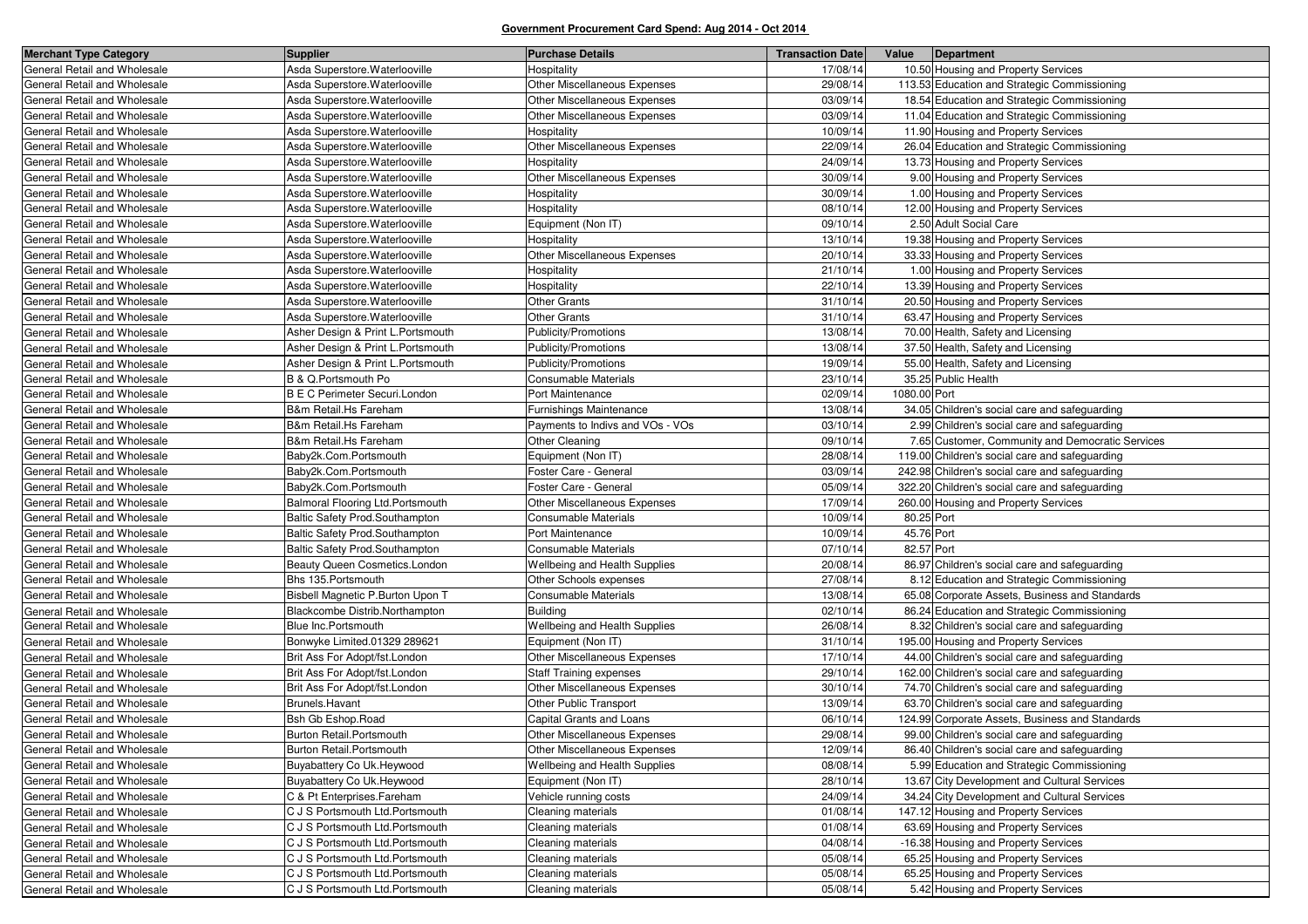| <b>Merchant Type Category</b> | <b>Supplier</b>                  | <b>Purchase Details</b>       | <b>Transaction Date</b> | Value | Department                                      |
|-------------------------------|----------------------------------|-------------------------------|-------------------------|-------|-------------------------------------------------|
| General Retail and Wholesale  | C J S Portsmouth Ltd. Portsmouth | <b>Consumable Materials</b>   | 05/08/14                |       | 67.84 Housing and Property Services             |
| General Retail and Wholesale  | C J S Portsmouth Ltd. Portsmouth | Cleaning materials            | 06/08/14                |       | 313.87 Adult Social Care                        |
| General Retail and Wholesale  | C J S Portsmouth Ltd. Portsmouth | Cleaning materials            | 06/08/14                |       | 67.50 Corporate Assets, Business and Standards  |
| General Retail and Wholesale  | C J S Portsmouth Ltd. Portsmouth | Cleaning materials            | 06/08/14                |       | 444.50 Adult Social Care                        |
| General Retail and Wholesale  | C J S Portsmouth Ltd. Portsmouth | Cleaning materials            | 07/08/14                |       | 124.97 Children's social care and safeguarding  |
| General Retail and Wholesale  | C J S Portsmouth Ltd. Portsmouth | Cleaning materials            | 08/08/14                |       | 23.64 Adult Social Care                         |
| General Retail and Wholesale  | C J S Portsmouth Ltd. Portsmouth | Cleaning materials            | 08/08/14                |       | 103.51 Housing and Property Services            |
| General Retail and Wholesale  | C J S Portsmouth Ltd. Portsmouth | Cleaning materials            | 11/08/14                |       | 15.60 Housing and Property Services             |
| General Retail and Wholesale  | C J S Portsmouth Ltd. Portsmouth | Cleaning materials            | 11/08/14                |       | 157.04 Housing and Property Services            |
| General Retail and Wholesale  | C J S Portsmouth Ltd. Portsmouth | Cleaning materials            | 11/08/14                |       | 68.88 Housing and Property Services             |
| General Retail and Wholesale  | C J S Portsmouth Ltd. Portsmouth | Cleaning materials            | 12/08/14                |       | 173.79 Housing and Property Services            |
| General Retail and Wholesale  | C J S Portsmouth Ltd. Portsmouth | Cleaning materials            | 12/08/14                |       | 156.06 Corporate Assets, Business and Standards |
| General Retail and Wholesale  | C J S Portsmouth Ltd. Portsmouth | Cleaning materials            | 12/08/14                |       | 25.61 Adult Social Care                         |
| General Retail and Wholesale  | C J S Portsmouth Ltd. Portsmouth | Cleaning materials            | 12/08/14                |       | 115.77 Adult Social Care                        |
| General Retail and Wholesale  | C J S Portsmouth Ltd. Portsmouth | Cleaning materials            | 13/08/14                |       | 797.31 Housing and Property Services            |
| General Retail and Wholesale  | C J S Portsmouth Ltd. Portsmouth | Cleaning materials            | 13/08/14                |       | 29.92 Corporate Assets, Business and Standards  |
| General Retail and Wholesale  | C J S Portsmouth Ltd. Portsmouth | Cleaning materials            | 14/08/14                |       | 4.34 Housing and Property Services              |
| General Retail and Wholesale  | C J S Portsmouth Ltd. Portsmouth | Consumable Materials          | 14/08/14                |       | 70.02 Adult Social Care                         |
| General Retail and Wholesale  | C J S Portsmouth Ltd. Portsmouth | aundry.                       | 14/08/14                |       | 41.56 Adult Social Care                         |
| General Retail and Wholesale  | C J S Portsmouth Ltd. Portsmouth | Consumable Materials          | 14/08/14                |       | 54.45 Adult Social Care                         |
| General Retail and Wholesale  | C J S Portsmouth Ltd. Portsmouth | Cleaning materials            | 14/08/14                |       | 44.44 Adult Social Care                         |
| General Retail and Wholesale  | C J S Portsmouth Ltd. Portsmouth | Cleaning materials            | 14/08/14                |       | 33.25 Adult Social Care                         |
| General Retail and Wholesale  | C J S Portsmouth Ltd. Portsmouth | Laundry                       | 14/08/14                |       | 67.14 Adult Social Care                         |
| General Retail and Wholesale  | C J S Portsmouth Ltd. Portsmouth | Cleaning materials            | 18/08/14                |       | 11.52 Housing and Property Services             |
| General Retail and Wholesale  | C J S Portsmouth Ltd. Portsmouth | Cleaning materials            | 18/08/14                |       | 17.52 Housing and Property Services             |
| General Retail and Wholesale  | C J S Portsmouth Ltd. Portsmouth | Cleaning materials            | 19/08/14                |       | 147.37 Housing and Property Services            |
| General Retail and Wholesale  | C J S Portsmouth Ltd. Portsmouth | Cleaning materials            | 19/08/14                |       | 13.12 Housing and Property Services             |
| General Retail and Wholesale  | C J S Portsmouth Ltd. Portsmouth | Cleaning materials            | 20/08/14                |       | 258.65 Housing and Property Services            |
| General Retail and Wholesale  | C J S Portsmouth Ltd. Portsmouth | Cleaning materials            | 20/08/14                |       | 187.30 Housing and Property Services            |
| General Retail and Wholesale  | C J S Portsmouth Ltd. Portsmouth | Cleaning materials            | 21/08/14                |       | -17.52 Housing and Property Services            |
| General Retail and Wholesale  | C J S Portsmouth Ltd. Portsmouth | Cleaning materials            | 21/08/14                |       | 301.80 Housing and Property Services            |
| General Retail and Wholesale  | C J S Portsmouth Ltd. Portsmouth | Cleaning materials            | 21/08/14                |       | 173.31 Housing and Property Services            |
| General Retail and Wholesale  | C J S Portsmouth Ltd. Portsmouth | Cleaning materials            | 22/08/14                |       | 22.04 Housing and Property Services             |
| General Retail and Wholesale  | C J S Portsmouth Ltd. Portsmouth | Cleaning materials            | 22/08/14                |       | 82.62 Housing and Property Services             |
| General Retail and Wholesale  | C J S Portsmouth Ltd. Portsmouth | Cleaning materials            | 22/08/14                |       | 109.89 Adult Social Care                        |
| General Retail and Wholesale  | C J S Portsmouth Ltd. Portsmouth | Cleaning materials            | 26/08/14                |       | 162.29 Housing and Property Services            |
| General Retail and Wholesale  | C J S Portsmouth Ltd. Portsmouth | Cleaning materials            | 26/08/14                |       | 131.61 Housing and Property Services            |
| General Retail and Wholesale  | C J S Portsmouth Ltd. Portsmouth | Cleaning materials            | 27/08/14                |       | 348.31 Education and Strategic Commissioning    |
| General Retail and Wholesale  | C J S Portsmouth Ltd. Portsmouth | Cleaning materials            | 27/08/14                |       | 19.72 Housing and Property Services             |
| General Retail and Wholesale  | C J S Portsmouth Ltd. Portsmouth | Cleaning materials            | 27/08/14                |       | -4.34 Housing and Property Services             |
| General Retail and Wholesale  | C J S Portsmouth Ltd. Portsmouth | Cleaning materials            | 27/08/14                |       | 826.73 Housing and Property Services            |
| General Retail and Wholesale  | C J S Portsmouth Ltd. Portsmouth | Cleaning materials            | 27/08/14                |       | 600.28 Housing and Property Services            |
| General Retail and Wholesale  | C J S Portsmouth Ltd. Portsmouth | Cleaning materials            | 27/08/14                |       | 32.11 Adult Social Care                         |
| General Retail and Wholesale  | C J S Portsmouth Ltd. Portsmouth | Cleaning materials            | 28/08/14                |       | 106.32 Housing and Property Services            |
| General Retail and Wholesale  | C J S Portsmouth Ltd. Portsmouth | Consumable Materials          | 28/08/14                |       | 48.47 Adult Social Care                         |
| General Retail and Wholesale  | C J S Portsmouth Ltd. Portsmouth | Consumable Materials          | 28/08/14                |       | 65.33 Adult Social Care                         |
| General Retail and Wholesale  | C J S Portsmouth Ltd. Portsmouth | Cleaning materials            | 28/08/14                |       | 31.05 Adult Social Care                         |
| General Retail and Wholesale  | C J S Portsmouth Ltd. Portsmouth | Cleaning materials            | 28/08/14                |       | 4.40 Adult Social Care                          |
| General Retail and Wholesale  | C J S Portsmouth Ltd. Portsmouth | Laundry                       | 28/08/14                |       | 123.46 Adult Social Care                        |
| General Retail and Wholesale  | C J S Portsmouth Ltd. Portsmouth | Cleaning materials            | 28/08/14                |       | 25.84 Adult Social Care                         |
| General Retail and Wholesale  | C J S Portsmouth Ltd. Portsmouth | Cleaning materials            | 02/09/14                |       | 163.46 Education and Strategic Commissioning    |
| General Retail and Wholesale  | C J S Portsmouth Ltd. Portsmouth | Cleaning materials            | 02/09/14                |       | 43.30 Housing and Property Services             |
| General Retail and Wholesale  | C J S Portsmouth Ltd. Portsmouth | Cleaning materials            | 03/09/14                |       | 5.98 Adult Social Care                          |
| General Retail and Wholesale  | C J S Portsmouth Ltd. Portsmouth | Wellbeing and Health Supplies | 03/09/14                |       | 32.97 Adult Social Care                         |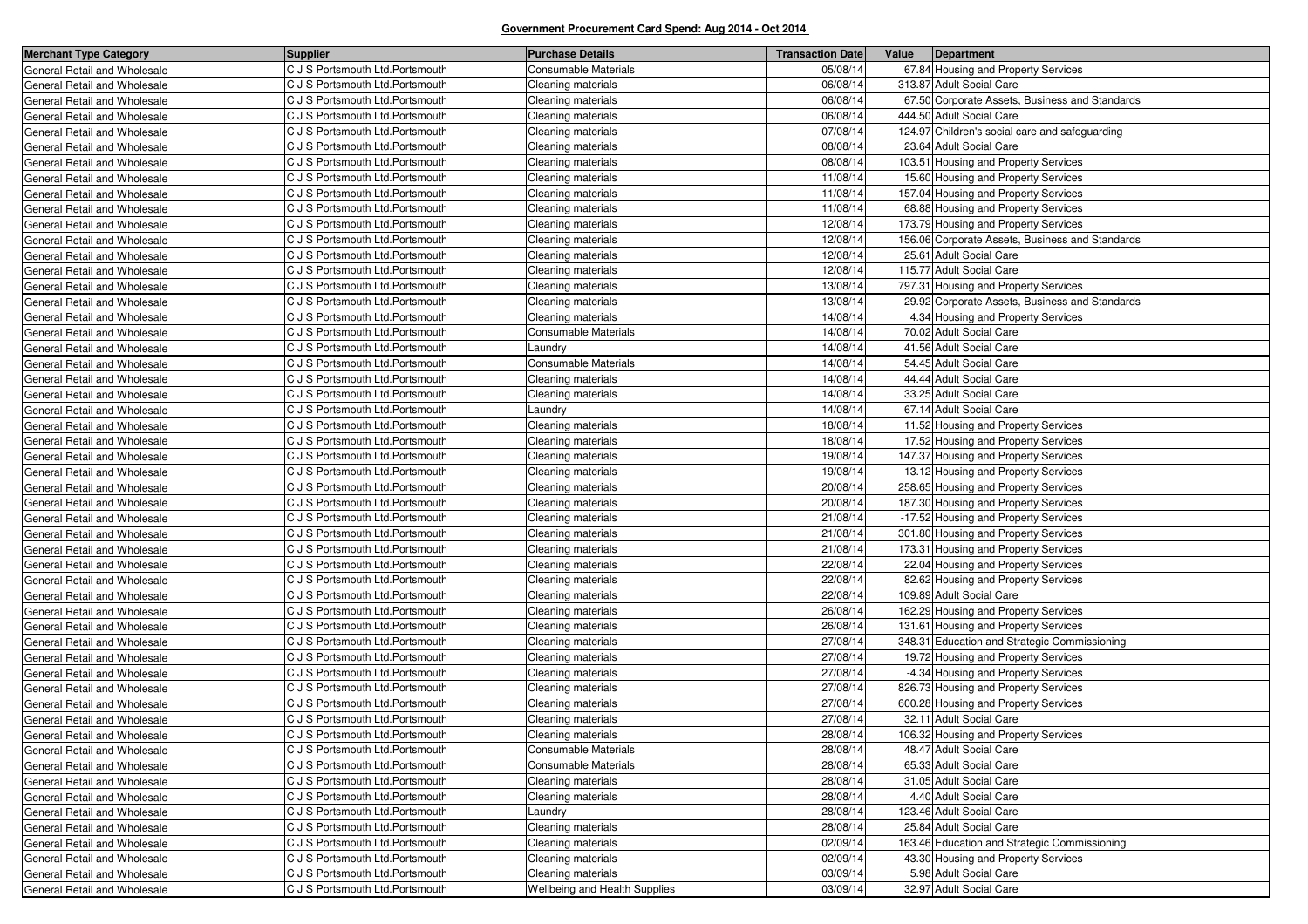| <b>Merchant Type Category</b> | <b>Supplier</b>                       | <b>Purchase Details</b>               | <b>Transaction Date</b> | Value       | Department                                        |
|-------------------------------|---------------------------------------|---------------------------------------|-------------------------|-------------|---------------------------------------------------|
| General Retail and Wholesale  | C J S Portsmouth Ltd. Portsmouth      | Cleaning materials                    | 03/09/14                |             | 33.92 Children's social care and safeguarding     |
| General Retail and Wholesale  | C J S Portsmouth Ltd. Portsmouth      | Cleaning materials                    | 04/09/14                |             | 273.88 Housing and Property Services              |
| General Retail and Wholesale  | C J S Portsmouth Ltd. Portsmouth      | Cleaning materials                    | 04/09/14                |             | 288.20 Housing and Property Services              |
| General Retail and Wholesale  | C J S Portsmouth Ltd. Portsmouth      | Cleaning materials                    | 04/09/14                |             | -273.88 Housing and Property Services             |
| General Retail and Wholesale  | C J S Portsmouth Ltd. Portsmouth      | Equipment (Non IT)                    | 05/09/14                |             | 56.15 Housing and Property Services               |
| General Retail and Wholesale  | C J S Portsmouth Ltd. Portsmouth      | Cleaning materials                    | 08/09/14                |             | 84.70 Corporate Assets, Business and Standards    |
| General Retail and Wholesale  | C J S Portsmouth Ltd. Portsmouth      | Cleaning materials                    | 08/09/14                |             | 59.00 Housing and Property Services               |
| General Retail and Wholesale  | C J S Portsmouth Ltd. Portsmouth      | Cleaning materials                    | 10/09/14                |             | 15.70 Education and Strategic Commissioning       |
| General Retail and Wholesale  | C J S Portsmouth Ltd. Portsmouth      | Port Maintenance                      | 10/09/14                | 255.15 Port |                                                   |
| General Retail and Wholesale  | C J S Portsmouth Ltd. Portsmouth      | Cleaning materials                    | 16/09/14                |             | 33.68 Housing and Property Services               |
| General Retail and Wholesale  | C J S Portsmouth Ltd. Portsmouth      | Cleaning materials                    | 16/09/14                |             | 312.56 Housing and Property Services              |
| General Retail and Wholesale  | C J S Portsmouth Ltd. Portsmouth      | Cleaning materials                    | 18/09/14                |             | 26.76 Education and Strategic Commissioning       |
| General Retail and Wholesale  | C J S Portsmouth Ltd. Portsmouth      | Equipment (Non IT)                    | 19/09/14                |             | 45.00 Housing and Property Services               |
| General Retail and Wholesale  | C J S Portsmouth Ltd. Portsmouth      | Cleaning materials                    | 23/09/14                |             | 106.76 Housing and Property Services              |
| General Retail and Wholesale  | C J S Portsmouth Ltd. Portsmouth      | <b>Consumable Materials</b>           | 24/09/14                |             | 27.80 Housing and Property Services               |
| General Retail and Wholesale  | C J S Portsmouth Ltd. Portsmouth      | Wellbeing and Health Supplies         | 24/09/14                |             | 54.00 Adult Social Care                           |
| General Retail and Wholesale  | C J S Portsmouth Ltd. Portsmouth      | Cleaning materials                    | 24/09/14                |             | 28.38 Housing and Property Services               |
| General Retail and Wholesale  | C J S Portsmouth Ltd. Portsmouth      | Other Miscellaneous Expenses          | 25/09/14                |             | 51.00 Housing and Property Services               |
| General Retail and Wholesale  | C J S Portsmouth Ltd. Portsmouth      | Cleaning materials                    | 25/09/14                |             | 18.41 Housing and Property Services               |
| General Retail and Wholesale  | C J S Portsmouth Ltd. Portsmouth      | Equipment (Non IT)                    | 07/10/14                |             | 25.05 Housing and Property Services               |
| General Retail and Wholesale  | C J S Portsmouth Ltd. Portsmouth      | <b>Consumable Materials</b>           | 07/10/14                |             | 115.84 Housing and Property Services              |
| General Retail and Wholesale  | C J S Portsmouth Ltd. Portsmouth      | Cleaning materials                    | 08/10/14                |             | 122.60 Education and Strategic Commissioning      |
| General Retail and Wholesale  | C J S Portsmouth Ltd. Portsmouth      | Cleaning materials                    | 14/10/14                |             | 40.19 Housing and Property Services               |
| General Retail and Wholesale  | C J S Portsmouth Ltd. Portsmouth      | <b>Consumable Materials</b>           | 21/10/14                |             | 106.50 Transport and Environment                  |
| General Retail and Wholesale  | C J S Portsmouth Ltd. Portsmouth      | Cleaning materials                    | 23/10/14                |             | 144.76 Housing and Property Services              |
| General Retail and Wholesale  | C J S Portsmouth Ltd. Portsmouth      | Cleaning materials                    | 24/10/14                |             | 191.27 Education and Strategic Commissioning      |
| General Retail and Wholesale  | C J S Portsmouth Ltd. Portsmouth      | Cleaning materials                    | 29/10/14                |             | 40.04 Children's social care and safeguarding     |
| General Retail and Wholesale  | C J S Portsmouth Ltd. Portsmouth      | Cleaning materials                    | 30/10/14                |             | 164.96 Housing and Property Services              |
| General Retail and Wholesale  | Calendar Club Ltd.Exeter              | Payments to Indivs and VOs - VOs      | 03/10/14                |             | 8.32 Children's social care and safeguarding      |
| General Retail and Wholesale  | Canon UK Ltd.Surrey                   | Stationery                            | 18/09/14                |             | 44.88 Customer, Community and Democratic Services |
| General Retail and Wholesale  | Card Factory. Havant                  | Stationery                            | 31/08/14                |             | 3.96 Education and Strategic Commissioning        |
| General Retail and Wholesale  | Card Factory.Portsmouth               | Payments to Indivs and VOs - VOs      | 16/08/14                |             | 4.21 Children's social care and safeguarding      |
| General Retail and Wholesale  | Card Factory.Portsmouth               | Educational Supplies - General        | 08/09/14                |             | 4.62 Education and Strategic Commissioning        |
| General Retail and Wholesale  | Card Factory.Portsmouth               | Other Miscellaneous Expenses          | 24/10/14                |             | 1.65 Adult Social Care                            |
| General Retail and Wholesale  | Card Factory. Waterlooville           | Other Miscellaneous Expenses          | 09/09/14                |             | 6.40 Children's social care and safeguarding      |
| General Retail and Wholesale  | Cardinal Education.Fareham            | Educational Supplies - General        | 29/09/14                |             | 16.60 Education and Strategic Commissioning       |
| General Retail and Wholesale  | Cardinal Education.Fareham            | <b>Educational Supplies - General</b> | 29/09/14                |             | 39.20 Education and Strategic Commissioning       |
| General Retail and Wholesale  | Cardinal Education.Fareham            | Educational Supplies - General        | 07/10/14                |             | 117.71 Education and Strategic Commissioning      |
| General Retail and Wholesale  | Cardinal Education.Fareham            | Educational Supplies - General        | 07/10/14                |             | 8.10 Education and Strategic Commissioning        |
| General Retail and Wholesale  | Carpets 2 Go.Portsmouth               | Tenants removal and disturbance       | 19/09/14                |             | 166.67 Housing and Property Services              |
| General Retail and Wholesale  | Cash Converters Fareham.Fareham       | Payments to Indivs and VOs - VOs      | 03/10/14                |             | 4.15 Children's social care and safeguarding      |
| General Retail and Wholesale  | Cash Converters Fareham.Fareham       | Payments to Indivs and VOs - VOs      | 10/10/14                |             | 27.47 Children's social care and safeguarding     |
| General Retail and Wholesale  | Cashconverters (L/park). Leigh Park   | <b>Other Grants</b>                   | 27/08/14                |             | 58.32 Housing and Property Services               |
| General Retail and Wholesale  | Chalkboardsuk.Co.Uk.4.41384E+11       | Other Miscellaneous Expenses          | 17/09/14                |             | 36.80 Education and Strategic Commissioning       |
| General Retail and Wholesale  | Chris Hornsey Chandlery L. Portsmouth | <b>Consumable Materials</b>           | 07/08/14                |             | 65.63 Transport and Environment                   |
| General Retail and Wholesale  | City Cobbler.Portsmouth               | Other Miscellaneous Expenses          | 16/08/14                |             | 6.00 Children's social care and safeguarding      |
| General Retail and Wholesale  | City Cobbler.Portsmouth               | <b>Building</b>                       | 17/09/14                |             | 22.50 Corporate Assets, Business and Standards    |
| General Retail and Wholesale  | City Cobbler.Portsmouth               | Equipment (Non IT)                    | 27/10/14                |             | 7.50 Finance                                      |
| General Retail and Wholesale  | Claires Accessories.Portsmouth030     | Wellbeing and Health Supplies         | 16/08/14                |             | 3.33 Children's social care and safeguarding      |
| General Retail and Wholesale  | Claires Accessories.Portsmouth030     | Other Miscellaneous Expenses          | 11/09/14                |             | 3.75 Housing and Property Services                |
| General Retail and Wholesale  | Claires Accessories.Portsmouth030     | Other Miscellaneous Expenses          | 22/10/14                |             | 62.50 Education and Strategic Commissioning       |
| General Retail and Wholesale  | Clarity Employment.0207 6191650       | Cleaning materials                    | 26/08/14                |             | 23.17 Corporate Assets, Business and Standards    |
| General Retail and Wholesale  | Clarks Factory Shop.Portsmouth        | Protective clothing & Uniforms        | 11/08/14                |             | 30.82 Transport and Environment                   |
| General Retail and Wholesale  | Clinton Cards.Cosham                  | Other Miscellaneous Expenses          | 15/10/14                |             | 2.50 Children's social care and safeguarding      |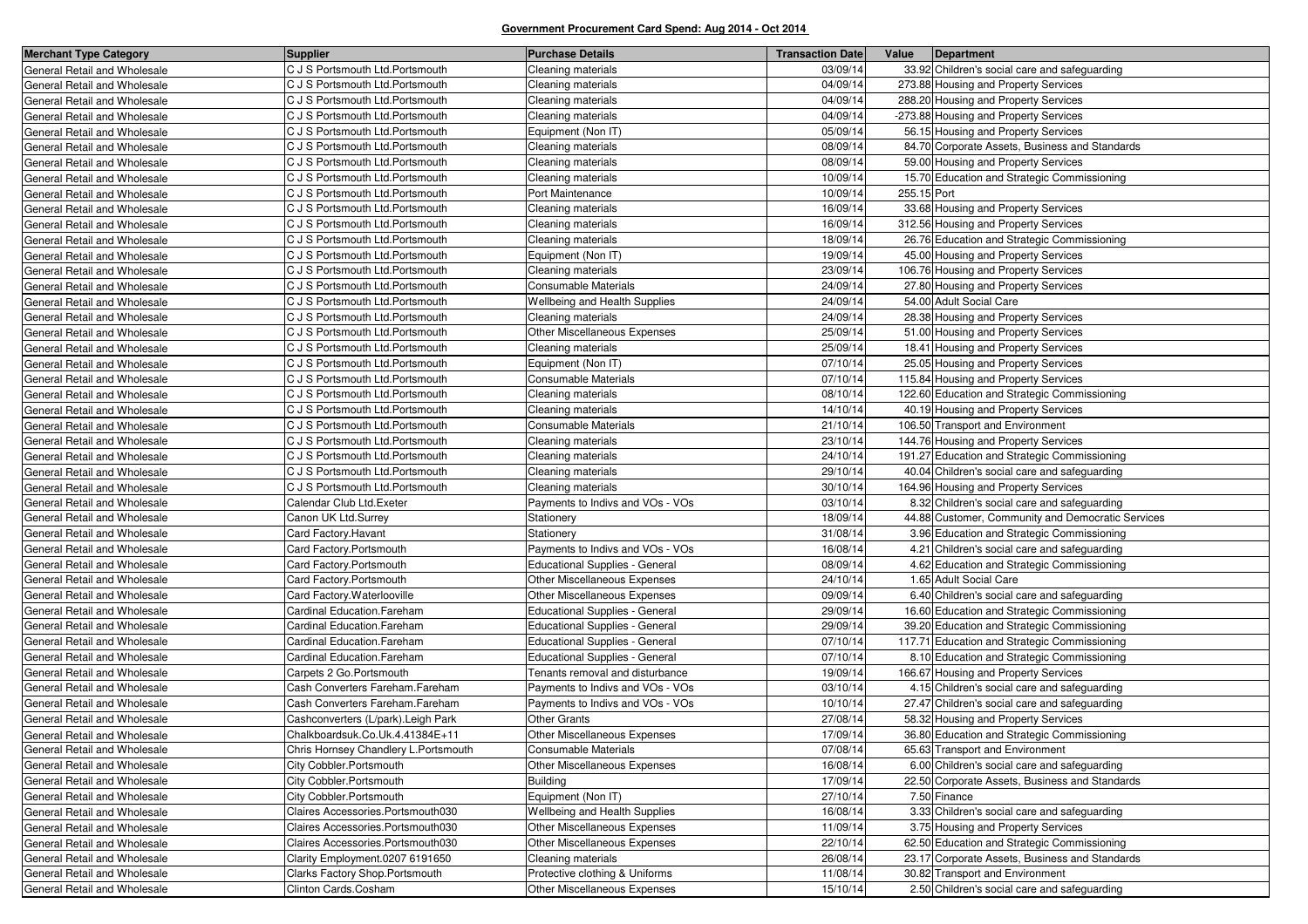| <b>Merchant Type Category</b> | <b>Supplier</b>                        | <b>Purchase Details</b>               | <b>Transaction Date</b> | Value       | Department                                     |
|-------------------------------|----------------------------------------|---------------------------------------|-------------------------|-------------|------------------------------------------------|
| General Retail and Wholesale  | Clintons 779. Southsea                 | Other Miscellaneous Expenses          | 20/08/14                |             | 1.67 Adult Social Care                         |
| General Retail and Wholesale  | Clintons-382.Portsmouth                | Payments to Indivs and VOs - VOs      | 23/09/14                |             | 6.50 Children's social care and safeguarding   |
| General Retail and Wholesale  | Cmt Equipment Limited.London Se26      | Consumable Materials                  | 12/09/14                |             | 114.95 Housing and Property Services           |
| General Retail and Wholesale  | Companion Care Vet Surg. Portsmouth    | Other Miscellaneous Expenses          | 29/08/14                |             | 43.67 Adult Social Care                        |
| General Retail and Wholesale  | Companion Care Vet Surg. Portsmouth    | Other Miscellaneous Expenses          | 10/09/14                |             | 24.93 Adult Social Care                        |
| General Retail and Wholesale  | Connevans Ltd.Merstham                 | Wellbeing and Health Supplies         | 20/10/14                |             | 59.10 Education and Strategic Commissioning    |
| General Retail and Wholesale  | Co-Op Group 070635. Fareham Highl      | Cleaning materials                    | 03/08/14                |             | 8.07 Children's social care and safeguarding   |
| General Retail and Wholesale  | Co-Op Group 070645. Portsmouth (S      | Other Miscellaneous Expenses          | 11/08/14                |             | 2.29 Adult Social Care                         |
| General Retail and Wholesale  | Co-Op Group 070645. Portsmouth (S      | Other Miscellaneous Expenses          | 13/08/14                |             | 1.00 Adult Social Care                         |
| General Retail and Wholesale  | Co-Op Group 070645. Portsmouth (S      | Catering supplies                     | 14/08/14                |             | 5.97 Public Health                             |
| General Retail and Wholesale  | Co-Op Group 070645. Portsmouth (S      | Other Miscellaneous Expenses          | 14/08/14                |             | 1.00 Adult Social Care                         |
| General Retail and Wholesale  | Co-Op Group 070645. Portsmouth (S      | Catering supplies                     | 26/08/14                |             | 10.79 Adult Social Care                        |
| General Retail and Wholesale  | Co-Op Group 070645. Portsmouth (S      | Other Miscellaneous Expenses          | 05/09/14                |             | 2.39 Education and Strategic Commissioning     |
| General Retail and Wholesale  | Co-Op Group 070645. Portsmouth (S      | Other Miscellaneous Expenses          | 10/09/14                |             | 1.55 Adult Social Care                         |
| General Retail and Wholesale  | Co-Op Group 070645. Portsmouth (S      | Hospitality                           | 11/09/14                |             | 16.48 Corporate Assets, Business and Standards |
| General Retail and Wholesale  | Co-Op Group 070645. Portsmouth (S      | Other Miscellaneous Expenses          | 17/09/14                |             | 4.85 Adult Social Care                         |
| General Retail and Wholesale  | Co-Op Group 070645. Portsmouth (S      | Other Miscellaneous Expenses          | 19/09/14                |             | 2.65 Education and Strategic Commissioning     |
| General Retail and Wholesale  | Co-Op Group 070645. Portsmouth (S      | Other Miscellaneous Expenses          | 24/09/14                |             | 5.08 Education and Strategic Commissioning     |
| General Retail and Wholesale  | Co-Op Group 070645. Portsmouth (S      | Catering supplies                     | 25/09/14                |             | 1.03 Public Health                             |
| General Retail and Wholesale  | Co-Op Group 070645. Portsmouth (S      | Other Miscellaneous Expenses          | 01/10/14                |             | 3.62 Adult Social Care                         |
| General Retail and Wholesale  | Co-Op Group 070645. Portsmouth (S      | Other Miscellaneous Expenses          | 03/10/14                |             | 6.23 Education and Strategic Commissioning     |
| General Retail and Wholesale  | Co-Op Group 070645. Portsmouth (S      | Other Miscellaneous Expenses          | 08/10/14                |             | 0.95 Adult Social Care                         |
| General Retail and Wholesale  | Co-Op Group 070645. Portsmouth (S      | Other Miscellaneous Expenses          | 13/10/14                |             | 3.64 Adult Social Care                         |
| General Retail and Wholesale  | Co-Op Group 070645. Portsmouth (S      | Catering supplies                     | 14/10/14                |             | 5.93 Corporate Assets, Business and Standards  |
| General Retail and Wholesale  | Co-Op Group 070645. Portsmouth (S      | Catering supplies                     | 14/10/14                |             | 17.38 Corporate Assets, Business and Standards |
| General Retail and Wholesale  | Co-Op Group 070645. Portsmouth (S      | Other Miscellaneous Expenses          | 17/10/14                |             | 2.97 Education and Strategic Commissioning     |
| General Retail and Wholesale  | Co-Op Group 070645. Portsmouth (S      | Other Miscellaneous Expenses          | 20/10/14                |             | 5.61 Adult Social Care                         |
| General Retail and Wholesale  | Co-Op Group 070645. Portsmouth (S      | Catering supplies                     | 20/10/14                |             | 6.00 Corporate Assets, Business and Standards  |
| General Retail and Wholesale  | Co-Op Group 070645. Portsmouth (S      | Catering supplies                     | 20/10/14                |             | 22.00 Corporate Assets, Business and Standards |
| General Retail and Wholesale  | Co-Op Group 070645. Portsmouth (S      | Catering supplies                     | 21/10/14                |             | 9.22 Corporate Assets, Business and Standards  |
| General Retail and Wholesale  | Co-Op Group 070645. Portsmouth (S      | Catering supplies                     | 27/10/14                |             | 19.15 Corporate Assets, Business and Standards |
| General Retail and Wholesale  | Co-Op Group 070645. Portsmouth (S      | Electricity                           | 01/11/14                |             | 16.67 Housing and Property Services            |
| General Retail and Wholesale  | Co-Op Group 310643. Southsea, albe     | Hospitality                           | 10/10/14                |             | 7.00 Education and Strategic Commissioning     |
| General Retail and Wholesale  | Co-Op Group 350120.Old Portsmout       | Cost of School Trips                  | 14/10/14                |             | 4.07 Education and Strategic Commissioning     |
| General Retail and Wholesale  | Coordination Group Publi. Broughton In | Book purchases                        | 16/09/14                |             | 32.50 Corporate Assets, Business and Standards |
| General Retail and Wholesale  | Coordination Group Publi. Broughton In | Educational Supplies - General        | 16/10/14                |             | 14.00 Education and Strategic Commissioning    |
| General Retail and Wholesale  | Coordination Group Publi. Broughton In | Educational Supplies - General        | 21/10/14                |             | 7.05 Education and Strategic Commissioning     |
| General Retail and Wholesale  | Cosham Car Accesso.Cosham              | <b>Other Grants</b>                   | 04/08/14                |             | 14.11 Housing and Property Services            |
| General Retail and Wholesale  | Courtney-Thorne Li.Bornmouth One       | Equipment (Non IT)                    | 07/10/14                |             | 500.00 Adult Social Care                       |
| General Retail and Wholesale  | Courtney-Thorne Li.Bornmouth One       | Other Miscellaneous Expenses          | 07/10/14                |             | 127.51 Adult Social Care                       |
| General Retail and Wholesale  | Courtney-Thorne Li.Bornmouth One       | <b>Other Miscellaneous Expenses</b>   | 07/10/14                |             | 312.08 Adult Social Care                       |
| General Retail and Wholesale  | Crelling Harnesses Ltd. Thornton Clev  | Equipment (Non IT)                    | 29/08/14                |             | 98.80 Education and Strategic Commissioning    |
| General Retail and Wholesale  | Crew foodSainsburys S/mkt.Farlington   | Other Miscellaneous Expenses          | 22/09/14                |             | 9.00 Education and Strategic Commissioning     |
| General Retail and Wholesale  | Cromwell Tools Wigston. Wigston        | Port Maintenance                      | 07/10/14                | 163.80 Port |                                                |
| General Retail and Wholesale  | Cromwell Tools.Portsmouth              | Protective clothing & Uniforms        | 15/09/14                |             | 99.40 City Development and Cultural Services   |
| General Retail and Wholesale  | Currys Online.Hemel Hempste            | <b>Educational Supplies - General</b> | 06/08/14                |             | 157.50 Education and Strategic Commissioning   |
| General Retail and Wholesale  | <b>Currys Online.Hemel Hempste</b>     | <b>Educational Supplies - General</b> | 28/08/14                |             | 208.32 Education and Strategic Commissioning   |
| General Retail and Wholesale  | Currys Online.Hemel Hempste            | General office expenses               | 11/09/14                |             | 99.99 Housing and Property Services            |
| General Retail and Wholesale  | Currys Online.Hemel Hempste            | Catering supplies                     | 02/10/14                |             | 633.29 Housing and Property Services           |
| General Retail and Wholesale  | Currys Online. Hemel Hempste           | Catering supplies                     | 21/10/14                |             | 99.99 Housing and Property Services            |
| General Retail and Wholesale  | Currys S/s.Portsmouth                  | Other Miscellaneous Expenses          | 01/08/14                |             | 41.66 Education and Strategic Commissioning    |
| General Retail and Wholesale  | Currys S/s.Portsmouth                  | Equipment (Non IT)                    | 13/08/14                |             | 299.16 Education and Strategic Commissioning   |
| General Retail and Wholesale  | Currys S/s.Portsmouth                  | <b>Building</b>                       | 20/08/14                |             | 99.99 Housing and Property Services            |
| General Retail and Wholesale  | Currys S/s.Portsmouth                  | Equipment (Non IT)                    | 10/09/14                |             | 216.65 Children's social care and safeguarding |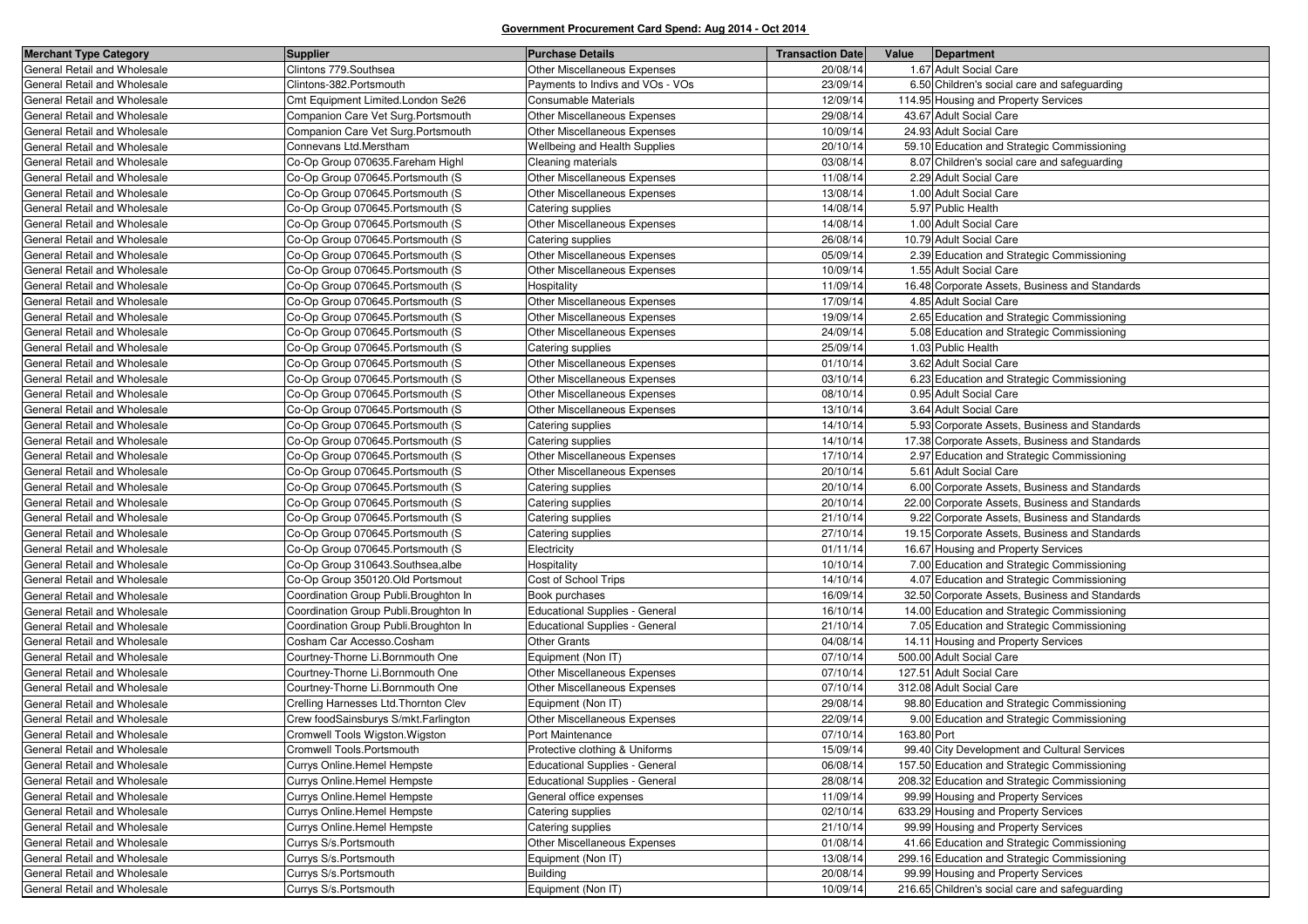| <b>Merchant Type Category</b> | <b>Supplier</b>                   | <b>Purchase Details</b>               | <b>Transaction Date</b> | Value | Department                                     |
|-------------------------------|-----------------------------------|---------------------------------------|-------------------------|-------|------------------------------------------------|
| General Retail and Wholesale  | Currys S/s.Portsmouth             | Consumable Materials                  | 12/09/14                |       | 79.16 Education and Strategic Commissioning    |
| General Retail and Wholesale  | Currys S/s.Portsmouth             | <b>Educational Supplies - General</b> | 15/09/14                |       | 91.66 Education and Strategic Commissioning    |
| General Retail and Wholesale  | Currys S/s.Portsmouth             | Other Miscellaneous Expenses          | 24/09/14                |       | 33.33 Corporate Assets, Business and Standards |
| General Retail and Wholesale  | Currys S/s.Portsmouth             | Equipment (Non IT)                    | 25/09/14                |       | 99.99 Adult Social Care                        |
| General Retail and Wholesale  | Currys S/s.Portsmouth             | Equipment (Non IT)                    | 01/10/14                |       | 8.33 Housing and Property Services             |
| General Retail and Wholesale  | Currys S/s.Portsmouth             | Equipment (Non IT)                    | 22/10/14                |       | 54.16 Adult Social Care                        |
| General Retail and Wholesale  | Currys S/s.Portsmouth             | <b>Educational Supplies - General</b> | 31/10/14                |       | 24.98 Education and Strategic Commissioning    |
| General Retail and Wholesale  | Currys T/sales.Hemel Hempste      | Equipment (Non IT)                    | 21/07/14                |       | -12.05 Education and Strategic Commissioning   |
| General Retail and Wholesale  | Currys T/sales.Hemel Hempste      | Equipment (Non IT)                    | 21/07/14                |       | -24.99 Education and Strategic Commissioning   |
| General Retail and Wholesale  | Currys T/sales.Hemel Hempste      | Payments to Indivs and VOs - VOs      | 29/08/14                |       | 415.83 Children's social care and safeguarding |
| General Retail and Wholesale  | Currys T/sales.Hemel Hempste      | Furniture                             | 10/09/14                |       | 333.32 Education and Strategic Commissioning   |
| General Retail and Wholesale  | Cutting Edge Fabrics.Portsmouth   | Equipment (Non IT)                    | 10/10/14                |       | 4.48 Housing and Property Services             |
| General Retail and Wholesale  | Cycle World Wessex Ltd.Portsmouth | Equipment (Non IT)                    | 13/08/14                |       | 43.72 Transport and Environment                |
| General Retail and Wholesale  | Cycle World Wessex Ltd.Portsmouth | Equipment (Non IT)                    | 08/10/14                |       | 12.74 Transport and Environment                |
| General Retail and Wholesale  | D J Scott Gdn Mch Ltd.Southampton | Equipment (Non IT)                    | 28/08/14                |       | 269.86 Housing and Property Services           |
| General Retail and Wholesale  | D J Scott Gdn Mch Ltd.Southampton | Equipment (Non IT)                    | 28/08/14                |       | 167.04 Housing and Property Services           |
| General Retail and Wholesale  | D J Scott Gdn Mch Ltd.Southampton | Equipment (Non IT)                    | 28/08/14                |       | 39.00 Housing and Property Services            |
| General Retail and Wholesale  | D J Scott Gdn Mch Ltd.Southampton | Equipment (Non IT)                    | 28/08/14                |       | 319.15 Housing and Property Services           |
| General Retail and Wholesale  | D J Scott Gdn Mch Ltd.Southampton | Equipment (Non IT)                    | 28/08/14                |       | 86.14 Housing and Property Services            |
| General Retail and Wholesale  | D J Scott Gdn Mch Ltd.Southampton | Equipment (Non IT)                    | 28/08/14                |       | 201.72 Housing and Property Services           |
| General Retail and Wholesale  | D J Scott Gdn Mch Ltd.Southampton | Equipment (Non IT)                    | 28/08/14                |       | 46.20 Housing and Property Services            |
| General Retail and Wholesale  | D J Scott Gdn Mch Ltd.Southampton | Equipment (Non IT)                    | 28/08/14                |       | 39.00 Housing and Property Services            |
| General Retail and Wholesale  | D J Scott Gdn Mch Ltd.Southampton | Equipment (Non IT)                    | 28/08/14                |       | 75.74 Housing and Property Services            |
| General Retail and Wholesale  | D J Scott Gdn Mch Ltd.Southampton | Equipment (Non IT)                    | 16/09/14                |       | 27.00 Housing and Property Services            |
| General Retail and Wholesale  | D J Scott Gdn Mch Ltd.Southampton | Equipment (Non IT)                    | 17/09/14                |       | 16.70 Housing and Property Services            |
| General Retail and Wholesale  | D J Scott Gdn Mch Ltd.Southampton | Consumable Materials                  | 24/09/14                |       | 51.02 Housing and Property Services            |
| General Retail and Wholesale  | D J Scott Gdn Mch Ltd.Southampton | Equipment (Non IT)                    | 02/10/14                |       | 17.14 Housing and Property Services            |
| General Retail and Wholesale  | D J Scott Gdn Mch Ltd.Southampton | Equipment (Non IT)                    | 02/10/14                |       | 72.84 Housing and Property Services            |
| General Retail and Wholesale  | D J Scott Gdn Mch Ltd.Southampton | Equipment (Non IT)                    | 08/10/14                |       | 40.42 Housing and Property Services            |
| General Retail and Wholesale  | D J Scott Gdn Mch Ltd.Southampton | Equipment (Non IT)                    | 10/10/14                |       | 63.00 Housing and Property Services            |
| General Retail and Wholesale  | Dannymart.Portsmouth              | Other Miscellaneous Expenses          | 05/09/14                |       | 16.67 Education and Strategic Commissioning    |
| General Retail and Wholesale  | Dannymart.Portsmouth              | Other Miscellaneous Expenses          | 09/10/14                |       | 20.00 Education and Strategic Commissioning    |
| General Retail and Wholesale  | Debenhams.Fareham                 | Protective clothing & Uniforms        | 02/09/14                |       | 22.08 Children's social care and safeguarding  |
| General Retail and Wholesale  | Debenhams.Hastings                | Payments to Indivs and VOs - VOs      | 20/08/14                |       | 9.94 Children's social care and safeguarding   |
| General Retail and Wholesale  | Debenhams.Portsmouth              | Other Schools expenses                | 05/08/14                |       | 5.37 Education and Strategic Commissioning     |
| General Retail and Wholesale  | Debenhams.Portsmouth              | Other Schools expenses                | 12/08/14                |       | 9.62 Education and Strategic Commissioning     |
| General Retail and Wholesale  | Debenhams.Portsmouth              | Payments to Indivs and VOs - VOs      | 15/08/14                |       | 4.54 Children's social care and safeguarding   |
| General Retail and Wholesale  | Debenhams.Portsmouth              | Protective clothing & Uniforms        | 18/08/14                |       | 12.80 Children's social care and safeguarding  |
| General Retail and Wholesale  | Debenhams.Portsmouth              | Payments to Indivs and VOs - VOs      | 19/08/14                |       | 1.50 Children's social care and safeguarding   |
| General Retail and Wholesale  | Debenhams.Portsmouth              | Other Schools expenses                | 22/08/14                |       | 9.08 Education and Strategic Commissioning     |
| General Retail and Wholesale  | Debenhams.Portsmouth              | Other Schools expenses                | 26/08/14                |       | 8.79 Education and Strategic Commissioning     |
| General Retail and Wholesale  | Debenhams.Portsmouth              | Other Miscellaneous Expenses          | 26/08/14                |       | 57.50 Education and Strategic Commissioning    |
| General Retail and Wholesale  | Debenhams.Portsmouth              | Payments to Indivs and VOs - VOs      | 23/09/14                |       | 4.96 Children's social care and safeguarding   |
| General Retail and Wholesale  | Debenhams.Portsmouth              | Other Schools expenses                | 26/09/14                |       | 3.00 Education and Strategic Commissioning     |
| General Retail and Wholesale  | Debenhams.Portsmouth              | Other Schools expenses                | 29/09/14                |       | 9.17 Education and Strategic Commissioning     |
| General Retail and Wholesale  | Debenhams.Portsmouth              | Other Schools expenses                | 30/09/14                |       | 5.87 Education and Strategic Commissioning     |
| General Retail and Wholesale  | Debenhams.Portsmouth              | Payments to Indivs and VOs - VOs      | 02/10/14                |       | 7.87 Children's social care and safeguarding   |
| General Retail and Wholesale  | Debenhams.Portsmouth              | Other Schools expenses                | 14/10/14                |       | 4.83 Education and Strategic Commissioning     |
| General Retail and Wholesale  | Debenhams.Portsmouth              | Other Schools expenses                | 29/10/14                |       | 4.71 Education and Strategic Commissioning     |
| General Retail and Wholesale  | Debenhams.Portsmouth              | Other Schools expenses                | 30/10/14                |       | 9.08 Education and Strategic Commissioning     |
| General Retail and Wholesale  | Debenhams.Southsea                | Protective clothing & Uniforms        | 04/08/14                |       | 72.48 Health, Safety and Licensing             |
| General Retail and Wholesale  | Debenhams.Southsea                | <b>Educational Supplies - General</b> | 10/08/14                |       | 9.58 Education and Strategic Commissioning     |
| General Retail and Wholesale  | Debenhams.Southsea                | Protective clothing & Uniforms        | 10/09/14                |       | 12.49 Revenues and Benefits                    |
| General Retail and Wholesale  | Debenhams.Southsea                | Other Miscellaneous Expenses          | 26/09/14                |       | 4.67 Adult Social Care                         |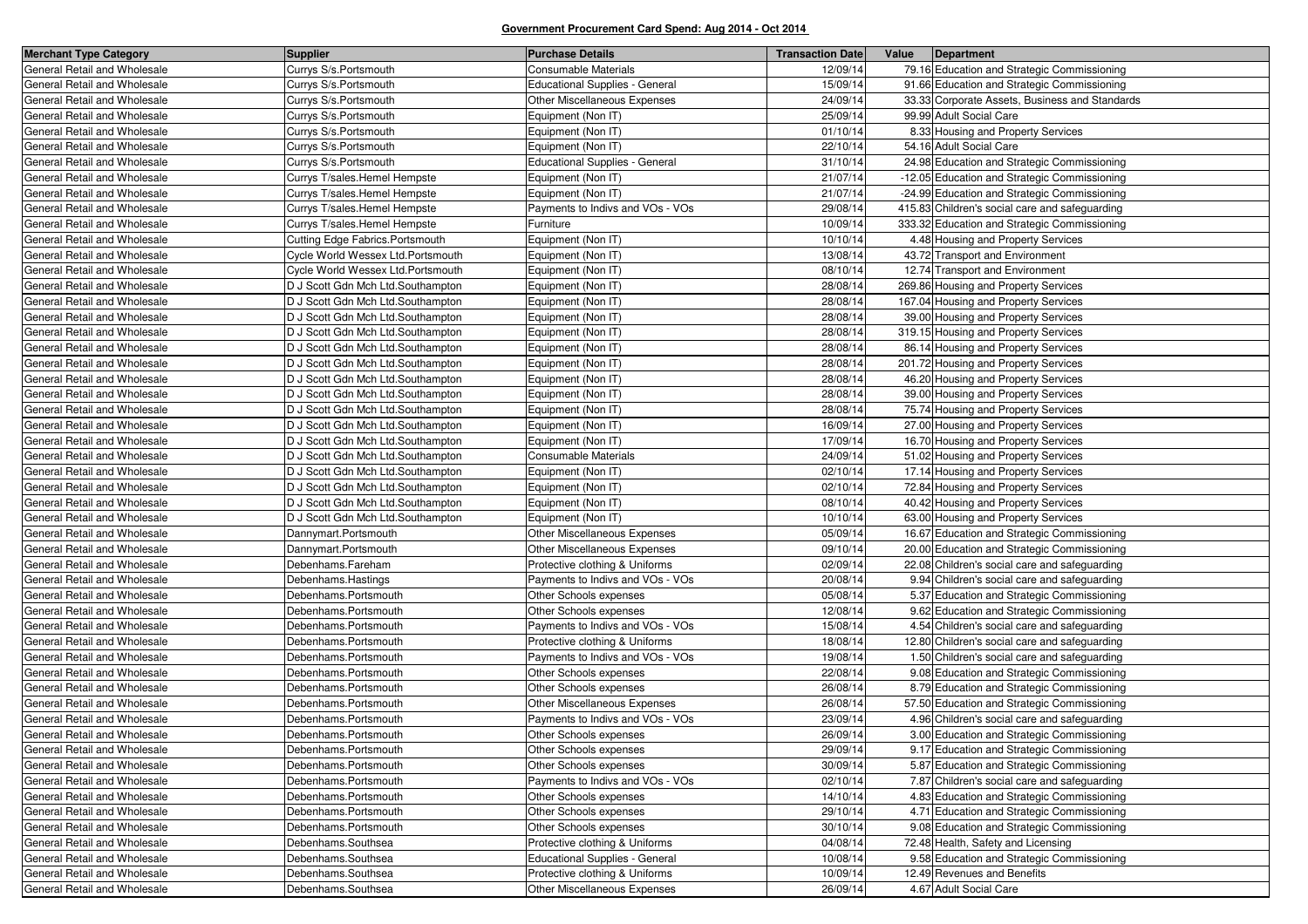| <b>Merchant Type Category</b> | <b>Supplier</b>                       | <b>Purchase Details</b>               | <b>Transaction Date</b> | Value<br>Department                            |
|-------------------------------|---------------------------------------|---------------------------------------|-------------------------|------------------------------------------------|
| General Retail and Wholesale  | Debenhams.Southsea                    | Equipment - Operating Leases          | 07/10/14                | 24.99 Health, Safety and Licensing             |
| General Retail and Wholesale  | Debenhams.Southsea                    | Other Miscellaneous Expenses          | 16/10/14                | 20.83 Education and Strategic Commissioning    |
| General Retail and Wholesale  | Debenhams.Uxbridge                    | Hospitality                           | 06/10/14                | 5.12 Children's social care and safeguarding   |
| General Retail and Wholesale  | Dennis Williams Ltd.College Centr     | <b>Other Grants</b>                   | 18/08/14                | 49.99 Housing and Property Services            |
| General Retail and Wholesale  | Dennis Williams Ltd.College Centr     | Other Miscellaneous Expenses          | 29/09/14                | 71.99 Children's social care and safeguarding  |
| General Retail and Wholesale  | Designs Alike Ltd. Portsmouth         | Protective clothing & Uniforms        | 29/08/14                | 120.00 Education and Strategic Commissioning   |
| General Retail and Wholesale  | Designs Alike Ltd.Portsmouth          | Protective clothing & Uniforms        | 03/09/14                | 85.50 Education and Strategic Commissioning    |
| General Retail and Wholesale  | Designs Alike Ltd.Portsmouth          | Protective clothing & Uniforms        | 03/09/14                | 135.00 Education and Strategic Commissioning   |
| General Retail and Wholesale  | Designs Alike Ltd. Portsmouth         | Protective clothing & Uniforms        | 04/09/14                | 60.00 Education and Strategic Commissioning    |
| General Retail and Wholesale  | Direct Carpet Ctr. Portsmouth         | Payments to Indivs and VOs - VOs      | 09/10/14                | 264.00 Children's social care and safeguarding |
| General Retail and Wholesale  | Direct Carpet Ctr. Portsmouth         | Payments to Indivs and VOs - VOs      | 28/10/14                | 211.00 Children's social care and safeguarding |
| General Retail and Wholesale  | Direct Carpet Ctr. Portsmouth         | Payments to Indivs and VOs - VOs      | 28/10/14                | 200.00 Children's social care and safeguarding |
| General Retail and Wholesale  | Direct Carpet Ctr. Portsmouth         | Payments to Indivs and VOs - VOs      | 28/10/14                | 200.00 Children's social care and safeguarding |
| General Retail and Wholesale  | Donkey Sanctury. Wroxall              | Other Miscellaneous Expenses          | 05/08/14                | 19.90 Education and Strategic Commissioning    |
| General Retail and Wholesale  | Dovetail Ltd Gbp. Ubm Informati       | Other Miscellaneous Expenses          | 08/10/14                | 118.80 Housing and Property Services           |
| General Retail and Wholesale  | Dpm Europe Ltd.Liverpool              | General office expenses               | 10/09/14                | 101.55 Port                                    |
| General Retail and Wholesale  | Dunelm Ltd. Titchfield                | Consumable Materials                  | 04/10/14                | 22.89 Education and Strategic Commissioning    |
| General Retail and Wholesale  | Dv247 Limited.Romford                 | Equipment (Non IT)                    | 18/09/14                | 1967.89 Housing and Property Services          |
| General Retail and Wholesale  | Early Music Shop Bradf. West Yorkshir | Educational Supplies - General        | 29/09/14                | 109.71 Education and Strategic Commissioning   |
| General Retail and Wholesale  | Easy Care Systems Ltd.Southampton     | Other Miscellaneous Expenses          | 17/09/14                | 162.00 Adult Social Care                       |
| General Retail and Wholesale  | Ebuyer (UK) Ltd.Sheffield             | Computer hardware                     | 04/08/14                | 303.72 Information Services                    |
| General Retail and Wholesale  | Ebuyer (UK) Ltd.Sheffield             | Computer hardware                     | 11/08/14                | 302.47 Education and Strategic Commissioning   |
| General Retail and Wholesale  | Ebuyer (UK) Ltd.Sheffield             | Computer hardware                     | 28/08/14                | 233.85 Education and Strategic Commissioning   |
| General Retail and Wholesale  | Ebuyer (UK) Ltd.Sheffield             | Educational Supplies - General        | 10/10/14                | 19.72 Education and Strategic Commissioning    |
| General Retail and Wholesale  | Eduzone Limited.Cuffley               | Other Miscellaneous Expenses          | 20/08/14                | 209.58 Education and Strategic Commissioning   |
| General Retail and Wholesale  | Electro Supplies.C.Harlow             | Computer hardware                     | 23/09/14                | 64.12 Education and Strategic Commissioning    |
| General Retail and Wholesale  | Electronic Temperature. Worthing      | Stationery                            | 15/08/14                | 38.40 Adult Social Care                        |
| General Retail and Wholesale  | Emsworth Aguaria & Portsmouth         | Educational Supplies - General        | 20/08/14                | 6.92 Education and Strategic Commissioning     |
| General Retail and Wholesale  | Emsworth Aquaria & Portsmouth         | Other Miscellaneous Expenses          | 29/08/14                | 8.60 Housing and Property Services             |
| General Retail and Wholesale  | Emsworth Aquaria & Portsmouth         | Educational Supplies - General        | 02/10/14                | 17.57 Education and Strategic Commissioning    |
| General Retail and Wholesale  | Emsworth Aquaria & Portsmouth         | Educational Supplies - General        | 23/10/14                | 7.92 Education and Strategic Commissioning     |
| General Retail and Wholesale  | Euronetwork.Co.Uk.44190837190         | Computer hardware                     | 17/09/14                | 68.21 Education and Strategic Commissioning    |
| General Retail and Wholesale  | Ewm.Southsea 535                      | Other Miscellaneous Expenses          | 29/08/14                | 6.67 Adult Social Care                         |
| General Retail and Wholesale  | Fabric Land.Ringwood                  | <b>Educational Supplies - General</b> | 17/10/14                | 25.58 Education and Strategic Commissioning    |
| General Retail and Wholesale  | Fabric Warehouse.Waterlooville        | Other Miscellaneous Expenses          | 17/08/14                | 13.83 Adult Social Care                        |
| General Retail and Wholesale  | Fabric Warehouse.Waterlooville        | Other Miscellaneous Expenses          | 01/09/14                | 15.83 Adult Social Care                        |
| General Retail and Wholesale  | Fabric Warehouse.Waterlooville        | Other Miscellaneous Expenses          | 01/09/14                | 3.00 Adult Social Care                         |
| General Retail and Wholesale  | Fabricland.Portsmouth                 | Equipment (Non IT)                    | 19/08/14                | 3.75 Housing and Property Services             |
| General Retail and Wholesale  | Fabricland.Portsmouth                 | Other Miscellaneous Expenses          | 08/09/14                | 4.17 Adult Social Care                         |
| General Retail and Wholesale  | Fabricland.Portsmouth                 | <b>Educational Supplies - General</b> | 27/09/14                | 6.87 Education and Strategic Commissioning     |
| General Retail and Wholesale  | Fabricland.Portsmouth                 | Educational Supplies - General        | 27/09/14                | 7.05 Education and Strategic Commissioning     |
| General Retail and Wholesale  | Fabricland.Portsmouth                 | Educational Supplies - General        | 20/10/14                | 13.98 Corporate Assets, Business and Standards |
| General Retail and Wholesale  | Farmfoods- Portsmo.Portsmouth         | Other Miscellaneous Expenses          | 07/08/14                | 8.00 Housing and Property Services             |
| General Retail and Wholesale  | Farmfoods- Portsmo.Portsmouth         | Hospitality                           | 19/08/14                | 2.80 City Development and Cultural Services    |
| General Retail and Wholesale  | Farmfoods- Portsmo.Portsmouth         | Catering supplies                     | 22/08/14                | 6.28 Children's social care and safeguarding   |
| General Retail and Wholesale  | Farmfoods- Portsmo.Portsmouth         | Cleaning materials                    | 22/08/14                | 9.92 Children's social care and safeguarding   |
| General Retail and Wholesale  | Farmfoods- Portsmo.Portsmouth         | Cleaning materials                    | 10/09/14                | 9.87 Children's social care and safeguarding   |
| General Retail and Wholesale  | Farmfoods- Portsmo.Portsmouth         | Other Miscellaneous Expenses          | 24/09/14                | 27.00 Housing and Property Services            |
| General Retail and Wholesale  | Farmfoods- Portsmo.Portsmouth         | Catering supplies                     | 14/10/14                | 86.33 Children's social care and safeguarding  |
| General Retail and Wholesale  | Farmfoods- Portsmo.Portsmouth         | Other Miscellaneous Expenses          | 29/10/14                | 32.50 Housing and Property Services            |
| General Retail and Wholesale  | Farmfoods- Portsmo.Portsmouth         | <b>Other Grants</b>                   | 31/10/14                | 12.08 Housing and Property Services            |
| General Retail and Wholesale  | Farmfoods- Portsmo.Portsmouth         | Other Miscellaneous Expenses          | 31/10/14                | 34.37 Housing and Property Services            |
| General Retail and Wholesale  | Farmfoods- Portsmo.Portsmouth         | Hospitality                           | 31/10/14                | 4.16 Housing and Property Services             |
| General Retail and Wholesale  | Felicitations Limi.Portsmouth         | Other Schools expenses                | 12/09/14                | 1.92 Education and Strategic Commissioning     |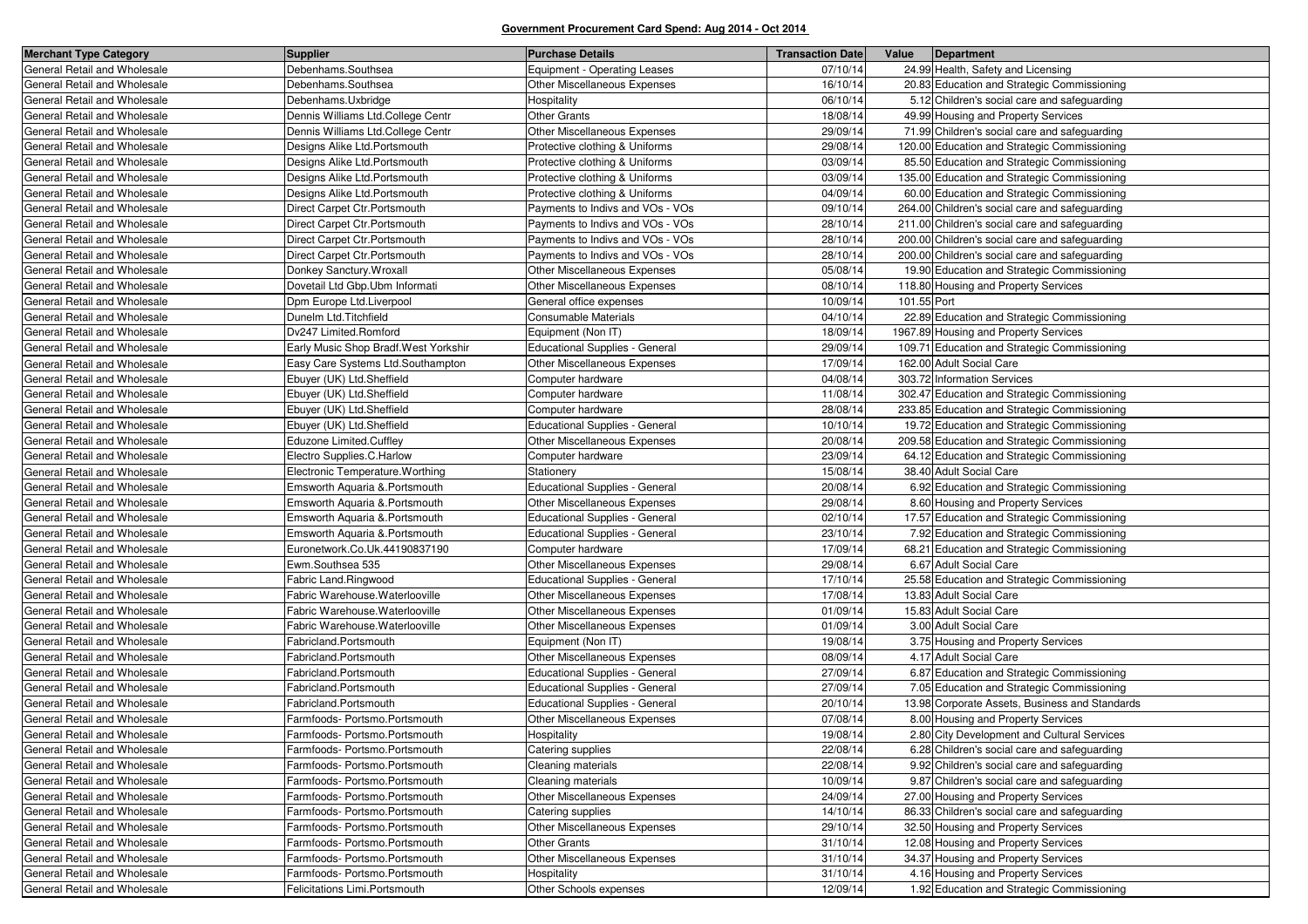| <b>Merchant Type Category</b> | <b>Supplier</b>                    | <b>Purchase Details</b>               | <b>Transaction Date</b> | Value       | Department                                     |
|-------------------------------|------------------------------------|---------------------------------------|-------------------------|-------------|------------------------------------------------|
| General Retail and Wholesale  | Felicitations Limi.Portsmouth      | Other Schools expenses                | 20/10/14                |             | 3.30 Education and Strategic Commissioning     |
| General Retail and Wholesale  | Finishing Touches.Southhall        | Other Miscellaneous Expenses          | 25/09/14                |             | 10.99 Education and Strategic Commissioning    |
| General Retail and Wholesale  | Fireco Ltd.Brighton                | Equipment (Non IT)                    | 03/09/14                |             | 200.00 Housing and Property Services           |
| General Retail and Wholesale  | Flex-E-Vouchers.Ws1                | Other Miscellaneous Expenses          | 22/10/14                |             | 52.49 Transport and Environment                |
| General Retail and Wholesale  | Fonebitz.Westerham                 | Other Miscellaneous Expenses          | 10/09/14                |             | 17.99 Children's social care and safeguarding  |
| General Retail and Wholesale  | Furniture.Southsea                 | <b>Other Miscellaneous Expenses</b>   | 25/09/14                |             | 175.00 Children's social care and safeguarding |
| General Retail and Wholesale  | Furniture.Southsea                 | Other Miscellaneous Expenses          | 10/10/14                |             | 45.00 Children's social care and safeguarding  |
| General Retail and Wholesale  | Game Retail Ltd Basing.Basingstoke | Educational Supplies - General        | 20/08/14                |             | 116.65 Education and Strategic Commissioning   |
| General Retail and Wholesale  | Game Retail Ltd Fareh.Fareham      | Equipment (Non IT)                    | 01/09/14                |             | 4.98 Transport and Environment                 |
| General Retail and Wholesale  | Game Retail Ltd Portsm.Portsmouth  | Other Miscellaneous Expenses          | 14/08/14                |             | 62.48 Housing and Property Services            |
| General Retail and Wholesale  | Game Retail Ltd Portsm.Portsmouth  | Equipment (Non IT)                    | 21/08/14                |             | 4.15 Housing and Property Services             |
| General Retail and Wholesale  | Game Retail Ltd Portsm.Portsmouth  | Other Miscellaneous Expenses          | 26/09/14                |             | 70.82 Housing and Property Services            |
| General Retail and Wholesale  | Game Retail Ltd Portsm.Portsmouth  | Other Schools expenses                | 01/10/14                |             | 25.00 Education and Strategic Commissioning    |
| General Retail and Wholesale  | Garden Buildings Drct V/.Newark    | Building                              | 15/09/14                |             | -107.91 Education and Strategic Commissioning  |
| General Retail and Wholesale  | Garys Quids In Ltd. Southsea Hant  | Other Schools expenses                | 08/10/14                |             | 11.25 Education and Strategic Commissioning    |
| General Retail and Wholesale  | Garys Quids In Ltd.Southsea Hant   | Cleaning materials                    | 16/10/14                |             | 17.91 Children's social care and safeguarding  |
| General Retail and Wholesale  | Gemious Ltd.Dundee                 | Wellbeing and Health Supplies         | 08/09/14                |             | 40.00 Education and Strategic Commissioning    |
| General Retail and Wholesale  | General Store.Southsea             | Electricity                           | 22/10/14                |             | 50.50 Housing and Property Services            |
| General Retail and Wholesale  | Go Outdoors Southampto.Southampton | Payments to Private Providers         | 27/09/14                |             | 16.19 Education and Strategic Commissioning    |
| General Retail and Wholesale  | Go Outdoors Southampto.Southampton | Other Schools expenses                | 03/10/14                |             | 162.47 Education and Strategic Commissioning   |
| General Retail and Wholesale  | Go Outdoors Southampto.Southampton | Other Schools expenses                | 03/10/14                |             | 83.23 Education and Strategic Commissioning    |
| General Retail and Wholesale  | Go Outdoors Southampto.Southampton | Other Schools expenses                | 03/10/14                |             | 54.16 Education and Strategic Commissioning    |
| General Retail and Wholesale  | Go Outdoors Southampto.Southampton | Other Schools expenses                | 03/10/14                |             | 83.23 Education and Strategic Commissioning    |
| General Retail and Wholesale  | Go Outdoors Southampto.Southampton | Payments to Private Providers         | 24/10/14                |             | 112.47 Education and Strategic Commissioning   |
| General Retail and Wholesale  | Graffcitylt.44771918189            | <b>Educational Supplies - General</b> | 23/09/14                |             | 27.70 Education and Strategic Commissioning    |
| General Retail and Wholesale  | H&m.Portsmouth                     | Protective clothing & Uniforms        | 04/08/14                |             | 20.97 Children's social care and safeguarding  |
| General Retail and Wholesale  | H&m.Portsmouth                     | Other Schools expenses                | 20/10/14                |             | 16.65 Education and Strategic Commissioning    |
| General Retail and Wholesale  | Hadleys.Southsea                   | Other Miscellaneous Expenses          | 11/08/14                |             | 96.00 Children's social care and safeguarding  |
| General Retail and Wholesale  | Hair Ott Ltd.Cosham                | Wellbeing and Health Supplies         | 03/10/14                |             | 33.00 Children's social care and safeguarding  |
| General Retail and Wholesale  | Hair Raising. Waterlooville        | Other Miscellaneous Expenses          | 30/08/14                |             | 50.00 Adult Social Care                        |
| General Retail and Wholesale  | Halfords 0591. Eastleigh           | <b>Other Grants</b>                   | 27/08/14                |             | 31.65 Housing and Property Services            |
| General Retail and Wholesale  | Halfords 0781. Fareham             | Other Miscellaneous Expenses          | 03/09/14                |             | 25.00 Children's social care and safeguarding  |
| General Retail and Wholesale  | Halfords 0852. Portsmouth          | Equipment (Non IT)                    | 05/08/14                |             | 10.82 Housing and Property Services            |
| General Retail and Wholesale  | Halfords 0852. Portsmouth          | Vehicle running costs                 | 08/08/14                |             | 68.10 City Development and Cultural Services   |
| General Retail and Wholesale  | Halfords 0852. Portsmouth          | Other Miscellaneous Expenses          | 11/08/14                |             | 12.50 Children's social care and safeguarding  |
| General Retail and Wholesale  | Halfords 0852. Portsmouth          | <b>Educational Supplies - General</b> | 02/09/14                |             | 13.32 Education and Strategic Commissioning    |
| General Retail and Wholesale  | Halfords 0852. Portsmouth          | Cleaning materials                    | 09/09/14                |             | 16.64 Housing and Property Services            |
| General Retail and Wholesale  | Halfords 0852. Portsmouth          | Vehicle running costs                 | 09/09/14                |             | 18.56 City Development and Cultural Services   |
| General Retail and Wholesale  | Halfords 0852. Portsmouth          | Vehicle maintenance                   | 18/09/14                |             | 11.66 Housing and Property Services            |
| General Retail and Wholesale  | Halfords 0852. Portsmouth          | Consumable Materials                  | 19/09/14                | 20.83 Port  |                                                |
| General Retail and Wholesale  | Halfords 0852. Portsmouth          | Payments to Indivs and VOs - VOs      | 19/09/14                |             | 116.99 Children's social care and safeguarding |
| General Retail and Wholesale  | Halfords 0852. Portsmouth          | <b>Other Grants</b>                   | 25/09/14                |             | 144.98 Housing and Property Services           |
| General Retail and Wholesale  | Halfords 0852. Portsmouth          | <b>Other Grants</b>                   | 08/10/14                |             | 163.47 Housing and Property Services           |
| General Retail and Wholesale  | Halfords 0852. Portsmouth          | Equipment (Non IT)                    | 08/10/14                |             | 26.65 Children's social care and safeguarding  |
| General Retail and Wholesale  | Halfords 0852. Portsmouth          | Equipment (Non IT)                    | 08/10/14                |             | 19.03 Children's social care and safeguarding  |
| General Retail and Wholesale  | Halfords 0852. Portsmouth          | Vehicle running costs                 | 09/10/14                |             | 20.78 City Development and Cultural Services   |
| General Retail and Wholesale  | Halfords 0852. Portsmouth          | <b>Other Grants</b>                   | 10/10/14                |             | 196.64 Housing and Property Services           |
| General Retail and Wholesale  | Halfords 0852. Portsmouth          | Vehicle maintenance                   | 13/10/14                |             | 10.82 Adult Social Care                        |
| General Retail and Wholesale  | Halfords 0852. Portsmouth          | Vehicle running costs                 | 24/10/14                |             | 36.23 City Development and Cultural Services   |
| General Retail and Wholesale  | Halfords On Line.Redditch          | Equipment (Non IT)                    | 09/09/14                |             | 26.24 Education and Strategic Commissioning    |
| General Retail and Wholesale  | Halfords On Line.Redditch          | Other Expenses                        | 13/10/14                |             | 244.95 Children's social care and safeguarding |
| General Retail and Wholesale  | Halfords On Line.Redditch          | Other Miscellaneous Expenses          | 31/10/14                |             | 112.27 Education and Strategic Commissioning   |
| General Retail and Wholesale  | Hampshire Saddlery Ltd.Botley So30 | Protective clothing & Uniforms        | 04/08/14                |             | 67.48 Children's social care and safeguarding  |
| General Retail and Wholesale  | Hampshirefl.44239223996            | Consumable Materials                  | 01/10/14                | 145.44 Port |                                                |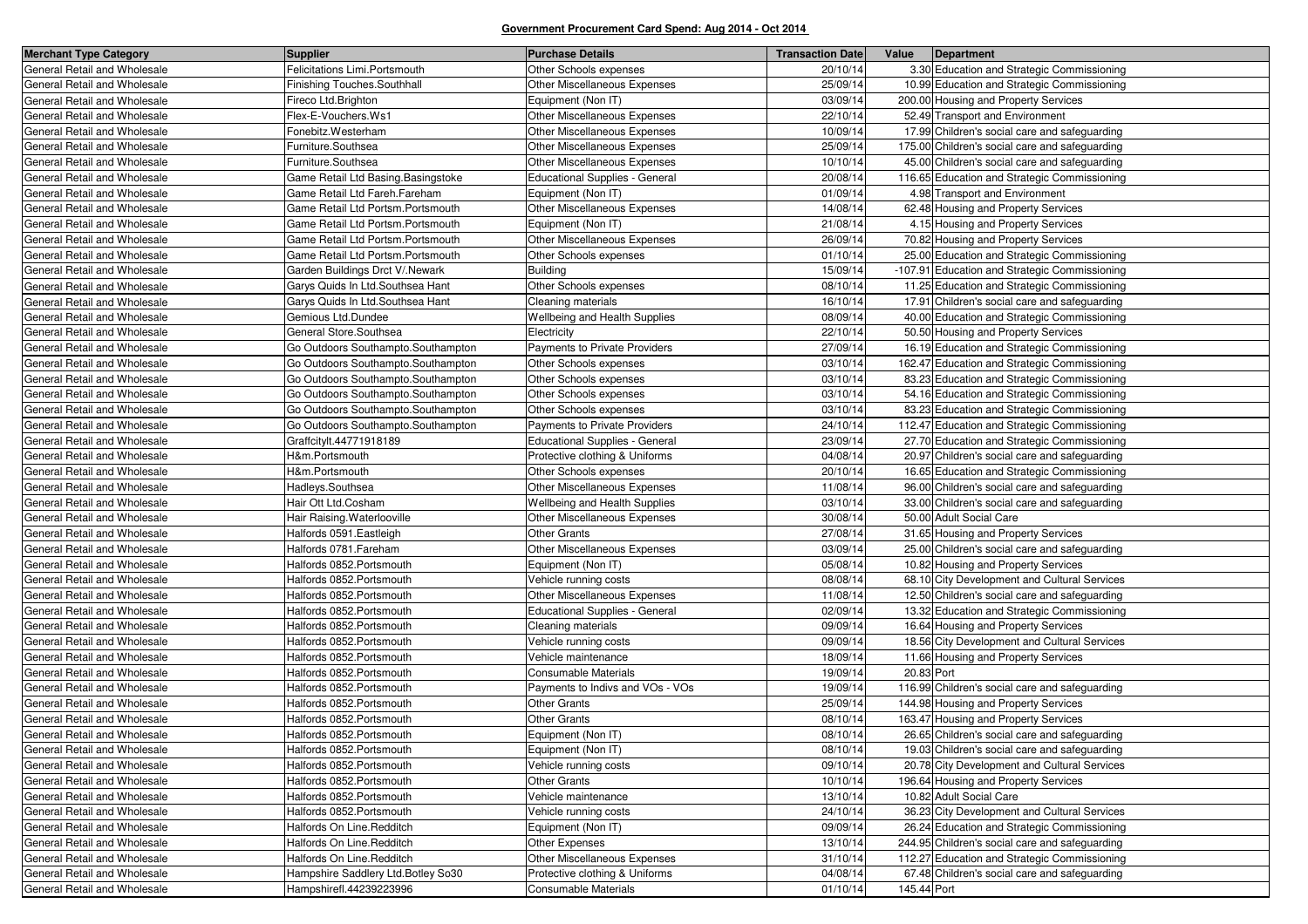| <b>Merchant Type Category</b> | <b>Supplier</b>                     | <b>Purchase Details</b>               | <b>Transaction Date</b> | Value      | Department                                     |
|-------------------------------|-------------------------------------|---------------------------------------|-------------------------|------------|------------------------------------------------|
| General Retail and Wholesale  | Haslemere Cycles.Southsea           | Payments to Indivs and VOs - VOs      | 27/10/14                |            | 141.67 Children's social care and safeguarding |
| General Retail and Wholesale  | Hawkins Bazaar.Beccles              | <b>Other Miscellaneous Expenses</b>   | 12/08/14                |            | 9.58 Adult Social Care                         |
| General Retail and Wholesale  | Hawkins Bazaar.Beccles              | Other Miscellaneous Expenses          | 16/10/14                |            | 29.17 Children's social care and safeguarding  |
| General Retail and Wholesale  | <b>Hawkins Bazaar.Beccles</b>       | Other Miscellaneous Expenses          | 17/10/14                |            | 23.50 Housing and Property Services            |
| General Retail and Wholesale  | Hemingway Menswear.Aldbury          | Protective clothing & Uniforms        | 16/08/14                |            | 48.00 Children's social care and safeguarding  |
| General Retail and Wholesale  | High Street Vouche.0151 6531700     | Other Miscellaneous Expenses          | 27/08/14                |            | 60.00 Adult Social Care                        |
| General Retail and Wholesale  | High Street Vouche.0151 6531700     | Other Miscellaneous Expenses          | 09/09/14                |            | 304.25 Education and Strategic Commissioning   |
| General Retail and Wholesale  | High Street Vouche.0151 6531700     | Other Schools expenses                | 12/09/14                |            | 197.92 Education and Strategic Commissioning   |
| General Retail and Wholesale  | High Street Vouche.0151 6531700     | Other Schools expenses                | 06/10/14                |            | 4.96 Education and Strategic Commissioning     |
| General Retail and Wholesale  | High Street Vouche.0151 6531700     | Other Schools expenses                | 06/10/14                |            | 100.00 Education and Strategic Commissioning   |
| General Retail and Wholesale  | High Street Vouche.0151 6531701     | Postages and carriage                 | 28/08/14                |            | 2.92 Adult Social Care                         |
| General Retail and Wholesale  | Hilti (Gt. Britain) Ltd. Manchester | Port Maintenance                      | 12/08/14                | 45.28 Port |                                                |
| General Retail and Wholesale  | Hilti Centre Portsmouth.Portsmouth  | <b>Consumable Materials</b>           | 27/08/14                |            | 180.00 Transport and Environment               |
| General Retail and Wholesale  | Hilti Centre Portsmouth.Portsmouth  | Consumable Materials                  | 21/10/14                |            | 150.01 Transport and Environment               |
| General Retail and Wholesale  | Hmv Retail Ltd.Portsmouth           | Other Miscellaneous Expenses          | 31/08/14                |            | 20.81 Children's social care and safeguarding  |
| General Retail and Wholesale  | Hmv Retail Ltd.Portsmouth           | Other Miscellaneous Expenses          | 25/09/14                |            | 16.65 Adult Social Care                        |
| General Retail and Wholesale  | Hmv Retail Ltd.Portsmouth           | Protective clothing & Uniforms        | 27/09/14                |            | 22.99 Children's social care and safeguarding  |
| General Retail and Wholesale  | Hmv Retail Ltd.Portsmouth           | Other Miscellaneous Expenses          | 31/10/14                |            | 14.99 Adult Social Care                        |
| General Retail and Wholesale  | Hobby Craft. Havant 54              | Other Miscellaneous Expenses          | 19/08/14                |            | 51.79 Housing and Property Services            |
| General Retail and Wholesale  | Hobby Craft. Havant 54              | Other Miscellaneous Expenses          | 21/08/14                |            | 136.34 Adult Social Care                       |
| General Retail and Wholesale  | Hobby Craft. Havant 54              | Other Miscellaneous Expenses          | 21/08/14                |            | 8.48 Adult Social Care                         |
| General Retail and Wholesale  | Hobby Craft. Havant 54              | <b>Educational Supplies - General</b> | 25/08/14                |            | 15.58 Education and Strategic Commissioning    |
| General Retail and Wholesale  | Hobby Craft.Havant 54               | <b>Staff Training expenses</b>        | 31/08/14                |            | 9.97 Education and Strategic Commissioning     |
| General Retail and Wholesale  | Hobby Craft.Havant 54               | Other Miscellaneous Expenses          | 22/09/14                |            | 122.75 Children's social care and safeguarding |
| General Retail and Wholesale  | Hobby Craft. Havant 54              | Other Miscellaneous Expenses          | 24/09/14                |            | 15.50 Housing and Property Services            |
| General Retail and Wholesale  | Hobby Craft. Havant 54              | <b>Other Miscellaneous Expenses</b>   | 24/09/14                |            | 14.85 Housing and Property Services            |
| General Retail and Wholesale  | Hobby Craft. Havant 54              | Other Miscellaneous Expenses          | 27/09/14                |            | 22.48 Housing and Property Services            |
| General Retail and Wholesale  | Hobby Craft. Havant 54              | Other Miscellaneous Expenses          | 04/10/14                |            | 38.98 Housing and Property Services            |
| General Retail and Wholesale  | Hobby Craft. Havant 54              | <b>Other Miscellaneous Expenses</b>   | 16/10/14                |            | 51.74 Housing and Property Services            |
| General Retail and Wholesale  | Hobby Craft.Havant 54               | Other Miscellaneous Expenses          | 16/10/14                |            | 32.00 Adult Social Care                        |
| General Retail and Wholesale  | Hobby Craft.Havant 54               | Other Miscellaneous Expenses          | 18/10/14                |            | 20.72 Children's social care and safeguarding  |
| General Retail and Wholesale  | Hobby Craft. Havant 54              | <b>Other Miscellaneous Expenses</b>   | 24/10/14                |            | 14.00 Housing and Property Services            |
| General Retail and Wholesale  | Hobby Craft.Havant 54               | Other Miscellaneous Expenses          | 25/10/14                |            | 3.75 Housing and Property Services             |
| General Retail and Wholesale  | Hobby Craft.Havant 54               | Other Miscellaneous Expenses          | 29/10/14                |            | 6.75 Education and Strategic Commissioning     |
| General Retail and Wholesale  | Hobby Craft. Havant 54              | Other Miscellaneous Expenses          | 30/10/14                |            | 11.50 Housing and Property Services            |
| General Retail and Wholesale  | Hobby Craft. Havant 54              | Other Miscellaneous Expenses          | 30/10/14                |            | 1.50 Housing and Property Services             |
| General Retail and Wholesale  | Hobbycraft (Internet).Northampton   | <b>Other Miscellaneous Expenses</b>   | 18/10/14                |            | 29.95 Housing and Property Services            |
| General Retail and Wholesale  | Holmes & Co Store Ltd.Portsmouth    | Educational Supplies - General        | 01/10/14                |            | 5.15 Education and Strategic Commissioning     |
| General Retail and Wholesale  | Home Bargains. Eastleigh            | Catering supplies                     | 14/10/14                |            | 4.97 Children's social care and safeguarding   |
| General Retail and Wholesale  | Home Bargains. Eastleigh            | Other Miscellaneous Expenses          | 24/10/14                |            | 9.08 Housing and Property Services             |
| General Retail and Wholesale  | Home Bargains. Waterlooville        | Equipment (Non IT)                    | 31/08/14                |            | 7.92 Adult Social Care                         |
| General Retail and Wholesale  | Homebase.Co.Uk.0845 077 8888        | Furniture                             | 11/09/14                |            | 19.94 Education and Strategic Commissioning    |
| General Retail and Wholesale  | Homebase.Co.Uk.0845 077 8888        | Furnishings Maintenance               | 10/10/14                |            | 82.45 Housing and Property Services            |
| General Retail and Wholesale  | Hooper Services Ltd.Portsmouth      | Cleaning materials                    | 08/08/14                |            | 151.00 Adult Social Care                       |
| General Retail and Wholesale  | Hooper Services Ltd.Portsmouth      | <b>Private Contractors</b>            | 12/08/14                |            | 114.52 Education and Strategic Commissioning   |
| General Retail and Wholesale  | Hooper Services Ltd.Portsmouth      | Other Miscellaneous Expenses          | 12/08/14                |            | 103.70 Education and Strategic Commissioning   |
| General Retail and Wholesale  | Hooper Services Ltd.Portsmouth      | Equipment (Non IT)                    | 02/09/14                |            | 138.68 Housing and Property Services           |
| General Retail and Wholesale  | Hooper Services Ltd.Portsmouth      | Other Miscellaneous Expenses          | 10/09/14                |            | 39.65 Education and Strategic Commissioning    |
| General Retail and Wholesale  | Hooper Services Ltd.Portsmouth      | Cleaning materials                    | 24/09/14                |            | 138.00 Adult Social Care                       |
| General Retail and Wholesale  | Hooper Services Ltd.Portsmouth      | Equipment (Non IT)                    | 30/09/14                |            | 55.60 Housing and Property Services            |
| General Retail and Wholesale  | Hooper Services Ltd.Portsmouth      | Cleaning materials                    | 30/09/14                |            | 43.32 Adult Social Care                        |
| General Retail and Wholesale  | Hooper Services Ltd.Portsmouth      | Equipment (Non IT)                    | 30/09/14                |            | 55.00 Adult Social Care                        |
| General Retail and Wholesale  | Hooper Services Ltd.Portsmouth      | Equipment (Non IT)                    | 03/10/14                |            | 211.06 Housing and Property Services           |
| General Retail and Wholesale  | Hooper Services Ltd.Portsmouth      | Equipment (Non IT)                    | 06/10/14                |            | 282.16 Housing and Property Services           |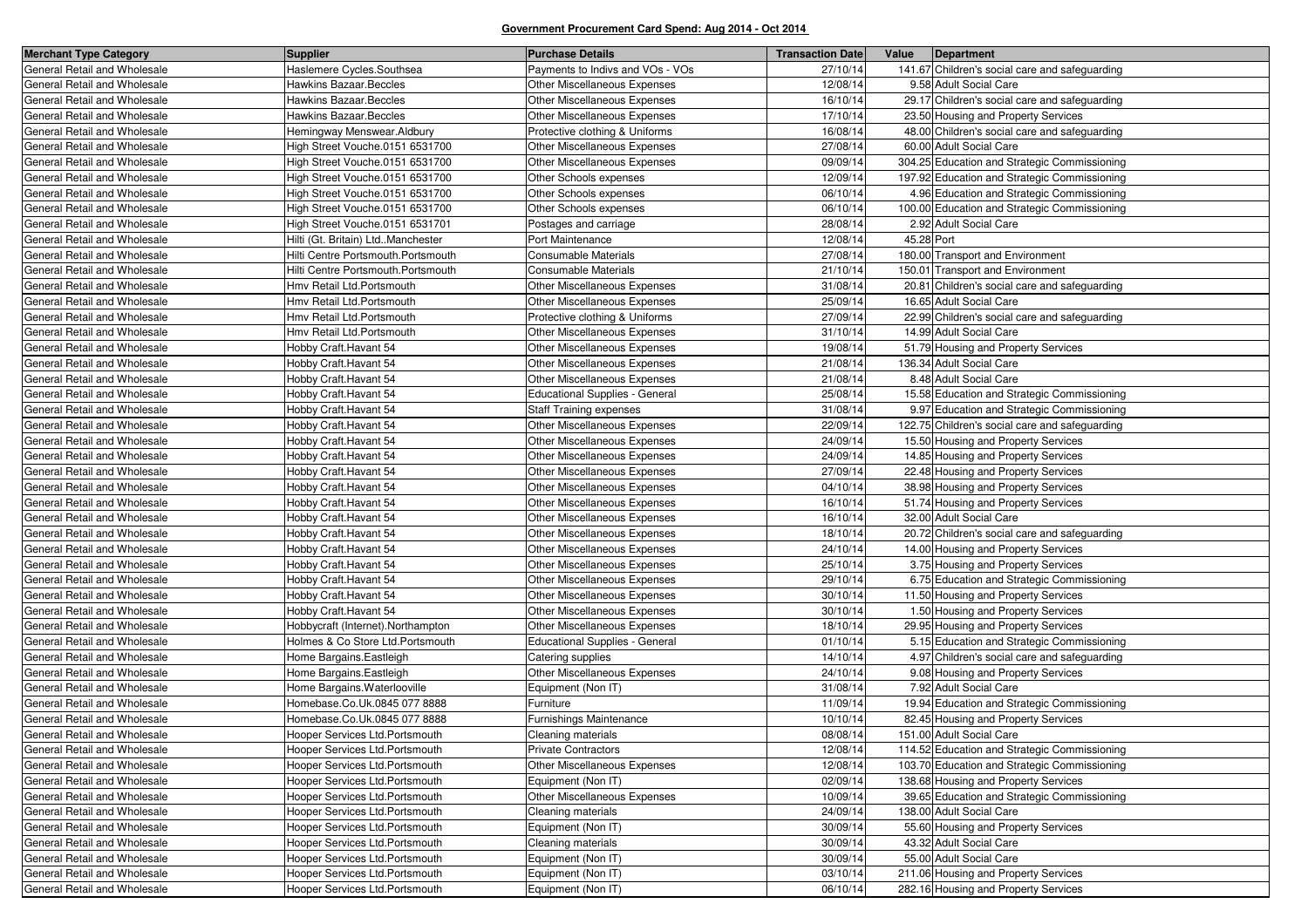| <b>Merchant Type Category</b> | <b>Supplier</b>                | <b>Purchase Details</b>               | <b>Transaction Date</b> | Value | Department                                     |
|-------------------------------|--------------------------------|---------------------------------------|-------------------------|-------|------------------------------------------------|
| General Retail and Wholesale  | Hooper Services Ltd.Portsmouth | Equipment (Non IT)                    | 08/10/14                |       | 45.90 Housing and Property Services            |
| General Retail and Wholesale  | Hooper Services Ltd.Portsmouth | Equipment (Non IT)                    | 08/10/14                |       | 64.00 Housing and Property Services            |
| General Retail and Wholesale  | Hooper Services Ltd.Portsmouth | Cleaning materials                    | 27/10/14                |       | 138.00 Adult Social Care                       |
| General Retail and Wholesale  | Humanware Ltd.Rushden          | Stationery                            | 07/10/14                |       | 82.50 Education and Strategic Commissioning    |
| General Retail and Wholesale  | celand.Cosham                  | Catering supplies                     | 04/08/14                |       | 31.65 Adult Social Care                        |
| General Retail and Wholesale  | Iceland.Cosham                 | Catering supplies                     | 11/08/14                |       | 34.32 Adult Social Care                        |
| General Retail and Wholesale  | Iceland.Cosham                 | Catering supplies                     | 18/08/14                |       | 34.05 Adult Social Care                        |
| General Retail and Wholesale  | celand.Cosham                  | Catering supplies                     | 18/08/14                |       | 3.33 Adult Social Care                         |
| General Retail and Wholesale  | celand.Cosham                  | Catering supplies                     | 25/08/14                |       | 39.33 Adult Social Care                        |
| General Retail and Wholesale  | Iceland.Cosham                 | Catering supplies                     | 25/08/14                |       | 4.17 Adult Social Care                         |
| General Retail and Wholesale  | celand.Cosham                  | Catering supplies                     | 01/09/14                |       | 25.05 Adult Social Care                        |
| General Retail and Wholesale  | celand.Cosham                  | Catering supplies                     | 01/09/14                |       | 1.67 Adult Social Care                         |
| General Retail and Wholesale  | celand.Cosham                  | Catering supplies                     | 08/09/14                |       | 39.92 Adult Social Care                        |
| General Retail and Wholesale  | celand.Cosham                  | Catering supplies                     | 08/09/14                |       | 4.58 Adult Social Care                         |
| General Retail and Wholesale  | celand.Cosham                  | Catering supplies                     | 15/09/14                |       | 3.75 Adult Social Care                         |
| General Retail and Wholesale  | celand.Cosham                  | Catering supplies                     | 15/09/14                |       | 38.94 Adult Social Care                        |
| General Retail and Wholesale  | Iceland.Cosham                 | Catering supplies                     | 22/09/14                |       | 31.67 Adult Social Care                        |
| General Retail and Wholesale  | celand.Cosham                  | Catering supplies                     | 22/09/14                |       | 2.50 Adult Social Care                         |
| General Retail and Wholesale  | celand.Cosham                  | Catering supplies                     | 29/09/14                |       | 52.44 Adult Social Care                        |
| General Retail and Wholesale  | celand.Cosham                  | Catering supplies                     | 06/10/14                |       | 30.76 Adult Social Care                        |
| General Retail and Wholesale  | Iceland.Cosham                 | Catering supplies                     | 13/10/14                |       | 31.65 Adult Social Care                        |
| General Retail and Wholesale  | celand.Cosham                  | Catering supplies                     | 13/10/14                |       | 3.33 Adult Social Care                         |
| General Retail and Wholesale  | celand.Cosham                  | Catering supplies                     | 20/10/14                |       | 39.74 Adult Social Care                        |
| General Retail and Wholesale  | celand.Cosham                  | Catering supplies                     | 27/10/14                |       | 2.50 Adult Social Care                         |
| General Retail and Wholesale  | Iceland.Cosham                 | Catering supplies                     | 27/10/14                |       | 30.94 Adult Social Care                        |
| General Retail and Wholesale  | celand.Fareham                 | Catering supplies                     | 11/08/14                |       | 6.75 Adult Social Care                         |
| General Retail and Wholesale  | Iceland.Fratton                | Other Miscellaneous Expenses          | 14/08/14                |       | 21.60 Housing and Property Services            |
| General Retail and Wholesale  | celand.Fratton                 | Other Miscellaneous Expenses          | 14/08/14                |       | 5.00 Housing and Property Services             |
| General Retail and Wholesale  | celand.Fratton                 | Catering supplies                     | 22/08/14                |       | 5.40 Children's social care and safeguarding   |
| General Retail and Wholesale  | celand.Fratton                 | Catering supplies                     | 28/10/14                |       | 13.33 Children's social care and safeguarding  |
| General Retail and Wholesale  | celand.Fratton                 | Catering supplies                     | 28/10/14                |       | 190.08 Children's social care and safeguarding |
| General Retail and Wholesale  | celand.Portsmouth              | Payments to Indivs and VOs - VOs      | 01/08/14                |       | 23.22 Children's social care and safeguarding  |
| General Retail and Wholesale  | celand.Portsmouth              | Other Miscellaneous Expenses          | 06/08/14                |       | 5.40 Education and Strategic Commissioning     |
| General Retail and Wholesale  | celand.Portsmouth              | Equipment (Non IT)                    | 19/08/14                |       | 12.09 Housing and Property Services            |
| General Retail and Wholesale  | celand.Portsmouth              | Other Schools expenses                | 20/08/14                |       | 9.58 Education and Strategic Commissioning     |
| General Retail and Wholesale  | celand.Portsmouth              | Catering supplies                     | 08/09/14                |       | 126.78 Education and Strategic Commissioning   |
| General Retail and Wholesale  | celand.Portsmouth              | Catering supplies                     | 15/09/14                |       | 72.66 Education and Strategic Commissioning    |
| General Retail and Wholesale  | celand.Portsmouth              | Other Miscellaneous Expenses          | 19/09/14                |       | 10.00 Housing and Property Services            |
| General Retail and Wholesale  | celand.Portsmouth              | Catering supplies                     | 22/09/14                |       | 75.80 Education and Strategic Commissioning    |
| General Retail and Wholesale  | celand.Portsmouth              | Educational Supplies - General        | 24/09/14                |       | 8.82 Education and Strategic Commissioning     |
| General Retail and Wholesale  | celand.Portsmouth              | Catering supplies                     | 29/09/14                |       | 77.27 Education and Strategic Commissioning    |
| General Retail and Wholesale  | celand.Portsmouth              | Catering supplies                     | 08/10/14                |       | 100.42 Education and Strategic Commissioning   |
| General Retail and Wholesale  | celand.Portsmouth              | Catering supplies                     | 14/10/14                |       | 78.64 Education and Strategic Commissioning    |
| General Retail and Wholesale  | celand.Portsmouth              | Catering supplies                     | 14/10/14                |       | 4.69 Corporate Assets, Business and Standards  |
| General Retail and Wholesale  | Iceland.Portsmouth             | Hospitality                           | 21/10/14                |       | 7.00 Children's social care and safeguarding   |
| General Retail and Wholesale  | Iceland.Portsmouth             | <b>Educational Supplies - General</b> | 22/10/14                |       | 1.67 Education and Strategic Commissioning     |
| General Retail and Wholesale  | celand.Waterlooville           | Other Miscellaneous Expenses          | 21/09/14                |       | 7.06 Housing and Property Services             |
| General Retail and Wholesale  | Ikea Online.Shop Online        | Furniture                             | 06/08/14                |       | 265.00 Education and Strategic Commissioning   |
| General Retail and Wholesale  | Ikea Online.Shop Online        | Payments to Indivs and VOs - VOs      | 02/09/14                |       | 715.00 Children's social care and safeguarding |
| General Retail and Wholesale  | kea Online.Shop Online         | Equipment (Non IT)                    | 14/10/14                |       | 65.83 City Development and Cultural Services   |
| General Retail and Wholesale  | lkea Sacat Southampton         | Foster Care - General                 | 27/08/14                |       | 2.55 Children's social care and safeguarding   |
| General Retail and Wholesale  | lkea Sacat Southampton         | <b>Building</b>                       | 28/08/14                |       | 61.75 Housing and Property Services            |
| General Retail and Wholesale  | Ikea Sacat.Southampton         | <b>Building</b>                       | 28/08/14                |       | 600.00 Housing and Property Services           |
| General Retail and Wholesale  | Ikea Sacat.Southampton         | Other Miscellaneous Expenses          | 12/10/14                |       | 23.58 Education and Strategic Commissioning    |
|                               |                                |                                       |                         |       |                                                |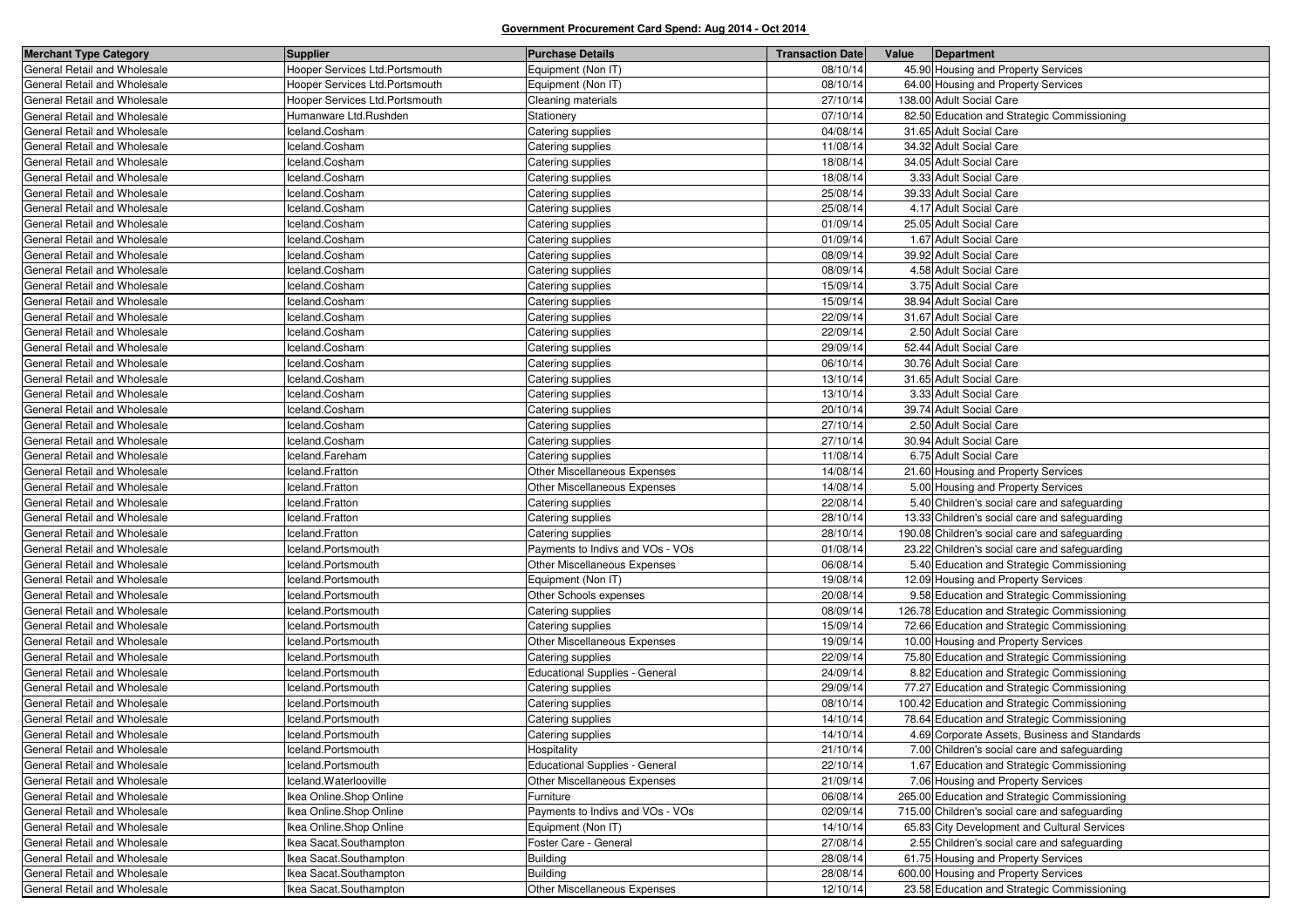| <b>Merchant Type Category</b> | <b>Supplier</b>                      | <b>Purchase Details</b>               | <b>Transaction Date</b> | Value | Department                                      |
|-------------------------------|--------------------------------------|---------------------------------------|-------------------------|-------|-------------------------------------------------|
| General Retail and Wholesale  | Ikea Sacat.Southampton               | Catering supplies                     | 19/10/14                |       | 7.00 Education and Strategic Commissioning      |
| General Retail and Wholesale  | Ikea Sacat.Southampton               | <b>Educational Supplies - General</b> | 31/10/14                |       | 13.33 Education and Strategic Commissioning     |
| General Retail and Wholesale  | Ikea.Southampton                     | Furniture                             | 05/08/14                |       | 53.00 Education and Strategic Commissioning     |
| General Retail and Wholesale  | Ikea.Southampton                     | Hospitality                           | 13/08/14                |       | 3.85 Housing and Property Services              |
| General Retail and Wholesale  | Ikea.Southampton                     | <b>Educational Supplies - General</b> | 19/08/14                |       | 160.21 Education and Strategic Commissioning    |
| General Retail and Wholesale  | Ikea.Southampton                     | <b>Educational Supplies - General</b> | 31/08/14                |       | 338.29 Education and Strategic Commissioning    |
| General Retail and Wholesale  | Ikea.Southampton                     | <b>Educational Supplies - General</b> | 31/08/14                |       | 194.42 Education and Strategic Commissioning    |
| General Retail and Wholesale  | Ikea.Southampton                     | Furniture                             | 04/09/14                |       | 50.00 Education and Strategic Commissioning     |
| General Retail and Wholesale  | Ikea.Southampton                     | Furniture                             | 04/09/14                |       | 45.83 Education and Strategic Commissioning     |
| General Retail and Wholesale  | Ikea.Southampton                     | Furniture                             | 04/09/14                |       | 619.58 Education and Strategic Commissioning    |
| General Retail and Wholesale  | Ikea.Southampton                     | Catering supplies                     | 17/10/14                |       | 12.40 Children's social care and safeguarding   |
| General Retail and Wholesale  | Ikea.Southampton                     | Furniture                             | 17/10/14                |       | 97.32 Children's social care and safeguarding   |
| General Retail and Wholesale  | Ikea.Southampton                     | Furniture                             | 27/10/14                |       | 61.58 Education and Strategic Commissioning     |
| General Retail and Wholesale  | Ikea.Southampton                     | Furniture                             | 30/10/14                |       | 55.83 Education and Strategic Commissioning     |
| General Retail and Wholesale  | Ikea.Southampton                     | Consumable Materials                  | 01/11/14                |       | 155.50 Education and Strategic Commissioning    |
| General Retail and Wholesale  | International Door Contr.Stourbridge | Consumable Materials                  | 08/08/14                |       | 471.06 Transport and Environment                |
| General Retail and Wholesale  | -Spi Ltd.Glasgow G32                 | Consumable Materials                  | 06/08/14                |       | 368.95 Corporate Assets, Business and Standards |
| General Retail and Wholesale  | Itunes.Com/bill.Itunes.Com           | Other Miscellaneous Expenses          | 17/09/14                |       | 25.91 Education and Strategic Commissioning     |
| General Retail and Wholesale  | Itunes.Com/bill.Itunes.Com           | <b>Other Miscellaneous Expenses</b>   | 17/09/14                |       | 21.57 Education and Strategic Commissioning     |
| General Retail and Wholesale  | Itunes.Com/bill.Itunes.Com           | Other Miscellaneous Expenses          | 17/09/14                |       | 25.91 Education and Strategic Commissioning     |
| General Retail and Wholesale  | Itunes.Com/bill.Itunes.Com           | Other Miscellaneous Expenses          | 17/09/14                |       | 60.70 Education and Strategic Commissioning     |
| General Retail and Wholesale  | Itunes.Com/bill.Itunes.Com           | Other Miscellaneous Expenses          | 17/09/14                |       | 25.91 Education and Strategic Commissioning     |
| General Retail and Wholesale  | Itunes.Com/bill.Itunes.Com           | Other Miscellaneous Expenses          | 17/09/14                |       | 43.30 Education and Strategic Commissioning     |
| General Retail and Wholesale  | Itunes.Com/bill.Itunes.Com           | <b>Educational Supplies - General</b> | 17/09/14                |       | 2.99 Education and Strategic Commissioning      |
| General Retail and Wholesale  | Itunes.Com/bill.Itunes.Com           | Software costs                        | 17/09/14                |       | 32.71 Education and Strategic Commissioning     |
| General Retail and Wholesale  | Itunes.Com/bill.Itunes.Com           | Software costs                        | 17/09/14                |       | 98.80 Education and Strategic Commissioning     |
| General Retail and Wholesale  | Itunes.Com/bill.Itunes.Com           | Software costs                        | 17/09/14                |       | 11.23 Education and Strategic Commissioning     |
| General Retail and Wholesale  | Itunes.Com/bill.Itunes.Com           | Software costs                        | 17/09/14                |       | 49.23 Education and Strategic Commissioning     |
| General Retail and Wholesale  | Itunes.Com/bill.Itunes.Com           | Computer hardware                     | 19/09/14                |       | 129.13 Education and Strategic Commissioning    |
| General Retail and Wholesale  | Itunes.Com/bill.Itunes.Com           | Software costs                        | 30/09/14                |       | 34.99 Education and Strategic Commissioning     |
| General Retail and Wholesale  | Itunes.Com/bill.Itunes.Com           | Software costs                        | 30/09/14                |       | 10.49 Education and Strategic Commissioning     |
| General Retail and Wholesale  | Itunes.Com/bill.Itunes.Com           | Software costs                        | 30/09/14                |       | 8.98 Education and Strategic Commissioning      |
| General Retail and Wholesale  | Itunes.Com/bill.Itunes.Com           | Software costs                        | 06/10/14                |       | 5.97 Education and Strategic Commissioning      |
| General Retail and Wholesale  | J D Sports 542. Portsmouth           | Payments to Indivs and VOs - VOs      | 07/08/14                |       | 87.00 Children's social care and safeguarding   |
| General Retail and Wholesale  | J D Sports 542. Portsmouth           | Protective clothing & Uniforms        | 16/08/14                |       | 58.33 Children's social care and safeguarding   |
| General Retail and Wholesale  | J D Sports 542. Portsmouth           | Payments to Indivs and VOs - VOs      | 22/08/14                |       | 16.67 Children's social care and safeguarding   |
| General Retail and Wholesale  | J D Sports 542. Portsmouth           | Protective clothing & Uniforms        | 02/09/14                |       | 13.33 Children's social care and safeguarding   |
| General Retail and Wholesale  | J D Sports 542. Portsmouth           | Protective clothing & Uniforms        | 05/09/14                |       | 40.00 Children's social care and safeguarding   |
| General Retail and Wholesale  | J D Sports 542. Portsmouth           | Educational Supplies - General        | 08/09/14                |       | 16.67 Education and Strategic Commissioning     |
| General Retail and Wholesale  | J D Sports 542. Portsmouth           | Educational Supplies - General        | 08/09/14                |       | 16.67 Education and Strategic Commissioning     |
| General Retail and Wholesale  | J D Sports 542. Portsmouth           | <b>Educational Supplies - General</b> | 18/09/14                |       | 8.33 Education and Strategic Commissioning      |
| General Retail and Wholesale  | J D Sports 542. Portsmouth           | Payments to Indivs and VOs - VOs      | 22/09/14                |       | 43.33 Children's social care and safeguarding   |
| General Retail and Wholesale  | J D Sports 542. Portsmouth           | Payments to Indivs and VOs - VOs      | 23/09/14                |       | 29.17 Children's social care and safeguarding   |
| General Retail and Wholesale  | J D Sports 542. Portsmouth           | Payments to Indivs and VOs - VOs      | 24/09/14                |       | 25.00 Children's social care and safeguarding   |
| General Retail and Wholesale  | J D Sports 542. Portsmouth           | Protective clothing & Uniforms        | 25/10/14                |       | 65.00 Children's social care and safeguarding   |
| General Retail and Wholesale  | J M M Marketing.Farnham              | Educational Supplies - General        | 22/10/14                |       | 5.63 Education and Strategic Commissioning      |
| General Retail and Wholesale  | J M M Marketing.Farnham              | Educational Supplies - General        | 22/10/14                |       | 184.70 Education and Strategic Commissioning    |
| General Retail and Wholesale  | J P Lennard Ltd.Rugby                | Educational Supplies - General        | 09/09/14                |       | 58.80 Education and Strategic Commissioning     |
| General Retail and Wholesale  | J P Lennard Ltd.Rugby                | Educational Supplies - General        | 16/10/14                |       | 14.35 Education and Strategic Commissioning     |
| General Retail and Wholesale  | Jessops.0844 800 444                 | Equipment (Non IT)                    | 15/08/14                |       | 89.16 Housing and Property Services             |
| General Retail and Wholesale  | Jessops.0844 800 444                 | Educational Supplies - General        | 16/09/14                |       | 137.70 Education and Strategic Commissioning    |
| General Retail and Wholesale  | Jessops.0844 800 444                 | Equipment (Non IT)                    | 07/10/14                |       | 90.82 Housing and Property Services             |
| General Retail and Wholesale  | John Lewis.Knight & Lee              | Furniture                             | 28/08/14                |       | 278.33 Education and Strategic Commissioning    |
| General Retail and Wholesale  | John Lewis.Knight & Lee              | Stationery                            | 31/08/14                |       | 9.17 Education and Strategic Commissioning      |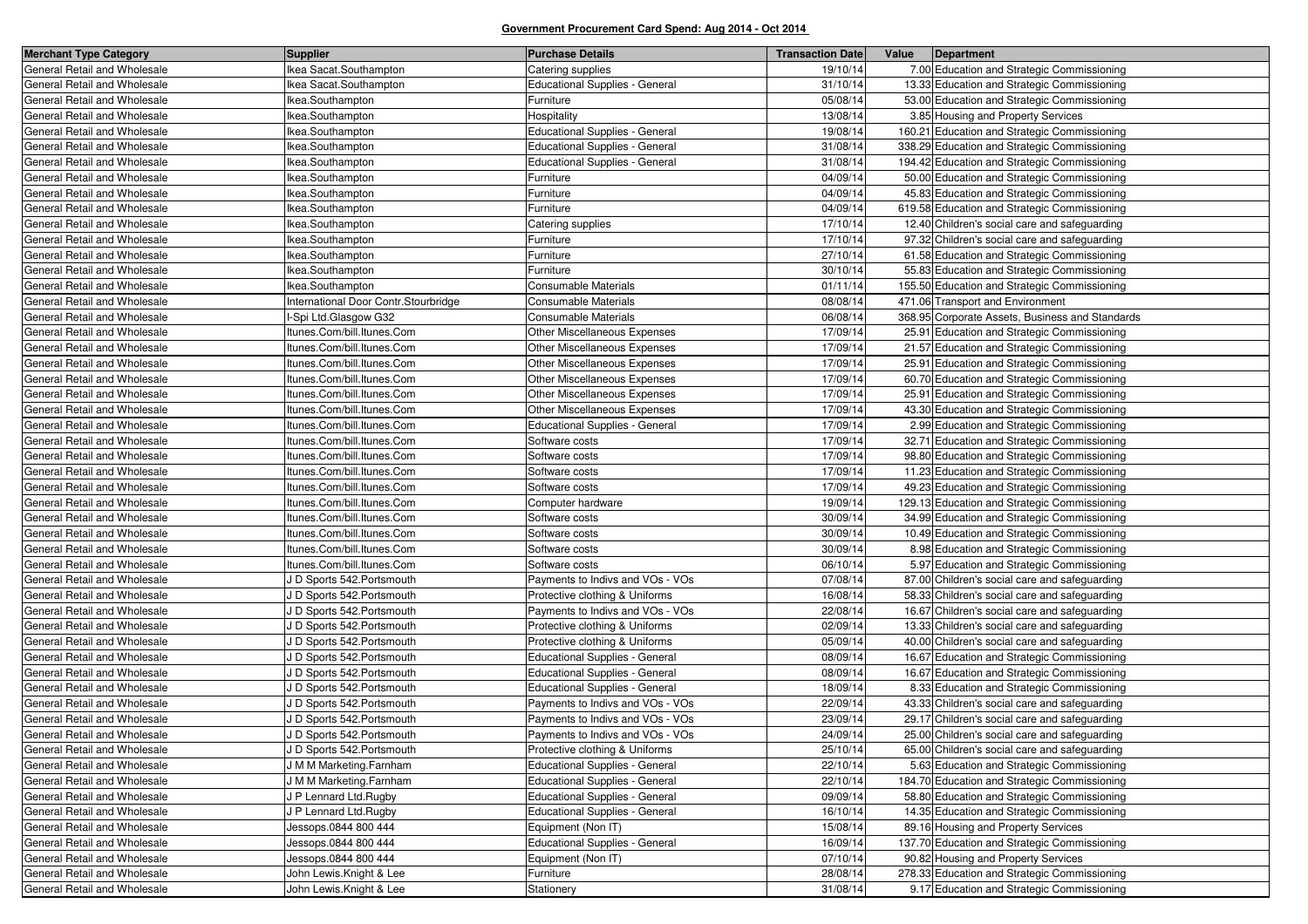| <b>Merchant Type Category</b> | <b>Supplier</b>                 | <b>Purchase Details</b>               | <b>Transaction Date</b> | Value      | Department                                    |
|-------------------------------|---------------------------------|---------------------------------------|-------------------------|------------|-----------------------------------------------|
| General Retail and Wholesale  | John Lewis.Knight & Lee         | <b>Educational Supplies - General</b> | 05/10/14                |            | 9.00 Corporate Assets, Business and Standards |
| General Retail and Wholesale  | John Lewis.Southampton          | Computer hardware                     | 10/08/14                | 58.25 Port |                                               |
| General Retail and Wholesale  | Js Online Grocery.0800 328 1700 | Hospitality                           | 02/09/14                |            | 18.90 Education and Strategic Commissioning   |
| General Retail and Wholesale  | Js Online Grocery.0800 328 1700 | Other Miscellaneous Expenses          | 02/09/14                |            | 62.38 Education and Strategic Commissioning   |
| General Retail and Wholesale  | Js Online Grocery.0800 328 1700 | Catering supplies                     | 02/09/14                |            | 95.34 Education and Strategic Commissioning   |
| General Retail and Wholesale  | Js Online Grocery.0800 328 1700 | Other Miscellaneous Expenses          | 08/09/14                |            | 43.42 Education and Strategic Commissioning   |
| General Retail and Wholesale  | Js Online Grocery.0800 328 1700 | Cleaning materials                    | 08/09/14                |            | 5.83 Education and Strategic Commissioning    |
| General Retail and Wholesale  | Js Online Grocery.0800 328 1700 | Hospitality                           | 08/09/14                |            | 3.04 Education and Strategic Commissioning    |
| General Retail and Wholesale  | Js Online Grocery.0800 328 1700 | Accommodation and Subsistence         | 08/09/14                |            | 4.50 Education and Strategic Commissioning    |
| General Retail and Wholesale  | Js Online Grocery.0800 328 1700 | Accommodation and Subsistence         | 08/09/14                |            | 8.00 Education and Strategic Commissioning    |
| General Retail and Wholesale  | Js Online Grocery.0800 328 1700 | Educational Supplies - General        | 08/09/14                |            | 31.27 Education and Strategic Commissioning   |
| General Retail and Wholesale  | Js Online Grocery.0800 328 1700 | <b>Educational Supplies - General</b> | 08/09/14                |            | 7.29 Education and Strategic Commissioning    |
| General Retail and Wholesale  | Js Online Grocery.0800 328 1700 | Accommodation and Subsistence         | 08/09/14                |            | 0.89 Education and Strategic Commissioning    |
| General Retail and Wholesale  | Js Online Grocery.0800 328 1700 | Accommodation and Subsistence         | 08/09/14                |            | 8.33 Education and Strategic Commissioning    |
| General Retail and Wholesale  | Js Online Grocery.0800 328 1700 | Other Miscellaneous Expenses          | 08/09/14                |            | 0.89 Education and Strategic Commissioning    |
| General Retail and Wholesale  | Js Online Grocery.0800 328 1700 | Other Miscellaneous Expenses          | 15/09/14                |            | 55.32 Education and Strategic Commissioning   |
| General Retail and Wholesale  | Js Online Grocery.0800 328 1700 | Other Miscellaneous Expenses          | 15/09/14                |            | 0.89 Education and Strategic Commissioning    |
| General Retail and Wholesale  | Js Online Grocery.0800 328 1700 | <b>Educational Supplies - General</b> | 15/09/14                |            | 0.37 Education and Strategic Commissioning    |
| General Retail and Wholesale  | Js Online Grocery.0800 328 1700 | <b>Educational Supplies - General</b> | 15/09/14                |            | 44.59 Education and Strategic Commissioning   |
| General Retail and Wholesale  | Js Online Grocery.0800 328 1700 | Accommodation and Subsistence         | 15/09/14                |            | 0.89 Education and Strategic Commissioning    |
| General Retail and Wholesale  | Js Online Grocery.0800 328 1700 | Other Miscellaneous Expenses          | 22/09/14                |            | 54.34 Education and Strategic Commissioning   |
| General Retail and Wholesale  | Js Online Grocery.0800 328 1700 | Hospitality                           | 22/09/14                |            | 7.73 Education and Strategic Commissioning    |
| General Retail and Wholesale  | Js Online Grocery.0800 328 1700 | Accommodation and Subsistence         | 22/09/14                |            | 9.00 Education and Strategic Commissioning    |
| General Retail and Wholesale  | Js Online Grocery.0800 328 1700 | Other Miscellaneous Expenses          | 22/09/14                |            | 0.89 Education and Strategic Commissioning    |
| General Retail and Wholesale  | Js Online Grocery.0800 328 1700 | <b>Educational Supplies - General</b> | 22/09/14                |            | 39.47 Education and Strategic Commissioning   |
| General Retail and Wholesale  | Js Online Grocery.0800 328 1700 | Accommodation and Subsistence         | 22/09/14                |            | 0.89 Education and Strategic Commissioning    |
| General Retail and Wholesale  | Js Online Grocery.0800 328 1700 | Other Miscellaneous Expenses          | 22/09/14                |            | 1.67 Education and Strategic Commissioning    |
| General Retail and Wholesale  | Js Online Grocery.0800 328 1700 | Catering supplies                     | 25/09/14                |            | 71.65 Education and Strategic Commissioning   |
| General Retail and Wholesale  | Js Online Grocery.0800 328 1700 | Other Miscellaneous Expenses          | 29/09/14                |            | 59.41 Education and Strategic Commissioning   |
| General Retail and Wholesale  | Js Online Grocery.0800 328 1700 | Hospitality                           | 29/09/14                |            | 6.37 Education and Strategic Commissioning    |
| General Retail and Wholesale  | Js Online Grocery.0800 328 1700 | <b>Educational Supplies - General</b> | 29/09/14                |            | 33.30 Education and Strategic Commissioning   |
| General Retail and Wholesale  | Js Online Grocery.0800 328 1700 | Other Miscellaneous Expenses          | 29/09/14                |            | 0.89 Education and Strategic Commissioning    |
| General Retail and Wholesale  | Js Online Grocery.0800 328 1700 | Accommodation and Subsistence         | 29/09/14                |            | 0.75 Education and Strategic Commissioning    |
| General Retail and Wholesale  | Js Online Grocery.0800 328 1700 | <b>Educational Supplies - General</b> | 29/09/14                |            | 3.50 Education and Strategic Commissioning    |
| General Retail and Wholesale  | Js Online Grocery.0800 328 1700 | Accommodation and Subsistence         | 29/09/14                |            | 0.89 Education and Strategic Commissioning    |
| General Retail and Wholesale  | Js Online Grocery.0800 328 1700 | Hospitality                           | 06/10/14                |            | 8.32 Education and Strategic Commissioning    |
| General Retail and Wholesale  | Js Online Grocery.0800 328 1700 | Other Miscellaneous Expenses          | 06/10/14                |            | 71.13 Education and Strategic Commissioning   |
| General Retail and Wholesale  | Js Online Grocery.0800 328 1700 | Cleaning materials                    | 06/10/14                |            | 13.33 Education and Strategic Commissioning   |
| General Retail and Wholesale  | Js Online Grocery.0800 328 1700 | Other Miscellaneous Expenses          | 07/10/14                |            | 0.89 Education and Strategic Commissioning    |
| General Retail and Wholesale  | Js Online Grocery.0800 328 1700 | Accommodation and Subsistence         | 07/10/14                |            | 0.89 Education and Strategic Commissioning    |
| General Retail and Wholesale  | Js Online Grocery.0800 328 1700 | <b>Educational Supplies - General</b> | 07/10/14                |            | 3.67 Education and Strategic Commissioning    |
| General Retail and Wholesale  | Js Online Grocery.0800 328 1700 | Educational Supplies - General        | 07/10/14                |            | 99.29 Education and Strategic Commissioning   |
| General Retail and Wholesale  | Js Online Grocery.0800 328 1700 | Other Miscellaneous Expenses          | 13/10/14                |            | 69.30 Education and Strategic Commissioning   |
| General Retail and Wholesale  | Js Online Grocery.0800 328 1700 | Educational Supplies - General        | 13/10/14                |            | 25.95 Education and Strategic Commissioning   |
| General Retail and Wholesale  | Js Online Grocery.0800 328 1700 | <b>Educational Supplies - General</b> | 13/10/14                |            | 9.04 Education and Strategic Commissioning    |
| General Retail and Wholesale  | Js Online Grocery.0800 328 1700 | Accommodation and Subsistence         | 13/10/14                |            | 0.89 Education and Strategic Commissioning    |
| General Retail and Wholesale  | Js Online Grocery.0800 328 1700 | Other Miscellaneous Expenses          | 13/10/14                |            | 3.89 Education and Strategic Commissioning    |
| General Retail and Wholesale  | Js Online Grocery.0800 328 1700 | Other Expenses                        | 20/10/14                |            | 12.08 Education and Strategic Commissioning   |
| General Retail and Wholesale  | Js Online Grocery.0800 328 1700 | Hospitality                           | 20/10/14                |            | 9.31 Education and Strategic Commissioning    |
| General Retail and Wholesale  | Js Online Grocery.0800 328 1700 | Other Miscellaneous Expenses          | 20/10/14                |            | 47.67 Education and Strategic Commissioning   |
| General Retail and Wholesale  | Js Online Grocery.0800 328 1700 | Accommodation and Subsistence         | 20/10/14                |            | 1.50 Education and Strategic Commissioning    |
| General Retail and Wholesale  | Js Online Grocery.0800 328 1700 | Accommodation and Subsistence         | 20/10/14                |            | 0.89 Education and Strategic Commissioning    |
| General Retail and Wholesale  | Js Online Grocery.0800 328 1700 | Other Miscellaneous Expenses          | 20/10/14                |            | 0.89 Education and Strategic Commissioning    |
| General Retail and Wholesale  | Js Online Grocery.0800 328 1700 | Accommodation and Subsistence         | 20/10/14                |            | 7.80 Education and Strategic Commissioning    |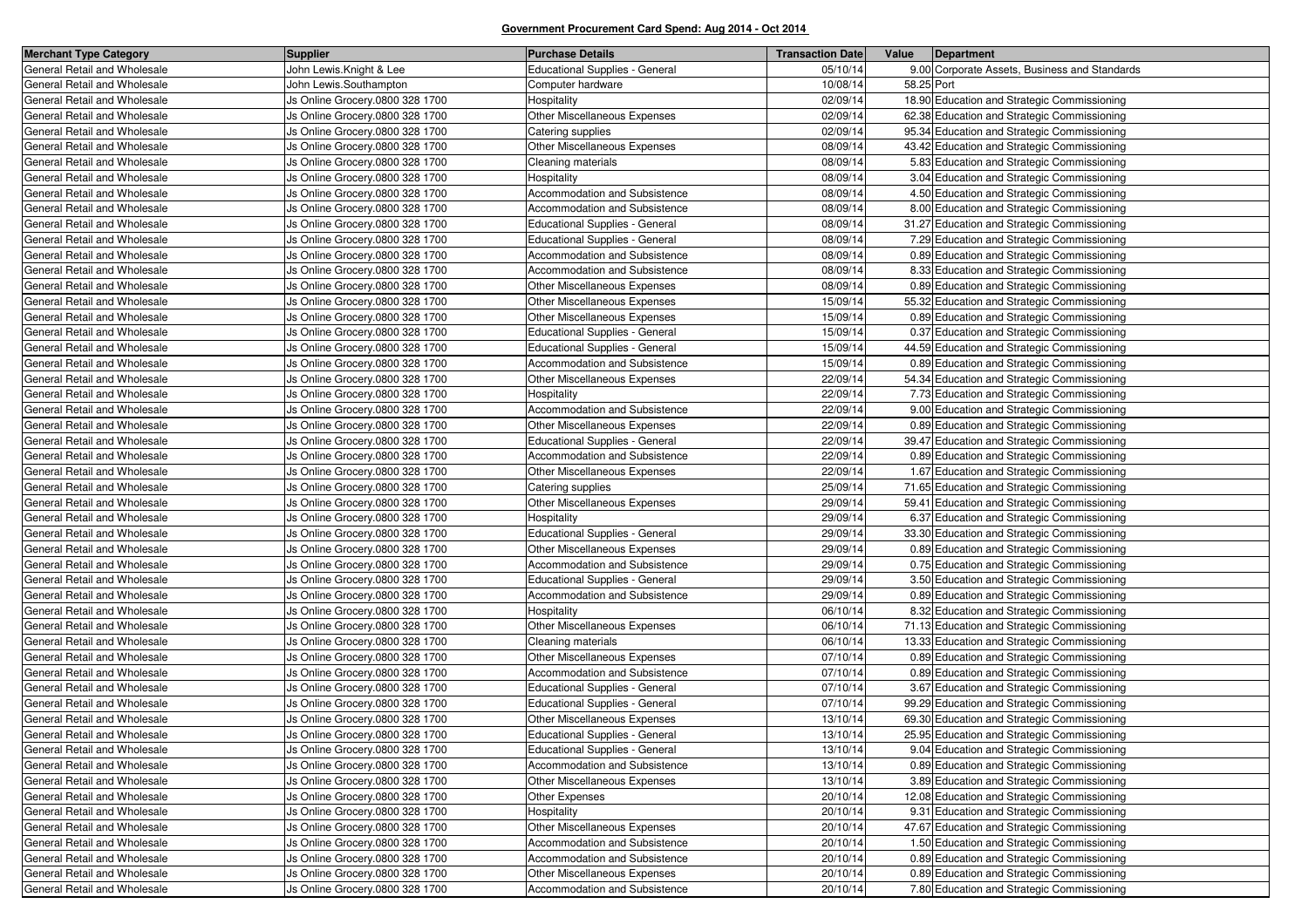| <b>Merchant Type Category</b> | <b>Supplier</b>                   | <b>Purchase Details</b>               | <b>Transaction Date</b> | Value       | Department                                   |
|-------------------------------|-----------------------------------|---------------------------------------|-------------------------|-------------|----------------------------------------------|
| General Retail and Wholesale  | Js Online Grocery.0800 328 1700   | <b>Educational Supplies - General</b> | 20/10/14                |             | 31.93 Education and Strategic Commissioning  |
| General Retail and Wholesale  | Js Online Grocery.0800 328 1700   | Catering supplies                     | 22/10/14                |             | 60.85 Education and Strategic Commissioning  |
| General Retail and Wholesale  | Ken Brown Boats Ltd.Old Portsmout | <b>Private Contractors</b>            | 13/08/14                | 180.42 Port |                                              |
| General Retail and Wholesale  | Ken Brown Boats Ltd.Old Portsmout | Port Maintenance                      | 13/08/14                | 160.00 Port |                                              |
| General Retail and Wholesale  | Ken Brown Boats Ltd.Old Portsmout | Port Maintenance                      | 10/09/14                | 112.64 Port |                                              |
| General Retail and Wholesale  | Ken Brown Boats Ltd.Old Portsmout | Port Maintenance                      | 07/10/14                | 152.57 Port |                                              |
| General Retail and Wholesale  | Ken Brown Boats Ltd.Old Portsmout | <b>Private Contractors</b>            | 07/10/14                | 217.47 Port |                                              |
| General Retail and Wholesale  | Ken Brown Boats Ltd.Old Portsmout | Port Maintenance                      | 14/10/14                | 471.04 Port |                                              |
| General Retail and Wholesale  | Kenable Ltd.44174488675           | Computer hardware                     | 20/10/14                |             | 48.39 Education and Strategic Commissioning  |
| General Retail and Wholesale  | Key Industrial Equipment.Dorset   | Furniture                             | 11/09/14                |             | 221.00 Education and Strategic Commissioning |
| General Retail and Wholesale  | Key Industrial Equipment.Dorset   | Equipment (Non IT)                    | 16/10/14                |             | 63.50 Housing and Property Services          |
| General Retail and Wholesale  | Key Industrial Equipment.Dorset   | Port Maintenance                      | 28/10/14                | 30.00 Port  |                                              |
| General Retail and Wholesale  | Kiddicare.Southampton             | Other Miscellaneous Expenses          | 30/08/14                |             | 37.01 Education and Strategic Commissioning  |
| General Retail and Wholesale  | akeland Limited.Bournemouth       | <b>Educational Supplies - General</b> | 13/09/14                |             | 8.57 Education and Strategic Commissioning   |
| General Retail and Wholesale  | akeland Limited.Chichester        | Consumable Materials                  | 25/10/14                |             | 33.24 Adult Social Care                      |
| General Retail and Wholesale  | apspares/off Bins.Beckenham       | Equipment (Non IT)                    | 28/10/14                |             | 196.48 Housing and Property Services         |
| General Retail and Wholesale  | apspares/off Bins.Beckenham       | Equipment (Non IT)                    | 30/10/14                |             | 109.84 Housing and Property Services         |
| General Retail and Wholesale  | _aptop-Lcd-Screen.44203355952     | Computer hardware                     | 26/09/14                |             | 48.95 Education and Strategic Commissioning  |
| General Retail and Wholesale  | Le Fournil.14bayeux               | Accommodation and Subsistence         | 07/10/14                |             | 12.16 City Development and Cultural Services |
| General Retail and Wholesale  | Liberty.London                    | Other Miscellaneous Expenses          | 12/10/14                |             | 2.50 Education and Strategic Commissioning   |
| General Retail and Wholesale  | Lidl Uk.Eastleigh                 | Other Schools expenses                | 11/10/14                |             | 14.91 Education and Strategic Commissioning  |
| General Retail and Wholesale  | Lidl Uk.Portsmouth                | <b>Staff Conferences</b>              | 01/09/14                |             | 9.29 Education and Strategic Commissioning   |
| General Retail and Wholesale  | idl Uk.Portsmouth                 | Catering supplies                     | 12/09/14                |             | 7.51 Adult Social Care                       |
| General Retail and Wholesale  | Lidl Uk.Portsmouth                | Consumable Materials                  | 12/09/14                |             | 1.49 Adult Social Care                       |
| General Retail and Wholesale  | Lidl Uk.Portsmouth                | Other Schools expenses                | 23/09/14                |             | 1.75 Education and Strategic Commissioning   |
| General Retail and Wholesale  | Lidl Uk.Portsmouth                | Other Schools expenses                | 23/09/14                |             | 11.19 Education and Strategic Commissioning  |
| General Retail and Wholesale  | Lidl Uk.Portsmouth                | Other Schools expenses                | 23/09/14                |             | 3.48 Education and Strategic Commissioning   |
| General Retail and Wholesale  | Lidl Uk.Portsmouth                | Other Miscellaneous Expenses          | 25/09/14                |             | 20.65 Education and Strategic Commissioning  |
| General Retail and Wholesale  | idl Uk.Portsmouth                 | <b>Educational Supplies - General</b> | 28/09/14                |             | 2.52 Education and Strategic Commissioning   |
| General Retail and Wholesale  | Lidl Uk.Portsmouth                | Consumable Materials                  | 03/10/14                |             | 1.81 Adult Social Care                       |
| General Retail and Wholesale  | Lidl Uk.Portsmouth                | Catering supplies                     | 03/10/14                |             | 6.12 Adult Social Care                       |
| General Retail and Wholesale  | idl Uk.Portsmouth                 | Catering supplies                     | 06/10/14                |             | 3.18 Health, Safety and Licensing            |
| General Retail and Wholesale  | Lidl Uk.Portsmouth                | Catering supplies                     | 07/10/14                |             | 10.92 Health, Safety and Licensing           |
| General Retail and Wholesale  | Lidl Uk.Portsmouth                | Catering supplies                     | 08/10/14                |             | 9.90 Health, Safety and Licensing            |
| General Retail and Wholesale  | idl Uk.Portsmouth                 | Catering supplies                     | 10/10/14                |             | 9.42 Adult Social Care                       |
| General Retail and Wholesale  | Lidl Uk.Portsmouth                | Catering supplies                     | 14/10/14                |             | 8.30 Health, Safety and Licensing            |
| General Retail and Wholesale  | Lidl Uk.Portsmouth                | Other Schools expenses                | 14/10/14                |             | 11.32 Education and Strategic Commissioning  |
| General Retail and Wholesale  | idl Uk.Portsmouth                 | Catering supplies                     | 21/10/14                |             | 12.31 Health, Safety and Licensing           |
| General Retail and Wholesale  | Lidl Uk.Portsmouth                | Other Miscellaneous Expenses          | 23/10/14                |             | 13.10 Education and Strategic Commissioning  |
| General Retail and Wholesale  | Lidl Uk.Portsmouth                | Rail costs                            | 23/10/14                |             | 14.11 Adult Social Care                      |
| General Retail and Wholesale  | idl Uk.Portsmouth                 | Catering supplies                     | 24/10/14                |             | 13.84 Adult Social Care                      |
| General Retail and Wholesale  | Lidl Uk.Portsmouth                | Other Cleaning                        | 29/10/14                |             | 0.79 Adult Social Care                       |
| General Retail and Wholesale  | Lidl Uk.Portsmouth                | Hospitality                           | 29/10/14                |             | 26.47 Adult Social Care                      |
| General Retail and Wholesale  | Lidl Uk.Portsmouth                | Catering supplies                     | 30/10/14                |             | 5.05 Adult Social Care                       |
| General Retail and Wholesale  | Lidl Uk.Portsmouth                | Catering supplies                     | 30/10/14                |             | 1.48 Adult Social Care                       |
| General Retail and Wholesale  | Lidl Uk.Portsmouth                | Catering supplies                     | 31/10/14                |             | 4.75 Adult Social Care                       |
| General Retail and Wholesale  | Linens Ltd.Oldham                 | Wellbeing and Health Supplies         | 07/10/14                |             | 118.33 Education and Strategic Commissioning |
| General Retail and Wholesale  | Lion Picture Framing S.Birmingham | Other Miscellaneous Expenses          | 12/08/14                |             | 40.02 City Development and Cultural Services |
| General Retail and Wholesale  | London Camera Exch.Portsmouth     | Other Miscellaneous Expenses          | 29/09/14                |             | 19.99 Public Health                          |
| General Retail and Wholesale  | ush Retail Ltd.Portsmouth 1       | Payments to Indivs and VOs - VOs      | 21/08/14                |             | 6.62 Children's social care and safeguarding |
| General Retail and Wholesale  | Lyco Direct Ltd. Milton Keynes    | <b>Building</b>                       | 02/10/14                |             | 18.94 Education and Strategic Commissioning  |
| General Retail and Wholesale  | M Aquatics Havant. Havant         | Furnishings Maintenance               | 21/09/14                |             | 176.23 Education and Strategic Commissioning |
| General Retail and Wholesale  | M Aquatics Havant. Havant         | Furnishings Maintenance               | 25/09/14                |             | 6.90 Education and Strategic Commissioning   |
| General Retail and Wholesale  | M Aquatics Havant. Havant         | Furnishings Maintenance               | 25/09/14                |             | 15.89 Education and Strategic Commissioning  |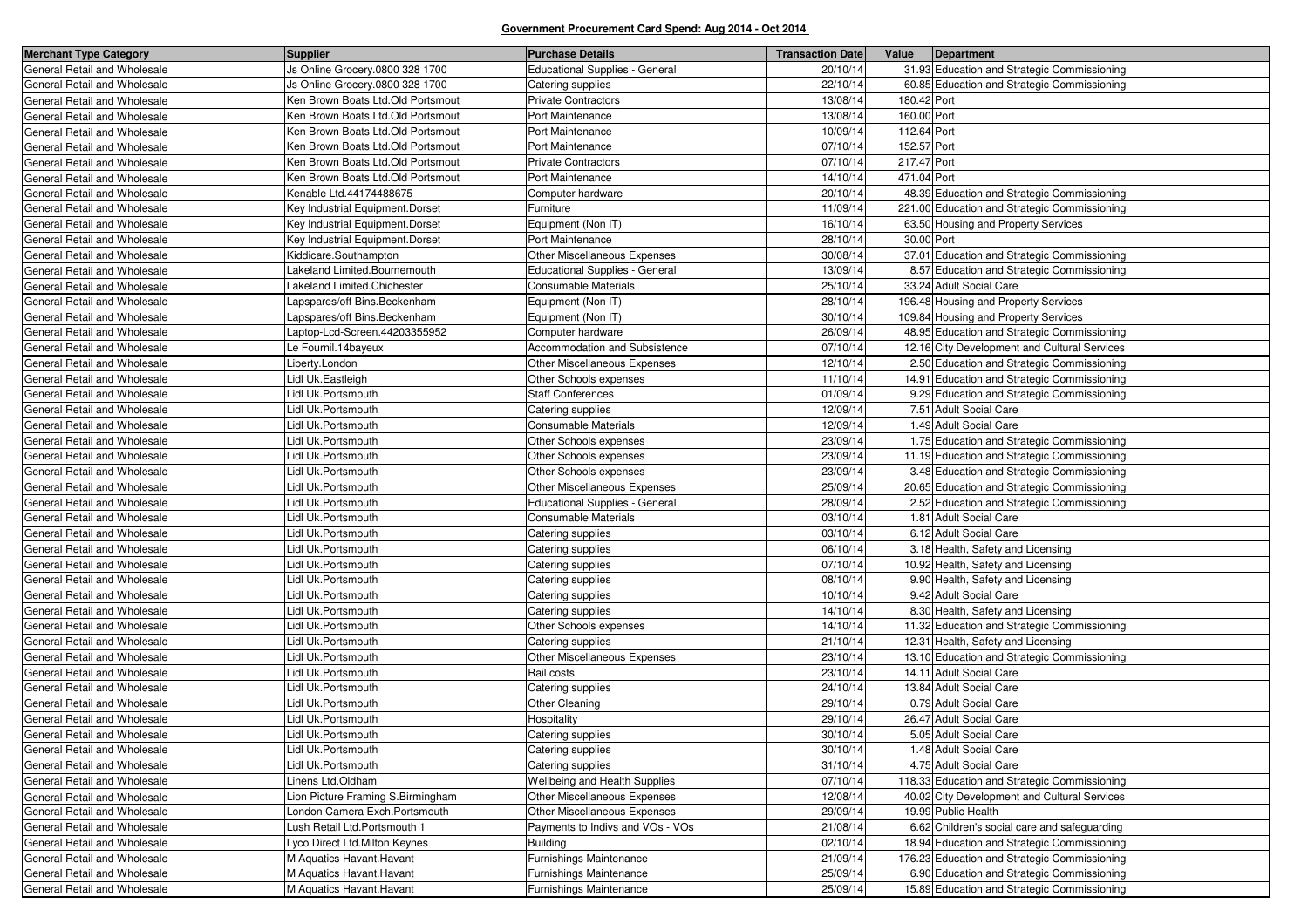| <b>Merchant Type Category</b> | <b>Supplier</b>                   | <b>Purchase Details</b>               | <b>Transaction Date</b> | Value      | Department                                    |
|-------------------------------|-----------------------------------|---------------------------------------|-------------------------|------------|-----------------------------------------------|
| General Retail and Wholesale  | M&coCosham                        | Protective clothing & Uniforms        | 03/10/14                |            | 45.00 Children's social care and safeguarding |
| General Retail and Wholesale  | M&coHavant                        | Other Grants                          | 02/09/14                |            | 21.67 Housing and Property Services           |
| General Retail and Wholesale  | Machine Mart Ltd.Portsmouth 38    | <b>Other Grants</b>                   | 11/08/14                |            | 189.98 Housing and Property Services          |
| General Retail and Wholesale  | Machine Mart Ltd.Portsmouth 38    | Equipment (Non IT)                    | 08/09/14                |            | 16.87 Housing and Property Services           |
| General Retail and Wholesale  | Machine Mart Ltd.Portsmouth 38    | Equipment (Non IT)                    | 08/09/14                |            | 12.99 Housing and Property Services           |
| General Retail and Wholesale  | Machine Mart Ltd.Portsmouth 38    | <b>Educational Supplies - General</b> | 10/09/14                |            | 76.95 Education and Strategic Commissioning   |
| General Retail and Wholesale  | Machine Mart Ltd.Portsmouth 38    | <b>Fittings Maintenance</b>           | 13/10/14                |            | 159.28 Education and Strategic Commissioning  |
| General Retail and Wholesale  | Machine Mart Ltd.Portsmouth 38    | Equipment (Non IT)                    | 15/10/14                |            | 41.98 City Development and Cultural Services  |
| General Retail and Wholesale  | Magrini Ltd. Walsall              | <b>Fittings Maintenance</b>           | 23/09/14                |            | 16.50 City Development and Cultural Services  |
| General Retail and Wholesale  | Makro Self Service Fareha.Hants   | Cleaning materials                    | 19/08/14                |            | 29.94 Children's social care and safeguarding |
| General Retail and Wholesale  | Makro Self Service Fareha. Hants  | Catering supplies                     | 19/08/14                |            | 49.98 Children's social care and safeguarding |
| General Retail and Wholesale  | Makro Self Service Fareha. Hants  | Catering supplies                     | 18/09/14                |            | 6.49 Children's social care and safeguarding  |
| General Retail and Wholesale  | Makro Self Service Fareha.Hants   | Wellbeing and Health Supplies         | 18/09/14                |            | 15.48 Children's social care and safeguarding |
| General Retail and Wholesale  | Makro Self Service Fareha.Hants   | Cleaning materials                    | 25/09/14                |            | 15.99 Education and Strategic Commissioning   |
| General Retail and Wholesale  | Makro Self Service Fareha. Hants  | Wellbeing and Health Supplies         | 15/10/14                |            | 5.00 Children's social care and safeguarding  |
| General Retail and Wholesale  | Makro Self Service Fareha. Hants  | Cleaning materials                    | 15/10/14                |            | 40.98 Children's social care and safeguarding |
| General Retail and Wholesale  | Mantec (Ports) Ltd.Southsea       | Consumable Materials                  | 05/08/14                |            | 4.90 Transport and Environment                |
| General Retail and Wholesale  | Mantec (Ports) Ltd.Southsea       | Equipment (Non IT)                    | 03/09/14                |            | 19.52 City Development and Cultural Services  |
| General Retail and Wholesale  | Mantec (Ports) Ltd.Southsea       | <b>Other Miscellaneous Expenses</b>   | 22/09/14                |            | 3.29 Adult Social Care                        |
| General Retail and Wholesale  | Mantec (Ports) Ltd.Southsea       | Port Maintenance                      | 26/09/14                | 12.88 Port |                                               |
| General Retail and Wholesale  | Mantec (Ports) Ltd.Southsea       | Equipment (Non IT)                    | 17/10/14                |            | 44.13 Housing and Property Services           |
| General Retail and Wholesale  | Maplin Portsmouth Po1.Portsmouth  | <b>Other Miscellaneous Expenses</b>   | 01/08/14                |            | 10.82 Adult Social Care                       |
| General Retail and Wholesale  | Maplin Portsmouth Po1.Portsmouth  | <b>Other Miscellaneous Expenses</b>   | 20/08/14                |            | 54.98 Education and Strategic Commissioning   |
| General Retail and Wholesale  | Maplin Portsmouth Po1. Portsmouth | Equipment (Non IT)                    | 28/08/14                |            | 17.07 Adult Social Care                       |
| General Retail and Wholesale  | Maplin Portsmouth Po1.Portsmouth  | Equipment (Non IT)                    | 04/09/14                |            | 17.48 Adult Social Care                       |
| General Retail and Wholesale  | Maplin Portsmouth Po1.Portsmouth  | <b>Other Miscellaneous Expenses</b>   | 11/09/14                |            | 11.64 Adult Social Care                       |
| General Retail and Wholesale  | Maplin Portsmouth Po1. Portsmouth | Equipment (Non IT)                    | 16/09/14                |            | 58.32 Housing and Property Services           |
| General Retail and Wholesale  | Maplin Portsmouth Po1.Portsmouth  | Equipment (Non IT)                    | 18/09/14                |            | 16.66 Housing and Property Services           |
| General Retail and Wholesale  | Maplin Portsmouth Po1.Portsmouth  | Other Miscellaneous Expenses          | 30/09/14                |            | 3.98 Education and Strategic Commissioning    |
| General Retail and Wholesale  | Maplin Portsmouth Po1.Portsmouth  | Equipment (Non IT)                    | 09/10/14                |            | 7.74 Housing and Property Services            |
| General Retail and Wholesale  | Maplin Portsmouth Po1.Portsmouth  | Equipment (Non IT)                    | 14/10/14                |            | 4.57 Housing and Property Services            |
| General Retail and Wholesale  | Maplin Portsmouth Po1.Portsmouth  | Equipment (Non IT)                    | 27/10/14                |            | 24.99 Housing and Property Services           |
| General Retail and Wholesale  | Maplin Portsmouth Po1.Portsmouth  | Equipment (Non IT)                    | 28/10/14                |            | 37.11 City Development and Cultural Services  |
| General Retail and Wholesale  | Marchwood Home.1202462760         | Educational Supplies - General        | 13/10/14                |            | 103.00 Education and Strategic Commissioning  |
| General Retail and Wholesale  | Mark Harrod Ltd.Beccles           | Educational Supplies - General        | 02/10/14                |            | 192.87 Education and Strategic Commissioning  |
| General Retail and Wholesale  | Marks & Spencer.Fareham           | Payments to Indivs and VOs - VOs      | 03/10/14                |            | 3.75 Children's social care and safeguarding  |
| General Retail and Wholesale  | Marks & Spencer. Hedge End        | Stationery                            | 28/08/14                |            | 3.33 Children's social care and safeguarding  |
| General Retail and Wholesale  | Marks & Spencer. Hedge End        | Educational Supplies - General        | 01/09/14                |            | 24.00 Education and Strategic Commissioning   |
| General Retail and Wholesale  | Marks & Spencer.Portsmouth        | Other Miscellaneous Expenses          | 26/08/14                |            | 16.33 Education and Strategic Commissioning   |
| General Retail and Wholesale  | Marks & Spencer.Portsmouth        | Protective clothing & Uniforms        | 09/09/14                |            | 30.83 Children's social care and safeguarding |
| General Retail and Wholesale  | Marks & Spencer.Portsmouth        | Other Miscellaneous Expenses          | 02/10/14                |            | 1.52 Adult Social Care                        |
| General Retail and Wholesale  | Marks & Spencer Portsmouth        | Publicity/Promotions                  | 15/10/14                |            | 120.00 Adult Social Care                      |
| General Retail and Wholesale  | Marks & Spencer.Portsmouth        | Other Miscellaneous Expenses          | 23/10/14                |            | 25.20 Health, Safety and Licensing            |
| General Retail and Wholesale  | Matalan Retail Ltd. Waterloovile2 | Protective clothing & Uniforms        | 27/09/14                |            | 26.67 Transport and Environment               |
| General Retail and Wholesale  | Matalan.Portsmouth                | Purchase of School Items for Resale   | 07/09/14                |            | 2.50 Education and Strategic Commissioning    |
| General Retail and Wholesale  | Matalan.Portsmouth                | Other Miscellaneous Expenses          | 07/10/14                |            | 46.67 Children's social care and safeguarding |
| General Retail and Wholesale  | Matalan.Portsmouth                | Other Miscellaneous Expenses          | 23/10/14                |            | 55.00 Children's social care and safeguarding |
| General Retail and Wholesale  | Maudesport Limited. Walsall       | <b>Educational Supplies - General</b> | 03/09/14                |            | 41.03 Education and Strategic Commissioning   |
| General Retail and Wholesale  | Maudesport Ltd.Internet           | Other Miscellaneous Expenses          | 09/09/14                |            | 53.75 Education and Strategic Commissioning   |
| General Retail and Wholesale  | Maudesport Ltd.Internet           | Other Miscellaneous Expenses          | 25/09/14                |            | 40.98 Education and Strategic Commissioning   |
| General Retail and Wholesale  | Maudesport Ltd.Internet           | Educational Supplies - General        | 26/09/14                |            | 104.11 Education and Strategic Commissioning  |
| General Retail and Wholesale  | Maudesport Ltd.Internet           | Other Miscellaneous Expenses          | 26/09/14                |            | 60.33 Education and Strategic Commissioning   |
| General Retail and Wholesale  | Maudesport Ltd.Internet           | Educational Supplies - General        | 01/10/14                |            | 250.00 Education and Strategic Commissioning  |
| General Retail and Wholesale  | Maudesport Ltd.Internet           | Educational Supplies - General        | 22/10/14                |            | 178.82 Education and Strategic Commissioning  |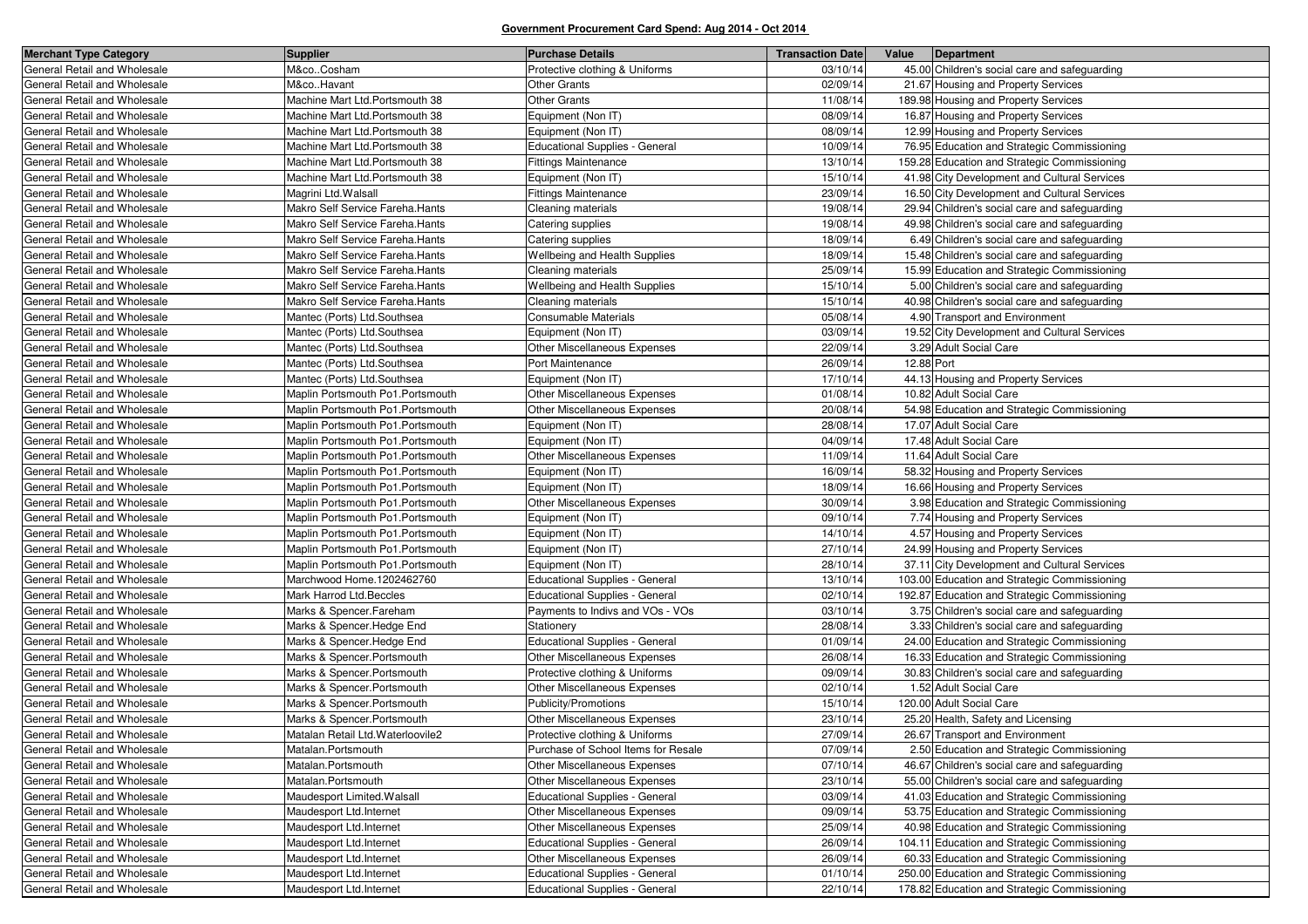| <b>Merchant Type Category</b> | <b>Supplier</b>                 | <b>Purchase Details</b>               | <b>Transaction Date</b> | Value<br>Department                               |
|-------------------------------|---------------------------------|---------------------------------------|-------------------------|---------------------------------------------------|
| General Retail and Wholesale  | Maudesport Ltd.Internet         | Protective clothing & Uniforms        | 22/10/14                | 4.99 Education and Strategic Commissioning        |
| General Retail and Wholesale  | Maudesport Ltd.Internet         | Protective clothing & Uniforms        | 22/10/14                | 37.80 Education and Strategic Commissioning       |
| General Retail and Wholesale  | Maudesport Ltd.Internet         | <b>Educational Supplies - General</b> | 24/10/14                | 70.84 Education and Strategic Commissioning       |
| General Retail and Wholesale  | Mecserflex.Co.Uk.01793 7724464  | <b>Building</b>                       | 10/10/14                | 109.00 Education and Strategic Commissioning      |
| General Retail and Wholesale  | Meritz-Victory.Portsmouth       | Stationery                            | 05/08/14                | 32.25 Customer, Community and Democratic Services |
| General Retail and Wholesale  | Meritz-Victory.Portsmouth       | Other Schools expenses                | 19/08/14                | 106.87 Education and Strategic Commissioning      |
| General Retail and Wholesale  | Merry Mower Serv.Fareham        | Protective clothing & Uniforms        | 04/08/14                | 78.57 Housing and Property Services               |
| General Retail and Wholesale  | Merry Mower Serv.Fareham        | Equipment (Non IT)                    | 04/08/14                | 324.00 Housing and Property Services              |
| General Retail and Wholesale  | Merry Mower Serv.Fareham        | Protective clothing & Uniforms        | 05/08/14                | -54.97 Housing and Property Services              |
| General Retail and Wholesale  | Merry Mower Serv.Fareham        | Protective clothing & Uniforms        | 05/08/14                | 54.97 Housing and Property Services               |
| General Retail and Wholesale  | Merry Mower Serv.Fareham        | Equipment (Non IT)                    | 08/08/14                | 108.74 Housing and Property Services              |
| General Retail and Wholesale  | Merry Mower Serv.Fareham        | Equipment (Non IT)                    | 08/08/14                | 94.45 Housing and Property Services               |
| General Retail and Wholesale  | Merry Mower Serv.Fareham        | Equipment (Non IT)                    | 14/08/14                | 403.53 Housing and Property Services              |
| General Retail and Wholesale  | Merry Mower Serv.Fareham        | Consumable Materials                  | 29/08/14                | 34.79 Housing and Property Services               |
| General Retail and Wholesale  | Merry Mower Serv.Fareham        | Protective clothing & Uniforms        | 03/09/14                | 26.65 Housing and Property Services               |
| General Retail and Wholesale  | Merry Mower Serv.Fareham        | Equipment (Non IT)                    | 03/09/14                | 509.00 Housing and Property Services              |
| General Retail and Wholesale  | Merry Mower Serv.Fareham        | Protective clothing & Uniforms        | 09/09/14                | 54.99 Housing and Property Services               |
| General Retail and Wholesale  | Merry Mower Serv.Fareham        | Equipment (Non IT)                    | 12/09/14                | 103.32 Housing and Property Services              |
| General Retail and Wholesale  | Merry Mower Serv.Fareham        | Equipment (Non IT)                    | 16/09/14                | 394.99 Housing and Property Services              |
| General Retail and Wholesale  | Merry Mower Serv.Fareham        | Vehicle running costs                 | 24/09/14                | 2.94 City Development and Cultural Services       |
| General Retail and Wholesale  | Merry Mower Serv.Fareham        | Equipment (Non IT)                    | 25/09/14                | 62.64 City Development and Cultural Services      |
| General Retail and Wholesale  | Merry Mower Serv.Fareham        | Equipment (Non IT)                    | 26/09/14                | 7.10 Housing and Property Services                |
| General Retail and Wholesale  | Merry Mower Serv.Fareham        | Equipment (Non IT)                    | 26/09/14                | 372.52 Housing and Property Services              |
| General Retail and Wholesale  | Merry Mower Serv.Fareham        | <b>Consumable Materials</b>           | 01/10/14                | 20.41 Housing and Property Services               |
| General Retail and Wholesale  | Merry Mower Serv.Fareham        | Equipment (Non IT)                    | 02/10/14                | 227.87 Housing and Property Services              |
| General Retail and Wholesale  | Merry Mower Serv.Fareham        | Equipment (Non IT)                    | 02/10/14                | 894.78 Housing and Property Services              |
| General Retail and Wholesale  | Merry Mower Serv.Fareham        | Equipment (Non IT)                    | 02/10/14                | 152.10 Housing and Property Services              |
| General Retail and Wholesale  | Merry Mower Serv.Fareham        | Equipment (Non IT)                    | 08/10/14                | 84.85 Housing and Property Services               |
| General Retail and Wholesale  | Merry Mower Serv.Fareham        | Consumable Materials                  | 08/10/14                | 58.66 Housing and Property Services               |
| General Retail and Wholesale  | Merry Mower Serv.Fareham        | Equipment (Non IT)                    | 08/10/14                | 66.82 Housing and Property Services               |
| General Retail and Wholesale  | Merry Mower Serv.Fareham        | Equipment (Non IT)                    | 15/10/14                | 91.97 Housing and Property Services               |
| General Retail and Wholesale  | Merry Mower Serv.Fareham        | Equipment (Non IT)                    | 15/10/14                | 343.80 Housing and Property Services              |
| General Retail and Wholesale  | Merry Mower Serv.Fareham        | Equipment (Non IT)                    | 24/10/14                | 46.95 Housing and Property Services               |
| General Retail and Wholesale  | Merry Mower Serv.Fareham        | Equipment (Non IT)                    | 28/10/14                | 389.53 Housing and Property Services              |
| General Retail and Wholesale  | Merry Mower Serv.Fareham        | Consumable Materials                  | 28/10/14                | 563.97 Housing and Property Services              |
| General Retail and Wholesale  | Merry Mower Serv.Fareham        | Consumable Materials                  | 29/10/14                | 116.08 Housing and Property Services              |
| General Retail and Wholesale  | Merry Mower Serv.Fareham        | Equipment (Non IT)                    | 29/10/14                | 35.41 Housing and Property Services               |
| General Retail and Wholesale  | Millets.Southsea                | Consumable Materials                  | 20/08/14                | 10.00 Public Health                               |
| General Retail and Wholesale  | Millets.Southsea                | Protective clothing & Uniforms        | 04/09/14                | 5.83 Revenues and Benefits                        |
| General Retail and Wholesale  | Millets.Southsea                | Protective clothing & Uniforms        | 10/09/14                | -5.83 Revenues and Benefits                       |
| General Retail and Wholesale  | Millets.Southsea                | Equipment - Operating Leases          | 24/10/14                | 40.83 Health, Safety and Licensing                |
| General Retail and Wholesale  | Morrisons Local.Southsea        | <b>Staff Conferences</b>              | 16/09/14                | 4.59 City Development and Cultural Services       |
| General Retail and Wholesale  | Mothercare Direct-E-Co. Watford | Payments to Private Providers         | 28/09/14                | 180.00 Children's social care and safeguarding    |
| General Retail and Wholesale  | Mothercare.Portsmoth 508        | Furniture                             | 05/09/14                | 124.98 Education and Strategic Commissioning      |
| General Retail and Wholesale  | Mothercare.Portsmoth 508        | Other Miscellaneous Expenses          | 22/09/14                | 79.99 Children's social care and safeguarding     |
| General Retail and Wholesale  | Motiv8south.Portsmouth          | Equipment (Non IT)                    | 18/08/14                | 65.83 Transport and Environment                   |
| General Retail and Wholesale  | Motiv8south.Portsmouth          | Other Miscellaneous Expenses          | 29/08/14                | 16.67 Health, Safety and Licensing                |
| General Retail and Wholesale  | Motiv8south.Portsmouth          | Equipment (Non IT)                    | 22/10/14                | 20.83 Transport and Environment                   |
| General Retail and Wholesale  | Musicroom Portsmouth.Portsmouth | Other Expenses                        | 06/10/14                | 232.50 Children's social care and safeguarding    |
| General Retail and Wholesale  | Musicroom Portsmouth.Portsmouth | Educational Supplies - General        | 17/10/14                | 9.24 Education and Strategic Commissioning        |
| General Retail and Wholesale  | Musicroom Portsmouth.Portsmouth | Payments to Indivs and VOs - VOs      | 27/10/14                | 199.99 Children's social care and safeguarding    |
| General Retail and Wholesale  | New Fashion.Portsmouth          | Other Expenses                        | 07/10/14                | 29.16 Children's social care and safeguarding     |
| General Retail and Wholesale  | New Kwikki Mart.Southsea        | Payments to Indivs and VOs - VOs      | 26/08/14                | 5.50 Children's social care and safeguarding      |
| General Retail and Wholesale  | New Kwikki Mart.Southsea        | Catering supplies                     | 25/09/14                | 3.33 Children's social care and safeguarding      |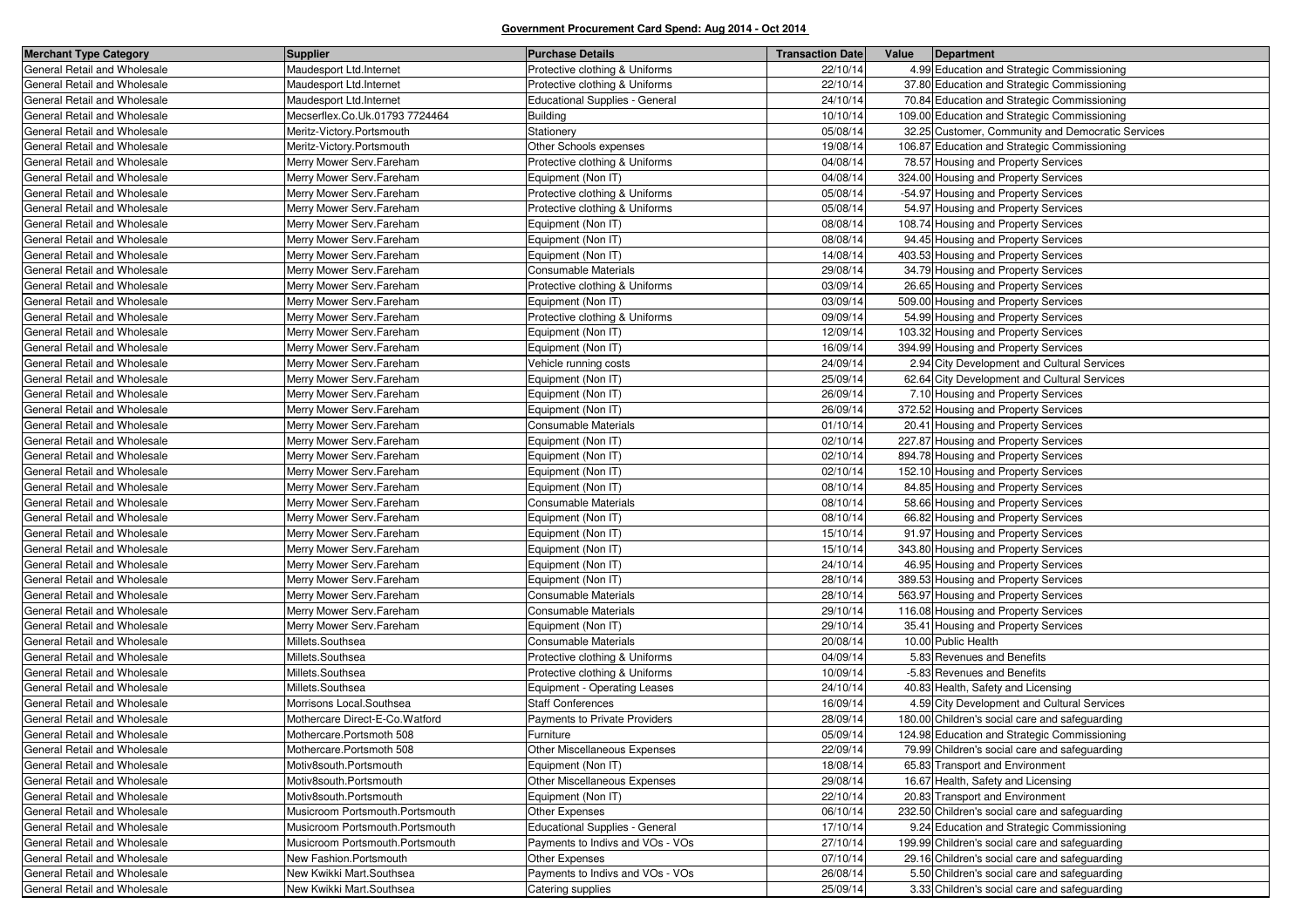| <b>Merchant Type Category</b> | <b>Supplier</b>                 | <b>Purchase Details</b>               | <b>Transaction Date</b> | Value      | <b>Department</b>                               |
|-------------------------------|---------------------------------|---------------------------------------|-------------------------|------------|-------------------------------------------------|
| General Retail and Wholesale  | New Kwikki Mart.Southsea        | Catering supplies                     | 27/09/14                |            | 8.50 Children's social care and safeguarding    |
| General Retail and Wholesale  | New Kwikki Mart.Southsea        | Payments to Indivs and VOs - VOs      | 01/10/14                |            | 3.27 Children's social care and safeguarding    |
| General Retail and Wholesale  | New Kwikki Mart.Southsea        | Catering supplies                     | 03/10/14                |            | 3.33 Children's social care and safeguarding    |
| General Retail and Wholesale  | New Kwikki Mart.Southsea        | Payments to Indivs and VOs - VOs      | 09/10/14                |            | 4.42 Children's social care and safeguarding    |
| General Retail and Wholesale  | New Kwikki Mart.Southsea        | Hospitality                           | 24/10/14                |            | 3.09 Adult Social Care                          |
| General Retail and Wholesale  | New Look 1525. Portsmouth       | Protective clothing & Uniforms        | 10/08/14                |            | 22.99 Children's social care and safeguarding   |
| General Retail and Wholesale  | New Look 1525. Portsmouth       | Wellbeing and Health Supplies         | 16/08/14                |            | 6.65 Children's social care and safeguarding    |
| General Retail and Wholesale  | New Look 1525. Portsmouth       | <b>Other Grants</b>                   | 18/09/14                |            | 20.00 Housing and Property Services             |
| General Retail and Wholesale  | Nike Factory St.Portsmouth      | Payments to Indivs and VOs - VOs      | 21/09/14                |            | 55.00 Children's social care and safeguarding   |
| General Retail and Wholesale  | Nike Factory St.Portsmouth      | Other Expenses                        | 02/10/14                |            | 20.00 Children's social care and safeguarding   |
| General Retail and Wholesale  | Nike Factory St.Portsmouth      | Payments to Indivs and VOs - VOs      | 19/10/14                |            | 26.60 Children's social care and safeguarding   |
| General Retail and Wholesale  | Nintendo Uk.Internet            | Other Miscellaneous Expenses          | 20/08/14                |            | 34.93 Adult Social Care                         |
| General Retail and Wholesale  | Norwegian Ai.Fornebu            | <b>Staff Training expenses</b>        | 13/08/14                |            | 16.67 Education and Strategic Commissioning     |
| General Retail and Wholesale  | Nova Aluminium Sys. Bristol     | Consumable Materials                  | 12/08/14                |            | 111.00 Corporate Assets, Business and Standards |
| General Retail and Wholesale  | Ojs Discount.Portsmouth         | Other Miscellaneous Expenses          | 19/08/14                |            | 12.38 Housing and Property Services             |
| General Retail and Wholesale  | One Stop 0412. Portsmouth       | Catering supplies                     | 04/08/14                |            | 3.02 Adult Social Care                          |
| General Retail and Wholesale  | One Stop 0412. Portsmouth       | Catering supplies                     | 08/09/14                |            | 1.89 Adult Social Care                          |
| General Retail and Wholesale  | One Stop 0412. Portsmouth       | Catering supplies                     | 08/09/14                |            | 0.82 Adult Social Care                          |
| General Retail and Wholesale  | One Stop 1339.Copnor            | Hospitality                           | 06/10/14                |            | 9.40 Education and Strategic Commissioning      |
| General Retail and Wholesale  | One Stop 1350. Paulsgrove       | Postages and carriage                 | 05/08/14                |            | 13.80 Adult Social Care                         |
| General Retail and Wholesale  | One Stop 1350. Paulsgrove       | Catering supplies                     | 24/08/14                |            | 4.58 Children's social care and safeguarding    |
| General Retail and Wholesale  | One Stop 1350. Paulsgrove       | Catering supplies                     | 10/10/14                |            | 0.60 Adult Social Care                          |
| General Retail and Wholesale  | One Stop 2855. Havant           | Hospitality                           | 03/10/14                |            | 0.89 Housing and Property Services              |
| General Retail and Wholesale  | One Stop Stores 2904.Copnor     | Catering supplies                     | 09/09/14                |            | 2.60 Children's social care and safeguarding    |
| General Retail and Wholesale  | One Stop Stores 2904. Copnor    | Catering supplies                     | 28/09/14                |            | 3.85 Children's social care and safeguarding    |
| General Retail and Wholesale  | One Stop Stores 2904.Copnor     | Catering supplies                     | 10/10/14                |            | 7.42 Children's social care and safeguarding    |
| General Retail and Wholesale  | One Stop Stores 2904.Copnor     | Wellbeing and Health Supplies         | 25/10/14                |            | 3.00 Children's social care and safeguarding    |
| General Retail and Wholesale  | One Stop Stores 2904. Copnor    | Catering supplies                     | 27/10/14                |            | 7.49 Children's social care and safeguarding    |
| General Retail and Wholesale  | One Stop Stores 2904. Copnor    | Payments to Indivs and VOs - VOs      | 29/10/14                |            | 2.14 Children's social care and safeguarding    |
| General Retail and Wholesale  | One Stop Stores 2904.Copnor     | Payments to Indivs and VOs - VOs      | 29/10/14                |            | 10.00 Children's social care and safeguarding   |
| General Retail and Wholesale  | One Stop Stores 2904.Copnor     | Catering supplies                     | 30/10/14                |            | 9.70 Children's social care and safeguarding    |
| General Retail and Wholesale  | Online Fabrics Uk.Internet      | <b>Educational Supplies - General</b> | 03/10/14                |            | 17.43 Education and Strategic Commissioning     |
| General Retail and Wholesale  | Ordnance Survey.Southampton     | Subscriptions                         | 22/09/14                |            | 450.00 Transport and Environment                |
| General Retail and Wholesale  | Organiccatalogue.C.01932 253666 | Consumable Materials                  | 08/10/14                |            | 67.84 Public Health                             |
| General Retail and Wholesale  | Out Of The Ark Music.Hampton    | <b>Educational Supplies - General</b> | 10/10/14                |            | 192.43 Education and Strategic Commissioning    |
| General Retail and Wholesale  | Out Of The Ark Music.Hampton    | Educational Supplies - General        | 10/10/14                |            | 32.21 Education and Strategic Commissioning     |
| General Retail and Wholesale  | Pampurredpets Ltd.Cosham        | Other Miscellaneous Expenses          | 27/08/14                |            | 24.96 Housing and Property Services             |
| General Retail and Wholesale  | Parkers Garden Machine.Fareham  | <b>Building</b>                       | 28/08/14                |            | 5.20 Children's social care and safeguarding    |
| General Retail and Wholesale  | Paypal.35314369001              | Consumable Materials                  | 01/08/14                | 40.81 Port |                                                 |
| General Retail and Wholesale  | Paypal.35314369001              | <b>Educational Supplies - General</b> | 01/08/14                |            | 67.47 Education and Strategic Commissioning     |
| General Retail and Wholesale  | Paypal.35314369001              | Other Miscellaneous Expenses          | 05/08/14                |            | 231.00 Adult Social Care                        |
| General Retail and Wholesale  | Paypal.35314369001              | Payments to Indivs and VOs - VOs      | 18/08/14                |            | 79.17 Children's social care and safeguarding   |
| General Retail and Wholesale  | Paypal.35314369001              | Furniture                             | 18/08/14                |            | 310.00 Education and Strategic Commissioning    |
| General Retail and Wholesale  | Paypal.35314369001              | Payments to Indivs and VOs - VOs      | 20/08/14                |            | 79.17 Children's social care and safeguarding   |
| General Retail and Wholesale  | Paypal.35314369001              | Wellbeing and Health Supplies         | 27/08/14                |            | 125.00 Education and Strategic Commissioning    |
| General Retail and Wholesale  | Paypal.35314369001              | Other Miscellaneous Expenses          | 01/09/14                |            | 29.04 Adult Social Care                         |
| General Retail and Wholesale  | Paypal.35314369001              | <b>Educational Supplies - General</b> | 09/09/14                |            | 12.82 Education and Strategic Commissioning     |
| General Retail and Wholesale  | Paypal.35314369001              | Educational Supplies - General        | 15/09/14                |            | 185.00 Education and Strategic Commissioning    |
| General Retail and Wholesale  | Paypal.35314369001              | Other Miscellaneous Expenses          | 19/09/14                |            | 241.13 Education and Strategic Commissioning    |
| General Retail and Wholesale  | Paypal.35314369001              | Furniture                             | 22/09/14                |            | 59.99 Education and Strategic Commissioning     |
| General Retail and Wholesale  | Paypal.35314369001              | Other Miscellaneous Expenses          | 22/09/14                |            | -23.76 Adult Social Care                        |
| General Retail and Wholesale  | Paypal.35314369001              | Computer hardware                     | 23/09/14                |            | 165.00 Education and Strategic Commissioning    |
| General Retail and Wholesale  | Paypal.35314369001              | Other Miscellaneous Expenses          | 26/09/14                |            | -241.13 Education and Strategic Commissioning   |
| General Retail and Wholesale  | Paypal.35314369001              | <b>Educational Supplies - General</b> | 29/09/14                |            | 93.85 Education and Strategic Commissioning     |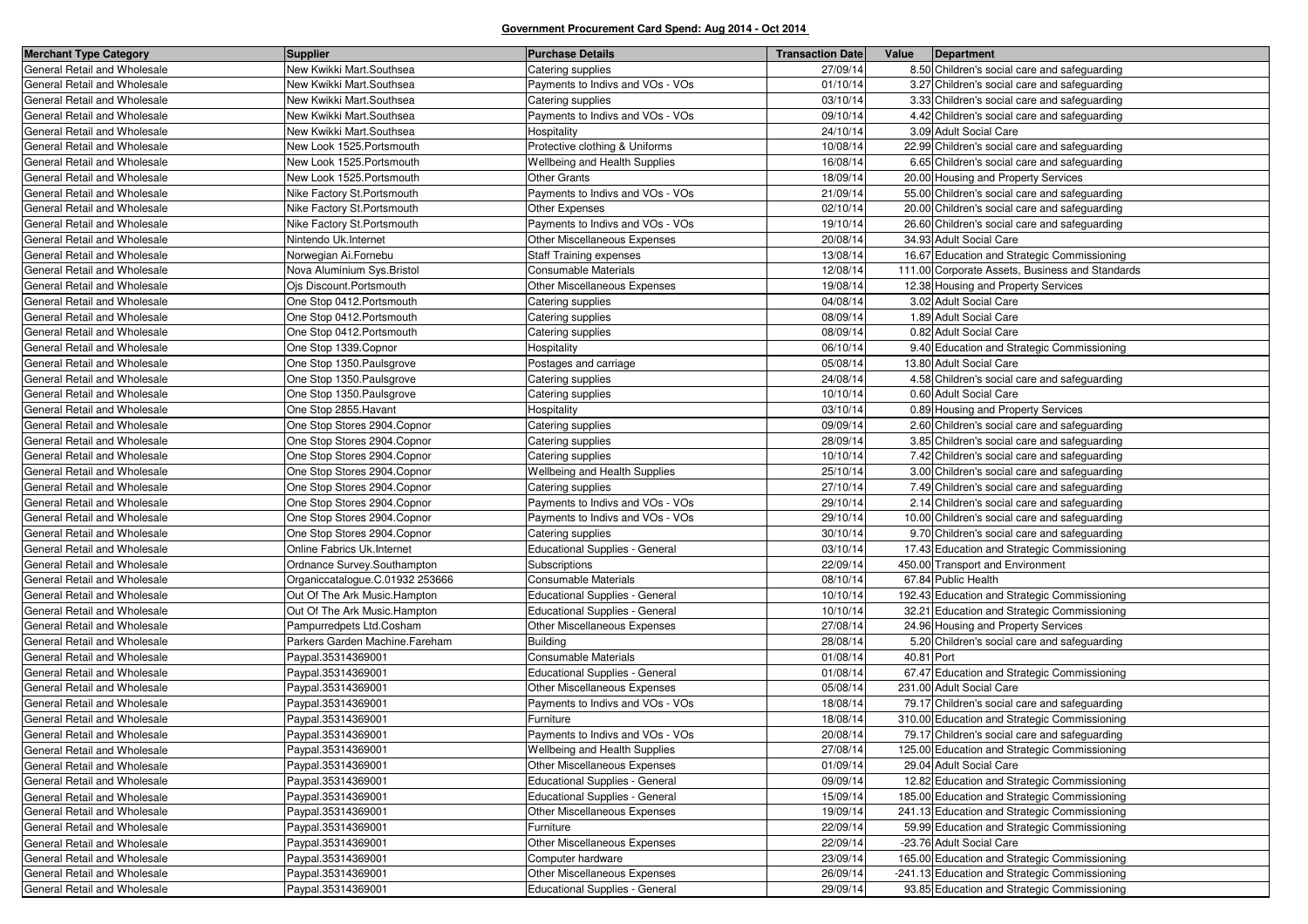| <b>Merchant Type Category</b> | <b>Supplier</b>                      | <b>Purchase Details</b>               | <b>Transaction Date</b> | Value | Department                                         |
|-------------------------------|--------------------------------------|---------------------------------------|-------------------------|-------|----------------------------------------------------|
| General Retail and Wholesale  | Paypal.35314369001                   | Educational Supplies - General        | 03/10/14                |       | 10.00 Education and Strategic Commissioning        |
| General Retail and Wholesale  | Paypal.35314369001                   | <b>Educational Supplies - General</b> | 03/10/14                |       | 5.00 Education and Strategic Commissioning         |
| General Retail and Wholesale  | Paypal.35314369001                   | <b>Educational Supplies - General</b> | 03/10/14                |       | 20.00 Education and Strategic Commissioning        |
| General Retail and Wholesale  | Paypal.35314369001                   | <b>Educational Supplies - General</b> | 03/10/14                |       | 5.00 Education and Strategic Commissioning         |
| General Retail and Wholesale  | Paypal.35314369001                   | <b>Educational Supplies - General</b> | 03/10/14                |       | 5.00 Education and Strategic Commissioning         |
| General Retail and Wholesale  | Paypal.35314369001                   | <b>Educational Supplies - General</b> | 07/10/14                |       | 55.74 Education and Strategic Commissioning        |
| General Retail and Wholesale  | Paypal.35314369001                   | <b>Building</b>                       | 08/10/14                |       | 35.60 Education and Strategic Commissioning        |
| General Retail and Wholesale  | Paypal.35314369001                   | Other Miscellaneous Expenses          | 14/10/14                |       | 11.44 Education and Strategic Commissioning        |
| General Retail and Wholesale  | Paypal.35314369001                   | <b>Building</b>                       | 15/10/14                |       | 22.32 Education and Strategic Commissioning        |
| General Retail and Wholesale  | Paypal.35314369001                   | <b>Educational Supplies - General</b> | 16/10/14                |       | 27.00 Education and Strategic Commissioning        |
| General Retail and Wholesale  | Paypal.35314369001                   | Other Miscellaneous Expenses          | 20/10/14                |       | 18.36 Education and Strategic Commissioning        |
| General Retail and Wholesale  | Paypal.35314369001                   | Equipment (Non IT)                    | 20/10/14                |       | 20.82 Housing and Property Services                |
| General Retail and Wholesale  | Paypal.35314369001                   | Equipment (Non IT)                    | 20/10/14                |       | 3.99 Housing and Property Services                 |
| General Retail and Wholesale  | Paypal.35314369001                   | Payments to Indivs and VOs - VOs      | 22/10/14                |       | 149.00 Children's social care and safeguarding     |
| General Retail and Wholesale  | Paypal.35314369001                   | Other Miscellaneous Expenses          | 24/10/14                |       | 9.49 Housing and Property Services                 |
| General Retail and Wholesale  | Pc World Online.Hemel Hempste        | Computer hardware                     | 26/09/14                |       | 58.32 Education and Strategic Commissioning        |
| General Retail and Wholesale  | Pc World Online.Hemel Hempste        | Computer hardware                     | 06/10/14                |       | 58.32 Education and Strategic Commissioning        |
| General Retail and Wholesale  | Peacock Stores Ltd.Cosham            | Protective clothing & Uniforms        | 03/10/14                |       | 46.70 Children's social care and safeguarding      |
| General Retail and Wholesale  | Peacock Stores Ltd.Havant            | Other Miscellaneous Expenses          | 15/08/14                |       | 3.00 Adult Social Care                             |
| General Retail and Wholesale  | Pesca Noche Y Dia.Torremolinos       | Cost of School Trips                  | 17/09/14                |       | 7.07 Education and Strategic Commissioning         |
| General Retail and Wholesale  | Petsupermarket Co Uk.London          | Other Miscellaneous Expenses          | 25/09/14                |       | 41.61 Adult Social Care                            |
| General Retail and Wholesale  | Pickwick Papers Li.Portsmouth        | Catering supplies                     | 03/09/14                |       | 2.49 Children's social care and safeguarding       |
| General Retail and Wholesale  | Pixmania.Bunnik                      | Equipment (Non IT)                    | 11/09/14                |       | 633.84 Customer, Community and Democratic Services |
| General Retail and Wholesale  | Plastor Limited.Maidenhead           | Equipment (Non IT)                    | 12/08/14                |       | 88.75 City Development and Cultural Services       |
| General Retail and Wholesale  | Polvana.Havant Po9                   | <b>Furnishings Maintenance</b>        | 03/10/14                |       | 11.84 Children's social care and safeguarding      |
| General Retail and Wholesale  | Poolstore.Co.Uk.01794 511799         | Equipment (Non IT)                    | 29/07/14                |       | 323.33 Transport and Environment                   |
| General Retail and Wholesale  | Portsmouth Classic.Hampshire         | Protective clothing & Uniforms        | 15/08/14                |       | 82.97 Children's social care and safeguarding      |
| General Retail and Wholesale  | Portsmouth Classic.Hampshire         | Payments to Indivs and VOs - VOs      | 01/09/14                |       | 23.32 Children's social care and safeguarding      |
| General Retail and Wholesale  | Portsmouth Classic.Hampshire         | Other Miscellaneous Expenses          | 04/09/14                |       | 33.32 Children's social care and safeguarding      |
| General Retail and Wholesale  | Portsmouth Classic.Hampshire         | Protective clothing & Uniforms        | 27/09/14                |       | 32.99 Children's social care and safeguarding      |
| General Retail and Wholesale  | Portsmouth Fruit And Flow.Portsmouth | <b>Other Grants</b>                   | 04/08/14                |       | 50.00 Housing and Property Services                |
| General Retail and Wholesale  | Portsmouth Golf Centre.Portsmouth    | Other Miscellaneous Expenses          | 05/08/14                |       | 6.50 Children's social care and safeguarding       |
| General Retail and Wholesale  | Portsmouth Golf Centre.Portsmouth    | Payments to Indivs and VOs - VOs      | 20/08/14                |       | 8.25 Children's social care and safeguarding       |
| General Retail and Wholesale  | Portsmouth Golf Centre.Portsmouth    | <b>Payments to Private Providers</b>  | 26/09/14                |       | 11.70 Education and Strategic Commissioning        |
| General Retail and Wholesale  | Portsmouth Mobility.Portsmouth       | Other Miscellaneous Expenses          | 21/10/14                |       | 28.33 Adult Social Care                            |
| General Retail and Wholesale  | Poundland Ltd 1210. Portsmouth       | Other Miscellaneous Expenses          | 05/08/14                |       | 15.83 Housing and Property Services                |
| General Retail and Wholesale  | Poundland Ltd 1210.Portsmouth        | Other Miscellaneous Expenses          | 12/08/14                |       | 10.00 Children's social care and safeguarding      |
| General Retail and Wholesale  | Poundland Ltd 1210. Portsmouth       | Publicity/Promotions                  | 12/08/14                |       | 80.00 Education and Strategic Commissioning        |
| General Retail and Wholesale  | Poundland Ltd 1210. Portsmouth       | Other Miscellaneous Expenses          | 12/08/14                |       | 7.00 Education and Strategic Commissioning         |
| General Retail and Wholesale  | Poundland Ltd 1210.Portsmouth        | Payments to Indivs and VOs - VOs      | 16/08/14                |       | 6.00 Children's social care and safeguarding       |
| General Retail and Wholesale  | Poundland Ltd 1210.Portsmouth        | Catering supplies                     | 19/08/14                |       | 2.00 Health, Safety and Licensing                  |
| General Retail and Wholesale  | Poundland Ltd 1210.Portsmouth        | Equipment (Non IT)                    | 21/08/14                |       | 4.17 Housing and Property Services                 |
| General Retail and Wholesale  | Poundland Ltd 1210.Portsmouth        | Publicity/Promotions                  | 21/08/14                |       | 200.00 Education and Strategic Commissioning       |
| General Retail and Wholesale  | Poundland Ltd 1210.Portsmouth        | Other Miscellaneous Expenses          | 29/08/14                |       | 10.00 Housing and Property Services                |
| General Retail and Wholesale  | Poundland Ltd 1210. Portsmouth       | Hospitality                           | 10/09/14                |       | 5.00 Children's social care and safeguarding       |
| General Retail and Wholesale  | Poundland Ltd 1210. Portsmouth       | Other Miscellaneous Expenses          | 25/09/14                |       | 25.00 Education and Strategic Commissioning        |
| General Retail and Wholesale  | Poundland Ltd 1210. Portsmouth       | Consumable Materials                  | 27/09/14                |       | 5.00 Transport and Environment                     |
| General Retail and Wholesale  | Poundland Ltd 1210. Portsmouth       | <b>Other Grants</b>                   | 07/10/14                |       | 53.33 Housing and Property Services                |
| General Retail and Wholesale  | Poundland Ltd 1210.Portsmouth        | <b>Other Grants</b>                   | 14/10/14                |       | 33.33 Housing and Property Services                |
| General Retail and Wholesale  | Poundland Ltd 1210.Portsmouth        | General office expenses               | 15/10/14                |       | 5.00 Adult Social Care                             |
| General Retail and Wholesale  | Poundland Ltd 1210.Portsmouth        | Other Miscellaneous Expenses          | 22/10/14                |       | 10.83 Housing and Property Services                |
| General Retail and Wholesale  | Poundland Ltd 1210. Portsmouth       | Other Miscellaneous Expenses          | 22/10/14                |       | 29.17 Housing and Property Services                |
| General Retail and Wholesale  | Poundland Ltd 1210. Portsmouth       | Hospitality                           | 28/10/14                |       | 5.83 Public Health                                 |
| General Retail and Wholesale  | Poundland Ltd 1210. Portsmouth       | Other Miscellaneous Expenses          | 29/10/14                |       | 7.50 Housing and Property Services                 |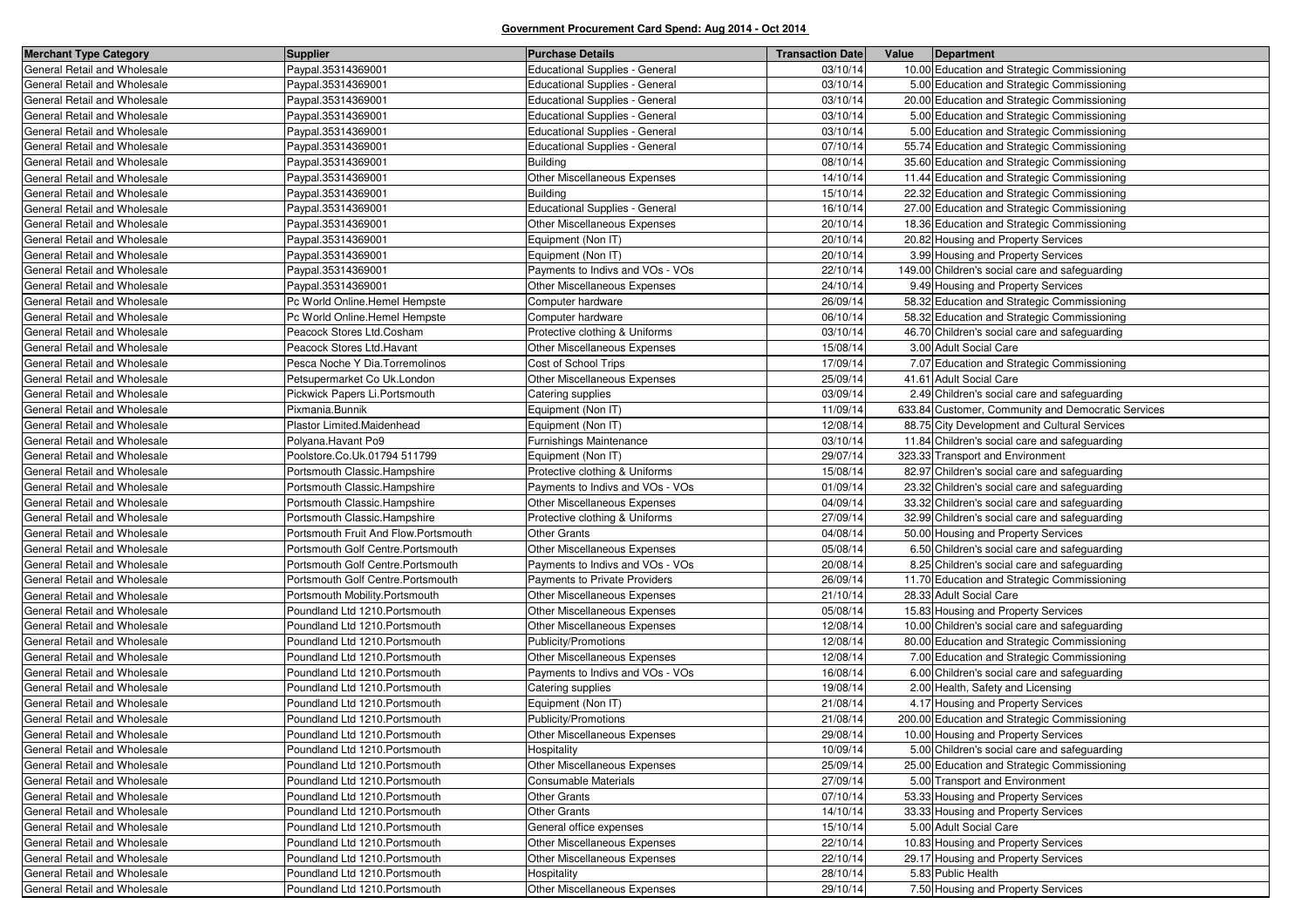| <b>Merchant Type Category</b> | <b>Supplier</b>                   | <b>Purchase Details</b>               | <b>Transaction Date</b> | Value | Department                                     |
|-------------------------------|-----------------------------------|---------------------------------------|-------------------------|-------|------------------------------------------------|
| General Retail and Wholesale  | Poundland Ltd 1210. Portsmouth    | <b>Other Grants</b>                   | 29/10/14                |       | 19.17 Housing and Property Services            |
| General Retail and Wholesale  | Poundland Ltd 1210. Portsmouth    | Other Miscellaneous Expenses          | 30/10/14                |       | 3.33 Children's social care and safeguarding   |
| General Retail and Wholesale  | Poundland Ltd 1210. Portsmouth    | Equipment (Non IT)                    | 30/10/14                |       | 5.00 Housing and Property Services             |
| General Retail and Wholesale  | Poundland Ltd 1210. Portsmouth    | Other Miscellaneous Expenses          | 31/10/14                |       | 21.46 Housing and Property Services            |
| General Retail and Wholesale  | Poundland Ltd 1311. Waterlooville | <b>Building</b>                       | 09/09/14                |       | 10.00 Housing and Property Services            |
| General Retail and Wholesale  | Poundland Ltd 1477.Cosham         | Other Miscellaneous Expenses          | 04/08/14                |       | 2.50 Housing and Property Services             |
| General Retail and Wholesale  | Poundland Ltd 1477.Cosham         | <b>Other Miscellaneous Expenses</b>   | 06/08/14                |       | 5.08 Children's social care and safeguarding   |
| General Retail and Wholesale  | Poundland Ltd 1477.Cosham         | <b>Other Miscellaneous Expenses</b>   | 07/08/14                |       | 2.50 Education and Strategic Commissioning     |
| General Retail and Wholesale  | Poundland Ltd 1477.Cosham         | Catering supplies                     | 13/08/14                |       | 4.00 Children's social care and safeguarding   |
| General Retail and Wholesale  | Poundland Ltd 1477.Cosham         | Other Miscellaneous Expenses          | 13/08/14                |       | 0.92 Children's social care and safeguarding   |
| General Retail and Wholesale  | Poundland Ltd 1477.Cosham         | <b>Educational Supplies - General</b> | 07/09/14                |       | 2.00 Education and Strategic Commissioning     |
| General Retail and Wholesale  | Poundland Ltd 1477.Cosham         | Other Miscellaneous Expenses          | 16/10/14                |       | 10.00 Corporate Assets, Business and Standards |
| General Retail and Wholesale  | Poundland Ltd 1477.Cosham         | Catering supplies                     | 28/10/14                |       | 20.00 Adult Social Care                        |
| General Retail and Wholesale  | Poundland Ltd 1477.Cosham         | <b>Educational Supplies - General</b> | 31/10/14                |       | 10.00 Education and Strategic Commissioning    |
| General Retail and Wholesale  | Poundstretcher 180. Portsmouth    | Other Miscellaneous Expenses          | 06/08/14                |       | 79.94 Education and Strategic Commissioning    |
| General Retail and Wholesale  | Poundstretcher 180. Portsmouth    | Furnishings Maintenance               | 07/08/14                |       | 22.46 Children's social care and safeguarding  |
| General Retail and Wholesale  | Poundstretcher 180. Portsmouth    | Catering supplies                     | 10/09/14                |       | 3.96 Corporate Assets, Business and Standards  |
| General Retail and Wholesale  | Poundstretcher 180. Portsmouth    | Catering supplies                     | 25/09/14                |       | 2.00 Public Health                             |
| General Retail and Wholesale  | Poundstretcher 180. Portsmouth    | <b>Educational Supplies - General</b> | 17/10/14                |       | 40.78 Education and Strategic Commissioning    |
| General Retail and Wholesale  | Poundstretcher 180. Portsmouth    | Catering supplies                     | 21/10/14                |       | 3.58 Corporate Assets, Business and Standards  |
| General Retail and Wholesale  | Poundstretcher 180. Portsmouth    | Educational Supplies - General        | 22/10/14                |       | 17.04 Education and Strategic Commissioning    |
| General Retail and Wholesale  | Poundstretcher 629. Portsmouth    | Other Miscellaneous Expenses          | 01/08/14                |       | 3.73 Education and Strategic Commissioning     |
| General Retail and Wholesale  | Poundstretcher 629. Portsmouth    | <b>Other Miscellaneous Expenses</b>   | 06/08/14                |       | 5.81 Children's social care and safeguarding   |
| General Retail and Wholesale  | Poundstretcher 629. Portsmouth    | Furnishings Maintenance               | 13/08/14                |       | 11.65 Children's social care and safeguarding  |
| General Retail and Wholesale  | Poundstretcher 629. Portsmouth    | Equipment (Non IT)                    | 13/08/14                |       | 4.97 Adult Social Care                         |
| General Retail and Wholesale  | Poundstretcher 629. Portsmouth    | <b>Educational Supplies - General</b> | 26/09/14                |       | 45.00 Education and Strategic Commissioning    |
| General Retail and Wholesale  | Poundstretcher 629. Portsmouth    | Equipment (Non IT)                    | 02/10/14                |       | 4.16 Adult Social Care                         |
| General Retail and Wholesale  | Poundstretcher 629. Portsmouth    | Consumable Materials                  | 11/10/14                |       | 3.73 Education and Strategic Commissioning     |
| General Retail and Wholesale  | Poundstretcher 629. Portsmouth    | Other Cleaning                        | 18/10/14                |       | 16.65 Children's social care and safeguarding  |
| General Retail and Wholesale  | Presto Retail Ltd. Portsmouth     | Catering supplies                     | 08/08/14                |       | 9.50 Children's social care and safeguarding   |
| General Retail and Wholesale  | Primark Stores 657. Winchester    | <b>Educational Supplies - General</b> | 30/08/14                |       | 9.70 Education and Strategic Commissioning     |
| General Retail and Wholesale  | Primark.Eastbourne                | Other Miscellaneous Expenses          | 22/10/14                |       | 37.00 Children's social care and safeguarding  |
| General Retail and Wholesale  | Primark.Portsmouth                | Other Miscellaneous Expenses          | 01/08/14                |       | 20.00 Education and Strategic Commissioning    |
| General Retail and Wholesale  | Primark.Portsmouth                | Protective clothing & Uniforms        | 16/08/14                |       | 10.00 Children's social care and safeguarding  |
| General Retail and Wholesale  | Primark.Portsmouth                | Protective clothing & Uniforms        | 18/08/14                |       | 117.50 Children's social care and safeguarding |
| General Retail and Wholesale  | Primark.Portsmouth                | Equipment (Non IT)                    | 19/08/14                |       | 5.00 Housing and Property Services             |
| General Retail and Wholesale  | Primark.Portsmouth                | Other Miscellaneous Expenses          | 23/08/14                |       | 10.00 Housing and Property Services            |
| General Retail and Wholesale  | Primark.Portsmouth                | Protective clothing & Uniforms        | 26/08/14                |       | 1.67 Children's social care and safeguarding   |
| General Retail and Wholesale  | Primark.Portsmouth                | Other Miscellaneous Expenses          | 29/08/14                |       | 18.00 Children's social care and safeguarding  |
| General Retail and Wholesale  | Primark.Portsmouth                | Protective clothing & Uniforms        | 29/08/14                |       | -21.67 Children's social care and safeguarding |
| General Retail and Wholesale  | Primark.Portsmouth                | Protective clothing & Uniforms        | 01/09/14                |       | 18.00 Children's social care and safeguarding  |
| General Retail and Wholesale  | Primark.Portsmouth                | Protective clothing & Uniforms        | 03/09/14                |       | 67.08 Children's social care and safeguarding  |
| General Retail and Wholesale  | Primark.Portsmouth                | Other Miscellaneous Expenses          | 04/09/14                |       | 45.00 Children's social care and safeguarding  |
| General Retail and Wholesale  | Primark.Portsmouth                | Protective clothing & Uniforms        | 05/09/14                |       | 10.00 Children's social care and safeguarding  |
| General Retail and Wholesale  | Primark.Portsmouth                | Protective clothing & Uniforms        | 11/09/14                |       | 17.50 Children's social care and safeguarding  |
| General Retail and Wholesale  | Primark.Portsmouth                | <b>Other Miscellaneous Expenses</b>   | 26/09/14                |       | 0.83 Adult Social Care                         |
| General Retail and Wholesale  | Primark.Portsmouth                | Protective clothing & Uniforms        | 29/09/14                |       | 3.00 Education and Strategic Commissioning     |
| General Retail and Wholesale  | Primark.Portsmouth                | <b>Educational Supplies - General</b> | 13/10/14                |       | 17.00 Education and Strategic Commissioning    |
| General Retail and Wholesale  | Primark.Portsmouth                | Payments to Indivs and VOs - VOs      | 16/10/14                |       | 10.00 Children's social care and safeguarding  |
| General Retail and Wholesale  | Primark.Portsmouth                | Other Miscellaneous Expenses          | 22/10/14                |       | 11.67 Housing and Property Services            |
| General Retail and Wholesale  | Primark.Portsmouth                | Protective clothing & Uniforms        | 25/10/14                |       | 27.00 Children's social care and safeguarding  |
| General Retail and Wholesale  | Primark.Southampton               | Protective clothing & Uniforms        | 16/08/14                |       | 59.00 Children's social care and safeguarding  |
| General Retail and Wholesale  | Primark.Southampton               | Other Miscellaneous Expenses          | 01/09/14                |       | 12.00 Children's social care and safeguarding  |
| General Retail and Wholesale  | Pro-Direct Sport.Internet         | Other Miscellaneous Expenses          | 17/09/14                |       | 43.12 Housing and Property Services            |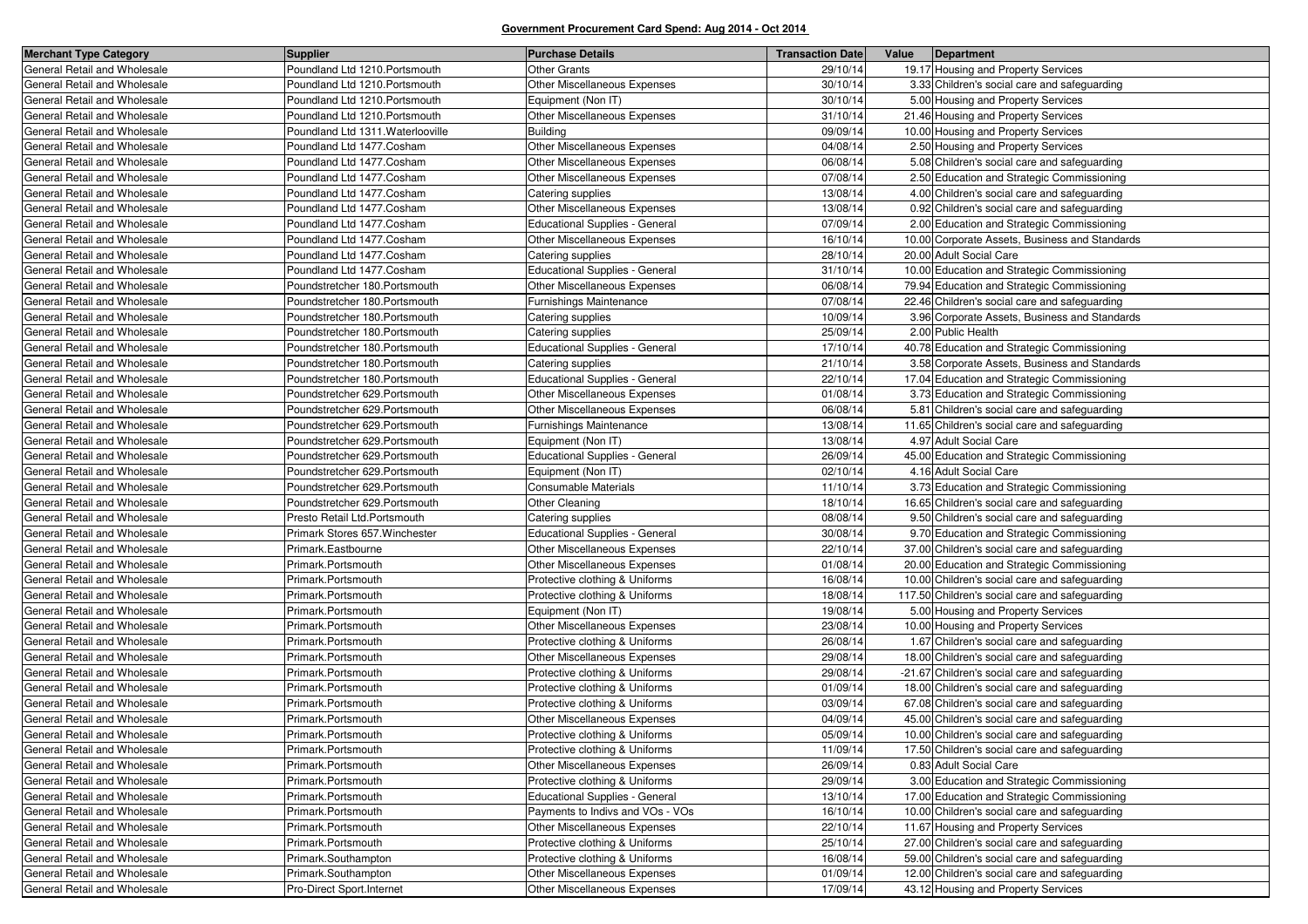| <b>Merchant Type Category</b> | <b>Supplier</b>                        | <b>Purchase Details</b>               | <b>Transaction Date</b> | Value | Department                                    |
|-------------------------------|----------------------------------------|---------------------------------------|-------------------------|-------|-----------------------------------------------|
| General Retail and Wholesale  | Promotional Prod.8675785767            | <b>Educational Supplies - General</b> | 05/08/14                |       | -7.13 Education and Strategic Commissioning   |
| General Retail and Wholesale  | Qs - 103.Northend                      | Other Miscellaneous Expenses          | 23/10/14                |       | 3.30 Housing and Property Services            |
| General Retail and Wholesale  | Quaker Social Action.Stratford         | General office expenses               | 11/09/14                |       | 115.00 Public Health                          |
| General Retail and Wholesale  | Rapid Electronics.Colchester           | <b>Educational Supplies - General</b> | 02/09/14                |       | 34.95 Education and Strategic Commissioning   |
| General Retail and Wholesale  | Rapid Electronics.Colchester           | <b>Educational Supplies - General</b> | 02/09/14                |       | 34.95 Education and Strategic Commissioning   |
| General Retail and Wholesale  | Rapid Electronics.Colchester           | <b>Educational Supplies - General</b> | 24/09/14                |       | 20.97 Education and Strategic Commissioning   |
| General Retail and Wholesale  | Rapid Electronics.Colchester           | Educational Supplies - General        | 24/09/14                |       | 9.75 Education and Strategic Commissioning    |
| General Retail and Wholesale  | Rapid Electronics.Colchester           | Consumable Materials                  | 29/09/14                |       | 44.85 Education and Strategic Commissioning   |
| General Retail and Wholesale  | Rapid Electronics.Colchester           | <b>Educational Supplies - General</b> | 02/10/14                |       | 30.30 Education and Strategic Commissioning   |
| General Retail and Wholesale  | Rapid Electronics.Colchester           | Educational Supplies - General        | 09/10/14                |       | 38.00 Education and Strategic Commissioning   |
| General Retail and Wholesale  | Rapid Electronics.Colchester           | Educational Supplies - General        | 09/10/14                |       | 389.13 Education and Strategic Commissioning  |
| General Retail and Wholesale  | Rapid Electronics.Colchester           | <b>Educational Supplies - General</b> | 16/10/14                |       | 16.99 Education and Strategic Commissioning   |
| General Retail and Wholesale  | Richersounds.Com.02075 513341          | Computer hardware                     | 11/08/14                |       | 303.32 Education and Strategic Commissioning  |
| General Retail and Wholesale  | River Island 138. Fareham              | Protective clothing & Uniforms        | 02/09/14                |       | 37.50 Children's social care and safeguarding |
| General Retail and Wholesale  | River Island 144. Portsmouth           | Payments to Indivs and VOs - VOs      | 13/10/14                |       | 85.00 Children's social care and safeguarding |
| General Retail and Wholesale  | Robert Dyas 33.Southsea                | <b>Private Contractors</b>            | 04/08/14                |       | 6.99 City Development and Cultural Services   |
| General Retail and Wholesale  | Robert Dyas 33.Southsea                | Other Miscellaneous Expenses          | 05/08/14                |       | 16.66 Adult Social Care                       |
| General Retail and Wholesale  | Robert Dyas 33.Southsea                | Consumable Materials                  | 02/09/14                |       | 18.98 Public Health                           |
| General Retail and Wholesale  | Robert Dyas Holdng Ltd.1372361444      | Educational Supplies - General        | 22/10/14                |       | 44.08 Education and Strategic Commissioning   |
| General Retail and Wholesale  | Rockc Ltd.Portsmouth                   | Payments to Indivs and VOs - VOs      | 11/10/14                |       | 4.95 Children's social care and safeguarding  |
| General Retail and Wholesale  | Rolawn Ltd.York                        | <b>Consumable Materials</b>           | 16/10/14                |       | 113.83 Public Health                          |
| General Retail and Wholesale  | Runitdirect Online.44174327238         | Computer hardware                     | 11/09/14                |       | 48.29 Housing and Property Services           |
| General Retail and Wholesale  | Sacat Marks & Spencer. Hants           | Hospitality                           | 01/08/14                |       | 6.90 Children's social care and safeguarding  |
| General Retail and Wholesale  | Sacat Marks & Spencer. Hants           | Other Miscellaneous Expenses          | 23/10/14                |       | 7.25 Children's social care and safeguarding  |
| General Retail and Wholesale  | Sacat Marks & Spencer. Waterlooville   | Payments to Indivs and VOs - VOs      | 22/10/14                |       | 1.25 Children's social care and safeguarding  |
| General Retail and Wholesale  | Safe Options Ltd. Bristol              | <b>Other Miscellaneous Expenses</b>   | 29/07/14                |       | 1135.00 Housing and Property Services         |
| General Retail and Wholesale  | Safe-Aid Supplies/pmout. Waterlooville | Equipment (Non IT)                    | 17/09/14                |       | 62.95 Housing and Property Services           |
| General Retail and Wholesale  | Safe-Aid Supplies/pmout. Waterlooville | <b>Other Grants</b>                   | 03/10/14                |       | 16.50 Housing and Property Services           |
| General Retail and Wholesale  | Safe-Aid Supplies/pmout. Waterlooville | Protective clothing & Uniforms        | 14/10/14                |       | 74.21 Health, Safety and Licensing            |
| General Retail and Wholesale  | Sainsburys S/mkt Farlington            | Other Schools expenses                | 02/09/14                |       | 3.65 Education and Strategic Commissioning    |
| General Retail and Wholesale  | Sainsburys S/mkt.Broadcut              | <b>Other Miscellaneous Expenses</b>   | 16/08/14                |       | 22.60 Education and Strategic Commissioning   |
| General Retail and Wholesale  | Sainsburys S/mkt.Broadcut              | Other Miscellaneous Expenses          | 24/08/14                |       | 41.56 Education and Strategic Commissioning   |
| General Retail and Wholesale  | Sainsburys S/mkt. Broadcut             | Educational Supplies - General        | 04/09/14                |       | 2.40 Education and Strategic Commissioning    |
| General Retail and Wholesale  | Sainsburys S/mkt.Broadcut              | <b>Educational Supplies - General</b> | 04/09/14                |       | 2.00 Education and Strategic Commissioning    |
| General Retail and Wholesale  | Sainsburys S/mkt.Broadcut              | Educational Supplies - General        | 14/09/14                |       | 1.92 Education and Strategic Commissioning    |
| General Retail and Wholesale  | Sainsburys S/mkt. Broadcut             | <b>Educational Supplies - General</b> | 14/09/14                |       | 9.90 Education and Strategic Commissioning    |
| General Retail and Wholesale  | Sainsburys S/mkt. Broadcut             | <b>Educational Supplies - General</b> | 20/09/14                |       | 1.58 Education and Strategic Commissioning    |
| General Retail and Wholesale  | Sainsburys S/mkt. Broadcut             | Educational Supplies - General        | 20/09/14                |       | 8.20 Education and Strategic Commissioning    |
| General Retail and Wholesale  | Sainsburys S/mkt.Broadcut              | <b>Educational Supplies - General</b> | 28/09/14                |       | 8.07 Education and Strategic Commissioning    |
| General Retail and Wholesale  | Sainsburys S/mkt. Broadcut             | <b>Educational Supplies - General</b> | 05/10/14                |       | 3.05 Education and Strategic Commissioning    |
| General Retail and Wholesale  | Sainsburys S/mkt. Broadcut             | Educational Supplies - General        | 20/10/14                |       | 4.05 Education and Strategic Commissioning    |
| General Retail and Wholesale  | Sainsburys S/mkt. Broadcut             | <b>Educational Supplies - General</b> | 21/10/14                |       | 11.70 Education and Strategic Commissioning   |
| General Retail and Wholesale  | Sainsburys S/mkt.Chichester            | Cleaning materials                    | 05/09/14                |       | 25.00 Education and Strategic Commissioning   |
| General Retail and Wholesale  | Sainsburys S/mkt.Farlington            | Cost of School Trips                  | 10/08/14                |       | 16.25 Education and Strategic Commissioning   |
| General Retail and Wholesale  | Sainsburys S/mkt.Farlington            | Other Miscellaneous Expenses          | 12/08/14                |       | 8.68 Adult Social Care                        |
| General Retail and Wholesale  | Sainsburys S/mkt.Farlington            | Equipment (Non IT)                    | 14/08/14                |       | 20.82 Adult Social Care                       |
| General Retail and Wholesale  | Sainsburys S/mkt.Farlington            | Other Miscellaneous Expenses          | 23/08/14                |       | 6.99 Adult Social Care                        |
| General Retail and Wholesale  | Sainsburys S/mkt.Farlington            | <b>Educational Supplies - General</b> | 24/08/14                |       | 7.77 Education and Strategic Commissioning    |
| General Retail and Wholesale  | Sainsburys S/mkt.Farlington            | Other Miscellaneous Expenses          | 02/09/14                |       | 2.45 Adult Social Care                        |
| General Retail and Wholesale  | Sainsburys S/mkt.Farlington            | Other Miscellaneous Expenses          | 02/09/14                |       | 3.34 Adult Social Care                        |
| General Retail and Wholesale  | Sainsburys S/mkt.Farlington            | Postages and carriage                 | 02/09/14                |       | 13.80 Adult Social Care                       |
| General Retail and Wholesale  | Sainsburys S/mkt.Farlington            | Other Miscellaneous Expenses          | 02/09/14                |       | 11.25 Adult Social Care                       |
| General Retail and Wholesale  | Sainsburys S/mkt.Farlington            | Other Miscellaneous Expenses          | 02/09/14                |       | 6.00 Education and Strategic Commissioning    |
| General Retail and Wholesale  | Sainsburys S/mkt.Farlington            | Other Miscellaneous Expenses          | 02/09/14                |       | 43.12 Education and Strategic Commissioning   |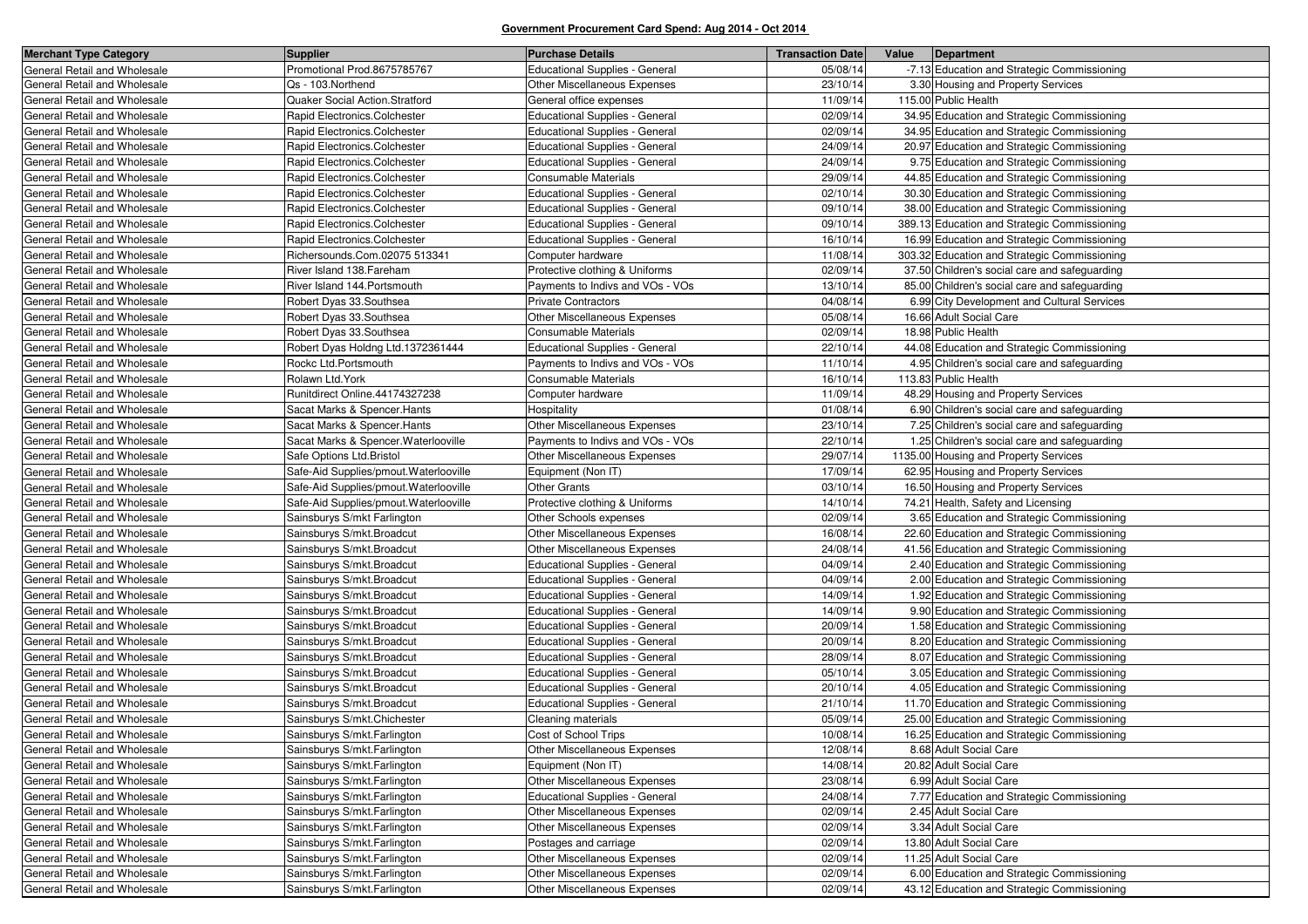| <b>Merchant Type Category</b> | <b>Supplier</b>              | <b>Purchase Details</b>               | <b>Transaction Date</b> | Value | Department                                    |
|-------------------------------|------------------------------|---------------------------------------|-------------------------|-------|-----------------------------------------------|
| General Retail and Wholesale  | Sainsburys S/mkt.Farlington  | Other Schools expenses                | 02/09/14                |       | 17.08 Education and Strategic Commissioning   |
| General Retail and Wholesale  | Sainsburys S/mkt.Farlington  | Other Schools expenses                | 03/09/14                |       | 59.00 Education and Strategic Commissioning   |
| General Retail and Wholesale  | Sainsburys S/mkt.Farlington  | Other Schools expenses                | 03/09/14                |       | 6.67 Education and Strategic Commissioning    |
| General Retail and Wholesale  | Sainsburys S/mkt.Farlington  | Educational Supplies - General        | 04/09/14                |       | 12.21 Education and Strategic Commissioning   |
| General Retail and Wholesale  | Sainsburys S/mkt.Farlington  | Other Miscellaneous Expenses          | 09/09/14                |       | 3.68 Adult Social Care                        |
| General Retail and Wholesale  | Sainsburys S/mkt.Farlington  | <b>Educational Supplies - General</b> | 10/09/14                |       | 5.17 Education and Strategic Commissioning    |
| General Retail and Wholesale  | Sainsburys S/mkt.Farlington  | Educational Supplies - General        | 12/09/14                |       | 3.75 Education and Strategic Commissioning    |
| General Retail and Wholesale  | Sainsburys S/mkt.Farlington  | Other Miscellaneous Expenses          | 14/09/14                |       | 26.05 Education and Strategic Commissioning   |
| General Retail and Wholesale  | Sainsburys S/mkt.Farlington  | Other Miscellaneous Expenses          | 14/09/14                |       | 2.08 Education and Strategic Commissioning    |
| General Retail and Wholesale  | Sainsburys S/mkt.Farlington  | Equipment (Non IT)                    | 14/09/14                |       | 4.17 Housing and Property Services            |
| General Retail and Wholesale  | Sainsburys S/mkt.Farlington  | Wellbeing and Health Supplies         | 17/09/14                |       | 5.00 Children's social care and safeguarding  |
| General Retail and Wholesale  | Sainsburys S/mkt.Farlington  | Cleaning materials                    | 17/09/14                |       | 3.33 Children's social care and safeguarding  |
| General Retail and Wholesale  | Sainsburys S/mkt.Farlington  | Other Schools expenses                | 18/09/14                |       | 16.67 Education and Strategic Commissioning   |
| General Retail and Wholesale  | Sainsburys S/mkt.Farlington  | Other Schools expenses                | 18/09/14                |       | 6.00 Education and Strategic Commissioning    |
| General Retail and Wholesale  | Sainsburys S/mkt.Farlington  | Wellbeing and Health Supplies         | 21/09/14                |       | 5.83 Education and Strategic Commissioning    |
| General Retail and Wholesale  | Sainsburys S/mkt. Farlington | Other Miscellaneous Expenses          | 22/09/14                |       | 33.17 Education and Strategic Commissioning   |
| General Retail and Wholesale  | Sainsburys S/mkt.Farlington  | <b>Educational Supplies - General</b> | 23/09/14                |       | 32.64 Education and Strategic Commissioning   |
| General Retail and Wholesale  | Sainsburys S/mkt.Farlington  | Catering supplies                     | 24/09/14                |       | 18.28 Health, Safety and Licensing            |
| General Retail and Wholesale  | Sainsburys S/mkt.Farlington  | <b>Educational Supplies - General</b> | 26/09/14                |       | 2.50 Education and Strategic Commissioning    |
| General Retail and Wholesale  | Sainsburys S/mkt.Farlington  | Payments to Indivs and VOs - VOs      | 28/09/14                |       | 12.15 Children's social care and safeguarding |
| General Retail and Wholesale  | Sainsburys S/mkt.Farlington  | Other Miscellaneous Expenses          | 30/09/14                |       | 3.75 Adult Social Care                        |
| General Retail and Wholesale  | Sainsburys S/mkt.Farlington  | Educational Supplies - General        | 30/09/14                |       | 19.66 Education and Strategic Commissioning   |
| General Retail and Wholesale  | Sainsburys S/mkt.Farlington  | Other Schools expenses                | 01/10/14                |       | 5.68 Education and Strategic Commissioning    |
| General Retail and Wholesale  | Sainsburys S/mkt.Farlington  | Other Schools expenses                | 01/10/14                |       | 9.78 Education and Strategic Commissioning    |
| General Retail and Wholesale  | Sainsburys S/mkt.Farlington  | Other Schools expenses                | 02/10/14                |       | 20.00 Education and Strategic Commissioning   |
| General Retail and Wholesale  | Sainsburys S/mkt.Farlington  | Other Schools expenses                | 02/10/14                |       | 23.30 Education and Strategic Commissioning   |
| General Retail and Wholesale  | Sainsburys S/mkt.Farlington  | Accommodation and Subsistence         | 03/10/14                |       | 26.30 Education and Strategic Commissioning   |
| General Retail and Wholesale  | Sainsburys S/mkt.Farlington  | Accommodation and Subsistence         | 03/10/14                |       | 6.67 Education and Strategic Commissioning    |
| General Retail and Wholesale  | Sainsburys S/mkt.Farlington  | Other Miscellaneous Expenses          | 06/10/14                |       | 2.42 Education and Strategic Commissioning    |
| General Retail and Wholesale  | Sainsburys S/mkt.Farlington  | Catering supplies                     | 10/10/14                |       | 14.50 Education and Strategic Commissioning   |
| General Retail and Wholesale  | Sainsburys S/mkt.Farlington  | Catering supplies                     | 12/10/14                |       | 8.84 Public Health                            |
| General Retail and Wholesale  | Sainsburys S/mkt.Farlington  | Hospitality                           | 12/10/14                |       | 11.65 Education and Strategic Commissioning   |
| General Retail and Wholesale  | Sainsburys S/mkt.Farlington  | Hospitality                           | 12/10/14                |       | 9.87 Education and Strategic Commissioning    |
| General Retail and Wholesale  | Sainsburys S/mkt.Farlington  | Wellbeing and Health Supplies         | 12/10/14                |       | 0.60 Adult Social Care                        |
| General Retail and Wholesale  | Sainsburys S/mkt.Farlington  | Hospitality                           | 14/10/14                |       | 14.00 Children's social care and safeguarding |
| General Retail and Wholesale  | Sainsburys S/mkt.Farlington  | Other Schools expenses                | 16/10/14                |       | 1.67 Education and Strategic Commissioning    |
| General Retail and Wholesale  | Sainsburys S/mkt. Farlington | Other Schools expenses                | 16/10/14                |       | 51.15 Education and Strategic Commissioning   |
| General Retail and Wholesale  | Sainsburys S/mkt.Farlington  | Hospitality                           | 16/10/14                |       | 8.60 Children's social care and safeguarding  |
| General Retail and Wholesale  | Sainsburys S/mkt.Farlington  | Other Schools expenses                | 22/10/14                |       | 7.17 Education and Strategic Commissioning    |
| General Retail and Wholesale  | Sainsburys S/mkt.Farlington  | Other Miscellaneous Expenses          | 22/10/14                |       | 8.90 Education and Strategic Commissioning    |
| General Retail and Wholesale  | Sainsburys S/mkt.Farlington  | Stationery                            | 23/10/14                |       | 7.80 Adult Social Care                        |
| General Retail and Wholesale  | Sainsburys S/mkt.Farlington  | Educational Supplies - General        | 24/10/14                |       | 21.84 Education and Strategic Commissioning   |
| General Retail and Wholesale  | Sainsburys S/mkt.Farlington  | Other Miscellaneous Expenses          | 28/10/14                |       | 3.85 Adult Social Care                        |
| General Retail and Wholesale  | Sainsburys S/mkt.Farlington  | <b>Educational Supplies - General</b> | 31/10/14                |       | -90.00 Education and Strategic Commissioning  |
| General Retail and Wholesale  | Sainsburys S/mkt.Farlington  | Educational Supplies - General        | 31/10/14                |       | 96.32 Education and Strategic Commissioning   |
| General Retail and Wholesale  | Sainsburys S/mkt.Farlington  | Catering supplies                     | 31/10/14                |       | 2.50 Corporate Assets, Business and Standards |
| General Retail and Wholesale  | Sainsburys S/mkt.Hedge End   | Educational Supplies - General        | 07/08/14                |       | 4.16 Education and Strategic Commissioning    |
| General Retail and Wholesale  | Sainsburys S/mkt.Hedge End   | Educational Supplies - General        | 08/08/14                |       | 4.92 Education and Strategic Commissioning    |
| General Retail and Wholesale  | Sainsburys S/mkt.Hedge End   | Educational Supplies - General        | 18/08/14                |       | 9.17 Education and Strategic Commissioning    |
| General Retail and Wholesale  | Sainsburys S/mkt.Hedge End   | Educational Supplies - General        | 18/08/14                |       | 2.67 Education and Strategic Commissioning    |
| General Retail and Wholesale  | Sainsburys S/mkt.Hedge End   | Other Miscellaneous Expenses          | 19/08/14                |       | 4.10 Education and Strategic Commissioning    |
| General Retail and Wholesale  | Sainsburys S/mkt.Hedge End   | Educational Supplies - General        | 26/08/14                |       | 2.17 Education and Strategic Commissioning    |
| General Retail and Wholesale  | Sainsburys S/mkt.Hedge End   | Educational Supplies - General        | 26/08/14                |       | 5.17 Education and Strategic Commissioning    |
| General Retail and Wholesale  | Sainsburys S/mkt.Hedge End   | Educational Supplies - General        | 26/08/14                |       | 2.04 Education and Strategic Commissioning    |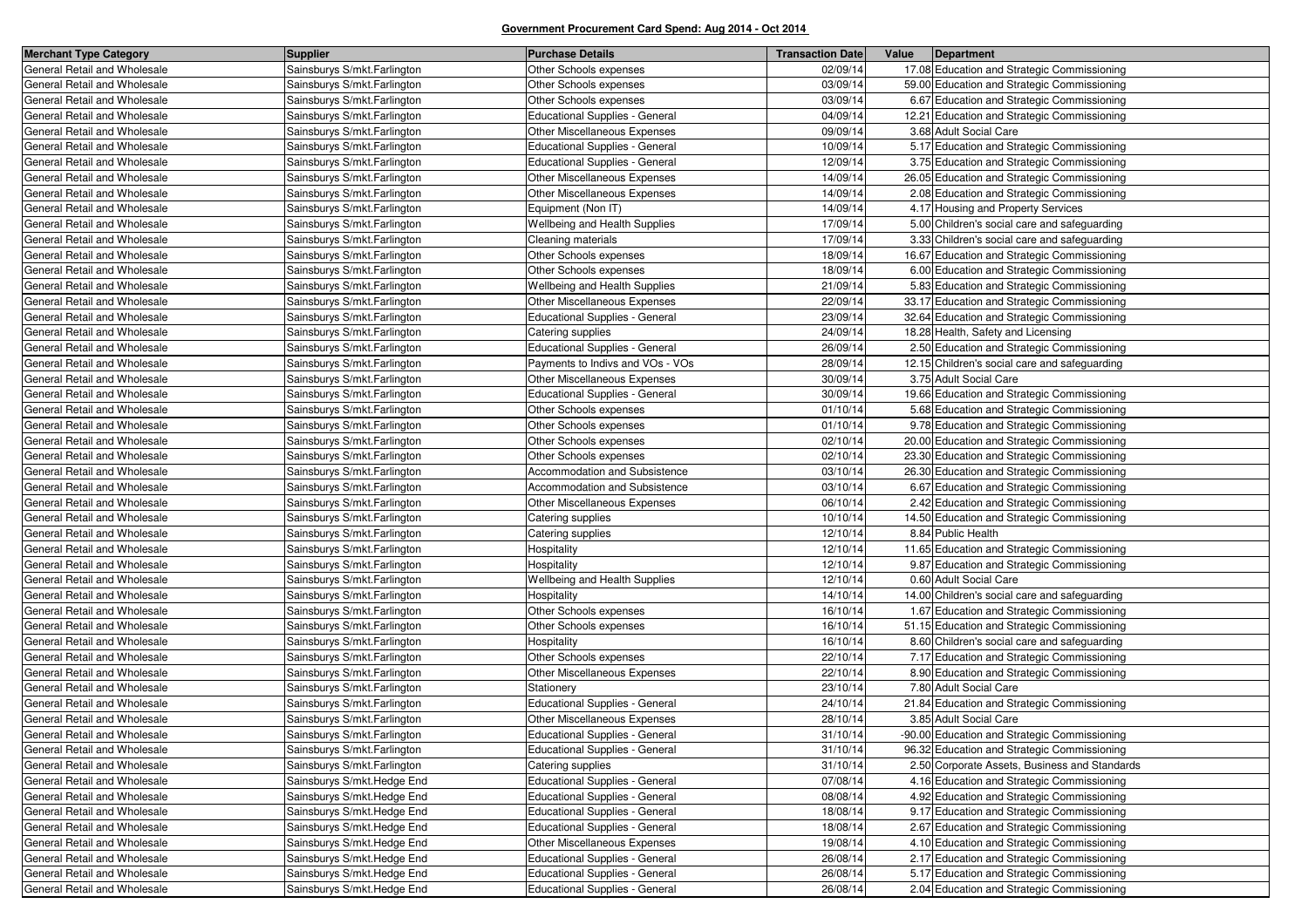| <b>Merchant Type Category</b> | <b>Supplier</b>                  | <b>Purchase Details</b>               | <b>Transaction Date</b> | Value<br>Department                           |
|-------------------------------|----------------------------------|---------------------------------------|-------------------------|-----------------------------------------------|
| General Retail and Wholesale  | Sainsburys S/mkt.Hedge End       | <b>Educational Supplies - General</b> | 01/09/14                | 4.62 Education and Strategic Commissioning    |
| General Retail and Wholesale  | Sainsburys S/mkt.Hedge End       | Educational Supplies - General        | 02/09/14                | 4.29 Education and Strategic Commissioning    |
| General Retail and Wholesale  | Sainsburys S/mkt.Hedge End       | <b>Educational Supplies - General</b> | 02/09/14                | 1.71 Education and Strategic Commissioning    |
| General Retail and Wholesale  | Sainsburys S/mkt.Hedge End       | <b>Educational Supplies - General</b> | 08/09/14                | 6.04 Education and Strategic Commissioning    |
| General Retail and Wholesale  | Sainsburys S/mkt.Hedge End       | <b>Educational Supplies - General</b> | 12/09/14                | 4.42 Education and Strategic Commissioning    |
| General Retail and Wholesale  | Sainsburys S/mkt.Hedge End       | <b>Educational Supplies - General</b> | 20/10/14                | 8.54 Education and Strategic Commissioning    |
| General Retail and Wholesale  | Sainsburys S/mkt.Hedge End       | <b>Educational Supplies - General</b> | 27/10/14                | 8.29 Education and Strategic Commissioning    |
| General Retail and Wholesale  | Sainsburys S/mkt.Portsmouth      | Other Miscellaneous Expenses          | 06/08/14                | 18.31 Education and Strategic Commissioning   |
| General Retail and Wholesale  | Sainsburys S/mkt.Portsmouth      | Catering supplies                     | 20/08/14                | 20.17 Public Health                           |
| General Retail and Wholesale  | Sainsburys S/mkt.Portsmouth      | Catering supplies                     | 21/08/14                | 23.13 Health, Safety and Licensing            |
| General Retail and Wholesale  | Sainsburys S/mkt.Portsmouth      | Other Miscellaneous Expenses          | 26/08/14                | 14.60 Education and Strategic Commissioning   |
| General Retail and Wholesale  | Sainsburys S/mkt.Portsmouth      | <b>Staff Training expenses</b>        | 02/09/14                | 422.37 Education and Strategic Commissioning  |
| General Retail and Wholesale  | Sainsburys S/mkt.Portsmouth      | Other Miscellaneous Expenses          | 02/10/14                | 8.32 Children's social care and safeguarding  |
| General Retail and Wholesale  | Sainsburys S/mkt.Portsmouth      | Other Miscellaneous Expenses          | 06/10/14                | 14.98 Children's social care and safeguarding |
| General Retail and Wholesale  | Sainsburys S/mkt.Portsmouth      | Other Miscellaneous Expenses          | 16/10/14                | 60.38 Children's social care and safeguarding |
| General Retail and Wholesale  | Sainsburys S/mkt.Portsmouth      | Other Miscellaneous Expenses          | 17/10/14                | 24.19 Education and Strategic Commissioning   |
| General Retail and Wholesale  | Sainsburys S/mkts.Fareham        | Catering supplies                     | 25/09/14                | 9.54 Education and Strategic Commissioning    |
| General Retail and Wholesale  | Sainsburys S/mkts. Farlington    | Educational Supplies - General        | 06/08/14                | 8.17 Education and Strategic Commissioning    |
| General Retail and Wholesale  | Sainsburys S/mkts. Farlington    | Other Miscellaneous Expenses          | 09/08/14                | 2.00 Education and Strategic Commissioning    |
| General Retail and Wholesale  | Sainsburys S/mkts. Farlington    | Educational Supplies - General        | 14/08/14                | 6.42 Education and Strategic Commissioning    |
| General Retail and Wholesale  | Sainsburys S/mkts. Farlington    | <b>Educational Supplies - General</b> | 03/09/14                | 29.41 Education and Strategic Commissioning   |
| General Retail and Wholesale  | Sainsburys S/mkts.Farlington     | Equipment (Non IT)                    | 17/09/14                | 6.12 Housing and Property Services            |
| General Retail and Wholesale  | Sainsburys S/mkts. Farlington    | Hospitality                           | 17/09/14                | 13.60 Housing and Property Services           |
| General Retail and Wholesale  | Sainsburys S/mkts. Farlington    | <b>Educational Supplies - General</b> | 19/09/14                | 2.50 Education and Strategic Commissioning    |
| General Retail and Wholesale  | Sainsburys S/mkts. Farlington    | Other Schools expenses                | 26/09/14                | 8.00 Education and Strategic Commissioning    |
| General Retail and Wholesale  | Sainsburys S/mkts. Farlington    | Other Schools expenses                | 26/09/14                | 18.69 Education and Strategic Commissioning   |
| General Retail and Wholesale  | Sainsburys S/mkts. Farlington    | <b>Educational Supplies - General</b> | 28/09/14                | 14.37 Education and Strategic Commissioning   |
| General Retail and Wholesale  | Sainsburys S/mkts. Farlington    | Other Miscellaneous Expenses          | 29/09/14                | 4.57 Adult Social Care                        |
| General Retail and Wholesale  | Sainsburys S/mkts. Farlington    | Payments to Indivs and VOs - VOs      | 30/09/14                | 2.00 Children's social care and safeguarding  |
| General Retail and Wholesale  | Sainsburys S/mkts. Farlington    | Other Miscellaneous Expenses          | 30/09/14                | 11.39 Children's social care and safeguarding |
| General Retail and Wholesale  | Sainsburys S/mkts. Farlington    | <b>Staff Conferences</b>              | 30/09/14                | 3.70 Education and Strategic Commissioning    |
| General Retail and Wholesale  | Sainsburys S/mkts. Farlington    | Educational Supplies - General        | 01/10/14                | 3.29 Education and Strategic Commissioning    |
| General Retail and Wholesale  | Sainsburys S/mkts. Farlington    | Catering supplies                     | 04/10/14                | 3.00 Education and Strategic Commissioning    |
| General Retail and Wholesale  | Sainsburys S/mkts. Farlington    | Catering supplies                     | 05/10/14                | 7.50 Children's social care and safeguarding  |
| General Retail and Wholesale  | Sainsburys S/mkts. Farlington    | Catering supplies                     | 05/10/14                | 8.32 Children's social care and safeguarding  |
| General Retail and Wholesale  | Sainsburys S/mkts. Farlington    | <b>Educational Supplies - General</b> | 08/10/14                | 1.25 Education and Strategic Commissioning    |
| General Retail and Wholesale  | Sainsburys S/mkts. Farlington    | <b>Educational Supplies - General</b> | 09/10/14                | 6.67 Education and Strategic Commissioning    |
| General Retail and Wholesale  | Sainsburys S/mkts. Farlington    | Staff Conferences                     | 13/10/14                | 4.00 Education and Strategic Commissioning    |
| General Retail and Wholesale  | Sainsburys S/mkts. Farlington    | <b>Educational Supplies - General</b> | 14/10/14                | 26.83 Education and Strategic Commissioning   |
| General Retail and Wholesale  | Sainsburys S/mkts. Farlington    | Catering supplies                     | 14/10/14                | 22.96 Education and Strategic Commissioning   |
| General Retail and Wholesale  | Sainsburys S/mkts. Farlington    | <b>Educational Supplies - General</b> | 16/10/14                | 16.73 Education and Strategic Commissioning   |
| General Retail and Wholesale  | Sainsburys S/mkts. Farlington    | <b>Educational Supplies - General</b> | 17/10/14                | 11.04 Education and Strategic Commissioning   |
| General Retail and Wholesale  | Sainsburys S/mkts. Farlington    | <b>Educational Supplies - General</b> | 23/10/14                | 8.21 Education and Strategic Commissioning    |
| General Retail and Wholesale  | Sainsburys S/mkts. Hayling Islan | Payments to Indivs and VOs - VOs      | 11/09/14                | 4.00 Children's social care and safeguarding  |
| General Retail and Wholesale  | Sainsburys S/mkts.Hedge End      | <b>Educational Supplies - General</b> | 14/08/14                | 3.33 Education and Strategic Commissioning    |
| General Retail and Wholesale  | Sainsburys S/mkts.Hedge End      | Hospitality                           | 23/10/14                | 21.46 Education and Strategic Commissioning   |
| General Retail and Wholesale  | Sainsburys S/mkts.Portsmouth     | Catering supplies                     | 06/08/14                | 7.20 Education and Strategic Commissioning    |
| General Retail and Wholesale  | Sainsburys S/mkts.Portsmouth     | Publicity/Promotions                  | 19/08/14                | 100.00 Public Health                          |
| General Retail and Wholesale  | Sainsburys S/mkts.Portsmouth     | Educational Supplies - General        | 02/09/14                | 3.57 Education and Strategic Commissioning    |
| General Retail and Wholesale  | Sainsburys S/mkts.Portsmouth     | Catering supplies                     | 08/09/14                | 2.67 Children's social care and safeguarding  |
| General Retail and Wholesale  | Sainsburys S/mkts.Portsmouth     | Catering supplies                     | 19/09/14                | 7.00 Children's social care and safeguarding  |
| General Retail and Wholesale  | Sainsburys S/mkts.Portsmouth     | Catering supplies                     | 19/09/14                | 4.87 Children's social care and safeguarding  |
| General Retail and Wholesale  | Sainsburys S/mkts.Portsmouth     | Catering supplies                     | 24/09/14                | 5.45 Children's social care and safeguarding  |
| General Retail and Wholesale  | Sainsburys S/mkts.Portsmouth     | Catering supplies                     | 24/09/14                | 5.08 Children's social care and safeguarding  |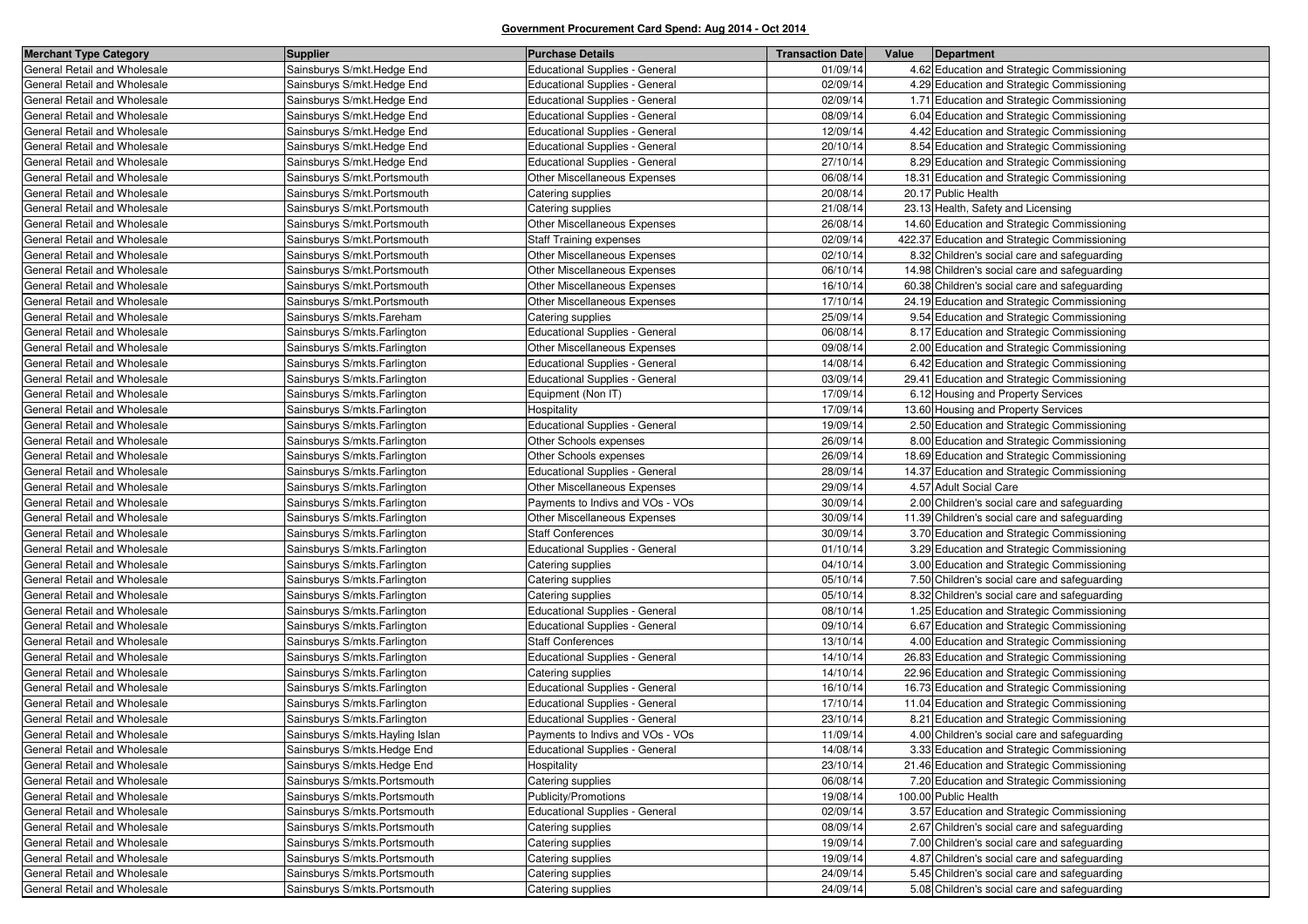| <b>Merchant Type Category</b> | <b>Supplier</b>                  | <b>Purchase Details</b>               | <b>Transaction Date</b> | Value | Department                                       |
|-------------------------------|----------------------------------|---------------------------------------|-------------------------|-------|--------------------------------------------------|
| General Retail and Wholesale  | Sainsburys S/mkts.Portsmouth     | Other Miscellaneous Expenses          | 25/09/14                |       | 1.00 Public Health                               |
| General Retail and Wholesale  | Sainsburys S/mkts.Portsmouth     | Catering supplies                     | 25/09/14                |       | 5.90 Children's social care and safeguarding     |
| General Retail and Wholesale  | Sainsburys S/mkts.Portsmouth     | Catering supplies                     | 25/09/14                |       | 3.87 Children's social care and safeguarding     |
| General Retail and Wholesale  | Sainsburys S/mkts.Portsmouth     | Postages and carriage                 | 01/10/14                |       | 3.72 Adult Social Care                           |
| General Retail and Wholesale  | Sainsburys S/mkts.Portsmouth     | Catering supplies                     | 06/10/14                |       | 73.07 Public Health                              |
| General Retail and Wholesale  | Sainsburys S/mkts.Portsmouth     | <b>Building</b>                       | 08/10/14                |       | 8.32 Corporate Assets, Business and Standards    |
| General Retail and Wholesale  | Sainsburys S/mkts.Portsmouth     | Other Miscellaneous Expenses          | 09/10/14                |       | 3.00 Education and Strategic Commissioning       |
| General Retail and Wholesale  | Sainsburys S/mkts.Portsmouth     | Hospitality                           | 14/10/14                |       | 2.34 Children's social care and safeguarding     |
| General Retail and Wholesale  | Sainsburys S/mkts.Portsmouth     | Other Miscellaneous Expenses          | 22/10/14                |       | 6.76 Children's social care and safeguarding     |
| General Retail and Wholesale  | Sainsburys S/mkts.Portsmouth     | Other Miscellaneous Expenses          | 24/10/14                |       | 19.41 City Development and Cultural Services     |
| General Retail and Wholesale  | Sainsburys S/mkts.Portsmouth 07  | Catering supplies                     | 01/08/14                |       | 7.39 Health, Safety and Licensing                |
| General Retail and Wholesale  | Sainsburys S/mkts. Portsmouth 07 | <b>Educational Supplies - General</b> | 04/08/14                |       | 15.47 Education and Strategic Commissioning      |
| General Retail and Wholesale  | Sainsburys S/mkts. Portsmouth 07 | Catering supplies                     | 26/08/14                |       | 20.15 Education and Strategic Commissioning      |
| General Retail and Wholesale  | Sainsburys S/mkts.Portsmouth 07  | Catering supplies                     | 03/09/14                |       | 17.32 Public Health                              |
| General Retail and Wholesale  | Sainsburys S/mkts. Portsmouth 07 | Hospitality                           | 09/09/14                |       | 13.25 Children's social care and safeguarding    |
| General Retail and Wholesale  | Sainsburys S/mkts.Portsmouth 07  | <b>Educational Supplies - General</b> | 10/09/14                |       | 4.04 Education and Strategic Commissioning       |
| General Retail and Wholesale  | Sainsburys S/mkts.Portsmouth 07  | <b>Educational Supplies - General</b> | 11/09/14                |       | 9.19 Education and Strategic Commissioning       |
| General Retail and Wholesale  | Sainsburys S/mkts. Portsmouth 07 | <b>Educational Supplies - General</b> | 26/09/14                |       | 3.53 Education and Strategic Commissioning       |
| General Retail and Wholesale  | Sainsburys S/mkts.Portsmouth 07  | Catering supplies                     | 29/09/14                |       | 4.50 Education and Strategic Commissioning       |
| General Retail and Wholesale  | Sainsburys S/mkts.Portsmouth 07  | <b>Educational Supplies - General</b> | 10/10/14                |       | 19.96 Education and Strategic Commissioning      |
| General Retail and Wholesale  | Sainsburys S/mkts. Portsmouth 07 | Other Miscellaneous Expenses          | 15/10/14                |       | 29.15 Children's social care and safeguarding    |
| General Retail and Wholesale  | Sainsburys S/mkts.Portsmouth 07  | Other Miscellaneous Expenses          | 16/10/14                |       | 1.30 Corporate Assets, Business and Standards    |
| General Retail and Wholesale  | Sainsburys S/mkts.Portsmouth 07  | Other Miscellaneous Expenses          | 20/10/14                |       | 10.40 Corporate Assets, Business and Standards   |
| General Retail and Wholesale  | Sainsburys S/mkts.Portsmouth 07  | Other Miscellaneous Expenses          | 24/10/14                |       | 12.25 Education and Strategic Commissioning      |
| General Retail and Wholesale  | Sainsburys S/mkts.Portsmouth 07  | Equipment (Non IT)                    | 29/10/14                |       | 6.66 Housing and Property Services               |
| General Retail and Wholesale  | Sainsburys S/mkts. Portsmouth 07 | Stationery                            | 30/10/14                |       | 12.80 Education and Strategic Commissioning      |
| General Retail and Wholesale  | Sainsburys S/mkts.Portsmouth 07  | Stationery                            | 30/10/14                |       | 2.83 Education and Strategic Commissioning       |
| General Retail and Wholesale  | Sainsburys S/mkts. Portsmouth Gu | Other Miscellaneous Expenses          | 01/08/14                |       | 8.70 Education and Strategic Commissioning       |
| General Retail and Wholesale  | Sainsburys S/mkts. Portsmouth Gu | Other Miscellaneous Expenses          | 02/08/14                |       | 4.30 Education and Strategic Commissioning       |
| General Retail and Wholesale  | Sainsburys S/mkts. Portsmouth Gu | Other Miscellaneous Expenses          | 05/08/14                |       | 7.55 Education and Strategic Commissioning       |
| General Retail and Wholesale  | Sainsburys S/mkts. Portsmouth Gu | Other Miscellaneous Expenses          | 19/08/14                |       | 4.00 Education and Strategic Commissioning       |
| General Retail and Wholesale  | Sainsburys S/mkts. Portsmouth Gu | Accommodation and Subsistence         | 19/08/14                |       | 10.39 Education and Strategic Commissioning      |
| General Retail and Wholesale  | Sainsburys S/mkts. Portsmouth Gu | Other Miscellaneous Expenses          | 22/08/14                |       | 1.14 Children's social care and safeguarding     |
| General Retail and Wholesale  | Sainsburys S/mkts. Portsmouth Gu | Other Miscellaneous Expenses          | 22/08/14                |       | 11.00 Children's social care and safeguarding    |
| General Retail and Wholesale  | Sainsburys S/mkts. Portsmouth Gu | Payments to Indivs and VOs - VOs      | 27/08/14                |       | 16.59 Children's social care and safeguarding    |
| General Retail and Wholesale  | Sainsburys S/mkts. Portsmouth Gu | Other Miscellaneous Expenses          | 05/09/14                |       | 4.00 Education and Strategic Commissioning       |
| General Retail and Wholesale  | Sainsburys S/mkts. Portsmouth Gu | Hospitality                           | 09/09/14                |       | 17.29 Children's social care and safeguarding    |
| General Retail and Wholesale  | Sainsburys S/mkts. Portsmouth Gu | Hospitality                           | 09/09/14                |       | 4.17 Children's social care and safeguarding     |
| General Retail and Wholesale  | Sainsburys S/mkts. Portsmouth Gu | <b>Staff Conferences</b>              | 09/09/14                |       | 5.42 City Development and Cultural Services      |
| General Retail and Wholesale  | Sainsburys S/mkts. Portsmouth Gu | Other Miscellaneous Expenses          | 10/09/14                |       | 5.60 Education and Strategic Commissioning       |
| General Retail and Wholesale  | Sainsburys S/mkts. Portsmouth Gu | Other Miscellaneous Expenses          | 11/09/14                |       | 13.00 Education and Strategic Commissioning      |
| General Retail and Wholesale  | Sainsburys S/mkts. Portsmouth Gu | Hospitality                           | 19/09/14                |       | 2.49 Children's social care and safeguarding     |
| General Retail and Wholesale  | Sainsburys S/mkts. Portsmouth Gu | Hospitality                           | 22/09/14                |       | 0.49 Children's social care and safeguarding     |
| General Retail and Wholesale  | Sainsburys S/mkts. Portsmouth Gu | Hospitality                           | 23/09/14                |       | 23.04 Children's social care and safeguarding    |
| General Retail and Wholesale  | Sainsburys S/mkts. Portsmouth Gu | Hospitality                           | 23/09/14                |       | 2.58 Children's social care and safeguarding     |
| General Retail and Wholesale  | Sainsburys S/mkts. Portsmouth Gu | Consumable Materials                  | 28/09/14                |       | 4.16 Transport and Environment                   |
| General Retail and Wholesale  | Sainsburys S/mkts. Portsmouth Gu | Catering supplies                     | 07/10/14                |       | 10.08 Housing and Property Services              |
| General Retail and Wholesale  | Sainsburys S/mkts.Portsmouth Gu  | Other Miscellaneous Expenses          | 14/10/14                |       | 0.83 Customer, Community and Democratic Services |
| General Retail and Wholesale  | Sainsburys S/mkts. Portsmouth Gu | Other Miscellaneous Expenses          | 14/10/14                |       | 4.31 Customer, Community and Democratic Services |
| General Retail and Wholesale  | Sainsburys S/mkts. Portsmouth Gu | Other Miscellaneous Expenses          | 14/10/14                |       | 0.59 Customer, Community and Democratic Services |
| General Retail and Wholesale  | Sainsburys S/mkts.Portsmouth Gu  | Catering supplies                     | 16/10/14                |       | 1.00 Public Health                               |
| General Retail and Wholesale  | Sainsburys S/mkts.Portsmouth Gu  | Hospitality                           | 20/10/14                |       | 1.39 Children's social care and safeguarding     |
| General Retail and Wholesale  | Sainsburys S/mkts. Portsmouth Gu | Other Miscellaneous Expenses          | 20/10/14                |       | 2.65 Education and Strategic Commissioning       |
| General Retail and Wholesale  | Sainsburys S/mkts.Portsmouth Gu  | Other Miscellaneous Expenses          | 21/10/14                |       | 4.00 Education and Strategic Commissioning       |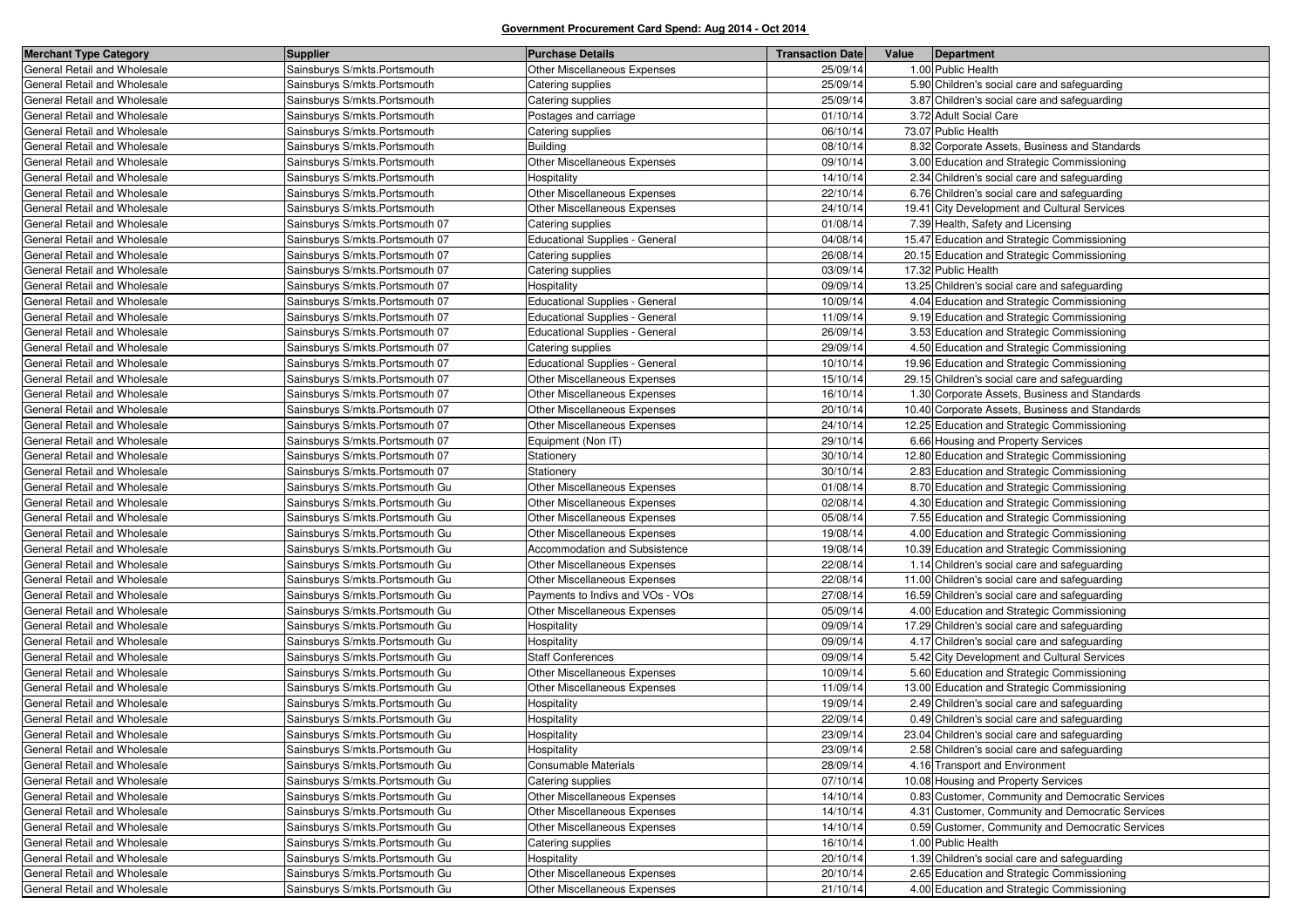| <b>Merchant Type Category</b> | <b>Supplier</b>                    | <b>Purchase Details</b>               | <b>Transaction Date</b> | Value<br>Department                            |
|-------------------------------|------------------------------------|---------------------------------------|-------------------------|------------------------------------------------|
| General Retail and Wholesale  | Sainsburys S/mkts. Portsmouth Gu   | <b>Staff Training expenses</b>        | 28/10/14                | 9.58 Children's social care and safeguarding   |
| General Retail and Wholesale  | Sainsburys S/mkts.Portsmouth Gu    | <b>Staff Training expenses</b>        | 30/10/14                | 2.46 Children's social care and safeguarding   |
| General Retail and Wholesale  | Sainsburys S/mkts. Portsmouth Lo   | Catering supplies                     | 30/09/14                | 10.61 Corporate Assets, Business and Standards |
| General Retail and Wholesale  | Sainsburys S/mkts. Portsmouth Lo   | Catering supplies                     | 14/10/14                | 18.68 Corporate Assets, Business and Standards |
| General Retail and Wholesale  | Sainsburys S/mkts. Portsmouth Lo   | Catering supplies                     | 21/10/14                | 9.70 Corporate Assets, Business and Standards  |
| General Retail and Wholesale  | Sainsburys S/mkts. Portsmouth Lo   | Catering supplies                     | 27/10/14                | 2.95 Corporate Assets, Business and Standards  |
| General Retail and Wholesale  | Sainsburys S/mkts. Portsmouth Lo   | Other Miscellaneous Expenses          | 02/11/14                | 10.82 Children's social care and safeguarding  |
| General Retail and Wholesale  | Sainsburys S/mkts. Portsmouth Lo   | Catering supplies                     | 02/11/14                | 16.57 Children's social care and safeguarding  |
| General Retail and Wholesale  | Sainsburys S/mkts.Southsea         | Sales                                 | 02/10/14                | 6.00 Education and Strategic Commissioning     |
| General Retail and Wholesale  | Sainsburys S/mkts. Southsea        | Postages and carriage                 | 19/10/14                | 37.20 Education and Strategic Commissioning    |
| General Retail and Wholesale  | Sainsburys S/mkts. Southsea A      | Consumable Materials                  | 29/08/14                | 3.33 Education and Strategic Commissioning     |
| General Retail and Wholesale  | Sainsburys S/mkts.Southsea A       | Cleaning materials                    | 07/09/14                | 3.23 Education and Strategic Commissioning     |
| General Retail and Wholesale  | Sainsburys S/mkts.Southsea A       | Other Miscellaneous Expenses          | 11/09/14                | 3.00 Education and Strategic Commissioning     |
| General Retail and Wholesale  | Sainsburys S/mkts. Southsea A      | Other Miscellaneous Expenses          | 29/09/14                | 1.90 Education and Strategic Commissioning     |
| General Retail and Wholesale  | Sainsburys S/mkts.Southsea Palm    | Hospitality                           | 20/09/14                | 13.36 City Development and Cultural Services   |
| General Retail and Wholesale  | Sainsburys S/mkts. Southsea Palm   | Educational Supplies - General        | 23/09/14                | 3.75 Education and Strategic Commissioning     |
| General Retail and Wholesale  | Sainsburys Smkt.Cranleigh          | Other Miscellaneous Expenses          | 22/08/14                | 6.35 City Development and Cultural Services    |
| General Retail and Wholesale  | Schoolbadgestore0845 2997200       | Other Miscellaneous Expenses          | 06/10/14                | 33.29 Education and Strategic Commissioning    |
| General Retail and Wholesale  | Schoolbadgestore0845 2997200       | <b>Educational Supplies - General</b> | 21/10/14                | 27.95 Education and Strategic Commissioning    |
| General Retail and Wholesale  | Schuh 136. Portsmouth              | Protective clothing & Uniforms        | 26/08/14                | 63.00 Children's social care and safeguarding  |
| General Retail and Wholesale  | Schuh 136. Portsmouth              | Protective clothing & Uniforms        | 20/09/14                | 54.17 Children's social care and safeguarding  |
| General Retail and Wholesale  | Schuh 136. Portsmouth              | Payments to Indivs and VOs - VOs      | 22/09/14                | 65.00 Children's social care and safeguarding  |
| General Retail and Wholesale  | Sds (London) Ltd.Battersea         | Furniture                             | 15/09/14                | 76.34 Housing and Property Services            |
| General Retail and Wholesale  | Select.Eastbourne                  | Other Miscellaneous Expenses          | 22/10/14                | 14.99 Children's social care and safeguarding  |
| General Retail and Wholesale  | Select.Portsmouth                  | Protective clothing & Uniforms        | 10/08/14                | 16.00 Children's social care and safeguarding  |
| General Retail and Wholesale  | Select.Portsmouth                  | Protective clothing & Uniforms        | 03/09/14                | 6.67 Children's social care and safeguarding   |
| General Retail and Wholesale  | Semi Precious Beads.44800270767    | Other Miscellaneous Expenses          | 14/10/14                | 23.81 Housing and Property Services            |
| General Retail and Wholesale  | Shoe Zone Ltd. Portsmth 1108       | Other Miscellaneous Expenses          | 15/10/14                | 20.00 Children's social care and safeguarding  |
| General Retail and Wholesale  | Skr*hielectron Ltd.Skrill Mi       | Computer hardware                     | 24/10/14                | 119.00 Port                                    |
| General Retail and Wholesale  | Social Enterprise Uk.London N1 6ah | Subscriptions                         | 06/10/14                | 75.00 Health, Safety and Licensing             |
| General Retail and Wholesale  | Solent Blind/curta.Southampton     | Furnishings Maintenance               | 04/08/14                | 373.00 Housing and Property Services           |
| General Retail and Wholesale  | Somers Rd Fd & Win 82197.Southsea  | Other Miscellaneous Expenses          | 13/08/14                | 7.71 Housing and Property Services             |
| General Retail and Wholesale  | Somers Rd Fd & Win 82197.Southsea  | Catering supplies                     | 22/09/14                | 6.48 Public Health                             |
| General Retail and Wholesale  | Southbourne Fm Shop Ltd.Emsworth   | Other Miscellaneous Expenses          | 28/10/14                | 41.67 Housing and Property Services            |
| General Retail and Wholesale  | Southbourne Fm Shop Ltd.Emsworth   | <b>Educational Supplies - General</b> | 31/10/14                | 9.12 Education and Strategic Commissioning     |
| General Retail and Wholesale  | Sportsdirect 219.8443325219        | Other Miscellaneous Expenses          | 05/08/14                | 44.80 Housing and Property Services            |
| General Retail and Wholesale  | Sportsdirect 219.8443325219        | Other Miscellaneous Expenses          | 14/08/14                | 13.27 Housing and Property Services            |
| General Retail and Wholesale  | Sportsdirect 219.8443325219        | Other Miscellaneous Expenses          | 14/08/14                | 5.00 Adult Social Care                         |
| General Retail and Wholesale  | Sportsdirect 219.8443325219        | Foster Care - General                 | 15/08/14                | 40.00 Children's social care and safeguarding  |
| General Retail and Wholesale  | Sportsdirect 219.8443325219        | Payments to Indivs and VOs - VOs      | 16/08/14                | 4.16 Children's social care and safeguarding   |
| General Retail and Wholesale  | Sportsdirect 219.8443325219        | Payments to Indivs and VOs - VOs      | 16/08/14                | 87.47 Children's social care and safeguarding  |
| General Retail and Wholesale  | Sportsdirect 219.8443325219        | Protective clothing & Uniforms        | 18/08/14                | 13.72 Children's social care and safeguarding  |
| General Retail and Wholesale  | Sportsdirect 219.8443325219        | Protective clothing & Uniforms        | 20/08/14                | 8.32 Children's social care and safeguarding   |
| General Retail and Wholesale  | Sportsdirect 219.8443325219        | Payments to Indivs and VOs - VOs      | 28/08/14                | 9.99 Children's social care and safeguarding   |
| General Retail and Wholesale  | Sportsdirect 219.8443325219        | Protective clothing & Uniforms        | 02/09/14                | 34.98 Children's social care and safeguarding  |
| General Retail and Wholesale  | Sportsdirect 219.8443325219        | Other Miscellaneous Expenses          | 04/09/14                | 135.90 Health, Safety and Licensing            |
| General Retail and Wholesale  | Sportsdirect 219.8443325219        | Educational Supplies - General        | 12/09/14                | 26.67 Education and Strategic Commissioning    |
| General Retail and Wholesale  | Sportsdirect 219.8443325219        | Protective clothing & Uniforms        | 20/09/14                | 99.12 Children's social care and safeguarding  |
| General Retail and Wholesale  | Sportsdirect 219.8443325219        | Payments to Indivs and VOs - VOs      | 22/09/14                | 91.46 Children's social care and safeguarding  |
| General Retail and Wholesale  | Sportsdirect 219.8443325219        | <b>Educational Supplies - General</b> | 26/09/14                | 17.07 Education and Strategic Commissioning    |
| General Retail and Wholesale  | Sportsdirect 219.8443325219        | Educational Supplies - General        | 30/09/14                | 45.83 Education and Strategic Commissioning    |
| General Retail and Wholesale  | Sportsdirect 219.8443325219        | Other Miscellaneous Expenses          | 30/09/14                | 6.66 Adult Social Care                         |
| General Retail and Wholesale  | Sportsdirect 219.8443325219        | Other Expenses                        | 06/10/14                | 23.74 Children's social care and safeguarding  |
| General Retail and Wholesale  | Sportsdirect 219.8443325219        | Protective clothing & Uniforms        | 11/10/14                | 35.98 Children's social care and safeguarding  |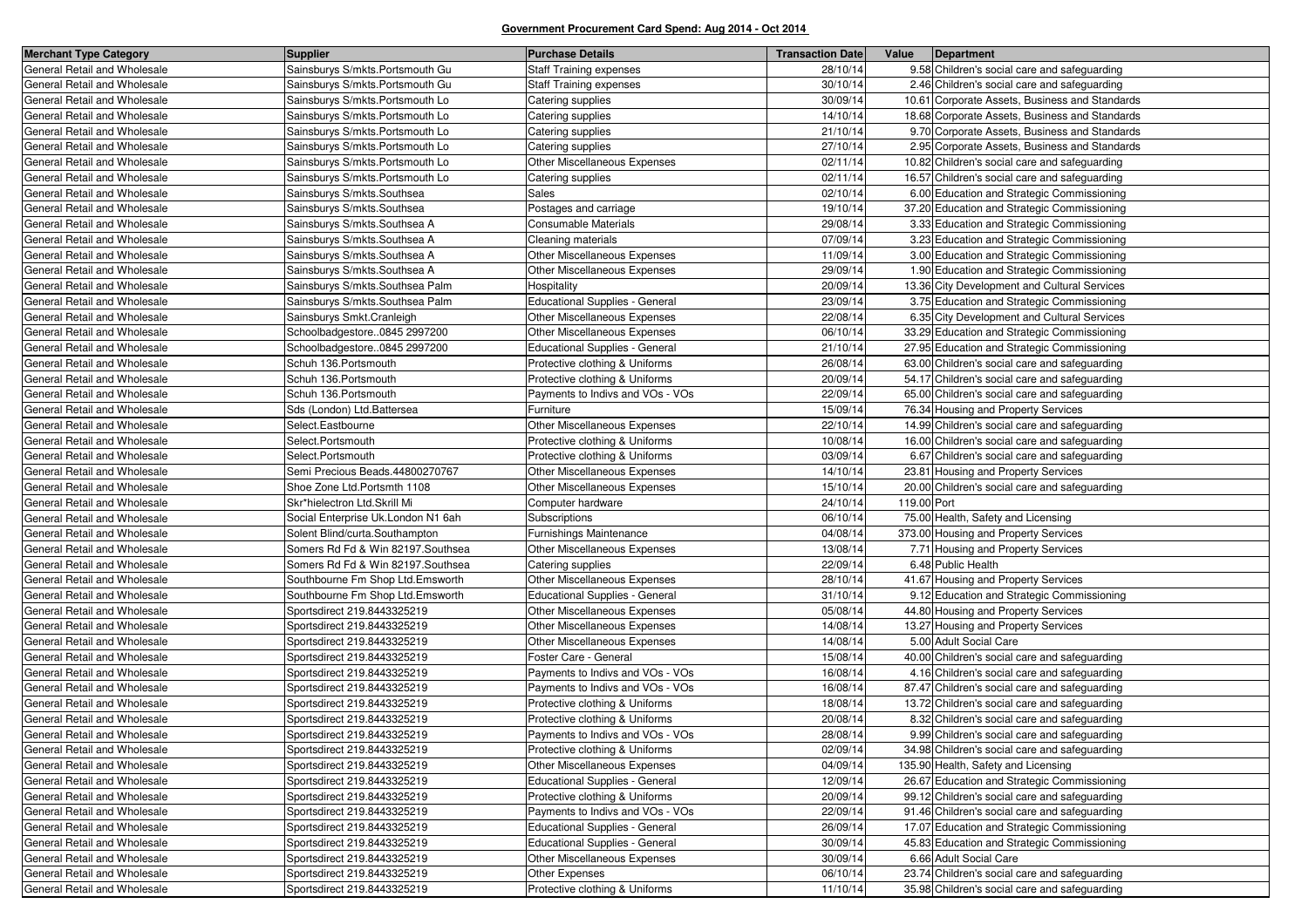| <b>Merchant Type Category</b> | <b>Supplier</b>                         | <b>Purchase Details</b>               | <b>Transaction Date</b> | Value      | Department                                        |
|-------------------------------|-----------------------------------------|---------------------------------------|-------------------------|------------|---------------------------------------------------|
| General Retail and Wholesale  | Sportsdirect 219.8443325219             | Protective clothing & Uniforms        | 11/10/14                |            | 24.98 Children's social care and safeguarding     |
| General Retail and Wholesale  | Sportsdirect 219.8443325219             | Other Schools expenses                | 14/10/14                |            | 45.99 Education and Strategic Commissioning       |
| General Retail and Wholesale  | Sportsdirect 219.8443325219             | Other Expenses                        | 14/10/14                |            | 3.32 Children's social care and safeguarding      |
| General Retail and Wholesale  | Sportsdirect 219.8443325219             | Payments to Indivs and VOs - VOs      | 19/10/14                |            | 5.00 Children's social care and safeguarding      |
| General Retail and Wholesale  | Sportsdirect 219.8443325219             | Other Schools expenses                | 20/10/14                |            | 7.00 Education and Strategic Commissioning        |
| General Retail and Wholesale  | Sportsdirect 219.8443325219             | Other Miscellaneous Expenses          | 22/10/14                |            | 83.33 Education and Strategic Commissioning       |
| General Retail and Wholesale  | Sportsdirect 363.8443325363             | <b>Other Grants</b>                   | 02/09/14                |            | 26.67 Housing and Property Services               |
| General Retail and Wholesale  | Sportsdirect 363.8443325363             | Protective clothing & Uniforms        | 04/09/14                |            | 16.66 Children's social care and safeguarding     |
| General Retail and Wholesale  | Sportsdirect 363.8443325363             | <b>Other Miscellaneous Expenses</b>   | 05/09/14                |            | 8.40 Housing and Property Services                |
| General Retail and Wholesale  | Sportsdirect.Com.0870 8387294           | Other Miscellaneous Expenses          | 01/08/14                |            | -25.97 Adult Social Care                          |
| General Retail and Wholesale  | Sportsdirect.Com.0870 8387294           | Purchase of School Items for Resale   | 04/09/14                |            | 245.99 Education and Strategic Commissioning      |
| General Retail and Wholesale  | Sportsdirect.Com.0870 8387294           | Other Schools expenses                | 04/09/14                |            | 108.33 Education and Strategic Commissioning      |
| General Retail and Wholesale  | Sportsdirect.Com.0870 8387294           | Protective clothing & Uniforms        | 12/09/14                |            | 22.99 Education and Strategic Commissioning       |
| General Retail and Wholesale  | Sportsdirect.Com.0870 8387294           | Protective clothing & Uniforms        | 12/09/14                |            | 19.16 Education and Strategic Commissioning       |
| General Retail and Wholesale  | Sportsdirect.Com.0870 8387294           | Protective clothing & Uniforms        | 12/09/14                |            | 3.99 Education and Strategic Commissioning        |
| General Retail and Wholesale  | Sportsdirect.Com.0870 8387294           | <b>Educational Supplies - General</b> | 02/10/14                |            | 87.50 Education and Strategic Commissioning       |
| General Retail and Wholesale  | Sportsdirect.Com.0870 8387294           | Educational Supplies - General        | 16/10/14                |            | 191.83 Education and Strategic Commissioning      |
| General Retail and Wholesale  | Sportsdirect.Com.0870 8387294           | Protective clothing & Uniforms        | 31/10/14                |            | 48.98 Corporate Assets, Business and Standards    |
| General Retail and Wholesale  | Sportsdirect.Com.8437771246             | Protective clothing & Uniforms        | 28/10/14                |            | 40.00 Children's social care and safeguarding     |
| General Retail and Wholesale  | Sportsdirect.Com.8443325639             | <b>Other Miscellaneous Expenses</b>   | 13/10/14                |            | 4.15 Housing and Property Services                |
| General Retail and Wholesale  | Sportsdirect.Mansfield                  | Protective clothing & Uniforms        | 02/09/14                |            | 30.00 Children's social care and safeguarding     |
| General Retail and Wholesale  | <b>Star Editions Ltd.Suffolk</b>        | <b>Museum Supplies</b>                | 22/09/14                |            | 159.59 City Development and Cultural Services     |
| General Retail and Wholesale  | <b>Starshine Music.Pevensey</b>         | <b>Educational Supplies - General</b> | 29/09/14                |            | 142.80 Education and Strategic Commissioning      |
| General Retail and Wholesale  | Sticky Music.Glasgow                    | Other Miscellaneous Expenses          | 03/09/14                |            | 13.74 Education and Strategic Commissioning       |
| General Retail and Wholesale  | Store Twenty One - 138. Havant          | Furnishings Maintenance               | 03/10/14                |            | 12.45 Children's social care and safeguarding     |
| General Retail and Wholesale  | Sublime Designs.Coatbridge              | <b>Educational Supplies - General</b> | 20/10/14                |            | 27.08 Education and Strategic Commissioning       |
| General Retail and Wholesale  | Super U Station.Colombelles             | Hire of other vehicles                | 07/10/14                |            | 24.55 City Development and Cultural Services      |
| General Retail and Wholesale  | Supermarkets. Bognor Regis              | Catering supplies                     | 14/10/14                |            | 7.53 Children's social care and safeguarding      |
| General Retail and Wholesale  | Surecartlim.44161272973                 | Computer hardware                     | 22/08/14                | 35.65 Port |                                                   |
| General Retail and Wholesale  | Sweet Dreams.Southampton                | Foster Care - General                 | 03/09/14                |            | 124.17 Children's social care and safeguarding    |
| General Retail and Wholesale  | Sweet Dreams.Southampton                | <b>Payments to Private Providers</b>  | 14/10/14                |            | 208.33 Children's social care and safeguarding    |
| General Retail and Wholesale  | T K Maxx.Portsmouth                     | Consumable Materials                  | 17/10/14                |            | 24.93 Adult Social Care                           |
| General Retail and Wholesale  | Tango Tea.Southsea                      | Publicity/Promotions                  | 08/10/14                |            | 125.00 Corporate Assets, Business and Standards   |
| General Retail and Wholesale  | Tesco - Hughes.Www.Tesco.Com            | <b>Educational Supplies - General</b> | 02/09/14                |            | 279.20 Education and Strategic Commissioning      |
| General Retail and Wholesale  | Tesco - Hughes.Www.Tesco.Com            | Other Miscellaneous Expenses          | 22/10/14                |            | 207.50 Education and Strategic Commissioning      |
| General Retail and Wholesale  | Tesco - Tescopay.Www.Tesco.Com          | Other Miscellaneous Expenses          | 10/10/14                |            | 8.20 Children's social care and safeguarding      |
| General Retail and Wholesale  | Tesco - Wayfair.Www.Tesco.Com           | <b>Other Grants</b>                   | 09/10/14                |            | 154.31 Housing and Property Services              |
| General Retail and Wholesale  | Tesco - Wayfair.Www.Tesco.Com           | Other Grants                          | 20/10/14                |            | 70.46 Housing and Property Services               |
| General Retail and Wholesale  | Tesco - Y Frame Discounts.Www.Tesco.Com | Stationery                            | 13/10/14                |            | 26.33 Housing and Property Services               |
| General Retail and Wholesale  | Tesco Delivery Saver1. Internet         | Catering supplies                     | 07/08/14                |            | 60.00 Education and Strategic Commissioning       |
| General Retail and Wholesale  | Tesco Delivery Saver1. Internet         | Postages and carriage                 | 25/09/14                |            | 30.00 Education and Strategic Commissioning       |
| General Retail and Wholesale  | Tesco Direct.Cheshunt                   | Publicity/Promotions                  | 14/08/14                |            | 99.17 Transport and Environment                   |
| General Retail and Wholesale  | Tesco Direct.Cheshunt                   | <b>Other Grants</b>                   | 22/08/14                |            | 43.75 Housing and Property Services               |
| General Retail and Wholesale  | <b>Tesco Direct.Cheshunt</b>            | Publicity/Promotions                  | 22/08/14                |            | 99.17 Transport and Environment                   |
| General Retail and Wholesale  | Tesco Direct.Cheshunt                   | Furniture                             | 08/09/14                |            | 123.33 Education and Strategic Commissioning      |
| General Retail and Wholesale  | Tesco Direct.Cheshunt                   | Equipment (Non IT)                    | 16/09/14                |            | 104.96 Finance                                    |
| General Retail and Wholesale  | Tesco Direct.Cheshunt                   | Consumable Materials                  | 22/09/14                |            | 158.00 Education and Strategic Commissioning      |
| General Retail and Wholesale  | Tesco Direct.Cheshunt                   | Other Miscellaneous Expenses          | 10/10/14                |            | 41.50 Children's social care and safeguarding     |
| General Retail and Wholesale  | Tesco Direct.Cheshunt                   | <b>Educational Supplies - General</b> | 15/10/14                |            | 269.17 Education and Strategic Commissioning      |
| General Retail and Wholesale  | Tesco Direct.Cheshunt                   | <b>Other Grants</b>                   | 20/10/14                |            | 79.12 Housing and Property Services               |
| General Retail and Wholesale  | Tesco Direct.Cheshunt                   | Other Miscellaneous Expenses          | 28/10/14                |            | 60.00 Finance                                     |
| General Retail and Wholesale  | Tesco Store 2266. Chichester 2          | <b>Educational Supplies - General</b> | 31/10/14                |            | 12.71 Education and Strategic Commissioning       |
| General Retail and Wholesale  | Tesco Store 3040. Poole 3               | Hospitality                           | 15/09/14                |            | 5.67 Health, Safety and Licensing                 |
| General Retail and Wholesale  | Tesco Store 3048. Portsmouth            | Hospitality                           | 06/08/14                |            | 12.59 Customer, Community and Democratic Services |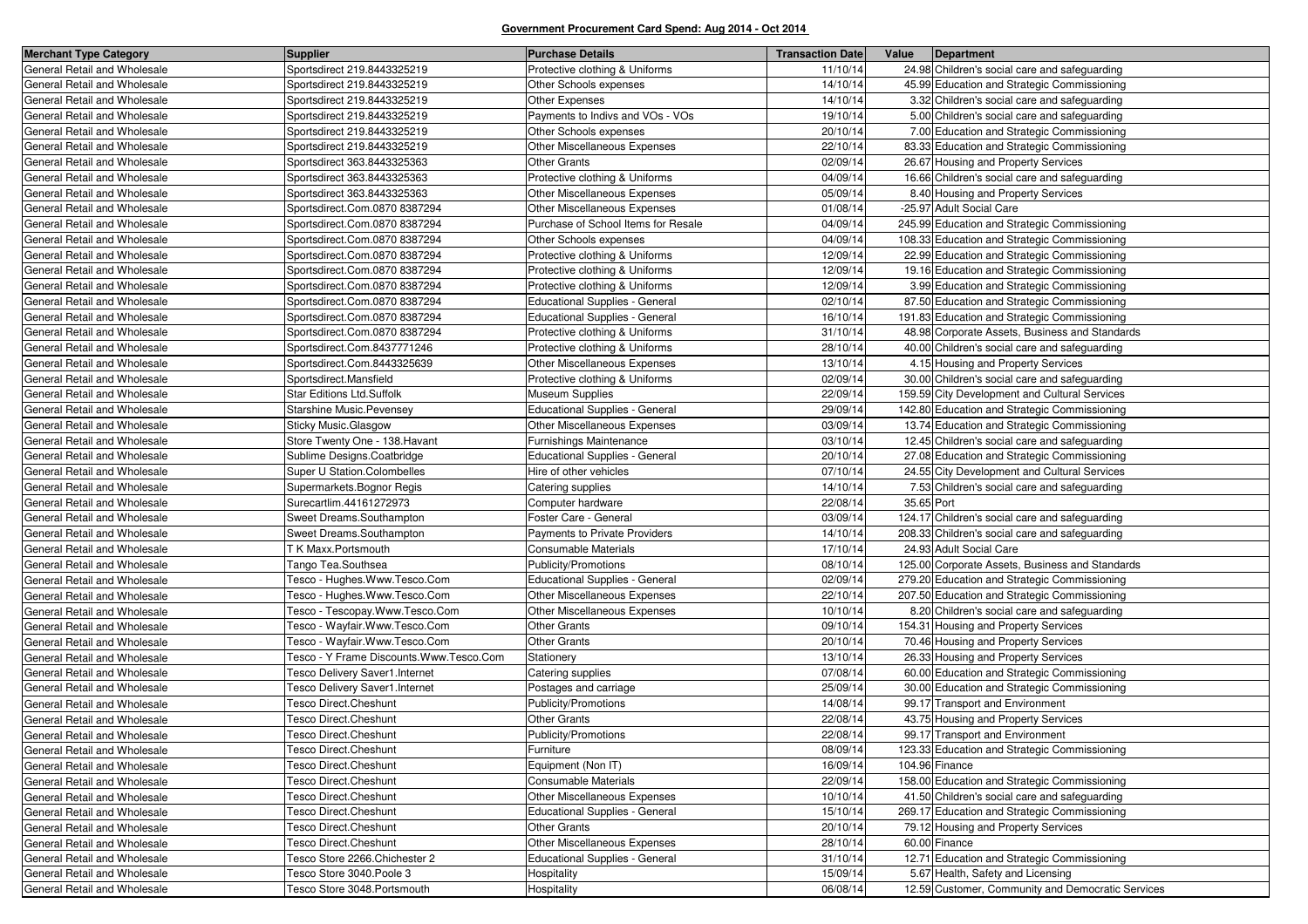| <b>Merchant Type Category</b> | <b>Supplier</b>                 | <b>Purchase Details</b>          | <b>Transaction Date</b> | Value | Department                                        |
|-------------------------------|---------------------------------|----------------------------------|-------------------------|-------|---------------------------------------------------|
| General Retail and Wholesale  | Tesco Store 3048.Portsmouth     | Hospitality                      | 06/08/14                |       | 51.69 Customer, Community and Democratic Services |
| General Retail and Wholesale  | Tesco Store 3048.Portsmouth     | Cleaning materials               | 06/08/14                |       | 19.05 Customer, Community and Democratic Services |
| General Retail and Wholesale  | Tesco Store 3048.Portsmouth     | <b>Other Grants</b>              | 06/08/14                |       | 25.00 Housing and Property Services               |
| General Retail and Wholesale  | Tesco Store 3048. Portsmouth    | Catering supplies                | 11/08/14                |       | 27.41 Education and Strategic Commissioning       |
| General Retail and Wholesale  | Tesco Store 3048. Portsmouth    | Protective clothing & Uniforms   | 13/08/14                |       | 11.67 Transport and Environment                   |
| General Retail and Wholesale  | Tesco Store 3048.Portsmouth     | Hospitality                      | 13/08/14                |       | 5.76 Children's social care and safeguarding      |
| General Retail and Wholesale  | Tesco Store 3048.Portsmouth     | Other Miscellaneous Expenses     | 14/08/14                |       | 34.73 Housing and Property Services               |
| General Retail and Wholesale  | Tesco Store 3048. Portsmouth    | Other Miscellaneous Expenses     | 15/08/14                |       | 11.38 Housing and Property Services               |
| General Retail and Wholesale  | Tesco Store 3048.Portsmouth     | Catering supplies                | 18/08/14                |       | 8.19 Public Health                                |
| General Retail and Wholesale  | Tesco Store 3048.Portsmouth     | Catering supplies                | 19/08/14                |       | 18.21 Education and Strategic Commissioning       |
| General Retail and Wholesale  | Tesco Store 3048. Portsmouth    | Payments to Indivs and VOs - VOs | 22/08/14                |       | 24.13 Children's social care and safeguarding     |
| General Retail and Wholesale  | Tesco Store 3048.Portsmouth     | Hospitality                      | 28/08/14                |       | 5.60 Customer, Community and Democratic Services  |
| General Retail and Wholesale  | Tesco Store 3048. Portsmouth    | Other Miscellaneous Expenses     | 05/09/14                |       | 10.00 Education and Strategic Commissioning       |
| General Retail and Wholesale  | Tesco Store 3048. Portsmouth    | Payments to Indivs and VOs - VOs | 05/09/14                |       | -0.99 Children's social care and safeguarding     |
| General Retail and Wholesale  | Tesco Store 3048.Portsmouth     | Payments to Indivs and VOs - VOs | 05/09/14                |       | 79.53 Children's social care and safeguarding     |
| General Retail and Wholesale  | Tesco Store 3048.Portsmouth     | Telephone costs                  | 08/09/14                |       | 18.50 Children's social care and safeguarding     |
| General Retail and Wholesale  | Tesco Store 3048.Portsmouth     | Catering supplies                | 15/09/14                |       | 4.74 Education and Strategic Commissioning        |
| General Retail and Wholesale  | Tesco Store 3048.Portsmouth     | Equipment (Non IT)               | 16/09/14                |       | 3.80 Housing and Property Services                |
| General Retail and Wholesale  | Tesco Store 3048.Portsmouth     | Equipment (Non IT)               | 16/09/14                |       | 9.66 Housing and Property Services                |
| General Retail and Wholesale  | Tesco Store 3048.Portsmouth     | Stationery                       | 16/09/14                |       | 10.17 Information Services                        |
| General Retail and Wholesale  | Tesco Store 3048.Portsmouth     | Educational Supplies - General   | 18/09/14                |       | 33.52 Education and Strategic Commissioning       |
| General Retail and Wholesale  | Tesco Store 3048.Portsmouth     | Educational Supplies - General   | 19/09/14                |       | 8.83 Education and Strategic Commissioning        |
| General Retail and Wholesale  | Tesco Store 3048. Portsmouth    | Payments to Indivs and VOs - VOs | 22/09/14                |       | 5.25 Children's social care and safeguarding      |
| General Retail and Wholesale  | Tesco Store 3048.Portsmouth     | Hospitality                      | 22/09/14                |       | 6.82 Housing and Property Services                |
| General Retail and Wholesale  | Tesco Store 3048.Portsmouth     | Catering supplies                | 29/09/14                |       | 8.14 Public Health                                |
| General Retail and Wholesale  | Tesco Store 3048.Portsmouth     | General office expenses          | 15/10/14                |       | 19.50 Adult Social Care                           |
| General Retail and Wholesale  | Tesco Store 3048.Portsmouth     | Catering supplies                | 16/10/14                |       | 14.92 Health, Safety and Licensing                |
| General Retail and Wholesale  | Tesco Store 3048.Portsmouth     | Catering supplies                | 20/10/14                |       | 2.08 Children's social care and safeguarding      |
| General Retail and Wholesale  | Tesco Store 3048.Portsmouth     | Catering supplies                | 20/10/14                |       | 2.49 Adult Social Care                            |
| General Retail and Wholesale  | Tesco Store 3048.Portsmouth     | Consumable Materials             | 22/10/14                |       | 2.92 Education and Strategic Commissioning        |
| General Retail and Wholesale  | Tesco Store 3048.Portsmouth     | Other Miscellaneous Expenses     | 22/10/14                |       | 28.63 Education and Strategic Commissioning       |
| General Retail and Wholesale  | Tesco Store 3048. Portsmouth    | Hospitality                      | 23/10/14                |       | 8.17 Housing and Property Services                |
| General Retail and Wholesale  | Tesco Store 3048. Portsmouth    | Catering supplies                | 26/10/14                |       | 4.46 Education and Strategic Commissioning        |
| General Retail and Wholesale  | Tesco Store 3048.Portsmouth     | Hospitality                      | 28/10/14                |       | 32.15 Public Health                               |
| General Retail and Wholesale  | Tesco Store 3048.Portsmouth     | Other Miscellaneous Expenses     | 29/10/14                |       | 5.33 Housing and Property Services                |
| General Retail and Wholesale  | Tesco Store 3048.Portsmouth     | Consumable Materials             | 29/10/14                |       | 3.30 Education and Strategic Commissioning        |
| General Retail and Wholesale  | Tesco Store 3048.Portsmouth     | Catering supplies                | 29/10/14                |       | 4.50 Education and Strategic Commissioning        |
| General Retail and Wholesale  | Tesco Store 3048.Portsmouth     | Catering supplies                | 30/10/14                |       | 13.28 Health, Safety and Licensing                |
| General Retail and Wholesale  | Tesco Store 3055. Portsmouth No | Catering supplies                | 07/01/14                |       | 42.46 Education and Strategic Commissioning       |
| General Retail and Wholesale  | Tesco Store 3055. Portsmouth No | Other Miscellaneous Expenses     | 01/08/14                |       | 11.67 Adult Social Care                           |
| General Retail and Wholesale  | Tesco Store 3055.Portsmouth No  | Hospitality                      | 02/08/14                |       | 19.75 Housing and Property Services               |
| General Retail and Wholesale  | Tesco Store 3055. Portsmouth No | Other Miscellaneous Expenses     | 04/08/14                |       | 24.98 Education and Strategic Commissioning       |
| General Retail and Wholesale  | Tesco Store 3055. Portsmouth No | Catering supplies                | 04/08/14                |       | 94.14 Education and Strategic Commissioning       |
| General Retail and Wholesale  | Tesco Store 3055. Portsmouth No | Catering supplies                | 05/08/14                |       | 10.30 Children's social care and safeguarding     |
| General Retail and Wholesale  | Tesco Store 3055. Portsmouth No | Catering supplies                | 05/08/14                |       | 213.77 Children's social care and safeguarding    |
| General Retail and Wholesale  | Tesco Store 3055. Portsmouth No | Other Schools expenses           | 05/08/14                |       | 20.41 Education and Strategic Commissioning       |
| General Retail and Wholesale  | Tesco Store 3055.Portsmouth No  | Other Schools expenses           | 05/08/14                |       | 25.19 Education and Strategic Commissioning       |
| General Retail and Wholesale  | Tesco Store 3055. Portsmouth No | Other Miscellaneous Expenses     | 06/08/14                |       | 6.46 Adult Social Care                            |
| General Retail and Wholesale  | Tesco Store 3055.Portsmouth No  | <b>Building</b>                  | 06/08/14                |       | 90.83 Housing and Property Services               |
| General Retail and Wholesale  | Tesco Store 3055.Portsmouth No  | Other Miscellaneous Expenses     | 08/08/14                |       | 4.58 Adult Social Care                            |
| General Retail and Wholesale  | Tesco Store 3055. Portsmouth No | Other Schools expenses           | 08/08/14                |       | 5.83 Education and Strategic Commissioning        |
| General Retail and Wholesale  | Tesco Store 3055. Portsmouth No | Catering supplies                | 11/08/14                |       | 109.84 Education and Strategic Commissioning      |
| General Retail and Wholesale  | Tesco Store 3055.Portsmouth No  | Other Miscellaneous Expenses     | 12/08/14                |       | 27.42 Education and Strategic Commissioning       |
| General Retail and Wholesale  | Tesco Store 3055. Portsmouth No | Other Miscellaneous Expenses     | 12/08/14                |       | 17.26 Education and Strategic Commissioning       |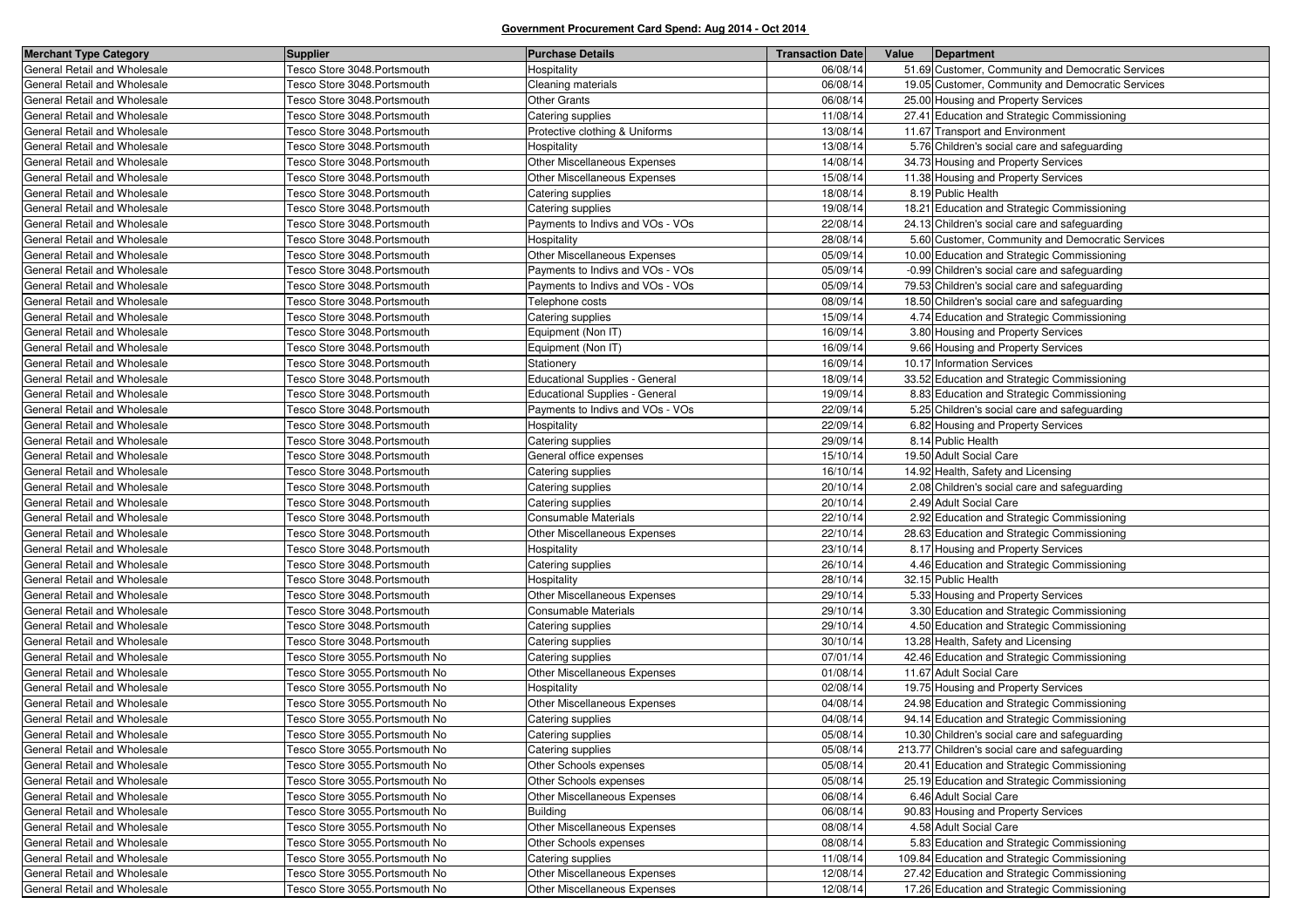| <b>Merchant Type Category</b> | <b>Supplier</b>                 | <b>Purchase Details</b>               | <b>Transaction Date</b> | Value | Department                                     |
|-------------------------------|---------------------------------|---------------------------------------|-------------------------|-------|------------------------------------------------|
| General Retail and Wholesale  | Tesco Store 3055. Portsmouth No | Other Miscellaneous Expenses          | 12/08/14                |       | 10.44 Education and Strategic Commissioning    |
| General Retail and Wholesale  | Tesco Store 3055. Portsmouth No | Other Miscellaneous Expenses          | 13/08/14                |       | 8.33 Children's social care and safeguarding   |
| General Retail and Wholesale  | Tesco Store 3055.Portsmouth No  | Catering supplies                     | 13/08/14                |       | 122.68 Children's social care and safeguarding |
| General Retail and Wholesale  | Tesco Store 3055. Portsmouth No | Catering supplies                     | 13/08/14                |       | 2.50 Children's social care and safeguarding   |
| General Retail and Wholesale  | Tesco Store 3055.Portsmouth No  | Cost of School Trips                  | 14/08/14                |       | 17.47 Education and Strategic Commissioning    |
| General Retail and Wholesale  | Tesco Store 3055. Portsmouth No | Consumable Materials                  | 14/08/14                |       | 6.50 Housing and Property Services             |
| General Retail and Wholesale  | Tesco Store 3055.Portsmouth No  | Cleaning materials                    | 15/08/14                |       | 2.42 Housing and Property Services             |
| General Retail and Wholesale  | Tesco Store 3055.Portsmouth No  | <b>Other Miscellaneous Expenses</b>   | 15/08/14                |       | 25.99 Housing and Property Services            |
| General Retail and Wholesale  | Tesco Store 3055. Portsmouth No | Catering supplies                     | 15/08/14                |       | 4.42 Children's social care and safeguarding   |
| General Retail and Wholesale  | Tesco Store 3055.Portsmouth No  | Catering supplies                     | 15/08/14                |       | 78.01 Children's social care and safeguarding  |
| General Retail and Wholesale  | Tesco Store 3055.Portsmouth No  | Catering supplies                     | 18/08/14                |       | 10.10 Adult Social Care                        |
| General Retail and Wholesale  | Tesco Store 3055. Portsmouth No | Catering supplies                     | 18/08/14                |       | 66.49 Adult Social Care                        |
| General Retail and Wholesale  | Tesco Store 3055.Portsmouth No  | Catering supplies                     | 18/08/14                |       | 97.62 Education and Strategic Commissioning    |
| General Retail and Wholesale  | Tesco Store 3055. Portsmouth No | Catering supplies                     | 19/08/14                |       | 14.87 Children's social care and safeguarding  |
| General Retail and Wholesale  | Tesco Store 3055. Portsmouth No | Catering supplies                     | 19/08/14                |       | 214.29 Children's social care and safeguarding |
| General Retail and Wholesale  | Tesco Store 3055.Portsmouth No  | Other Miscellaneous Expenses          | 20/08/14                |       | 4.80 Adult Social Care                         |
| General Retail and Wholesale  | Tesco Store 3055.Portsmouth No  | Catering supplies                     | 21/08/14                |       | 32.62 Children's social care and safeguarding  |
| General Retail and Wholesale  | Tesco Store 3055. Portsmouth No | Payments to Indivs and VOs - VOs      | 21/08/14                |       | 5.00 Children's social care and safeguarding   |
| General Retail and Wholesale  | Tesco Store 3055. Portsmouth No | Wellbeing and Health Supplies         | 21/08/14                |       | 22.72 Children's social care and safeguarding  |
| General Retail and Wholesale  | Tesco Store 3055. Portsmouth No | Equipment (Non IT)                    | 21/08/14                |       | 8.33 Children's social care and safeguarding   |
| General Retail and Wholesale  | Tesco Store 3055. Portsmouth No | Equipment (Non IT)                    | 22/08/14                |       | 4.17 Adult Social Care                         |
| General Retail and Wholesale  | Tesco Store 3055.Portsmouth No  | Catering supplies                     | 22/08/14                |       | 16.21 Adult Social Care                        |
| General Retail and Wholesale  | Tesco Store 3055. Portsmouth No | Catering supplies                     | 22/08/14                |       | 2.00 Adult Social Care                         |
| General Retail and Wholesale  | Tesco Store 3055.Portsmouth No  | Hospitality                           | 22/08/14                |       | 9.35 Housing and Property Services             |
| General Retail and Wholesale  | Tesco Store 3055.Portsmouth No  | Hospitality                           | 22/08/14                |       | 10.81 Housing and Property Services            |
| General Retail and Wholesale  | Tesco Store 3055. Portsmouth No | Catering supplies                     | 26/08/14                |       | 133.42 Education and Strategic Commissioning   |
| General Retail and Wholesale  | Tesco Store 3055. Portsmouth No | <b>Educational Supplies - General</b> | 26/08/14                |       | 10.70 Education and Strategic Commissioning    |
| General Retail and Wholesale  | Tesco Store 3055. Portsmouth No | Catering supplies                     | 26/08/14                |       | 176.46 Children's social care and safeguarding |
| General Retail and Wholesale  | Tesco Store 3055. Portsmouth No | Catering supplies                     | 26/08/14                |       | 15.05 Children's social care and safeguarding  |
| General Retail and Wholesale  | Tesco Store 3055. Portsmouth No | Cleaning materials                    | 27/08/14                |       | 3.33 Adult Social Care                         |
| General Retail and Wholesale  | Tesco Store 3055. Portsmouth No | Other Miscellaneous Expenses          | 28/08/14                |       | 2.00 Education and Strategic Commissioning     |
| General Retail and Wholesale  | Tesco Store 3055.Portsmouth No  | Equipment (Non IT)                    | 29/08/14                |       | 2.92 Adult Social Care                         |
| General Retail and Wholesale  | Tesco Store 3055. Portsmouth No | Catering supplies                     | 29/08/14                |       | 14.07 Adult Social Care                        |
| General Retail and Wholesale  | Tesco Store 3055. Portsmouth No | Catering supplies                     | 29/08/14                |       | 3.05 Adult Social Care                         |
| General Retail and Wholesale  | Tesco Store 3055.Portsmouth No  | Other Miscellaneous Expenses          | 29/08/14                |       | 3.00 Education and Strategic Commissioning     |
| General Retail and Wholesale  | Tesco Store 3055.Portsmouth No  | Other Miscellaneous Expenses          | 01/09/14                |       | 9.57 Education and Strategic Commissioning     |
| General Retail and Wholesale  | Tesco Store 3055. Portsmouth No | <b>Other Miscellaneous Expenses</b>   | 01/09/14                |       | 56.34 Education and Strategic Commissioning    |
| General Retail and Wholesale  | Tesco Store 3055.Portsmouth No  | Other Miscellaneous Expenses          | 01/09/14                |       | 95.06 Education and Strategic Commissioning    |
| General Retail and Wholesale  | Tesco Store 3055.Portsmouth No  | Hospitality                           | 02/09/14                |       | 26.12 Education and Strategic Commissioning    |
| General Retail and Wholesale  | Tesco Store 3055. Portsmouth No | Hospitality                           | 02/09/14                |       | 12.57 Education and Strategic Commissioning    |
| General Retail and Wholesale  | Tesco Store 3055.Portsmouth No  | Catering supplies                     | 02/09/14                |       | 107.05 Education and Strategic Commissioning   |
| General Retail and Wholesale  | Tesco Store 3055. Portsmouth No | Catering supplies                     | 03/09/14                |       | 26.62 Education and Strategic Commissioning    |
| General Retail and Wholesale  | Tesco Store 3055. Portsmouth No | Catering supplies                     | 03/09/14                |       | 6.51 Education and Strategic Commissioning     |
| General Retail and Wholesale  | Tesco Store 3055. Portsmouth No | <b>Educational Supplies - General</b> | 03/09/14                |       | 33.49 Education and Strategic Commissioning    |
| General Retail and Wholesale  | Tesco Store 3055. Portsmouth No | Protective clothing & Uniforms        | 03/09/14                |       | 2.92 Children's social care and safeguarding   |
| General Retail and Wholesale  | Tesco Store 3055. Portsmouth No | Protective clothing & Uniforms        | 03/09/14                |       | 22.00 Children's social care and safeguarding  |
| General Retail and Wholesale  | Tesco Store 3055. Portsmouth No | Catering supplies                     | 03/09/14                |       | 11.97 Children's social care and safeguarding  |
| General Retail and Wholesale  | Tesco Store 3055. Portsmouth No | Catering supplies                     | 03/09/14                |       | 195.78 Children's social care and safeguarding |
| General Retail and Wholesale  | Tesco Store 3055. Portsmouth No | Catering supplies                     | 05/09/14                |       | 8.33 Children's social care and safeguarding   |
| General Retail and Wholesale  | Tesco Store 3055. Portsmouth No | Educational Supplies - General        | 08/09/14                |       | 88.28 Education and Strategic Commissioning    |
| General Retail and Wholesale  | Tesco Store 3055. Portsmouth No | Other Miscellaneous Expenses          | 08/09/14                |       | 25.08 Education and Strategic Commissioning    |
| General Retail and Wholesale  | Tesco Store 3055. Portsmouth No | Other Miscellaneous Expenses          | 08/09/14                |       | 58.23 Education and Strategic Commissioning    |
| General Retail and Wholesale  | Tesco Store 3055. Portsmouth No | Other Miscellaneous Expenses          | 08/09/14                |       | 75.61 Education and Strategic Commissioning    |
| General Retail and Wholesale  | Tesco Store 3055. Portsmouth No | Other Miscellaneous Expenses          | 08/09/14                |       | 31.93 Education and Strategic Commissioning    |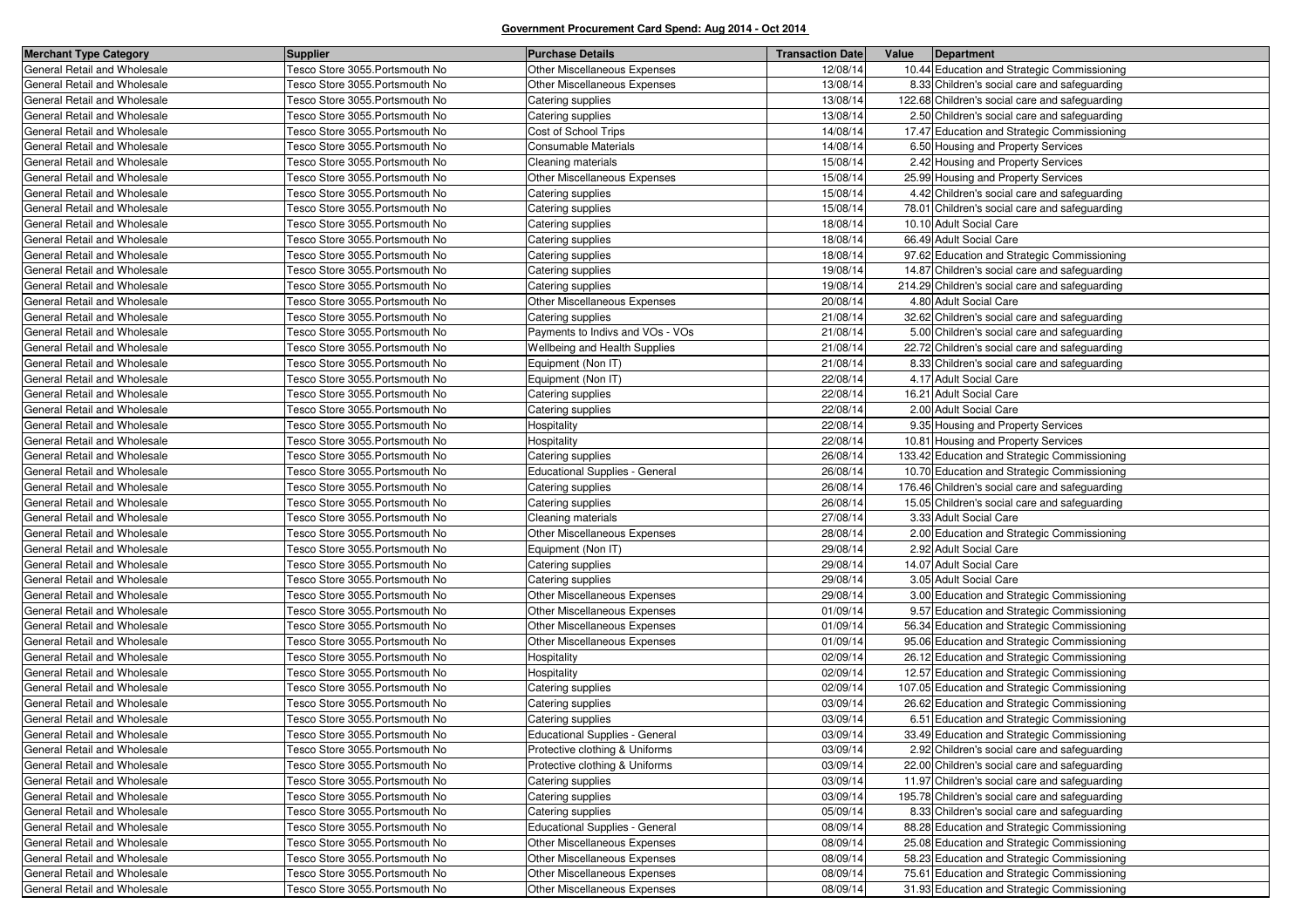| <b>Merchant Type Category</b> | <b>Supplier</b>                 | <b>Purchase Details</b>               | <b>Transaction Date</b> | Value<br>Department                            |
|-------------------------------|---------------------------------|---------------------------------------|-------------------------|------------------------------------------------|
| General Retail and Wholesale  | Tesco Store 3055. Portsmouth No | Other Miscellaneous Expenses          | 08/09/14                | 8.42 Education and Strategic Commissioning     |
| General Retail and Wholesale  | Tesco Store 3055. Portsmouth No | Catering supplies                     | 08/09/14                | 56.58 Education and Strategic Commissioning    |
| General Retail and Wholesale  | Tesco Store 3055. Portsmouth No | Cleaning materials                    | 08/09/14                | 2.16 Education and Strategic Commissioning     |
| General Retail and Wholesale  | Tesco Store 3055. Portsmouth No | Cleaning materials                    | 08/09/14                | 1.25 Education and Strategic Commissioning     |
| General Retail and Wholesale  | Tesco Store 3055. Portsmouth No | Catering supplies                     | 08/09/14                | 31.89 Education and Strategic Commissioning    |
| General Retail and Wholesale  | Tesco Store 3055.Portsmouth No  | <b>Consumable Materials</b>           | 09/09/14                | 27.96 Education and Strategic Commissioning    |
| General Retail and Wholesale  | Tesco Store 3055.Portsmouth No  | Catering supplies                     | 10/09/14                | 6.00 Adult Social Care                         |
| General Retail and Wholesale  | Tesco Store 3055.Portsmouth No  | Catering supplies                     | 10/09/14                | 183.91 Children's social care and safeguarding |
| General Retail and Wholesale  | Tesco Store 3055. Portsmouth No | Catering supplies                     | 10/09/14                | 9.95 Children's social care and safeguarding   |
| General Retail and Wholesale  | Tesco Store 3055.Portsmouth No  | Other Miscellaneous Expenses          | 11/09/14                | 18.00 Education and Strategic Commissioning    |
| General Retail and Wholesale  | Tesco Store 3055.Portsmouth No  | Other Miscellaneous Expenses          | 11/09/14                | 25.83 Education and Strategic Commissioning    |
| General Retail and Wholesale  | Tesco Store 3055. Portsmouth No | Other Miscellaneous Expenses          | 11/09/14                | 0.46 Adult Social Care                         |
| General Retail and Wholesale  | Tesco Store 3055.Portsmouth No  | Other Miscellaneous Expenses          | 11/09/14                | 5.61 Adult Social Care                         |
| General Retail and Wholesale  | Tesco Store 3055. Portsmouth No | Other Miscellaneous Expenses          | 12/09/14                | 4.58 Adult Social Care                         |
| General Retail and Wholesale  | Tesco Store 3055. Portsmouth No | <b>Educational Supplies - General</b> | 12/09/14                | 59.26 Education and Strategic Commissioning    |
| General Retail and Wholesale  | Tesco Store 3055.Portsmouth No  | Catering supplies                     | 14/09/14                | 37.31 Children's social care and safeguarding  |
| General Retail and Wholesale  | Tesco Store 3055. Portsmouth No | Catering supplies                     | 14/09/14                | 5.83 Children's social care and safeguarding   |
| General Retail and Wholesale  | Tesco Store 3055. Portsmouth No | Educational Supplies - General        | 15/09/14                | 82.38 Education and Strategic Commissioning    |
| General Retail and Wholesale  | Tesco Store 3055. Portsmouth No | Consumable Materials                  | 15/09/14                | 57.52 Education and Strategic Commissioning    |
| General Retail and Wholesale  | Tesco Store 3055. Portsmouth No | Catering supplies                     | 15/09/14                | 16.20 Adult Social Care                        |
| General Retail and Wholesale  | Tesco Store 3055. Portsmouth No | Catering supplies                     | 15/09/14                | 61.35 Adult Social Care                        |
| General Retail and Wholesale  | Tesco Store 3055.Portsmouth No  | Other Miscellaneous Expenses          | 15/09/14                | 62.33 Education and Strategic Commissioning    |
| General Retail and Wholesale  | Tesco Store 3055. Portsmouth No | Other Miscellaneous Expenses          | 15/09/14                | 21.38 Education and Strategic Commissioning    |
| General Retail and Wholesale  | Tesco Store 3055. Portsmouth No | Other Miscellaneous Expenses          | 15/09/14                | 33.69 Education and Strategic Commissioning    |
| General Retail and Wholesale  | Tesco Store 3055. Portsmouth No | Catering supplies                     | 15/09/14                | 82.18 Education and Strategic Commissioning    |
| General Retail and Wholesale  | Tesco Store 3055. Portsmouth No | Catering supplies                     | 15/09/14                | 16.80 Education and Strategic Commissioning    |
| General Retail and Wholesale  | Tesco Store 3055. Portsmouth No | Other Schools expenses                | 15/09/14                | 63.33 Education and Strategic Commissioning    |
| General Retail and Wholesale  | Tesco Store 3055. Portsmouth No | <b>Consumable Materials</b>           | 16/09/14                | 2.27 Education and Strategic Commissioning     |
| General Retail and Wholesale  | Tesco Store 3055. Portsmouth No | Consumable Materials                  | 16/09/14                | 26.53 Education and Strategic Commissioning    |
| General Retail and Wholesale  | Tesco Store 3055. Portsmouth No | Other Miscellaneous Expenses          | 16/09/14                | 6.79 Education and Strategic Commissioning     |
| General Retail and Wholesale  | Tesco Store 3055.Portsmouth No  | Other Miscellaneous Expenses          | 16/09/14                | 55.97 Education and Strategic Commissioning    |
| General Retail and Wholesale  | Tesco Store 3055.Portsmouth No  | Other Miscellaneous Expenses          | 16/09/14                | 11.79 Education and Strategic Commissioning    |
| General Retail and Wholesale  | Tesco Store 3055. Portsmouth No | Other Miscellaneous Expenses          | 16/09/14                | 2.17 Education and Strategic Commissioning     |
| General Retail and Wholesale  | Tesco Store 3055. Portsmouth No | Other Schools expenses                | 16/09/14                | 25.89 Education and Strategic Commissioning    |
| General Retail and Wholesale  | Tesco Store 3055.Portsmouth No  | Consumable Materials                  | 17/09/14                | 38.30 Education and Strategic Commissioning    |
| General Retail and Wholesale  | Tesco Store 3055. Portsmouth No | Catering supplies                     | 17/09/14                | 10.23 Children's social care and safeguarding  |
| General Retail and Wholesale  | Tesco Store 3055. Portsmouth No | Catering supplies                     | 17/09/14                | 192.69 Children's social care and safeguarding |
| General Retail and Wholesale  | Tesco Store 3055.Portsmouth No  | Equipment (Non IT)                    | 17/09/14                | 8.33 Adult Social Care                         |
| General Retail and Wholesale  | Tesco Store 3055. Portsmouth No | Educational Supplies - General        | 18/09/14                | 84.66 Education and Strategic Commissioning    |
| General Retail and Wholesale  | Tesco Store 3055. Portsmouth No | Catering supplies                     | 18/09/14                | 27.16 Education and Strategic Commissioning    |
| General Retail and Wholesale  | Tesco Store 3055.Portsmouth No  | Educational Supplies - General        | 18/09/14                | 39.35 Education and Strategic Commissioning    |
| General Retail and Wholesale  | Tesco Store 3055. Portsmouth No | Educational Supplies - General        | 18/09/14                | 3.12 Education and Strategic Commissioning     |
| General Retail and Wholesale  | Tesco Store 3055. Portsmouth No | Other Miscellaneous Expenses          | 18/09/14                | 21.37 Education and Strategic Commissioning    |
| General Retail and Wholesale  | Tesco Store 3055. Portsmouth No | Catering supplies                     | 19/09/14                | 21.82 Adult Social Care                        |
| General Retail and Wholesale  | Tesco Store 3055. Portsmouth No | Equipment (Non IT)                    | 19/09/14                | 2.21 Adult Social Care                         |
| General Retail and Wholesale  | Tesco Store 3055. Portsmouth No | Catering supplies                     | 21/09/14                | 6.90 Education and Strategic Commissioning     |
| General Retail and Wholesale  | Tesco Store 3055. Portsmouth No | <b>Educational Supplies - General</b> | 22/09/14                | 87.70 Education and Strategic Commissioning    |
| General Retail and Wholesale  | Tesco Store 3055. Portsmouth No | Other Miscellaneous Expenses          | 22/09/14                | 125.28 Education and Strategic Commissioning   |
| General Retail and Wholesale  | Tesco Store 3055. Portsmouth No | Other Miscellaneous Expenses          | 22/09/14                | 34.96 Education and Strategic Commissioning    |
| General Retail and Wholesale  | Tesco Store 3055.Portsmouth No  | Other Miscellaneous Expenses          | 22/09/14                | 50.61 Education and Strategic Commissioning    |
| General Retail and Wholesale  | Tesco Store 3055.Portsmouth No  | Consumable Materials                  | 22/09/14                | 2.18 Education and Strategic Commissioning     |
| General Retail and Wholesale  | Tesco Store 3055. Portsmouth No | Consumable Materials                  | 22/09/14                | 76.38 Education and Strategic Commissioning    |
| General Retail and Wholesale  | Tesco Store 3055.Portsmouth No  | Catering supplies                     | 23/09/14                | 16.00 Adult Social Care                        |
| General Retail and Wholesale  | Tesco Store 3055. Portsmouth No | Catering supplies                     | 23/09/14                | 39.45 Children's social care and safeguarding  |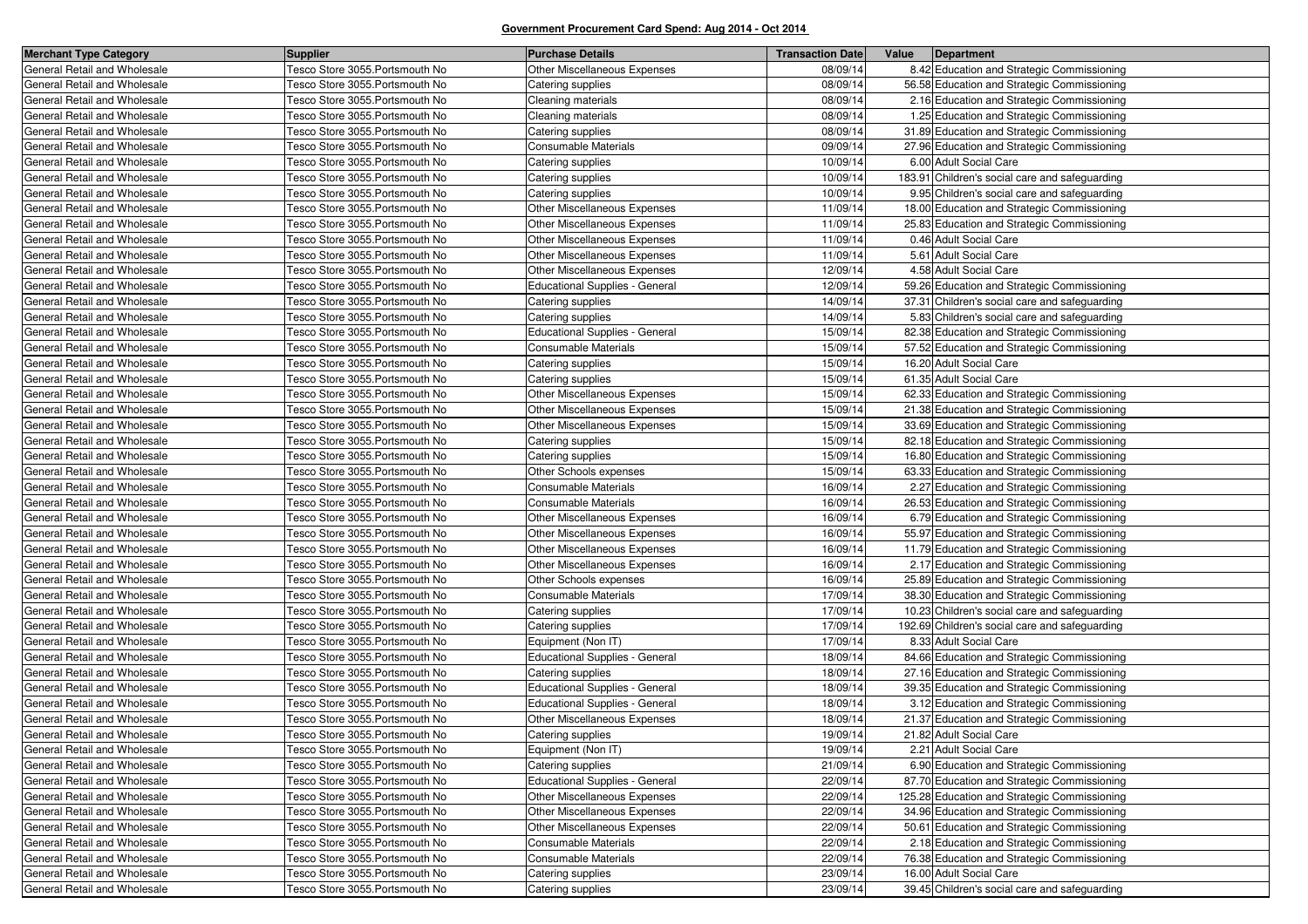| <b>Merchant Type Category</b> | <b>Supplier</b>                 | <b>Purchase Details</b>               | <b>Transaction Date</b> | Value | Department                                     |
|-------------------------------|---------------------------------|---------------------------------------|-------------------------|-------|------------------------------------------------|
| General Retail and Wholesale  | Tesco Store 3055. Portsmouth No | Other Miscellaneous Expenses          | 24/09/14                |       | 1.25 Adult Social Care                         |
| General Retail and Wholesale  | Tesco Store 3055. Portsmouth No | Other Miscellaneous Expenses          | 24/09/14                |       | 18.15 Adult Social Care                        |
| General Retail and Wholesale  | Tesco Store 3055. Portsmouth No | Catering supplies                     | 24/09/14                |       | 10.73 Children's social care and safeguarding  |
| General Retail and Wholesale  | Tesco Store 3055. Portsmouth No | Catering supplies                     | 24/09/14                |       | 190.48 Children's social care and safeguarding |
| General Retail and Wholesale  | Tesco Store 3055. Portsmouth No | Catering supplies                     | 25/09/14                |       | 31.47 Education and Strategic Commissioning    |
| General Retail and Wholesale  | Tesco Store 3055. Portsmouth No | Catering supplies                     | 25/09/14                |       | 15.80 Education and Strategic Commissioning    |
| General Retail and Wholesale  | Tesco Store 3055. Portsmouth No | <b>Educational Supplies - General</b> | 25/09/14                |       | 3.33 Education and Strategic Commissioning     |
| General Retail and Wholesale  | Tesco Store 3055. Portsmouth No | <b>Educational Supplies - General</b> | 25/09/14                |       | 74.60 Education and Strategic Commissioning    |
| General Retail and Wholesale  | Tesco Store 3055. Portsmouth No | <b>Educational Supplies - General</b> | 25/09/14                |       | 20.56 Education and Strategic Commissioning    |
| General Retail and Wholesale  | Tesco Store 3055. Portsmouth No | Hospitality                           | 25/09/14                |       | 27.38 Public Health                            |
| General Retail and Wholesale  | Tesco Store 3055. Portsmouth No | Consumable Materials                  | 26/09/14                |       | 31.34 Education and Strategic Commissioning    |
| General Retail and Wholesale  | Tesco Store 3055. Portsmouth No | Catering supplies                     | 26/09/14                |       | 3.00 Children's social care and safeguarding   |
| General Retail and Wholesale  | Tesco Store 3055. Portsmouth No | Publications                          | 26/09/14                |       | 2.10 Children's social care and safeguarding   |
| General Retail and Wholesale  | Tesco Store 3055. Portsmouth No | <b>Educational Supplies - General</b> | 29/09/14                |       | 94.15 Education and Strategic Commissioning    |
| General Retail and Wholesale  | Tesco Store 3055. Portsmouth No | Other Schools expenses                | 29/09/14                |       | 44.69 Education and Strategic Commissioning    |
| General Retail and Wholesale  | Tesco Store 3055. Portsmouth No | Other Schools expenses                | 29/09/14                |       | 7.71 Education and Strategic Commissioning     |
| General Retail and Wholesale  | Tesco Store 3055. Portsmouth No | Consumable Materials                  | 29/09/14                |       | 69.83 Education and Strategic Commissioning    |
| General Retail and Wholesale  | Tesco Store 3055. Portsmouth No | Hospitality                           | 29/09/14                |       | 10.25 Housing and Property Services            |
| General Retail and Wholesale  | Tesco Store 3055. Portsmouth No | Other Miscellaneous Expenses          | 29/09/14                |       | 89.68 Education and Strategic Commissioning    |
| General Retail and Wholesale  | Tesco Store 3055. Portsmouth No | Other Miscellaneous Expenses          | 29/09/14                |       | 16.73 Education and Strategic Commissioning    |
| General Retail and Wholesale  | Tesco Store 3055. Portsmouth No | Other Miscellaneous Expenses          | 29/09/14                |       | 26.86 Education and Strategic Commissioning    |
| General Retail and Wholesale  | Tesco Store 3055. Portsmouth No | Other Miscellaneous Expenses          | 29/09/14                |       | 62.20 Education and Strategic Commissioning    |
| General Retail and Wholesale  | Tesco Store 3055. Portsmouth No | Other Miscellaneous Expenses          | 29/09/14                |       | -0.41 Adult Social Care                        |
| General Retail and Wholesale  | Tesco Store 3055. Portsmouth No | Catering supplies                     | 29/09/14                |       | 32.29 Education and Strategic Commissioning    |
| General Retail and Wholesale  | Tesco Store 3055. Portsmouth No | Cleaning materials                    | 29/09/14                |       | 3.33 Education and Strategic Commissioning     |
| General Retail and Wholesale  | Tesco Store 3055. Portsmouth No | Catering supplies                     | 29/09/14                |       | 28.07 Education and Strategic Commissioning    |
| General Retail and Wholesale  | Tesco Store 3055. Portsmouth No | <b>Educational Supplies - General</b> | 30/09/14                |       | -3.26 Education and Strategic Commissioning    |
| General Retail and Wholesale  | Tesco Store 3055. Portsmouth No | Catering supplies                     | 30/09/14                |       | 7.40 Education and Strategic Commissioning     |
| General Retail and Wholesale  | Tesco Store 3055. Portsmouth No | Catering supplies                     | 30/09/14                |       | 10.89 Public Health                            |
| General Retail and Wholesale  | Tesco Store 3055. Portsmouth No | Catering supplies                     | 30/09/14                |       | 4.00 Children's social care and safeguarding   |
| General Retail and Wholesale  | Tesco Store 3055. Portsmouth No | Other Miscellaneous Expenses          | 30/09/14                |       | 14.58 Education and Strategic Commissioning    |
| General Retail and Wholesale  | Tesco Store 3055. Portsmouth No | Catering supplies                     | 01/10/14                |       | 13.97 Adult Social Care                        |
| General Retail and Wholesale  | Tesco Store 3055. Portsmouth No | Catering supplies                     | 01/10/14                |       | 68.15 Adult Social Care                        |
| General Retail and Wholesale  | Tesco Store 3055. Portsmouth No | Other Miscellaneous Expenses          | 01/10/14                |       | 5.50 Adult Social Care                         |
| General Retail and Wholesale  | Tesco Store 3055. Portsmouth No | Other Miscellaneous Expenses          | 01/10/14                |       | 1.52 Adult Social Care                         |
| General Retail and Wholesale  | Tesco Store 3055. Portsmouth No | Catering supplies                     | 01/10/14                |       | 199.76 Children's social care and safeguarding |
| General Retail and Wholesale  | Tesco Store 3055. Portsmouth No | Catering supplies                     | 01/10/14                |       | 12.72 Children's social care and safeguarding  |
| General Retail and Wholesale  | Tesco Store 3055. Portsmouth No | <b>Educational Supplies - General</b> | 02/10/14                |       | 19.72 Education and Strategic Commissioning    |
| General Retail and Wholesale  | Tesco Store 3055. Portsmouth No | Other Miscellaneous Expenses          | 04/10/14                |       | 21.33 Children's social care and safeguarding  |
| General Retail and Wholesale  | Tesco Store 3055. Portsmouth No | Educational Supplies - General        | 06/10/14                |       | 87.58 Education and Strategic Commissioning    |
| General Retail and Wholesale  | Tesco Store 3055. Portsmouth No | Other Schools expenses                | 06/10/14                |       | 1.67 Education and Strategic Commissioning     |
| General Retail and Wholesale  | Tesco Store 3055.Portsmouth No  | Other Miscellaneous Expenses          | 06/10/14                |       | 34.77 Education and Strategic Commissioning    |
| General Retail and Wholesale  | Tesco Store 3055. Portsmouth No | Consumable Materials                  | 06/10/14                |       | 30.43 Education and Strategic Commissioning    |
| General Retail and Wholesale  | Tesco Store 3055. Portsmouth No | Other Miscellaneous Expenses          | 06/10/14                |       | 62.00 Education and Strategic Commissioning    |
| General Retail and Wholesale  | Tesco Store 3055. Portsmouth No | <b>Other Miscellaneous Expenses</b>   | 06/10/14                |       | 22.48 Education and Strategic Commissioning    |
| General Retail and Wholesale  | Tesco Store 3055. Portsmouth No | Other Miscellaneous Expenses          | 06/10/14                |       | 9.56 Education and Strategic Commissioning     |
| General Retail and Wholesale  | Tesco Store 3055.Portsmouth No  | Other Miscellaneous Expenses          | 06/10/14                |       | 40.07 Education and Strategic Commissioning    |
| General Retail and Wholesale  | Tesco Store 3055 Portsmouth No  | Other Miscellaneous Expenses          | 06/10/14                |       | 1.08 Education and Strategic Commissioning     |
| General Retail and Wholesale  | Tesco Store 3055.Portsmouth No  | <b>Educational Supplies - General</b> | 06/10/14                |       | 131.48 Education and Strategic Commissioning   |
| General Retail and Wholesale  | Tesco Store 3055.Portsmouth No  | <b>Educational Supplies - General</b> | 06/10/14                |       | 2.42 Education and Strategic Commissioning     |
| General Retail and Wholesale  | Tesco Store 3055. Portsmouth No | Catering supplies                     | 06/10/14                |       | 23.59 Education and Strategic Commissioning    |
| General Retail and Wholesale  | Tesco Store 3055. Portsmouth No | Cleaning materials                    | 06/10/14                |       | 2.92 Education and Strategic Commissioning     |
| General Retail and Wholesale  | Tesco Store 3055. Portsmouth No | Catering supplies                     | 06/10/14                |       | 47.97 Education and Strategic Commissioning    |
| General Retail and Wholesale  | Tesco Store 3055. Portsmouth No | <b>Staff Conferences</b>              | 06/10/14                |       | 7.58 Education and Strategic Commissioning     |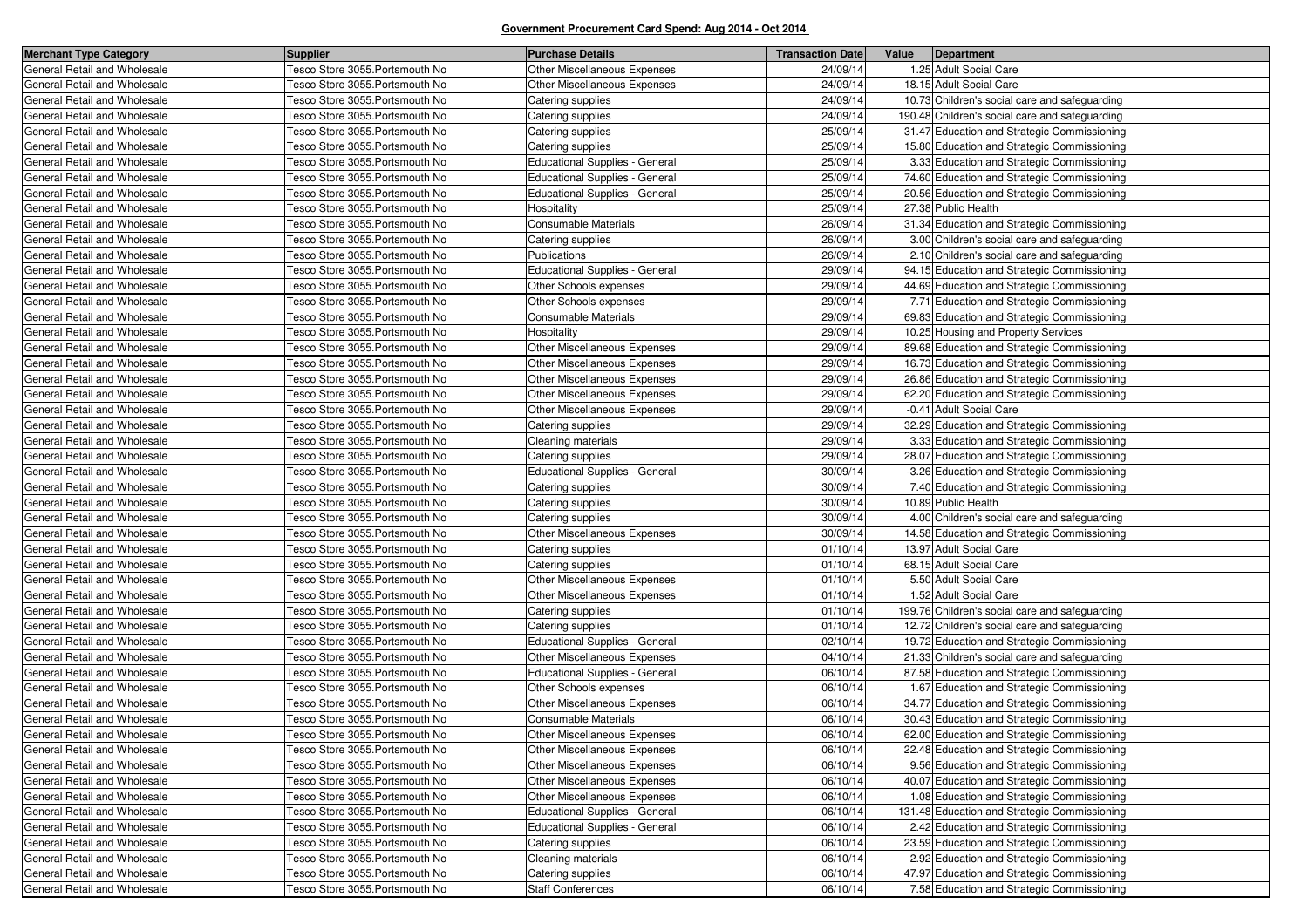| <b>Merchant Type Category</b>                                | <b>Supplier</b>                                                    | <b>Purchase Details</b>                                        | <b>Transaction Date</b> | Value | Department                                                                                 |
|--------------------------------------------------------------|--------------------------------------------------------------------|----------------------------------------------------------------|-------------------------|-------|--------------------------------------------------------------------------------------------|
| General Retail and Wholesale                                 | Tesco Store 3055. Portsmouth No                                    | Catering supplies                                              | 06/10/14                |       | 48.87 Education and Strategic Commissioning                                                |
| General Retail and Wholesale                                 | Tesco Store 3055. Portsmouth No                                    | Other Miscellaneous Expenses                                   | 07/10/14                |       | 30.14 Education and Strategic Commissioning                                                |
| General Retail and Wholesale                                 | Tesco Store 3055. Portsmouth No                                    | Other Miscellaneous Expenses                                   | 07/10/14                |       | 11.25 Education and Strategic Commissioning                                                |
| General Retail and Wholesale                                 | Tesco Store 3055. Portsmouth No                                    | <b>Educational Supplies - General</b>                          | 07/10/14                |       | 88.55 Education and Strategic Commissioning                                                |
| General Retail and Wholesale                                 | Tesco Store 3055. Portsmouth No                                    | <b>Educational Supplies - General</b>                          | 08/10/14                |       | 25.20 Education and Strategic Commissioning                                                |
| General Retail and Wholesale                                 | Tesco Store 3055. Portsmouth No                                    | Catering supplies                                              | 08/10/14                |       | 6.89 Children's social care and safeguarding                                               |
| General Retail and Wholesale                                 | Tesco Store 3055. Portsmouth No                                    | Catering supplies                                              | 08/10/14                |       | 202.91 Children's social care and safeguarding                                             |
| General Retail and Wholesale                                 | Tesco Store 3055. Portsmouth No                                    | Catering supplies                                              | 09/10/14                |       | 2.50 Children's social care and safeguarding                                               |
| General Retail and Wholesale                                 | Tesco Store 3055. Portsmouth No                                    | Other Miscellaneous Expenses                                   | 09/10/14                |       | 18.33 Children's social care and safeguarding                                              |
| General Retail and Wholesale                                 | Tesco Store 3055. Portsmouth No                                    | Catering supplies                                              | 09/10/14                |       | 41.00 Education and Strategic Commissioning                                                |
| General Retail and Wholesale                                 | Tesco Store 3055. Portsmouth No                                    | <b>Educational Supplies - General</b>                          | 09/10/14                |       | 26.36 Education and Strategic Commissioning                                                |
| General Retail and Wholesale                                 | Tesco Store 3055. Portsmouth No                                    | Other Schools expenses                                         | 13/10/14                |       | 0.59 Education and Strategic Commissioning                                                 |
| General Retail and Wholesale                                 | Tesco Store 3055. Portsmouth No                                    | Other Schools expenses                                         | 13/10/14                |       | 2.82 Education and Strategic Commissioning                                                 |
| General Retail and Wholesale                                 | Tesco Store 3055. Portsmouth No                                    | Other Miscellaneous Expenses                                   | 13/10/14                |       | 34.70 Education and Strategic Commissioning                                                |
| General Retail and Wholesale                                 | Tesco Store 3055. Portsmouth No                                    | <b>Consumable Materials</b>                                    | 13/10/14                |       | 4.26 Education and Strategic Commissioning                                                 |
| General Retail and Wholesale                                 | Tesco Store 3055. Portsmouth No                                    | Consumable Materials                                           | 13/10/14                |       | 55.11 Education and Strategic Commissioning                                                |
| General Retail and Wholesale                                 | Tesco Store 3055. Portsmouth No                                    | Other Miscellaneous Expenses                                   | 13/10/14                |       | 30.15 Education and Strategic Commissioning                                                |
| General Retail and Wholesale                                 | Tesco Store 3055. Portsmouth No                                    | Other Miscellaneous Expenses                                   | 13/10/14                |       | 54.88 Education and Strategic Commissioning                                                |
| General Retail and Wholesale                                 | Tesco Store 3055. Portsmouth No                                    |                                                                | 13/10/14                |       |                                                                                            |
| General Retail and Wholesale                                 | Tesco Store 3055. Portsmouth No                                    | Other Miscellaneous Expenses                                   | 13/10/14                |       | 17.16 Education and Strategic Commissioning<br>29.52 Education and Strategic Commissioning |
| General Retail and Wholesale                                 | Tesco Store 3055. Portsmouth No                                    | Catering supplies<br>Catering supplies                         | 13/10/14                |       | 40.88 Education and Strategic Commissioning                                                |
| General Retail and Wholesale                                 | Tesco Store 3055.Portsmouth No                                     | Cleaning materials                                             | 13/10/14                |       | 0.87 Education and Strategic Commissioning                                                 |
| General Retail and Wholesale                                 | Tesco Store 3055. Portsmouth No                                    | Cleaning materials                                             | 13/10/14                |       | 2.17 Education and Strategic Commissioning                                                 |
| General Retail and Wholesale                                 | Tesco Store 3055. Portsmouth No                                    | Other Miscellaneous Expenses                                   | 13/10/14                |       | 10.83 Adult Social Care                                                                    |
| General Retail and Wholesale                                 | Tesco Store 3055. Portsmouth No                                    | <b>Educational Supplies - General</b>                          | 14/10/14                |       | 77.33 Education and Strategic Commissioning                                                |
| General Retail and Wholesale                                 | Tesco Store 3055.Portsmouth No                                     | Other Miscellaneous Expenses                                   | 14/10/14                |       | 45.44 Education and Strategic Commissioning                                                |
| General Retail and Wholesale                                 | Tesco Store 3055. Portsmouth No                                    | Other Miscellaneous Expenses                                   | 14/10/14                |       | 0.75 Education and Strategic Commissioning                                                 |
| General Retail and Wholesale                                 | Tesco Store 3055.Portsmouth No                                     | Other Miscellaneous Expenses                                   | 14/10/14                |       | 7.60 Education and Strategic Commissioning                                                 |
| General Retail and Wholesale                                 | Tesco Store 3055. Portsmouth No                                    | Other Miscellaneous Expenses                                   | 14/10/14                |       | 46.80 Education and Strategic Commissioning                                                |
| General Retail and Wholesale                                 | Tesco Store 3055. Portsmouth No                                    | <b>Educational Supplies - General</b>                          | 14/10/14                |       | 63.95 Education and Strategic Commissioning                                                |
| General Retail and Wholesale                                 | Tesco Store 3055. Portsmouth No                                    | <b>Other Miscellaneous Expenses</b>                            | 14/10/14                |       | 16.00 Adult Social Care                                                                    |
| General Retail and Wholesale                                 | Tesco Store 3055. Portsmouth No                                    | Other Miscellaneous Expenses                                   | 14/10/14                |       | 5.96 Adult Social Care                                                                     |
| General Retail and Wholesale                                 | Tesco Store 3055. Portsmouth No                                    | General office expenses                                        | 15/10/14                |       | 18.00 Adult Social Care                                                                    |
| General Retail and Wholesale                                 | Tesco Store 3055.Portsmouth No                                     | <b>Staff Training expenses</b>                                 | 15/10/14<br>15/10/14    |       | 18.12 Education and Strategic Commissioning                                                |
| General Retail and Wholesale<br>General Retail and Wholesale | Tesco Store 3055.Portsmouth No<br>Tesco Store 3055. Portsmouth No  | <b>Staff Training expenses</b><br>Other Miscellaneous Expenses | 15/10/14                |       | 28.00 Education and Strategic Commissioning<br>12.28 Adult Social Care                     |
| General Retail and Wholesale                                 | Tesco Store 3055. Portsmouth No                                    | Other Miscellaneous Expenses                                   | 15/10/14                |       | 3.49 Adult Social Care                                                                     |
| General Retail and Wholesale                                 | Tesco Store 3055.Portsmouth No                                     | <b>Educational Supplies - General</b>                          | 16/10/14                |       | 45.35 Education and Strategic Commissioning                                                |
| General Retail and Wholesale                                 | Tesco Store 3055.Portsmouth No                                     | Catering supplies                                              | 16/10/14                |       | 10.50 Education and Strategic Commissioning                                                |
| General Retail and Wholesale                                 | Tesco Store 3055. Portsmouth No                                    | <b>Staff Training expenses</b>                                 | 16/10/14                |       | 18.70 Education and Strategic Commissioning                                                |
| General Retail and Wholesale                                 | Tesco Store 3055.Portsmouth No                                     | Other Miscellaneous Expenses                                   | 16/10/14                |       | 20.00 Adult Social Care                                                                    |
| General Retail and Wholesale                                 | Tesco Store 3055. Portsmouth No                                    | <b>Other Miscellaneous Expenses</b>                            | 16/10/14                |       | -16.00 Adult Social Care                                                                   |
| General Retail and Wholesale                                 | Tesco Store 3055. Portsmouth No                                    | Other Schools expenses                                         | 20/10/14                |       | 104.64 Education and Strategic Commissioning                                               |
| General Retail and Wholesale                                 | Tesco Store 3055. Portsmouth No                                    | Other Schools expenses                                         | 20/10/14                |       | 1.61 Education and Strategic Commissioning                                                 |
| General Retail and Wholesale                                 | Tesco Store 3055. Portsmouth No                                    | Other Miscellaneous Expenses                                   | 20/10/14                |       | 34.36 Education and Strategic Commissioning                                                |
| General Retail and Wholesale                                 | Tesco Store 3055. Portsmouth No                                    | Other Schools expenses                                         | 20/10/14                |       | 1.48 Education and Strategic Commissioning                                                 |
| General Retail and Wholesale                                 | Tesco Store 3055.Portsmouth No                                     | Consumable Materials                                           | 20/10/14                |       | 77.26 Education and Strategic Commissioning                                                |
| General Retail and Wholesale                                 | Tesco Store 3055. Portsmouth No                                    | Consumable Materials                                           | 20/10/14                |       | 4.16 Education and Strategic Commissioning                                                 |
| General Retail and Wholesale<br>General Retail and Wholesale | Tesco Store 3055. Portsmouth No<br>Tesco Store 3055. Portsmouth No | Other Miscellaneous Expenses<br>Other Miscellaneous Expenses   | 20/10/14<br>20/10/14    |       | 87.27 Education and Strategic Commissioning<br>28.50 Education and Strategic Commissioning |
| General Retail and Wholesale                                 | Tesco Store 3055. Portsmouth No                                    | <b>Other Miscellaneous Expenses</b>                            | 20/10/14                |       | 33.91 Education and Strategic Commissioning                                                |
| General Retail and Wholesale                                 | Tesco Store 3055. Portsmouth No                                    | Catering supplies                                              | 20/10/14                |       | 27.85 Education and Strategic Commissioning                                                |
| General Retail and Wholesale                                 | Tesco Store 3055.Portsmouth No                                     | Catering supplies                                              | 20/10/14                |       | 36.46 Education and Strategic Commissioning                                                |
| General Retail and Wholesale                                 | Tesco Store 3055. Portsmouth No                                    | Catering supplies                                              | 20/10/14                |       | 5.83 Education and Strategic Commissioning                                                 |
| General Retail and Wholesale                                 | Tesco Store 3055. Portsmouth No                                    | Catering supplies                                              | 20/10/14                |       | 7.55 Education and Strategic Commissioning                                                 |
| General Retail and Wholesale                                 | Tesco Store 3055. Portsmouth No                                    | Catering supplies                                              | 20/10/14                |       | 5.00 Education and Strategic Commissioning                                                 |
| General Retail and Wholesale                                 | Tesco Store 3055. Portsmouth No                                    | <b>Educational Supplies - General</b>                          | 21/10/14                |       | 33.02 Education and Strategic Commissioning                                                |
| General Retail and Wholesale                                 | Tesco Store 3055. Portsmouth No                                    | Catering supplies                                              | 21/10/14                |       | 9.35 Children's social care and safeguarding                                               |
| General Retail and Wholesale                                 | Tesco Store 3055. Portsmouth No                                    | Other Miscellaneous Expenses                                   | 22/10/14                |       | 13.25 Education and Strategic Commissioning                                                |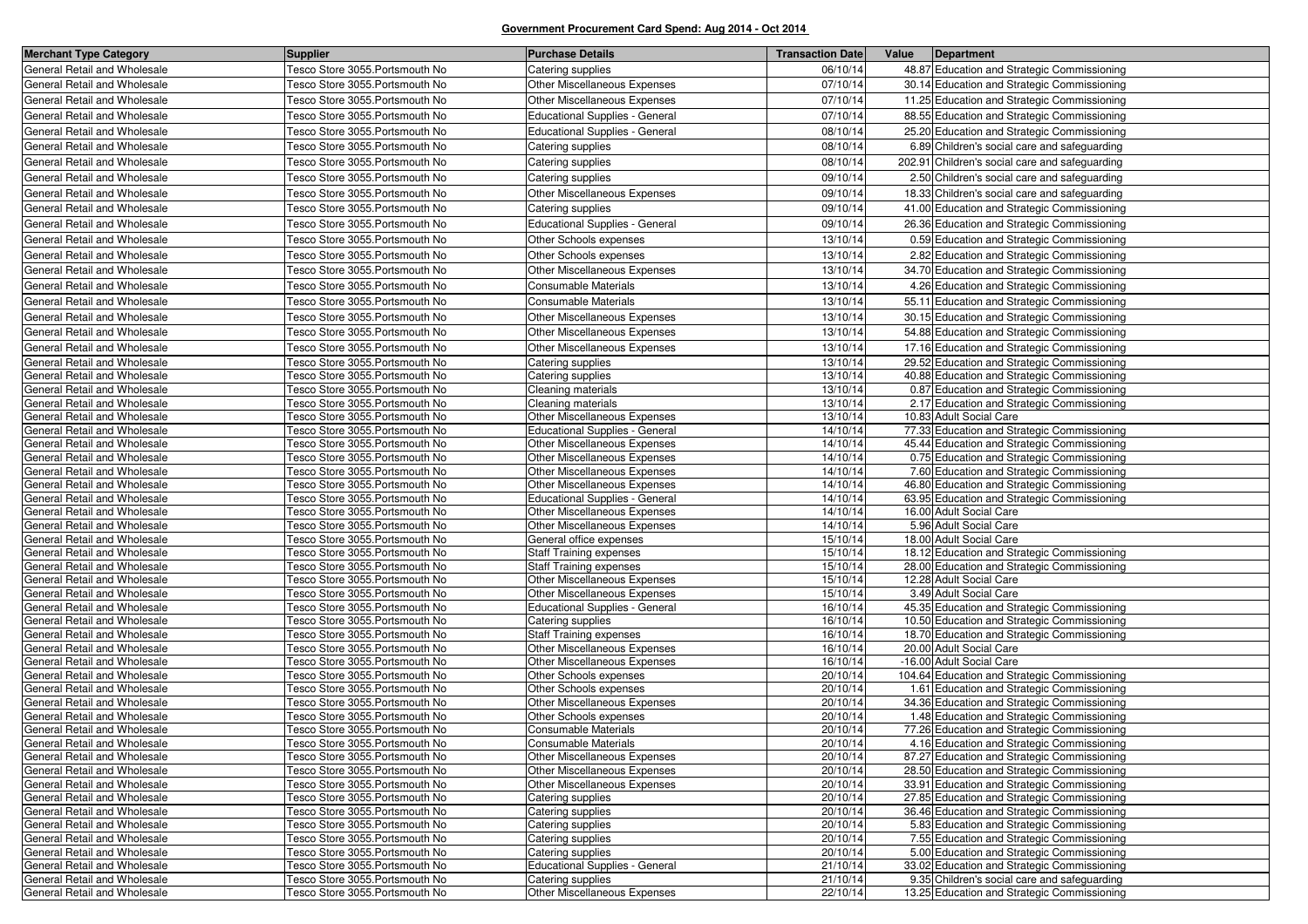| <b>Merchant Type Category</b>                                | <b>Supplier</b>                                      | <b>Purchase Details</b>                | <b>Transaction Date</b> | Value<br>Department                            |
|--------------------------------------------------------------|------------------------------------------------------|----------------------------------------|-------------------------|------------------------------------------------|
| General Retail and Wholesale                                 | Tesco Store 3055. Portsmouth No                      | Other Miscellaneous Expenses           | 22/10/14                | 26.26 Education and Strategic Commissioning    |
| General Retail and Wholesale                                 | Tesco Store 3055.Portsmouth No                       | Equipment (Non IT)                     | 22/10/14                | 3.67 Adult Social Care                         |
| General Retail and Wholesale                                 | Tesco Store 3055.Portsmouth No                       | Catering supplies                      | 22/10/14                | 12.98 Adult Social Care                        |
| General Retail and Wholesale                                 | Tesco Store 3055.Portsmouth No                       | Catering supplies                      | 22/10/14                | 84.97 Adult Social Care                        |
| General Retail and Wholesale                                 | Tesco Store 3055. Portsmouth No                      | Catering supplies                      | 22/10/14                | 187.38 Children's social care and safeguarding |
| General Retail and Wholesale                                 | Tesco Store 3055.Portsmouth No                       | Catering supplies                      | 22/10/14                | 9.81 Children's social care and safeguarding   |
| General Retail and Wholesale                                 | Tesco Store 3055. Portsmouth No                      | <b>Educational Supplies - General</b>  | 23/10/14                | 37.48 Education and Strategic Commissioning    |
| General Retail and Wholesale                                 | Tesco Store 3055.Portsmouth No                       | Other Miscellaneous Expenses           | 23/10/14                | 6.38 Education and Strategic Commissioning     |
| General Retail and Wholesale                                 | Tesco Store 3055.Portsmouth No                       | Catering supplies                      | 26/10/14                | 14.40 Children's social care and safeguarding  |
| General Retail and Wholesale                                 | Tesco Store 3055.Portsmouth No                       | Educational Supplies - General         | 27/10/14                | 40.00 Education and Strategic Commissioning    |
| General Retail and Wholesale                                 | Tesco Store 3055.Portsmouth No                       | Catering supplies                      | 27/10/14                | 64.89 Education and Strategic Commissioning    |
| General Retail and Wholesale                                 | Tesco Store 3055. Portsmouth No                      | Catering supplies                      | 29/10/14                | 18.99 Children's social care and safeguarding  |
| General Retail and Wholesale                                 | Tesco Store 3055.Portsmouth No                       | Catering supplies                      | 29/10/14                | 202.86 Children's social care and safeguarding |
| General Retail and Wholesale                                 | Tesco Store 3055.Portsmouth No                       | Other Miscellaneous Expenses           | 29/10/14                | 40.00 Housing and Property Services            |
| General Retail and Wholesale                                 | Tesco Store 3055. Portsmouth No                      | Other Miscellaneous Expenses           | 29/10/14                | 2.08 Adult Social Care                         |
| General Retail and Wholesale                                 | Tesco Store 3055.Portsmouth No                       | Other Miscellaneous Expenses           | 29/10/14                | 16.16 Adult Social Care                        |
| General Retail and Wholesale                                 | Tesco Store 3055.Portsmouth No                       | Other Miscellaneous Expenses           | 29/10/14                | 1.04 Adult Social Care                         |
| General Retail and Wholesale                                 | Tesco Store 3186. Southsea                           | Other Miscellaneous Expenses           | 07/08/14                | 3.33 City Development and Cultural Services    |
| General Retail and Wholesale                                 | Tesco Store 3186.Southsea                            | Catering supplies                      | 19/08/14                | 1.51 Public Health                             |
| General Retail and Wholesale                                 | Tesco Store 3186.Southsea                            | Publicity/Promotions                   | 22/08/14                | 7.67 Public Health                             |
| General Retail and Wholesale                                 | Tesco Store 3186.Southsea                            | Other Miscellaneous Expenses           | 09/09/14                | 1.05 Education and Strategic Commissioning     |
| General Retail and Wholesale                                 | Tesco Store 3186.Southsea                            | Wellbeing and Health Supplies          | 09/09/14                | 2.50 Education and Strategic Commissioning     |
| General Retail and Wholesale                                 | Tesco Store 3186.Southsea                            | Other Miscellaneous Expenses           | 11/09/14                | 1.00 Education and Strategic Commissioning     |
| General Retail and Wholesale                                 | Tesco Store 3186. Southsea                           | Other Miscellaneous Expenses           | 18/09/14                | 4.50 Education and Strategic Commissioning     |
| General Retail and Wholesale                                 | Tesco Store 3190. Southampton 2                      | Other Miscellaneous Expenses           | 22/10/14                | 50.00 Corporate Assets, Business and Standards |
| General Retail and Wholesale                                 | Tesco Store 3425. Whiteley                           | Catering supplies                      | 15/10/14                | 12.00 Children's social care and safeguarding  |
| General Retail and Wholesale                                 | Tesco Store 3425. Whiteley                           | Wellbeing and Health Supplies          | 15/10/14                | 6.27 Children's social care and safeguarding   |
| General Retail and Wholesale                                 | Tesco Store 3425. Whiteley                           | Cleaning materials                     | 15/10/14                | 10.00 Children's social care and safeguarding  |
| General Retail and Wholesale                                 | Tesco Store 3425. Whiteley                           | Other Miscellaneous Expenses           | 31/10/14                | 7.48 Housing and Property Services             |
| General Retail and Wholesale                                 | Tesco Store 3539. Waltham Cross                      | Catering supplies                      | 15/08/14                | -8.45 Children's social care and safeguarding  |
| General Retail and Wholesale                                 | Tesco Store 3539. Waltham Cross                      | Catering supplies                      | 10/10/14                | -4.00 Children's social care and safeguarding  |
| General Retail and Wholesale                                 | Tesco Store.West End                                 | Educational Supplies - General         | 22/09/14                | 5.92 Education and Strategic Commissioning     |
| General Retail and Wholesale                                 | Tesco Stores (6679).Portsmouth                       | Catering supplies                      | 26/08/14                | 9.61 Education and Strategic Commissioning     |
| General Retail and Wholesale                                 | Tesco Stores (6679).Portsmouth                       | Sales                                  | 02/09/14                | 2.99 Education and Strategic Commissioning     |
| General Retail and Wholesale                                 | Tesco Stores (6679).Portsmouth                       | Hospitality                            | 24/09/14                | 2.00 Children's social care and safeguarding   |
| General Retail and Wholesale                                 | Tesco Stores (6679).Portsmouth                       | Hospitality                            | 24/09/14                | 2.72 Children's social care and safeguarding   |
| General Retail and Wholesale                                 | Tesco Stores (6841). Southsea                        | Other Miscellaneous Expenses           | 17/09/14                | 2.00 Education and Strategic Commissioning     |
| General Retail and Wholesale                                 | Tesco Stores (6841). Southsea                        | Other Miscellaneous Expenses           | 12/10/14                | 1.75 Education and Strategic Commissioning     |
| General Retail and Wholesale                                 | Tesco Stores (6841). Southsea                        | Other Miscellaneous Expenses           | 15/10/14                | 4.75 Education and Strategic Commissioning     |
| General Retail and Wholesale<br>General Retail and Wholesale | Tesco Stores 2322.Cosham                             | Catering supplies                      | 01/08/14<br>04/08/14    | 7.12 Public Health<br>8.00 Adult Social Care   |
| General Retail and Wholesale                                 | Tesco Stores 2322.Cosham<br>Tesco Stores 2322.Cosham | Catering supplies<br>Catering supplies | 07/08/14                | 18.70 Health, Safety and Licensing             |
| General Retail and Wholesale                                 | Tesco Stores 2322.Cosham                             | Equipment (Non IT)                     | 07/08/14                | 5.00 Health, Safety and Licensing              |
| General Retail and Wholesale                                 | Tesco Stores 2322.Cosham                             | Catering supplies                      | 08/08/14                | 6.01 Public Health                             |
| General Retail and Wholesale                                 | Tesco Stores 2322.Cosham                             | Catering supplies                      | 13/08/14                | 2.45 Adult Social Care                         |
| General Retail and Wholesale                                 | Tesco Stores 2322.Cosham                             | Catering supplies                      | 27/08/14                | 12.35 Children's social care and safeguarding  |
| General Retail and Wholesale                                 | Tesco Stores 2322.Cosham                             | Other Miscellaneous Expenses           | 31/08/14                | 5.42 Children's social care and safeguarding   |
| General Retail and Wholesale                                 | Tesco Stores 2322.Cosham                             | Hospitality                            | 02/09/14                | 2.60 Education and Strategic Commissioning     |
| General Retail and Wholesale                                 | Tesco Stores 2322.Cosham                             | Hospitality                            | 02/09/14                | 2.58 Education and Strategic Commissioning     |
| General Retail and Wholesale                                 | Tesco Stores 2322.Cosham                             | Hospitality                            | 02/09/14                | 45.05 Education and Strategic Commissioning    |
| General Retail and Wholesale                                 | Tesco Stores 2322.Cosham                             | Catering supplies                      | 04/09/14                | 1.90 Public Health                             |
| General Retail and Wholesale                                 | Tesco Stores 2322.Cosham                             | Consumable Materials                   | 04/09/14                | 28.58 Education and Strategic Commissioning    |
| General Retail and Wholesale                                 | Tesco Stores 2322.Cosham                             | Other Schools expenses                 | 05/09/14                | 7.03 Education and Strategic Commissioning     |
| General Retail and Wholesale                                 | Tesco Stores 2322.Cosham                             | Other Schools expenses                 | 05/09/14                | 1.00 Education and Strategic Commissioning     |
| General Retail and Wholesale                                 | Tesco Stores 2322.Cosham                             | <b>Educational Supplies - General</b>  | 07/09/14                | 14.95 Education and Strategic Commissioning    |
| General Retail and Wholesale                                 | Tesco Stores 2322.Cosham                             | <b>Staff Conferences</b>               | 11/09/14                | 3.87 Education and Strategic Commissioning     |
| General Retail and Wholesale                                 | Tesco Stores 2322.Cosham                             | Other Schools expenses                 | 11/09/14                | 19.92 Education and Strategic Commissioning    |
| General Retail and Wholesale                                 | Tesco Stores 2322.Cosham                             | Catering supplies                      | 15/09/14                | 3.30 Adult Social Care                         |
| General Retail and Wholesale                                 | Tesco Stores 2322.Cosham                             | Catering supplies                      | 18/09/14                | 18.71 Health, Safety and Licensing             |
| General Retail and Wholesale                                 | Tesco Stores 2322.Cosham                             | Other Schools expenses                 | 18/09/14                | 1.00 Education and Strategic Commissioning     |
| General Retail and Wholesale                                 | Tesco Stores 2322.Cosham                             | Other Schools expenses                 | 18/09/14                | 15.30 Education and Strategic Commissioning    |
|                                                              |                                                      |                                        |                         |                                                |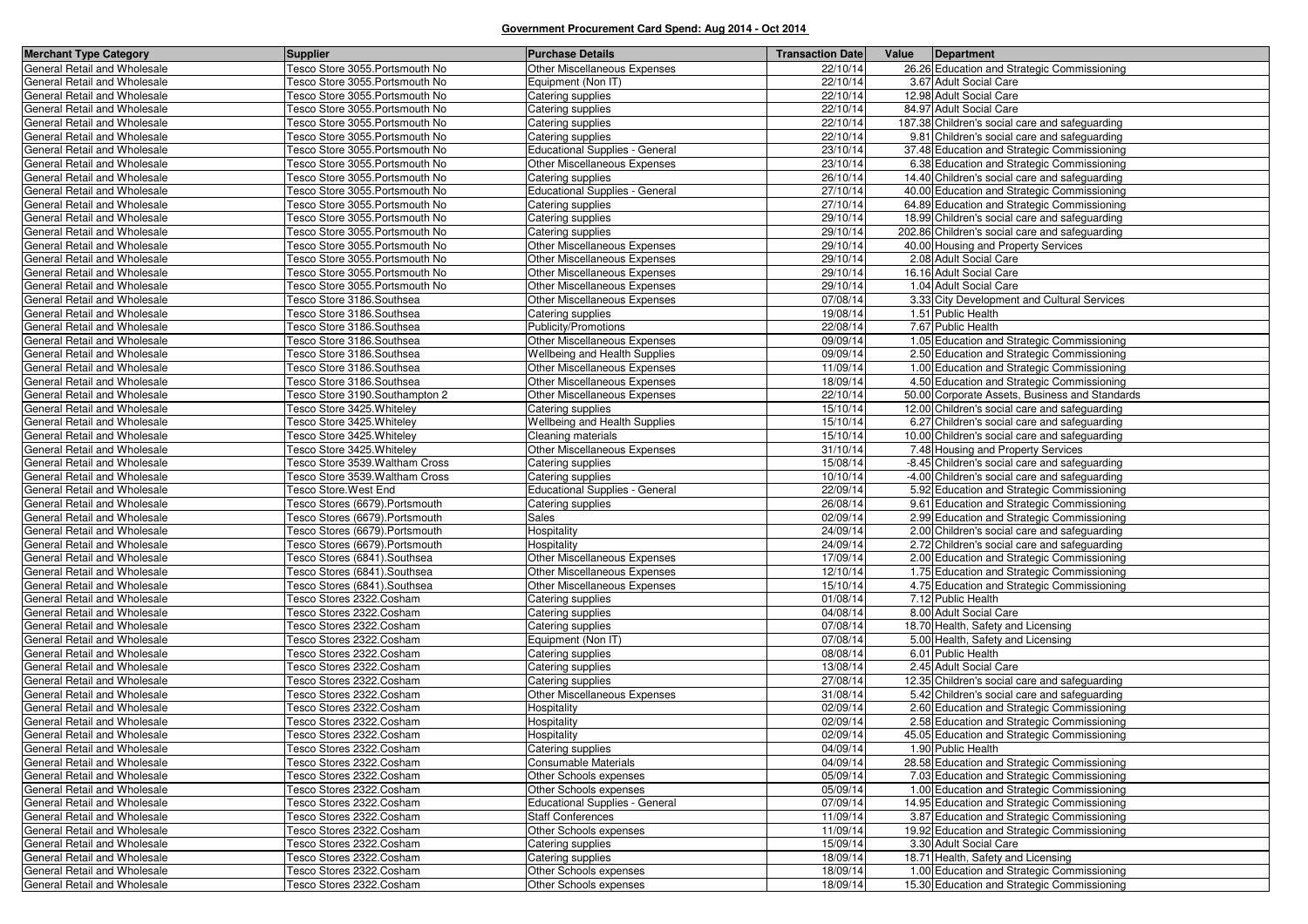| <b>Merchant Type Category</b> | <b>Supplier</b>                 | <b>Purchase Details</b>               | <b>Transaction Date</b> | Value | Department                                        |
|-------------------------------|---------------------------------|---------------------------------------|-------------------------|-------|---------------------------------------------------|
| General Retail and Wholesale  | Tesco Stores 2322.Cosham        | Educational Supplies - General        | 18/09/14                |       | 2.40 Education and Strategic Commissioning        |
| General Retail and Wholesale  | Fesco Stores 2322.Cosham        | Catering supplies                     | 19/09/14                |       | 6.84 Public Health                                |
| General Retail and Wholesale  | Fesco Stores 2322.Cosham        | Hospitality                           | 19/09/14                |       | 37.87 Education and Strategic Commissioning       |
| General Retail and Wholesale  | Fesco Stores 2322.Cosham        | <b>Staff Conferences</b>              | 22/09/14                |       | 3.50 Education and Strategic Commissioning        |
| General Retail and Wholesale  | Tesco Stores 2322.Cosham        | Other Schools expenses                | 26/09/14                |       | 3.74 Education and Strategic Commissioning        |
| General Retail and Wholesale  | Tesco Stores 2322.Cosham        | Catering supplies                     | 30/09/14                |       | 5.20 Children's social care and safeguarding      |
| General Retail and Wholesale  | Fesco Stores 2322.Cosham        | Equipment (Non IT)                    | 02/10/14                |       | 1.83 Adult Social Care                            |
| General Retail and Wholesale  | Fesco Stores 2322.Cosham        | Equipment (Non IT)                    | 03/10/14                |       | -1.83 Adult Social Care                           |
| General Retail and Wholesale  | Tesco Stores 2322.Cosham        | Catering supplies                     | 10/10/14                |       | 5.52 Public Health                                |
| General Retail and Wholesale  | Fesco Stores 2322.Cosham        | Catering supplies                     | 14/10/14                |       | 6.02 Public Health                                |
| General Retail and Wholesale  | Fesco Stores 2322.Cosham        | Consumable Materials                  | 16/10/14                |       | 10.00 Education and Strategic Commissioning       |
| General Retail and Wholesale  | <b>Fesco Stores 2322.Cosham</b> | Other Schools expenses                | 16/10/14                |       | 12.01 Education and Strategic Commissioning       |
| General Retail and Wholesale  | Fesco Stores 2322.Cosham        | Catering supplies                     | 18/10/14                |       | 4.97 Children's social care and safeguarding      |
| General Retail and Wholesale  | Fesco Stores 2322.Cosham        | Catering supplies                     | 18/10/14                |       | 1.17 Children's social care and safeguarding      |
| General Retail and Wholesale  | <b>Fesco Stores 2322.Cosham</b> | Catering supplies                     | 22/10/14                |       | 13.32 Adult Social Care                           |
| General Retail and Wholesale  | Fesco Stores 2322.Cosham        | Catering supplies                     | 24/10/14                |       | 3.45 Public Health                                |
| General Retail and Wholesale  | Tesco Stores 2322.Cosham        | Other Schools expenses                | 24/10/14                |       | 0.56 Education and Strategic Commissioning        |
| General Retail and Wholesale  | Tesco Stores 2322.Cosham        | Other Schools expenses                | 24/10/14                |       | 2.94 Education and Strategic Commissioning        |
| General Retail and Wholesale  | Tesco Stores 2322.Cosham        | Catering supplies                     | 28/10/14                |       | 3.08 Adult Social Care                            |
| General Retail and Wholesale  | Fesco Stores 2322.Cosham        | <b>Educational Supplies - General</b> | 31/10/14                |       | 3.12 Education and Strategic Commissioning        |
| General Retail and Wholesale  | Fesco Stores 2494.Portsmouth    | Hospitality                           | 18/08/14                |       | 2.49 Adult Social Care                            |
| General Retail and Wholesale  | Fesco Stores 2494.Portsmouth    | Hospitality                           | 22/08/14                |       | 0.78 Adult Social Care                            |
| General Retail and Wholesale  | Fesco Stores 2496.Havant        | Other Miscellaneous Expenses          | 16/10/14                |       | 5.36 Education and Strategic Commissioning        |
| General Retail and Wholesale  | Fesco Stores 2695.Hythe         | <b>Educational Supplies - General</b> | 14/10/14                |       | 3.12 Education and Strategic Commissioning        |
| General Retail and Wholesale  | Fesco Stores 3048.Portsmouth    | Payments to Indivs and VOs - VOs      | 01/08/14                |       | 23.39 Children's social care and safeguarding     |
| General Retail and Wholesale  | esco Stores 3048. Portsmouth    | Other Miscellaneous Expenses          | 07/08/14                |       | 16.00 Customer, Community and Democratic Services |
| General Retail and Wholesale  | Fesco Stores 3048.Portsmouth    | Other Miscellaneous Expenses          | 13/08/14                |       | 11.00 Customer, Community and Democratic Services |
| General Retail and Wholesale  | Fesco Stores 3048.Portsmouth    | Hospitality                           | 18/08/14                |       | 1.61 Housing and Property Services                |
| General Retail and Wholesale  | Fesco Stores 3048.Portsmouth    | Other Miscellaneous Expenses          | 10/09/14                |       | 3.79 Housing and Property Services                |
| General Retail and Wholesale  | Fesco Stores 3048.Portsmouth    | Hospitality                           | 12/09/14                |       | 11.79 Housing and Property Services               |
| General Retail and Wholesale  | Fesco Stores 3048.Portsmouth    | Catering supplies                     | 21/09/14                |       | 3.00 Children's social care and safeguarding      |
| General Retail and Wholesale  | Tesco Stores 3048.Portsmouth    | Protective clothing & Uniforms        | 21/09/14                |       | 2.50 Children's social care and safeguarding      |
| General Retail and Wholesale  | Fesco Stores 3048.Portsmouth    | Other Miscellaneous Expenses          | 22/09/14                |       | 6.00 Children's social care and safeguarding      |
| General Retail and Wholesale  | Fesco Stores 3048.Portsmouth    | Protective clothing & Uniforms        | 02/10/14                |       | 7.50 Transport and Environment                    |
| General Retail and Wholesale  | Fesco Stores 3048.Portsmouth    | Other Expenses                        | 03/10/14                |       | 2.00 Children's social care and safeguarding      |
| General Retail and Wholesale  | Fesco Stores 3048.Portsmouth    | Other Miscellaneous Expenses          | 08/10/14                |       | 7.59 Education and Strategic Commissioning        |
| General Retail and Wholesale  | Fesco Stores 3048.Portsmouth    | Catering supplies                     | 29/10/14                |       | 2.83 Education and Strategic Commissioning        |
| General Retail and Wholesale  | Fesco Stores 3048.Portsmouth    | Other Miscellaneous Expenses          | 31/10/14                |       | 1.23 Housing and Property Services                |
| General Retail and Wholesale  | Fesco Stores 3055.Portsmouth    | Other Miscellaneous Expenses          | 05/08/14                |       | 10.00 Children's social care and safeguarding     |
| General Retail and Wholesale  | Fesco Stores 3055.Portsmouth    | Catering supplies                     | 12/08/14                |       | 2.92 Children's social care and safeguarding      |
| General Retail and Wholesale  | Fesco Stores 3055.Portsmouth    | Cleaning materials                    | 19/08/14                |       | 2.08 Housing and Property Services                |
| General Retail and Wholesale  | Tesco Stores 3055.Portsmouth    | Catering supplies                     | 30/08/14                |       | 6.20 Children's social care and safeguarding      |
| General Retail and Wholesale  | Tesco Stores 3055.Portsmouth    | Catering supplies                     | 31/08/14                |       | 2.80 Children's social care and safeguarding      |
| General Retail and Wholesale  | Tesco Stores 3055.Portsmouth    | Catering supplies                     | 28/09/14                |       | 0.75 Children's social care and safeguarding      |
| General Retail and Wholesale  | Tesco Stores 3055.Portsmouth    | Other Miscellaneous Expenses          | 29/09/14                |       | 0.41 Adult Social Care                            |
| General Retail and Wholesale  | Fesco Stores 3055.Portsmouth    | Catering supplies                     | 04/10/14                |       | 4.17 Children's social care and safeguarding      |
| General Retail and Wholesale  | Fesco Stores 3055.Portsmouth    | Other Miscellaneous Expenses          | 04/10/14                |       | 2.92 Children's social care and safeguarding      |
| General Retail and Wholesale  | esco Stores 3055. Portsmouth    | Telephone costs                       | 04/10/14                |       | 30.00 Children's social care and safeguarding     |
| General Retail and Wholesale  | Fesco Stores 3055. Portsmouth   | <b>Educational Supplies - General</b> | 06/10/14                |       | 2.09 Education and Strategic Commissioning        |
| General Retail and Wholesale  | Tesco Stores 3055.Portsmouth    | Other Miscellaneous Expenses          | 14/10/14                |       | 4.00 Adult Social Care                            |
| General Retail and Wholesale  | Tesco Stores 3055. Portsmouth   | Other Miscellaneous Expenses          | 15/10/14                |       | 9.45 Adult Social Care                            |
| General Retail and Wholesale  | Fesco Stores 3055.Portsmouth    | Other Miscellaneous Expenses          | 21/10/14                |       | 4.61 Adult Social Care                            |
| General Retail and Wholesale  | Fesco Stores 5153.Portsmouth    | Catering supplies                     | 06/08/14                |       | 2.48 Public Health                                |
| General Retail and Wholesale  | Tesco Stores 5153.Portsmouth    | Catering supplies                     | 08/08/14                |       | 13.32 Adult Social Care                           |
| General Retail and Wholesale  | Tesco Stores 5153.Portsmouth    | Other Miscellaneous Expenses          | 13/08/14                |       | 20.69 Housing and Property Services               |
| General Retail and Wholesale  | Tesco Stores 5153.Portsmouth    | Catering supplies                     | 19/08/14                |       | 3.28 Children's social care and safeguarding      |
| General Retail and Wholesale  | Tesco Stores 5153.Portsmouth    | Catering supplies                     | 24/08/14                |       | 3.00 Children's social care and safeguarding      |
| General Retail and Wholesale  | Fesco Stores 5153.Portsmouth    | Other Miscellaneous Expenses          | 24/08/14                |       | 6.67 Children's social care and safeguarding      |
| General Retail and Wholesale  | Fesco Stores 5153.Portsmouth    | <b>Staff Conferences</b>              | 15/09/14                |       | 4.01 Education and Strategic Commissioning        |
| General Retail and Wholesale  | Fesco Stores 5153.Portsmouth    | Catering supplies                     | 28/10/14                |       | 5.27 Children's social care and safeguarding      |
| General Retail and Wholesale  | Tesco Stores 5475.Portsmouth    | Laundry                               | 17/08/14                |       | 6.57 Adult Social Care                            |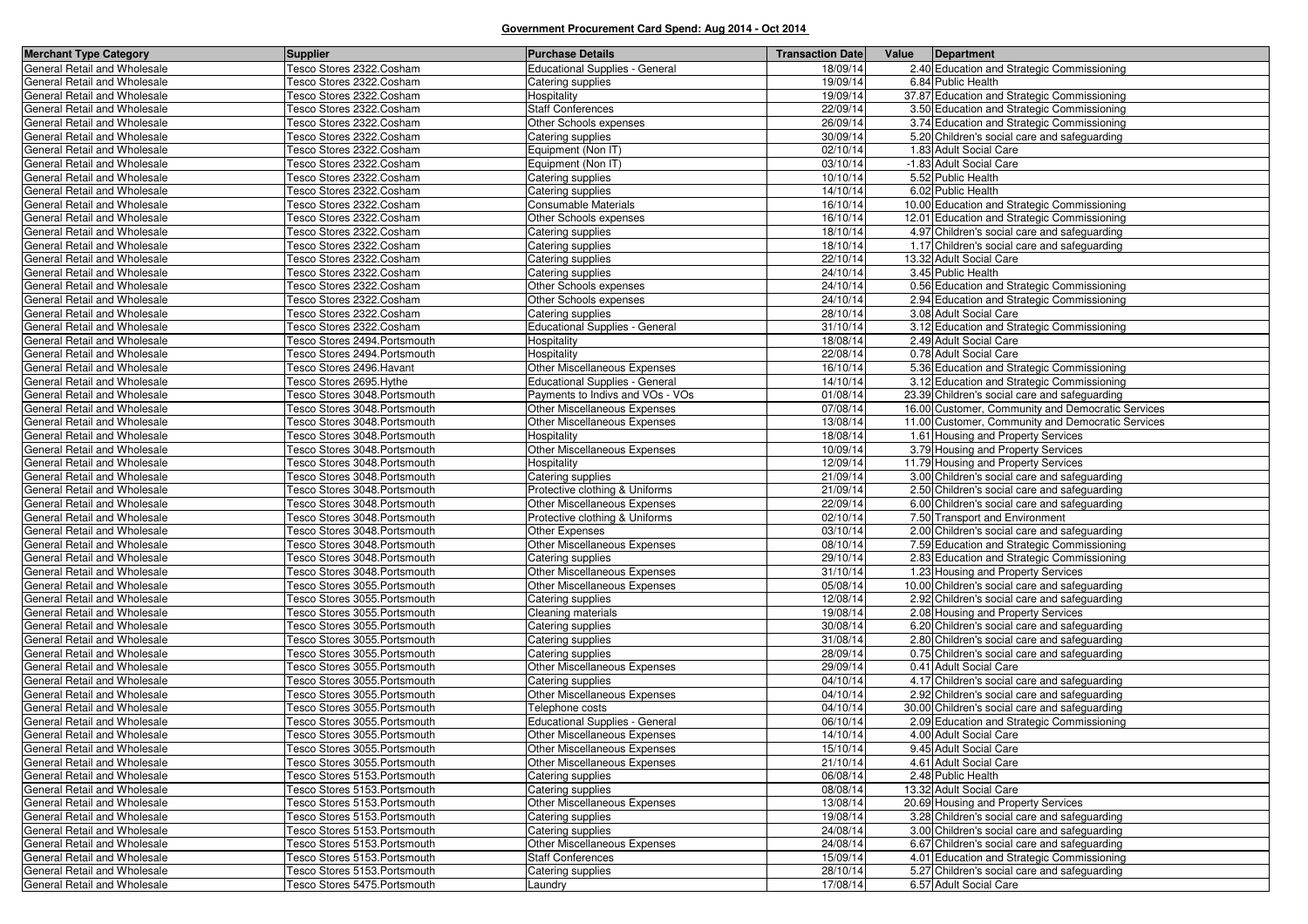| <b>Merchant Type Category</b>                                | <b>Supplier</b>                                      | <b>Purchase Details</b>                      | <b>Transaction Date</b> | Value<br>Department                                            |
|--------------------------------------------------------------|------------------------------------------------------|----------------------------------------------|-------------------------|----------------------------------------------------------------|
| General Retail and Wholesale                                 | Tesco Stores 5475. Portsmouth                        | Other Miscellaneous Expenses                 | 20/08/14                | 1.31 Education and Strategic Commissioning                     |
| General Retail and Wholesale                                 | Tesco Stores 5475. Portsmouth                        | Telephone costs                              | 21/08/14                | 10.00 Children's social care and safeguarding                  |
| General Retail and Wholesale                                 | Tesco Stores 5475.Portsmouth                         | Other Miscellaneous Expenses                 | 21/08/14                | 12.00 Education and Strategic Commissioning                    |
| General Retail and Wholesale                                 | Tesco Stores 5475.Portsmouth                         | Catering supplies                            | 29/08/14                | 2.00 Education and Strategic Commissioning                     |
| General Retail and Wholesale                                 | Tesco Stores 5475.Portsmouth                         | Catering supplies                            | 03/09/14                | 2.90 Education and Strategic Commissioning                     |
| General Retail and Wholesale                                 | Tesco Stores 5475. Portsmouth                        | Other Miscellaneous Expenses                 | 05/09/14                | 5.48 Education and Strategic Commissioning                     |
| General Retail and Wholesale                                 | Tesco Stores 5475. Portsmouth                        | Catering supplies                            | 07/09/14                | 3.94 Children's social care and safeguarding                   |
| General Retail and Wholesale                                 | Tesco Stores 5475.Portsmouth                         | Other Miscellaneous Expenses                 | 11/09/14                | 6.40 Education and Strategic Commissioning                     |
| General Retail and Wholesale                                 | Tesco Stores 5475.Portsmouth                         | Catering supplies                            | 15/09/14                | 16.52 Education and Strategic Commissioning                    |
| General Retail and Wholesale                                 | Tesco Stores 5475.Portsmouth                         | Other Schools expenses                       | 23/09/14                | 9.06 Education and Strategic Commissioning                     |
| General Retail and Wholesale                                 | Tesco Stores 5475.Portsmouth                         | Catering supplies                            | 28/09/14                | 6.89 Education and Strategic Commissioning                     |
| General Retail and Wholesale                                 | Tesco Stores 5475.Portsmouth                         | Catering supplies                            | 02/10/14                | 1.20 Education and Strategic Commissioning                     |
| General Retail and Wholesale                                 | Tesco Stores 5475. Portsmouth                        | Catering supplies                            | 15/10/14                | 4.07 Education and Strategic Commissioning                     |
| General Retail and Wholesale                                 | Tesco Stores 5475. Portsmouth                        | Other Miscellaneous Expenses                 | 24/10/14                | 3.11 Education and Strategic Commissioning                     |
| General Retail and Wholesale                                 | Tesco Stores 5837.Portsmouth                         | Other Miscellaneous Expenses                 | 07/08/14                | 1.47 Adult Social Care                                         |
| General Retail and Wholesale                                 | Tesco Stores 5837.Portsmouth                         | Payments to Indivs and VOs - VOs             | 08/09/14                | 1.58 Children's social care and safeguarding                   |
| General Retail and Wholesale                                 | Tesco Stores 5837.Portsmouth                         | <b>Educational Supplies - General</b>        | 15/09/14                | 2.18 Education and Strategic Commissioning                     |
| General Retail and Wholesale                                 | Tesco Stores 5837.Portsmouth                         | Payments to Indivs and VOs - VOs             | 06/10/14                | 0.88 Children's social care and safeguarding                   |
| General Retail and Wholesale                                 | Tesco Stores 5837.Portsmouth                         | Payments to Indivs and VOs - VOs             | 06/10/14                | 3.93 Children's social care and safeguarding                   |
| General Retail and Wholesale                                 | Tesco Stores 6002.Havant                             | Catering supplies                            | 01/08/14                | 10.15 Children's social care and safeguarding                  |
| General Retail and Wholesale                                 | Tesco Stores 6002.Havant                             | Catering supplies                            | 01/08/14                | 186.71 Children's social care and safeguarding                 |
| General Retail and Wholesale                                 | Tesco Stores 6002.Havant                             | Wellbeing and Health Supplies                | 07/08/14                | 13.33 Children's social care and safeguarding                  |
| General Retail and Wholesale                                 | Tesco Stores 6002.Havant                             | Catering supplies                            | 08/08/14                | 175.22 Children's social care and safeguarding                 |
| General Retail and Wholesale                                 | Tesco Stores 6002.Havant                             | Catering supplies                            | 08/08/14                | 15.15 Children's social care and safeguarding                  |
| General Retail and Wholesale                                 | Tesco Stores 6002.Havant                             | Catering supplies                            | 14/08/14                | 9.00 Children's social care and safeguarding                   |
| General Retail and Wholesale                                 | Tesco Stores 6002.Havant                             | Catering supplies                            | 15/08/14                | 182.99 Children's social care and safeguarding                 |
| General Retail and Wholesale                                 | Tesco Stores 6002. Havant                            | Catering supplies                            | 15/08/14                | 19.65 Children's social care and safeguarding                  |
| General Retail and Wholesale                                 | Tesco Stores 6002.Havant                             | Catering supplies                            | 18/08/14                | 13.44 Public Health                                            |
| General Retail and Wholesale                                 | Tesco Stores 6002.Havant                             | Catering supplies                            | 19/08/14                | 16.51 Health, Safety and Licensing                             |
| General Retail and Wholesale                                 | Tesco Stores 6002.Havant                             | Postages and carriage                        | 20/08/14                | 63.76 Education and Strategic Commissioning                    |
| General Retail and Wholesale                                 | Tesco Stores 6002. Havant                            | Catering supplies                            | 22/08/14                | 8.64 Children's social care and safeguarding                   |
| General Retail and Wholesale                                 | Tesco Stores 6002. Havant                            | Catering supplies                            | 22/08/14                | 190.65 Children's social care and safeguarding                 |
| General Retail and Wholesale                                 | Tesco Stores 6002.Havant                             | Catering supplies                            | 26/08/14                | 10.88 Public Health                                            |
| General Retail and Wholesale                                 | Tesco Stores 6002.Havant                             | Catering supplies                            | 29/08/14                | 194.73 Children's social care and safeguarding                 |
| General Retail and Wholesale                                 | Tesco Stores 6002.Havant                             | Catering supplies                            | 29/08/14                | 9.44 Children's social care and safeguarding                   |
| General Retail and Wholesale                                 | Tesco Stores 6002.Havant                             | <b>Staff Conferences</b>                     | 30/08/14                | 51.88 Education and Strategic Commissioning                    |
| General Retail and Wholesale                                 | Tesco Stores 6002.Havant                             | Catering supplies                            | 01/09/14                | 34.94 Education and Strategic Commissioning                    |
| General Retail and Wholesale                                 | Tesco Stores 6002.Havant                             | Catering supplies                            | 02/09/14                | 9.38 Public Health                                             |
| General Retail and Wholesale                                 | Tesco Stores 6002.Havant                             | Hospitality                                  | 03/09/14<br>05/09/14    | 29.05 Housing and Property Services<br>22.24 Adult Social Care |
| General Retail and Wholesale<br>General Retail and Wholesale | Tesco Stores 6002.Havant<br>Tesco Stores 6002.Havant | General office expenses<br>Catering supplies | 05/09/14                | 183.90 Children's social care and safeguarding                 |
| General Retail and Wholesale                                 | Tesco Stores 6002.Havant                             | Catering supplies                            | 05/09/14                | 11.14 Children's social care and safeguarding                  |
| General Retail and Wholesale                                 | Tesco Stores 6002.Havant                             | Cost of School Trips                         | 08/09/14                | 1.50 Education and Strategic Commissioning                     |
| General Retail and Wholesale                                 | Tesco Stores 6002.Havant                             | Equipment (Non IT)                           | 09/09/14                | 26.67 Education and Strategic Commissioning                    |
| General Retail and Wholesale                                 | Tesco Stores 6002. Havant                            | Cleaning materials                           | 09/09/14                | 3.33 Education and Strategic Commissioning                     |
| General Retail and Wholesale                                 | Tesco Stores 6002.Havant                             | Cost of School Trips                         | 10/09/14                | 6.82 Education and Strategic Commissioning                     |
| General Retail and Wholesale                                 | Tesco Stores 6002.Havant                             | Hospitality                                  | 11/09/14                | 92.21 Housing and Property Services                            |
| General Retail and Wholesale                                 | Tesco Stores 6002.Havant                             | Wellbeing and Health Supplies                | 11/09/14                | 11.47 Children's social care and safeguarding                  |
| General Retail and Wholesale                                 | Tesco Stores 6002.Havant                             | Catering supplies                            | 11/09/14                | 25.00 Children's social care and safeguarding                  |
| General Retail and Wholesale                                 | Tesco Stores 6002. Havant                            | Catering supplies                            | 11/09/14                | 14.97 Children's social care and safeguarding                  |
| General Retail and Wholesale                                 | Tesco Stores 6002. Havant                            | Catering supplies                            | 12/09/14                | 190.43 Children's social care and safeguarding                 |
| General Retail and Wholesale                                 | Tesco Stores 6002. Havant                            | Catering supplies                            | 12/09/14                | 4.70 Children's social care and safeguarding                   |
| General Retail and Wholesale                                 | Tesco Stores 6002. Havant                            | Catering supplies                            | 13/09/14                | -2.00 Children's social care and safeguarding                  |
| General Retail and Wholesale                                 | Tesco Stores 6002.Havant                             | Other Miscellaneous Expenses                 | 13/09/14                | 6.00 Education and Strategic Commissioning                     |
| General Retail and Wholesale                                 | Tesco Stores 6002.Havant                             | Other Miscellaneous Expenses                 | 13/09/14                | 2.82 Education and Strategic Commissioning                     |
| General Retail and Wholesale                                 | Tesco Stores 6002.Havant                             | Cleaning materials                           | 15/09/14                | 6.12 Education and Strategic Commissioning                     |
| General Retail and Wholesale                                 | Tesco Stores 6002. Havant                            | Cost of School Trips                         | 16/09/14                | 1.50 Education and Strategic Commissioning                     |
| General Retail and Wholesale                                 | Tesco Stores 6002.Havant                             | Catering supplies                            | 19/09/14                | 9.16 Children's social care and safeguarding                   |
| General Retail and Wholesale                                 | Tesco Stores 6002.Havant                             | Catering supplies                            | 19/09/14                | 180.41 Children's social care and safeguarding                 |
| General Retail and Wholesale                                 | Tesco Stores 6002.Havant                             | Catering supplies                            | 19/09/14                | 13.50 Education and Strategic Commissioning                    |
| General Retail and Wholesale                                 | Tesco Stores 6002. Havant                            | Catering supplies                            | 19/09/14                | 15.27 Education and Strategic Commissioning                    |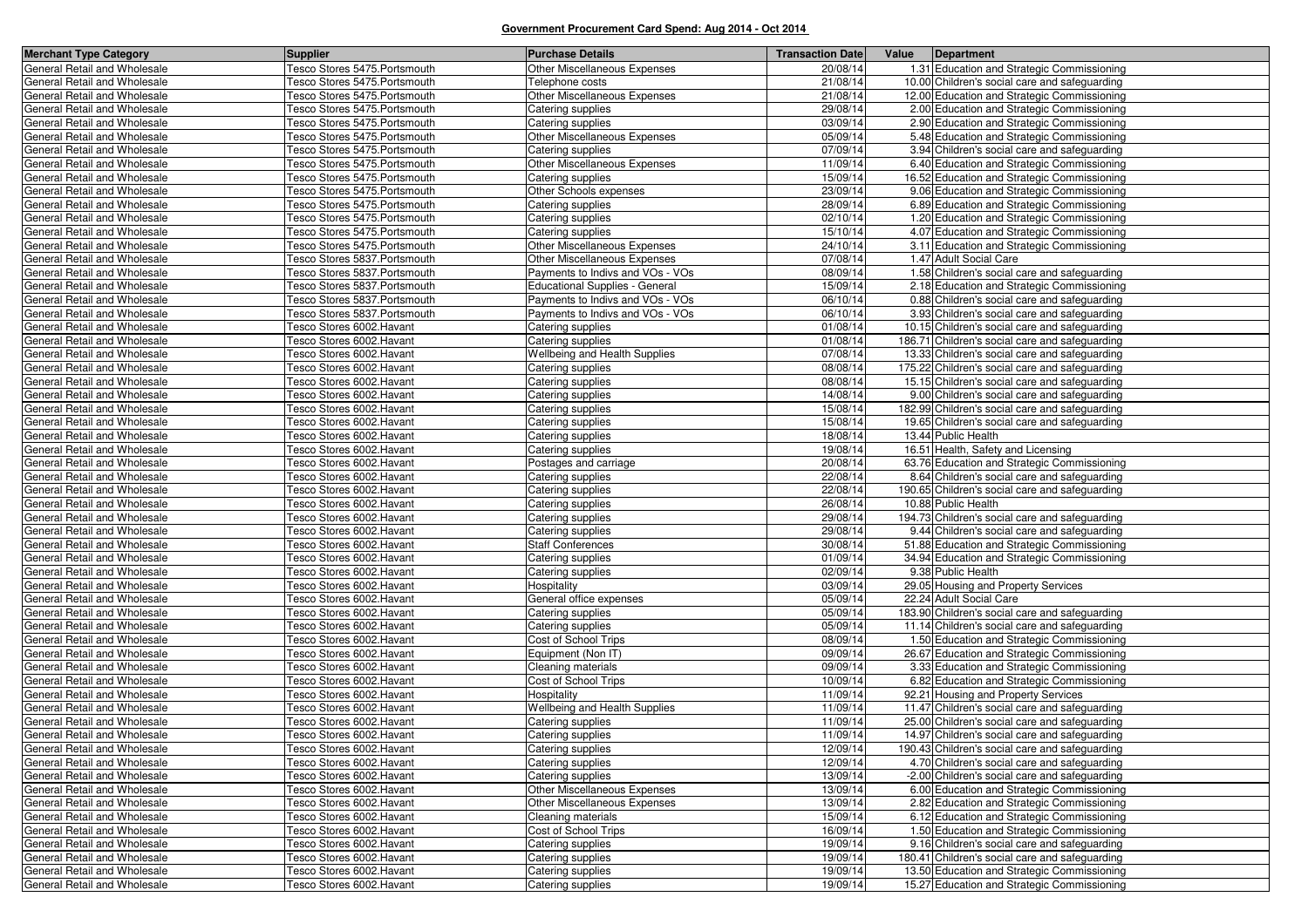| <b>Merchant Type Category</b>                                | <b>Supplier</b>                  | <b>Purchase Details</b>               | <b>Transaction Date</b> | Value | Department                                     |
|--------------------------------------------------------------|----------------------------------|---------------------------------------|-------------------------|-------|------------------------------------------------|
| General Retail and Wholesale                                 | Tesco Stores 6002. Havant        | Equipment (Non IT)                    | 21/09/14                |       | 49.17 Education and Strategic Commissioning    |
| General Retail and Wholesale                                 | Tesco Stores 6002.Havant         | Other Miscellaneous Expenses          | 23/09/14                |       | 41.49 Housing and Property Services            |
| General Retail and Wholesale                                 | Tesco Stores 6002.Havant         | Catering supplies                     | 26/09/14                |       | 21.04 Children's social care and safeguarding  |
| General Retail and Wholesale                                 | Tesco Stores 6002.Havant         | Catering supplies                     | 26/09/14                |       | 169.36 Children's social care and safeguarding |
| General Retail and Wholesale                                 | Tesco Stores 6002.Havant         | General office expenses               | 30/09/14                |       | 32.50 Adult Social Care                        |
| General Retail and Wholesale                                 | Tesco Stores 6002. Havant        | Equipment (Non IT)                    | 02/10/14                |       | 12.50 Housing and Property Services            |
| General Retail and Wholesale                                 | Tesco Stores 6002.Havant         | Catering supplies                     | 03/10/14                |       | 10.00 Children's social care and safeguarding  |
| General Retail and Wholesale                                 | Tesco Stores 6002.Havant         | Catering supplies                     | 03/10/14                |       | 186.74 Children's social care and safeguarding |
| General Retail and Wholesale                                 | Tesco Stores 6002.Havant         | Other Miscellaneous Expenses          | 06/10/14                |       | 1.33 Adult Social Care                         |
| General Retail and Wholesale                                 | Tesco Stores 6002.Havant         | Catering supplies                     | 08/10/14                |       | 9.37 Education and Strategic Commissioning     |
| General Retail and Wholesale                                 | Tesco Stores 6002.Havant         | General office expenses               | 08/10/14                |       | 6.67 Education and Strategic Commissioning     |
| General Retail and Wholesale                                 | Tesco Stores 6002.Havant         | Catering supplies                     | 08/10/14                |       | 7.75 Education and Strategic Commissioning     |
| General Retail and Wholesale                                 | Tesco Stores 6002.Havant         | Catering supplies                     | 08/10/14                |       | 5.62 Public Health                             |
| <b>General Retail and Wholesale</b>                          | Tesco Stores 6002.Havant         | Other Miscellaneous Expenses          | 08/10/14                |       | 11.80 Education and Strategic Commissioning    |
| General Retail and Wholesale                                 | Tesco Stores 6002.Havant         | Hospitality                           | 09/10/14                |       | 2.27 Housing and Property Services             |
| General Retail and Wholesale                                 | Tesco Stores 6002.Havant         | Catering supplies                     | 10/10/14                |       | 18.48 Children's social care and safeguarding  |
| General Retail and Wholesale                                 | Tesco Stores 6002.Havant         | Catering supplies                     | 10/10/14                |       | 177.42 Children's social care and safeguarding |
| General Retail and Wholesale                                 | Tesco Stores 6002. Havant        | Catering supplies                     | 12/10/14                |       | 15.28 Public Health                            |
| General Retail and Wholesale                                 | Tesco Stores 6002.Havant         | General office expenses               | 15/10/14                |       | 9.00 Adult Social Care                         |
| General Retail and Wholesale                                 | Tesco Stores 6002.Havant         | Catering supplies                     | 15/10/14                |       | 22.91 Public Health                            |
| General Retail and Wholesale                                 | Tesco Stores 6002.Havant         | Catering supplies                     | 16/10/14                |       | 76.99 Education and Strategic Commissioning    |
| General Retail and Wholesale                                 | Tesco Stores 6002.Havant         | Catering supplies                     | 17/10/14                |       | 9.40 Children's social care and safeguarding   |
| General Retail and Wholesale                                 | Tesco Stores 6002.Havant         | Catering supplies                     | 17/10/14                |       | 189.98 Children's social care and safeguarding |
| General Retail and Wholesale                                 | Tesco Stores 6002.Havant         | Other Miscellaneous Expenses          | 19/10/14                |       | 10.00 Education and Strategic Commissioning    |
| General Retail and Wholesale                                 | Tesco Stores 6002.Havant         | Catering supplies                     | 20/10/14                |       | 1.00 Education and Strategic Commissioning     |
| General Retail and Wholesale                                 | Tesco Stores 6002.Havant         | Other Miscellaneous Expenses          | 24/10/14                |       | 13.34 Housing and Property Services            |
| General Retail and Wholesale                                 | Tesco Stores 6002.Havant         | Other Miscellaneous Expenses          | 24/10/14                |       | 22.87 Housing and Property Services            |
| General Retail and Wholesale                                 | Tesco Stores 6002.Havant         | Catering supplies                     | 24/10/14                |       | 174.03 Children's social care and safeguarding |
| General Retail and Wholesale                                 | Tesco Stores 6002.Havant         | Catering supplies                     | 24/10/14                |       | 14.30 Children's social care and safeguarding  |
| General Retail and Wholesale                                 | Tesco Stores 6002.Havant         | Other Miscellaneous Expenses          | 25/10/14                |       | 26.00 Education and Strategic Commissioning    |
| General Retail and Wholesale                                 | Tesco Stores 6002. Havant        | Catering supplies                     | 31/10/14                |       | 190.35 Children's social care and safeguarding |
| General Retail and Wholesale                                 | Tesco Stores 6002. Havant        | Catering supplies                     | 31/10/14                |       | 10.54 Children's social care and safeguarding  |
| General Retail and Wholesale                                 | Tesco Stores 6189.Portsmouth     | Catering supplies                     | 09/09/14                |       | 4.49 Education and Strategic Commissioning     |
| General Retail and Wholesale                                 | Tesco Stores 6189.Portsmouth     | Catering supplies                     | 15/09/14                |       | 9.38 Education and Strategic Commissioning     |
| General Retail and Wholesale                                 | Tesco Stores 6189.Portsmouth     | Catering supplies                     | 23/09/14                |       | 7.50 Education and Strategic Commissioning     |
| General Retail and Wholesale                                 | Tesco Stores 6189.Portsmouth     | Catering supplies                     | 26/09/14                |       | 9.74 Education and Strategic Commissioning     |
| General Retail and Wholesale                                 | Tesco Stores 6189.Portsmouth     | Catering supplies                     | 30/09/14                |       | 3.10 Education and Strategic Commissioning     |
| General Retail and Wholesale                                 | Tesco Stores 6189.Portsmouth     | Catering supplies                     | 01/10/14                |       | 4.49 Education and Strategic Commissioning     |
| General Retail and Wholesale                                 | Tesco Stores 6189.Portsmouth     | Catering supplies                     | 14/10/14                |       | 9.14 Education and Strategic Commissioning     |
| General Retail and Wholesale                                 | Tesco Stores 6189.Portsmouth     | Catering supplies                     | 16/10/14                |       | 6.45 Education and Strategic Commissioning     |
| General Retail and Wholesale                                 | Tesco Stores 6189.Portsmouth     | Catering supplies                     | 20/10/14                |       | 12.22 Education and Strategic Commissioning    |
| General Retail and Wholesale                                 | Tesco Stores 6189.Portsmouth     | Catering supplies                     | 23/10/14                |       | 10.00 Education and Strategic Commissioning    |
| General Retail and Wholesale                                 | Tesco Stores 6489. Waterlooville | Hospitality                           | 02/09/14                |       | 9.25 Education and Strategic Commissioning     |
| General Retail and Wholesale                                 | Tesco Stores 6489. Waterlooville | <b>Educational Supplies - General</b> | 11/09/14                |       | 7.80 Education and Strategic Commissioning     |
| General Retail and Wholesale                                 | Tesco Stores 6489. Waterlooville | <b>Educational Supplies - General</b> | 11/09/14                |       | 5.00 Education and Strategic Commissioning     |
| General Retail and Wholesale                                 | Tesco Stores 6489. Waterlooville | <b>Educational Supplies - General</b> | 10/10/14                |       | 3.33 Education and Strategic Commissioning     |
| General Retail and Wholesale                                 | Tesco Stores 6489. Waterlooville | <b>Educational Supplies - General</b> | 10/10/14                |       | 4.26 Education and Strategic Commissioning     |
| General Retail and Wholesale                                 | Tesco Stores 6489. Waterlooville | <b>Educational Supplies - General</b> | 21/10/14                |       | 2.00 Education and Strategic Commissioning     |
| General Retail and Wholesale                                 | Tesco Stores 6489. Waterlooville | <b>Educational Supplies - General</b> | 21/10/14                |       | 5.83 Education and Strategic Commissioning     |
| General Retail and Wholesale                                 | Tesco Stores 6489. Waterlooville | Other Miscellaneous Expenses          | 21/10/14                |       | 16.67 Education and Strategic Commissioning    |
| General Retail and Wholesale                                 | Tesco Stores 6577. Portsmouth    | Other Miscellaneous Expenses          | 04/08/14                |       | 1.00 Adult Social Care                         |
| General Retail and Wholesale                                 | Tesco Stores 6577. Portsmouth    | Other Miscellaneous Expenses          | 05/08/14                |       | 4.26 Adult Social Care                         |
| General Retail and Wholesale                                 | Tesco Stores 6577. Portsmouth    | Catering supplies                     | 05/08/14                |       | 1.56 Public Health                             |
| General Retail and Wholesale                                 | Tesco Stores 6577. Portsmouth    | Other Miscellaneous Expenses          | 06/08/14                |       | 4.75 Adult Social Care                         |
| General Retail and Wholesale                                 | Tesco Stores 6577. Portsmouth    | Other Miscellaneous Expenses          | 07/08/14                |       | 0.50 Adult Social Care                         |
| General Retail and Wholesale                                 | Tesco Stores 6577. Portsmouth    | Other Miscellaneous Expenses          | 11/08/14                |       | 0.48 Adult Social Care                         |
| General Retail and Wholesale                                 | Tesco Stores 6577. Portsmouth    | Other Miscellaneous Expenses          | 11/08/14                |       | 2.11 Adult Social Care                         |
| General Retail and Wholesale<br>General Retail and Wholesale | Tesco Stores 6577.Portsmouth     | Other Miscellaneous Expenses          | 12/08/14                |       | 3.00 Adult Social Care                         |
|                                                              | Tesco Stores 6577.Portsmouth     | Other Miscellaneous Expenses          | 16/08/14                |       | 4.18 Adult Social Care                         |
| General Retail and Wholesale                                 | Tesco Stores 6577.Portsmouth     | Other Miscellaneous Expenses          | 16/08/14                |       | 0.48 Adult Social Care                         |
| General Retail and Wholesale                                 | Tesco Stores 6577. Portsmouth    | Other Miscellaneous Expenses          | 21/08/14                |       | 2.15 Adult Social Care                         |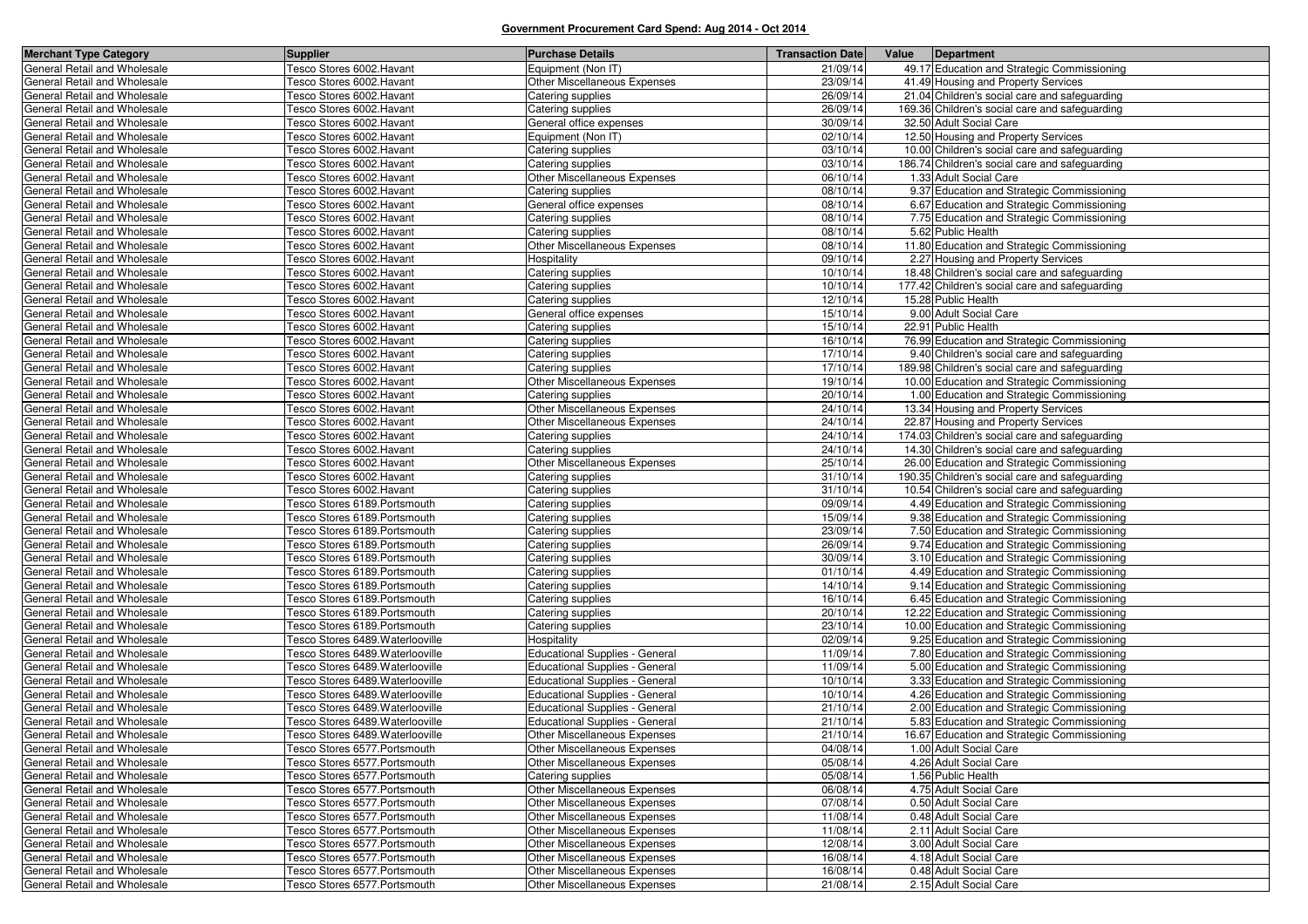| <b>Merchant Type Category</b>                                | <b>Supplier</b>                                                    | <b>Purchase Details</b>                                                        | <b>Transaction Date</b> | Value | Department                                                                                 |
|--------------------------------------------------------------|--------------------------------------------------------------------|--------------------------------------------------------------------------------|-------------------------|-------|--------------------------------------------------------------------------------------------|
| General Retail and Wholesale                                 | Tesco Stores 6577. Portsmouth                                      | Other Miscellaneous Expenses                                                   | 02/09/14                |       | 4.29 Adult Social Care                                                                     |
| General Retail and Wholesale                                 | Fesco Stores 6577.Portsmouth                                       | <b>Other Miscellaneous Expenses</b>                                            | 11/09/14                |       | 6.03 Adult Social Care                                                                     |
| General Retail and Wholesale                                 | Fesco Stores 6577.Portsmouth                                       | Other Miscellaneous Expenses                                                   | 16/09/14                |       | 3.83 Adult Social Care                                                                     |
| General Retail and Wholesale                                 | Fesco Stores 6577.Portsmouth                                       | Other Miscellaneous Expenses                                                   | 25/09/14                |       | 5.91 Adult Social Care                                                                     |
| General Retail and Wholesale                                 | Fesco Stores 6577.Portsmouth                                       | Other Miscellaneous Expenses                                                   | 30/09/14                |       | 4.41 Adult Social Care                                                                     |
| General Retail and Wholesale                                 | Fesco Stores 6577.Portsmouth                                       | Other Miscellaneous Expenses                                                   | 02/10/14                |       | 6.22 Adult Social Care                                                                     |
| General Retail and Wholesale                                 | Fesco Stores 6577.Portsmouth                                       | Other Miscellaneous Expenses                                                   | 06/10/14                |       | 8.79 Adult Social Care                                                                     |
| General Retail and Wholesale                                 | Fesco Stores 6577.Portsmouth                                       | Other Miscellaneous Expenses                                                   | 09/10/14                |       | 6.59 Adult Social Care                                                                     |
| General Retail and Wholesale                                 | Tesco Stores 6577.Portsmouth                                       | <b>Other Miscellaneous Expenses</b>                                            | 09/10/14                |       | 5.87 Adult Social Care                                                                     |
| General Retail and Wholesale                                 | Tesco Stores 6577.Portsmouth                                       | Other Miscellaneous Expenses                                                   | 16/10/14                |       | 2.82 Adult Social Care                                                                     |
| General Retail and Wholesale                                 | Fesco Stores 6577.Portsmouth                                       | Other Miscellaneous Expenses                                                   | 21/10/14                |       | 3.00 Adult Social Care                                                                     |
| General Retail and Wholesale                                 | Tesco Stores 6577.Portsmouth                                       | Equipment (Non IT)                                                             | 30/10/14                |       | 4.82 Housing and Property Services                                                         |
| General Retail and Wholesale                                 | Fesco Stores 6577.Portsmouth                                       | Other Miscellaneous Expenses                                                   | 30/10/14                |       | 3.68 Adult Social Care                                                                     |
| General Retail and Wholesale                                 | Fesco Stores 6655.Lovedean                                         | Hospitality                                                                    | 15/10/14                |       | 7.78 Housing and Property Services                                                         |
| General Retail and Wholesale                                 | esco Stores 6679. Portsmouth                                       | Other Miscellaneous Expenses                                                   | 01/08/14                |       | 2.50 Children's social care and safeguarding                                               |
| General Retail and Wholesale                                 | Fesco Stores 6679.Portsmouth                                       | Other Miscellaneous Expenses                                                   | 05/08/14                |       | 0.83 Housing and Property Services                                                         |
| General Retail and Wholesale                                 | Fesco Stores 6679.Portsmouth                                       | Other Miscellaneous Expenses                                                   | 11/09/14                |       | 11.51 Adult Social Care                                                                    |
| General Retail and Wholesale                                 | esco Stores Ltd 6189.Portsmouth                                    | Catering supplies                                                              | 16/09/14                |       | 11.16 Education and Strategic Commissioning                                                |
| General Retail and Wholesale                                 | esco Stores Ltd 6189.Portsmouth                                    | Catering supplies                                                              | 17/09/14                |       | 10.85 Education and Strategic Commissioning                                                |
| General Retail and Wholesale                                 | Fesco Stores Ltd 6189.Portsmouth                                   | Catering supplies                                                              | 22/09/14                |       | 4.75 Education and Strategic Commissioning                                                 |
| General Retail and Wholesale                                 | Fesco Stores Ltd 6189.Portsmouth                                   | Catering supplies                                                              | 02/10/14                |       | 7.00 Education and Strategic Commissioning                                                 |
| General Retail and Wholesale                                 | Tesco-Stores 6255.Fareham                                          | Other Miscellaneous Expenses                                                   | 14/08/14                |       | 23.27 Education and Strategic Commissioning                                                |
| General Retail and Wholesale                                 | Tesco-Wayfair.Www.Tesco.Com                                        | Payments to Indivs and VOs - VOs                                               | 07/08/14                |       | 189.98 Children's social care and safeguarding                                             |
| General Retail and Wholesale                                 | Tfl Visitor Shop.London                                            | Other Miscellaneous Expenses                                                   | 05/08/14                |       | 56.39 HR. Legal and Performance                                                            |
| General Retail and Wholesale                                 | The Barcode Warehouse.Newark                                       | Stationery                                                                     | 13/10/14                |       | 102.05 Education and Strategic Commissioning                                               |
| General Retail and Wholesale                                 | The Clarks Shop.Portsmouth                                         | Protective clothing & Uniforms                                                 | 16/09/14                |       | 58.32 Transport and Environment                                                            |
| General Retail and Wholesale                                 | The Clarks Shop.Portsmouth                                         | Protective clothing & Uniforms                                                 | 10/10/14                |       | 66.66 Transport and Environment                                                            |
| General Retail and Wholesale                                 | The Daisy Chain Gift S.Southsea                                    | <b>Educational Supplies - General</b>                                          | 01/08/14                |       | 10.42 Education and Strategic Commissioning                                                |
| General Retail and Wholesale                                 | The Happy Puzzle C. Elstree                                        | <b>Educational Supplies - General</b>                                          | 22/09/14                |       | 62.47 Education and Strategic Commissioning                                                |
| General Retail and Wholesale                                 | The Happy Puzzle C.Elstree                                         | Other Schools expenses                                                         | 23/09/14                |       | 23.27 Education and Strategic Commissioning                                                |
| General Retail and Wholesale                                 | The Kids Window Ltd.London                                         | Furniture                                                                      | 21/08/14                |       | 141.00 Education and Strategic Commissioning                                               |
| General Retail and Wholesale                                 | The Range Portsmouth.Portsmouth                                    | Other Miscellaneous Expenses                                                   | 01/08/14                |       | 16.37 Housing and Property Services                                                        |
| General Retail and Wholesale                                 | The Range Portsmouth.Portsmouth                                    | <b>Educational Supplies - General</b>                                          | 04/08/14                |       | 43.27 Education and Strategic Commissioning                                                |
| General Retail and Wholesale                                 | The Range Portsmouth.Portsmouth                                    | <b>Educational Supplies - General</b>                                          | 05/08/14                |       | 6.66 Education and Strategic Commissioning                                                 |
| General Retail and Wholesale                                 | The Range Portsmouth.Portsmouth                                    | Equipment (Non IT)                                                             | 06/08/14                |       | 12.49 Adult Social Care                                                                    |
| General Retail and Wholesale                                 | The Range Portsmouth.Portsmouth                                    | Other Miscellaneous Expenses                                                   | 07/08/14                |       | 1.21 Adult Social Care                                                                     |
| General Retail and Wholesale                                 | The Range Portsmouth.Portsmouth                                    | <b>Other Miscellaneous Expenses</b>                                            | 11/08/14                |       | 15.22 Housing and Property Services                                                        |
| General Retail and Wholesale                                 | The Range Portsmouth.Portsmouth                                    | Other Miscellaneous Expenses                                                   | 12/08/14                |       | 26.97 Housing and Property Services                                                        |
| General Retail and Wholesale                                 | The Range Portsmouth.Portsmouth                                    | Equipment (Non IT)                                                             | 12/08/14                |       | 8.32 Adult Social Care                                                                     |
| General Retail and Wholesale                                 | The Range Portsmouth.Portsmouth                                    | Equipment (Non IT)                                                             | 13/08/14                |       | 10.82 Transport and Environment                                                            |
| General Retail and Wholesale                                 | The Range Portsmouth.Portsmouth                                    | Equipment (Non IT)                                                             | 13/08/14                |       | 3.32 Adult Social Care                                                                     |
| General Retail and Wholesale                                 | The Range Portsmouth.Portsmouth                                    | Other Miscellaneous Expenses                                                   | 16/08/14                |       | 4.16 Education and Strategic Commissioning                                                 |
| General Retail and Wholesale                                 | The Range Portsmouth.Portsmouth                                    | Consumable Materials                                                           | 19/08/14                |       | 10.15 Education and Strategic Commissioning                                                |
| General Retail and Wholesale                                 | The Range Portsmouth.Portsmouth                                    | Other Miscellaneous Expenses                                                   | 19/08/14                |       | 11.85 Housing and Property Services                                                        |
| General Retail and Wholesale                                 | The Range Portsmouth.Portsmouth                                    | Equipment (Non IT)                                                             | 21/08/14                |       | 76.67 Adult Social Care                                                                    |
| General Retail and Wholesale                                 | The Range Portsmouth.Portsmouth                                    | <b>Building</b>                                                                | 27/08/14                |       | 30.52 Education and Strategic Commissioning<br>37.49 Education and Strategic Commissioning |
| General Retail and Wholesale<br>General Retail and Wholesale | The Range Portsmouth.Portsmouth                                    | Other Schools expenses                                                         | 29/08/14                |       |                                                                                            |
|                                                              | The Range Portsmouth.Portsmouth                                    | <b>Other Miscellaneous Expenses</b>                                            | 01/09/14                |       | 10.82 Adult Social Care<br>208.02 Housing and Property Services                            |
| General Retail and Wholesale<br>General Retail and Wholesale | The Range Portsmouth.Portsmouth<br>The Range Portsmouth.Portsmouth | <b>Other Miscellaneous Expenses</b><br><b>Other Miscellaneous Expenses</b>     | 03/09/14<br>03/09/14    |       | 183.17 Housing and Property Services                                                       |
|                                                              |                                                                    | Equipment (Non IT)                                                             |                         |       |                                                                                            |
| General Retail and Wholesale<br>General Retail and Wholesale | The Range Portsmouth.Portsmouth<br>The Range Portsmouth.Portsmouth | <b>Educational Supplies - General</b>                                          | 03/09/14<br>04/09/14    |       | 16.48 Adult Social Care<br>14.92 Education and Strategic Commissioning                     |
| General Retail and Wholesale                                 | The Range Portsmouth.Portsmouth                                    | <b>Educational Supplies - General</b>                                          | 04/09/14                |       | 43.37 Education and Strategic Commissioning                                                |
| General Retail and Wholesale                                 | The Range Portsmouth.Portsmouth                                    | <b>Educational Supplies - General</b>                                          | 05/09/14                |       | 134.19 Education and Strategic Commissioning                                               |
| General Retail and Wholesale                                 | The Range Portsmouth.Portsmouth                                    | Furnishings Maintenance                                                        | 06/09/14                |       | 31.42 Education and Strategic Commissioning                                                |
| General Retail and Wholesale                                 |                                                                    |                                                                                | 06/09/14                |       | 13.63 Education and Strategic Commissioning                                                |
| General Retail and Wholesale                                 | The Range Portsmouth.Portsmouth<br>The Range Portsmouth.Portsmouth | <b>Educational Supplies - General</b><br><b>Educational Supplies - General</b> | 06/09/14                |       | 14.27 Education and Strategic Commissioning                                                |
| General Retail and Wholesale                                 | The Range Portsmouth.Portsmouth                                    | Furnishings Maintenance                                                        | 06/09/14                |       | 23.97 Education and Strategic Commissioning                                                |
| General Retail and Wholesale                                 | The Range Portsmouth.Portsmouth                                    |                                                                                | 06/09/14                |       |                                                                                            |
| General Retail and Wholesale                                 | The Range Portsmouth.Portsmouth                                    | <b>Educational Supplies - General</b><br>Other Miscellaneous Expenses          | 08/09/14                |       | 28.74 Education and Strategic Commissioning<br>94.82 Adult Social Care                     |
| General Retail and Wholesale                                 | The Range Portsmouth.Portsmouth                                    | <b>Educational Supplies - General</b>                                          | 09/09/14                |       | 66.54 Education and Strategic Commissioning                                                |
|                                                              |                                                                    |                                                                                |                         |       |                                                                                            |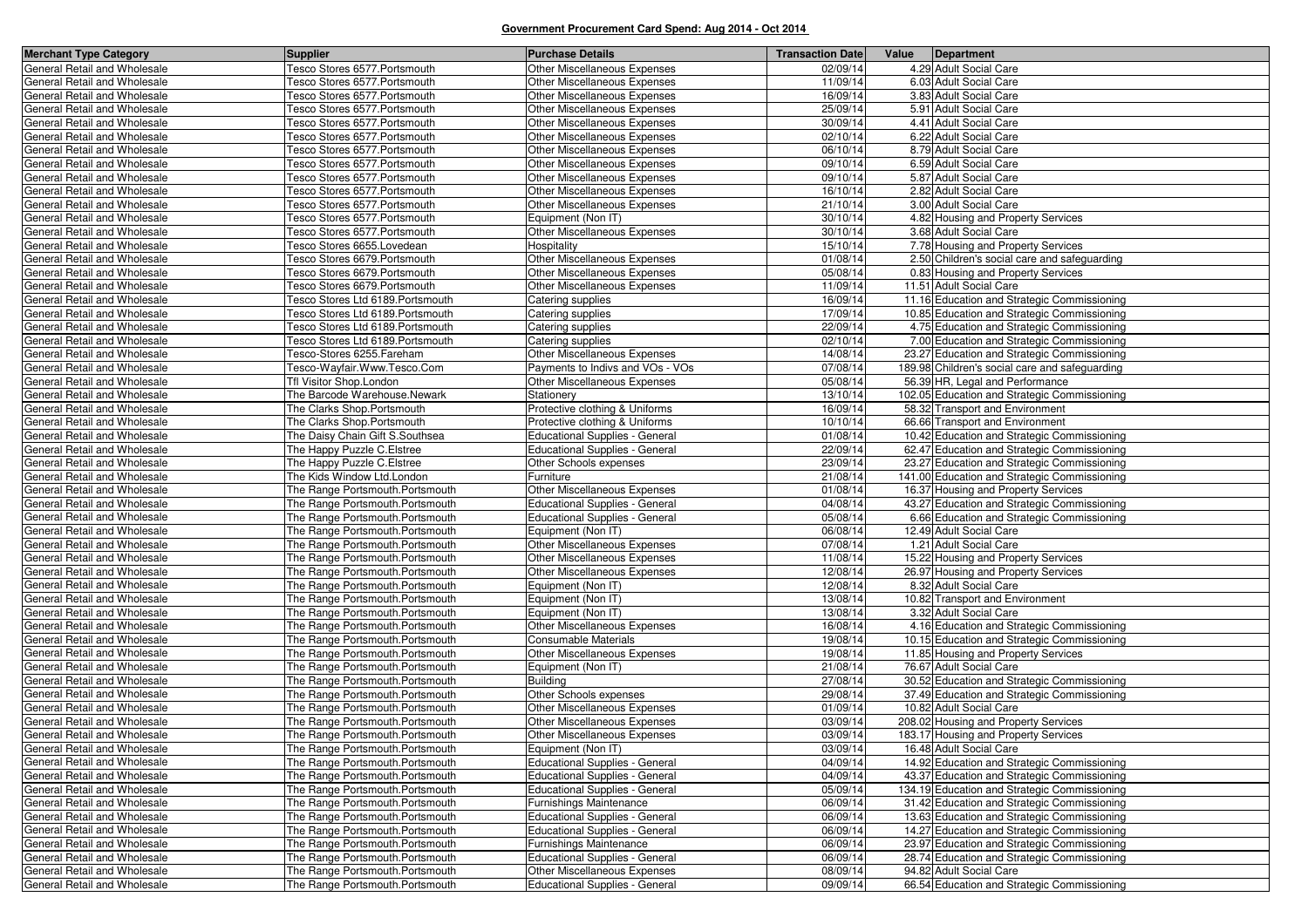| <b>Merchant Type Category</b>                                | <b>Supplier</b>                                                | <b>Purchase Details</b>                                  | <b>Transaction Datel</b> | Value<br>Department                                                                  |
|--------------------------------------------------------------|----------------------------------------------------------------|----------------------------------------------------------|--------------------------|--------------------------------------------------------------------------------------|
| General Retail and Wholesale                                 | The Range Portsmouth.Portsmouth                                | Museum Supplies                                          | 09/09/14                 | 28.52 City Development and Cultural Services                                         |
| General Retail and Wholesale                                 | The Range Portsmouth.Portsmouth                                | Equipment (Non IT)                                       | 09/09/14                 | 4.81 Adult Social Care                                                               |
| General Retail and Wholesale                                 | The Range Portsmouth.Portsmouth                                | Other Miscellaneous Expenses                             | 11/09/14                 | 103.18 Housing and Property Services                                                 |
| General Retail and Wholesale                                 | The Range Portsmouth.Portsmouth                                | <b>Other Miscellaneous Expenses</b>                      | 22/09/14                 | 16.58 Housing and Property Services                                                  |
| General Retail and Wholesale                                 | The Range Portsmouth.Portsmouth                                | Other Miscellaneous Expenses                             | 22/09/14                 | 6.66 Adult Social Care                                                               |
| General Retail and Wholesale                                 | The Range Portsmouth.Portsmouth                                | Consumable Materials                                     | 24/09/14                 | 1.00 Education and Strategic Commissioning                                           |
| General Retail and Wholesale                                 | The Range Portsmouth.Portsmouth                                | Other Miscellaneous Expenses                             | 24/09/14                 | 9.63 Adult Social Care                                                               |
| General Retail and Wholesale                                 | The Range Portsmouth.Portsmouth                                | Other Miscellaneous Expenses                             | 26/09/14                 | 26.13 Housing and Property Services                                                  |
| General Retail and Wholesale                                 | The Range Portsmouth.Portsmouth                                | <b>Consumable Materials</b>                              | 28/09/14                 | 6.67 Education and Strategic Commissioning                                           |
| General Retail and Wholesale                                 | The Range Portsmouth.Portsmouth                                | <b>Educational Supplies - General</b>                    | 30/09/14                 | 26.91 Corporate Assets, Business and Standards                                       |
| General Retail and Wholesale                                 | The Range Portsmouth.Portsmouth                                | Other Miscellaneous Expenses                             | 30/09/14                 | 14.82 Education and Strategic Commissioning                                          |
| General Retail and Wholesale                                 | The Range Portsmouth.Portsmouth                                | Equipment (Non IT)                                       | 01/10/14                 | 5.22 Adult Social Care                                                               |
| General Retail and Wholesale                                 | The Range Portsmouth.Portsmouth                                | Catering supplies                                        | 01/10/14                 | 12.32 Children's social care and safeguarding                                        |
| General Retail and Wholesale                                 | The Range Portsmouth.Portsmouth                                | Other Miscellaneous Expenses                             | 04/10/14                 | 99.92 Housing and Property Services                                                  |
| General Retail and Wholesale                                 | The Range Portsmouth.Portsmouth                                | Equipment (Non IT)                                       | 06/10/14                 | 5.32 Adult Social Care                                                               |
| General Retail and Wholesale                                 | The Range Portsmouth.Portsmouth                                | Equipment (Non IT)                                       | 06/10/14                 | 15.96 Adult Social Care                                                              |
| General Retail and Wholesale                                 | The Range Portsmouth.Portsmouth                                | Equipment (Non IT)                                       | 07/10/14                 | 5.82 Adult Social Care                                                               |
| General Retail and Wholesale                                 | The Range Portsmouth.Portsmouth                                | Catering supplies                                        | 09/10/14                 | 13.80 Adult Social Care                                                              |
| General Retail and Wholesale                                 | The Range Portsmouth.Portsmouth                                | Equipment (Non IT)                                       | 10/10/14                 | 27.42 Housing and Property Services                                                  |
| General Retail and Wholesale                                 | The Range Portsmouth.Portsmouth                                | Other Miscellaneous Expenses                             | 10/10/14                 | 5.75 Housing and Property Services                                                   |
| General Retail and Wholesale                                 | The Range Portsmouth.Portsmouth                                | <b>Other Miscellaneous Expenses</b>                      | 11/10/14                 | 11.99 Housing and Property Services                                                  |
| General Retail and Wholesale                                 | The Range Portsmouth.Portsmouth                                | Other Miscellaneous Expenses                             | 13/10/14                 | 34.14 Adult Social Care                                                              |
| General Retail and Wholesale                                 | The Range Portsmouth.Portsmouth                                | Equipment (Non IT)                                       | 13/10/14                 | 8.41 Adult Social Care                                                               |
| General Retail and Wholesale                                 | The Range Portsmouth.Portsmouth                                | Other Miscellaneous Expenses                             | 14/10/14                 | 14.16 Adult Social Care                                                              |
| General Retail and Wholesale                                 | The Range Portsmouth.Portsmouth                                | <b>Other Grants</b>                                      | 16/10/14                 | 59.03 Housing and Property Services                                                  |
| General Retail and Wholesale                                 | The Range Portsmouth.Portsmouth                                | Furnishings Maintenance                                  | 21/10/14                 | 72.86 Children's social care and safeguarding                                        |
| General Retail and Wholesale                                 | The Range Portsmouth.Portsmouth                                | Equipment (Non IT)                                       | 21/10/14                 | -8.01 Adult Social Care                                                              |
| General Retail and Wholesale                                 | The Range Portsmouth.Portsmouth                                | Equipment (Non IT)                                       | 21/10/14                 | -9.99 Adult Social Care                                                              |
| General Retail and Wholesale                                 | The Range Portsmouth.Portsmouth                                | Other Miscellaneous Expenses                             | 22/10/14                 | 16.21 Housing and Property Services                                                  |
| General Retail and Wholesale                                 | The Range Portsmouth.Portsmouth                                | <b>Furnishings Maintenance</b>                           | 22/10/14                 | 47.46 Children's social care and safeguarding                                        |
| General Retail and Wholesale                                 | The Range Portsmouth.Portsmouth                                | Other Miscellaneous Expenses                             | 22/10/14                 | 20.79 Housing and Property Services                                                  |
| General Retail and Wholesale                                 | The Range Portsmouth.Portsmouth                                | Other Miscellaneous Expenses                             | 24/10/14                 | 9.15 Adult Social Care                                                               |
| General Retail and Wholesale                                 | The Range Portsmouth.Portsmouth                                | Other Miscellaneous Expenses                             | 24/10/14                 | 22.47 Adult Social Care                                                              |
| General Retail and Wholesale                                 | The Range Portsmouth.Portsmouth                                | <b>Other Miscellaneous Expenses</b>                      | 24/10/14                 | 3.33 Adult Social Care                                                               |
| General Retail and Wholesale                                 | The Range Portsmouth.Portsmouth                                | Protective clothing & Uniforms                           | 25/10/14                 | 13.32 Children's social care and safeguarding                                        |
| General Retail and Wholesale                                 | The Range Portsmouth.Portsmouth                                | Equipment (Non IT)                                       | 27/10/14                 | 14.99 Children's social care and safeguarding                                        |
| General Retail and Wholesale                                 | The Range Portsmouth.Portsmouth                                | Furnishings Maintenance<br>Payments to Private Providers | 02/11/14<br>04/09/14     | 21.65 Children's social care and safeguarding                                        |
| General Retail and Wholesale<br>General Retail and Wholesale | The Range.Gosport<br>The Range.Gosport                         | Other Miscellaneous Expenses                             | 14/10/14                 | 80.79 Children's social care and safeguarding<br>26.37 Housing and Property Services |
|                                                              |                                                                |                                                          | 12/08/14                 | 32.99 Adult Social Care                                                              |
| General Retail and Wholesale<br>General Retail and Wholesale | The Simply Group.Faversham<br>The Southern Co-Op.Drayton Havan | Other Miscellaneous Expenses<br>Catering supplies        | 31/08/14                 | 2.15 Children's social care and safeguarding                                         |
| General Retail and Wholesale                                 | The Southern Co-Op.Drayton Havan                               | <b>Educational Supplies - General</b>                    | 04/09/14                 | 6.65 Education and Strategic Commissioning                                           |
| General Retail and Wholesale                                 | The Southern Co-Op.Eastney                                     | Other Miscellaneous Expenses                             | 15/09/14                 | 4.47 Education and Strategic Commissioning                                           |
| General Retail and Wholesale                                 | The Southern Co-Op.Eastney                                     | Hospitality                                              | 24/09/14                 | 1.78 Children's social care and safeguarding                                         |
| General Retail and Wholesale                                 | The Southern Co-Op.Eastney                                     | Catering supplies                                        | 25/09/14                 | 0.94 Education and Strategic Commissioning                                           |
| General Retail and Wholesale                                 | The Southern Co-Op.Eastney                                     | Catering supplies                                        | 29/09/14                 | 6.14 Education and Strategic Commissioning                                           |
| General Retail and Wholesale                                 | The Southern Co-Op.Eastney                                     | Catering supplies                                        | 01/10/14                 | 2.00 Education and Strategic Commissioning                                           |
| General Retail and Wholesale                                 | The Southern Co-Op.Eastney                                     | Hospitality                                              | 07/10/14                 | 5.36 Children's social care and safeguarding                                         |
| General Retail and Wholesale                                 | The Southern Co-Op.Eastney                                     | Other Miscellaneous Expenses                             | 14/10/14                 | 4.18 Children's social care and safeguarding                                         |
| General Retail and Wholesale                                 | The Southern Co-Op.Eastney                                     | Consumable Materials                                     | 17/10/14                 | 3.32 Public Health                                                                   |
| General Retail and Wholesale                                 | The Southern Co-Op. Eastney                                    | Catering supplies                                        | 22/10/14                 | 6.88 Education and Strategic Commissioning                                           |
| General Retail and Wholesale                                 | The Southern Co-Op.Eastney                                     | Other Miscellaneous Expenses                             | 23/10/14                 | 6.67 Children's social care and safeguarding                                         |
| General Retail and Wholesale                                 | The Southern Co-Op.Eastney                                     | Catering supplies                                        | 27/10/14                 | 7.07 Education and Strategic Commissioning                                           |
| General Retail and Wholesale                                 | The Southern Co-Op.Fawcett                                     | Catering supplies                                        | 20/08/14                 | 0.89 Adult Social Care                                                               |
| General Retail and Wholesale                                 | The Southern Co-Op. Francisav Sou                              | Payments to Indivs and VOs - VOs                         | 12/09/14                 | 4.19 Children's social care and safeguarding                                         |
| General Retail and Wholesale                                 | The Southern Co-Op.Francisav Sou                               | Sales                                                    | 15/09/14                 | 1.50 Education and Strategic Commissioning                                           |
| General Retail and Wholesale                                 | The Southern Co-Op.Francisav Sou                               | <b>Sales</b>                                             | 22/09/14                 | 5.75 Education and Strategic Commissioning                                           |
| General Retail and Wholesale                                 | The Southern Co-Op. Fratton Rd Pm                              | Accommodation and Subsistence                            | 06/08/14                 | 1.39 Housing and Property Services                                                   |
| General Retail and Wholesale                                 | The Southern Co-Op.Gt Southsea S                               | <b>Educational Supplies - General</b>                    | 02/09/14                 | 3.59 Education and Strategic Commissioning                                           |
| General Retail and Wholesale                                 | The Southern Co-Op.Isambard Brun                               | Equipment - Operating Leases                             | 01/08/14                 | 3.00 Health, Safety and Licensing                                                    |
| General Retail and Wholesale                                 | The Southern Co-Op.Isambard Brun                               | Telephone costs                                          | 04/08/14                 | 60.00 Adult Social Care                                                              |
|                                                              |                                                                |                                                          |                          |                                                                                      |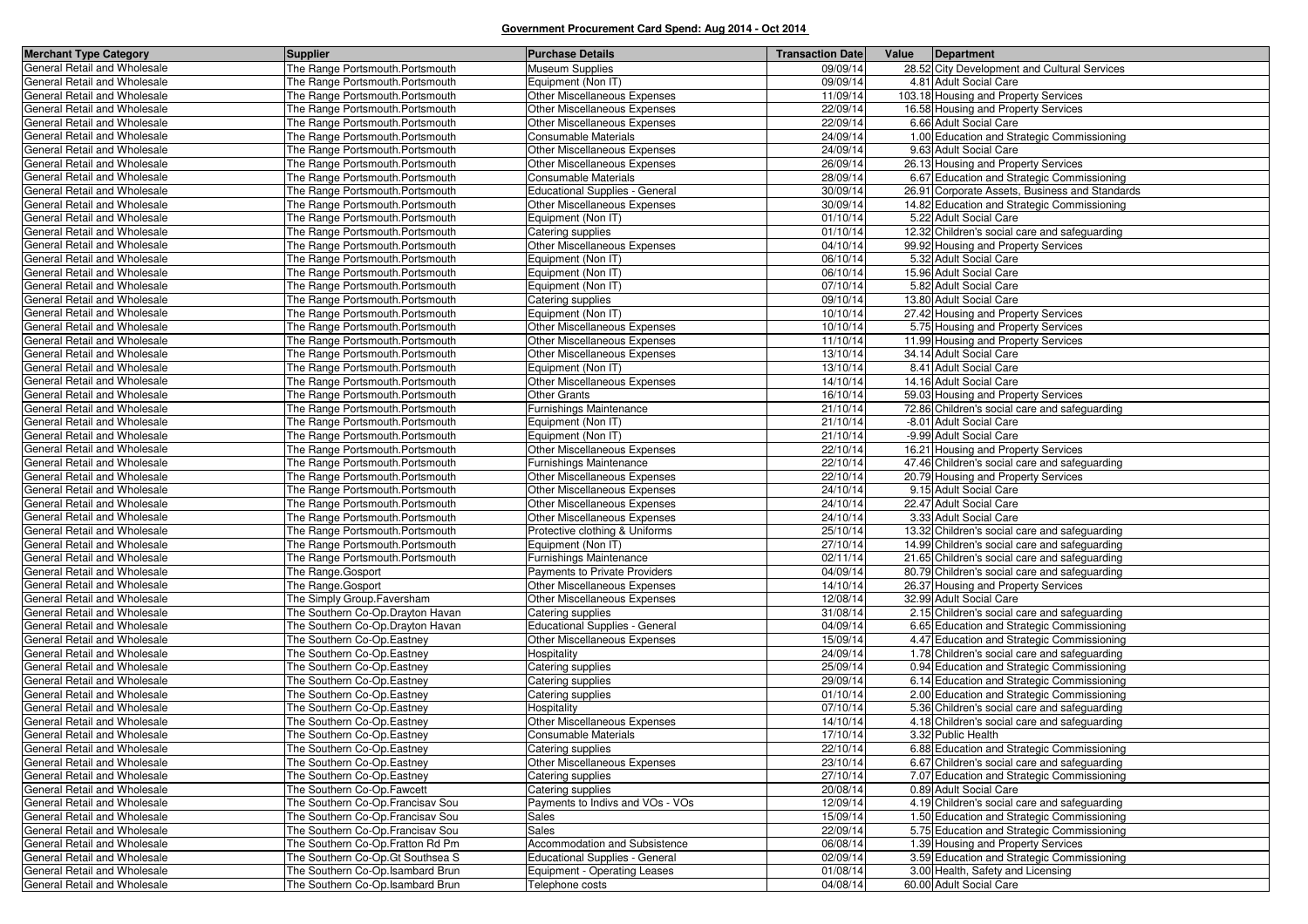| <b>Merchant Type Category</b>                                | <b>Supplier</b>                                                      | <b>Purchase Details</b>              | <b>Transaction Date</b> | Value Department                              |
|--------------------------------------------------------------|----------------------------------------------------------------------|--------------------------------------|-------------------------|-----------------------------------------------|
| General Retail and Wholesale                                 | The Southern Co-Op.Isambard Brun                                     | Catering supplies                    | 04/08/14                | 1.49 Adult Social Care                        |
| General Retail and Wholesale                                 | The Southern Co-Op.Isambard Brun                                     | Catering supplies                    | 05/08/14                | 0.49 Adult Social Care                        |
| General Retail and Wholesale                                 | The Southern Co-Op.Isambard Brun                                     | Catering supplies                    | 11/08/14                | 2.24 Adult Social Care                        |
| General Retail and Wholesale                                 | The Southern Co-Op.Isambard Brun                                     | Catering supplies                    | 12/08/14                | 0.49 Adult Social Care                        |
| General Retail and Wholesale                                 | The Southern Co-Op.Isambard Brun                                     | Publicity/Promotions                 | 14/08/14                | 5.00 Transport and Environment                |
| General Retail and Wholesale                                 | The Southern Co-Op.Isambard Brun                                     | Catering supplies                    | 14/08/14                | 0.89 Adult Social Care                        |
| General Retail and Wholesale                                 | The Southern Co-Op.Isambard Brun                                     | Consumable Materials                 | 15/08/14                | 6.07 Public Health                            |
| General Retail and Wholesale                                 | The Southern Co-Op.Isambard Brun                                     | Catering supplies                    | 18/08/14                | 3.89 Adult Social Care                        |
| General Retail and Wholesale                                 | The Southern Co-Op.Isambard Brun                                     | Hospitality                          | 19/08/14                | 3.84 Health, Safety and Licensing             |
| General Retail and Wholesale                                 | The Southern Co-Op.Isambard Brun                                     | Catering supplies                    | 19/08/14                | 0.89 Adult Social Care                        |
| General Retail and Wholesale                                 | The Southern Co-Op.Isambard Brun                                     | <b>Telephone costs</b>               | 22/08/14                | 30.00 Adult Social Care                       |
| General Retail and Wholesale                                 | The Southern Co-Op.Isambard Brun                                     | Catering supplies                    | 26/08/14                | 0.89 Adult Social Care                        |
| General Retail and Wholesale                                 | The Southern Co-Op.Isambard Brun                                     | Catering supplies                    | 28/08/14                | 0.89 Adult Social Care                        |
| General Retail and Wholesale                                 | The Southern Co-Op.Isambard Brun                                     | Other Miscellaneous Expenses         | 01/09/14                | 11.12 Children's social care and safeguarding |
| General Retail and Wholesale                                 | The Southern Co-Op.Isambard Brun                                     | Hospitality                          | 02/09/14                | 2.64 Housing and Property Services            |
| General Retail and Wholesale                                 | The Southern Co-Op.Isambard Brun                                     | Catering supplies                    | 02/09/14                | 1.49 Adult Social Care                        |
| General Retail and Wholesale                                 | The Southern Co-Op.Isambard Brun                                     | Catering supplies                    | 04/09/14                | 0.49 Adult Social Care                        |
| General Retail and Wholesale                                 | The Southern Co-Op.Isambard Brun                                     | Hospitality                          | 12/09/14                | 5.00 Transport and Environment                |
| General Retail and Wholesale                                 | The Southern Co-Op. Isambard Brun                                    | Other Miscellaneous Expenses         | 16/09/14                | 11.69 Education and Strategic Commissioning   |
| General Retail and Wholesale                                 | The Southern Co-Op.Isambard Brun                                     | Publicity/Promotions                 | 18/09/14                | 8.20 Public Health                            |
| General Retail and Wholesale                                 | The Southern Co-Op.Isambard Brun                                     | Postages and carriage                | 18/09/14                | 29.76 Children's social care and safeguarding |
| General Retail and Wholesale                                 | The Southern Co-Op.Isambard Brun                                     | Other Miscellaneous Expenses         | 19/09/14                | 0.89 Public Health                            |
| General Retail and Wholesale                                 | The Southern Co-Op.Isambard Brun                                     | Catering supplies                    | 22/09/14                | 6.09 Children's social care and safeguarding  |
| General Retail and Wholesale                                 | The Southern Co-Op.Isambard Brun                                     | Catering supplies                    | 22/09/14                | 4.93 Adult Social Care                        |
| General Retail and Wholesale                                 | The Southern Co-Op.Isambard Brun                                     | Catering supplies                    | 23/09/14                | 6.77 Children's social care and safeguarding  |
| General Retail and Wholesale                                 | The Southern Co-Op.Isambard Brun                                     | Other Miscellaneous Expenses         | 26/09/14                | 4.39 Public Health                            |
| General Retail and Wholesale                                 | The Southern Co-Op.Isambard Brun<br>The Southern Co-Op.Isambard Brun | Catering supplies                    | 29/09/14                | 1.49 Adult Social Care                        |
| General Retail and Wholesale                                 | The Southern Co-Op.Isambard Brun                                     | Other Miscellaneous Expenses         | 30/09/14                | 1.39 Public Health<br>11.41 Finance           |
| General Retail and Wholesale<br>General Retail and Wholesale | The Southern Co-Op.Isambard Brun                                     | Hospitality<br>Postages and carriage | 01/10/14<br>03/10/14    | 7.44 Adult Social Care                        |
| General Retail and Wholesale                                 | The Southern Co-Op.Isambard Brun                                     | Catering supplies                    | 06/10/14                | 2.84 Adult Social Care                        |
| General Retail and Wholesale                                 | The Southern Co-Op.Isambard Brun                                     | Other Miscellaneous Expenses         | 07/10/14                | 7.44 Adult Social Care                        |
| General Retail and Wholesale                                 | The Southern Co-Op.Isambard Brun                                     | Catering supplies                    | 08/10/14                | 1.39 Public Health                            |
| General Retail and Wholesale                                 | The Southern Co-Op.Isambard Brun                                     | Catering supplies                    | 10/10/14                | 3.81 Adult Social Care                        |
| General Retail and Wholesale                                 | The Southern Co-Op.Isambard Brun                                     | Catering supplies                    | 17/10/14                | 1.39 Public Health                            |
| General Retail and Wholesale                                 | The Southern Co-Op. Isambard Brun                                    | Hospitality                          | 21/10/14                | 11.12 Information Services                    |
| General Retail and Wholesale                                 | The Southern Co-Op.Isambard Brun                                     | <b>Other Miscellaneous Expenses</b>  | 21/10/14                | 6.47 Children's social care and safeguarding  |
| General Retail and Wholesale                                 | The Southern Co-Op. Isambard Brun                                    | Catering supplies                    | 22/10/14                | 1.39 Public Health                            |
| General Retail and Wholesale                                 | The Southern Co-Op. Isambard Brun                                    | Catering supplies                    | 23/10/14                | 1.39 Public Health                            |
| General Retail and Wholesale                                 | The Southern Co-Op.Isambard Brun                                     | Catering supplies                    | 27/10/14                | 1.49 Adult Social Care                        |
| General Retail and Wholesale                                 | The Southern Co-Op.Isambard Brun                                     | Catering supplies                    | 29/10/14                | 1.39 Public Health                            |
| General Retail and Wholesale                                 | The Southern Co-Op.Isambard Brun                                     | Catering supplies                    | 31/10/14                | 2.65 Adult Social Care                        |
| General Retail and Wholesale                                 | The Southern Co-Op.London Rd Hil                                     | Payments to Indivs and VOs - VOs     | 14/08/14                | 15.00 Children's social care and safeguarding |
| General Retail and Wholesale                                 | The Southern Co-Op.London Rd Hil                                     | Catering supplies                    | 14/08/14                | 0.55 Children's social care and safeguarding  |
| General Retail and Wholesale                                 | The Southern Co-Op.London Rd Hil                                     | Catering supplies                    | 03/09/14                | 40.16 Education and Strategic Commissioning   |
| General Retail and Wholesale                                 | The Southern Co-Op.London Rd Hil                                     | Other Miscellaneous Expenses         | 22/09/14                | 12.77 Education and Strategic Commissioning   |
| General Retail and Wholesale                                 | The Southern Co-Op. London Rd Hil                                    | Other Miscellaneous Expenses         | 23/10/14                | 6.00 Education and Strategic Commissioning    |
| General Retail and Wholesale                                 | The Southern Co-Op.New Rd Portsm                                     | Other Miscellaneous Expenses         | 19/09/14                | 29.10 Housing and Property Services           |
| General Retail and Wholesale                                 | The Southern Co-Op.Palmerston Rd                                     | Staff Conferences                    | 09/09/14                | 3.82 City Development and Cultural Services   |
| General Retail and Wholesale                                 | The Southern Co-Op. Park Lane Hav                                    | Hospitality                          | 08/09/14                | 1.05 Housing and Property Services            |
| General Retail and Wholesale                                 | The Southern Co-Op. Paulsgrove                                       | Other Miscellaneous Expenses         | 11/08/14                | 10.00 Housing and Property Services           |
| General Retail and Wholesale                                 | The Southern Co-Op.Paulsgrove                                        | Other Miscellaneous Expenses         | 19/08/14                | 4.78 Education and Strategic Commissioning    |
| General Retail and Wholesale                                 | The Southern Co-Op. Paulsgrove                                       | Catering supplies                    | 29/08/14                | 0.49 Adult Social Care                        |
| General Retail and Wholesale                                 | The Southern Co-Op. Paulsgrove                                       | Catering supplies                    | 05/09/14                | 5.12 Adult Social Care                        |
| General Retail and Wholesale                                 | The Southern Co-Op. Paulsgrove                                       | Catering supplies                    | 10/09/14                | 1.45 Adult Social Care                        |
| General Retail and Wholesale                                 | The Southern Co-Op. Paulsgrove                                       | Hospitality                          | 19/09/14                | 2.99 Housing and Property Services            |
| General Retail and Wholesale                                 | The Southern Co-Op.Paulsgrove                                        | Hospitality                          | 19/09/14                | 3.97 Housing and Property Services            |
| General Retail and Wholesale                                 | The Southern Co-Op.Paulsgrove                                        | Catering supplies                    | 26/09/14                | 0.89 Adult Social Care                        |
| General Retail and Wholesale                                 | The Southern Co-Op.Paulsgrove                                        | <b>Other Miscellaneous Expenses</b>  | 06/10/14                | 4.78 Education and Strategic Commissioning    |
| General Retail and Wholesale                                 | The Southern Co-Op. Paulsgrove                                       | Catering supplies                    | 07/10/14                | 3.99 Children's social care and safeguarding  |
| General Retail and Wholesale                                 | The Southern Co-Op.Paulsgrove                                        | Catering supplies                    | 07/10/14                | 4.99 Children's social care and safeguarding  |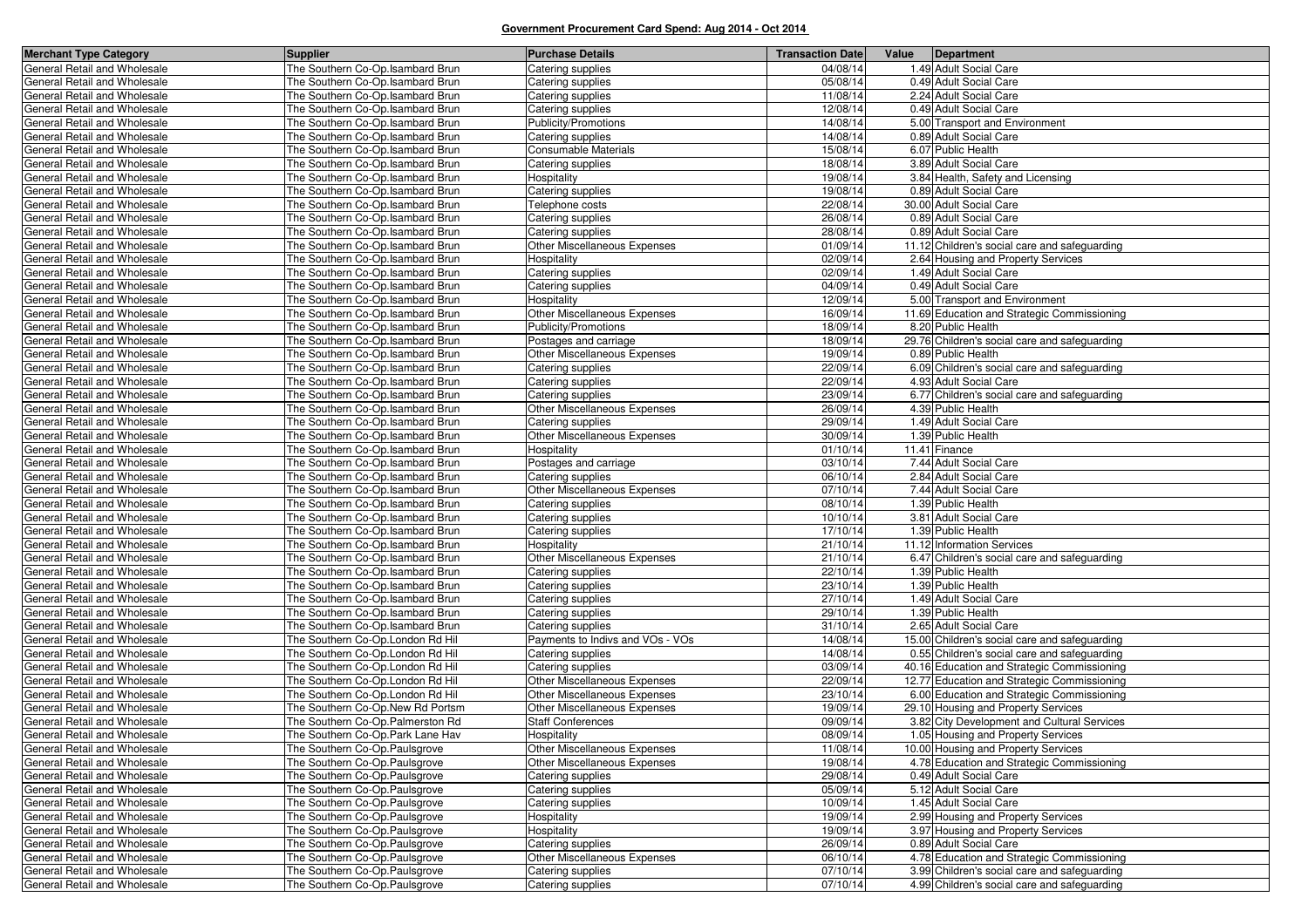| <b>Merchant Type Category</b>                                | <b>Supplier</b>                                                       | <b>Purchase Details</b>                            | <b>Transaction Date</b> | Value | Department                                                                                 |
|--------------------------------------------------------------|-----------------------------------------------------------------------|----------------------------------------------------|-------------------------|-------|--------------------------------------------------------------------------------------------|
| General Retail and Wholesale                                 | The Southern Co-Op.Paulsgrove                                         | Other Miscellaneous Expenses                       | 20/10/14                |       | 4.67 Housing and Property Services                                                         |
| General Retail and Wholesale                                 | The Southern Co-Op.Paulsgrove                                         | Hospitality                                        | 23/10/14                |       | 12.47 Education and Strategic Commissioning                                                |
| General Retail and Wholesale                                 | The Southern Co-Op.Paulsgrove                                         | Other Miscellaneous Expenses                       | 29/10/14                |       | 6.72 Education and Strategic Commissioning                                                 |
| General Retail and Wholesale                                 | The Southern Co-Op.Paulsgrove                                         | <b>Wellbeing and Health Supplies</b>               | 29/10/14                |       | 1.04 Adult Social Care                                                                     |
| General Retail and Wholesale                                 | The Southern Co-Op.Portsmouth Nt                                      | <b>Educational Supplies - General</b>              | 04/09/14                |       | 4.13 Education and Strategic Commissioning                                                 |
| General Retail and Wholesale                                 | The Southern Co-Op.Portsmouth Nt                                      | Payments to Indivs and VOs - VOs                   | 04/09/14                |       | 15.00 Children's social care and safeguarding                                              |
| General Retail and Wholesale                                 | The Southern Co-Op. Portsmouth Nt                                     | Other Miscellaneous Expenses                       | 05/09/14                |       | 5.28 Education and Strategic Commissioning                                                 |
| General Retail and Wholesale                                 | The Southern Co-Op.Portsmouth Nt                                      | Other Schools expenses                             | 18/09/14                |       | 4.66 Education and Strategic Commissioning                                                 |
| General Retail and Wholesale                                 | The Southern Co-Op.Portsmouth Nt                                      | <b>Educational Supplies - General</b>              | 03/10/14                |       | 12.50 Education and Strategic Commissioning                                                |
| General Retail and Wholesale                                 | The Southern Co-Op.Portsmouth Nt                                      | Other Miscellaneous Expenses                       | 19/10/14                |       | 2.89 Corporate Assets, Business and Standards                                              |
| General Retail and Wholesale                                 | The Southern Co-Op.Portsmouth Nt                                      | <b>Educational Supplies - General</b>              | 23/10/14                |       | 2.78 Education and Strategic Commissioning                                                 |
| General Retail and Wholesale                                 | The Southern Co-Op.Southsea High                                      | Hospitality                                        | 11/08/14                |       | 6.04 City Development and Cultural Services                                                |
| General Retail and Wholesale                                 | The Southern Co-Op.Southsea High                                      | Cleaning materials                                 | 25/08/14                |       | 3.66 Education and Strategic Commissioning                                                 |
| General Retail and Wholesale                                 | The Southern Co-Op.Southsea High                                      | Catering supplies                                  | 07/09/14                |       | 12.89 Children's social care and safeguarding                                              |
| General Retail and Wholesale                                 | The Southern Co-Op.Southsea High                                      | Catering supplies                                  | 23/09/14                |       | 9.06 Education and Strategic Commissioning                                                 |
| General Retail and Wholesale                                 | The Southern Co-Op.Southsea High                                      | <b>Educational Supplies - General</b>              | 29/09/14                |       | 4.72 Education and Strategic Commissioning                                                 |
| General Retail and Wholesale                                 | The Southern Co-Op.Southsea High                                      | <b>Educational Supplies - General</b>              | 06/10/14                |       | 3.48 Education and Strategic Commissioning                                                 |
| General Retail and Wholesale                                 | The Southern Co-Op.Southsea High                                      | <b>Educational Supplies - General</b>              | 07/10/14                |       | 1.66 Education and Strategic Commissioning                                                 |
| General Retail and Wholesale                                 | The Southern Co-Op.Southsea High                                      | Payments to Indivs and VOs - VOs                   | 19/10/14                |       | 6.14 Children's social care and safeguarding                                               |
| General Retail and Wholesale                                 | The Southern Co-Op.St James Sout                                      | <b>Other Miscellaneous Expenses</b>                | 07/08/14                |       | 24.80 Housing and Property Services                                                        |
| General Retail and Wholesale                                 | The Southern Co-Op.St James Sout                                      | <b>Other Miscellaneous Expenses</b>                | 18/08/14                |       | 9.46 Housing and Property Services                                                         |
| General Retail and Wholesale                                 | The Southern Co-Op.St James Sout                                      | Other Miscellaneous Expenses                       | 19/08/14                |       | 7.60 Housing and Property Services                                                         |
| General Retail and Wholesale                                 | The Southern Co-Op.St James Sout                                      | Other Miscellaneous Expenses                       | 04/09/14                |       | 17.62 Housing and Property Services                                                        |
| General Retail and Wholesale                                 | The Southern Co-Op.St James Sout                                      | Other Miscellaneous Expenses                       | 08/09/14                |       | 18.23 Housing and Property Services                                                        |
| General Retail and Wholesale                                 | The Southern Co-Op.St James Sout                                      | Other Schools expenses                             | 16/09/14                |       | 1.00 Education and Strategic Commissioning                                                 |
| General Retail and Wholesale                                 | The Southern Co-Op.Sultan Rd Pmo                                      | <b>Educational Supplies - General</b>              | 09/09/14                |       | 4.50 Education and Strategic Commissioning                                                 |
| General Retail and Wholesale                                 | The Southern Co-Op.Sultan Rd Pmo                                      | <b>Educational Supplies - General</b>              | 18/09/14                |       | 8.95 Education and Strategic Commissioning                                                 |
| General Retail and Wholesale                                 | The Southern Co-Op.Sultan Rd Pmo                                      | Equipment (Non IT)                                 | 02/10/14                |       | 3.95 Housing and Property Services                                                         |
| General Retail and Wholesale                                 | The Southern Co-Op.Sultan Rd Pmo                                      | <b>Educational Supplies - General</b>              | 20/10/14                |       | 3.82 Education and Strategic Commissioning                                                 |
| General Retail and Wholesale                                 | The Southern Co-Op.Sultan Rd Pmo                                      | Electricity                                        | 01/11/14                |       | 20.00 Housing and Property Services                                                        |
| General Retail and Wholesale                                 | The Southern Co-Op.Tangier Rd Pm                                      | Catering supplies                                  | 04/08/14                |       | 4.96 Children's social care and safeguarding                                               |
| General Retail and Wholesale                                 | The Southern Co-Op. Tangier Rd Pm                                     | Catering supplies                                  | 13/08/14                |       | 10.58 Children's social care and safeguarding                                              |
| General Retail and Wholesale                                 | The Southern Co-Op. Tangier Rd Pm                                     | Catering supplies                                  | 15/08/14                |       | 13.49 Children's social care and safeguarding                                              |
| General Retail and Wholesale                                 | The Southern Co-Op. Tangier Rd Pm                                     | Catering supplies                                  | 22/08/14                |       | 4.77 Children's social care and safeguarding                                               |
| General Retail and Wholesale                                 | The Southern Co-Op.Tangier Rd Pm                                      | Other Miscellaneous Expenses                       | 26/08/14                |       | 6.82 Children's social care and safeguarding                                               |
| General Retail and Wholesale                                 | The Southern Co-Op.Tangier Rd Pm                                      | Payments to Indivs and VOs - VOs                   | 27/08/14<br>29/08/14    |       | 7.90 Children's social care and safeguarding                                               |
| General Retail and Wholesale<br>General Retail and Wholesale | The Southern Co-Op. Tangier Rd Pm                                     | Catering supplies                                  | 04/09/14                |       | 10.50 Children's social care and safeguarding                                              |
| General Retail and Wholesale                                 | The Southern Co-Op.Tangier Rd Pm<br>The Southern Co-Op. Tangier Rd Pm | Catering supplies                                  | 15/09/14                |       | 4.60 Children's social care and safeguarding                                               |
| General Retail and Wholesale                                 | The Southern Co-Op. Tangier Rd Pm                                     | Cleaning materials                                 | 15/09/14                |       | 7.50 Education and Strategic Commissioning<br>4.85 Children's social care and safeguarding |
| General Retail and Wholesale                                 | The Southern Co-Op.Tangier Rd Pm                                      | Catering supplies<br>Governors/Volunteers expenses | 18/09/14                |       | 4.89 Education and Strategic Commissioning                                                 |
| General Retail and Wholesale                                 | The Southern Co-Op.Tangier Rd Pm                                      | Catering supplies                                  | 19/09/14                |       | 6.38 Children's social care and safeguarding                                               |
| General Retail and Wholesale                                 | The Southern Co-Op. Tangier Rd Pm                                     | Catering supplies                                  | 28/09/14                |       | 0.83 Children's social care and safeguarding                                               |
| General Retail and Wholesale                                 | The Southern Co-Op.Tangier Rd Pm                                      | Catering supplies                                  | 28/09/14                |       | 3.50 Children's social care and safeguarding                                               |
| General Retail and Wholesale                                 | The Southern Co-Op. Tangier Rd Pm                                     | Catering supplies                                  | 07/10/14                |       | 12.58 Children's social care and safeguarding                                              |
| General Retail and Wholesale                                 | The Southern Co-Op. Tangier Rd Pm                                     | Catering supplies                                  | 09/10/14                |       | 1.95 Children's social care and safeguarding                                               |
| General Retail and Wholesale                                 | The Southern Co-Op.Tangier Rd Pm                                      | Catering supplies                                  | 11/10/14                |       | 6.00 Adult Social Care                                                                     |
| General Retail and Wholesale                                 | The Southern Co-Op.Tangier Rd Pm                                      | Catering supplies                                  | 11/10/14                |       | 5.00 Children's social care and safeguarding                                               |
| General Retail and Wholesale                                 | The Southern Co-Op.Tangier Rd Pm                                      | Catering supplies                                  | 13/10/14                |       | 1.69 Adult Social Care                                                                     |
| General Retail and Wholesale                                 | The Southern Co-Op. Tangier Rd Pm                                     | Catering supplies                                  | 18/10/14                |       | 6.72 Children's social care and safeguarding                                               |
| General Retail and Wholesale                                 | The Southern Co-Op. Tangier Rd Pm                                     | Catering supplies                                  | 19/10/14                |       | 4.39 Children's social care and safeguarding                                               |
| General Retail and Wholesale                                 | The Southern Co-Op. Tangier Rd Pm                                     | Catering supplies                                  | 22/10/14                |       | 13.57 Children's social care and safeguarding                                              |
| General Retail and Wholesale                                 | The Southern Co-Op. Tangier Rd Pm                                     | Catering supplies                                  | 25/10/14                |       | 12.88 Children's social care and safeguarding                                              |
| General Retail and Wholesale                                 | The Southern Co-Op. Tangier Rd Pm                                     | Catering supplies                                  | 26/10/14                |       | 6.60 Children's social care and safeguarding                                               |
| General Retail and Wholesale                                 | The Southern Co-Op. The Hard Pmo                                      | Hospitality                                        | 17/09/14                |       | 8.12 Education and Strategic Commissioning                                                 |
| General Retail and Wholesale                                 | The Southern Co-Op. The Hard Pmo                                      | Catering supplies                                  | $18/10/\overline{14}$   |       | 2.79 Children's social care and safeguarding                                               |
| General Retail and Wholesale                                 | The Southern Co-Op. Tregaron Av C                                     | Other Miscellaneous Expenses                       | 02/09/14                |       | 1.31 Education and Strategic Commissioning                                                 |
| General Retail and Wholesale                                 | The Southern Co-Op. Tregaron Av C                                     | Accommodation and Subsistence                      | 02/09/14                |       | 1.31 Education and Strategic Commissioning                                                 |
| General Retail and Wholesale                                 | The Southern Co-Op. Tregaron Av C                                     | Hospitality                                        | 13/10/14                |       | 4.12 Education and Strategic Commissioning                                                 |
| General Retail and Wholesale                                 | The Southern Co-Op. Twyford Av Pm                                     | <b>Educational Supplies - General</b>              | 05/08/14                |       | 3.36 Education and Strategic Commissioning                                                 |
| General Retail and Wholesale                                 | The Southern Co-Op. Twyford Av Pm                                     | <b>Educational Supplies - General</b>              | 07/08/14                |       | 6.07 Education and Strategic Commissioning                                                 |
|                                                              |                                                                       |                                                    |                         |       |                                                                                            |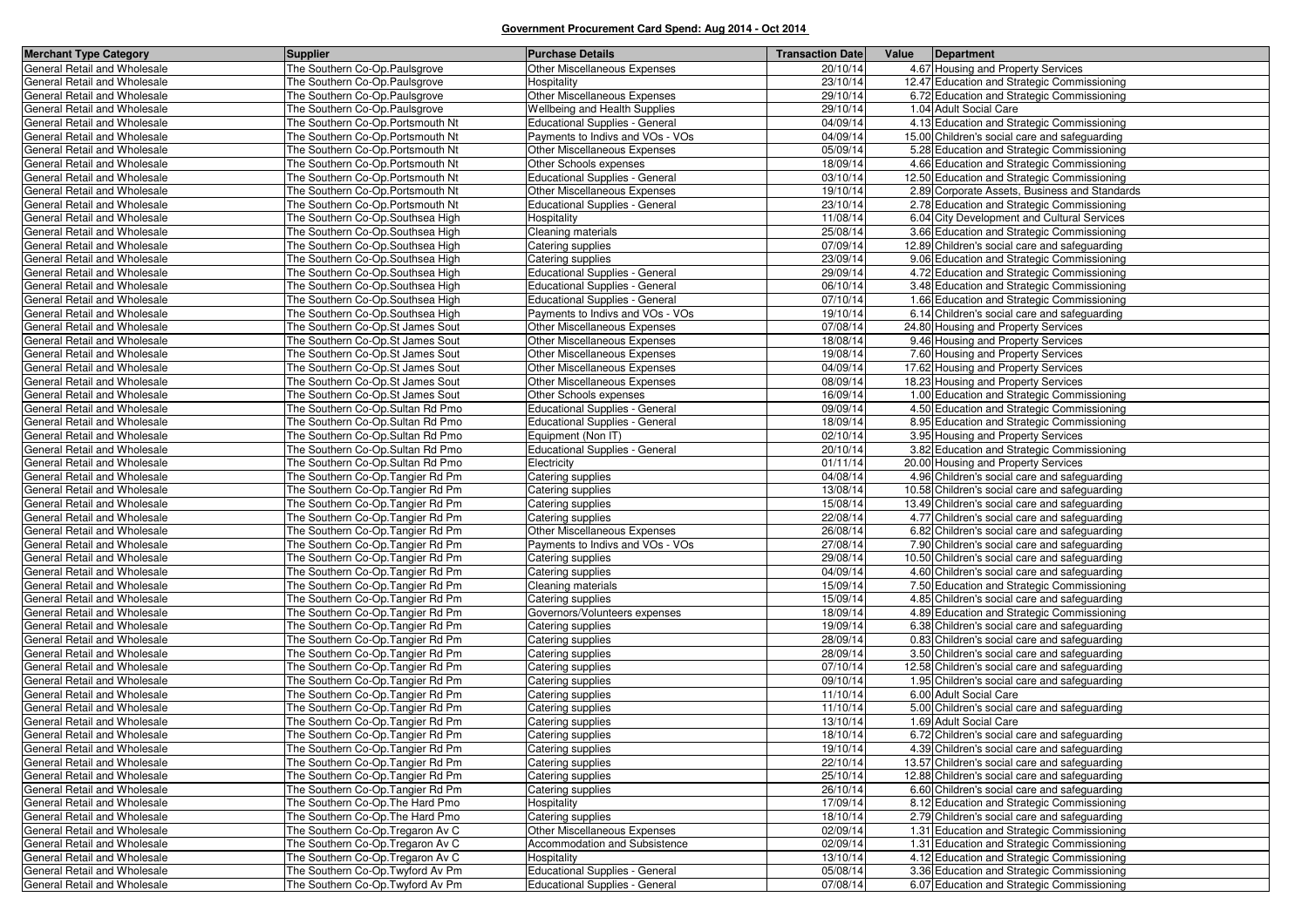| <b>Merchant Type Category</b>                                | Supplier                                                | <b>Purchase Details</b>                                  | <b>Transaction Date</b> | Value | Department                                                                          |
|--------------------------------------------------------------|---------------------------------------------------------|----------------------------------------------------------|-------------------------|-------|-------------------------------------------------------------------------------------|
| General Retail and Wholesale                                 | The Southern Co-Op. Twyford Av Pm                       | Educational Supplies - General                           | 11/08/14                |       | 2.62 Education and Strategic Commissioning                                          |
| General Retail and Wholesale                                 | The Southern Co-Op. Twyford Av Pm                       | <b>Educational Supplies - General</b>                    | 13/08/14                |       | 2.32 Education and Strategic Commissioning                                          |
| General Retail and Wholesale                                 | The Southern Co-Op. Twyford Av Pm                       | <b>Educational Supplies - General</b>                    | 21/08/14                |       | 4.07 Education and Strategic Commissioning                                          |
| General Retail and Wholesale                                 | The Southern Co-Op. Twyford Av Pm                       | <b>Educational Supplies - General</b>                    | 09/09/14                |       | 9.07 Education and Strategic Commissioning                                          |
| General Retail and Wholesale                                 | The Southern Co-Op. Twyford Av Pm                       | <b>Educational Supplies - General</b>                    | 12/09/14                |       | 2.50 Education and Strategic Commissioning                                          |
| General Retail and Wholesale                                 | The Southern Co-Op. Twyford Av Pm                       | <b>Educational Supplies - General</b>                    | 12/09/14                |       | 1.67 Education and Strategic Commissioning                                          |
| General Retail and Wholesale                                 | The Southern Co-Op. Twyford Av Pm                       | <b>Educational Supplies - General</b>                    | 23/09/14                |       | 4.48 Education and Strategic Commissioning                                          |
| General Retail and Wholesale                                 | The Southern Co-Op. Twyford Av Pm                       | Catering supplies                                        | 29/09/14                |       | 1.39 Education and Strategic Commissioning                                          |
| General Retail and Wholesale                                 | The Southern Co-Op. Twyford Av Pm                       | <b>Educational Supplies - General</b>                    | 30/09/14                |       | 4.08 Education and Strategic Commissioning                                          |
| General Retail and Wholesale                                 | The Southern Co-Op. Twyford Av Pm                       | <b>Educational Supplies - General</b>                    | 01/10/14                |       | 7.53 Education and Strategic Commissioning                                          |
| General Retail and Wholesale                                 | The Southern Co-Op. Twyford Av Pm                       | <b>Educational Supplies - General</b>                    | 01/10/14                |       | 3.33 Education and Strategic Commissioning                                          |
| General Retail and Wholesale                                 | The Southern Co-Op. Twyford Av Pm                       | <b>Educational Supplies - General</b>                    | 03/10/14                |       | 5.00 Education and Strategic Commissioning                                          |
| General Retail and Wholesale                                 | The Southern Co-Op. Twyford Av Pm                       | <b>Educational Supplies - General</b>                    | 07/10/14                |       | 1.57 Education and Strategic Commissioning                                          |
| General Retail and Wholesale                                 | The Southern Co-Op. Twyford Av Pm                       | Educational Supplies - General                           | 08/10/14                |       | 3.33 Education and Strategic Commissioning                                          |
| General Retail and Wholesale                                 | The Southern Co-Op. Twyford Av Pm                       | Postages and carriage                                    | 08/10/14                |       | 20.16 Education and Strategic Commissioning                                         |
| General Retail and Wholesale                                 | The Southern Co-Op. Twyford Av Pm                       | <b>Educational Supplies - General</b>                    | 08/10/14                |       | 5.65 Education and Strategic Commissioning                                          |
| General Retail and Wholesale                                 | The Southern Co-Op. Twyford Av Pm                       | Catering supplies                                        | 13/10/14                |       | 6.05 Education and Strategic Commissioning                                          |
| General Retail and Wholesale                                 | The Southern Co-Op. Twyford Av Pm                       | <b>Educational Supplies - General</b>                    | 14/10/14                |       | 21.57 Education and Strategic Commissioning                                         |
| General Retail and Wholesale                                 | The Southern Co-Op. Twyford Av Pm                       | <b>Educational Supplies - General</b>                    | 15/10/14                |       | 4.22 Education and Strategic Commissioning                                          |
| General Retail and Wholesale                                 | The Southern Co-Op. Twyford Av Pm                       | <b>Educational Supplies - General</b>                    | 16/10/14                |       | 3.69 Education and Strategic Commissioning                                          |
| General Retail and Wholesale                                 | The Southern Co-Op. Twyford Av Pm                       | Catering supplies                                        | 20/10/14                |       | 1.39 Education and Strategic Commissioning                                          |
| General Retail and Wholesale                                 | The Southern Co-Op. Twyford Av Pm                       | <b>Educational Supplies - General</b>                    | 21/10/14                |       | 10.31 Education and Strategic Commissioning                                         |
| General Retail and Wholesale                                 | The Southern Co-Op. Twyford Av Pm                       | <b>Educational Supplies - General</b>                    | 30/10/14                |       | 5.00 Education and Strategic Commissioning                                          |
| General Retail and Wholesale                                 | The Southern Co-Op. Wickham                             | Catering supplies                                        | 04/08/14                |       | 1.39 Children's social care and safeguarding                                        |
| General Retail and Wholesale                                 | The Southern Co-Op. Wickham                             | <b>Educational Supplies - General</b>                    | 20/08/14                |       | 5.16 Education and Strategic Commissioning                                          |
| General Retail and Wholesale                                 | The Southern Co-Op. Wickham                             | <b>Educational Supplies - General</b>                    | 22/08/14                |       | 3.17 Education and Strategic Commissioning                                          |
| General Retail and Wholesale                                 | The Southern Co-Op. Wickham                             | <b>Educational Supplies - General</b>                    | 26/08/14                |       | 3.35 Education and Strategic Commissioning                                          |
| General Retail and Wholesale                                 | The Southern Co-Op. Wickham                             | <b>Educational Supplies - General</b>                    | 05/09/14                |       | 2.09 Education and Strategic Commissioning                                          |
| General Retail and Wholesale                                 | The Southern Co-Op. Winter Rd Sse                       | Hospitality                                              | 01/08/14                |       | 1.90 Children's social care and safeguarding                                        |
| General Retail and Wholesale                                 | The Southern Co-Op. Winter Rd Sse                       | <b>Educational Supplies - General</b>                    | 30/09/14                |       | 2.00 Education and Strategic Commissioning                                          |
| General Retail and Wholesale                                 | The Southern Co-Op. Winter Rd Sse                       | <b>Consumable Materials</b>                              | 07/10/14                |       | 12.84 Education and Strategic Commissioning                                         |
| General Retail and Wholesale                                 | The Southern Co-Op. Winter Rd Sse                       | Postages and carriage                                    | 08/10/14                |       | 27.60 Education and Strategic Commissioning                                         |
| General Retail and Wholesale                                 | The Southern Co-Op. Winter Rd Sse                       | Consumable Materials                                     | 08/10/14                |       | 9.89 Education and Strategic Commissioning                                          |
| General Retail and Wholesale                                 | The Southern Co-Op. Winter Rd Sse                       | Catering supplies                                        | 13/10/14                |       | 6.20 Children's social care and safeguarding                                        |
| General Retail and Wholesale                                 | The Southern Co-Op. Winter Rd Sse                       | Postages and carriage                                    | 22/10/14                |       | 20.16 Education and Strategic Commissioning                                         |
| General Retail and Wholesale                                 | The Southern Co-Op. Winter Rd Sse                       | Catering supplies                                        | 25/10/14                |       | 43.42 Children's social care and safeguarding                                       |
| General Retail and Wholesale<br>General Retail and Wholesale | Tiger. Whiteley                                         | <b>Educational Supplies - General</b><br><b>Building</b> | 14/09/14<br>08/10/14    |       | 18.42 Education and Strategic Commissioning                                         |
| General Retail and Wholesale                                 | Timpson Ltd.Manchester<br>Timpson Ltd.Portsmouth        | Consumable Materials                                     | 08/08/14                |       | 8.33 Corporate Assets, Business and Standards<br>9.17 Housing and Property Services |
|                                                              |                                                         |                                                          | 08/08/14                |       |                                                                                     |
| General Retail and Wholesale<br>General Retail and Wholesale | Timpson Ltd.Portsmouth<br><b>Timpson Ltd.Portsmouth</b> | Other Miscellaneous Expenses<br>Equipment (Non IT)       | 08/08/14                |       | 15.83 Education and Strategic Commissioning<br>8.33 Housing and Property Services   |
| General Retail and Wholesale                                 | Timpson Ltd.Portsmouth                                  | Stationery                                               | 13/08/14                |       | 16.67 Housing and Property Services                                                 |
| General Retail and Wholesale                                 | Timpson Ltd.Portsmouth                                  | Equipment (Non IT)                                       | 13/08/14                |       | 15.00 Housing and Property Services                                                 |
| General Retail and Wholesale                                 | Timpson Ltd.Portsmouth                                  | <b>Building</b>                                          | 14/08/14                |       | 11.67 Corporate Assets, Business and Standards                                      |
| General Retail and Wholesale                                 | Timpson Ltd.Portsmouth                                  | Equipment (Non IT)                                       | 19/08/14                |       | 10.40 Adult Social Care                                                             |
| General Retail and Wholesale                                 | Timpson Ltd.Portsmouth                                  | Consumable Materials                                     | 20/08/14                |       | 8.33 Housing and Property Services                                                  |
| General Retail and Wholesale                                 | Timpson Ltd.Portsmouth                                  | Equipment (Non IT)                                       | 21/08/14                |       | 6.00 HR, Legal and Performance                                                      |
| General Retail and Wholesale                                 | Timpson Ltd.Portsmouth                                  | Other Miscellaneous Expenses                             | 22/08/14                |       | 14.30 Education and Strategic Commissioning                                         |
| General Retail and Wholesale                                 | Timpson Ltd.Portsmouth                                  | Stationery                                               | 27/08/14                |       | 16.67 Housing and Property Services                                                 |
| General Retail and Wholesale                                 | Timpson Ltd.Portsmouth                                  | Other Miscellaneous Expenses                             | 17/09/14                |       | 15.00 Adult Social Care                                                             |
| General Retail and Wholesale                                 | Timpson Ltd.Portsmouth                                  | Other Miscellaneous Expenses                             | 17/09/14                |       | 44.00 Customer, Community and Democratic Services                                   |
| General Retail and Wholesale                                 | Timpson Ltd.Portsmouth                                  | Other Miscellaneous Expenses                             | 19/09/14                |       | 25.00 Customer, Community and Democratic Services                                   |
| General Retail and Wholesale                                 | Timpson Ltd.Portsmouth                                  | Stationery                                               | 26/09/14                |       | 30.00 Housing and Property Services                                                 |
| General Retail and Wholesale                                 | Timpson Ltd.Portsmouth                                  | Other Miscellaneous Expenses                             | 03/10/14                |       | 25.00 Adult Social Care                                                             |
| General Retail and Wholesale                                 | Timpson Ltd.Portsmouth                                  | Stationery                                               | 10/10/14                |       | 10.00 Housing and Property Services                                                 |
| General Retail and Wholesale                                 | Timpson Ltd.Portsmouth                                  | Furniture                                                | 13/10/14                |       | 22.50 Adult Social Care                                                             |
| General Retail and Wholesale                                 | Timpson Ltd.Portsmouth                                  | Other Miscellaneous Expenses                             | 14/10/14                |       | 11.00 Adult Social Care                                                             |
| General Retail and Wholesale                                 | Timpson Ltd.Portsmouth                                  | Other Miscellaneous Expenses                             | 14/10/14                |       | 10.00 Adult Social Care                                                             |
| General Retail and Wholesale                                 | Timpson Ltd.Waterlooville                               | <b>Other Grants</b>                                      | 19/09/14                |       | 13.29 Housing and Property Services                                                 |
| General Retail and Wholesale                                 | Timpson.Havant                                          | Equipment (Non IT)                                       | 03/09/14                |       | 12.00 Housing and Property Services                                                 |
| General Retail and Wholesale                                 | Timpson.Havant                                          | Equipment (Non IT)                                       | 02/10/14                |       | 10.00 Housing and Property Services                                                 |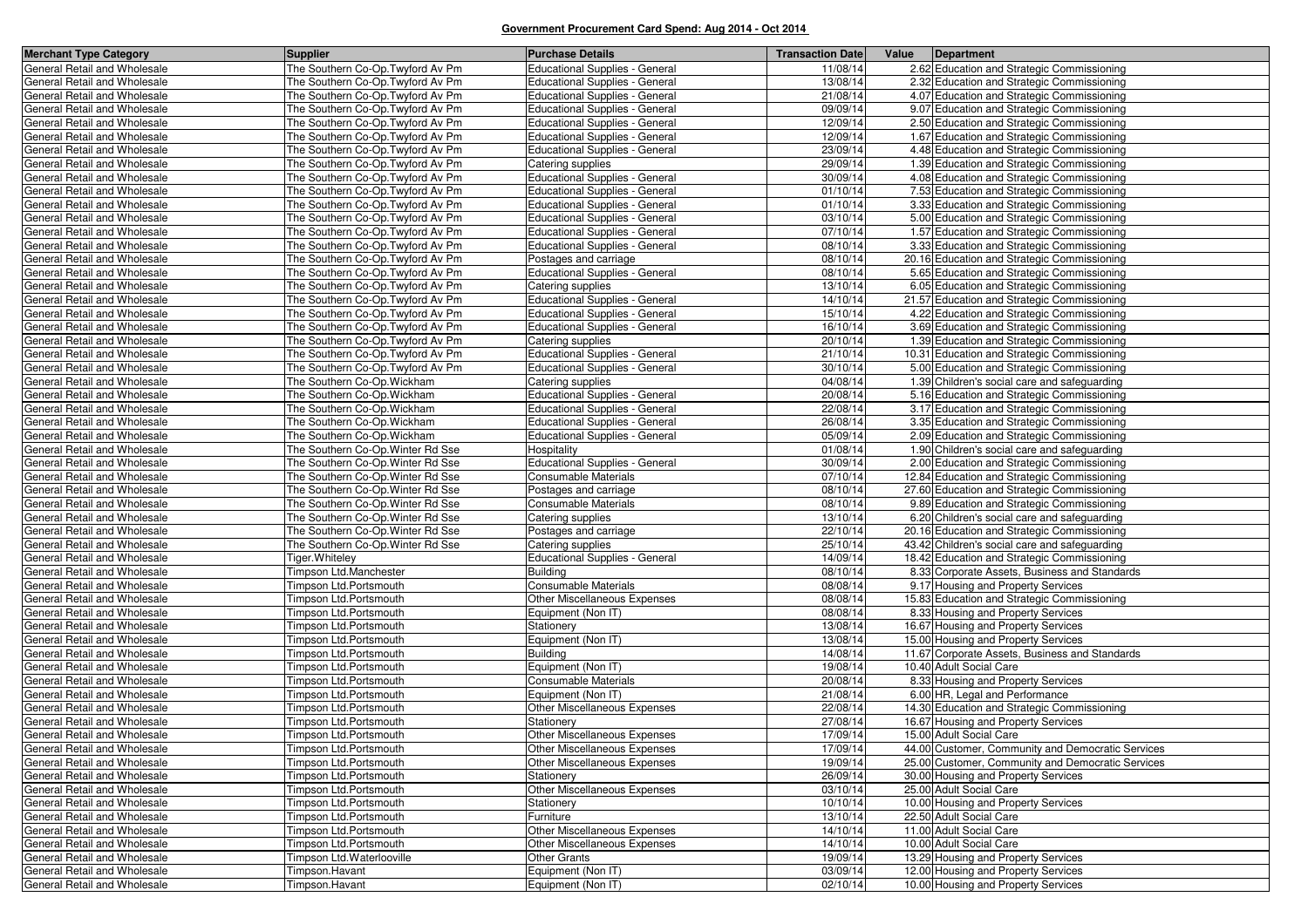| <b>Merchant Type Category</b> | <b>Supplier</b>                   | <b>Purchase Details</b>                                      | <b>Transaction Date</b> | Value | Department                                                                                   |
|-------------------------------|-----------------------------------|--------------------------------------------------------------|-------------------------|-------|----------------------------------------------------------------------------------------------|
| General Retail and Wholesale  | Timpson.Havant                    | Other Miscellaneous Expenses                                 | 09/10/14                |       | 27.50 Housing and Property Services                                                          |
| General Retail and Wholesale  | Timpson.Havant                    | <b>Educational Supplies - General</b>                        | 02/11/14                |       | 6.00 Education and Strategic Commissioning                                                   |
| General Retail and Wholesale  | Tinknstink.44182752743            | <b>Educational Supplies - General</b>                        | 12/09/14                |       | 16.65 Education and Strategic Commissioning                                                  |
| General Retail and Wholesale  | Tinknstink.44182752743            | Postages and carriage                                        | 13/09/14                |       | 2.80 Education and Strategic Commissioning                                                   |
| General Retail and Wholesale  | Tlc Southern Ltd.Portsmouth       | Equipment (Non IT)                                           | 12/08/14                |       | 16.80 Adult Social Care                                                                      |
| General Retail and Wholesale  | Tlc Southern Ltd.Portsmouth       | Equipment (Non IT)                                           | 15/08/14                |       | 11.20 Adult Social Care                                                                      |
| General Retail and Wholesale  | Tlc Southern Ltd.Portsmouth       | Equipment (Non IT)                                           | 19/08/14                |       | 7.00 Adult Social Care                                                                       |
| General Retail and Wholesale  | Tlc Southern Ltd.Portsmouth       | Equipment (Non IT)                                           | 01/09/14                |       | 12.60 Adult Social Care                                                                      |
| General Retail and Wholesale  | Tlc Southern Ltd.Portsmouth       | Equipment (Non IT)                                           | 09/10/14                |       | 11.96 Adult Social Care                                                                      |
| General Retail and Wholesale  | Tlc Southern Ltd.Portsmouth       | Equipment (Non IT)                                           | 14/10/14                |       | 5.50 Adult Social Care                                                                       |
| General Retail and Wholesale  | Tlc Southern Ltd.Portsmouth       | Equipment (Non IT)                                           | 23/10/14                |       | 11.96 Adult Social Care                                                                      |
| General Retail and Wholesale  | Tlc Southern Ltd. Portsmouth      | Equipment (Non IT)                                           | 27/10/14                |       | 16.80 Adult Social Care                                                                      |
| General Retail and Wholesale  | Tlc Southern Ltd.Portsmouth       | Equipment (Non IT)                                           | 28/10/14                |       | 5.50 Housing and Property Services                                                           |
| General Retail and Wholesale  | Tlc Southern.Crawley              | Equipment (Non IT)                                           | 26/08/14                |       | 29.40 City Development and Cultural Services                                                 |
| General Retail and Wholesale  | Tlc Southern.Crawley              | <b>Building</b>                                              | 01/09/14                |       | 12.25 Housing and Property Services                                                          |
| General Retail and Wholesale  | <b>TIc Southern.Crawley</b>       | <b>Consumable Materials</b>                                  | 04/09/14                |       | 235.60 City Development and Cultural Services                                                |
| General Retail and Wholesale  | Tlc Southern.Crawley              | Equipment (Non IT)                                           | 27/10/14                |       | 111.00 City Development and Cultural Services                                                |
| General Retail and Wholesale  | <b>Toolstation Ltd.Bridgwater</b> | <b>Building</b>                                              | 04/08/14                |       | 64.90 Housing and Property Services                                                          |
| General Retail and Wholesale  | <b>Toolstation Ltd.Bridgwater</b> | <b>Building</b>                                              | 11/08/14                |       | 62.66 Housing and Property Services                                                          |
| General Retail and Wholesale  | <b>Toolstation Ltd.Bridgwater</b> | <b>Building</b>                                              | 14/08/14                |       | 64.62 Housing and Property Services                                                          |
| General Retail and Wholesale  | <b>Toolstation Ltd.Bridgwater</b> | <b>Building</b>                                              | 25/09/14                |       | 234.37 Housing and Property Services                                                         |
| General Retail and Wholesale  | <b>Toolstation Ltd.Bridgwater</b> | Equipment (Non IT)                                           | 02/10/14                |       | 64.56 Corporate Assets, Business and Standards                                               |
| General Retail and Wholesale  | <b>Toolstation Ltd.Bridgwater</b> | <b>Building</b>                                              | 07/10/14                |       | 111.94 Housing and Property Services                                                         |
| General Retail and Wholesale  | <b>Toolstation Ltd.Southsea</b>   | Other Miscellaneous Expenses                                 | 15/08/14                |       | 18.27 Children's social care and safeguarding                                                |
| General Retail and Wholesale  | <b>Toolstation Ltd.Southsea</b>   | Equipment (Non IT)                                           | 21/08/14                |       | 9.15 Adult Social Care                                                                       |
| General Retail and Wholesale  | <b>Toolstation Ltd.Southsea</b>   | <b>Educational Supplies - General</b>                        | 15/09/14                |       | 12.99 Education and Strategic Commissioning                                                  |
| General Retail and Wholesale  | <b>Toolstation Ltd.Southsea</b>   | Equipment (Non IT)                                           | 18/09/14                |       | 6.17 Transport and Environment                                                               |
| General Retail and Wholesale  | <b>Toolstation Ltd.Southsea</b>   | Equipment (Non IT)                                           | 18/09/14                |       | 29.00 Transport and Environment                                                              |
| General Retail and Wholesale  | <b>Toolstation Ltd.Southsea</b>   | Equipment (Non IT)                                           | 10/10/14                |       | 54.82 Housing and Property Services                                                          |
| General Retail and Wholesale  | <b>Toolstation Ltd.Southsea</b>   | Equipment (Non IT)                                           | 10/10/14                |       | 36.55 Housing and Property Services                                                          |
| General Retail and Wholesale  | <b>Toolstation Ltd.Southsea</b>   | Equipment (Non IT)                                           | 29/10/14                |       | 12.00 Children's social care and safeguarding                                                |
| General Retail and Wholesale  | <b>Toolstation Ltd.Southsea</b>   | Equipment (Non IT)                                           | 29/10/14                |       | 36.00 Children's social care and safeguarding                                                |
| General Retail and Wholesale  | Top Shop.Portsmouth               | Payments to Indivs and VOs - VOs                             | 13/10/14                |       | 25.00 Children's social care and safeguarding                                                |
| General Retail and Wholesale  | Toys R Us. Potsmoth 3640          | Other Miscellaneous Expenses                                 | 02/08/14                |       | 29.98 Housing and Property Services                                                          |
| General Retail and Wholesale  | Toys R Us. Potsmoth 3640          | Other Miscellaneous Expenses                                 | 05/08/14                |       | -29.98 Housing and Property Services                                                         |
| General Retail and Wholesale  | Toys R Us. Potsmoth 3640          | Other Schools expenses                                       | 14/08/14                |       | 5.99 Education and Strategic Commissioning                                                   |
| General Retail and Wholesale  | Toys R Us. Potsmoth 3640          | <b>Educational Supplies - General</b>                        | 09/09/14                |       | 47.44 Education and Strategic Commissioning                                                  |
| General Retail and Wholesale  | Tsl Clothing. Welwyn Gardn        | Purchase of School Items for Resale                          | 31/07/14                |       | 19.00 Education and Strategic Commissioning                                                  |
| General Retail and Wholesale  | Tsl Clothing. Welwyn Gardn        | Protective clothing & Uniforms                               | 05/08/14                |       | 36.00 Children's social care and safeguarding                                                |
| General Retail and Wholesale  | Tsl Clothing. Welwyn Gardn        | Purchase of School Items for Resale                          | 29/08/14                |       | 19.00 Education and Strategic Commissioning                                                  |
| General Retail and Wholesale  | Tsl Clothing. Welwyn Gardn        | Purchase of School Items for Resale                          | 13/09/14                |       | -19.00 Education and Strategic Commissioning                                                 |
| General Retail and Wholesale  | Tsl Clothing. Welwyn Gardn        | Purchase of School Items for Resale                          | 18/09/14                |       | 19.00 Education and Strategic Commissioning                                                  |
| General Retail and Wholesale  | Tsl Clothing. Welwyn Gardn        | Other Miscellaneous Expenses                                 | 26/09/14                |       | 8.07 Education and Strategic Commissioning                                                   |
| General Retail and Wholesale  | Tsl Clothing. Welwyn Gardn        | Other Miscellaneous Expenses                                 | 28/09/14                |       | 6.75 Education and Strategic Commissioning                                                   |
| General Retail and Wholesale  | Tsl Clothing. Welwyn Gardn        | Purchase of School Items for Resale                          | 30/09/14                |       | 19.00 Education and Strategic Commissioning                                                  |
| General Retail and Wholesale  | Tsl Clothing. Welwyn Gardn        | Purchase of School Items for Resale                          | 07/10/14                |       | -19.00 Education and Strategic Commissioning                                                 |
| General Retail and Wholesale  | U-Need-Us.Portsmouth              | Equipment (Non IT)                                           | 06/08/14                |       | 3.62 Housing and Property Services                                                           |
| General Retail and Wholesale  | U-Need-Us.Portsmouth              | Other Miscellaneous Expenses                                 | 13/08/14                |       | 8.58 Housing and Property Services                                                           |
| General Retail and Wholesale  | U-Need-Us.Portsmouth              | Hospitality                                                  | 10/09/14                |       | 14.99 Children's social care and safeguarding                                                |
| General Retail and Wholesale  | U-Need-Us.Portsmouth              | <b>Other Grants</b>                                          | 19/09/14                |       | 16.67 Housing and Property Services                                                          |
| General Retail and Wholesale  | U-Need-Us.Portsmouth              | Other Miscellaneous Expenses                                 | 28/09/14                |       | 37.92 Education and Strategic Commissioning                                                  |
| General Retail and Wholesale  | U-Need-Us.Portsmouth              | Equipment (Non IT)                                           | 10/10/14                |       | 5.08 Housing and Property Services                                                           |
| General Retail and Wholesale  | U-Need-Us.Portsmouth              | Other Miscellaneous Expenses                                 | 13/10/14                |       | 6.00 Education and Strategic Commissioning                                                   |
| General Retail and Wholesale  | U-Need-Us.Portsmouth              | Other Miscellaneous Expenses<br>Other Miscellaneous Expenses | 29/10/14                |       | 6.63 Housing and Property Services                                                           |
| General Retail and Wholesale  | U-Need-Us.Portsmouth              |                                                              | 01/11/14                |       | 3.50 Adult Social Care                                                                       |
| General Retail and Wholesale  | United Footwear.Portsmouth        | <b>Other Grants</b>                                          | 17/10/14                |       | 25.00 Housing and Property Services                                                          |
| General Retail and Wholesale  | Ushers.Portsmouth                 | Catering supplies                                            | 23/10/14                |       | 50.00 Adult Social Care                                                                      |
| General Retail and Wholesale  | Utensils. Worthing                | Cleaning materials                                           | 19/08/14                |       | 49.44 Education and Strategic Commissioning                                                  |
| General Retail and Wholesale  | V W Morrisons. Portsmouth         | <b>Staff Conferences</b>                                     | 31/08/14                |       | 10.41 Education and Strategic Commissioning                                                  |
| General Retail and Wholesale  | Venesta Washroom S.Stk On Trn 01  | <b>Building</b><br>Wellbeing and Health Supplies             | 01/10/14                |       | 98.20 Education and Strategic Commissioning<br>10.00 Children's social care and safeguarding |
| General Retail and Wholesale  | Verelle Hairdressing L.Fareham    |                                                              | 03/10/14                |       |                                                                                              |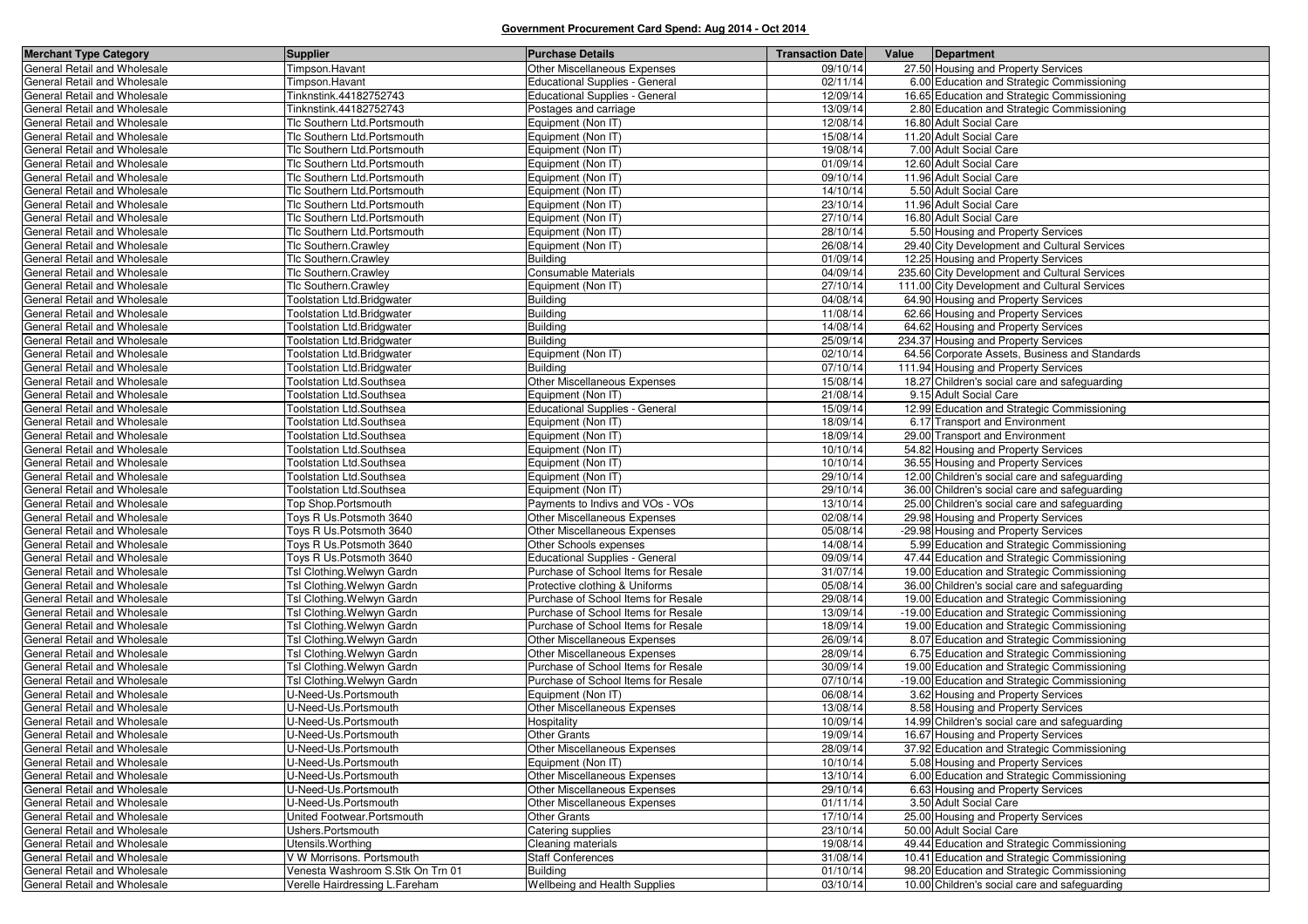| <b>Merchant Type Category</b>                                | <b>Supplier</b>                                            | <b>Purchase Details</b>                          | <b>Transaction Date</b> | Value | Department                                                                                |
|--------------------------------------------------------------|------------------------------------------------------------|--------------------------------------------------|-------------------------|-------|-------------------------------------------------------------------------------------------|
| General Retail and Wholesale                                 | Victory Trophies.Portsmouth                                | Other Miscellaneous Expenses                     | 30/08/14                |       | 69.00 City Development and Cultural Services                                              |
| General Retail and Wholesale                                 | Victory Trophies.Portsmouth                                | Other Miscellaneous Expenses                     | 13/09/14                |       | 9.17 City Development and Cultural Services                                               |
| General Retail and Wholesale                                 | Victory Trophies.Portsmouth                                | <b>Educational Supplies - General</b>            | 15/09/14                |       | 78.25 Education and Strategic Commissioning                                               |
| General Retail and Wholesale                                 | Victory Trophies.Portsmouth                                | Equipment (Non IT)                               | 17/10/14                |       | 269.90 Transport and Environment                                                          |
| General Retail and Wholesale                                 | Victory Trophies.Portsmouth                                | Equipment (Non IT)                               | 22/10/14                |       | 29.49 Transport and Environment                                                           |
| General Retail and Wholesale                                 | Victory Trophies.Portsmouth                                | <b>Other Miscellaneous Expenses</b>              | 22/10/14                |       | 160.00 City Development and Cultural Services                                             |
| General Retail and Wholesale                                 | VI Architectural Ironm.Portsmouth                          | Equipment (Non IT)                               | 08/08/14                |       | 9.10 Housing and Property Services                                                        |
| General Retail and Wholesale                                 | VI Architectural Ironm.Portsmouth                          | Equipment (Non IT)                               | 23/09/14                |       | 65.00 Transport and Environment                                                           |
| General Retail and Wholesale                                 | W M Morrison Plc.Portsmouth                                | Other Miscellaneous Expenses                     | 06/08/14                |       | 8.16 Adult Social Care                                                                    |
| General Retail and Wholesale                                 | W M Morrison Plc.Portsmouth                                | Other Miscellaneous Expenses                     | 07/08/14                |       | 0.91 Adult Social Care                                                                    |
| General Retail and Wholesale                                 | W M Morrison Plc.Portsmouth                                | Catering supplies                                | 08/08/14                |       | 2.89 Public Health                                                                        |
| General Retail and Wholesale                                 | W M Morrison Plc.Portsmouth                                | Other Miscellaneous Expenses                     | 11/08/14                |       | 22.82 Adult Social Care                                                                   |
| General Retail and Wholesale                                 | W M Morrison Plc.Portsmouth                                | Other Miscellaneous Expenses                     | 11/08/14                |       | 5.73 Adult Social Care                                                                    |
| General Retail and Wholesale                                 | W M Morrison Plc.Portsmouth                                | <b>Educational Supplies - General</b>            | 13/08/14                |       | 3.74 Education and Strategic Commissioning                                                |
| General Retail and Wholesale                                 | W M Morrison Plc.Portsmouth                                | Other Miscellaneous Expenses                     | 13/08/14                |       | 16.67 Adult Social Care                                                                   |
| General Retail and Wholesale                                 | W M Morrison Plc.Portsmouth                                | Other Miscellaneous Expenses                     | 13/08/14                |       | 12.49 Adult Social Care                                                                   |
| General Retail and Wholesale                                 | W M Morrison Plc.Portsmouth                                | Other Miscellaneous Expenses                     | 14/08/14                |       | 4.72 Adult Social Care                                                                    |
| General Retail and Wholesale                                 | W M Morrison Plc.Portsmouth                                | Other Miscellaneous Expenses                     | 18/08/14                |       | 8.56 Adult Social Care                                                                    |
| General Retail and Wholesale                                 | W M Morrison Plc.Portsmouth                                | <b>Other Miscellaneous Expenses</b>              | 18/08/14                |       | 4.23 Adult Social Care                                                                    |
| General Retail and Wholesale                                 | W M Morrison Plc.Portsmouth                                | <b>Other Miscellaneous Expenses</b>              | 18/08/14                |       | 1.99 Adult Social Care                                                                    |
| General Retail and Wholesale                                 | W M Morrison Plc.Portsmouth                                | <b>Other Miscellaneous Expenses</b>              | 21/08/14                |       | 1.58 Adult Social Care                                                                    |
| General Retail and Wholesale                                 | W M Morrison Plc.Portsmouth                                | Other Miscellaneous Expenses                     | 21/08/14                |       | 16.91 Children's social care and safeguarding                                             |
| General Retail and Wholesale                                 | W M Morrison Plc.Portsmouth                                | Other Miscellaneous Expenses                     | 27/08/14                |       | 3.17 Education and Strategic Commissioning                                                |
| General Retail and Wholesale                                 | W M Morrison Plc.Portsmouth                                | <b>Other Miscellaneous Expenses</b>              | 28/08/14                |       | 4.56 Adult Social Care                                                                    |
| General Retail and Wholesale                                 | W M Morrison Plc.Portsmouth                                | Hospitality                                      | 01/09/14                |       | 5.38 Housing and Property Services                                                        |
| General Retail and Wholesale                                 | W M Morrison Plc.Portsmouth                                | Other Miscellaneous Expenses                     | 03/09/14                |       | 17.89 Adult Social Care                                                                   |
| General Retail and Wholesale                                 | W M Morrison Plc.Portsmouth                                | Other Miscellaneous Expenses                     | 03/09/14                |       | 1.25 Adult Social Care                                                                    |
| General Retail and Wholesale                                 | W M Morrison Plc.Portsmouth                                | Other Miscellaneous Expenses                     | 10/09/14                |       | 5.99 Children's social care and safeguarding                                              |
| General Retail and Wholesale                                 | W M Morrison Plc.Portsmouth                                | Other Miscellaneous Expenses                     | 10/09/14                |       | 25.00 Children's social care and safeguarding                                             |
| General Retail and Wholesale                                 | W M Morrison Plc.Portsmouth                                | Catering supplies                                | 12/09/14                |       | 10.00 Education and Strategic Commissioning                                               |
| General Retail and Wholesale                                 | W M Morrison Plc.Portsmouth                                | Other Miscellaneous Expenses                     | 17/09/14                |       | 6.73 Adult Social Care                                                                    |
| General Retail and Wholesale                                 | W M Morrison Plc.Portsmouth                                | Other Miscellaneous Expenses                     | 18/09/14                |       | 5.29 Adult Social Care                                                                    |
| General Retail and Wholesale                                 | W M Morrison Plc.Portsmouth                                | Hospitality                                      | 23/09/14                |       | 3.33 Children's social care and safeguarding                                              |
| General Retail and Wholesale                                 | W M Morrison Plc.Portsmouth                                | Hospitality                                      | 23/09/14                |       | 21.34 Children's social care and safeguarding                                             |
| General Retail and Wholesale                                 | W M Morrison Plc.Portsmouth                                | Other Miscellaneous Expenses                     | 25/09/14                |       | 0.89 Adult Social Care                                                                    |
| General Retail and Wholesale                                 | W M Morrison Plc.Portsmouth                                | Catering supplies                                | 29/09/14                |       | 8.74 Education and Strategic Commissioning                                                |
| General Retail and Wholesale                                 | W M Morrison Plc.Portsmouth                                | Catering supplies                                | 30/09/14                |       | 6.97 Public Health                                                                        |
| General Retail and Wholesale                                 | W M Morrison Plc.Portsmouth                                | Other Miscellaneous Expenses                     | 01/10/14                |       | 16.76 Children's social care and safeguarding                                             |
| General Retail and Wholesale                                 | W M Morrison Plc.Portsmouth                                | Other Miscellaneous Expenses                     | 01/10/14                |       | 12.95 Adult Social Care                                                                   |
| General Retail and Wholesale                                 | W M Morrison Plc.Portsmouth                                | <b>Educational Supplies - General</b>            | 06/10/14                |       | 24.60 Education and Strategic Commissioning                                               |
| General Retail and Wholesale<br>General Retail and Wholesale | W M Morrison Plc.Portsmouth                                | Other Miscellaneous Expenses                     | 07/10/14<br>07/10/14    |       | 4.42 Education and Strategic Commissioning                                                |
| General Retail and Wholesale                                 | W M Morrison Plc.Portsmouth                                | Other Miscellaneous Expenses                     |                         |       | 0.37 Education and Strategic Commissioning                                                |
| General Retail and Wholesale                                 | W M Morrison Plc.Portsmouth<br>W M Morrison Plc.Portsmouth | Other Schools expenses<br>Other Schools expenses | 07/10/14<br>07/10/14    |       | 1.82 Education and Strategic Commissioning                                                |
| General Retail and Wholesale                                 | W M Morrison Plc.Portsmouth                                | <b>Educational Supplies - General</b>            | 08/10/14                |       | 12.73 Education and Strategic Commissioning<br>7.66 Education and Strategic Commissioning |
| General Retail and Wholesale                                 | W M Morrison Plc.Portsmouth                                | <b>Other Miscellaneous Expenses</b>              | 08/10/14                |       | 14.70 Adult Social Care                                                                   |
| General Retail and Wholesale                                 | W M Morrison Plc.Portsmouth                                | Catering supplies                                | 08/10/14                |       | 6.56 Public Health                                                                        |
| General Retail and Wholesale                                 | W M Morrison Plc.Portsmouth                                | Other Miscellaneous Expenses                     | 13/10/14                |       | 14.43 Education and Strategic Commissioning                                               |
| General Retail and Wholesale                                 | W M Morrison Plc.Portsmouth                                | Other Miscellaneous Expenses                     | 15/10/14                |       | 19.04 Children's social care and safeguarding                                             |
| General Retail and Wholesale                                 | W M Morrison Plc.Portsmouth                                | Catering supplies                                | 15/10/14                |       | 1.43 Education and Strategic Commissioning                                                |
| General Retail and Wholesale                                 | W M Morrison Plc. Portsmouth                               | Catering supplies                                | 15/10/14                |       | 17.01 Education and Strategic Commissioning                                               |
| General Retail and Wholesale                                 | W M Morrison Plc.Portsmouth                                | <b>Educational Supplies - General</b>            | 16/10/14                |       | 5.49 Education and Strategic Commissioning                                                |
| General Retail and Wholesale                                 | W M Morrison Plc.Portsmouth                                | Educational Supplies - General                   | 16/10/14                |       | 22.13 Education and Strategic Commissioning                                               |
| General Retail and Wholesale                                 | W M Morrison Plc.Portsmouth                                | Catering supplies                                | 16/10/14                |       | 3.50 Children's social care and safeguarding                                              |
| General Retail and Wholesale                                 | W M Morrison Plc.Portsmouth                                | <b>Educational Supplies - General</b>            | 17/10/14                |       | 6.60 Education and Strategic Commissioning                                                |
| General Retail and Wholesale                                 | W M Morrison Plc.Portsmouth                                | Other Miscellaneous Expenses                     | 20/10/14                |       | 23.71 Education and Strategic Commissioning                                               |
| General Retail and Wholesale                                 | W M Morrison Plc.Portsmouth                                | Catering supplies                                | 20/10/14                |       | 6.21 Education and Strategic Commissioning                                                |
| General Retail and Wholesale                                 | W M Morrison Plc.Portsmouth                                | Catering supplies                                | 20/10/14                |       | 55.39 Education and Strategic Commissioning                                               |
| General Retail and Wholesale                                 | W M Morrison Plc.Portsmouth                                | Educational Supplies - General                   | 21/10/14                |       | 24.79 Education and Strategic Commissioning                                               |
| General Retail and Wholesale                                 | W M Morrison Plc.Portsmouth                                | Other Miscellaneous Expenses                     | 21/10/14                |       | 32.16 Children's social care and safeguarding                                             |
| General Retail and Wholesale                                 | W M Morrison Plc.Portsmouth                                | Other Miscellaneous Expenses                     | 21/10/14                |       | 6.62 Children's social care and safeguarding                                              |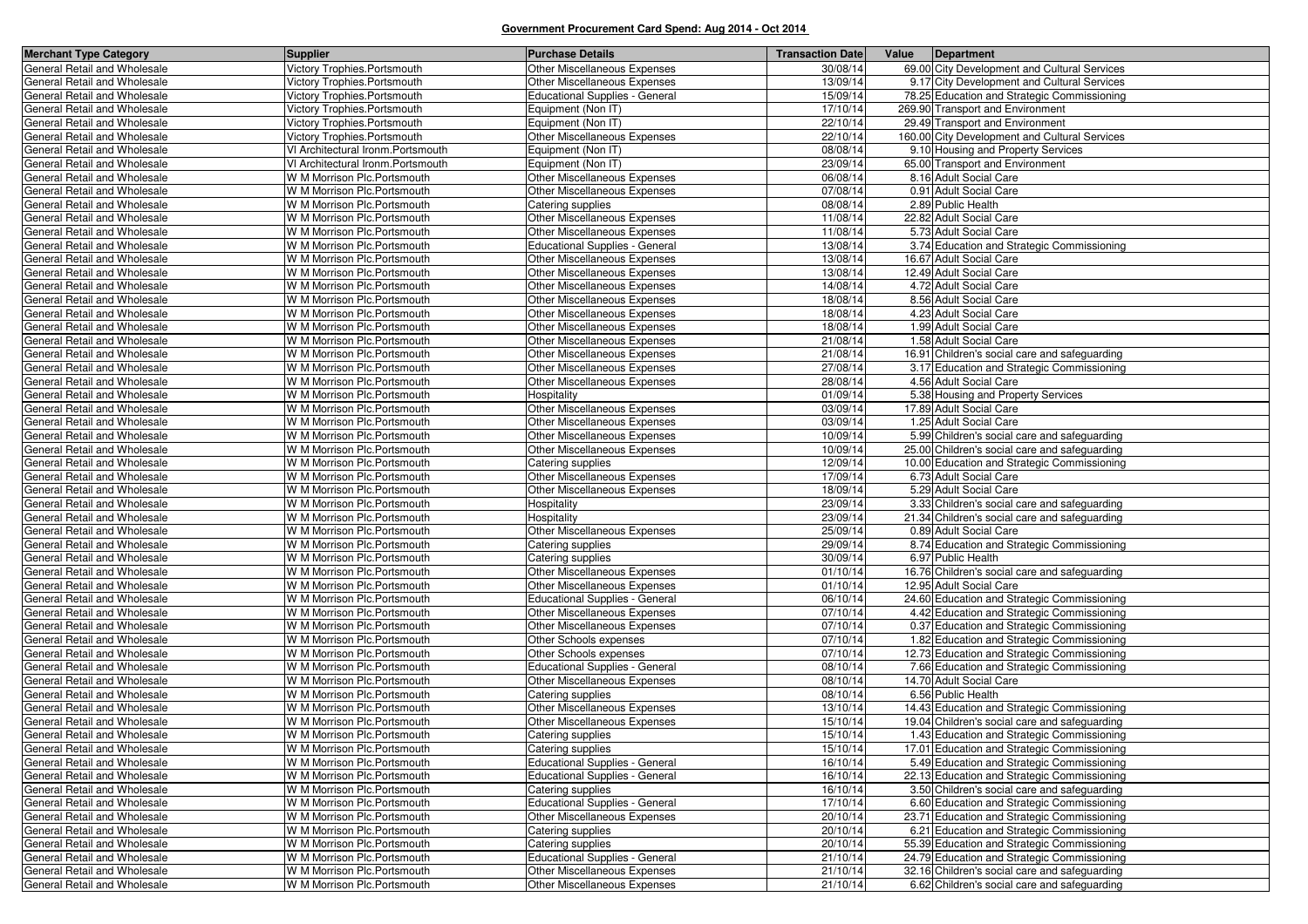| <b>Merchant Type Category</b>                                | <b>Supplier</b>                                       | <b>Purchase Details</b>                | <b>Transaction Date</b> | Value | Department                                                                                    |
|--------------------------------------------------------------|-------------------------------------------------------|----------------------------------------|-------------------------|-------|-----------------------------------------------------------------------------------------------|
| General Retail and Wholesale                                 | W M Morrison Plc. Portsmouth                          | Other Miscellaneous Expenses           | 22/10/14                |       | 7.50 Adult Social Care                                                                        |
| General Retail and Wholesale                                 | W M Morrison Plc. Portsmouth                          | Other Miscellaneous Expenses           | 22/10/14                |       | 10.66 Adult Social Care                                                                       |
| General Retail and Wholesale                                 | W M Morrison Plc.Portsmouth                           | Other Miscellaneous Expenses           | 22/10/14                |       | 30.00 Housing and Property Services                                                           |
| General Retail and Wholesale                                 | W M Morrison Plc. Portsmouth                          | Other Miscellaneous Expenses           | 31/10/14                |       | 29.67 Housing and Property Services                                                           |
| General Retail and Wholesale                                 | W M Morrisons.Portsmouth                              | Catering supplies                      | 02/08/14                |       | 18.26 Children's social care and safeguarding                                                 |
| General Retail and Wholesale                                 | W M Morrisons.Portsmouth                              | Catering supplies                      | 02/08/14                |       | 1.67 Children's social care and safeguarding                                                  |
| General Retail and Wholesale                                 | W M Morrisons.Portsmouth                              | Catering supplies                      | 04/08/14                |       | 3.83 Public Health                                                                            |
| General Retail and Wholesale                                 | W M Morrisons.Portsmouth                              | Catering supplies                      | 07/08/14                |       | 14.43 Children's social care and safeguarding                                                 |
| General Retail and Wholesale                                 | W M Morrisons. Portsmouth                             | Catering supplies                      | 07/08/14                |       | 51.31 Children's social care and safeguarding                                                 |
| General Retail and Wholesale                                 | W M Morrisons.Portsmouth                              | Catering supplies                      | 07/08/14                |       | 14.34 Children's social care and safeguarding                                                 |
| General Retail and Wholesale                                 | W M Morrisons.Portsmouth                              | Catering supplies                      | 09/08/14                |       | 22.60 Children's social care and safeguarding                                                 |
| General Retail and Wholesale                                 | W M Morrisons.Portsmouth                              | Catering supplies                      | 09/08/14                |       | 1.67 Children's social care and safeguarding                                                  |
| General Retail and Wholesale                                 | W M Morrisons.Portsmouth                              | Catering supplies                      | 09/08/14                |       | 4.00 Children's social care and safeguarding                                                  |
| General Retail and Wholesale                                 | W M Morrisons.Portsmouth                              | Catering supplies                      | 10/08/14                |       | 1.96 Children's social care and safeguarding                                                  |
| General Retail and Wholesale                                 | W M Morrisons.Portsmouth                              | Catering supplies                      | 10/08/14                |       | 10.68 Children's social care and safeguarding                                                 |
| General Retail and Wholesale                                 | W M Morrisons.Portsmouth                              | Catering supplies                      | 11/08/14<br>11/08/14    |       | 0.42 Children's social care and safeguarding                                                  |
| General Retail and Wholesale                                 | W M Morrisons.Portsmouth                              | Catering supplies                      | 11/08/14                |       | 3.50 Children's social care and safeguarding                                                  |
| General Retail and Wholesale<br>General Retail and Wholesale | W M Morrisons.Portsmouth<br>W M Morrisons.Portsmouth  | Wellbeing and Health Supplies          | 11/08/14                |       | 13.45 Children's social care and safeguarding<br>9.98 Children's social care and safeguarding |
| General Retail and Wholesale                                 | W M Morrisons. Portsmouth                             | Catering supplies<br>Catering supplies | 12/08/14                |       | 4.00 Children's social care and safeguarding                                                  |
| General Retail and Wholesale                                 | W M Morrisons.Portsmouth                              | Other Miscellaneous Expenses           | 12/08/14                |       | 14.95 Adult Social Care                                                                       |
| General Retail and Wholesale                                 | W M Morrisons.Portsmouth                              | Other Miscellaneous Expenses           | 12/08/14                |       | 49.61 Adult Social Care                                                                       |
| General Retail and Wholesale                                 | W M Morrisons.Portsmouth                              | Catering supplies                      | 13/08/14                |       | 22.10 Health, Safety and Licensing                                                            |
| General Retail and Wholesale                                 | W M Morrisons.Portsmouth                              | Catering supplies                      | 13/08/14                |       | 6.03 Public Health                                                                            |
| General Retail and Wholesale                                 | W M Morrisons.Portsmouth                              | Catering supplies                      | 13/08/14                |       | 17.54 Public Health                                                                           |
| General Retail and Wholesale                                 | W M Morrisons.Portsmouth                              | Catering supplies                      | 14/08/14                |       | 38.55 Children's social care and safeguarding                                                 |
| General Retail and Wholesale                                 | W M Morrisons. Portsmouth                             | Catering supplies                      | 14/08/14                |       | 5.00 Children's social care and safeguarding                                                  |
| General Retail and Wholesale                                 | W M Morrisons. Portsmouth                             | Catering supplies                      | 14/08/14                |       | 12.36 Children's social care and safeguarding                                                 |
| General Retail and Wholesale                                 | W M Morrisons.Portsmouth                              | Catering supplies                      | 14/08/14                |       | 20.08 Children's social care and safeguarding                                                 |
| General Retail and Wholesale                                 | W M Morrisons. Portsmouth                             | Catering supplies                      | 14/08/14                |       | 10.11 Children's social care and safeguarding                                                 |
| General Retail and Wholesale                                 | W M Morrisons.Portsmouth                              | Catering supplies                      | 14/08/14                |       | 12.38 Children's social care and safeguarding                                                 |
| General Retail and Wholesale                                 | W M Morrisons.Portsmouth                              | Catering supplies                      | 17/08/14                |       | 1.67 Children's social care and safeguarding                                                  |
| General Retail and Wholesale                                 | W M Morrisons.Portsmouth                              | Catering supplies                      | 17/08/14                |       | 4.54 Children's social care and safeguarding                                                  |
| General Retail and Wholesale                                 | W M Morrisons.Portsmouth                              | Catering supplies                      | 17/08/14                |       | 16.54 Children's social care and safeguarding                                                 |
| General Retail and Wholesale                                 | W M Morrisons. Portsmouth                             | Catering supplies                      | 18/08/14                |       | 5.16 Public Health                                                                            |
| General Retail and Wholesale                                 | W M Morrisons.Portsmouth                              | Catering supplies                      | 18/08/14                |       | 3.19 Public Health                                                                            |
| General Retail and Wholesale                                 | W M Morrisons.Portsmouth                              | Catering supplies                      | 19/08/14                |       | 5.39 Children's social care and safeguarding                                                  |
| General Retail and Wholesale                                 | W M Morrisons.Portsmouth                              | Catering supplies                      | 21/08/14                |       | 10.50 Children's social care and safeguarding                                                 |
| General Retail and Wholesale                                 | W M Morrisons.Portsmouth                              | Catering supplies                      | 21/08/14<br>24/08/14    |       | 24.19 Children's social care and safeguarding                                                 |
| General Retail and Wholesale<br>General Retail and Wholesale | W M Morrisons.Portsmouth<br>W M Morrisons. Portsmouth | Catering supplies<br>Catering supplies | 24/08/14                |       | 3.60 Children's social care and safeguarding<br>13.79 Children's social care and safeguarding |
| General Retail and Wholesale                                 | W M Morrisons.Portsmouth                              | Payments to Indivs and VOs - VOs       | 25/08/14                |       | 53.95 Children's social care and safeguarding                                                 |
| General Retail and Wholesale                                 | W M Morrisons.Portsmouth                              | Catering supplies                      | 25/08/14                |       | 1.67 Children's social care and safeguarding                                                  |
| General Retail and Wholesale                                 | W M Morrisons.Portsmouth                              | Catering supplies                      | 25/08/14                |       | 16.13 Children's social care and safeguarding                                                 |
| General Retail and Wholesale                                 | W M Morrisons.Portsmouth                              | Payments to Indivs and VOs - VOs       | 25/08/14                |       | 1.25 Children's social care and safeguarding                                                  |
| General Retail and Wholesale                                 | W M Morrisons. Portsmouth                             | Catering supplies                      | 26/08/14                |       | 1.65 Public Health                                                                            |
| General Retail and Wholesale                                 | W M Morrisons. Portsmouth                             | Catering supplies                      | 26/08/14                |       | 7.76 Public Health                                                                            |
| General Retail and Wholesale                                 | W M Morrisons. Portsmouth                             | Catering supplies                      | 26/08/14                |       | 18.47 Children's social care and safeguarding                                                 |
| General Retail and Wholesale                                 | W M Morrisons. Portsmouth                             | Catering supplies                      | 27/08/14                |       | 15.89 Children's social care and safeguarding                                                 |
| General Retail and Wholesale                                 | W M Morrisons. Portsmouth                             | Catering supplies                      | 28/08/14                |       | 4.00 Children's social care and safeguarding                                                  |
| General Retail and Wholesale                                 | W M Morrisons.Portsmouth                              | <b>Staff Conferences</b>               | 31/08/14                |       | 2.71 Education and Strategic Commissioning                                                    |
| General Retail and Wholesale                                 | W M Morrisons.Portsmouth                              | Catering supplies                      | 31/08/14                |       | 14.99 Children's social care and safeguarding                                                 |
| General Retail and Wholesale                                 | W M Morrisons.Portsmouth                              | Catering supplies                      | 01/09/14                |       | 14.45 Children's social care and safeguarding                                                 |
| General Retail and Wholesale                                 | W M Morrisons.Portsmouth                              | <b>Staff Training expenses</b>         | 02/09/14                |       | 13.53 Education and Strategic Commissioning                                                   |
| General Retail and Wholesale                                 | W M Morrisons. Portsmouth                             | <b>Staff Training expenses</b>         | 02/09/14                |       | 14.23 Education and Strategic Commissioning                                                   |
| General Retail and Wholesale                                 | W M Morrisons.Portsmouth                              | Other Miscellaneous Expenses           | 02/09/14                |       | 13.18 Adult Social Care                                                                       |
| General Retail and Wholesale                                 | W M Morrisons. Portsmouth                             | Other Miscellaneous Expenses           | 02/09/14                |       | 25.68 Adult Social Care                                                                       |
| General Retail and Wholesale                                 | W M Morrisons. Portsmouth                             | Educational Supplies - General         | 02/09/14                |       | 2.59 Education and Strategic Commissioning                                                    |
| General Retail and Wholesale                                 | W M Morrisons.Portsmouth                              | Catering supplies                      | 04/09/14                |       | 9.56 Children's social care and safeguarding                                                  |
| General Retail and Wholesale                                 | W M Morrisons.Portsmouth                              | Catering supplies                      | 04/09/14                |       | 14.98 Children's social care and safeguarding                                                 |
| General Retail and Wholesale                                 | W M Morrisons. Portsmouth                             | Catering supplies                      | 05/09/14                |       | 2.68 Children's social care and safeguarding                                                  |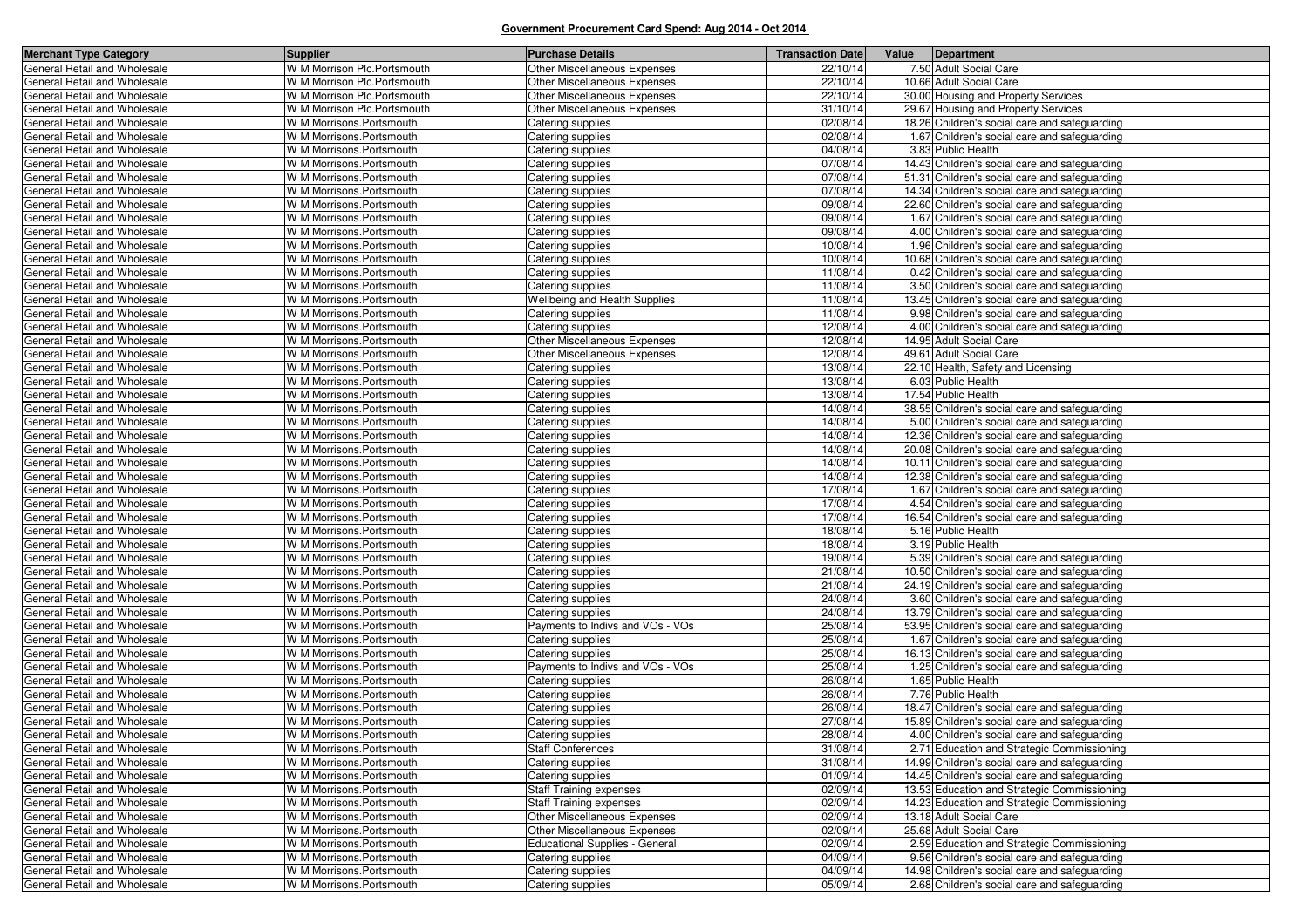| <b>Merchant Type Category</b> | <b>Supplier</b>           | <b>Purchase Details</b>               | <b>Transaction Date</b> | Value | Department                                    |
|-------------------------------|---------------------------|---------------------------------------|-------------------------|-------|-----------------------------------------------|
| General Retail and Wholesale  | W M Morrisons.Portsmouth  | <b>Wellbeing and Health Supplies</b>  | 05/09/14                |       | 36.99 Children's social care and safeguarding |
| General Retail and Wholesale  | W M Morrisons.Portsmouth  | Vehicle running costs                 | 07/09/14                |       | 2.33 Children's social care and safeguarding  |
| General Retail and Wholesale  | W M Morrisons.Portsmouth  | Catering supplies                     | 07/09/14                |       | 0.88 Children's social care and safeguarding  |
| General Retail and Wholesale  | W M Morrisons.Portsmouth  | Educational Supplies - General        | 07/09/14                |       | 7.40 Education and Strategic Commissioning    |
| General Retail and Wholesale  | W M Morrisons.Portsmouth  | <b>Other Miscellaneous Expenses</b>   | 07/09/14                |       | 4.15 Education and Strategic Commissioning    |
| General Retail and Wholesale  | W M Morrisons.Portsmouth  | Catering supplies                     | 08/09/14                |       | 10.00 Children's social care and safeguarding |
| General Retail and Wholesale  | W M Morrisons.Portsmouth  | Other Miscellaneous Expenses          | 08/09/14                |       | 22.27 Education and Strategic Commissioning   |
| General Retail and Wholesale  | W M Morrisons.Portsmouth  | Catering supplies                     | 10/09/14                |       | 11.94 Children's social care and safeguarding |
| General Retail and Wholesale  | W M Morrisons.Portsmouth  | <b>Educational Supplies - General</b> | 10/09/14                |       | 6.33 Education and Strategic Commissioning    |
| General Retail and Wholesale  | W M Morrisons.Portsmouth  | Catering supplies                     | 11/09/14                |       | 43.58 Children's social care and safeguarding |
| General Retail and Wholesale  | W M Morrisons.Portsmouth  | Catering supplies                     | 12/09/14                |       | 4.17 Education and Strategic Commissioning    |
| General Retail and Wholesale  | W M Morrisons.Portsmouth  | Catering supplies                     | 12/09/14                |       | 9.58 Education and Strategic Commissioning    |
| General Retail and Wholesale  | W M Morrisons.Portsmouth  | Educational Supplies - General        | 14/09/14                |       | 7.44 Education and Strategic Commissioning    |
| General Retail and Wholesale  | W M Morrisons.Portsmouth  | <b>Staff Training expenses</b>        | 15/09/14                |       | 15.00 Education and Strategic Commissioning   |
| General Retail and Wholesale  | W M Morrisons.Portsmouth  | <b>Educational Supplies - General</b> | 15/09/14                |       | 3.90 Education and Strategic Commissioning    |
| General Retail and Wholesale  | W M Morrisons.Portsmouth  | Catering supplies                     | 16/09/14                |       | 9.71 Children's social care and safeguarding  |
| General Retail and Wholesale  | W M Morrisons.Portsmouth  | Catering supplies                     | 16/09/14                |       | 2.50 Children's social care and safeguarding  |
| General Retail and Wholesale  | W M Morrisons.Portsmouth  | Catering supplies                     | 17/09/14                |       | 4.98 Children's social care and safeguarding  |
| General Retail and Wholesale  | W M Morrisons.Portsmouth  | Catering supplies                     | 17/09/14                |       | 6.00 Children's social care and safeguarding  |
| General Retail and Wholesale  | W M Morrisons.Portsmouth  | Educational Supplies - General        | 18/09/14                |       | 1.58 Education and Strategic Commissioning    |
| General Retail and Wholesale  | W M Morrisons.Portsmouth  | Catering supplies                     | 21/09/14                |       | 2.92 Public Health                            |
| General Retail and Wholesale  | W M Morrisons.Portsmouth  | Catering supplies                     | 21/09/14                |       | 22.80 Public Health                           |
| General Retail and Wholesale  | W M Morrisons.Portsmouth  | Catering supplies                     | 21/09/14                |       | 5.74 Children's social care and safeguarding  |
| General Retail and Wholesale  | W M Morrisons.Portsmouth  | Other Miscellaneous Expenses          | 21/09/14                |       | 23.32 Children's social care and safeguarding |
| General Retail and Wholesale  | W M Morrisons.Portsmouth  | Educational Supplies - General        | 22/09/14                |       | 4.07 Education and Strategic Commissioning    |
| General Retail and Wholesale  | W M Morrisons.Portsmouth  | Catering supplies                     | 23/09/14                |       | 2.87 Children's social care and safeguarding  |
| General Retail and Wholesale  | W M Morrisons.Portsmouth  | Catering supplies                     | 23/09/14                |       | 5.37 Children's social care and safeguarding  |
| General Retail and Wholesale  | W M Morrisons.Portsmouth  | Catering supplies                     | 23/09/14                |       | 65.66 Children's social care and safeguarding |
| General Retail and Wholesale  | W M Morrisons.Portsmouth  | Other Schools expenses                | 23/09/14                |       | 7.72 Education and Strategic Commissioning    |
| General Retail and Wholesale  | W M Morrisons.Portsmouth  | Catering supplies                     | 23/09/14                |       | 21.14 Public Health                           |
| General Retail and Wholesale  | W M Morrisons.Portsmouth  | <b>Educational Supplies - General</b> | 24/09/14                |       | 3.75 Education and Strategic Commissioning    |
| General Retail and Wholesale  | W M Morrisons.Portsmouth  | Catering supplies                     | 26/09/14                |       | 11.87 Children's social care and safeguarding |
| General Retail and Wholesale  | W M Morrisons.Portsmouth  | Catering supplies                     | 28/09/14                |       | 0.83 Public Health                            |
| General Retail and Wholesale  | W M Morrisons.Portsmouth  | Catering supplies                     | 28/09/14                |       | 18.70 Public Health                           |
| General Retail and Wholesale  | W M Morrisons.Portsmouth  | Catering supplies                     | 28/09/14                |       | 17.86 Children's social care and safeguarding |
| General Retail and Wholesale  | W M Morrisons.Portsmouth  | Catering supplies                     | 29/09/14                |       | 50.54 Children's social care and safeguarding |
| General Retail and Wholesale  | W M Morrisons.Portsmouth  | Catering supplies                     | 29/09/14                |       | 19.08 Public Health                           |
| General Retail and Wholesale  | W M Morrisons.Portsmouth  | Catering supplies                     | 30/09/14                |       | 2.75 Public Health                            |
| General Retail and Wholesale  | W M Morrisons.Portsmouth  | Catering supplies                     | 01/10/14                |       | 13.49 Children's social care and safeguarding |
| General Retail and Wholesale  | W M Morrisons.Portsmouth  | <b>Educational Supplies - General</b> | 01/10/14                |       | 4.51 Education and Strategic Commissioning    |
| General Retail and Wholesale  | W M Morrisons.Portsmouth  | Catering supplies                     | 02/10/14                |       | 21.31 Health, Safety and Licensing            |
| General Retail and Wholesale  | W M Morrisons.Portsmouth  | Catering supplies                     | 03/10/14                |       | 4.49 Children's social care and safeguarding  |
| General Retail and Wholesale  | W M Morrisons. Portsmouth | Catering supplies                     | 03/10/14                |       | 27.75 Children's social care and safeguarding |
| General Retail and Wholesale  | W M Morrisons.Portsmouth  | <b>Educational Supplies - General</b> | 05/10/14                |       | 4.27 Education and Strategic Commissioning    |
| General Retail and Wholesale  | W M Morrisons.Portsmouth  | Other Miscellaneous Expenses          | 06/10/14                |       | 2.03 Adult Social Care                        |
| General Retail and Wholesale  | W M Morrisons.Portsmouth  | <b>Other Miscellaneous Expenses</b>   | 06/10/14                |       | 17.22 Adult Social Care                       |
| General Retail and Wholesale  | W M Morrisons.Portsmouth  | Catering supplies                     | 06/10/14                |       | 0.83 Public Health                            |
| General Retail and Wholesale  | W M Morrisons. Portsmouth | Catering supplies                     | 06/10/14                |       | 8.06 Public Health                            |
| General Retail and Wholesale  | W M Morrisons.Portsmouth  | Other Miscellaneous Expenses          | 07/10/14                |       | 13.74 Adult Social Care                       |
| General Retail and Wholesale  | W M Morrisons.Portsmouth  | <b>Educational Supplies - General</b> | 07/10/14                |       | 10.04 Education and Strategic Commissioning   |
| General Retail and Wholesale  | W M Morrisons. Portsmouth | Catering supplies                     | 08/10/14                |       | 17.22 Health, Safety and Licensing            |
| General Retail and Wholesale  | W M Morrisons.Portsmouth  | Catering supplies                     | 08/10/14                |       | 3.33 Children's social care and safeguarding  |
| General Retail and Wholesale  | W M Morrisons.Portsmouth  | Catering supplies                     | 08/10/14                |       | 7.50 Children's social care and safeguarding  |
| General Retail and Wholesale  | W M Morrisons.Portsmouth  | Catering supplies                     | 10/10/14                |       | 11.15 Children's social care and safeguarding |
| General Retail and Wholesale  | W M Morrisons.Portsmouth  | Catering supplies                     | 10/10/14                |       | 20.18 Children's social care and safeguarding |
| General Retail and Wholesale  | W M Morrisons.Portsmouth  | Payments to Indivs and VOs - VOs      | 12/10/14                |       | 36.67 Children's social care and safeguarding |
| General Retail and Wholesale  | W M Morrisons.Portsmouth  | <b>Educational Supplies - General</b> | 13/10/14                |       | 6.03 Education and Strategic Commissioning    |
| General Retail and Wholesale  | W M Morrisons.Portsmouth  | Catering supplies                     | 14/10/14                |       | 18.42 Health, Safety and Licensing            |
| General Retail and Wholesale  | W M Morrisons. Portsmouth | Catering supplies                     | 14/10/14                |       | 8.82 Public Health                            |
| General Retail and Wholesale  | W M Morrisons. Portsmouth | Catering supplies                     | 14/10/14                |       | 1.00 Public Health                            |
| General Retail and Wholesale  | W M Morrisons. Portsmouth | Catering supplies                     | 14/10/14                |       | 16.22 Children's social care and safeguarding |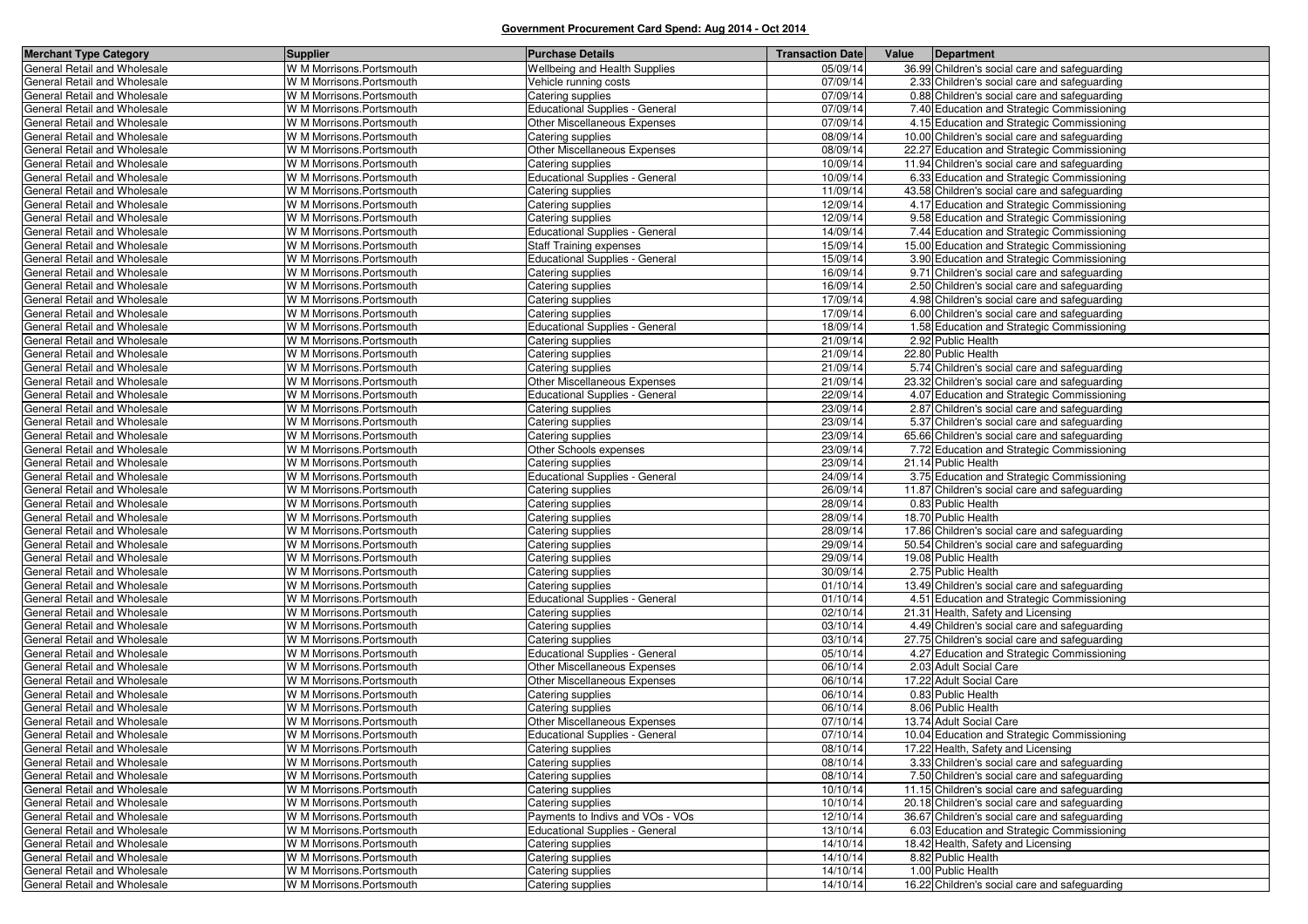| <b>Merchant Type Category</b>                                | <b>Supplier</b>                                                  | <b>Purchase Details</b>                                  | <b>Transaction Date</b> | Value       | Department                                                                         |
|--------------------------------------------------------------|------------------------------------------------------------------|----------------------------------------------------------|-------------------------|-------------|------------------------------------------------------------------------------------|
| General Retail and Wholesale                                 | W M Morrisons.Portsmouth                                         | Catering supplies                                        | 18/10/14                |             | 11.95 Children's social care and safeguarding                                      |
| General Retail and Wholesale                                 | W M Morrisons.Portsmouth                                         | <b>Educational Supplies - General</b>                    | 18/10/14                |             | 8.88 Education and Strategic Commissioning                                         |
| General Retail and Wholesale                                 | W M Morrisons.Portsmouth                                         | Catering supplies                                        | 19/10/14                |             | 4.02 Public Health                                                                 |
| General Retail and Wholesale                                 | W M Morrisons.Portsmouth                                         | Catering supplies                                        | 19/10/14                |             | 15.45 Children's social care and safeguarding                                      |
| General Retail and Wholesale                                 | W M Morrisons. Portsmouth                                        | Catering supplies                                        | 20/10/14                |             | 10.64 Children's social care and safeguarding                                      |
| General Retail and Wholesale                                 | W M Morrisons.Portsmouth                                         | Catering supplies                                        | 21/10/14                |             | 7.21 Public Health                                                                 |
| General Retail and Wholesale                                 | W M Morrisons.Portsmouth                                         | Catering supplies                                        | 21/10/14                |             | 8.24 Children's social care and safeguarding                                       |
| General Retail and Wholesale                                 | W M Morrisons.Portsmouth                                         | Catering supplies                                        | 22/10/14                |             | 6.67 Public Health                                                                 |
| General Retail and Wholesale                                 | W M Morrisons.Portsmouth                                         | Catering supplies                                        | 22/10/14                |             | 14.49 Health, Safety and Licensing                                                 |
| General Retail and Wholesale                                 | W M Morrisons.Portsmouth                                         | Catering supplies                                        | 23/10/14                |             | 44.72 Children's social care and safeguarding                                      |
| General Retail and Wholesale                                 | W M Morrisons.Portsmouth                                         | Catering supplies                                        | 23/10/14                |             | 3.33 Children's social care and safeguarding                                       |
| General Retail and Wholesale                                 | W M Morrisons.Portsmouth                                         | Catering supplies                                        | 23/10/14                |             | 2.69 Children's social care and safeguarding                                       |
| General Retail and Wholesale                                 | W M Morrisons.Portsmouth                                         | Catering supplies                                        | 25/10/14                |             | 6.67 Children's social care and safeguarding                                       |
| General Retail and Wholesale                                 | W M Morrisons.Portsmouth                                         | Catering supplies                                        | 25/10/14                |             | 91.26 Children's social care and safeguarding                                      |
| General Retail and Wholesale                                 | W M Morrisons.Portsmouth                                         | Catering supplies                                        | 27/10/14                |             | 23.83 Children's social care and safeguarding                                      |
| General Retail and Wholesale                                 | W M Morrisons.Portsmouth                                         | Catering supplies                                        | 29/10/14                |             | 3.93 Public Health                                                                 |
| General Retail and Wholesale                                 | W M Morrisons.Portsmouth                                         | Catering supplies                                        | 29/10/14                |             | 22.51 Public Health                                                                |
| General Retail and Wholesale                                 | W M Morrisons.Portsmouth                                         | Payments to Indivs and VOs - VOs                         | 29/10/14                |             | 5.00 Children's social care and safeguarding                                       |
| General Retail and Wholesale                                 | W M Morrisons.Portsmouth                                         | Catering supplies                                        | 29/10/14                |             | 1.95 Children's social care and safeguarding                                       |
| General Retail and Wholesale                                 | W M Morrisons.Portsmouth                                         | Catering supplies                                        | 29/10/14                |             | 8.42 Children's social care and safeguarding                                       |
| General Retail and Wholesale                                 | W M Morrisons.Portsmouth                                         | Cleaning materials                                       | 29/10/14                |             | 45.13 Children's social care and safeguarding                                      |
| General Retail and Wholesale                                 | W M Morrisons.Portsmouth                                         | Other Miscellaneous Expenses                             | 30/10/14                |             | 3.57 Children's social care and safeguarding                                       |
| General Retail and Wholesale                                 | W M Morrisons.Portsmouth                                         | Other Miscellaneous Expenses                             | 31/10/14                |             | 20.83 Children's social care and safeguarding                                      |
| General Retail and Wholesale                                 | W M Morrisons.Portsmouth                                         | Catering supplies                                        | 01/11/14                |             | 8.00 Children's social care and safeguarding                                       |
| General Retail and Wholesale                                 | W M Morrisons.Portsmouth                                         | Catering supplies                                        | 02/11/14                |             | 4.00 Children's social care and safeguarding                                       |
| General Retail and Wholesale                                 | W M Morrisons.Portsmouth                                         | Catering supplies                                        | 02/11/14                |             | 12.27 Children's social care and safeguarding                                      |
| General Retail and Wholesale                                 | Waitrose 170.Southsea                                            | Hospitality                                              | 09/09/14                |             | 4.92 Adult Social Care                                                             |
| General Retail and Wholesale                                 | Waitrose 170.Southsea                                            | Other Miscellaneous Expenses                             | 27/09/14                |             | 3.59 Education and Strategic Commissioning                                         |
| General Retail and Wholesale                                 | Waitrose 170.Southsea                                            | Catering supplies                                        | 30/09/14                |             | 1.50 Public Health                                                                 |
| General Retail and Wholesale                                 | Waitrose 170.Southsea                                            | Catering supplies                                        | 13/10/14                |             | 16.53 Public Health                                                                |
| General Retail and Wholesale                                 | Waitrose 170.Southsea                                            | Catering supplies                                        | 21/10/14                |             | 10.00 Health, Safety and Licensing                                                 |
| General Retail and Wholesale                                 | Waitrose 170.Southsea                                            | Other Miscellaneous Expenses                             | 28/10/14                |             | 6.00 Education and Strategic Commissioning                                         |
| General Retail and Wholesale                                 | Waitrose 170.Southsea                                            | Catering supplies                                        | 29/10/14                |             | 9.70 Adult Social Care                                                             |
| General Retail and Wholesale                                 | Waitrose 208.Chichester                                          | Cleaning materials                                       | 20/09/14                |             | 16.67 Education and Strategic Commissioning                                        |
| General Retail and Wholesale                                 | Waitrose 239. Waterlooville                                      | Hospitality                                              | 05/10/14                |             | 1.00 Housing and Property Services                                                 |
| General Retail and Wholesale                                 | Waitrose 477.Croydon                                             | Payments to Indivs and VOs - VOs                         | 31/10/14                |             | 4.23 Children's social care and safeguarding                                       |
| General Retail and Wholesale                                 | Wallgate Limited.Salisbury                                       | Port Maintenance                                         | 30/10/14                | 307.98 Port |                                                                                    |
| General Retail and Wholesale                                 | Westfield Advertisng S.Birmingham B1                             | Wellbeing and Health Supplies                            | 04/09/14                |             | 278.30 Education and Strategic Commissioning                                       |
| General Retail and Wholesale                                 | Wex Photographic.Norwich                                         | Computer hardware                                        | 26/09/14                |             | 93.27 Customer, Community and Democratic Services                                  |
| General Retail and Wholesale                                 | Whsmith.Co.Uk.Oxford                                             | Other Miscellaneous Expenses                             | 15/09/14                |             | 224.85 Children's social care and safeguarding                                     |
| General Retail and Wholesale                                 | Whsmith.Co.Uk.Oxford                                             | Book purchases                                           | 02/10/14                |             | 183.40 Education and Strategic Commissioning                                       |
| General Retail and Wholesale                                 | Wicked Waffle.Portsmouth                                         | Payments to Indivs and VOs - VOs                         | 25/09/14                |             | 14.60 Children's social care and safeguarding                                      |
| General Retail and Wholesale<br>General Retail and Wholesale | Wicked Waffle.Portsmouth<br>Wickham Wine Sales Ltd.Hayling Islan | Payments to Indivs and VOs - VOs                         | 07/10/14                |             | 9.90 Children's social care and safeguarding                                       |
| General Retail and Wholesale                                 | Widley Wine Store.Portsmouth                                     | Stationery                                               | 09/10/14                |             | 25.00 Customer, Community and Democratic Services                                  |
| General Retail and Wholesale                                 | Wilko Retail Limit. Havant 244                                   | Catering supplies<br><b>Other Miscellaneous Expenses</b> | 23/09/14<br>27/09/14    |             | 6.34 Children's social care and safeguarding                                       |
| General Retail and Wholesale                                 | Wilko Retail Limit. Havant 244                                   | Furnishings Maintenance                                  | 03/10/14                |             | 9.75 Housing and Property Services<br>1.00 Children's social care and safeguarding |
| General Retail and Wholesale                                 | Wilko Retail Limit. Portsmouth 20                                |                                                          | 05/08/14                |             | 1.04 City Development and Cultural Services                                        |
| General Retail and Wholesale                                 | Wilko Retail Limit. Portsmouth 20                                | Stationery<br>Other Miscellaneous Expenses               | 05/08/14                |             | 4.67 Housing and Property Services                                                 |
| General Retail and Wholesale                                 | Wilko Retail Limit. Portsmouth 20                                | <b>Other Miscellaneous Expenses</b>                      | 06/08/14                |             | 11.67 City Development and Cultural Services                                       |
| General Retail and Wholesale                                 | Wilko Retail Limit. Portsmouth 20                                | Other Schools expenses                                   | 06/08/14                |             | 9.50 Education and Strategic Commissioning                                         |
| General Retail and Wholesale                                 | Wilko Retail Limit. Portsmouth 20                                | Consumable Materials                                     | 06/08/14                |             | 1.66 Housing and Property Services                                                 |
| General Retail and Wholesale                                 | Wilko Retail Limit. Portsmouth 20                                | <b>Furnishings Maintenance</b>                           | 06/08/14                |             | 4.17 Children's social care and safeguarding                                       |
| General Retail and Wholesale                                 | Wilko Retail Limit. Portsmouth 20                                | Other Miscellaneous Expenses                             | 06/08/14                |             | 3.33 Housing and Property Services                                                 |
| General Retail and Wholesale                                 | Wilko Retail Limit. Portsmouth 20                                | Stationery                                               | 06/08/14                |             | 3.99 Information Services                                                          |
| General Retail and Wholesale                                 | Wilko Retail Limit. Portsmouth 20                                | Equipment (Non IT)                                       | 07/08/14                |             | 8.33 Housing and Property Services                                                 |
| General Retail and Wholesale                                 | Wilko Retail Limit. Portsmouth 20                                | Consumable Materials                                     | 07/08/14                |             | 1.60 Public Health                                                                 |
| General Retail and Wholesale                                 | Wilko Retail Limit. Portsmouth 20                                | Other Schools expenses                                   | 12/08/14                |             | 74.09 Education and Strategic Commissioning                                        |
| General Retail and Wholesale                                 | Wilko Retail Limit. Portsmouth 20                                | Equipment (Non IT)                                       | 13/08/14                |             | 6.62 Housing and Property Services                                                 |
| General Retail and Wholesale                                 | Wilko Retail Limit. Portsmouth 20                                | Payments to Private Providers                            | 13/08/14                |             | 6.49 Education and Strategic Commissioning                                         |
| General Retail and Wholesale                                 | Wilko Retail Limit. Portsmouth 20                                | Hospitality                                              | 13/08/14                |             | 5.87 Housing and Property Services                                                 |
|                                                              |                                                                  |                                                          |                         |             |                                                                                    |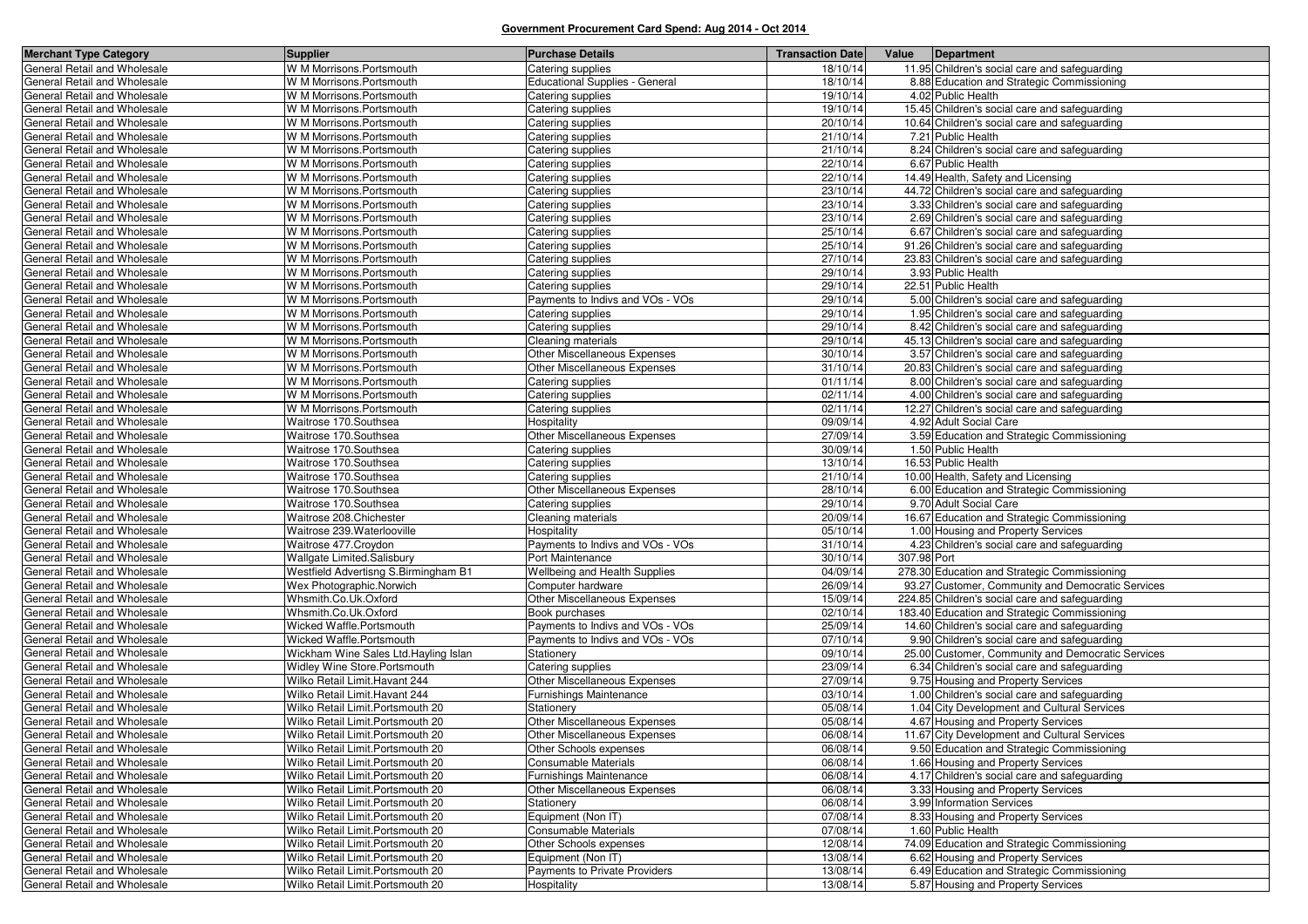| <b>Merchant Type Category</b>                                | <b>Supplier</b>                                                        | <b>Purchase Details</b>                                      | <b>Transaction Date</b> | Value<br>Department                                                               |
|--------------------------------------------------------------|------------------------------------------------------------------------|--------------------------------------------------------------|-------------------------|-----------------------------------------------------------------------------------|
| General Retail and Wholesale                                 | Wilko Retail Limit. Portsmouth 20                                      | Other Miscellaneous Expenses                                 | 14/08/14                | 46.38 Housing and Property Services                                               |
| General Retail and Wholesale                                 | Wilko Retail Limit. Portsmouth 20                                      | Publicity/Promotions                                         | 14/08/14                | 7.46 Transport and Environment                                                    |
| General Retail and Wholesale                                 | Wilko Retail Limit. Portsmouth 20                                      | Cleaning materials                                           | 15/08/14                | 8.75 Housing and Property Services                                                |
| General Retail and Wholesale                                 | Wilko Retail Limit. Portsmouth 20                                      | Equipment (Non IT)                                           | 15/08/14                | 2.29 Housing and Property Services                                                |
| General Retail and Wholesale                                 | Wilko Retail Limit. Portsmouth 20                                      | Consumable Materials                                         | 21/08/14                | 7.50 Education and Strategic Commissioning                                        |
| General Retail and Wholesale                                 | Wilko Retail Limit. Portsmouth 20                                      | Other Miscellaneous Expenses                                 | 24/08/14                | 20.85 Housing and Property Services                                               |
| General Retail and Wholesale                                 | Wilko Retail Limit. Portsmouth 20                                      | Stationery                                                   | 26/08/14                | 3.32 City Development and Cultural Services                                       |
| General Retail and Wholesale                                 | Wilko Retail Limit. Portsmouth 20                                      | Equipment (Non IT)                                           | 28/08/14                | 1.67 Customer, Community and Democratic Services                                  |
| General Retail and Wholesale                                 | Wilko Retail Limit. Portsmouth 20                                      | <b>Other Grants</b>                                          | 28/08/14                | 7.50 Housing and Property Services                                                |
| General Retail and Wholesale                                 | Wilko Retail Limit. Portsmouth 20                                      | Cleaning materials                                           | 28/08/14                | 4.99 Housing and Property Services                                                |
| General Retail and Wholesale                                 | Wilko Retail Limit. Portsmouth 20                                      | Stationery                                                   | 28/08/14                | 11.63 Housing and Property Services                                               |
| General Retail and Wholesale                                 | Wilko Retail Limit. Portsmouth 20                                      | Cleaning materials                                           | 31/08/14                | 11.67 Education and Strategic Commissioning                                       |
| General Retail and Wholesale                                 | Wilko Retail Limit. Portsmouth 20                                      | <b>Educational Supplies - General</b>                        | 31/08/14                | 17.92 Education and Strategic Commissioning                                       |
| General Retail and Wholesale                                 | Wilko Retail Limit. Portsmouth 20                                      | Other Miscellaneous Expenses                                 | 01/09/14                | 12.00 Education and Strategic Commissioning                                       |
| General Retail and Wholesale                                 | Wilko Retail Limit. Portsmouth 20                                      | Equipment (Non IT)                                           | 04/09/14                | 17.14 Housing and Property Services                                               |
| General Retail and Wholesale                                 | Wilko Retail Limit. Portsmouth 20                                      | Other Miscellaneous Expenses                                 | 05/09/14                | 10.00 Education and Strategic Commissioning                                       |
| General Retail and Wholesale                                 | Wilko Retail Limit. Portsmouth 20                                      | Furnishings Maintenance                                      | 06/09/14                | 1.25 Housing and Property Services                                                |
| General Retail and Wholesale                                 | Wilko Retail Limit. Portsmouth 20                                      | Equipment (Non IT)                                           | 06/09/14                | 10.00 Housing and Property Services                                               |
| General Retail and Wholesale                                 | Wilko Retail Limit. Portsmouth 20                                      | Catering supplies                                            | 07/09/14                | 13.96 Education and Strategic Commissioning                                       |
| General Retail and Wholesale                                 | Wilko Retail Limit. Portsmouth 20                                      | Other Miscellaneous Expenses                                 | 08/09/14                | 10.00 Adult Social Care                                                           |
| General Retail and Wholesale                                 | Wilko Retail Limit. Portsmouth 20                                      | Consumable Materials                                         | 09/09/14                | 11.33 City Development and Cultural Services                                      |
| General Retail and Wholesale                                 | Wilko Retail Limit. Portsmouth 20                                      | Cleaning materials                                           | 09/09/14                | 11.47 Children's social care and safeguarding                                     |
| General Retail and Wholesale                                 | Wilko Retail Limit. Portsmouth 20                                      | Equipment (Non IT)                                           | 10/09/14                | 1.04 Housing and Property Services                                                |
| General Retail and Wholesale                                 | Wilko Retail Limit. Portsmouth 20                                      | Equipment (Non IT)                                           | 10/09/14                | 11.58 Housing and Property Services                                               |
| General Retail and Wholesale                                 | Wilko Retail Limit. Portsmouth 20                                      | Building                                                     | 11/09/14                | 30.15 Housing and Property Services                                               |
| General Retail and Wholesale                                 | Wilko Retail Limit. Portsmouth 20                                      | Catering supplies                                            | 13/09/14                | 5.50 Education and Strategic Commissioning                                        |
| General Retail and Wholesale                                 | Wilko Retail Limit. Portsmouth 20                                      | Stationery                                                   | 15/09/14                | 4.54 Finance                                                                      |
| General Retail and Wholesale                                 | Wilko Retail Limit. Portsmouth 20                                      | Stationery                                                   | 17/09/14                | 2.08 Health, Safety and Licensing                                                 |
| General Retail and Wholesale                                 | Wilko Retail Limit. Portsmouth 20                                      | Hospitality                                                  | 17/09/14                | 15.85 Public Health                                                               |
| General Retail and Wholesale                                 | Wilko Retail Limit. Portsmouth 20                                      | Equipment (Non IT)                                           | 18/09/14                | 13.80 Housing and Property Services                                               |
| General Retail and Wholesale                                 | Wilko Retail Limit. Portsmouth 20                                      | <b>Other Miscellaneous Expenses</b>                          | 18/09/14                | 7.47 Housing and Property Services                                                |
| General Retail and Wholesale                                 | Wilko Retail Limit. Portsmouth 20                                      | <b>Other Miscellaneous Expenses</b>                          | 19/09/14                | 12.46 Housing and Property Services                                               |
| General Retail and Wholesale                                 | Wilko Retail Limit. Portsmouth 20                                      | <b>Other Miscellaneous Expenses</b>                          | 21/09/14                | 9.96 Housing and Property Services                                                |
| General Retail and Wholesale                                 | Wilko Retail Limit. Portsmouth 20                                      | <b>Other Miscellaneous Expenses</b>                          | 22/09/14                | 4.95 Education and Strategic Commissioning                                        |
| General Retail and Wholesale                                 | Wilko Retail Limit. Portsmouth 20                                      | Other Miscellaneous Expenses                                 | 22/09/14                | 9.71 Housing and Property Services                                                |
| General Retail and Wholesale                                 | Wilko Retail Limit. Portsmouth 20                                      | <b>Educational Supplies - General</b>                        | 24/09/14                | 4.17 Education and Strategic Commissioning                                        |
| General Retail and Wholesale                                 | Wilko Retail Limit. Portsmouth 20                                      | Equipment (Non IT)                                           | 24/09/14                | 3.66 Housing and Property Services                                                |
| General Retail and Wholesale                                 | Wilko Retail Limit. Portsmouth 20                                      | Stationery                                                   | 25/09/14                | 2.04 Information Services                                                         |
| General Retail and Wholesale                                 | Wilko Retail Limit. Portsmouth 20                                      | Other Miscellaneous Expenses                                 | 30/09/14                | 18.00 Education and Strategic Commissioning                                       |
| General Retail and Wholesale                                 | Wilko Retail Limit. Portsmouth 20                                      | Other Miscellaneous Expenses                                 | 01/10/14                | 10.00 Housing and Property Services                                               |
| General Retail and Wholesale                                 | Wilko Retail Limit. Portsmouth 20                                      | Equipment (Non IT)<br><b>Building</b>                        | 01/10/14<br>02/10/14    | 12.50 Customer, Community and Democratic Services                                 |
| General Retail and Wholesale                                 | Wilko Retail Limit. Portsmouth 20<br>Wilko Retail Limit. Portsmouth 20 |                                                              |                         | -91.57 Corporate Assets, Business and Standards                                   |
| General Retail and Wholesale<br>General Retail and Wholesale | Wilko Retail Limit. Portsmouth 20                                      | Other Miscellaneous Expenses<br>Other Miscellaneous Expenses | 02/10/14<br>03/10/14    | 8.79 Housing and Property Services<br>32.72 Education and Strategic Commissioning |
| General Retail and Wholesale                                 | Wilko Retail Limit. Portsmouth 20                                      | Equipment (Non IT)                                           | 09/10/14                | 4.63 Housing and Property Services                                                |
| General Retail and Wholesale                                 | Wilko Retail Limit. Portsmouth 20                                      | Equipment (Non IT)                                           | 13/10/14                | 6.97 Housing and Property Services                                                |
| General Retail and Wholesale                                 | Wilko Retail Limit. Portsmouth 20                                      | Other Miscellaneous Expenses                                 | 13/10/14                | 7.70 Housing and Property Services                                                |
| General Retail and Wholesale                                 | Wilko Retail Limit. Portsmouth 20                                      | <b>Fittings Maintenance</b>                                  | 15/10/14                | 17.50 Education and Strategic Commissioning                                       |
| General Retail and Wholesale                                 | Wilko Retail Limit. Portsmouth 20                                      | Cleaning materials                                           | 16/10/14                | 12.50 Adult Social Care                                                           |
| <b>General Retail and Wholesale</b>                          | Wilko Retail Limit. Portsmouth 20                                      | <b>Other Miscellaneous Expenses</b>                          | 17/10/14                | 15.96 Housing and Property Services                                               |
| General Retail and Wholesale                                 | Wilko Retail Limit. Portsmouth 20                                      | Stationery                                                   | 20/10/14                | 1.25 Housing and Property Services                                                |
| General Retail and Wholesale                                 | Wilko Retail Limit. Portsmouth 20                                      | <b>Consumable Materials</b>                                  | 20/10/14                | 18.33 Children's social care and safeguarding                                     |
| General Retail and Wholesale                                 | Wilko Retail Limit. Portsmouth 20                                      | Furniture                                                    | 20/10/14                | 5.00 City Development and Cultural Services                                       |
| General Retail and Wholesale                                 | Wilko Retail Limit. Portsmouth 20                                      | Equipment (Non IT)                                           | 21/10/14                | 6.67 Customer, Community and Democratic Services                                  |
| General Retail and Wholesale                                 | Wilko Retail Limit. Portsmouth 20                                      | Other Miscellaneous Expenses                                 | 21/10/14                | 2.50 Housing and Property Services                                                |
| General Retail and Wholesale                                 | Wilko Retail Limit. Portsmouth 20                                      | Other Miscellaneous Expenses                                 | 21/10/14                | 10.00 Children's social care and safeguarding                                     |
| General Retail and Wholesale                                 | Wilko Retail Limit. Portsmouth 20                                      | Hospitality                                                  | 21/10/14                | 10.02 City Development and Cultural Services                                      |
| General Retail and Wholesale                                 | Wilko Retail Limit. Portsmouth 20                                      | Equipment (Non IT)                                           | 21/10/14                | 2.49 Housing and Property Services                                                |
| General Retail and Wholesale                                 | Wilko Retail Limit. Portsmouth 20                                      | Other Miscellaneous Expenses                                 | 22/10/14                | 15.00 Housing and Property Services                                               |
| General Retail and Wholesale                                 | Wilko Retail Limit. Portsmouth 20                                      | Postages and carriage                                        | 22/10/14                | 13.80 Housing and Property Services                                               |
| General Retail and Wholesale                                 | Wilko Retail Limit. Portsmouth 20                                      | Other Miscellaneous Expenses                                 | 22/10/14                | 38.88 Education and Strategic Commissioning                                       |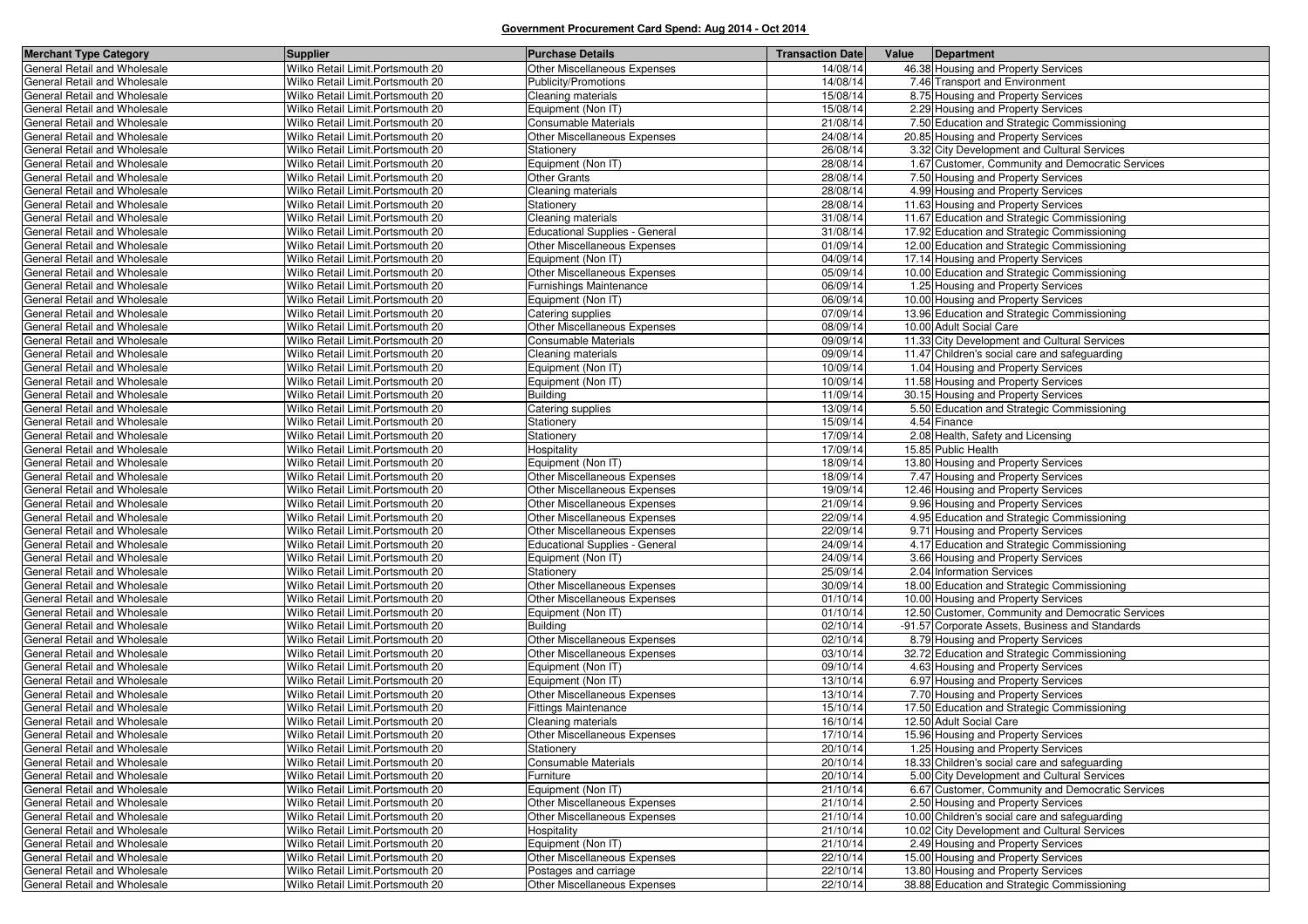| <b>Merchant Type Category</b> | Supplier                          | <b>Purchase Details</b>               | <b>Transaction Date</b> | Value | Department                                     |
|-------------------------------|-----------------------------------|---------------------------------------|-------------------------|-------|------------------------------------------------|
| General Retail and Wholesale  | Wilko Retail Limit. Portsmouth 20 | <b>Consumable Materials</b>           | 23/10/14                |       | 12.00 Public Health                            |
| General Retail and Wholesale  | Wilko Retail Limit. Portsmouth 20 | Publicity/Promotions                  | 24/10/14                |       | 4.54 Transport and Environment                 |
| General Retail and Wholesale  | Wilko Retail Limit. Portsmouth 20 | Catering supplies                     | 29/10/14                |       | 6.00 Education and Strategic Commissioning     |
| General Retail and Wholesale  | Wilko Retail Limit. Waterlooville | Cleaning materials                    | 02/08/14                |       | 3.96 Children's social care and safeguarding   |
| General Retail and Wholesale  | Wilko Retail Limit. Waterlooville | Other Miscellaneous Expenses          | 27/08/14                |       | 5.04 Education and Strategic Commissioning     |
| General Retail and Wholesale  | Wilko Retail Limit. Waterlooville | Other Schools expenses                | 28/08/14                |       | 51.98 Education and Strategic Commissioning    |
| General Retail and Wholesale  | Wilko Retail Limit. Waterlooville | Other Miscellaneous Expenses          | 01/09/14                |       | 6.67 Adult Social Care                         |
| General Retail and Wholesale  | Wilko Retail Limit. Waterlooville | <b>Building</b>                       | 03/09/14                |       | 68.67 Housing and Property Services            |
| General Retail and Wholesale  | Wilko Retail Limit. Waterlooville | <b>Building</b>                       | 08/09/14                |       | 19.36 Housing and Property Services            |
| General Retail and Wholesale  | Wilko Retail Limit. Waterlooville | Other Miscellaneous Expenses          | 12/09/14                |       | 15.86 Education and Strategic Commissioning    |
| General Retail and Wholesale  | Wilko Retail Limit. Waterlooville | <b>Educational Supplies - General</b> | 14/09/14                |       | 23.20 Education and Strategic Commissioning    |
| General Retail and Wholesale  | Wilko Retail Limit. Waterlooville | Wellbeing and Health Supplies         | 02/10/14                |       | 9.15 Education and Strategic Commissioning     |
| General Retail and Wholesale  | Wilko Retail Limit. Waterlooville | <b>Educational Supplies - General</b> | 18/10/14                |       | 9.50 Education and Strategic Commissioning     |
| General Retail and Wholesale  | Wilko Retail Limit. Waterlooville | Educational Supplies - General        | 25/10/14                |       | 11.57 Education and Strategic Commissioning    |
| General Retail and Wholesale  | Wilko Retail Limit. Waterlooville | <b>Educational Supplies - General</b> | 29/10/14                |       | 8.33 Education and Strategic Commissioning     |
| General Retail and Wholesale  | Wilko.Com.0845 6080807            | <b>Building</b>                       | 27/08/14                |       | 91.57 Corporate Assets, Business and Standards |
| General Retail and Wholesale  | Wilko.Com.0845 6080807            | Other Miscellaneous Expenses          | 28/08/14                |       | 55.42 Education and Strategic Commissioning    |
| General Retail and Wholesale  | Wilko.Com.0845 6080807            | Publicity/Promotions                  | 07/10/14                |       | 45.00 Education and Strategic Commissioning    |
| General Retail and Wholesale  | Wilko.Com.0845 6080807            | <b>Educational Supplies - General</b> | 17/10/14                |       | 42.67 Education and Strategic Commissioning    |
| General Retail and Wholesale  | Wilko.Com.0845 6080807            | Other Miscellaneous Expenses          | 21/10/14                |       | 66.25 Health, Safety and Licensing             |
| General Retail and Wholesale  | Wm Morrisons. Waterlooville       | Hospitality                           | 06/08/14                |       | 16.67 Housing and Property Services            |
| General Retail and Wholesale  | Wm Morrisons. Waterlooville       | Hospitality                           | 08/08/14                |       | 35.11 Housing and Property Services            |
| General Retail and Wholesale  | Wm Morrisons. Waterlooville       | Hospitality                           | 17/08/14                |       | 27.03 Housing and Property Services            |
| General Retail and Wholesale  | Wm Morrisons. Waterlooville       | <b>Educational Supplies - General</b> | 04/09/14                |       | 3.70 Education and Strategic Commissioning     |
| General Retail and Wholesale  | Wm Morrisons. Waterlooville       | <b>Educational Supplies - General</b> | 30/09/14                |       | 2.08 Education and Strategic Commissioning     |
| General Retail and Wholesale  | Wm Morrisons. Waterlooville       | Other Miscellaneous Expenses          | 11/10/14                |       | 13.20 Education and Strategic Commissioning    |
| General Retail and Wholesale  | Wm Morrisons. Waterlooville       | Catering supplies                     | 13/10/14                |       | 43.56 Adult Social Care                        |
| General Retail and Wholesale  | Wm Morrisons. Waterlooville       | <b>Educational Supplies - General</b> | 28/10/14                |       | 66.13 Education and Strategic Commissioning    |
| General Retail and Wholesale  | Wm Morrisons. Waterlooville       | <b>Other Grants</b>                   | 31/10/14                |       | 7.01 Housing and Property Services             |
| General Retail and Wholesale  | Worldstores Ltd.3444827500        | Payments to Indivs and VOs - VOs      | 06/08/14                |       | -11.65 Children's social care and safeguarding |
| General Retail and Wholesale  | Wp-Sensetoys Limit.London         | <b>Educational Supplies - General</b> | 24/10/14                |       | 34.08 Education and Strategic Commissioning    |
| General Retail and Wholesale  | Wp-The Tablecloth Shop.Lancaster  | Catering supplies                     | 25/09/14                |       | 66.98 Education and Strategic Commissioning    |
| General Retail and Wholesale  | Wp-Timko Limited.Malpas           | Consumable Materials                  | 11/09/14                |       | 72.99 City Development and Cultural Services   |
| General Retail and Wholesale  | Ww & R Rdc.Cambridge              | <b>Educational Supplies - General</b> | 07/08/14                |       | 184.50 Education and Strategic Commissioning   |
| General Retail and Wholesale  | Www Hopshop Co Uk.Sevenoaks       | <b>Educational Supplies - General</b> | 13/08/14                |       | 25.16 Education and Strategic Commissioning    |
| General Retail and Wholesale  | Www.Andersonswhole.01842 824505   | Educational Supplies - General        | 17/09/14                |       | 110.44 Education and Strategic Commissioning   |
| General Retail and Wholesale  | Www.Baaf.Org.Uk.Internet          | Payments to Private Providers         | 04/08/14                |       | 10.95 Children's social care and safeguarding  |
| General Retail and Wholesale  | Www.Baaf.Org.Uk.Internet          | Publications                          | 29/09/14                |       | 52.00 Children's social care and safeguarding  |
| General Retail and Wholesale  | Www.Baaf.Org.Uk.Internet          | Payments to Private Providers         | 29/09/14                |       | 11.95 Children's social care and safeguarding  |
| General Retail and Wholesale  | Www.Baaf.Org.Uk.Internet          | <b>Staff Training expenses</b>        | 13/10/14                |       | 185.00 Children's social care and safeguarding |
| General Retail and Wholesale  | Www.Baaf.Org.Uk.Internet          | Other Miscellaneous Expenses          | 14/10/14                |       | 56.25 Children's social care and safeguarding  |
| General Retail and Wholesale  | Www.Baaf.Org.Uk.Internet          | Book purchases                        | 15/10/14                |       | 172.64 Children's social care and safeguarding |
| General Retail and Wholesale  | Www.Bakerross.Co.Uk.London E17    | <b>Educational Supplies - General</b> | 08/09/14                |       | 59.27 Education and Strategic Commissioning    |
| General Retail and Wholesale  | Www.Bakerross.Co.Uk.London E17    | <b>Educational Supplies - General</b> | 11/09/14                |       | 83.84 Education and Strategic Commissioning    |
| General Retail and Wholesale  | Www.Bakerross.Co.Uk.London E17    | Other Schools expenses                | 25/09/14                |       | 71.03 Education and Strategic Commissioning    |
| General Retail and Wholesale  | Www.Bakerross.Co.Uk.London E17    | Other Grants                          | 10/10/14                |       | 96.67 Housing and Property Services            |
| General Retail and Wholesale  | Www.Bakerross.Co.Uk.London E17    | Catering supplies                     | 15/10/14                |       | 48.64 Education and Strategic Commissioning    |
| General Retail and Wholesale  | Www.Bakerross.Co.Uk.London E17    | Other Expenses                        | 16/10/14                |       | 24.01 Education and Strategic Commissioning    |
| General Retail and Wholesale  | Www.Bakerross.Co.Uk.London E17    | Educational Supplies - General        | 21/10/14                |       | 45.77 Education and Strategic Commissioning    |
| General Retail and Wholesale  | Www.Bakerross.Co.Uk.London E17    | <b>Educational Supplies - General</b> | 24/10/14                |       | 14.96 Education and Strategic Commissioning    |
| General Retail and Wholesale  | Www.Barkston.0113 2492200         | Furnishings Maintenance               | 03/09/14                |       | 12.45 City Development and Cultural Services   |
| General Retail and Wholesale  | Www.Barkston.0113 2492200         | Building                              | 16/10/14                |       | 133.51 Education and Strategic Commissioning   |
| General Retail and Wholesale  | Www.Bi-Mi.Com.1206899698          | General office expenses               | 09/09/14                |       | 12.48 City Development and Cultural Services   |
| General Retail and Wholesale  | Www.Brinnouk.Com.Hook             | Computer hardware                     | 11/09/14                |       | 120.00 Housing and Property Services           |
| General Retail and Wholesale  | Www.Cableties-Online.C.Internet   | Equipment (Non IT)                    | 11/08/14                |       | 63.00 City Development and Cultural Services   |
| General Retail and Wholesale  | Www.Cgpbooks.Co.Uk.Broughton In   | Educational Supplies - General        | 09/09/14                |       | 16.00 Education and Strategic Commissioning    |
| General Retail and Wholesale  | Www.Cgpbooks.Co.Uk.Broughton In   | <b>Educational Supplies - General</b> | 11/09/14                |       | 12.00 Education and Strategic Commissioning    |
| General Retail and Wholesale  | Www.Cgpbooks.Co.Uk.Broughton In   | Book purchases                        | 26/09/14                |       | 35.50 Education and Strategic Commissioning    |
| General Retail and Wholesale  | Www.Cqpbooks.Co.Uk.Broughton In   | Other Miscellaneous Expenses          | 30/09/14                |       | 5.50 Education and Strategic Commissioning     |
| General Retail and Wholesale  | Www.Cgpbooks.Co.Uk.Broughton In   | Other Miscellaneous Expenses          | 16/10/14                |       | 72.00 Education and Strategic Commissioning    |
| General Retail and Wholesale  | Www.Coastallinensuppli.Internet   | Cleaning materials                    | 15/10/14                |       | 18.54 Adult Social Care                        |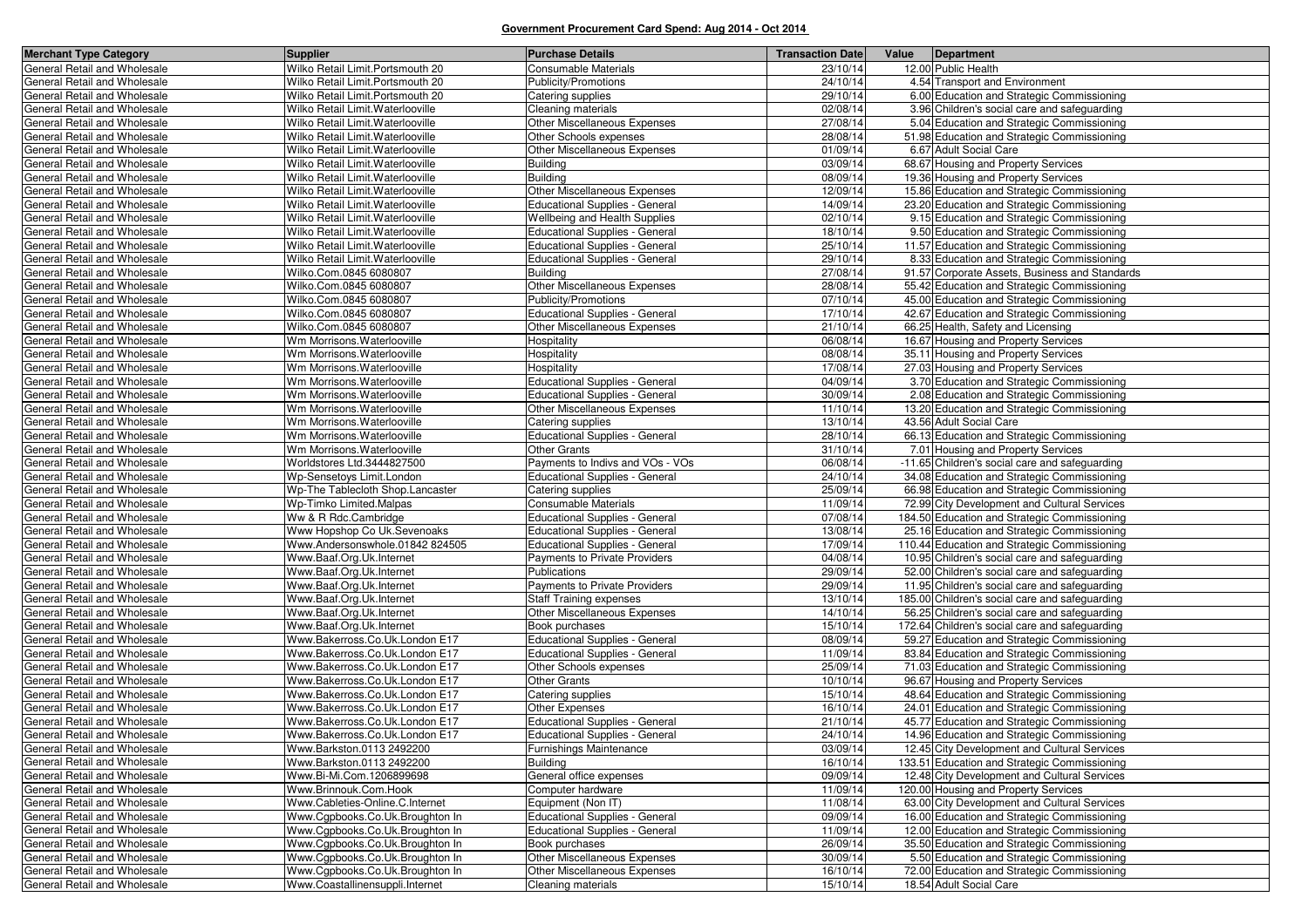| <b>Merchant Type Category</b>                                | <b>Supplier</b>                                           | <b>Purchase Details</b>                                   | <b>Transaction Date</b> | Value<br>Department                                                             |
|--------------------------------------------------------------|-----------------------------------------------------------|-----------------------------------------------------------|-------------------------|---------------------------------------------------------------------------------|
| General Retail and Wholesale                                 | Www.Craftcompany.Co.Uk.Warwick                            | Consumable Materials                                      | 16/10/14                | 43.93 Adult Social Care                                                         |
| General Retail and Wholesale                                 | Www.Discountdisplays.C.Internet                           | Other Miscellaneous Expenses                              | 09/10/14                | 59.12 Education and Strategic Commissioning                                     |
| General Retail and Wholesale                                 | Www.Discountdisplays.C.Internet                           | Other Miscellaneous Expenses                              | 16/10/14                | -59.12 Education and Strategic Commissioning                                    |
| General Retail and Wholesale                                 | Www.Djkit.Co.Uk.Internet                                  | <b>Educational Supplies - General</b>                     | 28/10/14                | 66.66 Education and Strategic Commissioning                                     |
| General Retail and Wholesale                                 | Www.Doorcontrolsdirect.Internet                           | <b>Building</b>                                           | 04/08/14                | 746.91 Housing and Property Services                                            |
| General Retail and Wholesale                                 | Www.Dotdismus.Com.Stourbridge                             | <b>Educational Supplies - General</b>                     | 16/09/14                | 42.76 Education and Strategic Commissioning                                     |
| General Retail and Wholesale                                 | Www.Drmartens.Com.1933667081                              | Wellbeing and Health Supplies                             | 01/08/14                | 65.00 Housing and Property Services                                             |
| General Retail and Wholesale                                 | Www.Dustspares.Co.Uk.7775910736                           | Cleaning materials                                        | 17/09/14                | 51.90 City Development and Cultural Services                                    |
| General Retail and Wholesale                                 | Www.Earlyyearsresource.Mnchester M17                      | <b>Educational Supplies - General</b>                     | 09/09/14                | 128.96 Education and Strategic Commissioning                                    |
| General Retail and Wholesale                                 | Www.Earlyyearsresource.Mnchester M17                      | <b>Educational Supplies - General</b>                     | 09/09/14                | 128.96 Education and Strategic Commissioning                                    |
| General Retail and Wholesale                                 | Www.Easylocks.Co.Uk.8448709462                            | <b>Building</b>                                           | 22/08/14                | 17.38 Education and Strategic Commissioning                                     |
| General Retail and Wholesale                                 | Www.Edventure.Co.Uk.Internet                              | <b>Educational Supplies - General</b>                     | 17/09/14                | 39.75 Education and Strategic Commissioning                                     |
| General Retail and Wholesale                                 | Www.Eframe.Co.Uk.Eaton Socon                              | <b>Educational Supplies - General</b>                     | 23/09/14                | 56.32 Education and Strategic Commissioning                                     |
| General Retail and Wholesale                                 | Www.Eframe.Co.Uk.Eaton Socon                              | <b>Educational Supplies - General</b>                     | 07/10/14                | 48.01 Education and Strategic Commissioning                                     |
| General Retail and Wholesale                                 | Www.Eliteindustrial.Co.Internet                           | Protective clothing & Uniforms                            | 23/09/14                | 63.69 Education and Strategic Commissioning                                     |
| General Retail and Wholesale                                 | Www.Fastframes.Co.Uk.7977465963                           | <b>Building</b>                                           | 15/09/14                | 36.74 Education and Strategic Commissioning                                     |
| General Retail and Wholesale                                 | Www.Filofax.Co.Uk.Burgess Hill                            | Stationery                                                | 19/09/14                | 27.29 Education and Strategic Commissioning                                     |
| General Retail and Wholesale                                 | Www.Filofax.Co.Uk.Burgess Hill                            | Stationery                                                | 10/10/14                | 9.12 Education and Strategic Commissioning                                      |
| General Retail and Wholesale                                 | Www.Furnitureatwork.Co.Glasgow                            | Furniture                                                 | 09/10/14                | 39.00 Education and Strategic Commissioning                                     |
| General Retail and Wholesale                                 | Www.Gear4music.Com.8431550800                             | <b>Educational Supplies - General</b>                     | 24/09/14                | 129.03 Education and Strategic Commissioning                                    |
| General Retail and Wholesale                                 | Www.Greatart.Co.Uk.Alton                                  | Other Miscellaneous Expenses                              | 09/09/14                | 20.42 Adult Social Care                                                         |
| General Retail and Wholesale                                 | Www.Greenandwhite.Co.U.Internet                           | <b>Building</b>                                           | 04/08/14                | 582.50 Housing and Property Services                                            |
| General Retail and Wholesale                                 | Www.Hobarts.Com.01732 445192                              | Furniture                                                 | 24/10/14                | 1500.00 Education and Strategic Commissioning                                   |
| General Retail and Wholesale                                 | Www.Hsdonline.Co.Uk.Castleford                            | Equipment (Non IT)                                        | 17/10/14                | 69.39 City Development and Cultural Services                                    |
| General Retail and Wholesale                                 | Www.Johnlewis.Com.03456 049 049                           | <b>Other Miscellaneous Expenses</b>                       | 28/08/14                | 41.67 Education and Strategic Commissioning                                     |
| General Retail and Wholesale                                 | Www.Johnlewis.Com.03456 049 049                           | <b>Other Miscellaneous Expenses</b>                       | 12/09/14                | -50.00 Education and Strategic Commissioning                                    |
| General Retail and Wholesale                                 | Www.Johnlewis.Com.03456 049 049                           | Computer hardware                                         | 18/09/14                | 125.00 Education and Strategic Commissioning                                    |
| General Retail and Wholesale                                 | Www.Johnlewis.Com.03456 049 049                           | Equipment (Non IT)                                        | 19/09/14                | 261.25 Education and Strategic Commissioning                                    |
| General Retail and Wholesale                                 | Www.Johnlewis.Com.03456 049 049                           | <b>Educational Supplies - General</b>                     | 08/10/14                | 340.83 Education and Strategic Commissioning                                    |
| General Retail and Wholesale                                 | Www.Joke.Co.Uk.Newbury                                    | Educational Supplies - General                            | 05/09/14                | 42.48 Education and Strategic Commissioning                                     |
| General Retail and Wholesale                                 | Www.Justgloves.Co.Uk.Internet                             | <b>Wellbeing and Health Supplies</b>                      | 15/08/14                | 15.95 Adult Social Care                                                         |
| General Retail and Wholesale                                 | Www.Kbt.Co.Uk.0121 3592349                                | <b>Educational Supplies - General</b>                     | 02/10/14                | 19.40 Education and Strategic Commissioning                                     |
| General Retail and Wholesale                                 | Www.Kinetiklamps.Co.Uk.Internet                           | <b>Educational Supplies - General</b>                     | 12/09/14                | 69.32 Education and Strategic Commissioning                                     |
| General Retail and Wholesale                                 | Www.Kinetiklamps.Co.Uk.Internet                           | <b>Educational Supplies - General</b>                     | 15/09/14                | 22.00 Education and Strategic Commissioning                                     |
| General Retail and Wholesale                                 | Www.Ladyhaigpoppyfacto.Internet                           | <b>Other Miscellaneous Expenses</b>                       | 17/10/14                | 21.50 Education and Strategic Commissioning                                     |
| General Retail and Wholesale                                 | Www.Lampshoponline.Co.Uk.Leeds                            | Equipment (Non IT)                                        | 20/08/14                | 70.00 Adult Social Care                                                         |
| General Retail and Wholesale                                 | Www.Ledheads.Co.Uk.Leicester                              | Other Miscellaneous Expenses                              | 23/09/14                | 59.00 Housing and Property Services                                             |
| General Retail and Wholesale                                 | Www.Lightbulbs-Direct.Co.Leeds                            | <b>Building</b>                                           | 10/10/14                | 114.70 Education and Strategic Commissioning                                    |
| General Retail and Wholesale                                 | Www.Lockdoctor.Biz.Edgware                                | General office expenses                                   | 09/09/14                | 11.25 Education and Strategic Commissioning                                     |
| General Retail and Wholesale                                 | Www.Lockdoctor.Biz.Edgware                                | Equipment (Non IT)                                        | 12/09/14                | 5.95 Adult Social Care                                                          |
| General Retail and Wholesale<br>General Retail and Wholesale | Www.Lsc-Uk.Com.Dartford<br>Www.Mandmdirect.Com.8712005000 | Equipment (Non IT)<br>Purchase of School Items for Resale | 22/09/14<br>19/09/14    | 281.11 Transport and Environment<br>53.22 Education and Strategic Commissioning |
| General Retail and Wholesale                                 | Www.Maplin.Co.Uk.Wath-Upon-Dea                            | Equipment (Non IT)                                        | 14/10/14                | 166.63 Education and Strategic Commissioning                                    |
| General Retail and Wholesale                                 | Www.Mapsupplies.Co.Uk.8715088773                          | Consumable Materials                                      | 09/09/14                | 74.56 Housing and Property Services                                             |
| General Retail and Wholesale                                 | Www.Menkind.Co.Uk.Internet                                | Consumable Materials                                      | 28/08/14                | 299.95 Education and Strategic Commissioning                                    |
| General Retail and Wholesale                                 | Www.Millets.Co.Uk.0844 257 2079                           | Consumable Materials                                      | 29/09/14                | 24.16 Port                                                                      |
| General Retail and Wholesale                                 | Www.Mlbadges.Com.Internet                                 | <b>Educational Supplies - General</b>                     | 27/08/14                | 8.00 Education and Strategic Commissioning                                      |
| General Retail and Wholesale                                 | Www.Netballuk.Co.Uk.Internet                              | <b>Educational Supplies - General</b>                     | 22/10/14                | 123.98 Education and Strategic Commissioning                                    |
| General Retail and Wholesale                                 | Www.Newitts.Com.York                                      | <b>Educational Supplies - General</b>                     | 10/10/14                | 12.00 Education and Strategic Commissioning                                     |
| General Retail and Wholesale                                 | Www.Odsdesignerclothin.Internet                           | Protective clothing & Uniforms                            | 15/08/14                | 82.95 Children's social care and safeguarding                                   |
| General Retail and Wholesale                                 | Www.Outoftheark.Com.Hampton                               | <b>Educational Supplies - General</b>                     | 01/09/14                | 42.70 Education and Strategic Commissioning                                     |
| General Retail and Wholesale                                 | Www.Outoftheark.Com.Hampton                               | <b>Educational Supplies - General</b>                     | 04/09/14                | 109.10 Education and Strategic Commissioning                                    |
| General Retail and Wholesale                                 | Www.Outoftheark.Com.Hampton                               | Educational Supplies - General                            | 10/09/14                | 42.70 Education and Strategic Commissioning                                     |
| General Retail and Wholesale                                 | Www.Outoftheark.Com.Hampton                               | Educational Supplies - General                            | 19/09/14                | 22.70 Education and Strategic Commissioning                                     |
| General Retail and Wholesale                                 | Www.Outoftheark.Com.Hampton                               | Educational Supplies - General                            | 19/09/14                | 10.00 Education and Strategic Commissioning                                     |
| General Retail and Wholesale                                 | Www.Outoftheark.Com.Hampton                               | <b>Educational Supplies - General</b>                     | 02/10/14                | 28.92 Education and Strategic Commissioning                                     |
| General Retail and Wholesale                                 | Www.Outoftheark.Com.Hampton                               | Educational Supplies - General                            | 13/10/14                | 22.70 Education and Strategic Commissioning                                     |
| General Retail and Wholesale                                 | Www.Outoftheark.Com.Hampton                               | Educational Supplies - General                            | 13/10/14                | 25.67 Education and Strategic Commissioning                                     |
| General Retail and Wholesale                                 | Www.Outoftheark.Com.Hampton                               | Educational Supplies - General                            | 15/10/14                | 37.70 Education and Strategic Commissioning                                     |
| General Retail and Wholesale                                 | Www.Outoftheark.Com.Hampton                               | Other Miscellaneous Expenses                              | 22/10/14                | 38.65 Education and Strategic Commissioning                                     |
| General Retail and Wholesale                                 | Www.Partydelights.Co.U.1617761133                         | <b>Educational Supplies - General</b>                     | 03/10/14                | 94.13 Education and Strategic Commissioning                                     |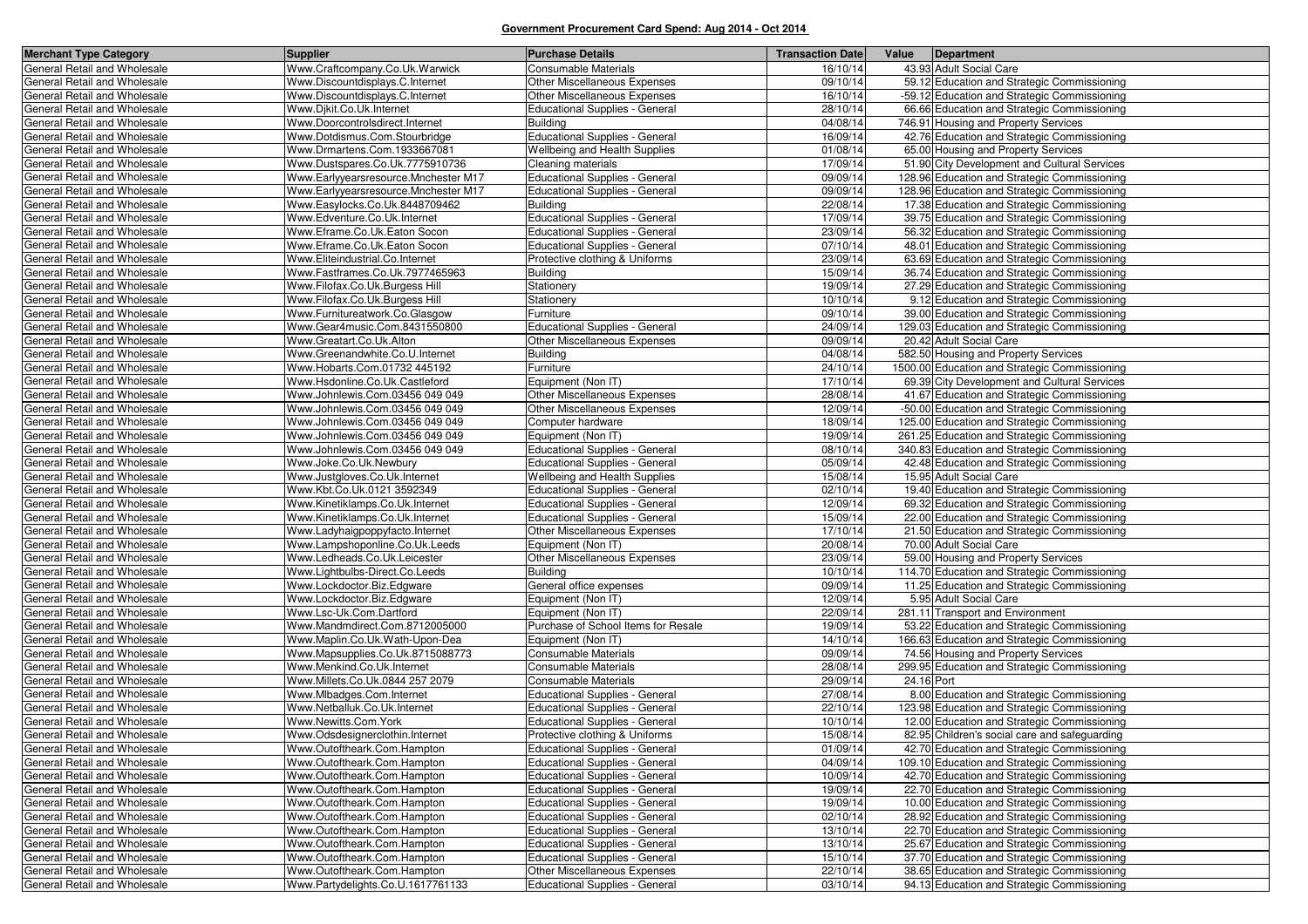| <b>Merchant Type Category</b>                                | <b>Supplier</b>                                                  | <b>Purchase Details</b>                         | <b>Transaction Date</b> | Value       | Department                                                                                 |
|--------------------------------------------------------------|------------------------------------------------------------------|-------------------------------------------------|-------------------------|-------------|--------------------------------------------------------------------------------------------|
| General Retail and Wholesale                                 | Www.Partypacks.Co.Uk.Internet                                    | Educational Supplies - General                  | 03/09/14                |             | 142.35 Education and Strategic Commissioning                                               |
| General Retail and Wholesale                                 | Www.Partyrama.Co.Uk.Internet                                     | <b>Educational Supplies - General</b>           | 23/10/14                |             | 63.27 Education and Strategic Commissioning                                                |
| General Retail and Wholesale                                 | Www.Partysashes.Com.Internet                                     | Other Miscellaneous Expenses                    | 20/08/14                |             | 14.93 Adult Social Care                                                                    |
| General Retail and Wholesale                                 | Www.Partysashes.Com.Internet                                     | Other Miscellaneous Expenses                    | 04/09/14                |             | 17.92 Adult Social Care                                                                    |
| General Retail and Wholesale                                 | Www.Powertooldirec.01204 398415                                  | Protective clothing & Uniforms                  | 15/08/14                | 104.93 Port |                                                                                            |
| General Retail and Wholesale                                 | Www.Powertooldirec.01204 398415                                  | Protective clothing & Uniforms                  | 17/09/14                | -87.44 Port |                                                                                            |
| General Retail and Wholesale                                 | Www.Prosocceruck.Co.Uk.Internet                                  | <b>Educational Supplies - General</b>           | 16/09/14                |             | 172.71 Education and Strategic Commissioning                                               |
| General Retail and Wholesale                                 | Www.Quickbadge.Co.Uk.Internet                                    | Printing                                        | 05/08/14                |             | 73.50 Education and Strategic Commissioning                                                |
| General Retail and Wholesale                                 | Www.RivieramultimediaInternet                                    | Stationery                                      | 17/09/14                |             | 35.80 Children's social care and safeguarding                                              |
| General Retail and Wholesale                                 | Www.Rompalimited.Com.Internet                                    | <b>Educational Supplies - General</b>           | 13/10/14                |             | 18.94 Education and Strategic Commissioning                                                |
| General Retail and Wholesale                                 | Www.Rompaltd.Com.Internet                                        | <b>Educational Supplies - General</b>           | 19/09/14                |             | 244.95 Education and Strategic Commissioning                                               |
| General Retail and Wholesale                                 | Www.Rompaltd.Com.Internet                                        | Postages and carriage                           | 19/09/14                |             | 7.95 Education and Strategic Commissioning                                                 |
| General Retail and Wholesale                                 | Www.Rompaltd.Com.Internet                                        | Other Miscellaneous Expenses                    | 02/10/14                |             | 51.54 Education and Strategic Commissioning                                                |
| General Retail and Wholesale                                 | Www.Rompaltd.Com.Internet                                        | Educational Supplies - General                  | 20/10/14                |             | 404.95 Education and Strategic Commissioning                                               |
| General Retail and Wholesale                                 | Www.Salonweardirect.Co.Internet                                  | <b>Other Grants</b>                             | 20/08/14                |             | 9.17 Housing and Property Services                                                         |
| General Retail and Wholesale                                 | Www.Salonweardirect.Co.Internet                                  | Protective clothing & Uniforms                  | 25/09/14                |             | 33.20 Children's social care and safeguarding                                              |
| General Retail and Wholesale                                 | Www.SchoolmeritstickersBarnet                                    | <b>Educational Supplies - General</b>           | 03/09/14                |             | 35.70 Education and Strategic Commissioning                                                |
| General Retail and Wholesale                                 | Www.SchoolmeritstickersBarnet                                    | Educational Supplies - General                  | 16/09/14                |             | 105.30 Education and Strategic Commissioning                                               |
| General Retail and Wholesale                                 | Www.SchoolmeritstickersBarnet                                    | <b>Educational Supplies - General</b>           | 17/09/14                |             | 32.90 Education and Strategic Commissioning                                                |
| General Retail and Wholesale                                 | Www.SchoolmeritstickersBarnet                                    | <b>Educational Supplies - General</b>           | 17/09/14                |             | 32.90 Education and Strategic Commissioning                                                |
| General Retail and Wholesale                                 | Www.SchoolmeritstickersBarnet                                    | <b>Educational Supplies - General</b>           | 22/09/14                |             | 65.20 Education and Strategic Commissioning                                                |
| General Retail and Wholesale                                 | Www.SchoolmeritstickersBarnet                                    | <b>Educational Supplies - General</b>           | 30/09/14                |             | -37.60 Education and Strategic Commissioning                                               |
| General Retail and Wholesale                                 | Www.SchoolmeritstickersBarnet                                    | <b>Educational Supplies - General</b>           | 14/10/14                |             | 8.95 Education and Strategic Commissioning                                                 |
| General Retail and Wholesale                                 | Www.Sgn.Co.Uk.0845 0701432                                       | <b>Building</b>                                 | 13/10/14                |             | 750.00 Housing and Property Services                                                       |
| General Retail and Wholesale                                 | Www.Sign-Holders.Co.Uk.Southampton                               | Consumable Materials                            | 19/08/14                |             | 105.00 Corporate Assets, Business and Standards                                            |
| General Retail and Wholesale                                 | Www.Skatehut.Co.Uk.Internet                                      | Other Miscellaneous Expenses                    | 13/08/14                |             | 34.08 Children's social care and safeguarding                                              |
| General Retail and Wholesale                                 | Www.Skatehut.Co.Uk.Internet                                      | Other Miscellaneous Expenses                    | 10/09/14                |             | 4.90 Children's social care and safeguarding                                               |
| General Retail and Wholesale                                 | Www.Teachershop.Scholast.Southam                                 | <b>Educational Supplies - General</b>           | 12/09/14                |             | 15.97 Education and Strategic Commissioning                                                |
| General Retail and Wholesale                                 | Www.Teachershop.Scholast.Southam                                 | <b>Educational Supplies - General</b>           | 19/09/14                |             | 4.99 Education and Strategic Commissioning                                                 |
| General Retail and Wholesale                                 | Www.Teachershop.Scholast.Southam                                 | <b>Educational Supplies - General</b>           | 21/10/14                |             | 188.75 Education and Strategic Commissioning                                               |
| General Retail and Wholesale                                 | Www.Teachingdisplays.C.Internet                                  | <b>Building</b>                                 | 16/09/14                |             | 21.02 Education and Strategic Commissioning                                                |
| General Retail and Wholesale                                 | Www.The-Beadshop.Uk.Internet                                     | <b>Consumable Materials</b>                     | 10/10/14                |             | 2.58 Corporate Assets, Business and Standards                                              |
| General Retail and Wholesale                                 | Www.The-Beadshop.Uk.Internet                                     | Other Miscellaneous Expenses                    | 14/10/14                |             | 51.77 Housing and Property Services                                                        |
| General Retail and Wholesale                                 | Www.Thegiftcardcentre.Co.Bracknell                               | Payments to Individs - Direct Payments          | 11/08/14                |             | 176.95 Adult Social Care                                                                   |
| General Retail and Wholesale                                 | Www.Theglowcompany.Co.Uk.Doncaster                               | Publicity/Promotions                            | 07/10/14                |             | 265.73 Corporate Assets, Business and Standards                                            |
| General Retail and Wholesale                                 | Www.The-Party-Place.Co.Internet                                  | Hospitality                                     | 17/10/14                |             | 17.04 Education and Strategic Commissioning                                                |
| General Retail and Wholesale                                 | Www.Thermometersdirect.Internet                                  | Equipment (Non IT)                              | 10/09/14                |             | 80.00 Housing and Property Services                                                        |
| General Retail and Wholesale                                 | Www.Thermometersdirect.Internet<br>Www.Tonertopup.Co.Uk.Internet | Wellbeing and Health Supplies                   | 26/09/14                |             | 10.90 Adult Social Care                                                                    |
| General Retail and Wholesale                                 |                                                                  | Printing<br>Equipment (Non IT)                  | 09/09/14<br>24/10/14    |             | 107.73 Education and Strategic Commissioning                                               |
| General Retail and Wholesale                                 | Www.Tool-Line.Co.U.Westcliff On                                  |                                                 | 24/10/14                |             | 15.47 Education and Strategic Commissioning                                                |
| General Retail and Wholesale<br>General Retail and Wholesale | Www.Tool-Line.Co.U.Westcliff On<br>Www.Toolstation.Com.Internet  | Other Miscellaneous Expenses<br><b>Building</b> | 04/08/14                |             | 59.34 Education and Strategic Commissioning<br>40.09 Education and Strategic Commissioning |
| General Retail and Wholesale                                 | Www.Toolstation.Com.Internet                                     | Equipment (Non IT)                              | 05/08/14                |             | 63.38 City Development and Cultural Services                                               |
| General Retail and Wholesale                                 | Www.Toolstation.Com.Internet                                     | Computer hardware                               | 05/08/14                |             | 26.64 Education and Strategic Commissioning                                                |
| General Retail and Wholesale                                 | Www.Toolstation.Com.Internet                                     | Furniture                                       | 16/09/14                |             | 63.33 Housing and Property Services                                                        |
| General Retail and Wholesale                                 | Www.Toolstation.Com.Internet                                     | <b>Building</b>                                 | 01/10/14                |             | 45.65 Education and Strategic Commissioning                                                |
| General Retail and Wholesale                                 | Www.Toolstation.Com.Internet                                     | <b>Building</b>                                 | 10/10/14                |             | 22.87 Housing and Property Services                                                        |
| General Retail and Wholesale                                 | Www.Toolstation.Com.Internet                                     | Other Miscellaneous Expenses                    | 17/10/14                |             | 56.07 Housing and Property Services                                                        |
| General Retail and Wholesale                                 | Www.Toolstation.Com.Internet                                     | Other Miscellaneous Expenses                    | 21/10/14                |             | 62.03 Housing and Property Services                                                        |
| General Retail and Wholesale                                 | Www.Trophystore.Co.Uk.Internet                                   | <b>Library Supplies</b>                         | 18/09/14                |             | 28.75 Education and Strategic Commissioning                                                |
| General Retail and Wholesale                                 | Www.Trophystore.Co.Uk.Internet                                   | Educational Supplies - General                  | 23/09/14                |             | 34.11 Education and Strategic Commissioning                                                |
| General Retail and Wholesale                                 | Www.Uktoolmart.Com.Maesteg                                       | Equipment (Non IT)                              | 17/09/14                |             | 24.96 City Development and Cultural Services                                               |
| General Retail and Wholesale                                 | Www.Yankeecandle.Co.Uk.1179749306                                | <b>Educational Supplies - General</b>           | 03/09/14                |             | 13.70 Education and Strategic Commissioning                                                |
| General Retail and Wholesale                                 | Www.Yellowmoon.Org.Uk.London E17                                 | Other Grants                                    | 10/09/14                |             | 217.07 Housing and Property Services                                                       |
| General Retail and Wholesale                                 | Www.Yellowmoon.Org.Uk.London E17                                 | <b>Other Grants</b>                             | 02/10/14                |             | 26.76 Housing and Property Services                                                        |
| General Retail and Wholesale                                 | Www.Yellowmoon.Org.Uk.London E17                                 | Equipment (Non IT)                              | 13/10/14                |             | 9.94 Education and Strategic Commissioning                                                 |
| General Retail and Wholesale                                 | Www.Yellowmoon.Org.Uk.London E17                                 | <b>Other Grants</b>                             | 20/10/14                |             | 11.64 Housing and Property Services                                                        |
| General Retail and Wholesale                                 | Www.Yellowmoon.Org.Uk.London E17                                 | Educational Supplies - General                  | 23/10/14                |             | 35.79 Education and Strategic Commissioning                                                |
| General Retail and Wholesale                                 | Www.Yellowmoon.Org.Uk.London E17                                 | <b>Other Grants</b>                             | 27/10/14                |             | 6.20 Housing and Property Services                                                         |
| General Retail and Wholesale                                 | Www.Yellowmoon.Org.Uk.London E17                                 | Other Miscellaneous Expenses                    | 27/10/14                |             | 14.95 Housing and Property Services                                                        |
| General Retail and Wholesale                                 | Xpres.Castle Doning                                              | Consumable Materials                            | 29/08/14                |             | 141.00 Corporate Assets, Business and Standards                                            |
|                                                              |                                                                  |                                                 |                         |             |                                                                                            |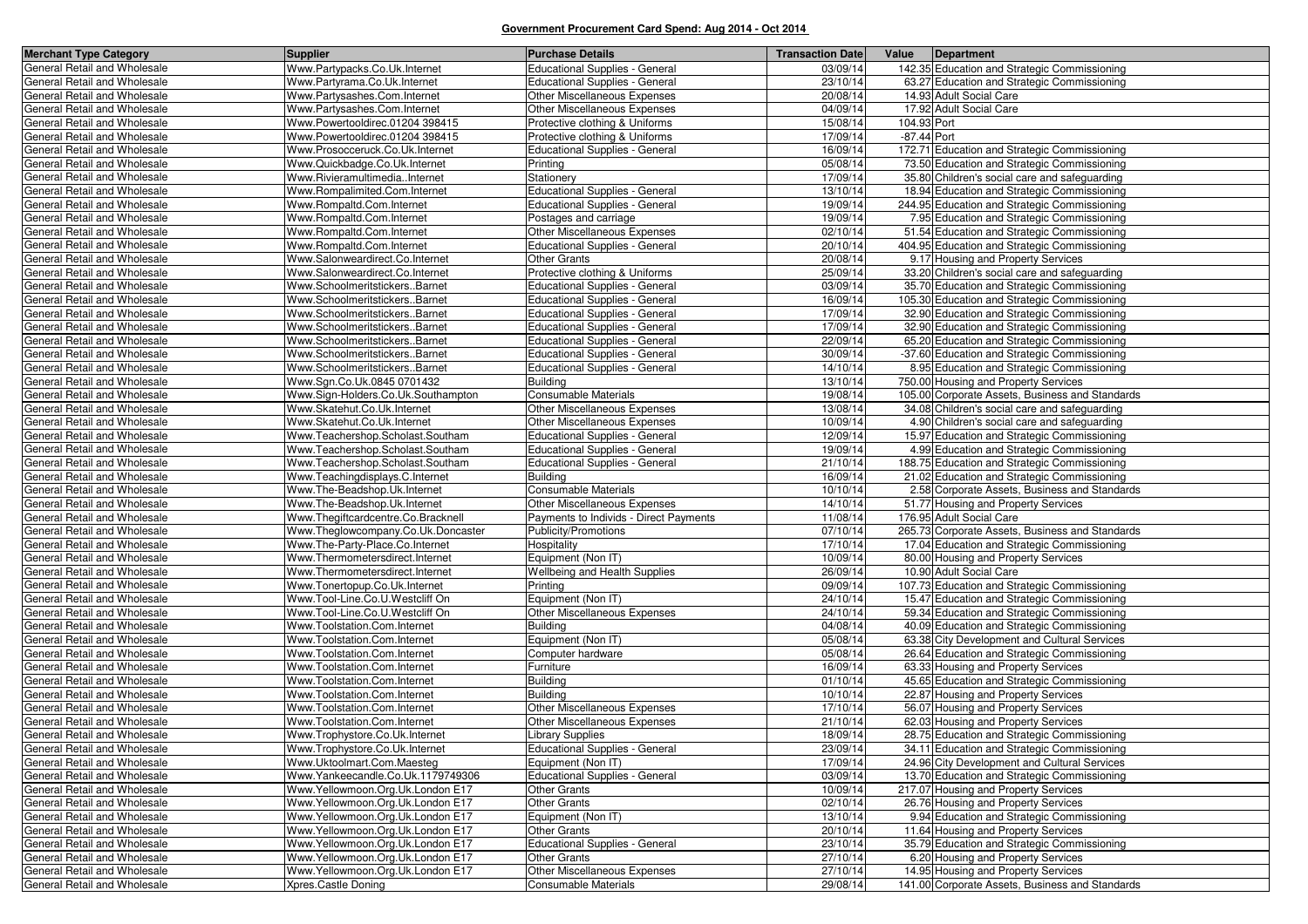| <b>Merchant Type Category</b>                               | <b>Supplier</b>                                                      | <b>Purchase Details</b>                                       | <b>Transaction Date</b> | Value                      | Department                                      |
|-------------------------------------------------------------|----------------------------------------------------------------------|---------------------------------------------------------------|-------------------------|----------------------------|-------------------------------------------------|
| General Retail and Wholesale                                | Xpres.Castle Doning                                                  | <b>Consumable Materials</b>                                   | 25/09/14                |                            | 47.25 Corporate Assets, Business and Standards  |
| General Retail and Wholesale                                | Xpres.Castle Doning                                                  | Other Miscellaneous Expenses                                  | 26/09/14                |                            | 61.85 Education and Strategic Commissioning     |
| General Retail and Wholesale                                | Xpres.Castle Doning                                                  | <b>Consumable Materials</b>                                   | 15/10/14                |                            | 376.70 Corporate Assets, Business and Standards |
| General Retail and Wholesale                                | Xpres.Castle Doning                                                  | Other Miscellaneous Expenses                                  | 16/10/14                |                            | 51.05 Education and Strategic Commissioning     |
| General Retail and Wholesale                                | Xpres.Castle Doning                                                  | <b>Educational Supplies - General</b>                         | 16/10/14                |                            | 47.25 Education and Strategic Commissioning     |
| General Retail and Wholesale                                | Xpres.Castle Doning                                                  | <b>Consumable Materials</b>                                   | 21/10/14                |                            | 142.25 Corporate Assets, Business and Standards |
| General Retail and Wholesale                                | Xpres.Castle Doning                                                  | Other Miscellaneous Expenses                                  | 28/10/14                |                            | -57.60 Education and Strategic Commissioning    |
| General Retail and Wholesale                                | Yeomans Outdoor Le.Southampton                                       | <b>Building</b>                                               | 02/09/14                |                            | 17.90 Housing and Property Services             |
| Hotels and Accommodation                                    | Advertising Online Ltd.Hotel Reserva                                 | Accommodation and Subsistence                                 | 07/10/14                |                            | 99.00 City Development and Cultural Services    |
| Hotels and Accommodation                                    | Bewleys Leeds Ecom.Leeds                                             | Accommodation and Subsistence                                 | 29/10/14                |                            | 78.00 Adult Social Care                         |
| Hotels and Accommodation                                    | Broom Hall Inn. Bidford On Av                                        | <b>Staff Conferences</b>                                      | 23/09/14                |                            | 83.33 Transport and Environment                 |
| Hotels and Accommodation                                    | <b>Butlins Holidays.Hemel Hempste</b>                                | Other Miscellaneous Expenses                                  | 10/10/14                |                            | 220.00 Children's social care and safeguarding  |
| <b>Iotels and Accommodation</b>                             | Caffe Nero - 569. Whiteley Vill                                      | Other Miscellaneous Expenses                                  | 15/09/14                |                            | 3.54 Adult Social Care                          |
| Hotels and Accommodation                                    | Caffe Nero - 569. Whiteley Vill                                      | Other Miscellaneous Expenses                                  | 01/10/14                |                            | 1.54 Adult Social Care                          |
| Hotels and Accommodation                                    | Caffe Nero - 569. Whiteley Vill                                      | Other Miscellaneous Expenses                                  | 23/10/14                |                            | 5.75 Adult Social Care                          |
| Hotels and Accommodation                                    | Careys Manor Hotel. Brockenhurst                                     | <b>Staff Conferences</b>                                      | 24/10/14                |                            | 28.54 Education and Strategic Commissioning     |
| Hotels and Accommodation                                    | Double Tree Hilton.0207 2422828                                      | Other Miscellaneous Expenses                                  | 29/08/14                |                            | 213.00 Transport and Environment                |
| Hotels and Accommodation                                    | Doubletree.Leeds                                                     | Accommodation and Subsistence                                 | 20/10/14                |                            | 131.67 Education and Strategic Commissioning    |
| Hotels and Accommodation                                    | Ely House Hotel. Wolverhampton                                       | Accommodation and Subsistence                                 | 22/10/14                |                            | 57.50 Transport and Environment                 |
| Hotels and Accommodation                                    | Etap Glasgow.Glasgow                                                 | Other Miscellaneous Expenses                                  | 12/09/14                |                            | 290.83 Children's social care and safeguarding  |
| Hotels and Accommodation                                    | Etap Portsmouth.Portsmouth                                           | Payments to Indivs and VOs - VOs                              | 26/08/14                |                            | 142.90 Children's social care and safeguarding  |
| Hotels and Accommodation                                    | Etap Portsmouth.Portsmouth                                           | Payments to Indivs and VOs - VOs                              | 27/08/14                |                            | -73.95 Children's social care and safeguarding  |
| Hotels and Accommodation                                    | Haven Guest House.Gosport                                            | <b>Private Contractors</b>                                    | 17/09/14                |                            | 717.50 Housing and Property Services            |
| <b>Hotels and Accommodation</b>                             | Haven Guest House.Gosport                                            | <b>Private Contractors</b>                                    | 17/09/14                |                            | 138.38 Housing and Property Services            |
| Hotels and Accommodation                                    | Haven Guest House.Gosport                                            | <b>Private Contractors</b>                                    | 17/09/14                |                            | 256.25 Housing and Property Services            |
| <b>Iotels and Accommodation</b>                             | Hol Inn Birm City.Birmingham                                         | Accommodation and Subsistence                                 | 12/10/14                |                            | 162.19 Education and Strategic Commissioning    |
| Hotels and Accommodation                                    | Holiday Inn Express Ban.Banbury                                      | Accommodation and Subsistence                                 | 23/09/14                |                            | 66.67 Education and Strategic Commissioning     |
| <b>Hotels and Accommodation</b>                             | Holiday Inn.Basildon                                                 | Equipment (Non IT)                                            | 01/10/14                |                            | 90.00 Corporate Assets, Business and Standards  |
| Hotels and Accommodation                                    | Holiday Inn.Basildon                                                 | Equipment (Non IT)                                            | 09/10/14                |                            | 14.35 Corporate Assets, Business and Standards  |
| <b>Hotels and Accommodation</b>                             | Holiday Inn.Portsmouth                                               | <b>Staff Conferences</b>                                      | 03/09/14                |                            | 315.83 Education and Strategic Commissioning    |
| Hotels and Accommodation                                    | Holiday Inn.Portsmouth                                               | <b>Staff Conferences</b>                                      | 03/09/14                |                            | 326.62 Education and Strategic Commissioning    |
| Hotels and Accommodation                                    | Holiday Inn.Portsmouth                                               | <b>Staff Conferences</b>                                      | 03/09/14                |                            | 315.83 Education and Strategic Commissioning    |
| Hotels and Accommodation                                    | Holiday Inns.Canterbury                                              | Other Miscellaneous Expenses                                  | 01/11/14                |                            | 59.00 Health, Safety and Licensing              |
| Hotels and Accommodation                                    | Hotel Fira Congress.Hospitalet De                                    | Accommodation and Subsistence                                 | 18/09/14<br>18/09/14    | 230.38 Port<br>230.38 Port |                                                 |
| Hotels and Accommodation                                    | Hotel Fira Congress. Hospitalet De<br>Hoteldirect.Co.Uk.01872 261100 | Accommodation and Subsistence<br>Other Miscellaneous Expenses | 05/09/14                |                            | 140.45 Education and Strategic Commissioning    |
| Hotels and Accommodation<br><b>Hotels and Accommodation</b> | Hotelliyhtyma Oy.Helsinki                                            | <b>Staff Training expenses</b>                                | 27/08/14                |                            | 55.71 Education and Strategic Commissioning     |
| Hotels and Accommodation                                    | Hotelliyhtyma Oy.Helsinki                                            | <b>Staff Training expenses</b>                                | 29/08/14                |                            | 64.94 Education and Strategic Commissioning     |
| Hotels and Accommodation                                    | bis Chesterfield.Chesterfield                                        | Staff Training expenses                                       | 30/09/14                |                            | 114.00 Housing and Property Services            |
| Hotels and Accommodation                                    | Ibis Portsmouth.Portsmouth. H                                        | Payments to Indivs and VOs - VOs                              | 22/08/14                |                            | 104.90 Children's social care and safeguarding  |
| <b>Hotels and Accommodation</b>                             | Ibis Portsmouth.Portsmouth. H                                        | Accommodation and Subsistence                                 | 03/10/14                |                            | 62.46 Housing and Property Services             |
| Hotels and Accommodation                                    | Intercontinental Hotels G.Guildford                                  | Other Miscellaneous Expenses                                  | 01/10/14                |                            | 572.50 Health, Safety and Licensing             |
| Hotels and Accommodation                                    | Ivy House.Dolgellau                                                  | Payments to Indivs and VOs - VOs                              | 02/09/14                |                            | 55.00 Children's social care and safeguarding   |
| Hotels and Accommodation                                    | Jurys Inn.Nottingham                                                 | Accommodation and Subsistence                                 | 11/09/14                |                            | 62.50 Adult Social Care                         |
| Hotels and Accommodation                                    | Just Results Ltd.Oxon                                                | Accommodation and Subsistence                                 | 28/08/14                |                            | 41.67 Education and Strategic Commissioning     |
| Hotels and Accommodation                                    | Keppels Head Hotel.Portsmouth                                        | <b>Private Contractors</b>                                    | 05/08/14                |                            | 305.19 Housing and Property Services            |
| Hotels and Accommodation                                    | Keppels Head Hotel.Portsmouth                                        | <b>Private Contractors</b>                                    | 12/08/14                |                            | 237.36 Housing and Property Services            |
| Hotels and Accommodation                                    | <b>Keppels Head Hotel.Portsmouth</b>                                 | <b>Private Contractors</b>                                    | 19/08/14                |                            | 101.73 Housing and Property Services            |
| Hotels and Accommodation                                    | Keppels Head Hotel.Portsmouth                                        | <b>Private Contractors</b>                                    | 02/09/14                |                            | 169.54 Housing and Property Services            |
| Hotels and Accommodation                                    | Keppels Head Hotel.Portsmouth                                        | <b>Private Contractors</b>                                    | 09/09/14                |                            | 474.72 Housing and Property Services            |
| Hotels and Accommodation                                    | Keppels Head Hotel. Portsmouth                                       | <b>Private Contractors</b>                                    | 16/09/14                |                            | 474.72 Housing and Property Services            |
| Hotels and Accommodation                                    | Keppels Head Hotel.Portsmouth                                        | <b>Private Contractors</b>                                    | 23/09/14                |                            | 678.20 Housing and Property Services            |
| Hotels and Accommodation                                    | Keppels Head Hotel.Portsmouth                                        | <b>Private Contractors</b>                                    | 30/09/14                |                            | 474.74 Housing and Property Services            |
| Hotels and Accommodation                                    | Keppels Head Hotel.Portsmouth                                        | <b>Private Contractors</b>                                    | 07/10/14                |                            | 313.56 Housing and Property Services            |
| Hotels and Accommodation                                    | Keppels Head Hotel.Portsmouth                                        | <b>Private Contractors</b>                                    | 07/10/14                |                            | 195.09 Housing and Property Services            |
| Hotels and Accommodation                                    | Keppels Head Hotel.Portsmouth                                        | <b>Private Contractors</b>                                    | 14/10/14                |                            | 279.65 Housing and Property Services            |
| Hotels and Accommodation                                    | Keppels Head Hotel.Portsmouth                                        | <b>Private Contractors</b>                                    | 14/10/14                |                            | 195.09 Housing and Property Services            |
| Hotels and Accommodation                                    | Keppels Head Hotel.Portsmouth                                        | <b>Private Contractors</b>                                    | 21/10/14                |                            | 210.70 Housing and Property Services            |
| Hotels and Accommodation                                    | Keppels Head Hotel.Portsmouth                                        | <b>Private Contractors</b>                                    | 21/10/14                |                            | 271.28 Housing and Property Services            |
| Hotels and Accommodation                                    | Keppels Head Hotel.Portsmouth                                        | <b>Private Contractors</b>                                    | 28/10/14                |                            | 195.09 Housing and Property Services            |
| Hotels and Accommodation                                    | Keppels Head Hotel.Portsmouth                                        | <b>Private Contractors</b>                                    | 28/10/14                |                            | 110.10 Housing and Property Services            |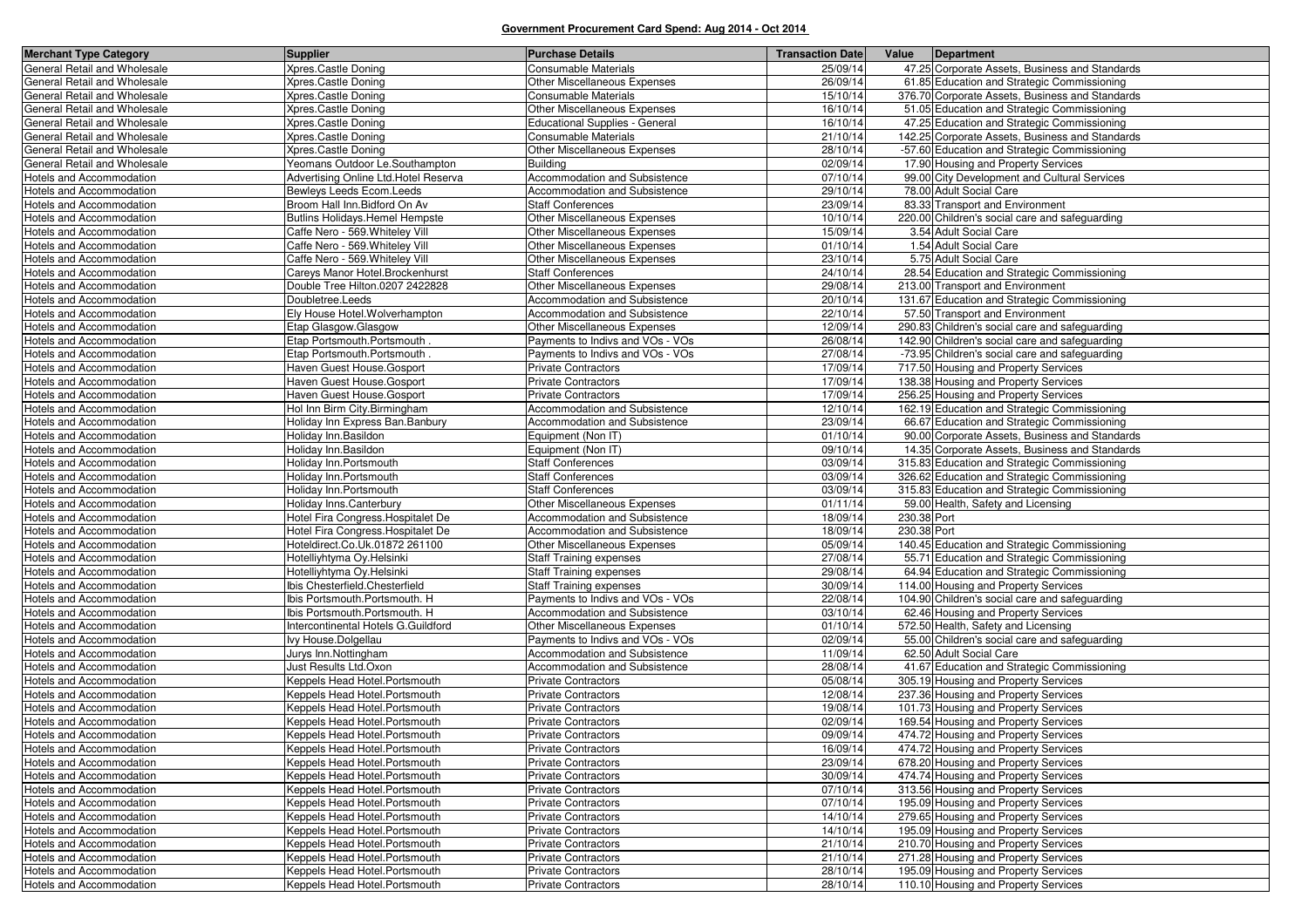| <b>Merchant Type Category</b>                               | <b>Supplier</b>                                                  | <b>Purchase Details</b>                                           | <b>Transaction Date</b> | Value | Department                                                                                    |
|-------------------------------------------------------------|------------------------------------------------------------------|-------------------------------------------------------------------|-------------------------|-------|-----------------------------------------------------------------------------------------------|
| Hotels and Accommodation                                    | Keppels Head Hotel.Portsmouth                                    | Other Miscellaneous Expenses                                      | 02/11/14                |       | 189.00 Children's social care and safeguarding                                                |
| Hotels and Accommodation                                    | Leopold Hotel Sheffield.Sheffield                                | Other Miscellaneous Expenses                                      | 14/10/14                |       | 79.95 Corporate Assets, Business and Standards                                                |
| Hotels and Accommodation                                    | Les Ducs.Caen                                                    | <b>Private Contractors</b>                                        | 09/10/14                |       | 63.79 City Development and Cultural Services                                                  |
| Hotels and Accommodation                                    | Les Ducs.Caen                                                    | <b>Private Contractors</b>                                        | 09/10/14                |       | 63.79 City Development and Cultural Services                                                  |
| Hotels and Accommodation                                    | Manning Hotels Ltd.Southsea                                      | Rents paid                                                        | 25/09/14                |       | 41.67 Transport and Environment                                                               |
| <b>Hotels and Accommodation</b>                             | Manning Hotels Ltd.Southsea                                      | Hospitality                                                       | 25/09/14                |       | 12.50 Transport and Environment                                                               |
| Hotels and Accommodation                                    | Manning Hotels Ltd.Southsea                                      | Payments to Private Providers                                     | 07/10/14                |       | 486.00 Children's social care and safeguarding                                                |
| <b>Hotels and Accommodation</b>                             | Marriott.Manchester160                                           | Other Miscellaneous Expenses                                      | 22/10/14                |       | 7.33 Children's social care and safeguarding                                                  |
| Hotels and Accommodation                                    | Marriott.Marriott                                                | Other Miscellaneous Expenses                                      | 22/10/14                |       | 120.00 Children's social care and safeguarding                                                |
| Hotels and Accommodation                                    | Marriott.Portsmouth                                              | <b>Other Grants</b>                                               | 07/10/14                |       | 78.33 Housing and Property Services                                                           |
| Hotels and Accommodation                                    | Marriott.Portsmouth                                              | <b>Staff Conferences</b>                                          | 01/11/14                |       | 88.33 Education and Strategic Commissioning                                                   |
| Hotels and Accommodation                                    | Max Serviced Apartment.London                                    | Accommodation and Subsistence                                     | 04/09/14                |       | 266.67 Transport and Environment                                                              |
| Hotels and Accommodation                                    | Oxford Hotel.Oxford                                              | <b>Staff Conferences</b>                                          | 11/10/14                |       | 87.50 Education and Strategic Commissioning                                                   |
| <b>Hotels and Accommodation</b>                             | Paypal.35314369001                                               | Payments to Private Providers                                     | 08/10/14                |       | 479.74 Children's social care and safeguarding                                                |
| Hotels and Accommodation                                    | Paypal.35314369001                                               | Payments to Private Providers                                     | 28/10/14                |       | -25.00 Children's social care and safeguarding                                                |
| Hotels and Accommodation                                    | Paypal.35314369001                                               | Payments to Private Providers                                     | 31/10/14                |       | 567.50 Children's social care and safeguarding                                                |
| Hotels and Accommodation                                    | Pembroke Park Guest Ho.Southsea                                  | Accommodation and Subsistence                                     | 24/10/14                |       | 350.00 Adult Social Care                                                                      |
| Hotels and Accommodation                                    | Premier Inn 44529775. Halifax                                    | Other Miscellaneous Expenses                                      | 03/09/14                |       | 72.25 Children's social care and safeguarding                                                 |
| <b>Hotels and Accommodation</b>                             | Premier Inn44013150.Goole                                        | Rail costs                                                        | 20/10/14                |       | 94.99 Adult Social Care                                                                       |
| Hotels and Accommodation                                    | Premier Inn44013150.Goole                                        | Rail costs                                                        | 20/10/14                |       | 80.75 Adult Social Care                                                                       |
| Hotels and Accommodation                                    | Premier Inn44013150.Goole                                        | Rail costs                                                        | 20/10/14                |       | -80.75 Adult Social Care                                                                      |
| Hotels and Accommodation                                    | Premier Inn44014535.Chesterfield                                 | <b>Staff Training expenses</b>                                    | 24/09/14                |       | 181.50 Housing and Property Services                                                          |
| Hotels and Accommodation                                    | Premier Inn44018095.Basildon                                     | Equipment (Non IT)                                                | 03/10/14                |       | 80.00 Corporate Assets, Business and Standards                                                |
| Hotels and Accommodation                                    | Premier Inn44018095.Basildon                                     | Equipment (Non IT)                                                | 03/10/14                |       | 593.00 Corporate Assets, Business and Standards                                               |
| Hotels and Accommodation                                    | Premier Inn44018095.Basildon                                     | Equipment (Non IT)                                                | 03/10/14                |       | 87.00 Corporate Assets, Business and Standards                                                |
| Hotels and Accommodation                                    | Premier Inn44028535.Leicester                                    | Accommodation and Subsistence                                     | 08/10/14                |       | 135.42 Education and Strategic Commissioning                                                  |
| <b>Hotels and Accommodation</b>                             | Premier Inn44521700.Newcastle                                    | Payments to Private Providers                                     | 15/09/14                |       | 52.00 Children's social care and safeguarding                                                 |
| Hotels and Accommodation                                    | Premier Inn44521910. Halifax                                     | Accommodation and Subsistence                                     | 16/10/14                |       | 193.33 Children's social care and safeguarding                                                |
| Hotels and Accommodation                                    | Rydeview Hotel.Southsea                                          | Payments to Indivs and VOs - VOs                                  | 25/08/14                |       | 25.00 Children's social care and safeguarding                                                 |
| Hotels and Accommodation                                    | Rydeview Hotel.Southsea                                          | Payments to Indivs and VOs - VOs                                  | 02/09/14                |       | -25.00 Children's social care and safeguarding                                                |
| Hotels and Accommodation                                    | Seacrest Hotel.Southsea                                          | Other Miscellaneous Expenses                                      | 29/08/14                |       | 87.50 City Development and Cultural Services                                                  |
| Hotels and Accommodation                                    | The Carlton Hotel.Rugby                                          | <b>Staff Training expenses</b>                                    | 11/09/14                |       | 100.00 Health, Safety and Licensing                                                           |
| Hotels and Accommodation                                    | The Carlton Hotel.Rugby                                          | Other Transport Expenses                                          | 21/10/14                |       | 102.67 Health, Safety and Licensing                                                           |
| Hotels and Accommodation                                    | The Imperial Hotels Londo.London                                 | Other Miscellaneous Expenses                                      | 19/09/14                |       | 81.00 Education and Strategic Commissioning                                                   |
| Hotels and Accommodation                                    | The Imperial Hotels Londo.London                                 | Other Miscellaneous Expenses                                      | 13/10/14                |       | 86.67 Education and Strategic Commissioning                                                   |
| Hotels and Accommodation                                    | The Manor House Hotel.Oxford                                     | Other Miscellaneous Expenses                                      | 23/09/14                |       | 175.00 Education and Strategic Commissioning                                                  |
| Hotels and Accommodation                                    | The Trebovir Hotel.London Sw5                                    | <b>Staff Conferences</b>                                          | 20/10/14                |       | 94.21 Transport and Environment                                                               |
| Hotels and Accommodation                                    | The W14 Hotel. The W14 Hotel                                     | Accommodation and Subsistence                                     | 15/10/14                |       | 325.00 Solent LEP                                                                             |
| Hotels and Accommodation                                    | Thistle Kensington Gdn.0871 977 2323                             | Other Transport Expenses                                          | 21/10/14                |       | 5.00 Transport and Environment                                                                |
| Hotels and Accommodation                                    | Travelodge Agent.Reservation                                     | Accommodation and Subsistence                                     | 04/09/14                |       | 120.00 Finance                                                                                |
| Hotels and Accommodation                                    | Travelodge Agent.Reservation                                     | <b>Staff Conferences</b>                                          | 06/10/14                |       | 113.50 Public Health                                                                          |
| Hotels and Accommodation                                    | Travelodge Agent.Reservation                                     | <b>Other Miscellaneous Expenses</b>                               | 21/10/14                |       | 94.50 Children's social care and safeguarding                                                 |
| Hotels and Accommodation<br><b>Hotels and Accommodation</b> | Travelodge Agent.Reservation                                     | <b>Other Miscellaneous Expenses</b>                               | 31/10/14<br>24/09/14    |       | 187.08 Finance<br>3.50 City Development and Cultural Services                                 |
| Hotels and Accommodation                                    | Travelodge Birmingham.Birmingham                                 | Accommodation and Subsistence                                     | 27/08/14                |       |                                                                                               |
| Hotels and Accommodation                                    | Travelodge Website.Reservation<br>Travelodge Website.Reservation | Payments to Indivs and VOs - VOs<br>Accommodation and Subsistence | 11/09/14                |       | 82.00 Children's social care and safeguarding<br>42.50 City Development and Cultural Services |
| Hotels and Accommodation                                    | Travelodge Website.Reservation                                   | <b>Staff Conferences</b>                                          | 19/09/14                |       | 33.87 Health, Safety and Licensing                                                            |
| Hotels and Accommodation                                    | Travelodge Website.Reservation                                   | Accommodation and Subsistence                                     | 21/09/14                |       | 336.67 Transport and Environment                                                              |
| Hotels and Accommodation                                    | Travelodge Website.Reservation                                   | Accommodation and Subsistence                                     | 06/10/14                |       | 63.33 City Development and Cultural Services                                                  |
| Hotels and Accommodation                                    | Travelodge Website.Reservation                                   | Other Miscellaneous Expenses                                      | 17/10/14                |       | 50.83 Education and Strategic Commissioning                                                   |
| Hotels and Accommodation                                    | Travelodge Website.Reservation                                   | Accommodation and Subsistence                                     | 22/10/14                |       | 75.83 Finance                                                                                 |
| <b>Hotels and Accommodation</b>                             | Travelodge Website.Reservation                                   | Accommodation and Subsistence                                     | 22/10/14                |       | 106.67 Finance                                                                                |
| Hotels and Accommodation                                    | Travelodge Website.Reservation                                   | Accommodation and Subsistence                                     | 28/10/14                |       | 36.67 Children's social care and safeguarding                                                 |
| Hotels and Accommodation                                    | Upper Mount House.Southsea                                       | Accommodation and Subsistence                                     | 17/10/14                |       | 41.67 City Development and Cultural Services                                                  |
| Hotels and Accommodation                                    | Upper Mount House.Southsea                                       | Accommodation and Subsistence                                     | 20/10/14                |       | 41.67 City Development and Cultural Services                                                  |
| Hotels and Accommodation                                    | Upper Mount House.Southsea                                       | Accommodation and Subsistence                                     | 21/10/14                |       | 41.67 City Development and Cultural Services                                                  |
| Hotels and Accommodation                                    | Upper Mount House.Southsea                                       | Accommodation and Subsistence                                     | 23/10/14                |       | 41.67 City Development and Cultural Services                                                  |
| Hotels and Accommodation                                    | Waverley Park Lodge.Southsea                                     | Payments to Indivs and VOs - VOs                                  | 22/08/14                |       | 140.00 Children's social care and safeguarding                                                |
| Leisure Activities                                          | Amberley Working Museu.Arundel                                   | Other Miscellaneous Expenses                                      | 06/08/14                |       | 65.80 Adult Social Care                                                                       |
| Leisure Activities                                          | Aqualand Torremolinos. Torremolinos                              | Cost of School Trips                                              | 16/09/14                |       | 6.74 Education and Strategic Commissioning                                                    |
| Leisure Activities                                          | Aqualand Torremolinos. Torremolinos                              | Cost of School Trips                                              | 16/09/14                |       | 15.47 Education and Strategic Commissioning                                                   |
|                                                             |                                                                  |                                                                   |                         |       |                                                                                               |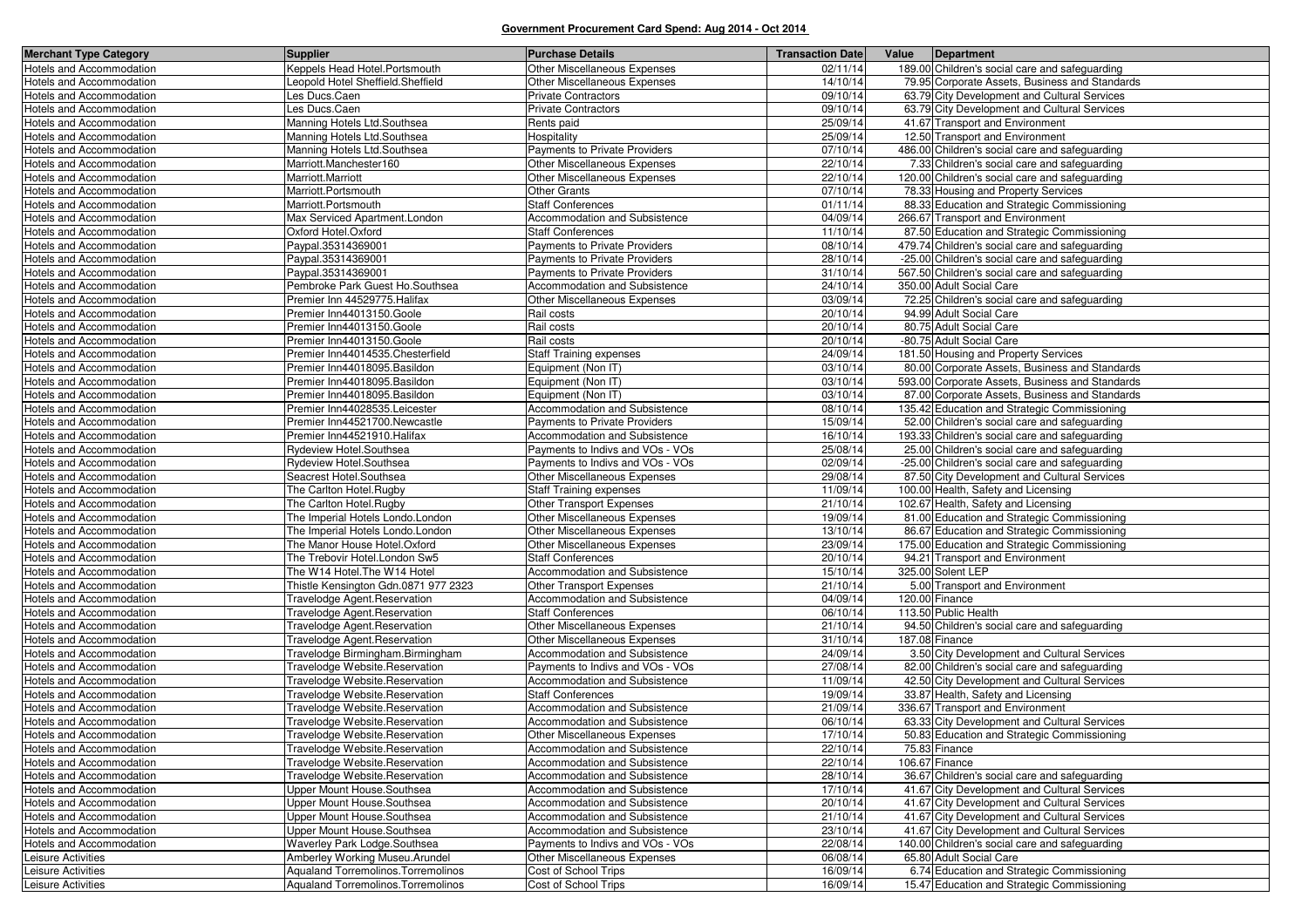| <b>Merchant Type Category</b> | <b>Supplier</b>                       | <b>Purchase Details</b>               | <b>Transaction Date</b> | Value | Department                                    |
|-------------------------------|---------------------------------------|---------------------------------------|-------------------------|-------|-----------------------------------------------|
| Leisure Activities            | Bc-Gos.Gosport                        | <b>Other Miscellaneous Expenses</b>   | 14/08/14                |       | 17.50 Children's social care and safeguarding |
| Leisure Activities            | Bc-Gos.Gosport                        | Other Schools expenses                | 23/10/14                |       | 17.50 Education and Strategic Commissioning   |
| Leisure Activities            | Bowlplex.01202 758381                 | Payments to Indivs and VOs - VOs      | 07/09/14                |       | 7.08 Children's social care and safeguarding  |
| Leisure Activities            | Bowlplex.01202 758381                 | <b>Educational Supplies - General</b> | 12/09/14                |       | 30.83 Education and Strategic Commissioning   |
| Leisure Activities            | Bowlplex.01202 758381                 | Payments to Indivs and VOs - VOs      | 12/09/14                |       | 7.08 Children's social care and safeguarding  |
| Leisure Activities            | Bowlplex.01202 758381                 | Payments to Indivs and VOs - VOs      | 05/10/14                |       | 8.50 Children's social care and safeguarding  |
| Leisure Activities            | Bowlplex.Gunwharf Quay                | Catering supplies                     | 25/08/14                |       | 3.83 Children's social care and safeguarding  |
| Leisure Activities            | Bowlplex.Gunwharf Quay                | Catering supplies                     | 25/08/14                |       | 13.25 Children's social care and safeguarding |
| Leisure Activities            | Bowlplex.Gunwharf Quay                | Payments to Indivs and VOs - VOs      | 31/08/14                |       | 4.33 Children's social care and safeguarding  |
| Leisure Activities            | Bowlplex.Gunwharf Quay                | Payments to Indivs and VOs - VOs      | 07/09/14                |       | 4.33 Children's social care and safeguarding  |
| Leisure Activities            | Bowlplex.Gunwharf Quay                | Payments to Indivs and VOs - VOs      | 12/09/14                |       | 4.33 Children's social care and safeguarding  |
| Leisure Activities            | Bowlplex.Gunwharf Quay                | <b>Other Miscellaneous Expenses</b>   | 25/10/14                |       | 11.04 Education and Strategic Commissioning   |
| Leisure Activities            | Bowlplex.Portsmouth                   | Other Miscellaneous Expenses          | 05/08/14                |       | 10.42 Adult Social Care                       |
| Leisure Activities            | Bowlplex.Portsmouth                   | Other Miscellaneous Expenses          | 06/08/14                |       | 16.67 Adult Social Care                       |
| Leisure Activities            | Bowlplex.Portsmouth                   | <b>Other Miscellaneous Expenses</b>   | 11/08/14                |       | 6.25 Adult Social Care                        |
| Leisure Activities            | Bowlplex.Portsmouth                   | Other Miscellaneous Expenses          | 13/08/14                |       | 16.67 Adult Social Care                       |
| Leisure Activities            | Bowlplex.Portsmouth                   | Other Miscellaneous Expenses          | 14/08/14                |       | 20.83 Adult Social Care                       |
| Leisure Activities            | Bowlplex.Portsmouth                   | Other Miscellaneous Expenses          | 15/08/14                |       | 50.00 Adult Social Care                       |
| Leisure Activities            | Bowlplex.Portsmouth                   | Other Miscellaneous Expenses          | 18/08/14                |       | 10.42 Adult Social Care                       |
| Leisure Activities            | Bowlplex.Portsmouth                   | <b>Other Miscellaneous Expenses</b>   | 19/08/14                |       | 12.50 Adult Social Care                       |
| Leisure Activities            | Bowlplex.Portsmouth                   | Other Miscellaneous Expenses          | 20/08/14                |       | 18.75 Adult Social Care                       |
| Leisure Activities            | Bowlplex.Portsmouth                   | <b>Other Miscellaneous Expenses</b>   | 26/08/14                |       | 10.42 Adult Social Care                       |
| Leisure Activities            | Bowlplex.Portsmouth                   | Other Miscellaneous Expenses          | 27/08/14                |       | 2.08 Adult Social Care                        |
| Leisure Activities            | Bowlplex.Portsmouth                   | Other Miscellaneous Expenses          | 27/08/14                |       | 12.50 Adult Social Care                       |
| Leisure Activities            | Bowlplex.Portsmouth                   | <b>Other Miscellaneous Expenses</b>   | 02/09/14                |       | 12.50 Adult Social Care                       |
| Leisure Activities            | Bowlplex.Portsmouth                   | <b>Other Miscellaneous Expenses</b>   | 03/09/14                |       | 14.58 Adult Social Care                       |
| Leisure Activities            | Bowlplex.Portsmouth                   | <b>Other Miscellaneous Expenses</b>   | 08/09/14                |       | 10.42 Adult Social Care                       |
| Leisure Activities            | Bowlplex.Portsmouth                   | Other Miscellaneous Expenses          | 09/09/14                |       | 12.50 Adult Social Care                       |
| Leisure Activities            | Bowlplex.Portsmouth                   | Other Miscellaneous Expenses          | 11/09/14                |       | 4.17 Adult Social Care                        |
| Leisure Activities            | Bowlplex.Portsmouth                   | Other Miscellaneous Expenses          | 15/09/14                |       | 8.33 Adult Social Care                        |
| Leisure Activities            | Bowlplex.Portsmouth                   | Other Miscellaneous Expenses          | 16/09/14                |       | 10.42 Adult Social Care                       |
| Leisure Activities            | Bowlplex.Portsmouth                   | Other Miscellaneous Expenses          | 17/09/14                |       | 4.17 Adult Social Care                        |
| Leisure Activities            | Bowlplex.Portsmouth                   | <b>Other Miscellaneous Expenses</b>   | 17/09/14                |       | 12.50 Adult Social Care                       |
| Leisure Activities            | Bowlplex.Portsmouth                   | Other Miscellaneous Expenses          | 22/09/14                |       | 6.25 Adult Social Care                        |
| Leisure Activities            | Bowlplex.Portsmouth                   | <b>Other Miscellaneous Expenses</b>   | 23/09/14                |       | 12.50 Adult Social Care                       |
| Leisure Activities            | Bowlplex.Portsmouth                   | Other Miscellaneous Expenses          | 24/09/14                |       | 14.58 Adult Social Care                       |
| Leisure Activities            | Bowlplex.Portsmouth                   | Cost of School Trips                  | 25/09/14                |       | 104.85 Education and Strategic Commissioning  |
| Leisure Activities            | Bowlplex.Portsmouth                   | Other Miscellaneous Expenses          | 29/09/14                |       | 6.25 Adult Social Care                        |
| Leisure Activities            | Bowlplex.Portsmouth                   | Other Miscellaneous Expenses          | 30/09/14                |       | 10.42 Adult Social Care                       |
| Leisure Activities            | Bowlplex.Portsmouth                   | <b>Other Miscellaneous Expenses</b>   | 01/10/14                |       | 12.50 Adult Social Care                       |
| Leisure Activities            | Bowlplex.Portsmouth                   | Other Miscellaneous Expenses          | 02/10/14                |       | 4.17 Adult Social Care                        |
| Leisure Activities            | Bowlplex.Portsmouth                   | Other Miscellaneous Expenses          | 08/10/14                |       | 14.58 Adult Social Care                       |
| Leisure Activities            | Bowlplex.Portsmouth                   | Cost of School Trips                  | 08/10/14                |       | 135.33 Education and Strategic Commissioning  |
| Leisure Activities            | Bowlplex.Portsmouth                   | Other Miscellaneous Expenses          | 09/10/14                |       | 4.17 Adult Social Care                        |
| Leisure Activities            | Bowlplex.Portsmouth                   | Other Miscellaneous Expenses          | 10/10/14                |       | 13.98 Children's social care and safeguarding |
| Leisure Activities            | Bowlplex.Portsmouth                   | Other Miscellaneous Expenses          | 13/10/14                |       | 11.67 Adult Social Care                       |
| Leisure Activities            | Bowlplex.Portsmouth                   | Other Miscellaneous Expenses          | 14/10/14                |       | 12.50 Adult Social Care                       |
| Leisure Activities            | Bowlplex.Portsmouth                   | <b>Other Miscellaneous Expenses</b>   | 15/10/14                |       | 14.58 Adult Social Care                       |
| Leisure Activities            | Bowlplex.Portsmouth                   | Other Miscellaneous Expenses          | 20/10/14                |       | 8.33 Adult Social Care                        |
| Leisure Activities            | Bowlplex.Portsmouth                   | Other Miscellaneous Expenses          | 21/10/14                |       | 12.50 Adult Social Care                       |
| Leisure Activities            | Bowlplex.Portsmouth                   | Other Miscellaneous Expenses          | 22/10/14                |       | 12.50 Adult Social Care                       |
| Leisure Activities            | Bowlplex.Portsmouth                   | Other Miscellaneous Expenses          | 25/10/14                |       | 20.83 Adult Social Care                       |
| Leisure Activities            | Bowlplex.Portsmouth                   | Other Miscellaneous Expenses          | 25/10/14                |       | 25.20 Education and Strategic Commissioning   |
| Leisure Activities            | Bowlplex.Portsmouth                   | Other Miscellaneous Expenses          | 27/10/14                |       | 8.33 Adult Social Care                        |
| Leisure Activities            | Bowlplex.Portsmouth                   | Other Miscellaneous Expenses          | 27/10/14                |       | 43.75 Adult Social Care                       |
| Leisure Activities            | Bowlplex.Portsmouth                   | Other Miscellaneous Expenses          | 28/10/14                |       | 8.33 Adult Social Care                        |
| Leisure Activities            | Bowlplex.Portsmouth                   | Other Miscellaneous Expenses          | 28/10/14                |       | 56.00 Education and Strategic Commissioning   |
| Leisure Activities            | <b>Bristol City Council-T.Bristol</b> | Other Transport Expenses              | 10/09/14                |       | 10.00 HR, Legal and Performance               |
| Leisure Activities            | C I H.024 7685 1791                   | Other Miscellaneous Expenses          | 02/10/14                |       | 250.80 Housing and Property Services          |
| Leisure Activities            | Cineworld Chi Cp.0844 815 7747        | Other Miscellaneous Expenses          | 29/10/14                |       | 14.20 Children's social care and safeguarding |
| Leisure Activities            | Clarence Pier.Southsea                | Other Miscellaneous Expenses          | 07/08/14                |       | 20.00 Children's social care and safeguarding |
|                               |                                       |                                       |                         |       |                                               |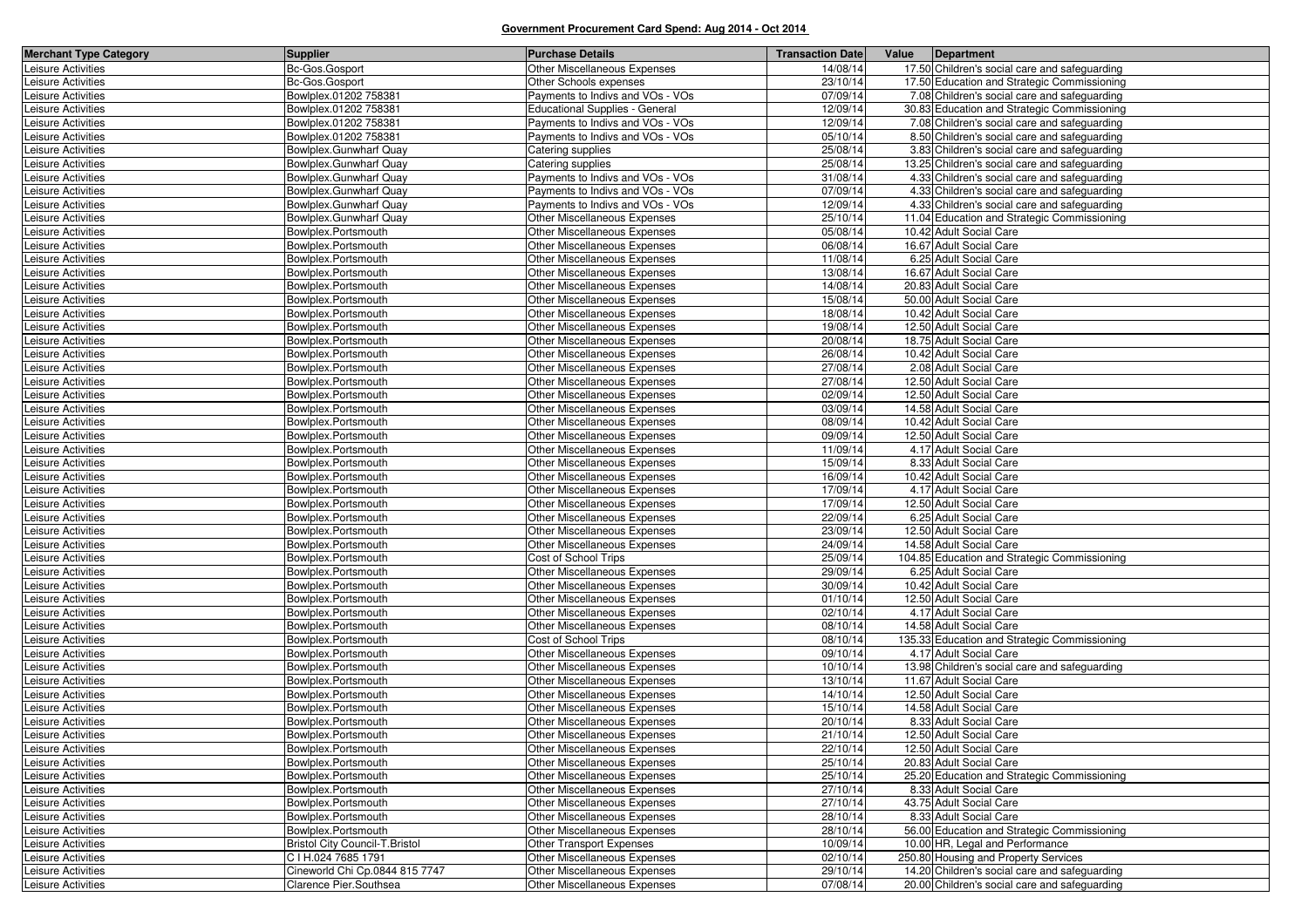| <b>Merchant Type Category</b>            | <b>Supplier</b>                                                               | <b>Purchase Details</b>                                             | <b>Transaction Date</b> | Value<br>Department                                |
|------------------------------------------|-------------------------------------------------------------------------------|---------------------------------------------------------------------|-------------------------|----------------------------------------------------|
| Leisure Activities                       | <b>Collections Online.London</b>                                              | Stationery                                                          | 30/10/14                | 14.50 City Development and Cultural Services       |
| Leisure Activities                       | Encore Tickets.London                                                         | <b>Educational Supplies - General</b>                               | 15/09/14                | 937.50 Education and Strategic Commissioning       |
| Leisure Activities                       | Equitogs.Billingshurst                                                        | Other Miscellaneous Expenses                                        | 02/08/14                | 70.71 Children's social care and safeguarding      |
| Leisure Activities                       | Fields In Trust.2087353388                                                    | Equipment (Non IT)                                                  | 06/10/14                | 217.50 Transport and Environment                   |
| Leisure Activities                       | Go Bowling.Fareham                                                            | <b>Educational Supplies - General</b>                               | 28/10/14                | 57.37 Education and Strategic Commissioning        |
| Leisure Activities                       | Goals Portsmouth.Portsmouth                                                   | <b>Other Miscellaneous Expenses</b>                                 | 26/08/14                | 12.00 Children's social care and safeguarding      |
| Leisure Activities                       | Goals Portsmouth.Portsmouth                                                   | Payments to Indivs and VOs - VOs                                    | 09/09/14                | 4.00 Children's social care and safeguarding       |
| Leisure Activities                       | Historicdockyard0239 2728069                                                  | Other Schools expenses                                              | 13/10/14                | 186.00 Education and Strategic Commissioning       |
| Leisure Activities                       | Historicdockyard.C.Internet                                                   | Cost of School Trips                                                | 02/10/14                | 121.09 Education and Strategic Commissioning       |
| Leisure Activities                       | Historicdockyard.C.Internet                                                   | Cost of School Trips                                                | 02/10/14                | 445.76 Education and Strategic Commissioning       |
| Leisure Activities                       | Historicdockyard.C.Internet                                                   | Publicity/Promotions                                                | 03/10/14                | 175.00 Children's social care and safeguarding     |
| eisure Activities                        | Historicdockyard.C.Internet                                                   | <b>Educational Supplies - General</b>                               | 22/10/14                | 80.00 Education and Strategic Commissioning        |
| Leisure Activities                       | Horizon Leisure Trust. Havant                                                 | <b>Other Miscellaneous Expenses</b>                                 | 21/08/14                | 14.00 Children's social care and safeguarding      |
| Leisure Activities                       | Horizon Leisure Trust.Havant                                                  | Cost of School Trips                                                | 04/09/14                | 8.33 Education and Strategic Commissioning         |
| eisure Activities                        | Horizon Leisure Trust.Havant                                                  | Cost of School Trips                                                | 04/09/14                | 5.96 Education and Strategic Commissioning         |
| Leisure Activities                       | Horizon Leisure Trust.Havant                                                  | Other Grants                                                        | 08/09/14                | 104.00 Housing and Property Services               |
| Leisure Activities                       | Horizon Leisure Trust. Havant                                                 | <b>Other Grants</b>                                                 | 09/09/14                | -1.00 Housing and Property Services                |
| Leisure Activities                       | Horizon Leisure Trust.Havant                                                  | <b>Other Miscellaneous Expenses</b>                                 | 23/10/14                | 2.92 Adult Social Care                             |
| Leisure Activities                       | Madame Tussauds.London Nw1                                                    | Other Schools expenses                                              | 12/08/14                | 123.00 Education and Strategic Commissioning       |
| Leisure Activities                       | Marwell Wildlife.Winchester                                                   | <b>Educational Supplies - General</b>                               | 21/10/14                | 21.20 Education and Strategic Commissioning        |
| Leisure Activities                       | Mfa Superbowl.Chichester                                                      | Payments to Indivs and VOs - VOs                                    | 26/10/14                | 4.95 Children's social care and safeguarding       |
| Leisure Activities                       | Moors Valley Cntry.Prk Ringwood                                               | <b>Other Miscellaneous Expenses</b>                                 | 07/09/14                | 10.80 Housing and Property Services                |
| eisure Activities                        | Moors Valley Cntry. Prk Ringwood                                              | Cost of School Trips                                                | 09/10/14                | 10.42 Education and Strategic Commissioning        |
| Leisure Activities                       | Mountbatten Gymnastics Ce.Portsmouth                                          | Other Miscellaneous Expenses                                        | 04/08/14                | 25.00 Adult Social Care                            |
| Leisure Activities                       | Mountbatten Gymnastics Ce.Portsmouth                                          | Other Miscellaneous Expenses                                        | 06/08/14                | 12.50 Adult Social Care                            |
| Leisure Activities                       | Mountbatten Gymnastics Ce.Portsmouth                                          | Other Miscellaneous Expenses                                        | 11/08/14                | 25.00 Adult Social Care                            |
| Leisure Activities                       | Mountbatten Gymnastics Ce.Portsmouth                                          | Other Miscellaneous Expenses                                        | 13/08/14                | 12.50 Adult Social Care                            |
| Leisure Activities                       | Mountbatten Gymnastics Ce.Portsmouth                                          | <b>Other Miscellaneous Expenses</b>                                 | 18/08/14                | 25.00 Adult Social Care                            |
| Leisure Activities                       | Mountbatten Gymnastics Ce.Portsmouth                                          | <b>Other Miscellaneous Expenses</b>                                 | 20/08/14                | 12.50 Adult Social Care                            |
| Leisure Activities                       | Mountbatten Gymnastics Ce.Portsmouth                                          | Other Miscellaneous Expenses                                        | 27/08/14                | 12.50 Adult Social Care                            |
| Leisure Activities                       | Mountbatten Gymnastics Ce.Portsmouth                                          | <b>Other Miscellaneous Expenses</b>                                 | 01/09/14                | 25.00 Adult Social Care                            |
| Leisure Activities                       | Mountbatten Gymnastics Ce.Portsmouth                                          | Other Miscellaneous Expenses                                        | 03/09/14                | 12.50 Adult Social Care                            |
| Leisure Activities                       | Mountbatten Gymnastics Ce.Portsmouth                                          | <b>Other Miscellaneous Expenses</b>                                 | 08/09/14                | 25.00 Adult Social Care                            |
| Leisure Activities                       | Mountbatten Gymnastics Ce.Portsmouth                                          | Other Miscellaneous Expenses                                        | 10/09/14                | 12.50 Adult Social Care                            |
| Leisure Activities                       | Mountbatten Gymnastics Ce.Portsmouth                                          | Other Miscellaneous Expenses                                        | 15/09/14                | 25.00 Adult Social Care                            |
| Leisure Activities                       | Mountbatten Gymnastics Ce.Portsmouth                                          | Other Miscellaneous Expenses                                        | 22/09/14                | 25.00 Adult Social Care                            |
| eisure Activities                        | Mountbatten Gymnastics Ce.Portsmouth                                          | Other Miscellaneous Expenses                                        | 24/09/14                | 12.50 Adult Social Care                            |
| Leisure Activities                       | Mountbatten Gymnastics Ce.Portsmouth                                          | Other Miscellaneous Expenses                                        | 29/09/14                | 25.00 Adult Social Care<br>12.50 Adult Social Care |
| eisure Activities                        | Mountbatten Gymnastics Ce.Portsmouth                                          | Other Miscellaneous Expenses                                        | 01/10/14<br>06/10/14    | 25.00 Adult Social Care                            |
| eisure Activities                        | Mountbatten Gymnastics Ce.Portsmouth                                          | Other Miscellaneous Expenses                                        | 08/10/14                |                                                    |
| Leisure Activities                       | Mountbatten Gymnastics Ce.Portsmouth                                          | <b>Other Miscellaneous Expenses</b><br>Other Miscellaneous Expenses | 15/10/14                | 12.50 Adult Social Care<br>12.50 Adult Social Care |
| Leisure Activities<br>Leisure Activities | Mountbatten Gymnastics Ce. Portsmouth<br>Mountbatten Gymnastics Ce.Portsmouth | <b>Other Miscellaneous Expenses</b>                                 | 20/10/14                | 25.00 Adult Social Care                            |
| Leisure Activities                       | Mountbatten Gymnastics Ce.Portsmouth                                          | <b>Other Miscellaneous Expenses</b>                                 | 22/10/14                | 12.50 Adult Social Care                            |
| Leisure Activities                       | Mountbatten Gymnastics Ce.Portsmouth                                          | Other Miscellaneous Expenses                                        | 27/10/14                | 25.00 Adult Social Care                            |
| Leisure Activities                       | Mountbatten Gymnastics Ce.Portsmouth                                          | <b>Other Miscellaneous Expenses</b>                                 | 29/10/14                | 12.50 Adult Social Care                            |
| Leisure Activities                       | Mountbatten Leisure Centr.Portsmouth                                          | Other Miscellaneous Expenses                                        | 04/08/14                | 12.50 Adult Social Care                            |
| Leisure Activities                       | Mountbatten Leisure Centr. Portsmouth                                         | Other Miscellaneous Expenses                                        | 05/08/14                | 3.29 Adult Social Care                             |
| eisure Activities                        | Mountbatten Leisure Centr. Portsmouth                                         | Other Schools expenses                                              | 05/08/14                | 17.55 Education and Strategic Commissioning        |
| Leisure Activities                       | Mountbatten Leisure Centr. Portsmouth                                         | Other Miscellaneous Expenses                                        | 05/08/14                | 5.62 Adult Social Care                             |
| Leisure Activities                       | Mountbatten Leisure Centr. Portsmouth                                         | <b>Other Miscellaneous Expenses</b>                                 | 05/08/14                | 5.62 Adult Social Care                             |
| Leisure Activities                       | Mountbatten Leisure Centr. Portsmouth                                         | Other Miscellaneous Expenses                                        | 05/08/14                | 2.62 Adult Social Care                             |
| Leisure Activities                       | Mountbatten Leisure Centr. Portsmouth                                         | Other Miscellaneous Expenses                                        | 05/08/14                | 4.33 Adult Social Care                             |
| Leisure Activities                       | Mountbatten Leisure Centr. Portsmouth                                         | Other Miscellaneous Expenses                                        | 07/08/14                | 4.96 Adult Social Care                             |
| Leisure Activities                       | Mountbatten Leisure Centr. Portsmouth                                         | <b>Other Miscellaneous Expenses</b>                                 | 07/08/14                | 2.17 Adult Social Care                             |
| Leisure Activities                       | Mountbatten Leisure Centr. Portsmouth                                         | Other Miscellaneous Expenses                                        | 07/08/14                | 6.50 Adult Social Care                             |
| Leisure Activities                       | Mountbatten Leisure Centr. Portsmouth                                         | Other Miscellaneous Expenses                                        | 11/08/14                | 12.50 Adult Social Care                            |
| Leisure Activities                       | Mountbatten Leisure Centr. Portsmouth                                         | Other Miscellaneous Expenses                                        | 12/08/14                | 2.62 Adult Social Care                             |
| Leisure Activities                       | Mountbatten Leisure Centr. Portsmouth                                         | Other Miscellaneous Expenses                                        | 12/08/14                | 5.62 Adult Social Care                             |
| Leisure Activities                       | Mountbatten Leisure Centr. Portsmouth                                         | Other Miscellaneous Expenses                                        | 12/08/14                | 5.62 Adult Social Care                             |
| Leisure Activities                       | Mountbatten Leisure Centr. Portsmouth                                         | Other Miscellaneous Expenses                                        | 12/08/14                | 4.33 Adult Social Care                             |
|                                          |                                                                               |                                                                     |                         |                                                    |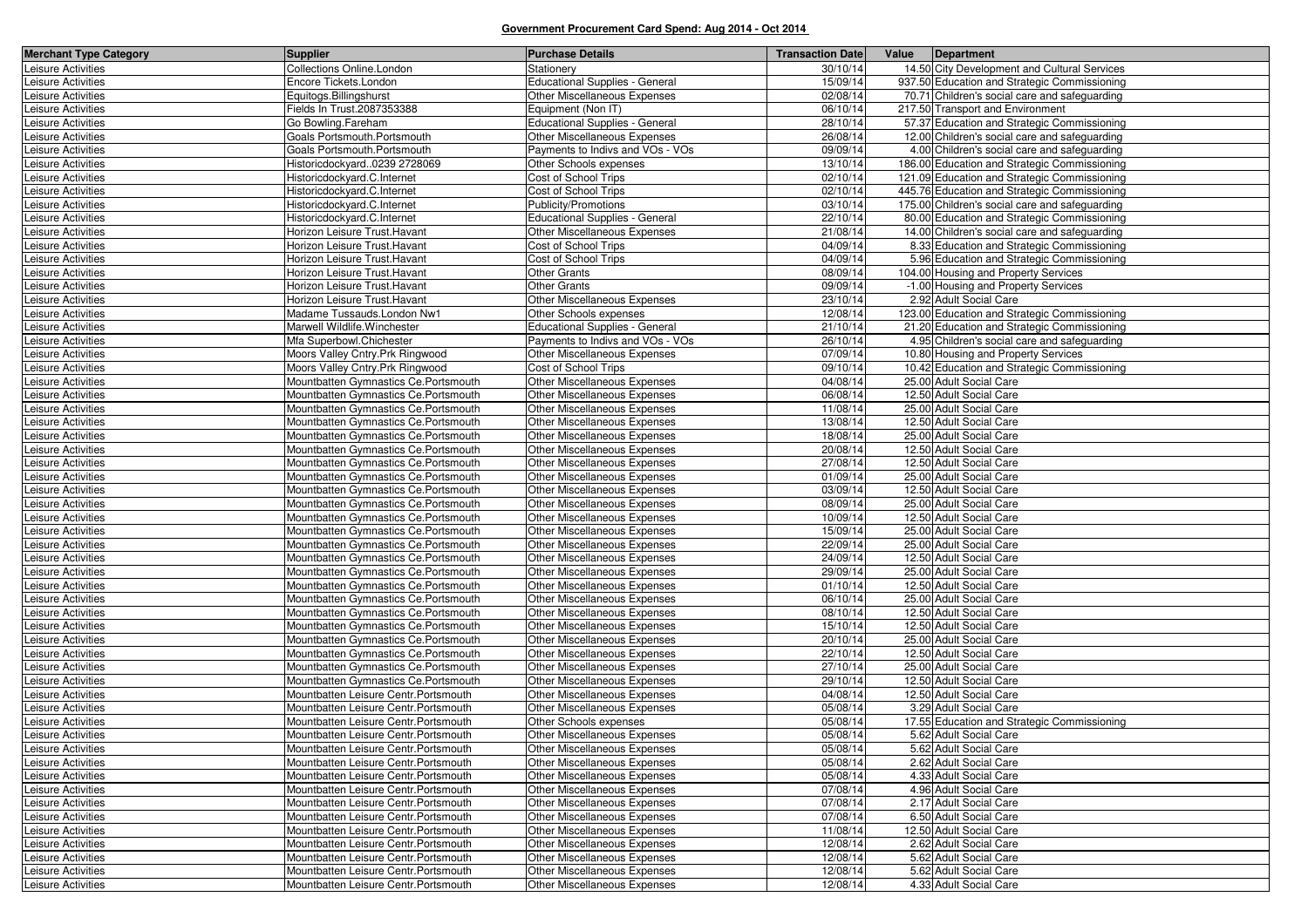| 13/08/14<br>8.67 Adult Social Care<br>Mountbatten Leisure Centr. Portsmouth<br>Other Miscellaneous Expenses<br>14/08/14<br>Mountbatten Leisure Centr. Portsmouth<br>Other Miscellaneous Expenses<br>4.08 Adult Social Care<br>14/08/14<br>2.62 Adult Social Care<br>Mountbatten Leisure Centr. Portsmouth<br>Other Miscellaneous Expenses<br>14/08/14<br>4.33 Adult Social Care<br>Leisure Activities<br>Mountbatten Leisure Centr. Portsmouth<br>Other Miscellaneous Expenses<br>15/08/14<br>Mountbatten Leisure Centr. Portsmouth<br>Other Miscellaneous Expenses<br>11.25 Adult Social Care<br>18/08/14<br>12.50 Adult Social Care<br>Leisure Activities<br>Mountbatten Leisure Centr. Portsmouth<br>Other Miscellaneous Expenses<br>19/08/14<br>Mountbatten Leisure Centr. Portsmouth<br>Other Miscellaneous Expenses<br>4.33 Adult Social Care<br>19/08/14<br>Mountbatten Leisure Centr. Portsmouth<br>Other Miscellaneous Expenses<br>2.83 Adult Social Care<br>20/08/14<br>Mountbatten Leisure Centr. Portsmouth<br>Other Miscellaneous Expenses<br>8.67 Adult Social Care<br>21/08/14<br>9.42 Adult Social Care<br>Mountbatten Leisure Centr. Portsmouth<br>Other Miscellaneous Expenses<br>22/08/14<br>Mountbatten Leisure Centr. Portsmouth<br>Other Miscellaneous Expenses<br>11.25 Adult Social Care<br>26/08/14<br>Mountbatten Leisure Centr. Portsmouth<br>Other Miscellaneous Expenses<br>2.62 Adult Social Care<br>Mountbatten Leisure Centr. Portsmouth<br>Other Miscellaneous Expenses<br>26/08/14<br>4.33 Adult Social Care<br>27/08/14<br>Leisure Activities<br>Mountbatten Leisure Centr. Portsmouth<br>Other Miscellaneous Expenses<br>6.50 Adult Social Care<br>01/09/14<br>12.50 Adult Social Care<br>Mountbatten Leisure Centr. Portsmouth<br>Other Miscellaneous Expenses<br>02/09/14<br>Mountbatten Leisure Centr. Portsmouth<br>Other Miscellaneous Expenses<br>2.62 Adult Social Care<br>Mountbatten Leisure Centr. Portsmouth<br>Other Miscellaneous Expenses<br>03/09/14<br>6.50 Adult Social Care<br>Leisure Activities<br>Leisure Activities<br>04/09/14<br>2.04 Adult Social Care<br>Mountbatten Leisure Centr. Portsmouth<br>Other Miscellaneous Expenses<br>04/09/14<br>Other Miscellaneous Expenses<br>2.62 Adult Social Care<br>Leisure Activities<br>Mountbatten Leisure Centr. Portsmouth<br>09/09/14<br>Leisure Activities<br>2.62 Adult Social Care<br>Mountbatten Leisure Centr. Portsmouth<br>Other Miscellaneous Expenses<br>09/09/14<br>2.04 Adult Social Care<br>Leisure Activities<br>Mountbatten Leisure Centr. Portsmouth<br>Other Miscellaneous Expenses<br>09/09/14<br>Leisure Activities<br>Mountbatten Leisure Centr. Portsmouth<br>Other Miscellaneous Expenses<br>5.62 Adult Social Care<br>Mountbatten Leisure Centr. Portsmouth<br>Other Miscellaneous Expenses<br>09/09/14<br>4.33 Adult Social Care<br>Leisure Activities<br>Leisure Activities<br>Mountbatten Leisure Centr. Portsmouth<br>Other Miscellaneous Expenses<br>10/09/14<br>6.50 Adult Social Care<br>11/09/14<br>Leisure Activities<br>Mountbatten Leisure Centr. Portsmouth<br>Other Miscellaneous Expenses<br>4.33 Adult Social Care<br>11/09/14<br>Leisure Activities<br>Mountbatten Leisure Centr. Portsmouth<br>Other Miscellaneous Expenses<br>2.04 Adult Social Care<br>11/09/14<br>Mountbatten Leisure Centr. Portsmouth<br>Other Miscellaneous Expenses<br>2.62 Adult Social Care<br>Leisure Activities<br>12/09/14<br>Mountbatten Leisure Centr. Portsmouth<br>5.62 Adult Social Care<br>Leisure Activities<br>Other Miscellaneous Expenses<br>15/09/14<br>12.50 Adult Social Care<br>Leisure Activities<br>Mountbatten Leisure Centr. Portsmouth<br>Other Miscellaneous Expenses<br>Other Miscellaneous Expenses<br>16/09/14<br>4.33 Adult Social Care<br>Leisure Activities<br>Mountbatten Leisure Centr. Portsmouth<br>16/09/14<br>Leisure Activities<br>Other Miscellaneous Expenses<br>3.92 Adult Social Care<br>Mountbatten Leisure Centr. Portsmouth<br>16/09/14<br>2.29 Adult Social Care<br>Other Miscellaneous Expenses<br>Leisure Activities<br>Mountbatten Leisure Centr. Portsmouth<br>16/09/14<br>Leisure Activities<br>Mountbatten Leisure Centr. Portsmouth<br>Other Miscellaneous Expenses<br>5.62 Adult Social Care<br>17/09/14<br>6.50 Adult Social Care<br>Leisure Activities<br>Mountbatten Leisure Centr. Portsmouth<br>Other Miscellaneous Expenses<br>18/09/14<br>Leisure Activities<br>Mountbatten Leisure Centr. Portsmouth<br>Other Miscellaneous Expenses<br>2.62 Adult Social Care<br>18/09/14<br>Leisure Activities<br>Mountbatten Leisure Centr. Portsmouth<br>Other Miscellaneous Expenses<br>4.33 Adult Social Care<br>Other Miscellaneous Expenses<br>23/09/14<br>Leisure Activities<br>Mountbatten Leisure Centr. Portsmouth<br>5.62 Adult Social Care<br>24/09/14<br>Leisure Activities<br>Mountbatten Leisure Centr. Portsmouth<br>Other Miscellaneous Expenses<br>8.67 Adult Social Care<br>25/09/14<br>Mountbatten Leisure Centr. Portsmouth<br>2.71 Adult Social Care<br>Leisure Activities<br>Other Miscellaneous Expenses<br>25/09/14<br>2.62 Adult Social Care<br>Leisure Activities<br>Mountbatten Leisure Centr. Portsmouth<br>Other Miscellaneous Expenses<br>29/09/14<br>Mountbatten Leisure Centr. Portsmouth<br>Other Miscellaneous Expenses<br>12.50 Adult Social Care<br>Leisure Activities<br>Leisure Activities<br>Mountbatten Leisure Centr. Portsmouth<br>30/09/14<br>35.00 Transport and Environment<br>Hospitality<br>Other Miscellaneous Expenses<br>3.33 Adult Social Care<br>Leisure Activities<br>Mountbatten Leisure Centr. Portsmouth<br>30/09/14<br>Leisure Activities<br>Mountbatten Leisure Centr. Portsmouth<br>Other Miscellaneous Expenses<br>30/09/14<br>2.17 Adult Social Care<br>30/09/14<br>Mountbatten Leisure Centr. Portsmouth<br>Other Miscellaneous Expenses<br>2.29 Adult Social Care<br>Leisure Activities<br>Leisure Activities<br>Other Miscellaneous Expenses<br>01/10/14<br>6.50 Adult Social Care<br>Mountbatten Leisure Centr. Portsmouth<br>02/10/14<br>Leisure Activities<br>Mountbatten Leisure Centr. Portsmouth<br>Other Miscellaneous Expenses<br>5.92 Adult Social Care<br>02/10/14<br>7.79 Adult Social Care<br>Leisure Activities<br>Mountbatten Leisure Centr. Portsmouth<br>Other Miscellaneous Expenses<br>Leisure Activities<br>Mountbatten Leisure Centr. Portsmouth<br>Other Miscellaneous Expenses<br>02/10/14<br>5.62 Adult Social Care<br>Leisure Activities<br>Mountbatten Leisure Centr. Portsmouth<br>Other Miscellaneous Expenses<br>06/10/14<br>12.50 Adult Social Care<br>Leisure Activities<br>08/10/14<br>6.50 Adult Social Care<br>Mountbatten Leisure Centr. Portsmouth<br>Other Miscellaneous Expenses<br>Leisure Activities<br>Mountbatten Leisure Centr. Portsmouth<br>Other Miscellaneous Expenses<br>09/10/14<br>5.62 Adult Social Care<br>Mountbatten Leisure Centr. Portsmouth<br>Other Miscellaneous Expenses<br>13/10/14<br>12.50 Adult Social Care<br>14/10/14<br>Mountbatten Leisure Centr. Portsmouth<br>Other Schools expenses<br>5.70 Education and Strategic Commissioning<br>Leisure Activities<br>Leisure Activities<br>Other Miscellaneous Expenses<br>15/10/14<br>Mountbatten Leisure Centr. Portsmouth<br>2.62 Adult Social Care<br>Leisure Activities<br>4.33 Adult Social Care<br>Mountbatten Leisure Centr. Portsmouth<br>Other Miscellaneous Expenses<br>15/10/14<br>Leisure Activities<br>12.50 Adult Social Care<br>Mountbatten Leisure Centr. Portsmouth<br>Other Miscellaneous Expenses<br>20/10/14<br>Leisure Activities<br>Other Miscellaneous Expenses<br>21/10/14<br>5.62 Adult Social Care<br>Mountbatten Leisure Centr. Portsmouth<br>4.33 Adult Social Care<br>Mountbatten Leisure Centr. Portsmouth<br>Other Miscellaneous Expenses<br>22/10/14<br>Mountbatten Leisure Centr. Portsmouth<br>23/10/14<br>208.33 Housing and Property Services<br><b>Other Grants</b><br>Mountbatten Leisure Centr. Portsmouth<br>27/10/14<br>-208.33 Housing and Property Services | <b>Merchant Type Category</b> | <b>Supplier</b> | <b>Purchase Details</b> | <b>Transaction Date</b> | Value   Department |
|------------------------------------------------------------------------------------------------------------------------------------------------------------------------------------------------------------------------------------------------------------------------------------------------------------------------------------------------------------------------------------------------------------------------------------------------------------------------------------------------------------------------------------------------------------------------------------------------------------------------------------------------------------------------------------------------------------------------------------------------------------------------------------------------------------------------------------------------------------------------------------------------------------------------------------------------------------------------------------------------------------------------------------------------------------------------------------------------------------------------------------------------------------------------------------------------------------------------------------------------------------------------------------------------------------------------------------------------------------------------------------------------------------------------------------------------------------------------------------------------------------------------------------------------------------------------------------------------------------------------------------------------------------------------------------------------------------------------------------------------------------------------------------------------------------------------------------------------------------------------------------------------------------------------------------------------------------------------------------------------------------------------------------------------------------------------------------------------------------------------------------------------------------------------------------------------------------------------------------------------------------------------------------------------------------------------------------------------------------------------------------------------------------------------------------------------------------------------------------------------------------------------------------------------------------------------------------------------------------------------------------------------------------------------------------------------------------------------------------------------------------------------------------------------------------------------------------------------------------------------------------------------------------------------------------------------------------------------------------------------------------------------------------------------------------------------------------------------------------------------------------------------------------------------------------------------------------------------------------------------------------------------------------------------------------------------------------------------------------------------------------------------------------------------------------------------------------------------------------------------------------------------------------------------------------------------------------------------------------------------------------------------------------------------------------------------------------------------------------------------------------------------------------------------------------------------------------------------------------------------------------------------------------------------------------------------------------------------------------------------------------------------------------------------------------------------------------------------------------------------------------------------------------------------------------------------------------------------------------------------------------------------------------------------------------------------------------------------------------------------------------------------------------------------------------------------------------------------------------------------------------------------------------------------------------------------------------------------------------------------------------------------------------------------------------------------------------------------------------------------------------------------------------------------------------------------------------------------------------------------------------------------------------------------------------------------------------------------------------------------------------------------------------------------------------------------------------------------------------------------------------------------------------------------------------------------------------------------------------------------------------------------------------------------------------------------------------------------------------------------------------------------------------------------------------------------------------------------------------------------------------------------------------------------------------------------------------------------------------------------------------------------------------------------------------------------------------------------------------------------------------------------------------------------------------------------------------------------------------------------------------------------------------------------------------------------------------------------------------------------------------------------------------------------------------------------------------------------------------------------------------------------------------------------------------------------------------------------------------------------------------------------------------------------------------------------------------------------------------------------------------------------------------------------------------------------------------------------------------------------------------------------------------------------------------------------------------------------------------------------------------------------------------------------------------------------------------------------------------------------------------------------------------------------------------------------------------------------------------------------------------------------------------------------------------------------------------------------------------------------------------------------------------------------------------------------------------------------------------------------------------------------------------------------------------------------------------------------------------------------------------------------------------------------------------------------------------------------------------------------------------------------------------------------------------------------------------------------------------------------------------------------------------------------------------------------------------------------------------------------------------------------------------------------------------------------------------------------------------------------------------------------------------------------------------------------------------------------------------------------------------------------------------------------------------------------------------------------------------------------------------------------------------------------------------|-------------------------------|-----------------|-------------------------|-------------------------|--------------------|
|                                                                                                                                                                                                                                                                                                                                                                                                                                                                                                                                                                                                                                                                                                                                                                                                                                                                                                                                                                                                                                                                                                                                                                                                                                                                                                                                                                                                                                                                                                                                                                                                                                                                                                                                                                                                                                                                                                                                                                                                                                                                                                                                                                                                                                                                                                                                                                                                                                                                                                                                                                                                                                                                                                                                                                                                                                                                                                                                                                                                                                                                                                                                                                                                                                                                                                                                                                                                                                                                                                                                                                                                                                                                                                                                                                                                                                                                                                                                                                                                                                                                                                                                                                                                                                                                                                                                                                                                                                                                                                                                                                                                                                                                                                                                                                                                                                                                                                                                                                                                                                                                                                                                                                                                                                                                                                                                                                                                                                                                                                                                                                                                                                                                                                                                                                                                                                                                                                                                                                                                                                                                                                                                                                                                                                                                                                                                                                                                                                                                                                                                                                                                                                                                                                                                                                                                                                                                                                                                                                                                                                                                                                                                                                                                                                                                                                                                                                                                                                                                                                                                                                                                                                                                                                                                                                                                                                                                                                                                                                                                                                                            | Leisure Activities            |                 |                         |                         |                    |
|                                                                                                                                                                                                                                                                                                                                                                                                                                                                                                                                                                                                                                                                                                                                                                                                                                                                                                                                                                                                                                                                                                                                                                                                                                                                                                                                                                                                                                                                                                                                                                                                                                                                                                                                                                                                                                                                                                                                                                                                                                                                                                                                                                                                                                                                                                                                                                                                                                                                                                                                                                                                                                                                                                                                                                                                                                                                                                                                                                                                                                                                                                                                                                                                                                                                                                                                                                                                                                                                                                                                                                                                                                                                                                                                                                                                                                                                                                                                                                                                                                                                                                                                                                                                                                                                                                                                                                                                                                                                                                                                                                                                                                                                                                                                                                                                                                                                                                                                                                                                                                                                                                                                                                                                                                                                                                                                                                                                                                                                                                                                                                                                                                                                                                                                                                                                                                                                                                                                                                                                                                                                                                                                                                                                                                                                                                                                                                                                                                                                                                                                                                                                                                                                                                                                                                                                                                                                                                                                                                                                                                                                                                                                                                                                                                                                                                                                                                                                                                                                                                                                                                                                                                                                                                                                                                                                                                                                                                                                                                                                                                                            | Leisure Activities            |                 |                         |                         |                    |
|                                                                                                                                                                                                                                                                                                                                                                                                                                                                                                                                                                                                                                                                                                                                                                                                                                                                                                                                                                                                                                                                                                                                                                                                                                                                                                                                                                                                                                                                                                                                                                                                                                                                                                                                                                                                                                                                                                                                                                                                                                                                                                                                                                                                                                                                                                                                                                                                                                                                                                                                                                                                                                                                                                                                                                                                                                                                                                                                                                                                                                                                                                                                                                                                                                                                                                                                                                                                                                                                                                                                                                                                                                                                                                                                                                                                                                                                                                                                                                                                                                                                                                                                                                                                                                                                                                                                                                                                                                                                                                                                                                                                                                                                                                                                                                                                                                                                                                                                                                                                                                                                                                                                                                                                                                                                                                                                                                                                                                                                                                                                                                                                                                                                                                                                                                                                                                                                                                                                                                                                                                                                                                                                                                                                                                                                                                                                                                                                                                                                                                                                                                                                                                                                                                                                                                                                                                                                                                                                                                                                                                                                                                                                                                                                                                                                                                                                                                                                                                                                                                                                                                                                                                                                                                                                                                                                                                                                                                                                                                                                                                                            | Leisure Activities            |                 |                         |                         |                    |
|                                                                                                                                                                                                                                                                                                                                                                                                                                                                                                                                                                                                                                                                                                                                                                                                                                                                                                                                                                                                                                                                                                                                                                                                                                                                                                                                                                                                                                                                                                                                                                                                                                                                                                                                                                                                                                                                                                                                                                                                                                                                                                                                                                                                                                                                                                                                                                                                                                                                                                                                                                                                                                                                                                                                                                                                                                                                                                                                                                                                                                                                                                                                                                                                                                                                                                                                                                                                                                                                                                                                                                                                                                                                                                                                                                                                                                                                                                                                                                                                                                                                                                                                                                                                                                                                                                                                                                                                                                                                                                                                                                                                                                                                                                                                                                                                                                                                                                                                                                                                                                                                                                                                                                                                                                                                                                                                                                                                                                                                                                                                                                                                                                                                                                                                                                                                                                                                                                                                                                                                                                                                                                                                                                                                                                                                                                                                                                                                                                                                                                                                                                                                                                                                                                                                                                                                                                                                                                                                                                                                                                                                                                                                                                                                                                                                                                                                                                                                                                                                                                                                                                                                                                                                                                                                                                                                                                                                                                                                                                                                                                                            |                               |                 |                         |                         |                    |
|                                                                                                                                                                                                                                                                                                                                                                                                                                                                                                                                                                                                                                                                                                                                                                                                                                                                                                                                                                                                                                                                                                                                                                                                                                                                                                                                                                                                                                                                                                                                                                                                                                                                                                                                                                                                                                                                                                                                                                                                                                                                                                                                                                                                                                                                                                                                                                                                                                                                                                                                                                                                                                                                                                                                                                                                                                                                                                                                                                                                                                                                                                                                                                                                                                                                                                                                                                                                                                                                                                                                                                                                                                                                                                                                                                                                                                                                                                                                                                                                                                                                                                                                                                                                                                                                                                                                                                                                                                                                                                                                                                                                                                                                                                                                                                                                                                                                                                                                                                                                                                                                                                                                                                                                                                                                                                                                                                                                                                                                                                                                                                                                                                                                                                                                                                                                                                                                                                                                                                                                                                                                                                                                                                                                                                                                                                                                                                                                                                                                                                                                                                                                                                                                                                                                                                                                                                                                                                                                                                                                                                                                                                                                                                                                                                                                                                                                                                                                                                                                                                                                                                                                                                                                                                                                                                                                                                                                                                                                                                                                                                                            | Leisure Activities            |                 |                         |                         |                    |
|                                                                                                                                                                                                                                                                                                                                                                                                                                                                                                                                                                                                                                                                                                                                                                                                                                                                                                                                                                                                                                                                                                                                                                                                                                                                                                                                                                                                                                                                                                                                                                                                                                                                                                                                                                                                                                                                                                                                                                                                                                                                                                                                                                                                                                                                                                                                                                                                                                                                                                                                                                                                                                                                                                                                                                                                                                                                                                                                                                                                                                                                                                                                                                                                                                                                                                                                                                                                                                                                                                                                                                                                                                                                                                                                                                                                                                                                                                                                                                                                                                                                                                                                                                                                                                                                                                                                                                                                                                                                                                                                                                                                                                                                                                                                                                                                                                                                                                                                                                                                                                                                                                                                                                                                                                                                                                                                                                                                                                                                                                                                                                                                                                                                                                                                                                                                                                                                                                                                                                                                                                                                                                                                                                                                                                                                                                                                                                                                                                                                                                                                                                                                                                                                                                                                                                                                                                                                                                                                                                                                                                                                                                                                                                                                                                                                                                                                                                                                                                                                                                                                                                                                                                                                                                                                                                                                                                                                                                                                                                                                                                                            |                               |                 |                         |                         |                    |
|                                                                                                                                                                                                                                                                                                                                                                                                                                                                                                                                                                                                                                                                                                                                                                                                                                                                                                                                                                                                                                                                                                                                                                                                                                                                                                                                                                                                                                                                                                                                                                                                                                                                                                                                                                                                                                                                                                                                                                                                                                                                                                                                                                                                                                                                                                                                                                                                                                                                                                                                                                                                                                                                                                                                                                                                                                                                                                                                                                                                                                                                                                                                                                                                                                                                                                                                                                                                                                                                                                                                                                                                                                                                                                                                                                                                                                                                                                                                                                                                                                                                                                                                                                                                                                                                                                                                                                                                                                                                                                                                                                                                                                                                                                                                                                                                                                                                                                                                                                                                                                                                                                                                                                                                                                                                                                                                                                                                                                                                                                                                                                                                                                                                                                                                                                                                                                                                                                                                                                                                                                                                                                                                                                                                                                                                                                                                                                                                                                                                                                                                                                                                                                                                                                                                                                                                                                                                                                                                                                                                                                                                                                                                                                                                                                                                                                                                                                                                                                                                                                                                                                                                                                                                                                                                                                                                                                                                                                                                                                                                                                                            | Leisure Activities            |                 |                         |                         |                    |
|                                                                                                                                                                                                                                                                                                                                                                                                                                                                                                                                                                                                                                                                                                                                                                                                                                                                                                                                                                                                                                                                                                                                                                                                                                                                                                                                                                                                                                                                                                                                                                                                                                                                                                                                                                                                                                                                                                                                                                                                                                                                                                                                                                                                                                                                                                                                                                                                                                                                                                                                                                                                                                                                                                                                                                                                                                                                                                                                                                                                                                                                                                                                                                                                                                                                                                                                                                                                                                                                                                                                                                                                                                                                                                                                                                                                                                                                                                                                                                                                                                                                                                                                                                                                                                                                                                                                                                                                                                                                                                                                                                                                                                                                                                                                                                                                                                                                                                                                                                                                                                                                                                                                                                                                                                                                                                                                                                                                                                                                                                                                                                                                                                                                                                                                                                                                                                                                                                                                                                                                                                                                                                                                                                                                                                                                                                                                                                                                                                                                                                                                                                                                                                                                                                                                                                                                                                                                                                                                                                                                                                                                                                                                                                                                                                                                                                                                                                                                                                                                                                                                                                                                                                                                                                                                                                                                                                                                                                                                                                                                                                                            | Leisure Activities            |                 |                         |                         |                    |
|                                                                                                                                                                                                                                                                                                                                                                                                                                                                                                                                                                                                                                                                                                                                                                                                                                                                                                                                                                                                                                                                                                                                                                                                                                                                                                                                                                                                                                                                                                                                                                                                                                                                                                                                                                                                                                                                                                                                                                                                                                                                                                                                                                                                                                                                                                                                                                                                                                                                                                                                                                                                                                                                                                                                                                                                                                                                                                                                                                                                                                                                                                                                                                                                                                                                                                                                                                                                                                                                                                                                                                                                                                                                                                                                                                                                                                                                                                                                                                                                                                                                                                                                                                                                                                                                                                                                                                                                                                                                                                                                                                                                                                                                                                                                                                                                                                                                                                                                                                                                                                                                                                                                                                                                                                                                                                                                                                                                                                                                                                                                                                                                                                                                                                                                                                                                                                                                                                                                                                                                                                                                                                                                                                                                                                                                                                                                                                                                                                                                                                                                                                                                                                                                                                                                                                                                                                                                                                                                                                                                                                                                                                                                                                                                                                                                                                                                                                                                                                                                                                                                                                                                                                                                                                                                                                                                                                                                                                                                                                                                                                                            | Leisure Activities            |                 |                         |                         |                    |
|                                                                                                                                                                                                                                                                                                                                                                                                                                                                                                                                                                                                                                                                                                                                                                                                                                                                                                                                                                                                                                                                                                                                                                                                                                                                                                                                                                                                                                                                                                                                                                                                                                                                                                                                                                                                                                                                                                                                                                                                                                                                                                                                                                                                                                                                                                                                                                                                                                                                                                                                                                                                                                                                                                                                                                                                                                                                                                                                                                                                                                                                                                                                                                                                                                                                                                                                                                                                                                                                                                                                                                                                                                                                                                                                                                                                                                                                                                                                                                                                                                                                                                                                                                                                                                                                                                                                                                                                                                                                                                                                                                                                                                                                                                                                                                                                                                                                                                                                                                                                                                                                                                                                                                                                                                                                                                                                                                                                                                                                                                                                                                                                                                                                                                                                                                                                                                                                                                                                                                                                                                                                                                                                                                                                                                                                                                                                                                                                                                                                                                                                                                                                                                                                                                                                                                                                                                                                                                                                                                                                                                                                                                                                                                                                                                                                                                                                                                                                                                                                                                                                                                                                                                                                                                                                                                                                                                                                                                                                                                                                                                                            | Leisure Activities            |                 |                         |                         |                    |
|                                                                                                                                                                                                                                                                                                                                                                                                                                                                                                                                                                                                                                                                                                                                                                                                                                                                                                                                                                                                                                                                                                                                                                                                                                                                                                                                                                                                                                                                                                                                                                                                                                                                                                                                                                                                                                                                                                                                                                                                                                                                                                                                                                                                                                                                                                                                                                                                                                                                                                                                                                                                                                                                                                                                                                                                                                                                                                                                                                                                                                                                                                                                                                                                                                                                                                                                                                                                                                                                                                                                                                                                                                                                                                                                                                                                                                                                                                                                                                                                                                                                                                                                                                                                                                                                                                                                                                                                                                                                                                                                                                                                                                                                                                                                                                                                                                                                                                                                                                                                                                                                                                                                                                                                                                                                                                                                                                                                                                                                                                                                                                                                                                                                                                                                                                                                                                                                                                                                                                                                                                                                                                                                                                                                                                                                                                                                                                                                                                                                                                                                                                                                                                                                                                                                                                                                                                                                                                                                                                                                                                                                                                                                                                                                                                                                                                                                                                                                                                                                                                                                                                                                                                                                                                                                                                                                                                                                                                                                                                                                                                                            | Leisure Activities            |                 |                         |                         |                    |
|                                                                                                                                                                                                                                                                                                                                                                                                                                                                                                                                                                                                                                                                                                                                                                                                                                                                                                                                                                                                                                                                                                                                                                                                                                                                                                                                                                                                                                                                                                                                                                                                                                                                                                                                                                                                                                                                                                                                                                                                                                                                                                                                                                                                                                                                                                                                                                                                                                                                                                                                                                                                                                                                                                                                                                                                                                                                                                                                                                                                                                                                                                                                                                                                                                                                                                                                                                                                                                                                                                                                                                                                                                                                                                                                                                                                                                                                                                                                                                                                                                                                                                                                                                                                                                                                                                                                                                                                                                                                                                                                                                                                                                                                                                                                                                                                                                                                                                                                                                                                                                                                                                                                                                                                                                                                                                                                                                                                                                                                                                                                                                                                                                                                                                                                                                                                                                                                                                                                                                                                                                                                                                                                                                                                                                                                                                                                                                                                                                                                                                                                                                                                                                                                                                                                                                                                                                                                                                                                                                                                                                                                                                                                                                                                                                                                                                                                                                                                                                                                                                                                                                                                                                                                                                                                                                                                                                                                                                                                                                                                                                                            | Leisure Activities            |                 |                         |                         |                    |
|                                                                                                                                                                                                                                                                                                                                                                                                                                                                                                                                                                                                                                                                                                                                                                                                                                                                                                                                                                                                                                                                                                                                                                                                                                                                                                                                                                                                                                                                                                                                                                                                                                                                                                                                                                                                                                                                                                                                                                                                                                                                                                                                                                                                                                                                                                                                                                                                                                                                                                                                                                                                                                                                                                                                                                                                                                                                                                                                                                                                                                                                                                                                                                                                                                                                                                                                                                                                                                                                                                                                                                                                                                                                                                                                                                                                                                                                                                                                                                                                                                                                                                                                                                                                                                                                                                                                                                                                                                                                                                                                                                                                                                                                                                                                                                                                                                                                                                                                                                                                                                                                                                                                                                                                                                                                                                                                                                                                                                                                                                                                                                                                                                                                                                                                                                                                                                                                                                                                                                                                                                                                                                                                                                                                                                                                                                                                                                                                                                                                                                                                                                                                                                                                                                                                                                                                                                                                                                                                                                                                                                                                                                                                                                                                                                                                                                                                                                                                                                                                                                                                                                                                                                                                                                                                                                                                                                                                                                                                                                                                                                                            | Leisure Activities            |                 |                         |                         |                    |
|                                                                                                                                                                                                                                                                                                                                                                                                                                                                                                                                                                                                                                                                                                                                                                                                                                                                                                                                                                                                                                                                                                                                                                                                                                                                                                                                                                                                                                                                                                                                                                                                                                                                                                                                                                                                                                                                                                                                                                                                                                                                                                                                                                                                                                                                                                                                                                                                                                                                                                                                                                                                                                                                                                                                                                                                                                                                                                                                                                                                                                                                                                                                                                                                                                                                                                                                                                                                                                                                                                                                                                                                                                                                                                                                                                                                                                                                                                                                                                                                                                                                                                                                                                                                                                                                                                                                                                                                                                                                                                                                                                                                                                                                                                                                                                                                                                                                                                                                                                                                                                                                                                                                                                                                                                                                                                                                                                                                                                                                                                                                                                                                                                                                                                                                                                                                                                                                                                                                                                                                                                                                                                                                                                                                                                                                                                                                                                                                                                                                                                                                                                                                                                                                                                                                                                                                                                                                                                                                                                                                                                                                                                                                                                                                                                                                                                                                                                                                                                                                                                                                                                                                                                                                                                                                                                                                                                                                                                                                                                                                                                                            |                               |                 |                         |                         |                    |
|                                                                                                                                                                                                                                                                                                                                                                                                                                                                                                                                                                                                                                                                                                                                                                                                                                                                                                                                                                                                                                                                                                                                                                                                                                                                                                                                                                                                                                                                                                                                                                                                                                                                                                                                                                                                                                                                                                                                                                                                                                                                                                                                                                                                                                                                                                                                                                                                                                                                                                                                                                                                                                                                                                                                                                                                                                                                                                                                                                                                                                                                                                                                                                                                                                                                                                                                                                                                                                                                                                                                                                                                                                                                                                                                                                                                                                                                                                                                                                                                                                                                                                                                                                                                                                                                                                                                                                                                                                                                                                                                                                                                                                                                                                                                                                                                                                                                                                                                                                                                                                                                                                                                                                                                                                                                                                                                                                                                                                                                                                                                                                                                                                                                                                                                                                                                                                                                                                                                                                                                                                                                                                                                                                                                                                                                                                                                                                                                                                                                                                                                                                                                                                                                                                                                                                                                                                                                                                                                                                                                                                                                                                                                                                                                                                                                                                                                                                                                                                                                                                                                                                                                                                                                                                                                                                                                                                                                                                                                                                                                                                                            | Leisure Activities            |                 |                         |                         |                    |
|                                                                                                                                                                                                                                                                                                                                                                                                                                                                                                                                                                                                                                                                                                                                                                                                                                                                                                                                                                                                                                                                                                                                                                                                                                                                                                                                                                                                                                                                                                                                                                                                                                                                                                                                                                                                                                                                                                                                                                                                                                                                                                                                                                                                                                                                                                                                                                                                                                                                                                                                                                                                                                                                                                                                                                                                                                                                                                                                                                                                                                                                                                                                                                                                                                                                                                                                                                                                                                                                                                                                                                                                                                                                                                                                                                                                                                                                                                                                                                                                                                                                                                                                                                                                                                                                                                                                                                                                                                                                                                                                                                                                                                                                                                                                                                                                                                                                                                                                                                                                                                                                                                                                                                                                                                                                                                                                                                                                                                                                                                                                                                                                                                                                                                                                                                                                                                                                                                                                                                                                                                                                                                                                                                                                                                                                                                                                                                                                                                                                                                                                                                                                                                                                                                                                                                                                                                                                                                                                                                                                                                                                                                                                                                                                                                                                                                                                                                                                                                                                                                                                                                                                                                                                                                                                                                                                                                                                                                                                                                                                                                                            | Leisure Activities            |                 |                         |                         |                    |
|                                                                                                                                                                                                                                                                                                                                                                                                                                                                                                                                                                                                                                                                                                                                                                                                                                                                                                                                                                                                                                                                                                                                                                                                                                                                                                                                                                                                                                                                                                                                                                                                                                                                                                                                                                                                                                                                                                                                                                                                                                                                                                                                                                                                                                                                                                                                                                                                                                                                                                                                                                                                                                                                                                                                                                                                                                                                                                                                                                                                                                                                                                                                                                                                                                                                                                                                                                                                                                                                                                                                                                                                                                                                                                                                                                                                                                                                                                                                                                                                                                                                                                                                                                                                                                                                                                                                                                                                                                                                                                                                                                                                                                                                                                                                                                                                                                                                                                                                                                                                                                                                                                                                                                                                                                                                                                                                                                                                                                                                                                                                                                                                                                                                                                                                                                                                                                                                                                                                                                                                                                                                                                                                                                                                                                                                                                                                                                                                                                                                                                                                                                                                                                                                                                                                                                                                                                                                                                                                                                                                                                                                                                                                                                                                                                                                                                                                                                                                                                                                                                                                                                                                                                                                                                                                                                                                                                                                                                                                                                                                                                                            |                               |                 |                         |                         |                    |
|                                                                                                                                                                                                                                                                                                                                                                                                                                                                                                                                                                                                                                                                                                                                                                                                                                                                                                                                                                                                                                                                                                                                                                                                                                                                                                                                                                                                                                                                                                                                                                                                                                                                                                                                                                                                                                                                                                                                                                                                                                                                                                                                                                                                                                                                                                                                                                                                                                                                                                                                                                                                                                                                                                                                                                                                                                                                                                                                                                                                                                                                                                                                                                                                                                                                                                                                                                                                                                                                                                                                                                                                                                                                                                                                                                                                                                                                                                                                                                                                                                                                                                                                                                                                                                                                                                                                                                                                                                                                                                                                                                                                                                                                                                                                                                                                                                                                                                                                                                                                                                                                                                                                                                                                                                                                                                                                                                                                                                                                                                                                                                                                                                                                                                                                                                                                                                                                                                                                                                                                                                                                                                                                                                                                                                                                                                                                                                                                                                                                                                                                                                                                                                                                                                                                                                                                                                                                                                                                                                                                                                                                                                                                                                                                                                                                                                                                                                                                                                                                                                                                                                                                                                                                                                                                                                                                                                                                                                                                                                                                                                                            |                               |                 |                         |                         |                    |
|                                                                                                                                                                                                                                                                                                                                                                                                                                                                                                                                                                                                                                                                                                                                                                                                                                                                                                                                                                                                                                                                                                                                                                                                                                                                                                                                                                                                                                                                                                                                                                                                                                                                                                                                                                                                                                                                                                                                                                                                                                                                                                                                                                                                                                                                                                                                                                                                                                                                                                                                                                                                                                                                                                                                                                                                                                                                                                                                                                                                                                                                                                                                                                                                                                                                                                                                                                                                                                                                                                                                                                                                                                                                                                                                                                                                                                                                                                                                                                                                                                                                                                                                                                                                                                                                                                                                                                                                                                                                                                                                                                                                                                                                                                                                                                                                                                                                                                                                                                                                                                                                                                                                                                                                                                                                                                                                                                                                                                                                                                                                                                                                                                                                                                                                                                                                                                                                                                                                                                                                                                                                                                                                                                                                                                                                                                                                                                                                                                                                                                                                                                                                                                                                                                                                                                                                                                                                                                                                                                                                                                                                                                                                                                                                                                                                                                                                                                                                                                                                                                                                                                                                                                                                                                                                                                                                                                                                                                                                                                                                                                                            |                               |                 |                         |                         |                    |
|                                                                                                                                                                                                                                                                                                                                                                                                                                                                                                                                                                                                                                                                                                                                                                                                                                                                                                                                                                                                                                                                                                                                                                                                                                                                                                                                                                                                                                                                                                                                                                                                                                                                                                                                                                                                                                                                                                                                                                                                                                                                                                                                                                                                                                                                                                                                                                                                                                                                                                                                                                                                                                                                                                                                                                                                                                                                                                                                                                                                                                                                                                                                                                                                                                                                                                                                                                                                                                                                                                                                                                                                                                                                                                                                                                                                                                                                                                                                                                                                                                                                                                                                                                                                                                                                                                                                                                                                                                                                                                                                                                                                                                                                                                                                                                                                                                                                                                                                                                                                                                                                                                                                                                                                                                                                                                                                                                                                                                                                                                                                                                                                                                                                                                                                                                                                                                                                                                                                                                                                                                                                                                                                                                                                                                                                                                                                                                                                                                                                                                                                                                                                                                                                                                                                                                                                                                                                                                                                                                                                                                                                                                                                                                                                                                                                                                                                                                                                                                                                                                                                                                                                                                                                                                                                                                                                                                                                                                                                                                                                                                                            |                               |                 |                         |                         |                    |
|                                                                                                                                                                                                                                                                                                                                                                                                                                                                                                                                                                                                                                                                                                                                                                                                                                                                                                                                                                                                                                                                                                                                                                                                                                                                                                                                                                                                                                                                                                                                                                                                                                                                                                                                                                                                                                                                                                                                                                                                                                                                                                                                                                                                                                                                                                                                                                                                                                                                                                                                                                                                                                                                                                                                                                                                                                                                                                                                                                                                                                                                                                                                                                                                                                                                                                                                                                                                                                                                                                                                                                                                                                                                                                                                                                                                                                                                                                                                                                                                                                                                                                                                                                                                                                                                                                                                                                                                                                                                                                                                                                                                                                                                                                                                                                                                                                                                                                                                                                                                                                                                                                                                                                                                                                                                                                                                                                                                                                                                                                                                                                                                                                                                                                                                                                                                                                                                                                                                                                                                                                                                                                                                                                                                                                                                                                                                                                                                                                                                                                                                                                                                                                                                                                                                                                                                                                                                                                                                                                                                                                                                                                                                                                                                                                                                                                                                                                                                                                                                                                                                                                                                                                                                                                                                                                                                                                                                                                                                                                                                                                                            |                               |                 |                         |                         |                    |
|                                                                                                                                                                                                                                                                                                                                                                                                                                                                                                                                                                                                                                                                                                                                                                                                                                                                                                                                                                                                                                                                                                                                                                                                                                                                                                                                                                                                                                                                                                                                                                                                                                                                                                                                                                                                                                                                                                                                                                                                                                                                                                                                                                                                                                                                                                                                                                                                                                                                                                                                                                                                                                                                                                                                                                                                                                                                                                                                                                                                                                                                                                                                                                                                                                                                                                                                                                                                                                                                                                                                                                                                                                                                                                                                                                                                                                                                                                                                                                                                                                                                                                                                                                                                                                                                                                                                                                                                                                                                                                                                                                                                                                                                                                                                                                                                                                                                                                                                                                                                                                                                                                                                                                                                                                                                                                                                                                                                                                                                                                                                                                                                                                                                                                                                                                                                                                                                                                                                                                                                                                                                                                                                                                                                                                                                                                                                                                                                                                                                                                                                                                                                                                                                                                                                                                                                                                                                                                                                                                                                                                                                                                                                                                                                                                                                                                                                                                                                                                                                                                                                                                                                                                                                                                                                                                                                                                                                                                                                                                                                                                                            |                               |                 |                         |                         |                    |
|                                                                                                                                                                                                                                                                                                                                                                                                                                                                                                                                                                                                                                                                                                                                                                                                                                                                                                                                                                                                                                                                                                                                                                                                                                                                                                                                                                                                                                                                                                                                                                                                                                                                                                                                                                                                                                                                                                                                                                                                                                                                                                                                                                                                                                                                                                                                                                                                                                                                                                                                                                                                                                                                                                                                                                                                                                                                                                                                                                                                                                                                                                                                                                                                                                                                                                                                                                                                                                                                                                                                                                                                                                                                                                                                                                                                                                                                                                                                                                                                                                                                                                                                                                                                                                                                                                                                                                                                                                                                                                                                                                                                                                                                                                                                                                                                                                                                                                                                                                                                                                                                                                                                                                                                                                                                                                                                                                                                                                                                                                                                                                                                                                                                                                                                                                                                                                                                                                                                                                                                                                                                                                                                                                                                                                                                                                                                                                                                                                                                                                                                                                                                                                                                                                                                                                                                                                                                                                                                                                                                                                                                                                                                                                                                                                                                                                                                                                                                                                                                                                                                                                                                                                                                                                                                                                                                                                                                                                                                                                                                                                                            |                               |                 |                         |                         |                    |
|                                                                                                                                                                                                                                                                                                                                                                                                                                                                                                                                                                                                                                                                                                                                                                                                                                                                                                                                                                                                                                                                                                                                                                                                                                                                                                                                                                                                                                                                                                                                                                                                                                                                                                                                                                                                                                                                                                                                                                                                                                                                                                                                                                                                                                                                                                                                                                                                                                                                                                                                                                                                                                                                                                                                                                                                                                                                                                                                                                                                                                                                                                                                                                                                                                                                                                                                                                                                                                                                                                                                                                                                                                                                                                                                                                                                                                                                                                                                                                                                                                                                                                                                                                                                                                                                                                                                                                                                                                                                                                                                                                                                                                                                                                                                                                                                                                                                                                                                                                                                                                                                                                                                                                                                                                                                                                                                                                                                                                                                                                                                                                                                                                                                                                                                                                                                                                                                                                                                                                                                                                                                                                                                                                                                                                                                                                                                                                                                                                                                                                                                                                                                                                                                                                                                                                                                                                                                                                                                                                                                                                                                                                                                                                                                                                                                                                                                                                                                                                                                                                                                                                                                                                                                                                                                                                                                                                                                                                                                                                                                                                                            |                               |                 |                         |                         |                    |
|                                                                                                                                                                                                                                                                                                                                                                                                                                                                                                                                                                                                                                                                                                                                                                                                                                                                                                                                                                                                                                                                                                                                                                                                                                                                                                                                                                                                                                                                                                                                                                                                                                                                                                                                                                                                                                                                                                                                                                                                                                                                                                                                                                                                                                                                                                                                                                                                                                                                                                                                                                                                                                                                                                                                                                                                                                                                                                                                                                                                                                                                                                                                                                                                                                                                                                                                                                                                                                                                                                                                                                                                                                                                                                                                                                                                                                                                                                                                                                                                                                                                                                                                                                                                                                                                                                                                                                                                                                                                                                                                                                                                                                                                                                                                                                                                                                                                                                                                                                                                                                                                                                                                                                                                                                                                                                                                                                                                                                                                                                                                                                                                                                                                                                                                                                                                                                                                                                                                                                                                                                                                                                                                                                                                                                                                                                                                                                                                                                                                                                                                                                                                                                                                                                                                                                                                                                                                                                                                                                                                                                                                                                                                                                                                                                                                                                                                                                                                                                                                                                                                                                                                                                                                                                                                                                                                                                                                                                                                                                                                                                                            |                               |                 |                         |                         |                    |
|                                                                                                                                                                                                                                                                                                                                                                                                                                                                                                                                                                                                                                                                                                                                                                                                                                                                                                                                                                                                                                                                                                                                                                                                                                                                                                                                                                                                                                                                                                                                                                                                                                                                                                                                                                                                                                                                                                                                                                                                                                                                                                                                                                                                                                                                                                                                                                                                                                                                                                                                                                                                                                                                                                                                                                                                                                                                                                                                                                                                                                                                                                                                                                                                                                                                                                                                                                                                                                                                                                                                                                                                                                                                                                                                                                                                                                                                                                                                                                                                                                                                                                                                                                                                                                                                                                                                                                                                                                                                                                                                                                                                                                                                                                                                                                                                                                                                                                                                                                                                                                                                                                                                                                                                                                                                                                                                                                                                                                                                                                                                                                                                                                                                                                                                                                                                                                                                                                                                                                                                                                                                                                                                                                                                                                                                                                                                                                                                                                                                                                                                                                                                                                                                                                                                                                                                                                                                                                                                                                                                                                                                                                                                                                                                                                                                                                                                                                                                                                                                                                                                                                                                                                                                                                                                                                                                                                                                                                                                                                                                                                                            |                               |                 |                         |                         |                    |
|                                                                                                                                                                                                                                                                                                                                                                                                                                                                                                                                                                                                                                                                                                                                                                                                                                                                                                                                                                                                                                                                                                                                                                                                                                                                                                                                                                                                                                                                                                                                                                                                                                                                                                                                                                                                                                                                                                                                                                                                                                                                                                                                                                                                                                                                                                                                                                                                                                                                                                                                                                                                                                                                                                                                                                                                                                                                                                                                                                                                                                                                                                                                                                                                                                                                                                                                                                                                                                                                                                                                                                                                                                                                                                                                                                                                                                                                                                                                                                                                                                                                                                                                                                                                                                                                                                                                                                                                                                                                                                                                                                                                                                                                                                                                                                                                                                                                                                                                                                                                                                                                                                                                                                                                                                                                                                                                                                                                                                                                                                                                                                                                                                                                                                                                                                                                                                                                                                                                                                                                                                                                                                                                                                                                                                                                                                                                                                                                                                                                                                                                                                                                                                                                                                                                                                                                                                                                                                                                                                                                                                                                                                                                                                                                                                                                                                                                                                                                                                                                                                                                                                                                                                                                                                                                                                                                                                                                                                                                                                                                                                                            |                               |                 |                         |                         |                    |
|                                                                                                                                                                                                                                                                                                                                                                                                                                                                                                                                                                                                                                                                                                                                                                                                                                                                                                                                                                                                                                                                                                                                                                                                                                                                                                                                                                                                                                                                                                                                                                                                                                                                                                                                                                                                                                                                                                                                                                                                                                                                                                                                                                                                                                                                                                                                                                                                                                                                                                                                                                                                                                                                                                                                                                                                                                                                                                                                                                                                                                                                                                                                                                                                                                                                                                                                                                                                                                                                                                                                                                                                                                                                                                                                                                                                                                                                                                                                                                                                                                                                                                                                                                                                                                                                                                                                                                                                                                                                                                                                                                                                                                                                                                                                                                                                                                                                                                                                                                                                                                                                                                                                                                                                                                                                                                                                                                                                                                                                                                                                                                                                                                                                                                                                                                                                                                                                                                                                                                                                                                                                                                                                                                                                                                                                                                                                                                                                                                                                                                                                                                                                                                                                                                                                                                                                                                                                                                                                                                                                                                                                                                                                                                                                                                                                                                                                                                                                                                                                                                                                                                                                                                                                                                                                                                                                                                                                                                                                                                                                                                                            |                               |                 |                         |                         |                    |
|                                                                                                                                                                                                                                                                                                                                                                                                                                                                                                                                                                                                                                                                                                                                                                                                                                                                                                                                                                                                                                                                                                                                                                                                                                                                                                                                                                                                                                                                                                                                                                                                                                                                                                                                                                                                                                                                                                                                                                                                                                                                                                                                                                                                                                                                                                                                                                                                                                                                                                                                                                                                                                                                                                                                                                                                                                                                                                                                                                                                                                                                                                                                                                                                                                                                                                                                                                                                                                                                                                                                                                                                                                                                                                                                                                                                                                                                                                                                                                                                                                                                                                                                                                                                                                                                                                                                                                                                                                                                                                                                                                                                                                                                                                                                                                                                                                                                                                                                                                                                                                                                                                                                                                                                                                                                                                                                                                                                                                                                                                                                                                                                                                                                                                                                                                                                                                                                                                                                                                                                                                                                                                                                                                                                                                                                                                                                                                                                                                                                                                                                                                                                                                                                                                                                                                                                                                                                                                                                                                                                                                                                                                                                                                                                                                                                                                                                                                                                                                                                                                                                                                                                                                                                                                                                                                                                                                                                                                                                                                                                                                                            |                               |                 |                         |                         |                    |
|                                                                                                                                                                                                                                                                                                                                                                                                                                                                                                                                                                                                                                                                                                                                                                                                                                                                                                                                                                                                                                                                                                                                                                                                                                                                                                                                                                                                                                                                                                                                                                                                                                                                                                                                                                                                                                                                                                                                                                                                                                                                                                                                                                                                                                                                                                                                                                                                                                                                                                                                                                                                                                                                                                                                                                                                                                                                                                                                                                                                                                                                                                                                                                                                                                                                                                                                                                                                                                                                                                                                                                                                                                                                                                                                                                                                                                                                                                                                                                                                                                                                                                                                                                                                                                                                                                                                                                                                                                                                                                                                                                                                                                                                                                                                                                                                                                                                                                                                                                                                                                                                                                                                                                                                                                                                                                                                                                                                                                                                                                                                                                                                                                                                                                                                                                                                                                                                                                                                                                                                                                                                                                                                                                                                                                                                                                                                                                                                                                                                                                                                                                                                                                                                                                                                                                                                                                                                                                                                                                                                                                                                                                                                                                                                                                                                                                                                                                                                                                                                                                                                                                                                                                                                                                                                                                                                                                                                                                                                                                                                                                                            |                               |                 |                         |                         |                    |
|                                                                                                                                                                                                                                                                                                                                                                                                                                                                                                                                                                                                                                                                                                                                                                                                                                                                                                                                                                                                                                                                                                                                                                                                                                                                                                                                                                                                                                                                                                                                                                                                                                                                                                                                                                                                                                                                                                                                                                                                                                                                                                                                                                                                                                                                                                                                                                                                                                                                                                                                                                                                                                                                                                                                                                                                                                                                                                                                                                                                                                                                                                                                                                                                                                                                                                                                                                                                                                                                                                                                                                                                                                                                                                                                                                                                                                                                                                                                                                                                                                                                                                                                                                                                                                                                                                                                                                                                                                                                                                                                                                                                                                                                                                                                                                                                                                                                                                                                                                                                                                                                                                                                                                                                                                                                                                                                                                                                                                                                                                                                                                                                                                                                                                                                                                                                                                                                                                                                                                                                                                                                                                                                                                                                                                                                                                                                                                                                                                                                                                                                                                                                                                                                                                                                                                                                                                                                                                                                                                                                                                                                                                                                                                                                                                                                                                                                                                                                                                                                                                                                                                                                                                                                                                                                                                                                                                                                                                                                                                                                                                                            |                               |                 |                         |                         |                    |
|                                                                                                                                                                                                                                                                                                                                                                                                                                                                                                                                                                                                                                                                                                                                                                                                                                                                                                                                                                                                                                                                                                                                                                                                                                                                                                                                                                                                                                                                                                                                                                                                                                                                                                                                                                                                                                                                                                                                                                                                                                                                                                                                                                                                                                                                                                                                                                                                                                                                                                                                                                                                                                                                                                                                                                                                                                                                                                                                                                                                                                                                                                                                                                                                                                                                                                                                                                                                                                                                                                                                                                                                                                                                                                                                                                                                                                                                                                                                                                                                                                                                                                                                                                                                                                                                                                                                                                                                                                                                                                                                                                                                                                                                                                                                                                                                                                                                                                                                                                                                                                                                                                                                                                                                                                                                                                                                                                                                                                                                                                                                                                                                                                                                                                                                                                                                                                                                                                                                                                                                                                                                                                                                                                                                                                                                                                                                                                                                                                                                                                                                                                                                                                                                                                                                                                                                                                                                                                                                                                                                                                                                                                                                                                                                                                                                                                                                                                                                                                                                                                                                                                                                                                                                                                                                                                                                                                                                                                                                                                                                                                                            |                               |                 |                         |                         |                    |
|                                                                                                                                                                                                                                                                                                                                                                                                                                                                                                                                                                                                                                                                                                                                                                                                                                                                                                                                                                                                                                                                                                                                                                                                                                                                                                                                                                                                                                                                                                                                                                                                                                                                                                                                                                                                                                                                                                                                                                                                                                                                                                                                                                                                                                                                                                                                                                                                                                                                                                                                                                                                                                                                                                                                                                                                                                                                                                                                                                                                                                                                                                                                                                                                                                                                                                                                                                                                                                                                                                                                                                                                                                                                                                                                                                                                                                                                                                                                                                                                                                                                                                                                                                                                                                                                                                                                                                                                                                                                                                                                                                                                                                                                                                                                                                                                                                                                                                                                                                                                                                                                                                                                                                                                                                                                                                                                                                                                                                                                                                                                                                                                                                                                                                                                                                                                                                                                                                                                                                                                                                                                                                                                                                                                                                                                                                                                                                                                                                                                                                                                                                                                                                                                                                                                                                                                                                                                                                                                                                                                                                                                                                                                                                                                                                                                                                                                                                                                                                                                                                                                                                                                                                                                                                                                                                                                                                                                                                                                                                                                                                                            |                               |                 |                         |                         |                    |
|                                                                                                                                                                                                                                                                                                                                                                                                                                                                                                                                                                                                                                                                                                                                                                                                                                                                                                                                                                                                                                                                                                                                                                                                                                                                                                                                                                                                                                                                                                                                                                                                                                                                                                                                                                                                                                                                                                                                                                                                                                                                                                                                                                                                                                                                                                                                                                                                                                                                                                                                                                                                                                                                                                                                                                                                                                                                                                                                                                                                                                                                                                                                                                                                                                                                                                                                                                                                                                                                                                                                                                                                                                                                                                                                                                                                                                                                                                                                                                                                                                                                                                                                                                                                                                                                                                                                                                                                                                                                                                                                                                                                                                                                                                                                                                                                                                                                                                                                                                                                                                                                                                                                                                                                                                                                                                                                                                                                                                                                                                                                                                                                                                                                                                                                                                                                                                                                                                                                                                                                                                                                                                                                                                                                                                                                                                                                                                                                                                                                                                                                                                                                                                                                                                                                                                                                                                                                                                                                                                                                                                                                                                                                                                                                                                                                                                                                                                                                                                                                                                                                                                                                                                                                                                                                                                                                                                                                                                                                                                                                                                                            |                               |                 |                         |                         |                    |
|                                                                                                                                                                                                                                                                                                                                                                                                                                                                                                                                                                                                                                                                                                                                                                                                                                                                                                                                                                                                                                                                                                                                                                                                                                                                                                                                                                                                                                                                                                                                                                                                                                                                                                                                                                                                                                                                                                                                                                                                                                                                                                                                                                                                                                                                                                                                                                                                                                                                                                                                                                                                                                                                                                                                                                                                                                                                                                                                                                                                                                                                                                                                                                                                                                                                                                                                                                                                                                                                                                                                                                                                                                                                                                                                                                                                                                                                                                                                                                                                                                                                                                                                                                                                                                                                                                                                                                                                                                                                                                                                                                                                                                                                                                                                                                                                                                                                                                                                                                                                                                                                                                                                                                                                                                                                                                                                                                                                                                                                                                                                                                                                                                                                                                                                                                                                                                                                                                                                                                                                                                                                                                                                                                                                                                                                                                                                                                                                                                                                                                                                                                                                                                                                                                                                                                                                                                                                                                                                                                                                                                                                                                                                                                                                                                                                                                                                                                                                                                                                                                                                                                                                                                                                                                                                                                                                                                                                                                                                                                                                                                                            |                               |                 |                         |                         |                    |
|                                                                                                                                                                                                                                                                                                                                                                                                                                                                                                                                                                                                                                                                                                                                                                                                                                                                                                                                                                                                                                                                                                                                                                                                                                                                                                                                                                                                                                                                                                                                                                                                                                                                                                                                                                                                                                                                                                                                                                                                                                                                                                                                                                                                                                                                                                                                                                                                                                                                                                                                                                                                                                                                                                                                                                                                                                                                                                                                                                                                                                                                                                                                                                                                                                                                                                                                                                                                                                                                                                                                                                                                                                                                                                                                                                                                                                                                                                                                                                                                                                                                                                                                                                                                                                                                                                                                                                                                                                                                                                                                                                                                                                                                                                                                                                                                                                                                                                                                                                                                                                                                                                                                                                                                                                                                                                                                                                                                                                                                                                                                                                                                                                                                                                                                                                                                                                                                                                                                                                                                                                                                                                                                                                                                                                                                                                                                                                                                                                                                                                                                                                                                                                                                                                                                                                                                                                                                                                                                                                                                                                                                                                                                                                                                                                                                                                                                                                                                                                                                                                                                                                                                                                                                                                                                                                                                                                                                                                                                                                                                                                                            |                               |                 |                         |                         |                    |
|                                                                                                                                                                                                                                                                                                                                                                                                                                                                                                                                                                                                                                                                                                                                                                                                                                                                                                                                                                                                                                                                                                                                                                                                                                                                                                                                                                                                                                                                                                                                                                                                                                                                                                                                                                                                                                                                                                                                                                                                                                                                                                                                                                                                                                                                                                                                                                                                                                                                                                                                                                                                                                                                                                                                                                                                                                                                                                                                                                                                                                                                                                                                                                                                                                                                                                                                                                                                                                                                                                                                                                                                                                                                                                                                                                                                                                                                                                                                                                                                                                                                                                                                                                                                                                                                                                                                                                                                                                                                                                                                                                                                                                                                                                                                                                                                                                                                                                                                                                                                                                                                                                                                                                                                                                                                                                                                                                                                                                                                                                                                                                                                                                                                                                                                                                                                                                                                                                                                                                                                                                                                                                                                                                                                                                                                                                                                                                                                                                                                                                                                                                                                                                                                                                                                                                                                                                                                                                                                                                                                                                                                                                                                                                                                                                                                                                                                                                                                                                                                                                                                                                                                                                                                                                                                                                                                                                                                                                                                                                                                                                                            |                               |                 |                         |                         |                    |
|                                                                                                                                                                                                                                                                                                                                                                                                                                                                                                                                                                                                                                                                                                                                                                                                                                                                                                                                                                                                                                                                                                                                                                                                                                                                                                                                                                                                                                                                                                                                                                                                                                                                                                                                                                                                                                                                                                                                                                                                                                                                                                                                                                                                                                                                                                                                                                                                                                                                                                                                                                                                                                                                                                                                                                                                                                                                                                                                                                                                                                                                                                                                                                                                                                                                                                                                                                                                                                                                                                                                                                                                                                                                                                                                                                                                                                                                                                                                                                                                                                                                                                                                                                                                                                                                                                                                                                                                                                                                                                                                                                                                                                                                                                                                                                                                                                                                                                                                                                                                                                                                                                                                                                                                                                                                                                                                                                                                                                                                                                                                                                                                                                                                                                                                                                                                                                                                                                                                                                                                                                                                                                                                                                                                                                                                                                                                                                                                                                                                                                                                                                                                                                                                                                                                                                                                                                                                                                                                                                                                                                                                                                                                                                                                                                                                                                                                                                                                                                                                                                                                                                                                                                                                                                                                                                                                                                                                                                                                                                                                                                                            |                               |                 |                         |                         |                    |
|                                                                                                                                                                                                                                                                                                                                                                                                                                                                                                                                                                                                                                                                                                                                                                                                                                                                                                                                                                                                                                                                                                                                                                                                                                                                                                                                                                                                                                                                                                                                                                                                                                                                                                                                                                                                                                                                                                                                                                                                                                                                                                                                                                                                                                                                                                                                                                                                                                                                                                                                                                                                                                                                                                                                                                                                                                                                                                                                                                                                                                                                                                                                                                                                                                                                                                                                                                                                                                                                                                                                                                                                                                                                                                                                                                                                                                                                                                                                                                                                                                                                                                                                                                                                                                                                                                                                                                                                                                                                                                                                                                                                                                                                                                                                                                                                                                                                                                                                                                                                                                                                                                                                                                                                                                                                                                                                                                                                                                                                                                                                                                                                                                                                                                                                                                                                                                                                                                                                                                                                                                                                                                                                                                                                                                                                                                                                                                                                                                                                                                                                                                                                                                                                                                                                                                                                                                                                                                                                                                                                                                                                                                                                                                                                                                                                                                                                                                                                                                                                                                                                                                                                                                                                                                                                                                                                                                                                                                                                                                                                                                                            |                               |                 |                         |                         |                    |
|                                                                                                                                                                                                                                                                                                                                                                                                                                                                                                                                                                                                                                                                                                                                                                                                                                                                                                                                                                                                                                                                                                                                                                                                                                                                                                                                                                                                                                                                                                                                                                                                                                                                                                                                                                                                                                                                                                                                                                                                                                                                                                                                                                                                                                                                                                                                                                                                                                                                                                                                                                                                                                                                                                                                                                                                                                                                                                                                                                                                                                                                                                                                                                                                                                                                                                                                                                                                                                                                                                                                                                                                                                                                                                                                                                                                                                                                                                                                                                                                                                                                                                                                                                                                                                                                                                                                                                                                                                                                                                                                                                                                                                                                                                                                                                                                                                                                                                                                                                                                                                                                                                                                                                                                                                                                                                                                                                                                                                                                                                                                                                                                                                                                                                                                                                                                                                                                                                                                                                                                                                                                                                                                                                                                                                                                                                                                                                                                                                                                                                                                                                                                                                                                                                                                                                                                                                                                                                                                                                                                                                                                                                                                                                                                                                                                                                                                                                                                                                                                                                                                                                                                                                                                                                                                                                                                                                                                                                                                                                                                                                                            |                               |                 |                         |                         |                    |
|                                                                                                                                                                                                                                                                                                                                                                                                                                                                                                                                                                                                                                                                                                                                                                                                                                                                                                                                                                                                                                                                                                                                                                                                                                                                                                                                                                                                                                                                                                                                                                                                                                                                                                                                                                                                                                                                                                                                                                                                                                                                                                                                                                                                                                                                                                                                                                                                                                                                                                                                                                                                                                                                                                                                                                                                                                                                                                                                                                                                                                                                                                                                                                                                                                                                                                                                                                                                                                                                                                                                                                                                                                                                                                                                                                                                                                                                                                                                                                                                                                                                                                                                                                                                                                                                                                                                                                                                                                                                                                                                                                                                                                                                                                                                                                                                                                                                                                                                                                                                                                                                                                                                                                                                                                                                                                                                                                                                                                                                                                                                                                                                                                                                                                                                                                                                                                                                                                                                                                                                                                                                                                                                                                                                                                                                                                                                                                                                                                                                                                                                                                                                                                                                                                                                                                                                                                                                                                                                                                                                                                                                                                                                                                                                                                                                                                                                                                                                                                                                                                                                                                                                                                                                                                                                                                                                                                                                                                                                                                                                                                                            |                               |                 |                         |                         |                    |
|                                                                                                                                                                                                                                                                                                                                                                                                                                                                                                                                                                                                                                                                                                                                                                                                                                                                                                                                                                                                                                                                                                                                                                                                                                                                                                                                                                                                                                                                                                                                                                                                                                                                                                                                                                                                                                                                                                                                                                                                                                                                                                                                                                                                                                                                                                                                                                                                                                                                                                                                                                                                                                                                                                                                                                                                                                                                                                                                                                                                                                                                                                                                                                                                                                                                                                                                                                                                                                                                                                                                                                                                                                                                                                                                                                                                                                                                                                                                                                                                                                                                                                                                                                                                                                                                                                                                                                                                                                                                                                                                                                                                                                                                                                                                                                                                                                                                                                                                                                                                                                                                                                                                                                                                                                                                                                                                                                                                                                                                                                                                                                                                                                                                                                                                                                                                                                                                                                                                                                                                                                                                                                                                                                                                                                                                                                                                                                                                                                                                                                                                                                                                                                                                                                                                                                                                                                                                                                                                                                                                                                                                                                                                                                                                                                                                                                                                                                                                                                                                                                                                                                                                                                                                                                                                                                                                                                                                                                                                                                                                                                                            |                               |                 |                         |                         |                    |
|                                                                                                                                                                                                                                                                                                                                                                                                                                                                                                                                                                                                                                                                                                                                                                                                                                                                                                                                                                                                                                                                                                                                                                                                                                                                                                                                                                                                                                                                                                                                                                                                                                                                                                                                                                                                                                                                                                                                                                                                                                                                                                                                                                                                                                                                                                                                                                                                                                                                                                                                                                                                                                                                                                                                                                                                                                                                                                                                                                                                                                                                                                                                                                                                                                                                                                                                                                                                                                                                                                                                                                                                                                                                                                                                                                                                                                                                                                                                                                                                                                                                                                                                                                                                                                                                                                                                                                                                                                                                                                                                                                                                                                                                                                                                                                                                                                                                                                                                                                                                                                                                                                                                                                                                                                                                                                                                                                                                                                                                                                                                                                                                                                                                                                                                                                                                                                                                                                                                                                                                                                                                                                                                                                                                                                                                                                                                                                                                                                                                                                                                                                                                                                                                                                                                                                                                                                                                                                                                                                                                                                                                                                                                                                                                                                                                                                                                                                                                                                                                                                                                                                                                                                                                                                                                                                                                                                                                                                                                                                                                                                                            |                               |                 |                         |                         |                    |
|                                                                                                                                                                                                                                                                                                                                                                                                                                                                                                                                                                                                                                                                                                                                                                                                                                                                                                                                                                                                                                                                                                                                                                                                                                                                                                                                                                                                                                                                                                                                                                                                                                                                                                                                                                                                                                                                                                                                                                                                                                                                                                                                                                                                                                                                                                                                                                                                                                                                                                                                                                                                                                                                                                                                                                                                                                                                                                                                                                                                                                                                                                                                                                                                                                                                                                                                                                                                                                                                                                                                                                                                                                                                                                                                                                                                                                                                                                                                                                                                                                                                                                                                                                                                                                                                                                                                                                                                                                                                                                                                                                                                                                                                                                                                                                                                                                                                                                                                                                                                                                                                                                                                                                                                                                                                                                                                                                                                                                                                                                                                                                                                                                                                                                                                                                                                                                                                                                                                                                                                                                                                                                                                                                                                                                                                                                                                                                                                                                                                                                                                                                                                                                                                                                                                                                                                                                                                                                                                                                                                                                                                                                                                                                                                                                                                                                                                                                                                                                                                                                                                                                                                                                                                                                                                                                                                                                                                                                                                                                                                                                                            |                               |                 |                         |                         |                    |
|                                                                                                                                                                                                                                                                                                                                                                                                                                                                                                                                                                                                                                                                                                                                                                                                                                                                                                                                                                                                                                                                                                                                                                                                                                                                                                                                                                                                                                                                                                                                                                                                                                                                                                                                                                                                                                                                                                                                                                                                                                                                                                                                                                                                                                                                                                                                                                                                                                                                                                                                                                                                                                                                                                                                                                                                                                                                                                                                                                                                                                                                                                                                                                                                                                                                                                                                                                                                                                                                                                                                                                                                                                                                                                                                                                                                                                                                                                                                                                                                                                                                                                                                                                                                                                                                                                                                                                                                                                                                                                                                                                                                                                                                                                                                                                                                                                                                                                                                                                                                                                                                                                                                                                                                                                                                                                                                                                                                                                                                                                                                                                                                                                                                                                                                                                                                                                                                                                                                                                                                                                                                                                                                                                                                                                                                                                                                                                                                                                                                                                                                                                                                                                                                                                                                                                                                                                                                                                                                                                                                                                                                                                                                                                                                                                                                                                                                                                                                                                                                                                                                                                                                                                                                                                                                                                                                                                                                                                                                                                                                                                                            |                               |                 |                         |                         |                    |
|                                                                                                                                                                                                                                                                                                                                                                                                                                                                                                                                                                                                                                                                                                                                                                                                                                                                                                                                                                                                                                                                                                                                                                                                                                                                                                                                                                                                                                                                                                                                                                                                                                                                                                                                                                                                                                                                                                                                                                                                                                                                                                                                                                                                                                                                                                                                                                                                                                                                                                                                                                                                                                                                                                                                                                                                                                                                                                                                                                                                                                                                                                                                                                                                                                                                                                                                                                                                                                                                                                                                                                                                                                                                                                                                                                                                                                                                                                                                                                                                                                                                                                                                                                                                                                                                                                                                                                                                                                                                                                                                                                                                                                                                                                                                                                                                                                                                                                                                                                                                                                                                                                                                                                                                                                                                                                                                                                                                                                                                                                                                                                                                                                                                                                                                                                                                                                                                                                                                                                                                                                                                                                                                                                                                                                                                                                                                                                                                                                                                                                                                                                                                                                                                                                                                                                                                                                                                                                                                                                                                                                                                                                                                                                                                                                                                                                                                                                                                                                                                                                                                                                                                                                                                                                                                                                                                                                                                                                                                                                                                                                                            |                               |                 |                         |                         |                    |
|                                                                                                                                                                                                                                                                                                                                                                                                                                                                                                                                                                                                                                                                                                                                                                                                                                                                                                                                                                                                                                                                                                                                                                                                                                                                                                                                                                                                                                                                                                                                                                                                                                                                                                                                                                                                                                                                                                                                                                                                                                                                                                                                                                                                                                                                                                                                                                                                                                                                                                                                                                                                                                                                                                                                                                                                                                                                                                                                                                                                                                                                                                                                                                                                                                                                                                                                                                                                                                                                                                                                                                                                                                                                                                                                                                                                                                                                                                                                                                                                                                                                                                                                                                                                                                                                                                                                                                                                                                                                                                                                                                                                                                                                                                                                                                                                                                                                                                                                                                                                                                                                                                                                                                                                                                                                                                                                                                                                                                                                                                                                                                                                                                                                                                                                                                                                                                                                                                                                                                                                                                                                                                                                                                                                                                                                                                                                                                                                                                                                                                                                                                                                                                                                                                                                                                                                                                                                                                                                                                                                                                                                                                                                                                                                                                                                                                                                                                                                                                                                                                                                                                                                                                                                                                                                                                                                                                                                                                                                                                                                                                                            |                               |                 |                         |                         |                    |
|                                                                                                                                                                                                                                                                                                                                                                                                                                                                                                                                                                                                                                                                                                                                                                                                                                                                                                                                                                                                                                                                                                                                                                                                                                                                                                                                                                                                                                                                                                                                                                                                                                                                                                                                                                                                                                                                                                                                                                                                                                                                                                                                                                                                                                                                                                                                                                                                                                                                                                                                                                                                                                                                                                                                                                                                                                                                                                                                                                                                                                                                                                                                                                                                                                                                                                                                                                                                                                                                                                                                                                                                                                                                                                                                                                                                                                                                                                                                                                                                                                                                                                                                                                                                                                                                                                                                                                                                                                                                                                                                                                                                                                                                                                                                                                                                                                                                                                                                                                                                                                                                                                                                                                                                                                                                                                                                                                                                                                                                                                                                                                                                                                                                                                                                                                                                                                                                                                                                                                                                                                                                                                                                                                                                                                                                                                                                                                                                                                                                                                                                                                                                                                                                                                                                                                                                                                                                                                                                                                                                                                                                                                                                                                                                                                                                                                                                                                                                                                                                                                                                                                                                                                                                                                                                                                                                                                                                                                                                                                                                                                                            |                               |                 |                         |                         |                    |
|                                                                                                                                                                                                                                                                                                                                                                                                                                                                                                                                                                                                                                                                                                                                                                                                                                                                                                                                                                                                                                                                                                                                                                                                                                                                                                                                                                                                                                                                                                                                                                                                                                                                                                                                                                                                                                                                                                                                                                                                                                                                                                                                                                                                                                                                                                                                                                                                                                                                                                                                                                                                                                                                                                                                                                                                                                                                                                                                                                                                                                                                                                                                                                                                                                                                                                                                                                                                                                                                                                                                                                                                                                                                                                                                                                                                                                                                                                                                                                                                                                                                                                                                                                                                                                                                                                                                                                                                                                                                                                                                                                                                                                                                                                                                                                                                                                                                                                                                                                                                                                                                                                                                                                                                                                                                                                                                                                                                                                                                                                                                                                                                                                                                                                                                                                                                                                                                                                                                                                                                                                                                                                                                                                                                                                                                                                                                                                                                                                                                                                                                                                                                                                                                                                                                                                                                                                                                                                                                                                                                                                                                                                                                                                                                                                                                                                                                                                                                                                                                                                                                                                                                                                                                                                                                                                                                                                                                                                                                                                                                                                                            |                               |                 |                         |                         |                    |
|                                                                                                                                                                                                                                                                                                                                                                                                                                                                                                                                                                                                                                                                                                                                                                                                                                                                                                                                                                                                                                                                                                                                                                                                                                                                                                                                                                                                                                                                                                                                                                                                                                                                                                                                                                                                                                                                                                                                                                                                                                                                                                                                                                                                                                                                                                                                                                                                                                                                                                                                                                                                                                                                                                                                                                                                                                                                                                                                                                                                                                                                                                                                                                                                                                                                                                                                                                                                                                                                                                                                                                                                                                                                                                                                                                                                                                                                                                                                                                                                                                                                                                                                                                                                                                                                                                                                                                                                                                                                                                                                                                                                                                                                                                                                                                                                                                                                                                                                                                                                                                                                                                                                                                                                                                                                                                                                                                                                                                                                                                                                                                                                                                                                                                                                                                                                                                                                                                                                                                                                                                                                                                                                                                                                                                                                                                                                                                                                                                                                                                                                                                                                                                                                                                                                                                                                                                                                                                                                                                                                                                                                                                                                                                                                                                                                                                                                                                                                                                                                                                                                                                                                                                                                                                                                                                                                                                                                                                                                                                                                                                                            |                               |                 |                         |                         |                    |
|                                                                                                                                                                                                                                                                                                                                                                                                                                                                                                                                                                                                                                                                                                                                                                                                                                                                                                                                                                                                                                                                                                                                                                                                                                                                                                                                                                                                                                                                                                                                                                                                                                                                                                                                                                                                                                                                                                                                                                                                                                                                                                                                                                                                                                                                                                                                                                                                                                                                                                                                                                                                                                                                                                                                                                                                                                                                                                                                                                                                                                                                                                                                                                                                                                                                                                                                                                                                                                                                                                                                                                                                                                                                                                                                                                                                                                                                                                                                                                                                                                                                                                                                                                                                                                                                                                                                                                                                                                                                                                                                                                                                                                                                                                                                                                                                                                                                                                                                                                                                                                                                                                                                                                                                                                                                                                                                                                                                                                                                                                                                                                                                                                                                                                                                                                                                                                                                                                                                                                                                                                                                                                                                                                                                                                                                                                                                                                                                                                                                                                                                                                                                                                                                                                                                                                                                                                                                                                                                                                                                                                                                                                                                                                                                                                                                                                                                                                                                                                                                                                                                                                                                                                                                                                                                                                                                                                                                                                                                                                                                                                                            |                               |                 |                         |                         |                    |
|                                                                                                                                                                                                                                                                                                                                                                                                                                                                                                                                                                                                                                                                                                                                                                                                                                                                                                                                                                                                                                                                                                                                                                                                                                                                                                                                                                                                                                                                                                                                                                                                                                                                                                                                                                                                                                                                                                                                                                                                                                                                                                                                                                                                                                                                                                                                                                                                                                                                                                                                                                                                                                                                                                                                                                                                                                                                                                                                                                                                                                                                                                                                                                                                                                                                                                                                                                                                                                                                                                                                                                                                                                                                                                                                                                                                                                                                                                                                                                                                                                                                                                                                                                                                                                                                                                                                                                                                                                                                                                                                                                                                                                                                                                                                                                                                                                                                                                                                                                                                                                                                                                                                                                                                                                                                                                                                                                                                                                                                                                                                                                                                                                                                                                                                                                                                                                                                                                                                                                                                                                                                                                                                                                                                                                                                                                                                                                                                                                                                                                                                                                                                                                                                                                                                                                                                                                                                                                                                                                                                                                                                                                                                                                                                                                                                                                                                                                                                                                                                                                                                                                                                                                                                                                                                                                                                                                                                                                                                                                                                                                                            | Leisure Activities            |                 |                         |                         |                    |
|                                                                                                                                                                                                                                                                                                                                                                                                                                                                                                                                                                                                                                                                                                                                                                                                                                                                                                                                                                                                                                                                                                                                                                                                                                                                                                                                                                                                                                                                                                                                                                                                                                                                                                                                                                                                                                                                                                                                                                                                                                                                                                                                                                                                                                                                                                                                                                                                                                                                                                                                                                                                                                                                                                                                                                                                                                                                                                                                                                                                                                                                                                                                                                                                                                                                                                                                                                                                                                                                                                                                                                                                                                                                                                                                                                                                                                                                                                                                                                                                                                                                                                                                                                                                                                                                                                                                                                                                                                                                                                                                                                                                                                                                                                                                                                                                                                                                                                                                                                                                                                                                                                                                                                                                                                                                                                                                                                                                                                                                                                                                                                                                                                                                                                                                                                                                                                                                                                                                                                                                                                                                                                                                                                                                                                                                                                                                                                                                                                                                                                                                                                                                                                                                                                                                                                                                                                                                                                                                                                                                                                                                                                                                                                                                                                                                                                                                                                                                                                                                                                                                                                                                                                                                                                                                                                                                                                                                                                                                                                                                                                                            |                               |                 |                         |                         |                    |
|                                                                                                                                                                                                                                                                                                                                                                                                                                                                                                                                                                                                                                                                                                                                                                                                                                                                                                                                                                                                                                                                                                                                                                                                                                                                                                                                                                                                                                                                                                                                                                                                                                                                                                                                                                                                                                                                                                                                                                                                                                                                                                                                                                                                                                                                                                                                                                                                                                                                                                                                                                                                                                                                                                                                                                                                                                                                                                                                                                                                                                                                                                                                                                                                                                                                                                                                                                                                                                                                                                                                                                                                                                                                                                                                                                                                                                                                                                                                                                                                                                                                                                                                                                                                                                                                                                                                                                                                                                                                                                                                                                                                                                                                                                                                                                                                                                                                                                                                                                                                                                                                                                                                                                                                                                                                                                                                                                                                                                                                                                                                                                                                                                                                                                                                                                                                                                                                                                                                                                                                                                                                                                                                                                                                                                                                                                                                                                                                                                                                                                                                                                                                                                                                                                                                                                                                                                                                                                                                                                                                                                                                                                                                                                                                                                                                                                                                                                                                                                                                                                                                                                                                                                                                                                                                                                                                                                                                                                                                                                                                                                                            |                               |                 |                         |                         |                    |
|                                                                                                                                                                                                                                                                                                                                                                                                                                                                                                                                                                                                                                                                                                                                                                                                                                                                                                                                                                                                                                                                                                                                                                                                                                                                                                                                                                                                                                                                                                                                                                                                                                                                                                                                                                                                                                                                                                                                                                                                                                                                                                                                                                                                                                                                                                                                                                                                                                                                                                                                                                                                                                                                                                                                                                                                                                                                                                                                                                                                                                                                                                                                                                                                                                                                                                                                                                                                                                                                                                                                                                                                                                                                                                                                                                                                                                                                                                                                                                                                                                                                                                                                                                                                                                                                                                                                                                                                                                                                                                                                                                                                                                                                                                                                                                                                                                                                                                                                                                                                                                                                                                                                                                                                                                                                                                                                                                                                                                                                                                                                                                                                                                                                                                                                                                                                                                                                                                                                                                                                                                                                                                                                                                                                                                                                                                                                                                                                                                                                                                                                                                                                                                                                                                                                                                                                                                                                                                                                                                                                                                                                                                                                                                                                                                                                                                                                                                                                                                                                                                                                                                                                                                                                                                                                                                                                                                                                                                                                                                                                                                                            |                               |                 |                         |                         |                    |
|                                                                                                                                                                                                                                                                                                                                                                                                                                                                                                                                                                                                                                                                                                                                                                                                                                                                                                                                                                                                                                                                                                                                                                                                                                                                                                                                                                                                                                                                                                                                                                                                                                                                                                                                                                                                                                                                                                                                                                                                                                                                                                                                                                                                                                                                                                                                                                                                                                                                                                                                                                                                                                                                                                                                                                                                                                                                                                                                                                                                                                                                                                                                                                                                                                                                                                                                                                                                                                                                                                                                                                                                                                                                                                                                                                                                                                                                                                                                                                                                                                                                                                                                                                                                                                                                                                                                                                                                                                                                                                                                                                                                                                                                                                                                                                                                                                                                                                                                                                                                                                                                                                                                                                                                                                                                                                                                                                                                                                                                                                                                                                                                                                                                                                                                                                                                                                                                                                                                                                                                                                                                                                                                                                                                                                                                                                                                                                                                                                                                                                                                                                                                                                                                                                                                                                                                                                                                                                                                                                                                                                                                                                                                                                                                                                                                                                                                                                                                                                                                                                                                                                                                                                                                                                                                                                                                                                                                                                                                                                                                                                                            |                               |                 |                         |                         |                    |
|                                                                                                                                                                                                                                                                                                                                                                                                                                                                                                                                                                                                                                                                                                                                                                                                                                                                                                                                                                                                                                                                                                                                                                                                                                                                                                                                                                                                                                                                                                                                                                                                                                                                                                                                                                                                                                                                                                                                                                                                                                                                                                                                                                                                                                                                                                                                                                                                                                                                                                                                                                                                                                                                                                                                                                                                                                                                                                                                                                                                                                                                                                                                                                                                                                                                                                                                                                                                                                                                                                                                                                                                                                                                                                                                                                                                                                                                                                                                                                                                                                                                                                                                                                                                                                                                                                                                                                                                                                                                                                                                                                                                                                                                                                                                                                                                                                                                                                                                                                                                                                                                                                                                                                                                                                                                                                                                                                                                                                                                                                                                                                                                                                                                                                                                                                                                                                                                                                                                                                                                                                                                                                                                                                                                                                                                                                                                                                                                                                                                                                                                                                                                                                                                                                                                                                                                                                                                                                                                                                                                                                                                                                                                                                                                                                                                                                                                                                                                                                                                                                                                                                                                                                                                                                                                                                                                                                                                                                                                                                                                                                                            |                               |                 |                         |                         |                    |
|                                                                                                                                                                                                                                                                                                                                                                                                                                                                                                                                                                                                                                                                                                                                                                                                                                                                                                                                                                                                                                                                                                                                                                                                                                                                                                                                                                                                                                                                                                                                                                                                                                                                                                                                                                                                                                                                                                                                                                                                                                                                                                                                                                                                                                                                                                                                                                                                                                                                                                                                                                                                                                                                                                                                                                                                                                                                                                                                                                                                                                                                                                                                                                                                                                                                                                                                                                                                                                                                                                                                                                                                                                                                                                                                                                                                                                                                                                                                                                                                                                                                                                                                                                                                                                                                                                                                                                                                                                                                                                                                                                                                                                                                                                                                                                                                                                                                                                                                                                                                                                                                                                                                                                                                                                                                                                                                                                                                                                                                                                                                                                                                                                                                                                                                                                                                                                                                                                                                                                                                                                                                                                                                                                                                                                                                                                                                                                                                                                                                                                                                                                                                                                                                                                                                                                                                                                                                                                                                                                                                                                                                                                                                                                                                                                                                                                                                                                                                                                                                                                                                                                                                                                                                                                                                                                                                                                                                                                                                                                                                                                                            | Leisure Activities            |                 |                         |                         |                    |
|                                                                                                                                                                                                                                                                                                                                                                                                                                                                                                                                                                                                                                                                                                                                                                                                                                                                                                                                                                                                                                                                                                                                                                                                                                                                                                                                                                                                                                                                                                                                                                                                                                                                                                                                                                                                                                                                                                                                                                                                                                                                                                                                                                                                                                                                                                                                                                                                                                                                                                                                                                                                                                                                                                                                                                                                                                                                                                                                                                                                                                                                                                                                                                                                                                                                                                                                                                                                                                                                                                                                                                                                                                                                                                                                                                                                                                                                                                                                                                                                                                                                                                                                                                                                                                                                                                                                                                                                                                                                                                                                                                                                                                                                                                                                                                                                                                                                                                                                                                                                                                                                                                                                                                                                                                                                                                                                                                                                                                                                                                                                                                                                                                                                                                                                                                                                                                                                                                                                                                                                                                                                                                                                                                                                                                                                                                                                                                                                                                                                                                                                                                                                                                                                                                                                                                                                                                                                                                                                                                                                                                                                                                                                                                                                                                                                                                                                                                                                                                                                                                                                                                                                                                                                                                                                                                                                                                                                                                                                                                                                                                                            | Leisure Activities            |                 |                         |                         |                    |
|                                                                                                                                                                                                                                                                                                                                                                                                                                                                                                                                                                                                                                                                                                                                                                                                                                                                                                                                                                                                                                                                                                                                                                                                                                                                                                                                                                                                                                                                                                                                                                                                                                                                                                                                                                                                                                                                                                                                                                                                                                                                                                                                                                                                                                                                                                                                                                                                                                                                                                                                                                                                                                                                                                                                                                                                                                                                                                                                                                                                                                                                                                                                                                                                                                                                                                                                                                                                                                                                                                                                                                                                                                                                                                                                                                                                                                                                                                                                                                                                                                                                                                                                                                                                                                                                                                                                                                                                                                                                                                                                                                                                                                                                                                                                                                                                                                                                                                                                                                                                                                                                                                                                                                                                                                                                                                                                                                                                                                                                                                                                                                                                                                                                                                                                                                                                                                                                                                                                                                                                                                                                                                                                                                                                                                                                                                                                                                                                                                                                                                                                                                                                                                                                                                                                                                                                                                                                                                                                                                                                                                                                                                                                                                                                                                                                                                                                                                                                                                                                                                                                                                                                                                                                                                                                                                                                                                                                                                                                                                                                                                                            | Leisure Activities            |                 | Other Grants            |                         |                    |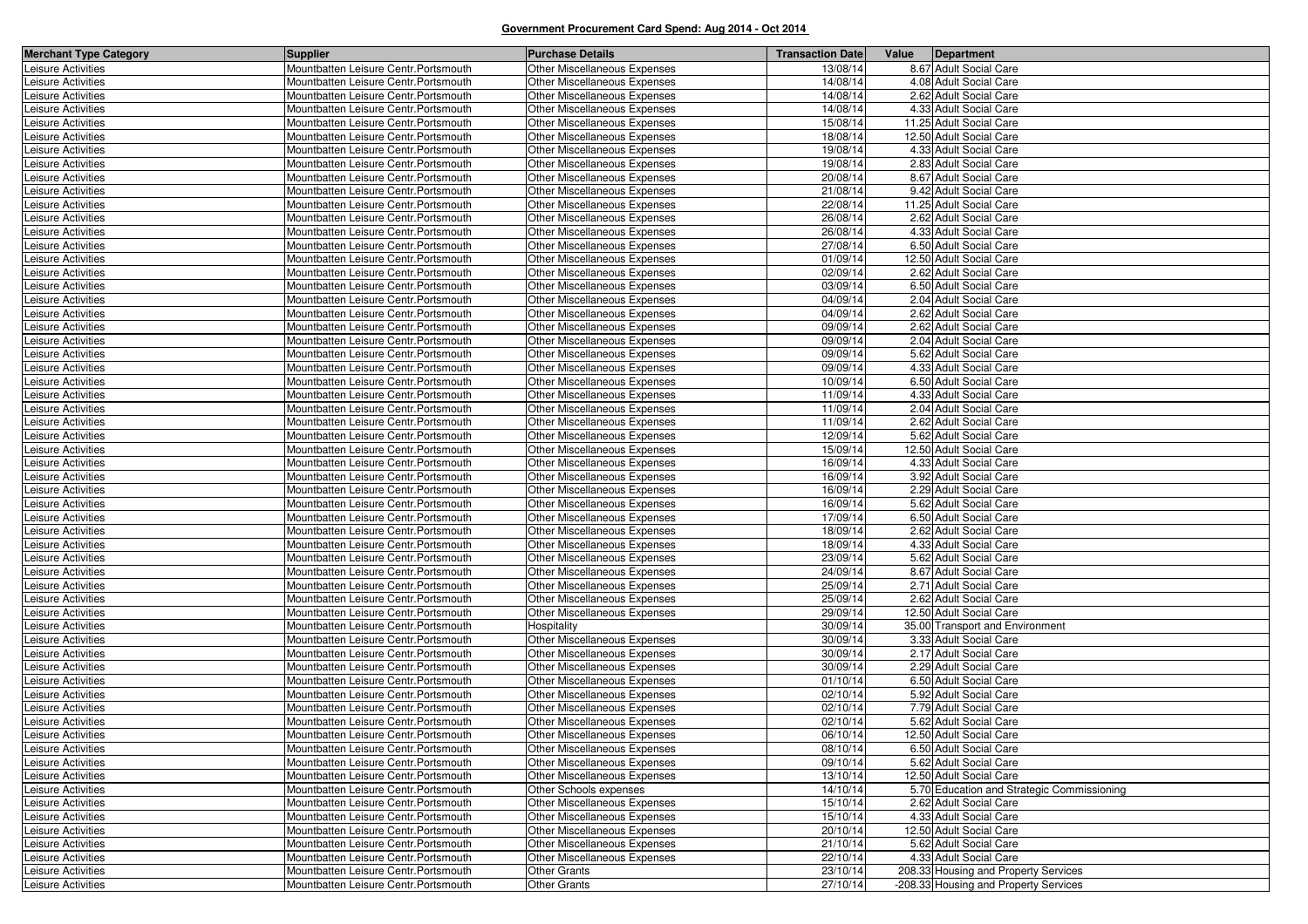| <b>Merchant Type Category</b>            | <b>Supplier</b>                            | <b>Purchase Details</b>                | <b>Transaction Date</b> | Value Department  |                                                                                               |
|------------------------------------------|--------------------------------------------|----------------------------------------|-------------------------|-------------------|-----------------------------------------------------------------------------------------------|
| Leisure Activities                       | Mountbatten Leisure Centr. Portsmouth      | Other Miscellaneous Expenses           | 27/10/14                |                   | 12.50 Adult Social Care                                                                       |
| Leisure Activities                       | Mountbatten Leisure Centr. Portsmouth      | Other Miscellaneous Expenses           | 28/10/14                |                   | 33.77 Adult Social Care                                                                       |
| Leisure Activities                       | Mountbatten Leisure Centr. Portsmouth      | Other Miscellaneous Expenses           | 28/10/14                |                   | -31.60 Adult Social Care                                                                      |
| Leisure Activities                       | Mountbatten Leisure Centr. Portsmouth      | Other Miscellaneous Expenses           | 28/10/14                |                   | 5.62 Adult Social Care                                                                        |
| Leisure Activities                       | Mountbatten Leisure Centr. Portsmouth      | Other Miscellaneous Expenses           | 29/10/14                |                   | 2.17 Adult Social Care                                                                        |
| Leisure Activities                       | Mountbatten Leisure Centr. Portsmouth      | <b>Other Miscellaneous Expenses</b>    | 29/10/14                |                   | 4.33 Adult Social Care                                                                        |
| Leisure Activities                       | Mountbatten Leisure Centr. Portsmouth      | <b>Other Miscellaneous Expenses</b>    | 30/10/14                |                   | 5.62 Adult Social Care                                                                        |
| Leisure Activities                       | Mountbatten Leisure Centr. Portsmouth      | Other Miscellaneous Expenses           | 30/10/14                |                   | 2.62 Adult Social Care                                                                        |
| Leisure Activities                       | Museum Of London. London Ec2y              | Other Expenses                         | 16/10/14                |                   | 37.50 City Development and Cultural Services                                                  |
| Leisure Activities                       | New Forest Conservatio.Southampton         | <b>Educational Supplies - General</b>  | 20/10/14                |                   | 3.50 Education and Strategic Commissioning                                                    |
| Leisure Activities                       | New Forest Conservatio.Southampton         | <b>Educational Supplies - General</b>  | 20/10/14                |                   | 5.21 Education and Strategic Commissioning                                                    |
| Leisure Activities                       | Odeon Upt.Port Solent                      | Other Miscellaneous Expenses           | 02/08/14                |                   | 13.96 Children's social care and safeguarding                                                 |
| Leisure Activities                       | Odeon Upt.Port Solent                      | <b>Other Miscellaneous Expenses</b>    | 02/08/14                |                   | 13.96 Children's social care and safeguarding                                                 |
| Leisure Activities                       | Odeon Upt.Port Solent                      | Other Miscellaneous Expenses           | 28/08/14                |                   | 15.83 Children's social care and safeguarding                                                 |
| Leisure Activities                       | Odeon Upt.Port Solent                      | Other Miscellaneous Expenses           | 06/09/14                |                   | 14.17 Children's social care and safeguarding                                                 |
| Leisure Activities                       | Odeon Upt.Port Solent                      | Other Miscellaneous Expenses           | 28/09/14                |                   | 15.83 Children's social care and safeguarding                                                 |
| Leisure Activities                       | Odeon Upt.Port Solent                      | Other Miscellaneous Expenses           | 26/10/14                |                   | 15.83 Children's social care and safeguarding                                                 |
| Leisure Activities                       | Odeon.Kensington                           | Hospitality                            | 17/10/14                |                   | 9.42 City Development and Cultural Services                                                   |
| Leisure Activities                       | Odeon.Port Solent                          | Catering supplies                      | 02/08/14                |                   | 9.04 Children's social care and safeguarding                                                  |
| Leisure Activities                       | Odeon.Port Solent                          | Catering supplies                      | 02/08/14                |                   | 9.04 Children's social care and safeguarding                                                  |
| Leisure Activities                       | Odeon.Port Solent                          | Other Miscellaneous Expenses           | 06/08/14                |                   | 21.12 Children's social care and safeguarding                                                 |
| Leisure Activities                       | Odeon.Port Solent                          | Catering supplies                      | 28/08/14                |                   | 8.29 Children's social care and safeguarding                                                  |
| Leisure Activities                       | Odeon.Port Solent                          | Catering supplies                      | 06/09/14                |                   | 5.21 Children's social care and safeguarding                                                  |
| Leisure Activities                       | Odeon.Port Solent                          | Catering supplies                      | 28/09/14                |                   | 5.21 Children's social care and safeguarding                                                  |
| Leisure Activities                       | Odeon.Port Solent                          | Catering supplies                      | 26/10/14                |                   | 4.58 Children's social care and safeguarding                                                  |
| Leisure Activities                       | Parkwood.Hengrove Park                     | <b>Educational Supplies - General</b>  | 01/09/14                |                   | 57.17 Education and Strategic Commissioning                                                   |
| Leisure Activities                       | Paypal.35314369001                         | <b>Educational Supplies - General</b>  | 22/09/14                |                   | 4.95 Education and Strategic Commissioning                                                    |
| Leisure Activities                       | Paypal.35314369001                         | Postages and carriage                  | 22/09/14                |                   | 2.99 Education and Strategic Commissioning                                                    |
| Leisure Activities                       | Peter Ashley Activity Cen.Cosham           | Cost of School Trips                   | 01/09/14                |                   | 437.00 Education and Strategic Commissioning                                                  |
| Leisure Activities                       | Playzone.Portsmouth                        | <b>Educational Supplies - General</b>  | 12/09/14                |                   | 18.33 Education and Strategic Commissioning                                                   |
| Leisure Activities                       | Playzone.Portsmouth                        | Cost of School Trips                   | 24/10/14                |                   | 6.50 Education and Strategic Commissioning                                                    |
| Leisure Activities                       | Playzone.Portsmouth                        | Cost of School Trips                   | 24/10/14                |                   | 18.33 Education and Strategic Commissioning                                                   |
| Leisure Activities                       | Porchester Castle.Portchester              | Other Miscellaneous Expenses           | 26/10/14                |                   | 7.80 Children's social care and safeguarding                                                  |
| Leisure Activities                       | Porchester Castle.Portchester              | Other Miscellaneous Expenses           | 26/10/14                |                   | -7.80 Children's social care and safeguarding                                                 |
| Leisure Activities                       | Post Office Shop.0870 225 0409             | Postages and carriage                  | 10/10/14                |                   | 163.16 Education and Strategic Commissioning                                                  |
| Leisure Activities                       | Post Office Shop.0870 225 0409             | Postages and carriage                  | 16/10/14                |                   | 101.16 Education and Strategic Commissioning                                                  |
| Leisure Activities                       | Post Office Shop.0870 225 0409             | Postages and carriage                  | 16/10/14                |                   | 51.67 Education and Strategic Commissioning                                                   |
| Leisure Activities                       | Royal Navy Submarine M.Gosport             | Other Miscellaneous Expenses           | 02/09/14                |                   | 7.50 Children's social care and safeguarding                                                  |
| Leisure Activities                       | Ryde Superbowl.Ryde                        | Catering supplies                      | 01/08/14                |                   | 8.25 Children's social care and safeguarding                                                  |
| Leisure Activities                       | Ryde Superbowl.Ryde<br>Ryde Superbowl.Ryde | Catering supplies<br>Catering supplies | 01/08/14<br>01/08/14    |                   | 3.25 Children's social care and safeguarding                                                  |
| Leisure Activities<br>Leisure Activities | Ryde Superbowl.Ryde                        | Other Miscellaneous Expenses           | 01/08/14                |                   | 3.25 Children's social care and safeguarding<br>13.00 Children's social care and safeguarding |
| Leisure Activities                       | Solent Cruises.Ryde                        | <b>Educational Supplies - General</b>  | 16/09/14                |                   | 87.50 Education and Strategic Commissioning                                                   |
| Leisure Activities                       | Southampton Alpine Cen.Southampton         | Other Miscellaneous Expenses           | 23/10/14                |                   | 46.00 Children's social care and safeguarding                                                 |
| Leisure Activities                       | Southampton Alpine Cen.Southampton         | Other Miscellaneous Expenses           | 28/10/14                |                   | 64.00 Children's social care and safeguarding                                                 |
| Leisure Activities                       | Southampton Alpine Cen.Southampton         | Other Miscellaneous Expenses           | 02/11/14                |                   | 11.50 Children's social care and safeguarding                                                 |
| Leisure Activities                       | Southsea Island Leisur.Southsea            | Other Miscellaneous Expenses           | 13/08/14                |                   | 15.50 Children's social care and safeguarding                                                 |
| Leisure Activities                       | Splashdown Waterpark.Poole                 | <b>Other Miscellaneous Expenses</b>    | 29/08/14                |                   | 36.17 Housing and Property Services                                                           |
| Leisure Activities                       | Splashdown Waterpark.Poole                 | Other Miscellaneous Expenses           | 30/10/14                |                   | 22.50 Housing and Property Services                                                           |
| Leisure Activities                       | The Mayflower Theatre.Southampton          | <b>Other Miscellaneous Expenses</b>    | 24/09/14                |                   | 125.00 Adult Social Care                                                                      |
| Leisure Activities                       | The Pyramids.Southsea                      | Other Miscellaneous Expenses           | 28/09/14                |                   | 7.00 Children's social care and safeguarding                                                  |
| Leisure Activities                       | The Pyramids.Southsea                      | Other Miscellaneous Expenses           | 09/10/14                |                   | 3.00 Adult Social Care                                                                        |
| Leisure Activities                       | The Pyramids.Southsea                      | Other Miscellaneous Expenses           | 14/10/14                |                   | 2.50 Adult Social Care                                                                        |
| Leisure Activities                       | The Pyramids.Southsea                      | Other Miscellaneous Expenses           | 16/10/14                |                   | 2.50 Adult Social Care                                                                        |
| Leisure Activities                       | The Pyramids.Southsea                      | Other Miscellaneous Expenses           | 21/10/14                |                   | 6.67 Adult Social Care                                                                        |
| Leisure Activities                       | The Pyramids.Southsea                      | Other Miscellaneous Expenses           | 23/10/14                |                   | 2.50 Adult Social Care                                                                        |
| Leisure Activities                       | The Pyramids.Southsea                      | Other Miscellaneous Expenses           | 28/10/14                |                   | 3.96 Adult Social Care                                                                        |
| Leisure Activities                       | The Pyramids.Southsea                      | Other Miscellaneous Expenses           | 30/10/14                |                   | 23.75 Adult Social Care                                                                       |
| Leisure Activities                       | The Wilky Group.Fareham                    | Rents paid                             | 26/08/14                | -30.74 Solent LEP |                                                                                               |
| Leisure Activities                       | The Wilky Group.Fareham                    | Rents paid                             | 26/08/14                |                   | 41.54 Solent LEP                                                                              |
| Leisure Activities                       | Ticketmaster Uk.London                     | Publicity/Promotions                   | 31/07/14                |                   | 18.96 Transport and Environment                                                               |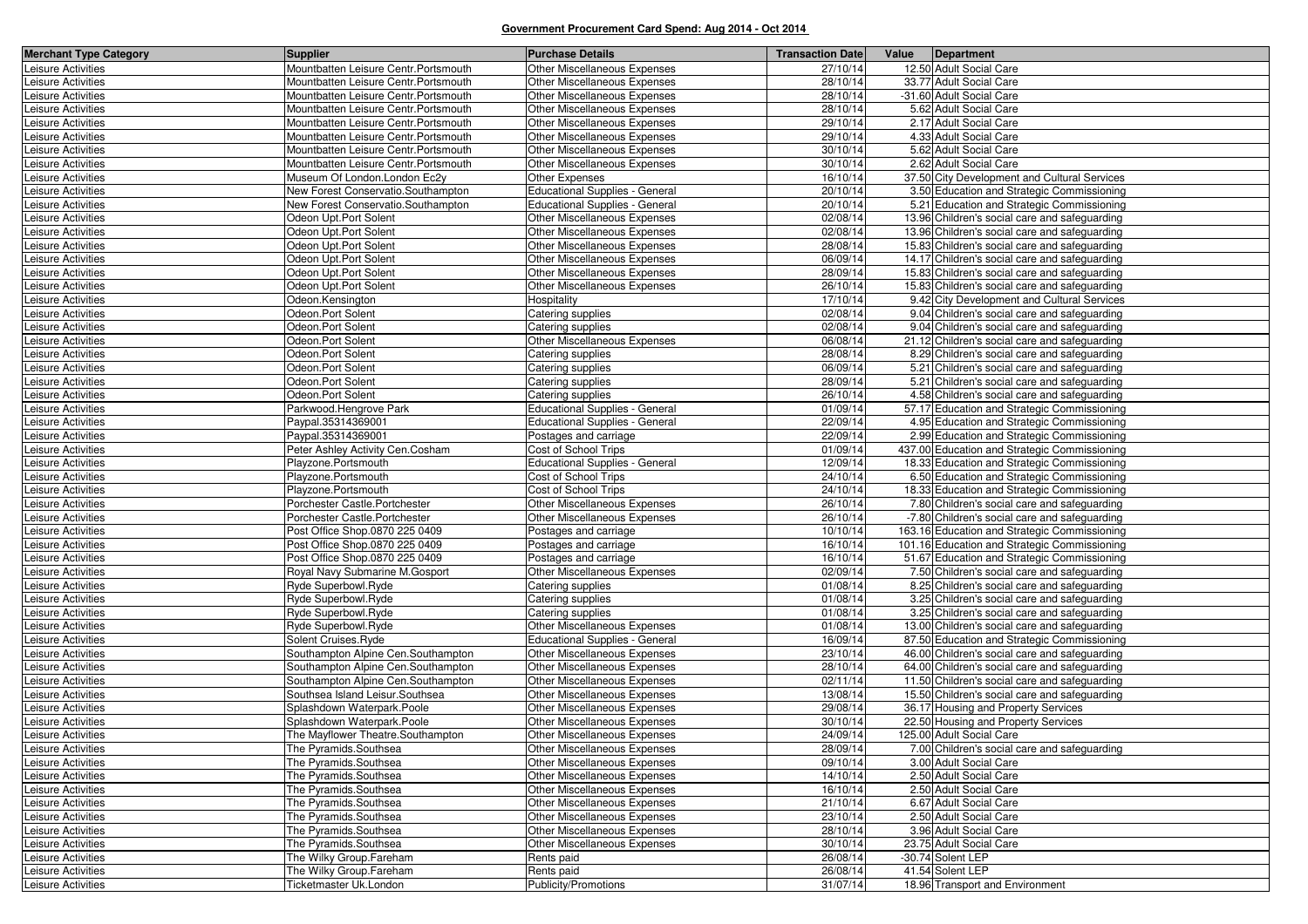| <b>Merchant Type Category</b>            | <b>Supplier</b>                                  | <b>Purchase Details</b>                           | <b>Transaction Date</b> | Value Department                                                         |
|------------------------------------------|--------------------------------------------------|---------------------------------------------------|-------------------------|--------------------------------------------------------------------------|
| Leisure Activities                       | Tm Brighton Centre.London                        | Catering supplies                                 | 23/10/14                | 142.90 Adult Social Care                                                 |
| Leisure Activities                       | Votwo Events And Adventur. Tehidy Park,          | <b>Private Contractors</b>                        | 19/08/14                | 400.00 City Development and Cultural Services                            |
| Leisure Activities                       | Votwo Events And Adventur. Tehidy Park,          | <b>Private Contractors</b>                        | 19/09/14                | 540.00 City Development and Cultural Services                            |
| Leisure Activities                       | Vue Bsl Ltd.Portsmouth                           | Other Miscellaneous Expenses                      | 05/08/14                | 23.00 Children's social care and safeguarding                            |
| Leisure Activities                       | Vue Bsl Ltd.Portsmouth                           | <b>Other Miscellaneous Expenses</b>               | 07/08/14                | 67.08 Adult Social Care                                                  |
| Leisure Activities                       | Vue Bsl Ltd.Portsmouth                           | Other Miscellaneous Expenses                      | 07/08/14                | -17.50 Adult Social Care                                                 |
| Leisure Activities                       | Vue Bsl Ltd.Portsmouth                           | Other Schools expenses                            | 07/08/14                | 25.40 Education and Strategic Commissioning                              |
| Leisure Activities                       | Vue Bsl Ltd.Portsmouth                           | Payments to Indivs and VOs - VOs                  | 08/08/14                | 15.67 Children's social care and safeguarding                            |
| Leisure Activities                       | Vue Bsl Ltd.Portsmouth                           | Payments to Indivs and VOs - VOs                  | 08/08/14                | 13.83 Children's social care and safeguarding                            |
| Leisure Activities                       | Vue Bsl Ltd.Portsmouth                           | Other Miscellaneous Expenses                      | 09/08/14                | 19.25 Children's social care and safeguarding                            |
| Leisure Activities                       | Vue Bsl Ltd.Portsmouth                           | Payments to Indivs and VOs - VOs                  | 10/08/14                | 7.17 Children's social care and safeguarding                             |
| Leisure Activities                       | Vue Bsl Ltd.Portsmouth                           | Payments to Indivs and VOs - VOs                  | 10/08/14                | 6.54 Children's social care and safeguarding                             |
| Leisure Activities                       | Vue Bsl Ltd.Portsmouth                           | Payments to Indivs and VOs - VOs                  | 10/08/14                | 7.17 Children's social care and safeguarding                             |
| Leisure Activities                       | Vue Bsl Ltd.Portsmouth                           | Payments to Indivs and VOs - VOs                  | 10/08/14                | 6.54 Children's social care and safeguarding                             |
| Leisure Activities                       | Vue Bsl Ltd.Portsmouth                           | Payments to Indivs and VOs - VOs                  | 10/08/14                | 6.54 Children's social care and safeguarding                             |
| Leisure Activities                       | Vue BsI Ltd.Portsmouth                           | <b>Other Miscellaneous Expenses</b>               | 13/08/14                | 8.08 Children's social care and safeguarding                             |
| Leisure Activities                       | Vue Bsl Ltd.Portsmouth                           | Catering supplies                                 | 13/08/14                | 10.12 Children's social care and safeguarding                            |
| Leisure Activities                       | Vue BsI Ltd.Portsmouth                           | Other Miscellaneous Expenses                      | 13/08/14                | -33.54 Adult Social Care                                                 |
| Leisure Activities                       | Vue Bsl Ltd.Portsmouth                           | Other Miscellaneous Expenses                      | 13/08/14                | 67.08 Adult Social Care                                                  |
| Leisure Activities                       | Vue Bsl Ltd.Portsmouth                           | Other Miscellaneous Expenses                      | 16/08/14                | 23.67 Children's social care and safeguarding                            |
| Leisure Activities                       | Vue Bsl Ltd.Portsmouth                           | Catering supplies                                 | 16/08/14                | 4.79 Children's social care and safeguarding                             |
| Leisure Activities                       | Vue Bsl Ltd.Portsmouth                           | Payments to Indivs and VOs - VOs                  | 17/08/14                | 38.40 Children's social care and safeguarding                            |
| Leisure Activities                       | Vue BsI Ltd.Portsmouth                           | <b>Other Miscellaneous Expenses</b>               | 20/08/14                | 17.50 Adult Social Care                                                  |
| Leisure Activities                       | Vue Bsl Ltd.Portsmouth                           | Other Miscellaneous Expenses                      | 20/08/14                | -21.87 Adult Social Care                                                 |
| Leisure Activities                       | Vue Bsl Ltd.Portsmouth                           | Other Miscellaneous Expenses                      | 20/08/14                | -5.83 Adult Social Care                                                  |
| Leisure Activities                       | Vue Bsl Ltd.Portsmouth                           | Other Miscellaneous Expenses                      | 27/08/14                | 21.08 Children's social care and safeguarding                            |
| Leisure Activities                       | Vue Bsl Ltd.Portsmouth                           | Payments to Indivs and VOs - VOs                  | 31/08/14                | 27.75 Children's social care and safeguarding                            |
| Leisure Activities                       | Vue Bsl Ltd.Portsmouth                           | Publicity/Promotions                              | 01/09/14                | 40.00 Transport and Environment                                          |
| Leisure Activities                       | Vue Bsl Ltd.Portsmouth                           | Cost of School Trips                              | 05/09/14                | 26.92 Education and Strategic Commissioning                              |
| Leisure Activities                       | Vue Bsl Ltd.Portsmouth                           | Other Miscellaneous Expenses                      | 13/09/14                | 14.29 Children's social care and safeguarding                            |
| Leisure Activities                       | Vue Bsl Ltd.Portsmouth                           | Catering supplies                                 | 13/09/14                | 4.92 Children's social care and safeguarding                             |
| Leisure Activities                       | Vue Bsl Ltd.Portsmouth                           | Payments to Indivs and VOs - VOs                  | 14/09/14                | 24.37 Children's social care and safeguarding                            |
| Leisure Activities                       | Vue Bsl Ltd.Portsmouth                           | Other Miscellaneous Expenses                      | 05/10/14                | 14.62 Children's social care and safeguarding                            |
| Leisure Activities                       | Vue Bsl Ltd.Portsmouth                           | Catering supplies                                 | 05/10/14                | 3.83 Children's social care and safeguarding                             |
| Leisure Activities                       | Vue Bsl Ltd.Portsmouth                           | Payments to Indivs and VOs - VOs                  | 06/10/14                | 15.87 Children's social care and safeguarding                            |
| Leisure Activities                       | Vue BsI Ltd.Portsmouth                           | Other Miscellaneous Expenses                      | 07/10/14                | 20.00 Transport and Environment                                          |
| Leisure Activities                       | Vue Bsl Ltd.Portsmouth                           | Other Miscellaneous Expenses                      | 12/10/14                | 20.90 Children's social care and safeguarding                            |
| Leisure Activities                       | Vue Bsl Ltd.Portsmouth                           | <b>Educational Supplies - General</b>             | 15/10/14                | 42.87 Education and Strategic Commissioning                              |
| Leisure Activities                       | Vue Bsl Ltd.Portsmouth                           | Other Schools expenses                            | 15/10/14                | -38.10 Education and Strategic Commissioning                             |
| Leisure Activities                       | Vue Bsl Ltd.Portsmouth                           | Other Schools expenses                            | 15/10/14                | 38.10 Education and Strategic Commissioning                              |
| Leisure Activities                       | Vue Bsl Ltd.Portsmouth<br>Vue BsI Ltd.Portsmouth | Other Schools expenses                            | 15/10/14<br>18/10/14    | 21.15 Education and Strategic Commissioning                              |
| Leisure Activities                       |                                                  | Other Miscellaneous Expenses                      | 24/10/14                | 16.17 Children's social care and safeguarding                            |
| Leisure Activities                       | Vue BsI Ltd.Portsmouth<br>Vue Bsl Ltd.Portsmouth | Catering supplies                                 | 24/10/14                | 4.25 Children's social care and safeguarding                             |
| Leisure Activities                       |                                                  | Catering supplies<br>Other Miscellaneous Expenses | 24/10/14                | 10.47 Children's social care and safeguarding                            |
| Leisure Activities                       | Vue Bsl Ltd.Portsmouth<br>Vue Bsl Ltd.Portsmouth | Other Miscellaneous Expenses                      | 27/10/14                | 14.29 Children's social care and safeguarding<br>67.08 Adult Social Care |
| Leisure Activities<br>Leisure Activities | Vue Bsl Ltd.Portsmouth                           | Other Miscellaneous Expenses                      | 28/10/14                | 48.12 Adult Social Care                                                  |
| Leisure Activities                       | Vue Bsl Ltd.Portsmouth                           | Other Miscellaneous Expenses                      | 31/10/14                | -14.58 Adult Social Care                                                 |
| Leisure Activities                       | Vue Bsl Ltd.Portsmouth                           | Catering supplies                                 | 01/11/14                | 4.79 Children's social care and safeguarding                             |
| Leisure Activities                       | Vue Bsl Ltd.Portsmouth                           | Other Miscellaneous Expenses                      | 01/11/14                | 6.54 Children's social care and safeguarding                             |
| Leisure Activities                       | Waterlooville Leisure. Waterlooville             | <b>Other Miscellaneous Expenses</b>               | 05/08/14                | 11.67 Adult Social Care                                                  |
| Leisure Activities                       | Waterlooville Leisure. Waterlooville             | Other Miscellaneous Expenses                      | 12/08/14                | 11.67 Adult Social Care                                                  |
| Leisure Activities                       | Waterlooville Leisure. Waterlooville             | Other Miscellaneous Expenses                      | 09/09/14                | 5.83 Adult Social Care                                                   |
| Leisure Activities                       | Waterlooville Leisure. Waterlooville             | Other Miscellaneous Expenses                      | 16/09/14                | 11.67 Adult Social Care                                                  |
| Leisure Activities                       | Waterlooville Leisure. Waterlooville             | Other Miscellaneous Expenses                      | 23/09/14                | 11.67 Adult Social Care                                                  |
| Leisure Activities                       | Waterlooville Leisure. Waterlooville             | Other Miscellaneous Expenses                      | 14/10/14                | 11.67 Adult Social Care                                                  |
| Leisure Activities                       | Waterlooville Leisure. Waterlooville             | Other Miscellaneous Expenses                      | 21/10/14                | 8.75 Adult Social Care                                                   |
| Leisure Activities                       | West Berkshire Dist Co.Newbury                   | Other Transport Expenses                          | 14/08/14                | 9.60 Corporate Assets, Business and Standards                            |
| Leisure Activities                       | Www.Aqualand.Es.Malaga                           | Cost of School Trips                              | 27/08/14                | 32.12 Education and Strategic Commissioning                              |
| Leisure Activities                       | Www.Havant.Gov.Uk.Internet                       | <b>Planning Fees</b>                              | 17/10/14                | 385.00 Housing and Property Services                                     |
| Leisure Activities                       | Www.Kings-Southsea.Com.Southsea                  | <b>Educational Supplies - General</b>             | 21/10/14                | 36.17 Education and Strategic Commissioning                              |
|                                          |                                                  |                                                   |                         |                                                                          |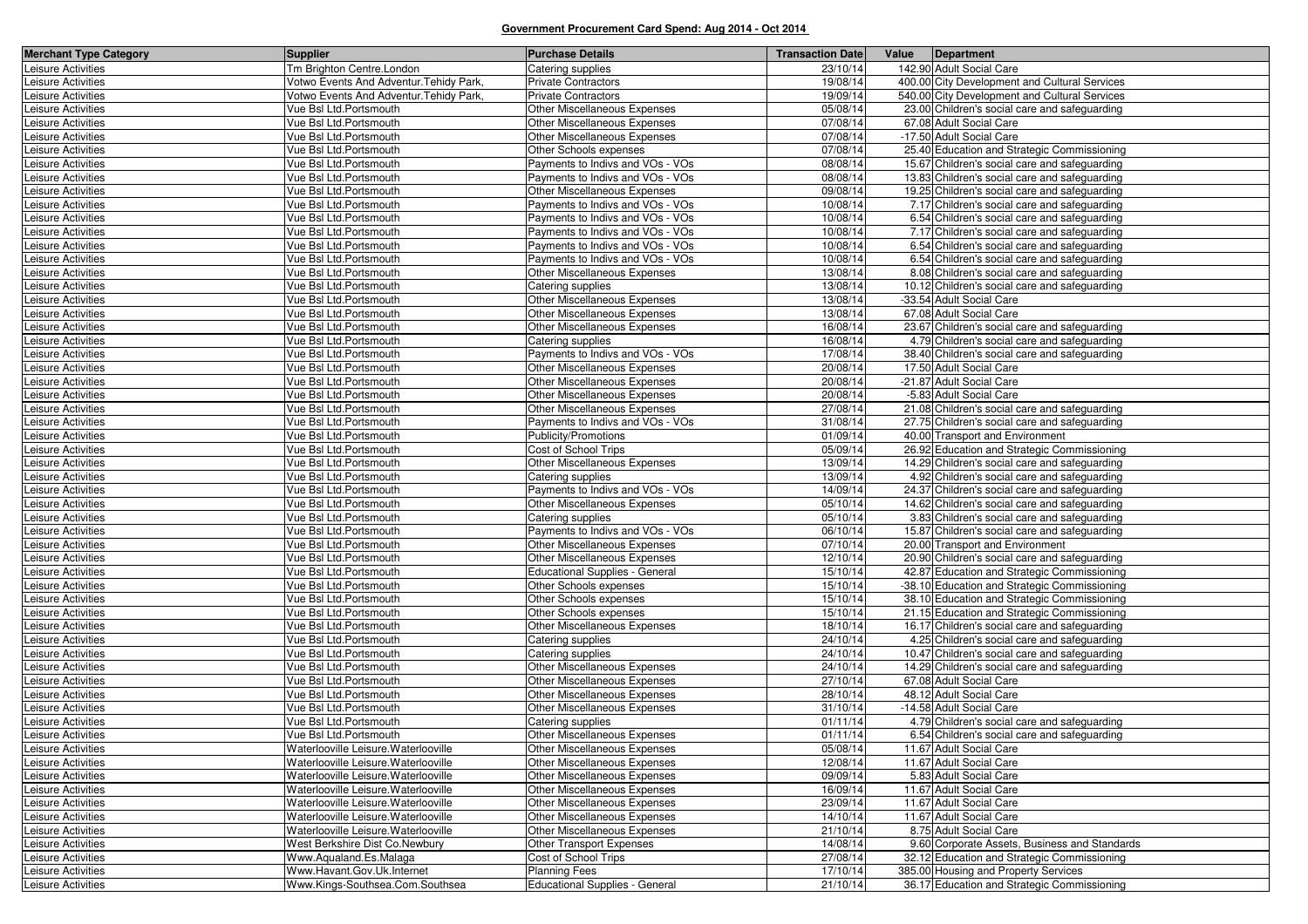| <b>Merchant Type Category</b>                          | <b>Supplier</b>                                              | <b>Purchase Details</b>                     | <b>Transaction Date</b> | Value      | Department                                                            |
|--------------------------------------------------------|--------------------------------------------------------------|---------------------------------------------|-------------------------|------------|-----------------------------------------------------------------------|
| Leisure Activities                                     | Www.Kings-Southsea.Com.Southsea                              | <b>Educational Supplies - General</b>       | 21/10/14                |            | 35.33 Education and Strategic Commissioning                           |
| Leisure Activities                                     | Www.Paultonspark.Co.Uk.Romsey                                | <b>Other Grants</b>                         | 16/10/14                |            | 797.50 Housing and Property Services                                  |
| Leisure Activities                                     | Www.Pompeyitc.Org.Uk.Portsmouth                              | <b>Educational Supplies - General</b>       | 21/10/14                |            | 37.92 Education and Strategic Commissioning                           |
| Leisure Activities                                     | Www.Pompeyitc.Org.Uk.Portsmouth                              | Other Miscellaneous Expenses                | 23/10/14                |            | 55.00 Education and Strategic Commissioning                           |
| Leisure Activities                                     | Www.Sportswarehouse.Co.E'Burgh Eh6                           | <b>Other Miscellaneous Expenses</b>         | 31/10/14                |            | 14.94 Adult Social Care                                               |
| Leisure Activities                                     | Www.Tenpin.Co.Uk.0871 222 3675                               | Other Schools expenses                      | 30/09/14                |            | 29.20 Education and Strategic Commissioning                           |
| Mail and Courier Services                              | Delivered UK Ltd.Slough                                      | Postages and carriage                       | 01/09/14                |            | 112.00 Corporate Assets, Business and Standards                       |
| Mail and Courier Services                              | Delivered UK Ltd.Slough                                      | Postages and carriage                       | 06/10/14                |            | 105.81 Corporate Assets, Business and Standards                       |
| Mail and Courier Services                              | Dhl.Castle Doning                                            | Postages and carriage                       | 02/09/14                |            | 217.14 Information Services                                           |
| Mail and Courier Services                              | Dhl.Castle Doning                                            | Postages and carriage                       | 29/09/14                |            | 102.17 Information Services                                           |
| Mail and Courier Services                              | Halfords On Line.Redditch                                    | Postages and carriage                       | 09/09/14                |            | 4.98 Education and Strategic Commissioning                            |
| Mail and Courier Services                              | Interlink.Bristol                                            | Minor plant hire                            | 06/08/14                | 17.72 Port |                                                                       |
| Mail and Courier Services                              | Interlink.Bristol                                            | Minor plant hire                            | 09/09/14                | 17.72 Port |                                                                       |
| Mail and Courier Services                              | Interlink.Bristol                                            | Minor plant hire                            | 28/10/14                | 17.72 Port |                                                                       |
| Mail and Courier Services                              | Po Ltd Rod Licence.Chesterfield                              | Payments to Indivs and VOs - VOs            | 06/08/14                |            | 5.00 Children's social care and safeguarding                          |
| Mail and Courier Services                              | Post Office Counter. Havant                                  | <b>Other Grants</b>                         | 11/08/14                |            | 220.00 Housing and Property Services                                  |
| Mail and Courier Services                              | Post Office Counter. Havant                                  | Postages and carriage                       | 19/08/14                |            | 52.63 Education and Strategic Commissioning                           |
| Mail and Courier Services                              | Post Office Counter. Havant                                  | Postages and carriage                       | 10/09/14                |            | 10.82 Housing and Property Services                                   |
| Mail and Courier Services                              | Post Office Counter. Havant                                  | <b>Other Grants</b>                         | 18/09/14                |            | 107.50 Housing and Property Services                                  |
| Mail and Courier Services                              | Post Office Counter.Havant                                   | <b>Other Grants</b>                         | 01/10/14                |            | 105.21 Housing and Property Services                                  |
| Mail and Courier Services                              | Post Office Counter. Portsmouth                              | Other Miscellaneous Expenses                | 06/08/14                |            | 37.20 Adult Social Care                                               |
| Mail and Courier Services                              | Post Office Counter. Portsmouth                              | Postages and carriage                       | 11/08/14                |            | 37.76 Adult Social Care                                               |
| Mail and Courier Services                              | Post Office Counter. Portsmouth                              | Postages and carriage                       | 13/08/14                |            | 12.40 Education and Strategic Commissioning                           |
| Mail and Courier Services                              | Post Office Counter. Portsmouth                              | Rail costs                                  | 15/08/14                |            | 7.44 Adult Social Care                                                |
| Mail and Courier Services                              | Post Office Counter. Portsmouth                              | Stationery                                  | 18/08/14                |            | 3.80 Health, Safety and Licensing                                     |
| Mail and Courier Services                              | Post Office Counter. Portsmouth                              | Postages and carriage                       | 18/08/14                |            | 70.00 Health, Safety and Licensing                                    |
| Mail and Courier Services                              | Post Office Counter. Portsmouth                              | Postages and carriage                       | 20/08/14                |            | 44.17 Education and Strategic Commissioning                           |
| Mail and Courier Services                              | Post Office Counter. Portsmouth                              | <b>Other Miscellaneous Expenses</b>         | 21/08/14                |            | 6.55 Education and Strategic Commissioning                            |
| Mail and Courier Services                              | Post Office Counter. Portsmouth                              | Vehicle running costs                       | 26/08/14                |            | 227.50 Corporate Assets, Business and Standards                       |
| Mail and Courier Services                              | Post Office Counter. Portsmouth                              | Other Miscellaneous Expenses                | 02/09/14                |            | 37.58 Education and Strategic Commissioning                           |
| Mail and Courier Services                              | Post Office Counter. Portsmouth                              | Postages and carriage                       | 03/09/14                |            | 3.72 Housing and Property Services                                    |
| Mail and Courier Services                              | Post Office Counter. Portsmouth                              | Postages and carriage                       | 05/09/14                |            | 62.00 Adult Social Care                                               |
| Mail and Courier Services                              | Post Office Counter.Portsmouth                               | Postages and carriage                       | 09/09/14                |            | 21.24 Children's social care and safeguarding                         |
| Mail and Courier Services                              | Post Office Counter.Portsmouth                               | Postages and carriage                       | 09/09/14                |            | 26.50 Education and Strategic Commissioning                           |
| Mail and Courier Services                              | Post Office Counter.Portsmouth                               | Postages and carriage                       | 11/09/14                |            | 6.40 Housing and Property Services                                    |
| Mail and Courier Services                              | Post Office Counter. Portsmouth                              | Postages and carriage                       | 11/09/14                |            | 22.32 Education and Strategic Commissioning                           |
| Mail and Courier Services                              | Post Office Counter. Portsmouth                              | Postages and carriage                       | 12/09/14                |            | 7.15 Children's social care and safeguarding                          |
| Mail and Courier Services                              | Post Office Counter. Portsmouth                              | Postages and carriage                       | 12/09/14                |            | 7.15 City Development and Cultural Services                           |
| Mail and Courier Services                              | Post Office Counter.Portsmouth                               | <b>Other Grants</b>                         | 17/09/14                |            | 183.33 Housing and Property Services                                  |
| Mail and Courier Services                              | Post Office Counter. Portsmouth                              | Postages and carriage                       | 17/09/14                |            | 29.76 Adult Social Care                                               |
| Mail and Courier Services                              | Post Office Counter. Portsmouth                              | Postages and carriage                       | 17/09/14                |            | 103.05 Education and Strategic Commissioning                          |
| Mail and Courier Services                              | Post Office Counter. Portsmouth                              | Postages and carriage                       | 18/09/14                |            | 6.40 Housing and Property Services                                    |
| Mail and Courier Services                              | Post Office Counter. Portsmouth                              | Postages and carriage                       | 18/09/14                |            | 10.02 Education and Strategic Commissioning                           |
| Mail and Courier Services                              | Post Office Counter. Portsmouth                              | Postages and carriage                       | 22/09/14                |            | 72.28 Education and Strategic Commissioning                           |
| Mail and Courier Services                              | Post Office Counter. Portsmouth                              | Postages and carriage                       | 01/10/14                |            | 4.47 Education and Strategic Commissioning                            |
| Mail and Courier Services                              | Post Office Counter.Portsmouth                               | Equipment (Non IT)                          | 02/10/14                |            | 0.77 Housing and Property Services                                    |
| Mail and Courier Services                              | Post Office Counter. Portsmouth                              | Catering supplies                           | 03/10/14                |            | 2.34 Corporate Assets, Business and Standards                         |
| Mail and Courier Services                              | Post Office Counter. Portsmouth                              | Catering supplies                           | 06/10/14                |            | 14.88 Children's social care and safeguarding                         |
| Mail and Courier Services                              | Post Office Counter. Portsmouth                              | Postages and carriage                       | 06/10/14                |            | 1.72 City Development and Cultural Services                           |
| Mail and Courier Services                              | Post Office Counter. Portsmouth                              | Postages and carriage                       | 07/10/14                |            | 64.02 Education and Strategic Commissioning                           |
| Mail and Courier Services                              | Post Office Counter. Portsmouth                              | Other Miscellaneous Expenses                | 09/10/14                |            | 4.57 Transport and Environment                                        |
| Mail and Courier Services<br>Mail and Courier Services | Post Office Counter. Portsmouth                              | Consumable Materials                        | 16/10/14                |            | 2.80 Education and Strategic Commissioning                            |
|                                                        | Post Office Counter. Portsmouth                              | Postages and carriage                       | 16/10/14                |            | 19.25 Adult Social Care                                               |
| Mail and Courier Services                              | Post Office Counter.Portsmouth                               | Postages and carriage                       | 17/10/14                |            | 198.00 Education and Strategic Commissioning                          |
| Mail and Courier Services<br>Mail and Courier Services | Post Office Counter. Portsmouth                              | Postages and carriage                       | 21/10/14                |            | 7.44 Adult Social Care                                                |
| Mail and Courier Services                              | Post Office Counter.Portsmouth                               | Postages and carriage                       | 21/10/14                |            | 6.55 Education and Strategic Commissioning<br>29.76 Adult Social Care |
| Mail and Courier Services                              | Post Office Counter. Portsmouth                              | Postages and carriage                       | 28/10/14<br>29/10/14    |            | 6.40 Housing and Property Services                                    |
|                                                        | Post Office Counter. Portsmouth                              | Postages and carriage                       |                         |            | 7.15 City Development and Cultural Services                           |
| Mail and Courier Services                              | Post Office Counter.Southsea                                 | Other Miscellaneous Expenses                | 06/08/14<br>07/08/14    |            | 14.88 Adult Social Care                                               |
| Mail and Courier Services<br>Mail and Courier Services | Post Office Counter.Southsea<br>Post Office Counter.Southsea | Postages and carriage<br>Equipment (Non IT) | 14/08/14                |            | 31.00 Adult Social Care                                               |
|                                                        |                                                              |                                             |                         |            |                                                                       |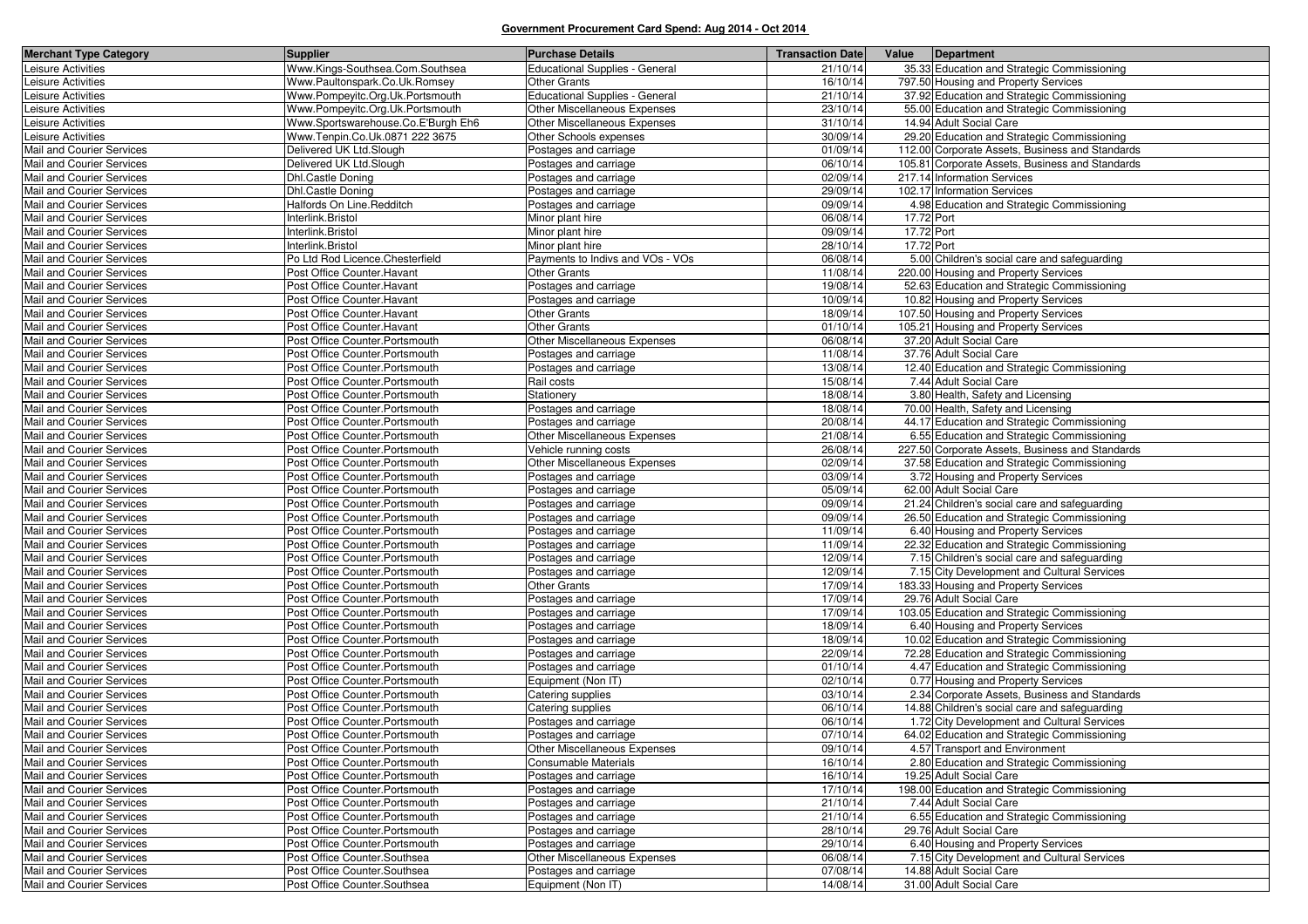| <b>Merchant Type Category</b>                          | <b>Supplier</b>                                          | <b>Purchase Details</b>                        | <b>Transaction Date</b> | Value Department                                                                            |
|--------------------------------------------------------|----------------------------------------------------------|------------------------------------------------|-------------------------|---------------------------------------------------------------------------------------------|
| Mail and Courier Services                              | Post Office Counter. Southsea                            | Postages and carriage                          | 20/08/14                | 7.64 Adult Social Care                                                                      |
| Mail and Courier Services                              | Post Office Counter.Southsea                             | Postages and carriage                          | 03/09/14                | 21.40 Adult Social Care                                                                     |
| Mail and Courier Services                              | Post Office Counter.Southsea                             | Postages and carriage                          | 04/09/14                | 37.20 Adult Social Care                                                                     |
| Mail and Courier Services                              | Post Office Counter.Southsea                             | Postages and carriage                          | 15/09/14                | 22.32 Education and Strategic Commissioning                                                 |
| Mail and Courier Services                              | Post Office Counter.Southsea                             | Postages and carriage                          | 19/09/14                | 17.64 Education and Strategic Commissioning                                                 |
| Mail and Courier Services                              | Post Office Counter. Southsea                            | Postages and carriage                          | 23/09/14                | 1.72 Education and Strategic Commissioning                                                  |
| Mail and Courier Services                              | Post Office Counter. Southsea                            | Postages and carriage                          | 14/10/14                | 4.30 Education and Strategic Commissioning                                                  |
| Mail and Courier Services                              | Post Office Counter. Southsea                            | Postages and carriage                          | 15/10/14                | 43.95 City Development and Cultural Services                                                |
| Mail and Courier Services                              | Post Office Counter.Southsea                             | Hospitality                                    | 20/10/14                | 30.00 Public Health                                                                         |
| Mail and Courier Services                              | Post Office Counter. Southsea                            | Postages and carriage                          | 21/10/14                | 22.32 Adult Social Care                                                                     |
| Mail and Courier Services                              | Post Office Counter. Southsea                            | Postages and carriage                          | 31/10/14                | 29.76 Adult Social Care                                                                     |
| Mail and Courier Services                              | Post Office Counter. Waterlooville                       | Postages and carriage                          | 16/09/14                | 11.00 Education and Strategic Commissioning                                                 |
| Mail and Courier Services                              | Post Office Counter. Waterlooville                       | Postages and carriage                          | 03/10/14                | 6.47 Port                                                                                   |
| Mail and Courier Services                              | Postoffice Selfservice.Portsmouth                        | Other Miscellaneous Expenses                   | 22/08/14                | 29.10 Transport and Environment                                                             |
| Mail and Courier Services                              | Postoffice Selfservice.Portsmouth                        | Stationery                                     | 22/08/14                | 6.73 Transport and Environment                                                              |
| Mail and Courier Services                              | Postoffice Selfservice.Portsmouth                        | Other Miscellaneous Expenses                   | 28/08/14                | 12.40 Children's social care and safeguarding                                               |
| Mail and Courier Services                              | Postoffice Selfservice.Portsmouth                        | Postages and carriage                          | 08/09/14                | 29.76 Education and Strategic Commissioning                                                 |
| Mail and Courier Services                              | Postoffice Selfservice.Portsmouth                        | Other Miscellaneous Expenses                   | 12/09/14                | 11.00 Children's social care and safeguarding                                               |
| Mail and Courier Services                              | Postoffice Selfservice.Portsmouth                        | Other Miscellaneous Expenses                   | 18/09/14                | 12.40 Children's social care and safeguarding                                               |
| Mail and Courier Services                              | Postoffice Selfservice.Portsmouth                        | Postages and carriage                          | 22/09/14                | 6.40 City Development and Cultural Services                                                 |
| Mail and Courier Services                              | Postoffice Selfservice.Portsmouth                        | Postages and carriage                          | 29/09/14                | 6.40 Children's social care and safeguarding                                                |
| Mail and Courier Services                              | Postoffice Selfservice.Portsmouth                        | Other agencies                                 | 06/10/14                | 7.15 Corporate Assets, Business and Standards                                               |
| Mail and Courier Services                              | Postoffice Selfservice.Portsmouth                        | Postages and carriage                          | 06/10/14                | 15.15 Transport and Environment                                                             |
| Mail and Courier Services                              | Postoffice Selfservice.Portsmouth                        | Other agencies                                 | 09/10/14                | 8.45 Corporate Assets, Business and Standards                                               |
| Mail and Courier Services                              | Postoffice Selfservice.Portsmouth                        | Postages and carriage                          | 13/10/14                | 0.73 Adult Social Care                                                                      |
| Mail and Courier Services                              | Postoffice Selfservice.Portsmouth                        | Postages and carriage                          | 15/10/14                | 6.40 Adult Social Care                                                                      |
| Mail and Courier Services                              | Postoffice Selfservice.Portsmouth                        | Payments to Indivs and VOs - VOs               | 21/10/14                | 3.20 Children's social care and safeguarding                                                |
| Mail and Courier Services                              | Postoffice Selfservice.Portsmouth                        | Postages and carriage                          | 30/10/14                | 21.20 Education and Strategic Commissioning                                                 |
| Mail and Courier Services                              | Postoffice Selfservice.Portsmouth                        | Other Miscellaneous Expenses                   | 30/10/14                | 12.40 Children's social care and safeguarding                                               |
| Mail and Courier Services                              | Royal Mail Group.Bolton                                  | Equipment (Non IT)                             | 19/09/14                | 209.81 Housing and Property Services                                                        |
| Mail and Courier Services                              | Royal Mail Group.Bolton                                  | Postages and carriage                          | 23/10/14                | 604.27 Housing and Property Services                                                        |
| Mail and Courier Services                              | Royal Mail.8457640640                                    | Postages and carriage                          | 19/08/14                | 115.00 Adult Social Care                                                                    |
| Mail and Courier Services                              | Royal Mail.8457640640                                    | Postages and carriage                          | 28/10/14                | 177.00 Adult Social Care                                                                    |
| Mail and Courier Services                              | Www.Dhl International.Internet                           | <b>Private Contractors</b>                     | 15/08/14                | 15.59 Corporate Assets, Business and Standards                                              |
| Mail and Courier Services                              | Www.Dhl International.Internet                           | <b>Private Contractors</b>                     | 15/08/14                | 15.59 Corporate Assets, Business and Standards                                              |
| Mail and Courier Services                              | Www.Royalmail.Com.Internet                               | Other Miscellaneous Expenses                   | 11/08/14                | 106.00 Adult Social Care                                                                    |
| Mail and Courier Services<br>Mail and Courier Services | Www.Royalmail.Com.Internet                               | Postages and carriage                          | 03/09/14<br>09/09/14    | 124.00 Adult Social Care                                                                    |
| Mail and Courier Services                              | Www.Royalmail.Com.Internet<br>Www.Royalmail.Com.Internet | Postages and carriage                          | 10/09/14                | 95.83 Education and Strategic Commissioning<br>115.00 Education and Strategic Commissioning |
| Mail and Courier Services                              |                                                          | Postages and carriage                          | 09/10/14                |                                                                                             |
| Mail and Courier Services                              | Www.Royalmail.Com.Internet<br>Www.Royalmail.Com.Internet | Other Miscellaneous Expenses                   | 20/10/14                | 24.69 Education and Strategic Commissioning<br>115.00 Education and Strategic Commissioning |
| Mail and Courier Services                              | Www.Royalmail.Com.Internet                               | Postages and carriage<br>Postages and carriage | 24/10/14                | 124.00 Customer, Community and Democratic Services                                          |
| Mail Order / Direct Selling                            | Aa Revenue Services. Basingstoke                         | Other Public Transport                         | 28/10/14                | 247.20 Customer, Community and Democratic Services                                          |
| Mail Order / Direct Selling                            | Amazon Eu.Amazon.Co.Uk                                   | <b>Educational Supplies - General</b>          | 00/01/00                | 19.98 Education and Strategic Commissioning                                                 |
| Mail Order / Direct Selling                            | Amazon Eu.Amazon.Co.Uk                                   | <b>Building</b>                                | 01/08/14                | 6.63 Housing and Property Services                                                          |
| Mail Order / Direct Selling                            | Amazon Eu.Amazon.Co.Uk                                   | Other Miscellaneous Expenses                   | 05/08/14                | 11.89 Children's social care and safeguarding                                               |
| Mail Order / Direct Selling                            | Amazon Eu.Amazon.Co.Uk                                   | Other Miscellaneous Expenses                   | 06/08/14                | 31.72 Children's social care and safeguarding                                               |
| Mail Order / Direct Selling                            | Amazon Eu.Amazon.Co.Uk                                   | Consumable Materials                           | 07/08/14                | 52.40 Port                                                                                  |
| Mail Order / Direct Selling                            | Amazon Eu.Amazon.Co.Uk                                   | Consumable Materials                           | 07/08/14                | 52.40 Port                                                                                  |
| Mail Order / Direct Selling                            | Amazon Eu.Amazon.Co.Uk                                   | <b>Educational Supplies - General</b>          | 07/08/14                | 9.27 Education and Strategic Commissioning                                                  |
| Mail Order / Direct Selling                            | Amazon Eu.Amazon.Co.Uk                                   | Equipment (Non IT)                             | 09/08/14                | 23.10 Housing and Property Services                                                         |
| Mail Order / Direct Selling                            | Amazon Eu.Amazon.Co.Uk                                   | Book purchases                                 | 10/08/14                | 62.75 Children's social care and safeguarding                                               |
| Mail Order / Direct Selling                            | Amazon Eu.Amazon.Co.Uk                                   | Computer hardware                              | 13/08/14                | 173.24 HR, Legal and Performance                                                            |
| Mail Order / Direct Selling                            | Amazon Eu.Amazon.Co.Uk                                   | Book purchases                                 | 13/08/14                | 71.05 Education and Strategic Commissioning                                                 |
| Mail Order / Direct Selling                            | Amazon Eu.Amazon.Co.Uk                                   | Other Miscellaneous Expenses                   | 13/08/14                | 83.43 Education and Strategic Commissioning                                                 |
| Mail Order / Direct Selling                            | Amazon Eu.Amazon.Co.Uk                                   | Book purchases                                 | 14/08/14                | 62.80 Education and Strategic Commissioning                                                 |
| Mail Order / Direct Selling                            | Amazon Eu.Amazon.Co.Uk                                   | <b>Furnishings Maintenance</b>                 | 15/08/14                | 9.16 Education and Strategic Commissioning                                                  |
| Mail Order / Direct Selling                            | Amazon Eu.Amazon.Co.Uk                                   | Book purchases                                 | 15/08/14                | 89.84 Education and Strategic Commissioning                                                 |
| Mail Order / Direct Selling                            | Amazon Eu.Amazon.Co.Uk                                   | Stationery                                     | 15/08/14                | 47.91 Education and Strategic Commissioning                                                 |
| Mail Order / Direct Selling                            | Amazon Eu.Amazon.Co.Uk                                   | Wellbeing and Health Supplies                  | 17/08/14                | 12.43 Education and Strategic Commissioning                                                 |
| Mail Order / Direct Selling                            | Amazon Eu.Amazon.Co.Uk                                   | Book purchases                                 | 17/08/14                | 36.20 Education and Strategic Commissioning                                                 |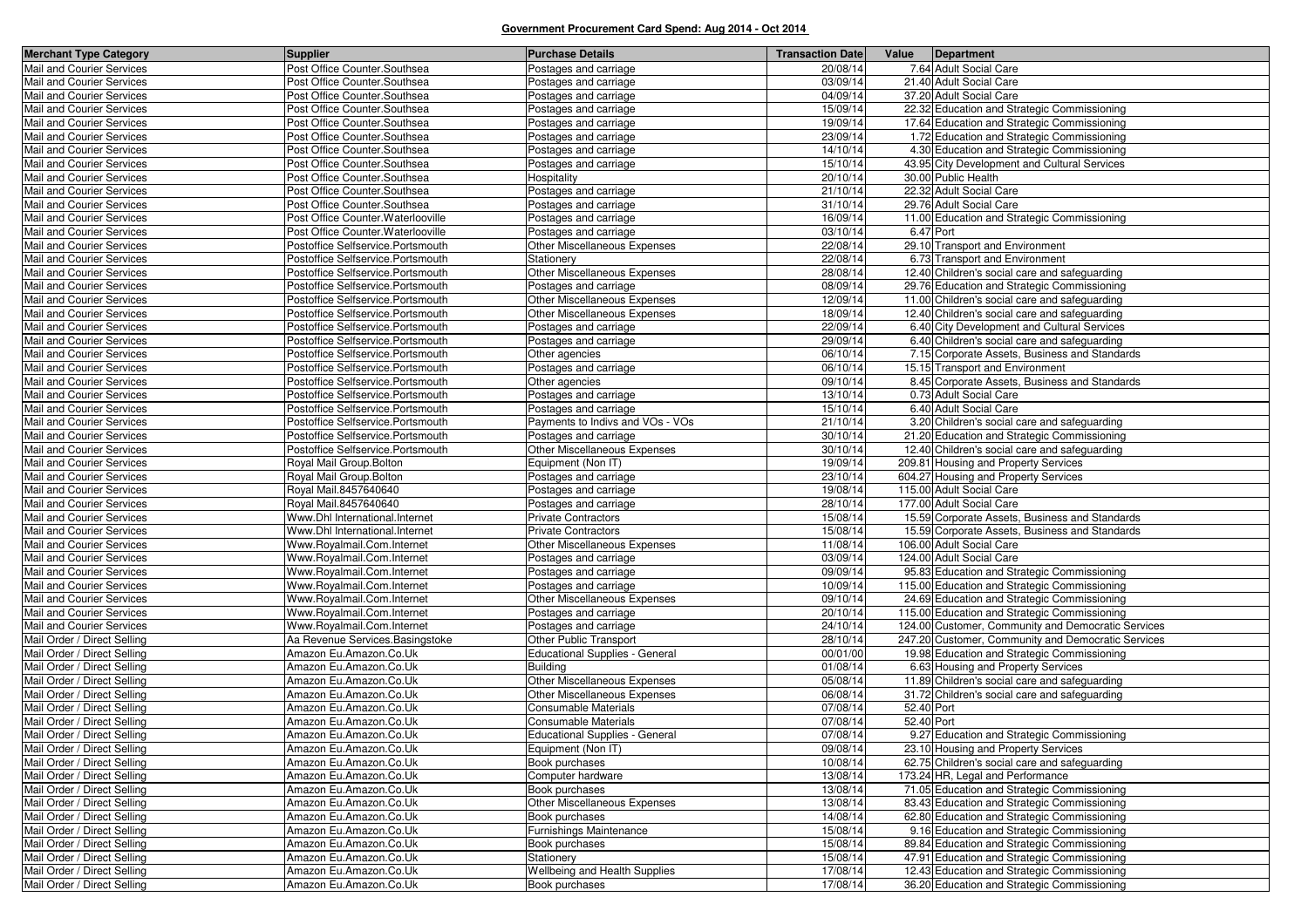| <b>Merchant Type Category</b> | <b>Supplier</b>        | <b>Purchase Details</b>               | <b>Transaction Date</b> | Value         | Department                                     |
|-------------------------------|------------------------|---------------------------------------|-------------------------|---------------|------------------------------------------------|
| Mail Order / Direct Selling   | Amazon Eu.Amazon.Co.Uk | Book purchases                        | 17/08/14                |               | 28.72 Education and Strategic Commissioning    |
| Mail Order / Direct Selling   | Amazon Eu.Amazon.Co.Uk | Building                              | 19/08/14                |               | 43.94 Housing and Property Services            |
| Mail Order / Direct Selling   | Amazon Eu.Amazon.Co.Uk | Stationery                            | 19/08/14                |               | 9.48 Housing and Property Services             |
| Mail Order / Direct Selling   | Amazon Eu.Amazon.Co.Uk | <b>Educational Supplies - General</b> | 19/08/14                |               | 8.74 Education and Strategic Commissioning     |
| Mail Order / Direct Selling   | Amazon Eu.Amazon.Co.Uk | <b>Consumable Materials</b>           | 21/08/14                | 120.79 Port   |                                                |
| Mail Order / Direct Selling   | Amazon Eu.Amazon.Co.Uk | Consumable Materials                  | 21/08/14                | 17.48 Port    |                                                |
| Mail Order / Direct Selling   | Amazon Eu.Amazon.Co.Uk | Cleaning materials                    | 21/08/14                |               | 28.10 Housing and Property Services            |
| Mail Order / Direct Selling   | Amazon Eu.Amazon.Co.Uk | Other Miscellaneous Expenses          | 21/08/14                |               | 10.74 Education and Strategic Commissioning    |
| Mail Order / Direct Selling   | Amazon Eu.Amazon.Co.Uk | <b>Educational Supplies - General</b> | 22/08/14                |               | 23.44 Education and Strategic Commissioning    |
| Mail Order / Direct Selling   | Amazon Eu.Amazon.Co.Uk | Book purchases                        | 23/08/14                |               | 4.97 Education and Strategic Commissioning     |
| Mail Order / Direct Selling   | Amazon Eu.Amazon.Co.Uk | <b>Educational Supplies - General</b> | 23/08/14                |               | 10.74 Education and Strategic Commissioning    |
| Mail Order / Direct Selling   | Amazon Eu.Amazon.Co.Uk | Other Miscellaneous Expenses          | 24/08/14                |               | 25.47 Adult Social Care                        |
| Mail Order / Direct Selling   | Amazon Eu.Amazon.Co.Uk | <b>Other Miscellaneous Expenses</b>   | 24/08/14                |               | 13.09 Children's social care and safeguarding  |
| Mail Order / Direct Selling   | Amazon Eu.Amazon.Co.Uk | Book purchases                        | 25/08/14                |               | 29.82 Education and Strategic Commissioning    |
| Mail Order / Direct Selling   | Amazon Eu.Amazon.Co.Uk | Book purchases                        | 27/08/14                |               | 5.89 Education and Strategic Commissioning     |
| Mail Order / Direct Selling   | Amazon Eu.Amazon.Co.Uk | Book purchases                        | 27/08/14                |               | 8.02 Education and Strategic Commissioning     |
| Mail Order / Direct Selling   | Amazon Eu.Amazon.Co.Uk | Book purchases                        | 27/08/14                |               | 16.19 Education and Strategic Commissioning    |
| Mail Order / Direct Selling   | Amazon Eu.Amazon.Co.Uk | Computer hardware                     | 29/08/14                |               | 8.67 Public Health                             |
| Mail Order / Direct Selling   | Amazon Eu.Amazon.Co.Uk | Consumable Materials                  | 29/08/14                | $-17.48$ Port |                                                |
| Mail Order / Direct Selling   | Amazon Eu.Amazon.Co.Uk | Consumable Materials                  | 29/08/14                | -120.79 Port  |                                                |
| Mail Order / Direct Selling   | Amazon Eu.Amazon.Co.Uk | Equipment (Non IT)                    | 29/08/14                |               | 9.67 Education and Strategic Commissioning     |
| Mail Order / Direct Selling   | Amazon Eu.Amazon.Co.Uk | <b>Educational Supplies - General</b> | 30/08/14                |               | 13.50 Education and Strategic Commissioning    |
| Mail Order / Direct Selling   | Amazon Eu.Amazon.Co.Uk | Book purchases                        | 30/08/14                |               | 9.74 Education and Strategic Commissioning     |
| Mail Order / Direct Selling   | Amazon Eu.Amazon.Co.Uk | Book purchases                        | 30/08/14                |               | 11.97 Education and Strategic Commissioning    |
| Mail Order / Direct Selling   | Amazon Eu.Amazon.Co.Uk | Book purchases                        | 30/08/14                |               | 23.94 Education and Strategic Commissioning    |
| Mail Order / Direct Selling   | Amazon Eu.Amazon.Co.Uk | <b>Other Miscellaneous Expenses</b>   | 31/08/14                |               | 24.96 Education and Strategic Commissioning    |
| Mail Order / Direct Selling   | Amazon Eu.Amazon.Co.Uk | Equipment (Non IT)                    | 31/08/14                |               | 84.73 Adult Social Care                        |
| Mail Order / Direct Selling   | Amazon Eu.Amazon.Co.Uk | Book purchases                        | 01/09/14                |               | 27.00 Adult Social Care                        |
| Mail Order / Direct Selling   | Amazon Eu.Amazon.Co.Uk | Stationery                            | 01/09/14                |               | 31.67 Finance                                  |
| Mail Order / Direct Selling   | Amazon Eu.Amazon.Co.Uk | Book purchases                        | 01/09/14                |               | 75.48 Education and Strategic Commissioning    |
| Mail Order / Direct Selling   | Amazon Eu.Amazon.Co.Uk | Stationery                            | 02/09/14                |               | 222.91 Adult Social Care                       |
| Mail Order / Direct Selling   | Amazon Eu.Amazon.Co.Uk | Book purchases                        | 02/09/14                |               | 48.45 Education and Strategic Commissioning    |
| Mail Order / Direct Selling   | Amazon Eu.Amazon.Co.Uk | <b>Educational Supplies - General</b> | 02/09/14                |               | 5.71 Education and Strategic Commissioning     |
| Mail Order / Direct Selling   | Amazon Eu.Amazon.Co.Uk | <b>Educational Supplies - General</b> | 02/09/14                |               | 149.96 Education and Strategic Commissioning   |
| Mail Order / Direct Selling   | Amazon Eu.Amazon.Co.Uk | <b>Educational Supplies - General</b> | 02/09/14                |               | 12.02 Education and Strategic Commissioning    |
| Mail Order / Direct Selling   | Amazon Eu.Amazon.Co.Uk | Consumable Materials                  | 02/09/14                |               | 16.74 Education and Strategic Commissioning    |
| Mail Order / Direct Selling   | Amazon Eu.Amazon.Co.Uk | Educational Supplies - General        | 02/09/14                |               | 15.52 Education and Strategic Commissioning    |
| Mail Order / Direct Selling   | Amazon Eu.Amazon.Co.Uk | Book purchases                        | 02/09/14                |               | 42.42 Education and Strategic Commissioning    |
| Mail Order / Direct Selling   | Amazon Eu.Amazon.Co.Uk | Book purchases                        | 02/09/14                |               | 42.56 Education and Strategic Commissioning    |
| Mail Order / Direct Selling   | Amazon Eu.Amazon.Co.Uk | Book purchases                        | 02/09/14                |               | 139.34 Education and Strategic Commissioning   |
| Mail Order / Direct Selling   | Amazon Eu.Amazon.Co.Uk | Book purchases                        | 02/09/14                |               | 32.15 City Development and Cultural Services   |
| Mail Order / Direct Selling   | Amazon Eu.Amazon.Co.Uk | Consumable Materials                  | 03/09/14                | 92.20 Port    |                                                |
| Mail Order / Direct Selling   | Amazon Eu.Amazon.Co.Uk | <b>Educational Supplies - General</b> | 03/09/14                |               | 35.61 Education and Strategic Commissioning    |
| Mail Order / Direct Selling   | Amazon Eu.Amazon.Co.Uk | Stationery                            | 03/09/14                |               | 57.45 Education and Strategic Commissioning    |
| Mail Order / Direct Selling   | Amazon Eu.Amazon.Co.Uk | <b>Educational Supplies - General</b> | 03/09/14                |               | 29.04 Education and Strategic Commissioning    |
| Mail Order / Direct Selling   | Amazon Eu.Amazon.Co.Uk | <b>Consumable Materials</b>           | 04/09/14                | 52.26 Port    |                                                |
| Mail Order / Direct Selling   | Amazon Eu.Amazon.Co.Uk | Payments to Private Providers         | 04/09/14                |               | 202.71 Children's social care and safeguarding |
| Mail Order / Direct Selling   | Amazon Eu.Amazon.Co.Uk | Other Miscellaneous Expenses          | 04/09/14                |               | 19.72 Children's social care and safeguarding  |
| Mail Order / Direct Selling   | Amazon Eu.Amazon.Co.Uk | <b>Educational Supplies - General</b> | 04/09/14                |               | 6.66 Education and Strategic Commissioning     |
| Mail Order / Direct Selling   | Amazon Eu.Amazon.Co.Uk | Stationery                            | 04/09/14                |               | 9.22 Education and Strategic Commissioning     |
| Mail Order / Direct Selling   | Amazon Eu.Amazon.Co.Uk | Book purchases                        | 04/09/14                |               | 4.19 Education and Strategic Commissioning     |
| Mail Order / Direct Selling   | Amazon Eu.Amazon.Co.Uk | <b>Educational Supplies - General</b> | 04/09/14                |               | 12.70 Education and Strategic Commissioning    |
| Mail Order / Direct Selling   | Amazon Eu.Amazon.Co.Uk | <b>Educational Supplies - General</b> | 04/09/14                |               | 12.69 Education and Strategic Commissioning    |
| Mail Order / Direct Selling   | Amazon Eu.Amazon.Co.Uk | <b>Educational Supplies - General</b> | 04/09/14                |               | 12.70 Education and Strategic Commissioning    |
| Mail Order / Direct Selling   | Amazon Eu.Amazon.Co.Uk | <b>Educational Supplies - General</b> | 04/09/14                |               | 12.70 Education and Strategic Commissioning    |
| Mail Order / Direct Selling   | Amazon Eu.Amazon.Co.Uk | <b>Educational Supplies - General</b> | 05/09/14                |               | 20.00 Education and Strategic Commissioning    |
| Mail Order / Direct Selling   | Amazon Eu.Amazon.Co.Uk | <b>Educational Supplies - General</b> | 05/09/14                |               | 5.00 Education and Strategic Commissioning     |
| Mail Order / Direct Selling   | Amazon Eu.Amazon.Co.Uk | Educational Supplies - General        | 05/09/14                |               | 3.99 Education and Strategic Commissioning     |
| Mail Order / Direct Selling   | Amazon Eu.Amazon.Co.Uk | <b>Educational Supplies - General</b> | 05/09/14                |               | 7.98 Education and Strategic Commissioning     |
| Mail Order / Direct Selling   | Amazon Eu.Amazon.Co.Uk | <b>Educational Supplies - General</b> | 05/09/14                |               | 29.00 Education and Strategic Commissioning    |
| Mail Order / Direct Selling   | Amazon Eu.Amazon.Co.Uk | <b>Educational Supplies - General</b> | 06/09/14                |               | 14.33 Education and Strategic Commissioning    |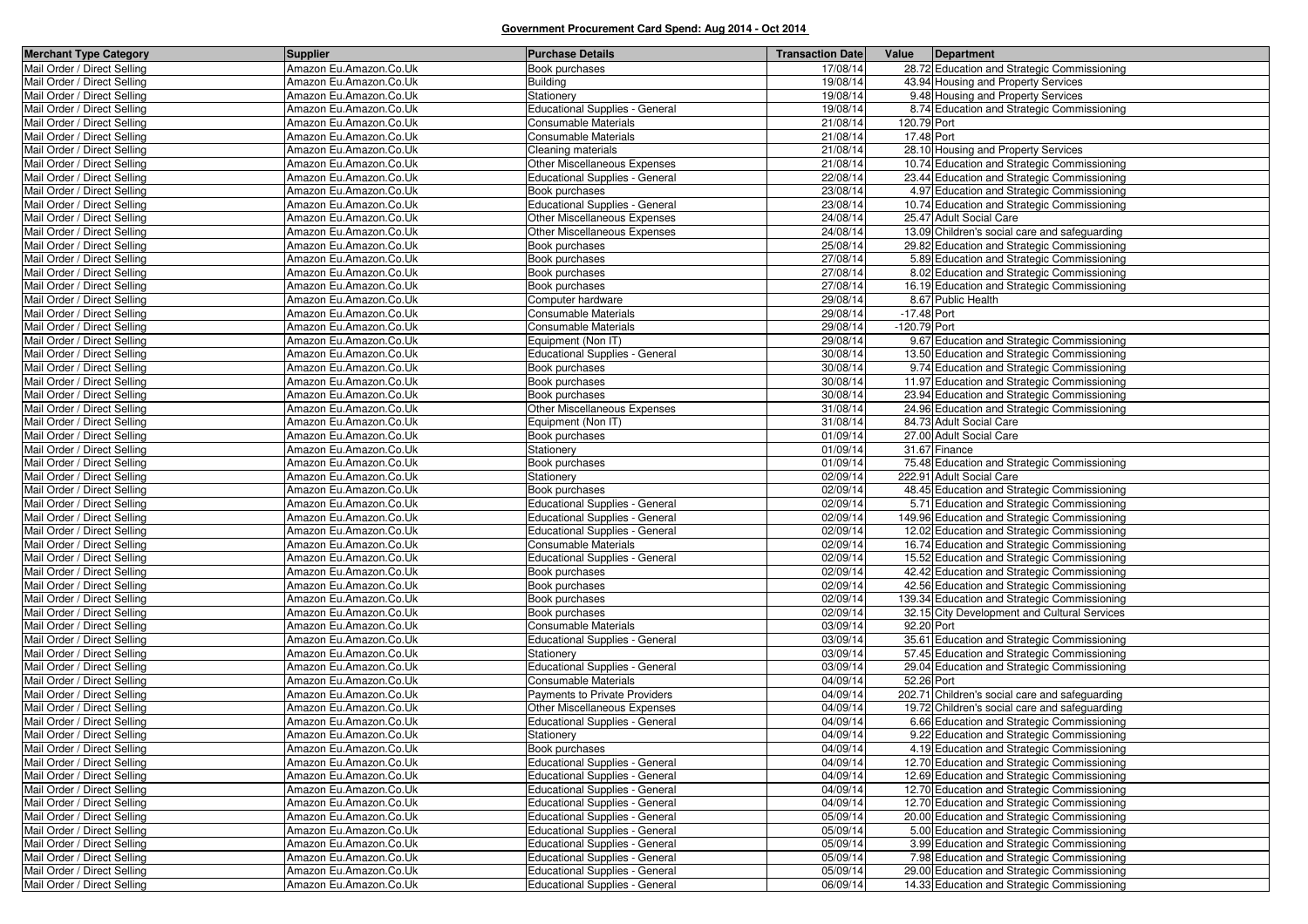| <b>Merchant Type Category</b> | <b>Supplier</b>        | <b>Purchase Details</b>               | <b>Transaction Date</b> | Value<br>Department                                |
|-------------------------------|------------------------|---------------------------------------|-------------------------|----------------------------------------------------|
| Mail Order / Direct Selling   | Amazon Eu.Amazon.Co.Uk | Book purchases                        | 06/09/14                | 14.69 Education and Strategic Commissioning        |
| Mail Order / Direct Selling   | Amazon Eu.Amazon.Co.Uk | Book purchases                        | 06/09/14                | 13.25 Education and Strategic Commissioning        |
| Mail Order / Direct Selling   | Amazon Eu.Amazon.Co.Uk | Book purchases                        | 06/09/14                | 25.14 Education and Strategic Commissioning        |
| Mail Order / Direct Selling   | Amazon Eu.Amazon.Co.Uk | Computer hardware                     | 06/09/14                | 11.95 Children's social care and safeguarding      |
| Mail Order / Direct Selling   | Amazon Eu.Amazon.Co.Uk | Stationery                            | 07/09/14                | 34.55 Education and Strategic Commissioning        |
| Mail Order / Direct Selling   | Amazon Eu.Amazon.Co.Uk | Stationery                            | 07/09/14                | 92.98 Education and Strategic Commissioning        |
| Mail Order / Direct Selling   | Amazon Eu.Amazon.Co.Uk | Stationerv                            | 07/09/14                | 17.09 Education and Strategic Commissioning        |
| Mail Order / Direct Selling   | Amazon Eu.Amazon.Co.Uk | <b>Educational Supplies - General</b> | 08/09/14                | 95.51 Education and Strategic Commissioning        |
| Mail Order / Direct Selling   | Amazon Eu.Amazon.Co.Uk | Book purchases                        | 08/09/14                | 143.70 Education and Strategic Commissioning       |
| Mail Order / Direct Selling   | Amazon Eu.Amazon.Co.Uk | Computer hardware                     | 08/09/14                | 44.98 Education and Strategic Commissioning        |
| Mail Order / Direct Selling   | Amazon Eu.Amazon.Co.Uk | Other Miscellaneous Expenses          | 09/09/14                | 16.99 Education and Strategic Commissioning        |
| Mail Order / Direct Selling   | Amazon Eu.Amazon.Co.Uk | <b>Educational Supplies - General</b> | 09/09/14                | 44.34 Education and Strategic Commissioning        |
| Mail Order / Direct Selling   | Amazon Eu.Amazon.Co.Uk | Computer hardware                     | 09/09/14                | 69.99 Education and Strategic Commissioning        |
| Mail Order / Direct Selling   | Amazon Eu.Amazon.Co.Uk | <b>Educational Supplies - General</b> | 09/09/14                | 69.44 Education and Strategic Commissioning        |
| Mail Order / Direct Selling   | Amazon Eu.Amazon.Co.Uk | Consumable Materials                  | 10/09/14                | 10.82 Education and Strategic Commissioning        |
| Mail Order / Direct Selling   | Amazon Eu.Amazon.Co.Uk | Consumable Materials                  | 10/09/14                | 71.00 Education and Strategic Commissioning        |
| Mail Order / Direct Selling   | Amazon Eu.Amazon.Co.Uk | Consumable Materials                  | 10/09/14                | 12.47 Education and Strategic Commissioning        |
| Mail Order / Direct Selling   | Amazon Eu.Amazon.Co.Uk | <b>Other Miscellaneous Expenses</b>   | 10/09/14                | 18.32 Education and Strategic Commissioning        |
| Mail Order / Direct Selling   | Amazon Eu.Amazon.Co.Uk | <b>Educational Supplies - General</b> | 10/09/14                | 172.23 Education and Strategic Commissioning       |
| Mail Order / Direct Selling   | Amazon Eu.Amazon.Co.Uk | <b>Educational Supplies - General</b> | 10/09/14                | 72.66 Education and Strategic Commissioning        |
| Mail Order / Direct Selling   | Amazon Eu.Amazon.Co.Uk | <b>Educational Supplies - General</b> | 10/09/14                | 36.34 Education and Strategic Commissioning        |
| Mail Order / Direct Selling   | Amazon Eu.Amazon.Co.Uk | <b>Educational Supplies - General</b> | 11/09/14                | 8.13 Education and Strategic Commissioning         |
| Mail Order / Direct Selling   | Amazon Eu.Amazon.Co.Uk | <b>Educational Supplies - General</b> | 11/09/14                | 5.82 Education and Strategic Commissioning         |
| Mail Order / Direct Selling   | Amazon Eu.Amazon.Co.Uk | <b>Educational Supplies - General</b> | 11/09/14                | 36.95 Education and Strategic Commissioning        |
| Mail Order / Direct Selling   | Amazon Eu.Amazon.Co.Uk | <b>Educational Supplies - General</b> | 11/09/14                | 14.94 Education and Strategic Commissioning        |
| Mail Order / Direct Selling   | Amazon Eu.Amazon.Co.Uk | Network costs                         | 11/09/14                | 12.75 Education and Strategic Commissioning        |
| Mail Order / Direct Selling   | Amazon Eu.Amazon.Co.Uk | Network costs                         | 11/09/14                | 8.32 Education and Strategic Commissioning         |
| Mail Order / Direct Selling   | Amazon Eu.Amazon.Co.Uk | Stationery                            | 11/09/14                | 30.72 Education and Strategic Commissioning        |
| Mail Order / Direct Selling   | Amazon Eu.Amazon.Co.Uk | Payments to Private Providers         | 12/09/14                | 130.03 Children's social care and safeguarding     |
| Mail Order / Direct Selling   | Amazon Eu.Amazon.Co.Uk | Book purchases                        | 12/09/14                | 5.24 Education and Strategic Commissioning         |
| Mail Order / Direct Selling   | Amazon Eu.Amazon.Co.Uk | Book purchases                        | 12/09/14                | 10.48 Education and Strategic Commissioning        |
| Mail Order / Direct Selling   | Amazon Eu.Amazon.Co.Uk | <b>Educational Supplies - General</b> | 12/09/14                | 92.52 Education and Strategic Commissioning        |
| Mail Order / Direct Selling   | Amazon Eu.Amazon.Co.Uk | Cleaning materials                    | 12/09/14                | -9.47 Housing and Property Services                |
| Mail Order / Direct Selling   | Amazon Eu.Amazon.Co.Uk | Equipment (Non IT)                    | 12/09/14                | 14.16 Education and Strategic Commissioning        |
| Mail Order / Direct Selling   | Amazon Eu.Amazon.Co.Uk | <b>Educational Supplies - General</b> | 12/09/14                | 11.66 Education and Strategic Commissioning        |
| Mail Order / Direct Selling   | Amazon Eu.Amazon.Co.Uk | Other Miscellaneous Expenses          | 12/09/14                | 44.79 Education and Strategic Commissioning        |
| Mail Order / Direct Selling   | Amazon Eu.Amazon.Co.Uk | Book purchases                        | 12/09/14                | 32.67 Education and Strategic Commissioning        |
| Mail Order / Direct Selling   | Amazon Eu.Amazon.Co.Uk | <b>Educational Supplies - General</b> | 12/09/14                | 16.92 Education and Strategic Commissioning        |
| Mail Order / Direct Selling   | Amazon Eu.Amazon.Co.Uk | Computer hardware                     | 13/09/14                | 10.77 Education and Strategic Commissioning        |
| Mail Order / Direct Selling   | Amazon Eu.Amazon.Co.Uk | <b>Educational Supplies - General</b> | 13/09/14                | 189.36 Education and Strategic Commissioning       |
| Mail Order / Direct Selling   | Amazon Eu.Amazon.Co.Uk | Stationery                            | 13/09/14                | 24.37 Education and Strategic Commissioning        |
| Mail Order / Direct Selling   | Amazon Eu.Amazon.Co.Uk | Equipment (Non IT)                    | 13/09/14                | 107.30 Customer, Community and Democratic Services |
| Mail Order / Direct Selling   | Amazon Eu.Amazon.Co.Uk | Stationery                            | 13/09/14                | 144.87 Information Services                        |
| Mail Order / Direct Selling   | Amazon Eu.Amazon.Co.Uk | <b>Educational Supplies - General</b> | 13/09/14                | 21.99 Education and Strategic Commissioning        |
| Mail Order / Direct Selling   | Amazon Eu.Amazon.Co.Uk | <b>Educational Supplies - General</b> | 13/09/14                | 9.94 Education and Strategic Commissioning         |
| Mail Order / Direct Selling   | Amazon Eu.Amazon.Co.Uk | Software costs                        | 13/09/14                | 102.14 Education and Strategic Commissioning       |
| Mail Order / Direct Selling   | Amazon Eu.Amazon.Co.Uk | Equipment (Non IT)                    | 15/09/14                | 31.93 City Development and Cultural Services       |
| Mail Order / Direct Selling   | Amazon Eu.Amazon.Co.Uk | <b>Educational Supplies - General</b> | 15/09/14                | 9.86 Education and Strategic Commissioning         |
| Mail Order / Direct Selling   | Amazon Eu.Amazon.Co.Uk | Payments to Private Providers         | 16/09/14                | -3.30 Children's social care and safeguarding      |
| Mail Order / Direct Selling   | Amazon Eu.Amazon.Co.Uk | <b>Educational Supplies - General</b> | 16/09/14                | 11.52 Education and Strategic Commissioning        |
| Mail Order / Direct Selling   | Amazon Eu.Amazon.Co.Uk | Other Schools expenses                | 16/09/14                | 12.00 Education and Strategic Commissioning        |
| Mail Order / Direct Selling   | Amazon Eu.Amazon.Co.Uk | <b>Educational Supplies - General</b> | 16/09/14                | 40.05 Education and Strategic Commissioning        |
| Mail Order / Direct Selling   | Amazon Eu.Amazon.Co.Uk | Educational Supplies - General        | 16/09/14                | 15.99 Education and Strategic Commissioning        |
| Mail Order / Direct Selling   | Amazon Eu.Amazon.Co.Uk | Educational Supplies - General        | 16/09/14                | 16.08 Education and Strategic Commissioning        |
| Mail Order / Direct Selling   | Amazon Eu.Amazon.Co.Uk | <b>Educational Supplies - General</b> | 16/09/14                | 2.40 Education and Strategic Commissioning         |
| Mail Order / Direct Selling   | Amazon Eu.Amazon.Co.Uk | <b>Educational Supplies - General</b> | 16/09/14                | 29.99 Education and Strategic Commissioning        |
| Mail Order / Direct Selling   | Amazon Eu.Amazon.Co.Uk | Book purchases                        | 16/09/14                | 18.01 Education and Strategic Commissioning        |
| Mail Order / Direct Selling   | Amazon Eu.Amazon.Co.Uk | <b>Educational Supplies - General</b> | 17/09/14                | 10.70 Education and Strategic Commissioning        |
| Mail Order / Direct Selling   | Amazon Eu.Amazon.Co.Uk | <b>Educational Supplies - General</b> | 17/09/14                | 16.99 Education and Strategic Commissioning        |
| Mail Order / Direct Selling   | Amazon Eu.Amazon.Co.Uk | <b>Educational Supplies - General</b> | 17/09/14                | 4.99 Education and Strategic Commissioning         |
| Mail Order / Direct Selling   | Amazon Eu.Amazon.Co.Uk | Building                              | 17/09/14                | 20.23 Education and Strategic Commissioning        |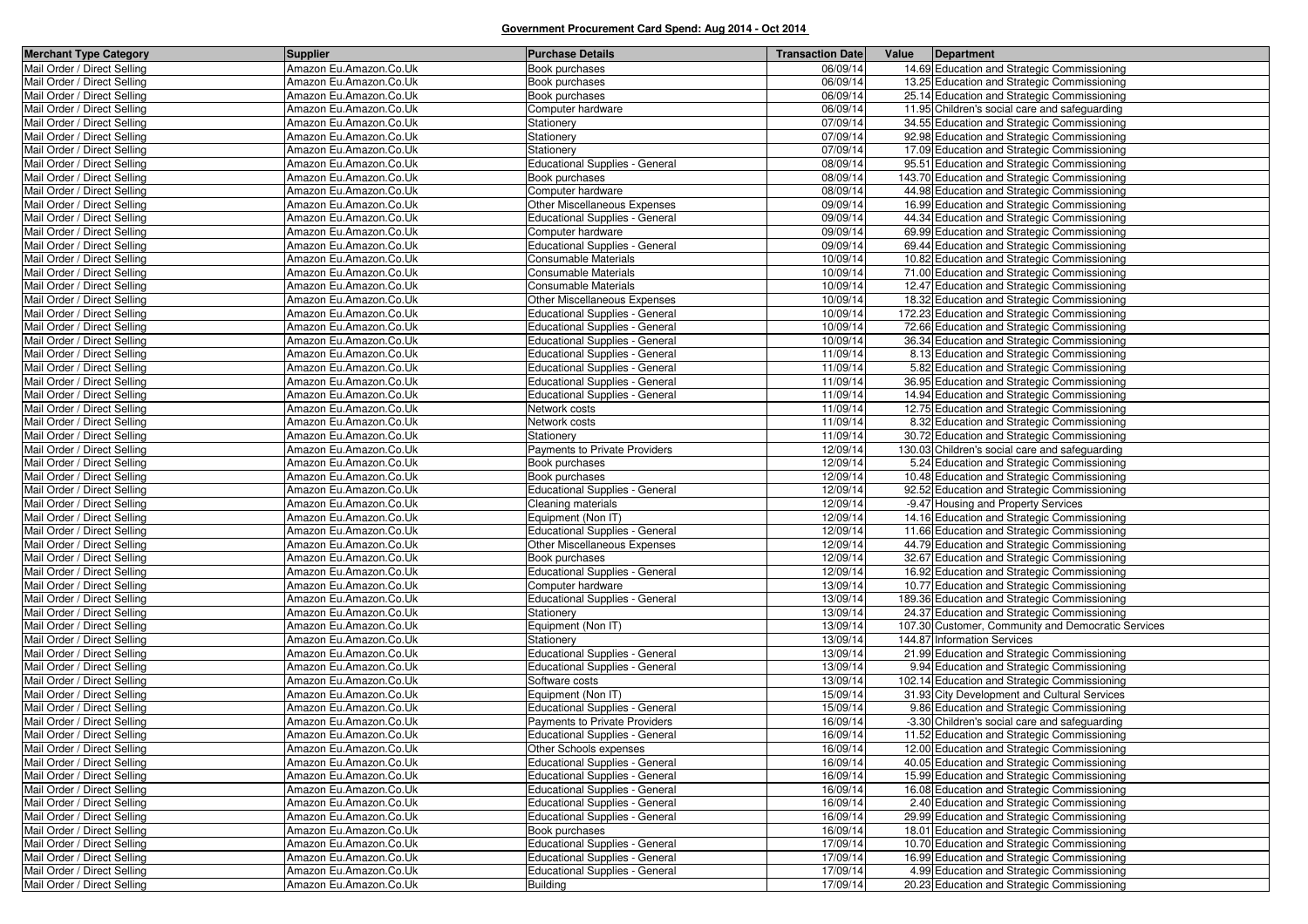| <b>Merchant Type Category</b> | <b>Supplier</b>        | <b>Purchase Details</b>               | <b>Transaction Date</b> | Value      | Department                                                                |
|-------------------------------|------------------------|---------------------------------------|-------------------------|------------|---------------------------------------------------------------------------|
| Mail Order / Direct Selling   | Amazon Eu.Amazon.Co.Uk | Stationery                            | 17/09/14                |            | 13.70 Information Services                                                |
| Mail Order / Direct Selling   | Amazon Eu.Amazon.Co.Uk | <b>Educational Supplies - General</b> | 17/09/14                |            | 11.95 Education and Strategic Commissioning                               |
| Mail Order / Direct Selling   | Amazon Eu.Amazon.Co.Uk | Book purchases                        | 17/09/14                |            | 65.25 Education and Strategic Commissioning                               |
| Mail Order / Direct Selling   | Amazon Eu.Amazon.Co.Uk | General office expenses               | 17/09/14                |            | 44.13 Education and Strategic Commissioning                               |
| Mail Order / Direct Selling   | Amazon Eu.Amazon.Co.Uk | Cleaning materials                    | 17/09/14                |            | 98.43 Education and Strategic Commissioning                               |
| Mail Order / Direct Selling   | Amazon Eu.Amazon.Co.Uk | <b>Educational Supplies - General</b> | 18/09/14                |            | 4.37 Education and Strategic Commissioning                                |
| Mail Order / Direct Selling   | Amazon Eu.Amazon.Co.Uk | <b>Educational Supplies - General</b> | 18/09/14                |            | 26.33 Education and Strategic Commissioning                               |
| Mail Order / Direct Selling   | Amazon Eu.Amazon.Co.Uk | Equipment (Non IT)                    | 19/09/14                |            | 5.21 Education and Strategic Commissioning                                |
| Mail Order / Direct Selling   | Amazon Eu.Amazon.Co.Uk | Book purchases                        | 19/09/14                |            | 13.19 Education and Strategic Commissioning                               |
| Mail Order / Direct Selling   | Amazon Eu.Amazon.Co.Uk | Book purchases                        | 19/09/14                |            | 49.57 Education and Strategic Commissioning                               |
| Mail Order / Direct Selling   | Amazon Eu.Amazon.Co.Uk | Hospitality                           | 20/09/14                |            | 119.84 Housing and Property Services                                      |
| Mail Order / Direct Selling   | Amazon Eu.Amazon.Co.Uk | <b>Building</b>                       | 22/09/14                |            | 56.35 Housing and Property Services                                       |
| Mail Order / Direct Selling   | Amazon Eu.Amazon.Co.Uk | Book purchases                        | 23/09/14                |            | 300.90 Education and Strategic Commissioning                              |
| Mail Order / Direct Selling   | Amazon Eu.Amazon.Co.Uk | <b>Educational Supplies - General</b> | 23/09/14                |            | 10.21 Education and Strategic Commissioning                               |
| Mail Order / Direct Selling   | Amazon Eu.Amazon.Co.Uk | <b>Educational Supplies - General</b> | 23/09/14                |            | 32.50 Education and Strategic Commissioning                               |
| Mail Order / Direct Selling   | Amazon Eu.Amazon.Co.Uk | <b>Educational Supplies - General</b> | 23/09/14                |            | 3.33 Education and Strategic Commissioning                                |
| Mail Order / Direct Selling   | Amazon Eu.Amazon.Co.Uk | Other Miscellaneous Expenses          | 23/09/14                |            | 13.33 Education and Strategic Commissioning                               |
| Mail Order / Direct Selling   | Amazon Eu.Amazon.Co.Uk | Staff Training expenses               | 24/09/14                |            | 69.41 Education and Strategic Commissioning                               |
| Mail Order / Direct Selling   | Amazon Eu.Amazon.Co.Uk | <b>Educational Supplies - General</b> | 24/09/14                |            | 42.77 Education and Strategic Commissioning                               |
| Mail Order / Direct Selling   | Amazon Eu.Amazon.Co.Uk | <b>Educational Supplies - General</b> | 24/09/14                |            | 24.44 Education and Strategic Commissioning                               |
| Mail Order / Direct Selling   | Amazon Eu.Amazon.Co.Uk | Stationery                            | 24/09/14                |            | 12.64 Education and Strategic Commissioning                               |
| Mail Order / Direct Selling   | Amazon Eu.Amazon.Co.Uk | Stationery                            | 24/09/14                |            | 12.64 Education and Strategic Commissioning                               |
| Mail Order / Direct Selling   | Amazon Eu.Amazon.Co.Uk | Other Miscellaneous Expenses          | 24/09/14                |            | 16.32 Education and Strategic Commissioning                               |
| Mail Order / Direct Selling   | Amazon Eu.Amazon.Co.Uk | Other Miscellaneous Expenses          | 24/09/14                |            | 10.52 Housing and Property Services                                       |
| Mail Order / Direct Selling   | Amazon Eu.Amazon.Co.Uk | Book purchases                        | 25/09/14                |            | 30.99 Education and Strategic Commissioning                               |
| Mail Order / Direct Selling   | Amazon Eu.Amazon.Co.Uk | <b>Educational Supplies - General</b> | 25/09/14                |            | 14.77 Education and Strategic Commissioning                               |
|                               | Amazon Eu.Amazon.Co.Uk |                                       | 25/09/14                |            |                                                                           |
| Mail Order / Direct Selling   |                        | <b>Educational Supplies - General</b> | 25/09/14                |            | 13.02 Education and Strategic Commissioning<br>91.94 Information Services |
| Mail Order / Direct Selling   | Amazon Eu.Amazon.Co.Uk | Computer hardware                     |                         |            |                                                                           |
| Mail Order / Direct Selling   | Amazon Eu.Amazon.Co.Uk | Cleaning materials                    | 25/09/14                |            | 136.04 Education and Strategic Commissioning                              |
| Mail Order / Direct Selling   | Amazon Eu.Amazon.Co.Uk | Cleaning materials                    | 25/09/14                | 80.80 Port | 15.79 Education and Strategic Commissioning                               |
| Mail Order / Direct Selling   | Amazon Eu.Amazon.Co.Uk | Port Maintenance                      | 26/09/14                |            |                                                                           |
| Mail Order / Direct Selling   | Amazon Eu.Amazon.Co.Uk | <b>Educational Supplies - General</b> | 26/09/14                |            | 24.44 Education and Strategic Commissioning                               |
| Mail Order / Direct Selling   | Amazon Eu.Amazon.Co.Uk | Book purchases                        | 27/09/14                |            | 5.89 Education and Strategic Commissioning                                |
| Mail Order / Direct Selling   | Amazon Eu.Amazon.Co.Uk | Book purchases                        | 27/09/14                |            | 6.30 Education and Strategic Commissioning                                |
| Mail Order / Direct Selling   | Amazon Eu.Amazon.Co.Uk | Book purchases                        | 27/09/14                |            | 6.34 Education and Strategic Commissioning                                |
| Mail Order / Direct Selling   | Amazon Eu.Amazon.Co.Uk | Book purchases                        | 27/09/14                |            | 214.84 Education and Strategic Commissioning                              |
| Mail Order / Direct Selling   | Amazon Eu.Amazon.Co.Uk | <b>Educational Supplies - General</b> | 27/09/14                |            | 23.75 Education and Strategic Commissioning                               |
| Mail Order / Direct Selling   | Amazon Eu.Amazon.Co.Uk | Equipment (Non IT)                    | 27/09/14                |            | 229.50 Education and Strategic Commissioning                              |
| Mail Order / Direct Selling   | Amazon Eu.Amazon.Co.Uk | Wellbeing and Health Supplies         | 27/09/14                |            | 14.38 Education and Strategic Commissioning                               |
| Mail Order / Direct Selling   | Amazon Eu.Amazon.Co.Uk | Book purchases                        | 28/09/14                |            | 78.60 Education and Strategic Commissioning                               |
| Mail Order / Direct Selling   | Amazon Eu.Amazon.Co.Uk | Book purchases                        | 28/09/14                |            | 20.96 Education and Strategic Commissioning                               |
| Mail Order / Direct Selling   | Amazon Eu.Amazon.Co.Uk | Book purchases                        | 29/09/14                |            | 186.95 Education and Strategic Commissioning                              |
| Mail Order / Direct Selling   | Amazon Eu.Amazon.Co.Uk | Telephone costs                       | 29/09/14                |            | 25.83 Education and Strategic Commissioning                               |
| Mail Order / Direct Selling   | Amazon Eu.Amazon.Co.Uk | Other Schools expenses                | 29/09/14                |            | 48.87 Education and Strategic Commissioning                               |
| Mail Order / Direct Selling   | Amazon Eu.Amazon.Co.Uk | <b>Educational Supplies - General</b> | 29/09/14                |            | 5.42 Education and Strategic Commissioning                                |
| Mail Order / Direct Selling   | Amazon Eu.Amazon.Co.Uk | Stationery                            | 30/09/14                |            | 74.44 Transport and Environment                                           |
| Mail Order / Direct Selling   | Amazon Eu.Amazon.Co.Uk | Book purchases                        | 30/09/14                |            | 19.25 Education and Strategic Commissioning                               |
| Mail Order / Direct Selling   | Amazon Eu.Amazon.Co.Uk | Book purchases                        | 30/09/14                |            | 72.38 Education and Strategic Commissioning                               |
| Mail Order / Direct Selling   | Amazon Eu.Amazon.Co.Uk | <b>Educational Supplies - General</b> | 30/09/14                |            | 35.94 Education and Strategic Commissioning                               |
| Mail Order / Direct Selling   | Amazon Eu.Amazon.Co.Uk | Educational Supplies - General        | 30/09/14                |            | 41.43 Education and Strategic Commissioning                               |
| Mail Order / Direct Selling   | Amazon Eu.Amazon.Co.Uk | Furniture                             | 01/10/14                |            | 16.65 Education and Strategic Commissioning                               |
| Mail Order / Direct Selling   | Amazon Eu.Amazon.Co.Uk | <b>Educational Supplies - General</b> | 01/10/14                |            | 19.01 Education and Strategic Commissioning                               |
| Mail Order / Direct Selling   | Amazon Eu.Amazon.Co.Uk | Book purchases                        | 02/10/14                |            | 28.77 Education and Strategic Commissioning                               |
| Mail Order / Direct Selling   | Amazon Eu.Amazon.Co.Uk | Equipment (Non IT)                    | 02/10/14                |            | 12.92 Housing and Property Services                                       |
| Mail Order / Direct Selling   | Amazon Eu.Amazon.Co.Uk | Other Miscellaneous Expenses          | 02/10/14                |            | 16.82 Housing and Property Services                                       |
| Mail Order / Direct Selling   | Amazon Eu.Amazon.Co.Uk | Staff Training expenses               | 02/10/14                |            | 48.58 Education and Strategic Commissioning                               |
| Mail Order / Direct Selling   | Amazon Eu.Amazon.Co.Uk | <b>Educational Supplies - General</b> | 02/10/14                |            | 13.85 Education and Strategic Commissioning                               |
| Mail Order / Direct Selling   | Amazon Eu.Amazon.Co.Uk | Other Miscellaneous Expenses          | 02/10/14                |            | 17.75 Adult Social Care                                                   |
| Mail Order / Direct Selling   | Amazon Eu.Amazon.Co.Uk | Book purchases                        | 02/10/14                |            | 29.58 Education and Strategic Commissioning                               |
| Mail Order / Direct Selling   | Amazon Eu.Amazon.Co.Uk | <b>Other Grants</b>                   | 02/10/14                |            | 31.33 Housing and Property Services                                       |
| Mail Order / Direct Selling   | Amazon Eu.Amazon.Co.Uk | <b>Educational Supplies - General</b> | 02/10/14                |            | 9.74 Education and Strategic Commissioning                                |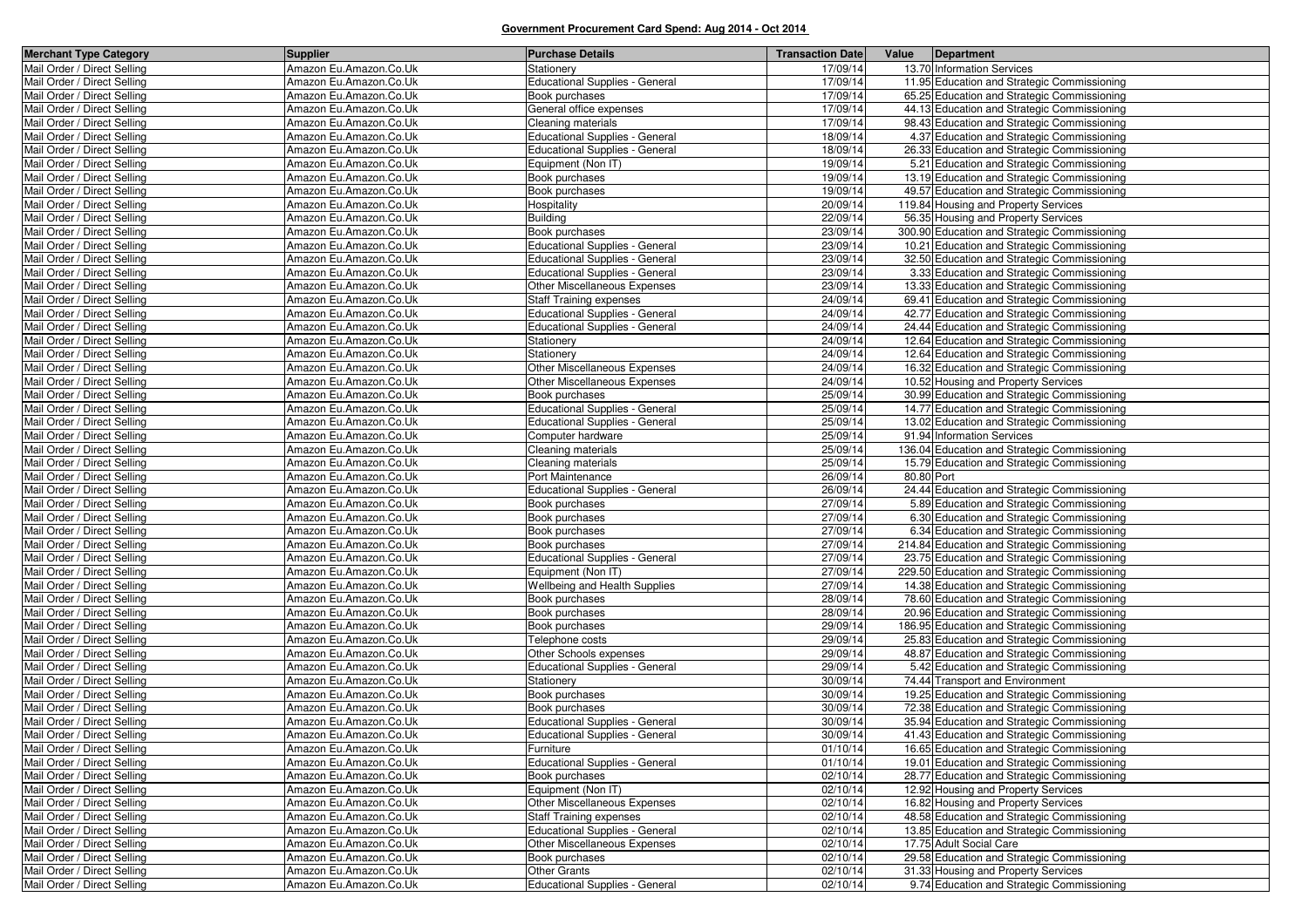| <b>Merchant Type Category</b>                              | <b>Supplier</b>                                  | <b>Purchase Details</b>                  | <b>Transaction Date</b> | Value | Department                                                                         |
|------------------------------------------------------------|--------------------------------------------------|------------------------------------------|-------------------------|-------|------------------------------------------------------------------------------------|
| Mail Order / Direct Selling                                | Amazon Eu.Amazon.Co.Uk                           | Book purchases                           | 03/10/14                |       | 20.50 Education and Strategic Commissioning                                        |
| Mail Order / Direct Selling                                | Amazon Eu.Amazon.Co.Uk                           | <b>Educational Supplies - General</b>    | 03/10/14                |       | 23.07 Education and Strategic Commissioning                                        |
| Mail Order / Direct Selling                                | Amazon Eu.Amazon.Co.Uk                           | Equipment (Non IT)                       | 03/10/14                |       | 22.49 Education and Strategic Commissioning                                        |
| Mail Order / Direct Selling                                | Amazon Eu.Amazon.Co.Uk                           | Other Miscellaneous Expenses             | 03/10/14                |       | 22.48 Education and Strategic Commissioning                                        |
| Mail Order / Direct Selling                                | Amazon Eu.Amazon.Co.Uk                           | Other Miscellaneous Expenses             | 03/10/14                |       | 12.49 Education and Strategic Commissioning                                        |
| Mail Order / Direct Selling                                | Amazon Eu.Amazon.Co.Uk                           | Book purchases                           | 03/10/14                |       | 12.94 City Development and Cultural Services                                       |
| Mail Order / Direct Selling                                | Amazon Eu.Amazon.Co.Uk                           | <b>Educational Supplies - General</b>    | 04/10/14                |       | 16.70 Education and Strategic Commissioning                                        |
| Mail Order / Direct Selling                                | Amazon Eu.Amazon.Co.Uk                           | <b>Educational Supplies - General</b>    | 04/10/14                |       | 6.16 Education and Strategic Commissioning                                         |
| Mail Order / Direct Selling                                | Amazon Eu.Amazon.Co.Uk                           | Equipment (Non IT)                       | 05/10/14                |       | 48.34 Education and Strategic Commissioning                                        |
| Mail Order / Direct Selling                                | Amazon Eu.Amazon.Co.Uk                           | Other Miscellaneous Expenses             | 05/10/14                |       | 24.98 Education and Strategic Commissioning                                        |
| Mail Order / Direct Selling                                | Amazon Eu.Amazon.Co.Uk                           | General office expenses                  | 05/10/14                |       | 10.00 Education and Strategic Commissioning                                        |
| Mail Order / Direct Selling                                | Amazon Eu.Amazon.Co.Uk                           | <b>Staff Training expenses</b>           | 06/10/14                |       | 13.19 Education and Strategic Commissioning                                        |
| Mail Order / Direct Selling                                | Amazon Eu.Amazon.Co.Uk                           | Book purchases                           | 06/10/14                |       | 17.96 Education and Strategic Commissioning                                        |
| Mail Order / Direct Selling                                | Amazon Eu.Amazon.Co.Uk                           | Book purchases                           | 06/10/14                |       | 14.98 Education and Strategic Commissioning                                        |
| Mail Order / Direct Selling                                | Amazon Eu.Amazon.Co.Uk                           | Book purchases                           | 06/10/14                |       | 13.14 Education and Strategic Commissioning                                        |
| Mail Order / Direct Selling                                | Amazon Eu.Amazon.Co.Uk                           | Book purchases                           | 07/10/14                |       | 109.16 Education and Strategic Commissioning                                       |
| Mail Order / Direct Selling                                | Amazon Eu.Amazon.Co.Uk                           | Book purchases                           | 07/10/14                |       | 13.19 Education and Strategic Commissioning                                        |
| Mail Order / Direct Selling                                | Amazon Eu.Amazon.Co.Uk                           | Book purchases                           | 07/10/14                |       | 13.19 Education and Strategic Commissioning                                        |
| Mail Order / Direct Selling                                | Amazon Eu.Amazon.Co.Uk                           | <b>Educational Supplies - General</b>    | 07/10/14                |       | 34.95 Education and Strategic Commissioning                                        |
| Mail Order / Direct Selling                                | Amazon Eu.Amazon.Co.Uk                           | <b>Educational Supplies - General</b>    | 07/10/14                |       | 3.99 Education and Strategic Commissioning                                         |
| Mail Order / Direct Selling                                | Amazon Eu.Amazon.Co.Uk                           | <b>Educational Supplies - General</b>    | 07/10/14                |       | 11.27 Education and Strategic Commissioning                                        |
| Mail Order / Direct Selling                                | Amazon Eu.Amazon.Co.Uk                           | <b>Educational Supplies - General</b>    | 07/10/14                |       | 8.67 Education and Strategic Commissioning                                         |
| Mail Order / Direct Selling                                | Amazon Eu.Amazon.Co.Uk                           | Book purchases                           | 07/10/14                |       | -1.72 Education and Strategic Commissioning                                        |
| Mail Order / Direct Selling                                | Amazon Eu.Amazon.Co.Uk                           | <b>Educational Supplies - General</b>    | 08/10/14                |       | 13.91 Education and Strategic Commissioning                                        |
| Mail Order / Direct Selling                                | Amazon Eu.Amazon.Co.Uk                           | Stationery                               | 08/10/14                |       | 82.62 Education and Strategic Commissioning                                        |
| Mail Order / Direct Selling                                | Amazon Eu.Amazon.Co.Uk                           | Book purchases                           | 08/10/14                |       | -0.49 Education and Strategic Commissioning                                        |
| Mail Order / Direct Selling                                | Amazon Eu.Amazon.Co.Uk                           | <b>Consumable Materials</b>              | 08/10/14                |       | 1.96 Education and Strategic Commissioning                                         |
| Mail Order / Direct Selling                                | Amazon Eu.Amazon.Co.Uk                           | Book purchases                           | 08/10/14                |       | -0.98 Education and Strategic Commissioning                                        |
| Mail Order / Direct Selling                                | Amazon Eu.Amazon.Co.Uk                           | Book purchases                           | 08/10/14                |       | 5.99 Education and Strategic Commissioning                                         |
| Mail Order / Direct Selling                                | Amazon Eu.Amazon.Co.Uk                           | Other Miscellaneous Expenses             | 08/10/14                |       | 95.70 Corporate Assets, Business and Standards                                     |
| Mail Order / Direct Selling                                | Amazon Eu.Amazon.Co.Uk                           | <b>Building</b>                          | 08/10/14                |       | 49.44 Education and Strategic Commissioning                                        |
| Mail Order / Direct Selling                                | Amazon Eu.Amazon.Co.Uk                           | Other Miscellaneous Expenses             | 09/10/14                |       | 49.17 Education and Strategic Commissioning                                        |
| Mail Order / Direct Selling                                | Amazon Eu.Amazon.Co.Uk                           | Other Miscellaneous Expenses             | 09/10/14                |       | 8.48 Housing and Property Services                                                 |
| Mail Order / Direct Selling                                | Amazon Eu.Amazon.Co.Uk                           | Equipment (Non IT)                       | 09/10/14                |       | 10.30 Adult Social Care                                                            |
| Mail Order / Direct Selling                                | Amazon Eu.Amazon.Co.Uk                           | Book purchases                           | 09/10/14                |       | 42.07 Education and Strategic Commissioning                                        |
| Mail Order / Direct Selling                                | Amazon Eu.Amazon.Co.Uk                           | <b>Educational Supplies - General</b>    | 09/10/14                |       | 24.79 Education and Strategic Commissioning                                        |
| Mail Order / Direct Selling                                | Amazon Eu.Amazon.Co.Uk                           | Educational Supplies - General           | 09/10/14                |       | 12.31 Education and Strategic Commissioning                                        |
| Mail Order / Direct Selling                                | Amazon Eu.Amazon.Co.Uk                           | Other Miscellaneous Expenses             | 09/10/14                |       | 37.29 Education and Strategic Commissioning                                        |
| Mail Order / Direct Selling                                | Amazon Eu.Amazon.Co.Uk                           | <b>Educational Supplies - General</b>    | 09/10/14                |       | 37.60 Education and Strategic Commissioning                                        |
| Mail Order / Direct Selling                                | Amazon Eu.Amazon.Co.Uk                           | Book purchases                           | 09/10/14                |       | 40.57 Education and Strategic Commissioning                                        |
| Mail Order / Direct Selling                                | Amazon Eu.Amazon.Co.Uk                           | Book purchases                           | 09/10/14                |       | 28.34 Education and Strategic Commissioning                                        |
| Mail Order / Direct Selling                                | Amazon Eu.Amazon.Co.Uk                           | General office expenses                  | 09/10/14                |       | 10.74 Education and Strategic Commissioning                                        |
| Mail Order / Direct Selling                                | Amazon Eu.Amazon.Co.Uk                           | General office expenses                  | 09/10/14                |       | 35.29 Education and Strategic Commissioning                                        |
| Mail Order / Direct Selling                                | Amazon Eu.Amazon.Co.Uk                           | Other Miscellaneous Expenses             | 10/10/14                |       | 45.56 Children's social care and safeguarding                                      |
| Mail Order / Direct Selling                                | Amazon Eu.Amazon.Co.Uk                           | Other Miscellaneous Expenses             | 10/10/14                |       | 6.78 Children's social care and safeguarding                                       |
| Mail Order / Direct Selling<br>Mail Order / Direct Selling | Amazon Eu.Amazon.Co.Uk                           | <b>Educational Supplies - General</b>    | 10/10/14                |       | 98.99 Education and Strategic Commissioning                                        |
| Mail Order / Direct Selling                                | Amazon Eu.Amazon.Co.Uk<br>Amazon Eu.Amazon.Co.Uk | Stationery                               | 10/10/14                |       | 23.08 Education and Strategic Commissioning<br>90.91 Housing and Property Services |
| Mail Order / Direct Selling                                | Amazon Eu.Amazon.Co.Uk                           | Equipment (Non IT)<br>Equipment (Non IT) | 10/10/14<br>10/10/14    |       | 90.83 Education and Strategic Commissioning                                        |
| Mail Order / Direct Selling                                | Amazon Eu.Amazon.Co.Uk                           | <b>Educational Supplies - General</b>    | 10/10/14                |       | 30.02 Education and Strategic Commissioning                                        |
| Mail Order / Direct Selling                                | Amazon Eu.Amazon.Co.Uk                           | Book purchases                           | 10/10/14                |       | 14.50 Education and Strategic Commissioning                                        |
| Mail Order / Direct Selling                                | Amazon Eu.Amazon.Co.Uk                           | Book purchases                           | 10/10/14                |       | 84.80 Education and Strategic Commissioning                                        |
| Mail Order / Direct Selling                                | Amazon Eu.Amazon.Co.Uk                           | Stationery                               | 11/10/14                |       | 49.87 Children's social care and safeguarding                                      |
| Mail Order / Direct Selling                                | Amazon Eu.Amazon.Co.Uk                           | Book purchases                           | 11/10/14                |       | 47.57 Education and Strategic Commissioning                                        |
| Mail Order / Direct Selling                                | Amazon Eu.Amazon.Co.Uk                           | Educational Supplies - General           | 11/10/14                |       | 15.55 Education and Strategic Commissioning                                        |
| Mail Order / Direct Selling                                | Amazon Eu.Amazon.Co.Uk                           | <b>Fittings Maintenance</b>              | 13/10/14                |       | 39.54 Education and Strategic Commissioning                                        |
| Mail Order / Direct Selling                                | Amazon Eu.Amazon.Co.Uk                           | <b>Fittings Maintenance</b>              | 13/10/14                |       | 13.18 Education and Strategic Commissioning                                        |
| Mail Order / Direct Selling                                | Amazon Eu.Amazon.Co.Uk                           | <b>Educational Supplies - General</b>    | 13/10/14                |       | 51.07 Education and Strategic Commissioning                                        |
| Mail Order / Direct Selling                                | Amazon Eu.Amazon.Co.Uk                           | <b>Other Grants</b>                      | 14/10/14                |       | 25.97 Housing and Property Services                                                |
| Mail Order / Direct Selling                                | Amazon Eu.Amazon.Co.Uk                           | Other Miscellaneous Expenses             | 14/10/14                |       | 63.51 Education and Strategic Commissioning                                        |
| Mail Order / Direct Selling                                | Amazon Eu.Amazon.Co.Uk                           | Other Miscellaneous Expenses             | 14/10/14                |       | 38.14 Adult Social Care                                                            |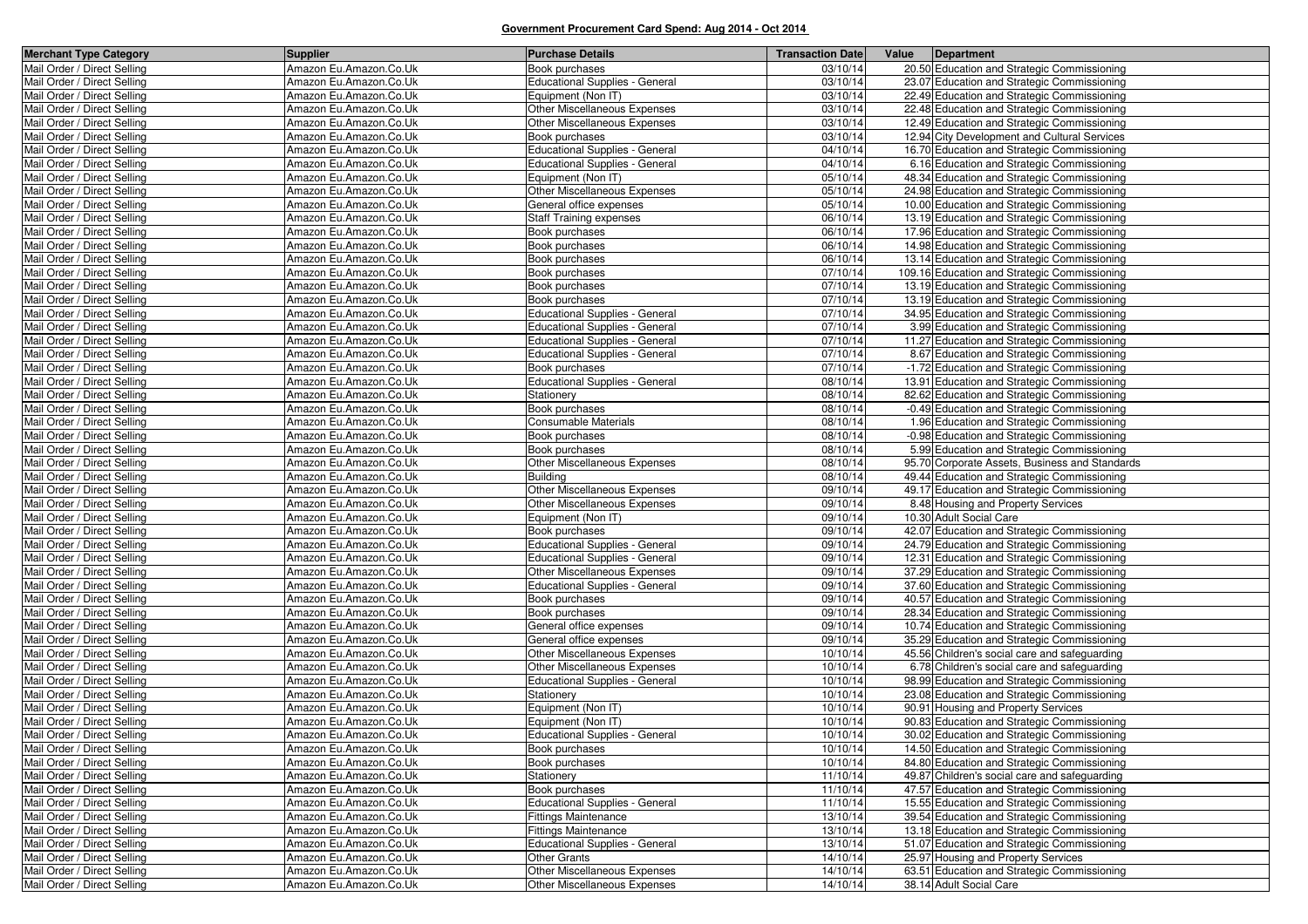| <b>Merchant Type Category</b> | <b>Supplier</b>        | <b>Purchase Details</b>               | <b>Transaction Date</b> | Value<br>Department                            |
|-------------------------------|------------------------|---------------------------------------|-------------------------|------------------------------------------------|
| Mail Order / Direct Selling   | Amazon Eu.Amazon.Co.Uk | <b>Fittings Maintenance</b>           | 14/10/14                | 10.99 Education and Strategic Commissioning    |
| Mail Order / Direct Selling   | Amazon Eu.Amazon.Co.Uk | <b>Educational Supplies - General</b> | 14/10/14                | 7.99 Education and Strategic Commissioning     |
| Mail Order / Direct Selling   | Amazon Eu.Amazon.Co.Uk | <b>Educational Supplies - General</b> | 14/10/14                | 12.99 Education and Strategic Commissioning    |
| Mail Order / Direct Selling   | Amazon Eu.Amazon.Co.Uk | Stationery                            | 14/10/14                | 8.33 Education and Strategic Commissioning     |
| Mail Order / Direct Selling   | Amazon Eu.Amazon.Co.Uk | Other Miscellaneous Expenses          | 14/10/14                | 16.27 Education and Strategic Commissioning    |
| Mail Order / Direct Selling   | Amazon Eu.Amazon.Co.Uk | Educational Supplies - General        | 15/10/14                | 26.13 Education and Strategic Commissioning    |
| Mail Order / Direct Selling   | Amazon Eu.Amazon.Co.Uk | <b>Educational Supplies - General</b> | 15/10/14                | 38.32 Education and Strategic Commissioning    |
| Mail Order / Direct Selling   | Amazon Eu.Amazon.Co.Uk | Equipment (Non IT)                    | 15/10/14                | 23.42 Housing and Property Services            |
| Mail Order / Direct Selling   | Amazon Eu.Amazon.Co.Uk | <b>Educational Supplies - General</b> | 15/10/14                | 79.53 Education and Strategic Commissioning    |
| Mail Order / Direct Selling   | Amazon Eu.Amazon.Co.Uk | Book purchases                        | 15/10/14                | 10.09 Education and Strategic Commissioning    |
| Mail Order / Direct Selling   | Amazon Eu.Amazon.Co.Uk | Book purchases                        | 15/10/14                | 10.09 Education and Strategic Commissioning    |
| Mail Order / Direct Selling   | Amazon Eu.Amazon.Co.Uk | Book purchases                        | 15/10/14                | 29.14 Education and Strategic Commissioning    |
| Mail Order / Direct Selling   | Amazon Eu.Amazon.Co.Uk | Educational Supplies - General        | 15/10/14                | 181.64 Education and Strategic Commissioning   |
| Mail Order / Direct Selling   | Amazon Eu.Amazon.Co.Uk | Consumable Materials                  | 16/10/14                | 40.95 Education and Strategic Commissioning    |
| Mail Order / Direct Selling   | Amazon Eu.Amazon.Co.Uk | Stationery                            | 16/10/14                | 115.40 Education and Strategic Commissioning   |
| Mail Order / Direct Selling   | Amazon Eu.Amazon.Co.Uk | Other Miscellaneous Expenses          | 16/10/14                | 103.67 Education and Strategic Commissioning   |
| Mail Order / Direct Selling   | Amazon Eu.Amazon.Co.Uk | Book purchases                        | 16/10/14                | 161.26 Education and Strategic Commissioning   |
| Mail Order / Direct Selling   | Amazon Eu.Amazon.Co.Uk | Educational Supplies - General        | 16/10/14                | 88.74 Education and Strategic Commissioning    |
| Mail Order / Direct Selling   | Amazon Eu.Amazon.Co.Uk | Book purchases                        | 16/10/14                | 5.99 Education and Strategic Commissioning     |
| Mail Order / Direct Selling   | Amazon Eu.Amazon.Co.Uk | <b>Educational Supplies - General</b> | 16/10/14                | 23.94 Education and Strategic Commissioning    |
| Mail Order / Direct Selling   | Amazon Eu.Amazon.Co.Uk | <b>Educational Supplies - General</b> | 16/10/14                | 345.00 Education and Strategic Commissioning   |
| Mail Order / Direct Selling   | Amazon Eu.Amazon.Co.Uk | <b>Members Expenses</b>               | 17/10/14                | 4.99 Education and Strategic Commissioning     |
| Mail Order / Direct Selling   | Amazon Eu.Amazon.Co.Uk | <b>Members Expenses</b>               | 17/10/14                | 9.98 Education and Strategic Commissioning     |
| Mail Order / Direct Selling   | Amazon Eu.Amazon.Co.Uk | <b>Members Expenses</b>               | 17/10/14                | 94.81 Education and Strategic Commissioning    |
| Mail Order / Direct Selling   | Amazon Eu.Amazon.Co.Uk | <b>Educational Supplies - General</b> | 17/10/14                | 26.59 Education and Strategic Commissioning    |
| Mail Order / Direct Selling   | Amazon Eu.Amazon.Co.Uk | Book purchases                        | 17/10/14                | 50.47 Education and Strategic Commissioning    |
| Mail Order / Direct Selling   | Amazon Eu.Amazon.Co.Uk | Book purchases                        | 17/10/14                | 23.96 Education and Strategic Commissioning    |
| Mail Order / Direct Selling   | Amazon Eu.Amazon.Co.Uk | Educational Supplies - General        | 17/10/14                | 9.07 Education and Strategic Commissioning     |
| Mail Order / Direct Selling   | Amazon Eu.Amazon.Co.Uk | Other Miscellaneous Expenses          | 17/10/14                | 31.40 Education and Strategic Commissioning    |
| Mail Order / Direct Selling   | Amazon Eu.Amazon.Co.Uk | <b>Educational Supplies - General</b> | 17/10/14                | 11.98 Education and Strategic Commissioning    |
| Mail Order / Direct Selling   | Amazon Eu.Amazon.Co.Uk | <b>Building</b>                       | 18/10/14                | 37.45 Housing and Property Services            |
| Mail Order / Direct Selling   | Amazon Eu.Amazon.Co.Uk | <b>Members Expenses</b>               | 18/10/14                | 19.96 Education and Strategic Commissioning    |
| Mail Order / Direct Selling   | Amazon Eu.Amazon.Co.Uk | <b>Educational Supplies - General</b> | 18/10/14                | 42.00 Education and Strategic Commissioning    |
| Mail Order / Direct Selling   | Amazon Eu.Amazon.Co.Uk | <b>Educational Supplies - General</b> | 20/10/14                | 15.01 Education and Strategic Commissioning    |
| Mail Order / Direct Selling   | Amazon Eu.Amazon.Co.Uk | <b>Educational Supplies - General</b> | 20/10/14                | 4.17 Education and Strategic Commissioning     |
| Mail Order / Direct Selling   | Amazon Eu.Amazon.Co.Uk | <b>Educational Supplies - General</b> | 20/10/14                | 7.99 Education and Strategic Commissioning     |
| Mail Order / Direct Selling   | Amazon Eu.Amazon.Co.Uk | Educational Supplies - General        | 20/10/14                | 13.38 Education and Strategic Commissioning    |
| Mail Order / Direct Selling   | Amazon Eu.Amazon.Co.Uk | Port Maintenance                      | 20/10/14                | 32.21 Port                                     |
| Mail Order / Direct Selling   | Amazon Eu.Amazon.Co.Uk | Book purchases                        | 20/10/14                | 23.84 Education and Strategic Commissioning    |
| Mail Order / Direct Selling   | Amazon Eu.Amazon.Co.Uk | Book purchases                        | 20/10/14                | 159.95 Education and Strategic Commissioning   |
| Mail Order / Direct Selling   | Amazon Eu.Amazon.Co.Uk | Book purchases                        | 20/10/14                | 26.46 Education and Strategic Commissioning    |
| Mail Order / Direct Selling   | Amazon Eu.Amazon.Co.Uk | Book purchases                        | 20/10/14                | 52.93 Education and Strategic Commissioning    |
| Mail Order / Direct Selling   | Amazon Eu.Amazon.Co.Uk | <b>Building</b>                       | 21/10/14                | 24.97 Housing and Property Services            |
| Mail Order / Direct Selling   | Amazon Eu.Amazon.Co.Uk | <b>Building</b>                       | 21/10/14                | 62.42 Housing and Property Services            |
| Mail Order / Direct Selling   | Amazon Eu.Amazon.Co.Uk | <b>Educational Supplies - General</b> | 21/10/14                | 20.00 Education and Strategic Commissioning    |
| Mail Order / Direct Selling   | Amazon Eu.Amazon.Co.Uk | Other Miscellaneous Expenses          | 21/10/14                | 5.16 Children's social care and safeguarding   |
| Mail Order / Direct Selling   | Amazon Eu.Amazon.Co.Uk | Other Miscellaneous Expenses          | 21/10/14                | 15.92 Adult Social Care                        |
| Mail Order / Direct Selling   | Amazon Eu.Amazon.Co.Uk | <b>Educational Supplies - General</b> | 21/10/14                | 2.00 Education and Strategic Commissioning     |
| Mail Order / Direct Selling   | Amazon Eu.Amazon.Co.Uk | Wellbeing and Health Supplies         | 21/10/14                | 9.98 Education and Strategic Commissioning     |
| Mail Order / Direct Selling   | Amazon Eu.Amazon.Co.Uk | Book purchases                        | 21/10/14                | 45.67 Education and Strategic Commissioning    |
| Mail Order / Direct Selling   | Amazon Eu.Amazon.Co.Uk | Equipment (Non IT)                    | 21/10/14                | 41.08 Adult Social Care                        |
| Mail Order / Direct Selling   | Amazon Eu.Amazon.Co.Uk | <b>Educational Supplies - General</b> | 21/10/14                | 113.13 Education and Strategic Commissioning   |
| Mail Order / Direct Selling   | Amazon Eu.Amazon.Co.Uk | <b>Educational Supplies - General</b> | 21/10/14                | 21.83 Education and Strategic Commissioning    |
| Mail Order / Direct Selling   | Amazon Eu.Amazon.Co.Uk | Educational Supplies - General        | 21/10/14                | 13.75 Education and Strategic Commissioning    |
| Mail Order / Direct Selling   | Amazon Eu.Amazon.Co.Uk | Cleaning materials                    | 21/10/14                | 25.95 Housing and Property Services            |
| Mail Order / Direct Selling   | Amazon Eu.Amazon.Co.Uk | Equipment (Non IT)                    | 21/10/14                | 125.00 Children's social care and safeguarding |
| Mail Order / Direct Selling   | Amazon Eu.Amazon.Co.Uk | Book purchases                        | 21/10/14                | 150.82 Education and Strategic Commissioning   |
| Mail Order / Direct Selling   | Amazon Eu.Amazon.Co.Uk | Other Miscellaneous Expenses          | 22/10/14                | 28.48 Children's social care and safeguarding  |
| Mail Order / Direct Selling   | Amazon Eu.Amazon.Co.Uk | Other Miscellaneous Expenses          | 22/10/14                | 32.39 Children's social care and safeguarding  |
| Mail Order / Direct Selling   | Amazon Eu.Amazon.Co.Uk | Other Miscellaneous Expenses          | 22/10/14                | 32.95 Education and Strategic Commissioning    |
| Mail Order / Direct Selling   | Amazon Eu.Amazon.Co.Uk | Other Miscellaneous Expenses          | 22/10/14                | 53.23 Education and Strategic Commissioning    |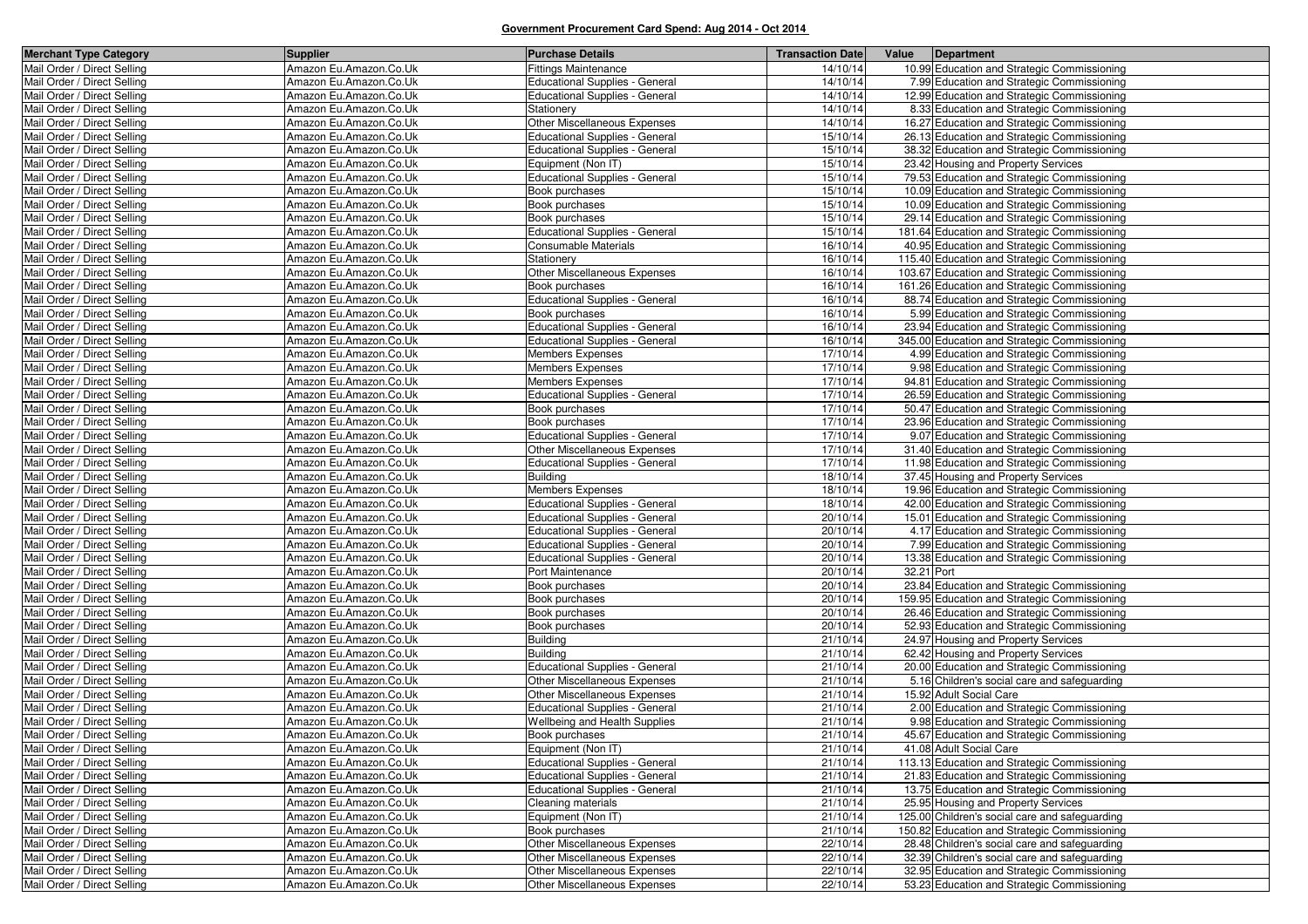| Mail Order / Direct Selling<br>Amazon Eu.Amazon.Co.Uk<br><b>Educational Supplies - General</b><br>22/10/14<br>62.88 Education and Strategic Commissioning<br>Mail Order / Direct Selling<br>Amazon Eu.Amazon.Co.Uk<br><b>Educational Supplies - General</b><br>22/10/14<br>29.88 Education and Strategic Commissioning<br>23/10/14<br>Amazon Eu.Amazon.Co.Uk<br>Other Miscellaneous Expenses<br>20.00 Education and Strategic Commissioning<br>Amazon Eu.Amazon.Co.Uk<br>Other Miscellaneous Expenses<br>23/10/14<br>20.00 Education and Strategic Commissioning<br>Mail Order / Direct Selling<br>Amazon Eu.Amazon.Co.Uk<br>Other Miscellaneous Expenses<br>23/10/14<br>20.00 Education and Strategic Commissioning<br>Mail Order / Direct Selling<br>Amazon Eu.Amazon.Co.Uk<br>Other Miscellaneous Expenses<br>23/10/14<br>20.00 Education and Strategic Commissioning<br>Amazon Eu.Amazon.Co.Uk<br>Other Miscellaneous Expenses<br>23/10/14<br>20.00 Education and Strategic Commissioning<br>Mail Order / Direct Selling<br>Amazon Eu.Amazon.Co.Uk<br>Other Miscellaneous Expenses<br>23/10/14<br>20.00 Education and Strategic Commissioning<br>Mail Order / Direct Selling<br>Amazon Eu.Amazon.Co.Uk<br>Other Miscellaneous Expenses<br>23/10/14<br>20.00 Education and Strategic Commissioning<br>Mail Order / Direct Selling<br>Amazon Eu.Amazon.Co.Uk<br>Other Miscellaneous Expenses<br>23/10/14<br>20.00 Education and Strategic Commissioning<br>Mail Order / Direct Selling<br>Amazon Eu.Amazon.Co.Uk<br>Other Miscellaneous Expenses<br>23/10/14<br>20.00 Education and Strategic Commissioning<br>23/10/14<br>Amazon Eu.Amazon.Co.Uk<br>Other Miscellaneous Expenses<br>20.00 Education and Strategic Commissioning<br>Mail Order / Direct Selling<br>Amazon Eu.Amazon.Co.Uk<br>23/10/14<br>20.00 Education and Strategic Commissioning<br>Other Miscellaneous Expenses<br>Mail Order / Direct Selling<br>Amazon Eu.Amazon.Co.Uk<br>23/10/14<br>20.00 Education and Strategic Commissioning<br>Other Miscellaneous Expenses<br>Amazon Eu.Amazon.Co.Uk<br>Other Miscellaneous Expenses<br>23/10/14<br>210.00 Education and Strategic Commissioning<br>Mail Order / Direct Selling<br>23/10/14<br>Amazon Eu.Amazon.Co.Uk<br>Other Miscellaneous Expenses<br>20.00 Education and Strategic Commissioning<br>Mail Order / Direct Selling<br>Amazon Eu.Amazon.Co.Uk<br>23/10/14<br>Other Miscellaneous Expenses<br>20.00 Education and Strategic Commissioning<br>23/10/14<br>Amazon Eu.Amazon.Co.Uk<br>Other Miscellaneous Expenses<br>20.00 Education and Strategic Commissioning<br>Mail Order / Direct Selling<br>Amazon Eu.Amazon.Co.Uk<br>Other Miscellaneous Expenses<br>23/10/14<br>20.00 Education and Strategic Commissioning<br>Mail Order / Direct Selling<br>Amazon Eu.Amazon.Co.Uk<br>Other Miscellaneous Expenses<br>23/10/14<br>20.00 Education and Strategic Commissioning<br>Mail Order / Direct Selling<br>Amazon Eu.Amazon.Co.Uk<br>Other Miscellaneous Expenses<br>23/10/14<br>20.00 Education and Strategic Commissioning<br>Mail Order / Direct Selling<br>Amazon Eu.Amazon.Co.Uk<br><b>Other Miscellaneous Expenses</b><br>23/10/14<br>20.00 Education and Strategic Commissioning<br>Mail Order / Direct Selling<br>Amazon Eu.Amazon.Co.Uk<br>Other Miscellaneous Expenses<br>23/10/14<br>20.00 Education and Strategic Commissioning<br>Mail Order / Direct Selling<br>Amazon Eu.Amazon.Co.Uk<br>Other Miscellaneous Expenses<br>23/10/14<br>20.00 Education and Strategic Commissioning<br>Mail Order / Direct Selling<br>Amazon Eu.Amazon.Co.Uk<br>Other Miscellaneous Expenses<br>23/10/14<br>20.00 Education and Strategic Commissioning<br>Mail Order / Direct Selling<br>Amazon Eu.Amazon.Co.Uk<br><b>Other Miscellaneous Expenses</b><br>23/10/14<br>20.00 Education and Strategic Commissioning<br>Mail Order / Direct Selling<br>23/10/14<br>Amazon Eu.Amazon.Co.Uk<br><b>Other Miscellaneous Expenses</b><br>20.00 Education and Strategic Commissioning<br>Mail Order / Direct Selling<br>Amazon Eu.Amazon.Co.Uk<br>23/10/14<br>32.48 Education and Strategic Commissioning<br>Book purchases<br>Mail Order / Direct Selling<br>23/10/14<br>Amazon Eu.Amazon.Co.Uk<br>Other Schools expenses<br>12.42 Education and Strategic Commissioning<br>Mail Order / Direct Selling<br>Amazon Eu.Amazon.Co.Uk<br><b>Other Miscellaneous Expenses</b><br>23/10/14<br>9.99 Education and Strategic Commissioning<br>Mail Order / Direct Selling<br>Amazon Eu.Amazon.Co.Uk<br>23/10/14<br>General office expenses<br>25.99 Education and Strategic Commissioning<br>Mail Order / Direct Selling<br>Amazon Eu.Amazon.Co.Uk<br><b>Educational Supplies - General</b><br>23/10/14<br>57.54 Education and Strategic Commissioning<br>Mail Order / Direct Selling<br>Amazon Eu.Amazon.Co.Uk<br>23/10/14<br>General office expenses<br>6.90 Education and Strategic Commissioning<br>Mail Order / Direct Selling<br>23/10/14<br>Amazon Eu.Amazon.Co.Uk<br>Book purchases<br>11.79 Education and Strategic Commissioning<br>Mail Order / Direct Selling<br>Amazon Eu.Amazon.Co.Uk<br>Book purchases<br>23/10/14<br>20.66 Education and Strategic Commissioning<br>Mail Order / Direct Selling<br>Amazon Eu.Amazon.Co.Uk<br><b>Educational Supplies - General</b><br>23/10/14<br>9.06 Education and Strategic Commissioning<br>Mail Order / Direct Selling<br>Amazon Eu.Amazon.Co.Uk<br><b>Educational Supplies - General</b><br>23/10/14<br>-18.45 Education and Strategic Commissioning<br>Mail Order / Direct Selling<br>Amazon Eu.Amazon.Co.Uk<br>23/10/14<br>Other Miscellaneous Expenses<br>188.20 Education and Strategic Commissioning<br>Mail Order / Direct Selling<br>Amazon Eu.Amazon.Co.Uk<br><b>Educational Supplies - General</b><br>23/10/14<br>10.83 Education and Strategic Commissioning<br>Mail Order / Direct Selling<br>23/10/14<br>Amazon Eu.Amazon.Co.Uk<br><b>Educational Supplies - General</b><br>10.74 Education and Strategic Commissioning<br>Mail Order / Direct Selling<br>Amazon Eu.Amazon.Co.Uk<br>Book purchases<br>24/10/14<br>32.94 Education and Strategic Commissioning<br>Mail Order / Direct Selling<br>Amazon Eu.Amazon.Co.Uk<br>Book purchases<br>24/10/14<br>7.17 Education and Strategic Commissioning<br>Mail Order / Direct Selling<br>Amazon Eu.Amazon.Co.Uk<br><b>Educational Supplies - General</b><br>24/10/14<br>11.25 Education and Strategic Commissioning<br>Mail Order / Direct Selling<br>Amazon Eu.Amazon.Co.Uk<br>Other Miscellaneous Expenses<br>24/10/14<br>8.07 Education and Strategic Commissioning<br>Mail Order / Direct Selling<br>Amazon Eu.Amazon.Co.Uk<br><b>Educational Supplies - General</b><br>24/10/14<br>31.64 Education and Strategic Commissioning<br>Mail Order / Direct Selling<br>Amazon Eu.Amazon.Co.Uk<br>24/10/14<br>356.01 Education and Strategic Commissioning<br><b>Educational Supplies - General</b><br>Mail Order / Direct Selling<br>Amazon Eu.Amazon.Co.Uk<br>Book purchases<br>25/10/14<br>177.06 Education and Strategic Commissioning<br>Mail Order / Direct Selling<br>Amazon Eu.Amazon.Co.Uk<br>Book purchases<br>25/10/14<br>9.23 Education and Strategic Commissioning<br>Mail Order / Direct Selling<br>Amazon Eu.Amazon.Co.Uk<br>26/10/14<br>Book purchases<br>4.36 Education and Strategic Commissioning<br>Mail Order / Direct Selling<br>26/10/14<br>Amazon Eu.Amazon.Co.Uk<br>Book purchases<br>116.67 Education and Strategic Commissioning<br>Mail Order / Direct Selling<br>Amazon Eu.Amazon.Co.Uk<br>27/10/14<br>Educational Supplies - General<br>31.80 Education and Strategic Commissioning<br>Amazon Eu.Amazon.Co.Uk<br>Other Miscellaneous Expenses<br>28/10/14<br>69.56 Housing and Property Services<br>Amazon Eu.Amazon.Co.Uk<br><b>Educational Supplies - General</b><br>28/10/14<br>8.00 Education and Strategic Commissioning<br>Amazon Eu.Amazon.Co.Uk<br>28/10/14<br>4.36 Education and Strategic Commissioning<br>Book purchases<br>Other Miscellaneous Expenses<br>Amazon Eu.Amazon.Co.Uk<br>28/10/14<br>150.67 Education and Strategic Commissioning<br>Amazon Eu.Amazon.Co.Uk<br><b>Building</b><br>29/10/14<br>25.58 Education and Strategic Commissioning<br><b>Building</b><br>Amazon Eu.Amazon.Co.Uk<br>29/10/14<br>25.58 Education and Strategic Commissioning<br>Mail Order / Direct Selling<br><b>Building</b><br>Amazon Eu.Amazon.Co.Uk<br>29/10/14<br>25.57 Education and Strategic Commissioning<br>Mail Order / Direct Selling<br><b>Building</b><br>Amazon Eu.Amazon.Co.Uk<br>29/10/14<br>25.58 Education and Strategic Commissioning<br>Mail Order / Direct Selling<br><b>Building</b><br>Amazon Eu.Amazon.Co.Uk<br>29/10/14<br>25.57 Education and Strategic Commissioning<br>Amazon Eu.Amazon.Co.Uk<br><b>Building</b><br>29/10/14<br>51.16 Education and Strategic Commissioning | <b>Merchant Type Category</b> | <b>Supplier</b> | <b>Purchase Details</b> | <b>Transaction Date</b> | Value | Department |
|------------------------------------------------------------------------------------------------------------------------------------------------------------------------------------------------------------------------------------------------------------------------------------------------------------------------------------------------------------------------------------------------------------------------------------------------------------------------------------------------------------------------------------------------------------------------------------------------------------------------------------------------------------------------------------------------------------------------------------------------------------------------------------------------------------------------------------------------------------------------------------------------------------------------------------------------------------------------------------------------------------------------------------------------------------------------------------------------------------------------------------------------------------------------------------------------------------------------------------------------------------------------------------------------------------------------------------------------------------------------------------------------------------------------------------------------------------------------------------------------------------------------------------------------------------------------------------------------------------------------------------------------------------------------------------------------------------------------------------------------------------------------------------------------------------------------------------------------------------------------------------------------------------------------------------------------------------------------------------------------------------------------------------------------------------------------------------------------------------------------------------------------------------------------------------------------------------------------------------------------------------------------------------------------------------------------------------------------------------------------------------------------------------------------------------------------------------------------------------------------------------------------------------------------------------------------------------------------------------------------------------------------------------------------------------------------------------------------------------------------------------------------------------------------------------------------------------------------------------------------------------------------------------------------------------------------------------------------------------------------------------------------------------------------------------------------------------------------------------------------------------------------------------------------------------------------------------------------------------------------------------------------------------------------------------------------------------------------------------------------------------------------------------------------------------------------------------------------------------------------------------------------------------------------------------------------------------------------------------------------------------------------------------------------------------------------------------------------------------------------------------------------------------------------------------------------------------------------------------------------------------------------------------------------------------------------------------------------------------------------------------------------------------------------------------------------------------------------------------------------------------------------------------------------------------------------------------------------------------------------------------------------------------------------------------------------------------------------------------------------------------------------------------------------------------------------------------------------------------------------------------------------------------------------------------------------------------------------------------------------------------------------------------------------------------------------------------------------------------------------------------------------------------------------------------------------------------------------------------------------------------------------------------------------------------------------------------------------------------------------------------------------------------------------------------------------------------------------------------------------------------------------------------------------------------------------------------------------------------------------------------------------------------------------------------------------------------------------------------------------------------------------------------------------------------------------------------------------------------------------------------------------------------------------------------------------------------------------------------------------------------------------------------------------------------------------------------------------------------------------------------------------------------------------------------------------------------------------------------------------------------------------------------------------------------------------------------------------------------------------------------------------------------------------------------------------------------------------------------------------------------------------------------------------------------------------------------------------------------------------------------------------------------------------------------------------------------------------------------------------------------------------------------------------------------------------------------------------------------------------------------------------------------------------------------------------------------------------------------------------------------------------------------------------------------------------------------------------------------------------------------------------------------------------------------------------------------------------------------------------------------------------------------------------------------------------------------------------------------------------------------------------------------------------------------------------------------------------------------------------------------------------------------------------------------------------------------------------------------------------------------------------------------------------------------------------------------------------------------------------------------------------------------------------------------------------------------------------------------------------------------------------------------------------------------------------------------------------------------------------------------------------------------------------------------------------------------------------------------------------------------------------------------------------------------------------------------------------------------------------------------------------------------------------------------------------------------------------------------------------------------------------------------------------------------------------------------------------------------------------------------------------------------------------------------------------------------------------------------------------------------------------------------------------------------------------------------------------------------------------------------------------------------------------------------------------------------------------------------------------------------------------------------------------------------------------------------------------------------------------------------------------------------------------------------------------------------------------------------------------------------------------------------------------------------------------------------------------------------|-------------------------------|-----------------|-------------------------|-------------------------|-------|------------|
|                                                                                                                                                                                                                                                                                                                                                                                                                                                                                                                                                                                                                                                                                                                                                                                                                                                                                                                                                                                                                                                                                                                                                                                                                                                                                                                                                                                                                                                                                                                                                                                                                                                                                                                                                                                                                                                                                                                                                                                                                                                                                                                                                                                                                                                                                                                                                                                                                                                                                                                                                                                                                                                                                                                                                                                                                                                                                                                                                                                                                                                                                                                                                                                                                                                                                                                                                                                                                                                                                                                                                                                                                                                                                                                                                                                                                                                                                                                                                                                                                                                                                                                                                                                                                                                                                                                                                                                                                                                                                                                                                                                                                                                                                                                                                                                                                                                                                                                                                                                                                                                                                                                                                                                                                                                                                                                                                                                                                                                                                                                                                                                                                                                                                                                                                                                                                                                                                                                                                                                                                                                                                                                                                                                                                                                                                                                                                                                                                                                                                                                                                                                                                                                                                                                                                                                                                                                                                                                                                                                                                                                                                                                                                                                                                                                                                                                                                                                                                                                                                                                                                                                                                                                                                                                                                                                                                                                                                                                                                                                                                                                                                                                                                                                                                                                                                                                                                                                                                                                                                                                                                                                                                                                                                                                                                                                                                                                            |                               |                 |                         |                         |       |            |
|                                                                                                                                                                                                                                                                                                                                                                                                                                                                                                                                                                                                                                                                                                                                                                                                                                                                                                                                                                                                                                                                                                                                                                                                                                                                                                                                                                                                                                                                                                                                                                                                                                                                                                                                                                                                                                                                                                                                                                                                                                                                                                                                                                                                                                                                                                                                                                                                                                                                                                                                                                                                                                                                                                                                                                                                                                                                                                                                                                                                                                                                                                                                                                                                                                                                                                                                                                                                                                                                                                                                                                                                                                                                                                                                                                                                                                                                                                                                                                                                                                                                                                                                                                                                                                                                                                                                                                                                                                                                                                                                                                                                                                                                                                                                                                                                                                                                                                                                                                                                                                                                                                                                                                                                                                                                                                                                                                                                                                                                                                                                                                                                                                                                                                                                                                                                                                                                                                                                                                                                                                                                                                                                                                                                                                                                                                                                                                                                                                                                                                                                                                                                                                                                                                                                                                                                                                                                                                                                                                                                                                                                                                                                                                                                                                                                                                                                                                                                                                                                                                                                                                                                                                                                                                                                                                                                                                                                                                                                                                                                                                                                                                                                                                                                                                                                                                                                                                                                                                                                                                                                                                                                                                                                                                                                                                                                                                                            |                               |                 |                         |                         |       |            |
|                                                                                                                                                                                                                                                                                                                                                                                                                                                                                                                                                                                                                                                                                                                                                                                                                                                                                                                                                                                                                                                                                                                                                                                                                                                                                                                                                                                                                                                                                                                                                                                                                                                                                                                                                                                                                                                                                                                                                                                                                                                                                                                                                                                                                                                                                                                                                                                                                                                                                                                                                                                                                                                                                                                                                                                                                                                                                                                                                                                                                                                                                                                                                                                                                                                                                                                                                                                                                                                                                                                                                                                                                                                                                                                                                                                                                                                                                                                                                                                                                                                                                                                                                                                                                                                                                                                                                                                                                                                                                                                                                                                                                                                                                                                                                                                                                                                                                                                                                                                                                                                                                                                                                                                                                                                                                                                                                                                                                                                                                                                                                                                                                                                                                                                                                                                                                                                                                                                                                                                                                                                                                                                                                                                                                                                                                                                                                                                                                                                                                                                                                                                                                                                                                                                                                                                                                                                                                                                                                                                                                                                                                                                                                                                                                                                                                                                                                                                                                                                                                                                                                                                                                                                                                                                                                                                                                                                                                                                                                                                                                                                                                                                                                                                                                                                                                                                                                                                                                                                                                                                                                                                                                                                                                                                                                                                                                                                            | Mail Order / Direct Selling   |                 |                         |                         |       |            |
|                                                                                                                                                                                                                                                                                                                                                                                                                                                                                                                                                                                                                                                                                                                                                                                                                                                                                                                                                                                                                                                                                                                                                                                                                                                                                                                                                                                                                                                                                                                                                                                                                                                                                                                                                                                                                                                                                                                                                                                                                                                                                                                                                                                                                                                                                                                                                                                                                                                                                                                                                                                                                                                                                                                                                                                                                                                                                                                                                                                                                                                                                                                                                                                                                                                                                                                                                                                                                                                                                                                                                                                                                                                                                                                                                                                                                                                                                                                                                                                                                                                                                                                                                                                                                                                                                                                                                                                                                                                                                                                                                                                                                                                                                                                                                                                                                                                                                                                                                                                                                                                                                                                                                                                                                                                                                                                                                                                                                                                                                                                                                                                                                                                                                                                                                                                                                                                                                                                                                                                                                                                                                                                                                                                                                                                                                                                                                                                                                                                                                                                                                                                                                                                                                                                                                                                                                                                                                                                                                                                                                                                                                                                                                                                                                                                                                                                                                                                                                                                                                                                                                                                                                                                                                                                                                                                                                                                                                                                                                                                                                                                                                                                                                                                                                                                                                                                                                                                                                                                                                                                                                                                                                                                                                                                                                                                                                                                            | Mail Order / Direct Selling   |                 |                         |                         |       |            |
|                                                                                                                                                                                                                                                                                                                                                                                                                                                                                                                                                                                                                                                                                                                                                                                                                                                                                                                                                                                                                                                                                                                                                                                                                                                                                                                                                                                                                                                                                                                                                                                                                                                                                                                                                                                                                                                                                                                                                                                                                                                                                                                                                                                                                                                                                                                                                                                                                                                                                                                                                                                                                                                                                                                                                                                                                                                                                                                                                                                                                                                                                                                                                                                                                                                                                                                                                                                                                                                                                                                                                                                                                                                                                                                                                                                                                                                                                                                                                                                                                                                                                                                                                                                                                                                                                                                                                                                                                                                                                                                                                                                                                                                                                                                                                                                                                                                                                                                                                                                                                                                                                                                                                                                                                                                                                                                                                                                                                                                                                                                                                                                                                                                                                                                                                                                                                                                                                                                                                                                                                                                                                                                                                                                                                                                                                                                                                                                                                                                                                                                                                                                                                                                                                                                                                                                                                                                                                                                                                                                                                                                                                                                                                                                                                                                                                                                                                                                                                                                                                                                                                                                                                                                                                                                                                                                                                                                                                                                                                                                                                                                                                                                                                                                                                                                                                                                                                                                                                                                                                                                                                                                                                                                                                                                                                                                                                                                            |                               |                 |                         |                         |       |            |
|                                                                                                                                                                                                                                                                                                                                                                                                                                                                                                                                                                                                                                                                                                                                                                                                                                                                                                                                                                                                                                                                                                                                                                                                                                                                                                                                                                                                                                                                                                                                                                                                                                                                                                                                                                                                                                                                                                                                                                                                                                                                                                                                                                                                                                                                                                                                                                                                                                                                                                                                                                                                                                                                                                                                                                                                                                                                                                                                                                                                                                                                                                                                                                                                                                                                                                                                                                                                                                                                                                                                                                                                                                                                                                                                                                                                                                                                                                                                                                                                                                                                                                                                                                                                                                                                                                                                                                                                                                                                                                                                                                                                                                                                                                                                                                                                                                                                                                                                                                                                                                                                                                                                                                                                                                                                                                                                                                                                                                                                                                                                                                                                                                                                                                                                                                                                                                                                                                                                                                                                                                                                                                                                                                                                                                                                                                                                                                                                                                                                                                                                                                                                                                                                                                                                                                                                                                                                                                                                                                                                                                                                                                                                                                                                                                                                                                                                                                                                                                                                                                                                                                                                                                                                                                                                                                                                                                                                                                                                                                                                                                                                                                                                                                                                                                                                                                                                                                                                                                                                                                                                                                                                                                                                                                                                                                                                                                                            |                               |                 |                         |                         |       |            |
|                                                                                                                                                                                                                                                                                                                                                                                                                                                                                                                                                                                                                                                                                                                                                                                                                                                                                                                                                                                                                                                                                                                                                                                                                                                                                                                                                                                                                                                                                                                                                                                                                                                                                                                                                                                                                                                                                                                                                                                                                                                                                                                                                                                                                                                                                                                                                                                                                                                                                                                                                                                                                                                                                                                                                                                                                                                                                                                                                                                                                                                                                                                                                                                                                                                                                                                                                                                                                                                                                                                                                                                                                                                                                                                                                                                                                                                                                                                                                                                                                                                                                                                                                                                                                                                                                                                                                                                                                                                                                                                                                                                                                                                                                                                                                                                                                                                                                                                                                                                                                                                                                                                                                                                                                                                                                                                                                                                                                                                                                                                                                                                                                                                                                                                                                                                                                                                                                                                                                                                                                                                                                                                                                                                                                                                                                                                                                                                                                                                                                                                                                                                                                                                                                                                                                                                                                                                                                                                                                                                                                                                                                                                                                                                                                                                                                                                                                                                                                                                                                                                                                                                                                                                                                                                                                                                                                                                                                                                                                                                                                                                                                                                                                                                                                                                                                                                                                                                                                                                                                                                                                                                                                                                                                                                                                                                                                                                            | Mail Order / Direct Selling   |                 |                         |                         |       |            |
|                                                                                                                                                                                                                                                                                                                                                                                                                                                                                                                                                                                                                                                                                                                                                                                                                                                                                                                                                                                                                                                                                                                                                                                                                                                                                                                                                                                                                                                                                                                                                                                                                                                                                                                                                                                                                                                                                                                                                                                                                                                                                                                                                                                                                                                                                                                                                                                                                                                                                                                                                                                                                                                                                                                                                                                                                                                                                                                                                                                                                                                                                                                                                                                                                                                                                                                                                                                                                                                                                                                                                                                                                                                                                                                                                                                                                                                                                                                                                                                                                                                                                                                                                                                                                                                                                                                                                                                                                                                                                                                                                                                                                                                                                                                                                                                                                                                                                                                                                                                                                                                                                                                                                                                                                                                                                                                                                                                                                                                                                                                                                                                                                                                                                                                                                                                                                                                                                                                                                                                                                                                                                                                                                                                                                                                                                                                                                                                                                                                                                                                                                                                                                                                                                                                                                                                                                                                                                                                                                                                                                                                                                                                                                                                                                                                                                                                                                                                                                                                                                                                                                                                                                                                                                                                                                                                                                                                                                                                                                                                                                                                                                                                                                                                                                                                                                                                                                                                                                                                                                                                                                                                                                                                                                                                                                                                                                                                            |                               |                 |                         |                         |       |            |
|                                                                                                                                                                                                                                                                                                                                                                                                                                                                                                                                                                                                                                                                                                                                                                                                                                                                                                                                                                                                                                                                                                                                                                                                                                                                                                                                                                                                                                                                                                                                                                                                                                                                                                                                                                                                                                                                                                                                                                                                                                                                                                                                                                                                                                                                                                                                                                                                                                                                                                                                                                                                                                                                                                                                                                                                                                                                                                                                                                                                                                                                                                                                                                                                                                                                                                                                                                                                                                                                                                                                                                                                                                                                                                                                                                                                                                                                                                                                                                                                                                                                                                                                                                                                                                                                                                                                                                                                                                                                                                                                                                                                                                                                                                                                                                                                                                                                                                                                                                                                                                                                                                                                                                                                                                                                                                                                                                                                                                                                                                                                                                                                                                                                                                                                                                                                                                                                                                                                                                                                                                                                                                                                                                                                                                                                                                                                                                                                                                                                                                                                                                                                                                                                                                                                                                                                                                                                                                                                                                                                                                                                                                                                                                                                                                                                                                                                                                                                                                                                                                                                                                                                                                                                                                                                                                                                                                                                                                                                                                                                                                                                                                                                                                                                                                                                                                                                                                                                                                                                                                                                                                                                                                                                                                                                                                                                                                                            |                               |                 |                         |                         |       |            |
|                                                                                                                                                                                                                                                                                                                                                                                                                                                                                                                                                                                                                                                                                                                                                                                                                                                                                                                                                                                                                                                                                                                                                                                                                                                                                                                                                                                                                                                                                                                                                                                                                                                                                                                                                                                                                                                                                                                                                                                                                                                                                                                                                                                                                                                                                                                                                                                                                                                                                                                                                                                                                                                                                                                                                                                                                                                                                                                                                                                                                                                                                                                                                                                                                                                                                                                                                                                                                                                                                                                                                                                                                                                                                                                                                                                                                                                                                                                                                                                                                                                                                                                                                                                                                                                                                                                                                                                                                                                                                                                                                                                                                                                                                                                                                                                                                                                                                                                                                                                                                                                                                                                                                                                                                                                                                                                                                                                                                                                                                                                                                                                                                                                                                                                                                                                                                                                                                                                                                                                                                                                                                                                                                                                                                                                                                                                                                                                                                                                                                                                                                                                                                                                                                                                                                                                                                                                                                                                                                                                                                                                                                                                                                                                                                                                                                                                                                                                                                                                                                                                                                                                                                                                                                                                                                                                                                                                                                                                                                                                                                                                                                                                                                                                                                                                                                                                                                                                                                                                                                                                                                                                                                                                                                                                                                                                                                                                            |                               |                 |                         |                         |       |            |
|                                                                                                                                                                                                                                                                                                                                                                                                                                                                                                                                                                                                                                                                                                                                                                                                                                                                                                                                                                                                                                                                                                                                                                                                                                                                                                                                                                                                                                                                                                                                                                                                                                                                                                                                                                                                                                                                                                                                                                                                                                                                                                                                                                                                                                                                                                                                                                                                                                                                                                                                                                                                                                                                                                                                                                                                                                                                                                                                                                                                                                                                                                                                                                                                                                                                                                                                                                                                                                                                                                                                                                                                                                                                                                                                                                                                                                                                                                                                                                                                                                                                                                                                                                                                                                                                                                                                                                                                                                                                                                                                                                                                                                                                                                                                                                                                                                                                                                                                                                                                                                                                                                                                                                                                                                                                                                                                                                                                                                                                                                                                                                                                                                                                                                                                                                                                                                                                                                                                                                                                                                                                                                                                                                                                                                                                                                                                                                                                                                                                                                                                                                                                                                                                                                                                                                                                                                                                                                                                                                                                                                                                                                                                                                                                                                                                                                                                                                                                                                                                                                                                                                                                                                                                                                                                                                                                                                                                                                                                                                                                                                                                                                                                                                                                                                                                                                                                                                                                                                                                                                                                                                                                                                                                                                                                                                                                                                                            |                               |                 |                         |                         |       |            |
|                                                                                                                                                                                                                                                                                                                                                                                                                                                                                                                                                                                                                                                                                                                                                                                                                                                                                                                                                                                                                                                                                                                                                                                                                                                                                                                                                                                                                                                                                                                                                                                                                                                                                                                                                                                                                                                                                                                                                                                                                                                                                                                                                                                                                                                                                                                                                                                                                                                                                                                                                                                                                                                                                                                                                                                                                                                                                                                                                                                                                                                                                                                                                                                                                                                                                                                                                                                                                                                                                                                                                                                                                                                                                                                                                                                                                                                                                                                                                                                                                                                                                                                                                                                                                                                                                                                                                                                                                                                                                                                                                                                                                                                                                                                                                                                                                                                                                                                                                                                                                                                                                                                                                                                                                                                                                                                                                                                                                                                                                                                                                                                                                                                                                                                                                                                                                                                                                                                                                                                                                                                                                                                                                                                                                                                                                                                                                                                                                                                                                                                                                                                                                                                                                                                                                                                                                                                                                                                                                                                                                                                                                                                                                                                                                                                                                                                                                                                                                                                                                                                                                                                                                                                                                                                                                                                                                                                                                                                                                                                                                                                                                                                                                                                                                                                                                                                                                                                                                                                                                                                                                                                                                                                                                                                                                                                                                                                            | Mail Order / Direct Selling   |                 |                         |                         |       |            |
|                                                                                                                                                                                                                                                                                                                                                                                                                                                                                                                                                                                                                                                                                                                                                                                                                                                                                                                                                                                                                                                                                                                                                                                                                                                                                                                                                                                                                                                                                                                                                                                                                                                                                                                                                                                                                                                                                                                                                                                                                                                                                                                                                                                                                                                                                                                                                                                                                                                                                                                                                                                                                                                                                                                                                                                                                                                                                                                                                                                                                                                                                                                                                                                                                                                                                                                                                                                                                                                                                                                                                                                                                                                                                                                                                                                                                                                                                                                                                                                                                                                                                                                                                                                                                                                                                                                                                                                                                                                                                                                                                                                                                                                                                                                                                                                                                                                                                                                                                                                                                                                                                                                                                                                                                                                                                                                                                                                                                                                                                                                                                                                                                                                                                                                                                                                                                                                                                                                                                                                                                                                                                                                                                                                                                                                                                                                                                                                                                                                                                                                                                                                                                                                                                                                                                                                                                                                                                                                                                                                                                                                                                                                                                                                                                                                                                                                                                                                                                                                                                                                                                                                                                                                                                                                                                                                                                                                                                                                                                                                                                                                                                                                                                                                                                                                                                                                                                                                                                                                                                                                                                                                                                                                                                                                                                                                                                                                            |                               |                 |                         |                         |       |            |
|                                                                                                                                                                                                                                                                                                                                                                                                                                                                                                                                                                                                                                                                                                                                                                                                                                                                                                                                                                                                                                                                                                                                                                                                                                                                                                                                                                                                                                                                                                                                                                                                                                                                                                                                                                                                                                                                                                                                                                                                                                                                                                                                                                                                                                                                                                                                                                                                                                                                                                                                                                                                                                                                                                                                                                                                                                                                                                                                                                                                                                                                                                                                                                                                                                                                                                                                                                                                                                                                                                                                                                                                                                                                                                                                                                                                                                                                                                                                                                                                                                                                                                                                                                                                                                                                                                                                                                                                                                                                                                                                                                                                                                                                                                                                                                                                                                                                                                                                                                                                                                                                                                                                                                                                                                                                                                                                                                                                                                                                                                                                                                                                                                                                                                                                                                                                                                                                                                                                                                                                                                                                                                                                                                                                                                                                                                                                                                                                                                                                                                                                                                                                                                                                                                                                                                                                                                                                                                                                                                                                                                                                                                                                                                                                                                                                                                                                                                                                                                                                                                                                                                                                                                                                                                                                                                                                                                                                                                                                                                                                                                                                                                                                                                                                                                                                                                                                                                                                                                                                                                                                                                                                                                                                                                                                                                                                                                                            |                               |                 |                         |                         |       |            |
|                                                                                                                                                                                                                                                                                                                                                                                                                                                                                                                                                                                                                                                                                                                                                                                                                                                                                                                                                                                                                                                                                                                                                                                                                                                                                                                                                                                                                                                                                                                                                                                                                                                                                                                                                                                                                                                                                                                                                                                                                                                                                                                                                                                                                                                                                                                                                                                                                                                                                                                                                                                                                                                                                                                                                                                                                                                                                                                                                                                                                                                                                                                                                                                                                                                                                                                                                                                                                                                                                                                                                                                                                                                                                                                                                                                                                                                                                                                                                                                                                                                                                                                                                                                                                                                                                                                                                                                                                                                                                                                                                                                                                                                                                                                                                                                                                                                                                                                                                                                                                                                                                                                                                                                                                                                                                                                                                                                                                                                                                                                                                                                                                                                                                                                                                                                                                                                                                                                                                                                                                                                                                                                                                                                                                                                                                                                                                                                                                                                                                                                                                                                                                                                                                                                                                                                                                                                                                                                                                                                                                                                                                                                                                                                                                                                                                                                                                                                                                                                                                                                                                                                                                                                                                                                                                                                                                                                                                                                                                                                                                                                                                                                                                                                                                                                                                                                                                                                                                                                                                                                                                                                                                                                                                                                                                                                                                                                            | Mail Order / Direct Selling   |                 |                         |                         |       |            |
|                                                                                                                                                                                                                                                                                                                                                                                                                                                                                                                                                                                                                                                                                                                                                                                                                                                                                                                                                                                                                                                                                                                                                                                                                                                                                                                                                                                                                                                                                                                                                                                                                                                                                                                                                                                                                                                                                                                                                                                                                                                                                                                                                                                                                                                                                                                                                                                                                                                                                                                                                                                                                                                                                                                                                                                                                                                                                                                                                                                                                                                                                                                                                                                                                                                                                                                                                                                                                                                                                                                                                                                                                                                                                                                                                                                                                                                                                                                                                                                                                                                                                                                                                                                                                                                                                                                                                                                                                                                                                                                                                                                                                                                                                                                                                                                                                                                                                                                                                                                                                                                                                                                                                                                                                                                                                                                                                                                                                                                                                                                                                                                                                                                                                                                                                                                                                                                                                                                                                                                                                                                                                                                                                                                                                                                                                                                                                                                                                                                                                                                                                                                                                                                                                                                                                                                                                                                                                                                                                                                                                                                                                                                                                                                                                                                                                                                                                                                                                                                                                                                                                                                                                                                                                                                                                                                                                                                                                                                                                                                                                                                                                                                                                                                                                                                                                                                                                                                                                                                                                                                                                                                                                                                                                                                                                                                                                                                            |                               |                 |                         |                         |       |            |
|                                                                                                                                                                                                                                                                                                                                                                                                                                                                                                                                                                                                                                                                                                                                                                                                                                                                                                                                                                                                                                                                                                                                                                                                                                                                                                                                                                                                                                                                                                                                                                                                                                                                                                                                                                                                                                                                                                                                                                                                                                                                                                                                                                                                                                                                                                                                                                                                                                                                                                                                                                                                                                                                                                                                                                                                                                                                                                                                                                                                                                                                                                                                                                                                                                                                                                                                                                                                                                                                                                                                                                                                                                                                                                                                                                                                                                                                                                                                                                                                                                                                                                                                                                                                                                                                                                                                                                                                                                                                                                                                                                                                                                                                                                                                                                                                                                                                                                                                                                                                                                                                                                                                                                                                                                                                                                                                                                                                                                                                                                                                                                                                                                                                                                                                                                                                                                                                                                                                                                                                                                                                                                                                                                                                                                                                                                                                                                                                                                                                                                                                                                                                                                                                                                                                                                                                                                                                                                                                                                                                                                                                                                                                                                                                                                                                                                                                                                                                                                                                                                                                                                                                                                                                                                                                                                                                                                                                                                                                                                                                                                                                                                                                                                                                                                                                                                                                                                                                                                                                                                                                                                                                                                                                                                                                                                                                                                                            |                               |                 |                         |                         |       |            |
|                                                                                                                                                                                                                                                                                                                                                                                                                                                                                                                                                                                                                                                                                                                                                                                                                                                                                                                                                                                                                                                                                                                                                                                                                                                                                                                                                                                                                                                                                                                                                                                                                                                                                                                                                                                                                                                                                                                                                                                                                                                                                                                                                                                                                                                                                                                                                                                                                                                                                                                                                                                                                                                                                                                                                                                                                                                                                                                                                                                                                                                                                                                                                                                                                                                                                                                                                                                                                                                                                                                                                                                                                                                                                                                                                                                                                                                                                                                                                                                                                                                                                                                                                                                                                                                                                                                                                                                                                                                                                                                                                                                                                                                                                                                                                                                                                                                                                                                                                                                                                                                                                                                                                                                                                                                                                                                                                                                                                                                                                                                                                                                                                                                                                                                                                                                                                                                                                                                                                                                                                                                                                                                                                                                                                                                                                                                                                                                                                                                                                                                                                                                                                                                                                                                                                                                                                                                                                                                                                                                                                                                                                                                                                                                                                                                                                                                                                                                                                                                                                                                                                                                                                                                                                                                                                                                                                                                                                                                                                                                                                                                                                                                                                                                                                                                                                                                                                                                                                                                                                                                                                                                                                                                                                                                                                                                                                                                            | Mail Order / Direct Selling   |                 |                         |                         |       |            |
|                                                                                                                                                                                                                                                                                                                                                                                                                                                                                                                                                                                                                                                                                                                                                                                                                                                                                                                                                                                                                                                                                                                                                                                                                                                                                                                                                                                                                                                                                                                                                                                                                                                                                                                                                                                                                                                                                                                                                                                                                                                                                                                                                                                                                                                                                                                                                                                                                                                                                                                                                                                                                                                                                                                                                                                                                                                                                                                                                                                                                                                                                                                                                                                                                                                                                                                                                                                                                                                                                                                                                                                                                                                                                                                                                                                                                                                                                                                                                                                                                                                                                                                                                                                                                                                                                                                                                                                                                                                                                                                                                                                                                                                                                                                                                                                                                                                                                                                                                                                                                                                                                                                                                                                                                                                                                                                                                                                                                                                                                                                                                                                                                                                                                                                                                                                                                                                                                                                                                                                                                                                                                                                                                                                                                                                                                                                                                                                                                                                                                                                                                                                                                                                                                                                                                                                                                                                                                                                                                                                                                                                                                                                                                                                                                                                                                                                                                                                                                                                                                                                                                                                                                                                                                                                                                                                                                                                                                                                                                                                                                                                                                                                                                                                                                                                                                                                                                                                                                                                                                                                                                                                                                                                                                                                                                                                                                                                            |                               |                 |                         |                         |       |            |
|                                                                                                                                                                                                                                                                                                                                                                                                                                                                                                                                                                                                                                                                                                                                                                                                                                                                                                                                                                                                                                                                                                                                                                                                                                                                                                                                                                                                                                                                                                                                                                                                                                                                                                                                                                                                                                                                                                                                                                                                                                                                                                                                                                                                                                                                                                                                                                                                                                                                                                                                                                                                                                                                                                                                                                                                                                                                                                                                                                                                                                                                                                                                                                                                                                                                                                                                                                                                                                                                                                                                                                                                                                                                                                                                                                                                                                                                                                                                                                                                                                                                                                                                                                                                                                                                                                                                                                                                                                                                                                                                                                                                                                                                                                                                                                                                                                                                                                                                                                                                                                                                                                                                                                                                                                                                                                                                                                                                                                                                                                                                                                                                                                                                                                                                                                                                                                                                                                                                                                                                                                                                                                                                                                                                                                                                                                                                                                                                                                                                                                                                                                                                                                                                                                                                                                                                                                                                                                                                                                                                                                                                                                                                                                                                                                                                                                                                                                                                                                                                                                                                                                                                                                                                                                                                                                                                                                                                                                                                                                                                                                                                                                                                                                                                                                                                                                                                                                                                                                                                                                                                                                                                                                                                                                                                                                                                                                                            |                               |                 |                         |                         |       |            |
|                                                                                                                                                                                                                                                                                                                                                                                                                                                                                                                                                                                                                                                                                                                                                                                                                                                                                                                                                                                                                                                                                                                                                                                                                                                                                                                                                                                                                                                                                                                                                                                                                                                                                                                                                                                                                                                                                                                                                                                                                                                                                                                                                                                                                                                                                                                                                                                                                                                                                                                                                                                                                                                                                                                                                                                                                                                                                                                                                                                                                                                                                                                                                                                                                                                                                                                                                                                                                                                                                                                                                                                                                                                                                                                                                                                                                                                                                                                                                                                                                                                                                                                                                                                                                                                                                                                                                                                                                                                                                                                                                                                                                                                                                                                                                                                                                                                                                                                                                                                                                                                                                                                                                                                                                                                                                                                                                                                                                                                                                                                                                                                                                                                                                                                                                                                                                                                                                                                                                                                                                                                                                                                                                                                                                                                                                                                                                                                                                                                                                                                                                                                                                                                                                                                                                                                                                                                                                                                                                                                                                                                                                                                                                                                                                                                                                                                                                                                                                                                                                                                                                                                                                                                                                                                                                                                                                                                                                                                                                                                                                                                                                                                                                                                                                                                                                                                                                                                                                                                                                                                                                                                                                                                                                                                                                                                                                                                            |                               |                 |                         |                         |       |            |
|                                                                                                                                                                                                                                                                                                                                                                                                                                                                                                                                                                                                                                                                                                                                                                                                                                                                                                                                                                                                                                                                                                                                                                                                                                                                                                                                                                                                                                                                                                                                                                                                                                                                                                                                                                                                                                                                                                                                                                                                                                                                                                                                                                                                                                                                                                                                                                                                                                                                                                                                                                                                                                                                                                                                                                                                                                                                                                                                                                                                                                                                                                                                                                                                                                                                                                                                                                                                                                                                                                                                                                                                                                                                                                                                                                                                                                                                                                                                                                                                                                                                                                                                                                                                                                                                                                                                                                                                                                                                                                                                                                                                                                                                                                                                                                                                                                                                                                                                                                                                                                                                                                                                                                                                                                                                                                                                                                                                                                                                                                                                                                                                                                                                                                                                                                                                                                                                                                                                                                                                                                                                                                                                                                                                                                                                                                                                                                                                                                                                                                                                                                                                                                                                                                                                                                                                                                                                                                                                                                                                                                                                                                                                                                                                                                                                                                                                                                                                                                                                                                                                                                                                                                                                                                                                                                                                                                                                                                                                                                                                                                                                                                                                                                                                                                                                                                                                                                                                                                                                                                                                                                                                                                                                                                                                                                                                                                                            |                               |                 |                         |                         |       |            |
|                                                                                                                                                                                                                                                                                                                                                                                                                                                                                                                                                                                                                                                                                                                                                                                                                                                                                                                                                                                                                                                                                                                                                                                                                                                                                                                                                                                                                                                                                                                                                                                                                                                                                                                                                                                                                                                                                                                                                                                                                                                                                                                                                                                                                                                                                                                                                                                                                                                                                                                                                                                                                                                                                                                                                                                                                                                                                                                                                                                                                                                                                                                                                                                                                                                                                                                                                                                                                                                                                                                                                                                                                                                                                                                                                                                                                                                                                                                                                                                                                                                                                                                                                                                                                                                                                                                                                                                                                                                                                                                                                                                                                                                                                                                                                                                                                                                                                                                                                                                                                                                                                                                                                                                                                                                                                                                                                                                                                                                                                                                                                                                                                                                                                                                                                                                                                                                                                                                                                                                                                                                                                                                                                                                                                                                                                                                                                                                                                                                                                                                                                                                                                                                                                                                                                                                                                                                                                                                                                                                                                                                                                                                                                                                                                                                                                                                                                                                                                                                                                                                                                                                                                                                                                                                                                                                                                                                                                                                                                                                                                                                                                                                                                                                                                                                                                                                                                                                                                                                                                                                                                                                                                                                                                                                                                                                                                                                            |                               |                 |                         |                         |       |            |
|                                                                                                                                                                                                                                                                                                                                                                                                                                                                                                                                                                                                                                                                                                                                                                                                                                                                                                                                                                                                                                                                                                                                                                                                                                                                                                                                                                                                                                                                                                                                                                                                                                                                                                                                                                                                                                                                                                                                                                                                                                                                                                                                                                                                                                                                                                                                                                                                                                                                                                                                                                                                                                                                                                                                                                                                                                                                                                                                                                                                                                                                                                                                                                                                                                                                                                                                                                                                                                                                                                                                                                                                                                                                                                                                                                                                                                                                                                                                                                                                                                                                                                                                                                                                                                                                                                                                                                                                                                                                                                                                                                                                                                                                                                                                                                                                                                                                                                                                                                                                                                                                                                                                                                                                                                                                                                                                                                                                                                                                                                                                                                                                                                                                                                                                                                                                                                                                                                                                                                                                                                                                                                                                                                                                                                                                                                                                                                                                                                                                                                                                                                                                                                                                                                                                                                                                                                                                                                                                                                                                                                                                                                                                                                                                                                                                                                                                                                                                                                                                                                                                                                                                                                                                                                                                                                                                                                                                                                                                                                                                                                                                                                                                                                                                                                                                                                                                                                                                                                                                                                                                                                                                                                                                                                                                                                                                                                                            |                               |                 |                         |                         |       |            |
|                                                                                                                                                                                                                                                                                                                                                                                                                                                                                                                                                                                                                                                                                                                                                                                                                                                                                                                                                                                                                                                                                                                                                                                                                                                                                                                                                                                                                                                                                                                                                                                                                                                                                                                                                                                                                                                                                                                                                                                                                                                                                                                                                                                                                                                                                                                                                                                                                                                                                                                                                                                                                                                                                                                                                                                                                                                                                                                                                                                                                                                                                                                                                                                                                                                                                                                                                                                                                                                                                                                                                                                                                                                                                                                                                                                                                                                                                                                                                                                                                                                                                                                                                                                                                                                                                                                                                                                                                                                                                                                                                                                                                                                                                                                                                                                                                                                                                                                                                                                                                                                                                                                                                                                                                                                                                                                                                                                                                                                                                                                                                                                                                                                                                                                                                                                                                                                                                                                                                                                                                                                                                                                                                                                                                                                                                                                                                                                                                                                                                                                                                                                                                                                                                                                                                                                                                                                                                                                                                                                                                                                                                                                                                                                                                                                                                                                                                                                                                                                                                                                                                                                                                                                                                                                                                                                                                                                                                                                                                                                                                                                                                                                                                                                                                                                                                                                                                                                                                                                                                                                                                                                                                                                                                                                                                                                                                                                            |                               |                 |                         |                         |       |            |
|                                                                                                                                                                                                                                                                                                                                                                                                                                                                                                                                                                                                                                                                                                                                                                                                                                                                                                                                                                                                                                                                                                                                                                                                                                                                                                                                                                                                                                                                                                                                                                                                                                                                                                                                                                                                                                                                                                                                                                                                                                                                                                                                                                                                                                                                                                                                                                                                                                                                                                                                                                                                                                                                                                                                                                                                                                                                                                                                                                                                                                                                                                                                                                                                                                                                                                                                                                                                                                                                                                                                                                                                                                                                                                                                                                                                                                                                                                                                                                                                                                                                                                                                                                                                                                                                                                                                                                                                                                                                                                                                                                                                                                                                                                                                                                                                                                                                                                                                                                                                                                                                                                                                                                                                                                                                                                                                                                                                                                                                                                                                                                                                                                                                                                                                                                                                                                                                                                                                                                                                                                                                                                                                                                                                                                                                                                                                                                                                                                                                                                                                                                                                                                                                                                                                                                                                                                                                                                                                                                                                                                                                                                                                                                                                                                                                                                                                                                                                                                                                                                                                                                                                                                                                                                                                                                                                                                                                                                                                                                                                                                                                                                                                                                                                                                                                                                                                                                                                                                                                                                                                                                                                                                                                                                                                                                                                                                                            |                               |                 |                         |                         |       |            |
|                                                                                                                                                                                                                                                                                                                                                                                                                                                                                                                                                                                                                                                                                                                                                                                                                                                                                                                                                                                                                                                                                                                                                                                                                                                                                                                                                                                                                                                                                                                                                                                                                                                                                                                                                                                                                                                                                                                                                                                                                                                                                                                                                                                                                                                                                                                                                                                                                                                                                                                                                                                                                                                                                                                                                                                                                                                                                                                                                                                                                                                                                                                                                                                                                                                                                                                                                                                                                                                                                                                                                                                                                                                                                                                                                                                                                                                                                                                                                                                                                                                                                                                                                                                                                                                                                                                                                                                                                                                                                                                                                                                                                                                                                                                                                                                                                                                                                                                                                                                                                                                                                                                                                                                                                                                                                                                                                                                                                                                                                                                                                                                                                                                                                                                                                                                                                                                                                                                                                                                                                                                                                                                                                                                                                                                                                                                                                                                                                                                                                                                                                                                                                                                                                                                                                                                                                                                                                                                                                                                                                                                                                                                                                                                                                                                                                                                                                                                                                                                                                                                                                                                                                                                                                                                                                                                                                                                                                                                                                                                                                                                                                                                                                                                                                                                                                                                                                                                                                                                                                                                                                                                                                                                                                                                                                                                                                                                            |                               |                 |                         |                         |       |            |
|                                                                                                                                                                                                                                                                                                                                                                                                                                                                                                                                                                                                                                                                                                                                                                                                                                                                                                                                                                                                                                                                                                                                                                                                                                                                                                                                                                                                                                                                                                                                                                                                                                                                                                                                                                                                                                                                                                                                                                                                                                                                                                                                                                                                                                                                                                                                                                                                                                                                                                                                                                                                                                                                                                                                                                                                                                                                                                                                                                                                                                                                                                                                                                                                                                                                                                                                                                                                                                                                                                                                                                                                                                                                                                                                                                                                                                                                                                                                                                                                                                                                                                                                                                                                                                                                                                                                                                                                                                                                                                                                                                                                                                                                                                                                                                                                                                                                                                                                                                                                                                                                                                                                                                                                                                                                                                                                                                                                                                                                                                                                                                                                                                                                                                                                                                                                                                                                                                                                                                                                                                                                                                                                                                                                                                                                                                                                                                                                                                                                                                                                                                                                                                                                                                                                                                                                                                                                                                                                                                                                                                                                                                                                                                                                                                                                                                                                                                                                                                                                                                                                                                                                                                                                                                                                                                                                                                                                                                                                                                                                                                                                                                                                                                                                                                                                                                                                                                                                                                                                                                                                                                                                                                                                                                                                                                                                                                                            |                               |                 |                         |                         |       |            |
|                                                                                                                                                                                                                                                                                                                                                                                                                                                                                                                                                                                                                                                                                                                                                                                                                                                                                                                                                                                                                                                                                                                                                                                                                                                                                                                                                                                                                                                                                                                                                                                                                                                                                                                                                                                                                                                                                                                                                                                                                                                                                                                                                                                                                                                                                                                                                                                                                                                                                                                                                                                                                                                                                                                                                                                                                                                                                                                                                                                                                                                                                                                                                                                                                                                                                                                                                                                                                                                                                                                                                                                                                                                                                                                                                                                                                                                                                                                                                                                                                                                                                                                                                                                                                                                                                                                                                                                                                                                                                                                                                                                                                                                                                                                                                                                                                                                                                                                                                                                                                                                                                                                                                                                                                                                                                                                                                                                                                                                                                                                                                                                                                                                                                                                                                                                                                                                                                                                                                                                                                                                                                                                                                                                                                                                                                                                                                                                                                                                                                                                                                                                                                                                                                                                                                                                                                                                                                                                                                                                                                                                                                                                                                                                                                                                                                                                                                                                                                                                                                                                                                                                                                                                                                                                                                                                                                                                                                                                                                                                                                                                                                                                                                                                                                                                                                                                                                                                                                                                                                                                                                                                                                                                                                                                                                                                                                                                            |                               |                 |                         |                         |       |            |
|                                                                                                                                                                                                                                                                                                                                                                                                                                                                                                                                                                                                                                                                                                                                                                                                                                                                                                                                                                                                                                                                                                                                                                                                                                                                                                                                                                                                                                                                                                                                                                                                                                                                                                                                                                                                                                                                                                                                                                                                                                                                                                                                                                                                                                                                                                                                                                                                                                                                                                                                                                                                                                                                                                                                                                                                                                                                                                                                                                                                                                                                                                                                                                                                                                                                                                                                                                                                                                                                                                                                                                                                                                                                                                                                                                                                                                                                                                                                                                                                                                                                                                                                                                                                                                                                                                                                                                                                                                                                                                                                                                                                                                                                                                                                                                                                                                                                                                                                                                                                                                                                                                                                                                                                                                                                                                                                                                                                                                                                                                                                                                                                                                                                                                                                                                                                                                                                                                                                                                                                                                                                                                                                                                                                                                                                                                                                                                                                                                                                                                                                                                                                                                                                                                                                                                                                                                                                                                                                                                                                                                                                                                                                                                                                                                                                                                                                                                                                                                                                                                                                                                                                                                                                                                                                                                                                                                                                                                                                                                                                                                                                                                                                                                                                                                                                                                                                                                                                                                                                                                                                                                                                                                                                                                                                                                                                                                                            |                               |                 |                         |                         |       |            |
|                                                                                                                                                                                                                                                                                                                                                                                                                                                                                                                                                                                                                                                                                                                                                                                                                                                                                                                                                                                                                                                                                                                                                                                                                                                                                                                                                                                                                                                                                                                                                                                                                                                                                                                                                                                                                                                                                                                                                                                                                                                                                                                                                                                                                                                                                                                                                                                                                                                                                                                                                                                                                                                                                                                                                                                                                                                                                                                                                                                                                                                                                                                                                                                                                                                                                                                                                                                                                                                                                                                                                                                                                                                                                                                                                                                                                                                                                                                                                                                                                                                                                                                                                                                                                                                                                                                                                                                                                                                                                                                                                                                                                                                                                                                                                                                                                                                                                                                                                                                                                                                                                                                                                                                                                                                                                                                                                                                                                                                                                                                                                                                                                                                                                                                                                                                                                                                                                                                                                                                                                                                                                                                                                                                                                                                                                                                                                                                                                                                                                                                                                                                                                                                                                                                                                                                                                                                                                                                                                                                                                                                                                                                                                                                                                                                                                                                                                                                                                                                                                                                                                                                                                                                                                                                                                                                                                                                                                                                                                                                                                                                                                                                                                                                                                                                                                                                                                                                                                                                                                                                                                                                                                                                                                                                                                                                                                                                            |                               |                 |                         |                         |       |            |
|                                                                                                                                                                                                                                                                                                                                                                                                                                                                                                                                                                                                                                                                                                                                                                                                                                                                                                                                                                                                                                                                                                                                                                                                                                                                                                                                                                                                                                                                                                                                                                                                                                                                                                                                                                                                                                                                                                                                                                                                                                                                                                                                                                                                                                                                                                                                                                                                                                                                                                                                                                                                                                                                                                                                                                                                                                                                                                                                                                                                                                                                                                                                                                                                                                                                                                                                                                                                                                                                                                                                                                                                                                                                                                                                                                                                                                                                                                                                                                                                                                                                                                                                                                                                                                                                                                                                                                                                                                                                                                                                                                                                                                                                                                                                                                                                                                                                                                                                                                                                                                                                                                                                                                                                                                                                                                                                                                                                                                                                                                                                                                                                                                                                                                                                                                                                                                                                                                                                                                                                                                                                                                                                                                                                                                                                                                                                                                                                                                                                                                                                                                                                                                                                                                                                                                                                                                                                                                                                                                                                                                                                                                                                                                                                                                                                                                                                                                                                                                                                                                                                                                                                                                                                                                                                                                                                                                                                                                                                                                                                                                                                                                                                                                                                                                                                                                                                                                                                                                                                                                                                                                                                                                                                                                                                                                                                                                                            |                               |                 |                         |                         |       |            |
|                                                                                                                                                                                                                                                                                                                                                                                                                                                                                                                                                                                                                                                                                                                                                                                                                                                                                                                                                                                                                                                                                                                                                                                                                                                                                                                                                                                                                                                                                                                                                                                                                                                                                                                                                                                                                                                                                                                                                                                                                                                                                                                                                                                                                                                                                                                                                                                                                                                                                                                                                                                                                                                                                                                                                                                                                                                                                                                                                                                                                                                                                                                                                                                                                                                                                                                                                                                                                                                                                                                                                                                                                                                                                                                                                                                                                                                                                                                                                                                                                                                                                                                                                                                                                                                                                                                                                                                                                                                                                                                                                                                                                                                                                                                                                                                                                                                                                                                                                                                                                                                                                                                                                                                                                                                                                                                                                                                                                                                                                                                                                                                                                                                                                                                                                                                                                                                                                                                                                                                                                                                                                                                                                                                                                                                                                                                                                                                                                                                                                                                                                                                                                                                                                                                                                                                                                                                                                                                                                                                                                                                                                                                                                                                                                                                                                                                                                                                                                                                                                                                                                                                                                                                                                                                                                                                                                                                                                                                                                                                                                                                                                                                                                                                                                                                                                                                                                                                                                                                                                                                                                                                                                                                                                                                                                                                                                                                            |                               |                 |                         |                         |       |            |
|                                                                                                                                                                                                                                                                                                                                                                                                                                                                                                                                                                                                                                                                                                                                                                                                                                                                                                                                                                                                                                                                                                                                                                                                                                                                                                                                                                                                                                                                                                                                                                                                                                                                                                                                                                                                                                                                                                                                                                                                                                                                                                                                                                                                                                                                                                                                                                                                                                                                                                                                                                                                                                                                                                                                                                                                                                                                                                                                                                                                                                                                                                                                                                                                                                                                                                                                                                                                                                                                                                                                                                                                                                                                                                                                                                                                                                                                                                                                                                                                                                                                                                                                                                                                                                                                                                                                                                                                                                                                                                                                                                                                                                                                                                                                                                                                                                                                                                                                                                                                                                                                                                                                                                                                                                                                                                                                                                                                                                                                                                                                                                                                                                                                                                                                                                                                                                                                                                                                                                                                                                                                                                                                                                                                                                                                                                                                                                                                                                                                                                                                                                                                                                                                                                                                                                                                                                                                                                                                                                                                                                                                                                                                                                                                                                                                                                                                                                                                                                                                                                                                                                                                                                                                                                                                                                                                                                                                                                                                                                                                                                                                                                                                                                                                                                                                                                                                                                                                                                                                                                                                                                                                                                                                                                                                                                                                                                                            |                               |                 |                         |                         |       |            |
|                                                                                                                                                                                                                                                                                                                                                                                                                                                                                                                                                                                                                                                                                                                                                                                                                                                                                                                                                                                                                                                                                                                                                                                                                                                                                                                                                                                                                                                                                                                                                                                                                                                                                                                                                                                                                                                                                                                                                                                                                                                                                                                                                                                                                                                                                                                                                                                                                                                                                                                                                                                                                                                                                                                                                                                                                                                                                                                                                                                                                                                                                                                                                                                                                                                                                                                                                                                                                                                                                                                                                                                                                                                                                                                                                                                                                                                                                                                                                                                                                                                                                                                                                                                                                                                                                                                                                                                                                                                                                                                                                                                                                                                                                                                                                                                                                                                                                                                                                                                                                                                                                                                                                                                                                                                                                                                                                                                                                                                                                                                                                                                                                                                                                                                                                                                                                                                                                                                                                                                                                                                                                                                                                                                                                                                                                                                                                                                                                                                                                                                                                                                                                                                                                                                                                                                                                                                                                                                                                                                                                                                                                                                                                                                                                                                                                                                                                                                                                                                                                                                                                                                                                                                                                                                                                                                                                                                                                                                                                                                                                                                                                                                                                                                                                                                                                                                                                                                                                                                                                                                                                                                                                                                                                                                                                                                                                                                            |                               |                 |                         |                         |       |            |
|                                                                                                                                                                                                                                                                                                                                                                                                                                                                                                                                                                                                                                                                                                                                                                                                                                                                                                                                                                                                                                                                                                                                                                                                                                                                                                                                                                                                                                                                                                                                                                                                                                                                                                                                                                                                                                                                                                                                                                                                                                                                                                                                                                                                                                                                                                                                                                                                                                                                                                                                                                                                                                                                                                                                                                                                                                                                                                                                                                                                                                                                                                                                                                                                                                                                                                                                                                                                                                                                                                                                                                                                                                                                                                                                                                                                                                                                                                                                                                                                                                                                                                                                                                                                                                                                                                                                                                                                                                                                                                                                                                                                                                                                                                                                                                                                                                                                                                                                                                                                                                                                                                                                                                                                                                                                                                                                                                                                                                                                                                                                                                                                                                                                                                                                                                                                                                                                                                                                                                                                                                                                                                                                                                                                                                                                                                                                                                                                                                                                                                                                                                                                                                                                                                                                                                                                                                                                                                                                                                                                                                                                                                                                                                                                                                                                                                                                                                                                                                                                                                                                                                                                                                                                                                                                                                                                                                                                                                                                                                                                                                                                                                                                                                                                                                                                                                                                                                                                                                                                                                                                                                                                                                                                                                                                                                                                                                                            |                               |                 |                         |                         |       |            |
|                                                                                                                                                                                                                                                                                                                                                                                                                                                                                                                                                                                                                                                                                                                                                                                                                                                                                                                                                                                                                                                                                                                                                                                                                                                                                                                                                                                                                                                                                                                                                                                                                                                                                                                                                                                                                                                                                                                                                                                                                                                                                                                                                                                                                                                                                                                                                                                                                                                                                                                                                                                                                                                                                                                                                                                                                                                                                                                                                                                                                                                                                                                                                                                                                                                                                                                                                                                                                                                                                                                                                                                                                                                                                                                                                                                                                                                                                                                                                                                                                                                                                                                                                                                                                                                                                                                                                                                                                                                                                                                                                                                                                                                                                                                                                                                                                                                                                                                                                                                                                                                                                                                                                                                                                                                                                                                                                                                                                                                                                                                                                                                                                                                                                                                                                                                                                                                                                                                                                                                                                                                                                                                                                                                                                                                                                                                                                                                                                                                                                                                                                                                                                                                                                                                                                                                                                                                                                                                                                                                                                                                                                                                                                                                                                                                                                                                                                                                                                                                                                                                                                                                                                                                                                                                                                                                                                                                                                                                                                                                                                                                                                                                                                                                                                                                                                                                                                                                                                                                                                                                                                                                                                                                                                                                                                                                                                                                            |                               |                 |                         |                         |       |            |
|                                                                                                                                                                                                                                                                                                                                                                                                                                                                                                                                                                                                                                                                                                                                                                                                                                                                                                                                                                                                                                                                                                                                                                                                                                                                                                                                                                                                                                                                                                                                                                                                                                                                                                                                                                                                                                                                                                                                                                                                                                                                                                                                                                                                                                                                                                                                                                                                                                                                                                                                                                                                                                                                                                                                                                                                                                                                                                                                                                                                                                                                                                                                                                                                                                                                                                                                                                                                                                                                                                                                                                                                                                                                                                                                                                                                                                                                                                                                                                                                                                                                                                                                                                                                                                                                                                                                                                                                                                                                                                                                                                                                                                                                                                                                                                                                                                                                                                                                                                                                                                                                                                                                                                                                                                                                                                                                                                                                                                                                                                                                                                                                                                                                                                                                                                                                                                                                                                                                                                                                                                                                                                                                                                                                                                                                                                                                                                                                                                                                                                                                                                                                                                                                                                                                                                                                                                                                                                                                                                                                                                                                                                                                                                                                                                                                                                                                                                                                                                                                                                                                                                                                                                                                                                                                                                                                                                                                                                                                                                                                                                                                                                                                                                                                                                                                                                                                                                                                                                                                                                                                                                                                                                                                                                                                                                                                                                                            |                               |                 |                         |                         |       |            |
|                                                                                                                                                                                                                                                                                                                                                                                                                                                                                                                                                                                                                                                                                                                                                                                                                                                                                                                                                                                                                                                                                                                                                                                                                                                                                                                                                                                                                                                                                                                                                                                                                                                                                                                                                                                                                                                                                                                                                                                                                                                                                                                                                                                                                                                                                                                                                                                                                                                                                                                                                                                                                                                                                                                                                                                                                                                                                                                                                                                                                                                                                                                                                                                                                                                                                                                                                                                                                                                                                                                                                                                                                                                                                                                                                                                                                                                                                                                                                                                                                                                                                                                                                                                                                                                                                                                                                                                                                                                                                                                                                                                                                                                                                                                                                                                                                                                                                                                                                                                                                                                                                                                                                                                                                                                                                                                                                                                                                                                                                                                                                                                                                                                                                                                                                                                                                                                                                                                                                                                                                                                                                                                                                                                                                                                                                                                                                                                                                                                                                                                                                                                                                                                                                                                                                                                                                                                                                                                                                                                                                                                                                                                                                                                                                                                                                                                                                                                                                                                                                                                                                                                                                                                                                                                                                                                                                                                                                                                                                                                                                                                                                                                                                                                                                                                                                                                                                                                                                                                                                                                                                                                                                                                                                                                                                                                                                                                            |                               |                 |                         |                         |       |            |
|                                                                                                                                                                                                                                                                                                                                                                                                                                                                                                                                                                                                                                                                                                                                                                                                                                                                                                                                                                                                                                                                                                                                                                                                                                                                                                                                                                                                                                                                                                                                                                                                                                                                                                                                                                                                                                                                                                                                                                                                                                                                                                                                                                                                                                                                                                                                                                                                                                                                                                                                                                                                                                                                                                                                                                                                                                                                                                                                                                                                                                                                                                                                                                                                                                                                                                                                                                                                                                                                                                                                                                                                                                                                                                                                                                                                                                                                                                                                                                                                                                                                                                                                                                                                                                                                                                                                                                                                                                                                                                                                                                                                                                                                                                                                                                                                                                                                                                                                                                                                                                                                                                                                                                                                                                                                                                                                                                                                                                                                                                                                                                                                                                                                                                                                                                                                                                                                                                                                                                                                                                                                                                                                                                                                                                                                                                                                                                                                                                                                                                                                                                                                                                                                                                                                                                                                                                                                                                                                                                                                                                                                                                                                                                                                                                                                                                                                                                                                                                                                                                                                                                                                                                                                                                                                                                                                                                                                                                                                                                                                                                                                                                                                                                                                                                                                                                                                                                                                                                                                                                                                                                                                                                                                                                                                                                                                                                                            |                               |                 |                         |                         |       |            |
|                                                                                                                                                                                                                                                                                                                                                                                                                                                                                                                                                                                                                                                                                                                                                                                                                                                                                                                                                                                                                                                                                                                                                                                                                                                                                                                                                                                                                                                                                                                                                                                                                                                                                                                                                                                                                                                                                                                                                                                                                                                                                                                                                                                                                                                                                                                                                                                                                                                                                                                                                                                                                                                                                                                                                                                                                                                                                                                                                                                                                                                                                                                                                                                                                                                                                                                                                                                                                                                                                                                                                                                                                                                                                                                                                                                                                                                                                                                                                                                                                                                                                                                                                                                                                                                                                                                                                                                                                                                                                                                                                                                                                                                                                                                                                                                                                                                                                                                                                                                                                                                                                                                                                                                                                                                                                                                                                                                                                                                                                                                                                                                                                                                                                                                                                                                                                                                                                                                                                                                                                                                                                                                                                                                                                                                                                                                                                                                                                                                                                                                                                                                                                                                                                                                                                                                                                                                                                                                                                                                                                                                                                                                                                                                                                                                                                                                                                                                                                                                                                                                                                                                                                                                                                                                                                                                                                                                                                                                                                                                                                                                                                                                                                                                                                                                                                                                                                                                                                                                                                                                                                                                                                                                                                                                                                                                                                                                            |                               |                 |                         |                         |       |            |
|                                                                                                                                                                                                                                                                                                                                                                                                                                                                                                                                                                                                                                                                                                                                                                                                                                                                                                                                                                                                                                                                                                                                                                                                                                                                                                                                                                                                                                                                                                                                                                                                                                                                                                                                                                                                                                                                                                                                                                                                                                                                                                                                                                                                                                                                                                                                                                                                                                                                                                                                                                                                                                                                                                                                                                                                                                                                                                                                                                                                                                                                                                                                                                                                                                                                                                                                                                                                                                                                                                                                                                                                                                                                                                                                                                                                                                                                                                                                                                                                                                                                                                                                                                                                                                                                                                                                                                                                                                                                                                                                                                                                                                                                                                                                                                                                                                                                                                                                                                                                                                                                                                                                                                                                                                                                                                                                                                                                                                                                                                                                                                                                                                                                                                                                                                                                                                                                                                                                                                                                                                                                                                                                                                                                                                                                                                                                                                                                                                                                                                                                                                                                                                                                                                                                                                                                                                                                                                                                                                                                                                                                                                                                                                                                                                                                                                                                                                                                                                                                                                                                                                                                                                                                                                                                                                                                                                                                                                                                                                                                                                                                                                                                                                                                                                                                                                                                                                                                                                                                                                                                                                                                                                                                                                                                                                                                                                                            |                               |                 |                         |                         |       |            |
|                                                                                                                                                                                                                                                                                                                                                                                                                                                                                                                                                                                                                                                                                                                                                                                                                                                                                                                                                                                                                                                                                                                                                                                                                                                                                                                                                                                                                                                                                                                                                                                                                                                                                                                                                                                                                                                                                                                                                                                                                                                                                                                                                                                                                                                                                                                                                                                                                                                                                                                                                                                                                                                                                                                                                                                                                                                                                                                                                                                                                                                                                                                                                                                                                                                                                                                                                                                                                                                                                                                                                                                                                                                                                                                                                                                                                                                                                                                                                                                                                                                                                                                                                                                                                                                                                                                                                                                                                                                                                                                                                                                                                                                                                                                                                                                                                                                                                                                                                                                                                                                                                                                                                                                                                                                                                                                                                                                                                                                                                                                                                                                                                                                                                                                                                                                                                                                                                                                                                                                                                                                                                                                                                                                                                                                                                                                                                                                                                                                                                                                                                                                                                                                                                                                                                                                                                                                                                                                                                                                                                                                                                                                                                                                                                                                                                                                                                                                                                                                                                                                                                                                                                                                                                                                                                                                                                                                                                                                                                                                                                                                                                                                                                                                                                                                                                                                                                                                                                                                                                                                                                                                                                                                                                                                                                                                                                                                            |                               |                 |                         |                         |       |            |
|                                                                                                                                                                                                                                                                                                                                                                                                                                                                                                                                                                                                                                                                                                                                                                                                                                                                                                                                                                                                                                                                                                                                                                                                                                                                                                                                                                                                                                                                                                                                                                                                                                                                                                                                                                                                                                                                                                                                                                                                                                                                                                                                                                                                                                                                                                                                                                                                                                                                                                                                                                                                                                                                                                                                                                                                                                                                                                                                                                                                                                                                                                                                                                                                                                                                                                                                                                                                                                                                                                                                                                                                                                                                                                                                                                                                                                                                                                                                                                                                                                                                                                                                                                                                                                                                                                                                                                                                                                                                                                                                                                                                                                                                                                                                                                                                                                                                                                                                                                                                                                                                                                                                                                                                                                                                                                                                                                                                                                                                                                                                                                                                                                                                                                                                                                                                                                                                                                                                                                                                                                                                                                                                                                                                                                                                                                                                                                                                                                                                                                                                                                                                                                                                                                                                                                                                                                                                                                                                                                                                                                                                                                                                                                                                                                                                                                                                                                                                                                                                                                                                                                                                                                                                                                                                                                                                                                                                                                                                                                                                                                                                                                                                                                                                                                                                                                                                                                                                                                                                                                                                                                                                                                                                                                                                                                                                                                                            |                               |                 |                         |                         |       |            |
|                                                                                                                                                                                                                                                                                                                                                                                                                                                                                                                                                                                                                                                                                                                                                                                                                                                                                                                                                                                                                                                                                                                                                                                                                                                                                                                                                                                                                                                                                                                                                                                                                                                                                                                                                                                                                                                                                                                                                                                                                                                                                                                                                                                                                                                                                                                                                                                                                                                                                                                                                                                                                                                                                                                                                                                                                                                                                                                                                                                                                                                                                                                                                                                                                                                                                                                                                                                                                                                                                                                                                                                                                                                                                                                                                                                                                                                                                                                                                                                                                                                                                                                                                                                                                                                                                                                                                                                                                                                                                                                                                                                                                                                                                                                                                                                                                                                                                                                                                                                                                                                                                                                                                                                                                                                                                                                                                                                                                                                                                                                                                                                                                                                                                                                                                                                                                                                                                                                                                                                                                                                                                                                                                                                                                                                                                                                                                                                                                                                                                                                                                                                                                                                                                                                                                                                                                                                                                                                                                                                                                                                                                                                                                                                                                                                                                                                                                                                                                                                                                                                                                                                                                                                                                                                                                                                                                                                                                                                                                                                                                                                                                                                                                                                                                                                                                                                                                                                                                                                                                                                                                                                                                                                                                                                                                                                                                                                            |                               |                 |                         |                         |       |            |
|                                                                                                                                                                                                                                                                                                                                                                                                                                                                                                                                                                                                                                                                                                                                                                                                                                                                                                                                                                                                                                                                                                                                                                                                                                                                                                                                                                                                                                                                                                                                                                                                                                                                                                                                                                                                                                                                                                                                                                                                                                                                                                                                                                                                                                                                                                                                                                                                                                                                                                                                                                                                                                                                                                                                                                                                                                                                                                                                                                                                                                                                                                                                                                                                                                                                                                                                                                                                                                                                                                                                                                                                                                                                                                                                                                                                                                                                                                                                                                                                                                                                                                                                                                                                                                                                                                                                                                                                                                                                                                                                                                                                                                                                                                                                                                                                                                                                                                                                                                                                                                                                                                                                                                                                                                                                                                                                                                                                                                                                                                                                                                                                                                                                                                                                                                                                                                                                                                                                                                                                                                                                                                                                                                                                                                                                                                                                                                                                                                                                                                                                                                                                                                                                                                                                                                                                                                                                                                                                                                                                                                                                                                                                                                                                                                                                                                                                                                                                                                                                                                                                                                                                                                                                                                                                                                                                                                                                                                                                                                                                                                                                                                                                                                                                                                                                                                                                                                                                                                                                                                                                                                                                                                                                                                                                                                                                                                                            |                               |                 |                         |                         |       |            |
|                                                                                                                                                                                                                                                                                                                                                                                                                                                                                                                                                                                                                                                                                                                                                                                                                                                                                                                                                                                                                                                                                                                                                                                                                                                                                                                                                                                                                                                                                                                                                                                                                                                                                                                                                                                                                                                                                                                                                                                                                                                                                                                                                                                                                                                                                                                                                                                                                                                                                                                                                                                                                                                                                                                                                                                                                                                                                                                                                                                                                                                                                                                                                                                                                                                                                                                                                                                                                                                                                                                                                                                                                                                                                                                                                                                                                                                                                                                                                                                                                                                                                                                                                                                                                                                                                                                                                                                                                                                                                                                                                                                                                                                                                                                                                                                                                                                                                                                                                                                                                                                                                                                                                                                                                                                                                                                                                                                                                                                                                                                                                                                                                                                                                                                                                                                                                                                                                                                                                                                                                                                                                                                                                                                                                                                                                                                                                                                                                                                                                                                                                                                                                                                                                                                                                                                                                                                                                                                                                                                                                                                                                                                                                                                                                                                                                                                                                                                                                                                                                                                                                                                                                                                                                                                                                                                                                                                                                                                                                                                                                                                                                                                                                                                                                                                                                                                                                                                                                                                                                                                                                                                                                                                                                                                                                                                                                                                            |                               |                 |                         |                         |       |            |
|                                                                                                                                                                                                                                                                                                                                                                                                                                                                                                                                                                                                                                                                                                                                                                                                                                                                                                                                                                                                                                                                                                                                                                                                                                                                                                                                                                                                                                                                                                                                                                                                                                                                                                                                                                                                                                                                                                                                                                                                                                                                                                                                                                                                                                                                                                                                                                                                                                                                                                                                                                                                                                                                                                                                                                                                                                                                                                                                                                                                                                                                                                                                                                                                                                                                                                                                                                                                                                                                                                                                                                                                                                                                                                                                                                                                                                                                                                                                                                                                                                                                                                                                                                                                                                                                                                                                                                                                                                                                                                                                                                                                                                                                                                                                                                                                                                                                                                                                                                                                                                                                                                                                                                                                                                                                                                                                                                                                                                                                                                                                                                                                                                                                                                                                                                                                                                                                                                                                                                                                                                                                                                                                                                                                                                                                                                                                                                                                                                                                                                                                                                                                                                                                                                                                                                                                                                                                                                                                                                                                                                                                                                                                                                                                                                                                                                                                                                                                                                                                                                                                                                                                                                                                                                                                                                                                                                                                                                                                                                                                                                                                                                                                                                                                                                                                                                                                                                                                                                                                                                                                                                                                                                                                                                                                                                                                                                                            |                               |                 |                         |                         |       |            |
|                                                                                                                                                                                                                                                                                                                                                                                                                                                                                                                                                                                                                                                                                                                                                                                                                                                                                                                                                                                                                                                                                                                                                                                                                                                                                                                                                                                                                                                                                                                                                                                                                                                                                                                                                                                                                                                                                                                                                                                                                                                                                                                                                                                                                                                                                                                                                                                                                                                                                                                                                                                                                                                                                                                                                                                                                                                                                                                                                                                                                                                                                                                                                                                                                                                                                                                                                                                                                                                                                                                                                                                                                                                                                                                                                                                                                                                                                                                                                                                                                                                                                                                                                                                                                                                                                                                                                                                                                                                                                                                                                                                                                                                                                                                                                                                                                                                                                                                                                                                                                                                                                                                                                                                                                                                                                                                                                                                                                                                                                                                                                                                                                                                                                                                                                                                                                                                                                                                                                                                                                                                                                                                                                                                                                                                                                                                                                                                                                                                                                                                                                                                                                                                                                                                                                                                                                                                                                                                                                                                                                                                                                                                                                                                                                                                                                                                                                                                                                                                                                                                                                                                                                                                                                                                                                                                                                                                                                                                                                                                                                                                                                                                                                                                                                                                                                                                                                                                                                                                                                                                                                                                                                                                                                                                                                                                                                                                            |                               |                 |                         |                         |       |            |
|                                                                                                                                                                                                                                                                                                                                                                                                                                                                                                                                                                                                                                                                                                                                                                                                                                                                                                                                                                                                                                                                                                                                                                                                                                                                                                                                                                                                                                                                                                                                                                                                                                                                                                                                                                                                                                                                                                                                                                                                                                                                                                                                                                                                                                                                                                                                                                                                                                                                                                                                                                                                                                                                                                                                                                                                                                                                                                                                                                                                                                                                                                                                                                                                                                                                                                                                                                                                                                                                                                                                                                                                                                                                                                                                                                                                                                                                                                                                                                                                                                                                                                                                                                                                                                                                                                                                                                                                                                                                                                                                                                                                                                                                                                                                                                                                                                                                                                                                                                                                                                                                                                                                                                                                                                                                                                                                                                                                                                                                                                                                                                                                                                                                                                                                                                                                                                                                                                                                                                                                                                                                                                                                                                                                                                                                                                                                                                                                                                                                                                                                                                                                                                                                                                                                                                                                                                                                                                                                                                                                                                                                                                                                                                                                                                                                                                                                                                                                                                                                                                                                                                                                                                                                                                                                                                                                                                                                                                                                                                                                                                                                                                                                                                                                                                                                                                                                                                                                                                                                                                                                                                                                                                                                                                                                                                                                                                                            |                               |                 |                         |                         |       |            |
|                                                                                                                                                                                                                                                                                                                                                                                                                                                                                                                                                                                                                                                                                                                                                                                                                                                                                                                                                                                                                                                                                                                                                                                                                                                                                                                                                                                                                                                                                                                                                                                                                                                                                                                                                                                                                                                                                                                                                                                                                                                                                                                                                                                                                                                                                                                                                                                                                                                                                                                                                                                                                                                                                                                                                                                                                                                                                                                                                                                                                                                                                                                                                                                                                                                                                                                                                                                                                                                                                                                                                                                                                                                                                                                                                                                                                                                                                                                                                                                                                                                                                                                                                                                                                                                                                                                                                                                                                                                                                                                                                                                                                                                                                                                                                                                                                                                                                                                                                                                                                                                                                                                                                                                                                                                                                                                                                                                                                                                                                                                                                                                                                                                                                                                                                                                                                                                                                                                                                                                                                                                                                                                                                                                                                                                                                                                                                                                                                                                                                                                                                                                                                                                                                                                                                                                                                                                                                                                                                                                                                                                                                                                                                                                                                                                                                                                                                                                                                                                                                                                                                                                                                                                                                                                                                                                                                                                                                                                                                                                                                                                                                                                                                                                                                                                                                                                                                                                                                                                                                                                                                                                                                                                                                                                                                                                                                                                            |                               |                 |                         |                         |       |            |
|                                                                                                                                                                                                                                                                                                                                                                                                                                                                                                                                                                                                                                                                                                                                                                                                                                                                                                                                                                                                                                                                                                                                                                                                                                                                                                                                                                                                                                                                                                                                                                                                                                                                                                                                                                                                                                                                                                                                                                                                                                                                                                                                                                                                                                                                                                                                                                                                                                                                                                                                                                                                                                                                                                                                                                                                                                                                                                                                                                                                                                                                                                                                                                                                                                                                                                                                                                                                                                                                                                                                                                                                                                                                                                                                                                                                                                                                                                                                                                                                                                                                                                                                                                                                                                                                                                                                                                                                                                                                                                                                                                                                                                                                                                                                                                                                                                                                                                                                                                                                                                                                                                                                                                                                                                                                                                                                                                                                                                                                                                                                                                                                                                                                                                                                                                                                                                                                                                                                                                                                                                                                                                                                                                                                                                                                                                                                                                                                                                                                                                                                                                                                                                                                                                                                                                                                                                                                                                                                                                                                                                                                                                                                                                                                                                                                                                                                                                                                                                                                                                                                                                                                                                                                                                                                                                                                                                                                                                                                                                                                                                                                                                                                                                                                                                                                                                                                                                                                                                                                                                                                                                                                                                                                                                                                                                                                                                                            | Mail Order / Direct Selling   |                 |                         |                         |       |            |
|                                                                                                                                                                                                                                                                                                                                                                                                                                                                                                                                                                                                                                                                                                                                                                                                                                                                                                                                                                                                                                                                                                                                                                                                                                                                                                                                                                                                                                                                                                                                                                                                                                                                                                                                                                                                                                                                                                                                                                                                                                                                                                                                                                                                                                                                                                                                                                                                                                                                                                                                                                                                                                                                                                                                                                                                                                                                                                                                                                                                                                                                                                                                                                                                                                                                                                                                                                                                                                                                                                                                                                                                                                                                                                                                                                                                                                                                                                                                                                                                                                                                                                                                                                                                                                                                                                                                                                                                                                                                                                                                                                                                                                                                                                                                                                                                                                                                                                                                                                                                                                                                                                                                                                                                                                                                                                                                                                                                                                                                                                                                                                                                                                                                                                                                                                                                                                                                                                                                                                                                                                                                                                                                                                                                                                                                                                                                                                                                                                                                                                                                                                                                                                                                                                                                                                                                                                                                                                                                                                                                                                                                                                                                                                                                                                                                                                                                                                                                                                                                                                                                                                                                                                                                                                                                                                                                                                                                                                                                                                                                                                                                                                                                                                                                                                                                                                                                                                                                                                                                                                                                                                                                                                                                                                                                                                                                                                                            | Mail Order / Direct Selling   |                 |                         |                         |       |            |
|                                                                                                                                                                                                                                                                                                                                                                                                                                                                                                                                                                                                                                                                                                                                                                                                                                                                                                                                                                                                                                                                                                                                                                                                                                                                                                                                                                                                                                                                                                                                                                                                                                                                                                                                                                                                                                                                                                                                                                                                                                                                                                                                                                                                                                                                                                                                                                                                                                                                                                                                                                                                                                                                                                                                                                                                                                                                                                                                                                                                                                                                                                                                                                                                                                                                                                                                                                                                                                                                                                                                                                                                                                                                                                                                                                                                                                                                                                                                                                                                                                                                                                                                                                                                                                                                                                                                                                                                                                                                                                                                                                                                                                                                                                                                                                                                                                                                                                                                                                                                                                                                                                                                                                                                                                                                                                                                                                                                                                                                                                                                                                                                                                                                                                                                                                                                                                                                                                                                                                                                                                                                                                                                                                                                                                                                                                                                                                                                                                                                                                                                                                                                                                                                                                                                                                                                                                                                                                                                                                                                                                                                                                                                                                                                                                                                                                                                                                                                                                                                                                                                                                                                                                                                                                                                                                                                                                                                                                                                                                                                                                                                                                                                                                                                                                                                                                                                                                                                                                                                                                                                                                                                                                                                                                                                                                                                                                                            | Mail Order / Direct Selling   |                 |                         |                         |       |            |
|                                                                                                                                                                                                                                                                                                                                                                                                                                                                                                                                                                                                                                                                                                                                                                                                                                                                                                                                                                                                                                                                                                                                                                                                                                                                                                                                                                                                                                                                                                                                                                                                                                                                                                                                                                                                                                                                                                                                                                                                                                                                                                                                                                                                                                                                                                                                                                                                                                                                                                                                                                                                                                                                                                                                                                                                                                                                                                                                                                                                                                                                                                                                                                                                                                                                                                                                                                                                                                                                                                                                                                                                                                                                                                                                                                                                                                                                                                                                                                                                                                                                                                                                                                                                                                                                                                                                                                                                                                                                                                                                                                                                                                                                                                                                                                                                                                                                                                                                                                                                                                                                                                                                                                                                                                                                                                                                                                                                                                                                                                                                                                                                                                                                                                                                                                                                                                                                                                                                                                                                                                                                                                                                                                                                                                                                                                                                                                                                                                                                                                                                                                                                                                                                                                                                                                                                                                                                                                                                                                                                                                                                                                                                                                                                                                                                                                                                                                                                                                                                                                                                                                                                                                                                                                                                                                                                                                                                                                                                                                                                                                                                                                                                                                                                                                                                                                                                                                                                                                                                                                                                                                                                                                                                                                                                                                                                                                                            | Mail Order / Direct Selling   |                 |                         |                         |       |            |
|                                                                                                                                                                                                                                                                                                                                                                                                                                                                                                                                                                                                                                                                                                                                                                                                                                                                                                                                                                                                                                                                                                                                                                                                                                                                                                                                                                                                                                                                                                                                                                                                                                                                                                                                                                                                                                                                                                                                                                                                                                                                                                                                                                                                                                                                                                                                                                                                                                                                                                                                                                                                                                                                                                                                                                                                                                                                                                                                                                                                                                                                                                                                                                                                                                                                                                                                                                                                                                                                                                                                                                                                                                                                                                                                                                                                                                                                                                                                                                                                                                                                                                                                                                                                                                                                                                                                                                                                                                                                                                                                                                                                                                                                                                                                                                                                                                                                                                                                                                                                                                                                                                                                                                                                                                                                                                                                                                                                                                                                                                                                                                                                                                                                                                                                                                                                                                                                                                                                                                                                                                                                                                                                                                                                                                                                                                                                                                                                                                                                                                                                                                                                                                                                                                                                                                                                                                                                                                                                                                                                                                                                                                                                                                                                                                                                                                                                                                                                                                                                                                                                                                                                                                                                                                                                                                                                                                                                                                                                                                                                                                                                                                                                                                                                                                                                                                                                                                                                                                                                                                                                                                                                                                                                                                                                                                                                                                                            | Mail Order / Direct Selling   |                 |                         |                         |       |            |
|                                                                                                                                                                                                                                                                                                                                                                                                                                                                                                                                                                                                                                                                                                                                                                                                                                                                                                                                                                                                                                                                                                                                                                                                                                                                                                                                                                                                                                                                                                                                                                                                                                                                                                                                                                                                                                                                                                                                                                                                                                                                                                                                                                                                                                                                                                                                                                                                                                                                                                                                                                                                                                                                                                                                                                                                                                                                                                                                                                                                                                                                                                                                                                                                                                                                                                                                                                                                                                                                                                                                                                                                                                                                                                                                                                                                                                                                                                                                                                                                                                                                                                                                                                                                                                                                                                                                                                                                                                                                                                                                                                                                                                                                                                                                                                                                                                                                                                                                                                                                                                                                                                                                                                                                                                                                                                                                                                                                                                                                                                                                                                                                                                                                                                                                                                                                                                                                                                                                                                                                                                                                                                                                                                                                                                                                                                                                                                                                                                                                                                                                                                                                                                                                                                                                                                                                                                                                                                                                                                                                                                                                                                                                                                                                                                                                                                                                                                                                                                                                                                                                                                                                                                                                                                                                                                                                                                                                                                                                                                                                                                                                                                                                                                                                                                                                                                                                                                                                                                                                                                                                                                                                                                                                                                                                                                                                                                                            | Mail Order / Direct Selling   |                 |                         |                         |       |            |
|                                                                                                                                                                                                                                                                                                                                                                                                                                                                                                                                                                                                                                                                                                                                                                                                                                                                                                                                                                                                                                                                                                                                                                                                                                                                                                                                                                                                                                                                                                                                                                                                                                                                                                                                                                                                                                                                                                                                                                                                                                                                                                                                                                                                                                                                                                                                                                                                                                                                                                                                                                                                                                                                                                                                                                                                                                                                                                                                                                                                                                                                                                                                                                                                                                                                                                                                                                                                                                                                                                                                                                                                                                                                                                                                                                                                                                                                                                                                                                                                                                                                                                                                                                                                                                                                                                                                                                                                                                                                                                                                                                                                                                                                                                                                                                                                                                                                                                                                                                                                                                                                                                                                                                                                                                                                                                                                                                                                                                                                                                                                                                                                                                                                                                                                                                                                                                                                                                                                                                                                                                                                                                                                                                                                                                                                                                                                                                                                                                                                                                                                                                                                                                                                                                                                                                                                                                                                                                                                                                                                                                                                                                                                                                                                                                                                                                                                                                                                                                                                                                                                                                                                                                                                                                                                                                                                                                                                                                                                                                                                                                                                                                                                                                                                                                                                                                                                                                                                                                                                                                                                                                                                                                                                                                                                                                                                                                                            |                               |                 |                         |                         |       |            |
|                                                                                                                                                                                                                                                                                                                                                                                                                                                                                                                                                                                                                                                                                                                                                                                                                                                                                                                                                                                                                                                                                                                                                                                                                                                                                                                                                                                                                                                                                                                                                                                                                                                                                                                                                                                                                                                                                                                                                                                                                                                                                                                                                                                                                                                                                                                                                                                                                                                                                                                                                                                                                                                                                                                                                                                                                                                                                                                                                                                                                                                                                                                                                                                                                                                                                                                                                                                                                                                                                                                                                                                                                                                                                                                                                                                                                                                                                                                                                                                                                                                                                                                                                                                                                                                                                                                                                                                                                                                                                                                                                                                                                                                                                                                                                                                                                                                                                                                                                                                                                                                                                                                                                                                                                                                                                                                                                                                                                                                                                                                                                                                                                                                                                                                                                                                                                                                                                                                                                                                                                                                                                                                                                                                                                                                                                                                                                                                                                                                                                                                                                                                                                                                                                                                                                                                                                                                                                                                                                                                                                                                                                                                                                                                                                                                                                                                                                                                                                                                                                                                                                                                                                                                                                                                                                                                                                                                                                                                                                                                                                                                                                                                                                                                                                                                                                                                                                                                                                                                                                                                                                                                                                                                                                                                                                                                                                                                            |                               |                 |                         |                         |       |            |
|                                                                                                                                                                                                                                                                                                                                                                                                                                                                                                                                                                                                                                                                                                                                                                                                                                                                                                                                                                                                                                                                                                                                                                                                                                                                                                                                                                                                                                                                                                                                                                                                                                                                                                                                                                                                                                                                                                                                                                                                                                                                                                                                                                                                                                                                                                                                                                                                                                                                                                                                                                                                                                                                                                                                                                                                                                                                                                                                                                                                                                                                                                                                                                                                                                                                                                                                                                                                                                                                                                                                                                                                                                                                                                                                                                                                                                                                                                                                                                                                                                                                                                                                                                                                                                                                                                                                                                                                                                                                                                                                                                                                                                                                                                                                                                                                                                                                                                                                                                                                                                                                                                                                                                                                                                                                                                                                                                                                                                                                                                                                                                                                                                                                                                                                                                                                                                                                                                                                                                                                                                                                                                                                                                                                                                                                                                                                                                                                                                                                                                                                                                                                                                                                                                                                                                                                                                                                                                                                                                                                                                                                                                                                                                                                                                                                                                                                                                                                                                                                                                                                                                                                                                                                                                                                                                                                                                                                                                                                                                                                                                                                                                                                                                                                                                                                                                                                                                                                                                                                                                                                                                                                                                                                                                                                                                                                                                                            |                               |                 |                         |                         |       |            |
|                                                                                                                                                                                                                                                                                                                                                                                                                                                                                                                                                                                                                                                                                                                                                                                                                                                                                                                                                                                                                                                                                                                                                                                                                                                                                                                                                                                                                                                                                                                                                                                                                                                                                                                                                                                                                                                                                                                                                                                                                                                                                                                                                                                                                                                                                                                                                                                                                                                                                                                                                                                                                                                                                                                                                                                                                                                                                                                                                                                                                                                                                                                                                                                                                                                                                                                                                                                                                                                                                                                                                                                                                                                                                                                                                                                                                                                                                                                                                                                                                                                                                                                                                                                                                                                                                                                                                                                                                                                                                                                                                                                                                                                                                                                                                                                                                                                                                                                                                                                                                                                                                                                                                                                                                                                                                                                                                                                                                                                                                                                                                                                                                                                                                                                                                                                                                                                                                                                                                                                                                                                                                                                                                                                                                                                                                                                                                                                                                                                                                                                                                                                                                                                                                                                                                                                                                                                                                                                                                                                                                                                                                                                                                                                                                                                                                                                                                                                                                                                                                                                                                                                                                                                                                                                                                                                                                                                                                                                                                                                                                                                                                                                                                                                                                                                                                                                                                                                                                                                                                                                                                                                                                                                                                                                                                                                                                                                            | Mail Order / Direct Selling   |                 |                         |                         |       |            |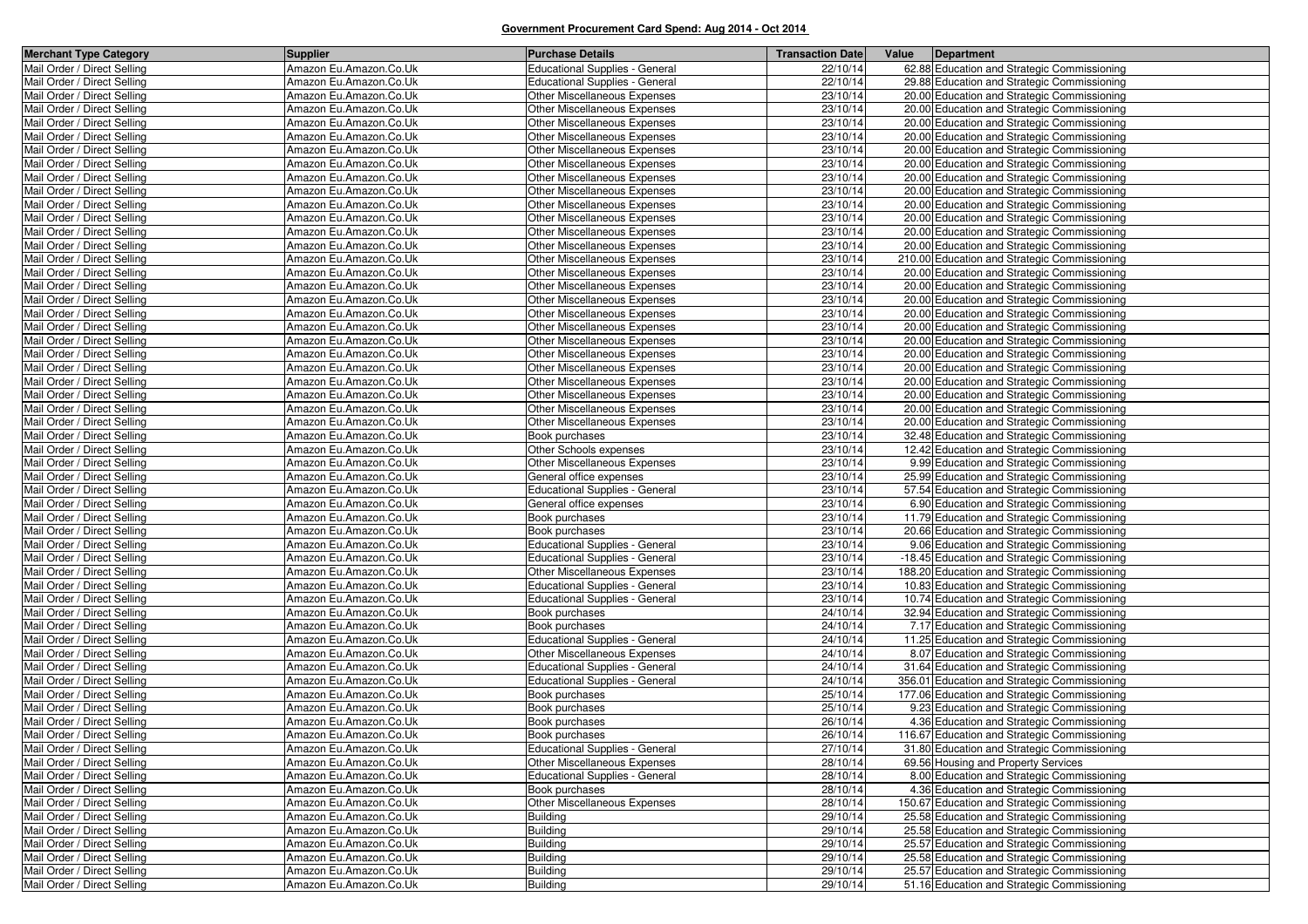| <b>Merchant Type Category</b>                              | <b>Supplier</b>                                    | <b>Purchase Details</b>                                                        | <b>Transaction Date</b> | Value       | Department                                                                                 |
|------------------------------------------------------------|----------------------------------------------------|--------------------------------------------------------------------------------|-------------------------|-------------|--------------------------------------------------------------------------------------------|
| Mail Order / Direct Selling                                | Amazon Eu.Amazon.Co.Uk                             | <b>Building</b>                                                                | 29/10/14                |             | 25.58 Education and Strategic Commissioning                                                |
| Mail Order / Direct Selling                                | Amazon Eu.Amazon.Co.Uk                             | <b>Building</b>                                                                | 30/10/14                |             | 25.57 Education and Strategic Commissioning                                                |
| Mail Order / Direct Selling                                | Amazon Eu.Amazon.Co.Uk                             | <b>Building</b>                                                                | 30/10/14                |             | 25.58 Education and Strategic Commissioning                                                |
| Mail Order / Direct Selling                                | Amazon Eu.Amazon.Co.Uk                             | Computer hardware                                                              | 30/10/14                | 9.16 Port   |                                                                                            |
| Mail Order / Direct Selling                                | Amazon Eu.Amazon.Co.Uk                             | Other Miscellaneous Expenses                                                   | 30/10/14                |             | 4.36 Education and Strategic Commissioning                                                 |
| Mail Order / Direct Selling                                | Amazon Eu.Amazon.Co.Uk                             | <b>Educational Supplies - General</b>                                          | 30/10/14                |             | 29.87 Education and Strategic Commissioning                                                |
| Mail Order / Direct Selling                                | Amazon Eu.Amazon.Co.Uk                             | Book purchases                                                                 | 31/10/14                |             | 6.66 Education and Strategic Commissioning                                                 |
| Mail Order / Direct Selling                                | Amazon Eu.Amazon.Co.Uk                             | Consumable Materials                                                           | 31/10/14                |             | 13.94 Adult Social Care                                                                    |
| Mail Order / Direct Selling                                | Amazon Eu.Amazon.Co.Uk                             | Other Miscellaneous Expenses                                                   | 01/11/14                |             | 14.13 Adult Social Care                                                                    |
| Mail Order / Direct Selling                                | Amazon Prime.080-04962454                          | Other Miscellaneous Expenses                                                   | 06/08/14                |             | -79.00 Education and Strategic Commissioning                                               |
| Mail Order / Direct Selling                                | Amazon Prime.080-04962454                          | Subscriptions                                                                  | 02/10/14                |             | 79.00 Education and Strategic Commissioning                                                |
| Mail Order / Direct Selling                                | Amazon Prime.080-04962454                          | Other Miscellaneous Expenses                                                   | 16/10/14                |             | 79.00 Children's social care and safeguarding                                              |
| Mail Order / Direct Selling                                | Amazon Prime.080-04962454                          | <b>Educational Supplies - General</b>                                          | 18/10/14                |             | 79.00 Education and Strategic Commissioning                                                |
| Mail Order / Direct Selling                                | Amazon Prime.080-04962454                          | Computer hardware                                                              | 18/10/14                | 79.00 Port  |                                                                                            |
| Mail Order / Direct Selling                                | Amazon Prime.080-04962454                          | <b>Building</b>                                                                | 22/10/14                |             | 79.00 Housing and Property Services                                                        |
| Mail Order / Direct Selling                                | Aol Broadband.Www.Aol.Co.Uk                        | Telephone costs                                                                | 18/08/14                |             | 27.18 Children's social care and safeguarding                                              |
| Mail Order / Direct Selling                                | Aol Broadband. Www.Aol.Co.Uk                       | Telephone costs                                                                | 16/09/14                |             | 27.18 Children's social care and safeguarding                                              |
| Mail Order / Direct Selling                                | Aol Broadband.Www.Aol.Co.Uk                        | Telephone costs                                                                | 16/10/14                |             | 27.18 Children's social care and safeguarding                                              |
| Mail Order / Direct Selling                                | Ape.T01366382815                                   | <b>Building</b>                                                                | 20/08/14                |             | 12.46 Housing and Property Services                                                        |
| Mail Order / Direct Selling                                | Argos Direct.Home Shopping                         | Payments to Indivs and VOs - VOs                                               | 04/08/14                |             | 468.93 Children's social care and safeguarding                                             |
| Mail Order / Direct Selling                                | Argos Direct.Home Shopping                         | Other Miscellaneous Expenses                                                   | 01/10/14                |             | 107.36 Education and Strategic Commissioning                                               |
| Mail Order / Direct Selling                                | Argos Direct.Home Shopping                         | Other Miscellaneous Expenses                                                   | 01/10/14                |             | 33.30 Education and Strategic Commissioning                                                |
| Mail Order / Direct Selling                                | Argos Direct.Home Shopping                         | Payments to Indivs and VOs - VOs                                               | 08/10/14                |             | 70.99 Children's social care and safeguarding                                              |
| Mail Order / Direct Selling                                | Badgemaster Ltd.Newstead                           | Other Schools expenses                                                         | 03/09/14                |             | 18.05 Education and Strategic Commissioning                                                |
| Mail Order / Direct Selling                                | Camfil Ltd.Haslingden                              | Port Maintenance                                                               | 30/10/14                | 194.12 Port |                                                                                            |
| Mail Order / Direct Selling                                | Christian Copyrigh.Internet                        | Other agencies                                                                 | 18/09/14                |             | 187.50 Education and Strategic Commissioning                                               |
| Mail Order / Direct Selling                                | Cooleraid Ltd.Newmarket                            | Consumable Materials                                                           | 06/08/14                |             | 120.00 Corporate Assets, Business and Standards                                            |
| Mail Order / Direct Selling                                | Cooleraid Ltd.Newmarket                            | Catering supplies                                                              | 18/08/14                |             | 120.00 Corporate Assets, Business and Standards                                            |
| Mail Order / Direct Selling                                | Findel Ed Ltd.Leicester                            | Stationery                                                                     | 01/08/14                |             | 26.68 Education and Strategic Commissioning                                                |
| Mail Order / Direct Selling                                | Findel Ed Ltd.Leicester                            | Other Miscellaneous Expenses                                                   | 20/08/14                |             | 36.36 Education and Strategic Commissioning                                                |
| Mail Order / Direct Selling                                | Findel Ed Ltd.Leicester                            | <b>Educational Supplies - General</b>                                          | 21/08/14                |             | 198.95 Education and Strategic Commissioning                                               |
| Mail Order / Direct Selling                                | Findel Ed Ltd.Leicester                            | <b>Educational Supplies - General</b>                                          | 08/09/14                |             | 11.99 Education and Strategic Commissioning                                                |
| Mail Order / Direct Selling                                | Findel Ed Ltd.Leicester                            | Educational Supplies - General                                                 | 09/09/14                |             | 156.75 Education and Strategic Commissioning                                               |
| Mail Order / Direct Selling                                | Findel Ed Ltd.Leicester                            | <b>Educational Supplies - General</b>                                          | 09/09/14                |             | 18.75 Education and Strategic Commissioning                                                |
| Mail Order / Direct Selling                                | Findel Ed Ltd.Leicester                            | Consumable Materials                                                           | 09/09/14                |             | 365.76 Education and Strategic Commissioning                                               |
| Mail Order / Direct Selling                                | Findel Ed Ltd.Leicester                            | Educational Supplies - General                                                 | 09/09/14                |             | 188.12 Education and Strategic Commissioning                                               |
| Mail Order / Direct Selling<br>Mail Order / Direct Selling | Findel Ed Ltd.Leicester                            | Educational Supplies - General                                                 | 09/09/14<br>10/09/14    |             | 86.27 Education and Strategic Commissioning                                                |
| Mail Order / Direct Selling                                | Findel Ed Ltd.Leicester                            | Furniture                                                                      | 22/09/14                |             | 237.96 Education and Strategic Commissioning                                               |
| Mail Order / Direct Selling                                | Findel Ed Ltd.Leicester                            | <b>Educational Supplies - General</b><br><b>Educational Supplies - General</b> | 23/09/14                |             | 34.14 Education and Strategic Commissioning                                                |
| Mail Order / Direct Selling                                | Findel Ed Ltd.Leicester<br>Findel Ed Ltd.Leicester | Educational Supplies - General                                                 | 26/09/14                |             | 47.95 Education and Strategic Commissioning<br>25.75 Education and Strategic Commissioning |
| Mail Order / Direct Selling                                | Findel Ed Ltd.Leicester                            | Educational Supplies - General                                                 | 26/09/14                |             | 15.00 Education and Strategic Commissioning                                                |
| Mail Order / Direct Selling                                | Findel Ed Ltd.Leicester                            | Educational Supplies - General                                                 | 29/09/14                |             | 23.74 Education and Strategic Commissioning                                                |
| Mail Order / Direct Selling                                | Findel Ed Ltd.Leicester                            | <b>Educational Supplies - General</b>                                          | 29/09/14                |             | 36.95 Education and Strategic Commissioning                                                |
| Mail Order / Direct Selling                                | Findel Ed Ltd.Leicester                            | <b>Educational Supplies - General</b>                                          | 01/10/14                |             | 148.55 Education and Strategic Commissioning                                               |
| Mail Order / Direct Selling                                | Findel Ed Ltd.Leicester                            | <b>Educational Supplies - General</b>                                          | 01/10/14                |             | 185.85 Education and Strategic Commissioning                                               |
| Mail Order / Direct Selling                                | Findel Ed Ltd.Leicester                            | Educational Supplies - General                                                 | 01/10/14                |             | 37.35 Education and Strategic Commissioning                                                |
| Mail Order / Direct Selling                                | Findel Ed Ltd.Leicester                            | Other Expenses                                                                 | 03/10/14                |             | 25.98 Education and Strategic Commissioning                                                |
| Mail Order / Direct Selling                                | Findel Ed Ltd.Leicester                            | <b>Educational Supplies - General</b>                                          | 17/10/14                |             | 95.70 Education and Strategic Commissioning                                                |
| Mail Order / Direct Selling                                | Findel Education. Hyde                             | Educational Supplies - General                                                 | 17/09/14                |             | 13.90 Education and Strategic Commissioning                                                |
| Mail Order / Direct Selling                                | Google.303-245-0086                                | Advertising - non staff                                                        | 28/10/14                |             | 40.65 Children's social care and safeguarding                                              |
| Mail Order / Direct Selling                                | Hamilton Education.01865 253980                    | <b>Educational Supplies - General</b>                                          | 10/09/14                |             | 120.00 Education and Strategic Commissioning                                               |
| Mail Order / Direct Selling                                | Healthcare Direct Ltd.Borehamwood                  | Equipment (Non IT)                                                             | 02/10/14                |             | 115.20 Adult Social Care                                                                   |
| Mail Order / Direct Selling                                | Macmillan Publishers L.Basingstoke                 | Educational Supplies - General                                                 | 22/09/14                |             | 50.00 Education and Strategic Commissioning                                                |
| Mail Order / Direct Selling                                | Mimeo.Co.Uk.Berlin                                 | <b>Library Supplies</b>                                                        | 14/08/14                |             | 532.43 Education and Strategic Commissioning                                               |
| Mail Order / Direct Selling                                | Mimeo.Co.Uk.Berlin                                 | Other Miscellaneous Expenses                                                   | 10/09/14                |             | 456.57 Education and Strategic Commissioning                                               |
| Mail Order / Direct Selling                                | Mimeo.Co.Uk.Berlin                                 | <b>Library Supplies</b>                                                        | 10/09/14                |             | 456.57 Education and Strategic Commissioning                                               |
| Mail Order / Direct Selling                                | Nukey.01903 716802                                 | Equipment (Non IT)                                                             | 08/10/14                |             | 6.67 Finance                                                                               |
| Mail Order / Direct Selling                                | Nukey.01903 716802                                 | Equipment (Non IT)                                                             | 22/10/14                |             | 19.10 Finance                                                                              |
| Mail Order / Direct Selling                                | Prime Instantvideo.080-04962454                    | Other Miscellaneous Expenses                                                   | 01/11/14                |             | 4.99 Housing and Property Services                                                         |
| Mail Order / Direct Selling                                | Spotify Spotify Premiu.London                      | Other Miscellaneous Expenses                                                   | 11/10/14                |             | 8.32 Education and Strategic Commissioning                                                 |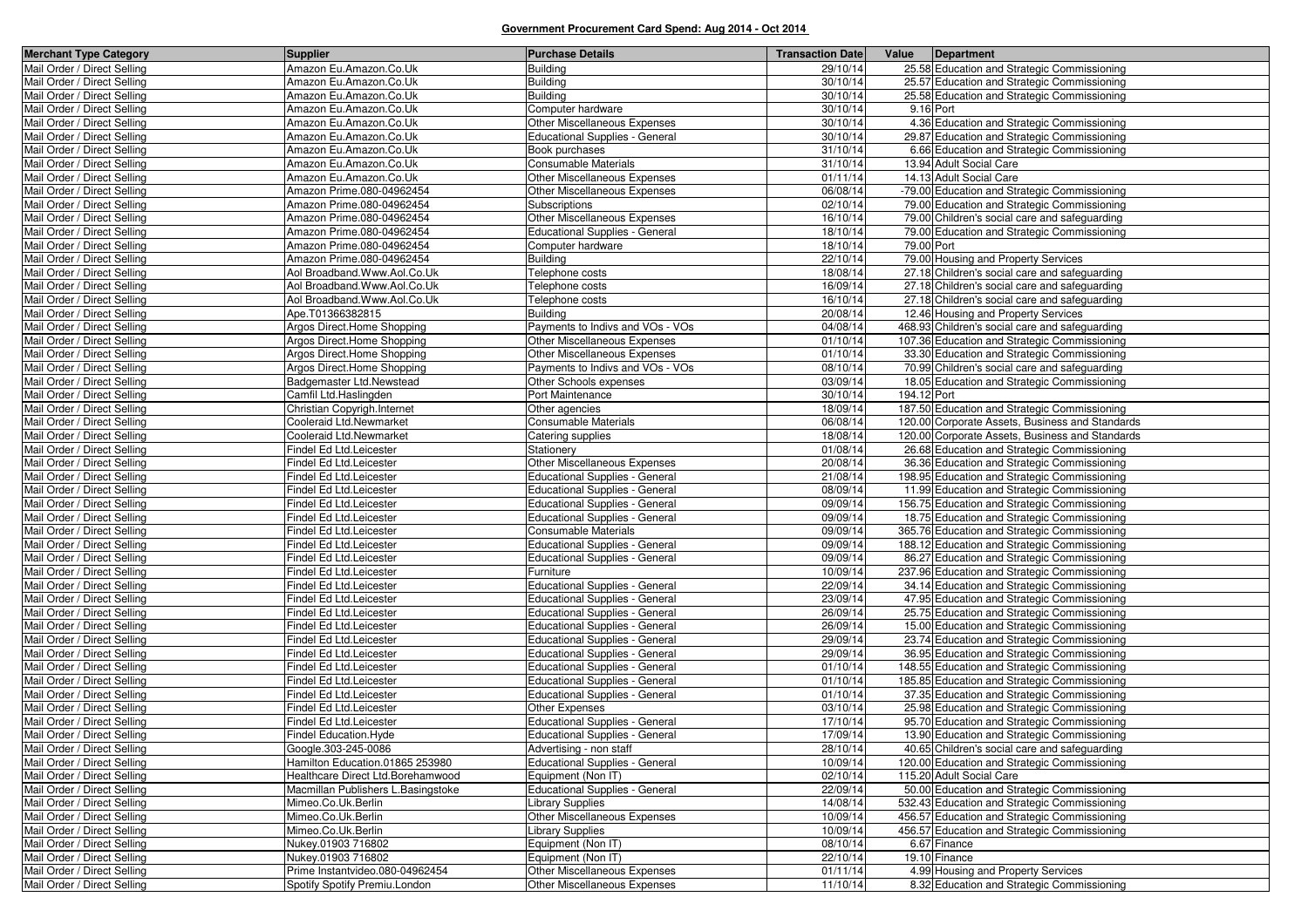| <b>Merchant Type Category</b>                              | <b>Supplier</b>                                                    | <b>Purchase Details</b>                 | <b>Transaction Date</b> |            | Value Department                                                            |
|------------------------------------------------------------|--------------------------------------------------------------------|-----------------------------------------|-------------------------|------------|-----------------------------------------------------------------------------|
| Mail Order / Direct Selling                                | Talk Talk Business.01925 554000                                    | Network costs                           | 24/09/14                |            | 258.00 Adult Social Care                                                    |
| Mail Order / Direct Selling                                | Tesco Delivery Saver2.1707298000                                   | Catering supplies                       | 14/08/14                |            | 6.00 Children's social care and safeguarding                                |
| Mail Order / Direct Selling                                | Tesco Delivery Saver2.1707298000                                   | <b>Educational Supplies - General</b>   | 21/08/14                |            | 3.00 Education and Strategic Commissioning                                  |
| Mail Order / Direct Selling                                | Tesco Delivery Saver2.1707298000                                   | Catering supplies                       | 14/09/14                |            | 6.00 Children's social care and safeguarding                                |
| Mail Order / Direct Selling                                | Tesco Delivery Saver2.1707298000                                   | <b>Educational Supplies - General</b>   | 21/09/14                |            | 3.00 Education and Strategic Commissioning                                  |
| Mail Order / Direct Selling                                | Tesco Delivery Saver2.1707298000                                   | Catering supplies                       | 14/10/14                |            | 6.00 Children's social care and safeguarding                                |
| Mail Order / Direct Selling                                | Tesco Delivery Saver2.1707298000                                   | <b>Educational Supplies - General</b>   | 21/10/14                |            | 3.00 Education and Strategic Commissioning                                  |
| Mail Order / Direct Selling                                | The Consortium/wms.1225771338                                      | Other Miscellaneous Expenses            | 10/10/14                |            | 64.61 Housing and Property Services                                         |
| Mail Order / Direct Selling                                | Three-Top Up (Web).Glasgow                                         | Software costs                          | 04/08/14                | 10.00 Port |                                                                             |
| Mail Order / Direct Selling                                | Www.Dataflame.Co.Uk.1258840911                                     | Software costs                          | 21/08/14                |            | 29.00 Corporate Assets, Business and Standards                              |
| Mail Order / Direct Selling                                | Www.Dorodigital.Co.Uk.Internet                                     | Consumable Materials                    | 13/08/14                |            | 31.25 Corporate Assets, Business and Standards                              |
| Mail Order / Direct Selling                                | Www.Lgm.Co.Uk.Nottingham                                           | Road costs                              | 02/10/14                |            | 166.50 City Development and Cultural Services                               |
| Mail Order / Direct Selling                                | Www.Nisbets.Com.0845 1110281                                       | Protective clothing & Uniforms          | 01/08/14                |            | 26.98 Adult Social Care                                                     |
| Mail Order / Direct Selling                                | Www.Nisbets.Com.0845 1110281                                       | Equipment (Non IT)                      | 01/08/14                |            | 134.73 Adult Social Care                                                    |
| Mail Order / Direct Selling                                | Www.Nisbets.Com.0845 1110281                                       | Catering supplies                       | 07/08/14                |            | 99.99 Adult Social Care                                                     |
| Mail Order / Direct Selling                                | Www.Nisbets.Com.0845 1110281                                       | Protective clothing & Uniforms          | 13/08/14                |            | 29.98 Adult Social Care                                                     |
| Mail Order / Direct Selling                                | Www.Nisbets.Com.0845 1110281                                       | Equipment (Non IT)                      | 15/08/14                |            | 106.99 Adult Social Care                                                    |
| Mail Order / Direct Selling                                | Www.Nisbets.Com.0845 1110281                                       | Equipment (Non IT)                      | 15/08/14                |            | 4.47 Adult Social Care                                                      |
| Mail Order / Direct Selling                                | Www.Nisbets.Com.0845 1110281                                       | Other Miscellaneous Expenses            | 19/08/14                |            | 7.97 Education and Strategic Commissioning                                  |
| Mail Order / Direct Selling                                | Www.Nisbets.Com.0845 1110281                                       | Protective clothing & Uniforms          | 21/08/14                |            | 26.98 Adult Social Care                                                     |
| Mail Order / Direct Selling                                | Www.Nisbets.Com.0845 1110281                                       | Other Miscellaneous Expenses            | 21/08/14                |            | 140.34 Housing and Property Services                                        |
| Mail Order / Direct Selling                                | Www.Nisbets.Com.0845 1110281                                       | Other Miscellaneous Expenses            | 22/08/14                |            | 19.99 Education and Strategic Commissioning                                 |
| Mail Order / Direct Selling                                | Www.Nisbets.Com.0845 1110281                                       | Other Miscellaneous Expenses            | 22/08/14                |            | 5.14 Housing and Property Services                                          |
| Mail Order / Direct Selling                                | Www.Nisbets.Com.0845 1110281                                       | Other Miscellaneous Expenses            | 22/08/14                |            | 12.87 Housing and Property Services                                         |
| Mail Order / Direct Selling                                | Www.Nisbets.Com.0845 1110281                                       | Other Miscellaneous Expenses            | 28/08/14                |            | 9.42 Housing and Property Services                                          |
| Mail Order / Direct Selling                                | Www.Nisbets.Com.0845 1110281                                       | Equipment (Non IT)                      | 29/08/14                |            | 149.98 Education and Strategic Commissioning                                |
| Mail Order / Direct Selling                                | Www.Nisbets.Com.0845 1110281                                       | Catering supplies                       | 16/09/14                |            | 333.68 Adult Social Care                                                    |
| Mail Order / Direct Selling                                | Www.Nisbets.Com.0845 1110281                                       | Stationery                              | 01/10/14                |            | 32.92 Adult Social Care                                                     |
| Mail Order / Direct Selling                                | Www.Nisbets.Com.0845 1110281                                       | Consumable Materials                    | 02/10/14                |            | 50.32 Adult Social Care                                                     |
| Mail Order / Direct Selling                                | Www.Nisbets.Com.0845 1110281                                       | Protective clothing & Uniforms          | 02/10/14                |            | 53.36 Adult Social Care                                                     |
| Mail Order / Direct Selling                                | Www.Nisbets.Com.0845 1110281                                       | <b>Educational Supplies - General</b>   | 20/10/14                |            | 270.27 Education and Strategic Commissioning                                |
| Mail Order / Direct Selling                                | Www.Nisbets.Com.0845 1110281                                       | <b>Educational Supplies - General</b>   | 21/10/14                |            | 50.36 Education and Strategic Commissioning                                 |
| Mail Order / Direct Selling                                | Www.Nisbets.Com.0845 1110281                                       | Catering supplies                       | 21/10/14                |            | 82.91 Adult Social Care                                                     |
| Mail Order / Direct Selling                                | Www.Nisbets.Com.0845 1110281                                       | Catering supplies                       | 23/10/14                |            | 26.45 Adult Social Care                                                     |
| Mail Order / Direct Selling                                | Www.Nisbets.Com.0845 1110281                                       | Catering supplies                       | 23/10/14                |            | 159.99 Adult Social Care                                                    |
| Mail Order / Direct Selling                                | Www.Nisbets.Com.0845 1110281                                       | Catering supplies                       | 28/10/14                |            | 110.62 Customer, Community and Democratic Services                          |
| Mail Order / Direct Selling                                | Www.Oceanmedia.Co.Uk.020 7772 83                                   | Subscriptions                           | 28/08/14                |            | 268.20 Housing and Property Services                                        |
| Mail Order / Direct Selling                                | Www.Osbornebooks.Co.Uk.Internet                                    | <b>Staff Training expenses</b>          | 17/09/14                |            | 22.85 Finance                                                               |
| Mail Order / Direct Selling                                | Www.Osbornebooks.Co.Uk.Internet                                    | <b>Staff Training expenses</b>          | 27/10/14                |            | 22.85 Finance                                                               |
| Mail Order / Direct Selling                                | Www.Peta-Uk.Com.01245 231118                                       | Educational Supplies - General          | 13/08/14                |            | 18.08 Education and Strategic Commissioning                                 |
| Mail Order / Direct Selling                                | Www.Qvcuk.Com.800514131                                            | <b>Educational Supplies - General</b>   | 02/09/14                |            | 31.86 Education and Strategic Commissioning                                 |
| Mail Order / Direct Selling                                | Www.Theconsortium/wms.1225771338                                   | Consumable Materials                    | 08/08/14                |            | 24.98 Housing and Property Services                                         |
| Mail Order / Direct Selling                                | Www.Uk.Insight.Com.0844 6925329                                    | Equipment (Non IT)                      | 04/08/14                |            | 51.98 Housing and Property Services                                         |
| Mail Order / Direct Selling                                | Www.Uk.Insight.Com.0844 6925329                                    | Computer hardware                       | 04/08/14                |            | 18.18 Information Services                                                  |
| Mail Order / Direct Selling                                | Www.Uk.Insight.Com.0844 6925329                                    | Computer hardware                       | 04/08/14                |            | 30.30 Information Services<br>51.98 Housing and Property Services           |
| Mail Order / Direct Selling<br>Mail Order / Direct Selling | Www.Uk.Insight.Com.0844 6925329                                    | Equipment (Non IT)                      | 05/08/14<br>05/08/14    |            |                                                                             |
|                                                            | Www.Uk.Insight.Com.0844 6925329<br>Www.Uk.Insight.Com.0844 6925329 | Computer hardware                       |                         |            | 26.97 Adult Social Care                                                     |
| Mail Order / Direct Selling<br>Mail Order / Direct Selling |                                                                    | Computer hardware<br>Computer hardware  | 05/08/14<br>06/08/14    |            | 26.97 Housing and Property Services<br>164.91 Housing and Property Services |
|                                                            | Www.Uk.Insight.Com.0844 6925329<br>Www.Uk.Insight.Com.0844 6925329 | Computer hardware                       | 06/08/14                |            |                                                                             |
| Mail Order / Direct Selling                                |                                                                    |                                         |                         |            | 7.73 Housing and Property Services                                          |
| Mail Order / Direct Selling<br>Mail Order / Direct Selling | Www.Uk.Insight.Com.0844 6925329<br>Www.Uk.Insight.Com.0844 6925329 | Computer hardware                       | 06/08/14<br>06/08/14    |            | 21.48 Housing and Property Services<br>24.99 Housing and Property Services  |
| Mail Order / Direct Selling                                | Www.Uk.Insight.Com.0844 6925329                                    | Equipment (Non IT)<br>Computer hardware | 06/08/14                |            | 60.78 Information Services                                                  |
| Mail Order / Direct Selling                                | Www.Uk.Insight.Com.0844 6925329                                    |                                         | 06/08/14                |            | 1050.00 Information Services                                                |
| Mail Order / Direct Selling                                | Www.Uk.Insight.Com.0844 6925329                                    | Computer hardware<br>Computer hardware  | 07/08/14                |            | 73.88 Housing and Property Services                                         |
| Mail Order / Direct Selling                                | Www.Uk.Insight.Com.0844 6925329                                    | Computer hardware                       | 07/08/14                |            | 7.66 Housing and Property Services                                          |
| Mail Order / Direct Selling                                | Www.Uk.Insight.Com.0844 6925329                                    | Computer hardware                       | 07/08/14                |            | 500.00 Information Services                                                 |
| Mail Order / Direct Selling                                | Www.Uk.Insight.Com.0844 6925329                                    | Computer hardware                       | 08/08/14                |            | 73.88 Housing and Property Services                                         |
| Mail Order / Direct Selling                                | Www.Uk.Insight.Com.0844 6925329                                    | Computer hardware                       | 13/08/14                |            | 528.00 Education and Strategic Commissioning                                |
| Mail Order / Direct Selling                                | Www.Uk.Insight.Com.0844 6925329                                    | Computer hardware                       | 14/08/14                |            | 20.26 Housing and Property Services                                         |
| Mail Order / Direct Selling                                | Www.Uk.Insight.Com.0844 6925329                                    | Equipment (Non IT)                      | 19/08/14                |            | 61.97 Housing and Property Services                                         |
|                                                            |                                                                    |                                         |                         |            |                                                                             |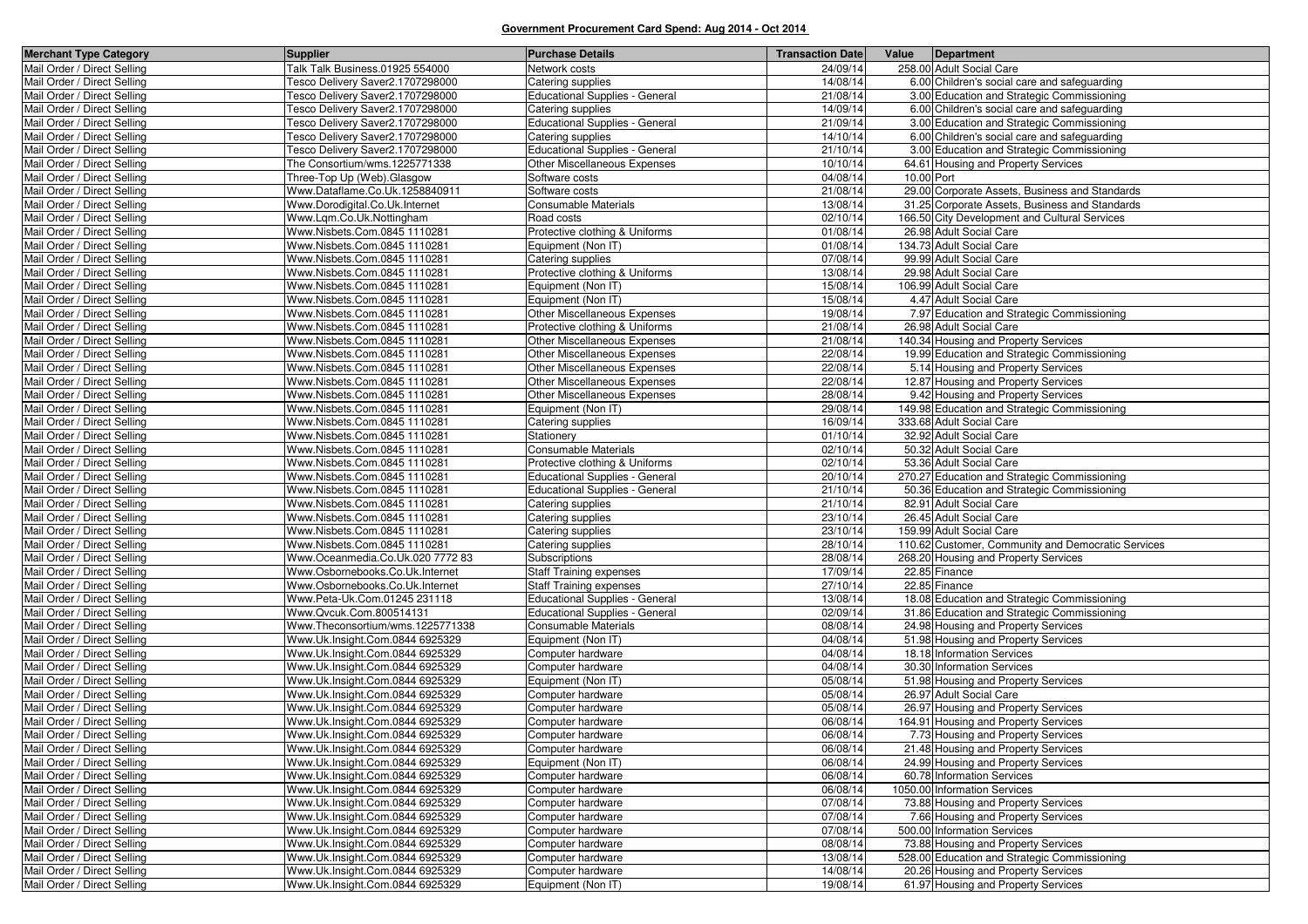| <b>Merchant Type Category</b>                              | <b>Supplier</b>                                                    | <b>Purchase Details</b>                | <b>Transaction Date</b> | Value<br>Department                                             |
|------------------------------------------------------------|--------------------------------------------------------------------|----------------------------------------|-------------------------|-----------------------------------------------------------------|
| Mail Order / Direct Selling                                | Www.Uk.Insight.Com.0844 6925329                                    | Computer hardware                      | 20/08/14                | 15.43 Information Services                                      |
| Mail Order / Direct Selling                                | Www.Uk.Insight.Com.0844 6925329                                    | Computer hardware                      | 20/08/14                | 54.55 Housing and Property Services                             |
| Mail Order / Direct Selling                                | Www.Uk.Insight.Com.0844 6925329                                    | Computer hardware                      | 20/08/14                | 170.39 Housing and Property Services                            |
| Mail Order / Direct Selling                                | Www.Uk.Insight.Com.0844 6925329                                    | Computer hardware                      | 21/08/14                | 15.21 Adult Social Care                                         |
| Mail Order / Direct Selling                                | Www.Uk.Insight.Com.0844 6925329                                    | Computer hardware                      | 21/08/14                | 62.90 Information Services                                      |
| Mail Order / Direct Selling                                | Www.Uk.Insight.Com.0844 6925329                                    | Computer hardware                      | 21/08/14                | 7.69 Finance                                                    |
| Mail Order / Direct Selling                                | Www.Uk.Insight.Com.0844 6925329                                    | Computer hardware                      | 26/08/14                | 132.50 Information Services                                     |
| Mail Order / Direct Selling                                | Www.Uk.Insight.Com.0844 6925329                                    | Computer hardware                      | 27/08/14                | 60.12 Housing and Property Services                             |
| Mail Order / Direct Selling                                | Www.Uk.Insight.Com.0844 6925329                                    | Computer hardware                      | 27/08/14                | 409.20 Information Services                                     |
| Mail Order / Direct Selling                                | Www.Uk.Insight.Com.0844 6925329                                    | Computer hardware                      | 27/08/14                | 62.29 Housing and Property Services                             |
| Mail Order / Direct Selling                                | Www.Uk.Insight.Com.0844 6925329                                    | Computer hardware                      | 27/08/14                | 235.90 Information Services                                     |
| Mail Order / Direct Selling                                | Www.Uk.Insight.Com.0844 6925329                                    | Computer hardware                      | 28/08/14                | 2782.50 Information Services                                    |
| Mail Order / Direct Selling                                | Www.Uk.Insight.Com.0844 6925329                                    | Computer hardware                      | 28/08/14                | 25.55 Public Health                                             |
| Mail Order / Direct Selling                                | Www.Uk.Insight.Com.0844 6925329                                    | Computer hardware                      | 03/09/14                | 209.60 Information Services                                     |
| Mail Order / Direct Selling                                | Www.Uk.Insight.Com.0844 6925329                                    | Computer hardware                      | 08/09/14                | 199.60 Information Services                                     |
| Mail Order / Direct Selling                                | Www.Uk.Insight.Com.0844 6925329                                    | Computer hardware                      | 09/09/14                | 14.62 Adult Social Care                                         |
| Mail Order / Direct Selling                                | Www.Uk.Insight.Com.0844 6925329                                    | Computer hardware                      | 11/09/14                | 51.53 Children's social care and safeguarding                   |
| Mail Order / Direct Selling                                | Www.Uk.Insight.Com.0844 6925329                                    | Computer hardware                      | 15/09/14                | 310.93 Customer, Community and Democratic Services              |
| Mail Order / Direct Selling                                | Www.Uk.Insight.Com.0844 6925329                                    | Other Miscellaneous Expenses           | 16/09/14                | 522.80 Public Health                                            |
| Mail Order / Direct Selling                                | Www.Uk.Insight.Com.0844 6925329                                    | Computer hardware                      | 16/09/14                | 20.34 Customer, Community and Democratic Services               |
| Mail Order / Direct Selling                                | Www.Uk.Insight.Com.0844 6925329                                    | Computer hardware                      | 17/09/14                | 3683.88 Finance                                                 |
| Mail Order / Direct Selling                                | Www.Uk.Insight.Com.0844 6925329                                    | Computer hardware                      | 18/09/14                | 292.32 Children's social care and safeguarding                  |
| Mail Order / Direct Selling                                | Www.Uk.Insight.Com.0844 6925329                                    | Computer hardware                      | 18/09/14                | 17.94 Information Services                                      |
| Mail Order / Direct Selling                                | Www.Uk.Insight.Com.0844 6925329                                    | Computer hardware                      | 26/09/14                | 49.97 Information Services                                      |
| Mail Order / Direct Selling                                | Www.Uk.Insight.Com.0844 6925329                                    | Computer hardware                      | 26/09/14                | 21.99 Adult Social Care                                         |
| Mail Order / Direct Selling                                | Www.Uk.Insight.Com.0844 6925329                                    | Computer hardware                      | 29/09/14                | 277.96 Customer, Community and Democratic Services              |
| Mail Order / Direct Selling                                | Www.Uk.Insight.Com.0844 6925329                                    | Computer hardware                      | 29/09/14                | 7.63 Finance                                                    |
| Mail Order / Direct Selling                                | Www.Uk.Insight.Com.0844 6925329                                    | Computer hardware                      | 30/09/14                | 83.75 Information Services                                      |
| Mail Order / Direct Selling                                | Www.Uk.Insight.Com.0844 6925329                                    | Computer hardware                      | 30/09/14                | 14.94 Education and Strategic Commissioning                     |
| Mail Order / Direct Selling                                | Www.Uk.Insight.Com.0844 6925329                                    | Computer hardware                      | 01/10/14                | 102.12 Education and Strategic Commissioning                    |
| Mail Order / Direct Selling                                | Www.Uk.Insight.Com.0844 6925329                                    | Computer hardware                      | 01/10/14                | 14.18 Information Services                                      |
| Mail Order / Direct Selling                                | Www.Uk.Insight.Com.0844 6925329                                    | Equipment (Non IT)                     | 06/10/14                | 61.97 Housing and Property Services                             |
| Mail Order / Direct Selling                                | Www.Uk.Insight.Com.0844 6925329                                    | Equipment (Non IT)                     | 07/10/14                | 24.99 Housing and Property Services                             |
| Mail Order / Direct Selling                                | Www.Uk.Insight.Com.0844 6925329                                    | Computer hardware                      | 09/10/14                | 23.01 Transport and Environment                                 |
| Mail Order / Direct Selling                                | Www.Uk.Insight.Com.0844 6925329                                    | Equipment (Non IT)                     | 09/10/14                | 27.98 Housing and Property Services                             |
| Mail Order / Direct Selling                                | Www.Uk.Insight.Com.0844 6925329                                    | Computer hardware                      | 14/10/14                | 180.01 Housing and Property Services                            |
| Mail Order / Direct Selling                                | Www.Uk.Insight.Com.0844 6925329                                    | Computer hardware                      | 15/10/14                | 32.40 Information Services                                      |
| Mail Order / Direct Selling                                | Www.Uk.Insight.Com.0844 6925329                                    | Computer hardware                      | 16/10/14                | 5.47 Health, Safety and Licensing                               |
| Mail Order / Direct Selling                                | Www.Uk.Insight.Com.0844 6925329                                    | Computer hardware                      | 21/10/14                | 18.28 Housing and Property Services                             |
| Mail Order / Direct Selling<br>Mail Order / Direct Selling | Www.Uk.Insight.Com.0844 6925329                                    | Computer hardware                      | 21/10/14<br>21/10/14    | 63.00 Information Services<br>5.48 Health, Safety and Licensing |
| Mail Order / Direct Selling                                | Www.Uk.Insight.Com.0844 6925329                                    | Computer hardware                      | 22/10/14                |                                                                 |
| Mail Order / Direct Selling                                | Www.Uk.Insight.Com.0844 6925329<br>Www.Uk.Insight.Com.0844 6925329 | Computer hardware<br>Computer hardware | 22/10/14                | 87.96 Housing and Property Services<br>14.92 Adult Social Care  |
| Mail Order / Direct Selling                                | Www.Uk.Insight.Com.0844 6925329                                    | Computer hardware                      | 22/10/14                | 5.48 Health, Safety and Licensing                               |
| Mail Order / Direct Selling                                | Www.Uk.Insight.Com.0844 6925329                                    | Computer hardware                      | 22/10/14                | 62.17 Information Services                                      |
| Mail Order / Direct Selling                                | Www.Uk.Insight.Com.0844 6925329                                    | Computer hardware                      | 22/10/14                | 73.21 Children's social care and safeguarding                   |
| Mail Order / Direct Selling                                | Www.Uk.Insight.Com.0844 6925329                                    | Computer hardware                      | 23/10/14                | 1950.00 Information Services                                    |
| Mail Order / Direct Selling                                | Www.Uk.Insight.Com.0844 6925329                                    | Computer hardware                      | 23/10/14                | 157.39 Housing and Property Services                            |
| Mail Order / Direct Selling                                | Www.Uk.Insight.Com.0844 6925329                                    | Computer hardware                      | 24/10/14                | 85.90 Information Services                                      |
| Mail Order / Direct Selling                                | Www.Uk.Insight.Com.0844 6925329                                    | Computer hardware                      | 24/10/14                | 361.00 Information Services                                     |
| Mail Order / Direct Selling                                | Www.Uk.Insight.Com.0844 6925329                                    | Computer hardware                      | 27/10/14                | 25.07 Information Services                                      |
| Mail Order / Direct Selling                                | Www.Uk.Insight.Com.0844 6925329                                    | Computer hardware                      | 29/10/14                | 1806.00 Public Health                                           |
| Mail Order / Direct Selling                                | Www.Uk.Insight.Com.0844 6925329                                    | Computer hardware                      | 29/10/14                | 128.37 Chief Executive                                          |
| Mail Order / Direct Selling                                | Www.Uk.Insight.Com.0844 6925329                                    | Computer hardware                      | 29/10/14                | 190.43 Information Services                                     |
| Mail Order / Direct Selling                                | Www.Uk.Insight.Com.0844 6925329                                    | Computer hardware                      | 29/10/14                | 73.30 Children's social care and safeguarding                   |
| Mail Order / Direct Selling                                | Www.Uk.Insight.Com.0844 6925329                                    | Computer hardware                      | 29/10/14                | 190.43 Information Services                                     |
| Mail Order / Direct Selling                                | Www.Uk.Insight.Com.0844 6925329                                    | Computer hardware                      | 30/10/14                | 73.30 Children's social care and safeguarding                   |
| Medical Supplies and Services                              | Activitytoshare.44122736285                                        | Other Miscellaneous Expenses           | 09/09/14                | 33.29 Adult Social Care                                         |
| Medical Supplies and Services                              | Barnsley Hospital Nhs Fo.Barnsley                                  | Payments to Private Providers          | 14/10/14                | 141.75 Public Health                                            |
| <b>Medical Supplies and Services</b>                       | Boots 1014. Portsmouth                                             | <b>Educational Supplies - General</b>  | 05/09/14                | 3.33 Education and Strategic Commissioning                      |
| Medical Supplies and Services                              | Boots 1166. Farnham                                                | Other Miscellaneous Expenses           | 01/10/14                | 16.62 Adult Social Care                                         |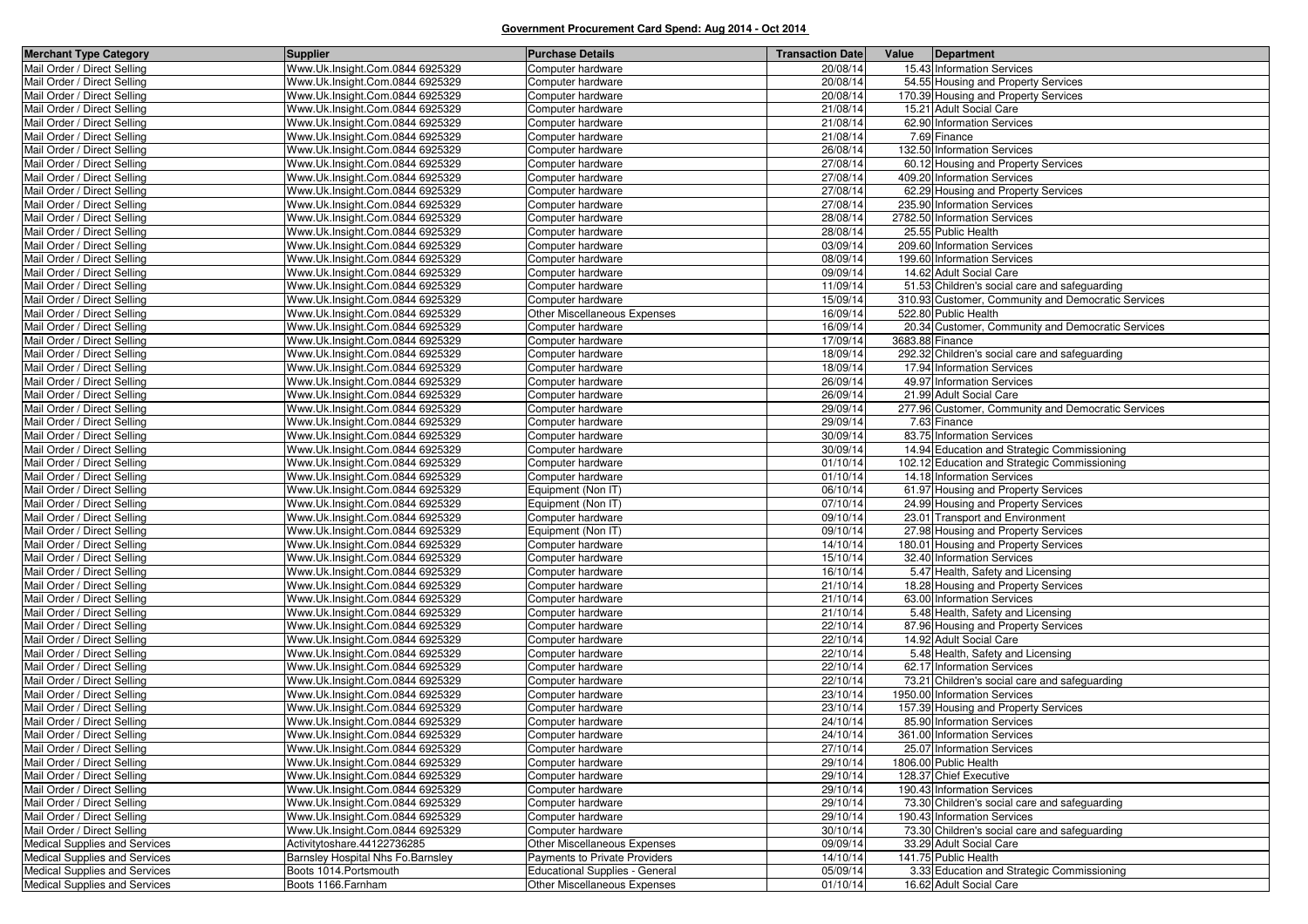| Boots 1524. Portsmouth<br>8.33 Children's social care and safeguarding<br>Payments to Indivs and VOs - VOs<br>05/08/14<br>Boots 1524. Portsmouth<br>08/08/14<br>Medical Supplies and Services<br>Payments to Indivs and VOs - VOs<br>2.60 Children's social care and safeguarding<br>16/08/14<br>Medical Supplies and Services<br>Boots 1524. Portsmouth<br>Other Miscellaneous Expenses<br>13.28 Children's social care and safeguarding<br>Boots 1524. Portsmouth<br>Other Miscellaneous Expenses<br>28/08/14<br>Medical Supplies and Services<br>8.25 Health, Safety and Licensing<br>03/09/14<br>Medical Supplies and Services<br>Boots 1524. Portsmouth<br>Wellbeing and Health Supplies<br>9.99 Children's social care and safeguarding<br>29/09/14<br>Boots 1524. Portsmouth<br><b>Educational Supplies - General</b><br>9.07 Education and Strategic Commissioning<br><b>Medical Supplies and Services</b><br>Medical Supplies and Services<br>Payments to Indivs and VOs - VOs<br>06/10/14<br>6.65 Children's social care and safeguarding<br>Boots 1524. Portsmouth<br>Boots 1524. Portsmouth<br>16/10/14<br>Medical Supplies and Services<br>Other Miscellaneous Expenses<br>5.85 Children's social care and safeguarding<br>Boots 1524. Portsmouth<br>25/10/14<br>Medical Supplies and Services<br>Wellbeing and Health Supplies<br>1.46 Children's social care and safeguarding<br>Accommodation and Subsistence<br>21/08/14<br>Medical Supplies and Services<br>Boots,0910.Southampton<br>1.24 HR, Legal and Performance<br>21/08/14<br>Medical Supplies and Services<br>Boots,0910.Southampton<br>Accommodation and Subsistence<br>2.50 HR, Legal and Performance<br>Medical Supplies and Services<br>Boots,0910.Southampton<br>29/08/14<br>1.24 HR, Legal and Performance<br>Accommodation and Subsistence<br>Medical Supplies and Services<br>29/08/14<br>2.50 HR, Legal and Performance<br>Boots,0910.Southampton<br>Accommodation and Subsistence<br>05/09/14<br>2.50 HR, Legal and Performance<br>Medical Supplies and Services<br>Boots,0910.Southampton<br>Accommodation and Subsistence<br>Boots,0910.Southampton<br>05/09/14<br>1.57 HR, Legal and Performance<br>Medical Supplies and Services<br>Accommodation and Subsistence<br>10/09/14<br>Medical Supplies and Services<br>Boots,0910.Southampton<br>Accommodation and Subsistence<br>2.50 HR, Legal and Performance<br>10/09/14<br>Medical Supplies and Services<br>Boots,0910.Southampton<br>Accommodation and Subsistence<br>1.57 HR, Legal and Performance<br>25/09/14<br>2.50 HR, Legal and Performance<br>Medical Supplies and Services<br>Boots,0910.Southampton<br>Accommodation and Subsistence<br>25/09/14<br>Boots,0910.Southampton<br>Accommodation and Subsistence<br>1.87 HR, Legal and Performance<br><b>Medical Supplies and Services</b><br>02/10/14<br>Medical Supplies and Services<br>Boots,0910.Southampton<br>Accommodation and Subsistence<br>1.78 HR, Legal and Performance<br>02/10/14<br>2.50 HR, Legal and Performance<br>Medical Supplies and Services<br>Boots,0910.Southampton<br>Accommodation and Subsistence<br>22/10/14<br>Medical Supplies and Services<br>Boots,0910.Southampton<br>Accommodation and Subsistence<br>1.24 HR, Legal and Performance<br>Boots,0910.Southampton<br>22/10/14<br>2.50 HR. Legal and Performance<br>Medical Supplies and Services<br>Accommodation and Subsistence<br>23/10/14<br>Medical Supplies and Services<br>Boots,0910.Southampton<br>Accommodation and Subsistence<br>1.28 HR, Legal and Performance<br>23/10/14<br>2.50 HR, Legal and Performance<br>Medical Supplies and Services<br>Boots,0910.Southampton<br>Accommodation and Subsistence<br>Medical Supplies and Services<br>Boots,0910.Southampton<br>Accommodation and Subsistence<br>24/10/14<br>2.50 HR, Legal and Performance<br>24/10/14<br>1.24 HR, Legal and Performance<br>Medical Supplies and Services<br>Boots,0910.Southampton<br>Accommodation and Subsistence<br>28/10/14<br>Medical Supplies and Services<br>Boots,0910.Southampton<br>Accommodation and Subsistence<br>2.50 HR, Legal and Performance<br>28/10/14<br>1.24 HR, Legal and Performance<br>Medical Supplies and Services<br>Boots.0910.Southampton<br>Accommodation and Subsistence<br>29/10/14<br>Medical Supplies and Services<br>Boots,0910.Southampton<br>Accommodation and Subsistence<br>2.50 HR, Legal and Performance<br>29/10/14<br>Medical Supplies and Services<br>Boots,0910.Southampton<br>Accommodation and Subsistence<br>1.28 HR, Legal and Performance<br>30/10/14<br>2.50 HR, Legal and Performance<br>Medical Supplies and Services<br>Boots,0910.Southampton<br>Accommodation and Subsistence<br>1.24 HR, Legal and Performance<br>Medical Supplies and Services<br>Boots,0910.Southampton<br>Accommodation and Subsistence<br>30/10/14<br>Boots,0920.Portsmouth<br>15/08/14<br>31.80 Adult Social Care<br>Medical Supplies and Services<br>Postages and carriage<br>15/08/14<br>16.50 Adult Social Care<br>Medical Supplies and Services<br>Boots,0920.Portsmouth<br>Wellbeing and Health Supplies<br>03/10/14<br>11.67 Adult Social Care<br>Medical Supplies and Services<br>Boots,0920.Portsmouth<br>Wellbeing and Health Supplies<br>Boots, 1022. Southsea<br>31/08/14<br>13.27 Education and Strategic Commissioning<br>Medical Supplies and Services<br>Wellbeing and Health Supplies<br>03/10/14<br>Medical Supplies and Services<br>Boots, fareham. Fareham<br>Wellbeing and Health Supplies<br>11.52 Children's social care and safeguarding<br>10/09/14<br>Medical Supplies and Services<br>C And J Patel. Portsmouth<br>Hospitality<br>10.82 Children's social care and safeguarding<br>Wellbeing and Health Supplies<br>20/10/14<br>Medical Supplies and Services<br>C And J Patel. Portsmouth<br>6.22 Education and Strategic Commissioning<br>15/10/14<br>Medical Supplies and Services<br>Clayton-Firstaid01892 871111<br>Consumable Materials<br>14.62 Port<br>05/08/14<br>290.00 Adult Social Care<br>Medical Supplies and Services<br>Commercial Linen (Hants). Portsmouth<br>Equipment (Non IT)<br>15/08/14<br>135.90 Adult Social Care<br>Medical Supplies and Services<br>Commercial Linen (Hants). Portsmouth<br><b>Consumable Materials</b><br>28/08/14<br>257.69 Adult Social Care<br>Medical Supplies and Services<br>Commercial Linen (Hants).Portsmouth<br>Consumable Materials<br>16/09/14<br>193.29 Adult Social Care<br>Medical Supplies and Services<br>Commercial Linen (Hants).Portsmouth<br><b>Consumable Materials</b><br>22/09/14<br>Medical Supplies and Services<br>Commercial Linen (Hants). Portsmouth<br>Wellbeing and Health Supplies<br>27.30 Adult Social Care<br>30/09/14<br>Medical Supplies and Services<br>Commercial Linen (Hants). Portsmouth<br>Consumable Materials<br>96.69 Adult Social Care<br>Commercial Linen (Hants). Portsmouth<br>20/10/14<br>42.94 Adult Social Care<br>Medical Supplies and Services<br>Catering supplies<br>13/08/14<br>Medical Supplies and Services<br>Complete Care.44845519473<br><b>Educational Supplies - General</b><br>43.90 Education and Strategic Commissioning<br>Medical Supplies and Services<br>Cosham Mobility.Portsmouth 01<br>Other Miscellaneous Expenses<br>05/09/14<br>8.33 Adult Social Care<br>29/10/14<br><b>Medical Supplies and Services</b><br>Drs Primrose, lawson, ala. Portsmouth<br>Other Miscellaneous Expenses<br>10.00 Children's social care and safeguarding<br>14/10/14<br><b>Medical Supplies and Services</b><br>Ealing Hospital Nhs Tr.Southall<br>Payments to Private Providers<br>157.42 Public Health<br><b>Medical Supplies and Services</b><br>East Sussex Hospitals Nh.St Leonards O<br>Payments to Private Providers<br>23/09/14<br>109.63 Public Health<br>62.65 Public Health<br><b>Medical Supplies and Services</b><br>Finace Department.Colchester<br>Payments to Private Providers<br>12/09/14<br>Medical Supplies and Services<br>Frimley Park Nhs Cash. Frimley<br>Payments to Private Providers<br>15/09/14<br>316.00 Public Health<br><b>Medical Supplies and Services</b><br>Good Deal Drugstores. Portsmouth<br>Cleaning materials<br>20/08/14<br>9.90 Children's social care and safeguarding<br>Medical Supplies and Services<br>Good Deal Drugstores.Portsmouth<br>Wellbeing and Health Supplies<br>20/08/14<br>5.80 Children's social care and safeguarding<br>Good Deal Drugstores. Portsmouth<br>Wellbeing and Health Supplies<br>18/10/14<br>18.49 Children's social care and safeguarding<br><b>Medical Supplies and Services</b><br>Good Deal Drugstores.Portsmouth<br>Other Miscellaneous Expenses<br><b>Medical Supplies and Services</b><br>23/10/14<br>7.44 Housing and Property Services<br><b>Medical Supplies and Services</b><br>H & G Healthcare L. Bradford<br>Payments to Private Providers<br>15/09/14<br>927.40 Public Health<br><b>Medical Supplies and Services</b><br>H & G Healthcare L.Bradford<br>Payments to Private Providers<br>23/10/14<br>705.00 Public Health | <b>Merchant Type Category</b> | Supplier | <b>Purchase Details</b> | <b>Transaction Date</b> | Value | Department |
|-------------------------------------------------------------------------------------------------------------------------------------------------------------------------------------------------------------------------------------------------------------------------------------------------------------------------------------------------------------------------------------------------------------------------------------------------------------------------------------------------------------------------------------------------------------------------------------------------------------------------------------------------------------------------------------------------------------------------------------------------------------------------------------------------------------------------------------------------------------------------------------------------------------------------------------------------------------------------------------------------------------------------------------------------------------------------------------------------------------------------------------------------------------------------------------------------------------------------------------------------------------------------------------------------------------------------------------------------------------------------------------------------------------------------------------------------------------------------------------------------------------------------------------------------------------------------------------------------------------------------------------------------------------------------------------------------------------------------------------------------------------------------------------------------------------------------------------------------------------------------------------------------------------------------------------------------------------------------------------------------------------------------------------------------------------------------------------------------------------------------------------------------------------------------------------------------------------------------------------------------------------------------------------------------------------------------------------------------------------------------------------------------------------------------------------------------------------------------------------------------------------------------------------------------------------------------------------------------------------------------------------------------------------------------------------------------------------------------------------------------------------------------------------------------------------------------------------------------------------------------------------------------------------------------------------------------------------------------------------------------------------------------------------------------------------------------------------------------------------------------------------------------------------------------------------------------------------------------------------------------------------------------------------------------------------------------------------------------------------------------------------------------------------------------------------------------------------------------------------------------------------------------------------------------------------------------------------------------------------------------------------------------------------------------------------------------------------------------------------------------------------------------------------------------------------------------------------------------------------------------------------------------------------------------------------------------------------------------------------------------------------------------------------------------------------------------------------------------------------------------------------------------------------------------------------------------------------------------------------------------------------------------------------------------------------------------------------------------------------------------------------------------------------------------------------------------------------------------------------------------------------------------------------------------------------------------------------------------------------------------------------------------------------------------------------------------------------------------------------------------------------------------------------------------------------------------------------------------------------------------------------------------------------------------------------------------------------------------------------------------------------------------------------------------------------------------------------------------------------------------------------------------------------------------------------------------------------------------------------------------------------------------------------------------------------------------------------------------------------------------------------------------------------------------------------------------------------------------------------------------------------------------------------------------------------------------------------------------------------------------------------------------------------------------------------------------------------------------------------------------------------------------------------------------------------------------------------------------------------------------------------------------------------------------------------------------------------------------------------------------------------------------------------------------------------------------------------------------------------------------------------------------------------------------------------------------------------------------------------------------------------------------------------------------------------------------------------------------------------------------------------------------------------------------------------------------------------------------------------------------------------------------------------------------------------------------------------------------------------------------------------------------------------------------------------------------------------------------------------------------------------------------------------------------------------------------------------------------------------------------------------------------------------------------------------------------------------------------------------------------------------------------------------------------------------------------------------------------------------------------------------------------------------------------------------------------------------------------------------------------------------------------------------------------------------------------------------------------------------------------------------------------------------------------------------------------------------------------------------------------------------------------------------------------------------------------------------------------------------------------------------------------------------------------------------------------------------------------------------------------------------------------------------------------------------------------------------------------------------------------------------------------------------------------------------------------------------------------------------------------------------------------------------------------------------------------------------------------------------------------------------------------------------------------------------------------------------------------------------------------------------------------------------------------------------------------------------------------------------------------------------------------------------------------------------------------------------------------------------------------------------------------------------------------------------------------------------------------------------------------------------------------------------------------------------------------------------------------------------------------------------------------------------------------------------------------------------------------------------------------------------------------------------------------------------------------------------------------------------------------------------------------------------------------------|-------------------------------|----------|-------------------------|-------------------------|-------|------------|
|                                                                                                                                                                                                                                                                                                                                                                                                                                                                                                                                                                                                                                                                                                                                                                                                                                                                                                                                                                                                                                                                                                                                                                                                                                                                                                                                                                                                                                                                                                                                                                                                                                                                                                                                                                                                                                                                                                                                                                                                                                                                                                                                                                                                                                                                                                                                                                                                                                                                                                                                                                                                                                                                                                                                                                                                                                                                                                                                                                                                                                                                                                                                                                                                                                                                                                                                                                                                                                                                                                                                                                                                                                                                                                                                                                                                                                                                                                                                                                                                                                                                                                                                                                                                                                                                                                                                                                                                                                                                                                                                                                                                                                                                                                                                                                                                                                                                                                                                                                                                                                                                                                                                                                                                                                                                                                                                                                                                                                                                                                                                                                                                                                                                                                                                                                                                                                                                                                                                                                                                                                                                                                                                                                                                                                                                                                                                                                                                                                                                                                                                                                                                                                                                                                                                                                                                                                                                                                                                                                                                                                                                                                                                                                                                                                                                                                                                                                                                                                                                                                                                                                                                                                                                                                                                                                                                                                                                                                                                                                                                                                                                                                                                                                                                                                                                                                                                                                                                                                                                                                                                                                                                                                                                                                                                                                                                                                                                                                                                                                                                                                                       | Medical Supplies and Services |          |                         |                         |       |            |
|                                                                                                                                                                                                                                                                                                                                                                                                                                                                                                                                                                                                                                                                                                                                                                                                                                                                                                                                                                                                                                                                                                                                                                                                                                                                                                                                                                                                                                                                                                                                                                                                                                                                                                                                                                                                                                                                                                                                                                                                                                                                                                                                                                                                                                                                                                                                                                                                                                                                                                                                                                                                                                                                                                                                                                                                                                                                                                                                                                                                                                                                                                                                                                                                                                                                                                                                                                                                                                                                                                                                                                                                                                                                                                                                                                                                                                                                                                                                                                                                                                                                                                                                                                                                                                                                                                                                                                                                                                                                                                                                                                                                                                                                                                                                                                                                                                                                                                                                                                                                                                                                                                                                                                                                                                                                                                                                                                                                                                                                                                                                                                                                                                                                                                                                                                                                                                                                                                                                                                                                                                                                                                                                                                                                                                                                                                                                                                                                                                                                                                                                                                                                                                                                                                                                                                                                                                                                                                                                                                                                                                                                                                                                                                                                                                                                                                                                                                                                                                                                                                                                                                                                                                                                                                                                                                                                                                                                                                                                                                                                                                                                                                                                                                                                                                                                                                                                                                                                                                                                                                                                                                                                                                                                                                                                                                                                                                                                                                                                                                                                                                                       |                               |          |                         |                         |       |            |
|                                                                                                                                                                                                                                                                                                                                                                                                                                                                                                                                                                                                                                                                                                                                                                                                                                                                                                                                                                                                                                                                                                                                                                                                                                                                                                                                                                                                                                                                                                                                                                                                                                                                                                                                                                                                                                                                                                                                                                                                                                                                                                                                                                                                                                                                                                                                                                                                                                                                                                                                                                                                                                                                                                                                                                                                                                                                                                                                                                                                                                                                                                                                                                                                                                                                                                                                                                                                                                                                                                                                                                                                                                                                                                                                                                                                                                                                                                                                                                                                                                                                                                                                                                                                                                                                                                                                                                                                                                                                                                                                                                                                                                                                                                                                                                                                                                                                                                                                                                                                                                                                                                                                                                                                                                                                                                                                                                                                                                                                                                                                                                                                                                                                                                                                                                                                                                                                                                                                                                                                                                                                                                                                                                                                                                                                                                                                                                                                                                                                                                                                                                                                                                                                                                                                                                                                                                                                                                                                                                                                                                                                                                                                                                                                                                                                                                                                                                                                                                                                                                                                                                                                                                                                                                                                                                                                                                                                                                                                                                                                                                                                                                                                                                                                                                                                                                                                                                                                                                                                                                                                                                                                                                                                                                                                                                                                                                                                                                                                                                                                                                                       |                               |          |                         |                         |       |            |
|                                                                                                                                                                                                                                                                                                                                                                                                                                                                                                                                                                                                                                                                                                                                                                                                                                                                                                                                                                                                                                                                                                                                                                                                                                                                                                                                                                                                                                                                                                                                                                                                                                                                                                                                                                                                                                                                                                                                                                                                                                                                                                                                                                                                                                                                                                                                                                                                                                                                                                                                                                                                                                                                                                                                                                                                                                                                                                                                                                                                                                                                                                                                                                                                                                                                                                                                                                                                                                                                                                                                                                                                                                                                                                                                                                                                                                                                                                                                                                                                                                                                                                                                                                                                                                                                                                                                                                                                                                                                                                                                                                                                                                                                                                                                                                                                                                                                                                                                                                                                                                                                                                                                                                                                                                                                                                                                                                                                                                                                                                                                                                                                                                                                                                                                                                                                                                                                                                                                                                                                                                                                                                                                                                                                                                                                                                                                                                                                                                                                                                                                                                                                                                                                                                                                                                                                                                                                                                                                                                                                                                                                                                                                                                                                                                                                                                                                                                                                                                                                                                                                                                                                                                                                                                                                                                                                                                                                                                                                                                                                                                                                                                                                                                                                                                                                                                                                                                                                                                                                                                                                                                                                                                                                                                                                                                                                                                                                                                                                                                                                                                                       |                               |          |                         |                         |       |            |
|                                                                                                                                                                                                                                                                                                                                                                                                                                                                                                                                                                                                                                                                                                                                                                                                                                                                                                                                                                                                                                                                                                                                                                                                                                                                                                                                                                                                                                                                                                                                                                                                                                                                                                                                                                                                                                                                                                                                                                                                                                                                                                                                                                                                                                                                                                                                                                                                                                                                                                                                                                                                                                                                                                                                                                                                                                                                                                                                                                                                                                                                                                                                                                                                                                                                                                                                                                                                                                                                                                                                                                                                                                                                                                                                                                                                                                                                                                                                                                                                                                                                                                                                                                                                                                                                                                                                                                                                                                                                                                                                                                                                                                                                                                                                                                                                                                                                                                                                                                                                                                                                                                                                                                                                                                                                                                                                                                                                                                                                                                                                                                                                                                                                                                                                                                                                                                                                                                                                                                                                                                                                                                                                                                                                                                                                                                                                                                                                                                                                                                                                                                                                                                                                                                                                                                                                                                                                                                                                                                                                                                                                                                                                                                                                                                                                                                                                                                                                                                                                                                                                                                                                                                                                                                                                                                                                                                                                                                                                                                                                                                                                                                                                                                                                                                                                                                                                                                                                                                                                                                                                                                                                                                                                                                                                                                                                                                                                                                                                                                                                                                                       |                               |          |                         |                         |       |            |
|                                                                                                                                                                                                                                                                                                                                                                                                                                                                                                                                                                                                                                                                                                                                                                                                                                                                                                                                                                                                                                                                                                                                                                                                                                                                                                                                                                                                                                                                                                                                                                                                                                                                                                                                                                                                                                                                                                                                                                                                                                                                                                                                                                                                                                                                                                                                                                                                                                                                                                                                                                                                                                                                                                                                                                                                                                                                                                                                                                                                                                                                                                                                                                                                                                                                                                                                                                                                                                                                                                                                                                                                                                                                                                                                                                                                                                                                                                                                                                                                                                                                                                                                                                                                                                                                                                                                                                                                                                                                                                                                                                                                                                                                                                                                                                                                                                                                                                                                                                                                                                                                                                                                                                                                                                                                                                                                                                                                                                                                                                                                                                                                                                                                                                                                                                                                                                                                                                                                                                                                                                                                                                                                                                                                                                                                                                                                                                                                                                                                                                                                                                                                                                                                                                                                                                                                                                                                                                                                                                                                                                                                                                                                                                                                                                                                                                                                                                                                                                                                                                                                                                                                                                                                                                                                                                                                                                                                                                                                                                                                                                                                                                                                                                                                                                                                                                                                                                                                                                                                                                                                                                                                                                                                                                                                                                                                                                                                                                                                                                                                                                                       |                               |          |                         |                         |       |            |
|                                                                                                                                                                                                                                                                                                                                                                                                                                                                                                                                                                                                                                                                                                                                                                                                                                                                                                                                                                                                                                                                                                                                                                                                                                                                                                                                                                                                                                                                                                                                                                                                                                                                                                                                                                                                                                                                                                                                                                                                                                                                                                                                                                                                                                                                                                                                                                                                                                                                                                                                                                                                                                                                                                                                                                                                                                                                                                                                                                                                                                                                                                                                                                                                                                                                                                                                                                                                                                                                                                                                                                                                                                                                                                                                                                                                                                                                                                                                                                                                                                                                                                                                                                                                                                                                                                                                                                                                                                                                                                                                                                                                                                                                                                                                                                                                                                                                                                                                                                                                                                                                                                                                                                                                                                                                                                                                                                                                                                                                                                                                                                                                                                                                                                                                                                                                                                                                                                                                                                                                                                                                                                                                                                                                                                                                                                                                                                                                                                                                                                                                                                                                                                                                                                                                                                                                                                                                                                                                                                                                                                                                                                                                                                                                                                                                                                                                                                                                                                                                                                                                                                                                                                                                                                                                                                                                                                                                                                                                                                                                                                                                                                                                                                                                                                                                                                                                                                                                                                                                                                                                                                                                                                                                                                                                                                                                                                                                                                                                                                                                                                                       |                               |          |                         |                         |       |            |
|                                                                                                                                                                                                                                                                                                                                                                                                                                                                                                                                                                                                                                                                                                                                                                                                                                                                                                                                                                                                                                                                                                                                                                                                                                                                                                                                                                                                                                                                                                                                                                                                                                                                                                                                                                                                                                                                                                                                                                                                                                                                                                                                                                                                                                                                                                                                                                                                                                                                                                                                                                                                                                                                                                                                                                                                                                                                                                                                                                                                                                                                                                                                                                                                                                                                                                                                                                                                                                                                                                                                                                                                                                                                                                                                                                                                                                                                                                                                                                                                                                                                                                                                                                                                                                                                                                                                                                                                                                                                                                                                                                                                                                                                                                                                                                                                                                                                                                                                                                                                                                                                                                                                                                                                                                                                                                                                                                                                                                                                                                                                                                                                                                                                                                                                                                                                                                                                                                                                                                                                                                                                                                                                                                                                                                                                                                                                                                                                                                                                                                                                                                                                                                                                                                                                                                                                                                                                                                                                                                                                                                                                                                                                                                                                                                                                                                                                                                                                                                                                                                                                                                                                                                                                                                                                                                                                                                                                                                                                                                                                                                                                                                                                                                                                                                                                                                                                                                                                                                                                                                                                                                                                                                                                                                                                                                                                                                                                                                                                                                                                                                                       |                               |          |                         |                         |       |            |
|                                                                                                                                                                                                                                                                                                                                                                                                                                                                                                                                                                                                                                                                                                                                                                                                                                                                                                                                                                                                                                                                                                                                                                                                                                                                                                                                                                                                                                                                                                                                                                                                                                                                                                                                                                                                                                                                                                                                                                                                                                                                                                                                                                                                                                                                                                                                                                                                                                                                                                                                                                                                                                                                                                                                                                                                                                                                                                                                                                                                                                                                                                                                                                                                                                                                                                                                                                                                                                                                                                                                                                                                                                                                                                                                                                                                                                                                                                                                                                                                                                                                                                                                                                                                                                                                                                                                                                                                                                                                                                                                                                                                                                                                                                                                                                                                                                                                                                                                                                                                                                                                                                                                                                                                                                                                                                                                                                                                                                                                                                                                                                                                                                                                                                                                                                                                                                                                                                                                                                                                                                                                                                                                                                                                                                                                                                                                                                                                                                                                                                                                                                                                                                                                                                                                                                                                                                                                                                                                                                                                                                                                                                                                                                                                                                                                                                                                                                                                                                                                                                                                                                                                                                                                                                                                                                                                                                                                                                                                                                                                                                                                                                                                                                                                                                                                                                                                                                                                                                                                                                                                                                                                                                                                                                                                                                                                                                                                                                                                                                                                                                                       |                               |          |                         |                         |       |            |
|                                                                                                                                                                                                                                                                                                                                                                                                                                                                                                                                                                                                                                                                                                                                                                                                                                                                                                                                                                                                                                                                                                                                                                                                                                                                                                                                                                                                                                                                                                                                                                                                                                                                                                                                                                                                                                                                                                                                                                                                                                                                                                                                                                                                                                                                                                                                                                                                                                                                                                                                                                                                                                                                                                                                                                                                                                                                                                                                                                                                                                                                                                                                                                                                                                                                                                                                                                                                                                                                                                                                                                                                                                                                                                                                                                                                                                                                                                                                                                                                                                                                                                                                                                                                                                                                                                                                                                                                                                                                                                                                                                                                                                                                                                                                                                                                                                                                                                                                                                                                                                                                                                                                                                                                                                                                                                                                                                                                                                                                                                                                                                                                                                                                                                                                                                                                                                                                                                                                                                                                                                                                                                                                                                                                                                                                                                                                                                                                                                                                                                                                                                                                                                                                                                                                                                                                                                                                                                                                                                                                                                                                                                                                                                                                                                                                                                                                                                                                                                                                                                                                                                                                                                                                                                                                                                                                                                                                                                                                                                                                                                                                                                                                                                                                                                                                                                                                                                                                                                                                                                                                                                                                                                                                                                                                                                                                                                                                                                                                                                                                                                                       |                               |          |                         |                         |       |            |
|                                                                                                                                                                                                                                                                                                                                                                                                                                                                                                                                                                                                                                                                                                                                                                                                                                                                                                                                                                                                                                                                                                                                                                                                                                                                                                                                                                                                                                                                                                                                                                                                                                                                                                                                                                                                                                                                                                                                                                                                                                                                                                                                                                                                                                                                                                                                                                                                                                                                                                                                                                                                                                                                                                                                                                                                                                                                                                                                                                                                                                                                                                                                                                                                                                                                                                                                                                                                                                                                                                                                                                                                                                                                                                                                                                                                                                                                                                                                                                                                                                                                                                                                                                                                                                                                                                                                                                                                                                                                                                                                                                                                                                                                                                                                                                                                                                                                                                                                                                                                                                                                                                                                                                                                                                                                                                                                                                                                                                                                                                                                                                                                                                                                                                                                                                                                                                                                                                                                                                                                                                                                                                                                                                                                                                                                                                                                                                                                                                                                                                                                                                                                                                                                                                                                                                                                                                                                                                                                                                                                                                                                                                                                                                                                                                                                                                                                                                                                                                                                                                                                                                                                                                                                                                                                                                                                                                                                                                                                                                                                                                                                                                                                                                                                                                                                                                                                                                                                                                                                                                                                                                                                                                                                                                                                                                                                                                                                                                                                                                                                                                                       |                               |          |                         |                         |       |            |
|                                                                                                                                                                                                                                                                                                                                                                                                                                                                                                                                                                                                                                                                                                                                                                                                                                                                                                                                                                                                                                                                                                                                                                                                                                                                                                                                                                                                                                                                                                                                                                                                                                                                                                                                                                                                                                                                                                                                                                                                                                                                                                                                                                                                                                                                                                                                                                                                                                                                                                                                                                                                                                                                                                                                                                                                                                                                                                                                                                                                                                                                                                                                                                                                                                                                                                                                                                                                                                                                                                                                                                                                                                                                                                                                                                                                                                                                                                                                                                                                                                                                                                                                                                                                                                                                                                                                                                                                                                                                                                                                                                                                                                                                                                                                                                                                                                                                                                                                                                                                                                                                                                                                                                                                                                                                                                                                                                                                                                                                                                                                                                                                                                                                                                                                                                                                                                                                                                                                                                                                                                                                                                                                                                                                                                                                                                                                                                                                                                                                                                                                                                                                                                                                                                                                                                                                                                                                                                                                                                                                                                                                                                                                                                                                                                                                                                                                                                                                                                                                                                                                                                                                                                                                                                                                                                                                                                                                                                                                                                                                                                                                                                                                                                                                                                                                                                                                                                                                                                                                                                                                                                                                                                                                                                                                                                                                                                                                                                                                                                                                                                                       |                               |          |                         |                         |       |            |
|                                                                                                                                                                                                                                                                                                                                                                                                                                                                                                                                                                                                                                                                                                                                                                                                                                                                                                                                                                                                                                                                                                                                                                                                                                                                                                                                                                                                                                                                                                                                                                                                                                                                                                                                                                                                                                                                                                                                                                                                                                                                                                                                                                                                                                                                                                                                                                                                                                                                                                                                                                                                                                                                                                                                                                                                                                                                                                                                                                                                                                                                                                                                                                                                                                                                                                                                                                                                                                                                                                                                                                                                                                                                                                                                                                                                                                                                                                                                                                                                                                                                                                                                                                                                                                                                                                                                                                                                                                                                                                                                                                                                                                                                                                                                                                                                                                                                                                                                                                                                                                                                                                                                                                                                                                                                                                                                                                                                                                                                                                                                                                                                                                                                                                                                                                                                                                                                                                                                                                                                                                                                                                                                                                                                                                                                                                                                                                                                                                                                                                                                                                                                                                                                                                                                                                                                                                                                                                                                                                                                                                                                                                                                                                                                                                                                                                                                                                                                                                                                                                                                                                                                                                                                                                                                                                                                                                                                                                                                                                                                                                                                                                                                                                                                                                                                                                                                                                                                                                                                                                                                                                                                                                                                                                                                                                                                                                                                                                                                                                                                                                                       |                               |          |                         |                         |       |            |
|                                                                                                                                                                                                                                                                                                                                                                                                                                                                                                                                                                                                                                                                                                                                                                                                                                                                                                                                                                                                                                                                                                                                                                                                                                                                                                                                                                                                                                                                                                                                                                                                                                                                                                                                                                                                                                                                                                                                                                                                                                                                                                                                                                                                                                                                                                                                                                                                                                                                                                                                                                                                                                                                                                                                                                                                                                                                                                                                                                                                                                                                                                                                                                                                                                                                                                                                                                                                                                                                                                                                                                                                                                                                                                                                                                                                                                                                                                                                                                                                                                                                                                                                                                                                                                                                                                                                                                                                                                                                                                                                                                                                                                                                                                                                                                                                                                                                                                                                                                                                                                                                                                                                                                                                                                                                                                                                                                                                                                                                                                                                                                                                                                                                                                                                                                                                                                                                                                                                                                                                                                                                                                                                                                                                                                                                                                                                                                                                                                                                                                                                                                                                                                                                                                                                                                                                                                                                                                                                                                                                                                                                                                                                                                                                                                                                                                                                                                                                                                                                                                                                                                                                                                                                                                                                                                                                                                                                                                                                                                                                                                                                                                                                                                                                                                                                                                                                                                                                                                                                                                                                                                                                                                                                                                                                                                                                                                                                                                                                                                                                                                                       |                               |          |                         |                         |       |            |
|                                                                                                                                                                                                                                                                                                                                                                                                                                                                                                                                                                                                                                                                                                                                                                                                                                                                                                                                                                                                                                                                                                                                                                                                                                                                                                                                                                                                                                                                                                                                                                                                                                                                                                                                                                                                                                                                                                                                                                                                                                                                                                                                                                                                                                                                                                                                                                                                                                                                                                                                                                                                                                                                                                                                                                                                                                                                                                                                                                                                                                                                                                                                                                                                                                                                                                                                                                                                                                                                                                                                                                                                                                                                                                                                                                                                                                                                                                                                                                                                                                                                                                                                                                                                                                                                                                                                                                                                                                                                                                                                                                                                                                                                                                                                                                                                                                                                                                                                                                                                                                                                                                                                                                                                                                                                                                                                                                                                                                                                                                                                                                                                                                                                                                                                                                                                                                                                                                                                                                                                                                                                                                                                                                                                                                                                                                                                                                                                                                                                                                                                                                                                                                                                                                                                                                                                                                                                                                                                                                                                                                                                                                                                                                                                                                                                                                                                                                                                                                                                                                                                                                                                                                                                                                                                                                                                                                                                                                                                                                                                                                                                                                                                                                                                                                                                                                                                                                                                                                                                                                                                                                                                                                                                                                                                                                                                                                                                                                                                                                                                                                                       |                               |          |                         |                         |       |            |
|                                                                                                                                                                                                                                                                                                                                                                                                                                                                                                                                                                                                                                                                                                                                                                                                                                                                                                                                                                                                                                                                                                                                                                                                                                                                                                                                                                                                                                                                                                                                                                                                                                                                                                                                                                                                                                                                                                                                                                                                                                                                                                                                                                                                                                                                                                                                                                                                                                                                                                                                                                                                                                                                                                                                                                                                                                                                                                                                                                                                                                                                                                                                                                                                                                                                                                                                                                                                                                                                                                                                                                                                                                                                                                                                                                                                                                                                                                                                                                                                                                                                                                                                                                                                                                                                                                                                                                                                                                                                                                                                                                                                                                                                                                                                                                                                                                                                                                                                                                                                                                                                                                                                                                                                                                                                                                                                                                                                                                                                                                                                                                                                                                                                                                                                                                                                                                                                                                                                                                                                                                                                                                                                                                                                                                                                                                                                                                                                                                                                                                                                                                                                                                                                                                                                                                                                                                                                                                                                                                                                                                                                                                                                                                                                                                                                                                                                                                                                                                                                                                                                                                                                                                                                                                                                                                                                                                                                                                                                                                                                                                                                                                                                                                                                                                                                                                                                                                                                                                                                                                                                                                                                                                                                                                                                                                                                                                                                                                                                                                                                                                                       |                               |          |                         |                         |       |            |
|                                                                                                                                                                                                                                                                                                                                                                                                                                                                                                                                                                                                                                                                                                                                                                                                                                                                                                                                                                                                                                                                                                                                                                                                                                                                                                                                                                                                                                                                                                                                                                                                                                                                                                                                                                                                                                                                                                                                                                                                                                                                                                                                                                                                                                                                                                                                                                                                                                                                                                                                                                                                                                                                                                                                                                                                                                                                                                                                                                                                                                                                                                                                                                                                                                                                                                                                                                                                                                                                                                                                                                                                                                                                                                                                                                                                                                                                                                                                                                                                                                                                                                                                                                                                                                                                                                                                                                                                                                                                                                                                                                                                                                                                                                                                                                                                                                                                                                                                                                                                                                                                                                                                                                                                                                                                                                                                                                                                                                                                                                                                                                                                                                                                                                                                                                                                                                                                                                                                                                                                                                                                                                                                                                                                                                                                                                                                                                                                                                                                                                                                                                                                                                                                                                                                                                                                                                                                                                                                                                                                                                                                                                                                                                                                                                                                                                                                                                                                                                                                                                                                                                                                                                                                                                                                                                                                                                                                                                                                                                                                                                                                                                                                                                                                                                                                                                                                                                                                                                                                                                                                                                                                                                                                                                                                                                                                                                                                                                                                                                                                                                                       |                               |          |                         |                         |       |            |
|                                                                                                                                                                                                                                                                                                                                                                                                                                                                                                                                                                                                                                                                                                                                                                                                                                                                                                                                                                                                                                                                                                                                                                                                                                                                                                                                                                                                                                                                                                                                                                                                                                                                                                                                                                                                                                                                                                                                                                                                                                                                                                                                                                                                                                                                                                                                                                                                                                                                                                                                                                                                                                                                                                                                                                                                                                                                                                                                                                                                                                                                                                                                                                                                                                                                                                                                                                                                                                                                                                                                                                                                                                                                                                                                                                                                                                                                                                                                                                                                                                                                                                                                                                                                                                                                                                                                                                                                                                                                                                                                                                                                                                                                                                                                                                                                                                                                                                                                                                                                                                                                                                                                                                                                                                                                                                                                                                                                                                                                                                                                                                                                                                                                                                                                                                                                                                                                                                                                                                                                                                                                                                                                                                                                                                                                                                                                                                                                                                                                                                                                                                                                                                                                                                                                                                                                                                                                                                                                                                                                                                                                                                                                                                                                                                                                                                                                                                                                                                                                                                                                                                                                                                                                                                                                                                                                                                                                                                                                                                                                                                                                                                                                                                                                                                                                                                                                                                                                                                                                                                                                                                                                                                                                                                                                                                                                                                                                                                                                                                                                                                                       |                               |          |                         |                         |       |            |
|                                                                                                                                                                                                                                                                                                                                                                                                                                                                                                                                                                                                                                                                                                                                                                                                                                                                                                                                                                                                                                                                                                                                                                                                                                                                                                                                                                                                                                                                                                                                                                                                                                                                                                                                                                                                                                                                                                                                                                                                                                                                                                                                                                                                                                                                                                                                                                                                                                                                                                                                                                                                                                                                                                                                                                                                                                                                                                                                                                                                                                                                                                                                                                                                                                                                                                                                                                                                                                                                                                                                                                                                                                                                                                                                                                                                                                                                                                                                                                                                                                                                                                                                                                                                                                                                                                                                                                                                                                                                                                                                                                                                                                                                                                                                                                                                                                                                                                                                                                                                                                                                                                                                                                                                                                                                                                                                                                                                                                                                                                                                                                                                                                                                                                                                                                                                                                                                                                                                                                                                                                                                                                                                                                                                                                                                                                                                                                                                                                                                                                                                                                                                                                                                                                                                                                                                                                                                                                                                                                                                                                                                                                                                                                                                                                                                                                                                                                                                                                                                                                                                                                                                                                                                                                                                                                                                                                                                                                                                                                                                                                                                                                                                                                                                                                                                                                                                                                                                                                                                                                                                                                                                                                                                                                                                                                                                                                                                                                                                                                                                                                                       |                               |          |                         |                         |       |            |
|                                                                                                                                                                                                                                                                                                                                                                                                                                                                                                                                                                                                                                                                                                                                                                                                                                                                                                                                                                                                                                                                                                                                                                                                                                                                                                                                                                                                                                                                                                                                                                                                                                                                                                                                                                                                                                                                                                                                                                                                                                                                                                                                                                                                                                                                                                                                                                                                                                                                                                                                                                                                                                                                                                                                                                                                                                                                                                                                                                                                                                                                                                                                                                                                                                                                                                                                                                                                                                                                                                                                                                                                                                                                                                                                                                                                                                                                                                                                                                                                                                                                                                                                                                                                                                                                                                                                                                                                                                                                                                                                                                                                                                                                                                                                                                                                                                                                                                                                                                                                                                                                                                                                                                                                                                                                                                                                                                                                                                                                                                                                                                                                                                                                                                                                                                                                                                                                                                                                                                                                                                                                                                                                                                                                                                                                                                                                                                                                                                                                                                                                                                                                                                                                                                                                                                                                                                                                                                                                                                                                                                                                                                                                                                                                                                                                                                                                                                                                                                                                                                                                                                                                                                                                                                                                                                                                                                                                                                                                                                                                                                                                                                                                                                                                                                                                                                                                                                                                                                                                                                                                                                                                                                                                                                                                                                                                                                                                                                                                                                                                                                                       |                               |          |                         |                         |       |            |
|                                                                                                                                                                                                                                                                                                                                                                                                                                                                                                                                                                                                                                                                                                                                                                                                                                                                                                                                                                                                                                                                                                                                                                                                                                                                                                                                                                                                                                                                                                                                                                                                                                                                                                                                                                                                                                                                                                                                                                                                                                                                                                                                                                                                                                                                                                                                                                                                                                                                                                                                                                                                                                                                                                                                                                                                                                                                                                                                                                                                                                                                                                                                                                                                                                                                                                                                                                                                                                                                                                                                                                                                                                                                                                                                                                                                                                                                                                                                                                                                                                                                                                                                                                                                                                                                                                                                                                                                                                                                                                                                                                                                                                                                                                                                                                                                                                                                                                                                                                                                                                                                                                                                                                                                                                                                                                                                                                                                                                                                                                                                                                                                                                                                                                                                                                                                                                                                                                                                                                                                                                                                                                                                                                                                                                                                                                                                                                                                                                                                                                                                                                                                                                                                                                                                                                                                                                                                                                                                                                                                                                                                                                                                                                                                                                                                                                                                                                                                                                                                                                                                                                                                                                                                                                                                                                                                                                                                                                                                                                                                                                                                                                                                                                                                                                                                                                                                                                                                                                                                                                                                                                                                                                                                                                                                                                                                                                                                                                                                                                                                                                                       |                               |          |                         |                         |       |            |
|                                                                                                                                                                                                                                                                                                                                                                                                                                                                                                                                                                                                                                                                                                                                                                                                                                                                                                                                                                                                                                                                                                                                                                                                                                                                                                                                                                                                                                                                                                                                                                                                                                                                                                                                                                                                                                                                                                                                                                                                                                                                                                                                                                                                                                                                                                                                                                                                                                                                                                                                                                                                                                                                                                                                                                                                                                                                                                                                                                                                                                                                                                                                                                                                                                                                                                                                                                                                                                                                                                                                                                                                                                                                                                                                                                                                                                                                                                                                                                                                                                                                                                                                                                                                                                                                                                                                                                                                                                                                                                                                                                                                                                                                                                                                                                                                                                                                                                                                                                                                                                                                                                                                                                                                                                                                                                                                                                                                                                                                                                                                                                                                                                                                                                                                                                                                                                                                                                                                                                                                                                                                                                                                                                                                                                                                                                                                                                                                                                                                                                                                                                                                                                                                                                                                                                                                                                                                                                                                                                                                                                                                                                                                                                                                                                                                                                                                                                                                                                                                                                                                                                                                                                                                                                                                                                                                                                                                                                                                                                                                                                                                                                                                                                                                                                                                                                                                                                                                                                                                                                                                                                                                                                                                                                                                                                                                                                                                                                                                                                                                                                                       |                               |          |                         |                         |       |            |
|                                                                                                                                                                                                                                                                                                                                                                                                                                                                                                                                                                                                                                                                                                                                                                                                                                                                                                                                                                                                                                                                                                                                                                                                                                                                                                                                                                                                                                                                                                                                                                                                                                                                                                                                                                                                                                                                                                                                                                                                                                                                                                                                                                                                                                                                                                                                                                                                                                                                                                                                                                                                                                                                                                                                                                                                                                                                                                                                                                                                                                                                                                                                                                                                                                                                                                                                                                                                                                                                                                                                                                                                                                                                                                                                                                                                                                                                                                                                                                                                                                                                                                                                                                                                                                                                                                                                                                                                                                                                                                                                                                                                                                                                                                                                                                                                                                                                                                                                                                                                                                                                                                                                                                                                                                                                                                                                                                                                                                                                                                                                                                                                                                                                                                                                                                                                                                                                                                                                                                                                                                                                                                                                                                                                                                                                                                                                                                                                                                                                                                                                                                                                                                                                                                                                                                                                                                                                                                                                                                                                                                                                                                                                                                                                                                                                                                                                                                                                                                                                                                                                                                                                                                                                                                                                                                                                                                                                                                                                                                                                                                                                                                                                                                                                                                                                                                                                                                                                                                                                                                                                                                                                                                                                                                                                                                                                                                                                                                                                                                                                                                                       |                               |          |                         |                         |       |            |
|                                                                                                                                                                                                                                                                                                                                                                                                                                                                                                                                                                                                                                                                                                                                                                                                                                                                                                                                                                                                                                                                                                                                                                                                                                                                                                                                                                                                                                                                                                                                                                                                                                                                                                                                                                                                                                                                                                                                                                                                                                                                                                                                                                                                                                                                                                                                                                                                                                                                                                                                                                                                                                                                                                                                                                                                                                                                                                                                                                                                                                                                                                                                                                                                                                                                                                                                                                                                                                                                                                                                                                                                                                                                                                                                                                                                                                                                                                                                                                                                                                                                                                                                                                                                                                                                                                                                                                                                                                                                                                                                                                                                                                                                                                                                                                                                                                                                                                                                                                                                                                                                                                                                                                                                                                                                                                                                                                                                                                                                                                                                                                                                                                                                                                                                                                                                                                                                                                                                                                                                                                                                                                                                                                                                                                                                                                                                                                                                                                                                                                                                                                                                                                                                                                                                                                                                                                                                                                                                                                                                                                                                                                                                                                                                                                                                                                                                                                                                                                                                                                                                                                                                                                                                                                                                                                                                                                                                                                                                                                                                                                                                                                                                                                                                                                                                                                                                                                                                                                                                                                                                                                                                                                                                                                                                                                                                                                                                                                                                                                                                                                                       |                               |          |                         |                         |       |            |
|                                                                                                                                                                                                                                                                                                                                                                                                                                                                                                                                                                                                                                                                                                                                                                                                                                                                                                                                                                                                                                                                                                                                                                                                                                                                                                                                                                                                                                                                                                                                                                                                                                                                                                                                                                                                                                                                                                                                                                                                                                                                                                                                                                                                                                                                                                                                                                                                                                                                                                                                                                                                                                                                                                                                                                                                                                                                                                                                                                                                                                                                                                                                                                                                                                                                                                                                                                                                                                                                                                                                                                                                                                                                                                                                                                                                                                                                                                                                                                                                                                                                                                                                                                                                                                                                                                                                                                                                                                                                                                                                                                                                                                                                                                                                                                                                                                                                                                                                                                                                                                                                                                                                                                                                                                                                                                                                                                                                                                                                                                                                                                                                                                                                                                                                                                                                                                                                                                                                                                                                                                                                                                                                                                                                                                                                                                                                                                                                                                                                                                                                                                                                                                                                                                                                                                                                                                                                                                                                                                                                                                                                                                                                                                                                                                                                                                                                                                                                                                                                                                                                                                                                                                                                                                                                                                                                                                                                                                                                                                                                                                                                                                                                                                                                                                                                                                                                                                                                                                                                                                                                                                                                                                                                                                                                                                                                                                                                                                                                                                                                                                                       |                               |          |                         |                         |       |            |
|                                                                                                                                                                                                                                                                                                                                                                                                                                                                                                                                                                                                                                                                                                                                                                                                                                                                                                                                                                                                                                                                                                                                                                                                                                                                                                                                                                                                                                                                                                                                                                                                                                                                                                                                                                                                                                                                                                                                                                                                                                                                                                                                                                                                                                                                                                                                                                                                                                                                                                                                                                                                                                                                                                                                                                                                                                                                                                                                                                                                                                                                                                                                                                                                                                                                                                                                                                                                                                                                                                                                                                                                                                                                                                                                                                                                                                                                                                                                                                                                                                                                                                                                                                                                                                                                                                                                                                                                                                                                                                                                                                                                                                                                                                                                                                                                                                                                                                                                                                                                                                                                                                                                                                                                                                                                                                                                                                                                                                                                                                                                                                                                                                                                                                                                                                                                                                                                                                                                                                                                                                                                                                                                                                                                                                                                                                                                                                                                                                                                                                                                                                                                                                                                                                                                                                                                                                                                                                                                                                                                                                                                                                                                                                                                                                                                                                                                                                                                                                                                                                                                                                                                                                                                                                                                                                                                                                                                                                                                                                                                                                                                                                                                                                                                                                                                                                                                                                                                                                                                                                                                                                                                                                                                                                                                                                                                                                                                                                                                                                                                                                                       |                               |          |                         |                         |       |            |
|                                                                                                                                                                                                                                                                                                                                                                                                                                                                                                                                                                                                                                                                                                                                                                                                                                                                                                                                                                                                                                                                                                                                                                                                                                                                                                                                                                                                                                                                                                                                                                                                                                                                                                                                                                                                                                                                                                                                                                                                                                                                                                                                                                                                                                                                                                                                                                                                                                                                                                                                                                                                                                                                                                                                                                                                                                                                                                                                                                                                                                                                                                                                                                                                                                                                                                                                                                                                                                                                                                                                                                                                                                                                                                                                                                                                                                                                                                                                                                                                                                                                                                                                                                                                                                                                                                                                                                                                                                                                                                                                                                                                                                                                                                                                                                                                                                                                                                                                                                                                                                                                                                                                                                                                                                                                                                                                                                                                                                                                                                                                                                                                                                                                                                                                                                                                                                                                                                                                                                                                                                                                                                                                                                                                                                                                                                                                                                                                                                                                                                                                                                                                                                                                                                                                                                                                                                                                                                                                                                                                                                                                                                                                                                                                                                                                                                                                                                                                                                                                                                                                                                                                                                                                                                                                                                                                                                                                                                                                                                                                                                                                                                                                                                                                                                                                                                                                                                                                                                                                                                                                                                                                                                                                                                                                                                                                                                                                                                                                                                                                                                                       |                               |          |                         |                         |       |            |
|                                                                                                                                                                                                                                                                                                                                                                                                                                                                                                                                                                                                                                                                                                                                                                                                                                                                                                                                                                                                                                                                                                                                                                                                                                                                                                                                                                                                                                                                                                                                                                                                                                                                                                                                                                                                                                                                                                                                                                                                                                                                                                                                                                                                                                                                                                                                                                                                                                                                                                                                                                                                                                                                                                                                                                                                                                                                                                                                                                                                                                                                                                                                                                                                                                                                                                                                                                                                                                                                                                                                                                                                                                                                                                                                                                                                                                                                                                                                                                                                                                                                                                                                                                                                                                                                                                                                                                                                                                                                                                                                                                                                                                                                                                                                                                                                                                                                                                                                                                                                                                                                                                                                                                                                                                                                                                                                                                                                                                                                                                                                                                                                                                                                                                                                                                                                                                                                                                                                                                                                                                                                                                                                                                                                                                                                                                                                                                                                                                                                                                                                                                                                                                                                                                                                                                                                                                                                                                                                                                                                                                                                                                                                                                                                                                                                                                                                                                                                                                                                                                                                                                                                                                                                                                                                                                                                                                                                                                                                                                                                                                                                                                                                                                                                                                                                                                                                                                                                                                                                                                                                                                                                                                                                                                                                                                                                                                                                                                                                                                                                                                                       |                               |          |                         |                         |       |            |
|                                                                                                                                                                                                                                                                                                                                                                                                                                                                                                                                                                                                                                                                                                                                                                                                                                                                                                                                                                                                                                                                                                                                                                                                                                                                                                                                                                                                                                                                                                                                                                                                                                                                                                                                                                                                                                                                                                                                                                                                                                                                                                                                                                                                                                                                                                                                                                                                                                                                                                                                                                                                                                                                                                                                                                                                                                                                                                                                                                                                                                                                                                                                                                                                                                                                                                                                                                                                                                                                                                                                                                                                                                                                                                                                                                                                                                                                                                                                                                                                                                                                                                                                                                                                                                                                                                                                                                                                                                                                                                                                                                                                                                                                                                                                                                                                                                                                                                                                                                                                                                                                                                                                                                                                                                                                                                                                                                                                                                                                                                                                                                                                                                                                                                                                                                                                                                                                                                                                                                                                                                                                                                                                                                                                                                                                                                                                                                                                                                                                                                                                                                                                                                                                                                                                                                                                                                                                                                                                                                                                                                                                                                                                                                                                                                                                                                                                                                                                                                                                                                                                                                                                                                                                                                                                                                                                                                                                                                                                                                                                                                                                                                                                                                                                                                                                                                                                                                                                                                                                                                                                                                                                                                                                                                                                                                                                                                                                                                                                                                                                                                                       |                               |          |                         |                         |       |            |
|                                                                                                                                                                                                                                                                                                                                                                                                                                                                                                                                                                                                                                                                                                                                                                                                                                                                                                                                                                                                                                                                                                                                                                                                                                                                                                                                                                                                                                                                                                                                                                                                                                                                                                                                                                                                                                                                                                                                                                                                                                                                                                                                                                                                                                                                                                                                                                                                                                                                                                                                                                                                                                                                                                                                                                                                                                                                                                                                                                                                                                                                                                                                                                                                                                                                                                                                                                                                                                                                                                                                                                                                                                                                                                                                                                                                                                                                                                                                                                                                                                                                                                                                                                                                                                                                                                                                                                                                                                                                                                                                                                                                                                                                                                                                                                                                                                                                                                                                                                                                                                                                                                                                                                                                                                                                                                                                                                                                                                                                                                                                                                                                                                                                                                                                                                                                                                                                                                                                                                                                                                                                                                                                                                                                                                                                                                                                                                                                                                                                                                                                                                                                                                                                                                                                                                                                                                                                                                                                                                                                                                                                                                                                                                                                                                                                                                                                                                                                                                                                                                                                                                                                                                                                                                                                                                                                                                                                                                                                                                                                                                                                                                                                                                                                                                                                                                                                                                                                                                                                                                                                                                                                                                                                                                                                                                                                                                                                                                                                                                                                                                                       |                               |          |                         |                         |       |            |
|                                                                                                                                                                                                                                                                                                                                                                                                                                                                                                                                                                                                                                                                                                                                                                                                                                                                                                                                                                                                                                                                                                                                                                                                                                                                                                                                                                                                                                                                                                                                                                                                                                                                                                                                                                                                                                                                                                                                                                                                                                                                                                                                                                                                                                                                                                                                                                                                                                                                                                                                                                                                                                                                                                                                                                                                                                                                                                                                                                                                                                                                                                                                                                                                                                                                                                                                                                                                                                                                                                                                                                                                                                                                                                                                                                                                                                                                                                                                                                                                                                                                                                                                                                                                                                                                                                                                                                                                                                                                                                                                                                                                                                                                                                                                                                                                                                                                                                                                                                                                                                                                                                                                                                                                                                                                                                                                                                                                                                                                                                                                                                                                                                                                                                                                                                                                                                                                                                                                                                                                                                                                                                                                                                                                                                                                                                                                                                                                                                                                                                                                                                                                                                                                                                                                                                                                                                                                                                                                                                                                                                                                                                                                                                                                                                                                                                                                                                                                                                                                                                                                                                                                                                                                                                                                                                                                                                                                                                                                                                                                                                                                                                                                                                                                                                                                                                                                                                                                                                                                                                                                                                                                                                                                                                                                                                                                                                                                                                                                                                                                                                                       |                               |          |                         |                         |       |            |
|                                                                                                                                                                                                                                                                                                                                                                                                                                                                                                                                                                                                                                                                                                                                                                                                                                                                                                                                                                                                                                                                                                                                                                                                                                                                                                                                                                                                                                                                                                                                                                                                                                                                                                                                                                                                                                                                                                                                                                                                                                                                                                                                                                                                                                                                                                                                                                                                                                                                                                                                                                                                                                                                                                                                                                                                                                                                                                                                                                                                                                                                                                                                                                                                                                                                                                                                                                                                                                                                                                                                                                                                                                                                                                                                                                                                                                                                                                                                                                                                                                                                                                                                                                                                                                                                                                                                                                                                                                                                                                                                                                                                                                                                                                                                                                                                                                                                                                                                                                                                                                                                                                                                                                                                                                                                                                                                                                                                                                                                                                                                                                                                                                                                                                                                                                                                                                                                                                                                                                                                                                                                                                                                                                                                                                                                                                                                                                                                                                                                                                                                                                                                                                                                                                                                                                                                                                                                                                                                                                                                                                                                                                                                                                                                                                                                                                                                                                                                                                                                                                                                                                                                                                                                                                                                                                                                                                                                                                                                                                                                                                                                                                                                                                                                                                                                                                                                                                                                                                                                                                                                                                                                                                                                                                                                                                                                                                                                                                                                                                                                                                                       |                               |          |                         |                         |       |            |
|                                                                                                                                                                                                                                                                                                                                                                                                                                                                                                                                                                                                                                                                                                                                                                                                                                                                                                                                                                                                                                                                                                                                                                                                                                                                                                                                                                                                                                                                                                                                                                                                                                                                                                                                                                                                                                                                                                                                                                                                                                                                                                                                                                                                                                                                                                                                                                                                                                                                                                                                                                                                                                                                                                                                                                                                                                                                                                                                                                                                                                                                                                                                                                                                                                                                                                                                                                                                                                                                                                                                                                                                                                                                                                                                                                                                                                                                                                                                                                                                                                                                                                                                                                                                                                                                                                                                                                                                                                                                                                                                                                                                                                                                                                                                                                                                                                                                                                                                                                                                                                                                                                                                                                                                                                                                                                                                                                                                                                                                                                                                                                                                                                                                                                                                                                                                                                                                                                                                                                                                                                                                                                                                                                                                                                                                                                                                                                                                                                                                                                                                                                                                                                                                                                                                                                                                                                                                                                                                                                                                                                                                                                                                                                                                                                                                                                                                                                                                                                                                                                                                                                                                                                                                                                                                                                                                                                                                                                                                                                                                                                                                                                                                                                                                                                                                                                                                                                                                                                                                                                                                                                                                                                                                                                                                                                                                                                                                                                                                                                                                                                                       |                               |          |                         |                         |       |            |
|                                                                                                                                                                                                                                                                                                                                                                                                                                                                                                                                                                                                                                                                                                                                                                                                                                                                                                                                                                                                                                                                                                                                                                                                                                                                                                                                                                                                                                                                                                                                                                                                                                                                                                                                                                                                                                                                                                                                                                                                                                                                                                                                                                                                                                                                                                                                                                                                                                                                                                                                                                                                                                                                                                                                                                                                                                                                                                                                                                                                                                                                                                                                                                                                                                                                                                                                                                                                                                                                                                                                                                                                                                                                                                                                                                                                                                                                                                                                                                                                                                                                                                                                                                                                                                                                                                                                                                                                                                                                                                                                                                                                                                                                                                                                                                                                                                                                                                                                                                                                                                                                                                                                                                                                                                                                                                                                                                                                                                                                                                                                                                                                                                                                                                                                                                                                                                                                                                                                                                                                                                                                                                                                                                                                                                                                                                                                                                                                                                                                                                                                                                                                                                                                                                                                                                                                                                                                                                                                                                                                                                                                                                                                                                                                                                                                                                                                                                                                                                                                                                                                                                                                                                                                                                                                                                                                                                                                                                                                                                                                                                                                                                                                                                                                                                                                                                                                                                                                                                                                                                                                                                                                                                                                                                                                                                                                                                                                                                                                                                                                                                                       |                               |          |                         |                         |       |            |
|                                                                                                                                                                                                                                                                                                                                                                                                                                                                                                                                                                                                                                                                                                                                                                                                                                                                                                                                                                                                                                                                                                                                                                                                                                                                                                                                                                                                                                                                                                                                                                                                                                                                                                                                                                                                                                                                                                                                                                                                                                                                                                                                                                                                                                                                                                                                                                                                                                                                                                                                                                                                                                                                                                                                                                                                                                                                                                                                                                                                                                                                                                                                                                                                                                                                                                                                                                                                                                                                                                                                                                                                                                                                                                                                                                                                                                                                                                                                                                                                                                                                                                                                                                                                                                                                                                                                                                                                                                                                                                                                                                                                                                                                                                                                                                                                                                                                                                                                                                                                                                                                                                                                                                                                                                                                                                                                                                                                                                                                                                                                                                                                                                                                                                                                                                                                                                                                                                                                                                                                                                                                                                                                                                                                                                                                                                                                                                                                                                                                                                                                                                                                                                                                                                                                                                                                                                                                                                                                                                                                                                                                                                                                                                                                                                                                                                                                                                                                                                                                                                                                                                                                                                                                                                                                                                                                                                                                                                                                                                                                                                                                                                                                                                                                                                                                                                                                                                                                                                                                                                                                                                                                                                                                                                                                                                                                                                                                                                                                                                                                                                                       |                               |          |                         |                         |       |            |
|                                                                                                                                                                                                                                                                                                                                                                                                                                                                                                                                                                                                                                                                                                                                                                                                                                                                                                                                                                                                                                                                                                                                                                                                                                                                                                                                                                                                                                                                                                                                                                                                                                                                                                                                                                                                                                                                                                                                                                                                                                                                                                                                                                                                                                                                                                                                                                                                                                                                                                                                                                                                                                                                                                                                                                                                                                                                                                                                                                                                                                                                                                                                                                                                                                                                                                                                                                                                                                                                                                                                                                                                                                                                                                                                                                                                                                                                                                                                                                                                                                                                                                                                                                                                                                                                                                                                                                                                                                                                                                                                                                                                                                                                                                                                                                                                                                                                                                                                                                                                                                                                                                                                                                                                                                                                                                                                                                                                                                                                                                                                                                                                                                                                                                                                                                                                                                                                                                                                                                                                                                                                                                                                                                                                                                                                                                                                                                                                                                                                                                                                                                                                                                                                                                                                                                                                                                                                                                                                                                                                                                                                                                                                                                                                                                                                                                                                                                                                                                                                                                                                                                                                                                                                                                                                                                                                                                                                                                                                                                                                                                                                                                                                                                                                                                                                                                                                                                                                                                                                                                                                                                                                                                                                                                                                                                                                                                                                                                                                                                                                                                                       |                               |          |                         |                         |       |            |
|                                                                                                                                                                                                                                                                                                                                                                                                                                                                                                                                                                                                                                                                                                                                                                                                                                                                                                                                                                                                                                                                                                                                                                                                                                                                                                                                                                                                                                                                                                                                                                                                                                                                                                                                                                                                                                                                                                                                                                                                                                                                                                                                                                                                                                                                                                                                                                                                                                                                                                                                                                                                                                                                                                                                                                                                                                                                                                                                                                                                                                                                                                                                                                                                                                                                                                                                                                                                                                                                                                                                                                                                                                                                                                                                                                                                                                                                                                                                                                                                                                                                                                                                                                                                                                                                                                                                                                                                                                                                                                                                                                                                                                                                                                                                                                                                                                                                                                                                                                                                                                                                                                                                                                                                                                                                                                                                                                                                                                                                                                                                                                                                                                                                                                                                                                                                                                                                                                                                                                                                                                                                                                                                                                                                                                                                                                                                                                                                                                                                                                                                                                                                                                                                                                                                                                                                                                                                                                                                                                                                                                                                                                                                                                                                                                                                                                                                                                                                                                                                                                                                                                                                                                                                                                                                                                                                                                                                                                                                                                                                                                                                                                                                                                                                                                                                                                                                                                                                                                                                                                                                                                                                                                                                                                                                                                                                                                                                                                                                                                                                                                                       |                               |          |                         |                         |       |            |
|                                                                                                                                                                                                                                                                                                                                                                                                                                                                                                                                                                                                                                                                                                                                                                                                                                                                                                                                                                                                                                                                                                                                                                                                                                                                                                                                                                                                                                                                                                                                                                                                                                                                                                                                                                                                                                                                                                                                                                                                                                                                                                                                                                                                                                                                                                                                                                                                                                                                                                                                                                                                                                                                                                                                                                                                                                                                                                                                                                                                                                                                                                                                                                                                                                                                                                                                                                                                                                                                                                                                                                                                                                                                                                                                                                                                                                                                                                                                                                                                                                                                                                                                                                                                                                                                                                                                                                                                                                                                                                                                                                                                                                                                                                                                                                                                                                                                                                                                                                                                                                                                                                                                                                                                                                                                                                                                                                                                                                                                                                                                                                                                                                                                                                                                                                                                                                                                                                                                                                                                                                                                                                                                                                                                                                                                                                                                                                                                                                                                                                                                                                                                                                                                                                                                                                                                                                                                                                                                                                                                                                                                                                                                                                                                                                                                                                                                                                                                                                                                                                                                                                                                                                                                                                                                                                                                                                                                                                                                                                                                                                                                                                                                                                                                                                                                                                                                                                                                                                                                                                                                                                                                                                                                                                                                                                                                                                                                                                                                                                                                                                                       |                               |          |                         |                         |       |            |
|                                                                                                                                                                                                                                                                                                                                                                                                                                                                                                                                                                                                                                                                                                                                                                                                                                                                                                                                                                                                                                                                                                                                                                                                                                                                                                                                                                                                                                                                                                                                                                                                                                                                                                                                                                                                                                                                                                                                                                                                                                                                                                                                                                                                                                                                                                                                                                                                                                                                                                                                                                                                                                                                                                                                                                                                                                                                                                                                                                                                                                                                                                                                                                                                                                                                                                                                                                                                                                                                                                                                                                                                                                                                                                                                                                                                                                                                                                                                                                                                                                                                                                                                                                                                                                                                                                                                                                                                                                                                                                                                                                                                                                                                                                                                                                                                                                                                                                                                                                                                                                                                                                                                                                                                                                                                                                                                                                                                                                                                                                                                                                                                                                                                                                                                                                                                                                                                                                                                                                                                                                                                                                                                                                                                                                                                                                                                                                                                                                                                                                                                                                                                                                                                                                                                                                                                                                                                                                                                                                                                                                                                                                                                                                                                                                                                                                                                                                                                                                                                                                                                                                                                                                                                                                                                                                                                                                                                                                                                                                                                                                                                                                                                                                                                                                                                                                                                                                                                                                                                                                                                                                                                                                                                                                                                                                                                                                                                                                                                                                                                                                                       |                               |          |                         |                         |       |            |
|                                                                                                                                                                                                                                                                                                                                                                                                                                                                                                                                                                                                                                                                                                                                                                                                                                                                                                                                                                                                                                                                                                                                                                                                                                                                                                                                                                                                                                                                                                                                                                                                                                                                                                                                                                                                                                                                                                                                                                                                                                                                                                                                                                                                                                                                                                                                                                                                                                                                                                                                                                                                                                                                                                                                                                                                                                                                                                                                                                                                                                                                                                                                                                                                                                                                                                                                                                                                                                                                                                                                                                                                                                                                                                                                                                                                                                                                                                                                                                                                                                                                                                                                                                                                                                                                                                                                                                                                                                                                                                                                                                                                                                                                                                                                                                                                                                                                                                                                                                                                                                                                                                                                                                                                                                                                                                                                                                                                                                                                                                                                                                                                                                                                                                                                                                                                                                                                                                                                                                                                                                                                                                                                                                                                                                                                                                                                                                                                                                                                                                                                                                                                                                                                                                                                                                                                                                                                                                                                                                                                                                                                                                                                                                                                                                                                                                                                                                                                                                                                                                                                                                                                                                                                                                                                                                                                                                                                                                                                                                                                                                                                                                                                                                                                                                                                                                                                                                                                                                                                                                                                                                                                                                                                                                                                                                                                                                                                                                                                                                                                                                                       |                               |          |                         |                         |       |            |
|                                                                                                                                                                                                                                                                                                                                                                                                                                                                                                                                                                                                                                                                                                                                                                                                                                                                                                                                                                                                                                                                                                                                                                                                                                                                                                                                                                                                                                                                                                                                                                                                                                                                                                                                                                                                                                                                                                                                                                                                                                                                                                                                                                                                                                                                                                                                                                                                                                                                                                                                                                                                                                                                                                                                                                                                                                                                                                                                                                                                                                                                                                                                                                                                                                                                                                                                                                                                                                                                                                                                                                                                                                                                                                                                                                                                                                                                                                                                                                                                                                                                                                                                                                                                                                                                                                                                                                                                                                                                                                                                                                                                                                                                                                                                                                                                                                                                                                                                                                                                                                                                                                                                                                                                                                                                                                                                                                                                                                                                                                                                                                                                                                                                                                                                                                                                                                                                                                                                                                                                                                                                                                                                                                                                                                                                                                                                                                                                                                                                                                                                                                                                                                                                                                                                                                                                                                                                                                                                                                                                                                                                                                                                                                                                                                                                                                                                                                                                                                                                                                                                                                                                                                                                                                                                                                                                                                                                                                                                                                                                                                                                                                                                                                                                                                                                                                                                                                                                                                                                                                                                                                                                                                                                                                                                                                                                                                                                                                                                                                                                                                                       |                               |          |                         |                         |       |            |
|                                                                                                                                                                                                                                                                                                                                                                                                                                                                                                                                                                                                                                                                                                                                                                                                                                                                                                                                                                                                                                                                                                                                                                                                                                                                                                                                                                                                                                                                                                                                                                                                                                                                                                                                                                                                                                                                                                                                                                                                                                                                                                                                                                                                                                                                                                                                                                                                                                                                                                                                                                                                                                                                                                                                                                                                                                                                                                                                                                                                                                                                                                                                                                                                                                                                                                                                                                                                                                                                                                                                                                                                                                                                                                                                                                                                                                                                                                                                                                                                                                                                                                                                                                                                                                                                                                                                                                                                                                                                                                                                                                                                                                                                                                                                                                                                                                                                                                                                                                                                                                                                                                                                                                                                                                                                                                                                                                                                                                                                                                                                                                                                                                                                                                                                                                                                                                                                                                                                                                                                                                                                                                                                                                                                                                                                                                                                                                                                                                                                                                                                                                                                                                                                                                                                                                                                                                                                                                                                                                                                                                                                                                                                                                                                                                                                                                                                                                                                                                                                                                                                                                                                                                                                                                                                                                                                                                                                                                                                                                                                                                                                                                                                                                                                                                                                                                                                                                                                                                                                                                                                                                                                                                                                                                                                                                                                                                                                                                                                                                                                                                                       |                               |          |                         |                         |       |            |
|                                                                                                                                                                                                                                                                                                                                                                                                                                                                                                                                                                                                                                                                                                                                                                                                                                                                                                                                                                                                                                                                                                                                                                                                                                                                                                                                                                                                                                                                                                                                                                                                                                                                                                                                                                                                                                                                                                                                                                                                                                                                                                                                                                                                                                                                                                                                                                                                                                                                                                                                                                                                                                                                                                                                                                                                                                                                                                                                                                                                                                                                                                                                                                                                                                                                                                                                                                                                                                                                                                                                                                                                                                                                                                                                                                                                                                                                                                                                                                                                                                                                                                                                                                                                                                                                                                                                                                                                                                                                                                                                                                                                                                                                                                                                                                                                                                                                                                                                                                                                                                                                                                                                                                                                                                                                                                                                                                                                                                                                                                                                                                                                                                                                                                                                                                                                                                                                                                                                                                                                                                                                                                                                                                                                                                                                                                                                                                                                                                                                                                                                                                                                                                                                                                                                                                                                                                                                                                                                                                                                                                                                                                                                                                                                                                                                                                                                                                                                                                                                                                                                                                                                                                                                                                                                                                                                                                                                                                                                                                                                                                                                                                                                                                                                                                                                                                                                                                                                                                                                                                                                                                                                                                                                                                                                                                                                                                                                                                                                                                                                                                                       |                               |          |                         |                         |       |            |
|                                                                                                                                                                                                                                                                                                                                                                                                                                                                                                                                                                                                                                                                                                                                                                                                                                                                                                                                                                                                                                                                                                                                                                                                                                                                                                                                                                                                                                                                                                                                                                                                                                                                                                                                                                                                                                                                                                                                                                                                                                                                                                                                                                                                                                                                                                                                                                                                                                                                                                                                                                                                                                                                                                                                                                                                                                                                                                                                                                                                                                                                                                                                                                                                                                                                                                                                                                                                                                                                                                                                                                                                                                                                                                                                                                                                                                                                                                                                                                                                                                                                                                                                                                                                                                                                                                                                                                                                                                                                                                                                                                                                                                                                                                                                                                                                                                                                                                                                                                                                                                                                                                                                                                                                                                                                                                                                                                                                                                                                                                                                                                                                                                                                                                                                                                                                                                                                                                                                                                                                                                                                                                                                                                                                                                                                                                                                                                                                                                                                                                                                                                                                                                                                                                                                                                                                                                                                                                                                                                                                                                                                                                                                                                                                                                                                                                                                                                                                                                                                                                                                                                                                                                                                                                                                                                                                                                                                                                                                                                                                                                                                                                                                                                                                                                                                                                                                                                                                                                                                                                                                                                                                                                                                                                                                                                                                                                                                                                                                                                                                                                                       |                               |          |                         |                         |       |            |
|                                                                                                                                                                                                                                                                                                                                                                                                                                                                                                                                                                                                                                                                                                                                                                                                                                                                                                                                                                                                                                                                                                                                                                                                                                                                                                                                                                                                                                                                                                                                                                                                                                                                                                                                                                                                                                                                                                                                                                                                                                                                                                                                                                                                                                                                                                                                                                                                                                                                                                                                                                                                                                                                                                                                                                                                                                                                                                                                                                                                                                                                                                                                                                                                                                                                                                                                                                                                                                                                                                                                                                                                                                                                                                                                                                                                                                                                                                                                                                                                                                                                                                                                                                                                                                                                                                                                                                                                                                                                                                                                                                                                                                                                                                                                                                                                                                                                                                                                                                                                                                                                                                                                                                                                                                                                                                                                                                                                                                                                                                                                                                                                                                                                                                                                                                                                                                                                                                                                                                                                                                                                                                                                                                                                                                                                                                                                                                                                                                                                                                                                                                                                                                                                                                                                                                                                                                                                                                                                                                                                                                                                                                                                                                                                                                                                                                                                                                                                                                                                                                                                                                                                                                                                                                                                                                                                                                                                                                                                                                                                                                                                                                                                                                                                                                                                                                                                                                                                                                                                                                                                                                                                                                                                                                                                                                                                                                                                                                                                                                                                                                                       |                               |          |                         |                         |       |            |
|                                                                                                                                                                                                                                                                                                                                                                                                                                                                                                                                                                                                                                                                                                                                                                                                                                                                                                                                                                                                                                                                                                                                                                                                                                                                                                                                                                                                                                                                                                                                                                                                                                                                                                                                                                                                                                                                                                                                                                                                                                                                                                                                                                                                                                                                                                                                                                                                                                                                                                                                                                                                                                                                                                                                                                                                                                                                                                                                                                                                                                                                                                                                                                                                                                                                                                                                                                                                                                                                                                                                                                                                                                                                                                                                                                                                                                                                                                                                                                                                                                                                                                                                                                                                                                                                                                                                                                                                                                                                                                                                                                                                                                                                                                                                                                                                                                                                                                                                                                                                                                                                                                                                                                                                                                                                                                                                                                                                                                                                                                                                                                                                                                                                                                                                                                                                                                                                                                                                                                                                                                                                                                                                                                                                                                                                                                                                                                                                                                                                                                                                                                                                                                                                                                                                                                                                                                                                                                                                                                                                                                                                                                                                                                                                                                                                                                                                                                                                                                                                                                                                                                                                                                                                                                                                                                                                                                                                                                                                                                                                                                                                                                                                                                                                                                                                                                                                                                                                                                                                                                                                                                                                                                                                                                                                                                                                                                                                                                                                                                                                                                                       |                               |          |                         |                         |       |            |
|                                                                                                                                                                                                                                                                                                                                                                                                                                                                                                                                                                                                                                                                                                                                                                                                                                                                                                                                                                                                                                                                                                                                                                                                                                                                                                                                                                                                                                                                                                                                                                                                                                                                                                                                                                                                                                                                                                                                                                                                                                                                                                                                                                                                                                                                                                                                                                                                                                                                                                                                                                                                                                                                                                                                                                                                                                                                                                                                                                                                                                                                                                                                                                                                                                                                                                                                                                                                                                                                                                                                                                                                                                                                                                                                                                                                                                                                                                                                                                                                                                                                                                                                                                                                                                                                                                                                                                                                                                                                                                                                                                                                                                                                                                                                                                                                                                                                                                                                                                                                                                                                                                                                                                                                                                                                                                                                                                                                                                                                                                                                                                                                                                                                                                                                                                                                                                                                                                                                                                                                                                                                                                                                                                                                                                                                                                                                                                                                                                                                                                                                                                                                                                                                                                                                                                                                                                                                                                                                                                                                                                                                                                                                                                                                                                                                                                                                                                                                                                                                                                                                                                                                                                                                                                                                                                                                                                                                                                                                                                                                                                                                                                                                                                                                                                                                                                                                                                                                                                                                                                                                                                                                                                                                                                                                                                                                                                                                                                                                                                                                                                                       |                               |          |                         |                         |       |            |
|                                                                                                                                                                                                                                                                                                                                                                                                                                                                                                                                                                                                                                                                                                                                                                                                                                                                                                                                                                                                                                                                                                                                                                                                                                                                                                                                                                                                                                                                                                                                                                                                                                                                                                                                                                                                                                                                                                                                                                                                                                                                                                                                                                                                                                                                                                                                                                                                                                                                                                                                                                                                                                                                                                                                                                                                                                                                                                                                                                                                                                                                                                                                                                                                                                                                                                                                                                                                                                                                                                                                                                                                                                                                                                                                                                                                                                                                                                                                                                                                                                                                                                                                                                                                                                                                                                                                                                                                                                                                                                                                                                                                                                                                                                                                                                                                                                                                                                                                                                                                                                                                                                                                                                                                                                                                                                                                                                                                                                                                                                                                                                                                                                                                                                                                                                                                                                                                                                                                                                                                                                                                                                                                                                                                                                                                                                                                                                                                                                                                                                                                                                                                                                                                                                                                                                                                                                                                                                                                                                                                                                                                                                                                                                                                                                                                                                                                                                                                                                                                                                                                                                                                                                                                                                                                                                                                                                                                                                                                                                                                                                                                                                                                                                                                                                                                                                                                                                                                                                                                                                                                                                                                                                                                                                                                                                                                                                                                                                                                                                                                                                                       |                               |          |                         |                         |       |            |
|                                                                                                                                                                                                                                                                                                                                                                                                                                                                                                                                                                                                                                                                                                                                                                                                                                                                                                                                                                                                                                                                                                                                                                                                                                                                                                                                                                                                                                                                                                                                                                                                                                                                                                                                                                                                                                                                                                                                                                                                                                                                                                                                                                                                                                                                                                                                                                                                                                                                                                                                                                                                                                                                                                                                                                                                                                                                                                                                                                                                                                                                                                                                                                                                                                                                                                                                                                                                                                                                                                                                                                                                                                                                                                                                                                                                                                                                                                                                                                                                                                                                                                                                                                                                                                                                                                                                                                                                                                                                                                                                                                                                                                                                                                                                                                                                                                                                                                                                                                                                                                                                                                                                                                                                                                                                                                                                                                                                                                                                                                                                                                                                                                                                                                                                                                                                                                                                                                                                                                                                                                                                                                                                                                                                                                                                                                                                                                                                                                                                                                                                                                                                                                                                                                                                                                                                                                                                                                                                                                                                                                                                                                                                                                                                                                                                                                                                                                                                                                                                                                                                                                                                                                                                                                                                                                                                                                                                                                                                                                                                                                                                                                                                                                                                                                                                                                                                                                                                                                                                                                                                                                                                                                                                                                                                                                                                                                                                                                                                                                                                                                                       |                               |          |                         |                         |       |            |
|                                                                                                                                                                                                                                                                                                                                                                                                                                                                                                                                                                                                                                                                                                                                                                                                                                                                                                                                                                                                                                                                                                                                                                                                                                                                                                                                                                                                                                                                                                                                                                                                                                                                                                                                                                                                                                                                                                                                                                                                                                                                                                                                                                                                                                                                                                                                                                                                                                                                                                                                                                                                                                                                                                                                                                                                                                                                                                                                                                                                                                                                                                                                                                                                                                                                                                                                                                                                                                                                                                                                                                                                                                                                                                                                                                                                                                                                                                                                                                                                                                                                                                                                                                                                                                                                                                                                                                                                                                                                                                                                                                                                                                                                                                                                                                                                                                                                                                                                                                                                                                                                                                                                                                                                                                                                                                                                                                                                                                                                                                                                                                                                                                                                                                                                                                                                                                                                                                                                                                                                                                                                                                                                                                                                                                                                                                                                                                                                                                                                                                                                                                                                                                                                                                                                                                                                                                                                                                                                                                                                                                                                                                                                                                                                                                                                                                                                                                                                                                                                                                                                                                                                                                                                                                                                                                                                                                                                                                                                                                                                                                                                                                                                                                                                                                                                                                                                                                                                                                                                                                                                                                                                                                                                                                                                                                                                                                                                                                                                                                                                                                                       |                               |          |                         |                         |       |            |
|                                                                                                                                                                                                                                                                                                                                                                                                                                                                                                                                                                                                                                                                                                                                                                                                                                                                                                                                                                                                                                                                                                                                                                                                                                                                                                                                                                                                                                                                                                                                                                                                                                                                                                                                                                                                                                                                                                                                                                                                                                                                                                                                                                                                                                                                                                                                                                                                                                                                                                                                                                                                                                                                                                                                                                                                                                                                                                                                                                                                                                                                                                                                                                                                                                                                                                                                                                                                                                                                                                                                                                                                                                                                                                                                                                                                                                                                                                                                                                                                                                                                                                                                                                                                                                                                                                                                                                                                                                                                                                                                                                                                                                                                                                                                                                                                                                                                                                                                                                                                                                                                                                                                                                                                                                                                                                                                                                                                                                                                                                                                                                                                                                                                                                                                                                                                                                                                                                                                                                                                                                                                                                                                                                                                                                                                                                                                                                                                                                                                                                                                                                                                                                                                                                                                                                                                                                                                                                                                                                                                                                                                                                                                                                                                                                                                                                                                                                                                                                                                                                                                                                                                                                                                                                                                                                                                                                                                                                                                                                                                                                                                                                                                                                                                                                                                                                                                                                                                                                                                                                                                                                                                                                                                                                                                                                                                                                                                                                                                                                                                                                                       |                               |          |                         |                         |       |            |
|                                                                                                                                                                                                                                                                                                                                                                                                                                                                                                                                                                                                                                                                                                                                                                                                                                                                                                                                                                                                                                                                                                                                                                                                                                                                                                                                                                                                                                                                                                                                                                                                                                                                                                                                                                                                                                                                                                                                                                                                                                                                                                                                                                                                                                                                                                                                                                                                                                                                                                                                                                                                                                                                                                                                                                                                                                                                                                                                                                                                                                                                                                                                                                                                                                                                                                                                                                                                                                                                                                                                                                                                                                                                                                                                                                                                                                                                                                                                                                                                                                                                                                                                                                                                                                                                                                                                                                                                                                                                                                                                                                                                                                                                                                                                                                                                                                                                                                                                                                                                                                                                                                                                                                                                                                                                                                                                                                                                                                                                                                                                                                                                                                                                                                                                                                                                                                                                                                                                                                                                                                                                                                                                                                                                                                                                                                                                                                                                                                                                                                                                                                                                                                                                                                                                                                                                                                                                                                                                                                                                                                                                                                                                                                                                                                                                                                                                                                                                                                                                                                                                                                                                                                                                                                                                                                                                                                                                                                                                                                                                                                                                                                                                                                                                                                                                                                                                                                                                                                                                                                                                                                                                                                                                                                                                                                                                                                                                                                                                                                                                                                                       |                               |          |                         |                         |       |            |
|                                                                                                                                                                                                                                                                                                                                                                                                                                                                                                                                                                                                                                                                                                                                                                                                                                                                                                                                                                                                                                                                                                                                                                                                                                                                                                                                                                                                                                                                                                                                                                                                                                                                                                                                                                                                                                                                                                                                                                                                                                                                                                                                                                                                                                                                                                                                                                                                                                                                                                                                                                                                                                                                                                                                                                                                                                                                                                                                                                                                                                                                                                                                                                                                                                                                                                                                                                                                                                                                                                                                                                                                                                                                                                                                                                                                                                                                                                                                                                                                                                                                                                                                                                                                                                                                                                                                                                                                                                                                                                                                                                                                                                                                                                                                                                                                                                                                                                                                                                                                                                                                                                                                                                                                                                                                                                                                                                                                                                                                                                                                                                                                                                                                                                                                                                                                                                                                                                                                                                                                                                                                                                                                                                                                                                                                                                                                                                                                                                                                                                                                                                                                                                                                                                                                                                                                                                                                                                                                                                                                                                                                                                                                                                                                                                                                                                                                                                                                                                                                                                                                                                                                                                                                                                                                                                                                                                                                                                                                                                                                                                                                                                                                                                                                                                                                                                                                                                                                                                                                                                                                                                                                                                                                                                                                                                                                                                                                                                                                                                                                                                                       |                               |          |                         |                         |       |            |
|                                                                                                                                                                                                                                                                                                                                                                                                                                                                                                                                                                                                                                                                                                                                                                                                                                                                                                                                                                                                                                                                                                                                                                                                                                                                                                                                                                                                                                                                                                                                                                                                                                                                                                                                                                                                                                                                                                                                                                                                                                                                                                                                                                                                                                                                                                                                                                                                                                                                                                                                                                                                                                                                                                                                                                                                                                                                                                                                                                                                                                                                                                                                                                                                                                                                                                                                                                                                                                                                                                                                                                                                                                                                                                                                                                                                                                                                                                                                                                                                                                                                                                                                                                                                                                                                                                                                                                                                                                                                                                                                                                                                                                                                                                                                                                                                                                                                                                                                                                                                                                                                                                                                                                                                                                                                                                                                                                                                                                                                                                                                                                                                                                                                                                                                                                                                                                                                                                                                                                                                                                                                                                                                                                                                                                                                                                                                                                                                                                                                                                                                                                                                                                                                                                                                                                                                                                                                                                                                                                                                                                                                                                                                                                                                                                                                                                                                                                                                                                                                                                                                                                                                                                                                                                                                                                                                                                                                                                                                                                                                                                                                                                                                                                                                                                                                                                                                                                                                                                                                                                                                                                                                                                                                                                                                                                                                                                                                                                                                                                                                                                                       |                               |          |                         |                         |       |            |
|                                                                                                                                                                                                                                                                                                                                                                                                                                                                                                                                                                                                                                                                                                                                                                                                                                                                                                                                                                                                                                                                                                                                                                                                                                                                                                                                                                                                                                                                                                                                                                                                                                                                                                                                                                                                                                                                                                                                                                                                                                                                                                                                                                                                                                                                                                                                                                                                                                                                                                                                                                                                                                                                                                                                                                                                                                                                                                                                                                                                                                                                                                                                                                                                                                                                                                                                                                                                                                                                                                                                                                                                                                                                                                                                                                                                                                                                                                                                                                                                                                                                                                                                                                                                                                                                                                                                                                                                                                                                                                                                                                                                                                                                                                                                                                                                                                                                                                                                                                                                                                                                                                                                                                                                                                                                                                                                                                                                                                                                                                                                                                                                                                                                                                                                                                                                                                                                                                                                                                                                                                                                                                                                                                                                                                                                                                                                                                                                                                                                                                                                                                                                                                                                                                                                                                                                                                                                                                                                                                                                                                                                                                                                                                                                                                                                                                                                                                                                                                                                                                                                                                                                                                                                                                                                                                                                                                                                                                                                                                                                                                                                                                                                                                                                                                                                                                                                                                                                                                                                                                                                                                                                                                                                                                                                                                                                                                                                                                                                                                                                                                                       |                               |          |                         |                         |       |            |
|                                                                                                                                                                                                                                                                                                                                                                                                                                                                                                                                                                                                                                                                                                                                                                                                                                                                                                                                                                                                                                                                                                                                                                                                                                                                                                                                                                                                                                                                                                                                                                                                                                                                                                                                                                                                                                                                                                                                                                                                                                                                                                                                                                                                                                                                                                                                                                                                                                                                                                                                                                                                                                                                                                                                                                                                                                                                                                                                                                                                                                                                                                                                                                                                                                                                                                                                                                                                                                                                                                                                                                                                                                                                                                                                                                                                                                                                                                                                                                                                                                                                                                                                                                                                                                                                                                                                                                                                                                                                                                                                                                                                                                                                                                                                                                                                                                                                                                                                                                                                                                                                                                                                                                                                                                                                                                                                                                                                                                                                                                                                                                                                                                                                                                                                                                                                                                                                                                                                                                                                                                                                                                                                                                                                                                                                                                                                                                                                                                                                                                                                                                                                                                                                                                                                                                                                                                                                                                                                                                                                                                                                                                                                                                                                                                                                                                                                                                                                                                                                                                                                                                                                                                                                                                                                                                                                                                                                                                                                                                                                                                                                                                                                                                                                                                                                                                                                                                                                                                                                                                                                                                                                                                                                                                                                                                                                                                                                                                                                                                                                                                                       |                               |          |                         |                         |       |            |
|                                                                                                                                                                                                                                                                                                                                                                                                                                                                                                                                                                                                                                                                                                                                                                                                                                                                                                                                                                                                                                                                                                                                                                                                                                                                                                                                                                                                                                                                                                                                                                                                                                                                                                                                                                                                                                                                                                                                                                                                                                                                                                                                                                                                                                                                                                                                                                                                                                                                                                                                                                                                                                                                                                                                                                                                                                                                                                                                                                                                                                                                                                                                                                                                                                                                                                                                                                                                                                                                                                                                                                                                                                                                                                                                                                                                                                                                                                                                                                                                                                                                                                                                                                                                                                                                                                                                                                                                                                                                                                                                                                                                                                                                                                                                                                                                                                                                                                                                                                                                                                                                                                                                                                                                                                                                                                                                                                                                                                                                                                                                                                                                                                                                                                                                                                                                                                                                                                                                                                                                                                                                                                                                                                                                                                                                                                                                                                                                                                                                                                                                                                                                                                                                                                                                                                                                                                                                                                                                                                                                                                                                                                                                                                                                                                                                                                                                                                                                                                                                                                                                                                                                                                                                                                                                                                                                                                                                                                                                                                                                                                                                                                                                                                                                                                                                                                                                                                                                                                                                                                                                                                                                                                                                                                                                                                                                                                                                                                                                                                                                                                                       |                               |          |                         |                         |       |            |
|                                                                                                                                                                                                                                                                                                                                                                                                                                                                                                                                                                                                                                                                                                                                                                                                                                                                                                                                                                                                                                                                                                                                                                                                                                                                                                                                                                                                                                                                                                                                                                                                                                                                                                                                                                                                                                                                                                                                                                                                                                                                                                                                                                                                                                                                                                                                                                                                                                                                                                                                                                                                                                                                                                                                                                                                                                                                                                                                                                                                                                                                                                                                                                                                                                                                                                                                                                                                                                                                                                                                                                                                                                                                                                                                                                                                                                                                                                                                                                                                                                                                                                                                                                                                                                                                                                                                                                                                                                                                                                                                                                                                                                                                                                                                                                                                                                                                                                                                                                                                                                                                                                                                                                                                                                                                                                                                                                                                                                                                                                                                                                                                                                                                                                                                                                                                                                                                                                                                                                                                                                                                                                                                                                                                                                                                                                                                                                                                                                                                                                                                                                                                                                                                                                                                                                                                                                                                                                                                                                                                                                                                                                                                                                                                                                                                                                                                                                                                                                                                                                                                                                                                                                                                                                                                                                                                                                                                                                                                                                                                                                                                                                                                                                                                                                                                                                                                                                                                                                                                                                                                                                                                                                                                                                                                                                                                                                                                                                                                                                                                                                                       |                               |          |                         |                         |       |            |
|                                                                                                                                                                                                                                                                                                                                                                                                                                                                                                                                                                                                                                                                                                                                                                                                                                                                                                                                                                                                                                                                                                                                                                                                                                                                                                                                                                                                                                                                                                                                                                                                                                                                                                                                                                                                                                                                                                                                                                                                                                                                                                                                                                                                                                                                                                                                                                                                                                                                                                                                                                                                                                                                                                                                                                                                                                                                                                                                                                                                                                                                                                                                                                                                                                                                                                                                                                                                                                                                                                                                                                                                                                                                                                                                                                                                                                                                                                                                                                                                                                                                                                                                                                                                                                                                                                                                                                                                                                                                                                                                                                                                                                                                                                                                                                                                                                                                                                                                                                                                                                                                                                                                                                                                                                                                                                                                                                                                                                                                                                                                                                                                                                                                                                                                                                                                                                                                                                                                                                                                                                                                                                                                                                                                                                                                                                                                                                                                                                                                                                                                                                                                                                                                                                                                                                                                                                                                                                                                                                                                                                                                                                                                                                                                                                                                                                                                                                                                                                                                                                                                                                                                                                                                                                                                                                                                                                                                                                                                                                                                                                                                                                                                                                                                                                                                                                                                                                                                                                                                                                                                                                                                                                                                                                                                                                                                                                                                                                                                                                                                                                                       |                               |          |                         |                         |       |            |
|                                                                                                                                                                                                                                                                                                                                                                                                                                                                                                                                                                                                                                                                                                                                                                                                                                                                                                                                                                                                                                                                                                                                                                                                                                                                                                                                                                                                                                                                                                                                                                                                                                                                                                                                                                                                                                                                                                                                                                                                                                                                                                                                                                                                                                                                                                                                                                                                                                                                                                                                                                                                                                                                                                                                                                                                                                                                                                                                                                                                                                                                                                                                                                                                                                                                                                                                                                                                                                                                                                                                                                                                                                                                                                                                                                                                                                                                                                                                                                                                                                                                                                                                                                                                                                                                                                                                                                                                                                                                                                                                                                                                                                                                                                                                                                                                                                                                                                                                                                                                                                                                                                                                                                                                                                                                                                                                                                                                                                                                                                                                                                                                                                                                                                                                                                                                                                                                                                                                                                                                                                                                                                                                                                                                                                                                                                                                                                                                                                                                                                                                                                                                                                                                                                                                                                                                                                                                                                                                                                                                                                                                                                                                                                                                                                                                                                                                                                                                                                                                                                                                                                                                                                                                                                                                                                                                                                                                                                                                                                                                                                                                                                                                                                                                                                                                                                                                                                                                                                                                                                                                                                                                                                                                                                                                                                                                                                                                                                                                                                                                                                                       |                               |          |                         |                         |       |            |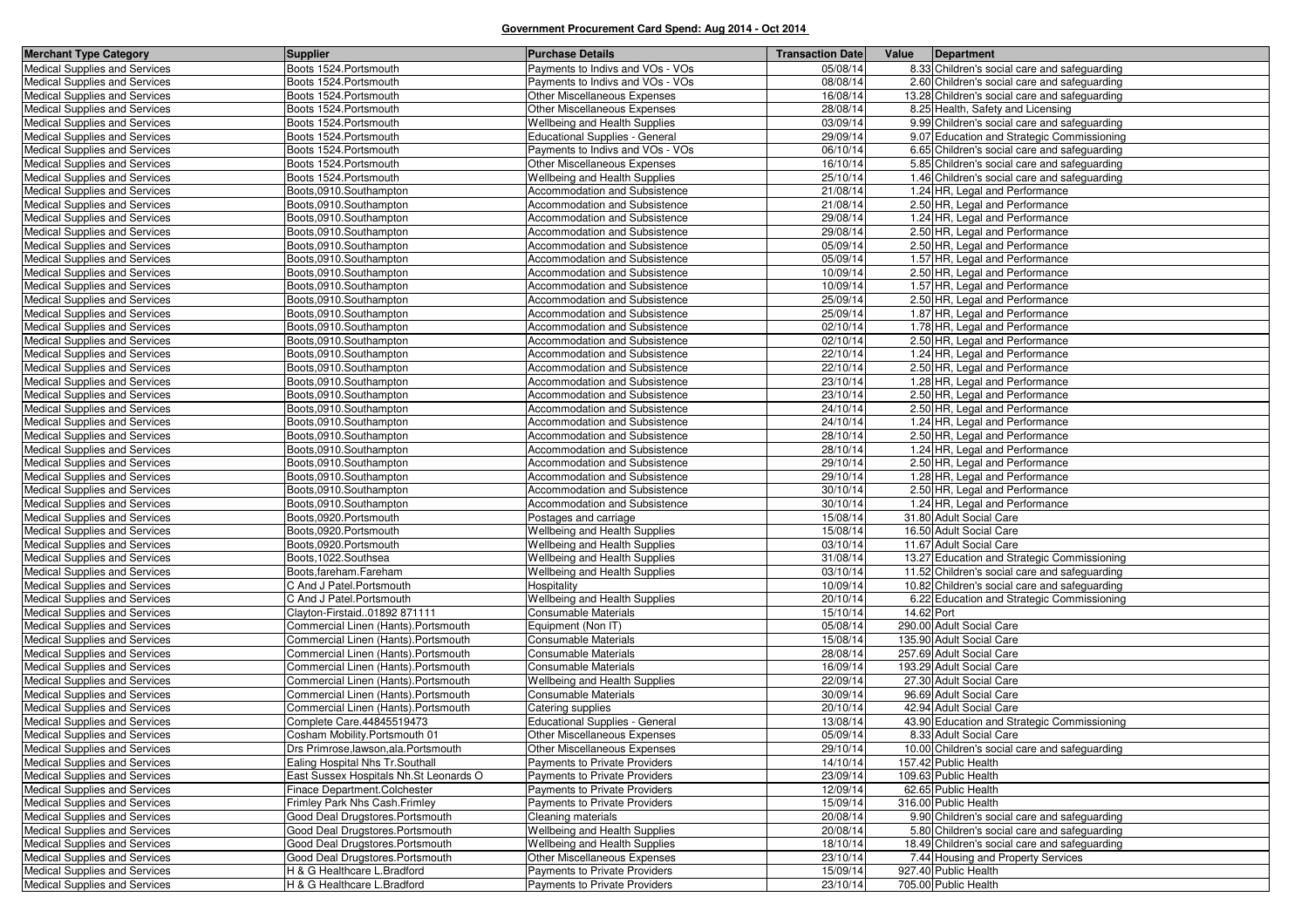| <b>Merchant Type Category</b>                                         | <b>Supplier</b>                                              | <b>Purchase Details</b>                  | <b>Transaction Date</b> | Value | Department                                                                  |
|-----------------------------------------------------------------------|--------------------------------------------------------------|------------------------------------------|-------------------------|-------|-----------------------------------------------------------------------------|
| Medical Supplies and Services                                         | Jetmarine Ltd.Stockport                                      | Equipment (Non IT)                       | 03/09/14                |       | 833.33 Education and Strategic Commissioning                                |
| Medical Supplies and Services                                         | Jetmarine Ltd.Stockport                                      | Equipment (Non IT)                       | 03/09/14                |       | 1039.17 Education and Strategic Commissioning                               |
| Medical Supplies and Services                                         | King Scientific.Liversedge                                   | Protective clothing & Uniforms           | 11/08/14                |       | 230.40 Education and Strategic Commissioning                                |
| Medical Supplies and Services                                         | Lalys Chemist.Portsmouth                                     | Hospitality                              | 28/10/14                |       | 8.13 Housing and Property Services                                          |
| Medical Supplies and Services                                         | Lalys Pharmacy.Portsmouth                                    | Wellbeing and Health Supplies            | 07/09/14                |       | 3.75 Children's social care and safeguarding                                |
| <b>Medical Supplies and Services</b>                                  | Lbhealthcare.Fareham                                         | Other Miscellaneous Expenses             | 28/08/14                |       | 12.00 Adult Social Care                                                     |
| Medical Supplies and Services                                         | Lbhealthcare.Fareham                                         | Other Miscellaneous Expenses             | 04/09/14                |       | 12.00 Adult Social Care                                                     |
| Medical Supplies and Services                                         | Lbhealthcare.Fareham                                         | Other Miscellaneous Expenses             | 18/09/14                |       | 12.00 Adult Social Care                                                     |
| Medical Supplies and Services                                         | Lbhealthcare.Fareham                                         | Other Miscellaneous Expenses             | 25/09/14                |       | 12.00 Adult Social Care                                                     |
| Medical Supplies and Services                                         | Lbhealthcare.Fareham                                         | Other Miscellaneous Expenses             | 02/10/14                |       | 12.00 Adult Social Care                                                     |
| Medical Supplies and Services                                         | Lbhealthcare.Fareham                                         | Other Miscellaneous Expenses             | 09/10/14                |       | 12.00 Adult Social Care                                                     |
| <b>Medical Supplies and Services</b>                                  | Lbhealthcare.Fareham                                         | Other Miscellaneous Expenses             | 16/10/14                |       | 12.00 Adult Social Care                                                     |
| Medical Supplies and Services                                         | Lbhealthcare.Fareham                                         | Other Miscellaneous Expenses             | 30/10/14                |       | 12.00 Adult Social Care                                                     |
| Medical Supplies and Services                                         | Lloyds Pharmacy.Portsmouth                                   | <b>Wellbeing and Health Supplies</b>     | 19/08/14                |       | 4.41 Children's social care and safeguarding                                |
| Medical Supplies and Services                                         | Lloyds Pharmacy.Portsmouth                                   | Wellbeing and Health Supplies            | 22/10/14                |       | 1.66 Children's social care and safeguarding                                |
| Medical Supplies and Services                                         | Patterson Medical Ltd.8448730035                             | <b>Educational Supplies - General</b>    | 30/09/14                |       | 26.49 Education and Strategic Commissioning                                 |
| <b>Medical Supplies and Services</b>                                  | Rowlands Pharmacy. Eastney Road                              | Wellbeing and Health Supplies            | 25/09/14                |       | 8.75 Education and Strategic Commissioning                                  |
| Medical Supplies and Services                                         | Rowlands Pharmacy. Pauls Grove                               | <b>Educational Supplies - General</b>    | 04/09/14                |       | 1.67 Education and Strategic Commissioning                                  |
| <b>Medical Supplies and Services</b>                                  | Rowlands Pharmacy.Southsea                                   | Wellbeing and Health Supplies            | 09/10/14                |       | 21.24 Education and Strategic Commissioning                                 |
| Medical Supplies and Services                                         | Rowlands Pharmacy. Winter Road                               | Wellbeing and Health Supplies            | 30/09/14                |       | 5.25 Education and Strategic Commissioning                                  |
| Medical Supplies and Services                                         | Royal Berks & Battle Hos. Reading                            | Payments to Private Providers            | 12/09/14                |       | 196.00 Public Health                                                        |
| Medical Supplies and Services                                         | Royal Hallamshire Hosp.Sheffield                             | Payments to Private Providers            | 12/09/14                |       | 138.00 Public Health                                                        |
| Medical Supplies and Services                                         | Savers.Hants                                                 | Cleaning materials                       | 17/09/14                |       | 15.45 Children's social care and safeguarding                               |
| Medical Supplies and Services                                         | Savers.Hants                                                 | Wellbeing and Health Supplies            | 17/09/14                |       | 3.74 Children's social care and safeguarding                                |
| Medical Supplies and Services                                         | Savers. Waterlooville                                        | Wellbeing and Health Supplies            | 14/08/14                |       | 13.30 Children's social care and safeguarding                               |
| Medical Supplies and Services                                         | Savers. Waterlooville                                        | Cleaning materials                       | 18/09/14                |       | 6.58 Children's social care and safeguarding                                |
| Medical Supplies and Services                                         | Specialised Orthot. Tutbury 1                                | Payments to Private Providers            | 07/08/14                |       | 1074.38 Children's social care and safeguarding                             |
| Medical Supplies and Services                                         | Superdrug Stores Plc.Cosham                                  | Postages and carriage                    | 11/08/14                |       | 40.32 Adult Social Care                                                     |
| Medical Supplies and Services                                         | Superdrug Stores Plc.Cosham                                  | Wellbeing and Health Supplies            | 13/08/14                |       | 4.97 Children's social care and safeguarding                                |
| Medical Supplies and Services                                         | Superdrug Stores Plc.Cosham                                  | Other Miscellaneous Expenses             | 09/09/14                |       | 42.48 Adult Social Care                                                     |
| Medical Supplies and Services                                         | Superdrug Stores Plc.Fratton                                 | Equipment (Non IT)                       | 12/08/14                |       | 3.00 Housing and Property Services                                          |
| Medical Supplies and Services                                         | Superdrug Stores Plc.Fratton                                 | Payments to Private Providers            | 18/09/14                |       | 21.64 Education and Strategic Commissioning                                 |
| Medical Supplies and Services                                         | Superdrug Stores Plc.Portsmouth                              | Equipment (Non IT)                       | 15/08/14                |       | 2.96 Housing and Property Services                                          |
| Medical Supplies and Services                                         | Superdrug Stores Plc.Portsmouth                              | Equipment (Non IT)                       | 09/09/14                |       | 4.27 Housing and Property Services                                          |
| Medical Supplies and Services                                         | Superdrug Stores Plc.Portsmouth                              | Wellbeing and Health Supplies            | 23/09/14                |       | 24.99 Children's social care and safeguarding                               |
| Medical Supplies and Services                                         | Turun (UK) Limited.London N5                                 | Wellbeing and Health Supplies            | 21/08/14                |       | 69.98 Adult Social Care                                                     |
| Medical Supplies and Services                                         | Visionplus 00057000por.Portsmouth                            | Other Expenses                           | 13/10/14                |       | 226.25 Children's social care and safeguarding                              |
| Medical Supplies and Services                                         | West Herts Hosp Nhs Trus. Watford                            | <b>Payments to Private Providers</b>     | 12/09/14                |       | 159.00 Public Health                                                        |
| Medical Supplies and Services                                         | West Middlesex Univers.Isleworth                             | Payments to Private Providers            | 29/09/14                |       | 157.39 Public Health                                                        |
| Medical Supplies and Services                                         | Westholme.Wakefield                                          | Other Miscellaneous Expenses             | 05/08/14                |       | 173.50 Adult Social Care                                                    |
| Medical Supplies and Services                                         | Westholme.Wakefield                                          | Other Miscellaneous Expenses             | 30/10/14                |       | 265.42 Adult Social Care                                                    |
| <b>Medical Supplies and Services</b>                                  | Wightman & Parrish Ltd.Lewes                                 | Cleaning materials                       | 09/10/14<br>09/10/14    |       | 14.00 Adult Social Care<br>29.99 Adult Social Care                          |
| <b>Medical Supplies and Services</b><br>Medical Supplies and Services | Wightman & Parrish Ltd.Lewes<br>Wightman & Parrish Ltd.Lewes | Other Miscellaneous Expenses             | 10/10/14                |       | 197.90 Housing and Property Services                                        |
|                                                                       | Wightman & Parrish Ltd.Lewes                                 | Cleaning materials<br>Cleaning materials | 10/10/14                |       |                                                                             |
| Medical Supplies and Services<br>Medical Supplies and Services        | Wightman & Parrish Ltd.Lewes                                 | Other Miscellaneous Expenses             | 14/10/14                |       | 63.00 Housing and Property Services<br>104.85 Housing and Property Services |
| Medical Supplies and Services                                         | Wightman & Parrish Ltd.Lewes                                 | Other Miscellaneous Expenses             | 14/10/14                |       | -11.02 Housing and Property Services                                        |
| Medical Supplies and Services                                         | Wightman & Parrish Ltd.Lewes                                 | Other Miscellaneous Expenses             | 17/10/14                |       | 91.50 Housing and Property Services                                         |
| Medical Supplies and Services                                         | Wightman & Parrish Ltd.Lewes                                 | Cleaning materials                       | 17/10/14                |       | 32.80 Housing and Property Services                                         |
| Medical Supplies and Services                                         | Wightman & Parrish Ltd.Lewes                                 | Cleaning materials                       | 21/10/14                |       | 117.14 Housing and Property Services                                        |
| <b>Medical Supplies and Services</b>                                  | Wightman & Parrish Ltd.Lewes                                 | Cleaning materials                       | 23/10/14                |       | 158.42 Housing and Property Services                                        |
| Medical Supplies and Services                                         | Wightman & Parrish Ltd.Lewes                                 | Cleaning materials                       | 23/10/14                |       | 117.98 Housing and Property Services                                        |
| Medical Supplies and Services                                         | Wightman & Parrish Ltd.Lewes                                 | Cleaning materials                       | 24/10/14                |       | 104.92 Housing and Property Services                                        |
| Medical Supplies and Services                                         | Wightman & Parrish Ltd.Lewes                                 | Cleaning materials                       | 24/10/14                |       | 151.67 Housing and Property Services                                        |
| Medical Supplies and Services                                         | Wightman & Parrish Ltd.Lewes                                 | Cleaning materials                       | 27/10/14                |       | 144.00 Housing and Property Services                                        |
| Medical Supplies and Services                                         | Wightman & Parrish Ltd.Lewes                                 | Cleaning materials                       | 31/10/14                |       | 32.77 Adult Social Care                                                     |
| Medical Supplies and Services                                         | Www.Alzproducts.Co.Uk.Coventry                               | Book purchases                           | 13/08/14                |       | 90.77 Adult Social Care                                                     |
| <b>Medical Supplies and Services</b>                                  | Www.Broschdirect.Com.Peterborough                            | Wellbeing and Health Supplies            | 15/08/14                |       | 35.25 Adult Social Care                                                     |
| Medical Supplies and Services                                         | Www.Eurekadirect.Co.Uk.Internet                              | Wellbeing and Health Supplies            | 17/09/14                |       | 75.00 Education and Strategic Commissioning                                 |
| <b>Medical Supplies and Services</b>                                  | Www.Eurekadirect.Co.Uk.Internet                              | Wellbeing and Health Supplies            | 13/10/14                |       | 62.20 Education and Strategic Commissioning                                 |
| Medical Supplies and Services                                         | Www.Huntleigh-Heal.01582 745801                              | Equipment (Non IT)                       | 06/08/14                |       | 39.00 Adult Social Care                                                     |
|                                                                       |                                                              |                                          |                         |       |                                                                             |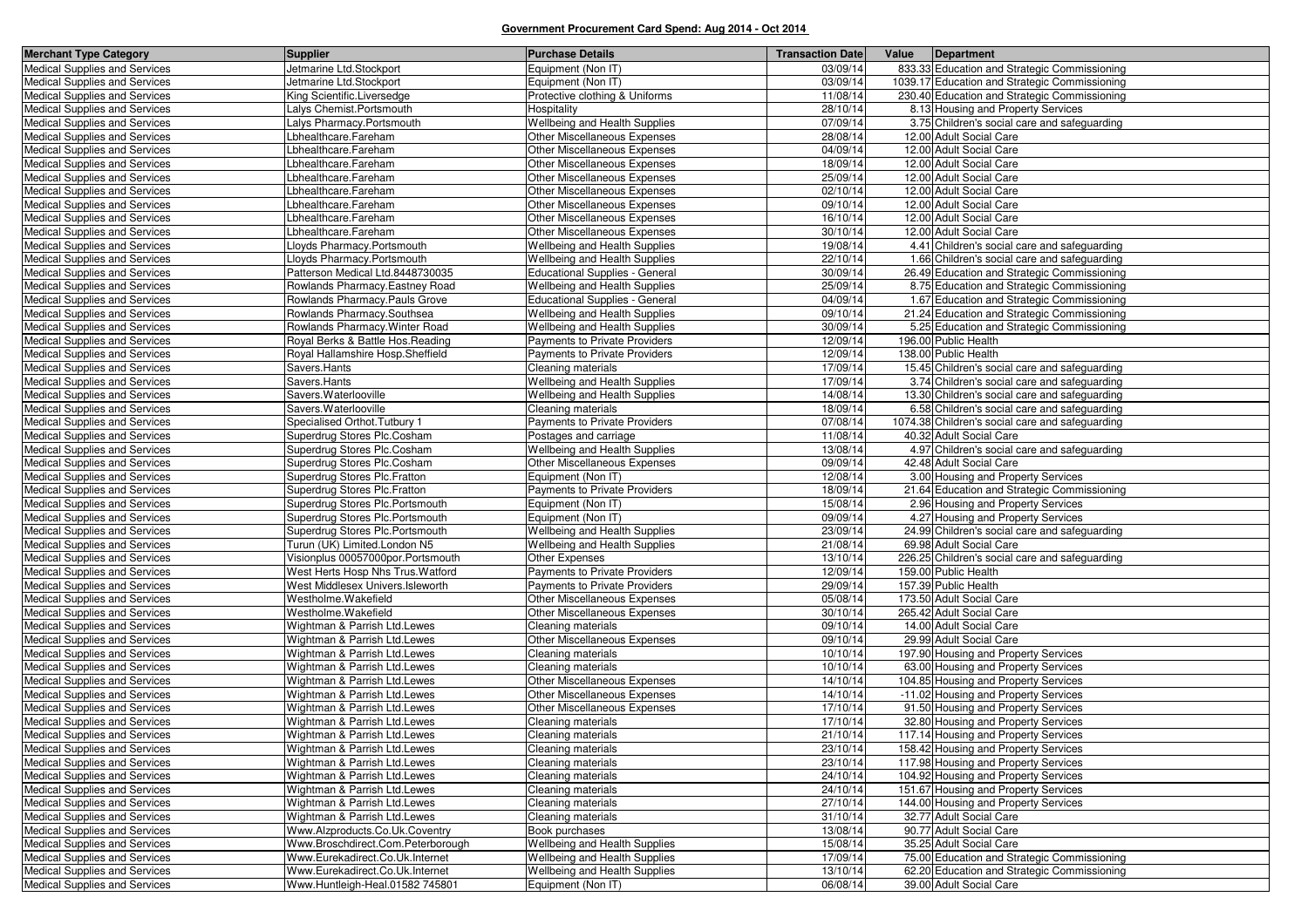| <b>Merchant Type Category</b>                                                                | <b>Supplier</b>                            | <b>Purchase Details</b>                                          | <b>Transaction Date</b> | Value      | Department                                                                 |
|----------------------------------------------------------------------------------------------|--------------------------------------------|------------------------------------------------------------------|-------------------------|------------|----------------------------------------------------------------------------|
| <b>Medical Supplies and Services</b>                                                         | Www.Huntleigh-Heal.01582 745801            | Equipment (Non IT)                                               | 19/08/14                |            | 80.00 Adult Social Care                                                    |
| Medical Supplies and Services                                                                | Www.Nrs.Uk.Co.Uk.0845 1204522              | Other Miscellaneous Expenses                                     | 02/10/14                |            | 22.14 Education and Strategic Commissioning                                |
| Medical Supplies and Services                                                                | Www.Sellesmedical.Co.Uk.Hull               | Wellbeing and Health Supplies                                    | 16/09/14                |            | 114.40 Education and Strategic Commissioning                               |
| Medical Supplies and Services                                                                | Www.Sellesmedical.Co.Uk.Hull               | Wellbeing and Health Supplies                                    | 30/09/14                |            | 41.65 Education and Strategic Commissioning                                |
| Miscellaneous                                                                                | Tapisserie 3 2326607. Bayeux               | <b>Private Contractors</b>                                       | 07/10/14                |            | 19.46 City Development and Cultural Services                               |
| Miscellaneous Industrial/Commercial Supplies                                                 | A4labelscom.44330111848                    | Stationery                                                       | 14/08/14                |            | 21.09 City Development and Cultural Services                               |
| Miscellaneous Industrial/Commercial Supplies                                                 | A4labelscom.44330111848                    | Educational Supplies - General                                   | 22/09/14                |            | 24.94 Education and Strategic Commissioning                                |
| Miscellaneous Industrial/Commercial Supplies                                                 | Aquaid Franchising Ltd.Cambridge           | Catering supplies                                                | 27/08/14                |            | 42.00 Education and Strategic Commissioning                                |
| Miscellaneous Industrial/Commercial Supplies                                                 | <b>Aqualicity Limited.Reading</b>          | Equipment (Non IT)                                               | 04/09/14                |            | 55.00 Adult Social Care                                                    |
| Miscellaneous Industrial/Commercial Supplies                                                 | Arco Ltd.Hull                              | Protective clothing & Uniforms                                   | 08/09/14                |            | 21.08 Housing and Property Services                                        |
| Miscellaneous Industrial/Commercial Supplies                                                 | Arco Ltd.Hull                              | Other Miscellaneous Expenses                                     | 09/09/14                |            | 24.30 Customer, Community and Democratic Services                          |
| Miscellaneous Industrial/Commercial Supplies                                                 | Arco Ltd.Hull                              | Protective clothing & Uniforms                                   | 10/09/14                |            | 38.65 Housing and Property Services                                        |
| Miscellaneous Industrial/Commercial Supplies                                                 | Arco Ltd.Hull                              | Protective clothing & Uniforms                                   | 12/09/14                |            | 40.45 Housing and Property Services                                        |
| Miscellaneous Industrial/Commercial Supplies                                                 | Arco Ltd.Hull                              | Protective clothing & Uniforms                                   | 12/09/14                |            | 137.64 Housing and Property Services                                       |
| Miscellaneous Industrial/Commercial Supplies                                                 | Arco Ltd.Hull                              | Protective clothing & Uniforms                                   | 12/09/14                |            | 67.49 Housing and Property Services                                        |
| Miscellaneous Industrial/Commercial Supplies                                                 | Arco Ltd.Hull                              | Protective clothing & Uniforms                                   | 12/09/14                | 73.66 Port |                                                                            |
| Miscellaneous Industrial/Commercial Supplies                                                 | Arco Ltd.Hull                              | Protective clothing & Uniforms                                   | 16/10/14                |            | 22.50 Housing and Property Services                                        |
| Miscellaneous Industrial/Commercial Supplies                                                 | Arco Ltd.Hull                              | Stationery                                                       | 28/10/14                |            | 51.23 Housing and Property Services                                        |
| Miscellaneous Industrial/Commercial Supplies                                                 | Arco Ltd.Portsmouth                        | Equipment (Non IT)                                               | 01/08/14                |            | 63.18 Housing and Property Services                                        |
| Miscellaneous Industrial/Commercial Supplies                                                 | Arco Ltd.Portsmouth                        | Protective clothing & Uniforms                                   | 04/08/14                |            | 9.48 Housing and Property Services                                         |
| Miscellaneous Industrial/Commercial Supplies                                                 | Arco Ltd.Portsmouth                        | Protective clothing & Uniforms                                   | 04/08/14                |            | 6.48 Housing and Property Services                                         |
| Miscellaneous Industrial/Commercial Supplies                                                 | Arco Ltd.Portsmouth                        | Protective clothing & Uniforms                                   | 04/08/14                |            | 143.32 Housing and Property Services                                       |
| Miscellaneous Industrial/Commercial Supplies                                                 | Arco Ltd.Portsmouth                        | Protective clothing & Uniforms                                   | 04/08/14                |            | 117.56 Housing and Property Services                                       |
| Miscellaneous Industrial/Commercial Supplies                                                 | Arco Ltd.Portsmouth                        | Protective clothing & Uniforms                                   | 05/08/14                |            | 9.00 Housing and Property Services                                         |
| Miscellaneous Industrial/Commercial Supplies                                                 | Arco Ltd.Portsmouth                        | Protective clothing & Uniforms                                   | 07/08/14                |            | 12.31 Housing and Property Services                                        |
| Miscellaneous Industrial/Commercial Supplies                                                 | Arco Ltd.Portsmouth                        | Equipment (Non IT)                                               | 08/08/14                |            | 54.75 Housing and Property Services                                        |
| Miscellaneous Industrial/Commercial Supplies                                                 | Arco Ltd.Portsmouth                        | Protective clothing & Uniforms                                   | 13/08/14                |            | 7.68 Housing and Property Services                                         |
| Miscellaneous Industrial/Commercial Supplies                                                 | Arco Ltd.Portsmouth                        | Protective clothing & Uniforms                                   | 14/08/14                |            | 29.99 Housing and Property Services                                        |
| Miscellaneous Industrial/Commercial Supplies                                                 | Arco Ltd.Portsmouth                        | Equipment (Non IT)                                               | 18/08/14                |            | 2.75 Housing and Property Services                                         |
| Miscellaneous Industrial/Commercial Supplies                                                 | Arco Ltd.Portsmouth                        | Protective clothing & Uniforms                                   | 19/08/14                |            | 167.04 Transport and Environment                                           |
| Miscellaneous Industrial/Commercial Supplies                                                 | Arco Ltd.Portsmouth                        | Protective clothing & Uniforms                                   | 27/08/14                |            | 57.00 Corporate Assets, Business and Standards                             |
| Miscellaneous Industrial/Commercial Supplies                                                 | Arco Ltd.Portsmouth                        | Protective clothing & Uniforms                                   | 28/08/14                |            | 24.62 Housing and Property Services                                        |
| Miscellaneous Industrial/Commercial Supplies                                                 | Arco Ltd.Portsmouth                        | Other Miscellaneous Expenses                                     | 02/09/14                |            | 92.13 Housing and Property Services                                        |
| Miscellaneous Industrial/Commercial Supplies                                                 | Arco Ltd.Portsmouth                        | Protective clothing & Uniforms                                   | 03/09/14                |            | 41.76 Transport and Environment                                            |
| Miscellaneous Industrial/Commercial Supplies                                                 | Arco Ltd.Portsmouth                        | Protective clothing & Uniforms                                   | 04/09/14                |            | 16.52 Housing and Property Services                                        |
| Miscellaneous Industrial/Commercial Supplies                                                 | Arco Ltd.Portsmouth                        | Cleaning materials                                               | 04/09/14                |            | 54.00 Housing and Property Services                                        |
| Miscellaneous Industrial/Commercial Supplies                                                 | Arco Ltd.Portsmouth                        | Protective clothing & Uniforms                                   | 04/09/14                |            | 46.87 Housing and Property Services                                        |
| Miscellaneous Industrial/Commercial Supplies                                                 | Arco Ltd.Portsmouth                        | Protective clothing & Uniforms                                   | 08/09/14                |            | 27.42 Housing and Property Services                                        |
| Miscellaneous Industrial/Commercial Supplies                                                 | Arco Ltd.Portsmouth                        | Protective clothing & Uniforms                                   | 09/09/14                |            | 56.24 Housing and Property Services                                        |
| Miscellaneous Industrial/Commercial Supplies                                                 | Arco Ltd.Portsmouth                        | <b>Building</b>                                                  | 10/09/14                |            | 18.58 Education and Strategic Commissioning                                |
| Miscellaneous Industrial/Commercial Supplies                                                 | Arco Ltd.Portsmouth                        | <b>Building</b>                                                  | 11/09/14                |            | 16.21 Housing and Property Services                                        |
| Miscellaneous Industrial/Commercial Supplies                                                 | Arco Ltd.Portsmouth                        | Protective clothing & Uniforms                                   | 12/09/14                |            | 32.49 Housing and Property Services                                        |
| Miscellaneous Industrial/Commercial Supplies                                                 | Arco Ltd.Portsmouth                        | <b>Consumable Materials</b>                                      | 12/09/14                |            | 107.67 Corporate Assets, Business and Standards                            |
| Miscellaneous Industrial/Commercial Supplies                                                 | Arco Ltd.Portsmouth                        | Protective clothing & Uniforms                                   | 16/09/14                |            | 35.90 Health, Safety and Licensing                                         |
| Miscellaneous Industrial/Commercial Supplies                                                 | Arco Ltd.Portsmouth                        | Protective clothing & Uniforms                                   | 16/09/14                |            | -66.52 Housing and Property Services                                       |
| Miscellaneous Industrial/Commercial Supplies                                                 | Arco Ltd.Portsmouth                        | Protective clothing & Uniforms                                   | 16/09/14                |            | 30.83 Housing and Property Services                                        |
| Miscellaneous Industrial/Commercial Supplies                                                 | Arco Ltd.Portsmouth                        | Protective clothing & Uniforms                                   | 18/09/14                |            | 184.27 Housing and Property Services                                       |
| Miscellaneous Industrial/Commercial Supplies                                                 | Arco Ltd.Portsmouth                        | Protective clothing & Uniforms                                   | 18/09/14                |            | 22.72 Housing and Property Services                                        |
| Miscellaneous Industrial/Commercial Supplies                                                 | Arco Ltd.Portsmouth                        | Protective clothing & Uniforms                                   | 19/09/14                |            | 21.91 Housing and Property Services                                        |
| Miscellaneous Industrial/Commercial Supplies                                                 | Arco Ltd.Portsmouth                        | Consumable Materials                                             | 19/09/14                |            | 9.00 Housing and Property Services                                         |
| Miscellaneous Industrial/Commercial Supplies<br>Miscellaneous Industrial/Commercial Supplies | Arco Ltd.Portsmouth<br>Arco Ltd.Portsmouth | Consumable Materials<br>Protective clothing & Uniforms           | 19/09/14<br>25/09/14    |            | 49.97 Corporate Assets, Business and Standards                             |
|                                                                                              |                                            | <b>Building</b>                                                  |                         |            | 33.85 Housing and Property Services                                        |
| Miscellaneous Industrial/Commercial Supplies                                                 | Arco Ltd.Portsmouth                        |                                                                  | 26/09/14                |            | 51.78 Housing and Property Services                                        |
| Miscellaneous Industrial/Commercial Supplies                                                 | Arco Ltd.Portsmouth                        | Protective clothing & Uniforms                                   | 03/10/14                |            | 45.97 Housing and Property Services<br>93.65 Housing and Property Services |
| Miscellaneous Industrial/Commercial Supplies                                                 | Arco Ltd.Portsmouth                        | Protective clothing & Uniforms                                   | 03/10/14<br>03/10/14    |            | 17.36 Housing and Property Services                                        |
| Miscellaneous Industrial/Commercial Supplies<br>Miscellaneous Industrial/Commercial Supplies | Arco Ltd.Portsmouth<br>Arco Ltd.Portsmouth | Protective clothing & Uniforms<br>Protective clothing & Uniforms | 03/10/14                |            | 93.24 Housing and Property Services                                        |
| Miscellaneous Industrial/Commercial Supplies                                                 | Arco Ltd.Portsmouth                        | Protective clothing & Uniforms                                   | 03/10/14                |            |                                                                            |
|                                                                                              |                                            |                                                                  |                         |            | 7.50 Housing and Property Services                                         |
| Miscellaneous Industrial/Commercial Supplies<br>Miscellaneous Industrial/Commercial Supplies | Arco Ltd.Portsmouth<br>Arco Ltd.Portsmouth | Consumable Materials<br>Protective clothing & Uniforms           | 07/10/14<br>07/10/14    |            | 7.62 Housing and Property Services<br>19.14 Housing and Property Services  |
| Miscellaneous Industrial/Commercial Supplies                                                 | Arco Ltd.Portsmouth                        | Protective clothing & Uniforms                                   | 07/10/14                |            | 66.20 Housing and Property Services                                        |
|                                                                                              |                                            |                                                                  |                         |            |                                                                            |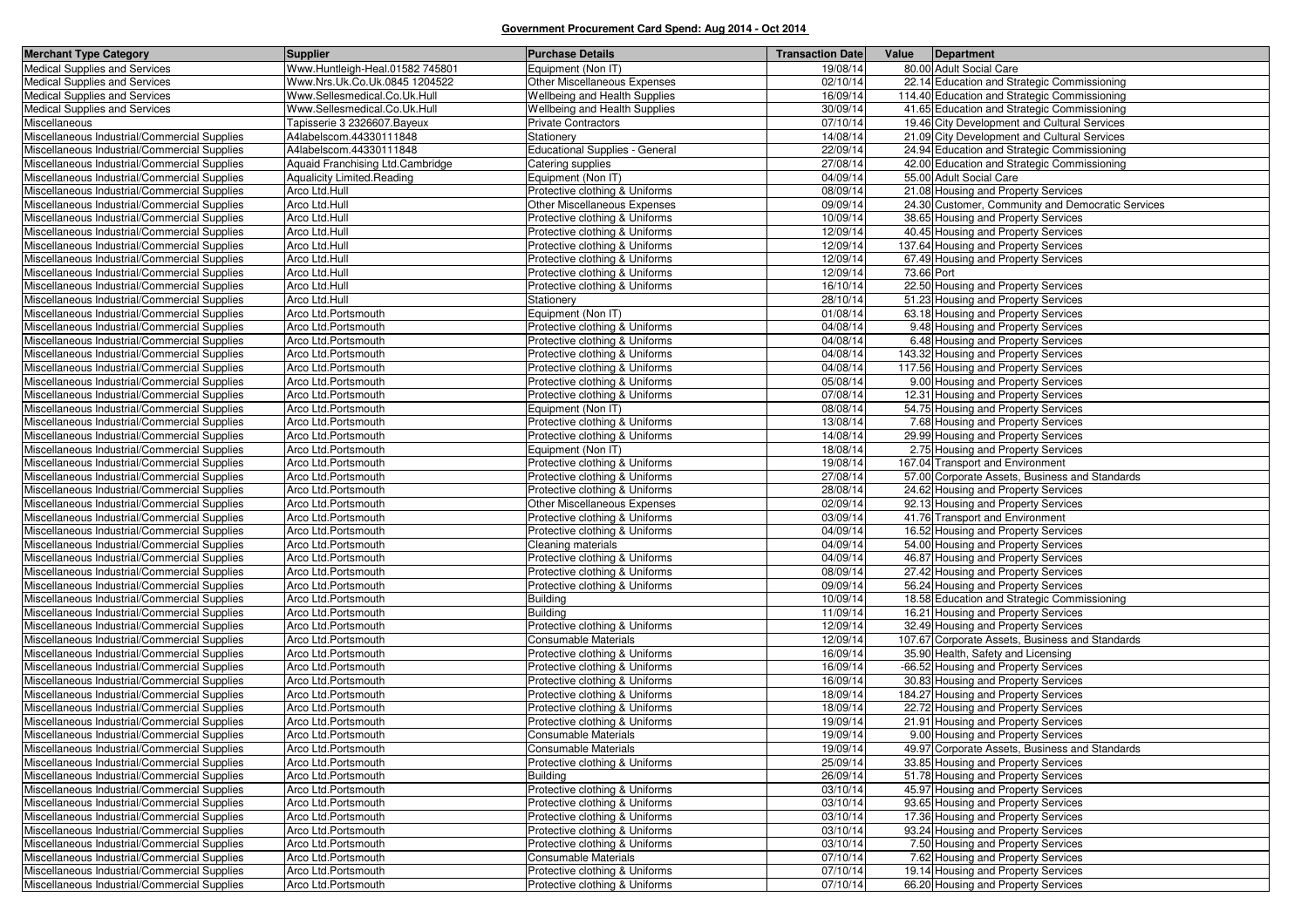| <b>Merchant Type Category</b>                | Supplier                                     | <b>Purchase Details</b>             | <b>Transaction Date</b> | Value<br>Department                             |
|----------------------------------------------|----------------------------------------------|-------------------------------------|-------------------------|-------------------------------------------------|
| Miscellaneous Industrial/Commercial Supplies | Arco Ltd.Portsmouth                          | Protective clothing & Uniforms      | 07/10/14                | 38.85 Housing and Property Services             |
| Miscellaneous Industrial/Commercial Supplies | Arco Ltd.Portsmouth                          | Protective clothing & Uniforms      | 10/10/14                | 42.21 Housing and Property Services             |
| Miscellaneous Industrial/Commercial Supplies | Arco Ltd.Portsmouth                          | Protective clothing & Uniforms      | 10/10/14                | -37.05 Housing and Property Services            |
| Miscellaneous Industrial/Commercial Supplies | Arco Ltd.Portsmouth                          | Protective clothing & Uniforms      | 15/10/14                | -0.46 Housing and Property Services             |
| Miscellaneous Industrial/Commercial Supplies | Arco Ltd.Portsmouth                          | Protective clothing & Uniforms      | 16/10/14                | 45.12 Housing and Property Services             |
| Miscellaneous Industrial/Commercial Supplies | Arco Ltd.Portsmouth                          | Protective clothing & Uniforms      | 16/10/14                | 10.09 Housing and Property Services             |
| Miscellaneous Industrial/Commercial Supplies | Arco Ltd.Portsmouth                          | Protective clothing & Uniforms      | 16/10/14                | 34.16 Housing and Property Services             |
| Miscellaneous Industrial/Commercial Supplies | Arco Ltd.Portsmouth                          | Protective clothing & Uniforms      | 21/10/14                | 154.70 Transport and Environment                |
| Miscellaneous Industrial/Commercial Supplies | Arco Ltd.Portsmouth                          | Protective clothing & Uniforms      | 21/10/14                | -10.49 Housing and Property Services            |
| Miscellaneous Industrial/Commercial Supplies | Arco Ltd.Portsmouth                          | Protective clothing & Uniforms      | 21/10/14                | 10.09 Housing and Property Services             |
| Miscellaneous Industrial/Commercial Supplies | Arco Ltd.Portsmouth                          | Protective clothing & Uniforms      | 21/10/14                | 18.19 Housing and Property Services             |
| Miscellaneous Industrial/Commercial Supplies | Arco Ltd.Portsmouth                          | Protective clothing & Uniforms      | 22/10/14                | 133.82 Housing and Property Services            |
| Miscellaneous Industrial/Commercial Supplies | Arco Ltd.Portsmouth                          | Protective clothing & Uniforms      | 22/10/14                | 72.09 Housing and Property Services             |
| Miscellaneous Industrial/Commercial Supplies | Arco Ltd.Portsmouth                          | Protective clothing & Uniforms      | 23/10/14                | 19.99 Housing and Property Services             |
| Miscellaneous Industrial/Commercial Supplies | Arco Ltd.Portsmouth                          | Protective clothing & Uniforms      | 24/10/14                | 18.72 Housing and Property Services             |
| Miscellaneous Industrial/Commercial Supplies | Arco Ltd.Portsmouth                          | <b>Cleaning materials</b>           | 24/10/14                | 9.49 Housing and Property Services              |
| Miscellaneous Industrial/Commercial Supplies | Arco Ltd.Portsmouth                          | Protective clothing & Uniforms      | 27/10/14                | 34.07 Housing and Property Services             |
| Miscellaneous Industrial/Commercial Supplies | Arco Ltd.Portsmouth                          | Protective clothing & Uniforms      | 28/10/14                | 6.35 Housing and Property Services              |
| Miscellaneous Industrial/Commercial Supplies | Arco Ltd.Portsmouth                          | Consumable Materials                | 28/10/14                | 10.00 Housing and Property Services             |
| Miscellaneous Industrial/Commercial Supplies | Arco Ltd.Portsmouth                          | Protective clothing & Uniforms      | 29/10/14                | 73.20 Housing and Property Services             |
| Miscellaneous Industrial/Commercial Supplies | Arco Ltd.Portsmouth                          | Protective clothing & Uniforms      | 30/10/14                | 19.32 Housing and Property Services             |
| Miscellaneous Industrial/Commercial Supplies | Arco Ltd.Portsmouth                          | Protective clothing & Uniforms      | 30/10/14                | 41.47 Housing and Property Services             |
| Miscellaneous Industrial/Commercial Supplies | Arco Ltd.Portsmouth                          | Protective clothing & Uniforms      | 30/10/14                | 57.84 Housing and Property Services             |
| Miscellaneous Industrial/Commercial Supplies | Arco Ltd.Portsmouth                          | Protective clothing & Uniforms      | 31/10/14                | 25.99 Housing and Property Services             |
| Miscellaneous Industrial/Commercial Supplies | Arco Ltd.Southampton                         | Protective clothing & Uniforms      | 13/08/14                | 37.47 Port                                      |
| Miscellaneous Industrial/Commercial Supplies | Arco Ltd.Southampton                         | Protective clothing & Uniforms      | 15/08/14                | 37.47 Port                                      |
| Miscellaneous Industrial/Commercial Supplies | Arco Ltd.Southampton                         | Protective clothing & Uniforms      | 15/08/14                | 37.47 Port                                      |
| Miscellaneous Industrial/Commercial Supplies | Avongard Ltd.Chipping Camp                   | <b>Other Miscellaneous Expenses</b> | 17/09/14                | 111.04 Housing and Property Services            |
| Miscellaneous Industrial/Commercial Supplies | Beaver Tool Hire.Portsmouth                  | <b>Building</b>                     | 07/10/14                | 166.67 Education and Strategic Commissioning    |
| Miscellaneous Industrial/Commercial Supplies | Beaver Tool Hire.Portsmouth                  | <b>Building</b>                     | 14/10/14                | -24.35 Education and Strategic Commissioning    |
| Miscellaneous Industrial/Commercial Supplies | Boc Tel Order.Manchester                     | Port Maintenance                    | 13/08/14                | 363.76 Port                                     |
| Miscellaneous Industrial/Commercial Supplies | Boc Tel Order. Manchester                    | Port Maintenance                    | 16/09/14                | 107.45 Port                                     |
| Miscellaneous Industrial/Commercial Supplies | Buycatering.Com.01914 821122                 | <b>Other Grants</b>                 | 02/10/14                | 69.95 Housing and Property Services             |
| Miscellaneous Industrial/Commercial Supplies | C P Lubricants Ltd.Southampton               | Refuse collection/ disposal         | 09/09/14                | 380.00 Port                                     |
| Miscellaneous Industrial/Commercial Supplies | C P Lubricants Ltd.Southampton               | Refuse collection/ disposal         | 18/09/14                | 56.00 Port                                      |
| Miscellaneous Industrial/Commercial Supplies | C P Lubricants Ltd.Southampton               | Refuse collection/ disposal         | 18/09/14                | 56.00 Port                                      |
| Miscellaneous Industrial/Commercial Supplies | C P Lubricants Ltd.Southampton               | Port Maintenance                    | 28/10/14                | 46.82 Port                                      |
| Miscellaneous Industrial/Commercial Supplies | Carrier Bag Shop.8712300980                  | <b>Museum Supplies</b>              | 07/08/14                | 52.36 City Development and Cultural Services    |
| Miscellaneous Industrial/Commercial Supplies | Carrier Bag Shop.8712300980                  | <b>Museum Supplies</b>              | 11/09/14                | 54.06 City Development and Cultural Services    |
| Miscellaneous Industrial/Commercial Supplies | Carrier Bag Shop.8712300980                  | <b>Private Contractors</b>          | 07/10/14                | 33.60 City Development and Cultural Services    |
| Miscellaneous Industrial/Commercial Supplies | Castle Trading Co.Fareham                    | <b>Cleaning materials</b>           | 02/10/14                | 48.14 Housing and Property Services             |
| Miscellaneous Industrial/Commercial Supplies | Contact Property.07971 563782                | <b>Staff Training expenses</b>      | 22/08/14                | 120.00 Corporate Assets, Business and Standards |
| Miscellaneous Industrial/Commercial Supplies | Convenient Hire.Waterlooville                | Other Miscellaneous Expenses        | 14/10/14                | 156.00 Housing and Property Services            |
| Miscellaneous Industrial/Commercial Supplies | Convenient Hire. Waterlooville               | Other Miscellaneous Expenses        | 14/10/14                | 5.05 Housing and Property Services              |
| Miscellaneous Industrial/Commercial Supplies | Corporate Wear Ltd.Basildon                  | Purchase of School Items for Resale | 25/09/14                | 119.00 Education and Strategic Commissioning    |
| Miscellaneous Industrial/Commercial Supplies | Corporate Wear Ltd.Basildon                  | Purchase of School Items for Resale | 25/09/14                | 8.00 Education and Strategic Commissioning      |
| Miscellaneous Industrial/Commercial Supplies | Demco Worldwide.01992 454500                 | Stationery                          | 25/09/14                | 37.86 City Development and Cultural Services    |
| Miscellaneous Industrial/Commercial Supplies | Demco Worldwide.01992 454500                 | Stationery                          | 26/09/14                | -37.86 City Development and Cultural Services   |
| Miscellaneous Industrial/Commercial Supplies | Demco Worldwide.01992 454500                 | Stationery                          | 13/10/14                | 45.75 City Development and Cultural Services    |
| Miscellaneous Industrial/Commercial Supplies | Demco Worldwide.01992 454500                 | <b>Book purchases</b>               | 13/10/14                | 44.37 Education and Strategic Commissioning     |
| Miscellaneous Industrial/Commercial Supplies | Dickson For Sacks. Glasgow                   | Consumable Materials                | 12/09/14                | 307.08 Housing and Property Services            |
| Miscellaneous Industrial/Commercial Supplies | Direct2u.Stourbridge 1                       | Equipment (Non IT)                  | 03/09/14                | 36.52 Education and Strategic Commissioning     |
| Miscellaneous Industrial/Commercial Supplies | Donside Plastics Weldi. Wadhurst             | Stationery                          | 10/09/14                | 81.28 Education and Strategic Commissioning     |
| Miscellaneous Industrial/Commercial Supplies | Doro Tape UK Ltd.Market Harbor               | Consumable Materials                | 03/10/14                | 31.25 Corporate Assets, Business and Standards  |
| Miscellaneous Industrial/Commercial Supplies | Eb *15200 211114 Wesse.0800-652-8399         | Road costs                          | 28/10/14                | 12.50 City Development and Cultural Services    |
| Miscellaneous Industrial/Commercial Supplies | Eb *buckingham Centre.8006528399             | <b>Staff Conferences</b>            | 07/08/14                | 456.00 Education and Strategic Commissioning    |
| Miscellaneous Industrial/Commercial Supplies | Eb *food Teachers Cent.8006528399            | <b>Staff Training expenses</b>      | 05/09/14                | 50.00 Education and Strategic Commissioning     |
| Miscellaneous Industrial/Commercial Supplies | Eb *heat Conference An.0800-652-8399         | <b>Staff Training expenses</b>      | 27/10/14                | 95.00 Transport and Environment                 |
| Miscellaneous Industrial/Commercial Supplies | Eb *making A Differenc.0800-652-8399         | <b>Staff Conferences</b>            | 01/10/14                | 54.00 Housing and Property Services             |
| Miscellaneous Industrial/Commercial Supplies | Express Weldcare Services.Southampton        | Port Maintenance                    | 12/08/14                | 217.60 Port                                     |
| Miscellaneous Industrial/Commercial Supplies | <b>Express Weldcare Services.Southampton</b> | Port Maintenance                    | 12/08/14                | 284.69 Port                                     |
|                                              |                                              |                                     |                         |                                                 |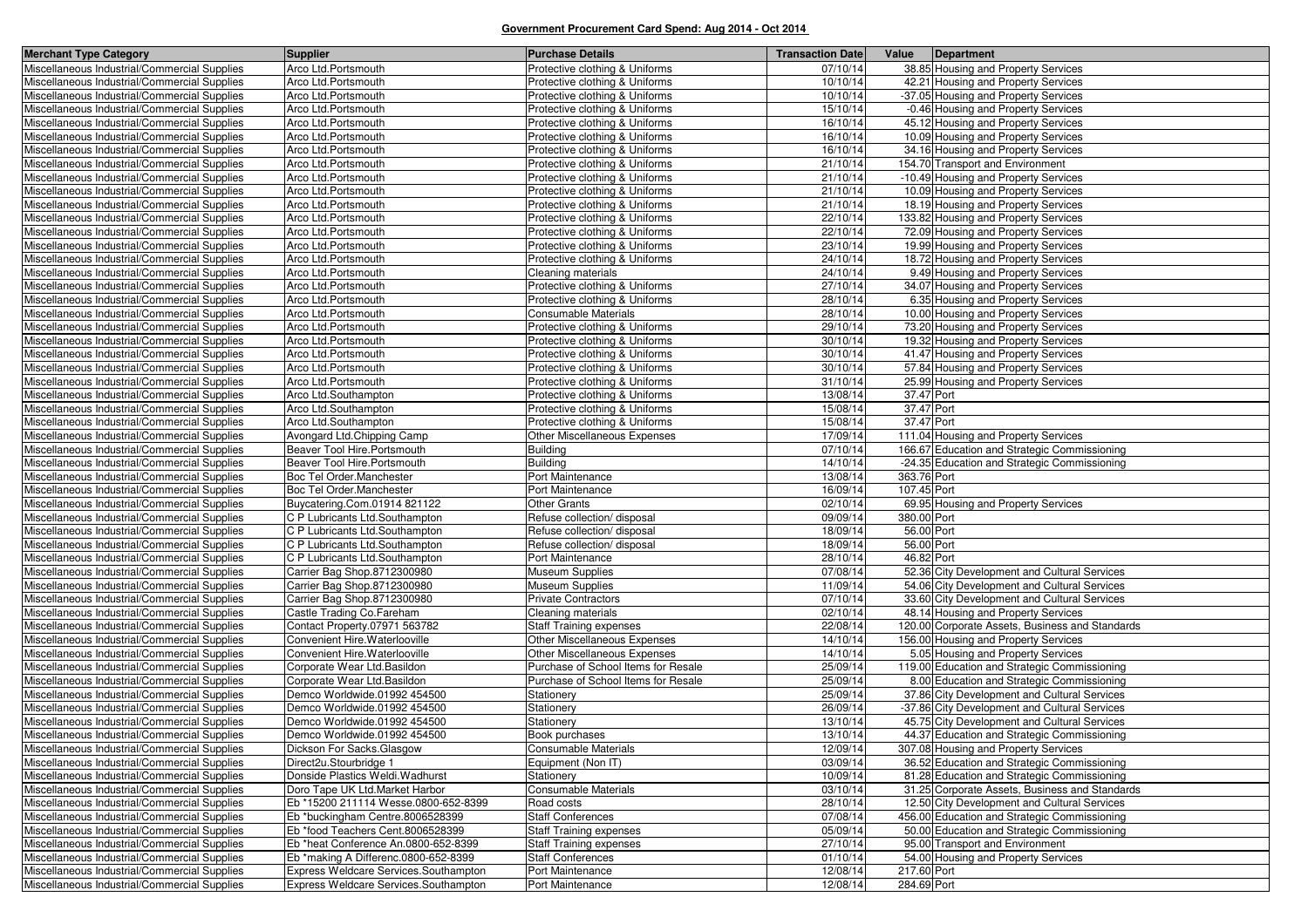| <b>Merchant Type Category</b>                | Supplier                              | <b>Purchase Details</b>              | <b>Transaction Date</b> | Value<br>Department                            |
|----------------------------------------------|---------------------------------------|--------------------------------------|-------------------------|------------------------------------------------|
| Miscellaneous Industrial/Commercial Supplies | Express Weldcare Services.Southampton | Port Maintenance                     | 12/08/14                | 403.02 Port                                    |
| Miscellaneous Industrial/Commercial Supplies | Express Weldcare Services.Southampton | Port Maintenance                     | 12/08/14                | 143.00 Port                                    |
| Miscellaneous Industrial/Commercial Supplies | Fast Key Services. Wickford           | Furniture                            | 04/08/14                | 5.60 Housing and Property Services             |
| Miscellaneous Industrial/Commercial Supplies | Fast Key Services. Wickford           | Furniture                            | 05/08/14                | 10.20 Housing and Property Services            |
| Miscellaneous Industrial/Commercial Supplies | Fast Key Services. Wickford           | Equipment (Non IT)                   | 13/08/14                | 10.20 Housing and Property Services            |
| Miscellaneous Industrial/Commercial Supplies | Fast Key Services. Wickford           | Equipment (Non IT)                   | 14/08/14                | 5.60 Housing and Property Services             |
| Miscellaneous Industrial/Commercial Supplies | Fast Key Services. Wickford           | Stationery                           | 19/08/14                | 10.20 Transport and Environment                |
| Miscellaneous Industrial/Commercial Supplies | Fast Key Services. Wickford           | Furniture                            | 21/08/14                | 67.65 Education and Strategic Commissioning    |
| Miscellaneous Industrial/Commercial Supplies | Fast Key Services. Wickford           | Furniture                            | 21/08/14                | 7.90 Finance                                   |
| Miscellaneous Industrial/Commercial Supplies | Fast Key Services. Wickford           | Postages and carriage                | 04/09/14                | 3.16 Corporate Assets, Business and Standards  |
| Miscellaneous Industrial/Commercial Supplies | Fast Key Services. Wickford           | Furniture                            | 04/09/14                | 66.90 Corporate Assets, Business and Standards |
| Miscellaneous Industrial/Commercial Supplies | Fast Kev Services. Wickford           | Other Miscellaneous Expenses         | 04/09/14                | 29.88 Corporate Assets, Business and Standards |
| Miscellaneous Industrial/Commercial Supplies | Fast Key Services. Wickford           | Other Miscellaneous Expenses         | 04/09/14                | 21.60 Corporate Assets, Business and Standards |
| Miscellaneous Industrial/Commercial Supplies | Fast Key Services. Wickford           | Stationery                           | 07/09/14                | 46.20 Children's social care and safeguarding  |
| Miscellaneous Industrial/Commercial Supplies | Fast Key Services. Wickford           | Furniture                            | 08/09/14                | 19.50 Corporate Assets, Business and Standards |
| Miscellaneous Industrial/Commercial Supplies | Fast Key Services. Wickford           | Postages and carriage                | 08/09/14                | 1.00 Corporate Assets, Business and Standards  |
| Miscellaneous Industrial/Commercial Supplies | Fast Key Services. Wickford           | <b>Other Miscellaneous Expenses</b>  | 08/09/14                | 12.30 Corporate Assets, Business and Standards |
| Miscellaneous Industrial/Commercial Supplies | Fast Key Services. Wickford           | Postages and carriage                | 09/09/14                | 1.00 Corporate Assets, Business and Standards  |
| Miscellaneous Industrial/Commercial Supplies | Fast Key Services. Wickford           | <sup>=</sup> urniture                | 09/09/14                | 9.20 Corporate Assets, Business and Standards  |
| Miscellaneous Industrial/Commercial Supplies | Fast Key Services. Wickford           | Furniture                            | 11/09/14                | 5.60 Education and Strategic Commissioning     |
| Miscellaneous Industrial/Commercial Supplies | Fast Key Services. Wickford           | General office expenses              | 11/09/14                | 14.80 Corporate Assets, Business and Standards |
| Miscellaneous Industrial/Commercial Supplies | Fast Key Services. Wickford           | Other Miscellaneous Expenses         | 11/09/14                | 6.72 Corporate Assets, Business and Standards  |
| Miscellaneous Industrial/Commercial Supplies | Fast Kev Services. Wickford           | Furniture                            | 12/09/14                | 16.00 Corporate Assets, Business and Standards |
| Miscellaneous Industrial/Commercial Supplies | Fast Key Services. Wickford           | Furniture                            | 12/09/14                | 21.15 Corporate Assets, Business and Standards |
| Miscellaneous Industrial/Commercial Supplies | Fast Key Services. Wickford           | Postages and carriage                | 12/09/14                | 2.20 Corporate Assets, Business and Standards  |
| Miscellaneous Industrial/Commercial Supplies | Fast Key Services. Wickford           | Stationery                           | 12/09/14                | 5.60 Transport and Environment                 |
| Miscellaneous Industrial/Commercial Supplies | Fast Key Services. Wickford           | Building                             | 15/09/14                | 20.30 Education and Strategic Commissioning    |
| Miscellaneous Industrial/Commercial Supplies | Fast Key Services. Wickford           | Stationery                           | 15/09/14                | 5.60 Transport and Environment                 |
| Miscellaneous Industrial/Commercial Supplies | Fast Key Services. Wickford           | General office expenses              | 17/09/14                | 18.00 Corporate Assets, Business and Standards |
| Miscellaneous Industrial/Commercial Supplies | Fast Key Services. Wickford           | Payments to Private Providers        | 18/09/14                | 18.00 Children's social care and safeguarding  |
| Miscellaneous Industrial/Commercial Supplies | Fast Key Services. Wickford           | Postages and carriage                | 18/09/14                | 1.00 Corporate Assets, Business and Standards  |
| Miscellaneous Industrial/Commercial Supplies | Fast Key Services. Wickford           | Furniture                            | 18/09/14                | 4.60 Corporate Assets, Business and Standards  |
| Miscellaneous Industrial/Commercial Supplies | Fast Key Services. Wickford           | Equipment (Non IT)                   | 24/09/14                | 7.90 HR, Legal and Performance                 |
| Miscellaneous Industrial/Commercial Supplies | Fast Key Services. Wickford           | Furniture                            | 24/09/14                | 9.20 Corporate Assets, Business and Standards  |
| Miscellaneous Industrial/Commercial Supplies | Fast Key Services. Wickford           | Postages and carriage                | 24/09/14                | 1.00 Corporate Assets, Business and Standards  |
| Miscellaneous Industrial/Commercial Supplies | Fast Key Services. Wickford           | Furniture                            | 25/09/14                | 5.60 Education and Strategic Commissioning     |
| Miscellaneous Industrial/Commercial Supplies | Fast Key Services. Wickford           | Furniture                            | 26/09/14                | 5.60 Education and Strategic Commissioning     |
| Miscellaneous Industrial/Commercial Supplies | Fast Key Services. Wickford           | Furniture                            | 29/09/14                | 5.60 Housing and Property Services             |
| Miscellaneous Industrial/Commercial Supplies | Fast Key Services. Wickford           | Equipment (Non IT)                   | 02/10/14                | 18.00 HR, Legal and Performance                |
| Miscellaneous Industrial/Commercial Supplies | Fast Key Services. Wickford           | <b>Payments to Private Providers</b> | 02/10/14                | 5.80 Children's social care and safeguarding   |
| Miscellaneous Industrial/Commercial Supplies | Fast Key Services. Wickford           | <b>Other Miscellaneous Expenses</b>  | 02/10/14                | 5.60 Housing and Property Services             |
| Miscellaneous Industrial/Commercial Supplies | Fast Key Services. Wickford           | Other Miscellaneous Expenses         | 07/10/14                | 5.60 Housing and Property Services             |
| Miscellaneous Industrial/Commercial Supplies | Fast Key Services. Wickford           | Other Miscellaneous Expenses         | 09/10/14                | 92.25 Housing and Property Services            |
| Miscellaneous Industrial/Commercial Supplies | Fast Key Services. Wickford           | Equipment (Non IT)                   | 14/10/14                | 25.84 Adult Social Care                        |
| Miscellaneous Industrial/Commercial Supplies | Fast Key Services. Wickford           | Equipment (Non IT)                   | 14/10/14                | 4.36 Adult Social Care                         |
| Miscellaneous Industrial/Commercial Supplies | Fast Key Services. Wickford           | Equipment (Non IT)                   | 14/10/14                | -2.24 Adult Social Care                        |
| Miscellaneous Industrial/Commercial Supplies | Fast Key Services. Wickford           | Equipment (Non IT)                   | 14/10/14                | -7.76 Adult Social Care                        |
| Miscellaneous Industrial/Commercial Supplies | Fast Key Services. Wickford           | Equipment (Non IT)                   | 14/10/14                | -13.28 Adult Social Care                       |
| Miscellaneous Industrial/Commercial Supplies | Fast Key Services. Wickford           | Furniture                            | 14/10/14                | 5.60 Education and Strategic Commissioning     |
| Miscellaneous Industrial/Commercial Supplies | Fast Key Services. Wickford           | Equipment (Non IT)                   | 15/10/14                | 4.36 Adult Social Care                         |
| Miscellaneous Industrial/Commercial Supplies | Fast Key Services. Wickford           | Equipment (Non IT)                   | 15/10/14                | -7.76 Adult Social Care                        |
| Miscellaneous Industrial/Commercial Supplies | Fast Key Services. Wickford           | Equipment (Non IT)                   | 15/10/14                | -2.24 Adult Social Care                        |
| Miscellaneous Industrial/Commercial Supplies | Fast Key Services. Wickford           | Other Miscellaneous Expenses         | 16/10/14                | 5.60 Housing and Property Services             |
| Miscellaneous Industrial/Commercial Supplies | Fast Key Services. Wickford           | Stationery                           | 16/10/14                | 20.30 Transport and Environment                |
| Miscellaneous Industrial/Commercial Supplies | Fast Key Services. Wickford           | Equipment (Non IT)                   | 17/10/14                | 12.24 Adult Social Care                        |
| Miscellaneous Industrial/Commercial Supplies | Fast Key Services. Wickford           | Equipment (Non IT)                   | 17/10/14                | 6.72 Adult Social Care                         |
| Miscellaneous Industrial/Commercial Supplies | Fast Key Services. Wickford           | Equipment (Non IT)                   | 17/10/14                | 6.72 Adult Social Care                         |
| Miscellaneous Industrial/Commercial Supplies | Fast Key Services. Wickford           | Stationery                           | 21/10/14                | 4.48 Transport and Environment                 |
| Miscellaneous Industrial/Commercial Supplies | Fast Key Services. Wickford           | Stationery                           | 21/10/14                | 1.12 Transport and Environment                 |
| Miscellaneous Industrial/Commercial Supplies | Fast Key Services. Wickford           | <b>Other Miscellaneous Expenses</b>  | 21/10/14                | 29.88 Corporate Assets, Business and Standards |
| Miscellaneous Industrial/Commercial Supplies | Fast Key Services. Wickford           | Equipment (Non IT)                   | 31/10/14                | -1.16 Adult Social Care                        |
|                                              |                                       |                                      |                         |                                                |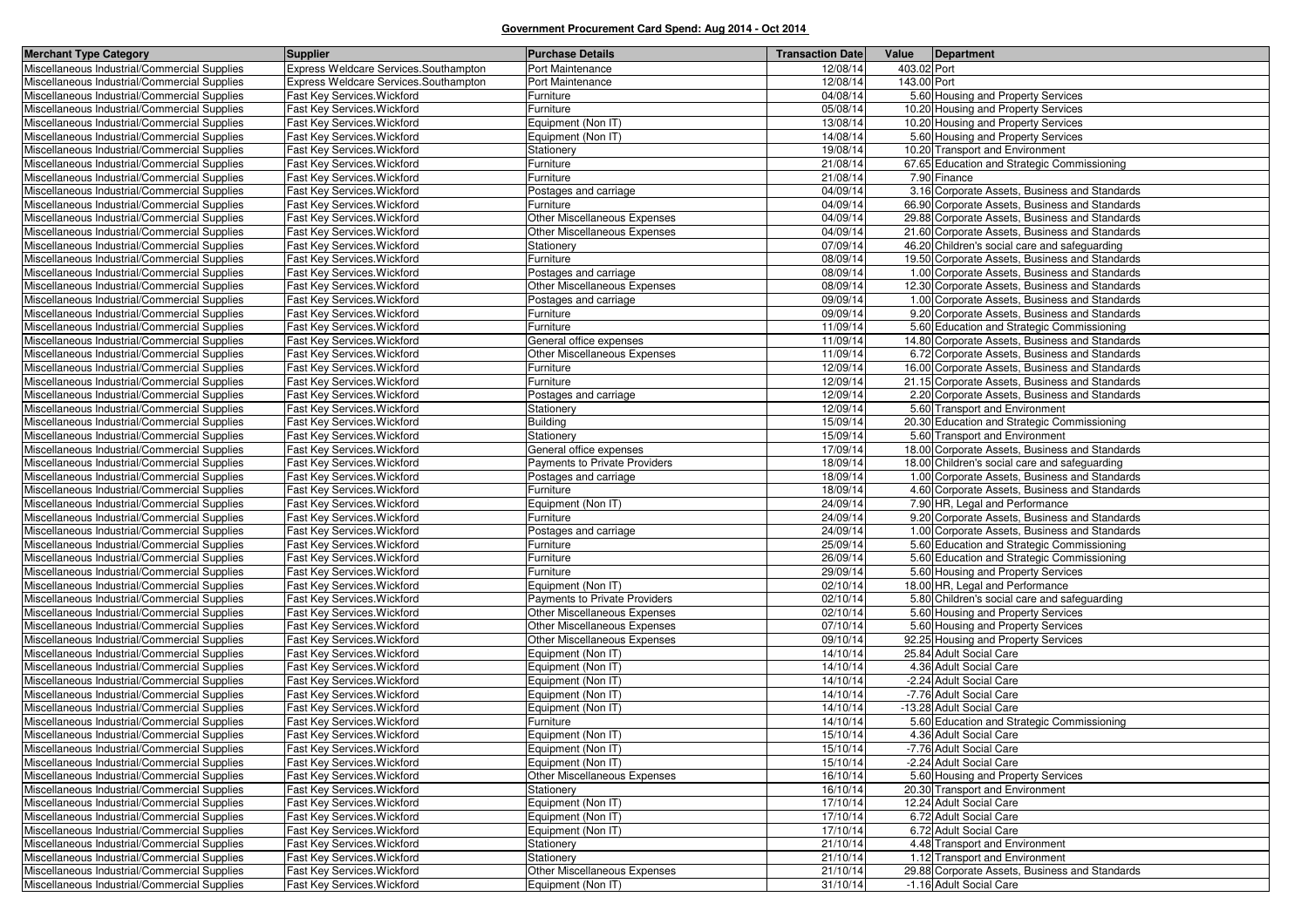| <b>Merchant Type Category</b>                                                                | Supplier                                                          | <b>Purchase Details</b>                                                        | <b>Transaction Date</b> | Value       | Department                                                                                |
|----------------------------------------------------------------------------------------------|-------------------------------------------------------------------|--------------------------------------------------------------------------------|-------------------------|-------------|-------------------------------------------------------------------------------------------|
| Miscellaneous Industrial/Commercial Supplies                                                 | Fax Limited.Great Yarmout                                         | Telephone costs                                                                | 27/08/14                |             | 5.00 Information Services                                                                 |
| Miscellaneous Industrial/Commercial Supplies                                                 | Furneaux Riddall & Co.Portsmouth                                  | Port Maintenance                                                               | 12/08/14                | 417.90 Port |                                                                                           |
| Miscellaneous Industrial/Commercial Supplies                                                 | Furneaux Riddall & Co.Portsmouth                                  | Port Maintenance                                                               | 09/09/14                | 264.93 Port |                                                                                           |
| Miscellaneous Industrial/Commercial Supplies                                                 | Glasdon U K Ltd.Blackpool                                         | Equipment (Non IT)                                                             | 22/09/14                |             | 18.35 Housing and Property Services                                                       |
| Miscellaneous Industrial/Commercial Supplies                                                 | Google *cloudmosa.Google.Com/ch                                   | Computer hardware                                                              | 20/10/14                |             | 1.99 Education and Strategic Commissioning                                                |
| Miscellaneous Industrial/Commercial Supplies                                                 | Gov Today.Manchester                                              | <b>Staff Conferences</b>                                                       | 30/09/14                |             | 948.00 Housing and Property Services                                                      |
| Miscellaneous Industrial/Commercial Supplies                                                 | Government Knowlegde E.London Wc2n                                | <b>Staff Conferences</b>                                                       | 08/09/14                |             | 295.00 Transport and Environment                                                          |
| Miscellaneous Industrial/Commercial Supplies                                                 | Government Knowlegde E.London Wc2n                                | Other Miscellaneous Expenses                                                   | 30/10/14                |             | 354.00 Health, Safety and Licensing                                                       |
| Miscellaneous Industrial/Commercial Supplies                                                 | Greenham Trading Ltd.Southampton                                  | Equipment (Non IT)                                                             | 14/08/14                |             | 14.50 City Development and Cultural Services                                              |
| Miscellaneous Industrial/Commercial Supplies                                                 | Hyphose Ltd.Portsmouth                                            | Vehicle running costs                                                          | 08/10/14                |             | 30.85 City Development and Cultural Services                                              |
| Miscellaneous Industrial/Commercial Supplies                                                 | I.D Management Systems.Cardiff                                    | <b>Other Miscellaneous Expenses</b>                                            | 18/08/14                |             | 712.50 Housing and Property Services                                                      |
| Miscellaneous Industrial/Commercial Supplies                                                 | I.D Management Systems.Cardiff                                    | Other Miscellaneous Expenses                                                   | 01/09/14                |             | 294.00 Customer, Community and Democratic Services                                        |
| Miscellaneous Industrial/Commercial Supplies                                                 | I.D Management Systems.Cardiff                                    | <b>Other Miscellaneous Expenses</b>                                            | 03/09/14                |             | 294.00 Customer, Community and Democratic Services                                        |
| Miscellaneous Industrial/Commercial Supplies                                                 | I.D Management Systems.Cardiff                                    | Equipment (Non IT)                                                             | 10/10/14                |             | 210.00 Housing and Property Services                                                      |
| Miscellaneous Industrial/Commercial Supplies                                                 | I.D Management Systems.Cardiff                                    | Equipment (Non IT)                                                             | 10/10/14                |             | 210.00 Housing and Property Services                                                      |
| Miscellaneous Industrial/Commercial Supplies                                                 | I.D Management Systems.Cardiff                                    | Equipment (Non IT)                                                             | 10/10/14                |             | 210.00 Housing and Property Services                                                      |
| Miscellaneous Industrial/Commercial Supplies                                                 | Ibs Ltd.Fareham                                                   | Consumable Materials                                                           | 14/10/14                |             | 55.70 City Development and Cultural Services                                              |
| Miscellaneous Industrial/Commercial Supplies                                                 | Jj Martin Catering Applia.Sedbergh                                | <b>Building</b>                                                                | 17/09/14                |             | 425.25 Education and Strategic Commissioning                                              |
| Miscellaneous Industrial/Commercial Supplies                                                 | L&s Waste Management. Internet                                    | <b>Building</b>                                                                | 24/09/14                |             | 150.00 Education and Strategic Commissioning                                              |
| Miscellaneous Industrial/Commercial Supplies                                                 | Little Monsters Event. Havant                                     | <b>Other Miscellaneous Expenses</b>                                            | 12/08/14                |             | 257.50 Housing and Property Services                                                      |
| Miscellaneous Industrial/Commercial Supplies                                                 | Livegroup.Co.Uk.0208 4812077                                      | <b>Staff Conferences</b>                                                       | 27/10/14                |             | 135.00 Education and Strategic Commissioning                                              |
| Miscellaneous Industrial/Commercial Supplies                                                 | Machine Mart Ltd.Nottingham                                       | Equipment (Non IT)                                                             | 09/09/14                | 89.98 Port  |                                                                                           |
| Miscellaneous Industrial/Commercial Supplies                                                 | Machine Mart Ltd.Nottingham                                       | Port Maintenance                                                               | 09/09/14                | 11.97 Port  |                                                                                           |
| Miscellaneous Industrial/Commercial Supplies                                                 | Mailchimp.Mailchimp.Com                                           | <b>Other Miscellaneous Expenses</b>                                            | 03/08/14                |             | 90.11 City Development and Cultural Services                                              |
| Miscellaneous Industrial/Commercial Supplies                                                 | Mailchimp.Mailchimp.Com                                           | Publicity/Promotions                                                           | 03/09/14                |             | 92.01 City Development and Cultural Services                                              |
| Miscellaneous Industrial/Commercial Supplies                                                 | Mailchimp.Mailchimp.Com                                           | Publicity/Promotions                                                           | 03/10/14                |             | 94.04 City Development and Cultural Services                                              |
| Miscellaneous Industrial/Commercial Supplies                                                 | McCallan Marketing Ltd. Internet                                  | <b>Staff Training expenses</b>                                                 | 08/10/14                |             | 3.90 Education and Strategic Commissioning                                                |
| Miscellaneous Industrial/Commercial Supplies                                                 | Metatec Ltd.Portsmouth                                            | Wellbeing and Health Supplies                                                  | 19/08/14                |             | 47.40 Adult Social Care                                                                   |
| Miscellaneous Industrial/Commercial Supplies                                                 | Metatec Ltd.Portsmouth                                            | Wellbeing and Health Supplies                                                  | 30/09/14                |             | 92.00 Adult Social Care                                                                   |
| Miscellaneous Industrial/Commercial Supplies                                                 | Mig Tig Arc.Southsea                                              | <b>Other Grants</b>                                                            | 20/10/14                |             | 41.67 Housing and Property Services                                                       |
| Miscellaneous Industrial/Commercial Supplies                                                 | MI (UK) Ltd.Portsmouth                                            | Port Maintenance                                                               | 20/08/14                | 102.87 Port |                                                                                           |
| Miscellaneous Industrial/Commercial Supplies                                                 | MI (UK) Ltd.Portsmouth                                            | Other Miscellaneous Expenses                                                   | 24/09/14                |             | 33.42 City Development and Cultural Services                                              |
| Miscellaneous Industrial/Commercial Supplies                                                 | MI (UK) Ltd.Portsmouth                                            | Port Maintenance                                                               | 10/10/14                | 57.42 Port  |                                                                                           |
| Miscellaneous Industrial/Commercial Supplies                                                 | Nextdaycatering.Co.0870 1612002                                   | Furniture                                                                      | 11/09/14                |             | 64.99 Education and Strategic Commissioning                                               |
| Miscellaneous Industrial/Commercial Supplies                                                 | Omnico Plastics.Portsmouth                                        | Equipment (Non IT)                                                             | 24/10/14                |             | 34.07 Adult Social Care                                                                   |
| Miscellaneous Industrial/Commercial Supplies                                                 | Paypal.35314369001                                                | Wellbeing and Health Supplies                                                  | 12/08/14                |             | 109.89 Adult Social Care                                                                  |
| Miscellaneous Industrial/Commercial Supplies                                                 | Paypal.35314369001                                                | Equipment (Non IT)                                                             | 22/08/14                |             | 25.40 Housing and Property Services                                                       |
| Miscellaneous Industrial/Commercial Supplies                                                 | Paypal.35314369001                                                | Building                                                                       | 04/09/14                |             | -19.40 Housing and Property Services                                                      |
| Miscellaneous Industrial/Commercial Supplies                                                 | Paypal.35314369001                                                | <b>Educational Supplies - General</b>                                          | 15/09/14                |             | 12.50 Education and Strategic Commissioning                                               |
| Miscellaneous Industrial/Commercial Supplies                                                 | Paypal.35314369001                                                | Equipment (Non IT)                                                             | 16/09/14                |             | 4616.05 Housing and Property Services                                                     |
| Miscellaneous Industrial/Commercial Supplies                                                 | Paypal.35314369001                                                | Other Miscellaneous Expenses                                                   | 16/09/14                |             | 113.00 Education and Strategic Commissioning                                              |
| Miscellaneous Industrial/Commercial Supplies                                                 | Paypal.35314369001                                                | Furniture                                                                      | 19/09/14                |             | 105.98 Education and Strategic Commissioning                                              |
| Miscellaneous Industrial/Commercial Supplies                                                 | Paypal.35314369001<br>Pembroke Lodge.Richmond Surr                | <b>Educational Supplies - General</b>                                          | 19/09/14<br>15/10/14    |             | 24.40 Education and Strategic Commissioning                                               |
| Miscellaneous Industrial/Commercial Supplies<br>Miscellaneous Industrial/Commercial Supplies |                                                                   | <b>Educational Supplies - General</b><br><b>Educational Supplies - General</b> | 16/10/14                |             | 10.42 Education and Strategic Commissioning<br>7.79 Education and Strategic Commissioning |
|                                                                                              | Pembroke Lodge.Richmond Surr<br>Personnel Hygiene Serv.Caerphilly |                                                                                | 21/08/14                | 31.23 Port  |                                                                                           |
| Miscellaneous Industrial/Commercial Supplies<br>Miscellaneous Industrial/Commercial Supplies | Pirtek Portsmouth.Portsmouth                                      | Consumable Materials<br>Port Maintenance                                       | 13/08/14                | 444.93 Port |                                                                                           |
| Miscellaneous Industrial/Commercial Supplies                                                 |                                                                   |                                                                                | 13/08/14                | 285.44 Port |                                                                                           |
| Miscellaneous Industrial/Commercial Supplies                                                 | Pirtek Portsmouth.Portsmouth<br>Pirtek Portsmouth.Portsmouth      | Port Maintenance<br>Other Miscellaneous Expenses                               | 24/09/14                |             | 51.71 City Development and Cultural Services                                              |
| Miscellaneous Industrial/Commercial Supplies                                                 | Plasti Dip UK Ltd.Petersfield                                     | Fees and charges                                                               | 16/10/14                |             | 69.00 Transport and Environment                                                           |
|                                                                                              | Portsdown Office Ltd. Portsmouth                                  | Other Miscellaneous Expenses                                                   | 14/08/14                |             | 179.77 Housing and Property Services                                                      |
| Miscellaneous Industrial/Commercial Supplies<br>Miscellaneous Industrial/Commercial Supplies | Portsdown Office Ltd.Portsmouth                                   | Equipment (Non IT)                                                             | 09/09/14                |             | 120.00 Housing and Property Services                                                      |
| Miscellaneous Industrial/Commercial Supplies                                                 | Posturite (UK) Ltd.Polegate                                       | Postages and carriage                                                          | 16/10/14                |             | 7.50 Revenues and Benefits                                                                |
| Miscellaneous Industrial/Commercial Supplies                                                 | Posturite (UK) Ltd.Polegate                                       | Equipment (Non IT)                                                             | 16/10/14                |             | 16.50 Revenues and Benefits                                                               |
| Miscellaneous Industrial/Commercial Supplies                                                 | Proshield Safety. Wakefield                                       | Telephone costs                                                                | 17/10/14                |             | 18.20 Education and Strategic Commissioning                                               |
| Miscellaneous Industrial/Commercial Supplies                                                 | Pure Safety.Banbury                                               | <b>Building</b>                                                                | 08/09/14                |             | 342.00 Housing and Property Services                                                      |
| Miscellaneous Industrial/Commercial Supplies                                                 | Ral Display & Marketin. Internet                                  | <b>Educational Supplies - General</b>                                          | 09/10/14                |             | 43.99 Education and Strategic Commissioning                                               |
| Miscellaneous Industrial/Commercial Supplies                                                 | Ral Display & Marketin.Leicester                                  | Furniture                                                                      | 27/10/14                |             | 61.50 City Development and Cultural Services                                              |
| Miscellaneous Industrial/Commercial Supplies                                                 | Relcross Ltd.Devizes                                              | Equipment (Non IT)                                                             | 17/10/14                |             | 50.00 Housing and Property Services                                                       |
| Miscellaneous Industrial/Commercial Supplies                                                 | Seton Banbury                                                     | <b>Building</b>                                                                | 26/09/14                |             | 23.95 Housing and Property Services                                                       |
| Miscellaneous Industrial/Commercial Supplies                                                 | Siemens Water Technoligi.Sevenoaks                                | Building                                                                       | 05/09/14                |             | 896.69 Education and Strategic Commissioning                                              |
|                                                                                              |                                                                   |                                                                                |                         |             |                                                                                           |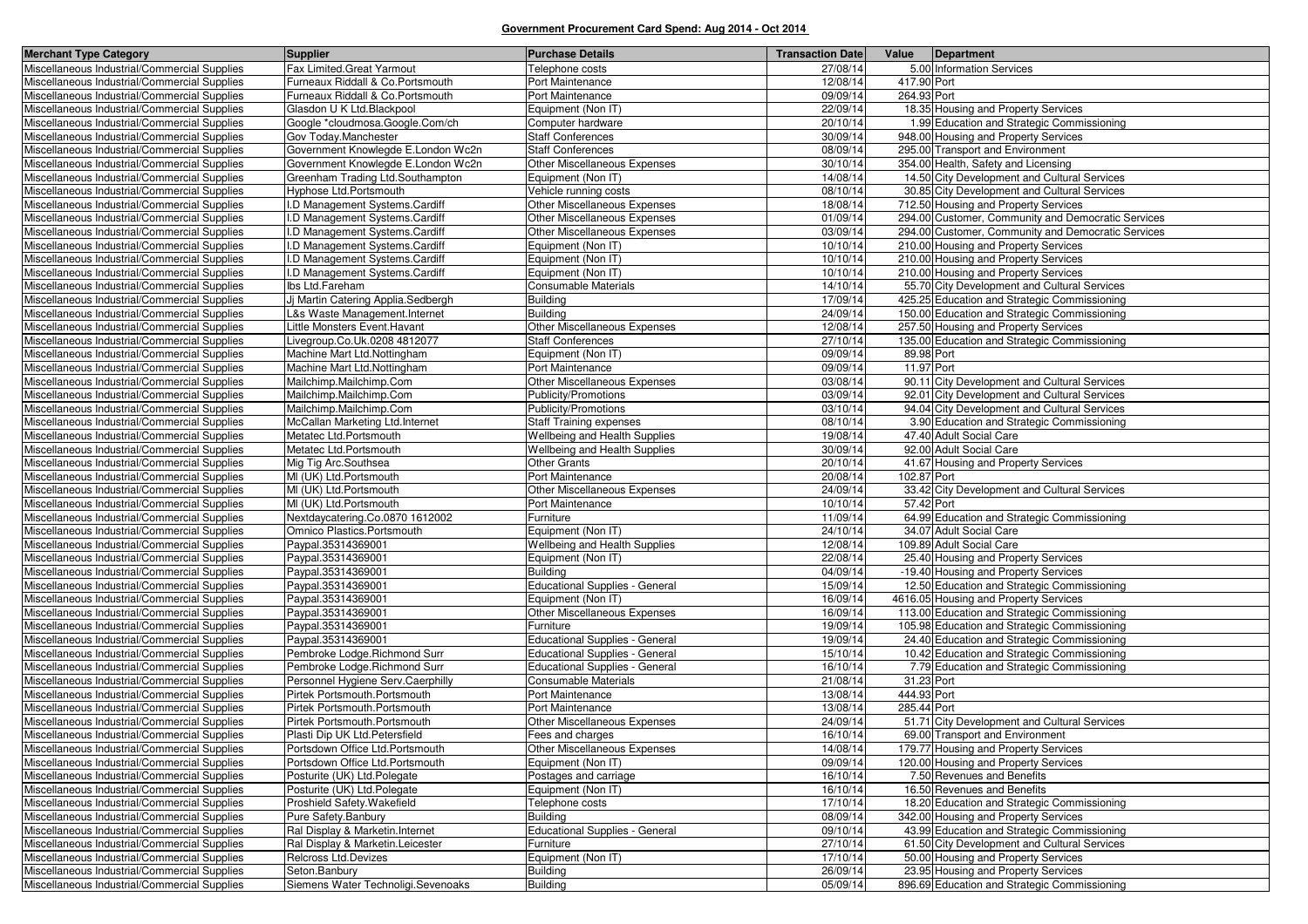| <b>Merchant Type Category</b>                | Supplier                             | <b>Purchase Details</b>               | <b>Transaction Date</b> | Value       | Department                                      |
|----------------------------------------------|--------------------------------------|---------------------------------------|-------------------------|-------------|-------------------------------------------------|
| Miscellaneous Industrial/Commercial Supplies | Sis Chemicals.01425 620339           | Grounds                               | 17/10/14                |             | 135.00 Transport and Environment                |
| Miscellaneous Industrial/Commercial Supplies | Solent Plastics.Southampton          | Other Miscellaneous Expenses          | 05/09/14                |             | 100.62 Education and Strategic Commissioning    |
| Miscellaneous Industrial/Commercial Supplies | Survey Express.0208 6972725          | <b>Building</b>                       | 15/09/14                |             | 132.00 Corporate Assets, Business and Standards |
| Miscellaneous Industrial/Commercial Supplies | Survey Express.0208 6972725          | Equipment (Non IT)                    | 10/10/14                |             | 214.00 Housing and Property Services            |
| Miscellaneous Industrial/Commercial Supplies | Tacklestore Ltd.Avonmouth            | <b>Building</b>                       | 28/08/14                |             | 559.76 Education and Strategic Commissioning    |
| Miscellaneous Industrial/Commercial Supplies | The Display Centre (Uk.Fareham       | <b>Educational Supplies - General</b> | 12/09/14                |             | 18.15 Education and Strategic Commissioning     |
| Miscellaneous Industrial/Commercial Supplies | The Plastic Box Compan.Northallerton | Educational Supplies - General        | 18/09/14                |             | 85.50 Education and Strategic Commissioning     |
| Miscellaneous Industrial/Commercial Supplies | Unicard Limited.Wimborne             | Equipment (Non IT)                    | 09/10/14                |             | 16.00 Transport and Environment                 |
| Miscellaneous Industrial/Commercial Supplies | Unicard Limited. Wimborne            | Equipment (Non IT)                    | 14/10/14                |             | 14.00 Transport and Environment                 |
| Miscellaneous Industrial/Commercial Supplies | Wb Promotion.2812869500              | <b>Other Miscellaneous Expenses</b>   | 10/09/14                |             | 77.42 Education and Strategic Commissioning     |
| Miscellaneous Industrial/Commercial Supplies | Wb Promotion.2812869500              | Educational Supplies - General        | 08/10/14                |             | 65.01 Education and Strategic Commissioning     |
| Miscellaneous Industrial/Commercial Supplies | Wcc Parking Mobile. Winchester       | Car allowances                        | 13/08/14                |             | 6.92 Health, Safety and Licensing               |
| Miscellaneous Industrial/Commercial Supplies | Wcc Parking Mobile. Winchester       | Car allowances                        | 28/08/14                |             | 6.92 Health, Safety and Licensing               |
| Miscellaneous Industrial/Commercial Supplies | Wcc Parking Mobile. Winchester       | Other Transport Expenses              | 28/08/14                |             | 2.92 Transport and Environment                  |
| Miscellaneous Industrial/Commercial Supplies | Wcc Parking Mobile.Winchester        | Car allowances                        | 28/08/14                |             | 4.50 Health, Safety and Licensing               |
| Miscellaneous Industrial/Commercial Supplies | Wcc Parking Mobile. Winchester       | Other Transport Expenses              | 12/09/14                |             | 6.67 Transport and Environment                  |
| Miscellaneous Industrial/Commercial Supplies | Wcc Parking Mobile. Winchester       | Other Transport Expenses              | 18/09/14                |             | 3.75 Transport and Environment                  |
| Miscellaneous Industrial/Commercial Supplies | Wcc Parking Mobile. Winchester       | <b>Other Transport Expenses</b>       | 24/09/14                |             | 4.50 Solent LEP                                 |
| Miscellaneous Industrial/Commercial Supplies | Wcc Parking Mobile. Winchester       | Car allowances                        | 25/09/14                |             | 6.92 Health, Safety and Licensing               |
| Miscellaneous Industrial/Commercial Supplies | Wcc Parking Mobile. Winchester       | Other Transport Expenses              | 25/09/14                |             | 6.67 Adult Social Care                          |
| Miscellaneous Industrial/Commercial Supplies | Wcc Parking Mobile. Winchester       | Car allowances                        | 26/09/14                |             | 6.92 Health, Safety and Licensing               |
| Miscellaneous Industrial/Commercial Supplies | Wcc Parking Mobile. Winchester       | Payments to Indivs and VOs - VOs      | 26/09/14                |             | 8.30 Children's social care and safeguarding    |
| Miscellaneous Industrial/Commercial Supplies | Wcc Parking Mobile. Winchester       | <b>Other Transport Expenses</b>       | 30/09/14                |             | 7.20 Health, Safety and Licensing               |
| Miscellaneous Industrial/Commercial Supplies | Wcc Parking Mobile. Winchester       | <b>Other Transport Expenses</b>       | 06/10/14                |             | 2.92 Transport and Environment                  |
| Miscellaneous Industrial/Commercial Supplies | Wcc Parking Mobile. Winchester       | Other Transport Expenses              | 08/10/14                |             | 4.50 Solent LEP                                 |
| Miscellaneous Industrial/Commercial Supplies | Wcc Parking Mobile. Winchester       | Other Miscellaneous Expenses          | 09/10/14                |             | 6.67 Transport and Environment                  |
| Miscellaneous Industrial/Commercial Supplies | Wcc Parking Mobile. Winchester       | Car allowances                        | 15/10/14                |             | 6.92 Health, Safety and Licensing               |
| Miscellaneous Industrial/Commercial Supplies | Wcc Parking Mobile. Winchester       | Car allowances                        | 15/10/14                |             | 8.30 Health, Safety and Licensing               |
| Miscellaneous Industrial/Commercial Supplies | Wcc Parking Mobile. Winchester       | Car allowances                        | 20/10/14                |             | 4.00 Health, Safety and Licensing               |
| Miscellaneous Industrial/Commercial Supplies | Wcc Parking Mobile. Winchester       | Other Transport Expenses              | 22/10/14                |             | 4.50 Transport and Environment                  |
| Miscellaneous Industrial/Commercial Supplies | Wcc Parking Mobile. Winchester       | Other Transport Expenses              | 24/10/14                |             | 8.00 Transport and Environment                  |
| Miscellaneous Industrial/Commercial Supplies | Wcc Parking Mobile. Winchester       | Car allowances                        | 28/10/14                |             | 6.92 Health, Safety and Licensing               |
| Miscellaneous Industrial/Commercial Supplies | Wcc Parking Mobile. Winchester       | Other Transport Expenses              | 28/10/14                |             | 8.00 Transport and Environment                  |
| Miscellaneous Industrial/Commercial Supplies | Wcc Parking Mobile. Winchester       | Other Transport Expenses              | 31/10/14                |             | 8.40 Health, Safety and Licensing               |
| Miscellaneous Industrial/Commercial Supplies | Wild About Water UK Ltd.Maynooth     | <b>Staff Conferences</b>              | 18/08/14                | 169.32 Port |                                                 |
| Miscellaneous Industrial/Commercial Supplies | Wild About Water UK Ltd.Maynooth     | Furniture                             | 18/08/14                | 136.11 Port |                                                 |
| Miscellaneous Industrial/Commercial Supplies | Wild About Water UK Ltd.Maynooth     | <b>Staff Conferences</b>              | 14/10/14                | 91.83 Port  |                                                 |
| Miscellaneous Industrial/Commercial Supplies | Winchester City Counci. Winchester   | Other Transport Expenses              | 10/10/14                |             | 5.83 City Development and Cultural Services     |
| Miscellaneous Industrial/Commercial Supplies | Wp-British Council. Westminster      | <b>Staff Training expenses</b>        | 05/09/14                |             | 175.00 Corporate Assets, Business and Standards |
| Miscellaneous Industrial/Commercial Supplies | Wp-British Council. Westminster      | <b>Staff Conferences</b>              | 05/09/14                |             | 175.00 City Development and Cultural Services   |
| Miscellaneous Industrial/Commercial Supplies | Wp-Instantssl Certific.4.41619E+11   | Software costs                        | 19/08/14                |             | 189.00 Education and Strategic Commissioning    |
| Miscellaneous Industrial/Commercial Supplies | Www.Anti-Slip-Paint.Co.Internet      | <b>Building</b>                       | 17/09/14                |             | 46.39 Education and Strategic Commissioning     |
| Miscellaneous Industrial/Commercial Supplies | Www.Arco.Co.Uk.1482611611            | Other Miscellaneous Expenses          | 03/09/14                |             | 264.63 Housing and Property Services            |
| Miscellaneous Industrial/Commercial Supplies | Www.Arco.Co.Uk.1482611611            | Other Miscellaneous Expenses          | 04/09/14                |             | 52.02 Housing and Property Services             |
| Miscellaneous Industrial/Commercial Supplies | Www.Arco.Co.Uk.1482611611            | Protective clothing & Uniforms        | 08/09/14                |             | 21.40 Corporate Assets, Business and Standards  |
| Miscellaneous Industrial/Commercial Supplies | Www.Arco.Co.Uk.1482611611            | Other Miscellaneous Expenses          | 09/09/14                |             | 60.71 Housing and Property Services             |
| Miscellaneous Industrial/Commercial Supplies | Www.Arco.Co.Uk.1482611611            | Protective clothing & Uniforms        | 09/09/14                |             | 178.88 Corporate Assets, Business and Standards |
| Miscellaneous Industrial/Commercial Supplies | Www.Arco.Co.Uk.1482611611            | Protective clothing & Uniforms        | 10/09/14                |             | 20.16 Corporate Assets, Business and Standards  |
| Miscellaneous Industrial/Commercial Supplies | Www.Arco.Co.Uk.1482611611            | Protective clothing & Uniforms        | 11/09/14                |             | 20.18 Corporate Assets, Business and Standards  |
| Miscellaneous Industrial/Commercial Supplies | Www.Arco.Co.Uk.1482611611            | Protective clothing & Uniforms        | 12/09/14                |             | 59.70 Housing and Property Services             |
| Miscellaneous Industrial/Commercial Supplies | Www.Arco.Co.Uk.1482611611            | Protective clothing & Uniforms        | 15/09/14                |             | -58.28 Housing and Property Services            |
| Miscellaneous Industrial/Commercial Supplies | Www.Arco.Co.Uk.1482611611            | Protective clothing & Uniforms        | 15/09/14                |             | 58.28 Housing and Property Services             |
| Miscellaneous Industrial/Commercial Supplies | Www.Arco.Co.Uk.1482611611            | Protective clothing & Uniforms        | 15/09/14                |             | 38.65 Housing and Property Services             |
| Miscellaneous Industrial/Commercial Supplies | Www.Arco.Co.Uk.1482611611            | Protective clothing & Uniforms        | 15/09/14                |             | 36.80 Housing and Property Services             |
| Miscellaneous Industrial/Commercial Supplies | Www.Arco.Co.Uk.1482611611            | <b>Building</b>                       | 15/09/14                |             | 44.03 Housing and Property Services             |
| Miscellaneous Industrial/Commercial Supplies | Www.Arco.Co.Uk.1482611611            | <b>Building</b>                       | 15/09/14                |             | 6.56 Housing and Property Services              |
| Miscellaneous Industrial/Commercial Supplies | Www.Arco.Co.Uk.1482611611            | Protective clothing & Uniforms        | 16/09/14                |             | 108.07 Transport and Environment                |
| Miscellaneous Industrial/Commercial Supplies | Www.Arco.Co.Uk.1482611611            | Cleaning materials                    | 16/09/14                |             | 17.32 Housing and Property Services             |
| Miscellaneous Industrial/Commercial Supplies | Www.Arco.Co.Uk.1482611611            | Protective clothing & Uniforms        | 16/09/14                |             | 174.91 Transport and Environment                |
| Miscellaneous Industrial/Commercial Supplies | Www.Arco.Co.Uk.1482611611            | Protective clothing & Uniforms        | 17/09/14                |             | 152.62 Transport and Environment                |
| Miscellaneous Industrial/Commercial Supplies | Www.Arco.Co.Uk.1482611611            | Protective clothing & Uniforms        | 22/09/14                |             | 52.89 Corporate Assets, Business and Standards  |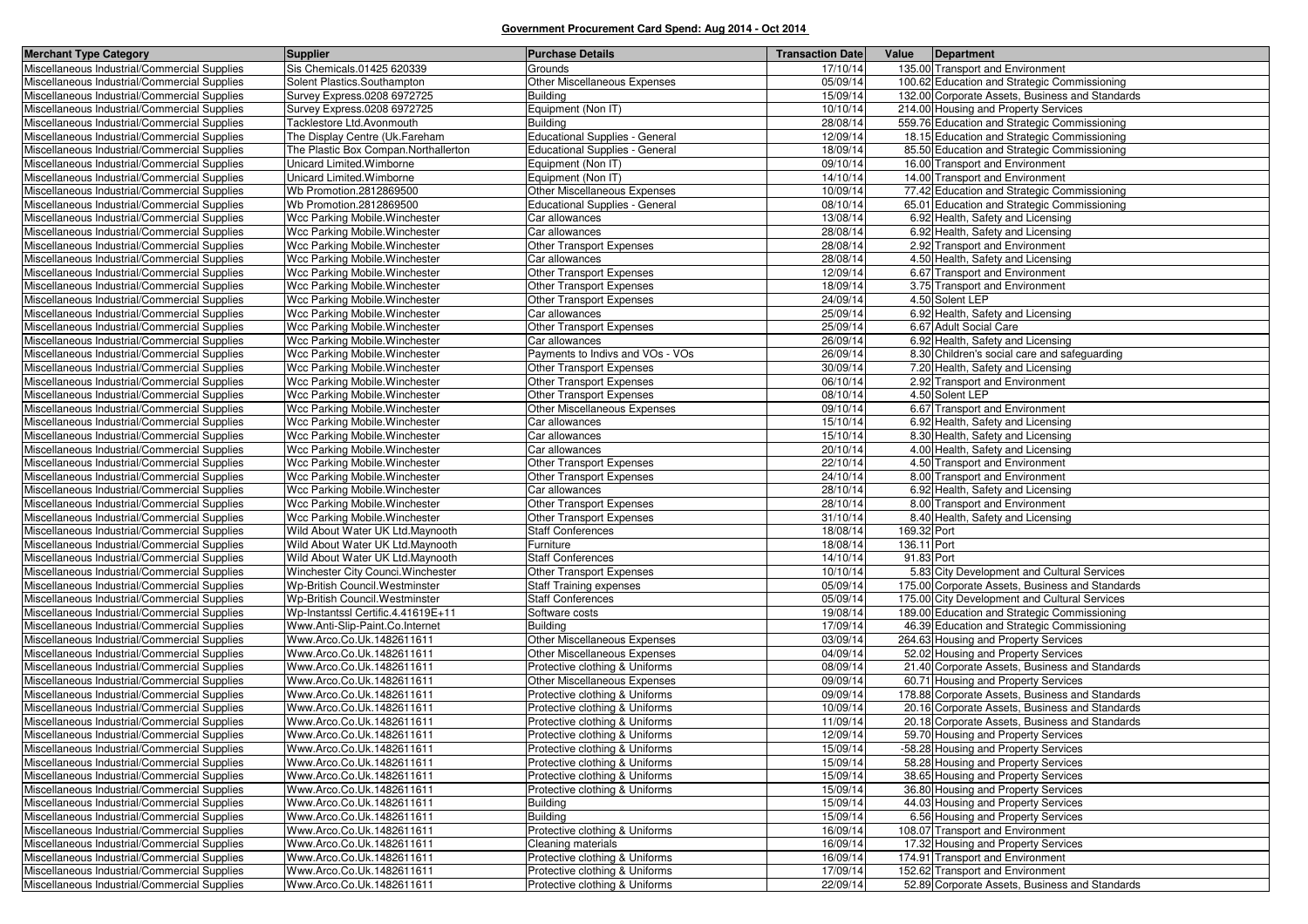| <b>Merchant Type Category</b>                                                                | Supplier                                                           | <b>Purchase Details</b>                                          | <b>Transaction Date</b> | Value       | Department                                                                         |
|----------------------------------------------------------------------------------------------|--------------------------------------------------------------------|------------------------------------------------------------------|-------------------------|-------------|------------------------------------------------------------------------------------|
| Miscellaneous Industrial/Commercial Supplies                                                 | Www.Arco.Co.Uk.1482611611                                          | Protective clothing & Uniforms                                   | 23/09/14                |             | 73.75 Housing and Property Services                                                |
| Miscellaneous Industrial/Commercial Supplies                                                 | Www.Arco.Co.Uk.1482611611                                          | Protective clothing & Uniforms                                   | 23/09/14                |             | 100.81 Housing and Property Services                                               |
| Miscellaneous Industrial/Commercial Supplies                                                 | Www.Arco.Co.Uk.1482611611                                          | Protective clothing & Uniforms                                   | 24/09/14                |             | 26.55 Housing and Property Services                                                |
| Miscellaneous Industrial/Commercial Supplies                                                 | Www.Arco.Co.Uk.1482611611                                          | Protective clothing & Uniforms                                   | 24/09/14                |             | 84.80 Transport and Environment                                                    |
| Miscellaneous Industrial/Commercial Supplies                                                 | Www.Arco.Co.Uk.1482611611                                          | Protective clothing & Uniforms                                   | 25/09/14                |             | 48.86 Housing and Property Services                                                |
| Miscellaneous Industrial/Commercial Supplies                                                 | Www.Arco.Co.Uk.1482611611                                          | Protective clothing & Uniforms                                   | 25/09/14                |             | 27.52 Corporate Assets, Business and Standards                                     |
| Miscellaneous Industrial/Commercial Supplies                                                 | Www.Arco.Co.Uk.1482611611                                          | Protective clothing & Uniforms                                   | 26/09/14                |             | 25.33 Housing and Property Services                                                |
| Miscellaneous Industrial/Commercial Supplies                                                 | Www.Arco.Co.Uk.1482611611                                          | Protective clothing & Uniforms                                   | 26/09/14                |             | 81.88 Housing and Property Services                                                |
| Miscellaneous Industrial/Commercial Supplies                                                 | Www.Arco.Co.Uk.1482611611                                          | Protective clothing & Uniforms                                   | 29/09/14                |             | 57.85 Housing and Property Services                                                |
| Miscellaneous Industrial/Commercial Supplies                                                 | Www.Arco.Co.Uk.1482611611                                          | Protective clothing & Uniforms                                   | 30/09/14                |             | 14.70 Housing and Property Services                                                |
| Miscellaneous Industrial/Commercial Supplies                                                 | Www.Arco.Co.Uk.1482611611                                          | Protective clothing & Uniforms                                   | 02/10/14                |             | 61.14 Corporate Assets, Business and Standards                                     |
| Miscellaneous Industrial/Commercial Supplies                                                 | Www.Arco.Co.Uk.1482611611                                          | Protective clothing & Uniforms                                   | 02/10/14                |             | 27.30 Corporate Assets, Business and Standards                                     |
| Miscellaneous Industrial/Commercial Supplies                                                 | Www.Arco.Co.Uk.1482611611                                          | Protective clothing & Uniforms                                   | 03/10/14                |             | 77.90 Housing and Property Services                                                |
| Miscellaneous Industrial/Commercial Supplies                                                 | Www.Arco.Co.Uk.1482611611                                          | Protective clothing & Uniforms                                   | 06/10/14                |             | 21.40 Housing and Property Services                                                |
| Miscellaneous Industrial/Commercial Supplies                                                 | Www.Arco.Co.Uk.1482611611                                          | Protective clothing & Uniforms                                   | 06/10/14                |             | 25.30 Housing and Property Services                                                |
| Miscellaneous Industrial/Commercial Supplies                                                 | Www.Arco.Co.Uk.1482611611                                          | Protective clothing & Uniforms                                   | 09/10/14                |             | 50.45 Corporate Assets, Business and Standards                                     |
| Miscellaneous Industrial/Commercial Supplies                                                 | Www.Arco.Co.Uk.1482611611                                          | Protective clothing & Uniforms                                   | 09/10/14                |             | 4.75 Housing and Property Services                                                 |
| Miscellaneous Industrial/Commercial Supplies                                                 | Www.Arco.Co.Uk.1482611611                                          | Protective clothing & Uniforms                                   | 09/10/14                |             | 34.90 Housing and Property Services                                                |
| Miscellaneous Industrial/Commercial Supplies                                                 | Www.Arco.Co.Uk.1482611611                                          | Protective clothing & Uniforms                                   | 13/10/14                |             | 21.40 Corporate Assets, Business and Standards                                     |
| Miscellaneous Industrial/Commercial Supplies                                                 | Www.Arco.Co.Uk.1482611611                                          | Protective clothing & Uniforms                                   | 13/10/14                |             | 110.43 Housing and Property Services                                               |
| Miscellaneous Industrial/Commercial Supplies                                                 | Www.Arco.Co.Uk.1482611611                                          | Protective clothing & Uniforms                                   | 14/10/14                |             | 44.09 Housing and Property Services                                                |
| Miscellaneous Industrial/Commercial Supplies                                                 | Www.Arco.Co.Uk.1482611611                                          | Protective clothing & Uniforms                                   | 14/10/14                |             | 18.68 Housing and Property Services                                                |
| Miscellaneous Industrial/Commercial Supplies                                                 | Www.Arco.Co.Uk.1482611611                                          | Protective clothing & Uniforms                                   | 15/10/14                |             | 54.54 Corporate Assets, Business and Standards                                     |
| Miscellaneous Industrial/Commercial Supplies                                                 | Www.Arco.Co.Uk.1482611611                                          | Consumable Materials                                             | 15/10/14                | 90.24 Port  |                                                                                    |
| Miscellaneous Industrial/Commercial Supplies                                                 | Www.Arco.Co.Uk.1482611611                                          | Protective clothing & Uniforms                                   | 16/10/14                |             | -40.66 Housing and Property Services                                               |
| Miscellaneous Industrial/Commercial Supplies                                                 | Www.Arco.Co.Uk.1482611611                                          | Protective clothing & Uniforms                                   | 16/10/14                |             | 40.66 Housing and Property Services                                                |
| Miscellaneous Industrial/Commercial Supplies                                                 | Www.Arco.Co.Uk.1482611611                                          | Protective clothing & Uniforms                                   | 16/10/14                |             | 58.24 Housing and Property Services                                                |
| Miscellaneous Industrial/Commercial Supplies                                                 | Www.Arco.Co.Uk.1482611611                                          | Protective clothing & Uniforms                                   | 20/10/14                |             | 20.64 Housing and Property Services                                                |
| Miscellaneous Industrial/Commercial Supplies                                                 | Www.Arco.Co.Uk.1482611611                                          | Protective clothing & Uniforms                                   | 22/10/14                |             | 27.93 Transport and Environment                                                    |
| Miscellaneous Industrial/Commercial Supplies                                                 | Www.Arco.Co.Uk.1482611611                                          | Protective clothing & Uniforms                                   | 23/10/14                |             | 124.65 Housing and Property Services                                               |
| Miscellaneous Industrial/Commercial Supplies                                                 | Www.Arco.Co.Uk.1482611611                                          | Protective clothing & Uniforms                                   | 23/10/14                |             | 28.49 Housing and Property Services                                                |
| Miscellaneous Industrial/Commercial Supplies                                                 | Www.Arco.Co.Uk.1482611611                                          | Protective clothing & Uniforms                                   | 24/10/14                |             | 19.98 Housing and Property Services                                                |
| Miscellaneous Industrial/Commercial Supplies                                                 | Www.Arco.Co.Uk.1482611611                                          | Protective clothing & Uniforms                                   | 24/10/14                |             | 34.17 Housing and Property Services                                                |
| Miscellaneous Industrial/Commercial Supplies                                                 | Www.Arco.Co.Uk.1482611611                                          | Protective clothing & Uniforms                                   | 28/10/14                |             | 4.55 Housing and Property Services                                                 |
| Miscellaneous Industrial/Commercial Supplies                                                 | Www.Arco.Co.Uk.1482611611                                          | Protective clothing & Uniforms                                   | 29/10/14                |             | 45.00 Housing and Property Services                                                |
| Miscellaneous Industrial/Commercial Supplies                                                 | Www.Arco.Co.Uk.1482611611                                          | Cleaning materials                                               | 31/10/14                |             | 18.99 Housing and Property Services                                                |
| Miscellaneous Industrial/Commercial Supplies                                                 | Www.Barriersdirect.CoInternet                                      | Port Maintenance                                                 | 21/10/14                | 176.33 Port |                                                                                    |
| Miscellaneous Industrial/Commercial Supplies                                                 | Www.Ciria.Org.0207 5493300                                         | Rail costs                                                       | 01/08/14                |             | 144.00 City Development and Cultural Services                                      |
| Miscellaneous Industrial/Commercial Supplies                                                 | Www.Craigandrose.Com.Dunfermline                                   | Building                                                         | 20/08/14                |             | 18.95 Education and Strategic Commissioning                                        |
| Miscellaneous Industrial/Commercial Supplies                                                 | Www.Displaycentre.Co.U.Internet                                    | <b>Educational Supplies - General</b>                            | 29/08/14                |             | 60.65 Education and Strategic Commissioning                                        |
| Miscellaneous Industrial/Commercial Supplies                                                 | Www.Eronomics.CoInternet                                           | Equipment (Non IT)<br>Consumable Materials                       | 01/08/14<br>24/08/14    |             | 34.62 Adult Social Care<br>363.38 Transport and Environment                        |
| Miscellaneous Industrial/Commercial Supplies                                                 | Www.Glasdon.Com.Internet                                           |                                                                  |                         |             |                                                                                    |
| Miscellaneous Industrial/Commercial Supplies                                                 | Www.Grantsonline.Org.U.Internet                                    | <b>Educational Supplies - General</b>                            | 12/09/14<br>03/10/14    |             | 99.00 Education and Strategic Commissioning                                        |
| Miscellaneous Industrial/Commercial Supplies                                                 | Www.Identibadge.Com.Internet                                       | Stationery                                                       |                         |             | 83.28 Education and Strategic Commissioning<br>73.28 Housing and Property Services |
| Miscellaneous Industrial/Commercial Supplies                                                 | Www.Mister-Solutions.C.Internet<br>Www.Mister-Solutions.C.Internet | Protective clothing & Uniforms<br>Protective clothing & Uniforms | 18/08/14<br>23/09/14    |             | 41.77 Housing and Property Services                                                |
| Miscellaneous Industrial/Commercial Supplies<br>Miscellaneous Industrial/Commercial Supplies | Www.Mister-Solutions.C.Internet                                    | Protective clothing & Uniforms                                   | 13/10/14                |             | 25.24 Housing and Property Services                                                |
| Miscellaneous Industrial/Commercial Supplies                                                 | Www.Mister-Solutions.C.Internet                                    | Protective clothing & Uniforms                                   | 23/10/14                |             | 38.73 Housing and Property Services                                                |
| Miscellaneous Industrial/Commercial Supplies                                                 | Www.Nes-One.Co.Uk.Milton Keynes                                    | Stationery                                                       | 20/08/14                |             | 100.00 Corporate Assets, Business and Standards                                    |
| Miscellaneous Industrial/Commercial Supplies                                                 | Www.Nes-One.Co.Uk.Milton Keynes                                    | Stationery                                                       | 15/09/14                |             | 50.00 Corporate Assets, Business and Standards                                     |
| Miscellaneous Industrial/Commercial Supplies                                                 | Www.Nes-One.Co.Uk.Milton Keynes                                    | Stationery                                                       | 27/10/14                |             | 100.00 Corporate Assets, Business and Standards                                    |
| Miscellaneous Industrial/Commercial Supplies                                                 | Www.Noblexp.Co.Uk.01604 813403                                     | Wellbeing and Health Supplies                                    | 20/08/14                |             | 90.63 Education and Strategic Commissioning                                        |
| Miscellaneous Industrial/Commercial Supplies                                                 | Www.Norsemandirect.Com.1132566556                                  | Other Miscellaneous Expenses                                     | 09/09/14                |             | 418.00 Education and Strategic Commissioning                                       |
| Miscellaneous Industrial/Commercial Supplies                                                 | Www.Panelwarehouse.Com.Internet                                    | Equipment (Non IT)                                               | 29/10/14                |             | 170.00 Housing and Property Services                                               |
| Miscellaneous Industrial/Commercial Supplies                                                 | Www.Payphs.Com.Internet                                            | Furniture                                                        | 10/10/14                | 158.61 Port |                                                                                    |
| Miscellaneous Industrial/Commercial Supplies                                                 | Www.Payphs.Com.Internet                                            | Furniture                                                        | 10/10/14                | 52.87 Port  |                                                                                    |
| Miscellaneous Industrial/Commercial Supplies                                                 | Www.Payphs.Com.Internet                                            | <b>Private Contractors</b>                                       | 30/10/14                | 71.63 Port  |                                                                                    |
| Miscellaneous Industrial/Commercial Supplies                                                 | Www.Pmgltd.Co.Uk.1612113002                                        | Rail costs                                                       | 12/08/14                |             | 426.00 City Development and Cultural Services                                      |
| Miscellaneous Industrial/Commercial Supplies                                                 | Www.Pmgltd.Co.Uk.1612113002                                        | <b>Staff Conferences</b>                                         | 18/08/14                |             | 395.00 Adult Social Care                                                           |
| Miscellaneous Industrial/Commercial Supplies                                                 | Www.Pmgltd.Co.Uk.1612113002                                        | Staff Training expenses                                          | 29/09/14                |             | 295.00 Education and Strategic Commissioning                                       |
| Miscellaneous Industrial/Commercial Supplies                                                 | Www.Publicpolicyexchan.2078406064                                  | <b>Staff Training expenses</b>                                   | 19/08/14                |             | 56.67 City Development and Cultural Services                                       |
|                                                                                              |                                                                    |                                                                  |                         |             |                                                                                    |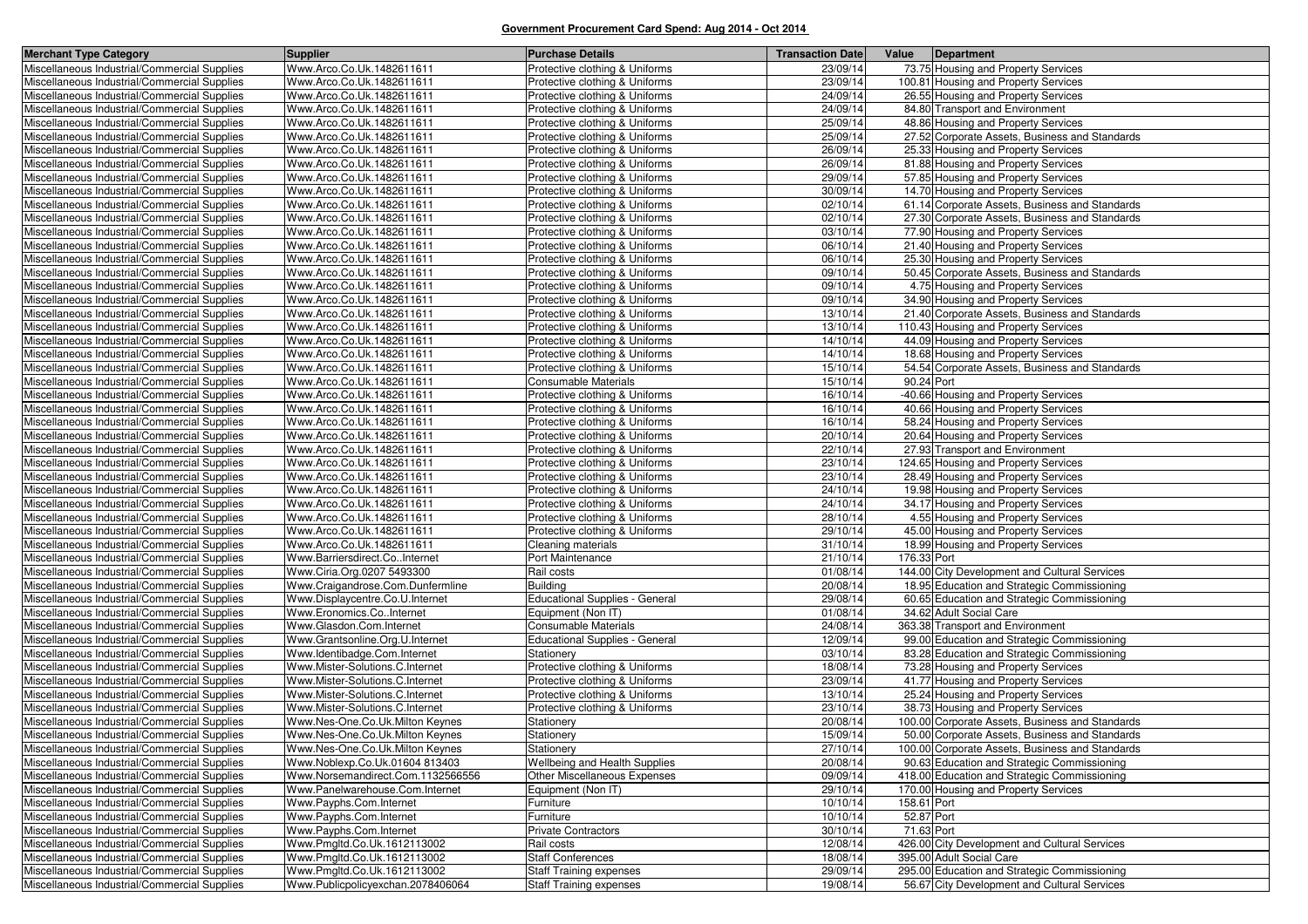| <b>Merchant Type Category</b>                                                          | <b>Supplier</b>                                        | <b>Purchase Details</b>                                          | <b>Transaction Date</b> | Value<br>Department                                                                        |
|----------------------------------------------------------------------------------------|--------------------------------------------------------|------------------------------------------------------------------|-------------------------|--------------------------------------------------------------------------------------------|
| Miscellaneous Industrial/Commercial Supplies                                           | Www.Publicpolicyexchan.2078406064                      | Staff Training expenses                                          | 19/08/14                | 208.33 City Development and Cultural Services                                              |
| Miscellaneous Industrial/Commercial Supplies                                           | Www.Publicpolicyexchan.2078406064                      | <b>Staff Conferences</b>                                         | 19/08/14                | 208.33 Housing and Property Services                                                       |
| Miscellaneous Industrial/Commercial Supplies                                           | Www.Publicpolicyexchan.2078406064                      | <b>Staff Conferences</b>                                         | 02/09/14                | 56.67 Housing and Property Services                                                        |
| Miscellaneous Industrial/Commercial Supplies                                           | Www.Safetyfirstaid.CoLondon Nw9                        | Wellbeing and Health Supplies                                    | 24/10/14                | 23.30 Education and Strategic Commissioning                                                |
| Miscellaneous Industrial/Commercial Supplies                                           | Www.Sheetplastics.Co.U.Internet                        | Equipment (Non IT)                                               | 18/08/14                | -119.95 City Development and Cultural Services                                             |
| Miscellaneous Industrial/Commercial Supplies                                           | Www.Sheetplastics.Co.U.Internet                        | Equipment (Non IT)                                               | 18/08/14                | 119.95 City Development and Cultural Services                                              |
| Miscellaneous Industrial/Commercial Supplies                                           | Www.Signgeer.Com.Internet                              | Consumable Materials                                             | 01/09/14                | 66.10 Corporate Assets, Business and Standards                                             |
| Miscellaneous Industrial/Commercial Supplies                                           | Www.Signgeer.Com.Internet                              | <b>Consumable Materials</b>                                      | 29/10/14                | 50.00 Corporate Assets, Business and Standards                                             |
| Miscellaneous Industrial/Commercial Supplies                                           | Www.Ssl247.Co.Uk.Internet                              | Software costs                                                   | 25/09/14                | 194.00 Education and Strategic Commissioning                                               |
| Miscellaneous Industrial/Commercial Supplies                                           | Www.ThestickerfactoryInternet                          | Other Miscellaneous Expenses                                     | 28/08/14                | 318.70 Education and Strategic Commissioning                                               |
| Miscellaneous Industrial/Commercial Supplies                                           | Www.ThestickerfactoryInternet                          | Other Miscellaneous Expenses                                     | 04/09/14                | 107.52 Education and Strategic Commissioning                                               |
| Miscellaneous Industrial/Commercial Supplies                                           | Www.Transporttimes.CoInternet                          | <b>Staff Conferences</b>                                         | 29/08/14                | 1644.32 Transport and Environment                                                          |
| Miscellaneous Industrial/Commercial Supplies                                           | Www.Transportxtra.Com.Internet                         | <b>Staff Training expenses</b>                                   | 26/08/14                | 25.00 Transport and Environment                                                            |
| Miscellaneous Industrial/Commercial Supplies                                           | Www.Windmill-Computing.Internet                        | Equipment (Non IT)                                               | 30/10/14                | 133.20 Housing and Property Services                                                       |
| Miscellaneous Industrial/Commercial Supplies                                           | X L Displays Ltd.Peterborough                          | Equipment (Non IT)                                               | 23/10/14                | 56.00 Housing and Property Services                                                        |
| Office Stationery, Equipment and Supplies                                              | A3m Designs Ltd.Portsmouth                             | Publicity/Promotions                                             | 08/09/14                | 95.00 Education and Strategic Commissioning                                                |
| Office Stationery, Equipment and Supplies                                              | A3m Designs Ltd.Portsmouth                             | Educational Supplies - General                                   | 12/09/14                | 41.25 Education and Strategic Commissioning                                                |
| Office Stationery, Equipment and Supplies                                              | Artdiscount/granth.01253 624402                        | Other Miscellaneous Expenses                                     | 09/09/14                | 12.50 Adult Social Care                                                                    |
| Office Stationery, Equipment and Supplies                                              | <b>Bates Office Services.Crewe</b>                     | Stationery                                                       | 09/09/14                | 155.80 Education and Strategic Commissioning                                               |
| Office Stationery, Equipment and Supplies                                              | Brainwaves.Bodmin                                      | Educational Supplies - General                                   | 08/10/14                | 61.02 Education and Strategic Commissioning                                                |
| Office Stationery, Equipment and Supplies                                              | Brainwaves.Bodmin                                      | Educational Supplies - General                                   | 14/10/14                | 9.00 Education and Strategic Commissioning                                                 |
| Office Stationery, Equipment and Supplies                                              | Brainwaves.Bodmin                                      | <b>Educational Supplies - General</b>                            | 16/10/14                | 14.12 Education and Strategic Commissioning                                                |
| Office Stationery, Equipment and Supplies                                              | Choice Stationery Supp. Taunton                        | Stationery                                                       | 10/10/14                | 21.32 City Development and Cultural Services                                               |
| Office Stationery, Equipment and Supplies                                              | Clayman Supplies L.Chichester                          | Other Miscellaneous Expenses                                     | 30/10/14                | 93.45 Adult Social Care                                                                    |
| Office Stationery, Equipment and Supplies                                              | Collins Debden Ltd.Glasgow                             | General office expenses                                          | 04/08/14                | 19.37 Education and Strategic Commissioning                                                |
| Office Stationery, Equipment and Supplies                                              | Collins Debden Ltd.Glasgow                             | Stationery                                                       | 13/10/14                | 17.91 Education and Strategic Commissioning                                                |
| Office Stationery, Equipment and Supplies                                              | Datanet Communicat.Bracknell                           | Computer hardware                                                | 13/10/14                | 751.28 Education and Strategic Commissioning                                               |
| Office Stationery, Equipment and Supplies                                              | Digitalid.Co.Uk.01614 755340                           | Equipment (Non IT)                                               | 11/08/14                | 48.46 Housing and Property Services                                                        |
| Office Stationery, Equipment and Supplies                                              | Euroffice.Co.Uk.0800 316 3876                          | Computer hardware                                                | 05/08/14                | 11.71 Port                                                                                 |
| Office Stationery, Equipment and Supplies                                              | Euroffice.Co.Uk.0800 316 3876                          | Stationery                                                       | 01/09/14                | 44.90 Education and Strategic Commissioning                                                |
| Office Stationery, Equipment and Supplies                                              | Euroffice.Co.Uk.0800 316 3876                          | Other Miscellaneous Expenses                                     | 23/09/14                | 24.72 Education and Strategic Commissioning                                                |
| Office Stationery, Equipment and Supplies                                              | Euroffice.Co.Uk.0800 316 3876                          | Stationery                                                       | 20/10/14                | 17.94 Education and Strategic Commissioning                                                |
| Office Stationery, Equipment and Supplies                                              | Formkraft Distribution.Sheffield                       | <b>Private Contractors</b>                                       | 15/10/14                | 387.97 City Development and Cultural Services                                              |
| Office Stationery, Equipment and Supplies                                              | Jfkbinding.Co.Uk.01929 550500                          | Stationery                                                       | 10/09/14                | 66.50 Education and Strategic Commissioning                                                |
| Office Stationery, Equipment and Supplies                                              | Justprojectorlamps.Com.Montreuil                       | Computer hardware                                                | 02/10/14                | 228.47 Education and Strategic Commissioning                                               |
| Office Stationery, Equipment and Supplies                                              | vreco Uk Ltd.01952 293000                              | Other Miscellaneous Expenses                                     | 01/09/14                | 103.63 Education and Strategic Commissioning                                               |
| Office Stationery, Equipment and Supplies                                              | Mil-Superstickers.Bangor                               | Educational Supplies - General                                   | 15/09/14                | 18.00 Education and Strategic Commissioning                                                |
| Office Stationery, Equipment and Supplies                                              | Mil/superstickers-.Bangor                              | Educational Supplies - General                                   | 09/09/14<br>19/09/14    | 44.80 Education and Strategic Commissioning                                                |
| Office Stationery, Equipment and Supplies                                              | Mil/superstickers-.Bangor                              | Stationery                                                       |                         | 6.50 Education and Strategic Commissioning                                                 |
| Office Stationery, Equipment and Supplies                                              | Mil/superstickers-.Bangor                              | Other Miscellaneous Expenses                                     | 22/09/14<br>23/09/14    | 103.39 Education and Strategic Commissioning                                               |
| Office Stationery, Equipment and Supplies<br>Office Stationery, Equipment and Supplies | Mil/superstickers-.Bangor<br>Mil/superstickers-.Bangor | Educational Supplies - General<br>Educational Supplies - General | 23/09/14                | 37.14 Education and Strategic Commissioning<br>28.75 Education and Strategic Commissioning |
| Office Stationery, Equipment and Supplies                                              | Mil/superstickers-.Bangor                              | Educational Supplies - General                                   | 25/09/14                | 43.77 Education and Strategic Commissioning                                                |
| Office Stationery, Equipment and Supplies                                              | Mil/superstickers-.Bangor                              | Educational Supplies - General                                   | 01/10/14                | 54.89 Education and Strategic Commissioning                                                |
| Office Stationery, Equipment and Supplies                                              | Mil/superstickers-.Bangor                              | Educational Supplies - General                                   | 08/10/14                | 21.50 Education and Strategic Commissioning                                                |
| Office Stationery, Equipment and Supplies                                              | Mil/superstickers-.Bangor                              | <b>Educational Supplies - General</b>                            | 16/10/14                | 197.52 Education and Strategic Commissioning                                               |
| Office Stationery, Equipment and Supplies                                              | Monkeyoffice.Co.Uk.Winchester                          | Educational Supplies - General                                   | 23/10/14                | 50.95 Education and Strategic Commissioning                                                |
| Office Stationery, Equipment and Supplies                                              | Paypal.35314369001                                     | <b>Building</b>                                                  | 08/08/14                | 17.35 Education and Strategic Commissioning                                                |
| Office Stationery, Equipment and Supplies                                              | Paypal.35314369001                                     | Stationery                                                       | 11/09/14                | 112.50 Customer, Community and Democratic Services                                         |
| Office Stationery, Equipment and Supplies                                              | Printed.Com.0800 8401430                               | Printing                                                         | 04/09/14                | 693.30 Customer, Community and Democratic Services                                         |
| Office Stationery, Equipment and Supplies                                              | Printed.Com.0800 8401430                               | Printing                                                         | 04/09/14                | 76.43 Customer, Community and Democratic Services                                          |
| Office Stationery, Equipment and Supplies                                              | Printed.Com.0800 8401430                               | Educational Supplies - General                                   | 17/10/14                | 18.88 Education and Strategic Commissioning                                                |
| Office Stationery, Equipment and Supplies                                              | Railex (Filing) Ltd.Southport                          | Other Miscellaneous Expenses                                     | 18/09/14                | 193.50 Corporate Assets, Business and Standards                                            |
| Office Stationery, Equipment and Supplies                                              | Ryman 1165.Chichester                                  | Educational Supplies - General                                   | 02/11/14                | 43.37 Education and Strategic Commissioning                                                |
| Office Stationery, Equipment and Supplies                                              | Seawhite Of Bright. West Sussex                        | Educational Supplies - General                                   | 12/09/14                | 156.00 Education and Strategic Commissioning                                               |
| Office Stationery, Equipment and Supplies                                              | Silk Group Ltd.Bolton                                  | Other Miscellaneous Expenses                                     | 08/10/14                | 225.00 Adult Social Care                                                                   |
| Office Stationery, Equipment and Supplies                                              | Speak It Solutions Ltd.Birmingham                      | Computer hardware                                                | 04/09/14                | 92.95 Children's social care and safeguarding                                              |
| Office Stationery, Equipment and Supplies                                              | Srs.01582 536346                                       | Stationery                                                       | 18/09/14                | 26.32 Education and Strategic Commissioning                                                |
| Office Stationery, Equipment and Supplies                                              | Srs.01582 536346                                       | Stationery                                                       | 09/10/14                | -26.32 Education and Strategic Commissioning                                               |
| Office Stationery, Equipment and Supplies                                              | Srs.01582 536346                                       | Stationery                                                       | 23/10/14                | 21.93 Education and Strategic Commissioning                                                |
| Office Stationery, Equipment and Supplies                                              | Stanford Marsh Ltd. Worcester                          | Other Miscellaneous Expenses                                     | 15/08/14                | 93.98 Housing and Property Services                                                        |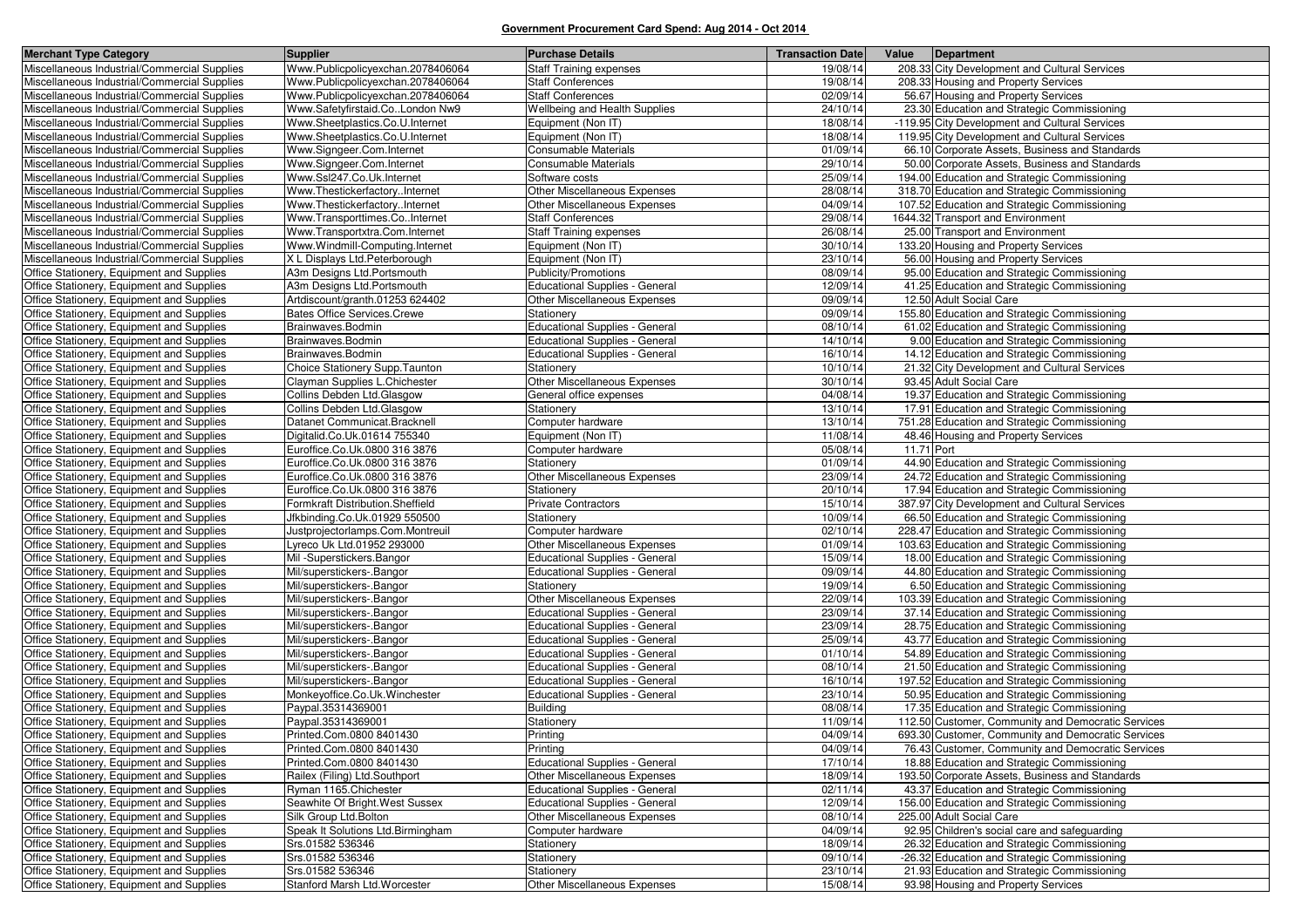| <b>Merchant Type Category</b>                                                          | <b>Supplier</b>                                          | <b>Purchase Details</b>                    | <b>Transaction Date</b> | Value | Department                                                        |
|----------------------------------------------------------------------------------------|----------------------------------------------------------|--------------------------------------------|-------------------------|-------|-------------------------------------------------------------------|
| Office Stationery, Equipment and Supplies                                              | Staples Uk.Fareham 091                                   | Stationery                                 | 15/09/14                |       | 7.24 City Development and Cultural Services                       |
| Office Stationery, Equipment and Supplies                                              | Staples Uk. Portsmouth                                   | Stationery                                 | 10/08/14                |       | 63.13 Housing and Property Services                               |
| Office Stationery, Equipment and Supplies                                              | Staples Uk.Portsmouth                                    | Other Miscellaneous Expenses               | 20/08/14                |       | 14.58 Education and Strategic Commissioning                       |
| Office Stationery, Equipment and Supplies                                              | Staples Uk. Portsmouth                                   | Stationery                                 | 25/08/14                |       | 138.77 Education and Strategic Commissioning                      |
| Office Stationery, Equipment and Supplies                                              | Staples Uk. Portsmouth                                   | <b>Educational Supplies - General</b>      | 28/08/14                |       | 12.48 Education and Strategic Commissioning                       |
| Office Stationery, Equipment and Supplies                                              | Staples Uk. Portsmouth                                   | Stationery                                 | 03/09/14                |       | 34.61 Education and Strategic Commissioning                       |
| Office Stationery, Equipment and Supplies                                              | Staples Uk. Portsmouth                                   | Stationery                                 | 03/09/14                |       | 18.85 Housing and Property Services                               |
| Office Stationery, Equipment and Supplies                                              | Staples Uk. Portsmouth                                   | Stationery                                 | 04/09/14                |       | 23.23 Children's social care and safeguarding                     |
| Office Stationery, Equipment and Supplies                                              | Staples Uk. Portsmouth                                   | Stationery                                 | 04/09/14                |       | 19.42 Education and Strategic Commissioning                       |
| Office Stationery, Equipment and Supplies                                              | Staples Uk. Portsmouth                                   | Stationery                                 | 04/09/14                |       | 53.45 Adult Social Care                                           |
| Office Stationery, Equipment and Supplies                                              | Staples Uk. Portsmouth                                   | Other Miscellaneous Expenses               | 04/09/14                |       | 5.99 Housing and Property Services                                |
| Office Stationery, Equipment and Supplies                                              | Staples Uk. Portsmouth                                   | Stationery                                 | 08/09/14                |       | 7.49 Education and Strategic Commissioning                        |
| Office Stationery, Equipment and Supplies                                              | Staples Uk. Portsmouth                                   | Other Miscellaneous Expenses               | 09/09/14                |       | 9.07 Children's social care and safeguarding                      |
| Office Stationery, Equipment and Supplies                                              | Staples Uk. Portsmouth                                   | Stationery                                 | 16/09/14                |       | 103.75 Education and Strategic Commissioning                      |
| Office Stationery, Equipment and Supplies                                              | Staples Uk. Portsmouth                                   | General office expenses                    | 16/09/14                |       | 51.65 Education and Strategic Commissioning                       |
| Office Stationery, Equipment and Supplies                                              | Staples Uk. Portsmouth                                   | Stationery                                 | 23/09/14                |       | 4.16 Children's social care and safeguarding                      |
| Office Stationery, Equipment and Supplies                                              | Staples Uk.Portsmouth                                    | Stationery                                 | 27/09/14                |       | 5.81 Education and Strategic Commissioning                        |
| Office Stationery, Equipment and Supplies                                              | Staples Uk. Portsmouth                                   | Other Miscellaneous Expenses               | 01/10/14                |       | 6.48 Children's social care and safeguarding                      |
| Office Stationery, Equipment and Supplies                                              | Staples Uk.Portsmouth                                    | Furniture                                  | 05/10/14                |       | 29.16 Education and Strategic Commissioning                       |
| Office Stationery, Equipment and Supplies                                              | Staples Uk.Portsmouth                                    | Stationery                                 | 08/10/14                |       | 28.32 Children's social care and safeguarding                     |
| Office Stationery, Equipment and Supplies                                              | Staples Uk. Portsmouth                                   | Stationery                                 | 21/10/14                |       | 21.24 Adult Social Care                                           |
| Office Stationery, Equipment and Supplies                                              | Staples Uk.Portsmouth                                    | Other Miscellaneous Expenses               | 30/10/14                |       | 18.32 Children's social care and safeguarding                     |
| Office Stationery, Equipment and Supplies                                              | Staples Uk.Portsmouth                                    | Other Miscellaneous Expenses               | 30/10/14                |       | 7.49 Children's social care and safeguarding                      |
| Office Stationery, Equipment and Supplies                                              | Supplies Team.01274 741111                               | Stationery                                 | 10/06/14                |       | 41.58 Adult Social Care                                           |
| Office Stationery, Equipment and Supplies                                              | Supplies Team.01274 741111                               | Stationery                                 | 18/06/14                |       | 15.64 Adult Social Care                                           |
| Office Stationery, Equipment and Supplies                                              | Supplies Team.01274 741111                               | Stationery                                 | 03/07/14                |       | 2.40 Education and Strategic Commissioning                        |
| Office Stationery, Equipment and Supplies                                              | Supplies Team.01274 741111                               | Stationery                                 | 08/07/14                |       | 6.00 Revenues and Benefits                                        |
| Office Stationery, Equipment and Supplies                                              | Supplies Team.01274 741111                               | Stationery                                 | 08/07/14                |       | 6.00 Revenues and Benefits                                        |
| Office Stationery, Equipment and Supplies                                              | Supplies Team.01274 741111                               | Stationery                                 | 15/07/14                |       | 6.52 Housing and Property Services                                |
| Office Stationery, Equipment and Supplies                                              | Supplies Team.01274 741111                               | Stationery                                 | 15/07/14                |       | 48.00 Information Services                                        |
| Office Stationery, Equipment and Supplies                                              | Supplies Team.01274 741111                               | Stationery                                 | 17/07/14                |       | 1.20 Housing and Property Services                                |
| Office Stationery, Equipment and Supplies                                              | Supplies Team.01274 741111                               | Stationery                                 | 17/07/14                |       | 3.15 Housing and Property Services                                |
| Office Stationery, Equipment and Supplies                                              | Supplies Team.01274 741111                               | Stationery                                 | 18/07/14                |       | 114.92 Education and Strategic Commissioning                      |
| Office Stationery, Equipment and Supplies                                              | Supplies Team.01274 741111                               | Stationery                                 | 21/07/14                |       | 1.34 Adult Social Care                                            |
| Office Stationery, Equipment and Supplies                                              | Supplies Team.01274 741111                               | Stationery                                 | 21/07/14                |       | 2.24 Adult Social Care                                            |
| Office Stationery, Equipment and Supplies                                              | Supplies Team.01274 741111                               | Stationery                                 | 22/07/14                |       | 2.32 Children's social care and safeguarding                      |
| Office Stationery, Equipment and Supplies                                              | Supplies Team.01274 741111                               | Stationery                                 | 22/07/14                |       | 6.23 Children's social care and safeguarding                      |
| Office Stationery, Equipment and Supplies                                              | Supplies Team.01274 741111                               | Stationery                                 | 22/07/14                |       | 9.00 Children's social care and safeguarding                      |
| Office Stationery, Equipment and Supplies                                              | Supplies Team.01274 741111                               | Stationery                                 | 28/07/14                |       | 15.90 Adult Social Care                                           |
| Office Stationery, Equipment and Supplies                                              | Supplies Team.01274 741111                               | Stationery                                 | 28/07/14                |       | 6.00 Adult Social Care                                            |
| Office Stationery, Equipment and Supplies                                              | Supplies Team.01274 741111                               | Stationery                                 | 30/07/14                |       | 1.20 Housing and Property Services                                |
| Office Stationery, Equipment and Supplies                                              | Supplies Team.01274 741111                               | Stationery                                 | 31/07/14                |       | 27.88 HR, Legal and Performance                                   |
| Office Stationery, Equipment and Supplies                                              | Supplies Team.01274 741111<br>Supplies Team.01274 741111 | Stationery                                 | 31/07/14                |       | 11.96 Adult Social Care                                           |
| Office Stationery, Equipment and Supplies                                              |                                                          | Stationery                                 | 31/07/14                |       | 31.33 HR, Legal and Performance<br>5.56 Finance                   |
| Office Stationery, Equipment and Supplies                                              | Supplies Team.01274 741111<br>Supplies Team.01274 741111 | Stationery<br>Stationerv                   | 31/07/14<br>31/07/14    |       |                                                                   |
| Office Stationery, Equipment and Supplies                                              |                                                          | Other Miscellaneous Expenses               | 31/07/14                |       | 3.27 Housing and Property Services<br>22.36 Adult Social Care     |
| Office Stationery, Equipment and Supplies<br>Office Stationery, Equipment and Supplies | Supplies Team.01274 741111                               |                                            | 31/07/14                |       | 2.92 Adult Social Care                                            |
|                                                                                        | Supplies Team.01274 741111                               | Other Miscellaneous Expenses               | 31/07/14                |       |                                                                   |
| Office Stationery, Equipment and Supplies<br>Office Stationery, Equipment and Supplies | Supplies Team.01274 741111<br>Supplies Team.01274 741111 | Stationery                                 | 31/07/14                |       | 18.27 Information Services<br>39.16 Housing and Property Services |
| Office Stationery, Equipment and Supplies                                              |                                                          | Stationery                                 |                         |       | 3.72 Housing and Property Services                                |
| Office Stationery, Equipment and Supplies                                              | Supplies Team.01274 741111<br>Supplies Team.01274 741111 | Stationery<br>Other Miscellaneous Expenses | 31/07/14<br>31/07/14    |       | 64.71 Education and Strategic Commissioning                       |
| Office Stationery, Equipment and Supplies                                              | Supplies Team.01274 741111                               | Other Miscellaneous Expenses               | 31/07/14                |       | 56.11 Education and Strategic Commissioning                       |
| Office Stationery, Equipment and Supplies                                              | Supplies Team.01274 741111                               | Stationery                                 | 01/08/14                |       | 24.00 Adult Social Care                                           |
| Office Stationery, Equipment and Supplies                                              | Supplies Team.01274 741111                               | Stationery                                 | 01/08/14                |       | 10.43 Corporate Assets, Business and Standards                    |
| Office Stationery, Equipment and Supplies                                              | Supplies Team.01274 741111                               | Stationery                                 | 01/08/14                |       | 7.65 Customer, Community and Democratic Services                  |
| Office Stationery, Equipment and Supplies                                              | Supplies Team.01274 741111                               | Stationery                                 | 01/08/14                |       | 123.00 Housing and Property Services                              |
| Office Stationery, Equipment and Supplies                                              | Supplies Team.01274 741111                               | Stationery                                 | 01/08/14                |       | 30.20 Adult Social Care                                           |
| Office Stationery, Equipment and Supplies                                              | Supplies Team.01274 741111                               | Stationery                                 | 01/08/14                |       | 21.97 Adult Social Care                                           |
| Office Stationery, Equipment and Supplies                                              | Supplies Team.01274 741111                               | Stationery                                 | 01/08/14                |       | 17.10 Adult Social Care                                           |
| Office Stationery, Equipment and Supplies                                              | Supplies Team.01274 741111                               | Stationery                                 | 01/08/14                |       | 6.24 Transport and Environment                                    |
|                                                                                        |                                                          |                                            |                         |       |                                                                   |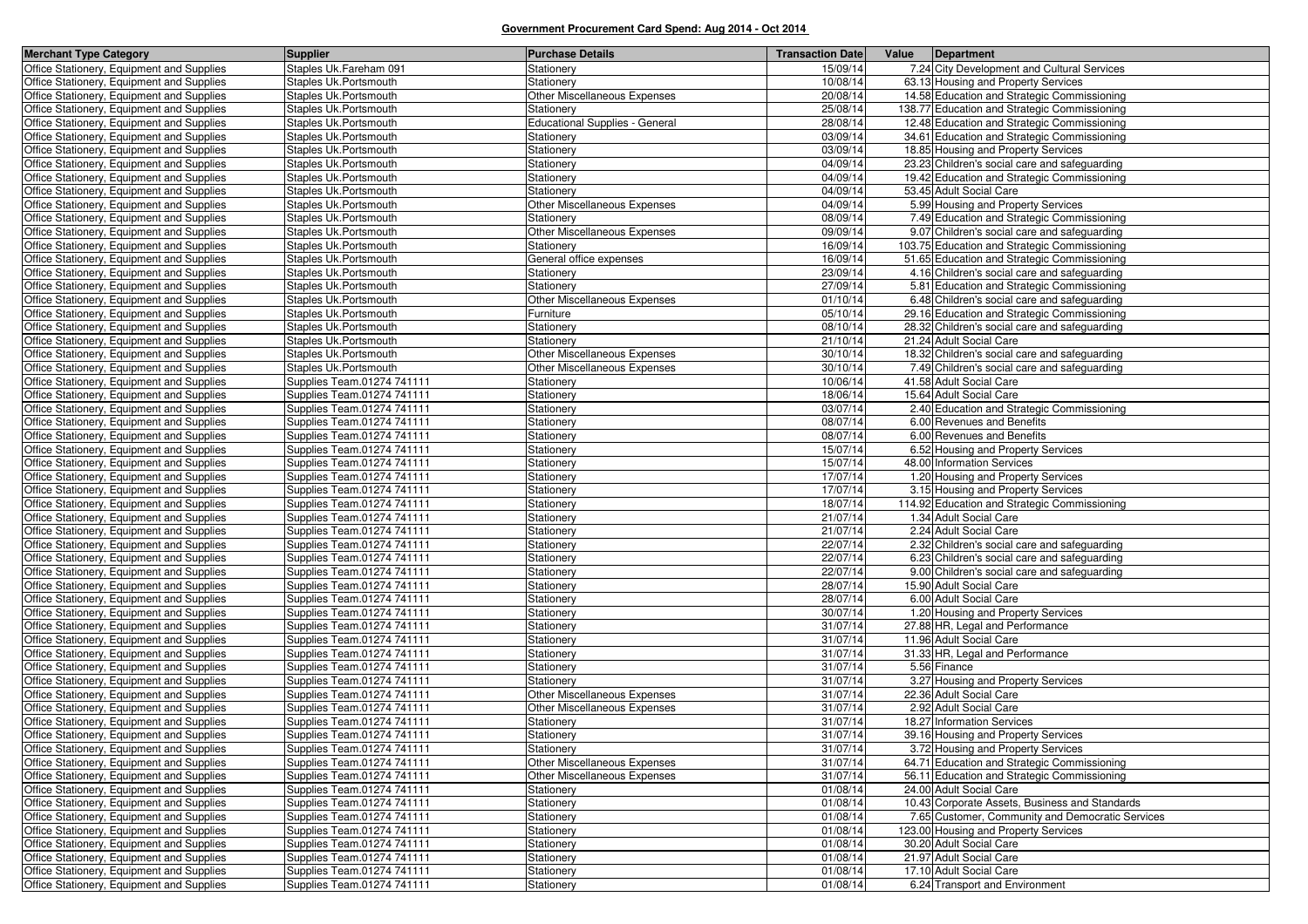| <b>Merchant Type Category</b>             | <b>Supplier</b>            | <b>Purchase Details</b>             | <b>Transaction Date</b> | Value<br>Department                                |
|-------------------------------------------|----------------------------|-------------------------------------|-------------------------|----------------------------------------------------|
| Office Stationery, Equipment and Supplies | Supplies Team.01274 741111 | Stationery                          | 01/08/14                | 11.74 Transport and Environment                    |
| Office Stationery, Equipment and Supplies | Supplies Team.01274 741111 | Stationery                          | 01/08/14                | 59.91 Customer, Community and Democratic Services  |
| Office Stationery, Equipment and Supplies | Supplies Team.01274 741111 | Stationery                          | 01/08/14                | 21.10 Customer, Community and Democratic Services  |
| Office Stationery, Equipment and Supplies | Supplies Team.01274 741111 | Stationery                          | 01/08/14                | -28.71 Adult Social Care                           |
| Office Stationery, Equipment and Supplies | Supplies Team.01274 741111 | Stationery                          | 01/08/14                | 9.77 Information Services                          |
| Office Stationery, Equipment and Supplies | Supplies Team.01274 741111 | Stationery                          | 01/08/14                | 29.50 Education and Strategic Commissioning        |
| Office Stationery, Equipment and Supplies | Supplies Team.01274 741111 | Stationery                          | 04/08/14                | 7.64 Adult Social Care                             |
| Office Stationery, Equipment and Supplies | Supplies Team.01274 741111 | Stationery                          | 04/08/14                | 122.95 Adult Social Care                           |
| Office Stationery, Equipment and Supplies | Supplies Team.01274 741111 | Stationery                          | 04/08/14                | 331.79 Housing and Property Services               |
| Office Stationery, Equipment and Supplies | Supplies Team.01274 741111 | Stationery                          | 04/08/14                | 7.95 Education and Strategic Commissioning         |
| Office Stationery, Equipment and Supplies | Supplies Team.01274 741111 | Stationery                          | 04/08/14                | 5.20 Adult Social Care                             |
| Office Stationery, Equipment and Supplies | Supplies Team.01274 741111 | Stationery                          | 04/08/14                | 61.12 Adult Social Care                            |
| Office Stationery, Equipment and Supplies | Supplies Team.01274 741111 | Stationery                          | 04/08/14                | 6.02 Finance                                       |
| Office Stationery, Equipment and Supplies | Supplies Team.01274 741111 | Stationery                          | 04/08/14                | 256.60 Housing and Property Services               |
| Office Stationery, Equipment and Supplies | Supplies Team.01274 741111 | Stationery                          | 05/08/14                | 66.80 Adult Social Care                            |
| Office Stationery, Equipment and Supplies | Supplies Team.01274 741111 | Stationery                          | 05/08/14                | 29.12 Adult Social Care                            |
| Office Stationery, Equipment and Supplies | Supplies Team.01274 741111 | Stationery                          | 05/08/14                | 88.29 Adult Social Care                            |
| Office Stationery, Equipment and Supplies | Supplies Team.01274 741111 | Stationery                          | 05/08/14                | 179.30 Adult Social Care                           |
| Office Stationery, Equipment and Supplies | Supplies Team.01274 741111 | Stationery                          | 05/08/14                | 102.03 Adult Social Care                           |
| Office Stationery, Equipment and Supplies | Supplies Team.01274 741111 | Stationery                          | 05/08/14                | 8.44 Adult Social Care                             |
| Office Stationery, Equipment and Supplies | Supplies Team.01274 741111 | Stationery                          | 05/08/14                | 73.48 Adult Social Care                            |
| Office Stationery, Equipment and Supplies | Supplies Team.01274 741111 | Stationery                          | 05/08/14                | 5.10 Adult Social Care                             |
| Office Stationery, Equipment and Supplies | Supplies Team.01274 741111 | Stationery                          | 05/08/14                | 2.10 Adult Social Care                             |
| Office Stationery, Equipment and Supplies | Supplies Team.01274 741111 | Stationery                          | 05/08/14                | 291.15 Housing and Property Services               |
| Office Stationery, Equipment and Supplies | Supplies Team.01274 741111 | Stationery                          | 05/08/14                | 433.47 Corporate Assets, Business and Standards    |
| Office Stationery, Equipment and Supplies | Supplies Team.01274 741111 | Stationery                          | 05/08/14                | 198.94 Customer, Community and Democratic Services |
| Office Stationery, Equipment and Supplies | Supplies Team.01274 741111 | Printing                            | 05/08/14                | 97.90 Port                                         |
| Office Stationery, Equipment and Supplies | Supplies Team.01274 741111 | Printing                            | 05/08/14                | 2.90 Port                                          |
| Office Stationery, Equipment and Supplies | Supplies Team.01274 741111 | Stationery                          | 05/08/14                | 9.91 Adult Social Care                             |
| Office Stationery, Equipment and Supplies | Supplies Team.01274 741111 | Stationery                          | 05/08/14                | 24.50 Housing and Property Services                |
| Office Stationery, Equipment and Supplies | Supplies Team.01274 741111 | Stationery                          | 05/08/14                | 57.62 Transport and Environment                    |
| Office Stationery, Equipment and Supplies | Supplies Team.01274 741111 | Stationery                          | 05/08/14                | 240.66 Transport and Environment                   |
| Office Stationery, Equipment and Supplies | Supplies Team.01274 741111 | Stationery                          | 05/08/14                | 522.90 Transport and Environment                   |
| Office Stationery, Equipment and Supplies | Supplies Team.01274 741111 | Stationery                          | 06/08/14                | 130.02 Adult Social Care                           |
| Office Stationery, Equipment and Supplies | Supplies Team.01274 741111 | Stationery                          | 06/08/14                | 2.81 Education and Strategic Commissioning         |
| Office Stationery, Equipment and Supplies | Supplies Team.01274 741111 | Stationery                          | 06/08/14                | 15.77 Adult Social Care                            |
| Office Stationery, Equipment and Supplies | Supplies Team.01274 741111 | Stationery                          | 06/08/14                | 10.15 Adult Social Care                            |
| Office Stationery, Equipment and Supplies | Supplies Team.01274 741111 | Other Miscellaneous Expenses        | 06/08/14                | 2.09 Housing and Property Services                 |
| Office Stationery, Equipment and Supplies | Supplies Team.01274 741111 | <b>Other Miscellaneous Expenses</b> | 06/08/14                | 44.69 Housing and Property Services                |
| Office Stationery, Equipment and Supplies | Supplies Team.01274 741111 | Stationery                          | 06/08/14                | 8.75 City Development and Cultural Services        |
| Office Stationery, Equipment and Supplies | Supplies Team.01274 741111 | Stationery                          | 06/08/14                | 2.15 City Development and Cultural Services        |
| Office Stationery, Equipment and Supplies | Supplies Team.01274 741111 | Stationery                          | 06/08/14                | 58.74 Information Services                         |
| Office Stationery, Equipment and Supplies | Supplies Team.01274 741111 | Hospitality                         | 07/08/14                | 5.30 HR, Legal and Performance                     |
| Office Stationery, Equipment and Supplies | Supplies Team.01274 741111 | Hospitality                         | 07/08/14                | 14.16 HR, Legal and Performance                    |
| Office Stationery, Equipment and Supplies | Supplies Team.01274 741111 | Stationery                          | 07/08/14                | 32.06 Adult Social Care                            |
| Office Stationery, Equipment and Supplies | Supplies Team.01274 741111 | Consumable Materials                | 07/08/14                | 73.14 Adult Social Care                            |
| Office Stationery, Equipment and Supplies | Supplies Team.01274 741111 | Stationery                          | 07/08/14                | 18.95 Education and Strategic Commissioning        |
| Office Stationery, Equipment and Supplies | Supplies Team.01274 741111 | Stationery                          | 07/08/14                | 33.45 Customer, Community and Democratic Services  |
| Office Stationery, Equipment and Supplies | Supplies Team.01274 741111 | Stationery                          | 07/08/14                | 27.08 Housing and Property Services                |
| Office Stationery, Equipment and Supplies | Supplies Team.01274 741111 | Stationery                          | 07/08/14                | 7.95 Education and Strategic Commissioning         |
| Office Stationery, Equipment and Supplies | Supplies Team.01274 741111 | <b>Other Miscellaneous Expenses</b> | 07/08/14                | 12.04 Adult Social Care                            |
| Office Stationery, Equipment and Supplies | Supplies Team.01274 741111 | Stationery                          | 08/08/14                | 137.22 Housing and Property Services               |
| Office Stationery, Equipment and Supplies | Supplies Team.01274 741111 | Stationery                          | 11/08/14                | 1.62 Housing and Property Services                 |
| Office Stationery, Equipment and Supplies | Supplies Team.01274 741111 | Stationery                          | 11/08/14                | 10.74 HR, Legal and Performance                    |
| Office Stationery, Equipment and Supplies | Supplies Team.01274 741111 | Stationery                          | 11/08/14                | 8.50 Education and Strategic Commissioning         |
| Office Stationery, Equipment and Supplies | Supplies Team.01274 741111 | Stationery                          | 11/08/14                | 303.71 Adult Social Care                           |
| Office Stationery, Equipment and Supplies | Supplies Team.01274 741111 | Stationery                          | 11/08/14                | 56.55 Adult Social Care                            |
| Office Stationery, Equipment and Supplies | Supplies Team.01274 741111 | Stationery                          | 11/08/14                | 32.77 Health, Safety and Licensing                 |
| Office Stationery, Equipment and Supplies | Supplies Team.01274 741111 | Stationery                          | 11/08/14                | 16.70 Adult Social Care                            |
| Office Stationery, Equipment and Supplies | Supplies Team.01274 741111 | Stationery                          | 11/08/14                | 25.51 Adult Social Care                            |
| Office Stationery, Equipment and Supplies | Supplies Team.01274 741111 | Stationery                          | 11/08/14                | 33.25 Housing and Property Services                |
|                                           |                            |                                     |                         |                                                    |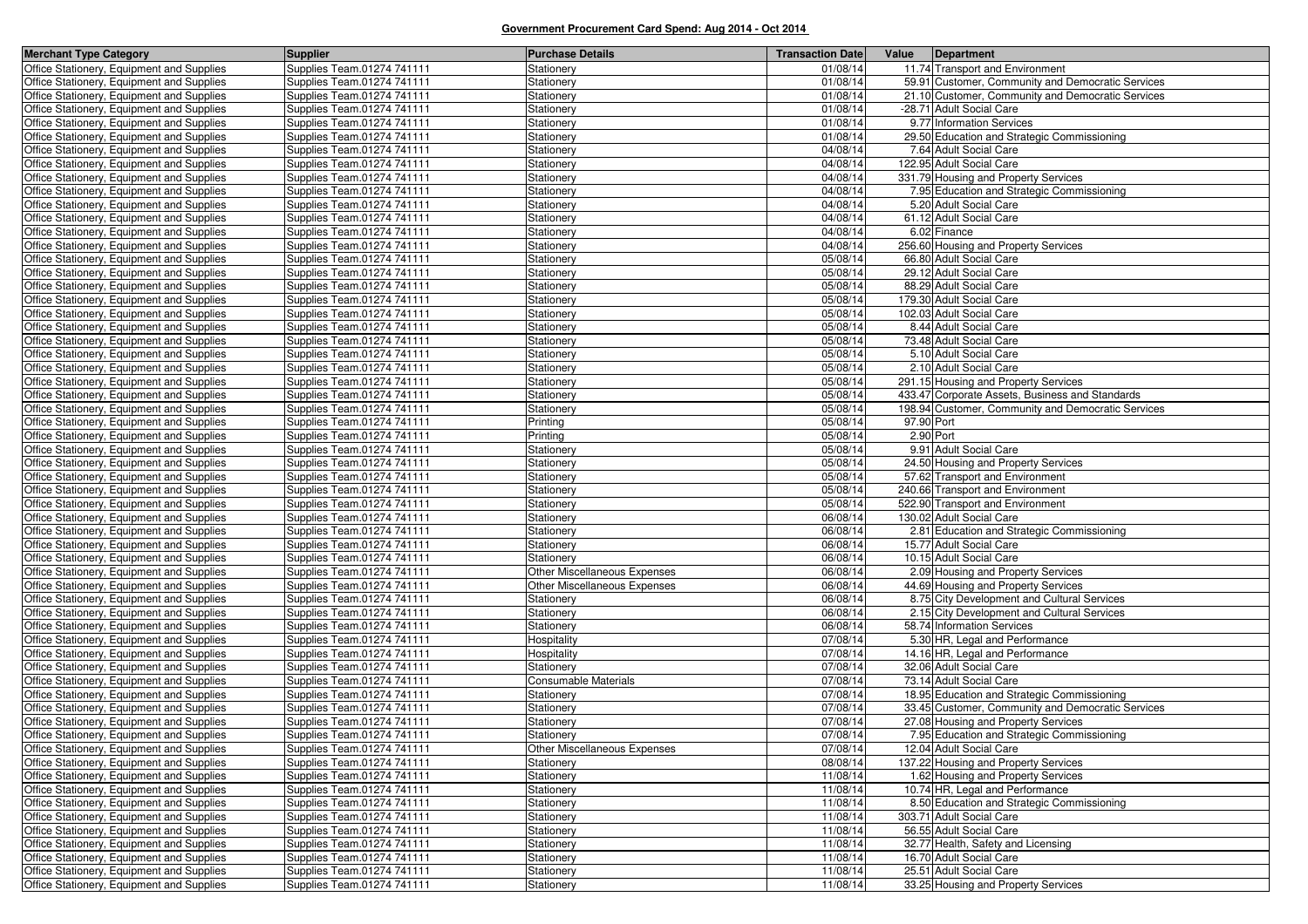| <b>Merchant Type Category</b>                                                          | <b>Supplier</b>                                          | <b>Purchase Details</b>                    | <b>Transaction Date</b> | Value | Department                                                                                      |
|----------------------------------------------------------------------------------------|----------------------------------------------------------|--------------------------------------------|-------------------------|-------|-------------------------------------------------------------------------------------------------|
| Office Stationery, Equipment and Supplies                                              | Supplies Team.01274 741111                               | Stationery                                 | 11/08/14                |       | 8.64 Corporate Assets, Business and Standards                                                   |
| Office Stationery, Equipment and Supplies                                              | Supplies Team.01274 741111                               | Other Miscellaneous Expenses               | 11/08/14                |       | -2.92 Adult Social Care                                                                         |
| Office Stationery, Equipment and Supplies                                              | Supplies Team.01274 741111                               | Stationery                                 | 11/08/14                |       | 157.68 Corporate Assets, Business and Standards                                                 |
| Office Stationery, Equipment and Supplies                                              | Supplies Team.01274 741111                               | Stationery                                 | 11/08/14                |       | 11.68 Health, Safety and Licensing                                                              |
| Office Stationery, Equipment and Supplies                                              | Supplies Team.01274 741111                               | Stationery                                 | 11/08/14                |       | 123.76 Health, Safety and Licensing                                                             |
| Office Stationery, Equipment and Supplies                                              | Supplies Team.01274 741111                               | General office expenses                    | 11/08/14                |       | -26.41 Customer, Community and Democratic Services                                              |
| Office Stationery, Equipment and Supplies                                              | Supplies Team.01274 741111                               | Stationery                                 | 11/08/14                |       | 13.38 Finance                                                                                   |
| Office Stationery, Equipment and Supplies                                              | Supplies Team.01274 741111                               | Stationery                                 | 11/08/14                |       | 25.21 Housing and Property Services                                                             |
| Office Stationery, Equipment and Supplies                                              | Supplies Team.01274 741111                               | Stationery                                 | 11/08/14                |       | 1.40 Housing and Property Services                                                              |
| Office Stationery, Equipment and Supplies                                              | Supplies Team.01274 741111                               | Other Miscellaneous Expenses               | 11/08/14                |       | 2.80 Housing and Property Services                                                              |
| Office Stationery, Equipment and Supplies                                              | Supplies Team.01274 741111                               | Stationery                                 | 12/08/14                |       | 72.52 Adult Social Care                                                                         |
| Office Stationery, Equipment and Supplies                                              | Supplies Team.01274 741111                               | Stationery                                 | 12/08/14                |       | 34.40 Education and Strategic Commissioning                                                     |
| Office Stationery, Equipment and Supplies                                              | Supplies Team.01274 741111                               | Stationery                                 | 12/08/14                |       | 142.96 Housing and Property Services                                                            |
| Office Stationery, Equipment and Supplies                                              | Supplies Team.01274 741111                               | Stationery                                 | 12/08/14                |       | 40.95 Adult Social Care                                                                         |
| Office Stationery, Equipment and Supplies                                              | Supplies Team.01274 741111                               | Stationery                                 | 12/08/14                |       | 8.03 Adult Social Care                                                                          |
| Office Stationery, Equipment and Supplies                                              | Supplies Team.01274 741111                               | Stationery                                 | 12/08/14                |       | 8.11 Corporate Assets, Business and Standards                                                   |
| Office Stationery, Equipment and Supplies                                              | Supplies Team.01274 741111                               | Stationery                                 | 12/08/14                |       | 121.50 Adult Social Care                                                                        |
| Office Stationery, Equipment and Supplies                                              | Supplies Team.01274 741111                               | Stationery                                 | 12/08/14                |       | 13.14 Adult Social Care                                                                         |
| Office Stationery, Equipment and Supplies                                              | Supplies Team.01274 741111                               | Stationery                                 | 12/08/14                |       | 34.90 Customer, Community and Democratic Services                                               |
| Office Stationery, Equipment and Supplies                                              | Supplies Team.01274 741111                               | Stationery                                 | 12/08/14                |       | 8.92 Customer, Community and Democratic Services                                                |
| Office Stationery, Equipment and Supplies                                              | Supplies Team.01274 741111                               | Stationery                                 | 12/08/14                |       | 53.60 Transport and Environment                                                                 |
| Office Stationery, Equipment and Supplies                                              | Supplies Team.01274 741111                               | Stationery                                 | 12/08/14                |       | 39.32 Transport and Environment                                                                 |
| Office Stationery, Equipment and Supplies                                              | Supplies Team.01274 741111                               | <b>Stationery</b>                          | 12/08/14                |       | 10.69 Transport and Environment                                                                 |
| Office Stationery, Equipment and Supplies                                              | Supplies Team.01274 741111                               | Stationery                                 | 12/08/14                |       | 13.36 Transport and Environment                                                                 |
| Office Stationery, Equipment and Supplies                                              | Supplies Team.01274 741111                               | Stationery                                 | 12/08/14                |       | 2.67 Transport and Environment                                                                  |
| Office Stationery, Equipment and Supplies                                              | Supplies Team.01274 741111                               | Stationery                                 | 12/08/14                |       | 114.92 Education and Strategic Commissioning                                                    |
| Office Stationery, Equipment and Supplies                                              | Supplies Team.01274 741111                               | Stationery                                 | 12/08/14                |       | 134.19 Transport and Environment                                                                |
| Office Stationery, Equipment and Supplies                                              | Supplies Team.01274 741111                               | Stationery                                 | 13/08/14                |       | 113.56 Children's social care and safeguarding                                                  |
| Office Stationery, Equipment and Supplies                                              | Supplies Team.01274 741111                               | Stationery                                 | 13/08/14                |       | 7.84 Corporate Assets, Business and Standards                                                   |
| Office Stationery, Equipment and Supplies                                              | Supplies Team.01274 741111                               | Stationery                                 | 13/08/14                |       | -7.38 HR, Legal and Performance                                                                 |
| Office Stationery, Equipment and Supplies                                              | Supplies Team.01274 741111                               | Stationery                                 | 13/08/14                |       | 5.40 Education and Strategic Commissioning                                                      |
| Office Stationery, Equipment and Supplies                                              | Supplies Team.01274 741111                               | Cleaning materials                         | 13/08/14                |       | 3.85 Education and Strategic Commissioning                                                      |
| Office Stationery, Equipment and Supplies                                              | Supplies Team.01274 741111                               | <b>Wellbeing and Health Supplies</b>       | 13/08/14                |       | 66.02 Education and Strategic Commissioning                                                     |
| Office Stationery, Equipment and Supplies                                              | Supplies Team.01274 741111                               | <b>Stationery</b>                          | 13/08/14                |       | 19.88 Education and Strategic Commissioning                                                     |
| Office Stationery, Equipment and Supplies                                              | Supplies Team.01274 741111                               | Stationery                                 | 13/08/14                |       | 44.48 Corporate Assets, Business and Standards                                                  |
| Office Stationery, Equipment and Supplies                                              | Supplies Team.01274 741111                               | Stationery                                 | 13/08/14                |       | 2.65 Adult Social Care                                                                          |
| Office Stationery, Equipment and Supplies                                              | Supplies Team.01274 741111                               | Stationery                                 | 13/08/14                |       | 78.00 Children's social care and safeguarding                                                   |
| Office Stationery, Equipment and Supplies                                              | Supplies Team.01274 741111                               | Stationery                                 | 13/08/14                |       | 123.12 Children's social care and safeguarding                                                  |
| Office Stationery, Equipment and Supplies                                              | Supplies Team.01274 741111                               | Stationery                                 | 13/08/14<br>13/08/14    |       | 3.29 Children's social care and safeguarding                                                    |
| Office Stationery, Equipment and Supplies                                              | Supplies Team.01274 741111                               | Stationery                                 |                         |       | 99.48 Children's social care and safeguarding                                                   |
| Office Stationery, Equipment and Supplies                                              | Supplies Team.01274 741111<br>Supplies Team.01274 741111 | Stationery                                 | 13/08/14<br>13/08/14    |       | 106.14 Children's social care and safeguarding<br>10.18 Children's social care and safeguarding |
| Office Stationery, Equipment and Supplies                                              |                                                          | Stationery                                 | 13/08/14                |       |                                                                                                 |
| Office Stationery, Equipment and Supplies<br>Office Stationery, Equipment and Supplies | Supplies Team.01274 741111<br>Supplies Team.01274 741111 | Other Miscellaneous Expenses<br>Stationery | 14/08/14                |       | 93.16 Education and Strategic Commissioning<br>98.31 Housing and Property Services              |
| Office Stationery, Equipment and Supplies                                              | Supplies Team.01274 741111                               |                                            | 14/08/14                |       | 55.20 Adult Social Care                                                                         |
| Office Stationery, Equipment and Supplies                                              | Supplies Team.01274 741111                               | Stationery<br>Stationery                   | 14/08/14                |       | -30.20 Adult Social Care                                                                        |
| Office Stationery, Equipment and Supplies                                              | Supplies Team.01274 741111                               | Stationery                                 | 14/08/14                |       | -6.68 Education and Strategic Commissioning                                                     |
| Office Stationery, Equipment and Supplies                                              | Supplies Team.01274 741111                               | Stationery                                 | 14/08/14                |       | 11.96 Education and Strategic Commissioning                                                     |
| Office Stationery, Equipment and Supplies                                              | Supplies Team.01274 741111                               | Stationery                                 | 14/08/14                |       | 37.68 Housing and Property Services                                                             |
| Office Stationery, Equipment and Supplies                                              | Supplies Team.01274 741111                               | Stationery                                 | 14/08/14                |       | 375.13 Adult Social Care                                                                        |
| Office Stationery, Equipment and Supplies                                              | Supplies Team.01274 741111                               | Stationery                                 | 14/08/14                |       | 26.93 Housing and Property Services                                                             |
| Office Stationery, Equipment and Supplies                                              | Supplies Team.01274 741111                               | Stationery                                 | 14/08/14                |       | 2.95 Corporate Assets, Business and Standards                                                   |
| Office Stationery, Equipment and Supplies                                              | Supplies Team.01274 741111                               | <b>Building</b>                            | 14/08/14                |       | 22.27 Housing and Property Services                                                             |
| Office Stationery, Equipment and Supplies                                              | Supplies Team.01274 741111                               | Stationery                                 | 14/08/14                |       | 22.66 Education and Strategic Commissioning                                                     |
| Office Stationery, Equipment and Supplies                                              | Supplies Team.01274 741111                               | Stationery                                 | 14/08/14                |       | 8.28 Adult Social Care                                                                          |
| Office Stationery, Equipment and Supplies                                              | Supplies Team.01274 741111                               | Stationery                                 | 14/08/14                |       | 100.45 Adult Social Care                                                                        |
| Office Stationery, Equipment and Supplies                                              | Supplies Team.01274 741111                               | Stationery                                 | 14/08/14                |       | 0.12 Adult Social Care                                                                          |
| Office Stationery, Equipment and Supplies                                              | Supplies Team.01274 741111                               | Stationery                                 | 14/08/14                |       | 23.64 Solent LEP                                                                                |
| Office Stationery, Equipment and Supplies                                              | Supplies Team.01274 741111                               | Stationery                                 | 14/08/14                |       | 70.00 Children's social care and safeguarding                                                   |
| Office Stationery, Equipment and Supplies                                              | Supplies Team.01274 741111                               | Other Miscellaneous Expenses               | 14/08/14                |       | 371.01 Education and Strategic Commissioning                                                    |
| Office Stationery, Equipment and Supplies                                              | Supplies Team.01274 741111                               | Stationery                                 | 15/08/14                |       | 13.36 Children's social care and safeguarding                                                   |
|                                                                                        |                                                          |                                            |                         |       |                                                                                                 |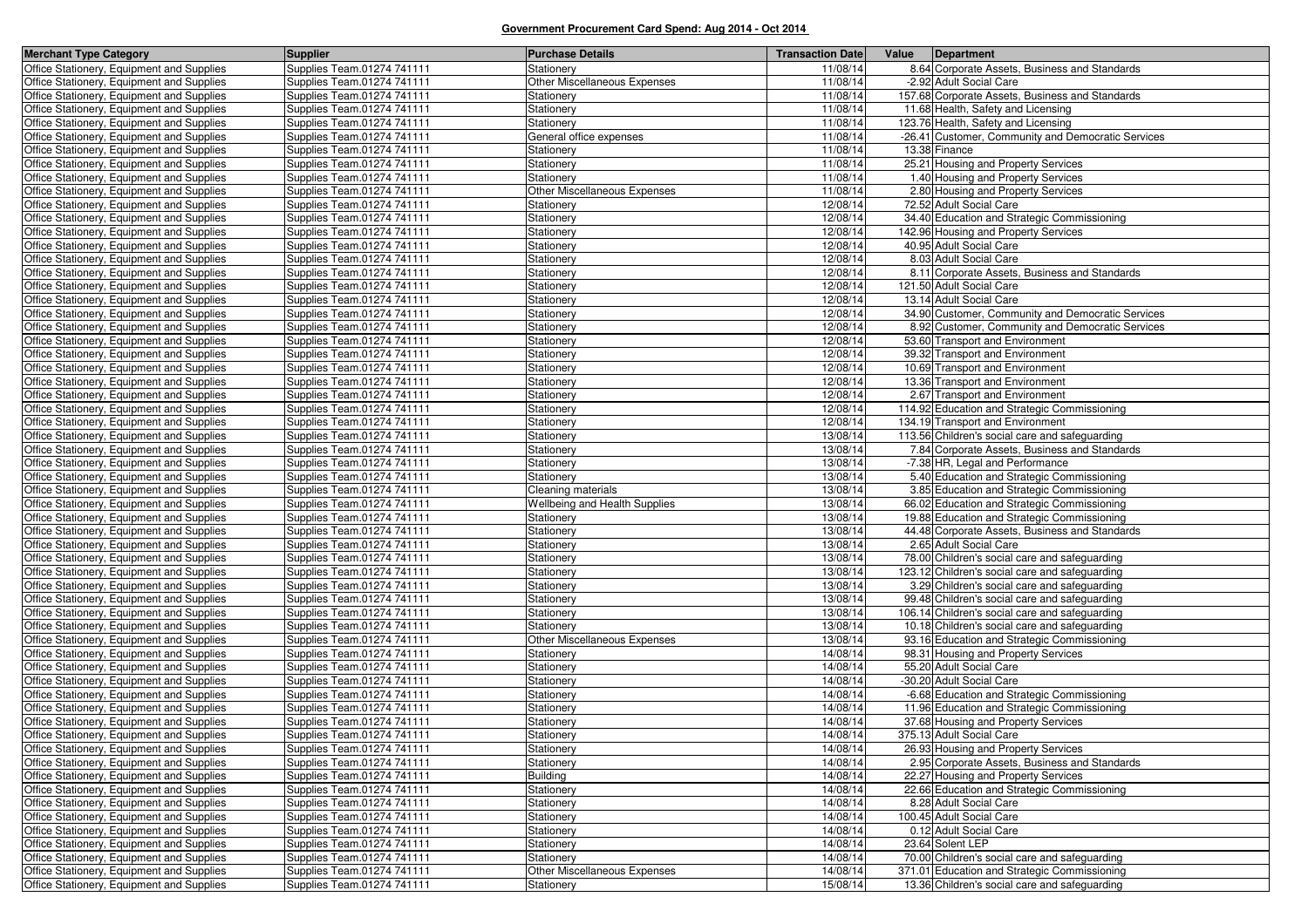| <b>Merchant Type Category</b>             | <b>Supplier</b>            | <b>Purchase Details</b>             | <b>Transaction Date</b> | Value<br>Department                            |
|-------------------------------------------|----------------------------|-------------------------------------|-------------------------|------------------------------------------------|
| Office Stationery, Equipment and Supplies | Supplies Team.01274 741111 | Stationery                          | 15/08/14                | 13.62 Education and Strategic Commissioning    |
| Office Stationery, Equipment and Supplies | Supplies Team.01274 741111 | Stationery                          | 15/08/14                | 111.47 City Development and Cultural Services  |
| Office Stationery, Equipment and Supplies | Supplies Team.01274 741111 | Other Miscellaneous Expenses        | 15/08/14                | 53.01 Housing and Property Services            |
| Office Stationery, Equipment and Supplies | Supplies Team.01274 741111 | Stationery                          | 15/08/14                | 32.40 Children's social care and safeguarding  |
| Office Stationery, Equipment and Supplies | Supplies Team.01274 741111 | Stationery                          | 15/08/14                | 162.10 Children's social care and safeguarding |
| Office Stationery, Equipment and Supplies | Supplies Team.01274 741111 | Stationery                          | 18/08/14                | 54.67 Housing and Property Services            |
| Office Stationery, Equipment and Supplies | Supplies Team.01274 741111 | Stationery                          | 18/08/14                | 26.21 Finance                                  |
| Office Stationery, Equipment and Supplies | Supplies Team.01274 741111 | <b>Stationery</b>                   | 18/08/14                | 27.31 Finance                                  |
| Office Stationery, Equipment and Supplies | Supplies Team.01274 741111 | Equipment (Non IT)                  | 18/08/14                | 90.55 City Development and Cultural Services   |
| Office Stationery, Equipment and Supplies | Supplies Team.01274 741111 | Stationery                          | 18/08/14                | 30.60 Housing and Property Services            |
| Office Stationery, Equipment and Supplies | Supplies Team.01274 741111 | Stationery                          | 18/08/14                | 17.80 Housing and Property Services            |
| Office Stationery, Equipment and Supplies | Supplies Team.01274 741111 | Stationery                          | 18/08/14                | 206.73 Public Health                           |
| Office Stationery, Equipment and Supplies | Supplies Team.01274 741111 | Stationery                          | 18/08/14                | 21.35 Finance                                  |
| Office Stationery, Equipment and Supplies | Supplies Team.01274 741111 | Stationery                          | 18/08/14                | 6.74 Housing and Property Services             |
| Office Stationery, Equipment and Supplies | Supplies Team.01274 741111 | Stationery                          | 18/08/14                | 46.25 Housing and Property Services            |
| Office Stationery, Equipment and Supplies | Supplies Team.01274 741111 | Stationery                          | 19/08/14                | 4.40 Housing and Property Services             |
| Office Stationery, Equipment and Supplies | Supplies Team.01274 741111 | Stationery                          | 19/08/14                | 212.67 Housing and Property Services           |
| Office Stationery, Equipment and Supplies | Supplies Team.01274 741111 | Stationery                          | 19/08/14                | 15.72 Adult Social Care                        |
| Office Stationery, Equipment and Supplies | Supplies Team.01274 741111 | Stationery                          | 19/08/14                | 24.76 Housing and Property Services            |
| Office Stationery, Equipment and Supplies | Supplies Team.01274 741111 | Other Miscellaneous Expenses        | 19/08/14                | 76.13 Housing and Property Services            |
| Office Stationery, Equipment and Supplies | Supplies Team.01274 741111 | Stationery                          | 19/08/14                | 29.67 Education and Strategic Commissioning    |
| Office Stationery, Equipment and Supplies | Supplies Team.01274 741111 | Stationery                          | 19/08/14                | 125.55 Housing and Property Services           |
| Office Stationery, Equipment and Supplies | Supplies Team.01274 741111 | Stationery                          | 20/08/14                | 8.44 Transport and Environment                 |
| Office Stationery, Equipment and Supplies | Supplies Team.01274 741111 | Stationery                          | 20/08/14                | 9.79 Transport and Environment                 |
| Office Stationery, Equipment and Supplies | Supplies Team.01274 741111 | Stationery                          | 20/08/14                | 0.94 Transport and Environment                 |
| Office Stationery, Equipment and Supplies | Supplies Team.01274 741111 | Stationery                          | 20/08/14                | 3.77 Transport and Environment                 |
| Office Stationery, Equipment and Supplies | Supplies Team.01274 741111 | Stationery                          | 20/08/14                | 11.72 City Development and Cultural Services   |
| Office Stationery, Equipment and Supplies | Supplies Team.01274 741111 | Stationery                          | 20/08/14                | 13.12 Adult Social Care                        |
| Office Stationery, Equipment and Supplies | Supplies Team.01274 741111 | Stationery                          | 20/08/14                | 17.10 Adult Social Care                        |
| Office Stationery, Equipment and Supplies | Supplies Team.01274 741111 | Stationery                          | 20/08/14                | 50.27 Housing and Property Services            |
| Office Stationery, Equipment and Supplies | Supplies Team.01274 741111 | Stationery                          | 20/08/14                | 9.30 Housing and Property Services             |
| Office Stationery, Equipment and Supplies | Supplies Team.01274 741111 | Stationery                          | 20/08/14                | 12.48 Public Health                            |
| Office Stationery, Equipment and Supplies | Supplies Team.01274 741111 | Stationery                          | 20/08/14                | 0.96 Housing and Property Services             |
| Office Stationery, Equipment and Supplies | Supplies Team.01274 741111 | Stationery                          | 20/08/14                | 43.85 Housing and Property Services            |
| Office Stationery, Equipment and Supplies | Supplies Team.01274 741111 | Stationery                          | 20/08/14                | -114.92 Education and Strategic Commissioning  |
| Office Stationery, Equipment and Supplies | Supplies Team.01274 741111 | Other Miscellaneous Expenses        | 20/08/14                | 16.20 Education and Strategic Commissioning    |
| Office Stationery, Equipment and Supplies | Supplies Team.01274 741111 | <b>Other Miscellaneous Expenses</b> | 20/08/14                | 45.00 Education and Strategic Commissioning    |
| Office Stationery, Equipment and Supplies | Supplies Team.01274 741111 | Stationery                          | 21/08/14                | 1.88 Adult Social Care                         |
| Office Stationery, Equipment and Supplies | Supplies Team.01274 741111 | Stationery                          | 21/08/14                | 2.49 HR, Legal and Performance                 |
| Office Stationery, Equipment and Supplies | Supplies Team.01274 741111 | Stationery                          | 21/08/14                | 159.71 Adult Social Care                       |
| Office Stationery, Equipment and Supplies | Supplies Team.01274 741111 | Stationery                          | 21/08/14                | 123.95 Adult Social Care                       |
| Office Stationery, Equipment and Supplies | Supplies Team.01274 741111 | Stationery                          | 21/08/14                | 90.07 Housing and Property Services            |
| Office Stationery, Equipment and Supplies | Supplies Team.01274 741111 | Stationery                          | 21/08/14                | 72.22 Finance                                  |
| Office Stationery, Equipment and Supplies | Supplies Team.01274 741111 | Stationery                          | 22/08/14                | 3.34 Housing and Property Services             |
| Office Stationery, Equipment and Supplies | Supplies Team.01274 741111 | <b>Stationery</b>                   | 22/08/14                | 6.68 Children's social care and safeguarding   |
| Office Stationery, Equipment and Supplies | Supplies Team.01274 741111 | Stationery                          | 22/08/14                | 39.15 Housing and Property Services            |
| Office Stationery, Equipment and Supplies | Supplies Team.01274 741111 | Stationery                          | 22/08/14                | 23.55 Education and Strategic Commissioning    |
| Office Stationery, Equipment and Supplies | Supplies Team.01274 741111 | <b>Stationery</b>                   | 22/08/14                | 94.47 Solent LEP                               |
| Office Stationery, Equipment and Supplies | Supplies Team.01274 741111 | Stationery                          | 22/08/14                | 290.20 Children's social care and safeguarding |
| Office Stationery, Equipment and Supplies | Supplies Team.01274 741111 | Stationery                          | 22/08/14                | 183.04 Children's social care and safeguarding |
| Office Stationery, Equipment and Supplies | Supplies Team.01274 741111 | Other Miscellaneous Expenses        | 22/08/14                | 6.02 Adult Social Care                         |
| Office Stationery, Equipment and Supplies | Supplies Team.01274 741111 | Stationery                          | 26/08/14                | 30.00 Housing and Property Services            |
| Office Stationery, Equipment and Supplies | Supplies Team.01274 741111 | Stationery                          | 26/08/14                | 16.70 Housing and Property Services            |
| Office Stationery, Equipment and Supplies | Supplies Team.01274 741111 | Stationery                          | 26/08/14                | 10.23 Housing and Property Services            |
| Office Stationery, Equipment and Supplies | Supplies Team.01274 741111 | Stationery                          | 26/08/14                | 5.78 HR, Legal and Performance                 |
| Office Stationery, Equipment and Supplies | Supplies Team.01274 741111 | Stationery                          | 26/08/14                | 159.49 HR, Legal and Performance               |
| Office Stationery, Equipment and Supplies | Supplies Team.01274 741111 | Stationery                          | 26/08/14                | 34.65 Housing and Property Services            |
| Office Stationery, Equipment and Supplies | Supplies Team.01274 741111 | Stationery                          | 26/08/14                | 51.20 Housing and Property Services            |
| Office Stationery, Equipment and Supplies | Supplies Team.01274 741111 | Stationery                          | 26/08/14                | 18.07 Housing and Property Services            |
| Office Stationery, Equipment and Supplies | Supplies Team.01274 741111 | Stationery                          | 26/08/14                | 10.64 Health, Safety and Licensing             |
| Office Stationery, Equipment and Supplies | Supplies Team.01274 741111 | Stationery                          | 26/08/14                | 13.61 Housing and Property Services            |
|                                           |                            |                                     |                         |                                                |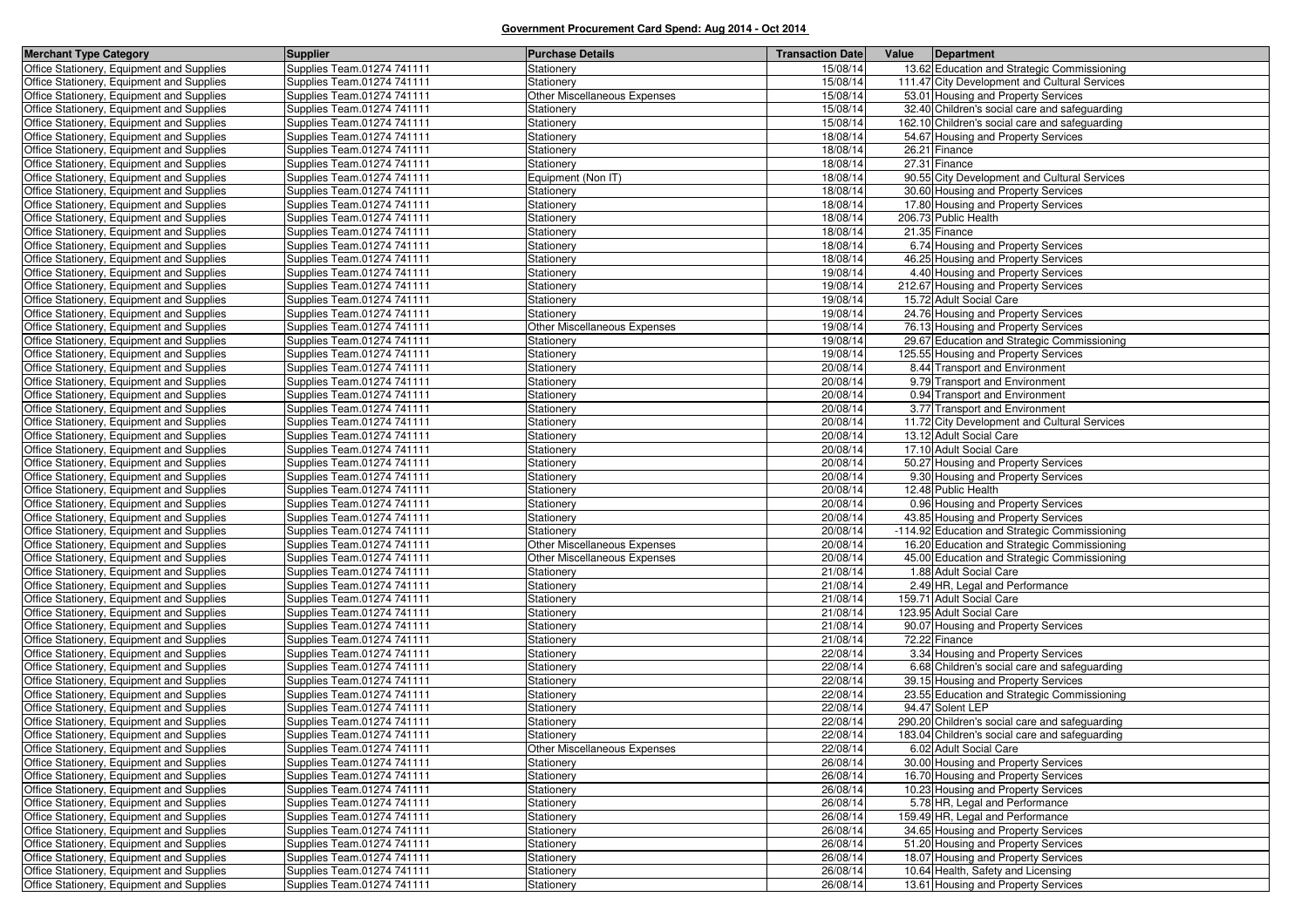| <b>Merchant Type Category</b>                                                          | <b>Supplier</b>                                          | <b>Purchase Details</b>      | <b>Transaction Date</b> | Value<br>Department                                                                         |
|----------------------------------------------------------------------------------------|----------------------------------------------------------|------------------------------|-------------------------|---------------------------------------------------------------------------------------------|
| Office Stationery, Equipment and Supplies                                              | Supplies Team.01274 741111                               | Stationery                   | 26/08/14                | 35.56 Education and Strategic Commissioning                                                 |
| Office Stationery, Equipment and Supplies                                              | Supplies Team.01274 741111                               | Stationery                   | 26/08/14                | 10.34 Information Services                                                                  |
| Office Stationery, Equipment and Supplies                                              | Supplies Team.01274 741111                               | Stationery                   | 26/08/14                | 0.50 Information Services                                                                   |
| Office Stationery, Equipment and Supplies                                              | Supplies Team.01274 741111                               | Catering supplies            | 26/08/14                | 38.10 Adult Social Care                                                                     |
| Office Stationery, Equipment and Supplies                                              | Supplies Team.01274 741111                               | Other Miscellaneous Expenses | 27/08/14                | 92.40 Adult Social Care                                                                     |
| Office Stationery, Equipment and Supplies                                              | Supplies Team.01274 741111                               | Stationery                   | 27/08/14                | 63.92 Customer, Community and Democratic Services                                           |
| Office Stationery, Equipment and Supplies                                              | Supplies Team.01274 741111                               | Stationery                   | 27/08/14                | 3.34 Housing and Property Services                                                          |
| Office Stationery, Equipment and Supplies                                              | Supplies Team.01274 741111                               | Stationery                   | 27/08/14                | 12.24 Housing and Property Services                                                         |
| Office Stationery, Equipment and Supplies                                              | Supplies Team.01274 741111                               | Stationery                   | 27/08/14                | 61.80 Housing and Property Services                                                         |
| Office Stationery, Equipment and Supplies                                              | Supplies Team.01274 741111                               | Stationery                   | 27/08/14                | -0.99 Housing and Property Services                                                         |
| Office Stationery, Equipment and Supplies                                              | Supplies Team.01274 741111                               | Stationery                   | 27/08/14                | 31.13 Adult Social Care                                                                     |
| Office Stationery, Equipment and Supplies                                              | Supplies Team.01274 741111                               | Catering supplies            | 27/08/14                | 28.74 Children's social care and safeguarding                                               |
| Office Stationery, Equipment and Supplies                                              | Supplies Team.01274 741111                               | Stationery                   | 27/08/14                | 44.48 Housing and Property Services                                                         |
| Office Stationery, Equipment and Supplies                                              | Supplies Team.01274 741111                               | Stationery                   | 27/08/14                | 257.13 Adult Social Care                                                                    |
| Office Stationery, Equipment and Supplies                                              | Supplies Team.01274 741111                               | Stationery                   | 27/08/14                | 8.97 Education and Strategic Commissioning                                                  |
| Office Stationery, Equipment and Supplies                                              | Supplies Team.01274 741111                               | Stationery                   | 27/08/14                | 4.99 Information Services                                                                   |
| Office Stationery, Equipment and Supplies                                              | Supplies Team.01274 741111                               | Stationery                   | 27/08/14                | 4.21 Housing and Property Services                                                          |
| Office Stationery, Equipment and Supplies                                              | Supplies Team.01274 741111                               | Stationery                   | 27/08/14                | 62.60 Housing and Property Services                                                         |
| Office Stationery, Equipment and Supplies                                              | Supplies Team.01274 741111                               | Catering supplies            | 28/08/14                | 12.37 Children's social care and safeguarding                                               |
| Office Stationery, Equipment and Supplies                                              | Supplies Team.01274 741111                               | Stationery                   | 28/08/14                | 17.16 Customer, Community and Democratic Services                                           |
| Office Stationery, Equipment and Supplies                                              | Supplies Team.01274 741111                               | Stationery                   | 28/08/14                | 2.99 Finance                                                                                |
| Office Stationery, Equipment and Supplies                                              | Supplies Team.01274 741111                               | Equipment (Non IT)           | 28/08/14                | 16.82 Adult Social Care                                                                     |
| Office Stationery, Equipment and Supplies                                              | Supplies Team.01274 741111                               | Stationery                   | 29/08/14                | 15.87 Transport and Environment                                                             |
| Office Stationery, Equipment and Supplies                                              | Supplies Team.01274 741111                               | Stationery                   | 29/08/14                | 13.35 Education and Strategic Commissioning                                                 |
| Office Stationery, Equipment and Supplies                                              | Supplies Team.01274 741111                               | Stationery                   | 01/09/14                | 75.61 Adult Social Care                                                                     |
| Office Stationery, Equipment and Supplies                                              | Supplies Team.01274 741111                               | Stationery                   | 01/09/14                | 68.58 Adult Social Care                                                                     |
| Office Stationery, Equipment and Supplies                                              | Supplies Team.01274 741111                               | Stationery                   | 01/09/14                | 21.60 Adult Social Care                                                                     |
| Office Stationery, Equipment and Supplies                                              | Supplies Team.01274 741111                               | Stationery                   | 01/09/14                | 53.15 Housing and Property Services                                                         |
| Office Stationery, Equipment and Supplies                                              | Supplies Team.01274 741111                               | Stationery                   | 01/09/14                | 31.58 Information Services                                                                  |
| Office Stationery, Equipment and Supplies                                              | Supplies Team.01274 741111                               | Stationery                   | 02/09/14                | -24.18 Housing and Property Services                                                        |
| Office Stationery, Equipment and Supplies                                              | Supplies Team.01274 741111                               | Other Miscellaneous Expenses | 02/09/14                | 136.96 Adult Social Care                                                                    |
| Office Stationery, Equipment and Supplies                                              | Supplies Team.01274 741111                               | Stationery                   | 02/09/14                | 171.01 Transport and Environment                                                            |
| Office Stationery, Equipment and Supplies                                              | Supplies Team.01274 741111                               | Stationery                   | 02/09/14                | 34.82 Education and Strategic Commissioning                                                 |
| Office Stationery, Equipment and Supplies                                              | Supplies Team.01274 741111                               | Stationery                   | 02/09/14                | 0.84 Education and Strategic Commissioning                                                  |
| Office Stationery, Equipment and Supplies                                              | Supplies Team.01274 741111                               | Stationery                   | 02/09/14                | 66.67 Housing and Property Services                                                         |
| Office Stationery, Equipment and Supplies                                              | Supplies Team.01274 741111                               | Stationery                   | 02/09/14                | 27.98 Customer, Community and Democratic Services                                           |
| Office Stationery, Equipment and Supplies                                              | Supplies Team.01274 741111                               | Other Miscellaneous Expenses | 02/09/14                | 5.63 Adult Social Care                                                                      |
| Office Stationery, Equipment and Supplies                                              | Supplies Team.01274 741111                               | Catering supplies            | 02/09/14                | 38.10 Public Health                                                                         |
| Office Stationery, Equipment and Supplies                                              | Supplies Team.01274 741111                               | Stationery                   | 03/09/14                | 16.75 Transport and Environment                                                             |
| Office Stationery, Equipment and Supplies                                              | Supplies Team.01274 741111                               | Stationery                   | 03/09/14                | 9.26 Transport and Environment                                                              |
| Office Stationery, Equipment and Supplies                                              | Supplies Team.01274 741111                               | Stationery                   | 03/09/14                | 4.18 Transport and Environment                                                              |
| Office Stationery, Equipment and Supplies                                              | Supplies Team.01274 741111                               | Stationery                   | 03/09/14                | 29.98 Housing and Property Services                                                         |
| Office Stationery, Equipment and Supplies                                              | Supplies Team.01274 741111                               | Catering supplies            | 03/09/14                | 19.10 Finance                                                                               |
| Office Stationery, Equipment and Supplies                                              | Supplies Team.01274 741111                               | Catering supplies            | 03/09/14                | 13.10 Finance                                                                               |
| Office Stationery, Equipment and Supplies                                              | Supplies Team.01274 741111                               | Stationery                   | 03/09/14                | 26.80 Housing and Property Services<br>4.98 Finance                                         |
| Office Stationery, Equipment and Supplies                                              | Supplies Team.01274 741111                               | Stationery                   | 03/09/14<br>03/09/14    |                                                                                             |
| Office Stationery, Equipment and Supplies                                              | Supplies Team.01274 741111                               | Equipment (Non IT)           |                         | 14.65 Customer, Community and Democratic Services                                           |
| Office Stationery, Equipment and Supplies                                              | Supplies Team.01274 741111<br>Supplies Team.01274 741111 | Stationery                   | 03/09/14<br>03/09/14    | 62.68 Information Services                                                                  |
| Office Stationery, Equipment and Supplies<br>Office Stationery, Equipment and Supplies | Supplies Team.01274 741111                               | Stationery<br>Stationery     | 03/09/14                | 83.94 Housing and Property Services<br>12.18 Housing and Property Services                  |
|                                                                                        |                                                          |                              |                         |                                                                                             |
| Office Stationery, Equipment and Supplies<br>Office Stationery, Equipment and Supplies | Supplies Team.01274 741111<br>Supplies Team.01274 741111 | Stationery                   | 03/09/14<br>03/09/14    | 20.60 Education and Strategic Commissioning<br>159.00 Education and Strategic Commissioning |
| Office Stationery, Equipment and Supplies                                              | Supplies Team.01274 741111                               | Stationery<br>Stationery     | 04/09/14                | 10.02 Adult Social Care                                                                     |
| Office Stationery, Equipment and Supplies                                              | Supplies Team.01274 741111                               | Stationery                   | 04/09/14                | 6.68 Adult Social Care                                                                      |
| Office Stationery, Equipment and Supplies                                              | Supplies Team.01274 741111                               | Stationery                   | 04/09/14                | 6.68 Adult Social Care                                                                      |
| Office Stationery, Equipment and Supplies                                              | Supplies Team.01274 741111                               | Stationery                   | 04/09/14                | 29.72 Adult Social Care                                                                     |
| Office Stationery, Equipment and Supplies                                              | Supplies Team.01274 741111                               | Stationery                   | 04/09/14                | 60.69 Children's social care and safeguarding                                               |
| Office Stationery, Equipment and Supplies                                              | Supplies Team.01274 741111                               | Stationery                   | 04/09/14                | 24.99 Housing and Property Services                                                         |
| Office Stationery, Equipment and Supplies                                              | Supplies Team.01274 741111                               | Stationery                   | 04/09/14                | 4.33 Information Services                                                                   |
| Office Stationery, Equipment and Supplies                                              | Supplies Team.01274 741111                               | Stationery                   | 04/09/14                | 3.52 Housing and Property Services                                                          |
| Office Stationery, Equipment and Supplies                                              | Supplies Team.01274 741111                               | Stationery                   | 04/09/14                | 82.59 Housing and Property Services                                                         |
|                                                                                        |                                                          |                              |                         |                                                                                             |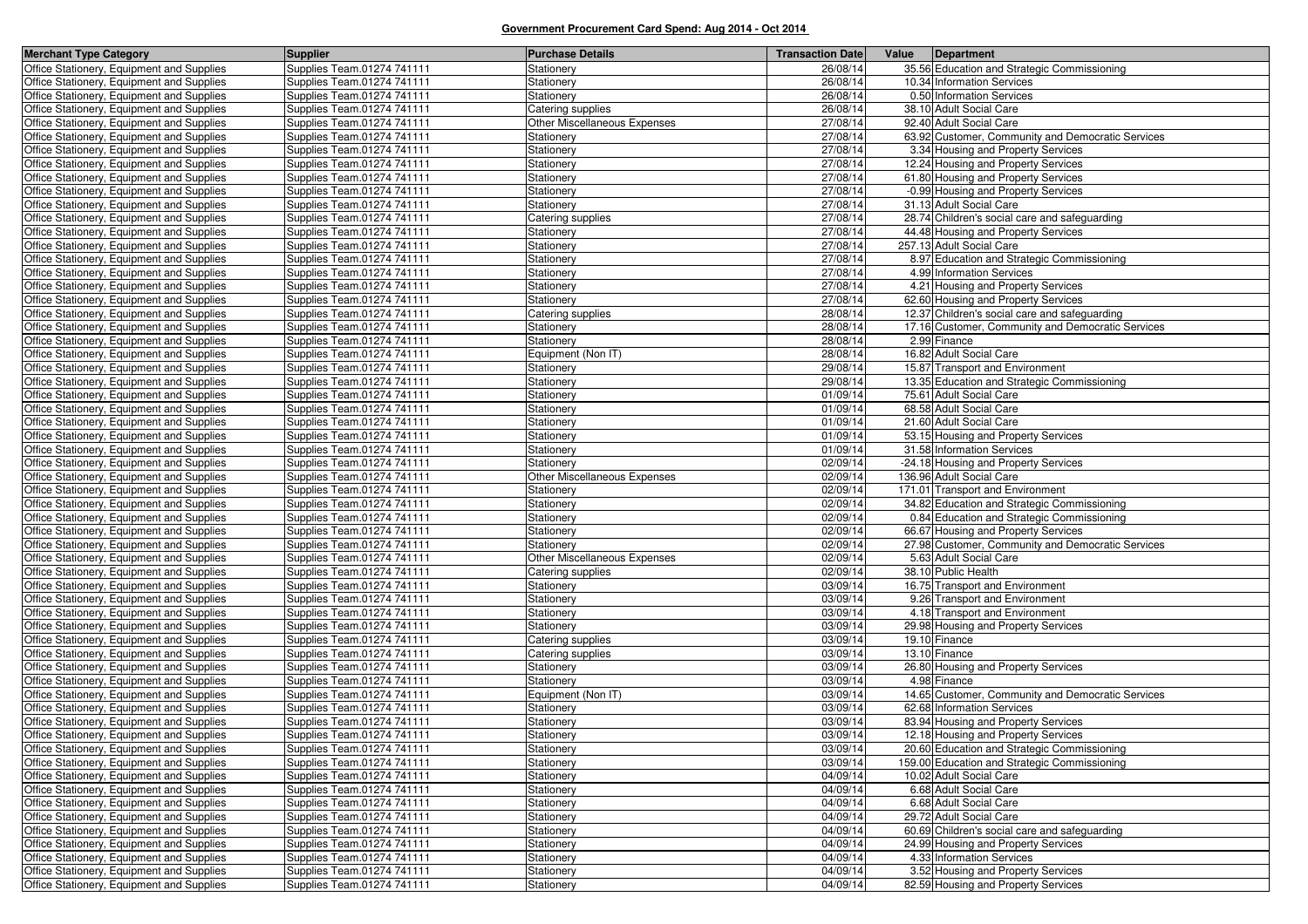| <b>Merchant Type Category</b>             | <b>Supplier</b>            | <b>Purchase Details</b>      | <b>Transaction Date</b> | Value<br>Department                                |
|-------------------------------------------|----------------------------|------------------------------|-------------------------|----------------------------------------------------|
| Office Stationery, Equipment and Supplies | Supplies Team.01274 741111 | Stationery                   | 04/09/14                | 0.99 Housing and Property Services                 |
| Office Stationery, Equipment and Supplies | Supplies Team.01274 741111 | Stationery                   | 04/09/14                | 12.82 Housing and Property Services                |
| Office Stationery, Equipment and Supplies | Supplies Team.01274 741111 | Stationery                   | 04/09/14                | 33.84 Education and Strategic Commissioning        |
| Office Stationery, Equipment and Supplies | Supplies Team.01274 741111 | Stationery                   | 04/09/14                | 45.55 City Development and Cultural Services       |
| Office Stationery, Equipment and Supplies | Supplies Team.01274 741111 | Consumable Materials         | 04/09/14                | 29.37 Information Services                         |
| Office Stationery, Equipment and Supplies | Supplies Team.01274 741111 | Equipment (Non IT)           | 04/09/14                | 144.13 City Development and Cultural Services      |
| Office Stationery, Equipment and Supplies | Supplies Team.01274 741111 | Stationery                   | 04/09/14                | 10.77 City Development and Cultural Services       |
| Office Stationery, Equipment and Supplies | Supplies Team.01274 741111 | General office expenses      | 04/09/14                | 132.88 Housing and Property Services               |
| Office Stationery, Equipment and Supplies | Supplies Team.01274 741111 | Stationery                   | 04/09/14                | 6.95 Transport and Environment                     |
| Office Stationery, Equipment and Supplies | Supplies Team.01274 741111 | Stationery                   | 04/09/14                | 16.00 Transport and Environment                    |
| Office Stationery, Equipment and Supplies | Supplies Team.01274 741111 | <b>Consumable Materials</b>  | 04/09/14                | 54.80 Transport and Environment                    |
| Office Stationery, Equipment and Supplies | Supplies Team.01274 741111 | Rail costs                   | 04/09/14                | 1.73 Transport and Environment                     |
| Office Stationery, Equipment and Supplies | Supplies Team.01274 741111 | Stationery                   | 05/09/14                | 4.04 Children's social care and safeguarding       |
| Office Stationery, Equipment and Supplies | Supplies Team.01274 741111 | Stationery                   | 05/09/14                | 105.11 Children's social care and safeguarding     |
| Office Stationery, Equipment and Supplies | Supplies Team.01274 741111 | Stationery                   | 05/09/14                | 2.08 Adult Social Care                             |
| Office Stationery, Equipment and Supplies | Supplies Team.01274 741111 | Stationery                   | 05/09/14                | 13.16 Adult Social Care                            |
| Office Stationery, Equipment and Supplies | Supplies Team.01274 741111 | Stationery                   | 05/09/14                | 76.78 Adult Social Care                            |
| Office Stationery, Equipment and Supplies | Supplies Team.01274 741111 | Stationery                   | 05/09/14                | 11.96 Education and Strategic Commissioning        |
| Office Stationery, Equipment and Supplies | Supplies Team.01274 741111 | Stationery                   | 05/09/14                | -78.00 Children's social care and safeguarding     |
| Office Stationery, Equipment and Supplies | Supplies Team.01274 741111 | Stationery                   | 07/09/14                | 38.08 Children's social care and safeguarding      |
| Office Stationery, Equipment and Supplies | Supplies Team.01274 741111 | Stationery                   | 07/09/14                | 83.28 Children's social care and safeguarding      |
| Office Stationery, Equipment and Supplies | Supplies Team.01274 741111 | Stationery                   | 07/09/14                | 134.31 Children's social care and safeguarding     |
| Office Stationery, Equipment and Supplies | Supplies Team.01274 741111 | Stationery                   | 08/09/14                | 32.86 Housing and Property Services                |
| Office Stationery, Equipment and Supplies | Supplies Team.01274 741111 | Stationery                   | 08/09/14                | 9.94 Revenues and Benefits                         |
| Office Stationery, Equipment and Supplies | Supplies Team.01274 741111 | Stationery                   | 08/09/14                | 11.42 Revenues and Benefits                        |
| Office Stationery, Equipment and Supplies | Supplies Team.01274 741111 | Stationery                   | 08/09/14                | 13.87 Revenues and Benefits                        |
| Office Stationery, Equipment and Supplies | Supplies Team.01274 741111 | Stationery                   | 08/09/14                | 27.39 Transport and Environment                    |
| Office Stationery, Equipment and Supplies | Supplies Team.01274 741111 | Stationery                   | 08/09/14                | 163.15 Adult Social Care                           |
| Office Stationery, Equipment and Supplies | Supplies Team.01274 741111 | Stationery                   | 08/09/14                | 14.80 Adult Social Care                            |
| Office Stationery, Equipment and Supplies | Supplies Team.01274 741111 | Stationery                   | 08/09/14                | 191.79 Adult Social Care                           |
| Office Stationery, Equipment and Supplies | Supplies Team.01274 741111 | Stationery                   | 08/09/14                | 26.32 Public Health                                |
| Office Stationery, Equipment and Supplies | Supplies Team.01274 741111 | Stationery                   | 08/09/14                | 42.00 Children's social care and safeguarding      |
| Office Stationery, Equipment and Supplies | Supplies Team.01274 741111 | Stationery                   | 08/09/14                | 23.14 Housing and Property Services                |
| Office Stationery, Equipment and Supplies | Supplies Team.01274 741111 | Stationery                   | 09/09/14                | 4.28 Adult Social Care                             |
| Office Stationery, Equipment and Supplies | Supplies Team.01274 741111 | Stationery                   | 09/09/14                | 64.56 Adult Social Care                            |
| Office Stationery, Equipment and Supplies | Supplies Team.01274 741111 | Equipment (Non IT)           | 09/09/14                | 141.79 Adult Social Care                           |
| Office Stationery, Equipment and Supplies | Supplies Team.01274 741111 | Other Miscellaneous Expenses | 09/09/14                | 409.60 Housing and Property Services               |
| Office Stationery, Equipment and Supplies | Supplies Team.01274 741111 | Stationery                   | 09/09/14                | 31.28 Housing and Property Services                |
| Office Stationery, Equipment and Supplies | Supplies Team.01274 741111 | Stationery                   | 09/09/14                | 0.99 Housing and Property Services                 |
| Office Stationery, Equipment and Supplies | Supplies Team.01274 741111 | Stationery                   | 09/09/14                | 7.28 Adult Social Care                             |
| Office Stationery, Equipment and Supplies | Supplies Team.01274 741111 | Stationery                   | 09/09/14                | 0.54 Adult Social Care                             |
| Office Stationery, Equipment and Supplies | Supplies Team.01274 741111 | Stationery                   | 09/09/14                | 1.98 Adult Social Care                             |
| Office Stationery, Equipment and Supplies | Supplies Team.01274 741111 | Stationery                   | 09/09/14                | 26.08 Transport and Environment                    |
| Office Stationery, Equipment and Supplies | Supplies Team.01274 741111 | Stationery                   | 09/09/14                | 104.33 Transport and Environment                   |
| Office Stationery, Equipment and Supplies | Supplies Team.01274 741111 | Stationery                   | 09/09/14                | 0.54 Transport and Environment                     |
| Office Stationery, Equipment and Supplies | Supplies Team.01274 741111 | Stationery                   | 10/09/14                | 128.63 Housing and Property Services               |
| Office Stationery, Equipment and Supplies | Supplies Team.01274 741111 | Stationery                   | 10/09/14                | 118.38 Adult Social Care                           |
| Office Stationery, Equipment and Supplies | Supplies Team.01274 741111 | Stationery                   | 10/09/14                | 39.16 Adult Social Care                            |
| Office Stationery, Equipment and Supplies | Supplies Team.01274 741111 | Stationery                   | 10/09/14                | 113.61 Housing and Property Services               |
| Office Stationery, Equipment and Supplies | Supplies Team.01274 741111 | Stationery                   | 10/09/14                | 16.67 Housing and Property Services                |
| Office Stationery, Equipment and Supplies | Supplies Team.01274 741111 | Stationery                   | 10/09/14                | 16.37 Information Services                         |
| Office Stationery, Equipment and Supplies | Supplies Team.01274 741111 | Stationery                   | 10/09/14                | 11.83 Customer, Community and Democratic Services  |
| Office Stationery, Equipment and Supplies | Supplies Team.01274 741111 | Stationery                   | 10/09/14                | 129.26 Customer, Community and Democratic Services |
| Office Stationery, Equipment and Supplies | Supplies Team.01274 741111 | Stationery                   | 10/09/14                | 28.65 Education and Strategic Commissioning        |
| Office Stationery, Equipment and Supplies | Supplies Team.01274 741111 | Stationery                   | 10/09/14                | 77.93 Adult Social Care                            |
| Office Stationery, Equipment and Supplies | Supplies Team.01274 741111 | Stationery                   | 10/09/14                | -21.36 Housing and Property Services               |
| Office Stationery, Equipment and Supplies | Supplies Team.01274 741111 | General office expenses      | 10/09/14                | 64.12 Housing and Property Services                |
| Office Stationery, Equipment and Supplies | Supplies Team.01274 741111 | Stationery                   | 10/09/14                | 38.06 Education and Strategic Commissioning        |
| Office Stationery, Equipment and Supplies | Supplies Team.01274 741111 | Stationery                   | 11/09/14                | 7.44 HR, Legal and Performance                     |
| Office Stationery, Equipment and Supplies | Supplies Team.01274 741111 | Stationery                   | 11/09/14                | 7.22 Customer, Community and Democratic Services   |
| Office Stationery, Equipment and Supplies | Supplies Team.01274 741111 | Stationery                   | 11/09/14                | 27.66 Customer, Community and Democratic Services  |
|                                           |                            |                              |                         |                                                    |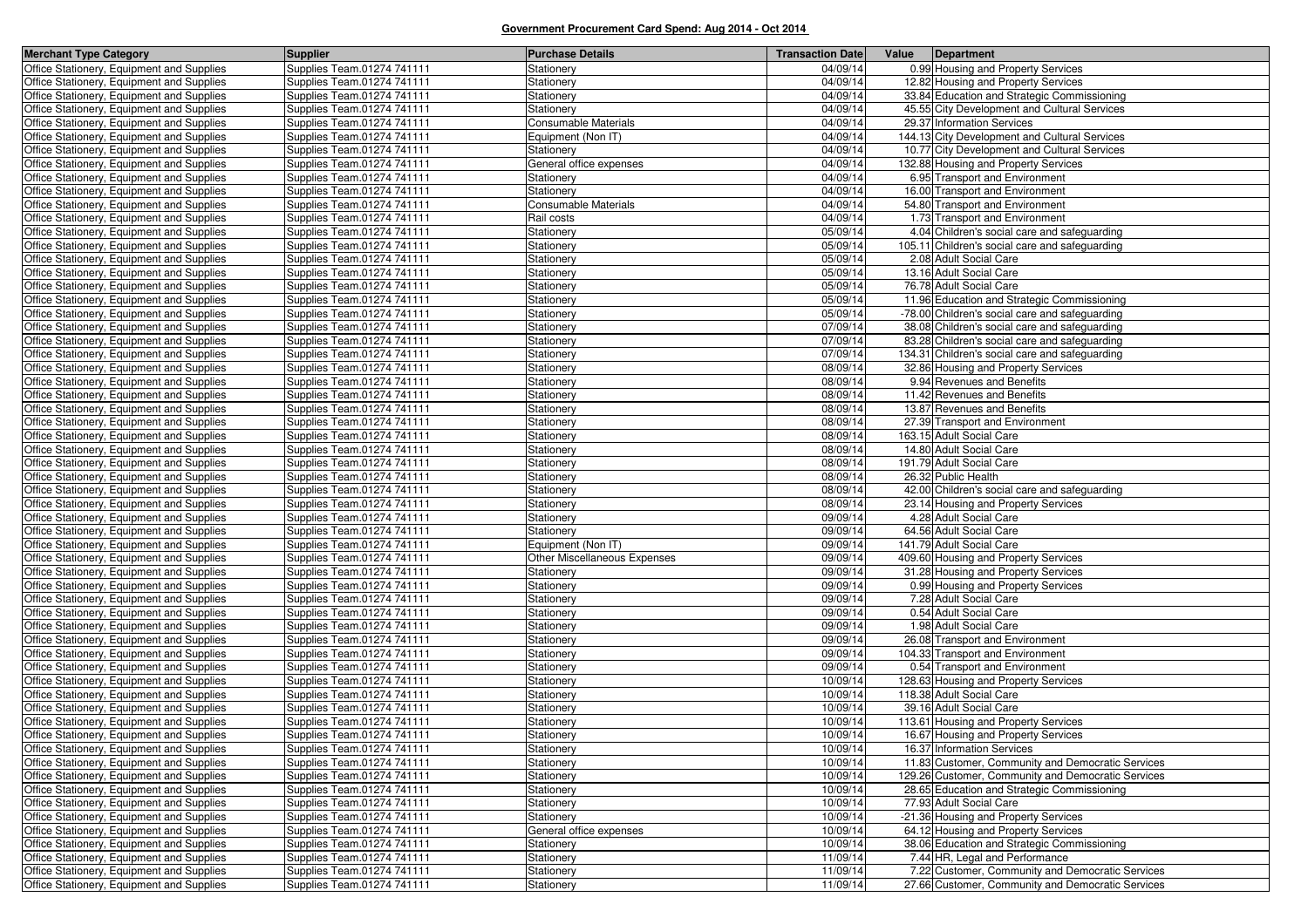| <b>Merchant Type Category</b>                                                          | <b>Supplier</b>                                          | <b>Purchase Details</b>      | <b>Transaction Date</b> |            | Value Department                                   |
|----------------------------------------------------------------------------------------|----------------------------------------------------------|------------------------------|-------------------------|------------|----------------------------------------------------|
| Office Stationery, Equipment and Supplies                                              | Supplies Team.01274 741111                               | Stationery                   | 11/09/14                |            | 11.07 Customer, Community and Democratic Services  |
| Office Stationery, Equipment and Supplies                                              | Supplies Team.01274 741111                               | Stationery                   | 11/09/14                |            | 360.63 Corporate Assets, Business and Standards    |
| Office Stationery, Equipment and Supplies                                              | Supplies Team.01274 741111                               | Stationery                   | 11/09/14                |            | 11.52 Education and Strategic Commissioning        |
| Office Stationery, Equipment and Supplies                                              | Supplies Team.01274 741111                               | Stationery                   | 11/09/14                |            | 10.89 Information Services                         |
| Office Stationery, Equipment and Supplies                                              | Supplies Team.01274 741111                               | Stationery                   | 11/09/14                |            | 52.34 Adult Social Care                            |
| Office Stationery, Equipment and Supplies                                              | Supplies Team.01274 741111                               | Stationery                   | 11/09/14                |            | 1.98 Adult Social Care                             |
| Office Stationery, Equipment and Supplies                                              | Supplies Team.01274 741111                               | Stationery                   | 12/09/14                |            | 13.75 Corporate Assets, Business and Standards     |
| Office Stationery, Equipment and Supplies                                              | Supplies Team.01274 741111                               | Stationery                   | 12/09/14                |            | 15.86 Adult Social Care                            |
| Office Stationery, Equipment and Supplies                                              | Supplies Team.01274 741111                               | Stationery                   | 12/09/14                |            | 17.74 Housing and Property Services                |
| Office Stationery, Equipment and Supplies                                              | Supplies Team.01274 741111                               | Stationery                   | 12/09/14                |            | 6.74 Housing and Property Services                 |
| Office Stationery, Equipment and Supplies                                              | Supplies Team.01274 741111                               | Stationery                   | 12/09/14                |            | 67.19 Education and Strategic Commissioning        |
| Office Stationery, Equipment and Supplies                                              | Supplies Team.01274 741111                               | Stationery                   | 12/09/14                |            | 2.86 HR, Legal and Performance                     |
| Office Stationery, Equipment and Supplies                                              | Supplies Team.01274 741111                               | Stationery                   | 12/09/14                |            | 0.77 HR, Legal and Performance                     |
| Office Stationery, Equipment and Supplies                                              | Supplies Team.01274 741111                               | Stationery                   | 12/09/14                |            | 9.30 HR, Legal and Performance                     |
| Office Stationery, Equipment and Supplies                                              | Supplies Team.01274 741111                               | Stationery                   | 12/09/14                |            | 2.82 HR, Legal and Performance                     |
| Office Stationery, Equipment and Supplies                                              | Supplies Team.01274 741111                               | Stationery                   | 12/09/14                |            | 111.53 HR, Legal and Performance                   |
| Office Stationery, Equipment and Supplies                                              | Supplies Team.01274 741111                               | Stationery                   | 12/09/14                | 31.20 Port |                                                    |
| Office Stationery, Equipment and Supplies                                              | Supplies Team.01274 741111                               | Stationery                   | 12/09/14                | 21.96 Port |                                                    |
| Office Stationery, Equipment and Supplies                                              | Supplies Team.01274 741111                               | Stationery                   | 12/09/14                | 43.96 Port |                                                    |
| Office Stationery, Equipment and Supplies                                              | Supplies Team.01274 741111                               | Stationery                   | 12/09/14                | 97.90 Port |                                                    |
| Office Stationery, Equipment and Supplies                                              | Supplies Team.01274 741111                               | Stationery                   | 12/09/14                | 24.27 Port |                                                    |
| Office Stationery, Equipment and Supplies                                              | Supplies Team.01274 741111                               | Stationery                   | 12/09/14                |            | 7.94 Adult Social Care                             |
| Office Stationery, Equipment and Supplies                                              | Supplies Team.01274 741111                               | Stationery                   | 15/09/14                |            | 31.79 Housing and Property Services                |
| Office Stationery, Equipment and Supplies                                              | Supplies Team.01274 741111                               | Stationery                   | 15/09/14                |            | 14.35 Finance                                      |
| Office Stationery, Equipment and Supplies                                              | Supplies Team.01274 741111                               | Stationery                   | 15/09/14                |            | -1.00 Adult Social Care                            |
| Office Stationery, Equipment and Supplies                                              | Supplies Team.01274 741111                               | Stationery                   | 15/09/14                |            | 26.99 Housing and Property Services                |
| Office Stationery, Equipment and Supplies                                              | Supplies Team.01274 741111                               | Stationery                   | 15/09/14                |            | 1.00 Housing and Property Services                 |
| Office Stationery, Equipment and Supplies                                              | Supplies Team.01274 741111                               | Stationery                   | 15/09/14                |            | 11.96 Public Health                                |
| Office Stationery, Equipment and Supplies                                              | Supplies Team.01274 741111                               | Stationery                   | 15/09/14                |            | 22.20 Education and Strategic Commissioning        |
| Office Stationery, Equipment and Supplies                                              | Supplies Team.01274 741111                               | Other Miscellaneous Expenses | 15/09/14                |            | 5.50 Housing and Property Services                 |
| Office Stationery, Equipment and Supplies                                              | Supplies Team.01274 741111                               | Other Miscellaneous Expenses | 15/09/14                |            | 17.36 Housing and Property Services                |
| Office Stationery, Equipment and Supplies                                              | Supplies Team.01274 741111                               | Stationery                   | 15/09/14                |            | 61.38 Children's social care and safeguarding      |
| Office Stationery, Equipment and Supplies                                              | Supplies Team.01274 741111                               | Other Miscellaneous Expenses | 15/09/14                |            | 16.82 Adult Social Care                            |
| Office Stationery, Equipment and Supplies                                              | Supplies Team.01274 741111                               | General office expenses      | 15/09/14                |            | -76.92 Housing and Property Services               |
| Office Stationery, Equipment and Supplies                                              | Supplies Team.01274 741111                               | Stationery                   | 16/09/14                |            | 0.88 Transport and Environment                     |
| Office Stationery, Equipment and Supplies                                              | Supplies Team.01274 741111                               | Stationery                   | 16/09/14                |            | 38.20 Adult Social Care                            |
| Office Stationery, Equipment and Supplies                                              | Supplies Team.01274 741111                               | Stationery                   | 16/09/14                |            | 34.29 Adult Social Care                            |
| Office Stationery, Equipment and Supplies<br>Office Stationery, Equipment and Supplies | Supplies Team.01274 741111<br>Supplies Team.01274 741111 | Stationery                   | 16/09/14<br>16/09/14    |            | 41.44 Adult Social Care<br>11.30 Adult Social Care |
|                                                                                        |                                                          | Stationery                   | 16/09/14                |            | 28.28 Adult Social Care                            |
| Office Stationery, Equipment and Supplies<br>Office Stationery, Equipment and Supplies | Supplies Team.01274 741111<br>Supplies Team.01274 741111 | Stationery<br>Stationery     | 16/09/14                |            | 2.10 Housing and Property Services                 |
| Office Stationery, Equipment and Supplies                                              | Supplies Team.01274 741111                               | Stationery                   | 16/09/14                |            | 19.96 Public Health                                |
| Office Stationery, Equipment and Supplies                                              | Supplies Team.01274 741111                               | Other Miscellaneous Expenses | 16/09/14                |            | 125.69 Public Health                               |
| Office Stationery, Equipment and Supplies                                              | Supplies Team.01274 741111                               | Stationery                   | 16/09/14                |            | 5.85 Public Health                                 |
| Office Stationery, Equipment and Supplies                                              | Supplies Team.01274 741111                               | Stationery                   | 16/09/14                |            | 46.20 Public Health                                |
| Office Stationery, Equipment and Supplies                                              | Supplies Team.01274 741111                               | Stationery                   | 16/09/14                |            | 16.49 Solent LEP                                   |
| Office Stationery, Equipment and Supplies                                              | Supplies Team.01274 741111                               | Stationery                   | 16/09/14                |            | 416.10 Solent LEP                                  |
| Office Stationery, Equipment and Supplies                                              | Supplies Team.01274 741111                               | Other Miscellaneous Expenses | 16/09/14                |            | 163.97 Corporate Assets. Business and Standards    |
| Office Stationery, Equipment and Supplies                                              | Supplies Team.01274 741111                               | Other Miscellaneous Expenses | 16/09/14                |            | 207.62 Corporate Assets, Business and Standards    |
| Office Stationery, Equipment and Supplies                                              | Supplies Team.01274 741111                               | Stationery                   | 16/09/14                |            | 4.67 Transport and Environment                     |
| Office Stationery, Equipment and Supplies                                              | Supplies Team.01274 741111                               | Stationery                   | 16/09/14                |            | 1.17 Transport and Environment                     |
| Office Stationery, Equipment and Supplies                                              | Supplies Team.01274 741111                               | Stationery                   | 16/09/14                |            | 89.23 Transport and Environment                    |
| Office Stationery, Equipment and Supplies                                              | Supplies Team.01274 741111                               | Consumable Materials         | 16/09/14                |            | 32.53 Education and Strategic Commissioning        |
| Office Stationery, Equipment and Supplies                                              | Supplies Team.01274 741111                               | Stationery                   | 16/09/14                |            | 54.48 Children's social care and safeguarding      |
| Office Stationery, Equipment and Supplies                                              | Supplies Team.01274 741111                               | Stationery                   | 17/09/14                |            | 15.50 Corporate Assets, Business and Standards     |
| Office Stationery, Equipment and Supplies                                              | Supplies Team.01274 741111                               | Hospitality                  | 17/09/14                |            | 3.01 HR, Legal and Performance                     |
| Office Stationery, Equipment and Supplies                                              | Supplies Team.01274 741111                               | Stationery                   | 17/09/14                |            | 51.33 Education and Strategic Commissioning        |
| Office Stationery, Equipment and Supplies                                              | Supplies Team.01274 741111                               | Stationery                   | 17/09/14                |            | 68.50 Education and Strategic Commissioning        |
| Office Stationery, Equipment and Supplies                                              | Supplies Team.01274 741111                               | Stationery                   | 17/09/14                |            | 7.48 Finance                                       |
| Office Stationery, Equipment and Supplies                                              | Supplies Team.01274 741111                               | Stationery                   | 17/09/14                |            | 78.07 Adult Social Care                            |
| Office Stationery, Equipment and Supplies                                              | Supplies Team.01274 741111                               | Stationery                   | 17/09/14                |            | 16.48 Housing and Property Services                |
|                                                                                        |                                                          |                              |                         |            |                                                    |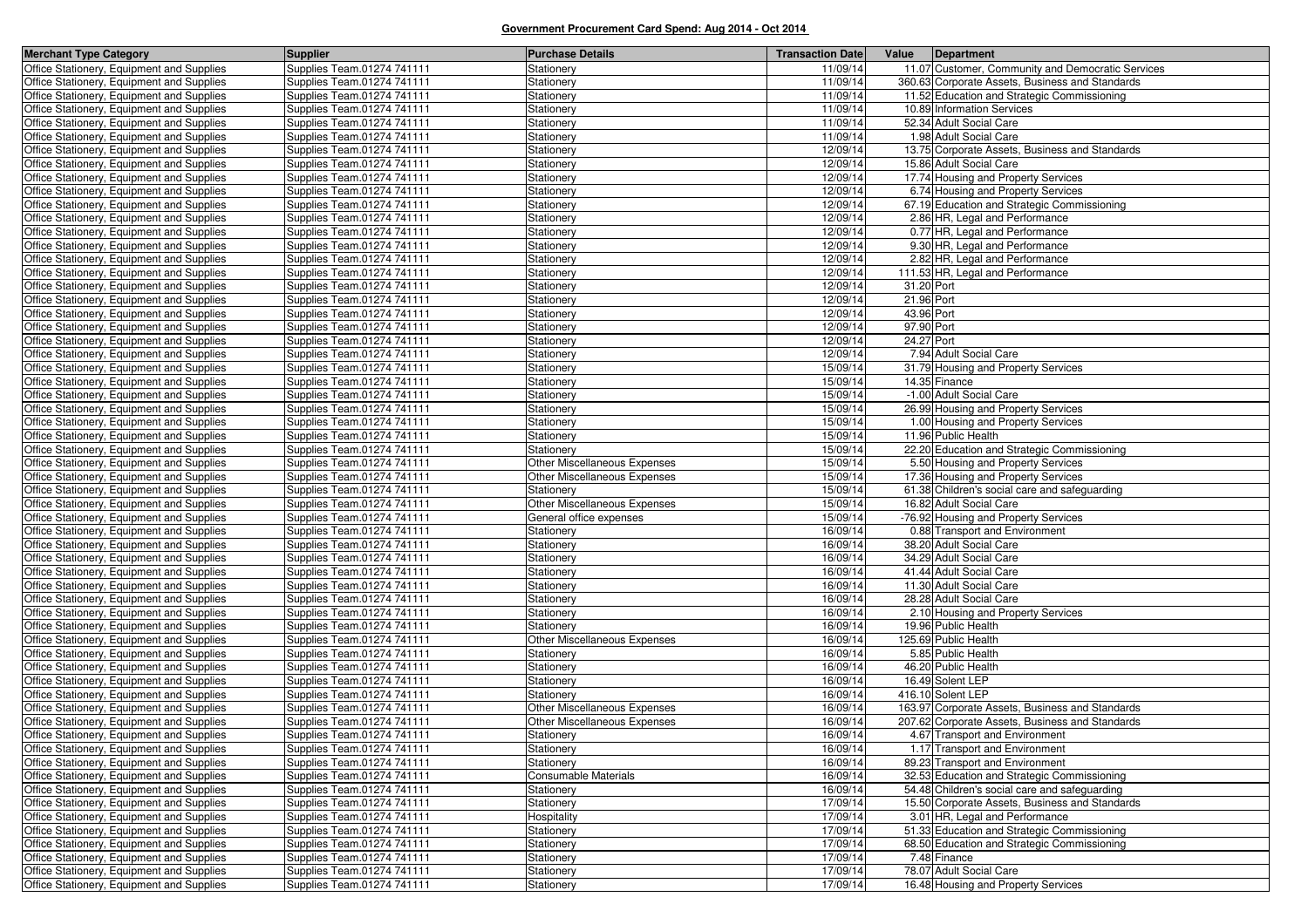| <b>Merchant Type Category</b>             | <b>Supplier</b>            | <b>Purchase Details</b>       | <b>Transaction Date</b> | Value<br>Department                               |
|-------------------------------------------|----------------------------|-------------------------------|-------------------------|---------------------------------------------------|
| Office Stationery, Equipment and Supplies | Supplies Team.01274 741111 | Stationery                    | 17/09/14                | 19.83 Health, Safety and Licensing                |
| Office Stationery, Equipment and Supplies | Supplies Team.01274 741111 | Stationery                    | 17/09/14                | 37.20 Customer, Community and Democratic Services |
| Office Stationery, Equipment and Supplies | Supplies Team.01274 741111 | Stationery                    | 17/09/14                | 133.61 Information Services                       |
| Office Stationery, Equipment and Supplies | Supplies Team.01274 741111 | Stationery                    | 17/09/14                | 18.23 Education and Strategic Commissioning       |
| Office Stationery, Equipment and Supplies | Supplies Team.01274 741111 | Stationery                    | 18/09/14                | 1.92 Housing and Property Services                |
| Office Stationery, Equipment and Supplies | Supplies Team.01274 741111 | Stationery                    | 18/09/14                | 3.00 Housing and Property Services                |
| Office Stationery, Equipment and Supplies | Supplies Team.01274 741111 | Stationery                    | 18/09/14                | 16.74 HR, Legal and Performance                   |
| Office Stationery, Equipment and Supplies | Supplies Team.01274 741111 | Hospitality                   | 18/09/14                | 21.06 HR, Legal and Performance                   |
| Office Stationery, Equipment and Supplies | Supplies Team.01274 741111 | Payments to Private Providers | 18/09/14                | 123.39 Children's social care and safeguarding    |
| Office Stationery, Equipment and Supplies | Supplies Team.01274 741111 | Stationery                    | 18/09/14                | 50.35 Education and Strategic Commissioning       |
| Office Stationery, Equipment and Supplies | Supplies Team.01274 741111 | Hospitality                   | 18/09/14                | 6.87 Housing and Property Services                |
| Office Stationery, Equipment and Supplies | Supplies Team.01274 741111 | Hospitality                   | 18/09/14                | 10.80 Housing and Property Services               |
| Office Stationery, Equipment and Supplies | Supplies Team.01274 741111 | Hospitality                   | 18/09/14                | 14.52 Housing and Property Services               |
| Office Stationery, Equipment and Supplies | Supplies Team.01274 741111 | Stationery                    | 18/09/14                | 26.26 Adult Social Care                           |
| Office Stationery, Equipment and Supplies | Supplies Team.01274 741111 | Stationery                    | 18/09/14                | 4.99 Health, Safety and Licensing                 |
| Office Stationery, Equipment and Supplies | Supplies Team.01274 741111 | Other Miscellaneous Expenses  | 18/09/14                | 21.90 Housing and Property Services               |
| Office Stationery, Equipment and Supplies | Supplies Team.01274 741111 | Stationery                    | 18/09/14                | 10.26 Education and Strategic Commissioning       |
| Office Stationery, Equipment and Supplies | Supplies Team.01274 741111 | Stationery                    | 18/09/14                | 10.40 Transport and Environment                   |
| Office Stationery, Equipment and Supplies | Supplies Team.01274 741111 | Rail costs                    | 18/09/14                | 10.40 Transport and Environment                   |
| Office Stationery, Equipment and Supplies | Supplies Team.01274 741111 | Stationery                    | 18/09/14                | 51.86 Transport and Environment                   |
| Office Stationery, Equipment and Supplies | Supplies Team.01274 741111 | Stationery                    | 18/09/14                | 16.70 Health, Safety and Licensing                |
| Office Stationery, Equipment and Supplies | Supplies Team.01274 741111 | Stationery                    | 19/09/14                | 0.88 Corporate Assets, Business and Standards     |
| Office Stationery, Equipment and Supplies | Supplies Team.01274 741111 | Stationery                    | 19/09/14                | 72.58 Adult Social Care                           |
| Office Stationery, Equipment and Supplies | Supplies Team.01274 741111 | Stationery                    | 19/09/14                | 11.24 Education and Strategic Commissioning       |
| Office Stationery, Equipment and Supplies | Supplies Team.01274 741111 | Stationery                    | 19/09/14                | 2.00 Education and Strategic Commissioning        |
| Office Stationery, Equipment and Supplies | Supplies Team.01274 741111 | Stationery                    | 19/09/14                | 15.71 Education and Strategic Commissioning       |
| Office Stationery, Equipment and Supplies | Supplies Team.01274 741111 | Stationery                    | 19/09/14                | 57.77 Adult Social Care                           |
| Office Stationery, Equipment and Supplies | Supplies Team.01274 741111 | Stationery                    | 19/09/14                | 87.86 Customer, Community and Democratic Services |
| Office Stationery, Equipment and Supplies | Supplies Team.01274 741111 | Stationery                    | 19/09/14                | 1.86 Corporate Assets, Business and Standards     |
| Office Stationery, Equipment and Supplies | Supplies Team.01274 741111 | Stationery                    | 19/09/14                | 26.63 Housing and Property Services               |
| Office Stationery, Equipment and Supplies | Supplies Team.01274 741111 | Stationery                    | 19/09/14                | 56.51 Corporate Assets, Business and Standards    |
| Office Stationery, Equipment and Supplies | Supplies Team.01274 741111 | Stationery                    | 19/09/14                | 5.23 Adult Social Care                            |
| Office Stationery, Equipment and Supplies | Supplies Team.01274 741111 | Stationery                    | 20/09/14                | 11.58 Education and Strategic Commissioning       |
| Office Stationery, Equipment and Supplies | Supplies Team.01274 741111 | Stationery                    | 20/09/14                | 10.02 Children's social care and safeguarding     |
| Office Stationery, Equipment and Supplies | Supplies Team.01274 741111 | Other Miscellaneous Expenses  | 20/09/14                | 68.01 Education and Strategic Commissioning       |
| Office Stationery, Equipment and Supplies | Supplies Team.01274 741111 | Stationery                    | 22/09/14                | 40.00 Children's social care and safeguarding     |
| Office Stationery, Equipment and Supplies | Supplies Team.01274 741111 | Stationery                    | 22/09/14                | 40.28 Housing and Property Services               |
| Office Stationery, Equipment and Supplies | Supplies Team.01274 741111 | Stationery                    | 22/09/14                | 35.94 Education and Strategic Commissioning       |
| Office Stationery, Equipment and Supplies | Supplies Team.01274 741111 | Stationery                    | 22/09/14                | 4.34 Adult Social Care                            |
| Office Stationery, Equipment and Supplies | Supplies Team.01274 741111 | Stationery                    | 22/09/14                | 23.52 Adult Social Care                           |
| Office Stationery, Equipment and Supplies | Supplies Team.01274 741111 | Stationery                    | 23/09/14                | 5.94 City Development and Cultural Services       |
| Office Stationery, Equipment and Supplies | Supplies Team.01274 741111 | Stationery                    | 23/09/14                | 152.96 Housing and Property Services              |
| Office Stationery, Equipment and Supplies | Supplies Team.01274 741111 | Stationery                    | 23/09/14                | 1.25 City Development and Cultural Services       |
| Office Stationery, Equipment and Supplies | Supplies Team.01274 741111 | Stationery                    | 23/09/14                | 94.20 Corporate Assets, Business and Standards    |
| Office Stationery, Equipment and Supplies | Supplies Team.01274 741111 | Stationery                    | 23/09/14                | 50.40 Adult Social Care                           |
| Office Stationery, Equipment and Supplies | Supplies Team.01274 741111 | Stationery                    | 23/09/14                | 88.29 Adult Social Care                           |
| Office Stationery, Equipment and Supplies | Supplies Team.01274 741111 | Stationery                    | 23/09/14                | 42.40 Customer, Community and Democratic Services |
| Office Stationery, Equipment and Supplies | Supplies Team.01274 741111 | Stationery                    | 23/09/14                | 20.62 Education and Strategic Commissioning       |
| Office Stationery, Equipment and Supplies | Supplies Team.01274 741111 | Stationery                    | 23/09/14                | 24.39 Transport and Environment                   |
| Office Stationery, Equipment and Supplies | Supplies Team.01274 741111 | <b>Consumable Materials</b>   | 23/09/14                | 46.08 Transport and Environment                   |
| Office Stationery, Equipment and Supplies | Supplies Team.01274 741111 | Rail costs                    | 23/09/14                | 13.92 Transport and Environment                   |
| Office Stationery, Equipment and Supplies | Supplies Team.01274 741111 | Stationery                    | 23/09/14                | 3.48 Children's social care and safeguarding      |
| Office Stationery, Equipment and Supplies | Supplies Team.01274 741111 | Stationery                    | 23/09/14                | 8.61 Children's social care and safeguarding      |
| Office Stationery, Equipment and Supplies | Supplies Team.01274 741111 | Stationery                    | 23/09/14                | 0.77 Children's social care and safeguarding      |
| Office Stationery, Equipment and Supplies | Supplies Team.01274 741111 | Stationery                    | 24/09/14                | 28.56 Transport and Environment                   |
| Office Stationery, Equipment and Supplies | Supplies Team.01274 741111 | Stationery                    | 24/09/14                | 3.57 Transport and Environment                    |
| Office Stationery, Equipment and Supplies | Supplies Team.01274 741111 | Stationery                    | 24/09/14                | 0.89 Transport and Environment                    |
| Office Stationery, Equipment and Supplies | Supplies Team.01274 741111 | Stationery                    | 24/09/14                | 83.09 Housing and Property Services               |
| Office Stationery, Equipment and Supplies | Supplies Team.01274 741111 | Stationery                    | 24/09/14                | 57.28 Revenues and Benefits                       |
| Office Stationery, Equipment and Supplies | Supplies Team.01274 741111 | Stationery                    | 24/09/14                | 5.43 Revenues and Benefits                        |
| Office Stationery, Equipment and Supplies | Supplies Team.01274 741111 | Stationery                    | 24/09/14                | 16.40 Chief Executive                             |
|                                           |                            |                               |                         |                                                   |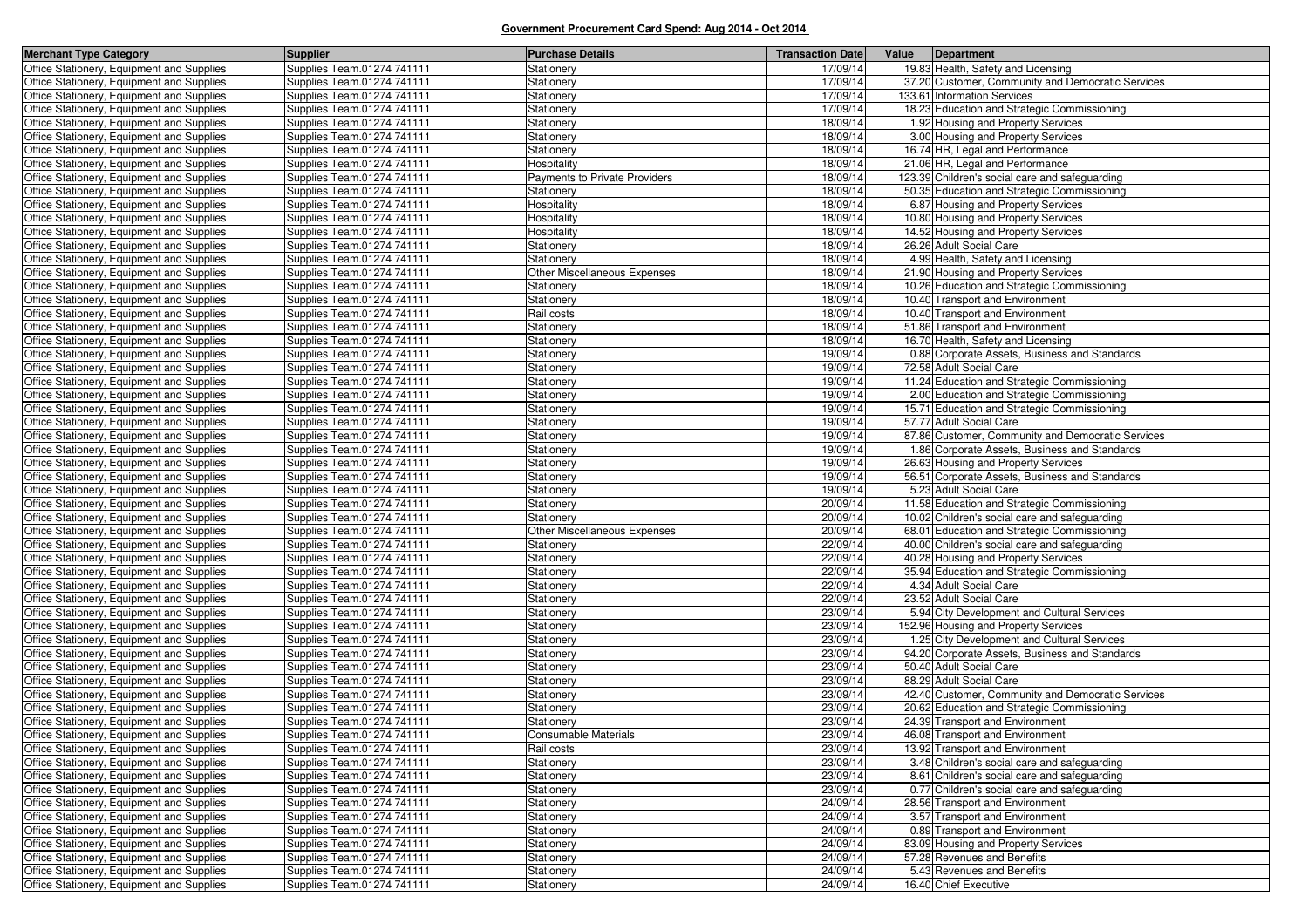| <b>Merchant Type Category</b>                                                          | <b>Supplier</b>                                          | <b>Purchase Details</b>              | <b>Transaction Date</b> | Value<br>Department                                                                            |
|----------------------------------------------------------------------------------------|----------------------------------------------------------|--------------------------------------|-------------------------|------------------------------------------------------------------------------------------------|
| Office Stationery, Equipment and Supplies                                              | Supplies Team.01274 741111                               | Stationery                           | 24/09/14                | 7.47 Housing and Property Services                                                             |
| Office Stationery, Equipment and Supplies                                              | Supplies Team.01274 741111                               | Stationery                           | 24/09/14                | 87.69 Adult Social Care                                                                        |
| Office Stationery, Equipment and Supplies                                              | Supplies Team.01274 741111                               | Stationery                           | 24/09/14                | -15.60 Adult Social Care                                                                       |
| Office Stationery, Equipment and Supplies                                              | Supplies Team.01274 741111                               | Stationery                           | 24/09/14                | 4.57 Adult Social Care                                                                         |
| Office Stationery, Equipment and Supplies                                              | Supplies Team.01274 741111                               | Stationery                           | 24/09/14                | 6.94 Health, Safety and Licensing                                                              |
| Office Stationery, Equipment and Supplies                                              | Supplies Team.01274 741111                               | Equipment (Non IT)                   | 24/09/14                | 160.53 Education and Strategic Commissioning                                                   |
| Office Stationery, Equipment and Supplies                                              | Supplies Team.01274 741111                               | Catering supplies                    | 24/09/14                | 19.10 Adult Social Care                                                                        |
| Office Stationery, Equipment and Supplies                                              | Supplies Team.01274 741111                               | Stationery                           | 25/09/14                | 5.46 Children's social care and safeguarding                                                   |
| Office Stationery, Equipment and Supplies                                              | Supplies Team.01274 741111                               | <b>Stationery</b>                    | 25/09/14                | 17.28 Children's social care and safeguarding                                                  |
| Office Stationery, Equipment and Supplies                                              | Supplies Team.01274 741111                               | Stationery                           | 25/09/14                | 2.62 Adult Social Care                                                                         |
| Office Stationery, Equipment and Supplies                                              | Supplies Team.01274 741111                               | <b>Payments to Private Providers</b> | 25/09/14                | 148.39 Children's social care and safeguarding                                                 |
| Office Stationery, Equipment and Supplies                                              | Supplies Team.01274 741111                               | Stationery                           | 25/09/14                | 126.36 Public Health                                                                           |
| Office Stationery, Equipment and Supplies                                              | Supplies Team.01274 741111                               | Stationery                           | 25/09/14                | 14.09 Housing and Property Services                                                            |
| Office Stationery, Equipment and Supplies                                              | Supplies Team.01274 741111                               | Stationery                           | 25/09/14                | 22.52 Corporate Assets, Business and Standards                                                 |
| Office Stationery, Equipment and Supplies                                              | Supplies Team.01274 741111                               | Stationery                           | 25/09/14                | 19.12 Finance                                                                                  |
| Office Stationery, Equipment and Supplies                                              | Supplies Team.01274 741111                               | Stationery                           | 25/09/14                | 112.26 Health, Safety and Licensing                                                            |
| Office Stationery, Equipment and Supplies                                              | Supplies Team.01274 741111                               | Stationery                           | 25/09/14                | 9.26 Finance                                                                                   |
| Office Stationery, Equipment and Supplies                                              | Supplies Team.01274 741111                               | Stationery                           | 25/09/14                | 7.95 Finance                                                                                   |
| Office Stationery, Equipment and Supplies                                              | Supplies Team.01274 741111                               | Stationery                           | 25/09/14                | 51.38 Housing and Property Services                                                            |
| Office Stationery, Equipment and Supplies                                              | Supplies Team.01274 741111                               | Equipment (Non IT)                   | 25/09/14                | 46.20 Health, Safety and Licensing                                                             |
| Office Stationery, Equipment and Supplies                                              | Supplies Team.01274 741111                               | Stationery                           | 25/09/14                | 46.20 Information Services                                                                     |
| Office Stationery, Equipment and Supplies                                              | Supplies Team.01274 741111                               | Equipment (Non IT)                   | 26/09/14                | 187.64 Adult Social Care                                                                       |
| Office Stationery, Equipment and Supplies                                              | Supplies Team.01274 741111                               | Stationery                           | 26/09/14                | 14.35 Education and Strategic Commissioning                                                    |
| Office Stationery, Equipment and Supplies                                              | Supplies Team.01274 741111                               | Stationery                           | 26/09/14                | 36.78 Housing and Property Services                                                            |
| Office Stationery, Equipment and Supplies                                              | Supplies Team.01274 741111                               | Stationery                           | 26/09/14                | 74.64 Revenues and Benefits                                                                    |
| Office Stationery, Equipment and Supplies                                              | Supplies Team.01274 741111                               | Stationery                           | 26/09/14                | 531.58 Adult Social Care                                                                       |
| Office Stationery, Equipment and Supplies                                              | Supplies Team.01274 741111                               | Other Miscellaneous Expenses         | 26/09/14                | 34.14 Adult Social Care                                                                        |
| Office Stationery, Equipment and Supplies                                              | Supplies Team.01274 741111                               | Stationery                           | 26/09/14                | 3.12 Adult Social Care                                                                         |
| Office Stationery, Equipment and Supplies                                              | Supplies Team.01274 741111                               | Stationery                           | 26/09/14                | 55.56 Education and Strategic Commissioning                                                    |
| Office Stationery, Equipment and Supplies                                              | Supplies Team.01274 741111                               | Stationery                           | 26/09/14                | 69.30 Information Services                                                                     |
| Office Stationery, Equipment and Supplies                                              | Supplies Team.01274 741111                               | Stationery                           | 29/09/14                | 0.62 Education and Strategic Commissioning                                                     |
| Office Stationery, Equipment and Supplies                                              | Supplies Team.01274 741111                               | <b>Stationery</b>                    | 29/09/14                | 211.98 Corporate Assets, Business and Standards                                                |
| Office Stationery, Equipment and Supplies                                              | Supplies Team.01274 741111                               | Stationery                           | 29/09/14                | 152.92 Housing and Property Services                                                           |
| Office Stationery, Equipment and Supplies                                              | Supplies Team.01274 741111                               | Stationery                           | 29/09/14                | 18.20 Adult Social Care                                                                        |
| Office Stationery, Equipment and Supplies                                              | Supplies Team.01274 741111                               | <b>Stationery</b>                    | 29/09/14                | 22.41 Adult Social Care                                                                        |
| Office Stationery, Equipment and Supplies                                              | Supplies Team.01274 741111                               | Stationery                           | 29/09/14                | 10.08 Education and Strategic Commissioning                                                    |
| Office Stationery, Equipment and Supplies                                              | Supplies Team.01274 741111                               | Stationery                           | 29/09/14                | 22.99 Education and Strategic Commissioning                                                    |
| Office Stationery, Equipment and Supplies                                              | Supplies Team.01274 741111                               | Stationery                           | 29/09/14                | 97.90 Education and Strategic Commissioning                                                    |
| Office Stationery, Equipment and Supplies                                              | Supplies Team.01274 741111                               | Stationery                           | 29/09/14                | 553.70 Corporate Assets, Business and Standards                                                |
| Office Stationery, Equipment and Supplies                                              | Supplies Team.01274 741111                               | Stationery                           | 29/09/14                | 12.00 Information Services                                                                     |
| Office Stationery, Equipment and Supplies                                              | Supplies Team.01274 741111                               | Stationery                           | 29/09/14                | 33.62 Information Services                                                                     |
| Office Stationery, Equipment and Supplies                                              | Supplies Team.01274 741111                               | Stationery                           | 29/09/14                | 10.53 Education and Strategic Commissioning                                                    |
| Office Stationery, Equipment and Supplies                                              | Supplies Team.01274 741111                               | Stationery                           | 30/09/14<br>30/09/14    | 14.76 Adult Social Care                                                                        |
| Office Stationery, Equipment and Supplies                                              | Supplies Team.01274 741111                               | Catering supplies                    | 30/09/14                | 14.08 Children's social care and safeguarding<br>42.60 Children's social care and safeguarding |
| Office Stationery, Equipment and Supplies                                              | Supplies Team.01274 741111                               | Catering supplies                    |                         |                                                                                                |
| Office Stationery, Equipment and Supplies                                              | Supplies Team.01274 741111<br>Supplies Team.01274 741111 | Stationery<br><b>Stationery</b>      | 30/09/14<br>30/09/14    | 37.62 Children's social care and safeguarding<br>3.49 Education and Strategic Commissioning    |
| Office Stationery, Equipment and Supplies                                              | Supplies Team.01274 741111                               | <b>Stationery</b>                    | 30/09/14                |                                                                                                |
| Office Stationery, Equipment and Supplies<br>Office Stationery, Equipment and Supplies | Supplies Team.01274 741111                               | Equipment (Non IT)                   | 30/09/14                | 7.27 Education and Strategic Commissioning<br>18.69 Adult Social Care                          |
| Office Stationery, Equipment and Supplies                                              | Supplies Team.01274 741111                               | Stationery                           | 30/09/14                | 52.53 Adult Social Care                                                                        |
| Office Stationery, Equipment and Supplies                                              | Supplies Team.01274 741111                               | Stationery                           | 30/09/14                | 40.12 Corporate Assets, Business and Standards                                                 |
| Office Stationery, Equipment and Supplies                                              | Supplies Team.01274 741111                               | Stationery                           | 30/09/14                | 53.34 Health, Safety and Licensing                                                             |
| Office Stationery, Equipment and Supplies                                              | Supplies Team.01274 741111                               | Stationery                           | 30/09/14                | 21.61 Health, Safety and Licensing                                                             |
| Office Stationery, Equipment and Supplies                                              | Supplies Team.01274 741111                               | Stationery                           | 30/09/14                | 63.81 City Development and Cultural Services                                                   |
| Office Stationery, Equipment and Supplies                                              | Supplies Team.01274 741111                               | Stationery                           | 30/09/14                | -45.84 Adult Social Care                                                                       |
| Office Stationery, Equipment and Supplies                                              | Supplies Team.01274 741111                               | Equipment (Non IT)                   | 01/10/14                | -14.65 Customer, Community and Democratic Services                                             |
| Office Stationery, Equipment and Supplies                                              | Supplies Team.01274 741111                               | Stationery                           | 01/10/14                | 14.04 Housing and Property Services                                                            |
| Office Stationery, Equipment and Supplies                                              | Supplies Team.01274 741111                               | Stationery                           | 01/10/14                | 283.95 Housing and Property Services                                                           |
| Office Stationery, Equipment and Supplies                                              | Supplies Team.01274 741111                               | Other Miscellaneous Expenses         | 01/10/14                | 181.67 Education and Strategic Commissioning                                                   |
| Office Stationery, Equipment and Supplies                                              | Supplies Team.01274 741111                               | Stationery                           | 01/10/14                | 20.14 Housing and Property Services                                                            |
| Office Stationery, Equipment and Supplies                                              | Supplies Team.01274 741111                               | Stationery                           | 01/10/14                | 20.14 Housing and Property Services                                                            |
|                                                                                        |                                                          |                                      |                         |                                                                                                |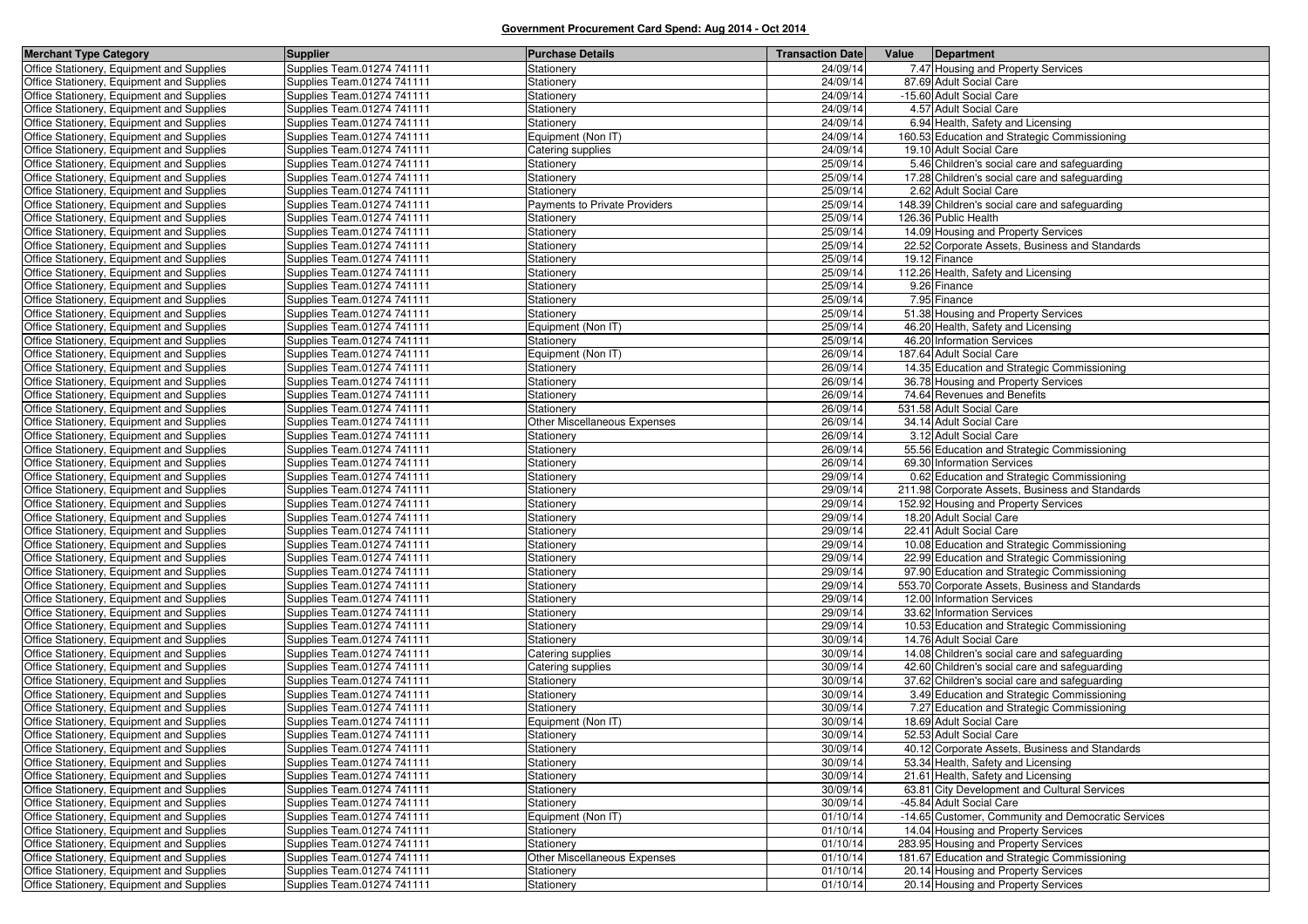| <b>Merchant Type Category</b>             | <b>Supplier</b>            | <b>Purchase Details</b> | <b>Transaction Date</b> | Value      | Department                                        |
|-------------------------------------------|----------------------------|-------------------------|-------------------------|------------|---------------------------------------------------|
| Office Stationery, Equipment and Supplies | Supplies Team.01274 741111 | Stationery              | 01/10/14                |            | 29.37 Education and Strategic Commissioning       |
| Office Stationery, Equipment and Supplies | Supplies Team.01274 741111 | Stationery              | 01/10/14                |            | 8.72 Education and Strategic Commissioning        |
| Office Stationery, Equipment and Supplies | Supplies Team.01274 741111 | Stationery              | 01/10/14                |            | 17.55 Customer, Community and Democratic Services |
| Office Stationery, Equipment and Supplies | Supplies Team.01274 741111 | Stationery              | 01/10/14                |            | 63.06 Customer, Community and Democratic Services |
| Office Stationery, Equipment and Supplies | Supplies Team.01274 741111 | Stationery              | 01/10/14                |            | 17.55 Customer, Community and Democratic Services |
| Office Stationery, Equipment and Supplies | Supplies Team.01274 741111 | Stationery              | 01/10/14                |            | 63.06 Customer, Community and Democratic Services |
| Office Stationery, Equipment and Supplies | Supplies Team.01274 741111 | Stationery              | 01/10/14                |            | 12.66 Information Services                        |
| Office Stationery, Equipment and Supplies | Supplies Team.01274 741111 | Stationery              | 01/10/14                |            | 55.39 Housing and Property Services               |
| Office Stationery, Equipment and Supplies | Supplies Team.01274 741111 | Stationery              | 01/10/14                |            | 14.81 Housing and Property Services               |
| Office Stationery, Equipment and Supplies | Supplies Team.01274 741111 | Stationery              | 01/10/14                |            | 6.11 Housing and Property Services                |
| Office Stationery, Equipment and Supplies | Supplies Team.01274 741111 | Stationery              | 01/10/14                |            | 39.46 Transport and Environment                   |
| Office Stationery, Equipment and Supplies | Supplies Team.01274 741111 | Stationery              | 01/10/14                |            | 48.01 Transport and Environment                   |
| Office Stationery, Equipment and Supplies | Supplies Team.01274 741111 | Stationery              | 01/10/14                |            | 47.84 Transport and Environment                   |
| Office Stationery, Equipment and Supplies | Supplies Team.01274 741111 | Stationery              | 01/10/14                |            | 11.96 Transport and Environment                   |
| Office Stationery, Equipment and Supplies | Supplies Team.01274 741111 | Stationery              | 01/10/14                |            | 78.27 Adult Social Care                           |
| Office Stationery, Equipment and Supplies | Supplies Team.01274 741111 | Stationery              | 02/10/14                |            | 70.22 Adult Social Care                           |
| Office Stationery, Equipment and Supplies | Supplies Team.01274 741111 | Stationery              | 02/10/14                |            | 32.66 Adult Social Care                           |
| Office Stationery, Equipment and Supplies | Supplies Team.01274 741111 | Stationery              | 02/10/14                |            | 24.46 Adult Social Care                           |
| Office Stationery, Equipment and Supplies | Supplies Team.01274 741111 | Hospitality             | 02/10/14                |            | 19.66 Adult Social Care                           |
| Office Stationery, Equipment and Supplies | Supplies Team.01274 741111 | Hospitality             | 02/10/14                |            | 17.59 Adult Social Care                           |
| Office Stationery, Equipment and Supplies | Supplies Team.01274 741111 | Stationery              | 02/10/14                |            | 5.05 Education and Strategic Commissioning        |
| Office Stationery, Equipment and Supplies | Supplies Team.01274 741111 | Stationery              | 02/10/14                |            | 5.76 Education and Strategic Commissioning        |
| Office Stationery, Equipment and Supplies | Supplies Team.01274 741111 | Stationery              | 02/10/14                |            | 13.16 Finance                                     |
| Office Stationery, Equipment and Supplies | Supplies Team.01274 741111 | Stationery              | 02/10/14                |            | 156.90 Corporate Assets, Business and Standards   |
| Office Stationery, Equipment and Supplies | Supplies Team.01274 741111 | Stationery              | 02/10/14                |            | 71.52 HR, Legal and Performance                   |
| Office Stationery, Equipment and Supplies | Supplies Team.01274 741111 | Stationery              | 02/10/14                |            | 97.90 Adult Social Care                           |
| Office Stationery, Equipment and Supplies | Supplies Team.01274 741111 | Stationery              | 02/10/14                |            | 263.22 Adult Social Care                          |
| Office Stationery, Equipment and Supplies | Supplies Team.01274 741111 | Stationery              | 02/10/14                |            | 0.97 Adult Social Care                            |
| Office Stationery, Equipment and Supplies | Supplies Team.01274 741111 | Stationery              | 02/10/14                |            | 3.20 Transport and Environment                    |
| Office Stationery, Equipment and Supplies | Supplies Team.01274 741111 | Stationery              | 02/10/14                |            | 8.64 Transport and Environment                    |
| Office Stationery, Equipment and Supplies | Supplies Team.01274 741111 | Stationery              | 02/10/14                |            | 10.00 Transport and Environment                   |
| Office Stationery, Equipment and Supplies | Supplies Team.01274 741111 | Stationery              | 02/10/14                |            | 8.42 Transport and Environment                    |
| Office Stationery, Equipment and Supplies | Supplies Team.01274 741111 | Stationery              | 02/10/14                |            | 222.74 Transport and Environment                  |
| Office Stationery, Equipment and Supplies | Supplies Team.01274 741111 | Stationery              | 02/10/14                |            | 1.06 Transport and Environment                    |
| Office Stationery, Equipment and Supplies | Supplies Team.01274 741111 | Stationery              | 02/10/14                |            | 122.84 Transport and Environment                  |
| Office Stationery, Equipment and Supplies | Supplies Team.01274 741111 | Stationery              | 02/10/14                |            | 1.98 Transport and Environment                    |
| Office Stationery, Equipment and Supplies | Supplies Team.01274 741111 | Stationery              | 03/10/14                |            | 6.68 Adult Social Care                            |
| Office Stationery, Equipment and Supplies | Supplies Team.01274 741111 | Stationery              | 03/10/14                |            | 225.00 Finance                                    |
| Office Stationery, Equipment and Supplies | Supplies Team.01274 741111 | Stationery              | 03/10/14                |            | 21.60 Adult Social Care                           |
| Office Stationery, Equipment and Supplies | Supplies Team.01274 741111 | Stationery              | 03/10/14                |            | 19.68 Housing and Property Services               |
| Office Stationery, Equipment and Supplies | Supplies Team.01274 741111 | Stationery              | 03/10/14                |            | 30.60 Housing and Property Services               |
| Office Stationery, Equipment and Supplies | Supplies Team.01274 741111 | Stationery              | 03/10/14                |            | 23.48 Housing and Property Services               |
| Office Stationery, Equipment and Supplies | Supplies Team.01274 741111 | Stationery              | 03/10/14                |            | -3.89 Customer, Community and Democratic Services |
| Office Stationery, Equipment and Supplies | Supplies Team.01274 741111 | Stationery              | 03/10/14                |            | 15.96 Housing and Property Services               |
| Office Stationery, Equipment and Supplies | Supplies Team.01274 741111 | Stationery              | 03/10/14                | 31.20 Port |                                                   |
| Office Stationery, Equipment and Supplies | Supplies Team.01274 741111 | Stationery              | 03/10/14                |            | 21.00 Education and Strategic Commissioning       |
| Office Stationery, Equipment and Supplies | Supplies Team.01274 741111 | Stationery              | 03/10/14                |            | 20.80 Transport and Environment                   |
| Office Stationery, Equipment and Supplies | Supplies Team.01274 741111 | Stationery              | 06/10/14                |            | -6.68 Adult Social Care                           |
| Office Stationery, Equipment and Supplies | Supplies Team.01274 741111 | Stationery              | 06/10/14                |            | 40.78 Housing and Property Services               |
| Office Stationery, Equipment and Supplies | Supplies Team.01274 741111 | Stationery              | 06/10/14                |            | 123.86 Adult Social Care                          |
| Office Stationery, Equipment and Supplies | Supplies Team.01274 741111 | Stationery              | 06/10/14                |            | 5.78 Adult Social Care                            |
| Office Stationery, Equipment and Supplies | Supplies Team.01274 741111 | Stationery              | 06/10/14                |            | 61.10 Adult Social Care                           |
| Office Stationery, Equipment and Supplies | Supplies Team.01274 741111 | Stationery              | 06/10/14                |            | -2.97 Adult Social Care                           |
| Office Stationery, Equipment and Supplies | Supplies Team.01274 741111 | Stationery              | 06/10/14                |            | 48.00 Transport and Environment                   |
| Office Stationery, Equipment and Supplies | Supplies Team.01274 741111 | Stationery              | 07/10/14                |            | 4.32 HR, Legal and Performance                    |
| Office Stationery, Equipment and Supplies | Supplies Team.01274 741111 | Stationery              | 07/10/14                |            | 89.88 HR, Legal and Performance                   |
| Office Stationery, Equipment and Supplies | Supplies Team.01274 741111 | Stationery              | 07/10/14                |            | 11.30 Children's social care and safeguarding     |
| Office Stationery, Equipment and Supplies | Supplies Team.01274 741111 | Stationery              | 07/10/14                |            | 113.38 Children's social care and safeguarding    |
| Office Stationery, Equipment and Supplies | Supplies Team.01274 741111 | Stationery              | 07/10/14                |            | 3.01 Transport and Environment                    |
| Office Stationery, Equipment and Supplies | Supplies Team.01274 741111 | Stationery              | 07/10/14                |            | -68.50 Education and Strategic Commissioning      |
| Office Stationery, Equipment and Supplies | Supplies Team.01274 741111 | Stationery              | 07/10/14                |            | 154.00 Information Services                       |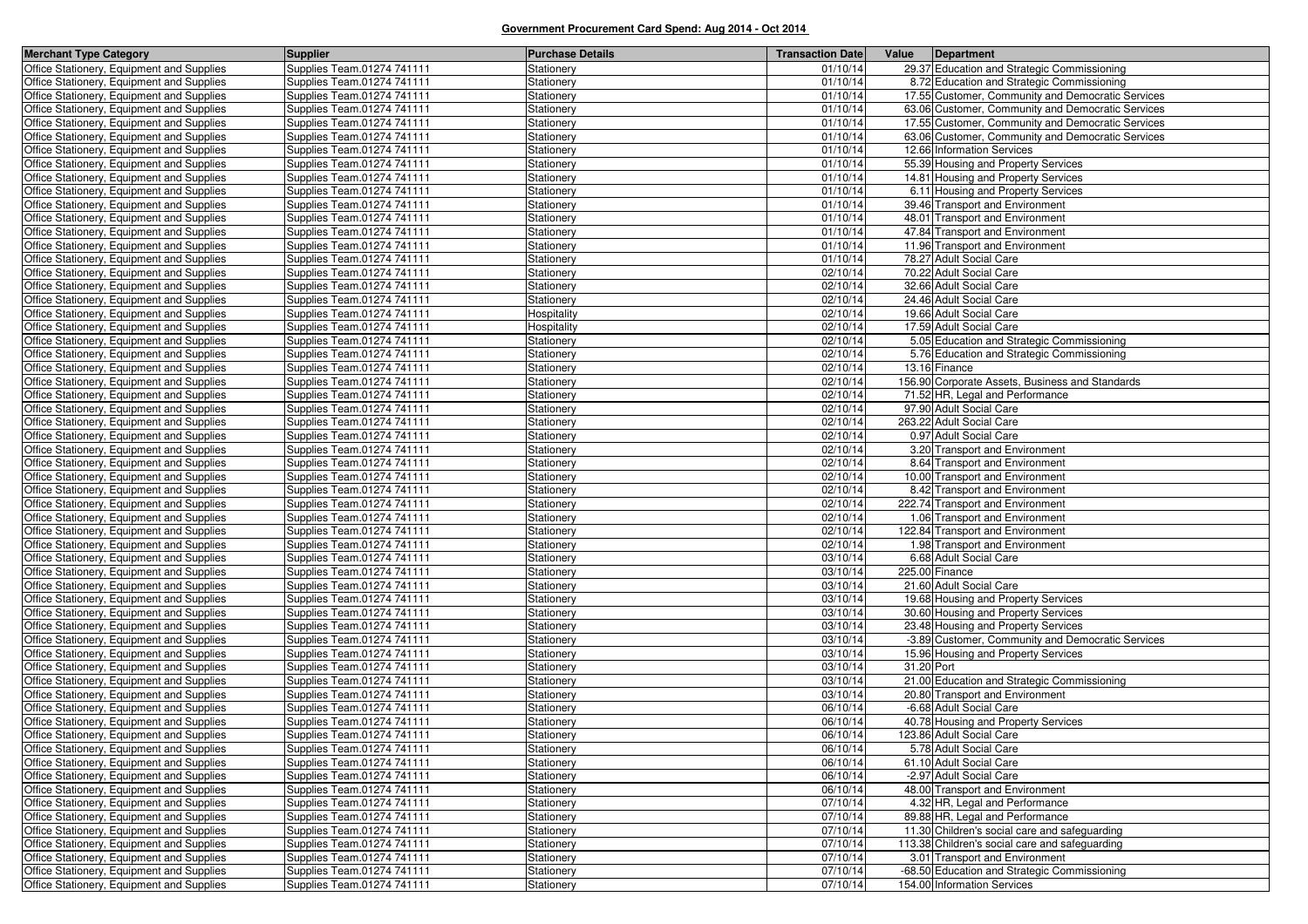| <b>Merchant Type Category</b>                                                          | <b>Supplier</b>                                          | <b>Purchase Details</b>         | <b>Transaction Date</b> | Value<br>Department                                                                        |
|----------------------------------------------------------------------------------------|----------------------------------------------------------|---------------------------------|-------------------------|--------------------------------------------------------------------------------------------|
| Office Stationery, Equipment and Supplies                                              | Supplies Team.01274 741111                               | Stationery                      | 07/10/14                | 195.13 Housing and Property Services                                                       |
| Office Stationery, Equipment and Supplies                                              | Supplies Team.01274 741111                               | Stationery                      | 07/10/14                | 18.80 Housing and Property Services                                                        |
| Office Stationery, Equipment and Supplies                                              | Supplies Team.01274 741111                               | Equipment (Non IT)              | 07/10/14                | 7.63 Housing and Property Services                                                         |
| Office Stationery, Equipment and Supplies                                              | Supplies Team.01274 741111                               | Stationery                      | 07/10/14                | 19.15 Education and Strategic Commissioning                                                |
| Office Stationery, Equipment and Supplies                                              | Supplies Team.01274 741111                               | Stationery                      | 08/10/14                | 33.93 Housing and Property Services                                                        |
| Office Stationery, Equipment and Supplies                                              | Supplies Team.01274 741111                               | Stationery                      | 08/10/14                | 74.64 Revenues and Benefits                                                                |
| Office Stationery, Equipment and Supplies                                              | Supplies Team.01274 741111                               | Stationery                      | 08/10/14                | 118.09 Adult Social Care                                                                   |
| Office Stationery, Equipment and Supplies                                              | Supplies Team.01274 741111                               | Stationery                      | 08/10/14                | 15.77 Housing and Property Services                                                        |
| Office Stationery, Equipment and Supplies                                              | Supplies Team.01274 741111                               | Stationery                      | 08/10/14                | 2.49 Housing and Property Services                                                         |
| Office Stationery, Equipment and Supplies                                              | Supplies Team.01274 741111                               | Stationery                      | 08/10/14                | 3.54 Customer, Community and Democratic Services                                           |
| Office Stationery, Equipment and Supplies                                              | Supplies Team.01274 741111                               | Stationery                      | 08/10/14                | 75.00 Customer, Community and Democratic Services                                          |
| Office Stationery, Equipment and Supplies                                              | Supplies Team.01274 741111                               | Stationery                      | 08/10/14                | 28.23 Housing and Property Services                                                        |
| Office Stationery, Equipment and Supplies                                              | Supplies Team.01274 741111                               | Stationery                      | 08/10/14                | 163.94 Housing and Property Services                                                       |
| Office Stationery, Equipment and Supplies                                              | Supplies Team.01274 741111                               | Stationery                      | 08/10/14                | 2.70 Housing and Property Services                                                         |
| Office Stationery, Equipment and Supplies                                              | Supplies Team.01274 741111                               | Stationery                      | 09/10/14                | 98.29 Adult Social Care                                                                    |
| Office Stationery, Equipment and Supplies                                              | Supplies Team.01274 741111                               | Catering supplies               | 09/10/14                | 11.05 Children's social care and safeguarding                                              |
| Office Stationery, Equipment and Supplies                                              | Supplies Team.01274 741111                               | Stationery                      | 09/10/14                | 1.82 Education and Strategic Commissioning                                                 |
| Office Stationery, Equipment and Supplies                                              | Supplies Team.01274 741111                               | Other Miscellaneous Expenses    | 09/10/14                | 12.00 Education and Strategic Commissioning                                                |
| Office Stationery, Equipment and Supplies                                              | Supplies Team.01274 741111                               | Other Miscellaneous Expenses    | 09/10/14                | 245.22 Education and Strategic Commissioning                                               |
| Office Stationery, Equipment and Supplies                                              | Supplies Team.01274 741111                               | Other Miscellaneous Expenses    | 09/10/14                | 128.40 Education and Strategic Commissioning                                               |
| Office Stationery, Equipment and Supplies                                              | Supplies Team.01274 741111                               | Stationery                      | 09/10/14                | 36.97 Housing and Property Services                                                        |
| Office Stationery, Equipment and Supplies                                              | Supplies Team.01274 741111                               | Stationery                      | 09/10/14                | 16.70 Housing and Property Services                                                        |
| Office Stationery, Equipment and Supplies                                              | Supplies Team.01274 741111                               | Stationery                      | 09/10/14                | 52.00 Housing and Property Services                                                        |
| Office Stationery, Equipment and Supplies                                              | Supplies Team.01274 741111                               | Stationery                      | 09/10/14                | 4.32 Housing and Property Services                                                         |
| Office Stationery, Equipment and Supplies                                              | Supplies Team.01274 741111                               | Stationery                      | 09/10/14                | 6.68 Housing and Property Services                                                         |
| Office Stationery, Equipment and Supplies                                              | Supplies Team.01274 741111                               | Stationery                      | 09/10/14                | 5.79 Adult Social Care                                                                     |
| Office Stationery, Equipment and Supplies                                              | Supplies Team.01274 741111                               | Stationery                      | 09/10/14                | 57.01 Corporate Assets, Business and Standards                                             |
| Office Stationery, Equipment and Supplies                                              | Supplies Team.01274 741111                               | Stationery                      | 09/10/14                | 6.74 Adult Social Care                                                                     |
| Office Stationery, Equipment and Supplies                                              | Supplies Team.01274 741111                               | Wellbeing and Health Supplies   | 09/10/14                | 147.36 Adult Social Care                                                                   |
| Office Stationery, Equipment and Supplies                                              | Supplies Team.01274 741111                               | Stationery                      | 09/10/14                | 16.97 Adult Social Care                                                                    |
| Office Stationery, Equipment and Supplies                                              | Supplies Team.01274 741111                               | Stationery                      | 09/10/14                | 7.20 Adult Social Care                                                                     |
| Office Stationery, Equipment and Supplies                                              | Supplies Team.01274 741111                               | Stationery                      | 09/10/14                | 82.97 Corporate Assets, Business and Standards                                             |
| Office Stationery, Equipment and Supplies                                              | Supplies Team.01274 741111                               | Stationery                      | 09/10/14                | 140.97 Housing and Property Services                                                       |
| Office Stationery, Equipment and Supplies                                              | Supplies Team.01274 741111                               | Equipment (Non IT)              | 09/10/14                | 37.00 Health, Safety and Licensing                                                         |
| Office Stationery, Equipment and Supplies                                              | Supplies Team.01274 741111                               | Stationery                      | 09/10/14                | 5.80 Transport and Environment                                                             |
| Office Stationery, Equipment and Supplies                                              | Supplies Team.01274 741111                               | Stationery                      | 10/10/14                | 11.70 Customer, Community and Democratic Services                                          |
| Office Stationery, Equipment and Supplies                                              | Supplies Team.01274 741111                               | Cleaning materials              | 10/10/14<br>10/10/14    | 42.06 Customer, Community and Democratic Services                                          |
| Office Stationery, Equipment and Supplies<br>Office Stationery, Equipment and Supplies | Supplies Team.01274 741111<br>Supplies Team.01274 741111 | Stationery                      | 10/10/14                | 3.74 City Development and Cultural Services<br>7.55 City Development and Cultural Services |
|                                                                                        |                                                          | Stationery<br>Catering supplies | 10/10/14                | 19.58 Children's social care and safeguarding                                              |
| Office Stationery, Equipment and Supplies<br>Office Stationery, Equipment and Supplies | Supplies Team.01274 741111<br>Supplies Team.01274 741111 | Stationery                      | 10/10/14                | 10.76 Finance                                                                              |
| Office Stationery, Equipment and Supplies                                              | Supplies Team.01274 741111                               | Stationery                      | 10/10/14                | 25.10 Customer, Community and Democratic Services                                          |
| Office Stationery, Equipment and Supplies                                              | Supplies Team.01274 741111                               | Stationery                      | 10/10/14                | 12.00 Housing and Property Services                                                        |
| Office Stationery, Equipment and Supplies                                              | Supplies Team.01274 741111                               | Stationery                      | 10/10/14                | 69.74 Housing and Property Services                                                        |
| Office Stationery, Equipment and Supplies                                              | Supplies Team.01274 741111                               | Stationery                      | 10/10/14                | 5.23 Information Services                                                                  |
| Office Stationery, Equipment and Supplies                                              | Supplies Team.01274 741111                               | Stationery                      | 13/10/14                | 3.25 Housing and Property Services                                                         |
| Office Stationery, Equipment and Supplies                                              | Supplies Team.01274 741111                               | Stationery                      | 13/10/14                | 104.57 Housing and Property Services                                                       |
| Office Stationery, Equipment and Supplies                                              | Supplies Team.01274 741111                               | Stationery                      | 13/10/14                | 8.04 Housing and Property Services                                                         |
| Office Stationery, Equipment and Supplies                                              | Supplies Team.01274 741111                               | Stationery                      | 13/10/14                | 11.96 Education and Strategic Commissioning                                                |
| Office Stationery, Equipment and Supplies                                              | Supplies Team.01274 741111                               | Stationery                      | 13/10/14                | 24.36 Corporate Assets, Business and Standards                                             |
| Office Stationery, Equipment and Supplies                                              | Supplies Team.01274 741111                               | Stationery                      | 13/10/14                | 29.12 Adult Social Care                                                                    |
| Office Stationery, Equipment and Supplies                                              | Supplies Team.01274 741111                               | Stationery                      | 13/10/14                | 253.87 Health, Safety and Licensing                                                        |
| Office Stationery, Equipment and Supplies                                              | Supplies Team.01274 741111                               | Stationery                      | 13/10/14                | 20.17 Health, Safety and Licensing                                                         |
| Office Stationery, Equipment and Supplies                                              | Supplies Team.01274 741111                               | Stationery                      | 13/10/14                | 4.88 Health, Safety and Licensing                                                          |
| Office Stationery, Equipment and Supplies                                              | Supplies Team.01274 741111                               | Stationery                      | 13/10/14                | 14.60 Finance                                                                              |
| Office Stationery, Equipment and Supplies                                              | Supplies Team.01274 741111                               | Stationery                      | 13/10/14                | 575.27 Corporate Assets, Business and Standards                                            |
| Office Stationery, Equipment and Supplies                                              | Supplies Team.01274 741111                               | Stationery                      | 13/10/14                | 34.33 Housing and Property Services                                                        |
| Office Stationery, Equipment and Supplies                                              | Supplies Team.01274 741111                               | Stationery                      | 13/10/14                | 3.44 Housing and Property Services                                                         |
| Office Stationery, Equipment and Supplies                                              | Supplies Team.01274 741111                               | Stationery                      | 13/10/14                | 3.34 Housing and Property Services                                                         |
| Office Stationery, Equipment and Supplies                                              | Supplies Team.01274 741111                               | Stationery                      | 13/10/14                | 6.48 Housing and Property Services                                                         |
| Office Stationery, Equipment and Supplies                                              | Supplies Team.01274 741111                               | Stationery                      | 13/10/14                | 32.23 Adult Social Care                                                                    |
|                                                                                        |                                                          |                                 |                         |                                                                                            |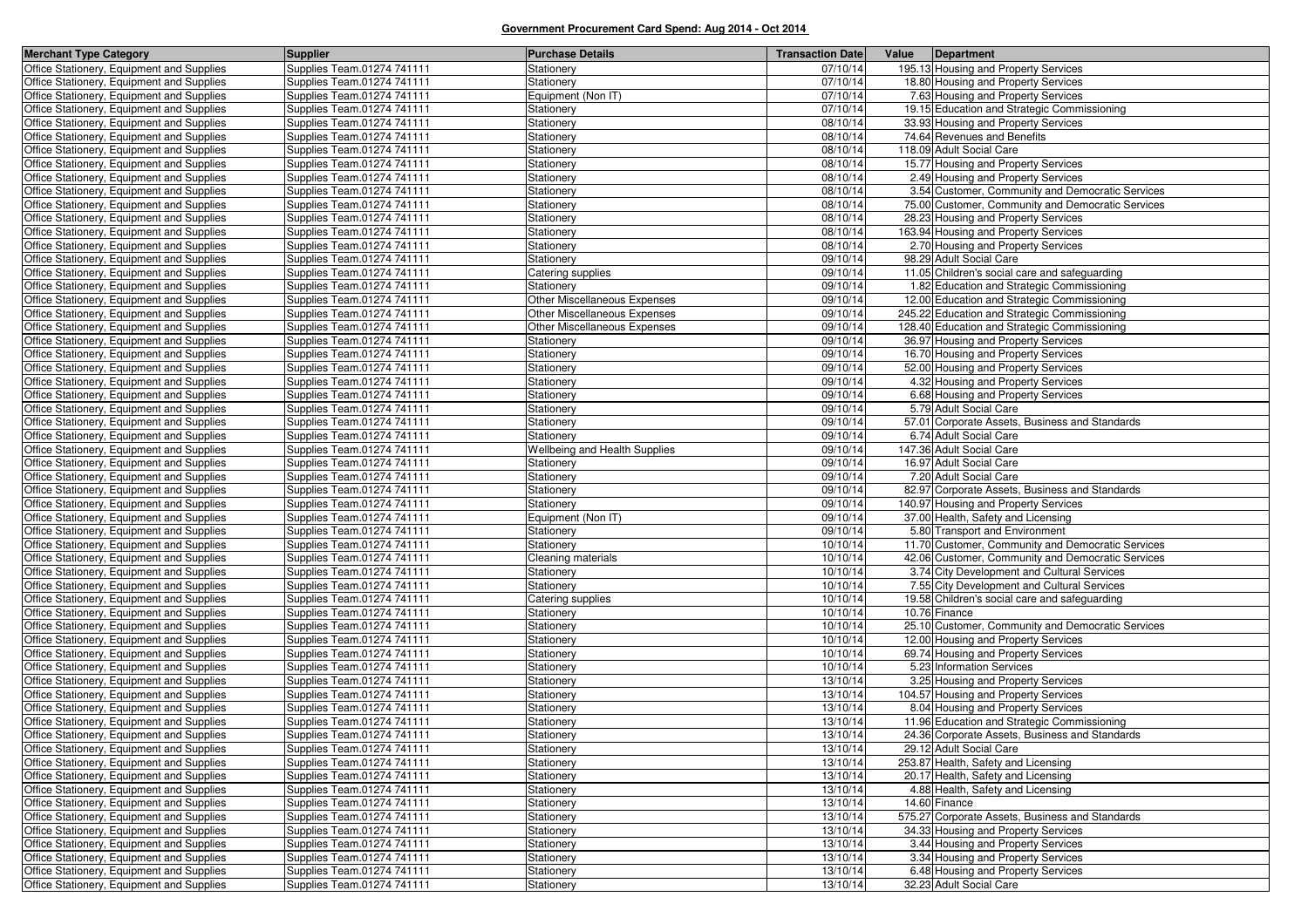| <b>Merchant Type Category</b>                                                          | <b>Supplier</b>                                          | <b>Purchase Details</b>  | <b>Transaction Date</b> | Value       | Department                                                        |
|----------------------------------------------------------------------------------------|----------------------------------------------------------|--------------------------|-------------------------|-------------|-------------------------------------------------------------------|
| Office Stationery, Equipment and Supplies                                              | Supplies Team.01274 741111                               | Stationery               | 13/10/14                |             | 40.56 Solent LEP                                                  |
| Office Stationery, Equipment and Supplies                                              | Supplies Team.01274 741111                               | Stationery               | 13/10/14                |             | 43.70 Information Services                                        |
| Office Stationery, Equipment and Supplies                                              | Supplies Team.01274 741111                               | Stationery               | 13/10/14                |             | 3.50 City Development and Cultural Services                       |
| Office Stationery, Equipment and Supplies                                              | Supplies Team.01274 741111                               | Equipment (Non IT)       | 13/10/14                |             | 144.13 City Development and Cultural Services                     |
| Office Stationery, Equipment and Supplies                                              | Supplies Team.01274 741111                               | Stationery               | 14/10/14                |             | 45.81 Housing and Property Services                               |
| Office Stationery, Equipment and Supplies                                              | Supplies Team.01274 741111                               | Stationery               | 14/10/14                |             | 96.29 Children's social care and safeguarding                     |
| Office Stationery, Equipment and Supplies                                              | Supplies Team.01274 741111                               | Stationery               | 14/10/14                |             | -122.15 Transport and Environment                                 |
| Office Stationery, Equipment and Supplies                                              | Supplies Team.01274 741111                               | Stationery               | 14/10/14                |             | 143.04 Adult Social Care                                          |
| Office Stationery, Equipment and Supplies                                              | Supplies Team.01274 741111                               | Stationery               | 14/10/14                |             | 0.66 Adult Social Care                                            |
| Office Stationery, Equipment and Supplies                                              | Supplies Team.01274 741111                               | Stationery               | 14/10/14                |             | 6.48 Adult Social Care                                            |
| Office Stationery, Equipment and Supplies                                              | Supplies Team.01274 741111                               | Stationery               | 14/10/14                |             | 48.95 Housing and Property Services                               |
| Office Stationery, Equipment and Supplies                                              | Supplies Team.01274 741111                               | Stationery               | 14/10/14                |             | 191.61 Transport and Environment                                  |
| Office Stationery, Equipment and Supplies                                              | Supplies Team.01274 741111                               | Stationery               | 14/10/14                |             | 142.95 Customer, Community and Democratic Services                |
| Office Stationery, Equipment and Supplies                                              | Supplies Team.01274 741111                               | Stationery               | 14/10/14                |             | 4.86 Customer, Community and Democratic Services                  |
| Office Stationery, Equipment and Supplies                                              | Supplies Team.01274 741111                               | Stationery               | 14/10/14                |             | 20.87 Housing and Property Services                               |
| Office Stationery, Equipment and Supplies                                              | Supplies Team.01274 741111                               | Stationery               | 14/10/14                |             | 0.99 Housing and Property Services                                |
| Office Stationery, Equipment and Supplies                                              | Supplies Team.01274 741111                               | Stationery               | 14/10/14                |             | 14.31 Education and Strategic Commissioning                       |
| Office Stationery, Equipment and Supplies                                              | Supplies Team.01274 741111                               | Stationery               | 14/10/14                |             | 14.31 Education and Strategic Commissioning                       |
| Office Stationery, Equipment and Supplies                                              | Supplies Team.01274 741111                               | Stationery               | 14/10/14                |             | -28.62 Education and Strategic Commissioning                      |
| Office Stationery, Equipment and Supplies                                              | Supplies Team.01274 741111                               | Stationery               | 14/10/14                |             | 28.62 Education and Strategic Commissioning                       |
| Office Stationery, Equipment and Supplies                                              | Supplies Team.01274 741111                               | Equipment (Non IT)       | 14/10/14                |             | 16.82 Adult Social Care                                           |
| Office Stationery, Equipment and Supplies                                              | Supplies Team.01274 741111                               | Stationery               | 14/10/14                |             | -24.00 Transport and Environment                                  |
| Office Stationery, Equipment and Supplies                                              | Supplies Team.01274 741111                               | Stationery               | 15/10/14                |             | 10.00 Adult Social Care                                           |
| Office Stationery, Equipment and Supplies                                              | Supplies Team.01274 741111                               | Stationery               | 15/10/14                |             | 10.00 Adult Social Care                                           |
| Office Stationery, Equipment and Supplies                                              | Supplies Team.01274 741111                               | Stationery               | 15/10/14                |             | 5.26 Housing and Property Services                                |
| Office Stationery, Equipment and Supplies                                              | Supplies Team.01274 741111                               | Stationery               | 15/10/14                |             | 11.18 Housing and Property Services                               |
| Office Stationery, Equipment and Supplies                                              | Supplies Team.01274 741111                               | Stationery               | 15/10/14                |             | 78.13 Adult Social Care                                           |
| Office Stationery, Equipment and Supplies                                              | Supplies Team.01274 741111                               | Stationery               | 15/10/14                |             | 2.97 Adult Social Care                                            |
| Office Stationery, Equipment and Supplies                                              | Supplies Team.01274 741111                               | Stationery               | 15/10/14                |             | 4.90 Adult Social Care                                            |
| Office Stationery, Equipment and Supplies                                              | Supplies Team.01274 741111                               | Stationery               | 15/10/14                |             | 7.29 Housing and Property Services                                |
| Office Stationery, Equipment and Supplies                                              | Supplies Team.01274 741111                               | Stationery               | 15/10/14                |             | 66.80 Corporate Assets, Business and Standards                    |
| Office Stationery, Equipment and Supplies                                              | Supplies Team.01274 741111                               | Stationery               | 15/10/14                |             | 0.97 Finance                                                      |
| Office Stationery, Equipment and Supplies                                              | Supplies Team.01274 741111                               | Stationery               | 15/10/14                |             | 8.09 Finance                                                      |
| Office Stationery, Equipment and Supplies                                              | Supplies Team.01274 741111                               | Stationery               | 15/10/14                |             | 1.44 Finance                                                      |
| Office Stationery, Equipment and Supplies                                              | Supplies Team.01274 741111                               | Stationery               | 15/10/14                |             | 142.95 Customer, Community and Democratic Services                |
| Office Stationery, Equipment and Supplies                                              | Supplies Team.01274 741111                               | Stationery               | 15/10/14                |             | 423.96 Corporate Assets, Business and Standards                   |
| Office Stationery, Equipment and Supplies                                              | Supplies Team.01274 741111                               | Stationery               | 15/10/14                |             | 74.35 Customer, Community and Democratic Services                 |
| Office Stationery, Equipment and Supplies                                              | Supplies Team.01274 741111                               | Stationery               | 15/10/14                |             | 2.11 City Development and Cultural Services                       |
| Office Stationery, Equipment and Supplies                                              | Supplies Team.01274 741111                               | Stationery               | 16/10/14                |             | 30.58 Housing and Property Services                               |
| Office Stationery, Equipment and Supplies                                              | Supplies Team.01274 741111                               | Stationery               | 16/10/14                |             | 107.53 Adult Social Care                                          |
| Office Stationery, Equipment and Supplies                                              | Supplies Team.01274 741111                               | Stationery               | 16/10/14                |             | 19.21 Finance                                                     |
| Office Stationery, Equipment and Supplies                                              | Supplies Team.01274 741111                               | Stationery               | 16/10/14                |             | 5.72 Housing and Property Services                                |
| Office Stationery, Equipment and Supplies                                              | Supplies Team.01274 741111                               | Stationery               | 16/10/14                |             | 61.88 Housing and Property Services                               |
| Office Stationery, Equipment and Supplies                                              | Supplies Team.01274 741111                               | Stationery               | 16/10/14                | 146.85 Port |                                                                   |
| Office Stationery, Equipment and Supplies                                              | Supplies Team.01274 741111                               | Stationery               | 16/10/14                | 14.50 Port  |                                                                   |
| Office Stationery, Equipment and Supplies                                              | Supplies Team.01274 741111                               | Stationery               | 16/10/14                | 63.30 Port  |                                                                   |
| Office Stationery, Equipment and Supplies                                              | Supplies Team.01274 741111                               | Stationery               | 16/10/14                | 5.42 Port   |                                                                   |
| Office Stationery, Equipment and Supplies                                              | Supplies Team.01274 741111                               | Stationery               | 16/10/14                |             | 53.43 Housing and Property Services                               |
| Office Stationery, Equipment and Supplies<br>Office Stationery, Equipment and Supplies | Supplies Team.01274 741111                               | Stationery               | 16/10/14                |             | 0.54 Housing and Property Services                                |
| Office Stationery, Equipment and Supplies                                              | Supplies Team.01274 741111                               | Catering supplies        | 16/10/14                |             | -80.79 Adult Social Care                                          |
| Office Stationery, Equipment and Supplies                                              | Supplies Team.01274 741111<br>Supplies Team.01274 741111 | Stationery               | 17/10/14<br>17/10/14    |             | 49.81 Finance<br>27.41 Housing and Property Services              |
| Office Stationery, Equipment and Supplies                                              | Supplies Team.01274 741111                               | Stationery<br>Stationery | 17/10/14                |             | 24.05 Housing and Property Services                               |
| Office Stationery, Equipment and Supplies                                              | Supplies Team.01274 741111                               | Stationery               | 17/10/14                |             | 0.12 Transport and Environment                                    |
| Office Stationery, Equipment and Supplies                                              | Supplies Team.01274 741111                               | Stationery               | 17/10/14                |             | 0.48 Transport and Environment                                    |
|                                                                                        | Supplies Team.01274 741111                               |                          | 17/10/14                |             |                                                                   |
| Office Stationery, Equipment and Supplies<br>Office Stationery, Equipment and Supplies | Supplies Team.01274 741111                               | Stationery<br>Stationery | 17/10/14                |             | 73.32 Transport and Environment<br>1.86 Transport and Environment |
| Office Stationery, Equipment and Supplies                                              | Supplies Team.01274 741111                               | Stationery               | 17/10/14                |             | 23.12 Education and Strategic Commissioning                       |
| Office Stationery, Equipment and Supplies                                              | Supplies Team.01274 741111                               | Stationery               | 17/10/14                |             | 20.93 Education and Strategic Commissioning                       |
| Office Stationery, Equipment and Supplies                                              | Supplies Team.01274 741111                               | Stationery               | 20/10/14                |             | 5.40 Housing and Property Services                                |
| Office Stationery, Equipment and Supplies                                              | Supplies Team.01274 741111                               | Stationery               | 20/10/14                |             | 93.08 Housing and Property Services                               |
|                                                                                        |                                                          |                          |                         |             |                                                                   |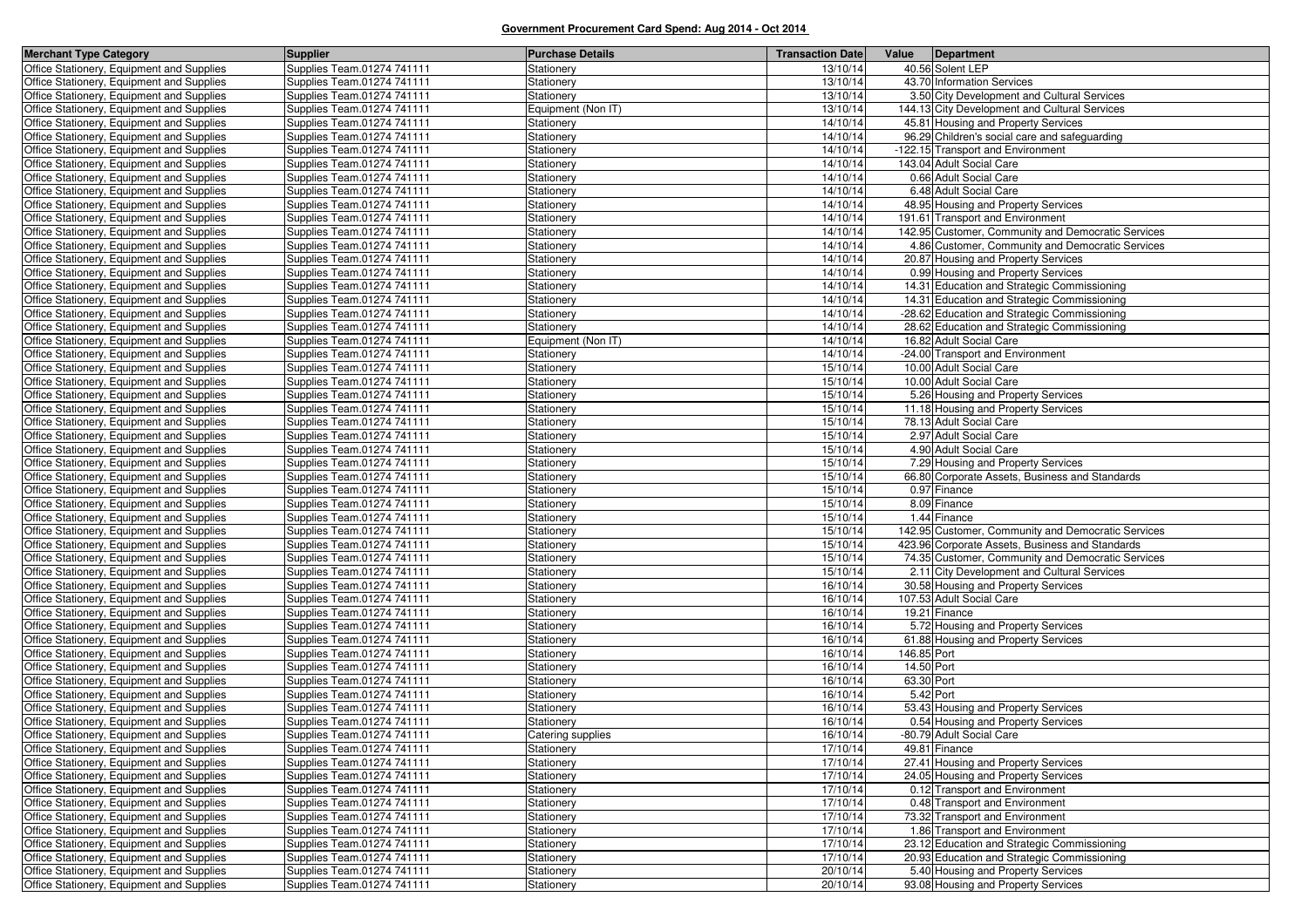| <b>Merchant Type Category</b>                                                          | <b>Supplier</b>                                          | <b>Purchase Details</b>      | <b>Transaction Date</b> | Value<br>Department                                          |
|----------------------------------------------------------------------------------------|----------------------------------------------------------|------------------------------|-------------------------|--------------------------------------------------------------|
| Office Stationery, Equipment and Supplies                                              | Supplies Team.01274 741111                               | Stationery                   | 20/10/14                | 793.42 Corporate Assets, Business and Standards              |
| Office Stationery, Equipment and Supplies                                              | Supplies Team.01274 741111                               | Stationery                   | 20/10/14                | 44.55 Housing and Property Services                          |
| Office Stationery, Equipment and Supplies                                              | Supplies Team.01274 741111                               | Stationery                   | 20/10/14                | 44.72 Adult Social Care                                      |
| Office Stationery, Equipment and Supplies                                              | Supplies Team.01274 741111                               | Stationery                   | 20/10/14                | 50.81 Finance                                                |
| Office Stationery, Equipment and Supplies                                              | Supplies Team.01274 741111                               | Stationery                   | 20/10/14                | 60.98 Adult Social Care                                      |
| Office Stationery, Equipment and Supplies                                              | Supplies Team.01274 741111                               | Stationery                   | 20/10/14                | 65.79 Housing and Property Services                          |
| Office Stationery, Equipment and Supplies                                              | Supplies Team.01274 741111                               | Other Miscellaneous Expenses | 20/10/14                | 1.14 Adult Social Care                                       |
| Office Stationery, Equipment and Supplies                                              | Supplies Team.01274 741111                               | Stationery                   | 21/10/14                | 46.06 Revenues and Benefits                                  |
| Office Stationery, Equipment and Supplies                                              | Supplies Team.01274 741111                               | Stationery                   | 21/10/14                | 2.40 Revenues and Benefits                                   |
| Office Stationery, Equipment and Supplies                                              | Supplies Team.01274 741111                               | Stationery                   | 21/10/14                | 87.10 Children's social care and safeguarding                |
| Office Stationery, Equipment and Supplies                                              | Supplies Team.01274 741111                               | Stationery                   | 21/10/14                | 56.77 Adult Social Care                                      |
| Office Stationery, Equipment and Supplies                                              | Supplies Team.01274 741111                               | Stationery                   | 21/10/14                | 61.76 Health, Safety and Licensing                           |
| Office Stationery, Equipment and Supplies                                              | Supplies Team.01274 741111                               | Stationery                   | 21/10/14                | 71.23 Adult Social Care                                      |
| Office Stationery, Equipment and Supplies                                              | Supplies Team.01274 741111                               | Stationery                   | 21/10/14                | 6.83 Adult Social Care                                       |
| Office Stationery, Equipment and Supplies                                              | Supplies Team.01274 741111                               | Stationery                   | 21/10/14                | -2.09 Housing and Property Services                          |
| Office Stationery, Equipment and Supplies                                              | Supplies Team.01274 741111                               | Stationery                   | 21/10/14                | 283.95 Housing and Property Services                         |
| Office Stationery, Equipment and Supplies                                              | Supplies Team.01274 741111                               | Stationery                   | 21/10/14                | -142.95 Customer, Community and Democratic Services          |
| Office Stationery, Equipment and Supplies                                              | Supplies Team.01274 741111                               | Stationery                   | 21/10/14                | 28.79 Housing and Property Services                          |
| Office Stationery, Equipment and Supplies                                              | Supplies Team.01274 741111                               | Stationery                   | 21/10/14                | 1.30 Housing and Property Services                           |
| Office Stationery, Equipment and Supplies                                              | Supplies Team.01274 741111                               | Stationery                   | 21/10/14                | -52.82 Customer, Community and Democratic Services           |
| Office Stationery, Equipment and Supplies                                              | Supplies Team.01274 741111                               | Stationery                   | 21/10/14                | 19.74 Education and Strategic Commissioning                  |
| Office Stationery, Equipment and Supplies                                              | Supplies Team.01274 741111                               | Stationery                   | 21/10/14                | 10.96 Education and Strategic Commissioning                  |
| Office Stationery, Equipment and Supplies                                              | Supplies Team.01274 741111                               | Stationery                   | 21/10/14                | 6.87 Adult Social Care                                       |
| Office Stationery, Equipment and Supplies                                              | Supplies Team.01274 741111                               | Stationery                   | 22/10/14                | 34.98 HR, Legal and Performance                              |
| Office Stationery, Equipment and Supplies                                              | Supplies Team.01274 741111                               | Cleaning materials           | 22/10/14                | 7.73 Housing and Property Services                           |
| Office Stationery, Equipment and Supplies                                              | Supplies Team.01274 741111                               | Stationery                   | 22/10/14                | 70.00 Housing and Property Services                          |
| Office Stationery, Equipment and Supplies                                              | Supplies Team.01274 741111                               | Stationery                   | 22/10/14                | -97.90 Education and Strategic Commissioning                 |
| Office Stationery, Equipment and Supplies                                              | Supplies Team.01274 741111                               | Stationery                   | 22/10/14                | -22.99 Education and Strategic Commissioning                 |
| Office Stationery, Equipment and Supplies                                              | Supplies Team.01274 741111                               | Stationery                   | 22/10/14                | 96.35 City Development and Cultural Services                 |
| Office Stationery, Equipment and Supplies                                              | Supplies Team.01274 741111                               | Stationery                   | 22/10/14                | 3.82 City Development and Cultural Services                  |
| Office Stationery, Equipment and Supplies                                              | Supplies Team.01274 741111                               | Stationery                   | 22/10/14                | 58.74 Information Services                                   |
| Office Stationery, Equipment and Supplies                                              | Supplies Team.01274 741111                               | Stationery                   | 22/10/14                | 2.87 Transport and Environment                               |
| Office Stationery, Equipment and Supplies                                              | Supplies Team.01274 741111                               | Stationery                   | 22/10/14                | 11.50 Transport and Environment                              |
| Office Stationery, Equipment and Supplies                                              | Supplies Team.01274 741111                               | Stationery                   | 22/10/14                | 48.70 Transport and Environment                              |
| Office Stationery, Equipment and Supplies                                              | Supplies Team.01274 741111                               | Stationery                   | 22/10/14                | 29.28 Education and Strategic Commissioning                  |
| Office Stationery, Equipment and Supplies                                              | Supplies Team.01274 741111                               | Stationery                   | 23/10/14                | 97.90 Information Services                                   |
| Office Stationery, Equipment and Supplies                                              | Supplies Team.01274 741111                               | Stationery                   | 23/10/14                | 27.28 City Development and Cultural Services                 |
| Office Stationery, Equipment and Supplies                                              | Supplies Team.01274 741111                               | Stationery                   | 23/10/14                | 19.25 Information Services                                   |
| Office Stationery, Equipment and Supplies                                              | Supplies Team.01274 741111                               | Stationery                   | 23/10/14                | 18.82 Adult Social Care                                      |
| Office Stationery, Equipment and Supplies                                              | Supplies Team.01274 741111                               | Stationery                   | 23/10/14                | 13.98 Education and Strategic Commissioning                  |
| Office Stationery, Equipment and Supplies                                              | Supplies Team.01274 741111                               | Stationery                   | 23/10/14                | 11.71 Housing and Property Services                          |
| Office Stationery, Equipment and Supplies                                              | Supplies Team.01274 741111                               | Stationery                   | 23/10/14                | 5.82 Adult Social Care                                       |
| Office Stationery, Equipment and Supplies                                              | Supplies Team.01274 741111                               | Stationery                   | 24/10/14                | 32.34 Adult Social Care                                      |
| Office Stationery, Equipment and Supplies                                              | Supplies Team.01274 741111                               | Stationery                   | 24/10/14                | 9.39 Education and Strategic Commissioning                   |
| Office Stationery, Equipment and Supplies                                              | Supplies Team.01274 741111                               | General office expenses      | 24/10/14                | 57.59 Public Health                                          |
| Office Stationery, Equipment and Supplies                                              | Supplies Team.01274 741111                               | Furniture                    | 24/10/14<br>27/10/14    | 141.79 Housing and Property Services                         |
| Office Stationery, Equipment and Supplies                                              | Supplies Team.01274 741111                               | Miscellaneous income         |                         | -294.42 HR, Legal and Performance                            |
| Office Stationery, Equipment and Supplies                                              | Supplies Team.01274 741111                               | Stationery                   | 27/10/14<br>27/10/14    | 77.00 Information Services                                   |
| Office Stationery, Equipment and Supplies<br>Office Stationery, Equipment and Supplies | Supplies Team.01274 741111<br>Supplies Team.01274 741111 | Stationery<br>Stationery     | 27/10/14                | 11.55 Education and Strategic Commissioning<br>10.58 Finance |
|                                                                                        |                                                          |                              |                         |                                                              |
| Office Stationery, Equipment and Supplies<br>Office Stationery, Equipment and Supplies | Supplies Team.01274 741111<br>Supplies Team.01274 741111 | Stationery                   | 27/10/14<br>27/10/14    | 31.26 Finance<br>30.85 Adult Social Care                     |
| Office Stationery, Equipment and Supplies                                              | Supplies Team.01274 741111                               | Stationery<br>Stationery     | 28/10/14                | 107.57 Children's social care and safeguarding               |
| Office Stationery, Equipment and Supplies                                              | Supplies Team.01274 741111                               |                              | 28/10/14                | -44.55 Housing and Property Services                         |
| Office Stationery, Equipment and Supplies                                              | Supplies Team.01274 741111                               | Stationery<br>Stationery     | 28/10/14                | 143.22 Children's social care and safeguarding               |
| Office Stationery, Equipment and Supplies                                              | Supplies Team.01274 741111                               |                              | 28/10/14                | 63.00 Housing and Property Services                          |
| Office Stationery, Equipment and Supplies                                              | Supplies Team.01274 741111                               | Stationery<br>Stationery     | 28/10/14                | 27.90 Adult Social Care                                      |
| Office Stationery, Equipment and Supplies                                              | Supplies Team.01274 741111                               | Stationery                   | 28/10/14                | 91.18 Housing and Property Services                          |
| Office Stationery, Equipment and Supplies                                              | Supplies Team.01274 741111                               | Stationery                   | 28/10/14                | 4.96 Housing and Property Services                           |
| Office Stationery, Equipment and Supplies                                              | Supplies Team.01274 741111                               | Stationery                   | 28/10/14                | -9.92 Education and Strategic Commissioning                  |
| Office Stationery, Equipment and Supplies                                              | Supplies Team.01274 741111                               | Stationery                   | 28/10/14                | 44.08 Education and Strategic Commissioning                  |
|                                                                                        |                                                          |                              |                         |                                                              |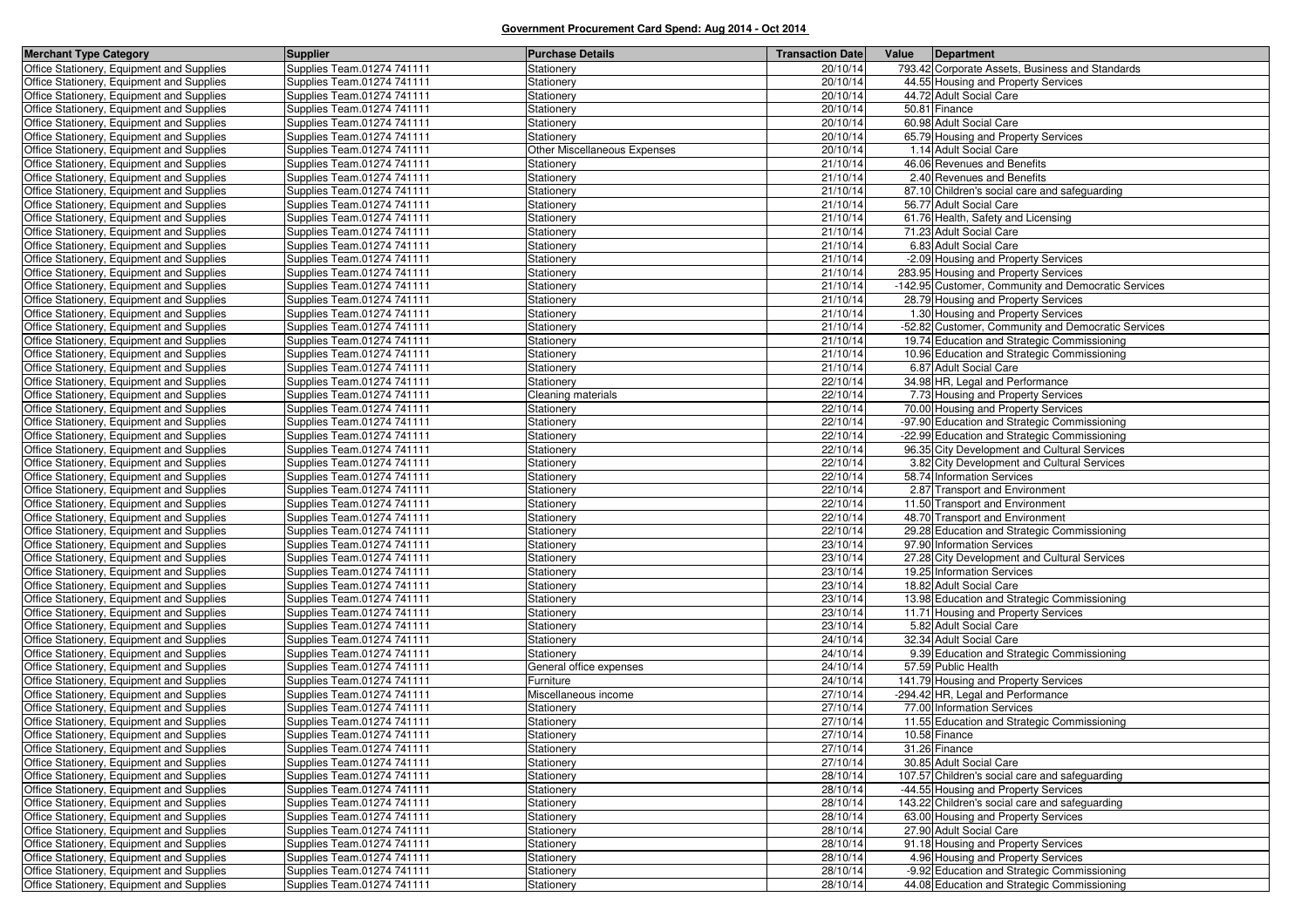| <b>Merchant Type Category</b>             | <b>Supplier</b>                    | <b>Purchase Details</b>               | <b>Transaction Date</b> | Value<br>Department                              |
|-------------------------------------------|------------------------------------|---------------------------------------|-------------------------|--------------------------------------------------|
| Office Stationery, Equipment and Supplies | Supplies Team.01274 741111         | Stationery                            | 28/10/14                | 9.92 Education and Strategic Commissioning       |
| Office Stationery, Equipment and Supplies | Supplies Team.01274 741111         | Stationery                            | 28/10/14                | 0.54 Transport and Environment                   |
| Office Stationery, Equipment and Supplies | Supplies Team.01274 741111         | Stationery                            | 28/10/14                | 47.73 Transport and Environment                  |
| Office Stationery, Equipment and Supplies | Supplies Team.01274 741111         | Stationery                            | 28/10/14                | 12.77 Transport and Environment                  |
| Office Stationery, Equipment and Supplies | Supplies Team.01274 741111         | Stationery                            | 28/10/14                | 2.18 Transport and Environment                   |
| Office Stationery, Equipment and Supplies | Supplies Team.01274 741111         | Stationery                            | 29/10/14                | 52.59 Corporate Assets, Business and Standards   |
| Office Stationery, Equipment and Supplies | Supplies Team.01274 741111         | Stationery                            | 29/10/14                | 56.96 Adult Social Care                          |
| Office Stationery, Equipment and Supplies | Supplies Team.01274 741111         | Stationery                            | 29/10/14                | 17.97 Education and Strategic Commissioning      |
| Office Stationery, Equipment and Supplies | Supplies Team.01274 741111         | Stationery                            | 29/10/14                | 42.79 Finance                                    |
| Office Stationery, Equipment and Supplies | Supplies Team.01274 741111         | Stationery                            | 29/10/14                | 32.97 Education and Strategic Commissioning      |
| Office Stationery, Equipment and Supplies | Supplies Team.01274 741111         | Stationery                            | 30/10/14                | 15.52 Transport and Environment                  |
| Office Stationery, Equipment and Supplies | Supplies Team.01274 741111         | Stationery                            | 30/10/14                | 50.48 Housing and Property Services              |
| Office Stationery, Equipment and Supplies | Supplies Team.01274 741111         | Stationery                            | 30/10/14                | 222.39 HR, Legal and Performance                 |
| Office Stationery, Equipment and Supplies | Supplies Team.01274 741111         | Stationery                            | 30/10/14                | 7.48 Education and Strategic Commissioning       |
| Office Stationery, Equipment and Supplies | Supplies Team.01274 741111         | Stationery                            | 30/10/14                | 22.86 Education and Strategic Commissioning      |
| Office Stationery, Equipment and Supplies | Supplies Team.01274 741111         | Stationery                            | 30/10/14                | 0.91 Finance                                     |
| Office Stationery, Equipment and Supplies | Supplies Team.01274 741111         | Stationery                            | 30/10/14                | 1.20 Finance                                     |
| Office Stationery, Equipment and Supplies | Supplies Team.01274 741111         | Stationery                            | 30/10/14                | 24.55 Housing and Property Services              |
| Office Stationery, Equipment and Supplies | Supplies Team.01274 741111         | <b>Stationery</b>                     | 30/10/14                | 10.78 Information Services                       |
| Office Stationery, Equipment and Supplies | Supplies Team.01274 741111         | Stationery                            | 30/10/14                | 92.22 Solent LEP                                 |
| Office Stationery, Equipment and Supplies | Supplies Team.01274 741111         | <b>Stationery</b>                     | 30/10/14                | 140.90 Housing and Property Services             |
| Office Stationery, Equipment and Supplies | Supplies Team.01274 741111         | Stationery                            | 30/10/14                | 48.31 Education and Strategic Commissioning      |
| Office Stationery, Equipment and Supplies | Supplies Team.01274 741111         | Stationery                            | 30/10/14                | 153.72 Education and Strategic Commissioning     |
| Office Stationery, Equipment and Supplies | Supplies Team.01274 741111         | Catering supplies                     | 31/10/14                | -11.05 Children's social care and safeguarding   |
| Office Stationery, Equipment and Supplies | Supplies Team.01274 741112         | <b>Wellbeing and Health Supplies</b>  | 01/09/14                | 18.42 Education and Strategic Commissioning      |
| Office Stationery, Equipment and Supplies | Supplies Team.01274 741112         | Stationery                            | 20/09/14                | 92.40 Information Services                       |
| Office Stationery, Equipment and Supplies | Supplies Team.01274 741112         | Stationery                            | 25/09/14                | 1.00 Education and Strategic Commissioning       |
| Office Stationery, Equipment and Supplies | Supplies Team.01274 741112         | Stationery                            | 29/10/14                | 30.80 Information Services                       |
| Office Stationery, Equipment and Supplies | Supplies Team.01274 741112         | Stationery                            | 30/10/14                | 30.80 Information Services                       |
| Office Stationery, Equipment and Supplies | The Greetings Card.Newcastle Upo   | Other Miscellaneous Expenses          | 14/08/14                | 7.32 Customer, Community and Democratic Services |
| Office Stationery, Equipment and Supplies | The Refill Centre.Solihull         | Stationery                            | 29/09/14                | 32.70 Education and Strategic Commissioning      |
| Office Stationery, Equipment and Supplies | The Refill Centre.Solihull         | Stationery                            | 03/10/14                | -32.70 Education and Strategic Commissioning     |
| Office Stationery, Equipment and Supplies | Think Pink Cartrid.01935 816276    | Consumable Materials                  | 01/08/14                | 148.00 Education and Strategic Commissioning     |
| Office Stationery, Equipment and Supplies | Thomasandanca.Co.Uk.Rochester      | <b>Other Grants</b>                   | 23/10/14                | 114.00 Housing and Property Services             |
| Office Stationery, Equipment and Supplies | Tts Group Ltd.Nottingham           | <b>Educational Supplies - General</b> | 19/09/14                | 35.90 Education and Strategic Commissioning      |
| Office Stationery, Equipment and Supplies | Tts Group Ltd.Nottingham           | Educational Supplies - General        | 13/10/14                | 24.95 Education and Strategic Commissioning      |
| Office Stationery, Equipment and Supplies | Ukofficedirect.Co0800 652 6060     | <b>Educational Supplies - General</b> | 28/10/14                | 25.33 Education and Strategic Commissioning      |
| Office Stationery, Equipment and Supplies | Viking.Leicester                   | Consumable Materials                  | 20/08/14                | 122.24 Transport and Environment                 |
| Office Stationery, Equipment and Supplies | Viking.Leicester                   | Stationery                            | 04/09/14                | 7.18 Education and Strategic Commissioning       |
| Office Stationery, Equipment and Supplies | Viking.Leicester                   | Stationery                            | 08/09/14                | 115.92 Education and Strategic Commissioning     |
| Office Stationery, Equipment and Supplies | Viking.Leicester                   | Stationery                            | 10/09/14                | 41.04 Education and Strategic Commissioning      |
| Office Stationery, Equipment and Supplies | Viking.Leicester                   | Educational Supplies - General        | 13/10/14                | 19.48 Education and Strategic Commissioning      |
| Office Stationery, Equipment and Supplies | Viking.Leicester                   | <sup>=</sup> urniture                 | 16/10/14                | 129.00 Education and Strategic Commissioning     |
| Office Stationery, Equipment and Supplies | Viking.Leicester                   | Stationery                            | 20/10/14                | 129.90 Education and Strategic Commissioning     |
| Office Stationery, Equipment and Supplies | Viking.Leicester                   | urniture <sup>-</sup>                 | 23/10/14                | 49.99 Education and Strategic Commissioning      |
| Office Stationery, Equipment and Supplies | Viking.Leicester                   | <b>Educational Supplies - General</b> | 23/10/14                | 38.85 Education and Strategic Commissioning      |
| Office Stationery, Equipment and Supplies | Warrens Display Ltd.Leeds          | <b>Staff Conferences</b>              | 23/10/14                | 942.50 Port                                      |
| Office Stationery, Equipment and Supplies | Warrens Office Ltd. Winchester     | <b>Educational Supplies - General</b> | 02/09/14                | 117.00 Education and Strategic Commissioning     |
| Office Stationery, Equipment and Supplies | Warrens Office Ltd. Winchester     | <b>Educational Supplies - General</b> | 04/09/14                | -139.00 Education and Strategic Commissioning    |
| Office Stationery, Equipment and Supplies | <b>Westward Paper Sales.Exeter</b> | Stationery                            | 08/10/14                | 34.80 Education and Strategic Commissioning      |
| Office Stationery, Equipment and Supplies | Westward Paper Sales. Exeter       | Stationery                            | 08/10/14                | 81.20 Education and Strategic Commissioning      |
| Office Stationery, Equipment and Supplies | <b>Wp-Stamps Direct L.Norwich</b>  | Stationery                            | 15/10/14                | 19.99 HR, Legal and Performance                  |
| Office Stationery, Equipment and Supplies | Www.Ace-Envelopes.Co.U.London N12  | Stationery                            | 20/10/14                | 41.40 Children's social care and safeguarding    |
| Office Stationery, Equipment and Supplies | Www.Brainwaves.Net.Bodmin          | <b>Educational Supplies - General</b> | 23/09/14                | 33.62 Education and Strategic Commissioning      |
| Office Stationery, Equipment and Supplies | Www.Brainwaves.Net.Bodmin          | <b>Educational Supplies - General</b> | 21/10/14                | 107.08 Education and Strategic Commissioning     |
| Office Stationery, Equipment and Supplies | Www.Caboodle.Co.Uk.1962891781      | Stationery                            | 21/10/14                | 34.20 Education and Strategic Commissioning      |
| Office Stationery, Equipment and Supplies | Www.Cartridgepeople.Co.Internet    | Printing                              | 04/09/14                | 11.46 Education and Strategic Commissioning      |
| Office Stationery, Equipment and Supplies | Www.Cartridgepeople.Co.Internet    | Printing                              | 16/09/14                | 98.84 Education and Strategic Commissioning      |
| Office Stationery, Equipment and Supplies | Www.Cartridgepeople.Co.Internet    | Printing                              | 08/10/14                | 168.33 Education and Strategic Commissioning     |
| Office Stationery, Equipment and Supplies | Www.Cartridgepeople.Co.Internet    | Printing                              | 08/10/14                | 30.12 Education and Strategic Commissioning      |
| Office Stationery, Equipment and Supplies | Www.Cartridgepeople.Co.Internet    | Printing                              | 08/10/14                | 65.97 Education and Strategic Commissioning      |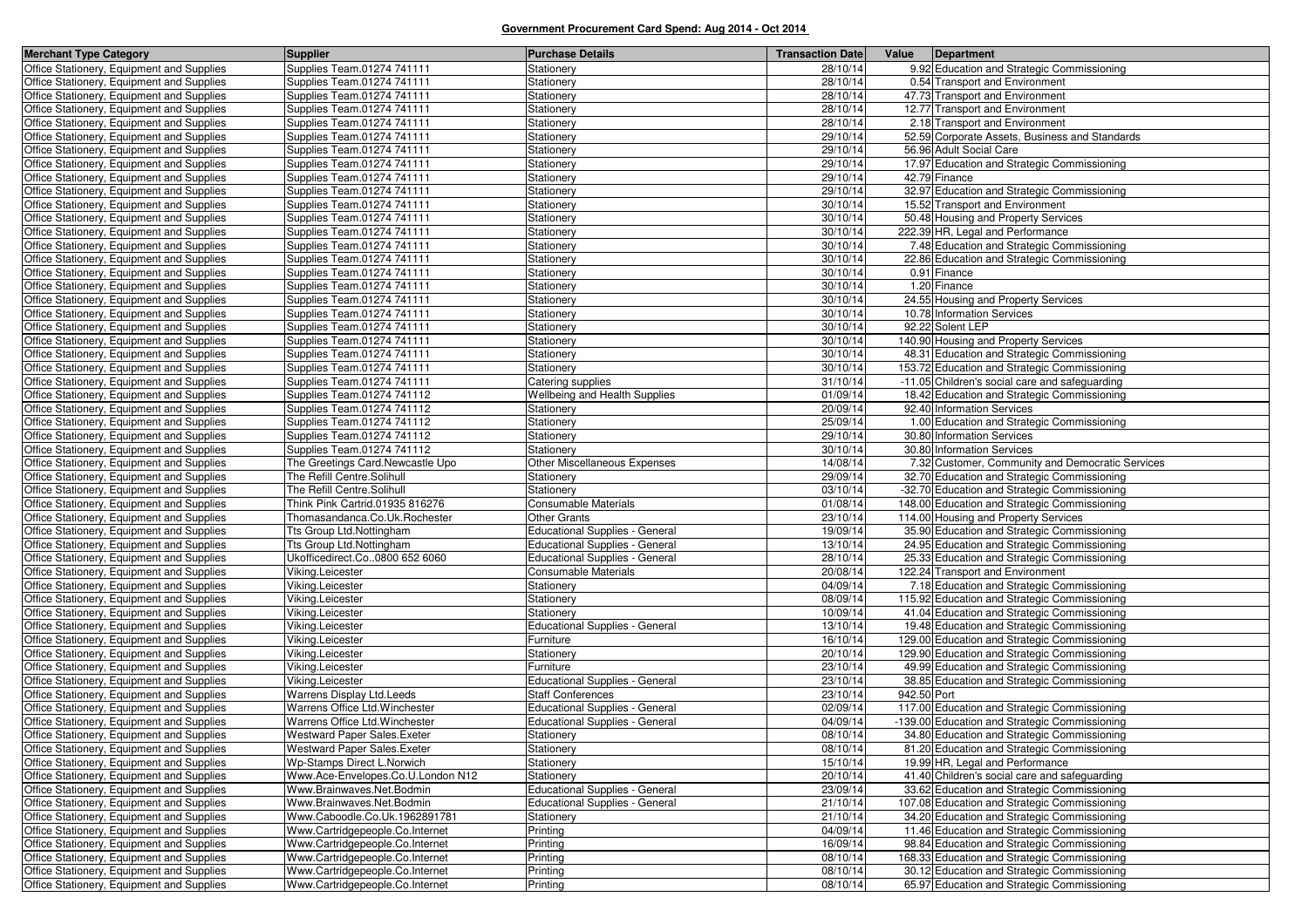| <b>Merchant Type Category</b>                                                          | <b>Supplier</b>                                            | <b>Purchase Details</b>               | <b>Transaction Date</b> | Value       | Department                                                                                 |
|----------------------------------------------------------------------------------------|------------------------------------------------------------|---------------------------------------|-------------------------|-------------|--------------------------------------------------------------------------------------------|
| Office Stationery, Equipment and Supplies                                              | Www.Cartridgepeople.Co.Internet                            | Stationery                            | 23/10/14                |             | 39.21 Education and Strategic Commissioning                                                |
| Office Stationery, Equipment and Supplies                                              | Www.Cartridgepeople.Co.Internet                            | Printing                              | 28/10/14                |             | 49.55 Education and Strategic Commissioning                                                |
| Office Stationery, Equipment and Supplies                                              | Www.Cartridgesave.Co.U.Internet                            | Postages and carriage                 | 04/09/14                |             | 40.78 Education and Strategic Commissioning                                                |
| Office Stationery, Equipment and Supplies                                              | Www.Cartridgesave.Co.U.Internet                            | Computer hardware                     | 08/09/14                | 72.21 Port  |                                                                                            |
| Office Stationery, Equipment and Supplies                                              | Www.Cartridgesave.Co.U.Internet                            | Consumable Materials                  | 12/09/14                |             | 258.22 Education and Strategic Commissioning                                               |
| Office Stationery, Equipment and Supplies                                              | Www.Cartridgesave.Co.U.Internet                            | General office expenses               | 16/09/14                |             | 30.04 Education and Strategic Commissioning                                                |
| Office Stationery, Equipment and Supplies                                              | Www.Cartridgesave.Co.U.Internet                            | Computer hardware                     | 15/10/14                | 132.37 Port |                                                                                            |
| Office Stationery, Equipment and Supplies                                              | Www.Cartridgesave.Co.U.Internet                            | Printing                              | 21/10/14                |             | 146.73 Education and Strategic Commissioning                                               |
| Office Stationery, Equipment and Supplies                                              | Www.Clares.Co.Uk.Internet                                  | Furniture                             | 12/08/14                | 189.00 Port |                                                                                            |
| Office Stationery, Equipment and Supplies                                              | Www.DaydreameducationInternet                              | Computer hardware                     | 24/09/14                |             | 26.45 Education and Strategic Commissioning                                                |
| Office Stationery, Equipment and Supplies                                              | Www.DaydreameducationInternet                              | <b>Educational Supplies - General</b> | 01/10/14                |             | 39.95 Education and Strategic Commissioning                                                |
| Office Stationery, Equipment and Supplies                                              | Www.Dq-Educational.Com.Internet                            | Other Miscellaneous Expenses          | 22/08/14                |             | 42.90 Education and Strategic Commissioning                                                |
| Office Stationery, Equipment and Supplies                                              | Www.Everythingoffice.C.Internet                            | Educational Supplies - General        | 25/09/14                |             | 134.58 Education and Strategic Commissioning                                               |
| Office Stationery, Equipment and Supplies                                              | Www.Everythingoffice.C.Internet                            | Educational Supplies - General        | 10/10/14                |             | 142.80 Education and Strategic Commissioning                                               |
| Office Stationery, Equipment and Supplies                                              | Www.Furnitureforschool.Internet                            | Furniture                             | 24/09/14                |             | 111.50 Education and Strategic Commissioning                                               |
| Office Stationery, Equipment and Supplies                                              | Www.Hindleys.Com.Internet                                  | Stationery                            | 13/10/14                |             | 58.42 Education and Strategic Commissioning                                                |
| Office Stationery, Equipment and Supplies                                              | Www.Hotline.Co.Uk.8448884400                               | Stationery                            | 18/09/14                |             | 1728.68 Housing and Property Services                                                      |
| Office Stationery, Equipment and Supplies                                              | Www.Hpc Publishing.Co1424723169                            | Subscriptions                         | 28/10/14                |             | 84.00 Transport and Environment                                                            |
| Office Stationery, Equipment and Supplies                                              | Www.Inclusive.Co.Uk.Internet                               | Other Miscellaneous Expenses          | 08/08/14                |             | 235.50 Adult Social Care                                                                   |
| Office Stationery, Equipment and Supplies                                              | Www.Jp-Uk.Co.Uk.Internet                                   | Computer hardware                     | 06/10/14                |             | 137.80 Education and Strategic Commissioning                                               |
| Office Stationery, Equipment and Supplies                                              | Www.Morleys.Co.Uk.01869 320320                             | Furniture                             | 09/09/14                |             | 61.95 Education and Strategic Commissioning                                                |
| Office Stationery, Equipment and Supplies                                              | Www.Morleys.Co.Uk.01869 320320                             | <b>Educational Supplies - General</b> | 20/10/14                |             | 351.95 Education and Strategic Commissioning                                               |
| Office Stationery, Equipment and Supplies                                              | Www.Morleys.Co.Uk.01869 320320                             | <b>Educational Supplies - General</b> | 21/10/14                |             | 213.59 Education and Strategic Commissioning                                               |
| Office Stationery, Equipment and Supplies                                              | Www.Officeallsorts.Co1159455833                            | Stationery                            | 23/09/14                |             | 14.91 City Development and Cultural Services                                               |
| Office Stationery, Equipment and Supplies                                              | Www.Officefurnitureonl.Internet                            | Equipment (Non IT)                    | 01/08/14                |             | 49.00 Adult Social Care                                                                    |
| Office Stationery, Equipment and Supplies                                              | Www.Officefurnitureonl.Internet                            | Furniture                             | 07/08/14                |             | 53.00 Education and Strategic Commissioning                                                |
| Office Stationery, Equipment and Supplies                                              | Www.Officefurnitureonl.Internet                            | Furniture                             | 08/08/14                |             | 655.00 Education and Strategic Commissioning                                               |
| Office Stationery, Equipment and Supplies                                              | Www.Officefurnitureonl.Internet                            | Equipment (Non IT)                    | 19/08/14                |             | 64.00 Housing and Property Services                                                        |
| Office Stationery, Equipment and Supplies                                              | Www.Officefurnitureonl.Internet                            | <b>Building</b>                       | 20/08/14                |             | 396.00 Housing and Property Services                                                       |
| Office Stationery, Equipment and Supplies                                              | Www.Officefurnitureonl.Internet                            | -urniture                             | 03/09/14                |             | 182.00 Education and Strategic Commissioning                                               |
| Office Stationery, Equipment and Supplies                                              | Www.Officefurnitureonl.Internet                            | <b>Building</b>                       | 15/09/14                |             | 29.99 Housing and Property Services                                                        |
| Office Stationery, Equipment and Supplies                                              | Www.Officefurnitureonl.Internet                            | Furniture                             | 16/09/14                |             | 203.00 Education and Strategic Commissioning                                               |
| Office Stationery, Equipment and Supplies                                              | Www.Officefurnitureonl.Internet                            | Furniture                             | 18/09/14                |             | 88.00 Education and Strategic Commissioning                                                |
| Office Stationery, Equipment and Supplies                                              | Www.Officefurnitureonl.Internet                            | Equipment (Non IT)                    | 28/10/14                |             | 98.00 Adult Social Care                                                                    |
| Office Stationery, Equipment and Supplies                                              | Www.Plot-It.Co.Uk.Internet                                 | Stationery                            | 05/08/14                |             | 82.79 Transport and Environment                                                            |
| Office Stationery, Equipment and Supplies                                              | Www.Plot-It.Co.Uk.Internet                                 | <b>Educational Supplies - General</b> | 27/10/14                |             | 50.98 Education and Strategic Commissioning                                                |
| Office Stationery, Equipment and Supplies                                              | Www.Primaryteaching.Co.Internet                            | <b>Educational Supplies - General</b> | 01/09/14                |             | 78.25 Education and Strategic Commissioning                                                |
| Office Stationery, Equipment and Supplies                                              | Www.Primaryteaching.Co.Internet                            | <b>Educational Supplies - General</b> | 04/09/14                |             | 12.48 Education and Strategic Commissioning                                                |
| Office Stationery, Equipment and Supplies                                              | Www.Primaryteaching.Co.Internet                            | <b>Educational Supplies - General</b> | 11/09/14                |             | 20.00 Education and Strategic Commissioning                                                |
| Office Stationery, Equipment and Supplies                                              | Www.Primaryteaching.Co.Internet                            | Book purchases                        | 11/09/14                |             | 41.25 Education and Strategic Commissioning                                                |
| Office Stationery, Equipment and Supplies                                              | Www.Primaryteaching.Co.Internet                            | Consumable Materials                  | 12/09/14                |             | 105.66 Education and Strategic Commissioning                                               |
| Office Stationery, Equipment and Supplies                                              | Www.Primaryteaching.Co.Internet                            | <b>Educational Supplies - General</b> | 19/09/14                |             | 38.37 Education and Strategic Commissioning                                                |
| Office Stationery, Equipment and Supplies                                              | Www.Primaryteaching.Co.Internet                            | <b>Educational Supplies - General</b> | 14/10/14                |             | 49.07 Education and Strategic Commissioning                                                |
| Office Stationery, Equipment and Supplies                                              | Www.Primaryteaching.Co.Internet                            | <b>Educational Supplies - General</b> | 16/10/14                |             | 11.25 Education and Strategic Commissioning                                                |
| Office Stationery, Equipment and Supplies                                              | Www.Primaryteaching.Co.Internet                            | <b>Educational Supplies - General</b> | 22/10/14                |             | 40.00 Education and Strategic Commissioning                                                |
| Office Stationery, Equipment and Supplies                                              | Www.Qubicprint.Co.Uk.Chester                               | <b>Educational Supplies - General</b> | 08/09/14<br>09/10/14    |             | 11.90 Education and Strategic Commissioning<br>12.84 Education and Strategic Commissioning |
| Office Stationery, Equipment and Supplies                                              | Www.Rhinostationery.Co.Internet                            | <b>Educational Supplies - General</b> |                         |             |                                                                                            |
| Office Stationery, Equipment and Supplies<br>Office Stationery, Equipment and Supplies | Www.Sgworld.Com.Internet<br>Www.Staples.Co.Uk.08445 466666 | Stationery<br>Consumable Materials    | 06/10/14<br>15/09/14    |             | 42.90 Education and Strategic Commissioning<br>8.74 Education and Strategic Commissioning  |
| Office Stationery, Equipment and Supplies                                              | Www.Staples.Co.Uk.08445 466666                             | Stationery                            | 18/09/14                |             | 76.32 Adult Social Care                                                                    |
| Office Stationery, Equipment and Supplies                                              | Www.Staples.Co.Uk.08445 466666                             | Stationery                            | 24/09/14                |             | 8.33 Education and Strategic Commissioning                                                 |
| Office Stationery, Equipment and Supplies                                              | Www.Staples.Co.Uk.08445 466666                             |                                       | 03/10/14                |             | 24.49 Adult Social Care                                                                    |
| Office Stationery, Equipment and Supplies                                              | Www.Supremepens.Co.Uk.Internet                             | Stationery<br>Stationery              | 18/09/14                |             | 408.33 Education and Strategic Commissioning                                               |
| Office Stationery, Equipment and Supplies                                              | Www.Supremepens.Co.Uk.Internet                             | Stationery                            | 19/09/14                |             | 51.67 Education and Strategic Commissioning                                                |
| Office Stationery, Equipment and Supplies                                              | Www.Thesupermarketonline.Leeds                             | Port Maintenance                      | 22/08/14                | 35.99 Port  |                                                                                            |
| Office Stationery, Equipment and Supplies                                              | Www.Thesupermarketonline.Leeds                             | Stationery                            | 03/09/14                |             | 24.27 Education and Strategic Commissioning                                                |
| Office Stationery, Equipment and Supplies                                              | Www.Thesupermarketonline.Leeds                             | Stationery                            | 02/10/14                |             | 26.58 Customer, Community and Democratic Services                                          |
| Office Stationery, Equipment and Supplies                                              | Www.Tts-Groups.Co.Uk.Internet                              | <b>Educational Supplies - General</b> | 07/08/14                |             | -19.95 Education and Strategic Commissioning                                               |
| Office Stationery, Equipment and Supplies                                              | Www.Tts-Groups.Co.Uk.Internet                              | Other Miscellaneous Expenses          | 08/08/14                |             | -86.35 Education and Strategic Commissioning                                               |
| Office Stationery, Equipment and Supplies                                              | Www.Tts-Groups.Co.Uk.Internet                              | <b>Educational Supplies - General</b> | 15/08/14                |             | 444.95 Education and Strategic Commissioning                                               |
| Office Stationery, Equipment and Supplies                                              | Www.Tts-Groups.Co.Uk.Internet                              | <b>Educational Supplies - General</b> | 15/08/14                |             | 506.66 Education and Strategic Commissioning                                               |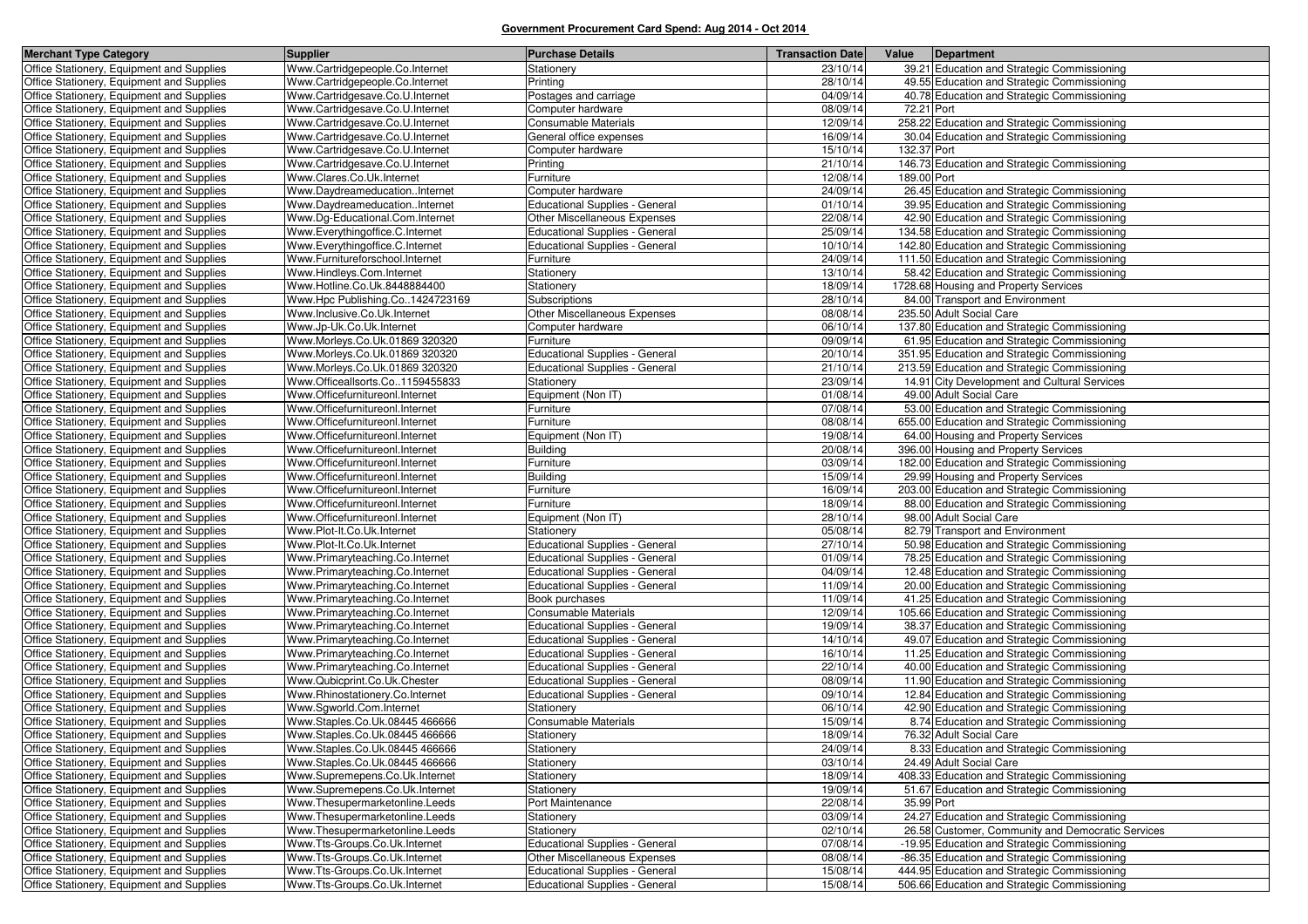| <b>Merchant Type Category</b>             | <b>Supplier</b>                                                     | <b>Purchase Details</b>                         | <b>Transaction Date</b> | Value<br>Department                                                     |
|-------------------------------------------|---------------------------------------------------------------------|-------------------------------------------------|-------------------------|-------------------------------------------------------------------------|
| Office Stationery, Equipment and Supplies | Www.Tts-Groups.Co.Uk.Internet                                       | Equipment (Non IT)                              | 15/08/14                | 63.80 Education and Strategic Commissioning                             |
| Office Stationery, Equipment and Supplies | Www.Tts-Groups.Co.Uk.Internet                                       | <b>Educational Supplies - General</b>           | 05/09/14                | 297.00 Education and Strategic Commissioning                            |
| Office Stationery, Equipment and Supplies | Www.Tts-Groups.Co.Uk.Internet                                       | Educational Supplies - General                  | 15/09/14                | 67.74 Education and Strategic Commissioning                             |
| Office Stationery, Equipment and Supplies | Www.Tts-Groups.Co.Uk.Internet                                       | <b>Educational Supplies - General</b>           | 16/09/14                | 14.25 Education and Strategic Commissioning                             |
| Office Stationery, Equipment and Supplies | Www.Tts-Groups.Co.Uk.Internet                                       | Equipment (Non IT)                              | 16/09/14                | 359.70 Education and Strategic Commissioning                            |
| Office Stationery, Equipment and Supplies | Www.Tts-Groups.Co.Uk.Internet                                       | <b>Educational Supplies - General</b>           | 18/09/14                | 74.85 Education and Strategic Commissioning                             |
| Office Stationery, Equipment and Supplies | Www.Tts-Groups.Co.Uk.Internet                                       | Educational Supplies - General                  | 19/09/14                | 93.85 Education and Strategic Commissioning                             |
| Office Stationery, Equipment and Supplies | Www.Tts-Groups.Co.Uk.Internet                                       | Educational Supplies - General                  | 25/09/14                | 172.77 Education and Strategic Commissioning                            |
| Office Stationery, Equipment and Supplies | Www.Tts-Groups.Co.Uk.Internet                                       | <b>Educational Supplies - General</b>           | 30/09/14                | 20.97 Education and Strategic Commissioning                             |
| Office Stationery, Equipment and Supplies | Www.Tts-Groups.Co.Uk.Internet                                       | <b>Educational Supplies - General</b>           | 01/10/14                | 185.79 Education and Strategic Commissioning                            |
| Office Stationery, Equipment and Supplies | Www.Tts-Groups.Co.Uk.Internet                                       | <b>Educational Supplies - General</b>           | 01/10/14                | 562.58 Education and Strategic Commissioning                            |
| Office Stationery, Equipment and Supplies | Www.Tts-Groups.Co.Uk.Internet                                       | <b>Educational Supplies - General</b>           | 01/10/14                | -28.13 Education and Strategic Commissioning                            |
| Office Stationery, Equipment and Supplies | Www.Tts-Groups.Co.Uk.Internet                                       | <b>Educational Supplies - General</b>           | 01/10/14                | -9.22 Education and Strategic Commissioning                             |
| Office Stationery, Equipment and Supplies | Www.Tts-Groups.Co.Uk.Internet                                       | <b>Educational Supplies - General</b>           | 02/10/14                | 39.95 Education and Strategic Commissioning                             |
| Office Stationery, Equipment and Supplies | Www.Tts-Groups.Co.Uk.Internet                                       | <b>Educational Supplies - General</b>           | 06/10/14                | 65.94 Education and Strategic Commissioning                             |
| Office Stationery, Equipment and Supplies | Www.Tts-Groups.Co.Uk.Internet                                       | <b>Educational Supplies - General</b>           | 06/10/14                | 35.88 Education and Strategic Commissioning                             |
| Office Stationery, Equipment and Supplies | Www.Tts-Groups.Co.Uk.Internet                                       | <b>Educational Supplies - General</b>           | 07/10/14                | 37.80 Education and Strategic Commissioning                             |
| Office Stationery, Equipment and Supplies | Www.Tts-Groups.Co.Uk.Internet                                       | <b>Educational Supplies - General</b>           | 08/10/14                | 78.88 Education and Strategic Commissioning                             |
| Office Stationery, Equipment and Supplies | Www.Tts-Groups.Co.Uk.Internet                                       | <b>Educational Supplies - General</b>           | 09/10/14                | 63.89 Education and Strategic Commissioning                             |
| Office Stationery, Equipment and Supplies | Www.Tts-Groups.Co.Uk.Internet                                       | <b>Educational Supplies - General</b>           | 10/10/14                | 26.85 Education and Strategic Commissioning                             |
| Office Stationery, Equipment and Supplies | Www.Tts-Groups.Co.Uk.Internet                                       | Educational Supplies - General                  | 13/10/14                | 5.25 Education and Strategic Commissioning                              |
| Office Stationery, Equipment and Supplies | Www.Tts-Groups.Co.Uk.Internet                                       | <b>Educational Supplies - General</b>           | 13/10/14                | 30.80 Education and Strategic Commissioning                             |
| Office Stationery, Equipment and Supplies | Www.Tts-Groups.Co.Uk.Internet                                       | Educational Supplies - General                  | 13/10/14                | 27.99 Education and Strategic Commissioning                             |
| Office Stationery, Equipment and Supplies | Www.Tts-Groups.Co.Uk.Internet                                       | <b>Educational Supplies - General</b>           | 15/10/14                | 29.95 Education and Strategic Commissioning                             |
| Office Stationery, Equipment and Supplies | Www.Tts-Groups.Co.Uk.Internet                                       | Educational Supplies - General                  | 24/10/14                | 17.99 Education and Strategic Commissioning                             |
| Office Stationery, Equipment and Supplies | Www.Ukpos.Com.Internet                                              | <b>Consumable Materials</b>                     | 09/10/14                | 54.20 Corporate Assets, Business and Standards                          |
| Office Stationery, Equipment and Supplies | Yorkshire Purchasing O.Wakefield                                    | <b>Educational Supplies - General</b>           | 12/09/14                | 11.20 Education and Strategic Commissioning                             |
| Office Stationery, Equipment and Supplies | Yorkshire Purchasing O.Wakefield                                    | <b>Educational Supplies - General</b>           | 21/10/14                | 5.44 Education and Strategic Commissioning                              |
| Office Stationery, Equipment and Supplies | Yorkshire Purchasing O.Wakefield                                    | <b>Educational Supplies - General</b>           | 21/10/14                | 43.44 Education and Strategic Commissioning                             |
| Office Stationery, Equipment and Supplies | Your Printer Cartridge.Scarborough                                  | <b>Other Miscellaneous Expenses</b>             | 08/09/14                | 58.09 Housing and Property Services                                     |
| <b>Personal Services</b>                  | Amberley Security. Portsmouth Po                                    | <b>Building</b>                                 | 15/08/14                | 16.67 Corporate Assets, Business and Standards                          |
| <b>Personal Services</b>                  | Amberley Security. Portsmouth Po                                    | <b>Building</b>                                 | 01/09/14                | 37.92 Education and Strategic Commissioning                             |
| <b>Personal Services</b>                  | Amberley Security. Portsmouth Po                                    | <b>Building</b>                                 | 11/09/14                | 237.67 Corporate Assets, Business and Standards                         |
| <b>Personal Services</b>                  | Amberley Security. Portsmouth Po                                    | Equipment (Non IT)                              | 12/09/14                | 27.33 Corporate Assets, Business and Standards                          |
| <b>Personal Services</b>                  | Amberley Security. Portsmouth Po                                    | <b>Building</b>                                 | 18/09/14<br>23/09/14    | 8.75 Education and Strategic Commissioning                              |
| <b>Personal Services</b>                  | Amberley Security. Portsmouth Po                                    | <b>Building</b>                                 |                         | 237.67 Corporate Assets, Business and Standards                         |
| <b>Personal Services</b>                  | Amberley Security. Portsmouth Po                                    | Other Miscellaneous Expenses                    | 06/10/14                | 17.50 Housing and Property Services                                     |
| Personal Services                         | Amberley Security. Portsmouth Po<br><b>Barriers Direct.Internet</b> | Equipment (Non IT)                              | 09/10/14<br>23/09/14    | 26.67 Adult Social Care<br>365.40 Education and Strategic Commissioning |
| Personal Services<br>Personal Services    | <b>Barriers Direct.Internet</b>                                     | <b>Building</b><br>Other Miscellaneous Expenses | 03/10/14                | 69.85 Adult Social Care                                                 |
| Personal Services                         | Community Inspired Ltd. West Sussex                                 | Publicity/Promotions                            | 06/08/14                | 500.00 Corporate Assets, Business and Standards                         |
| Personal Services                         | Countrywide Health.Grimethorpe                                      | Equipment (Non IT)                              | 11/08/14                | 47.48 Adult Social Care                                                 |
| Personal Services                         | Rapiscan Systems L.Salfords                                         | Port Maintenance                                | 15/08/14                | 104.45 Port                                                             |
| Personal Services                         | Www.My.Chubb.Co.Uk.3448791770                                       | Other Miscellaneous Expenses                    | 15/09/14                | 364.61 Housing and Property Services                                    |
| <b>Personal Services</b>                  | Www.My.Chubb.Co.Uk.3448791770                                       | <b>Building</b>                                 | 14/10/14                | 39.56 Education and Strategic Commissioning                             |
| <b>Print and Advertising</b>              | 3ddisplaysl.44179553294                                             | <b>Private Contractors</b>                      | 23/10/14                | 111.66 City Development and Cultural Services                           |
| <b>Print and Advertising</b>              | Alad Ltd.Sevenoaks                                                  | Publicity/Promotions                            | 21/10/14                | 1685.11 Transport and Environment                                       |
| <b>Print and Advertising</b>              | Beermats.Com.44132961061                                            | Printing                                        | 07/08/14                | 342.11 Adult Social Care                                                |
| <b>Print and Advertising</b>              | Bham Edctn Cons Ltd.B'Ham B7                                        | Other Miscellaneous Expenses                    | 10/09/14                | 15.50 Education and Strategic Commissioning                             |
| <b>Print and Advertising</b>              | Bham Edctn Cons Ltd.B'Ham B7                                        | <b>Educational Supplies - General</b>           | 26/09/14                | 19.95 Education and Strategic Commissioning                             |
| Print and Advertising                     | Cartridge World.Southsea                                            | Printing                                        | 28/08/14                | 160.39 Education and Strategic Commissioning                            |
| <b>Print and Advertising</b>              | D Acrilico. Waterlooville                                           | Consumable Materials                            | 08/08/14                | 242.80 Corporate Assets, Business and Standards                         |
| <b>Print and Advertising</b>              | D Acrilico. Waterlooville                                           | Consumable Materials                            | 22/08/14                | 41.10 Corporate Assets, Business and Standards                          |
| <b>Print and Advertising</b>              | D Acrilico. Waterlooville                                           | <b>Consumable Materials</b>                     | 29/08/14                | 110.00 Corporate Assets, Business and Standards                         |
| <b>Print and Advertising</b>              | D Acrilico. Waterlooville                                           | Consumable Materials                            | 11/09/14                | 156.00 Corporate Assets, Business and Standards                         |
| <b>Print and Advertising</b>              | D Acrilico. Waterlooville                                           | Consumable Materials                            | 02/10/14                | 30.00 Corporate Assets, Business and Standards                          |
| <b>Print and Advertising</b>              | Eberhardt Signs.02392 665466                                        | Other Miscellaneous Expenses                    | 17/10/14                | 250.92 Customer, Community and Democratic Services                      |
| Print and Advertising                     | Facebk *cxemc6ag22.Www.Fb.Me/ads                                    | Other Miscellaneous Expenses                    | 21/08/14                | 14.12 Housing and Property Services                                     |
| <b>Print and Advertising</b>              | Facebk *p7szl6w7z2.650-543-7818                                     | Publicity/Promotions                            | 16/08/14                | 104.75 Transport and Environment                                        |
| <b>Print and Advertising</b>              | Facebk *p7szl6w7z2.650-543-7818                                     | Publicity/Promotions                            | 16/08/14                | 8.12 Transport and Environment                                          |
| Print and Advertising                     | Facebk *qc38s6e8z2.650-543-7818                                     | Publicity/Promotions                            | 27/10/14                | 18.00 Children's social care and safeguarding                           |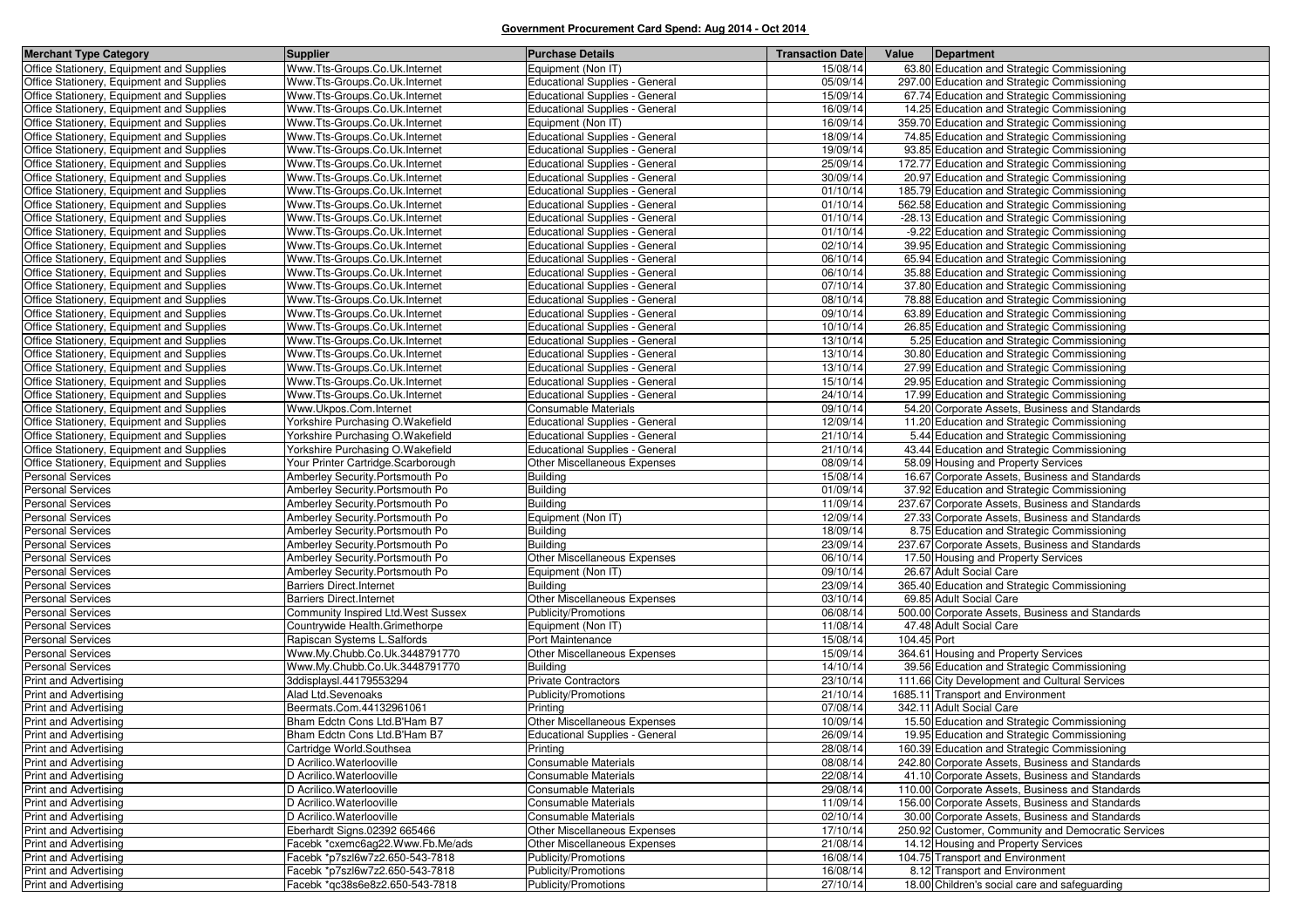| <b>Merchant Type Category</b>                                | <b>Supplier</b>                                                        | <b>Purchase Details</b>                      | <b>Transaction Date</b> | Value Department                                                                 |
|--------------------------------------------------------------|------------------------------------------------------------------------|----------------------------------------------|-------------------------|----------------------------------------------------------------------------------|
| Print and Advertising                                        | Facebook 22alt6s7z2.Www.Fb.Me/ads                                      | Publicity/Promotions                         | 31/10/14                | 13.23 Public Health                                                              |
| Print and Advertising                                        | Facebook 22alt6s7z2.Www.Fb.Me/ads                                      | Publicity/Promotions                         | 31/10/14                | 16.17 Children's social care and safeguarding                                    |
| Print and Advertising                                        | Facebook 3arge6e8z2.Www.Fb.Me/ads                                      | Advertising - non staff                      | 14/08/14                | 71.75 Transport and Environment                                                  |
| <b>Print and Advertising</b>                                 | Facebook 4Imxl6n8z2.Www.Fb.Me/ads                                      | Publicity/Promotions                         | 20/09/14                | 17.69 Transport and Environment                                                  |
| <b>Print and Advertising</b>                                 | Facebook 53ztr6j8z2.Www.Fb.Me/ads                                      | Publicity/Promotions                         | 30/09/14                | 35.54 Children's social care and safeguarding                                    |
| <b>Print and Advertising</b>                                 | Facebook 5n6mm668z2.Www.Fb.Me/ads                                      | Publicity/Promotions                         | 19/09/14                | 17.06 Transport and Environment                                                  |
| Print and Advertising                                        | Facebook 5rxtq6j8z2.Www.Fb.Me/ads                                      | Publicity/Promotions                         | 24/09/14                | 17.48 Transport and Environment                                                  |
| <b>Print and Advertising</b>                                 | Facebook 5vrkj628z2.Www.Fb.Me/ads                                      | Publicity/Promotions                         | 19/08/14                | 24.55 Transport and Environment                                                  |
| <b>Print and Advertising</b>                                 | Facebook 6pxgq6a8z2.Www.Fb.Me/ads                                      | Publicity/Promotions                         | 13/09/14                | 1.05 Children's social care and safeguarding                                     |
| <b>Print and Advertising</b>                                 | Facebook 6pxgq6a8z2.Www.Fb.Me/ads                                      | Publicity/Promotions                         | 13/09/14                | 9.02 Transport and Environment                                                   |
| <b>Print and Advertising</b>                                 | Facebook 6pxgq6a8z2.Www.Fb.Me/ads                                      | Publicity/Promotions                         | 13/09/14                | 13.00 Children's social care and safeguarding                                    |
| <b>Print and Advertising</b>                                 | Facebook 6xmuu6w7z2.Www.Fb.Me/ads                                      | Publicity/Promotions                         | 02/10/14                | 37.02 Children's social care and safeguarding                                    |
| <b>Print and Advertising</b>                                 | Facebook 7rzfl668z2.Www.Fb.Me/ads                                      | Publicity/Promotions                         | 14/09/14                | 17.99 Transport and Environment                                                  |
| <b>Print and Advertising</b>                                 | Facebook 7rzfl668z2.Www.Fb.Me/ads                                      | Publicity/Promotions                         | 14/09/14                | 13.00 Children's social care and safeguarding                                    |
| Print and Advertising                                        | Facebook 7rzfl668z2.Www.Fb.Me/ads                                      | Publicity/Promotions                         | 14/09/14                | 0.95 Children's social care and safeguarding                                     |
| Print and Advertising                                        | Facebook 8f5xf6s7z2.Www.Fb.Me/ads                                      | Publicity/Promotions                         | 21/08/14                | 44.79 Transport and Environment                                                  |
| <b>Print and Advertising</b>                                 | Facebook 9gszp668z2.Www.Fb.Me/ads                                      | Publicity/Promotions                         | 11/10/14                | 6.00 Children's social care and safeguarding                                     |
| Print and Advertising                                        | acebook 9gszp668z2.Www.Fb.Me/ads                                       | Publicity/Promotions                         | 11/10/14                | 14.02 Public Health                                                              |
| <b>Print and Advertising</b>                                 | Facebook 9gszp668z2.Www.Fb.Me/ads                                      | Publicity/Promotions                         | 11/10/14                | 9.00 Children's social care and safeguarding                                     |
| <b>Print and Advertising</b>                                 | Facebook 9rnvp628z2.Www.Fb.Me/ads                                      | Publicity/Promotions                         | 17/09/14                | 3.66 Children's social care and safeguarding                                     |
| Print and Advertising                                        | Facebook 9rnvp628z2.Www.Fb.Me/ads                                      | Publicity/Promotions                         | 17/09/14                | 18.52 Transport and Environment                                                  |
| <b>Print and Advertising</b>                                 | Facebook A4nnm6s7z2.Www.Fb.Me/ads                                      | Publicity/Promotions                         | 22/09/14                | 17.58 Transport and Environment                                                  |
| Print and Advertising                                        | Facebook At2cw6s8z2.Www.Fb.Me/ads                                      | Publicity/Promotions                         | 08/10/14                | 12.00 Children's social care and safeguarding                                    |
| <b>Print and Advertising</b>                                 | Facebook At2cw6s8z2.Www.Fb.Me/ads                                      | Publicity/Promotions                         | 08/10/14                | 6.00 Children's social care and safeguarding                                     |
| <b>Print and Advertising</b>                                 | Facebook Bj57s6n7z2.Www.Fb.Me/ads                                      | Publicity/Promotions                         | 13/10/14                | 3.00 Children's social care and safeguarding                                     |
| Print and Advertising                                        | Facebook Bi57s6n7z2.Www.Fb.Me/ads                                      | Publicity/Promotions                         | 13/10/14                | 22.97 Public Health                                                              |
| Print and Advertising                                        | Facebook Dkeaw6a8z2.Www.Fb.Me/ads                                      | Publicity/Promotions                         | 17/10/14                | 3.00 Children's social care and safeguarding                                     |
| <b>Print and Advertising</b>                                 | Facebook Dkeaw6a8z2.Www.Fb.Me/ads                                      | Publicity/Promotions                         | 17/10/14                | 14.14 Public Health                                                              |
| <b>Print and Advertising</b>                                 | Facebook Eeduz6w7z2.Www.Fb.Me/ads                                      | Publicity/Promotions                         | 03/11/14                | 38.30 Transport and Environment                                                  |
| <b>Print and Advertising</b>                                 | Facebook Eeduz6w7z2.Www.Fb.Me/ads                                      | Publicity/Promotions                         | 03/11/14                | 9.00 Children's social care and safeguarding                                     |
| <b>Print and Advertising</b>                                 | Facebook Espqh668z2.Www.Fb.Me/ads                                      | Publicity/Promotions                         | 24/08/14                | 38.57 Transport and Environment                                                  |
| Print and Advertising                                        | Facebook Etxcq6j8z2.Www.Fb.Me/ads                                      | Publicity/Promotions                         | 21/09/14                | 17.63 Transport and Environment                                                  |
| <b>Print and Advertising</b>                                 | Facebook H2b5m6s8z2.Www.Fb.Me/ads                                      | Advertising - non staff                      | 09/08/14                | 36.91 Transport and Environment                                                  |
| Print and Advertising                                        | Facebook Hjfgm668z2.Www.Fb.Me/ads                                      | Publicity/Promotions                         | 18/09/14                | 1.34 Children's social care and safeguarding                                     |
| Print and Advertising                                        | Facebook Hjfgm668z2.Www.Fb.Me/ads                                      | Publicity/Promotions                         | 18/09/14                | 17.90 Transport and Environment                                                  |
| <b>Print and Advertising</b>                                 | acebook Jz7rw6w7z2.Www.Fb.Me/ads                                       | Publicity/Promotions                         | 16/10/14                | 3.00 Children's social care and safeguarding                                     |
| <b>Print and Advertising</b>                                 | Facebook Jz7rw6w7z2.Www.Fb.Me/ads                                      | Publicity/Promotions                         | 16/10/14                | 14.21 Public Health                                                              |
| <b>Print and Advertising</b>                                 | Facebook L5he27s8z2.Www.Fb.Me/ads                                      | Publicity/Promotions                         | 01/11/14                | 2.09 Public Health                                                               |
| <b>Print and Advertising</b>                                 | Facebook L5he27s8z2.Www.Fb.Me/ads                                      | Publicity/Promotions                         | 01/11/14                | 20.91 Transport and Environment                                                  |
| Print and Advertising                                        | Facebook L5he27s8z2.Www.Fb.Me/ads                                      | Publicity/Promotions                         | 01/11/14                | 9.00 Children's social care and safeguarding                                     |
| <b>Print and Advertising</b>                                 | Facebook L5m2x6s8z2.Www.Fb.Me/ads                                      | Publicity/Promotions                         | 14/10/14                | 3.00 Children's social care and safeguarding                                     |
| <b>Print and Advertising</b>                                 | Facebook L5m2x6s8z2.Www.Fb.Me/ads                                      | Publicity/Promotions                         | 14/10/14                | 16.44 Public Health                                                              |
| <b>Print and Advertising</b>                                 | acebook Lw9vq628z2.Www.Fb.Me/ads                                       | Publicity/Promotions                         | 25/09/14                | 17.60 Transport and Environment<br>71.62 Transport and Environment               |
| <b>Print and Advertising</b>                                 | Facebook M522h6j8z2.Www.Fb.Me/ads                                      | Advertising - non staff                      | 11/08/14                |                                                                                  |
| Print and Advertising                                        | Facebook Mh2te6n8z2.Www.Fb.Me/ads                                      | Advertising - non staff                      | 13/08/14<br>11/09/14    | 71.73 Transport and Environment<br>14.56 Children's social care and safeguarding |
| <b>Print and Advertising</b><br><b>Print and Advertising</b> | Facebook Nignk668z2.Www.Fb.Me/ads<br>Facebook Njgnk668z2.Www.Fb.Me/ads | Publicity/Promotions<br>Publicity/Promotions | 11/09/14                | 3.00 Customer, Community and Democratic Services                                 |
| <b>Print and Advertising</b>                                 | Facebook Njgnk668z2.Www.Fb.Me/ads                                      | Publicity/Promotions                         | 11/09/14                | 17.36 Children's social care and safeguarding                                    |
| <b>Print and Advertising</b>                                 | Facebook Q25fm6a8z2.Www.Fb.Me/ads                                      | Publicity/Promotions                         | 23/08/14                | 44.43 Transport and Environment                                                  |
| <b>Print and Advertising</b>                                 | Facebook Q9hls6n8z2.Www.Fb.Me/ads                                      | Publicity/Promotions                         | 30/10/14                | 11.95 Public Health                                                              |
| <b>Print and Advertising</b>                                 | Facebook Q9hls6n8z2.Www.Fb.Me/ads                                      | Publicity/Promotions                         | 30/10/14                | 18.31 Children's social care and safeguarding                                    |
| Print and Advertising                                        | Facebook Qbqwr6w7z2.Www.Fb.Me/ads                                      | Publicity/Promotions                         | 15/09/14                | 17.87 Transport and Environment                                                  |
| <b>Print and Advertising</b>                                 | Facebook Qbqwr6w7z2.Www.Fb.Me/ads                                      | Publicity/Promotions                         | 15/09/14                | 13.00 Children's social care and safeguarding                                    |
| Print and Advertising                                        | Facebook Qembg6n8z2.Www.Fb.Me/ads                                      | Publicity/Promotions                         | 15/10/14                | 3.00 Children's social care and safeguarding                                     |
| <b>Print and Advertising</b>                                 | Facebook Qembq6n8z2.Www.Fb.Me/ads                                      | Publicity/Promotions                         | 15/10/14                | 14.25 Public Health                                                              |
| Print and Advertising                                        | Facebook Qlxvq6n7z2.Www.Fb.Me/ads                                      | Publicity/Promotions                         | 28/09/14                | 8.56 Transport and Environment                                                   |
| <b>Print and Advertising</b>                                 | Facebook Qlxvq6n7z2.Www.Fb.Me/ads                                      | Publicity/Promotions                         | 28/09/14                | 7.90 Children's social care and safeguarding                                     |
| <b>Print and Advertising</b>                                 | Facebook Qtnru6a8z2.Www.Fb.Me/ads                                      | Publicity/Promotions                         | 12/10/14                | 22.49 Public Health                                                              |
| <b>Print and Advertising</b>                                 | Facebook Qtnru6a8z2.Www.Fb.Me/ads                                      | Publicity/Promotions                         | 12/10/14                | 3.00 Children's social care and safeguarding                                     |
| Print and Advertising                                        | Facebook R4bpr6j8z2.Www.Fb.Me/ads                                      | Publicity/Promotions                         | 29/09/14                | 35.56 Children's social care and safeguarding                                    |
| Print and Advertising                                        | Facebook Rpq6p6s8z2.Www.Fb.Me/ads                                      | Publicity/Promotions                         | 22/08/14                | 44.80 Transport and Environment                                                  |
|                                                              |                                                                        |                                              |                         |                                                                                  |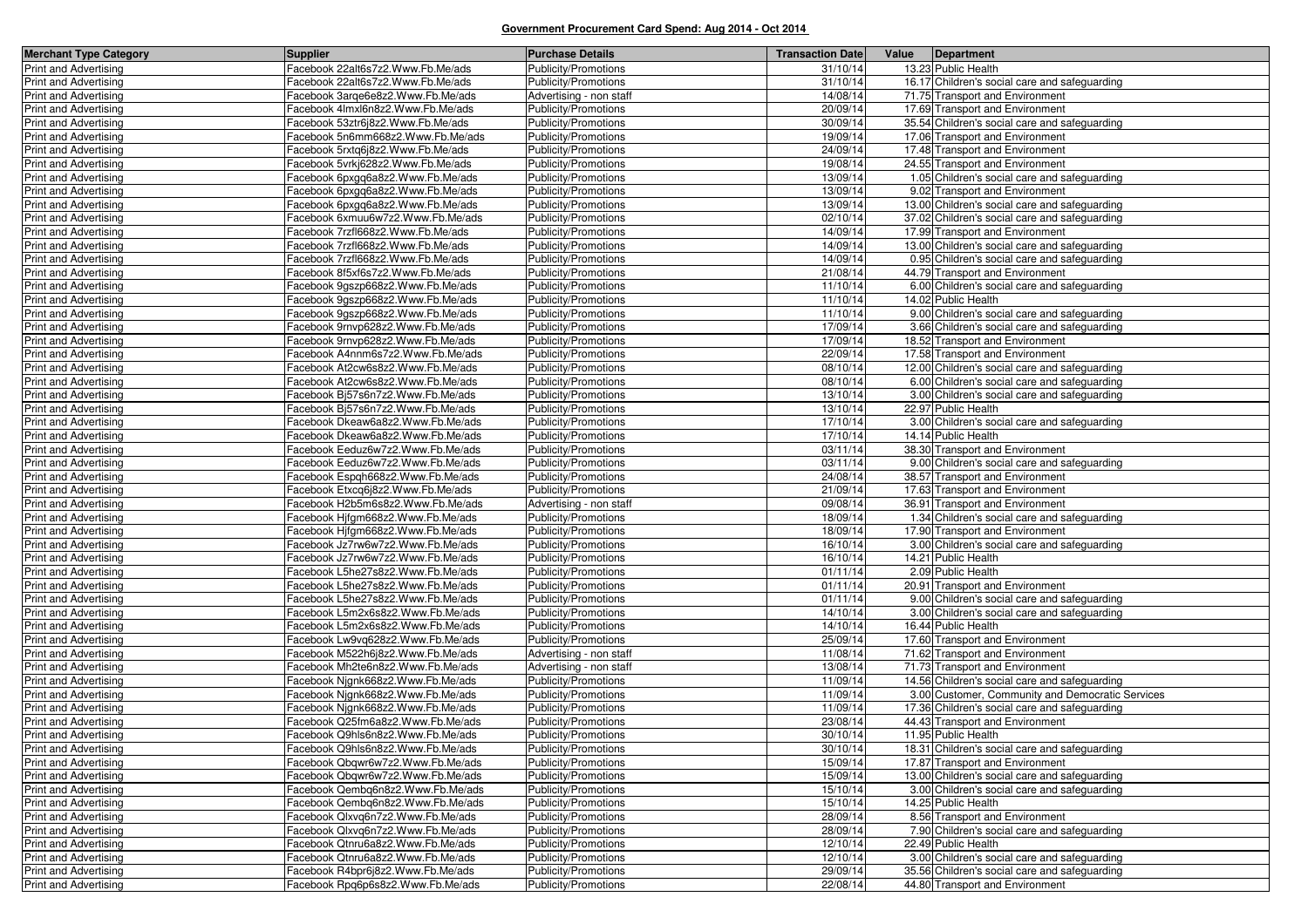| <b>Merchant Type Category</b>                         | <b>Supplier</b>                                         | <b>Purchase Details</b>                     | <b>Transaction Date</b> |             | Value Department                                                      |
|-------------------------------------------------------|---------------------------------------------------------|---------------------------------------------|-------------------------|-------------|-----------------------------------------------------------------------|
| Print and Advertising                                 | Facebook Scqhp668z2.Www.Fb.Me/ads                       | Publicity/Promotions                        | 04/10/14                |             | 11.12 Children's social care and safeguarding                         |
| Print and Advertising                                 | Facebook Scqhp668z2.Www.Fb.Me/ads                       | Publicity/Promotions                        | 04/10/14                |             | 18.79 Children's social care and safeguarding                         |
| Print and Advertising                                 | Facebook Su8sp628z2.Www.Fb.Me/ads                       | Publicity/Promotions                        | 16/09/14                |             | 13.00 Children's social care and safeguarding                         |
| <b>Print and Advertising</b>                          | Facebook Su8sp628z2.Www.Fb.Me/ads                       | Publicity/Promotions                        | 16/09/14                |             | 19.14 Transport and Environment                                       |
| <b>Print and Advertising</b>                          | Facebook Ta9yg668z2.Www.Fb.Me/ads                       | Publicity/Promotions                        | 20/08/14                |             | 44.68 Transport and Environment                                       |
| <b>Print and Advertising</b>                          | Facebook Trpsk6w7z2.Www.Fb.Me/ads                       | Advertising - non staff                     | 10/08/14                |             | 71.62 Transport and Environment                                       |
| <b>Print and Advertising</b>                          | Facebook Trwmq628z2.Www.Fb.Me/ads                       | Publicity/Promotions                        | 23/09/14                |             | 17.61 Transport and Environment                                       |
| <b>Print and Advertising</b>                          | Facebook Ua4pg6n7z2.Www.Fb.Me/ads                       | Advertising - non staff                     | 12/08/14                |             | 71.62 Transport and Environment                                       |
| <b>Print and Advertising</b>                          | Facebook Ude5p6n8z2.Www.Fb.Me/ads                       | Publicity/Promotions                        | 06/10/14                |             | 12.00 Children's social care and safeguarding                         |
| <b>Print and Advertising</b>                          | Facebook Ude5p6n8z2.Www.Fb.Me/ads                       | Publicity/Promotions                        | 06/10/14                |             | 9.21 Children's social care and safeguarding                          |
| <b>Print and Advertising</b>                          | Facebook V3n5p668z2.Www.Fb.Me/ads                       | Publicity/Promotions                        | 01/10/14                |             | 35.59 Children's social care and safeguarding                         |
| <b>Print and Advertising</b>                          | Facebook Xh4em6e8z2.Www.Fb.Me/ads                       | Publicity/Promotions                        | 26/09/14                |             | 1.20 Children's social care and safeguarding                          |
| <b>Print and Advertising</b>                          | Facebook Xh4em6e8z2.Www.Fb.Me/ads                       | Publicity/Promotions                        | 26/09/14                |             | 17.46 Transport and Environment                                       |
| <b>Print and Advertising</b>                          | Facebook Xt9xu628z2.Www.Fb.Me/ads                       | Publicity/Promotions                        | 21/10/14                |             | 6.28 Public Health                                                    |
| Print and Advertising                                 | Facebook Xt9xu628z2.Www.Fb.Me/ads                       | Publicity/Promotions                        | 21/10/14                |             | 12.00 Children's social care and safeguarding                         |
| Print and Advertising                                 | Facebook Yetpq6w7z2.Www.Fb.Me/ads                       | Publicity/Promotions                        | 12/09/14                |             | 13.00 Children's social care and safeguarding                         |
| <b>Print and Advertising</b>                          | Facebook Yetpq6w7z2.Www.Fb.Me/ads                       | Publicity/Promotions                        | 12/09/14                |             | 11.99 Children's social care and safeguarding                         |
| Print and Advertising                                 | Facebook Z4h5j6n8z2.Www.Fb.Me/ads                       | Publicity/Promotions                        | 05/09/14                |             | 6.95 Education and Strategic Commissioning                            |
| <b>Print and Advertising</b>                          | Flickr.4083493300                                       | Subscriptions                               | 26/10/14                |             | 28.91 Customer, Community and Democratic Services                     |
| <b>Print and Advertising</b>                          | Gardiner Graphics Grou.Portsmouth                       | Stationery                                  | 06/10/14                |             | 117.12 Education and Strategic Commissioning                          |
| Print and Advertising                                 | Globe Print Ltd.Hull                                    | Port Maintenance                            | 20/08/14                | 160.00 Port |                                                                       |
| <b>Print and Advertising</b>                          | Goodwins.Portsmouth                                     | Other Miscellaneous Expenses                | 29/08/14                |             | 19.37 Education and Strategic Commissioning                           |
| Print and Advertising                                 | Goodwins.Portsmouth                                     | Other Miscellaneous Expenses                | 30/09/14                |             | 5.25 Children's social care and safeguarding                          |
| Print and Advertising                                 | Isubscribe.Co.Uk.0161 1990060                           | Publications                                | 09/09/14                |             | 39.60 Education and Strategic Commissioning                           |
| <b>Print and Advertising</b>                          | Isubscribe.Co.Uk.0161 1990060                           | Publications                                | 09/09/14                |             | 79.20 Education and Strategic Commissioning                           |
| Print and Advertising                                 | Jellyjames Ltd.Stanmore                                 | <b>Educational Supplies - General</b>       | 13/08/14                |             | 176.04 Education and Strategic Commissioning                          |
| Print and Advertising                                 | Jellyjames Ltd.Stanmore                                 | <b>Educational Supplies - General</b>       | 03/09/14                |             | 564.79 Education and Strategic Commissioning                          |
| <b>Print and Advertising</b>                          | Jne Marketing.Gresford                                  | Equipment (Non IT)                          | 06/08/14                |             | 3.33 Housing and Property Services                                    |
| Print and Advertising                                 | Jne Marketing Gresford                                  | <b>Building</b>                             | 17/09/14                |             | 36.05 Education and Strategic Commissioning                           |
| <b>Print and Advertising</b>                          | Paypal.35314369001                                      | Stationery                                  | 10/09/14                |             | 8.90 Customer, Community and Democratic Services                      |
| <b>Print and Advertising</b>                          | Paypal.35314369001                                      | <b>Educational Supplies - General</b>       | 13/10/14                |             | 34.75 Education and Strategic Commissioning                           |
| Print and Advertising                                 | Paypal.35314369001                                      | Stationery                                  | 20/10/14                |             | 8.40 HR, Legal and Performance                                        |
| <b>Print and Advertising</b>                          | Paypal.35314369001                                      | <b>Building</b>                             | 23/10/14                |             | 139.98 Education and Strategic Commissioning                          |
| Print and Advertising                                 | Phonic Books Ltd.01666 823539                           | Book purchases                              | 01/09/14                |             | 233.00 Education and Strategic Commissioning                          |
| <b>Print and Advertising</b>                          | Phonic Books Ltd.01666 823539                           | Book purchases                              | 13/10/14                |             | 102.00 Education and Strategic Commissioning                          |
| Print and Advertising                                 | Photobox Limited.Sartrouville                           | Printing                                    | 20/10/14                |             | 17.66 Customer, Community and Democratic Services                     |
| <b>Print and Advertising</b>                          | Pmn Wedding Fayres Ltd.Fareham                          | Publicity/Promotions                        | 20/09/14                |             | 110.25 City Development and Cultural Services                         |
| <b>Print and Advertising</b>                          | Pmn Wedding Fayres Ltd.Fareham                          | Publicity/Promotions                        | 20/09/14                |             | 110.25 Customer, Community and Democratic Services                    |
| Print and Advertising                                 | Rbi Events.2086523887                                   | <b>Staff Training expenses</b>              | 19/09/14                |             | 199.00 Adult Social Care                                              |
| <b>Print and Advertising</b>                          | Rbi Invoice Payments.2086524297                         | <b>Staff Training expenses</b>              | 24/09/14                |             | 398.00 Adult Social Care                                              |
| <b>Print and Advertising</b>                          | Reebrooks Ltd. Waterlooville                            | Other Miscellaneous Expenses                | 06/08/14                |             | 14.25 Housing and Property Services                                   |
| <b>Print and Advertising</b>                          | Solopress.Com V/terminal.Southend-On-S                  | Printing                                    | 03/10/14                |             | 94.00 Customer, Community and Democratic Services                     |
| <b>Print and Advertising</b>                          | Sticker Bay Ltd.Paignton                                | <b>Building</b>                             | 21/10/14                |             | 9.99 Children's social care and safeguarding                          |
| <b>Print and Advertising</b><br>Print and Advertising | The Family Planning As.London Ec1y 8                    | Publicity/Promotions                        | 20/08/14                |             | 304.86 Public Health<br>408.17 City Development and Cultural Services |
| <b>Print and Advertising</b>                          | Usb2u.Northampton<br>Vistapr*vistaprint.Uk.080-00288251 | Publicity/Promotions<br><b>Other Grants</b> | 01/10/14<br>12/08/14    |             | 26.15 Housing and Property Services                                   |
| <b>Print and Advertising</b>                          | Vistapr*vistaprint.Uk.080-00288251                      | <b>Other Grants</b>                         | 24/09/14                |             | 17.47 Housing and Property Services                                   |
| Print and Advertising                                 | Vistapr*vistaprint.Uk.080-00288251                      | Other Miscellaneous Expenses                | 14/10/14                |             | 48.75 Education and Strategic Commissioning                           |
| <b>Print and Advertising</b>                          | Witherby Seamanship Inte.Livingston                     | Publications                                | 22/08/14                | 196.64 Port |                                                                       |
| <b>Print and Advertising</b>                          | Wp-Classroom Resou.Redland                              | <b>Educational Supplies - General</b>       | 13/10/14                |             | 63.49 Education and Strategic Commissioning                           |
| Print and Advertising                                 | Wp-Edcoms.London                                        | Educational Supplies - General              | 26/09/14                |             | 20.83 Education and Strategic Commissioning                           |
| Print and Advertising                                 | Www.Archersigns.Co.Uk.Internet                          | Port Maintenance                            | 30/09/14                | 73.95 Port  |                                                                       |
| <b>Print and Advertising</b>                          | Www.Blacksheeppress.Co.U.West Yorkshir                  | <b>Educational Supplies - General</b>       | 09/10/14                |             | 90.00 Education and Strategic Commissioning                           |
| Print and Advertising                                 | Www.Gettyimages.Com.0800-376-7977                       | Other Miscellaneous Expenses                | 05/08/14                |             | 499.00 Customer, Community and Democratic Services                    |
| Print and Advertising                                 | Www.Gettyimages.Com.0800-376-7977                       | Other Miscellaneous Expenses                | 05/08/14                |             | 83.25 Customer, Community and Democratic Services                     |
| Print and Advertising                                 | Www.Gettyimages.Com.0800-376-7977                       | Other Miscellaneous Expenses                | 07/08/14                |             | -83.25 Customer, Community and Democratic Services                    |
| Print and Advertising                                 | Www.Gettyimages.Com.0800-376-7977                       | Other Miscellaneous Expenses                | 22/08/14                |             | 194.75 Customer, Community and Democratic Services                    |
| <b>Print and Advertising</b>                          | Www.Gettyimages.Com.0800-376-7977                       | Subscriptions                               | 23/09/14                |             | 194.75 Customer, Community and Democratic Services                    |
| Print and Advertising                                 | Www.Gettyimages.Com.0800-376-7977                       | Subscriptions                               | 22/10/14                |             | 194.75 Customer, Community and Democratic Services                    |
| Print and Advertising                                 | Www.Hpa.Org.Uk.Internet                                 | Other Miscellaneous Expenses                | 22/10/14                |             | 70.00 Housing and Property Services                                   |
| Print and Advertising                                 | Www.Hpa.Org.Uk.Internet                                 | <b>Staff Training expenses</b>              | 27/10/14                | 520.00 Port |                                                                       |
|                                                       |                                                         |                                             |                         |             |                                                                       |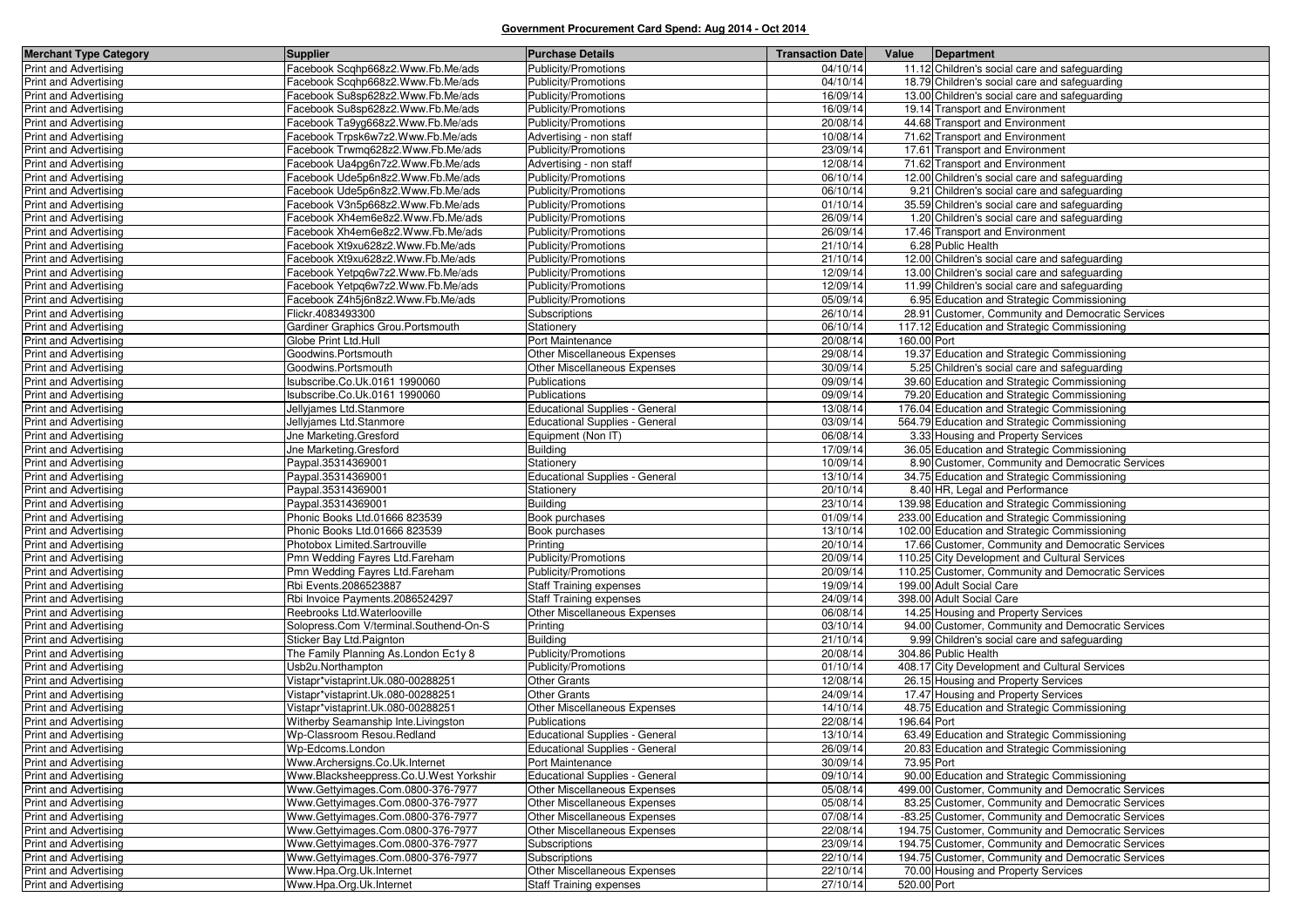| <b>Merchant Type Category</b>                                | <b>Supplier</b>                                        | <b>Purchase Details</b>                                      | <b>Transaction Date</b> |            | Value Department                                                                           |
|--------------------------------------------------------------|--------------------------------------------------------|--------------------------------------------------------------|-------------------------|------------|--------------------------------------------------------------------------------------------|
| Print and Advertising                                        | Www.Informa.Com.2070175000                             | Book purchases                                               | 16/09/14                |            | 19.99 Education and Strategic Commissioning                                                |
| <b>Print and Advertising</b>                                 | Www.Johnstonpress.South.Portsmouth                     | Publications                                                 | 28/08/14                |            | 38.40 Children's social care and safeguarding                                              |
| <b>Print and Advertising</b>                                 | Www.Mercatormedia.Com.Internet                         | Publications                                                 | 12/09/14                | 56.00 Port |                                                                                            |
| <b>Print and Advertising</b>                                 | Www.Photopanda.Co.Uk.Internet                          | Printing                                                     | 15/08/14                |            | 3.23 City Development and Cultural Services                                                |
| <b>Print and Advertising</b>                                 | Www.Photopanda.Co.Uk.Internet                          | Printing                                                     | 27/09/14                |            | 6.04 City Development and Cultural Services                                                |
| <b>Print and Advertising</b>                                 | Www.Schoolstickers.CoB'Ham B7                          | <b>Educational Supplies - General</b>                        | 17/09/14                |            | 63.84 Education and Strategic Commissioning                                                |
| <b>Print and Advertising</b>                                 | Www.Schoolstickers.CoB'Ham B7                          | <b>Educational Supplies - General</b>                        | 24/10/14                |            | 100.69 Education and Strategic Commissioning                                               |
| Print and Advertising                                        | Www.Schoolstickers.CoB'Ham B7                          | <b>Educational Supplies - General</b>                        | 24/10/14                |            | 21.34 Education and Strategic Commissioning                                                |
| <b>Print and Advertising</b>                                 | Www.Solopress.Com.Southend-On-S                        | Printing                                                     | 07/08/14                |            | 39.00 Housing and Property Services                                                        |
| Print and Advertising                                        | Www.Solopress.Com.Southend-On-S                        | Printing                                                     | 28/08/14                |            | 400.00 Children's social care and safeguarding                                             |
| <b>Print and Advertising</b>                                 | Www.Solopress.Com.Southend-On-S                        | Printing                                                     | 03/09/14                |            | 249.00 Customer, Community and Democratic Services                                         |
| <b>Print and Advertising</b>                                 | Www.Solopress.Com.Southend-On-S                        | Printing                                                     | 04/09/14                |            | 302.00 Customer, Community and Democratic Services                                         |
| <b>Print and Advertising</b>                                 | Www.Solopress.Com.Southend-On-S                        | Printing                                                     | 08/09/14                |            | 120.00 Customer, Community and Democratic Services                                         |
| Print and Advertising                                        | Www.Solopress.Com.Southend-On-S                        | Printing                                                     | 11/09/14                |            | 180.00 Customer, Community and Democratic Services                                         |
| <b>Print and Advertising</b>                                 | Www.Solopress.Com.Southend-On-S                        | Printing                                                     | 16/09/14                |            | 316.00 City Development and Cultural Services                                              |
| Print and Advertising                                        | Www.Solopress.Com.Southend-On-S                        | Printing                                                     | 08/10/14                |            | 514.80 Customer, Community and Democratic Services                                         |
| <b>Print and Advertising</b>                                 | Www.Solopress.Com.Southend-On-S                        | <b>Other Miscellaneous Expenses</b>                          | 09/10/14                |            | 72.00 Customer, Community and Democratic Services                                          |
| <b>Print and Advertising</b>                                 | Www.Solopress.Com.Southend-On-S                        | Printing                                                     | 09/10/14                |            | 159.00 Customer, Community and Democratic Services                                         |
| <b>Print and Advertising</b>                                 | Www.Solopress.Com.Southend-On-S                        | Printing                                                     | 31/10/14                |            | 623.00 Customer, Community and Democratic Services                                         |
| <b>Print and Advertising</b>                                 | Www.Stass.Co.Uk.01208 841450                           | Stationery                                                   | 24/09/14                |            | 66.00 Education and Strategic Commissioning                                                |
| Print and Advertising                                        | Www.Stocksigns.Co.Uk.1737764764                        | <b>Building</b>                                              | 02/10/14                |            | 60.80 Education and Strategic Commissioning                                                |
| <b>Professional Services</b>                                 | Baker & Elder Ltd.Southsea                             | <b>Voluntary Organisation Grants</b>                         | 22/10/14                |            | 1194.80 Housing and Property Services                                                      |
| <b>Professional Services</b>                                 | Bt Disclosure Scotland.Glasgow                         | Other Expenses                                               | 23/08/14                |            | 25.00 Housing and Property Services                                                        |
| <b>Professional Services</b>                                 | Bt Disclosure Scotland.Glasgow                         | Other Miscellaneous Expenses                                 | 03/10/14                |            | 25.00 Housing and Property Services                                                        |
| <b>Professional Services</b>                                 | Bt Disclosure Scotland.Glasgow                         | Other Miscellaneous Expenses                                 | 06/10/14                |            | 25.00 Housing and Property Services                                                        |
| Professional Services                                        | Cumbria County Cou.Internet                            | Payments to Private Providers                                | 28/10/14                |            | 42.50 Children's social care and safeguarding                                              |
| <b>Professional Services</b>                                 | Cumbria County Cou.Internet                            | <b>Payments to Private Providers</b>                         | 28/10/14                |            | 42.50 Children's social care and safeguarding                                              |
| <b>Professional Services</b>                                 | Cvle / Mplc.01323 649647                               | Other Miscellaneous Expenses                                 | 12/09/14                |            | 580.00 Adult Social Care                                                                   |
| <b>Professional Services</b>                                 | Harrison Industrial Lt.Southsea                        | <b>Building</b>                                              | 08/10/14                |            | 103.00 Housing and Property Services                                                       |
| <b>Professional Services</b>                                 | lpf.Croydon                                            | <b>Staff Training expenses</b>                               | 15/10/14                |            | 375.00 Corporate Assets, Business and Standards                                            |
| <b>Professional Services</b>                                 | Irrv.London Wc1v                                       | Exam Fees                                                    | 17/09/14                |            | 130.00 Revenues and Benefits                                                               |
| <b>Professional Services</b>                                 | Lloyds Bank Commercial F.Banbury                       | Advertising - non staff                                      | 15/09/14                |            | 125.00 City Development and Cultural Services                                              |
| <b>Professional Services</b>                                 | Merchant Name. Unavailable                             | <b>Building</b>                                              | 04/09/14                |            | 19.49 Education and Strategic Commissioning                                                |
| Professional Services                                        | Myfonts.Salford                                        | Publications                                                 | 14/10/14                |            | 24.97 Customer, Community and Democratic Services                                          |
| <b>Professional Services</b>                                 | Myfonts.Salford                                        | Publications                                                 | 14/10/14                |            | 9.99 Customer, Community and Democratic Services                                           |
| <b>Professional Services</b>                                 | Myfonts.Salford                                        | Publications                                                 | 30/10/14                |            | 103.99 Customer, Community and Democratic Services                                         |
| <b>Professional Services</b>                                 | National Assoc.0870 7480180                            | Catering supplies                                            | 01/08/14                |            | 65.20 Adult Social Care                                                                    |
| <b>Professional Services</b>                                 | National Assoc.0870 7480180                            | Catering supplies                                            | 09/10/14                |            | 30.89 Adult Social Care                                                                    |
| <b>Professional Services</b>                                 | Nochex - 0113 344 3996. Leeds                          | Port Maintenance                                             | 01/09/14                | 89.00 Port |                                                                                            |
| <b>Professional Services</b>                                 | Nochex - 0113 344 3996. Leeds                          | <b>Educational Supplies - General</b>                        | 25/09/14                |            | 321.37 Education and Strategic Commissioning                                               |
| <b>Professional Services</b>                                 | Officialrecordcouk.1212474304                          | Payments to Indivs and VOs - VOs                             | 22/09/14                |            | 15.98 Children's social care and safeguarding                                              |
| <b>Professional Services</b>                                 | Patterson Reeves & Southampton                         | Payments to Private Providers                                | 07/08/14                |            | 400.00 Education and Strategic Commissioning                                               |
| <b>Professional Services</b>                                 | Paypal.35314369001<br>Paypal.35314369001               | Publicity/Promotions                                         | 02/09/14<br>23/09/14    |            | 24.60 Public Health                                                                        |
| <b>Professional Services</b>                                 |                                                        | <b>Other Grants</b><br><b>Educational Supplies - General</b> |                         |            | 196.66 Housing and Property Services                                                       |
| <b>Professional Services</b><br><b>Professional Services</b> | Paypal.35314369001                                     |                                                              | 29/09/14<br>03/10/14    |            | 23.32 Education and Strategic Commissioning<br>18.00 Education and Strategic Commissioning |
| <b>Professional Services</b>                                 | Paypal.35314369001<br>Pos - Churchill Square. Brighton | Other Miscellaneous Expenses<br>Other Transport Expenses     | 01/10/14                |            | 3.33 Adult Social Care                                                                     |
| <b>Professional Services</b>                                 | Proquest.734-7614700                                   | Subscriptions                                                | 14/10/14                |            | 170.91 City Development and Cultural Services                                              |
| <b>Professional Services</b>                                 | Quantico Limited.44845299758                           | <b>Building</b>                                              | 08/10/14                |            | 84.98 Education and Strategic Commissioning                                                |
| <b>Professional Services</b>                                 | Reed Midem.Nd Aa1a 1aa                                 | <b>Staff Conferences</b>                                     | 08/09/14                |            | 300.00 Solent LEP                                                                          |
| <b>Professional Services</b>                                 | Resmar Ltd.Middlewich                                  | Port Maintenance                                             | 08/09/14                | 86.49 Port |                                                                                            |
| <b>Professional Services</b>                                 | S F C C I.Southampton                                  | Consumable Materials                                         | 05/08/14                |            | 16.67 Corporate Assets, Business and Standards                                             |
| <b>Professional Services</b>                                 | Sanctuary Vets Ltd.Portsmouth                          | Consultancy - Vetinary                                       | 14/08/14                |            | 133.33 Transport and Environment                                                           |
| <b>Professional Services</b>                                 | Sanctuary Vets Ltd.Portsmouth                          | Consultancy - Vetinary                                       | 01/09/14                |            | 66.67 Transport and Environment                                                            |
| <b>Professional Services</b>                                 | Sanctuary Vets Ltd.Portsmouth                          | Consultancy - Vetinary                                       | 19/09/14                |            | 100.00 Transport and Environment                                                           |
| <b>Professional Services</b>                                 | Tenant Network.Portsmouth                              | <b>Private Contractors</b>                                   | 10/09/14                |            | 484.10 Housing and Property Services                                                       |
| <b>Professional Services</b>                                 | The Speech Centre.Crowborough                          | Computer hardware                                            | 04/09/14                |            | 57.85 Children's social care and safeguarding                                              |
| <b>Professional Services</b>                                 | Trainerbubb Trainer Bu.44239229754                     | <b>Staff Training expenses</b>                               | 02/09/14                |            | 98.00 HR, Legal and Performance                                                            |
| <b>Professional Services</b>                                 | Trainerbubb Trainer Bu.44239229754                     | <b>Staff Training expenses</b>                               | 29/10/14                |            | 152.00 HR, Legal and Performance                                                           |
| <b>Professional Services</b>                                 | Tv Licensing.3007906071                                | Other Miscellaneous Expenses                                 | 02/09/14                |            | 145.50 Adult Social Care                                                                   |
| <b>Professional Services</b>                                 | Tv Licensing.3007906071                                | Other Miscellaneous Expenses                                 | 12/09/14                |            | 145.50 Housing and Property Services                                                       |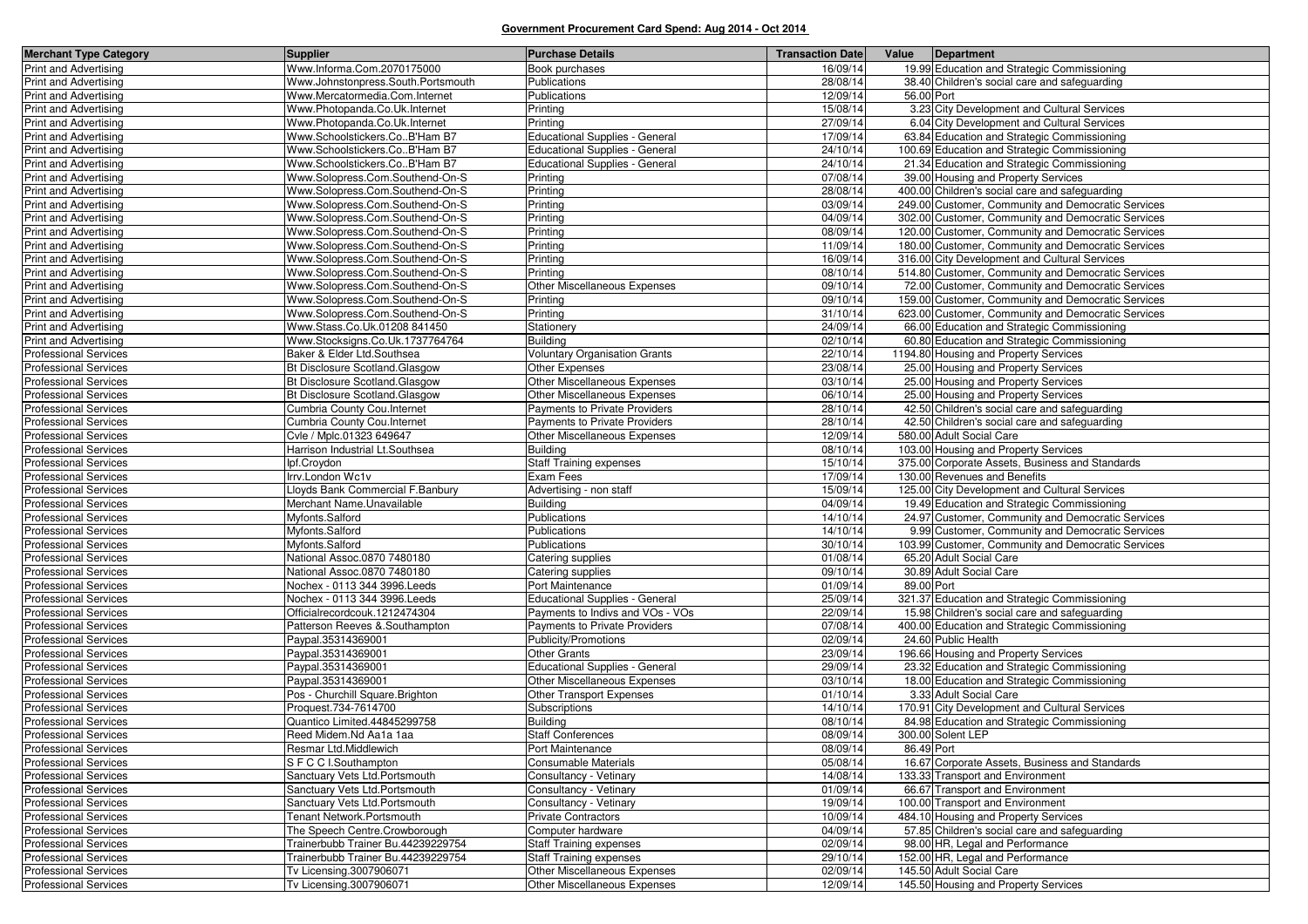| <b>Merchant Type Category</b>                       | <b>Supplier</b>                                            | <b>Purchase Details</b>                     | <b>Transaction Date</b> | Value      | Department                                                         |
|-----------------------------------------------------|------------------------------------------------------------|---------------------------------------------|-------------------------|------------|--------------------------------------------------------------------|
| <b>Professional Services</b>                        | Tv Licensing.3007906071                                    | <b>Other Miscellaneous Expenses</b>         | 12/09/14                |            | 145.50 Housing and Property Services                               |
| <b>Professional Services</b>                        | Tv Licensing.3007906071                                    | <b>Other Miscellaneous Expenses</b>         | 12/09/14                |            | 145.50 Housing and Property Services                               |
| <b>Professional Services</b>                        | Tv Licensing.3007906071                                    | <b>Other Services</b>                       | 06/10/14                |            | 145.50 Children's social care and safeguarding                     |
| Professional Services                               | Tvlicensing.Co.Uk.3007906071                               | <b>Other Services</b>                       | 13/08/14                |            | 145.50 Adult Social Care                                           |
| Professional Services                               | Tvlicensing.Co.Uk.3007906071                               | <b>Other Services</b>                       | 15/08/14                |            | 145.50 Housing and Property Services                               |
| <b>Professional Services</b>                        | Tvlicensing.Co.Uk.3007906071                               | Other Miscellaneous Expenses                | 19/08/14                |            | 145.50 Adult Social Care                                           |
| <b>Professional Services</b>                        | Tvlicensing.Co.Uk.3007906071                               | <b>Other Miscellaneous Expenses</b>         | 01/09/14                |            | 145.50 Education and Strategic Commissioning                       |
| <b>Professional Services</b>                        | Tvlicensing.Co.Uk.3007906071                               | Other Miscellaneous Expenses                | 01/09/14                |            | 145.50 Education and Strategic Commissioning                       |
| <b>Professional Services</b>                        | Tvlicensing.Co.Uk.3007906071                               | Other Miscellaneous Expenses                | 18/09/14                |            | 145.50 Education and Strategic Commissioning                       |
| <b>Professional Services</b>                        | Tvlicensing.Co.Uk.3007906071                               | Other Miscellaneous Expenses                | 01/10/14                |            | 145.50 Education and Strategic Commissioning                       |
| <b>Professional Services</b>                        | Tvlicensing.Co.Uk.3007906071                               | Other Miscellaneous Expenses                | 02/10/14                |            | 145.50 Education and Strategic Commissioning                       |
| <b>Professional Services</b>                        | Tvlicensing.Co.Uk.3007906071                               | <b>Other Services</b>                       | 09/10/14                |            | 145.50 Adult Social Care                                           |
| Professional Services                               | Tvlicensing.Co.Uk.3007906071                               | <b>Other Services</b>                       | 16/10/14                |            | 145.50 Children's social care and safeguarding                     |
| <b>Professional Services</b>                        | Tvlicensing.Co.Uk.3007906071                               | Other Miscellaneous Expenses                | 21/10/14                |            | 145.50 Education and Strategic Commissioning                       |
| <b>Professional Services</b>                        | Tvlicensing.Co.Uk.3007906071                               | Other Miscellaneous Expenses                | 21/10/14                |            | 145.50 Education and Strategic Commissioning                       |
| Professional Services                               | Tvlicensing.Co.Uk.3007906071                               | <b>Other Miscellaneous Expenses</b>         | 24/10/14                |            | 145.50 Adult Social Care                                           |
| <b>Professional Services</b>                        | Tvlicensing.Co.Uk.3007906071                               | <b>Other Services</b>                       | 30/10/14                |            | 121.25 Adult Social Care                                           |
| <b>Professional Services</b>                        | Uk Deed Poll Service. Witham                               | Other Miscellaneous Expenses                | 28/09/14                |            | 12.00 Children's social care and safeguarding                      |
| Professional Services                               | Upt - Fareham Borough Co.Fareham                           | <b>Other Transport Expenses</b>             | 05/09/14                |            | 2.80 Children's social care and safeguarding                       |
| <b>Professional Services</b>                        | Upt - Fareham Borough Co.Fareham                           | <b>Other Transport Expenses</b>             | 09/09/14                |            | 3.00 City Development and Cultural Services                        |
| <b>Professional Services</b>                        | Upt - Fareham Borough Co.Fareham                           | Other Transport Expenses                    | 16/09/14                |            | 2.92 Children's social care and safeguarding                       |
| <b>Professional Services</b>                        | Upt - Fareham Borough Co.Fareham                           | Other Transport Expenses                    | 07/10/14                |            | 2.50 Children's social care and safeguarding                       |
| <b>Professional Services</b>                        | Upt - Fareham Borough Co.Fareham                           | <b>Other Transport Expenses</b>             | 28/10/14                |            | 1.83 Children's social care and safeguarding                       |
| <b>Professional Services</b>                        | Upt-The Oracle Shopping Reading                            | Other Transport Expenses                    | 24/10/14                |            | 5.42 Children's social care and safeguarding                       |
| Professional Services                               | Upt-West Quay Shpping Ct.Southampton                       | <b>Other Transport Expenses</b>             | 29/08/14                |            | 5.50 Solent LEP                                                    |
| Professional Services                               | Upt-West Quay Shpping Ct.Southampton                       | Other Miscellaneous Expenses                | 01/09/14                |            | 2.50 Children's social care and safeguarding                       |
| Professional Services                               | Upt-West Quay Shpping Ct.Southampton                       | Car allowances                              | 10/09/14                |            | 3.33 Health, Safety and Licensing                                  |
| Professional Services                               | Upt-West Quay Shpping Ct.Southampton                       | Other Transport Expenses                    | 18/09/14                |            | 5.00 Solent LEP                                                    |
| Professional Services                               | Upt-West Quay Shpping Ct.Southampton                       | Other Transport Expenses                    | 16/10/14                |            | 2.00 Solent LEP                                                    |
| <b>Professional Services</b>                        | Vanguard Consultin.01280 822255                            | <b>Staff Training expenses</b>              | 02/09/14                |            | 300.00 Education and Strategic Commissioning                       |
| Professional Services                               | Versapak.Erith                                             | Stationery                                  | 11/09/14                |            | 58.19 Housing and Property Services                                |
| <b>Professional Services</b>                        | Westminster Forum.Bracknell                                | <b>Staff Training expenses</b>              | 01/09/14                |            | 420.00 HR. Legal and Performance                                   |
| <b>Professional Services</b>                        | Whites Independent Let.Fareham                             | <b>Voluntary Organisation Grants</b>        | 08/10/14                |            | 816.00 Housing and Property Services                               |
| <b>Professional Services</b>                        | Www.192.Com.0800 0887192                                   | Subscriptions                               | 19/08/14                |            | 67.46 Children's social care and safeguarding                      |
| <b>Professional Services</b>                        | Www.Aldercross.Com.Chester                                 | <b>Staff Conferences</b>                    | 13/08/14                |            | 468.77 Transport and Environment                                   |
| <b>Professional Services</b>                        | Www.lammoving.Com.1244505808                               | Subscriptions                               | 03/09/14                |            | 479.17 Revenues and Benefits                                       |
| <b>Professional Services</b>                        | Www.Mandmcontrols.Com.Internet                             | Port Maintenance                            | 26/08/14                | 67.30 Port |                                                                    |
| Professional Services                               | Www.Ofcom.Org.Uk.London Se1                                | Other Miscellaneous Expenses                | 29/10/14                | 75.00 Port |                                                                    |
| Professional Services                               | Www.Tradesignz.Com.Internet                                | Consumable Materials                        | 30/09/14                |            | 110.95 Corporate Assets, Business and Standards                    |
| <b>Professional Services</b>                        | Www.Vetuk.Co.Uk.Thirsk                                     | Equipment (Non IT)                          | 09/09/14                |            | 39.00 Housing and Property Services                                |
| Restaurants and Bars                                | 43035805 Costa Coffee.Portsmouth                           | Catering supplies                           | 10/08/14                |            | 7.00 Children's social care and safeguarding                       |
| Restaurants and Bars                                | 43035805 Costa Coffee.Portsmouth                           | Other Miscellaneous Expenses                | 13/08/14                |            | 4.85 Children's social care and safeguarding                       |
| Restaurants and Bars                                | 43035805 Costa Coffee.Portsmouth                           | Other Miscellaneous Expenses                | 15/08/14                |            | 7.00 Education and Strategic Commissioning                         |
| Restaurants and Bars                                | 43035805 Costa Coffee.Portsmouth                           | Catering supplies                           | 16/08/14                |            | 7.15 Children's social care and safeguarding                       |
| <b>Restaurants and Bars</b>                         | 43035805 Costa Coffee.Portsmouth                           | Catering supplies                           | 16/08/14                |            | 7.14 Children's social care and safeguarding                       |
| Restaurants and Bars                                | 43035805 Costa Coffee.Portsmouth                           | Other Miscellaneous Expenses                | 04/09/14                |            | 4.15 Children's social care and safeguarding                       |
| Restaurants and Bars                                | 43035805 Costa Coffee.Portsmouth                           | Payments to Indivs and VOs - VOs            | 11/09/14                |            | 4.21 Children's social care and safeguarding                       |
| Restaurants and Bars                                | 43035805 Costa Coffee.Portsmouth                           | Payments to Indivs and VOs - VOs            | 21/09/14                |            | 4.71 Children's social care and safeguarding                       |
| Restaurants and Bars                                | 43035805 Costa Coffee.Portsmouth                           | Hospitality<br>Other Miscellaneous Expenses | 29/09/14                |            | 3.99 Public Health                                                 |
| Restaurants and Bars                                | 43035805 Costa Coffee.Portsmouth                           |                                             | 15/10/14                |            | 2.50 Children's social care and safeguarding                       |
| Restaurants and Bars                                | 43035805 Costa Coffee.Portsmouth                           | Other Miscellaneous Expenses                | 23/10/14                |            | 2.33 Children's social care and safeguarding                       |
| Restaurants and Bars                                | 43035805 Costa Coffee.Portsmouth                           | Other Miscellaneous Expenses                | 28/10/14                |            | 2.33 Children's social care and safeguarding                       |
| Restaurants and Bars<br><b>Restaurants and Bars</b> | Ageas Bowl.Southampton                                     | Rents paid<br>Catering supplies             | 25/09/14<br>17/08/14    |            | 333.33 Solent LEP<br>10.37 Children's social care and safeguarding |
|                                                     | Amigo.Queen Alex Ho                                        |                                             |                         |            |                                                                    |
| Restaurants and Bars<br><b>Restaurants and Bars</b> | Apostrophe.London Wc2r                                     | Hospitality<br>Other Miscellaneous Expenses | 29/10/14<br>23/10/14    |            | 6.79 Corporate Assets, Business and Standards                      |
| Restaurants and Bars                                | Autogrill Catering UK Man.Manchester<br>Bar 38. Portsmouth | <b>Staff Conferences</b>                    | 16/10/14                |            | 13.67 Children's social care and safeguarding<br>6.25 Port         |
| Restaurants and Bars                                | Barley Mow.Hayling Islan                                   | Other Miscellaneous Expenses                | 13/10/14                |            | 3.32 Adult Social Care                                             |
| Restaurants and Bars                                | Barley Mow.Hayling Islan                                   | Other Miscellaneous Expenses                | 13/10/14                |            | 3.32 Adult Social Care                                             |
| Restaurants and Bars                                | Bean Town Coffee Limit. Rochester                          | Other Miscellaneous Expenses                | 12/09/14                |            | 6.00 Children's social care and safeguarding                       |
| <b>Restaurants and Bars</b>                         | Bean Town Coffee Limit. Rochester                          | Other Miscellaneous Expenses                | 31/10/14                |            | 5.70 Children's social care and safeguarding                       |
|                                                     |                                                            |                                             |                         |            |                                                                    |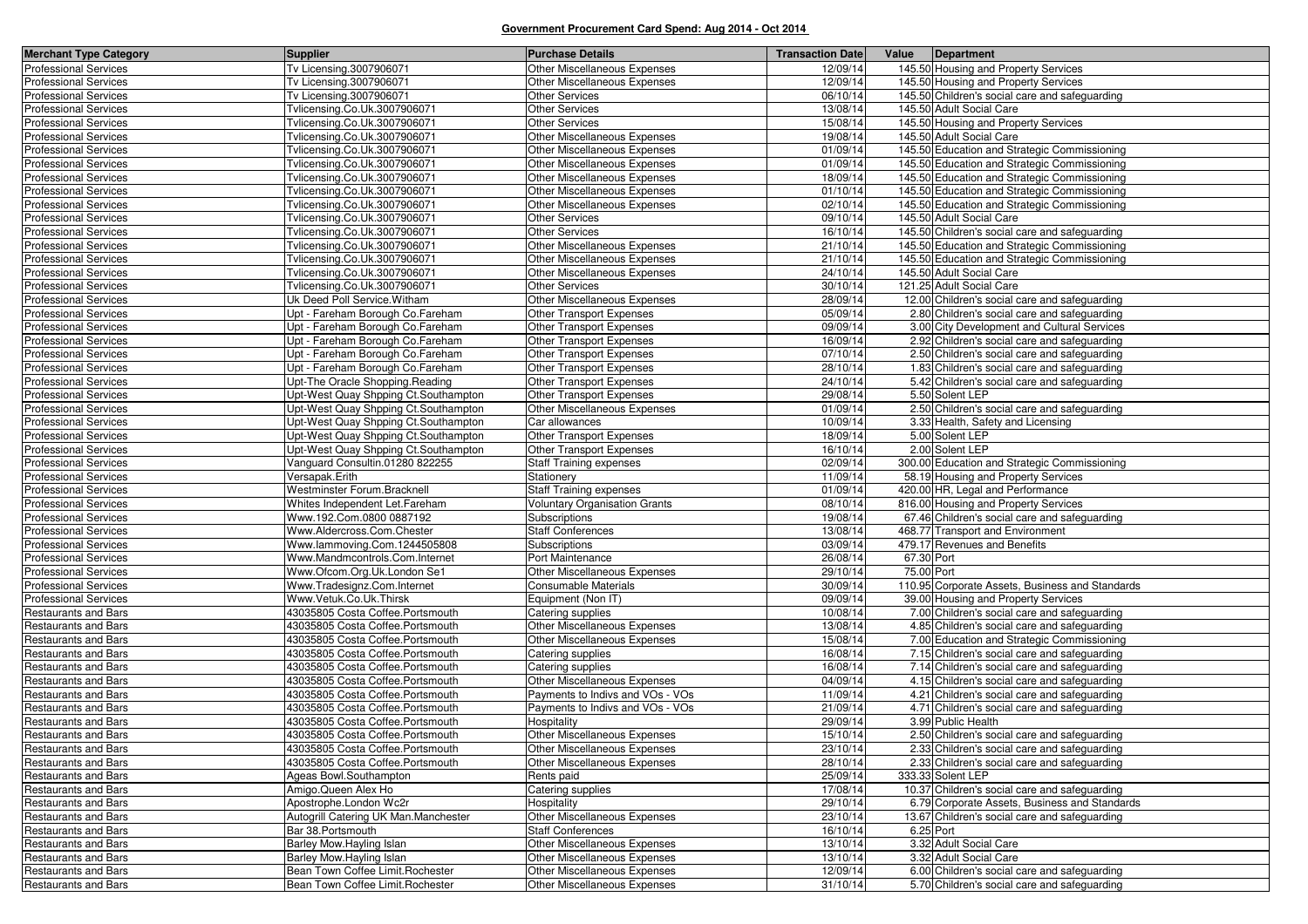| <b>Merchant Type Category</b> | <b>Supplier</b>                       | <b>Purchase Details</b>               | <b>Transaction Date</b> | Value     | Department                                    |
|-------------------------------|---------------------------------------|---------------------------------------|-------------------------|-----------|-----------------------------------------------|
| <b>Restaurants and Bars</b>   | Beefeater40016885.Rustycutter         | Payments to Indivs and VOs - VOs      | 21/10/14                |           | 20.80 Children's social care and safeguarding |
| <b>Restaurants and Bars</b>   | Berties Fish & Chips.Lindhurst        | Cost of School Trips                  | 19/08/14                |           | 11.95 Education and Strategic Commissioning   |
| <b>Restaurants and Bars</b>   | Boswells Cafe Havant. Havant          | Payments to Indivs and VOs - VOs      | 07/08/14                |           | 5.29 Children's social care and safeguarding  |
| <b>Restaurants and Bars</b>   | Boswells Cafe Portsmouth. Portsmouth  | Other Miscellaneous Expenses          | 05/08/14                |           | 2.83 Adult Social Care                        |
| <b>Restaurants and Bars</b>   | Boswells Cafe Portsmouth.Portsmouth   | Other Miscellaneous Expenses          | 14/08/14                |           | 5.25 Adult Social Care                        |
| <b>Restaurants and Bars</b>   | Boswells Cafe Portsmouth. Portsmouth  | Other Miscellaneous Expenses          | 28/08/14                |           | 3.33 Adult Social Care                        |
| <b>Restaurants and Bars</b>   | Boswells Cafe Portsmouth.Portsmouth   | Other Miscellaneous Expenses          | 02/09/14                |           | 5.25 Adult Social Care                        |
| Restaurants and Bars          | Boswells Cafe Portsmouth.Portsmouth   | Other Miscellaneous Expenses          | 04/09/14                |           | 5.25 Adult Social Care                        |
| Restaurants and Bars          | Boswells Cafe Portsmouth. Portsmouth  | Other Miscellaneous Expenses          | 18/09/14                |           | 4.71 Adult Social Care                        |
| <b>Restaurants and Bars</b>   | Boswells Cafe Portsmouth.Portsmouth   | Other Miscellaneous Expenses          | 16/10/14                |           | 4.87 Adult Social Care                        |
| Restaurants and Bars          | Breeze.Chichester                     | <b>Educational Supplies - General</b> | 08/10/14                |           | 8.08 Education and Strategic Commissioning    |
| <b>Restaurants and Bars</b>   | Brewhouse.Portsmouth                  | Other Miscellaneous Expenses          | 08/10/14                |           | 25.92 Education and Strategic Commissioning   |
| <b>Restaurants and Bars</b>   | Burger King 030.Southampton           | Accommodation and Subsistence         | 22/08/14                |           | 3.66 HR, Legal and Performance                |
| <b>Restaurants and Bars</b>   | Burger King 110. Hampshire            | Accommodation and Subsistence         | 31/10/14                |           | 3.49 HR, Legal and Performance                |
| <b>Restaurants and Bars</b>   | Burger King 330.Southampton           | Payments to Indivs and VOs - VOs      | 25/09/14                |           | 4.18 Children's social care and safeguarding  |
| <b>Restaurants and Bars</b>   | Burger King 390. Portsmouth           | Catering supplies                     | 30/08/14                |           | 4.74 Children's social care and safeguarding  |
| <b>Restaurants and Bars</b>   | Burger King 390. Portsmouth           | Catering supplies                     | 27/09/14                |           | 2.98 Children's social care and safeguarding  |
| <b>Restaurants and Bars</b>   | Burger King 390. Portsmouth           | Payments to Indivs and VOs - VOs      | 05/10/14                |           | 14.18 Children's social care and safeguarding |
| <b>Restaurants and Bars</b>   | Burger King 390. Portsmouth           | Catering supplies                     | 01/11/14                |           | 7.90 Children's social care and safeguarding  |
| Restaurants and Bars          | Burger King 430. Portsmouth           | Payments to Indivs and VOs - VOs      | 05/08/14                |           | 10.12 Children's social care and safeguarding |
| <b>Restaurants and Bars</b>   | Burger King 430. Portsmouth           | Payments to Indivs and VOs - VOs      | 19/08/14                |           | 7.22 Children's social care and safeguarding  |
| Restaurants and Bars          | Burger King 430. Portsmouth           | Payments to Indivs and VOs - VOs      | 03/09/14                |           | 11.15 Children's social care and safeguarding |
| <b>Restaurants and Bars</b>   | Burger King 430. Portsmouth           | Payments to Indivs and VOs - VOs      | 04/09/14                |           | 11.06 Children's social care and safeguarding |
| <b>Restaurants and Bars</b>   | Burger King 430. Portsmouth           | Payments to Indivs and VOs - VOs      | 10/09/14                |           | 3.32 Children's social care and safeguarding  |
| <b>Restaurants and Bars</b>   | Burger King 430. Portsmouth           | Payments to Indivs and VOs - VOs      | 10/09/14                |           | 7.90 Children's social care and safeguarding  |
| <b>Restaurants and Bars</b>   | Burger King 660. Portsmouth           | Other Miscellaneous Expenses          | 01/08/14                |           | 22.46 Education and Strategic Commissioning   |
| <b>Restaurants and Bars</b>   | Burger King 660. Portsmouth           | Catering supplies                     | 18/08/14                |           | 1.32 Children's social care and safeguarding  |
| Restaurants and Bars          | Burger King 660. Portsmouth           | Catering supplies                     | 18/08/14                |           | 4.74 Children's social care and safeguarding  |
| <b>Restaurants and Bars</b>   | Burger King 660. Portsmouth           | Payments to Indivs and VOs - VOs      | 22/09/14                |           | 12.05 Children's social care and safeguarding |
| <b>Restaurants and Bars</b>   | Burger King 660. Portsmouth           | Catering supplies                     | 11/10/14                |           | 4.74 Children's social care and safeguarding  |
| Restaurants and Bars          | Burger King 660. Portsmouth           | Payments to Indivs and VOs - VOs      | 13/10/14                |           | 9.26 Children's social care and safeguarding  |
| Restaurants and Bars          | Burger King 680. Fareham              | Catering supplies                     | 02/09/14                |           | 8.23 Children's social care and safeguarding  |
| Restaurants and Bars          | Burger King Bognor Regis              | Catering supplies                     | 13/08/14                |           | 3.73 Children's social care and safeguarding  |
| <b>Restaurants and Bars</b>   | Burger King Bognor Regis              | Payments to Indivs and VOs - VOs      | 13/08/14                |           | 10.81 Children's social care and safeguarding |
| Restaurants and Bars          | Burger King Bognor Regis              | Payments to Indivs and VOs - VOs      | 13/08/14                |           | 10.81 Children's social care and safeguarding |
| Restaurants and Bars          | Burger King Bognor Regis              | Payments to Indivs and VOs - VOs      | 13/08/14                |           | 2.15 Children's social care and safeguarding  |
| Restaurants and Bars          | Burger King Bognor Regis              | Payments to Indivs and VOs - VOs      | 13/08/14                |           | 7.40 Children's social care and safeguarding  |
| Restaurants and Bars          | Burger King Bognor Regis              | Catering supplies                     | 15/10/14                |           | 11.28 Children's social care and safeguarding |
| <b>Restaurants and Bars</b>   | Burger King. Brighton                 | Catering supplies                     | 14/08/14                |           | 9.97 Children's social care and safeguarding  |
| <b>Restaurants and Bars</b>   | Burger King. Brighton                 | Catering supplies                     | 14/08/14                |           | 9.98 Children's social care and safeguarding  |
| <b>Restaurants and Bars</b>   | Burger King. Woolsington              | Payments to Indivs and VOs - VOs      | 09/10/14                |           | 7.19 Children's social care and safeguarding  |
| Restaurants and Bars          | Burgerlicious.Southsea                | Other Miscellaneous Expenses          | 15/08/14                |           | 6.30 Children's social care and safeguarding  |
| Restaurants and Bars          | Burguer King Bajondillo. Torremolinos | Cost of School Trips                  | 18/09/14                |           | 11.52 Education and Strategic Commissioning   |
| <b>Restaurants and Bars</b>   | Caffe Momento.Southampton             | Hospitality                           | 06/08/14                |           | 9.35 Corporate Assets, Business and Standards |
| Restaurants and Bars          | Caffe Nero.Portsmouth                 | <b>Staff Conferences</b>              | 02/10/14                | 4.80 Port |                                               |
| Restaurants and Bars          | Caffe Ritazza.B/ham Rlwy St           | Accommodation and Subsistence         | 25/09/14                |           | 8.45 City Development and Cultural Services   |
| Restaurants and Bars          | Charlies.Drayton Ports                | Payments to Indivs and VOs - VOs      | 17/09/14                |           | 5.00 Children's social care and safeguarding  |
| Restaurants and Bars          | Chieveley Costa. Thatcham10912        | Hospitality                           | 14/08/14                |           | 3.15 Corporate Assets, Business and Standards |
| <b>Restaurants and Bars</b>   | Chiquito.Portsmouth                   | Other Miscellaneous Expenses          | 25/10/14                |           | 99.49 Education and Strategic Commissioning   |
| <b>Restaurants and Bars</b>   | Churchills.Southsea                   | <b>Educational Supplies - General</b> | 26/08/14                |           | 7.45 Education and Strategic Commissioning    |
| <b>Restaurants and Bars</b>   | Churchills.Southsea                   | Educational Supplies - General        | 08/09/14                |           | 5.00 Education and Strategic Commissioning    |
| <b>Restaurants and Bars</b>   | Churchills.Southsea                   | <b>Educational Supplies - General</b> | 06/10/14                |           | 5.00 Education and Strategic Commissioning    |
| <b>Restaurants and Bars</b>   | Coffee #1 Southsea.Southsea           | <b>Educational Supplies - General</b> | 20/10/14                |           | 4.50 Education and Strategic Commissioning    |
| Restaurants and Bars          | Coffee Cup Portsmouth.Southsea        | <b>Educational Supplies - General</b> | 18/08/14                |           | 4.96 Education and Strategic Commissioning    |
| <b>Restaurants and Bars</b>   | Coffee Cup Portsmouth.Southsea        | <b>Educational Supplies - General</b> | 18/08/14                |           | 4.25 Education and Strategic Commissioning    |
| <b>Restaurants and Bars</b>   | Coffee Cup Portsmouth.Southsea        | <b>Educational Supplies - General</b> | 20/08/14                |           | 6.45 Education and Strategic Commissioning    |
| <b>Restaurants and Bars</b>   | Coffee Cup Portsmouth.Southsea        | <b>Educational Supplies - General</b> | 28/08/14                |           | 4.50 Education and Strategic Commissioning    |
| <b>Restaurants and Bars</b>   | Coffee Cup Portsmouth.Southsea        | <b>Educational Supplies - General</b> | 02/09/14                |           | 3.95 Education and Strategic Commissioning    |
| <b>Restaurants and Bars</b>   | Coffee Cup Portsmouth.Southsea        | <b>Educational Supplies - General</b> | 08/09/14                |           | 4.08 Education and Strategic Commissioning    |
| <b>Restaurants and Bars</b>   | Coffee Cup Portsmouth.Southsea        | Other Miscellaneous Expenses          | 15/09/14                |           | 4.90 Children's social care and safeguarding  |
| <b>Restaurants and Bars</b>   | Coffee Cup Portsmouth.Southsea        | <b>Educational Supplies - General</b> | 02/10/14                |           | 4.37 Education and Strategic Commissioning    |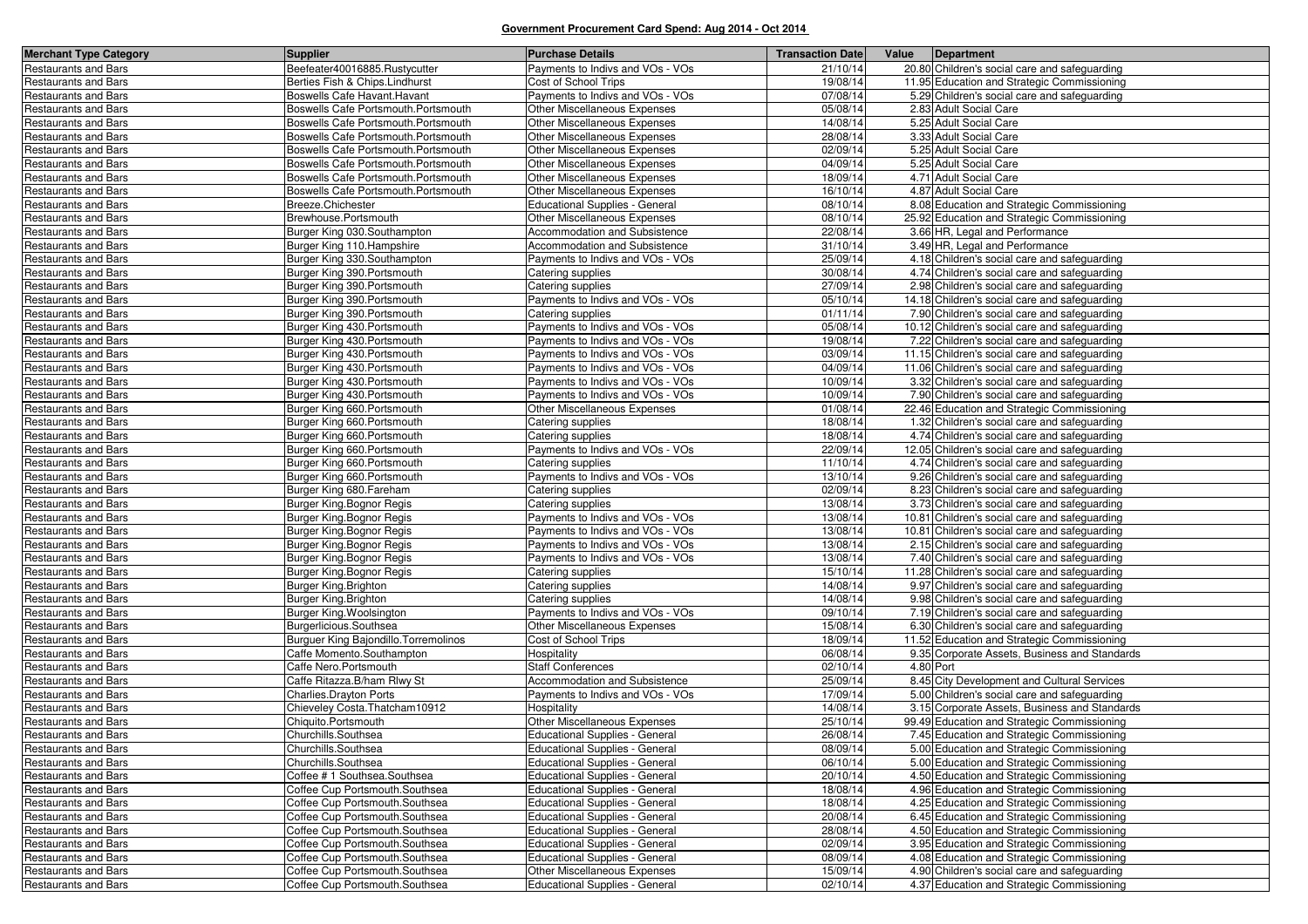| <b>Merchant Type Category</b>                       | <b>Supplier</b>                            | <b>Purchase Details</b>               | <b>Transaction Date</b> | Value Department                                                   |
|-----------------------------------------------------|--------------------------------------------|---------------------------------------|-------------------------|--------------------------------------------------------------------|
| <b>Restaurants and Bars</b>                         | Coffee Cup Portsmouth.Southsea             | <b>Educational Supplies - General</b> | 02/10/14                | 4.92 Education and Strategic Commissioning                         |
| Restaurants and Bars                                | Coffee Cup Portsmouth.Southsea             | <b>Educational Supplies - General</b> | 02/10/14                | 4.21 Education and Strategic Commissioning                         |
| Restaurants and Bars                                | Coffee Cup Portsmouth.Southsea             | Cost of School Trips                  | 03/10/14                | 4.25 Education and Strategic Commissioning                         |
| <b>Restaurants and Bars</b>                         | Coffee Cup Portsmouth.Southsea             | <b>Educational Supplies - General</b> | 07/10/14                | 5.25 Education and Strategic Commissioning                         |
| Restaurants and Bars                                | Coffee Cup Portsmouth.Southsea             | Hospitality                           | 17/10/14                | 106.12 City Development and Cultural Services                      |
| <b>Restaurants and Bars</b>                         | Coffee Cup Portsmouth.Southsea             | <b>Educational Supplies - General</b> | 17/10/14                | 4.92 Education and Strategic Commissioning                         |
| <b>Restaurants and Bars</b>                         | Coffee Shop.London                         | Hospitality                           | 10/09/14                | 14.50 Housing and Property Services                                |
| Restaurants and Bars                                | Coffee Shop.London                         | <b>Other Grants</b>                   | 10/09/14                | 11.67 Housing and Property Services                                |
| <b>Restaurants and Bars</b>                         | Compass Services UK Lt.Birmingham          | <b>Staff Conferences</b>              | 12/08/14                | 220.75 Port                                                        |
| Restaurants and Bars                                | Compass Services UK Lt.Birmingham          | <b>Staff Conferences</b>              | 13/08/14                | 190.92 Port                                                        |
| Restaurants and Bars                                | Compass Services UK Lt.Birmingham          | <b>Private Contractors</b>            | 20/08/14                | 140.00 Port                                                        |
| <b>Restaurants and Bars</b>                         | Compass Services UK Lt.Birmingham          | Port Maintenance                      | 20/08/14                | 240.00 Port                                                        |
| Restaurants and Bars                                | Costa @ Tesco.Portsmouth                   | Other Miscellaneous Expenses          | 10/09/14                | 2.87 Adult Social Care                                             |
| Restaurants and Bars                                | Costa @ Tesco.Portsmouth                   | Catering supplies                     | 15/09/14                | 6.25 Children's social care and safeguarding                       |
| Restaurants and Bars                                | Costa @ Tesco.Portsmouth                   | Other Miscellaneous Expenses          | 22/09/14                | 4.92 Adult Social Care                                             |
| Restaurants and Bars                                | Costa @ Waterstones.Portsmouth             | Consumable Materials                  | 15/08/14                | 5.30 Public Health                                                 |
| Restaurants and Bars                                | Costa Coffee.Chichester                    | Payments to Indivs and VOs - VOs      | 29/10/14                | 6.25 Children's social care and safeguarding                       |
| Restaurants and Bars                                | Costa Coffee.Cosham                        | Catering supplies                     | 01/08/14                | 6.42 Education and Strategic Commissioning                         |
| <b>Restaurants and Bars</b>                         | Costa Coffee.Cosham                        | Other Miscellaneous Expenses          | 02/09/14<br>16/10/14    | 8.50 Children's social care and safeguarding                       |
| <b>Restaurants and Bars</b>                         | Costa Coffee.Cosham                        | Catering supplies                     | 29/10/14                | 4.08 Children's social care and safeguarding                       |
| Restaurants and Bars                                | Costa Coffee.Cosham<br>Costa Coffee.Cosham | Catering supplies<br>Hospitality      | 30/10/14                | 4.08 Children's social care and safeguarding<br>6.00 Public Health |
| Restaurants and Bars<br><b>Restaurants and Bars</b> | Costa Coffee.Eastbourne                    | Other Miscellaneous Expenses          | 22/10/14                | 8.75 Children's social care and safeguarding                       |
| Restaurants and Bars                                | Costa Coffee.Gosport                       | Educational Supplies - General        | 23/10/14                | 5.92 Education and Strategic Commissioning                         |
| <b>Restaurants and Bars</b>                         | Costa Coffee.Portsmouth                    | Cost of School Trips                  | 18/09/14                | 4.42 Education and Strategic Commissioning                         |
| Restaurants and Bars                                | Costa Coffee.Portsmouth                    | <b>Educational Supplies - General</b> | 29/09/14                | 3.87 Education and Strategic Commissioning                         |
| Restaurants and Bars                                | Costa Coffee.Portsmouth                    | Catering supplies                     | 30/10/14                | 6.58 Children's social care and safeguarding                       |
| Restaurants and Bars                                | Costa Coffee.Romsey                        | <b>Accommodation and Subsistence</b>  | 29/08/14                | 2.45 Solent LEP                                                    |
| <b>Restaurants and Bars</b>                         | Costa Coffee. Waterlooville                | <b>Other Miscellaneous Expenses</b>   | 31/10/14                | 8.35 Children's social care and safeguarding                       |
| Restaurants and Bars                                | Costa. Queen Alex Ho                       | Catering supplies                     | 17/08/14                | 1.79 Children's social care and safeguarding                       |
| <b>Restaurants and Bars</b>                         | Costa@tesco.Fareham                        | Catering supplies                     | 12/08/14                | 2.79 Children's social care and safeguarding                       |
| Restaurants and Bars                                | Creativevents Olympia.London               | Accommodation and Subsistence         | 17/10/14                | 3.90 City Development and Cultural Services                        |
| <b>Restaurants and Bars</b>                         | Day Visitors. Bognor Regis                 | Payments to Indivs and VOs - VOs      | 13/08/14                | 23.61 Children's social care and safeguarding                      |
| Restaurants and Bars                                | Day Visitors. Bognor Regis                 | Payments to Indivs and VOs - VOs      | 13/08/14                | 23.61 Children's social care and safeguarding                      |
| Restaurants and Bars                                | Day Visitors. Bognor Regis                 | Payments to Indivs and VOs - VOs      | 13/08/14                | 23.62 Children's social care and safeguarding                      |
| Restaurants and Bars                                | Day Visitors. Bognor Regis                 | <b>Educational Supplies - General</b> | 24/09/14                | 24.17 Education and Strategic Commissioning                        |
| Restaurants and Bars                                | Deans Diner.Port Solent                    | Hospitality                           | 03/10/14                | 7.67 Children's social care and safeguarding                       |
| Restaurants and Bars                                | Diamond Tap.Newbury                        | Hospitality                           | 24/10/14                | 10.42 Corporate Assets, Business and Standards                     |
| Restaurants and Bars                                | Diamond Tap.Newbury                        | Hospitality                           | 24/10/14                | 9.75 Corporate Assets, Business and Standards                      |
| Restaurants and Bars                                | Dominos Pizza                              | Catering supplies                     | 09/10/14                | 18.59 Children's social care and safeguarding                      |
| <b>Restaurants and Bars</b>                         | Dominos Pizza.Portsmouth                   | Catering supplies                     | 05/08/14                | 31.89 Children's social care and safeguarding                      |
| <b>Restaurants and Bars</b>                         | Dominos Pizza.Portsmouth                   | Catering supplies                     | 06/08/14                | 13.98 Children's social care and safeguarding                      |
| Restaurants and Bars                                | Dominos Pizza.Portsmouth                   | Catering supplies                     | 01/10/14                | 13.98 Children's social care and safeguarding                      |
| <b>Restaurants and Bars</b>                         | Dominos Pizza.Portsmouth                   | Hospitality                           | 01/10/14                | 95.77 Education and Strategic Commissioning                        |
| <b>Restaurants and Bars</b>                         | Dominos Pizza.Portsmouth                   | Hospitality                           | 02/10/14                | 73.62 Education and Strategic Commissioning                        |
| Restaurants and Bars                                | Dominos Pizza.Portsmouth                   | Catering supplies                     | 07/10/14                | 22.96 Children's social care and safeguarding                      |
| <b>Restaurants and Bars</b>                         | Dominos Pizza.Portsmouth                   | Catering supplies                     | 24/10/14                | 44.96 Children's social care and safeguarding                      |
| <b>Restaurants and Bars</b>                         | Dominos Pizza.Portsmouth                   | Hospitality                           | 24/10/14                | 87.05 Education and Strategic Commissioning                        |
| Restaurants and Bars                                | Earls Court & Olym.London                  | Other Employee Expenses               | 24/09/14                | 5.83 Adult Social Care                                             |
|                                                     |                                            |                                       |                         |                                                                    |
| <b>Restaurants and Bars</b>                         | Expia Cic.Portland                         | Payments to Indivs and VOs - VOs      | 25/09/14                | 11.05 Children's social care and safeguarding                      |
| Restaurants and Bars                                | Expia Cic.Portland                         | Payments to Indivs and VOs - VOs      | 25/09/14                | 5.60 Children's social care and safeguarding                       |
| Restaurants and Bars                                | Farmhouse.Portsmouth                       | Other Miscellaneous Expenses          | 22/10/14                | 4.81 Adult Social Care                                             |
| <b>Restaurants and Bars</b>                         | Farmhouse.Portsmouth                       | Other Miscellaneous Expenses          | 24/10/14                | 200.00 Education and Strategic Commissioning                       |
| Restaurants and Bars                                | Feed.Portsmouth                            | <b>Educational Supplies - General</b> | 06/10/14                | 6.92 Education and Strategic Commissioning                         |
| Restaurants and Bars                                | First Post.Portsmouth                      | Catering supplies                     | 04/08/14                | 2.42 Children's social care and safeguarding                       |
| <b>Restaurants and Bars</b>                         | First Post.Portsmouth                      | Other Miscellaneous Expenses          | 02/09/14                | 2.42 Children's social care and safeguarding                       |
| Restaurants and Bars                                | First Post.Portsmouth                      | Other Miscellaneous Expenses          | 05/09/14                | 1.54 Adult Social Care                                             |
| Restaurants and Bars                                | Frankie And Bennys. Gatwick 1899           | <b>Staff Training expenses</b>        | 27/08/14                | 20.67 Education and Strategic Commissioning                        |
| <b>Restaurants and Bars</b>                         | Gkgiftcard.Co.Uk.Internet                  | Other Miscellaneous Expenses          | 09/09/14                | 51.70 Customer, Community and Democratic Services                  |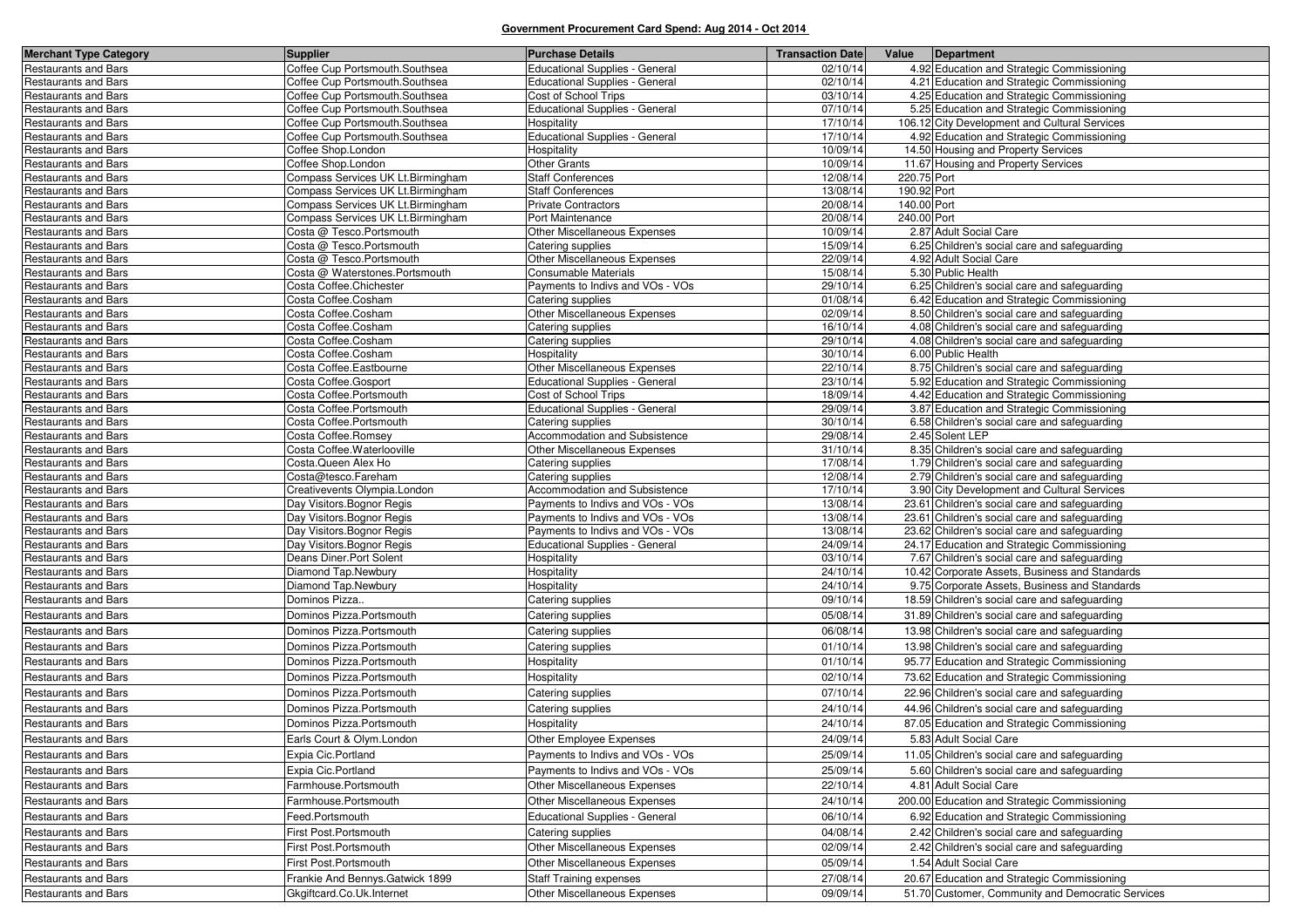| <b>Merchant Type Category</b> | <b>Supplier</b>                    | <b>Purchase Details</b>               | <b>Transaction Date</b> | Value      | Department                                          |
|-------------------------------|------------------------------------|---------------------------------------|-------------------------|------------|-----------------------------------------------------|
| Restaurants and Bars          | Gkgiftcard.Co.Uk.Internet          | Other Miscellaneous Expenses          | 09/09/14                |            | 51.70 Customer, Community and Democratic Services   |
| Restaurants and Bars          | Good Companion.Portsmouth          | Other Miscellaneous Expenses          | 06/08/14                |            | 4.28 Adult Social Care                              |
| Restaurants and Bars          | Good Companion.Portsmouth          | Other Miscellaneous Expenses          | 13/08/14                |            | 4.36 Adult Social Care                              |
| Restaurants and Bars          | Good Companion.Portsmouth          | Other Miscellaneous Expenses          | 20/08/14                |            | 6.35 Adult Social Care                              |
| Restaurants and Bars          | Good Companion.Portsmouth          | Other Miscellaneous Expenses          | 27/08/14                |            | 4.74 Adult Social Care                              |
| Restaurants and Bars          | Good Companion.Portsmouth          | Other Miscellaneous Expenses          | 03/09/14                |            | 6.33 Adult Social Care                              |
| Restaurants and Bars          | Good Companion.Portsmouth          | Other Miscellaneous Expenses          | 10/09/14                |            | 7.27 Adult Social Care                              |
| Restaurants and Bars          | Good Companion.Portsmouth          | Other Miscellaneous Expenses          | 24/09/14                |            | 9.52 Adult Social Care                              |
| <b>Restaurants and Bars</b>   | Good Companion.Portsmouth          | Other Miscellaneous Expenses          | 01/10/14                |            | 5.07 Adult Social Care                              |
| Restaurants and Bars          | Greene King.Bury St Edmun          | Publicity/Promotions                  | 14/10/14                |            | -103.40 Customer, Community and Democratic Services |
| Restaurants and Bars          | Guildford Spectrum.Guildford       | <b>Educational Supplies - General</b> | 03/10/14                |            | 8.48 Education and Strategic Commissioning          |
| <b>Restaurants and Bars</b>   | Harris & Hoole. Havant             | Other Miscellaneous Expenses          | 26/08/14                |            | 4.05 Adult Social Care                              |
| <b>Restaurants and Bars</b>   | Harris & Hoole.Havant              | Payments to Indivs and VOs - VOs      | 24/09/14                |            | 10.70 Children's social care and safeguarding       |
| <b>Restaurants and Bars</b>   | Harris & Hoole.Havant              | Payments to Indivs and VOs - VOs      | 24/09/14                |            | 7.75 Children's social care and safeguarding        |
| Restaurants and Bars          | Harvester Great Sa.Portsmouth 1    | Payments to Indivs and VOs - VOs      | 06/08/14                |            | 17.39 Children's social care and safeguarding       |
| Restaurants and Bars          | Harvester Great Sa.Portsmouth 1    | Payments to Indivs and VOs - VOs      | 13/08/14                |            | 14.55 Children's social care and safeguarding       |
| <b>Restaurants and Bars</b>   | Harvester.Rowlands Cast            | Hospitality                           | 08/10/14                |            | 81.66 Housing and Property Services                 |
| Restaurants and Bars          | Hilsea.Hilsea                      | Payments to Indivs and VOs - VOs      | 20/09/14                |            | 10.39 Children's social care and safeguarding       |
| Restaurants and Bars          | Hotshots. Bognor Regis             | <b>Other Miscellaneous Expenses</b>   | 14/10/14                |            | 14.00 Children's social care and safeguarding       |
| Restaurants and Bars          | sambard Kingdom B.Portsmouth       | Accommodation and Subsistence         | 16/09/14                |            | 9.74 Transport and Environment                      |
| Restaurants and Bars          | sambard Kingdom B.Portsmouth       | Catering supplies                     | 15/10/14                |            | 10.15 Children's social care and safeguarding       |
| <b>Restaurants and Bars</b>   | sambard Kingdom B.Portsmouth       | Catering supplies                     | 15/10/14                |            | 8.70 Children's social care and safeguarding        |
| Restaurants and Bars          | sambard Kingdom B.Portsmouth       | <b>Staff Training expenses</b>        | 29/10/14                |            | 8.53 Children's social care and safeguarding        |
| Restaurants and Bars          | sambard Kingdom B.Portsmouth       | Staff Training expenses               | 30/10/14                |            | 10.98 Children's social care and safeguarding       |
| Restaurants and Bars          | Jamies Italian.Portsmouth          | <b>Staff Conferences</b>              | 16/10/14                | 52.00 Port |                                                     |
| Restaurants and Bars          | Kens Fried Chicken.Portsmouth      | Payments to Indivs and VOs - VOs      | 30/08/14                |            | 7.97 Children's social care and safeguarding        |
| Restaurants and Bars          | Kens Fried Chicken.Portsmouth      | Other Miscellaneous Expenses          | 04/09/14                |            | 19.96 Health, Safety and Licensing                  |
| <b>Restaurants and Bars</b>   | Kfc Havant.Havant                  | Payments to Indivs and VOs - VOs      | 21/08/14                |            | 6.06 Children's social care and safeguarding        |
| Restaurants and Bars          | Kfc Havant.Havant                  | Payments to Indivs and VOs - VOs      | 21/08/14                |            | 3.48 Children's social care and safeguarding        |
| Restaurants and Bars          | Kfc Havant.Havant                  | Catering supplies                     | 07/10/14                |            | 14.54 Children's social care and safeguarding       |
| Restaurants and Bars          | Kfc Portsmouth.Portsmouth          | Catering supplies                     | 10/08/14                |            | 4.62 Children's social care and safeguarding        |
| Restaurants and Bars          | Kfc Portsmouth.Portsmouth          | Catering supplies                     | 10/08/14                |            | 4.62 Children's social care and safeguarding        |
| Restaurants and Bars          | Kfc Portsmouth.Portsmouth          | Catering supplies                     | 10/08/14                |            | 4.62 Children's social care and safeguarding        |
| Restaurants and Bars          | Kfc Portsmouth.Portsmouth          | Payments to Indivs and VOs - VOs      | 24/09/14                |            | 7.39 Children's social care and safeguarding        |
| Restaurants and Bars          | Kfc Portsmouth.Portsmouth          | Payments to Indivs and VOs - VOs      | 18/10/14                |            | 10.39 Children's social care and safeguarding       |
| Restaurants and Bars          | Kfc Portsmouth.Portsmouth          | Other Miscellaneous Expenses          | 23/10/14                |            | 10.87 Children's social care and safeguarding       |
| <b>Restaurants and Bars</b>   | Kfc Portsmouth.Portsmouth          | Payments to Indivs and VOs - VOs      | 28/10/14                |            | 10.72 Children's social care and safeguarding       |
| Restaurants and Bars          | Kfc Portsmouth.Portsmouth          | Other Miscellaneous Expenses          | 02/11/14                |            | 10.39 Children's social care and safeguarding       |
| Restaurants and Bars          | Kfc.Portsmouth                     | Payments to Indivs and VOs - VOs      | 05/08/14                |            | 12.97 Children's social care and safeguarding       |
| Restaurants and Bars          | Kfc.Portsmouth                     | Catering supplies                     | 16/08/14                |            | 9.32 Children's social care and safeguarding        |
| Restaurants and Bars          | Kfc.Portsmouth                     | Catering supplies                     | 16/08/14                |            | 9.32 Children's social care and safeguarding        |
| <b>Restaurants and Bars</b>   | Kfc.Portsmouth                     | Payments to Indivs and VOs - VOs      | 29/08/14                |            | 6.56 Children's social care and safeguarding        |
| <b>Restaurants and Bars</b>   | Kfc.Portsmouth                     | Payments to Indivs and VOs - VOs      | 22/09/14                |            | 9.81 Children's social care and safeguarding        |
| <b>Restaurants and Bars</b>   | Kfc-Chichester.Chichester          | Payments to Indivs and VOs - VOs      | 21/08/14                |            | 8.65 Children's social care and safeguarding        |
| <b>Restaurants and Bars</b>   | Kfc-Chichester.Chichester          | Payments to Indivs and VOs - VOs      | 20/10/14                |            | 6.40 Children's social care and safeguarding        |
| Restaurants and Bars          | Kfc-Portsmouth Nor.Portsmouth      | Catering supplies                     | 08/10/14                |            | 2.90 Children's social care and safeguarding        |
| Restaurants and Bars          | King Torres Nogalera. Torremolinos | Cost of School Trips                  | 17/09/14                |            | 5.94 Education and Strategic Commissioning          |
| <b>Restaurants and Bars</b>   | Langbrook Farm.Havant              | Payments to Indivs and VOs - VOs      | 17/09/14                |            | 3.87 Children's social care and safeguarding        |
| <b>Restaurants and Bars</b>   | Langbrook Farm.Havant              | Payments to Indivs and VOs - VOs      | 17/09/14                |            | 5.59 Children's social care and safeguarding        |
| Restaurants and Bars          | Langbrook Farm.Havant              | Payments to Indivs and VOs - VOs      | 17/10/14                |            | 12.74 Children's social care and safeguarding       |
| Restaurants and Bars          | Langbrook Farm.Havant              | Payments to Indivs and VOs - VOs      | 27/10/14                |            | 14.57 Children's social care and safeguarding       |
| Restaurants and Bars          | Le Bistro.Arromanches L            | Accommodation and Subsistence         | 06/10/14                |            | 28.61 City Development and Cultural Services        |
| <b>Restaurants and Bars</b>   | Leisure Hub.Bognor Regis           | Payments to Indivs and VOs - VOs      | 13/08/14                |            | 4.17 Children's social care and safeguarding        |
| <b>Restaurants and Bars</b>   | Leisure Hub.Bognor Regis           | Payments to Indivs and VOs - VOs      | 13/08/14                |            | 4.17 Children's social care and safeguarding        |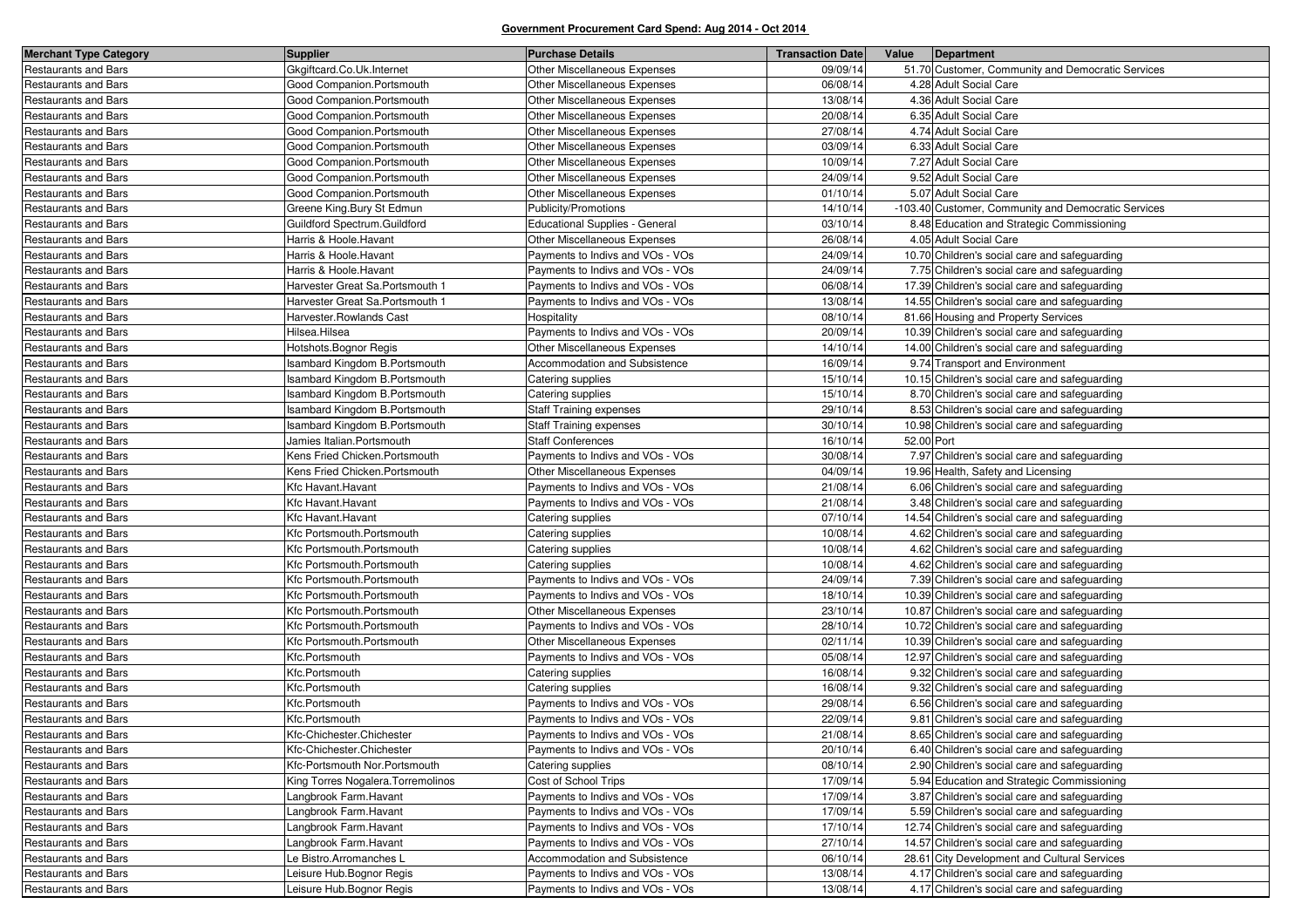| <b>Merchant Type Category</b> | <b>Supplier</b>                | <b>Purchase Details</b>          | <b>Transaction Date</b> | Value | Department                                    |
|-------------------------------|--------------------------------|----------------------------------|-------------------------|-------|-----------------------------------------------|
| <b>Restaurants and Bars</b>   | Leisure Hub.Bognor Regis       | Payments to Indivs and VOs - VOs | 13/08/14                |       | 4.17 Children's social care and safeguarding  |
| Restaurants and Bars          | Leisure Hub.Bognor Regis       | Other Miscellaneous Expenses     | 14/10/14                |       | 8.33 Children's social care and safeguarding  |
| Restaurants and Bars          | Leisure Hub.Bognor Regis       | Other Miscellaneous Expenses     | 15/10/14                |       | 8.33 Children's social care and safeguarding  |
| Restaurants and Bars          | Leisure Hub.Bognor Regis       | Other Miscellaneous Expenses     | 15/10/14                |       | 4.17 Children's social care and safeguarding  |
| Restaurants and Bars          | eisure Hub.Bognor Regis        | Other Miscellaneous Expenses     | 16/10/14                |       | 4.17 Children's social care and safeguarding  |
| Restaurants and Bars          | och Fyne Restaurant.Portsmouth | Other Miscellaneous Expenses     | 07/10/14                |       | 50.00 Transport and Environment               |
| Restaurants and Bars          | Lord Arthur Lee.Fareham        | Catering supplies                | 05/09/14                |       | 2.87 Children's social care and safeguarding  |
| <b>Restaurants and Bars</b>   | Lord Arthur Lee.Fareham        | Catering supplies                | 05/09/14                |       | 3.96 Children's social care and safeguarding  |
| Restaurants and Bars          | Madonalds.Paddington St        | Accommodation and Subsistence    | 16/10/14                |       | 6.38 City Development and Cultural Services   |
| Restaurants and Bars          | Mammalena.Southsea             | Payments to Indivs and VOs - VOs | 23/09/14                |       | 20.20 Children's social care and safeguarding |
| Restaurants and Bars          | Marine/palace Pier.Brighton    | Other Miscellaneous Expenses     | 14/08/14                |       | 15.00 Children's social care and safeguarding |
| Restaurants and Bars          | Marine/palace Pier.Brighton    | Other Miscellaneous Expenses     | 14/08/14                |       | 15.00 Children's social care and safeguarding |
| Restaurants and Bars          | McDonalds RestFleet Service    | Cost of School Trips             | 11/08/14                |       | 8.32 Education and Strategic Commissioning    |
| Restaurants and Bars          | McDonalds RestSparkford        | Payments to Indivs and VOs - VOs | 29/10/14                |       | 4.69 Children's social care and safeguarding  |
| <b>Restaurants and Bars</b>   | McDonalds Rest.Broadstairs     | Other Miscellaneous Expenses     | 09/10/14                |       | 5.38 Children's social care and safeguarding  |
| Restaurants and Bars          | McDonalds Rest.Chancery Lane   | Accommodation and Subsistence    | 22/09/14                |       | 4.79 Transport and Environment                |
| <b>Restaurants and Bars</b>   | McDonalds Rest.Cosham          | Catering supplies                | 06/08/14                |       | 8.05 Children's social care and safeguarding  |
| <b>Restaurants and Bars</b>   | McDonalds Rest.Cosham          | Other Miscellaneous Expenses     | 07/08/14                |       | 5.06 Children's social care and safeguarding  |
| <b>Restaurants and Bars</b>   | McDonalds Rest.Cosham          | Payments to Indivs and VOs - VOs | 13/08/14                |       | 6.28 Children's social care and safeguarding  |
| Restaurants and Bars          | McDonalds Rest.Cosham          | Payments to Indivs and VOs - VOs | 19/08/14                |       | 5.98 Children's social care and safeguarding  |
| <b>Restaurants and Bars</b>   | McDonalds Rest.Cosham          | Catering supplies                | 27/08/14                |       | 5.30 Children's social care and safeguarding  |
| Restaurants and Bars          | McDonalds Rest.Cosham          | Catering supplies                | 31/08/14                |       | 2.15 Children's social care and safeguarding  |
| <b>Restaurants and Bars</b>   | McDonalds Rest.Cosham          | Catering supplies                | 31/08/14                |       | 2.15 Children's social care and safeguarding  |
| <b>Restaurants and Bars</b>   | McDonalds Rest.Cosham          | Payments to Indivs and VOs - VOs | 02/09/14                |       | 5.18 Children's social care and safeguarding  |
| <b>Restaurants and Bars</b>   | McDonalds Rest.Cosham          | Catering supplies                | 03/09/14                |       | -1.07 Children's social care and safeguarding |
| Restaurants and Bars          | McDonalds Rest.Cosham          | Catering supplies                | 03/09/14                |       | 2.97 Children's social care and safeguarding  |
| <b>Restaurants and Bars</b>   | McDonalds Rest.Cosham          | Other Miscellaneous Expenses     | 07/10/14                |       | 8.77 Children's social care and safeguarding  |
| <b>Restaurants and Bars</b>   | McDonalds Rest.Cosham          | Catering supplies                | 09/10/14                |       | 4.32 Children's social care and safeguarding  |
| <b>Restaurants and Bars</b>   | McDonalds Rest.Cosham          | Catering supplies                | 15/10/14                |       | 6.23 Children's social care and safeguarding  |
| <b>Restaurants and Bars</b>   | McDonalds Rest.Cosham          | Payments to Indivs and VOs - VOs | 17/10/14                |       | 4.22 Children's social care and safeguarding  |
| Restaurants and Bars          | McDonalds Rest.Cosham          | Catering supplies                | 18/10/14                |       | 4.48 Children's social care and safeguarding  |
| Restaurants and Bars          | McDonalds Rest.Cosham          | Catering supplies                | 22/10/14                |       | 2.74 Children's social care and safeguarding  |
| Restaurants and Bars          | McDonalds Rest.Cosham          | Catering supplies                | 25/10/14                |       | 3.82 Children's social care and safeguarding  |
| <b>Restaurants and Bars</b>   | McDonalds Rest.Pompey Centre   | Payments to Indivs and VOs - VOs | 01/08/14                |       | 4.23 Children's social care and safeguarding  |
| Restaurants and Bars          | McDonalds Rest. Pompey Centre  | Payments to Indivs and VOs - VOs | 02/08/14                |       | 13.26 Children's social care and safeguarding |
| Restaurants and Bars          | McDonalds Rest.Pompey Centre   | Payments to Indivs and VOs - VOs | 10/08/14                |       | 3.98 Children's social care and safeguarding  |
| Restaurants and Bars          | McDonalds Rest Pompey Centre   | Payments to Indivs and VOs - VOs | 14/08/14                |       | 3.32 Children's social care and safeguarding  |
| Restaurants and Bars          | McDonalds Rest.Pompey Centre   | Payments to Indivs and VOs - VOs | 17/08/14                |       | 2.48 Children's social care and safeguarding  |
| <b>Restaurants and Bars</b>   | McDonalds Rest Pompey Centre   | Payments to Indivs and VOs - VOs | 29/08/14                |       | 4.07 Children's social care and safeguarding  |
| <b>Restaurants and Bars</b>   | McDonalds Rest Pompey Centre   | Payments to Indivs and VOs - VOs | 03/09/14                |       | 5.07 Children's social care and safeguarding  |
| Restaurants and Bars          | McDonalds Rest Pompey Centre   | Payments to Indivs and VOs - VOs | 12/09/14                |       | 1.61 Children's social care and safeguarding  |
| Restaurants and Bars          | McDonalds Rest.Pompey Centre   | Payments to Indivs and VOs - VOs | 12/09/14                |       | 4.89 Children's social care and safeguarding  |
| Restaurants and Bars          | McDonalds Rest.Pompey Centre   | Payments to Indivs and VOs - VOs | 16/09/14                |       | 5.89 Children's social care and safeguarding  |
| Restaurants and Bars          | McDonalds Rest.Pompey Centre   | Payments to Indivs and VOs - VOs | 17/09/14                |       | 2.28 Children's social care and safeguarding  |
| Restaurants and Bars          | McDonalds Rest.Pompey Centre   | Payments to Indivs and VOs - VOs | 17/09/14                |       | 5.48 Children's social care and safeguarding  |
| <b>Restaurants and Bars</b>   | McDonalds Rest.Pompey Centre   | Payments to Private Providers    | 17/09/14                |       | 10.47 Education and Strategic Commissioning   |
| Restaurants and Bars          | McDonalds Rest.Pompey Centre   | Payments to Indivs and VOs - VOs | 22/09/14                |       | 4.73 Children's social care and safeguarding  |
| Restaurants and Bars          | McDonalds Rest.Pompey Centre   | Payments to Indivs and VOs - VOs | 24/09/14                |       | 3.32 Children's social care and safeguarding  |
| Restaurants and Bars          | McDonalds Rest.Pompey Centre   | Payments to Indivs and VOs - VOs | 02/10/14                |       | 2.16 Children's social care and safeguarding  |
| Restaurants and Bars          | McDonalds Rest.Pompey Centre   | Payments to Indivs and VOs - VOs | 02/10/14                |       | 6.00 Children's social care and safeguarding  |
| <b>Restaurants and Bars</b>   | McDonalds Rest.Pompey Centre   | Other Miscellaneous Expenses     | 02/10/14                |       | 4.67 Children's social care and safeguarding  |
| Restaurants and Bars          | McDonalds Rest.Pompey Centre   | Payments to Indivs and VOs - VOs | 04/10/14                |       | 1.61 Children's social care and safeguarding  |
| Restaurants and Bars          | McDonalds Rest.Pompey Centre   | Payments to Indivs and VOs - VOs | 04/10/14                |       | 3.64 Children's social care and safeguarding  |
| <b>Restaurants and Bars</b>   | McDonalds Rest.Pompey Centre   | Payments to Indivs and VOs - VOs | 09/10/14                |       | 5.07 Children's social care and safeguarding  |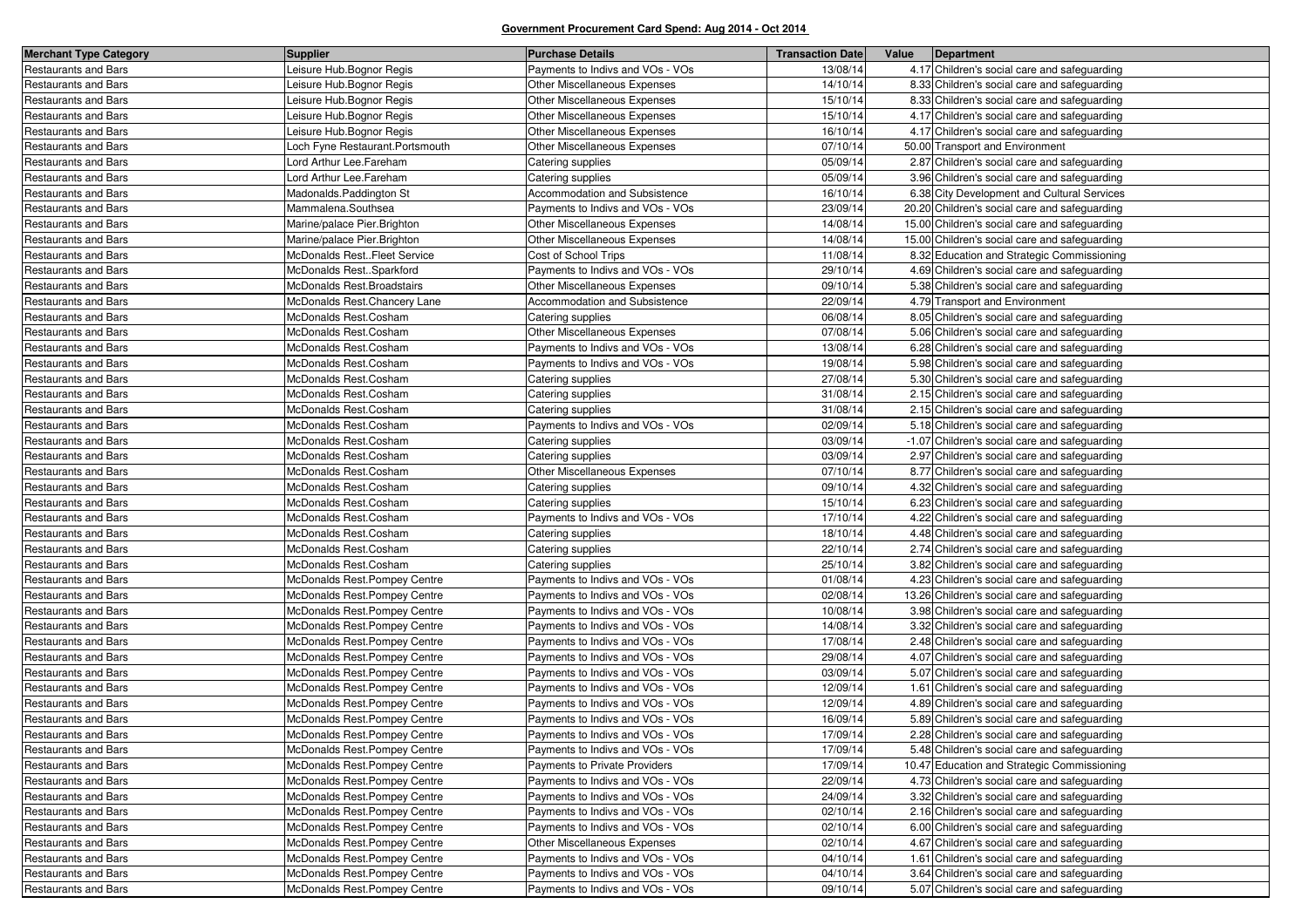| <b>Merchant Type Category</b> | <b>Supplier</b>              | <b>Purchase Details</b>          | <b>Transaction Date</b> | Value | Department                                    |
|-------------------------------|------------------------------|----------------------------------|-------------------------|-------|-----------------------------------------------|
| <b>Restaurants and Bars</b>   | McDonalds Rest.Pompey Centre | Payments to Indivs and VOs - VOs | 09/10/14                |       | 3.72 Children's social care and safeguarding  |
| Restaurants and Bars          | McDonalds Rest.Pompey Centre | Payments to Indivs and VOs - VOs | 09/10/14                |       | 7.65 Children's social care and safeguarding  |
| <b>Restaurants and Bars</b>   | McDonalds Rest.Pompey Centre | Payments to Indivs and VOs - VOs | 16/10/14                |       | 2.07 Children's social care and safeguarding  |
| Restaurants and Bars          | McDonalds Rest.Pompey Centre | Payments to Indivs and VOs - VOs | 18/10/14                |       | 5.15 Children's social care and safeguarding  |
| <b>Restaurants and Bars</b>   | McDonalds Rest.Pompey Centre | Catering supplies                | 28/10/14                |       | 4.31 Children's social care and safeguarding  |
| <b>Restaurants and Bars</b>   | McDonalds Rest Pompey Centre | Catering supplies                | 28/10/14                |       | 2.52 Children's social care and safeguarding  |
| <b>Restaurants and Bars</b>   | McDonalds Rest Pompey Centre | Catering supplies                | 28/10/14                |       | 2.16 Children's social care and safeguarding  |
| Restaurants and Bars          | McDonalds Rest.Pompey Centre | Catering supplies                | 02/11/14                |       | 5.97 Children's social care and safeguarding  |
| <b>Restaurants and Bars</b>   | McDonalds Rest.Portsmouth    | Payments to Indivs and VOs - VOs | 01/08/14                |       | 4.80 Children's social care and safeguarding  |
| <b>Restaurants and Bars</b>   | McDonalds Rest.Portsmouth    | Payments to Indivs and VOs - VOs | 07/08/14                |       | 6.55 Children's social care and safeguarding  |
| Restaurants and Bars          | McDonalds Rest.Portsmouth    | Payments to Indivs and VOs - VOs | 08/08/14                |       | 3.78 Children's social care and safeguarding  |
| <b>Restaurants and Bars</b>   | McDonalds Rest.Portsmouth    | Payments to Indivs and VOs - VOs | 08/08/14                |       | 5.73 Children's social care and safeguarding  |
| <b>Restaurants and Bars</b>   | McDonalds Rest.Portsmouth    | Payments to Indivs and VOs - VOs | 12/08/14                |       | 4.98 Children's social care and safeguarding  |
| <b>Restaurants and Bars</b>   | McDonalds Rest.Portsmouth    | Payments to Indivs and VOs - VOs | 15/08/14                |       | 8.97 Children's social care and safeguarding  |
| Restaurants and Bars          | McDonalds Rest.Portsmouth    | Payments to Indivs and VOs - VOs | 20/08/14                |       | 6.39 Children's social care and safeguarding  |
| Restaurants and Bars          | McDonalds Rest.Portsmouth    | Payments to Indivs and VOs - VOs | 02/09/14                |       | 9.62 Children's social care and safeguarding  |
| Restaurants and Bars          | McDonalds Rest.Portsmouth    | Payments to Indivs and VOs - VOs | 02/09/14                |       | 2.92 Children's social care and safeguarding  |
| Restaurants and Bars          | McDonalds Rest.Portsmouth    | Payments to Indivs and VOs - VOs | 11/09/14                |       | 1.57 Children's social care and safeguarding  |
| Restaurants and Bars          | McDonalds Rest.Portsmouth    | Payments to Indivs and VOs - VOs | 12/09/14                |       | 3.80 Children's social care and safeguarding  |
| Restaurants and Bars          | McDonalds Rest.Portsmouth    | Catering supplies                | 12/09/14                |       | 8.82 Children's social care and safeguarding  |
| Restaurants and Bars          | McDonalds Rest.Portsmouth    | Payments to Indivs and VOs - VOs | 16/09/14                |       | 7.23 Children's social care and safeguarding  |
| <b>Restaurants and Bars</b>   | McDonalds Rest.Portsmouth    | Catering supplies                | 23/09/14                |       | 4.94 Children's social care and safeguarding  |
| Restaurants and Bars          | McDonalds Rest.Portsmouth    | Catering supplies                | 23/09/14                |       | 4.95 Children's social care and safeguarding  |
| <b>Restaurants and Bars</b>   | McDonalds Rest.Portsmouth    | <b>Staff Training expenses</b>   | 23/09/14                |       | 4.23 Children's social care and safeguarding  |
| Restaurants and Bars          | McDonalds Rest.Portsmouth    | Payments to Indivs and VOs - VOs | 26/09/14                |       | 9.64 Children's social care and safeguarding  |
| Restaurants and Bars          | McDonalds Rest.Portsmouth    | Payments to Indivs and VOs - VOs | 02/10/14                |       | 5.08 Children's social care and safeguarding  |
| Restaurants and Bars          | McDonalds Rest.Portsmouth    | Payments to Indivs and VOs - VOs | 02/10/14                |       | 1.57 Children's social care and safeguarding  |
| <b>Restaurants and Bars</b>   | McDonalds Rest.Portsmouth    | Payments to Indivs and VOs - VOs | 02/10/14                |       | 7.82 Children's social care and safeguarding  |
| Restaurants and Bars          | McDonalds Rest.Portsmouth    | Payments to Indivs and VOs - VOs | 19/10/14                |       | 1.24 Children's social care and safeguarding  |
| Restaurants and Bars          | McDonalds Rest.Portsmouth    | Payments to Indivs and VOs - VOs | 19/10/14                |       | 3.78 Children's social care and safeguarding  |
| <b>Restaurants and Bars</b>   | McDonalds Rest.Portsmouth    | Payments to Indivs and VOs - VOs | 01/11/14                |       | 1.59 Children's social care and safeguarding  |
| Restaurants and Bars          | McDonalds Rest.Portsmouth    | Payments to Indivs and VOs - VOs | 01/11/14                |       | 3.73 Children's social care and safeguarding  |
| Restaurants and Bars          | McDonalds Rest.Portsmouth Co | Payments to Indivs and VOs - VOs | 07/08/14                |       | 11.63 Children's social care and safeguarding |
| Restaurants and Bars          | McDonalds Rest. Wood Green 1 | Catering supplies                | 20/08/14                |       | 9.96 Children's social care and safeguarding  |
| Restaurants and Bars          | McDonalds.Chichester Ga      | Payments to Indivs and VOs - VOs | 30/09/14                |       | 5.87 Children's social care and safeguarding  |
| Restaurants and Bars          | McDonalds.Chichester Po      | Payments to Indivs and VOs - VOs | 14/08/14                |       | 22.52 Children's social care and safeguarding |
| <b>Restaurants and Bars</b>   | McDonalds.Chichester Po      | Cost of School Trips             | 15/09/14                |       | 6.14 Education and Strategic Commissioning    |
| Restaurants and Bars          | McDonalds.Chichester Po      | Payments to Indivs and VOs - VOs | 18/09/14                |       | 5.07 Children's social care and safeguarding  |
| Restaurants and Bars          | McDonalds.Chichester Po      | Catering supplies                | 04/10/14                |       | 4.14 Children's social care and safeguarding  |
| Restaurants and Bars          | McDonalds.Chichester Po      | Payments to Indivs and VOs - VOs | 16/10/14                |       | 3.82 Children's social care and safeguarding  |
| Restaurants and Bars          | McDonalds.Chichester Po      | Catering supplies                | 19/10/14                |       | 5.30 Children's social care and safeguarding  |
| Restaurants and Bars          | McDonalds.Cirencester        | Payments to Indivs and VOs - VOs | 09/10/14                |       | 4.89 Children's social care and safeguarding  |
| <b>Restaurants and Bars</b>   | McDonalds.Fareham            | Catering supplies                | 21/08/14                |       | 2.90 Children's social care and safeguarding  |
| <b>Restaurants and Bars</b>   | McDonalds.Fareham            | Catering supplies                | 05/09/14                |       | 8.75 Children's social care and safeguarding  |
| Restaurants and Bars          | McDonalds.Fareham            | Catering supplies                | 05/09/14                |       | 3.39 Children's social care and safeguarding  |
| Restaurants and Bars          | McDonalds.Fareham            | Payments to Indivs and VOs - VOs | 10/10/14                |       | 11.25 Children's social care and safeguarding |
| <b>Restaurants and Bars</b>   | McDonalds.Fareham            | Catering supplies                | 31/10/14                |       | 6.54 Children's social care and safeguarding  |
| <b>Restaurants and Bars</b>   | McDonalds.Havant             | Payments to Indivs and VOs - VOs | 04/08/14                |       | 3.98 Children's social care and safeguarding  |
| <b>Restaurants and Bars</b>   | McDonalds.Havant             | Payments to Indivs and VOs - VOs | 15/08/14                |       | 4.04 Children's social care and safeguarding  |
| Restaurants and Bars          | McDonalds.Havant             | Payments to Indivs and VOs - VOs | 15/08/14                |       | 1.43 Children's social care and safeguarding  |
| Restaurants and Bars          | McDonalds.Havant             | Accommodation and Subsistence    | 28/08/14                |       | 14.47 Housing and Property Services           |
| Restaurants and Bars          | McDonalds.Havant             | Payments to Indivs and VOs - VOs | 29/08/14                |       | 7.56 Children's social care and safeguarding  |
| Restaurants and Bars          | McDonalds.Havant             | Other Miscellaneous Expenses     | 14/10/14                |       | 1.39 Children's social care and safeguarding  |
| <b>Restaurants and Bars</b>   | McDonalds.Havant             | Payments to Indivs and VOs - VOs | 14/10/14                |       | 7.22 Children's social care and safeguarding  |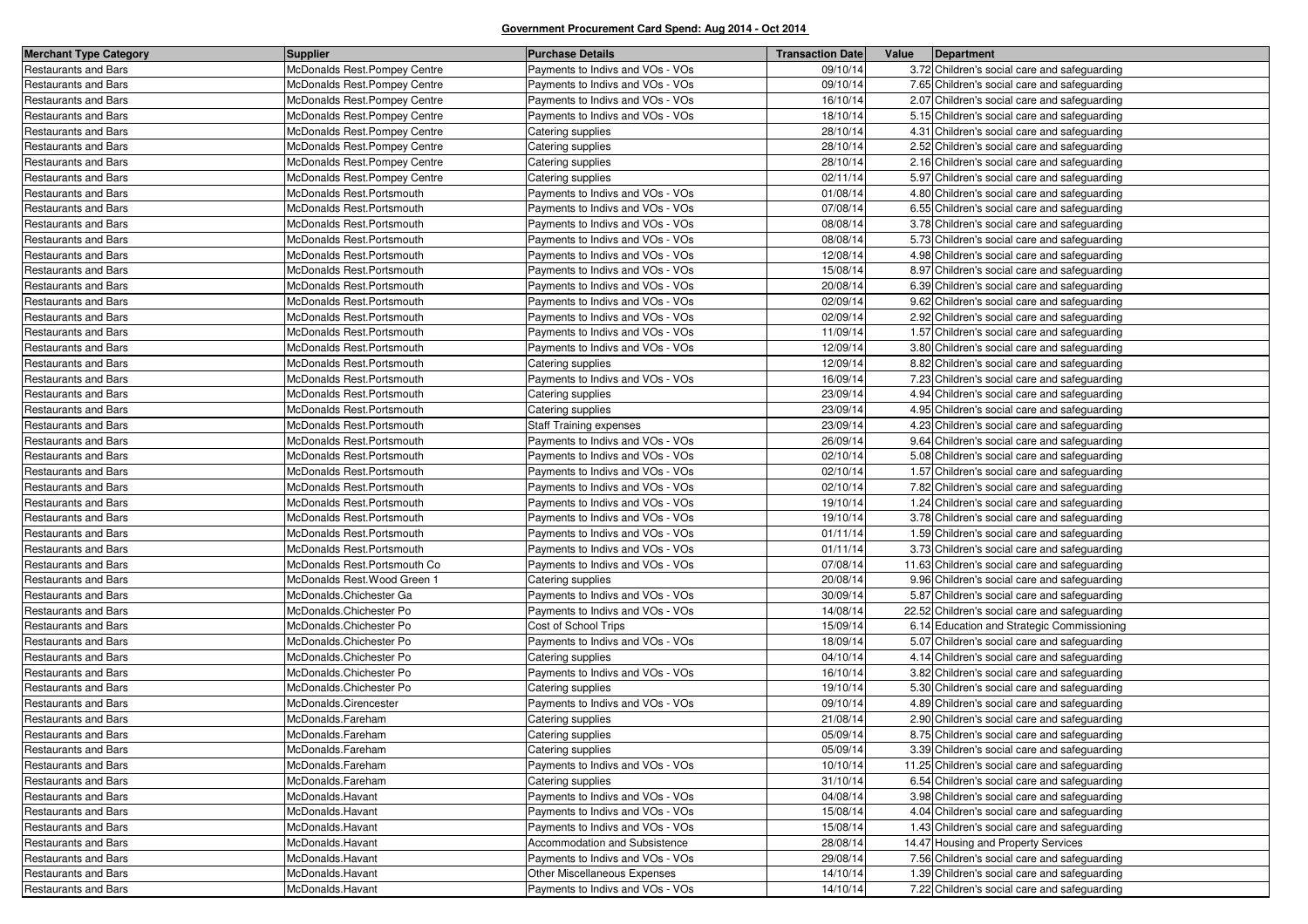| <b>Merchant Type Category</b> | <b>Supplier</b>                   | <b>Purchase Details</b>               | <b>Transaction Date</b> | Value     | Department                                     |
|-------------------------------|-----------------------------------|---------------------------------------|-------------------------|-----------|------------------------------------------------|
| <b>Restaurants and Bars</b>   | McDonalds.Havant                  | Payments to Indivs and VOs - VOs      | 23/10/14                |           | 2.57 Children's social care and safeguarding   |
| <b>Restaurants and Bars</b>   | McDonalds.Havant                  | Payments to Indivs and VOs - VOs      | 23/10/14                |           | 7.90 Children's social care and safeguarding   |
| <b>Restaurants and Bars</b>   | McDonalds.Havant                  | Payments to Indivs and VOs - VOs      | 29/10/14                |           | 5.12 Children's social care and safeguarding   |
| Restaurants and Bars          | McDonalds.Minster                 | Other Miscellaneous Expenses          | 09/10/14                |           | 4.59 Children's social care and safeguarding   |
| <b>Restaurants and Bars</b>   | McDonalds.Speedfields P           | Payments to Indivs and VOs - VOs      | 05/08/14                |           | 5.68 Children's social care and safeguarding   |
| <b>Restaurants and Bars</b>   | McDonalds.Speedfields P           | Payments to Indivs and VOs - VOs      | 03/10/14                |           | 7.27 Children's social care and safeguarding   |
| Restaurants and Bars          | McDonalds.Sutton Scotne           | Accommodation and Subsistence         | 17/09/14                |           | 4.07 HR, Legal and Performance                 |
| <b>Restaurants and Bars</b>   | McDonalds.Westerham               | Other Miscellaneous Expenses          | 10/09/14                |           | 10.58 Children's social care and safeguarding  |
| <b>Restaurants and Bars</b>   | Micks Mobile Catering. Portsmouth | Catering supplies                     | 13/08/14                |           | 14.60 Children's social care and safeguarding  |
| Restaurants and Bars          | Micks Mobile Catering.Portsmouth  | Payments to Indivs and VOs - VOs      | 03/10/14                |           | 7.67 Children's social care and safeguarding   |
| <b>Restaurants and Bars</b>   | Micks Mobile Catering.Portsmouth  | <b>Educational Supplies - General</b> | 10/10/14                |           | 8.50 Education and Strategic Commissioning     |
| Restaurants and Bars          | Micks Mobile Catering. Portsmouth | Catering supplies                     | 16/10/14                |           | 16.70 Children's social care and safeguarding  |
| <b>Restaurants and Bars</b>   | Micks Mobile Catering.Portsmouth  | Cost of School Trips                  | 22/10/14                |           | 5.33 Education and Strategic Commissioning     |
| <b>Restaurants and Bars</b>   | Morellis.Broadstairs              | <b>Other Miscellaneous Expenses</b>   | 09/10/14                |           | 7.80 Children's social care and safeguarding   |
| <b>Restaurants and Bars</b>   | Mozzerella Joes Li.Southsea 001   | Payments to Indivs and VOs - VOs      | 09/09/14                |           | 19.66 Children's social care and safeguarding  |
| Restaurants and Bars          | Mozzerella Joes Li.Southsea 001   | Payments to Indivs and VOs - VOs      | 09/09/14                |           | 19.67 Children's social care and safeguarding  |
| <b>Restaurants and Bars</b>   | Nandos Portsmouth.Portsmouth      | Payments to Indivs and VOs - VOs      | 01/09/14                |           | 1.79 Children's social care and safeguarding   |
| Restaurants and Bars          | Nandos Portsmouth.Portsmouth      | Payments to Indivs and VOs - VOs      | 01/09/14                |           | 17.12 Children's social care and safeguarding  |
| <b>Restaurants and Bars</b>   | Nandos Southampton.Southampton    | Other Miscellaneous Expenses          | 01/09/14                |           | 20.60 Children's social care and safeguarding  |
| <b>Restaurants and Bars</b>   | Old Bank Of England.London Ec4a   | Accommodation and Subsistence         | 29/10/14                |           | 14.62 HR, Legal and Performance                |
| Restaurants and Bars          | Old Bank Of England.London Ec4a   | Hospitality                           | 29/10/14                |           | 27.42 Corporate Assets, Business and Standards |
| Restaurants and Bars          | Papa Johns. Bognor Regis          | Catering supplies                     | 14/10/14                |           | 32.78 Children's social care and safeguarding  |
| <b>Restaurants and Bars</b>   | Papa Johns. Portsmouth            | Other Schools expenses                | 08/08/14                |           | 12.99 Education and Strategic Commissioning    |
| Restaurants and Bars          | Park Family Trading. Havant       | Hospitality                           | 18/09/14                |           | 162.50 Housing and Property Services           |
| <b>Restaurants and Bars</b>   | Pizza Express.London 3223         | Accommodation and Subsistence         | 23/09/14                |           | 10.37 Transport and Environment                |
| <b>Restaurants and Bars</b>   | Pizza Express.Portsmouth 27       | Hospitality                           | 30/09/14                |           | 286.12 City Development and Cultural Services  |
| Restaurants and Bars          | Pizza Hut 762. Brighton           | Catering supplies                     | 21/09/14                |           | 29.00 Children's social care and safeguarding  |
| <b>Restaurants and Bars</b>   | Pizza Hut 762. Brighton           | Catering supplies                     | 04/10/14                |           | 25.08 Children's social care and safeguarding  |
| <b>Restaurants and Bars</b>   | Poppins Restaurant.Portsmouth     | Payments to Indivs and VOs - VOs      | 18/08/14                |           | 9.40 Children's social care and safeguarding   |
| Restaurants and Bars          | Poppins Restaurant.Portsmouth     | Payments to Indivs and VOs - VOs      | 25/09/14                |           | 7.85 Children's social care and safeguarding   |
| <b>Restaurants and Bars</b>   | Popworld.Portsmouth Po            | Catering supplies                     | 17/09/14                |           | 4.30 Children's social care and safeguarding   |
| <b>Restaurants and Bars</b>   | Portsmouth Ferry Termi. Hants     | Other Miscellaneous Expenses          | 23/10/14                |           | 4.99 Children's social care and safeguarding   |
| Restaurants and Bars          | Premier Alimentacion.Malaga       | Cost of School Trips                  | 18/09/14                |           | 3.92 Education and Strategic Commissioning     |
| <b>Restaurants and Bars</b>   | Pret A Manger.40 Holborn Vi       | Accommodation and Subsistence         | 12/09/14                | 6.20 Port |                                                |
| Restaurants and Bars          | Pret A Manger.Pret A Manger       | Accommodation and Subsistence         | 11/08/14                | 6.87 Port |                                                |
| Restaurants and Bars          | Pret A Manger.Pret A Manger       | Accommodation and Subsistence         | 16/09/14                | 6.50 Port |                                                |
| <b>Restaurants and Bars</b>   | Pret A Manger. Wellington Ro      | Payments to Indivs and VOs - VOs      | 26/08/14                |           | 6.98 Children's social care and safeguarding   |
| <b>Restaurants and Bars</b>   | Pret A Manger. Wellington Ro      | Catering supplies                     | 26/08/14                |           | 4.71 Children's social care and safeguarding   |
| Restaurants and Bars          | Pure Ground Milton C I C.Southsea | Accommodation and Subsistence         | 17/09/14                |           | 22.80 Transport and Environment                |
| <b>Restaurants and Bars</b>   | Ravintola Sea Horse Oy.Helsinki   | <b>Staff Training expenses</b>        | 28/08/14                |           | 55.72 Education and Strategic Commissioning    |
| Restaurants and Bars          | Restaurants. Bognor Regis         | Catering supplies                     | 16/10/14                |           | 19.00 Children's social care and safeguarding  |
| Restaurants and Bars          | Roadchef Clacket L.Westerham      | Other Miscellaneous Expenses          | 10/09/14                |           | 10.00 Children's social care and safeguarding  |
| <b>Restaurants and Bars</b>   | Roadchef Clacket L.Westerham      | <b>Other Miscellaneous Expenses</b>   | 14/10/14                |           | 1.54 Children's social care and safeguarding   |
| Restaurants and Bars          | Roadchef Clacket L.Westerham      | Other Miscellaneous Expenses          | 14/10/14                |           | 3.83 Children's social care and safeguarding   |
| <b>Restaurants and Bars</b>   | Roj Cafe.London                   | Hospitality                           | 11/08/14                |           | 7.10 Housing and Property Services             |
| <b>Restaurants and Bars</b>   | Sailmaker.Gosport                 | Other Schools expenses                | 23/10/14                |           | 3.32 Education and Strategic Commissioning     |
| Restaurants and Bars          | Sailmaker.Gosport                 | Other Schools expenses                | 23/10/14                |           | 21.79 Education and Strategic Commissioning    |
| Restaurants and Bars          | Scoops Gelato Coffee & Portsmouth | Payments to Indivs and VOs - VOs      | 17/10/14                |           | 7.10 Children's social care and safeguarding   |
| <b>Restaurants and Bars</b>   | Scoops Gelato Commerci.Portsmouth | Hospitality                           | 07/10/14                |           | 6.25 Children's social care and safeguarding   |
| <b>Restaurants and Bars</b>   | Scoops Gelato Southsea.Southsea   | <b>Educational Supplies - General</b> | 09/09/14                |           | 22.75 Education and Strategic Commissioning    |
| Restaurants and Bars          | Scoops Gelato.Southsea            | <b>Educational Supplies - General</b> | 20/10/14                |           | 9.25 Education and Strategic Commissioning     |
| <b>Restaurants and Bars</b>   | Selec Service Partner.Malaga      | Cost of School Trips                  | 18/09/14                |           | 10.88 Education and Strategic Commissioning    |
| <b>Restaurants and Bars</b>   | Shake A Hula.Gatwick South        | Cost of School Trips                  | 15/09/14                |           | 4.54 Education and Strategic Commissioning     |
| Restaurants and Bars          | Shakeaway.Fareham                 | Payments to Indivs and VOs - VOs      | 03/10/14                |           | 4.78 Children's social care and safeguarding   |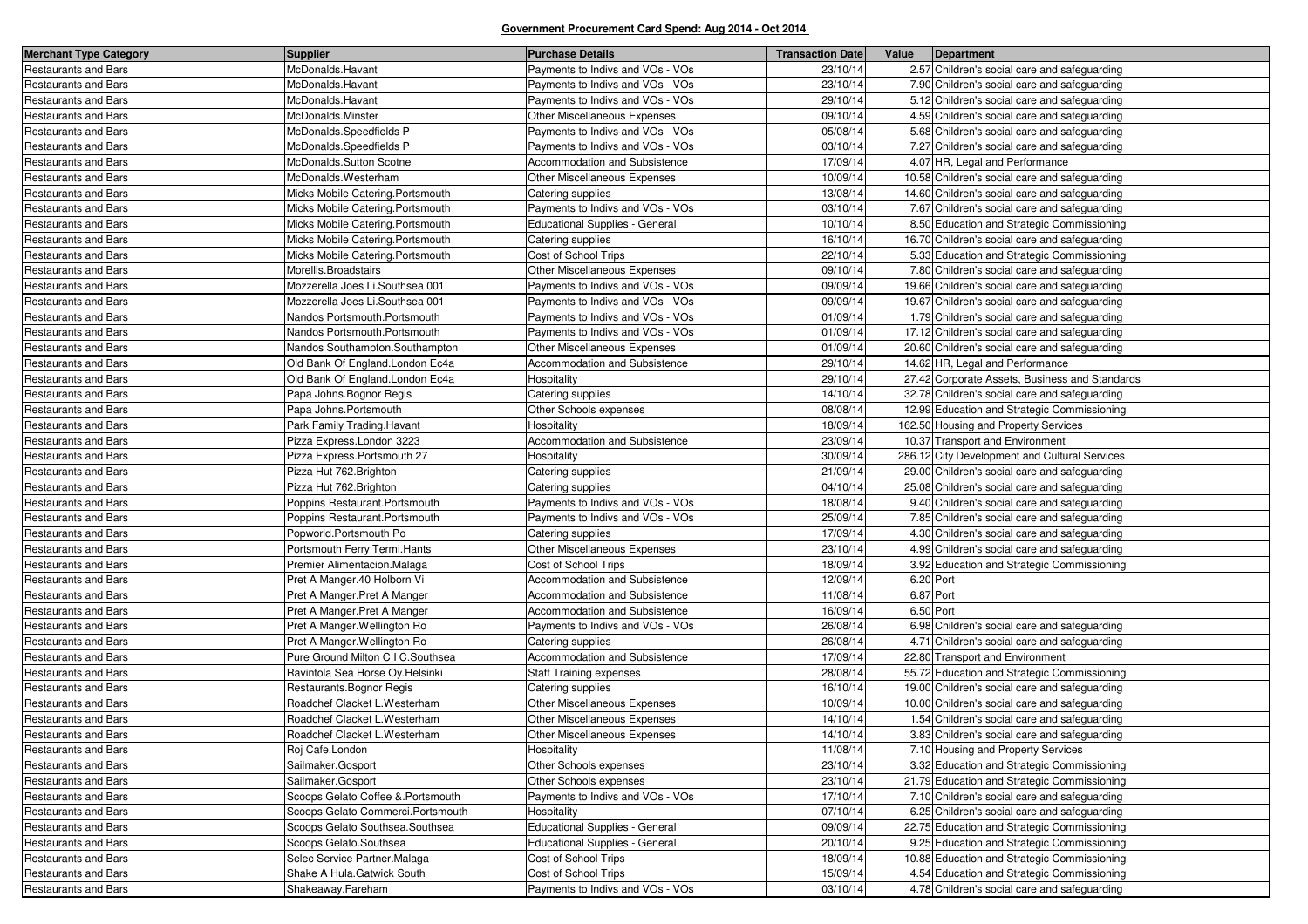| <b>Merchant Type Category</b> | <b>Supplier</b>                 | <b>Purchase Details</b>               | <b>Transaction Date</b> | Value     | Department                                    |
|-------------------------------|---------------------------------|---------------------------------------|-------------------------|-----------|-----------------------------------------------|
| Restaurants and Bars          | Shakeaway.Portsmouth            | Catering supplies                     | 01/09/14                |           | 4.25 Children's social care and safeguarding  |
| Restaurants and Bars          | Shakeaway.Portsmouth            | <b>Educational Supplies - General</b> | 18/09/14                |           | 3.44 Education and Strategic Commissioning    |
| <b>Restaurants and Bars</b>   | Sir Alec Rose.Port Solent,      | Other Miscellaneous Expenses          | 04/08/14                |           | 2.17 Adult Social Care                        |
| Restaurants and Bars          | Sir Alec Rose. Port Solent,     | Other Miscellaneous Expenses          | 06/08/14                |           | 3.49 Adult Social Care                        |
| Restaurants and Bars          | Sir Alec Rose.Port Solent,      | Other Miscellaneous Expenses          | 13/08/14                |           | 3.74 Adult Social Care                        |
| <b>Restaurants and Bars</b>   | Sir Alec Rose.Port Solent,      | <b>Other Miscellaneous Expenses</b>   | 27/08/14                |           | 4.11 Adult Social Care                        |
| Restaurants and Bars          | Sir Alec Rose.Port Solent,      | Other Miscellaneous Expenses          | 01/09/14                |           | 3.62 Adult Social Care                        |
| Restaurants and Bars          | Sir Alec Rose.Port Solent,      | Other Miscellaneous Expenses          | 03/09/14                |           | 3.67 Adult Social Care                        |
| <b>Restaurants and Bars</b>   | Sir Alec Rose.Port Solent,      | <b>Other Miscellaneous Expenses</b>   | 24/09/14                |           | 2.57 Adult Social Care                        |
| <b>Restaurants and Bars</b>   | Sir Alec Rose.Port Solent,      | Other Miscellaneous Expenses          | 01/10/14                |           | 3.74 Adult Social Care                        |
| Restaurants and Bars          | Sir Alec Rose.Port Solent,      | Other Miscellaneous Expenses          | 15/10/14                |           | 3.74 Adult Social Care                        |
| Restaurants and Bars          | Sir Alec Rose.Port Solent,      | Other Miscellaneous Expenses          | 29/10/14                |           | 2.17 Adult Social Care                        |
| Restaurants and Bars          | Sir Timothy Shelle. Worthing    | Catering supplies                     | 19/10/14                |           | 14.81 Children's social care and safeguarding |
| Restaurants and Bars          | Skyline Cafe.Bognor Regis       | Payments to Indivs and VOs - VOs      | 13/08/14                |           | 6.16 Children's social care and safeguarding  |
| Restaurants and Bars          | Skyline Cafe Bognor Regis       | Payments to Indivs and VOs - VOs      | 13/08/14                |           | 6.17 Children's social care and safeguarding  |
| Restaurants and Bars          | Skyline Cafe.Bognor Regis       | Payments to Indivs and VOs - VOs      | 13/08/14                |           | 6.17 Children's social care and safeguarding  |
| Restaurants and Bars          | Slug & Lettuce.Portsmouth       | Hospitality                           | 08/10/14                |           | 125.00 Education and Strategic Commissioning  |
| Restaurants and Bars          | Southsea Beach Cafe Lt.Southsea | Other Miscellaneous Expenses          | 11/08/14                |           | 4.60 Adult Social Care                        |
| Restaurants and Bars          | Spa Lane Vaults. Chesterfield   | Hospitality                           | 01/10/14                |           | 8.41 Housing and Property Services            |
| Restaurants and Bars          | Sprinkles Gelato.Portsmouth     | Payments to Indivs and VOs - VOs      | 29/10/14                |           | 11.21 Children's social care and safeguarding |
| Restaurants and Bars          | Starbucks.19473_whitele         | Educational Supplies - General        | 26/09/14                |           | 6.58 Education and Strategic Commissioning    |
| Restaurants and Bars          | Starbucks.Chichester            | <b>Educational Supplies - General</b> | 15/09/14                |           | 4.75 Education and Strategic Commissioning    |
| Restaurants and Bars          | Starbucks.London                | Accommodation and Subsistence         | 04/09/14                | 4.20 Port |                                               |
| Restaurants and Bars          | Starbucks.London                | Other Miscellaneous Expenses          | 17/10/14                |           | 3.83 Children's social care and safeguarding  |
| Restaurants and Bars          | Starbucks.Newcastle             | Payments to Indivs and VOs - VOs      | 09/10/14                |           | 2.88 Children's social care and safeguarding  |
| Restaurants and Bars          | Starbucks.Portsmouth            | Other Miscellaneous Expenses          | 12/08/14                |           | 3.00 Adult Social Care                        |
| Restaurants and Bars          | Starbucks.Portsmouth            | Other Miscellaneous Expenses          | 21/10/14                |           | 3.75 Adult Social Care                        |
| Restaurants and Bars          | Starbucks.Portsmouth            | <b>Other Miscellaneous Expenses</b>   | 30/10/14                |           | 1.29 Adult Social Care                        |
| Restaurants and Bars          | Starbucks.Portsmouth            | Other Miscellaneous Expenses          | 30/10/14                |           | 4.33 Adult Social Care                        |
| Restaurants and Bars          | Still & West.Old Portsmout      | Hospitality                           | 22/08/14                |           | 63.00 Education and Strategic Commissioning   |
| <b>Restaurants and Bars</b>   | Subway (Bognor Reg.Bognor Regis | <b>Educational Supplies - General</b> | 24/09/14                |           | 3.33 Education and Strategic Commissioning    |
| Restaurants and Bars          | Subway Ocean Park.Portsmouth    | Educational Supplies - General        | 15/08/14                |           | 8.77 Education and Strategic Commissioning    |
| Restaurants and Bars          | Subway Ocean Park.Portsmouth    | <b>Educational Supplies - General</b> | 27/08/14                |           | 9.58 Education and Strategic Commissioning    |
| Restaurants and Bars          | Subway Ocean Park.Portsmouth    | <b>Educational Supplies - General</b> | 02/09/14                |           | 6.32 Education and Strategic Commissioning    |
| Restaurants and Bars          | Subway Ocean Park. Portsmouth   | <b>Educational Supplies - General</b> | 08/09/14                |           | 7.81 Education and Strategic Commissioning    |
| <b>Restaurants and Bars</b>   | Subway Ocean Park. Portsmouth   | <b>Educational Supplies - General</b> | 15/09/14                |           | 7.47 Education and Strategic Commissioning    |
| Restaurants and Bars          | Subway Ocean Park. Portsmouth   | <b>Educational Supplies - General</b> | 29/09/14                |           | 5.64 Education and Strategic Commissioning    |
| Restaurants and Bars          | Subway Ocean Park. Portsmouth   | <b>Educational Supplies - General</b> | 06/10/14                |           | 5.81 Education and Strategic Commissioning    |
| Restaurants and Bars          | Subway Ocean Park. Portsmouth   | <b>Educational Supplies - General</b> | 13/10/14                |           | 10.88 Education and Strategic Commissioning   |
| Restaurants and Bars          | Subway Ocean Park. Portsmouth   | <b>Educational Supplies - General</b> | 16/10/14                |           | 8.47 Education and Strategic Commissioning    |
| <b>Restaurants and Bars</b>   | Subway Portsmouth.Portsmouth    | Payments to Indivs and VOs - VOs      | 13/08/14                |           | 8.40 Children's social care and safeguarding  |
| Restaurants and Bars          | Subway.Pompey Centre            | <b>Educational Supplies - General</b> | 14/08/14                |           | 9.39 Education and Strategic Commissioning    |
| <b>Restaurants and Bars</b>   | Subway.Pompey Centre            | Payments to Indivs and VOs - VOs      | 30/08/14                |           | 12.77 Children's social care and safeguarding |
| <b>Restaurants and Bars</b>   | Subway.Portsmouth               | <b>Educational Supplies - General</b> | 01/08/14                |           | 6.80 Education and Strategic Commissioning    |
| <b>Restaurants and Bars</b>   | Subway.Portsmouth               | Educational Supplies - General        | 04/08/14                |           | 5.91 Education and Strategic Commissioning    |
| <b>Restaurants and Bars</b>   | Subway.Portsmouth               | <b>Educational Supplies - General</b> | 08/08/14                |           | 6.88 Education and Strategic Commissioning    |
| Restaurants and Bars          | Subway.Portsmouth               | Educational Supplies - General        | 15/08/14                |           | 6.88 Education and Strategic Commissioning    |
| <b>Restaurants and Bars</b>   | Subway.Portsmouth               | Payments to Indivs and VOs - VOs      | 16/08/14                |           | 10.58 Children's social care and safeguarding |
| Restaurants and Bars          | Subway.Portsmouth               | <b>Educational Supplies - General</b> | 18/08/14                |           | 5.89 Education and Strategic Commissioning    |
| Restaurants and Bars          | Subway.Portsmouth               | Educational Supplies - General        | 22/08/14                |           | 6.88 Education and Strategic Commissioning    |
| Restaurants and Bars          | Subway.Portsmouth               | Payments to Indivs and VOs - VOs      | 28/08/14                |           | 8.46 Children's social care and safeguarding  |
| <b>Restaurants and Bars</b>   | Subway.Portsmouth               | Payments to Indivs and VOs - VOs      | 29/08/14                |           | 3.20 Children's social care and safeguarding  |
| Restaurants and Bars          | Subway.Portsmouth               | Other Miscellaneous Expenses          | 29/08/14                |           | 5.69 Children's social care and safeguarding  |
| <b>Restaurants and Bars</b>   | Subway.Portsmouth               | <b>Educational Supplies - General</b> | 02/09/14                |           | 5.91 Education and Strategic Commissioning    |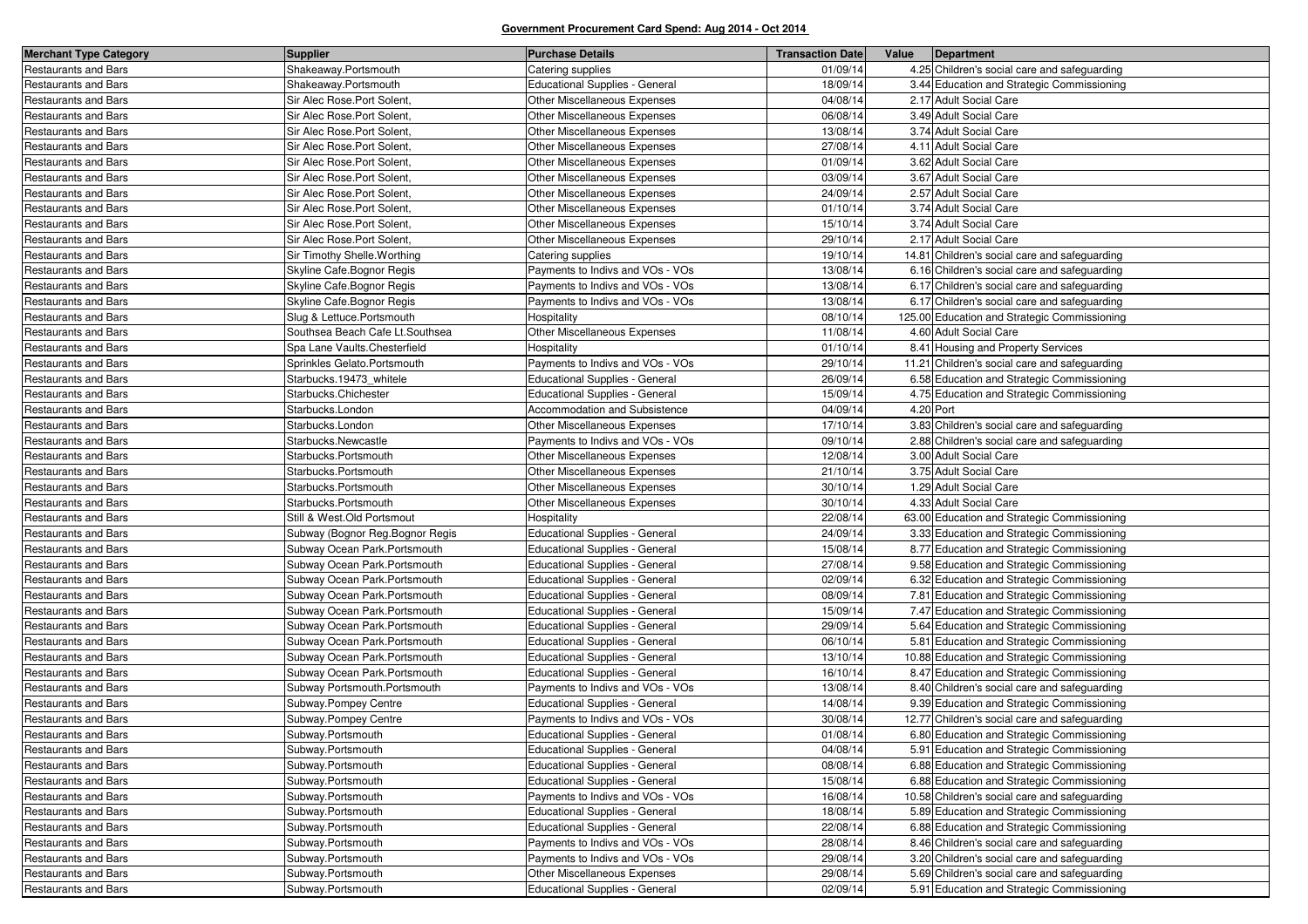| <b>Merchant Type Category</b> | <b>Supplier</b>                   | <b>Purchase Details</b>               | <b>Transaction Date</b> | Value | Department                                     |
|-------------------------------|-----------------------------------|---------------------------------------|-------------------------|-------|------------------------------------------------|
| Restaurants and Bars          | Subway.Portsmouth                 | Catering supplies                     | 04/09/14                |       | 9.91 Children's social care and safeguarding   |
| <b>Restaurants and Bars</b>   | Subway.Portsmouth                 | Payments to Indivs and VOs - VOs      | 20/09/14                |       | 4.24 Children's social care and safeguarding   |
| Restaurants and Bars          | Subway.Portsmouth                 | Other Miscellaneous Expenses          | 17/10/14                |       | 7.49 Children's social care and safeguarding   |
| Restaurants and Bars          | Subway.Portsmouth                 | <b>Educational Supplies - General</b> | 23/10/14                |       | 3.90 Education and Strategic Commissioning     |
| <b>Restaurants and Bars</b>   | The Bluebird Cafe.Lee-On-The-So   | Catering supplies                     | 01/11/14                |       | 20.45 Children's social care and safeguarding  |
| Restaurants and Bars          | The Commercial Inn.Sowerby Bridg  | Catering supplies                     | 19/10/14                |       | 6.21 Children's social care and safeguarding   |
| Restaurants and Bars          | The Compass Rose.Portsmouth       | Other Miscellaneous Expenses          | 08/10/14                |       | 5.85 Adult Social Care                         |
| <b>Restaurants and Bars</b>   | The Compass Rose.Portsmouth       | <b>Other Miscellaneous Expenses</b>   | 29/10/14                |       | 3.80 Adult Social Care                         |
| Restaurants and Bars          | The Deaf Cat.Rochester            | <b>Other Miscellaneous Expenses</b>   | 14/10/14                |       | 9.40 Children's social care and safeguarding   |
| Restaurants and Bars          | The George Hotel.Kirton-In-Lin    | Payments to Private Providers         | 22/10/14                |       | 85.15 Children's social care and safeguarding  |
| <b>Restaurants and Bars</b>   | The George Hotel.Kirton-In-Lin    | Payments to Private Providers         | 22/10/14                |       | 83.55 Children's social care and safeguarding  |
| Restaurants and Bars          | The George Hotel.Kirton-In-Lin    | Payments to Private Providers         | 22/10/14                |       | -83.55 Children's social care and safeguarding |
| Restaurants and Bars          | The Georgian. Portsmouith H       | Payments to Indivs and VOs - VOs      | 14/09/14                |       | 5.50 Children's social care and safeguarding   |
| <b>Restaurants and Bars</b>   | The Georgian. Portsmouith H       | Payments to Indivs and VOs - VOs      | 27/09/14                |       | 11.95 Children's social care and safeguarding  |
| <b>Restaurants and Bars</b>   | The Lord Palmersto.Southsea       | Catering supplies                     | 01/08/14                |       | 5.61 Children's social care and safeguarding   |
| Restaurants and Bars          | The Lord Palmersto.Southsea       | Other Miscellaneous Expenses          | 19/08/14                |       | 2.87 Adult Social Care                         |
| <b>Restaurants and Bars</b>   | The Lord Palmersto.Southsea       | Other Miscellaneous Expenses          | 20/08/14                |       | 3.94 Adult Social Care                         |
| <b>Restaurants and Bars</b>   | The Lord Palmersto.Southsea       | Other Miscellaneous Expenses          | 02/09/14                |       | 1.92 Adult Social Care                         |
| Restaurants and Bars          | The Lord Palmersto.Southsea       | Other Miscellaneous Expenses          | 10/09/14                |       | 2.45 Adult Social Care                         |
| <b>Restaurants and Bars</b>   | The Lord Palmersto.Southsea       | Other Miscellaneous Expenses          | 08/10/14                |       | 3.99 Adult Social Care                         |
| <b>Restaurants and Bars</b>   | The Lord Palmersto.Southsea       | Other Miscellaneous Expenses          | 27/10/14                |       | 2.42 Adult Social Care                         |
| Restaurants and Bars          | The Old House At H.Southsea       | Other Miscellaneous Expenses          | 15/10/14                |       | 5.60 Adult Social Care                         |
| <b>Restaurants and Bars</b>   | The Pavillion Cafe.London Sw15    | Cost of School Trips                  | 30/10/14                |       | 4.17 Education and Strategic Commissioning     |
| <b>Restaurants and Bars</b>   | The Range Portsmouth.Portsmouth   | Other Miscellaneous Expenses          | 07/08/14                |       | 4.54 Adult Social Care                         |
| Restaurants and Bars          | The Tenth Hole Tea Roo.Southsea   | Other Miscellaneous Expenses          | 08/08/14                |       | 42.40 Adult Social Care                        |
| <b>Restaurants and Bars</b>   | The Tenth Hole Tea Roo.Southsea   | Other Miscellaneous Expenses          | 08/08/14                |       | 7.20 Adult Social Care                         |
| <b>Restaurants and Bars</b>   | The Tenth Hole Tea Roo.Southsea   | Catering supplies                     | 15/08/14                |       | 12.10 Children's social care and safeguarding  |
| Restaurants and Bars          | The Tenth Hole Tea Roo.Southsea   | Payments to Indivs and VOs - VOs      | 01/09/14                |       | 9.70 Children's social care and safeguarding   |
| <b>Restaurants and Bars</b>   | The Tenth Hole Tea Roo.Southsea   | Payments to Indivs and VOs - VOs      | 02/10/14                |       | 10.80 Children's social care and safeguarding  |
| <b>Restaurants and Bars</b>   | The Tenth Hole Tea Roo.Southsea   | Payments to Indivs and VOs - VOs      | 09/10/14                |       | 9.08 Children's social care and safeguarding   |
| Restaurants and Bars          | The Tenth Hole Tea Roo.Southsea   | <b>Educational Supplies - General</b> | 13/10/14                |       | 5.00 Education and Strategic Commissioning     |
| <b>Restaurants and Bars</b>   | The Winchester Arms. Taunton      | <b>Staff Conferences</b>              | 24/10/14                |       | 29.17 Finance                                  |
| Restaurants and Bars          | The Wine & Deli Bar.Newcastle     | Payments to Indivs and VOs - VOs      | 11/09/14                |       | 10.95 Children's social care and safeguarding  |
| <b>Restaurants and Bars</b>   | Toddington S/w Bk. Toddington     | Catering supplies                     | 19/10/14                |       | 7.48 Children's social care and safeguarding   |
| <b>Restaurants and Bars</b>   | W M Morrisons Cafe.Portsmouth     | Other Miscellaneous Expenses          | 18/08/14                |       | 2.82 Adult Social Care                         |
| Restaurants and Bars          | W M Morrisons Cafe.Portsmouth     | Other Miscellaneous Expenses          | 01/09/14                |       | 2.75 Adult Social Care                         |
| <b>Restaurants and Bars</b>   | W M Morrisons Cafe.Portsmouth     | Other Miscellaneous Expenses          | 08/09/14                |       | 2.92 Adult Social Care                         |
| <b>Restaurants and Bars</b>   | W M Morrisons Cafe.Portsmouth     | Other Miscellaneous Expenses          | 15/09/14                |       | 2.92 Adult Social Care                         |
| Restaurants and Bars          | W M Morrisons Cafe.Portsmouth     | Other Miscellaneous Expenses          | 22/09/14                |       | 2.92 Adult Social Care                         |
| Restaurants and Bars          | W M Morrisons Cafe.Portsmouth     | Other Miscellaneous Expenses          | 29/09/14                |       | 4.12 Adult Social Care                         |
| <b>Restaurants and Bars</b>   | W M Morrisons Cafe.Portsmouth     | Other Miscellaneous Expenses          | 08/10/14                |       | 1.67 Adult Social Care                         |
| Restaurants and Bars          | W M Morrisons Cafe.Portsmouth     | Other Miscellaneous Expenses          | 20/10/14                |       | 4.37 Adult Social Care                         |
| Restaurants and Bars          | W M Morrisons Cafe.Portsmouth     | <b>Other Miscellaneous Expenses</b>   | 27/10/14                |       | 2.12 Adult Social Care                         |
| <b>Restaurants and Bars</b>   | Wagamama.London                   | Accommodation and Subsistence         | 24/09/14                |       | 13.33 Transport and Environment                |
| Restaurants and Bars          | Wagamama.Whiteley                 | Other Miscellaneous Expenses          | 25/09/14                |       | 20.00 Children's social care and safeguarding  |
| Restaurants and Bars          | Watermargin Portsmouth.Portsmouth | Catering supplies                     | 12/08/14                |       | 31.50 Children's social care and safeguarding  |
| Restaurants and Bars          | Watermargin Portsmouth.Portsmouth | Payments to Indivs and VOs - VOs      | 30/10/14                |       | 22.80 Children's social care and safeguarding  |
| Restaurants and Bars          | Winelodge.Lowestoft               | <b>Staff Training expenses</b>        | 13/10/14                |       | 160.00 Education and Strategic Commissioning   |
| <b>Restaurants and Bars</b>   | Www.Edseasydiner.Co.Uk.Internet   | Other Miscellaneous Expenses          | 11/08/14                |       | 20.05 Children's social care and safeguarding  |
| Restaurants and Bars          | Yatess.Portsmouth                 | Catering supplies                     | 11/09/14                |       | 2.98 Children's social care and safeguarding   |
| Restaurants and Bars          | Yatess.Portsmouth                 | Catering supplies                     | 17/09/14                |       | 2.98 Children's social care and safeguarding   |
| <b>Restaurants and Bars</b>   | Yatess.Portsmouth                 | Other Miscellaneous Expenses          | 10/10/14                |       | 8.35 Children's social care and safeguarding   |
| <b>Restaurants and Bars</b>   | Yatess.Portsmouth                 | Other Miscellaneous Expenses          | 15/10/14                |       | 4.95 Children's social care and safeguarding   |
| Restaurants and Bars          | Yatess.Portsmouth                 | Other Miscellaneous Expenses          | 30/10/14                |       | 7.75 Children's social care and safeguarding   |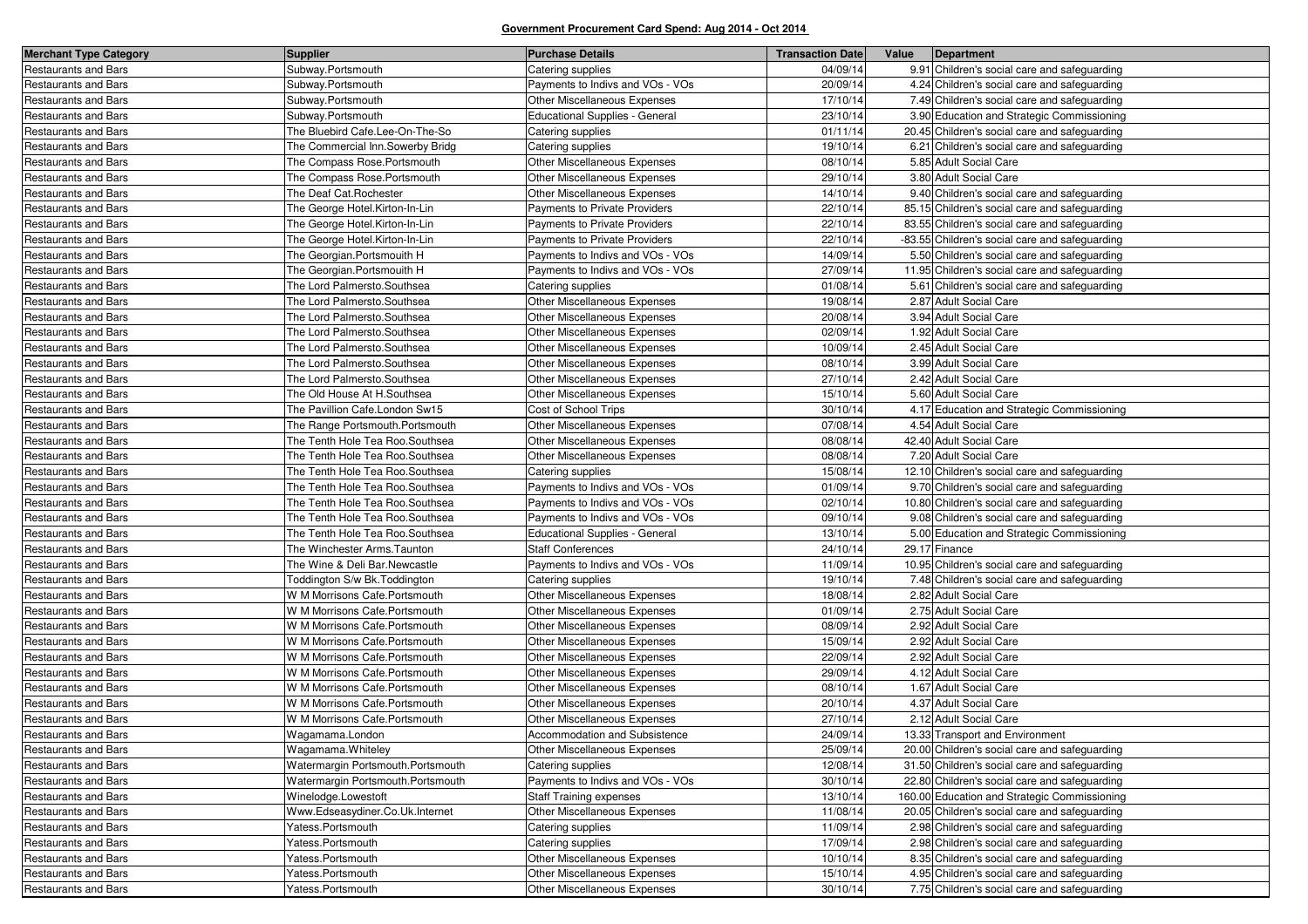| <b>Merchant Type Category</b> | <b>Supplier</b>                  | <b>Purchase Details</b>              | <b>Transaction Date</b> | Value        | Department                                      |
|-------------------------------|----------------------------------|--------------------------------------|-------------------------|--------------|-------------------------------------------------|
| <b>Restaurants and Bars</b>   | Yo! Sushi Waterloo.London        | Accommodation and Subsistence        | 20/10/14                |              | 6.00 Transport and Environment                  |
| Staff - Temporary Recruitment | Jobserve Ltd.01621 813386        | Advertising - non staff              | 22/09/14                |              | 139.00 Information Services                     |
| <b>Statutory Bodies</b>       | Borough Of Poole.Poole           | Other Miscellaneous Expenses         | 17/10/14                |              | 20.00 Children's social care and safeguarding   |
| <b>Statutory Bodies</b>       | Buckingham Hosp Nhs Tr.Amersham  | Payments to Private Providers        | 12/09/14                |              | 122.00 Public Health                            |
| <b>Statutory Bodies</b>       | Capita 2 Ebc.Eastleigh           | Other agencies                       | 30/10/14                |              | 91.80 Corporate Assets, Business and Standards  |
| <b>Statutory Bodies</b>       | Castle Restaurant. Winchester    | Accommodation and Subsistence        | 22/10/14                |              | 9.80 Transport and Environment                  |
| <b>Statutory Bodies</b>       | Cen Man Univ Hosp Nhs.Manchester | <b>Payments to Private Providers</b> | 17/10/14                |              | 134.00 Public Health                            |
| <b>Statutory Bodies</b>       | Centre Juno Beach.Courseulles S  | <b>Private Contractors</b>           | 07/10/14                |              | 8.93 City Development and Cultural Services     |
| <b>Statutory Bodies</b>       | Combined Court Cen.Portsmouth    | Court Fees                           | 01/08/14                |              | 2055.00 Children's social care and safeguarding |
| <b>Statutory Bodies</b>       | Combined Court Cen.Portsmouth    | Court Fees                           | 01/08/14                |              | 100.00 Revenues and Benefits                    |
| <b>Statutory Bodies</b>       | Combined Court Cen.Portsmouth    | Stationery                           | 01/08/14                |              | 110.00 Housing and Property Services            |
| <b>Statutory Bodies</b>       | Combined Court Cen.Portsmouth    | Stationery                           | 01/08/14                |              | 50.00 Housing and Property Services             |
| <b>Statutory Bodies</b>       | Combined Court Cen.Portsmouth    | Court Fees                           | 05/08/14                |              | 2055.00 HR, Legal and Performance               |
| <b>Statutory Bodies</b>       | Combined Court Cen.Portsmouth    | Court Fees                           | 06/08/14                |              | 2055.00 HR, Legal and Performance               |
| <b>Statutory Bodies</b>       | Combined Court Cen.Portsmouth    | Court Fees                           | 07/08/14                |              | 455.00 Children's social care and safeguarding  |
| <b>Statutory Bodies</b>       | Combined Court Cen.Portsmouth    | Court Fees                           | 08/08/14                |              | 110.00 Housing and Property Services            |
| <b>Statutory Bodies</b>       | Combined Court Cen.Portsmouth    | Court Fees                           | 08/08/14                |              | 2055.00 Children's social care and safeguarding |
| <b>Statutory Bodies</b>       | Combined Court Cen.Portsmouth    | Court Fees                           | 11/08/14                |              | 110.00 Housing and Property Services            |
| <b>Statutory Bodies</b>       | Combined Court Cen.Portsmouth    | Court Fees                           | 11/08/14                |              | 110.00 Housing and Property Services            |
| <b>Statutory Bodies</b>       | Combined Court Cen.Portsmouth    | Court Fees                           | 12/08/14                |              | 2055.00 Children's social care and safeguarding |
| <b>Statutory Bodies</b>       | Combined Court Cen.Portsmouth    | Court Fees                           | 12/08/14                |              | 2055.00 Children's social care and safeguarding |
| <b>Statutory Bodies</b>       | Combined Court Cen.Portsmouth    | Stationery                           | 13/08/14                |              | 280.00 Housing and Property Services            |
| <b>Statutory Bodies</b>       | Combined Court Cen.Portsmouth    | Court Fees                           | 15/08/14                |              | 280.00 Housing and Property Services            |
| <b>Statutory Bodies</b>       | Combined Court Cen.Portsmouth    | Court Fees                           | 15/08/14                |              | 280.00 Housing and Property Services            |
| <b>Statutory Bodies</b>       | Combined Court Cen.Portsmouth    | Court Fees                           | 15/08/14                |              | 280.00 Housing and Property Services            |
| <b>Statutory Bodies</b>       | Combined Court Cen.Portsmouth    | Court Fees                           | 15/08/14                |              | 110.00 Housing and Property Services            |
| <b>Statutory Bodies</b>       | Combined Court Cen.Portsmouth    | Court Fees                           | 15/08/14                |              | 110.00 Housing and Property Services            |
| <b>Statutory Bodies</b>       | Combined Court Cen.Portsmouth    | Court Fees                           | 18/08/14                |              | 2055.00 Children's social care and safeguarding |
| <b>Statutory Bodies</b>       | Combined Court Cen.Portsmouth    | Court Fees                           | 18/08/14                |              | 455.00 Children's social care and safeguarding  |
| <b>Statutory Bodies</b>       | Combined Court Cen.Portsmouth    | Court Fees                           | 21/08/14                |              | 455.00 Children's social care and safeguarding  |
| <b>Statutory Bodies</b>       | Combined Court Cen.Portsmouth    | Court Fees                           | 22/08/14                |              | 455.00 Children's social care and safeguarding  |
| <b>Statutory Bodies</b>       | Combined Court Cen.Portsmouth    | Payments to Private Providers        | 29/08/14                |              | 280.00 Adult Social Care                        |
| <b>Statutory Bodies</b>       | Combined Court Cen.Portsmouth    | Court Fees                           | 02/09/14                |              | 2055.00 Children's social care and safeguarding |
| <b>Statutory Bodies</b>       | Combined Court Cen.Portsmouth    | Court Fees                           | 02/09/14                |              | 155.00 Children's social care and safeguarding  |
| <b>Statutory Bodies</b>       | Combined Court Cen.Portsmouth    | Court Fees                           | 04/09/14                |              | 110.00 Housing and Property Services            |
| <b>Statutory Bodies</b>       | Combined Court Cen.Portsmouth    | Court Fees                           | 08/09/14                |              | 155.00 Children's social care and safeguarding  |
| <b>Statutory Bodies</b>       | Combined Court Cen.Portsmouth    | Court Fees                           | 08/09/14                |              | 2055.00 Children's social care and safeguarding |
| <b>Statutory Bodies</b>       | Combined Court Cen.Portsmouth    | Court Fees                           | 09/09/14                |              | 1090.00 Housing and Property Services           |
| <b>Statutory Bodies</b>       | Combined Court Cen.Portsmouth    | Court Fees                           | 11/09/14                |              | 455.00 Children's social care and safeguarding  |
| <b>Statutory Bodies</b>       | Combined Court Cen.Portsmouth    | Court Fees                           | 11/09/14                |              | 155.00 Children's social care and safeguarding  |
| <b>Statutory Bodies</b>       | Combined Court Cen.Portsmouth    | Court Fees                           | 15/09/14                |              | 2055.00 Children's social care and safeguarding |
| <b>Statutory Bodies</b>       | Combined Court Cen.Portsmouth    | Court Fees                           | 17/09/14                |              | 50.00 Housing and Property Services             |
| <b>Statutory Bodies</b>       | Combined Court Cen.Portsmouth    | Stationery                           | 19/09/14                |              | 280.00 Housing and Property Services            |
| Statutory Bodies              | Combined Court Cen.Portsmouth    | Insurance claims                     | 23/09/14                | 155.00 Other |                                                 |
| <b>Statutory Bodies</b>       | Combined Court Cen. Portsmouth   | <b>Court Fees</b>                    | 23/09/14                |              | 280.00 Housing and Property Services            |
| <b>Statutory Bodies</b>       | Combined Court Cen.Portsmouth    | Court Fees                           | 24/09/14                |              | 50.00 Housing and Property Services             |
| <b>Statutory Bodies</b>       | Combined Court Cen.Portsmouth    | Court Fees                           | 24/09/14                |              | 110.00 Housing and Property Services            |
| <b>Statutory Bodies</b>       | Combined Court Cen.Portsmouth    | Court Fees                           | 24/09/14                |              | 155.00 Children's social care and safeguarding  |
| <b>Statutory Bodies</b>       | Combined Court Cen.Portsmouth    | Court Fees                           | 26/09/14                | 50.00 Other  |                                                 |
| <b>Statutory Bodies</b>       | Combined Court Cen.Portsmouth    | Court Fees                           | 30/09/14                |              | 2055.00 Children's social care and safeguarding |
| <b>Statutory Bodies</b>       | Combined Court Cen.Portsmouth    | Court Fees                           | 01/10/14                |              | 330.00 Housing and Property Services            |
| <b>Statutory Bodies</b>       | Combined Court Cen.Portsmouth    | Court Fees                           | 02/10/14                |              | 110.00 Housing and Property Services            |
| <b>Statutory Bodies</b>       | Combined Court Cen.Portsmouth    | Other Miscellaneous Expenses         | 03/10/14                |              | 170.00 Children's social care and safeguarding  |
| <b>Statutory Bodies</b>       | Combined Court Cen.Portsmouth    | Court Fees                           | 03/10/14                |              | 50.00 Housing and Property Services             |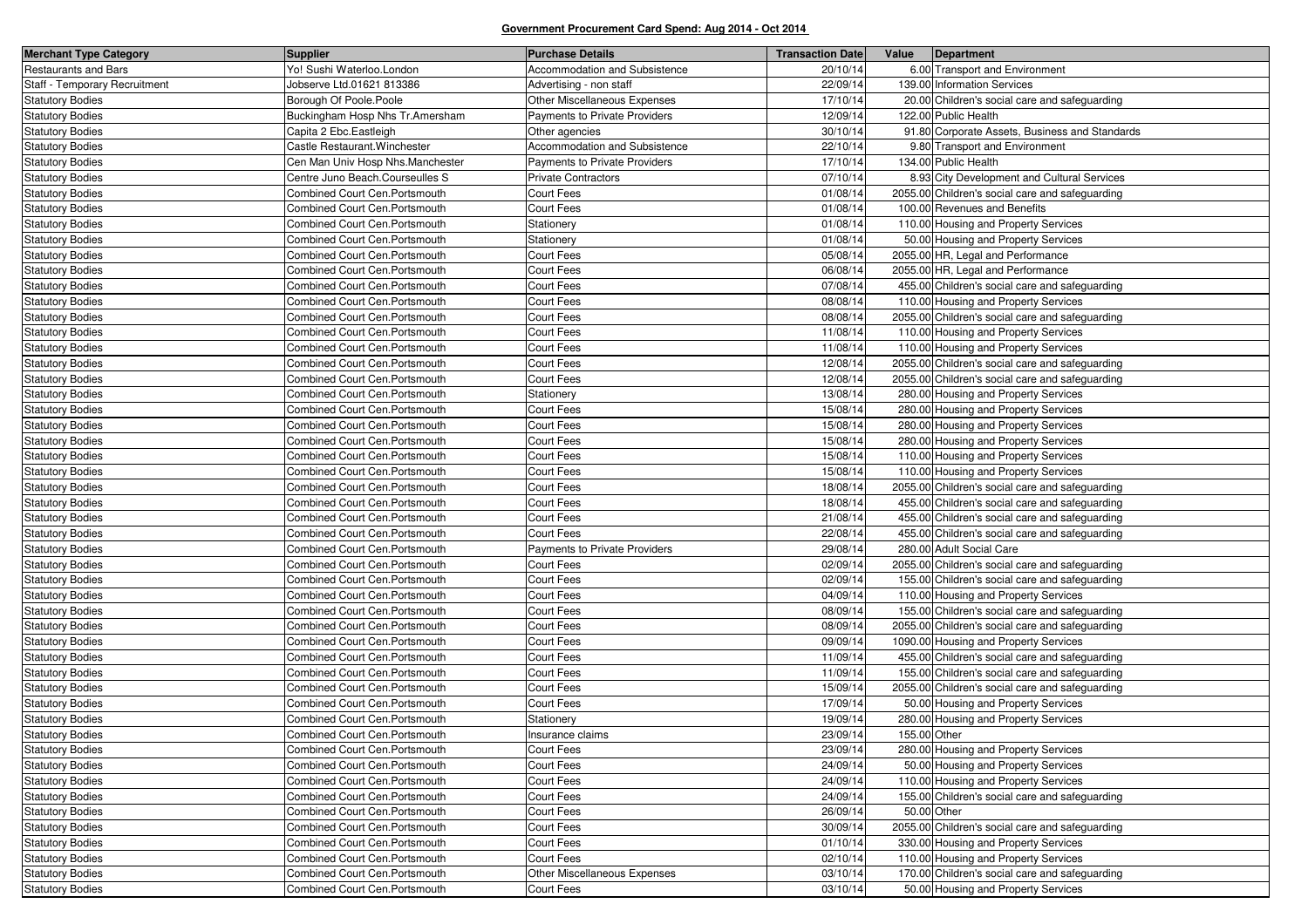| <b>Merchant Type Category</b> | Supplier                         | <b>Purchase Details</b>               | <b>Transaction Date</b> | Value       | Department                                      |
|-------------------------------|----------------------------------|---------------------------------------|-------------------------|-------------|-------------------------------------------------|
| <b>Statutory Bodies</b>       | Combined Court Cen.Portsmouth    | Court Fees                            | 07/10/14                |             | 50.00 Housing and Property Services             |
| <b>Statutory Bodies</b>       | Combined Court Cen.Portsmouth    | Court Fees                            | 07/10/14                |             | 280.00 Housing and Property Services            |
| <b>Statutory Bodies</b>       | Combined Court Cen. Portsmouth   | Court Fees                            | 07/10/14                |             | 280.00 Housing and Property Services            |
| <b>Statutory Bodies</b>       | Combined Court Cen. Portsmouth   | Court Fees                            | 07/10/14                |             | 2055.00 Children's social care and safeguarding |
| <b>Statutory Bodies</b>       | Combined Court Cen.Portsmouth    | Court Fees                            | 07/10/14                |             | 455.00 Children's social care and safeguarding  |
| <b>Statutory Bodies</b>       | Combined Court Cen.Portsmouth    | Court Fees                            | 07/10/14                |             | 50.00 Housing and Property Services             |
| <b>Statutory Bodies</b>       | Combined Court Cen. Portsmouth   | <b>Private Contractors</b>            | 08/10/14                |             | 110.00 Housing and Property Services            |
| <b>Statutory Bodies</b>       | Combined Court Cen. Portsmouth   | Court Fees                            | 10/10/14                |             | 110.00 Housing and Property Services            |
| <b>Statutory Bodies</b>       | Combined Court Cen.Portsmouth    | Court Fees                            | 10/10/14                |             | 2055.00 Children's social care and safeguarding |
| <b>Statutory Bodies</b>       | Combined Court Cen. Portsmouth   | Court Fees                            | 14/10/14                |             | 280.00 Housing and Property Services            |
| <b>Statutory Bodies</b>       | Combined Court Cen. Portsmouth   | <b>Court Fees</b>                     | 14/10/14                |             | 280.00 Housing and Property Services            |
| <b>Statutory Bodies</b>       | Combined Court Cen.Portsmouth    | Court Fees                            | 14/10/14                |             | 280.00 Housing and Property Services            |
| <b>Statutory Bodies</b>       | Combined Court Cen. Portsmouth   | Court Fees                            | 14/10/14                |             | 155.00 Children's social care and safeguarding  |
| <b>Statutory Bodies</b>       | Combined Court Cen.Portsmouth    | Court Fees                            | 14/10/14                |             | 280.00 Housing and Property Services            |
| <b>Statutory Bodies</b>       | Combined Court Cen. Portsmouth   | Court Fees                            | 16/10/14                |             | 110.00 Housing and Property Services            |
| <b>Statutory Bodies</b>       | Combined Court Cen. Portsmouth   | Court Fees                            | 16/10/14                |             | 110.00 Housing and Property Services            |
| <b>Statutory Bodies</b>       | Combined Court Cen.Portsmouth    | Court Fees                            | 16/10/14                |             | 2055.00 Children's social care and safeguarding |
| <b>Statutory Bodies</b>       | Combined Court Cen.Portsmouth    | Court Fees                            | 17/10/14                |             | 545.00 Housing and Property Services            |
| <b>Statutory Bodies</b>       | Combined Court Cen. Portsmouth   | Court Fees                            | 17/10/14                |             | 280.00 Housing and Property Services            |
| <b>Statutory Bodies</b>       | Combined Court Cen.Portsmouth    | Court Fees                            | 17/10/14                | 50.00 Other |                                                 |
| <b>Statutory Bodies</b>       | Combined Court Cen. Portsmouth   | Court Fees                            | 20/10/14                |             | 110.00 Housing and Property Services            |
| <b>Statutory Bodies</b>       | Combined Court Cen. Portsmouth   | Court Fees                            | 20/10/14                |             | 2055.00 Children's social care and safeguarding |
| <b>Statutory Bodies</b>       | Combined Court Cen. Portsmouth   | Court Fees                            | 21/10/14                |             | 2055.00 Children's social care and safeguarding |
| <b>Statutory Bodies</b>       | Combined Court Cen.Portsmouth    | Court Fees                            | 22/10/14                |             | 280.00 Housing and Property Services            |
| <b>Statutory Bodies</b>       | Combined Court Cen.Portsmouth    | Court Fees                            | 22/10/14                |             | 155.00 Children's social care and safeguarding  |
| <b>Statutory Bodies</b>       | Combined Court Cen. Portsmouth   | Court Fees                            | 22/10/14                |             | 50.00 Housing and Property Services             |
| <b>Statutory Bodies</b>       | Combined Court Cen. Portsmouth   | Court Fees                            | 23/10/14                |             | 155.00 Children's social care and safeguarding  |
| <b>Statutory Bodies</b>       | Combined Court Cen.Portsmouth    | Court Fees                            | 23/10/14                |             | 100.00 Revenues and Benefits                    |
| <b>Statutory Bodies</b>       | Combined Court Cen. Portsmouth   | Court Fees                            | 24/10/14                |             | 50.00 Housing and Property Services             |
| <b>Statutory Bodies</b>       | Combined Court Cen.Portsmouth    | Court Fees                            | 24/10/14                |             | 50.00 Housing and Property Services             |
| <b>Statutory Bodies</b>       | Combined Court Cen. Portsmouth   | Court Fees                            | 27/10/14                |             | 455.00 Children's social care and safeguarding  |
| <b>Statutory Bodies</b>       | Combined Court Cen. Portsmouth   | Other Miscellaneous Expenses          | 27/10/14                |             | 170.00 Children's social care and safeguarding  |
| <b>Statutory Bodies</b>       | Combined Court Cen. Portsmouth   | Court Fees                            | 27/10/14                |             | 2055.00 Children's social care and safeguarding |
| <b>Statutory Bodies</b>       | Combined Court Cen. Portsmouth   | Court Fees                            | 29/10/14                |             | 50.00 Housing and Property Services             |
| <b>Statutory Bodies</b>       | Combined Court Cen. Portsmouth   | Other Miscellaneous Expenses          | 30/10/14                |             | 155.00 Children's social care and safeguarding  |
| <b>Statutory Bodies</b>       | Comite DebarqueRanville          | <b>Private Contractors</b>            | 07/10/14                |             | 8.92 City Development and Cultural Services     |
| <b>Statutory Bodies</b>       | Companies House Cardiff          | Other agencies                        | 04/08/14                |             | 9.00 Corporate Assets, Business and Standards   |
| <b>Statutory Bodies</b>       | Companies House.Cardiff          | Other agencies                        | 04/08/14                |             | 5.00 Corporate Assets, Business and Standards   |
| <b>Statutory Bodies</b>       | Companies House.Cardiff          | Consultancy - Legal                   | 04/09/14                |             | 13.00 Education and Strategic Commissioning     |
| <b>Statutory Bodies</b>       | Companies House Cardiff          | Other Miscellaneous Expenses          | 17/09/14                |             | 13.00 Education and Strategic Commissioning     |
| <b>Statutory Bodies</b>       | Companies House.Cardiff          | Other agencies                        | 17/09/14                |             | 7.00 Corporate Assets, Business and Standards   |
| <b>Statutory Bodies</b>       | Disclosure & Barring.Liverpool   | Payments to Private Providers         | 30/09/14                |             | 13.00 Education and Strategic Commissioning     |
| <b>Statutory Bodies</b>       | Dsa Theory Test.Nottingham       | <b>Other Grants</b>                   | 05/08/14                |             | 31.00 Housing and Property Services             |
| <b>Statutory Bodies</b>       | Dsa.Nottingham                   | Other Miscellaneous Expenses          | 13/08/14                |             | 62.00 Children's social care and safeguarding   |
| <b>Statutory Bodies</b>       | Dsa.Nottingham                   | <b>Other Grants</b>                   | 12/09/14                |             | 62.00 Housing and Property Services             |
| <b>Statutory Bodies</b>       | Dvla Driver Online.Swansea       | Other Miscellaneous Expenses          | 01/08/14                |             | 50.00 Children's social care and safeguarding   |
| <b>Statutory Bodies</b>       | Dvla Driver Online.Swansea       | Other Grants                          | 12/08/14                |             | 50.00 Housing and Property Services             |
| <b>Statutory Bodies</b>       | Ea Hazardous Waste-Dom.Internet  | <b>Building</b>                       | 21/10/14                |             | 18.00 Education and Strategic Commissioning     |
| <b>Statutory Bodies</b>       | Freedom Leisure.Guildford        | <b>Educational Supplies - General</b> | 03/10/14                |             | 15.42 Education and Strategic Commissioning     |
| <b>Statutory Bodies</b>       | Gfd Bor Internet.Internet        | Payments to Indivs and VOs - VOs      | 04/09/14                |             | 25.00 Children's social care and safeguarding   |
| <b>Statutory Bodies</b>       | Gro Hm Passport Office.Southport | Other Miscellaneous Expenses          | 07/08/14                |             | 37.00 Children's social care and safeguarding   |
| <b>Statutory Bodies</b>       | Gro Hm Passport Office.Southport | Payments to Private Providers         | 14/08/14                |             | 23.40 Children's social care and safeguarding   |
| <b>Statutory Bodies</b>       | Gro Hm Passport Office.Southport | Consumable Materials                  | 19/08/14                |             | 23.40 Transport and Environment                 |
| <b>Statutory Bodies</b>       | Gro Hm Passport Office.Southport | Other Miscellaneous Expenses          | 09/09/14                |             | 18.50 Children's social care and safeguarding   |
|                               |                                  |                                       |                         |             |                                                 |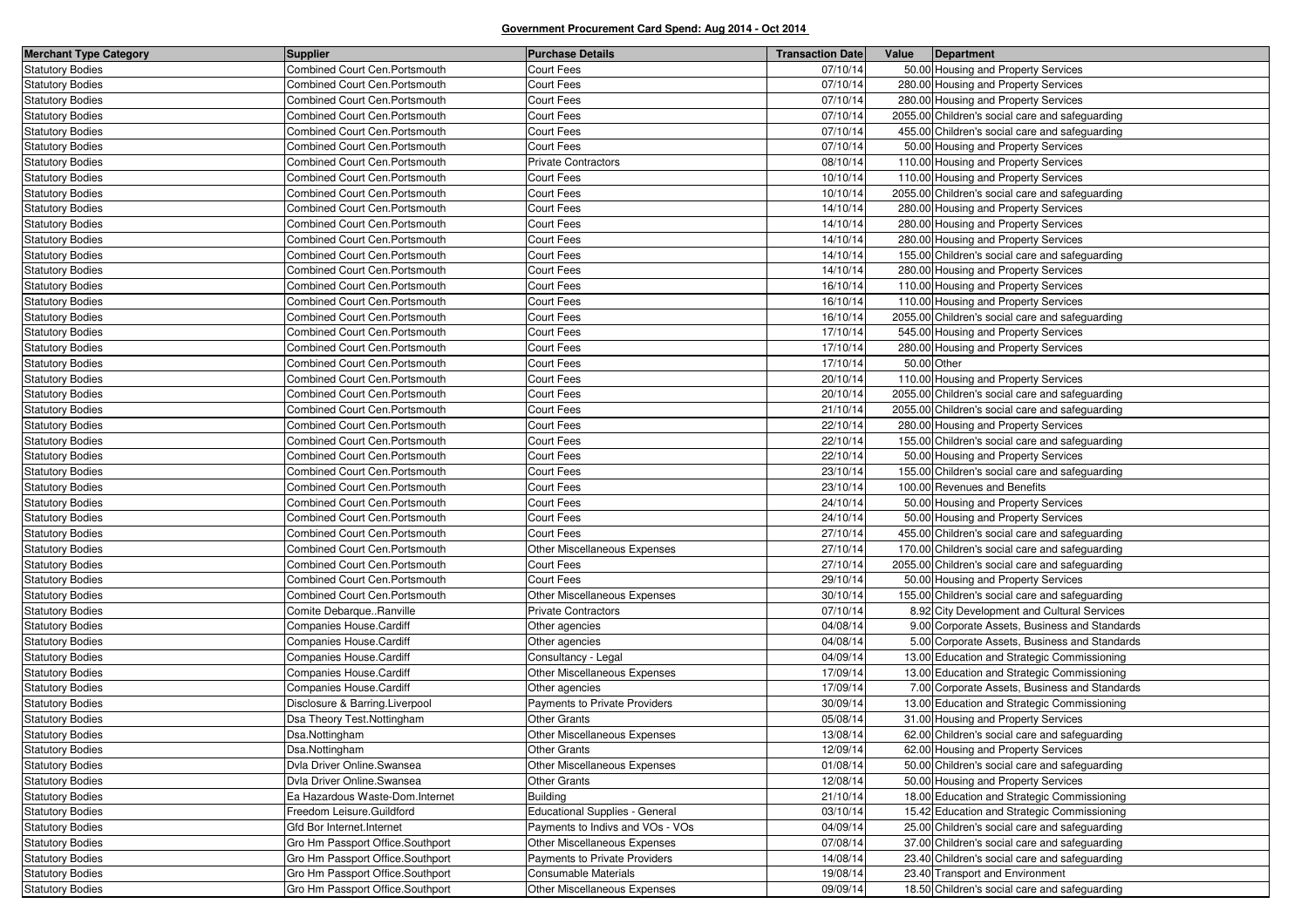| <b>Merchant Type Category</b> | <b>Supplier</b>                   | <b>Purchase Details</b>               | <b>Transaction Date</b> | Value<br>Department                            |
|-------------------------------|-----------------------------------|---------------------------------------|-------------------------|------------------------------------------------|
| <b>Statutory Bodies</b>       | Gro Hm Passport Office.Southport  | Payments to Indivs and VOs - VOs      | 23/09/14                | 23.40 Children's social care and safeguarding  |
| <b>Statutory Bodies</b>       | Gro Hm Passport Office.Southport  | Payments to Indivs and VOs - VOs      | 23/09/14                | -23.40 Children's social care and safeguarding |
| <b>Statutory Bodies</b>       | Gro Hm Passport Office.Southport  | Payments to Indivs and VOs - VOs      | 26/09/14                | 23.40 Children's social care and safeguarding  |
| <b>Statutory Bodies</b>       | Gro Hm Passport Office.Southport  | <b>Administration Fees</b>            | 01/10/14                | -9.25 Corporate Assets, Business and Standards |
| <b>Statutory Bodies</b>       | Gro Hm Passport Office.Southport  | <b>Administration Fees</b>            | 01/10/14                | 9.25 Corporate Assets, Business and Standards  |
| <b>Statutory Bodies</b>       | Gro Hm Passport Office.Southport  | <b>Other Miscellaneous Expenses</b>   | 16/10/14                | 9.25 Children's social care and safeguarding   |
| <b>Statutory Bodies</b>       | Gro Hm Passport Office.Southport  | <b>Administration Fees</b>            | 20/10/14                | 9.25 Corporate Assets, Business and Standards  |
| <b>Statutory Bodies</b>       | Gro Hm Passport Office.Southport  | <b>Consumable Materials</b>           | 31/10/14                | 70.20 Transport and Environment                |
| <b>Statutory Bodies</b>       | Hampshire County Counc.Hampshire  | <b>Educational Supplies - General</b> | 16/09/14                | 18.78 Education and Strategic Commissioning    |
| <b>Statutory Bodies</b>       | Hampshire County Counc.Hampshire  | Cost of School Trips                  | 18/09/14                | 16.67 Education and Strategic Commissioning    |
| <b>Statutory Bodies</b>       | Hampshire County Counc.Hampshire  | Printing                              | 19/09/14                | 35.00 Solent LEP                               |
| <b>Statutory Bodies</b>       | Hampshire County Counc.Hampshire  | Printing                              | 24/09/14                | 98.00 Solent LEP                               |
| <b>Statutory Bodies</b>       | Hampshire County Counc. Hampshire | Printing                              | 26/09/14                | 29.40 Solent LEP                               |
| <b>Statutory Bodies</b>       | Hampshire County Counc. Internet  | Stationery                            | 02/07/14                | -6.30 Adult Social Care                        |
| <b>Statutory Bodies</b>       | Hampshire County Counc.Internet   | Payments to Private Providers         | 01/08/14                | 23.00 Children's social care and safeguarding  |
| <b>Statutory Bodies</b>       | Hampshire County Counc. Internet  | Cleaning materials                    | 05/08/14                | 14.88 Adult Social Care                        |
| <b>Statutory Bodies</b>       | Hampshire County Counc. Internet  | Stationery                            | 05/08/14                | 5.12 Adult Social Care                         |
| <b>Statutory Bodies</b>       | Hampshire County Counc. Internet  | <b>Other Miscellaneous Expenses</b>   | 05/08/14                | 58.12 Adult Social Care                        |
| <b>Statutory Bodies</b>       | Hampshire County Counc. Internet  | Cleaning materials                    | 06/08/14                | 51.36 Adult Social Care                        |
| <b>Statutory Bodies</b>       | Hampshire County Counc.Internet   | Stationery                            | 08/08/14                | 17.63 Adult Social Care                        |
| <b>Statutory Bodies</b>       | Hampshire County Counc.Internet   | <b>Educational Supplies - General</b> | 13/08/14                | 10.14 Education and Strategic Commissioning    |
| <b>Statutory Bodies</b>       | Hampshire County Counc. Internet  | Stationery                            | 13/08/14                | 76.63 Adult Social Care                        |
| <b>Statutory Bodies</b>       | Hampshire County Counc.Internet   | Stationery                            | 14/08/14                | 8.93 Children's social care and safeguarding   |
| <b>Statutory Bodies</b>       | Hampshire County Counc. Internet  | Stationery                            | 15/08/14                | 47.12 Children's social care and safeguarding  |
| <b>Statutory Bodies</b>       | Hampshire County Counc. Internet  | Stationery                            | 15/08/14                | 10.68 Adult Social Care                        |
| <b>Statutory Bodies</b>       | Hampshire County Counc.Internet   | Catering supplies                     | 18/08/14                | 55.35 Children's social care and safeguarding  |
| <b>Statutory Bodies</b>       | Hampshire County Counc.Internet   | <b>Other Miscellaneous Expenses</b>   | 20/08/14                | 19.32 Education and Strategic Commissioning    |
| <b>Statutory Bodies</b>       | Hampshire County Counc.Internet   | Stationery                            | 22/08/14                | 16.58 Children's social care and safeguarding  |
| <b>Statutory Bodies</b>       | Hampshire County Counc.Internet   | Cleaning materials                    | 27/08/14                | 122.04 Adult Social Care                       |
| <b>Statutory Bodies</b>       | Hampshire County Counc.Internet   | Stationery                            | 28/08/14                | 23.89 Adult Social Care                        |
| <b>Statutory Bodies</b>       | Hampshire County Counc. Internet  | Cleaning materials                    | 28/08/14                | 20.84 Adult Social Care                        |
| <b>Statutory Bodies</b>       | Hampshire County Counc. Internet  | Stationery                            | 01/09/14                | 11.50 Adult Social Care                        |
| <b>Statutory Bodies</b>       | Hampshire County Counc. Internet  | Stationery                            | 03/09/14                | 1.70 Education and Strategic Commissioning     |
| <b>Statutory Bodies</b>       | Hampshire County Counc. Internet  | Equipment (Non IT)                    | 03/09/14                | 22.42 Education and Strategic Commissioning    |
| <b>Statutory Bodies</b>       | Hampshire County Counc. Internet  | General office expenses               | 03/09/14                | 6.82 Education and Strategic Commissioning     |
| <b>Statutory Bodies</b>       | Hampshire County Counc. Internet  | <b>Wellbeing and Health Supplies</b>  | 03/09/14                | 7.44 Education and Strategic Commissioning     |
| <b>Statutory Bodies</b>       | Hampshire County Counc.Internet   | Stationery                            | 03/09/14                | 16.41 Education and Strategic Commissioning    |
| <b>Statutory Bodies</b>       | Hampshire County Counc. Internet  | Other Miscellaneous Expenses          | 03/09/14                | 21.12 Education and Strategic Commissioning    |
| <b>Statutory Bodies</b>       | Hampshire County Counc. Internet  | Stationery                            | 03/09/14                | 82.00 Education and Strategic Commissioning    |
| <b>Statutory Bodies</b>       | Hampshire County Counc.Internet   | <b>Educational Supplies - General</b> | 03/09/14                | 88.42 Education and Strategic Commissioning    |
| <b>Statutory Bodies</b>       | Hampshire County Counc. Internet  | Stationery                            | 04/09/14                | 4.06 City Development and Cultural Services    |
| <b>Statutory Bodies</b>       | Hampshire County Counc. Internet  | Stationery                            | 05/09/14                | 16.55 Education and Strategic Commissioning    |
| <b>Statutory Bodies</b>       | Hampshire County Counc.Internet   | Stationery                            | 05/09/14                | 16.40 Education and Strategic Commissioning    |
| <b>Statutory Bodies</b>       | Hampshire County Counc. Internet  | Stationery                            | 05/09/14                | 147.60 Education and Strategic Commissioning   |
| <b>Statutory Bodies</b>       | Hampshire County Counc. Internet  | Stationery                            | 07/09/14                | 14.02 Children's social care and safeguarding  |
| <b>Statutory Bodies</b>       | Hampshire County Counc.Internet   | Publicity/Promotions                  | 09/09/14                | 2.52 Education and Strategic Commissioning     |
| <b>Statutory Bodies</b>       | Hampshire County Counc.Internet   | <b>Educational Supplies - General</b> | 09/09/14                | 5.50 Education and Strategic Commissioning     |
| <b>Statutory Bodies</b>       | Hampshire County Counc.Internet   | Other Miscellaneous Expenses          | 11/09/14                | 30.40 Education and Strategic Commissioning    |
| <b>Statutory Bodies</b>       | Hampshire County Counc.Internet   | Stationery                            | 13/09/14                | 15.32 Children's social care and safeguarding  |
| <b>Statutory Bodies</b>       | Hampshire County Counc.Internet   | Stationery                            | 15/09/14                | 10.14 Education and Strategic Commissioning    |
| <b>Statutory Bodies</b>       | Hampshire County Counc.Internet   | Stationery                            | 16/09/14                | 14.20 Education and Strategic Commissioning    |
| <b>Statutory Bodies</b>       | Hampshire County Counc.Internet   | <b>Staff Training expenses</b>        | 17/09/14                | 120.00 Adult Social Care                       |
| <b>Statutory Bodies</b>       | Hampshire County Counc.Internet   | Stationery                            | 17/09/14                | 26.70 Adult Social Care                        |
| <b>Statutory Bodies</b>       | Hampshire County Counc.Internet   | Wellbeing and Health Supplies         | 17/09/14                | 83.33 Adult Social Care                        |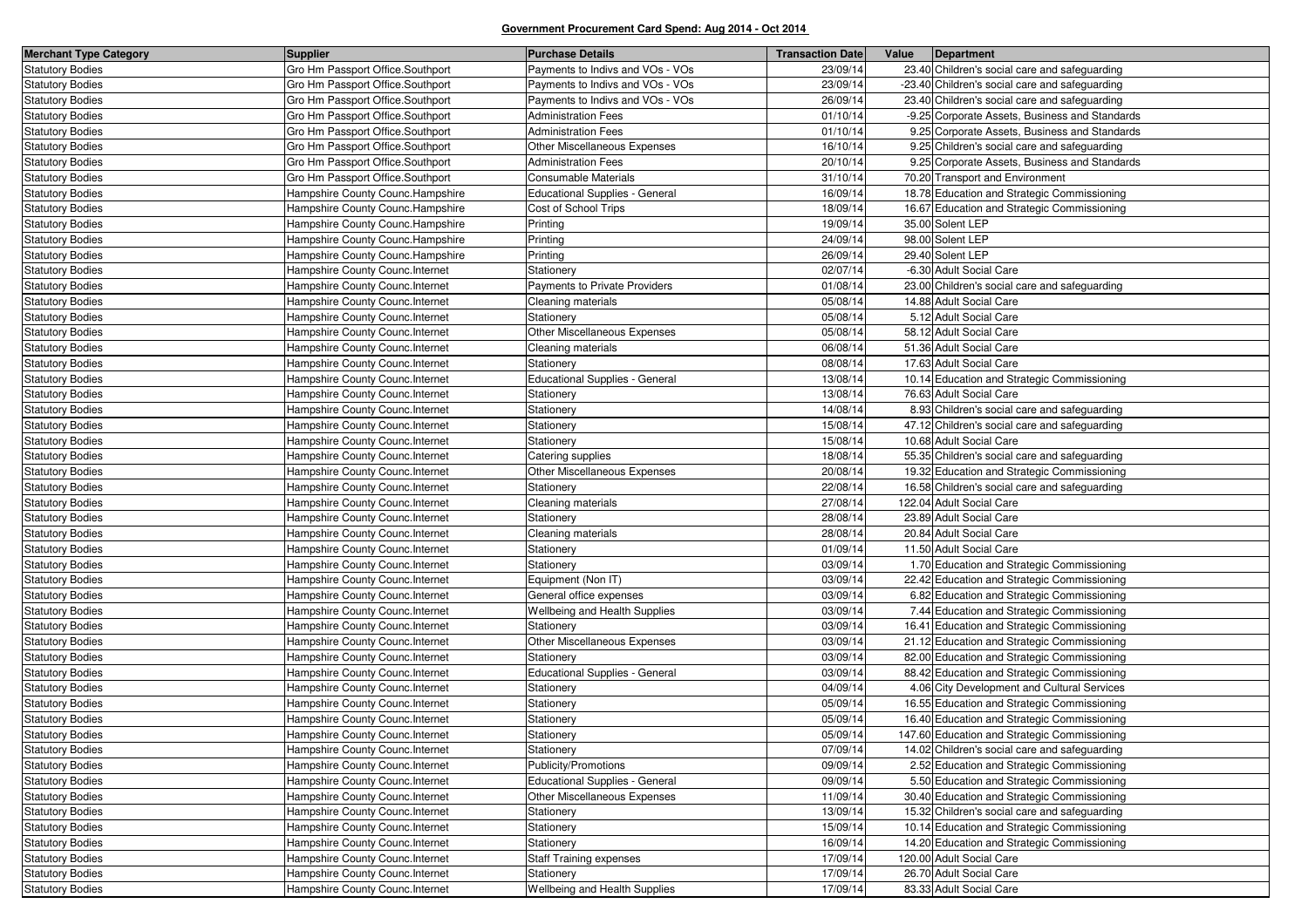| <b>Merchant Type Category</b> | <b>Supplier</b>                   | <b>Purchase Details</b>               | <b>Transaction Date</b> | Value | Department                                     |
|-------------------------------|-----------------------------------|---------------------------------------|-------------------------|-------|------------------------------------------------|
| <b>Statutory Bodies</b>       | Hampshire County Counc. Internet  | Other Miscellaneous Expenses          | 18/09/14                |       | 56.00 Education and Strategic Commissioning    |
| <b>Statutory Bodies</b>       | Hampshire County Counc. Internet  | Stationery                            | 18/09/14                |       | 2.38 Transport and Environment                 |
| <b>Statutory Bodies</b>       | Hampshire County Counc. Internet  | Publicity/Promotions                  | 19/09/14                |       | 5.04 Education and Strategic Commissioning     |
| <b>Statutory Bodies</b>       | Hampshire County Counc. Internet  | Stationery                            | 19/09/14                |       | 23.32 Adult Social Care                        |
| <b>Statutory Bodies</b>       | Hampshire County Counc. Internet  | Stationery                            | 22/09/14                |       | 15.87 Adult Social Care                        |
| <b>Statutory Bodies</b>       | Hampshire County Counc. Internet  | Cleaning materials                    | 23/09/14                |       | 36.28 Adult Social Care                        |
| <b>Statutory Bodies</b>       | Hampshire County Counc. Internet  | Stationery                            | 23/09/14                |       | 15.07 Adult Social Care                        |
| <b>Statutory Bodies</b>       | Hampshire County Counc. Internet  | Stationery                            | 24/09/14                |       | 31.45 Education and Strategic Commissioning    |
| <b>Statutory Bodies</b>       | Hampshire County Counc. Internet  | Wellbeing and Health Supplies         | 25/09/14                |       | 8.01 Adult Social Care                         |
| <b>Statutory Bodies</b>       | Hampshire County Counc. Internet  | <b>Educational Supplies - General</b> | 29/09/14                |       | 40.56 Education and Strategic Commissioning    |
| <b>Statutory Bodies</b>       | Hampshire County Counc. Internet  | Stationery                            | 03/10/14                |       | 210.14 Education and Strategic Commissioning   |
| <b>Statutory Bodies</b>       | Hampshire County Counc. Internet  | <b>Educational Supplies - General</b> | 03/10/14                |       | 10.68 Education and Strategic Commissioning    |
| <b>Statutory Bodies</b>       | Hampshire County Counc.Internet   | Stationery                            | 03/10/14                |       | 15.75 Education and Strategic Commissioning    |
| <b>Statutory Bodies</b>       | Hampshire County Counc. Internet  | Cleaning materials                    | 03/10/14                |       | 18.40 Education and Strategic Commissioning    |
| <b>Statutory Bodies</b>       | Hampshire County Counc. Internet  | Stationery                            | 08/10/14                |       | 34.99 Education and Strategic Commissioning    |
| <b>Statutory Bodies</b>       | Hampshire County Counc. Internet  | Stationery                            | 08/10/14                |       | 176.00 Education and Strategic Commissioning   |
| <b>Statutory Bodies</b>       | Hampshire County Counc. Internet  | Stationery                            | 09/10/14                |       | 43.44 Education and Strategic Commissioning    |
| <b>Statutory Bodies</b>       | Hampshire County Counc. Internet  | Educational Supplies - General        | 09/10/14                |       | 53.63 Education and Strategic Commissioning    |
| <b>Statutory Bodies</b>       | Hampshire County Counc. Internet  | Other Miscellaneous Expenses          | 09/10/14                |       | 60.03 Education and Strategic Commissioning    |
| <b>Statutory Bodies</b>       | Hampshire County Counc. Internet  | Rents paid                            | 10/10/14                |       | 30.00 Education and Strategic Commissioning    |
| <b>Statutory Bodies</b>       | Hampshire County Counc. Internet  | Stationery                            | 13/10/14                |       | 112.47 Education and Strategic Commissioning   |
| <b>Statutory Bodies</b>       | Hampshire County Counc. Internet  | Other Miscellaneous Expenses          | 15/10/14                |       | 92.88 Adult Social Care                        |
| <b>Statutory Bodies</b>       | Hampshire County Counc. Internet  | Stationery                            | 17/10/14                |       | 86.17 Adult Social Care                        |
| <b>Statutory Bodies</b>       | Hampshire County Counc. Internet  | Other Miscellaneous Expenses          | 17/10/14                |       | 45.38 Education and Strategic Commissioning    |
| <b>Statutory Bodies</b>       | Hampshire County Counc. Internet  | Stationery                            | 22/10/14                |       | 14.04 Education and Strategic Commissioning    |
| <b>Statutory Bodies</b>       | Hampshire County Counc. Internet  | Stationery                            | 22/10/14                |       | 22.40 Education and Strategic Commissioning    |
| <b>Statutory Bodies</b>       | Hampshire County Counc. Internet  | Educational Supplies - General        | 22/10/14                |       | 9.73 Education and Strategic Commissioning     |
| <b>Statutory Bodies</b>       | Hampshire County Counc. Internet  | Equipment (Non IT)                    | 23/10/14                |       | 9.56 City Development and Cultural Services    |
| <b>Statutory Bodies</b>       | Hampshire County Counc. Internet  | Wellbeing and Health Supplies         | 24/10/14                |       | 117.84 Adult Social Care                       |
| <b>Statutory Bodies</b>       | Hampshire County Counc. Internet  | Cleaning materials                    | 24/10/14                |       | 24.00 Adult Social Care                        |
| <b>Statutory Bodies</b>       | Hampshire County Counc.Internet   | Other Miscellaneous Expenses          | 24/10/14                |       | 12.24 Education and Strategic Commissioning    |
| <b>Statutory Bodies</b>       | Hampshire County Counc.Internet   | Other Miscellaneous Expenses          | 30/10/14                |       | 111.89 Adult Social Care                       |
| <b>Statutory Bodies</b>       | Havant Bc Moto.Havant             | <b>Planning Fees</b>                  | 28/08/14                |       | 129.17 Housing and Property Services           |
| <b>Statutory Bodies</b>       | Herts For Learning Ltd. Stevenage | Subscriptions                         | 26/09/14                |       | 433.33 Education and Strategic Commissioning   |
| <b>Statutory Bodies</b>       | Hkl Kauppatori. Helsinki          | <b>Staff Training expenses</b>        | 27/08/14                |       | 13.67 Education and Strategic Commissioning    |
| <b>Statutory Bodies</b>       | Hm Passport Office.Durham         | Payments to Indivs and VOs - VOs      | 06/08/14                |       | 72.50 Children's social care and safeguarding  |
| <b>Statutory Bodies</b>       | Hm Passport Office.Durham         | <b>Other Miscellaneous Expenses</b>   | 06/08/14                |       | 138.00 Children's social care and safeguarding |
| <b>Statutory Bodies</b>       | Hm Passport Office.Durham         | Payments to Indivs and VOs - VOs      | 26/08/14                |       | 72.50 Children's social care and safeguarding  |
| <b>Statutory Bodies</b>       | Hm Passport Office.Durham         | Payments to Indivs and VOs - VOs      | 17/09/14                |       | 46.00 Children's social care and safeguarding  |
| <b>Statutory Bodies</b>       | Hm Passport Office.Durham         | Payments to Indivs and VOs - VOs      | 17/09/14                |       | 85.50 Children's social care and safeguarding  |
| <b>Statutory Bodies</b>       | Hm Passport Office.Durham         | Payments to Indivs and VOs - VOs      | 22/09/14                |       | 75.50 Children's social care and safeguarding  |
| <b>Statutory Bodies</b>       | Hm Passport Office.Durham         | Payments to Indivs and VOs - VOs      | 25/09/14                |       | 46.00 Children's social care and safeguarding  |
| <b>Statutory Bodies</b>       | Hm Passport Office.Durham         | Payments to Indivs and VOs - VOs      | 06/10/14                |       | 72.50 Children's social care and safeguarding  |
| <b>Statutory Bodies</b>       | Hmcourts-Service.G.23892857936    | Equipment (Non IT)                    | 19/08/14                |       | 20.00 Corporate Assets, Business and Standards |
| <b>Statutory Bodies</b>       | Hmcourts-Service.G.23892857936    | Court Fees                            | 20/08/14                |       | 114.00 Revenues and Benefits                   |
| <b>Statutory Bodies</b>       | Hmcourts-Service.G.23892857936    | Court Fees                            | 20/08/14                |       | 810.00 Revenues and Benefits                   |
| <b>Statutory Bodies</b>       | Hmcourts-Service.G.23892857936    | Court Fees                            | 29/08/14                |       | 240.00 Housing and Property Services           |
| <b>Statutory Bodies</b>       | Hmcourts-Service.G.23892857936    | Court Fees                            | 07/10/14                |       | 4014.00 Revenues and Benefits                  |
| <b>Statutory Bodies</b>       | Hmcourts-Service.G.23892857936    | Court Fees                            | 07/10/14                |       | 231.00 Revenues and Benefits                   |
| <b>Statutory Bodies</b>       | Hmcourts-Service.G.2392857936     | Other Expenses                        | 29/09/14                |       | 10.00 Children's social care and safeguarding  |
| <b>Statutory Bodies</b>       | Hmcourts-Service.G.2392857936     | Other Miscellaneous Expenses          | 02/10/14                |       | 65.00 Children's social care and safeguarding  |
| <b>Statutory Bodies</b>       | Hmcourts-Service.G.2392857936     | Other Miscellaneous Expenses          | 16/10/14                |       | 50.00 Children's social care and safeguarding  |
| <b>Statutory Bodies</b>       | Hse Books (Mail Order). Blackpool | Other Miscellaneous Expenses          | 23/09/14                |       | 10.00 Housing and Property Services            |
| <b>Statutory Bodies</b>       | Land Registry.London              | <b>Land Registry Fees</b>             | 04/08/14                |       | 3.00 Housing and Property Services             |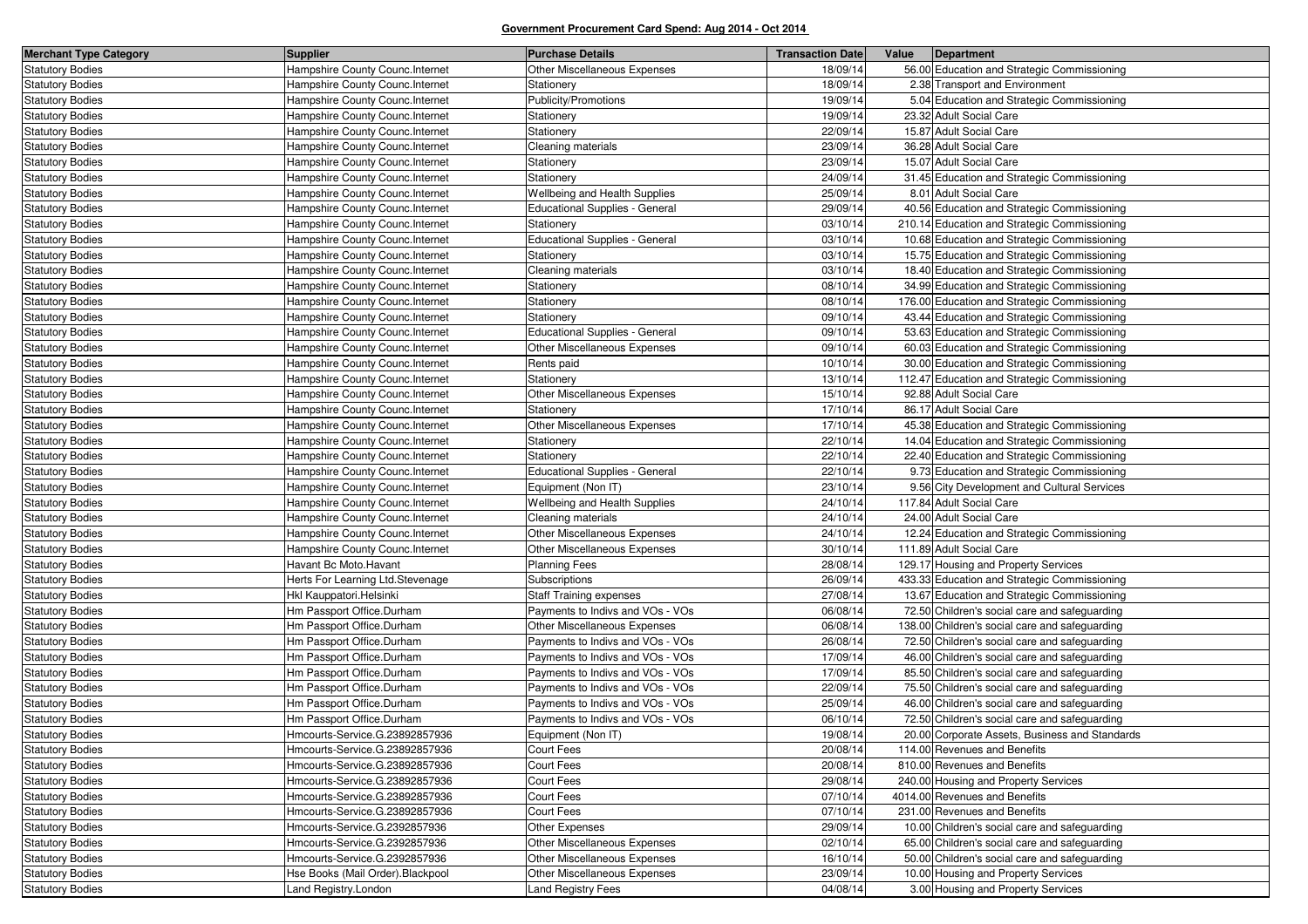| <b>Merchant Type Category</b> | Supplier                          | <b>Purchase Details</b>         | <b>Transaction Date</b> | Value        | Department                                    |
|-------------------------------|-----------------------------------|---------------------------------|-------------------------|--------------|-----------------------------------------------|
| <b>Statutory Bodies</b>       | Land Registry.London              | and Registry Fees               | 13/08/14                |              | 3.00 Housing and Property Services            |
| <b>Statutory Bodies</b>       | Land Registry.London              | and Registry Fees               | 13/08/14                |              | 3.00 Housing and Property Services            |
| <b>Statutory Bodies</b>       | Land Registry.London              | and Registry Fees               | 18/08/14                |              | 3.00 Housing and Property Services            |
| <b>Statutory Bodies</b>       | Land Registry.London              | and Registry Fees               | 27/08/14                |              | 3.00 Housing and Property Services            |
| <b>Statutory Bodies</b>       | Land Registry.London              | and Registry Fees               | 27/08/14                |              | 3.00 Housing and Property Services            |
| <b>Statutory Bodies</b>       | Land Registry.London              | and Registry Fees               | 04/09/14                |              | 3.00 Housing and Property Services            |
| <b>Statutory Bodies</b>       | Land Registry.London              | Land Registry Fees              | 17/09/14                |              | 3.00 Housing and Property Services            |
| <b>Statutory Bodies</b>       | Land Registry.London              | and Registry Fees               | 19/09/14                |              | 3.00 Housing and Property Services            |
| <b>Statutory Bodies</b>       | Land Registry.London              | and Registry Fees               | 01/10/14                |              | 3.00 Housing and Property Services            |
| <b>Statutory Bodies</b>       | Land Registry.London              | Other Miscellaneous Expenses    | 20/10/14                |              | 6.00 Corporate Assets, Business and Standards |
| <b>Statutory Bodies</b>       | Land Registry.London              | Other Miscellaneous Expenses    | 22/10/14                |              | 3.00 Corporate Assets, Business and Standards |
| <b>Statutory Bodies</b>       | Land Registry.London              | Land Registry Fees              | 22/10/14                |              | 3.00 Housing and Property Services            |
| <b>Statutory Bodies</b>       | Land Registry.London              | <b>Land Registry Fees</b>       | 28/10/14                |              | 3.00 Housing and Property Services            |
| <b>Statutory Bodies</b>       | London Brgh Southwark.London      | Other Miscellaneous Expenses    | 06/08/14                |              | 10.00 Children's social care and safeguarding |
| <b>Statutory Bodies</b>       | Marine Management Newcastle Upo   | <b>Private Contractors</b>      | 20/08/14                | 1266.00 Port |                                               |
| <b>Statutory Bodies</b>       | Marine Management.Newcastle Upo   | Other Miscellaneous Expenses    | 20/08/14                | 500.00 Port  |                                               |
| <b>Statutory Bodies</b>       | Moneyclaim.Gov.Uk.London          | Court Fees                      | 06/10/14                |              | 185.00 Revenues and Benefits                  |
| <b>Statutory Bodies</b>       | Moneyclaim.Gov.Uk.London          | Court Fees                      | 20/10/14                |              | 105.00 Revenues and Benefits                  |
| <b>Statutory Bodies</b>       | Moneyclaim.Gov.Uk.London          | Court Fees                      | 22/10/14                |              | 185.00 Finance                                |
| <b>Statutory Bodies</b>       | Musee Ste Marie 2597289.Ste Marie | Private Contractors             | 06/10/14                |              | 11.35 City Development and Cultural Services  |
| <b>Statutory Bodies</b>       | Nhs Sbs. Wakefield                | Payments to Private Providers   | 11/09/14                |              | 272.24 Public Health                          |
| <b>Statutory Bodies</b>       | Nhs Sbs. Wakefield                | Payments to Private Providers   | 14/10/14                |              | 280.00 Public Health                          |
| <b>Statutory Bodies</b>       | Nhs Sbs. Wakefield                | Payments to Private Providers   | 14/10/14                |              | 477.00 Public Health                          |
| <b>Statutory Bodies</b>       | Northumberland Cc Crd.Morpeth     | Software costs                  | 26/09/14                |              | 50.00 Education and Strategic Commissioning   |
| <b>Statutory Bodies</b>       | Oxford Univ Hospital.Oxford       | Payments to Private Providers   | 12/09/14                |              | 243.00 Public Health                          |
| <b>Statutory Bodies</b>       | Pay N Display.On St Southam       | Other Transport Expenses        | 04/08/14                |              | 2.20 Transport and Environment                |
| <b>Statutory Bodies</b>       | Pcc Moto Payment.Portsmouth       | Other Expenses                  | 22/08/14                |              | 79.50 Transport and Environment               |
| <b>Statutory Bodies</b>       | Pcc Moto Payment.Portsmouth       | Equipment (Non IT)              | 01/10/14                |              | 297.49 Transport and Environment              |
| <b>Statutory Bodies</b>       | Pcc Moto Payment.Portsmouth       | Equipment (Non IT)              | 01/10/14                |              | 332.50 Transport and Environment              |
| <b>Statutory Bodies</b>       | Pcc Moto Payment.Portsmouth       | Stationery                      | 21/10/14                |              | 25.71 Children's social care and safeguarding |
| <b>Statutory Bodies</b>       | Portsea Housing. Ofce Portsea     | <b>Other Transport Expenses</b> | 06/08/14                |              | 1.90 Adult Social Care                        |
| <b>Statutory Bodies</b>       | Portsea Housing. Ofce Portsea     | <b>Other Transport Expenses</b> | 20/08/14                |              | 1.90 Adult Social Care                        |
| <b>Statutory Bodies</b>       | Portsea Housing. Ofce Portsea     | <b>Other Transport Expenses</b> | 27/08/14                |              | 1.90 Adult Social Care                        |
| <b>Statutory Bodies</b>       | Portsea Housing. Ofce Portsea     | Other Transport Expenses        | 03/09/14                |              | 1.90 Adult Social Care                        |
| <b>Statutory Bodies</b>       | Portsea Housing. Ofce Portsea     | <b>Other Transport Expenses</b> | 10/09/14                |              | 1.90 Adult Social Care                        |
| <b>Statutory Bodies</b>       | Portsmouth City Co. Portsmouth    | Other Transport Expenses        | 01/08/14                |              | 3.50 Solent LEP                               |
| <b>Statutory Bodies</b>       | Portsmouth City Co. Portsmouth    | Other Transport Expenses        | 01/08/14                |              | 6.25 Children's social care and safeguarding  |
| <b>Statutory Bodies</b>       | Portsmouth City Co.Portsmouth     | Other Expenses                  | 02/08/14                |              | 5.00 Transport and Environment                |
| <b>Statutory Bodies</b>       | Portsmouth City Co. Portsmouth    | Other Expenses                  | 02/08/14                |              | 5.00 Transport and Environment                |
| <b>Statutory Bodies</b>       | Portsmouth City Co. Portsmouth    | Other Expenses                  | 02/08/14                |              | 5.00 Transport and Environment                |
| <b>Statutory Bodies</b>       | Portsmouth City Co.Portsmouth     | Other Expenses                  | 02/08/14                |              | 5.00 Transport and Environment                |
| <b>Statutory Bodies</b>       | Portsmouth City Co. Portsmouth    | Other Transport Expenses        | 04/08/14                |              | 66.67 Transport and Environment               |
| <b>Statutory Bodies</b>       | Portsmouth City Co.Portsmouth     | Consumable Materials            | 04/08/14                |              | 2.00 Transport and Environment                |
| <b>Statutory Bodies</b>       | Portsmouth City Co.Portsmouth     | Other Public Transport          | 04/08/14                |              | 2.92 Education and Strategic Commissioning    |
| <b>Statutory Bodies</b>       | Portsmouth City Co. Portsmouth    | <b>Other Transport Expenses</b> | 05/08/14                |              | 2.92 Adult Social Care                        |
| <b>Statutory Bodies</b>       | Portsmouth City Co.Portsmouth     | Consumable Materials            | 05/08/14                |              | 4.00 Transport and Environment                |
| <b>Statutory Bodies</b>       | Portsmouth City Co.Portsmouth     | Other Transport Expenses        | 05/08/14                |              | 3.70 Health, Safety and Licensing             |
| <b>Statutory Bodies</b>       | Portsmouth City Co.Portsmouth     | Other Public Transport          | 06/08/14                |              | 12.00 Children's social care and safeguarding |
| <b>Statutory Bodies</b>       | Portsmouth City Co.Portsmouth     | Other Public Transport          | 06/08/14                |              | 1.33 Education and Strategic Commissioning    |
| <b>Statutory Bodies</b>       | Portsmouth City Co. Portsmouth    | Other Transport Expenses        | 07/08/14                |              | 3.33 Children's social care and safeguarding  |
| <b>Statutory Bodies</b>       | Portsmouth City Co.Portsmouth     | Other Transport Expenses        | 07/08/14                |              | 2.60 Children's social care and safeguarding  |
| <b>Statutory Bodies</b>       | Portsmouth City Co.Portsmouth     | Other Transport Expenses        | 08/08/14                |              | 2.60 Adult Social Care                        |
| <b>Statutory Bodies</b>       | Portsmouth City Co. Portsmouth    | Other Transport Expenses        | 08/08/14                |              | 0.34 Adult Social Care                        |
| <b>Statutory Bodies</b>       | Portsmouth City Co.Portsmouth     | Other Transport Expenses        | 08/08/14                |              | -2.00 Health, Safety and Licensing            |
|                               |                                   |                                 |                         |              |                                               |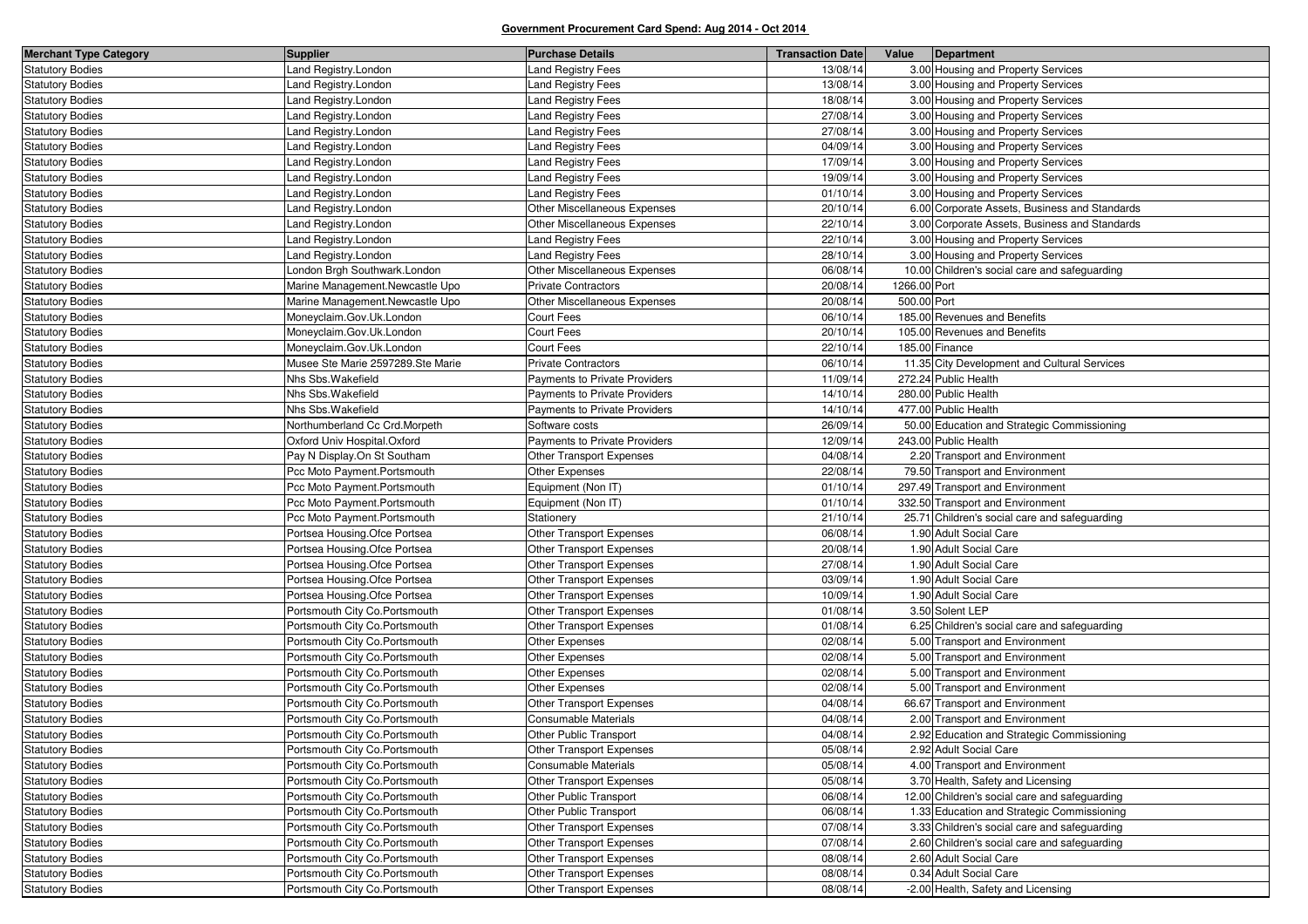| <b>Merchant Type Category</b> | <b>Supplier</b>                | <b>Purchase Details</b>               | <b>Transaction Date</b> | Value Department                              |
|-------------------------------|--------------------------------|---------------------------------------|-------------------------|-----------------------------------------------|
| <b>Statutory Bodies</b>       | Portsmouth City Co.Portsmouth  | Other Transport Expenses              | 11/08/14                | 2.92 Children's social care and safeguarding  |
| <b>Statutory Bodies</b>       | Portsmouth City Co. Portsmouth | <b>Other Transport Expenses</b>       | 11/08/14                | 2.33 Children's social care and safeguarding  |
| <b>Statutory Bodies</b>       | Portsmouth City Co. Portsmouth | <b>Other Transport Expenses</b>       | 11/08/14                | 4.17 Children's social care and safeguarding  |
| <b>Statutory Bodies</b>       | Portsmouth City Co.Portsmouth  | <b>Other Public Transport</b>         | 11/08/14                | 1.33 Education and Strategic Commissioning    |
| <b>Statutory Bodies</b>       | Portsmouth City Co. Portsmouth | <b>Other Transport Expenses</b>       | 12/08/14                | 2.17 Children's social care and safeguarding  |
| <b>Statutory Bodies</b>       | Portsmouth City Co. Portsmouth | Other Employee Expenses               | 12/08/14                | 50.00 Children's social care and safeguarding |
| <b>Statutory Bodies</b>       | Portsmouth City Co. Portsmouth | Other Transport Expenses              | 12/08/14                | 83.33 Housing and Property Services           |
| <b>Statutory Bodies</b>       | Portsmouth City Co. Portsmouth | <b>Other Transport Expenses</b>       | 13/08/14                | 2.92 Children's social care and safeguarding  |
| <b>Statutory Bodies</b>       | Portsmouth City Co.Portsmouth  | Other Miscellaneous Expenses          | 13/08/14                | 6.50 Children's social care and safeguarding  |
| <b>Statutory Bodies</b>       | Portsmouth City Co. Portsmouth | Other Transport Expenses              | 14/08/14                | 3.33 Children's social care and safeguarding  |
| <b>Statutory Bodies</b>       | Portsmouth City Co.Portsmouth  | Car allowances                        | 14/08/14                | 83.33 Education and Strategic Commissioning   |
| <b>Statutory Bodies</b>       | Portsmouth City Co.Portsmouth  | Other Public Transport                | 14/08/14                | 1.33 Education and Strategic Commissioning    |
| <b>Statutory Bodies</b>       | Portsmouth City Co. Portsmouth | Other Transport Expenses              | 15/08/14                | 1.67 Children's social care and safeguarding  |
| <b>Statutory Bodies</b>       | Portsmouth City Co. Portsmouth | Other Miscellaneous Expenses          | 15/08/14                | 3.90 Children's social care and safeguarding  |
| <b>Statutory Bodies</b>       | Portsmouth City Co. Portsmouth | Fees and charges                      | 15/08/14                | 1.33 Transport and Environment                |
| Statutory Bodies              | Portsmouth City Co.Portsmouth  | Other Transport Expenses              | 18/08/14                | 5.17 Transport and Environment                |
| <b>Statutory Bodies</b>       | Portsmouth City Co. Portsmouth | <b>Other Transport Expenses</b>       | 18/08/14                | 2.17 Children's social care and safeguarding  |
| <b>Statutory Bodies</b>       | Portsmouth City Co. Portsmouth | Fees and charges                      | 18/08/14                | 1.33 Transport and Environment                |
| <b>Statutory Bodies</b>       | Portsmouth City Co. Portsmouth | Other Transport Expenses              | 19/08/14                | 2.92 Adult Social Care                        |
| <b>Statutory Bodies</b>       | Portsmouth City Co.Portsmouth  | Consumable Materials                  | 19/08/14                | 2.00 Transport and Environment                |
| <b>Statutory Bodies</b>       | Portsmouth City Co. Portsmouth | <b>Other Transport Expenses</b>       | 19/08/14                | 2.17 Children's social care and safeguarding  |
| <b>Statutory Bodies</b>       | Portsmouth City Co. Portsmouth | Other Transport Expenses              | 19/08/14                | 2.17 Children's social care and safeguarding  |
| <b>Statutory Bodies</b>       | Portsmouth City Co. Portsmouth | Other Public Transport                | 20/08/14                | 3.00 Finance                                  |
| <b>Statutory Bodies</b>       | Portsmouth City Co. Portsmouth | Other Transport Expenses              | 20/08/14                | 2.17 Children's social care and safeguarding  |
| <b>Statutory Bodies</b>       | Portsmouth City Co.Portsmouth  | Stationery                            | 20/08/14                | 83.33 Children's social care and safeguarding |
| <b>Statutory Bodies</b>       | Portsmouth City Co. Portsmouth | Other Transport Expenses              | 21/08/14                | 83.33 Transport and Environment               |
| <b>Statutory Bodies</b>       | Portsmouth City Co. Portsmouth | <b>Consumable Materials</b>           | 21/08/14                | 2.00 Transport and Environment                |
| <b>Statutory Bodies</b>       | Portsmouth City Co. Portsmouth | <b>Other Transport Expenses</b>       | 21/08/14                | 2.17 Children's social care and safeguarding  |
| <b>Statutory Bodies</b>       | Portsmouth City Co. Portsmouth | <b>Other Transport Expenses</b>       | 21/08/14                | 2.50 Children's social care and safeguarding  |
| <b>Statutory Bodies</b>       | Portsmouth City Co. Portsmouth | <b>Other Transport Expenses</b>       | 21/08/14                | 2.92 Adult Social Care                        |
| <b>Statutory Bodies</b>       | Portsmouth City Co. Portsmouth | Catering supplies                     | 21/08/14                | 3.33 Children's social care and safeguarding  |
| <b>Statutory Bodies</b>       | Portsmouth City Co. Portsmouth | Other Public Transport                | 21/08/14                | 7.08 Education and Strategic Commissioning    |
| <b>Statutory Bodies</b>       | Portsmouth City Co. Portsmouth | Fees and charges                      | 21/08/14                | 1.33 Transport and Environment                |
| <b>Statutory Bodies</b>       | Portsmouth City Co. Portsmouth | <b>Other Transport Expenses</b>       | 26/08/14                | 83.33 Housing and Property Services           |
| <b>Statutory Bodies</b>       | Portsmouth City Co.Portsmouth  | Other Transport Expenses              | 26/08/14                | 83.33 Housing and Property Services           |
| <b>Statutory Bodies</b>       | Portsmouth City Co. Portsmouth | Payments to Indivs and VOs - VOs      | 26/08/14                | 10.40 Children's social care and safeguarding |
| <b>Statutory Bodies</b>       | Portsmouth City Co. Portsmouth | Other Transport Expenses              | 26/08/14                | 2.92 Children's social care and safeguarding  |
| <b>Statutory Bodies</b>       | Portsmouth City Co. Portsmouth | Stationery                            | 26/08/14                | 2.98 Adult Social Care                        |
| <b>Statutory Bodies</b>       | Portsmouth City Co.Portsmouth  | <b>Other Transport Expenses</b>       | 27/08/14                | 83.33 Housing and Property Services           |
| <b>Statutory Bodies</b>       | Portsmouth City Co. Portsmouth | Other Transport Expenses              | 27/08/14                | 2.92 Children's social care and safeguarding  |
| <b>Statutory Bodies</b>       | Portsmouth City Co. Portsmouth | Other Transport Expenses              | 27/08/14                | 2.92 Children's social care and safeguarding  |
| <b>Statutory Bodies</b>       | Portsmouth City Co. Portsmouth | Stationery                            | 27/08/14                | 2.98 Adult Social Care                        |
| <b>Statutory Bodies</b>       | Portsmouth City Co. Portsmouth | Other Miscellaneous Expenses          | 27/08/14                | 83.33 Housing and Property Services           |
| <b>Statutory Bodies</b>       | Portsmouth City Co. Portsmouth | Other Public Transport                | 27/08/14                | 2.17 Education and Strategic Commissioning    |
| <b>Statutory Bodies</b>       | Portsmouth City Co. Portsmouth | Other Transport Expenses              | 28/08/14                | 3.75 Transport and Environment                |
| <b>Statutory Bodies</b>       | Portsmouth City Co.Portsmouth  | Other Transport Expenses              | 28/08/14                | 2.92 Children's social care and safeguarding  |
| <b>Statutory Bodies</b>       | Portsmouth City Co. Portsmouth | Other Public Transport                | 28/08/14                | 2.92 Education and Strategic Commissioning    |
| Statutory Bodies              | Portsmouth City Co.Portsmouth  | Other Public Transport                | 29/08/14                | 7.00 Children's social care and safeguarding  |
| <b>Statutory Bodies</b>       | Portsmouth City Co.Portsmouth  | Other Transport Expenses              | 29/08/14                | 2.80 Children's social care and safeguarding  |
| <b>Statutory Bodies</b>       | Portsmouth City Co. Portsmouth | Fees and charges                      | 01/09/14                | 14.00 Transport and Environment               |
| Statutory Bodies              | Portsmouth City Co. Portsmouth | Fees and charges                      | 01/09/14                | 5.00 Transport and Environment                |
| <b>Statutory Bodies</b>       | Portsmouth City Co. Portsmouth | Fees and charges                      | 01/09/14                | 3.00 Transport and Environment                |
| <b>Statutory Bodies</b>       | Portsmouth City Co.Portsmouth  | <b>Educational Supplies - General</b> | 01/09/14                | 3.00 Education and Strategic Commissioning    |
| <b>Statutory Bodies</b>       | Portsmouth City Co.Portsmouth  | <b>Other Transport Expenses</b>       | 01/09/14                | 1.75 Children's social care and safeguarding  |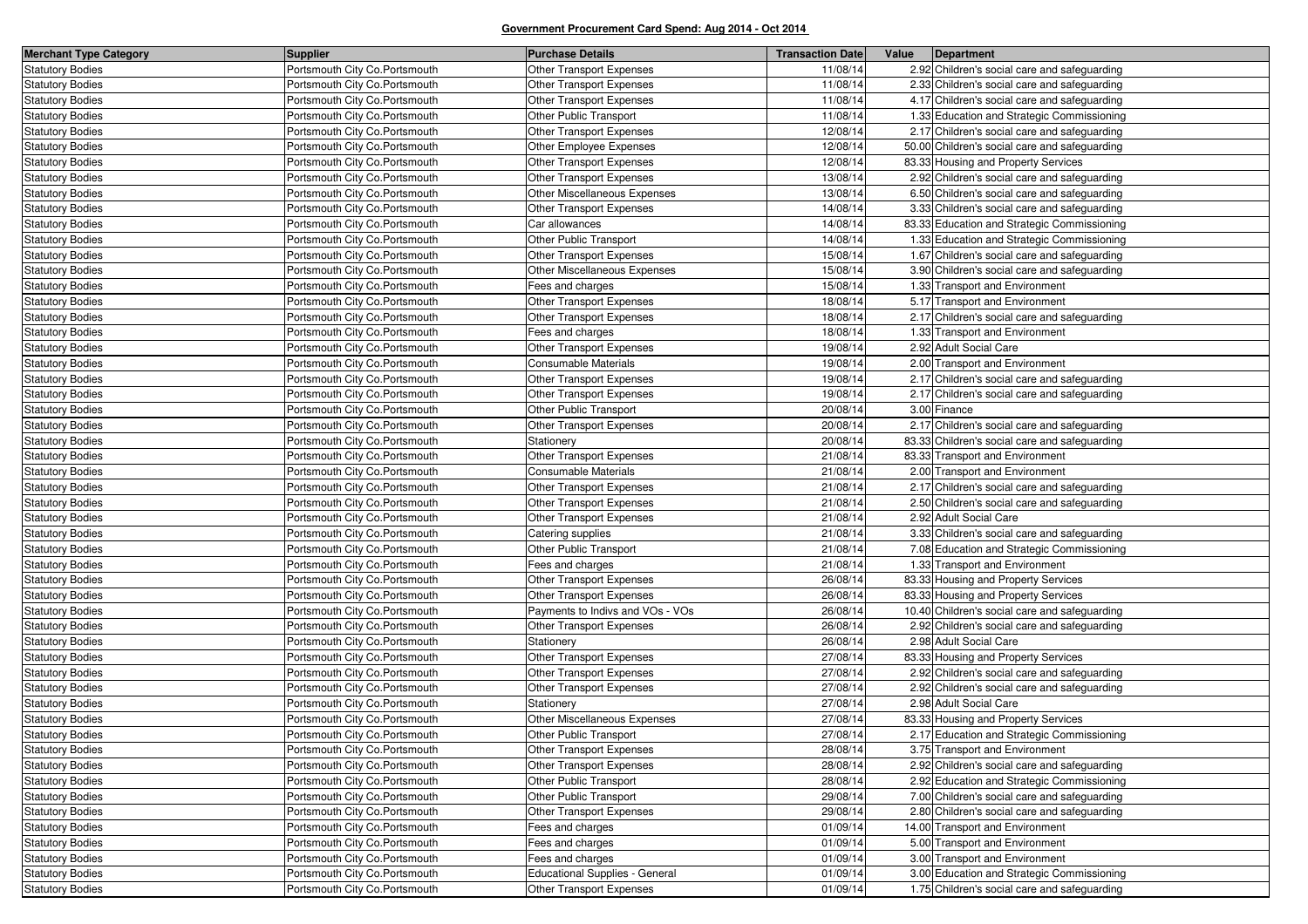| <b>Merchant Type Category</b> | <b>Supplier</b>                | <b>Purchase Details</b>         | <b>Transaction Date</b> | Value | Department                                    |
|-------------------------------|--------------------------------|---------------------------------|-------------------------|-------|-----------------------------------------------|
| <b>Statutory Bodies</b>       | Portsmouth City Co.Portsmouth  | Stationery                      | 01/09/14                |       | 2.60 Adult Social Care                        |
| <b>Statutory Bodies</b>       | Portsmouth City Co. Portsmouth | Other Transport Expenses        | 02/09/14                |       | 83.33 Health, Safety and Licensing            |
| <b>Statutory Bodies</b>       | Portsmouth City Co. Portsmouth | Stationery                      | 02/09/14                |       | 1.60 Adult Social Care                        |
| <b>Statutory Bodies</b>       | Portsmouth City Co. Portsmouth | Stationery                      | 02/09/14                |       | 2.60 Adult Social Care                        |
| <b>Statutory Bodies</b>       | Portsmouth City Co. Portsmouth | Other Transport Expenses        | 02/09/14                |       | 2.33 Children's social care and safeguarding  |
| <b>Statutory Bodies</b>       | Portsmouth City Co. Portsmouth | Other Transport Expenses        | 02/09/14                |       | 2.92 Adult Social Care                        |
| <b>Statutory Bodies</b>       | Portsmouth City Co. Portsmouth | Other Transport Expenses        | 02/09/14                |       | 83.33 Housing and Property Services           |
| <b>Statutory Bodies</b>       | Portsmouth City Co. Portsmouth | Other Transport Expenses        | 04/09/14                |       | 2.17 Transport and Environment                |
| <b>Statutory Bodies</b>       | Portsmouth City Co. Portsmouth | <b>Other Transport Expenses</b> | 04/09/14                |       | 1.33 Transport and Environment                |
| <b>Statutory Bodies</b>       | Portsmouth City Co. Portsmouth | Other Transport Expenses        | 04/09/14                |       | 1.33 Transport and Environment                |
| <b>Statutory Bodies</b>       | Portsmouth City Co. Portsmouth | Other Transport Expenses        | 04/09/14                |       | 2.92 Children's social care and safeguarding  |
| <b>Statutory Bodies</b>       | Portsmouth City Co. Portsmouth | Other Transport Expenses        | 04/09/14                |       | 2.92 Children's social care and safeguarding  |
| <b>Statutory Bodies</b>       | Portsmouth City Co.Portsmouth  | Other Transport Expenses        | 04/09/14                |       | 100.00 Adult Social Care                      |
| <b>Statutory Bodies</b>       | Portsmouth City Co. Portsmouth | Fees and charges                | 05/09/14                |       | 6.10 Transport and Environment                |
| <b>Statutory Bodies</b>       | Portsmouth City Co. Portsmouth | Other Transport Expenses        | 05/09/14                |       | 83.33 Housing and Property Services           |
| <b>Statutory Bodies</b>       | Portsmouth City Co. Portsmouth | Other Miscellaneous Expenses    | 05/09/14                |       | 83.33 Housing and Property Services           |
| <b>Statutory Bodies</b>       | Portsmouth City Co. Portsmouth | Stationery                      | 08/09/14                |       | 4.50 Adult Social Care                        |
| <b>Statutory Bodies</b>       | Portsmouth City Co. Portsmouth | Other Miscellaneous Expenses    | 08/09/14                |       | 83.33 Housing and Property Services           |
| <b>Statutory Bodies</b>       | Portsmouth City Co. Portsmouth | Other Transport Expenses        | 09/09/14                |       | 83.33 Housing and Property Services           |
| <b>Statutory Bodies</b>       | Portsmouth City Co. Portsmouth | Fees and charges                | 09/09/14                |       | 5.08 Transport and Environment                |
| <b>Statutory Bodies</b>       | Portsmouth City Co. Portsmouth | Fees and charges                | 09/09/14                |       | 5.08 Transport and Environment                |
| <b>Statutory Bodies</b>       | Portsmouth City Co. Portsmouth | Other Transport Expenses        | 09/09/14                |       | 83.33 Transport and Environment               |
| <b>Statutory Bodies</b>       | Portsmouth City Co. Portsmouth | <b>Other Transport Expenses</b> | 09/09/14                |       | 3.33 Children's social care and safeguarding  |
| <b>Statutory Bodies</b>       | Portsmouth City Co. Portsmouth | Other Transport Expenses        | 09/09/14                |       | 3.33 Children's social care and safeguarding  |
| <b>Statutory Bodies</b>       | Portsmouth City Co. Portsmouth | Other Transport Expenses        | 09/09/14                |       | 2.17 Adult Social Care                        |
| <b>Statutory Bodies</b>       | Portsmouth City Co.Portsmouth  | Other Miscellaneous Expenses    | 09/09/14                |       | 100.00 Education and Strategic Commissioning  |
| <b>Statutory Bodies</b>       | Portsmouth City Co. Portsmouth | Car allowances                  | 09/09/14                |       | 100.00 Education and Strategic Commissioning  |
| <b>Statutory Bodies</b>       | Portsmouth City Co.Portsmouth  | Other Transport Expenses        | 10/09/14                |       | 2.92 Solent LEP                               |
| <b>Statutory Bodies</b>       | Portsmouth City Co. Portsmouth | Fees and charges                | 10/09/14                |       | 5.08 Transport and Environment                |
| <b>Statutory Bodies</b>       | Portsmouth City Co. Portsmouth | Other Miscellaneous Expenses    | 10/09/14                |       | 1.60 Education and Strategic Commissioning    |
| <b>Statutory Bodies</b>       | Portsmouth City Co. Portsmouth | Stationery                      | 10/09/14                |       | 4.50 Adult Social Care                        |
| <b>Statutory Bodies</b>       | Portsmouth City Co. Portsmouth | Other Transport Expenses        | 10/09/14                |       | 75.00 Housing and Property Services           |
| <b>Statutory Bodies</b>       | Portsmouth City Co. Portsmouth | Other Transport Expenses        | 10/09/14                |       | 10.00 Adult Social Care                       |
| <b>Statutory Bodies</b>       | Portsmouth City Co. Portsmouth | Vehicle running costs           | 11/09/14                |       | 7.50 Children's social care and safeguarding  |
| <b>Statutory Bodies</b>       | Portsmouth City Co. Portsmouth | Other Transport Expenses        | 11/09/14                |       | 83.33 City Development and Cultural Services  |
| <b>Statutory Bodies</b>       | Portsmouth City Co. Portsmouth | Other Transport Expenses        | 11/09/14                |       | 3.33 Children's social care and safeguarding  |
| <b>Statutory Bodies</b>       | Portsmouth City Co. Portsmouth | Other Transport Expenses        | 11/09/14                |       | 3.42 Children's social care and safeguarding  |
| <b>Statutory Bodies</b>       | Portsmouth City Co. Portsmouth | Other Public Transport          | 11/09/14                |       | 2.92 Education and Strategic Commissioning    |
| <b>Statutory Bodies</b>       | Portsmouth City Co. Portsmouth | Fees and charges                | 12/09/14                |       | 5.08 Transport and Environment                |
| <b>Statutory Bodies</b>       | Portsmouth City Co. Portsmouth | Fees and charges                | 12/09/14                |       | 5.08 Transport and Environment                |
| <b>Statutory Bodies</b>       | Portsmouth City Co.Portsmouth  | Fees and charges                | 12/09/14                |       | 5.08 Transport and Environment                |
| <b>Statutory Bodies</b>       | Portsmouth City Co. Portsmouth | Fees and charges                | 12/09/14                |       | 5.08 Transport and Environment                |
| <b>Statutory Bodies</b>       | Portsmouth City Co. Portsmouth | Other Transport Expenses        | 12/09/14                |       | 1.42 Children's social care and safeguarding  |
| <b>Statutory Bodies</b>       | Portsmouth City Co.Portsmouth  | Vehicle running costs           | 13/09/14                |       | 4.17 Children's social care and safeguarding  |
| <b>Statutory Bodies</b>       | Portsmouth City Co. Portsmouth | Fees and charges                | 13/09/14                |       | 5.08 Transport and Environment                |
| Statutory Bodies              | Portsmouth City Co. Portsmouth | Vehicle running costs           | 14/09/14                |       | 4.17 Children's social care and safeguarding  |
| <b>Statutory Bodies</b>       | Portsmouth City Co.Portsmouth  | Fees and charges                | 15/09/14                |       | 5.08 Transport and Environment                |
| <b>Statutory Bodies</b>       | Portsmouth City Co.Portsmouth  | Other Transport Expenses        | 15/09/14                |       | 3.75 Education and Strategic Commissioning    |
| <b>Statutory Bodies</b>       | Portsmouth City Co.Portsmouth  | Stationery                      | 15/09/14                |       | 12.00 Adult Social Care                       |
| <b>Statutory Bodies</b>       | Portsmouth City Co.Portsmouth  | Other Public Transport          | 15/09/14                |       | 2.17 Education and Strategic Commissioning    |
| <b>Statutory Bodies</b>       | Portsmouth City Co. Portsmouth | Other Transport Expenses        | 15/09/14                |       | 83.33 Children's social care and safeguarding |
| <b>Statutory Bodies</b>       | Portsmouth City Co.Portsmouth  | Other Transport Expenses        | 16/09/14                |       | 83.33 Housing and Property Services           |
| <b>Statutory Bodies</b>       | Portsmouth City Co.Portsmouth  | Other Transport Expenses        | 16/09/14                |       | 2.92 Children's social care and safeguarding  |
| <b>Statutory Bodies</b>       | Portsmouth City Co. Portsmouth | <b>Other Transport Expenses</b> | 16/09/14                |       | 3.33 Children's social care and safeguarding  |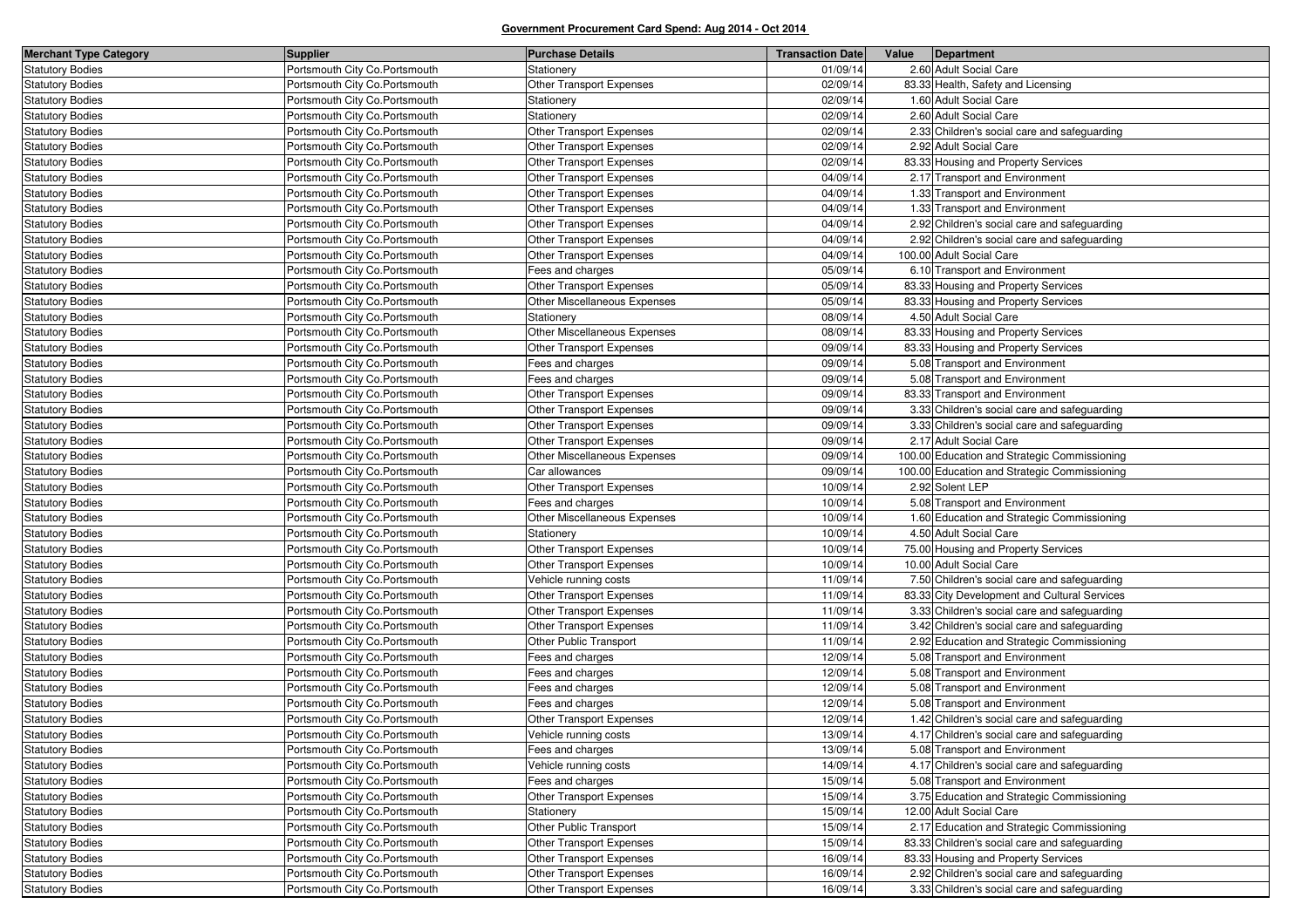| <b>Merchant Type Category</b> | Supplier                       | <b>Purchase Details</b>              | <b>Transaction Date</b> | Value | Department                                     |
|-------------------------------|--------------------------------|--------------------------------------|-------------------------|-------|------------------------------------------------|
| <b>Statutory Bodies</b>       | Portsmouth City Co.Portsmouth  | Other Transport Expenses             | 16/09/14                |       | 5.00 Children's social care and safeguarding   |
| <b>Statutory Bodies</b>       | Portsmouth City Co. Portsmouth | Other Transport Expenses             | 16/09/14                |       | 3.75 Children's social care and safeguarding   |
| <b>Statutory Bodies</b>       | Portsmouth City Co. Portsmouth | <b>Other Transport Expenses</b>      | 17/09/14                |       | 4.17 Children's social care and safeguarding   |
| <b>Statutory Bodies</b>       | Portsmouth City Co.Portsmouth  | Other Transport Expenses             | 17/09/14                |       | 1.33 Adult Social Care                         |
| <b>Statutory Bodies</b>       | Portsmouth City Co. Portsmouth | <b>Staff Training expenses</b>       | 18/09/14                |       | 2.92 Adult Social Care                         |
| <b>Statutory Bodies</b>       | Portsmouth City Co. Portsmouth | Other Transport Expenses             | 18/09/14                |       | 10.25 Children's social care and safeguarding  |
| <b>Statutory Bodies</b>       | Portsmouth City Co.Portsmouth  | Stationery                           | 18/09/14                |       | 8.00 Adult Social Care                         |
| <b>Statutory Bodies</b>       | Portsmouth City Co. Portsmouth | <b>Other Public Transport</b>        | 18/09/14                |       | 2.17 Education and Strategic Commissioning     |
| <b>Statutory Bodies</b>       | Portsmouth City Co. Portsmouth | <b>Other Transport Expenses</b>      | 19/09/14                |       | 10.25 Children's social care and safeguarding  |
| <b>Statutory Bodies</b>       | Portsmouth City Co.Portsmouth  | <b>Payments to Private Providers</b> | 19/09/14                |       | 100.00 Children's social care and safeguarding |
| <b>Statutory Bodies</b>       | Portsmouth City Co. Portsmouth | Other Transport Expenses             | 19/09/14                |       | 2.25 Children's social care and safeguarding   |
| <b>Statutory Bodies</b>       | Portsmouth City Co. Portsmouth | Other Miscellaneous Expenses         | 19/09/14                |       | 3.50 Education and Strategic Commissioning     |
| <b>Statutory Bodies</b>       | Portsmouth City Co.Portsmouth  | Other Transport Expenses             | 19/09/14                |       | 100.00 Housing and Property Services           |
| <b>Statutory Bodies</b>       | Portsmouth City Co. Portsmouth | Fees and charges                     | 19/09/14                |       | 2.00 Transport and Environment                 |
| <b>Statutory Bodies</b>       | Portsmouth City Co. Portsmouth | Fees and charges                     | 19/09/14                |       | 2.00 Transport and Environment                 |
| <b>Statutory Bodies</b>       | Portsmouth City Co.Portsmouth  | Fees and charges                     | 20/09/14                |       | 2.00 Transport and Environment                 |
| <b>Statutory Bodies</b>       | Portsmouth City Co. Portsmouth | Other Transport Expenses             | 22/09/14                |       | 83.33 Housing and Property Services            |
| <b>Statutory Bodies</b>       | Portsmouth City Co. Portsmouth | Other Transport Expenses             | 22/09/14                |       | 75.00 Housing and Property Services            |
| <b>Statutory Bodies</b>       | Portsmouth City Co.Portsmouth  | Payments to Private Providers        | 22/09/14                |       | 100.00 Children's social care and safeguarding |
| <b>Statutory Bodies</b>       | Portsmouth City Co. Portsmouth | Other Transport Expenses             | 22/09/14                |       | 2.50 Children's social care and safeguarding   |
| <b>Statutory Bodies</b>       | Portsmouth City Co. Portsmouth | Stationery                           | 22/09/14                |       | 12.00 Adult Social Care                        |
| <b>Statutory Bodies</b>       | Portsmouth City Co.Portsmouth  | Other Miscellaneous Expenses         | 22/09/14                |       | 10.00 Education and Strategic Commissioning    |
| <b>Statutory Bodies</b>       | Portsmouth City Co. Portsmouth | Other Transport Expenses             | 23/09/14                |       | 2.17 Children's social care and safeguarding   |
| <b>Statutory Bodies</b>       | Portsmouth City Co. Portsmouth | <b>Other Public Transport</b>        | 23/09/14                |       | 10.00 Education and Strategic Commissioning    |
| <b>Statutory Bodies</b>       | Portsmouth City Co.Portsmouth  | Other Transport Expenses             | 23/09/14                |       | 5.50 Housing and Property Services             |
| <b>Statutory Bodies</b>       | Portsmouth City Co. Portsmouth | Stationery                           | 24/09/14                |       | 1.60 Adult Social Care                         |
| <b>Statutory Bodies</b>       | Portsmouth City Co. Portsmouth | Other Transport Expenses             | 24/09/14                |       | 83.33 Housing and Property Services            |
| <b>Statutory Bodies</b>       | Portsmouth City Co. Portsmouth | Fees and charges                     | 24/09/14                |       | 12.00 Transport and Environment                |
| <b>Statutory Bodies</b>       | Portsmouth City Co. Portsmouth | Other Transport Expenses             | 25/09/14                |       | 10.00 Adult Social Care                        |
| <b>Statutory Bodies</b>       | Portsmouth City Co. Portsmouth | Other Transport Expenses             | 25/09/14                |       | 83.33 Housing and Property Services            |
| <b>Statutory Bodies</b>       | Portsmouth City Co. Portsmouth | Payments to Private Providers        | 25/09/14                |       | 100.00 Children's social care and safeguarding |
| <b>Statutory Bodies</b>       | Portsmouth City Co. Portsmouth | Other Public Transport               | 25/09/14                |       | 3.75 Education and Strategic Commissioning     |
| <b>Statutory Bodies</b>       | Portsmouth City Co. Portsmouth | Vehicle running costs                | 26/09/14                |       | 5.00 Children's social care and safeguarding   |
| <b>Statutory Bodies</b>       | Portsmouth City Co. Portsmouth | <b>Other Transport Expenses</b>      | 26/09/14                |       | 2.92 Children's social care and safeguarding   |
| <b>Statutory Bodies</b>       | Portsmouth City Co. Portsmouth | <b>Other Transport Expenses</b>      | 26/09/14                |       | 2.92 Adult Social Care                         |
| <b>Statutory Bodies</b>       | Portsmouth City Co. Portsmouth | Car allowances                       | 26/09/14                |       | 2.60 Education and Strategic Commissioning     |
| <b>Statutory Bodies</b>       | Portsmouth City Co. Portsmouth | Other Transport Expenses             | 26/09/14                |       | 2.60 Housing and Property Services             |
| <b>Statutory Bodies</b>       | Portsmouth City Co.Portsmouth  | Other Transport Expenses             | 27/09/14                |       | 3.25 Children's social care and safeguarding   |
| <b>Statutory Bodies</b>       | Portsmouth City Co. Portsmouth | Fees and charges                     | 29/09/14                |       | 5.08 Transport and Environment                 |
| <b>Statutory Bodies</b>       | Portsmouth City Co. Portsmouth | Fees and charges                     | 29/09/14                |       | 5.08 Transport and Environment                 |
| <b>Statutory Bodies</b>       | Portsmouth City Co.Portsmouth  | Stationery                           | 29/09/14                |       | 12.00 Adult Social Care                        |
| <b>Statutory Bodies</b>       | Portsmouth City Co. Portsmouth | Other Transport Expenses             | 29/09/14                |       | 83.33 Housing and Property Services            |
| <b>Statutory Bodies</b>       | Portsmouth City Co. Portsmouth | <b>Other Transport Expenses</b>      | 29/09/14                |       | 12.00 Children's social care and safeguarding  |
| <b>Statutory Bodies</b>       | Portsmouth City Co. Portsmouth | Vehicle running costs                | 29/09/14                |       | 83.33 Children's social care and safeguarding  |
| <b>Statutory Bodies</b>       | Portsmouth City Co. Portsmouth | Other Miscellaneous Expenses         | 29/09/14                |       | 1.60 Education and Strategic Commissioning     |
| <b>Statutory Bodies</b>       | Portsmouth City Co.Portsmouth  | Fees and charges                     | 30/09/14                |       | 11.67 Transport and Environment                |
| <b>Statutory Bodies</b>       | Portsmouth City Co.Portsmouth  | Other Transport Expenses             | 30/09/14                |       | 2.17 Children's social care and safeguarding   |
| <b>Statutory Bodies</b>       | Portsmouth City Co.Portsmouth  | Stationery                           | 30/09/14                |       | 3.50 Adult Social Care                         |
| <b>Statutory Bodies</b>       | Portsmouth City Co.Portsmouth  | Stationery                           | 30/09/14                |       | 2.60 Adult Social Care                         |
| <b>Statutory Bodies</b>       | Portsmouth City Co.Portsmouth  | Other Transport Expenses             | 30/09/14                |       | 83.33 Housing and Property Services            |
| <b>Statutory Bodies</b>       | Portsmouth City Co.Portsmouth  | Car allowances                       | 30/09/14                |       | 100.00 Education and Strategic Commissioning   |
| <b>Statutory Bodies</b>       | Portsmouth City Co. Portsmouth | Fees and charges                     | 01/10/14                |       | 6.10 Transport and Environment                 |
| <b>Statutory Bodies</b>       | Portsmouth City Co. Portsmouth | Other Transport Expenses             | 01/10/14                |       | 2.17 Children's social care and safeguarding   |
| <b>Statutory Bodies</b>       | Portsmouth City Co.Portsmouth  | Other Transport Expenses             | 01/10/14                |       | 2.17 Children's social care and safeguarding   |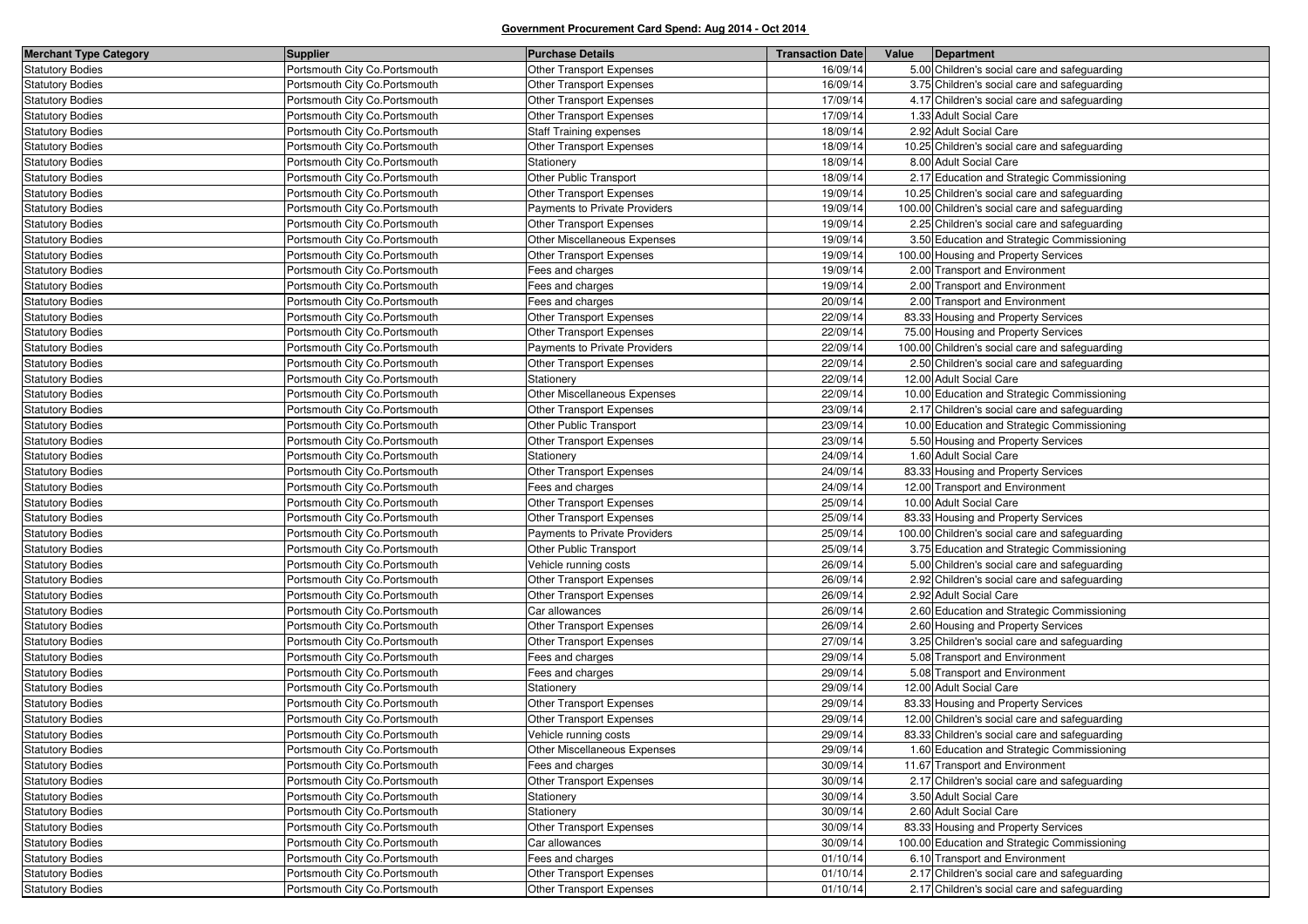| <b>Merchant Type Category</b> | <b>Supplier</b>                | <b>Purchase Details</b>         | <b>Transaction Date</b> | Value | Department                                      |
|-------------------------------|--------------------------------|---------------------------------|-------------------------|-------|-------------------------------------------------|
| <b>Statutory Bodies</b>       | Portsmouth City Co.Portsmouth  | Other Miscellaneous Expenses    | 01/10/14                |       | 2.17 Children's social care and safeguarding    |
| <b>Statutory Bodies</b>       | Portsmouth City Co. Portsmouth | Other Miscellaneous Expenses    | 01/10/14                |       | 2.17 Children's social care and safeguarding    |
| <b>Statutory Bodies</b>       | Portsmouth City Co. Portsmouth | Other Transport Expenses        | 01/10/14                |       | 83.33 Housing and Property Services             |
| <b>Statutory Bodies</b>       | Portsmouth City Co.Portsmouth  | Fees and charges                | 02/10/14                |       | 6.10 Transport and Environment                  |
| <b>Statutory Bodies</b>       | Portsmouth City Co.Portsmouth  | Other Miscellaneous Expenses    | 02/10/14                |       | 3.75 Children's social care and safeguarding    |
| <b>Statutory Bodies</b>       | Portsmouth City Co. Portsmouth | Other Miscellaneous Expenses    | 02/10/14                |       | 3.75 Children's social care and safeguarding    |
| <b>Statutory Bodies</b>       | Portsmouth City Co. Portsmouth | Other Transport Expenses        | 02/10/14                |       | 41.67 Housing and Property Services             |
| <b>Statutory Bodies</b>       | Portsmouth City Co. Portsmouth | Car allowances                  | 02/10/14                |       | 83.33 Education and Strategic Commissioning     |
| <b>Statutory Bodies</b>       | Portsmouth City Co.Portsmouth  | Other Transport Expenses        | 03/10/14                |       | 2.17 Children's social care and safeguarding    |
| <b>Statutory Bodies</b>       | Portsmouth City Co. Portsmouth | Other Transport Expenses        | 04/10/14                |       | 1.67 Children's social care and safeguarding    |
| <b>Statutory Bodies</b>       | Portsmouth City Co. Portsmouth | Other Transport Expenses        | 06/10/14                |       | 2.17 Adult Social Care                          |
| <b>Statutory Bodies</b>       | Portsmouth City Co. Portsmouth | Stationery                      | 06/10/14                |       | 100.00 Children's social care and safeguarding  |
| <b>Statutory Bodies</b>       | Portsmouth City Co. Portsmouth | Stationery                      | 06/10/14                |       | 100.00 Children's social care and safeguarding  |
| <b>Statutory Bodies</b>       | Portsmouth City Co.Portsmouth  | Other Transport Expenses        | 06/10/14                |       | 1.42 Children's social care and safeguarding    |
| <b>Statutory Bodies</b>       | Portsmouth City Co. Portsmouth | Other Transport Expenses        | 06/10/14                |       | 2.92 Children's social care and safeguarding    |
| <b>Statutory Bodies</b>       | Portsmouth City Co. Portsmouth | Stationery                      | 06/10/14                |       | 10.21 Adult Social Care                         |
| <b>Statutory Bodies</b>       | Portsmouth City Co.Portsmouth  | Other Transport Expenses        | 06/10/14                |       | 2.92 Adult Social Care                          |
| <b>Statutory Bodies</b>       | Portsmouth City Co. Portsmouth | Other Miscellaneous Expenses    | 06/10/14                |       | 2.17 Education and Strategic Commissioning      |
| <b>Statutory Bodies</b>       | Portsmouth City Co. Portsmouth | Vehicle running costs           | 07/10/14                |       | 4.17 Children's social care and safeguarding    |
| <b>Statutory Bodies</b>       | Portsmouth City Co. Portsmouth | Other Transport Expenses        | 07/10/14                |       | 2.92 Adult Social Care                          |
| <b>Statutory Bodies</b>       | Portsmouth City Co. Portsmouth | Other Transport Expenses        | 07/10/14                |       | 10.00 Children's social care and safeguarding   |
| <b>Statutory Bodies</b>       | Portsmouth City Co.Portsmouth  | Car allowances                  | 07/10/14                |       | 83.33 Education and Strategic Commissioning     |
| <b>Statutory Bodies</b>       | Portsmouth City Co. Portsmouth | <b>Staff Conferences</b>        | 08/10/14                |       | 3.50 Education and Strategic Commissioning      |
| <b>Statutory Bodies</b>       | Portsmouth City Co. Portsmouth | <b>Other Transport Expenses</b> | 08/10/14                |       | 6.75 Children's social care and safeguarding    |
| <b>Statutory Bodies</b>       | Portsmouth City Co. Portsmouth | Other Miscellaneous Expenses    | 08/10/14                |       | 1.33 Education and Strategic Commissioning      |
| <b>Statutory Bodies</b>       | Portsmouth City Co. Portsmouth | Other Transport Expenses        | 08/10/14                |       | 2.17 Adult Social Care                          |
| <b>Statutory Bodies</b>       | Portsmouth City Co. Portsmouth | Other Public Transport          | 08/10/14                |       | 1.33 Education and Strategic Commissioning      |
| <b>Statutory Bodies</b>       | Portsmouth City Co.Portsmouth  | Other Transport Expenses        | 08/10/14                |       | 0.34 Adult Social Care                          |
| <b>Statutory Bodies</b>       | Portsmouth City Co. Portsmouth | Other Transport Expenses        | 08/10/14                |       | 4.50 Adult Social Care                          |
| <b>Statutory Bodies</b>       | Portsmouth City Co. Portsmouth | Car allowances                  | 08/10/14                |       | 83.33 Education and Strategic Commissioning     |
| <b>Statutory Bodies</b>       | Portsmouth City Co. Portsmouth | Other Transport Expenses        | 10/10/14                |       | 83.33 Transport and Environment                 |
| <b>Statutory Bodies</b>       | Portsmouth City Co. Portsmouth | Other Transport Expenses        | 10/10/14                |       | 3.00 Transport and Environment                  |
| <b>Statutory Bodies</b>       | Portsmouth City Co. Portsmouth | Car allowances                  | 10/10/14                |       | 2.60 Education and Strategic Commissioning      |
| <b>Statutory Bodies</b>       | Portsmouth City Co. Portsmouth | Equipment (Non IT)              | 10/10/14                |       | 16.00 Transport and Environment                 |
| <b>Statutory Bodies</b>       | Portsmouth City Co. Portsmouth | Equipment (Non IT)              | 10/10/14                |       | 3.00 Transport and Environment                  |
| <b>Statutory Bodies</b>       | Portsmouth City Co. Portsmouth | Other Transport Expenses        | 13/10/14                |       | 2.17 Adult Social Care                          |
| <b>Statutory Bodies</b>       | Portsmouth City Co. Portsmouth | Other agencies                  | 13/10/14                |       | 100.00 Corporate Assets, Business and Standards |
| <b>Statutory Bodies</b>       | Portsmouth City Co. Portsmouth | Stationery                      | 13/10/14                |       | 10.21 Adult Social Care                         |
| <b>Statutory Bodies</b>       | Portsmouth City Co.Portsmouth  | Other Transport Expenses        | 13/10/14                |       | 2.17 Children's social care and safeguarding    |
| <b>Statutory Bodies</b>       | Portsmouth City Co. Portsmouth | Car allowances                  | 13/10/14                |       | 83.33 Education and Strategic Commissioning     |
| <b>Statutory Bodies</b>       | Portsmouth City Co. Portsmouth | Other Public Transport          | 13/10/14                |       | 2.92 Education and Strategic Commissioning      |
| <b>Statutory Bodies</b>       | Portsmouth City Co. Portsmouth | Fees and charges                | 13/10/14                |       | 2.00 Transport and Environment                  |
| <b>Statutory Bodies</b>       | Portsmouth City Co. Portsmouth | Fees and charges                | 13/10/14                |       | 2.00 Transport and Environment                  |
| <b>Statutory Bodies</b>       | Portsmouth City Co. Portsmouth | <b>Other Transport Expenses</b> | 13/10/14                |       | 4.50 Housing and Property Services              |
| <b>Statutory Bodies</b>       | Portsmouth City Co. Portsmouth | Other Miscellaneous Expenses    | 14/10/14                |       | 2.60 Education and Strategic Commissioning      |
| <b>Statutory Bodies</b>       | Portsmouth City Co. Portsmouth | Other Miscellaneous Expenses    | 14/10/14                |       | 2.17 Education and Strategic Commissioning      |
| <b>Statutory Bodies</b>       | Portsmouth City Co.Portsmouth  | Other Transport Expenses        | 15/10/14                |       | 83.33 Transport and Environment                 |
| <b>Statutory Bodies</b>       | Portsmouth City Co.Portsmouth  | Other Transport Expenses        | 15/10/14                |       | 100.00 Adult Social Care                        |
| <b>Statutory Bodies</b>       | Portsmouth City Co. Portsmouth | Other Transport Expenses        | 15/10/14                |       | 3.75 Children's social care and safeguarding    |
| <b>Statutory Bodies</b>       | Portsmouth City Co. Portsmouth | Other Transport Expenses        | 15/10/14                |       | 1.33 Adult Social Care                          |
| <b>Statutory Bodies</b>       | Portsmouth City Co.Portsmouth  | Other Miscellaneous Expenses    | 15/10/14                |       | 2.17 Education and Strategic Commissioning      |
| <b>Statutory Bodies</b>       | Portsmouth City Co. Portsmouth | Other Transport Expenses        | 15/10/14                |       | 83.33 Children's social care and safeguarding   |
| <b>Statutory Bodies</b>       | Portsmouth City Co. Portsmouth | Other Transport Expenses        | 15/10/14                |       | 4.17 Children's social care and safeguarding    |
| Statutory Bodies              | Portsmouth City Co. Portsmouth | Equipment (Non IT)              | 15/10/14                |       | 55.00 Transport and Environment                 |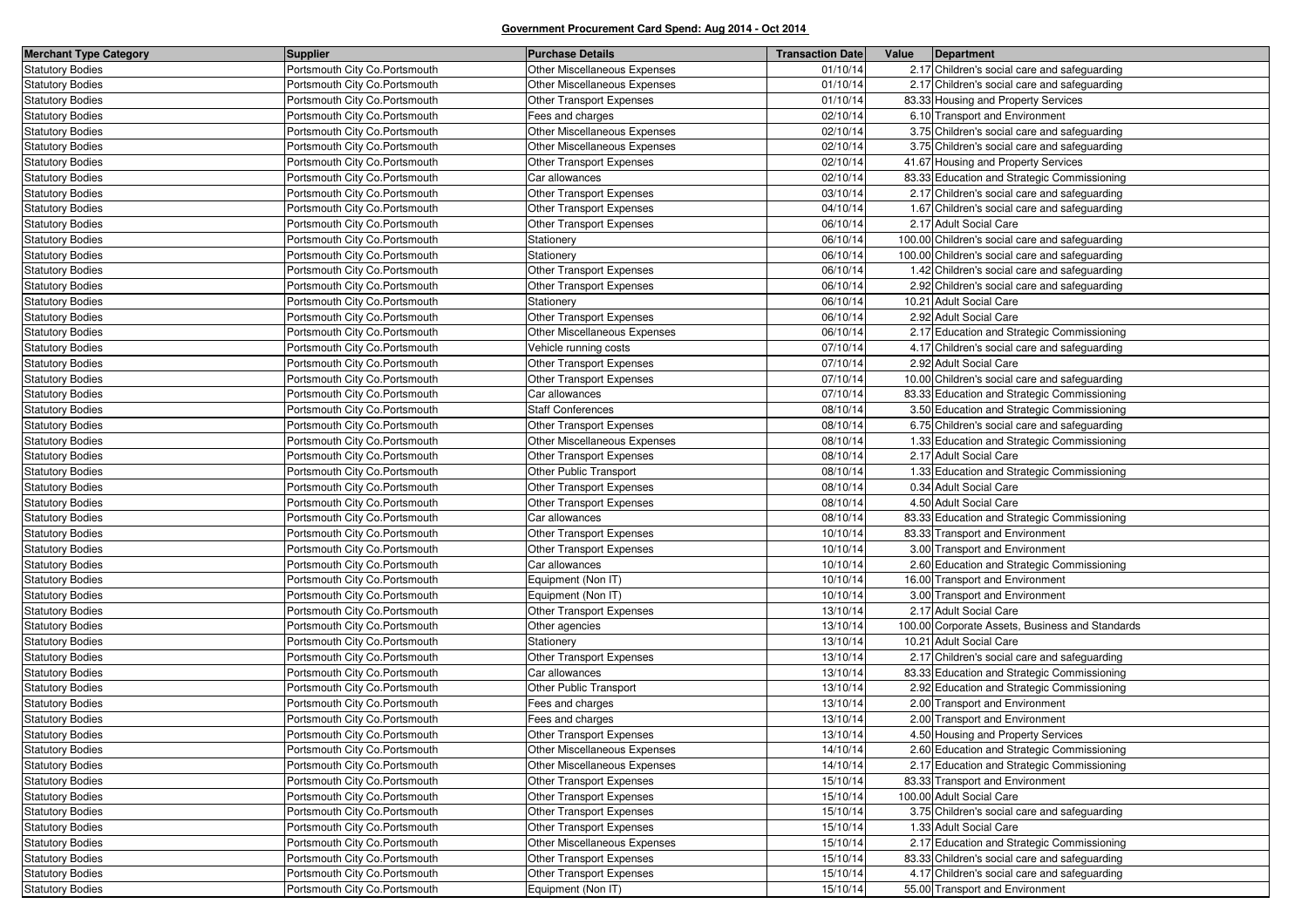| <b>Merchant Type Category</b> | Supplier                           | <b>Purchase Details</b>               | <b>Transaction Date</b> | Value | Department                                     |
|-------------------------------|------------------------------------|---------------------------------------|-------------------------|-------|------------------------------------------------|
| <b>Statutory Bodies</b>       | Portsmouth City Co.Portsmouth      | Equipment (Non IT)                    | 15/10/14                |       | 14.00 Transport and Environment                |
| <b>Statutory Bodies</b>       | Portsmouth City Co. Portsmouth     | Equipment (Non IT)                    | 15/10/14                |       | 16.00 Transport and Environment                |
| <b>Statutory Bodies</b>       | Portsmouth City Co. Portsmouth     | Vehicle running costs                 | 16/10/14                |       | 5.00 Children's social care and safeguarding   |
| <b>Statutory Bodies</b>       | Portsmouth City Co.Portsmouth      | Other Transport Expenses              | 16/10/14                |       | 10.00 Children's social care and safeguarding  |
| <b>Statutory Bodies</b>       | Portsmouth City Co. Portsmouth     | <b>Other Transport Expenses</b>       | 16/10/14                |       | 3.25 Adult Social Care                         |
| <b>Statutory Bodies</b>       | Portsmouth City Co. Portsmouth     | <b>Other Transport Expenses</b>       | 17/10/14                |       | 2.50 Children's social care and safeguarding   |
| <b>Statutory Bodies</b>       | Portsmouth City Co.Portsmouth      | <b>Other Transport Expenses</b>       | 17/10/14                |       | 2.92 Children's social care and safeguarding   |
| <b>Statutory Bodies</b>       | Portsmouth City Co. Portsmouth     | Other Transport Expenses              | 17/10/14                |       | 83.33 Housing and Property Services            |
| <b>Statutory Bodies</b>       | Portsmouth City Co. Portsmouth     | <b>Other Transport Expenses</b>       | 20/10/14                |       | 2.92 Children's social care and safeguarding   |
| <b>Statutory Bodies</b>       | Portsmouth City Co.Portsmouth      | <b>Educational Supplies - General</b> | 20/10/14                |       | 3.00 Education and Strategic Commissioning     |
| <b>Statutory Bodies</b>       | Portsmouth City Co. Portsmouth     | Other Transport Expenses              | 20/10/14                |       | 2.17 Children's social care and safeguarding   |
| <b>Statutory Bodies</b>       | Portsmouth City Co. Portsmouth     | Other Transport Expenses              | 20/10/14                |       | 8.33 Children's social care and safeguarding   |
| <b>Statutory Bodies</b>       | Portsmouth City Co.Portsmouth      | <b>Educational Supplies - General</b> | 20/10/14                |       | 3.50 Education and Strategic Commissioning     |
| <b>Statutory Bodies</b>       | Portsmouth City Co.Portsmouth      | Other Transport Expenses              | 20/10/14                |       | 10.00 Children's social care and safeguarding  |
| <b>Statutory Bodies</b>       | Portsmouth City Co. Portsmouth     | Other Miscellaneous Expenses          | 20/10/14                |       | 2.60 Education and Strategic Commissioning     |
| <b>Statutory Bodies</b>       | Portsmouth City Co.Portsmouth      | Stationery                            | 20/10/14                |       | 10.21 Adult Social Care                        |
| <b>Statutory Bodies</b>       | Portsmouth City Co. Portsmouth     | Other Transport Expenses              | 20/10/14                |       | 1.33 Adult Social Care                         |
| <b>Statutory Bodies</b>       | Portsmouth City Co. Portsmouth     | Other Transport Expenses              | 20/10/14                |       | 4.17 Children's social care and safeguarding   |
| <b>Statutory Bodies</b>       | Portsmouth City Co.Portsmouth      | Other Transport Expenses              | 21/10/14                |       | 3.75 Adult Social Care                         |
| <b>Statutory Bodies</b>       | Portsmouth City Co. Portsmouth     | Other Transport Expenses              | 21/10/14                |       | 1.33 Children's social care and safeguarding   |
| <b>Statutory Bodies</b>       | Portsmouth City Co. Portsmouth     | Stationery                            | 21/10/14                |       | 2.98 Adult Social Care                         |
| <b>Statutory Bodies</b>       | Portsmouth City Co.Portsmouth      | Other Transport Expenses              | 22/10/14                |       | 10.00 Corporate Assets, Business and Standards |
| <b>Statutory Bodies</b>       | Portsmouth City Co.Portsmouth      | Other Miscellaneous Expenses          | 22/10/14                |       | 10.00 Children's social care and safeguarding  |
| <b>Statutory Bodies</b>       | Portsmouth City Co. Portsmouth     | Stationery                            | 22/10/14                |       | 3.83 Adult Social Care                         |
| <b>Statutory Bodies</b>       | Portsmouth City Co.Portsmouth      | Other Transport Expenses              | 22/10/14                |       | 83.33 Housing and Property Services            |
| <b>Statutory Bodies</b>       | Portsmouth City Co.Portsmouth      | Other Transport Expenses              | 22/10/14                |       | 100.00 Housing and Property Services           |
| <b>Statutory Bodies</b>       | Portsmouth City Co. Portsmouth     | Other Transport Expenses              | 22/10/14                |       | 2.50 Children's social care and safeguarding   |
| <b>Statutory Bodies</b>       | Portsmouth City Co. Portsmouth     | <b>Educational Supplies - General</b> | 22/10/14                |       | 12.00 Corporate Assets, Business and Standards |
| <b>Statutory Bodies</b>       | Portsmouth City Co. Portsmouth     | Stationery                            | 23/10/14                |       | 8.51 Adult Social Care                         |
| <b>Statutory Bodies</b>       | Portsmouth City Co. Portsmouth     | Other Transport Expenses              | 23/10/14                |       | 41.67 Housing and Property Services            |
| <b>Statutory Bodies</b>       | Portsmouth City Co. Portsmouth     | Other Public Transport                | 23/10/14                |       | 3.75 Education and Strategic Commissioning     |
| <b>Statutory Bodies</b>       | Portsmouth City Co. Portsmouth     | Vehicle running costs                 | 24/10/14                |       | 5.00 Children's social care and safeguarding   |
| <b>Statutory Bodies</b>       | Portsmouth City Co. Portsmouth     | Other Transport Expenses              | 24/10/14                |       | 83.33 Transport and Environment                |
| <b>Statutory Bodies</b>       | Portsmouth City Co. Portsmouth     | <b>Educational Supplies - General</b> | 24/10/14                |       | 3.90 Education and Strategic Commissioning     |
| <b>Statutory Bodies</b>       | Portsmouth City Co. Portsmouth     | <b>Other Transport Expenses</b>       | 24/10/14                |       | 83.33 Housing and Property Services            |
| <b>Statutory Bodies</b>       | Portsmouth City Co. Portsmouth     | Payments to Indivs and VOs - VOs      | 27/10/14                |       | 12.40 Children's social care and safeguarding  |
| <b>Statutory Bodies</b>       | Portsmouth City Co. Portsmouth     | Stationery                            | 27/10/14                |       | 10.21 Adult Social Care                        |
| <b>Statutory Bodies</b>       | Portsmouth City Co.Portsmouth      | Other Public Transport                | 28/10/14                |       | 1.33 Education and Strategic Commissioning     |
| <b>Statutory Bodies</b>       | Portsmouth City Co. Portsmouth     | <b>Staff Training expenses</b>        | 28/10/14                |       | 10.00 Children's social care and safeguarding  |
| <b>Statutory Bodies</b>       | Portsmouth City Co. Portsmouth     | Fees and charges                      | 29/10/14                |       | 6.10 Transport and Environment                 |
| <b>Statutory Bodies</b>       | Portsmouth City Co.Portsmouth      | Other Transport Expenses              | 29/10/14                |       | 2.17 Children's social care and safeguarding   |
| <b>Statutory Bodies</b>       | Portsmouth City Co. Portsmouth     | <b>Staff Training expenses</b>        | 29/10/14                |       | 10.00 Children's social care and safeguarding  |
| <b>Statutory Bodies</b>       | Portsmouth City Co. Portsmouth     | <b>Staff Training expenses</b>        | 29/10/14                |       | 10.00 Children's social care and safeguarding  |
| <b>Statutory Bodies</b>       | Portsmouth City Co. Portsmouth     | Fees and charges                      | 30/10/14                |       | 6.10 Transport and Environment                 |
| <b>Statutory Bodies</b>       | Portsmouth City Co. Portsmouth     | Other Public Transport                | 30/10/14                |       | 3.75 Education and Strategic Commissioning     |
| <b>Statutory Bodies</b>       | Portsmouth City Co.Portsmouth      | <b>Staff Training expenses</b>        | 30/10/14                |       | 10.00 Children's social care and safeguarding  |
| <b>Statutory Bodies</b>       | Portsmouth City Co. Portsmouth     | Stationery                            | 31/10/14                |       | 10.21 Adult Social Care                        |
| <b>Statutory Bodies</b>       | Portsmouth City Counci. Portsmouth | <b>Other Grants</b>                   | 06/08/14                |       | 45.00 Housing and Property Services            |
| <b>Statutory Bodies</b>       | Portsmouth City Counci. Portsmouth | Other Miscellaneous Expenses          | 14/08/14                |       | 21.25 Health, Safety and Licensing             |
| <b>Statutory Bodies</b>       | Portsmouth City Counci. Portsmouth | Other Miscellaneous Expenses          | 21/08/14                |       | 20.25 Health, Safety and Licensing             |
| <b>Statutory Bodies</b>       | Portsmouth City Counci. Portsmouth | <b>Other Grants</b>                   | 16/09/14                |       | 45.00 Housing and Property Services            |
| <b>Statutory Bodies</b>       | Portsmouth City Counci. Portsmouth | Other Miscellaneous Expenses          | 18/09/14                |       | 22.45 Health, Safety and Licensing             |
| <b>Statutory Bodies</b>       | Portsmouth City Counci. Portsmouth | <b>Staff Conferences</b>              | 22/09/14                |       | 10.42 Housing and Property Services            |
| <b>Statutory Bodies</b>       | Portsmouth City Counci. Portsmouth | Other Miscellaneous Expenses          | 08/10/14                |       | 6.28 Education and Strategic Commissioning     |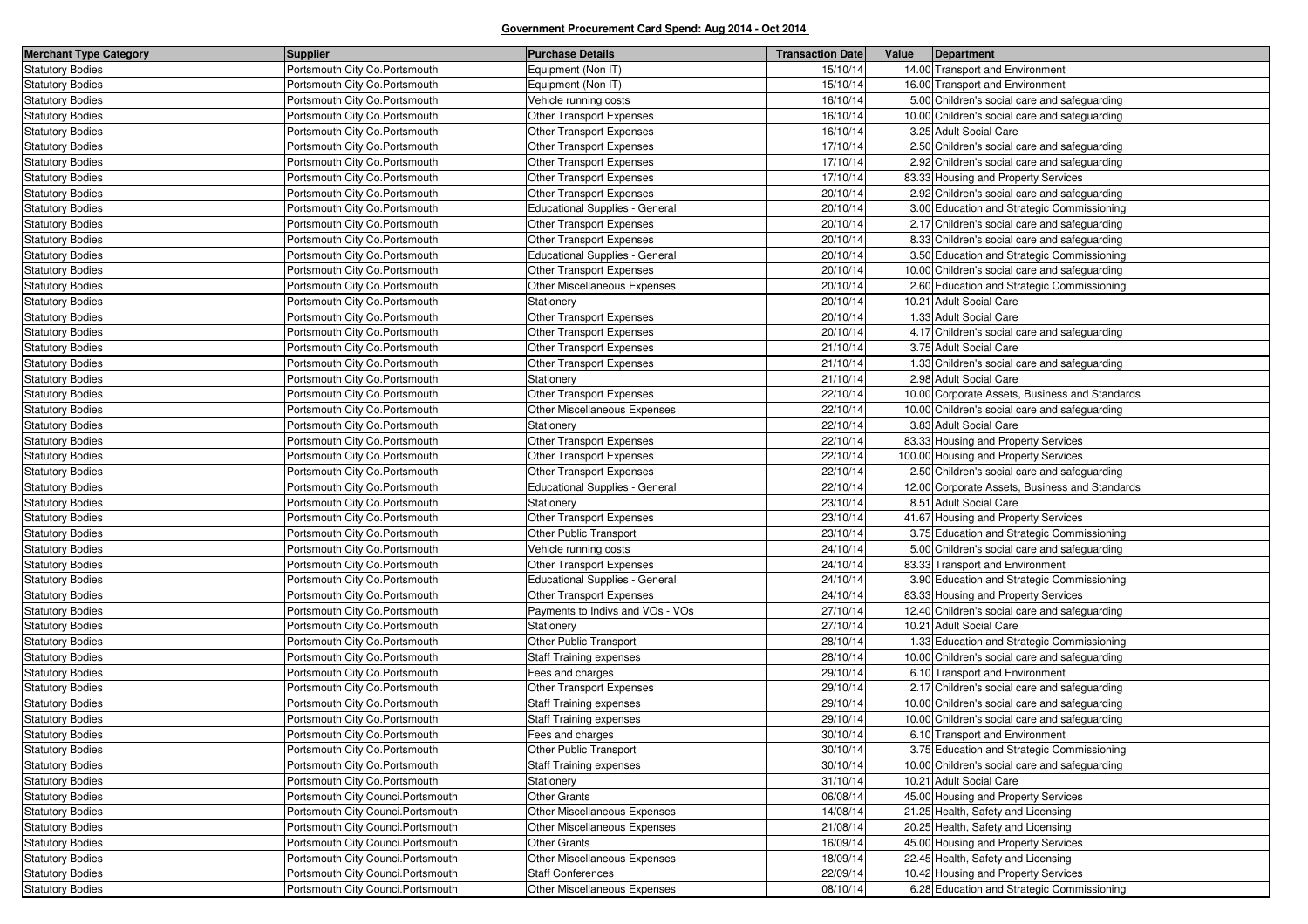| <b>Merchant Type Category</b> | <b>Supplier</b>                    | <b>Purchase Details</b>                      | <b>Transaction Date</b> | Value       | Department                                     |
|-------------------------------|------------------------------------|----------------------------------------------|-------------------------|-------------|------------------------------------------------|
| <b>Statutory Bodies</b>       | Portsmouth City Counci. Portsmouth | Other Miscellaneous Expenses                 | 15/10/14                |             | 4.75 Housing and Property Services             |
| <b>Statutory Bodies</b>       | Portsmouth Council. Portsmouth     | Other Transport Expenses                     | 24/09/14                |             | 1.58 Adult Social Care                         |
| <b>Statutory Bodies</b>       | Portsmouth Council.Portsmouth      | Other Transport Expenses                     | 01/10/14                |             | 1.58 Adult Social Care                         |
| <b>Statutory Bodies</b>       | Portsmouth Council. Portsmouth     | Other Transport Expenses                     | 08/10/14                |             | 1.58 Adult Social Care                         |
| <b>Statutory Bodies</b>       | Portsmouth Council. Portsmouth     | Other Transport Expenses                     | 08/10/14                |             | 1.58 Adult Social Care                         |
| <b>Statutory Bodies</b>       | Portsmouth Council.Portsmouth      | <b>Other Transport Expenses</b>              | 15/10/14                |             | 1.58 Adult Social Care                         |
| <b>Statutory Bodies</b>       | Portsmouth Council. Portsmouth     | Other Transport Expenses                     | 29/10/14                |             | 1.58 Adult Social Care                         |
| <b>Statutory Bodies</b>       | Portsmouth Cultural Tr. Portsmouth | Rents paid                                   | 04/08/14                |             | 495.00 Health, Safety and Licensing            |
| <b>Statutory Bodies</b>       | Portsmouth Cultural Tr. Portsmouth | Catering supplies                            | 19/09/14                |             | 10.50 Children's social care and safeguarding  |
| <b>Statutory Bodies</b>       | Portsmouth Cultural Tr. Portsmouth | Hospitality                                  | 28/09/14                |             | 8.70 City Development and Cultural Services    |
| <b>Statutory Bodies</b>       | Portsmouth Cultural Tr. Portsmouth | <b>Staff Conferences</b>                     | 30/09/14                |             | 188.33 Housing and Property Services           |
| <b>Statutory Bodies</b>       | Portsmouth Cultural Tr. Portsmouth | Hospitality                                  | 02/10/14                |             | 9.20 City Development and Cultural Services    |
| <b>Statutory Bodies</b>       | Portsmouth Cultural Tr. Portsmouth | Other Miscellaneous Expenses                 | 15/10/14                |             | 42.00 Housing and Property Services            |
| <b>Statutory Bodies</b>       | Portsmouth Water Int.Hants         | Water services                               | 07/10/14                | 301.27 Port |                                                |
| <b>Statutory Bodies</b>       | Queen Elizabeth Countr.Horndean    | <b>Educational Supplies - General</b>        | 07/10/14                |             | 8.50 Education and Strategic Commissioning     |
| <b>Statutory Bodies</b>       | Salisbury Hosp Cashier.Salisbury   | Payments to Private Providers                | 14/10/14                |             | 444.00 Public Health                           |
| <b>Statutory Bodies</b>       | Staunton Country Park.Havant       | Other Miscellaneous Expenses                 | 24/08/14                |             | 11.00 Children's social care and safeguarding  |
| <b>Statutory Bodies</b>       | The Registrar Of B. Portsmouth     | Payments to Private Providers                | 05/08/14                |             | 25.00 Children's social care and safeguarding  |
| <b>Statutory Bodies</b>       | The Registrar Of B.Portsmouth      | Other Miscellaneous Expenses                 | 06/08/14                |             | 20.00 Children's social care and safeguarding  |
| <b>Statutory Bodies</b>       | The Registrar Of B. Portsmouth     | Other Expenses                               | 06/08/14                |             | 10.00 Children's social care and safeguarding  |
| <b>Statutory Bodies</b>       | The Registrar Of B. Portsmouth     | Payments to Private Providers                | 08/08/14                |             | 27.00 Children's social care and safeguarding  |
| <b>Statutory Bodies</b>       | The Registrar Of B. Portsmouth     | Payments to Private Providers                | 14/08/14                |             | 130.00 Children's social care and safeguarding |
| <b>Statutory Bodies</b>       | The Registrar Of B. Portsmouth     | Other Miscellaneous Expenses                 | 15/08/14                |             | 10.00 Children's social care and safeguarding  |
| <b>Statutory Bodies</b>       | The Registrar Of B. Portsmouth     | Payments to Private Providers                | 19/08/14                |             | 25.00 Children's social care and safeguarding  |
| <b>Statutory Bodies</b>       | The Registrar Of B. Portsmouth     | Other Miscellaneous Expenses                 | 20/08/14                |             | 95.00 Children's social care and safeguarding  |
| <b>Statutory Bodies</b>       | The Registrar Of B. Portsmouth     | Other Miscellaneous Expenses                 | 27/08/14                |             | 20.00 Children's social care and safeguarding  |
| <b>Statutory Bodies</b>       | The Registrar Of B. Portsmouth     | Other Miscellaneous Expenses                 | 02/09/14                |             | 40.00 Children's social care and safeguarding  |
| <b>Statutory Bodies</b>       | The Registrar Of B. Portsmouth     | Other Miscellaneous Expenses                 | 05/09/14                |             | 20.00 Children's social care and safeguarding  |
| <b>Statutory Bodies</b>       | The Registrar Of B. Portsmouth     | Recharged Agency & Contracted Services Costs | 05/09/14                |             | 20.00 Children's social care and safeguarding  |
| <b>Statutory Bodies</b>       | The Registrar Of B.Portsmouth      | Recharged Agency & Contracted Services Costs | 05/09/14                |             | 20.00 Children's social care and safeguarding  |
| <b>Statutory Bodies</b>       | The Registrar Of B. Portsmouth     | Recharged Agency & Contracted Services Costs | 05/09/14                |             | 20.00 Children's social care and safeguarding  |
| <b>Statutory Bodies</b>       | The Registrar Of B. Portsmouth     | Recharged Agency & Contracted Services Costs | 05/09/14                |             | 50.00 Children's social care and safeguarding  |
| <b>Statutory Bodies</b>       | The Registrar Of B.Portsmouth      | Other Miscellaneous Expenses                 | 08/09/14                |             | -20.00 Children's social care and safeguarding |
| <b>Statutory Bodies</b>       | The Registrar Of B.Portsmouth      | Payments to Private Providers                | 10/09/14                |             | 40.00 Children's social care and safeguarding  |
| <b>Statutory Bodies</b>       | The Registrar Of B.Portsmouth      | Payments to Private Providers                | 12/09/14                |             | 100.00 Children's social care and safeguarding |
| <b>Statutory Bodies</b>       | The Registrar Of B.Portsmouth      | Payments to Private Providers                | 12/09/14                |             | 55.00 Children's social care and safeguarding  |
| <b>Statutory Bodies</b>       | The Registrar Of B.Portsmouth      | Other Miscellaneous Expenses                 | 17/09/14                |             | 25.00 Corporate Assets, Business and Standards |
| <b>Statutory Bodies</b>       | The Registrar Of B. Portsmouth     | Payments to Private Providers                | 22/09/14                |             | 40.00 Children's social care and safeguarding  |
| <b>Statutory Bodies</b>       | The Registrar Of B.Portsmouth      | Payments to Indivs and VOs - VOs             | 22/09/14                |             | 25.00 Children's social care and safeguarding  |
| <b>Statutory Bodies</b>       | The Registrar Of B.Portsmouth      | Payments to Indivs and VOs - VOs             | 23/09/14                |             | 25.00 Children's social care and safeguarding  |
| <b>Statutory Bodies</b>       | The Registrar Of B.Portsmouth      | Other Miscellaneous Expenses                 | 29/09/14                |             | 10.00 Children's social care and safeguarding  |
| <b>Statutory Bodies</b>       | The Registrar Of B.Portsmouth      | Other Miscellaneous Expenses                 | 29/09/14                |             | 25.00 Corporate Assets, Business and Standards |
| <b>Statutory Bodies</b>       | The Registrar Of B.Portsmouth      | Payments to Indivs and VOs - VOs             | 01/10/14                |             | 25.00 Children's social care and safeguarding  |
| <b>Statutory Bodies</b>       | The Registrar Of B.Portsmouth      | <b>Other Miscellaneous Expenses</b>          | 02/10/14                |             | 30.00 Children's social care and safeguarding  |
| <b>Statutory Bodies</b>       | The Registrar Of B.Portsmouth      | Payments to Indivs and VOs - VOs             | 03/10/14                |             | 50.00 Children's social care and safeguarding  |
| <b>Statutory Bodies</b>       | The Registrar Of B.Portsmouth      | Other Miscellaneous Expenses                 | 03/10/14                |             | -10.00 Children's social care and safeguarding |
| <b>Statutory Bodies</b>       | The Registrar Of B.Portsmouth      | Payments to Private Providers                | 06/10/14                |             | 17.00 Children's social care and safeguarding  |
| <b>Statutory Bodies</b>       | The Registrar Of B.Portsmouth      | Other Miscellaneous Expenses                 | 07/10/14                |             | 25.00 Corporate Assets, Business and Standards |
| <b>Statutory Bodies</b>       | The Registrar Of B.Portsmouth      | Other Miscellaneous Expenses                 | 13/10/14                |             | 25.00 Children's social care and safeguarding  |
| <b>Statutory Bodies</b>       | The Registrar Of B.Portsmouth      | Other Miscellaneous Expenses                 | 24/10/14                |             | 50.00 Children's social care and safeguarding  |
| <b>Statutory Bodies</b>       | The Registrar Of B.Portsmouth      | Payments to Private Providers                | 24/10/14                |             | 20.00 Children's social care and safeguarding  |
| <b>Statutory Bodies</b>       | The Registrar Of B.Portsmouth      | Other Miscellaneous Expenses                 | 27/10/14                |             | -50.00 Children's social care and safeguarding |
| <b>Statutory Bodies</b>       | The Registrar Of B.Portsmouth      | Other Miscellaneous Expenses                 | 27/10/14                |             | 50.00 Children's social care and safeguarding  |
| <b>Statutory Bodies</b>       | The Registrar Of B.Portsmouth      | Other Miscellaneous Expenses                 | 27/10/14                |             | 30.00 Children's social care and safeguarding  |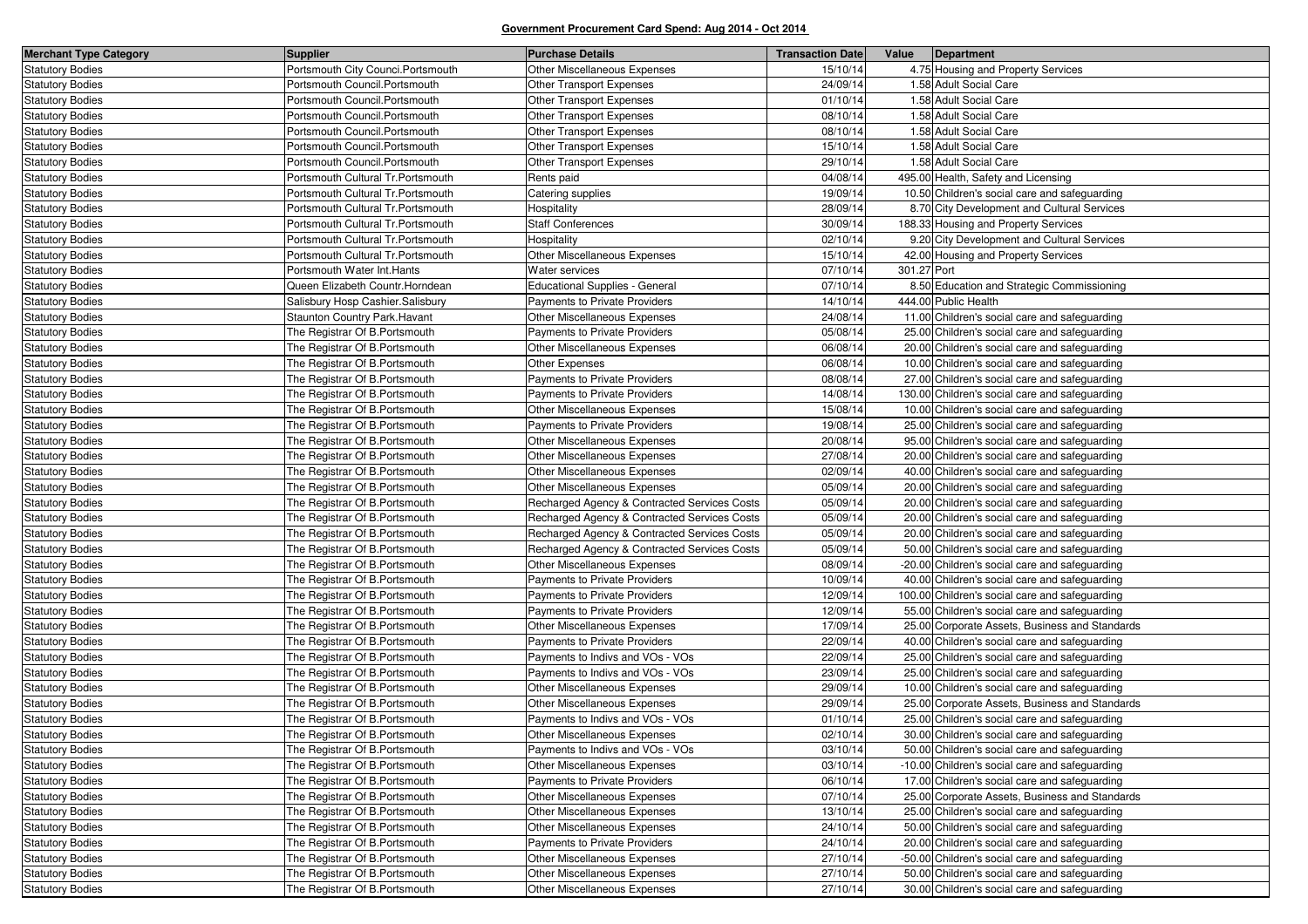| <b>Merchant Type Category</b>     | <b>Supplier</b>                    | <b>Purchase Details</b>          | <b>Transaction Date</b> | Value<br>Department                             |
|-----------------------------------|------------------------------------|----------------------------------|-------------------------|-------------------------------------------------|
| <b>Statutory Bodies</b>           | The Registrar Of B. Portsmouth     | Other Miscellaneous Expenses     | 27/10/14                | 80.00 Children's social care and safeguarding   |
| <b>Statutory Bodies</b>           | The Registrar Of B.Portsmouth      | Other Expenses                   | 31/10/14                | 10.00 Children's social care and safeguarding   |
| <b>Statutory Bodies</b>           | Tna Documents Online.Richmond Surr | Stationery                       | 29/10/14                | 11.00 City Development and Cultural Services    |
| <b>Statutory Bodies</b>           | Vehicle Licensing.(Dvla)           | Vehicle running costs            | 03/09/14                | 167.50 Education and Strategic Commissioning    |
| <b>Statutory Bodies</b>           | Www.Brighton-Hove.Gov1273291379    | Vehicle running costs            | 22/08/14                | 4.42 Transport and Environment                  |
| <b>Statutory Bodies</b>           | Www.Citizencard.Com.Internet       | Payments to Indivs and VOs - VOs | 12/08/14                | 15.00 Children's social care and safeguarding   |
| <b>Statutory Bodies</b>           | Www.Citizencard.Com.Internet       | Payments to Indivs and VOs - VOs | 30/09/14                | 30.00 Children's social care and safeguarding   |
| <b>Statutory Bodies</b>           | Www.Citizencard.Com.Internet       | Other Miscellaneous Expenses     | 07/10/14                | 15.00 Children's social care and safeguarding   |
| <b>Statutory Bodies</b>           | Www.Dvla.Gov.Uk.Vehicle Licen      | Vehicle running costs            | 08/08/14                | 147.50 Education and Strategic Commissioning    |
| <b>Statutory Bodies</b>           | Www.Dvla.Gov.Uk.Vehicle Licen      | Vehicle running costs            | 15/08/14                | 227.50 Corporate Assets, Business and Standards |
| <b>Statutory Bodies</b>           | Www.Dvla.Gov.Uk.Vehicle Licen      | Hire of other vehicles           | 19/08/14                | 227.50 Port                                     |
| <b>Statutory Bodies</b>           | Www.Dvla.Gov.Uk.Vehicle Licen      | Vehicle running costs            | 21/08/14                | 227.50 Education and Strategic Commissioning    |
| <b>Statutory Bodies</b>           | Www.Dvla.Gov.Uk.Vehicle Licen      | Vehicle running costs            | 26/08/14                | 227.50 Port                                     |
| <b>Statutory Bodies</b>           | Www.Dvla.Gov.Uk.Vehicle Licen      | Vehicle running costs            | 26/08/14                | 227.50 Housing and Property Services            |
| <b>Statutory Bodies</b>           | Www.Dvla.Gov.Uk.Vehicle Licen      | Vehicle running costs            | 26/08/14                | 287.50 Education and Strategic Commissioning    |
| <b>Statutory Bodies</b>           | Www.Dvla.Gov.Uk.Vehicle Licen      | Vehicle running costs            | 28/08/14                | 129.00 Education and Strategic Commissioning    |
| <b>Statutory Bodies</b>           | Www.Dvla.Gov.Uk.Vehicle Licen      | Vehicle running costs            | 29/08/14                | 232.50 Education and Strategic Commissioning    |
| <b>Statutory Bodies</b>           | Www.Dvla.Gov.Uk.Vehicle Licen      | Vehicle running costs            | 09/09/14                | 227.50 Housing and Property Services            |
| <b>Statutory Bodies</b>           | Www.Dvla.Gov.Uk.Vehicle Licen      | Vehicle running costs            | 09/09/14                | 227.50 Housing and Property Services            |
| <b>Statutory Bodies</b>           | Www.Dvla.Gov.Uk.Vehicle Licen      | Vehicle running costs            | 16/09/14                | 227.50 City Development and Cultural Services   |
| <b>Statutory Bodies</b>           | Www.Dvla.Gov.Uk.Vehicle Licen      | Vehicle running costs            | 25/09/14                | 189.58 Education and Strategic Commissioning    |
| <b>Statutory Bodies</b>           | Www.Dvla.Gov.Uk.Vehicle Licen      | Vehicle running costs            | 25/09/14                | 222.92 Education and Strategic Commissioning    |
| <b>Statutory Bodies</b>           | Www.Dvla.Gov.Uk.Vehicle Licen      | Vehicle running costs            | 30/09/14                | 227.50 Transport and Environment                |
| <b>Statutory Bodies</b>           | Www.Dvla.Gov.Uk.Vehicle Licen      | Vehicle running costs            | 30/09/14                | 227.50 Housing and Property Services            |
| <b>Statutory Bodies</b>           | Www.Dvla.Gov.Uk.Vehicle Licen      | Vehicle running costs            | 30/09/14                | 227.50 Housing and Property Services            |
| <b>Statutory Bodies</b>           | Www.Dvla.Gov.Uk.Vehicle Licen      | Vehicle running costs            | 30/09/14                | 227.50 Housing and Property Services            |
| <b>Statutory Bodies</b>           | Www.Dvla.Gov.Uk.Vehicle Licen      | Vehicle running costs            | 09/10/14                | 232.50 Education and Strategic Commissioning    |
| <b>Statutory Bodies</b>           | Www.Dvla.Gov.Uk.Vehicle Licen      | Vehicle running costs            | 10/10/14                | 126.25 Corporate Assets, Business and Standards |
| <b>Statutory Bodies</b>           | Www.Dvla.Gov.Uk.Vehicle Licen      | Vehicle running costs            | 13/10/14                | 227.50 Housing and Property Services            |
| <b>Statutory Bodies</b>           | Www.Dvla.Gov.Uk.Vehicle Licen      | Vehicle running costs            | 14/10/14                | 227.50 Education and Strategic Commissioning    |
| <b>Statutory Bodies</b>           | Www.Dvla.Gov.Uk.Vehicle Licen      | Vehicle running costs            | 23/10/14                | 227.50 Corporate Assets, Business and Standards |
| <b>Statutory Bodies</b>           | Www.Dvla.Gov.Uk.Vehicle Licen      | Vehicle running costs            | 23/10/14                | 126.25 Corporate Assets, Business and Standards |
| <b>Statutory Bodies</b>           | Www.Dvla.Gov.Uk.Vehicle Licen      | Vehicle running costs            | 27/10/14                | 225.00 Corporate Assets, Business and Standards |
| <b>Statutory Bodies</b>           | Www.Dvla.Gov.Uk.Vehicle Licen      | Vehicle running costs            | 31/10/14                | 227.50 Transport and Environment                |
| <b>Statutory Bodies</b>           | Www.Dvla.Gov.Uk.Vehicle Licen      | Vehicle running costs            | 31/10/14                | 227.50 Housing and Property Services            |
| <b>Statutory Bodies</b>           | Www.Dvla.Gov.Uk.Vehicle Licen      | Vehicle running costs            | 31/10/14                | 227.50 Information Services                     |
| <b>Statutory Bodies</b>           | Www.Dvla.Gov.Uk.Vehicle Licen      | Vehicle running costs            | 31/10/14                | 227.50 Transport and Environment                |
| <b>Statutory Bodies</b>           | Www.Glasgow.Gov.Uk.Internet        | Payments to Private Providers    | 23/09/14                | 16.72 Children's social care and safeguarding   |
| <b>Statutory Bodies</b>           | Www.lco.Gov.Uk.03031231113 W       | Other Miscellaneous Expenses     | 05/09/14                | 35.00 Education and Strategic Commissioning     |
| <b>Statutory Bodies</b>           | Www.lco.Gov.Uk.03031231113 W       | Subscriptions                    | 09/09/14                | 35.00 Education and Strategic Commissioning     |
| <b>Statutory Bodies</b>           | Www.lco.Gov.Uk.03031231113 W       | Software costs                   | 17/09/14                | 35.00 Port                                      |
| <b>Statutory Bodies</b>           | Www.lco.Gov.Uk.03031231113 W       | Subscriptions                    | 23/09/14                | 35.00 Education and Strategic Commissioning     |
| <b>Statutory Bodies</b>           | Www.lco.Gov.Uk.03031231113 W       | Other Miscellaneous Expenses     | 02/10/14                | 35.00 Education and Strategic Commissioning     |
| <b>Statutory Bodies</b>           | Www.lco.Gov.Uk.03031231113 W       | Other Miscellaneous Expenses     | 23/10/14                | 35.00 Education and Strategic Commissioning     |
| <b>Statutory Bodies</b>           | York Teaching Hospital York        | Payments to Private Providers    | 11/09/14                | 140.63 Public Health                            |
| <b>Telecommunication Services</b> | 2cl Communications. Eastleigh      | Equipment (Non IT)               | 26/08/14                | 36.90 Port                                      |
| <b>Telecommunication Services</b> | 2cl Communications. Eastleigh      | Equipment (Non IT)               | 10/09/14                | 60.50 Port                                      |
| <b>Telecommunication Services</b> | Bt Bill Payment 1.Durham           | Telephone costs                  | 18/09/14                | 73.17 City Development and Cultural Services    |
| <b>Telecommunication Services</b> | Bt Bill Payment 1.Durham           | Consultancy - Business           | 21/10/14                | 91.50 Transport and Environment                 |
| <b>Telecommunication Services</b> | Bt Bill Payment 2.Durham           | Other Miscellaneous Expenses     | 13/08/14                | 134.59 Education and Strategic Commissioning    |
| <b>Telecommunication Services</b> | Bt Bill Payment 2.Durham           | Telephone costs                  | 03/09/14                | 133.66 Corporate Assets, Business and Standards |
| <b>Telecommunication Services</b> | Bt Bill Payment 2.Durham           | Telephone costs                  | 08/09/14                | 47.23 Adult Social Care                         |
| <b>Telecommunication Services</b> | Bt Bill Payment 2.Durham           | Other Miscellaneous Expenses     | 12/09/14                | 108.85 Education and Strategic Commissioning    |
| <b>Telecommunication Services</b> | Bt Bill Payment 2.Durham           | Other Miscellaneous Expenses     | 01/10/14                | 53.64 Education and Strategic Commissioning     |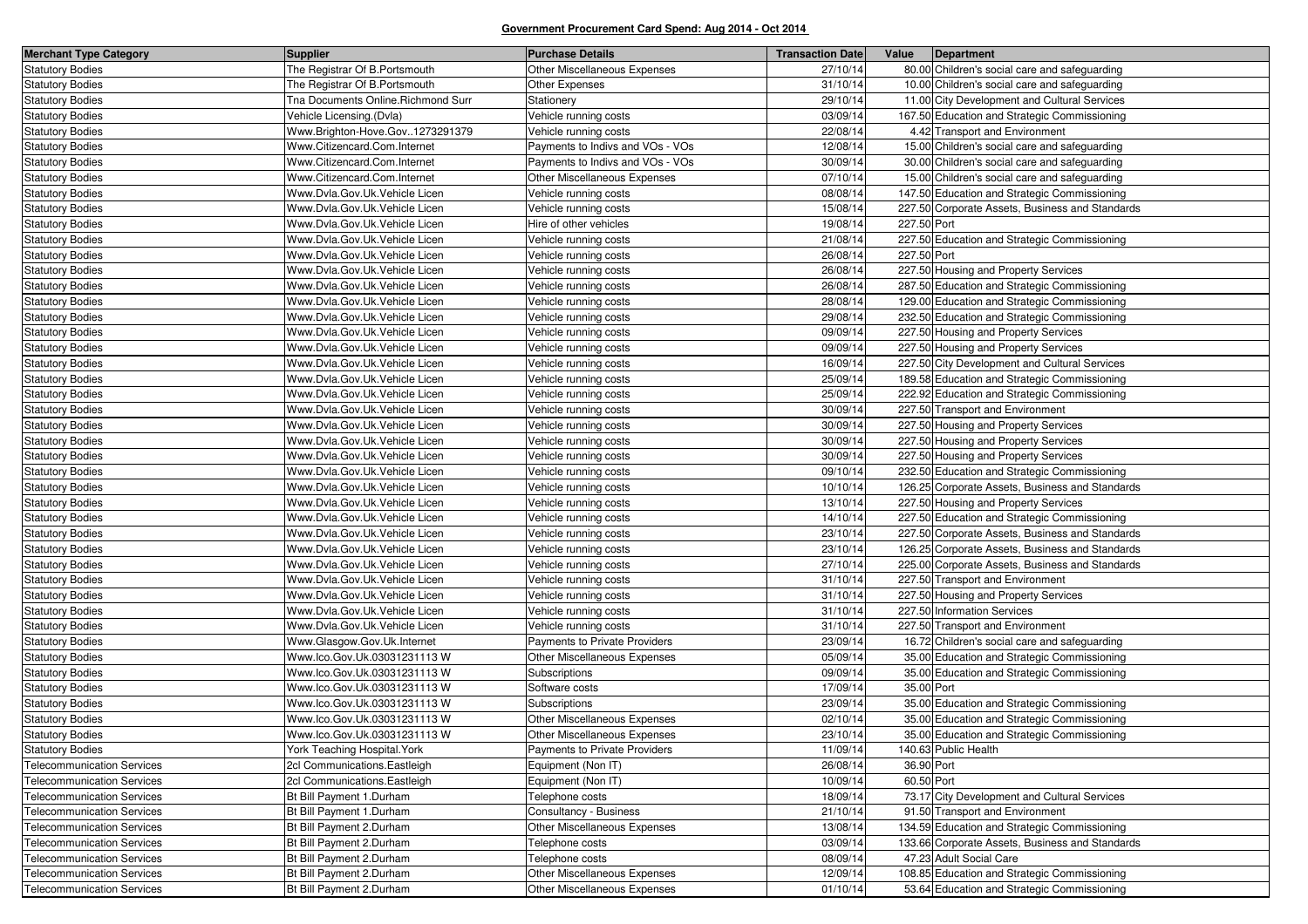| <b>Merchant Type Category</b>     | Supplier                        | <b>Purchase Details</b>          | <b>Transaction Date</b> | Value       | Department                                     |
|-----------------------------------|---------------------------------|----------------------------------|-------------------------|-------------|------------------------------------------------|
| <b>Telecommunication Services</b> | Bt Bill Payment 2.Durham        | Telephone costs                  | 07/10/14                |             | 109.28 Adult Social Care                       |
| <b>Telecommunication Services</b> | Bt Bill Payment 2.Durham        | Telephone costs                  | 13/10/14                | 185.00 Port |                                                |
| <b>Telecommunication Services</b> | Bt Bill Payment 2.Durham        | Telephone costs                  | 27/10/14                |             | 108.43 Adult Social Care                       |
| <b>Telecommunication Services</b> | Bt Pay By Phone.Durham          | Other Miscellaneous Expenses     | 15/09/14                |             | 46.89 Adult Social Care                        |
| <b>Telecommunication Services</b> | Bt Pay By Phone.Durham          | Telephone costs                  | 16/09/14                |             | 97.55 Corporate Assets, Business and Standards |
| <b>Telecommunication Services</b> | Bt Pay By Phone.Durham          | Telephone costs                  | 19/09/14                |             | 173.14 Education and Strategic Commissioning   |
| <b>Telecommunication Services</b> | Bt Pay By Phone.Durham          | Telephone costs                  | 19/09/14                |             | 46.89 Education and Strategic Commissioning    |
| <b>Telecommunication Services</b> | Carphone Warehouse.0208 7538110 | Telephone costs                  | 21/10/14                |             | 10.00 Adult Social Care                        |
| <b>Telecommunication Services</b> | Carphone Warehouse.Portsmouth   | Other Miscellaneous Expenses     | 22/09/14                |             | 14.99 Children's social care and safeguarding  |
| <b>Telecommunication Services</b> | Ee & T-Mobile.0845 4125000      | Equipment (Non IT)               | 06/08/14                | 115.16 Port |                                                |
| <b>Telecommunication Services</b> | Ee & T-Mobile.0845 4125000      | Other Miscellaneous Expenses     | 13/08/14                |             | 28.66 Education and Strategic Commissioning    |
| <b>Telecommunication Services</b> | Ee & T-Mobile.0845 4125000      | Telephone costs                  | 21/08/14                |             | 17.16 Education and Strategic Commissioning    |
| <b>Telecommunication Services</b> | Ee & T-Mobile.0845 4125000      | Telephone costs                  | 12/09/14                |             | 26.94 Education and Strategic Commissioning    |
| <b>Telecommunication Services</b> | Ee & T-Mobile.0845 4125000      | Telephone costs                  | 17/09/14                |             | 33.52 Education and Strategic Commissioning    |
| <b>Telecommunication Services</b> | Ee & T-Mobile.0845 4125000      | Telephone costs                  | 07/10/14                |             | 4.72 Education and Strategic Commissioning     |
| <b>Telecommunication Services</b> | Ee & T-Mobile.0845 4125000      | Telephone costs                  | 10/10/14                |             | 14.43 Education and Strategic Commissioning    |
| <b>Telecommunication Services</b> | Ee & T-Mobile.0845 4125000      | Telephone costs                  | 10/10/14                |             | 8.56 Education and Strategic Commissioning     |
| <b>Telecommunication Services</b> | Ee & T-Mobile.0845 4125000      | Telephone costs                  | 10/10/14                |             | 9.80 Education and Strategic Commissioning     |
| <b>Telecommunication Services</b> | Ee & T-Mobile.0845 4125000      | Telephone costs                  | 10/10/14                |             | 7.80 Education and Strategic Commissioning     |
| <b>Telecommunication Services</b> | Ee & T-Mobile.0845 4125000      | Telephone costs                  | 10/10/14                |             | 7.80 Education and Strategic Commissioning     |
| <b>Telecommunication Services</b> | Ee & T-Mobile.0845 4125000      | Telephone costs                  | 10/10/14                |             | 9.06 Education and Strategic Commissioning     |
| <b>Telecommunication Services</b> | Ee & T-Mobile.0845 4125000      | Telephone costs                  | 24/10/14                |             | 28.55 Education and Strategic Commissioning    |
| <b>Telecommunication Services</b> | Ee & T-Mobile.T Mobile.Co.U     | Equipment (Non IT)               | 15/10/14                | 110.60 Port |                                                |
| <b>Telecommunication Services</b> | Esendex Limited.Nottingham      | Other Miscellaneous Expenses     | 28/08/14                |             | 70.00 Health, Safety and Licensing             |
| <b>Telecommunication Services</b> | O2 Retail.Portsmouth 04         | Other Miscellaneous Expenses     | 29/10/14                |             | 24.99 Children's social care and safeguarding  |
| <b>Telecommunication Services</b> | O2 UK Payment.0113 2722335      | Equipment (Non IT)               | 12/08/14                | 13.92 Port  |                                                |
| <b>Telecommunication Services</b> | O2 UK Payment.0113 2722335      | Telephone costs                  | 05/09/14                |             | 375.03 Education and Strategic Commissioning   |
| <b>Telecommunication Services</b> | O2 UK Payment.0113 2722335      | Equipment (Non IT)               | 10/09/14                | 12.67 Port  |                                                |
| <b>Telecommunication Services</b> | O2 UK Payment.0113 2722335      | Equipment (Non IT)               | 07/10/14                | 19.43 Port  |                                                |
| <b>Telecommunication Services</b> | O2 UK Payment.0113 2722335      | Telephone costs                  | 15/10/14                |             | 374.48 Education and Strategic Commissioning   |
| <b>Telecommunication Services</b> | O2 UK Payment.0113 2722335      | Telephone costs                  | 29/10/14                |             | 12.38 Corporate Assets, Business and Standards |
| <b>Telecommunication Services</b> | O2 Uk.Autopayments              | Other agencies                   | 11/08/14                |             | 27.00 Corporate Assets, Business and Standards |
| <b>Telecommunication Services</b> | O2 Uk.Autopayments              | Telephone costs                  | 05/09/14                |             | 43.46 Education and Strategic Commissioning    |
| <b>Telecommunication Services</b> | O2 Uk.Autopayments              | Telephone costs                  | 08/09/14                |             | 61.62 Corporate Assets, Business and Standards |
| <b>Telecommunication Services</b> | O2 Uk.Autopayments              | Telephone costs                  | 03/10/14                |             | 61.62 Corporate Assets, Business and Standards |
| <b>Telecommunication Services</b> | O2 Uk.Autopayments              | Telephone costs                  | 08/10/14                |             | 45.71 Education and Strategic Commissioning    |
| <b>Telecommunication Services</b> | O2 Uk.Portsmouth                | Payments to Indivs and VOs - VOs | 21/08/14                |             | 10.00 Children's social care and safeguarding  |
| <b>Telecommunication Services</b> | O2 Uk.Portsmouth                | Payments to Indivs and VOs - VOs | 21/08/14                |             | 49.99 Children's social care and safeguarding  |
| <b>Telecommunication Services</b> | O2 Uk.Portsmouth                | Other Miscellaneous Expenses     | 31/10/14                |             | 24.99 Children's social care and safeguarding  |
| <b>Telecommunication Services</b> | Orange (A/pg/01).Darlington     | Other Miscellaneous Expenses     | 04/09/14                |             | 10.00 Education and Strategic Commissioning    |
| <b>Telecommunication Services</b> | Orange (A/pg/01).Darlington     | Other Miscellaneous Expenses     | 10/09/14                |             | 15.00 Education and Strategic Commissioning    |
| <b>Telecommunication Services</b> | Orange (A/pm/01).Darlington     | Other agencies                   | 11/08/14                |             | 44.66 Corporate Assets, Business and Standards |
| <b>Telecommunication Services</b> | Orange (Ae/pm/02). Pay Monthly  | Telephone costs                  | 05/09/14                |             | 44.50 Corporate Assets, Business and Standards |
| <b>Telecommunication Services</b> | Orange (Ae/pm/02).Pay Monthly   | Telephone costs                  | 12/10/14                |             | 37.57 Corporate Assets, Business and Standards |
| <b>Telecommunication Services</b> | Phones 4 U.Portsmouth           | Other Miscellaneous Expenses     | 14/08/14                |             | 16.67 Children's social care and safeguarding  |
| <b>Telecommunication Services</b> | Phones 4u.Portsmouth            | Payments to Indivs and VOs - VOs | 22/08/14                |             | 16.62 Children's social care and safeguarding  |
| <b>Telecommunication Services</b> | Sky Subscription.8442411653     | Telephone costs                  | 09/08/14                |             | 66.58 Children's social care and safeguarding  |
| <b>Telecommunication Services</b> | Sky Subscription.8442411653     | Subscriptions                    | 15/08/14                |             | 45.05 Children's social care and safeguarding  |
| <b>Telecommunication Services</b> | Sky Subscription.8442411653     | Telephone costs                  | 08/09/14                |             | 69.17 Children's social care and safeguarding  |
| <b>Telecommunication Services</b> | Sky Subscription.8442411653     | Subscriptions                    | 14/09/14                |             | 46.50 Children's social care and safeguarding  |
| <b>Telecommunication Services</b> | Sky Subscription.8442411653     | Telephone costs                  | 08/10/14                |             | 69.17 Children's social care and safeguarding  |
| <b>Telecommunication Services</b> | Sky Subscription.8442411653     | Subscriptions                    | 14/10/14                |             | 46.50 Children's social care and safeguarding  |
| <b>Telecommunication Services</b> | Textanywhere Ltd.Www.Textanywh  | Other communication costs        | 29/08/14                |             | 2700.00 Housing and Property Services          |
| <b>Telecommunication Services</b> | Three-Topup(Web).Www.Three.Co.  | Software costs                   | 27/09/14                | 10.00 Port  |                                                |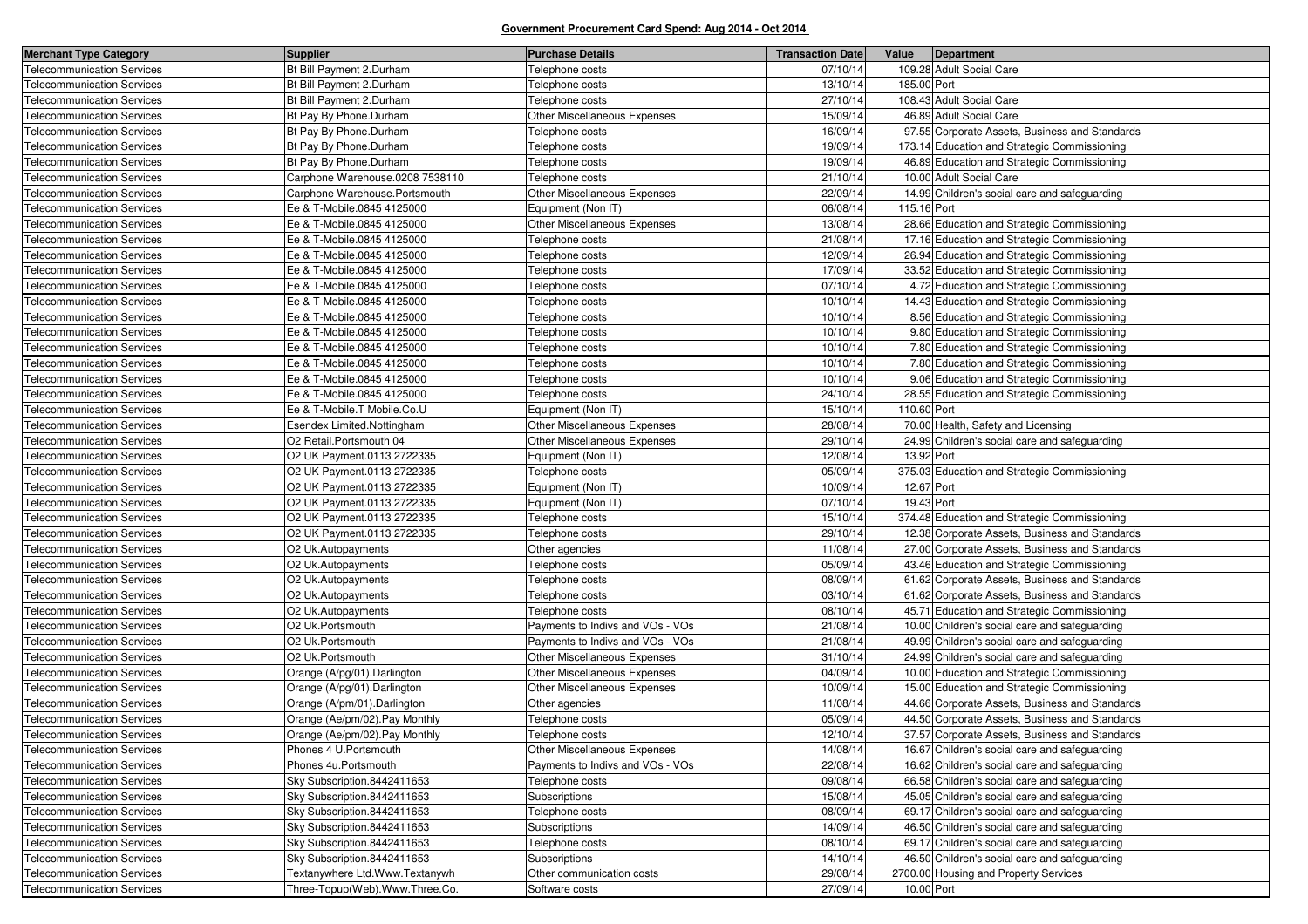| <b>Merchant Type Category</b>     | Supplier                                 | <b>Purchase Details</b>          | <b>Transaction Date</b> | Value | Department                                     |
|-----------------------------------|------------------------------------------|----------------------------------|-------------------------|-------|------------------------------------------------|
| <b>Telecommunication Services</b> | Virgin Mobile.0845 6000789               | Telephone costs                  | 26/08/14                |       | 25.00 Education and Strategic Commissioning    |
| <b>Telecommunication Services</b> | Virginmedia.Com.0121 2510469             | Other Miscellaneous Expenses     | 10/09/14                |       | 26.40 Education and Strategic Commissioning    |
| <b>Telecommunication Services</b> | Virginmedia.Com.0121 2510469             | Other Miscellaneous Expenses     | 03/10/14                |       | 13.20 Education and Strategic Commissioning    |
| <b>Telecommunication Services</b> | Vodafone Limited.Fareham                 | Telephone costs                  | 28/10/14                |       | 20.83 Education and Strategic Commissioning    |
| <b>Telecommunication Services</b> | Vodafone.Banbury                         | Telephone costs                  | 04/08/14                |       | 38.12 Education and Strategic Commissioning    |
| <b>Telecommunication Services</b> | Vodafone.Banbury                         | Other Miscellaneous Expenses     | 20/08/14                |       | 140.21 Finance                                 |
| <b>Telecommunication Services</b> | Vodafone.Banbury                         | Telephone costs                  | 02/09/14                |       | 71.81 Education and Strategic Commissioning    |
| <b>Telecommunication Services</b> | Vodafone.Banbury                         | Telephone costs                  | 02/09/14                |       | 43.19 Education and Strategic Commissioning    |
| <b>Telecommunication Services</b> | Vodafone.Banbury                         | Telephone costs                  | 10/10/14                |       | 73.12 Education and Strategic Commissioning    |
| <b>Telecommunication Services</b> | Vodafone.Banbury                         | Telephone costs                  | 13/10/14                |       | 39.27 Education and Strategic Commissioning    |
| <b>Telecommunication Services</b> | Vodafone.Banbury                         | Telephone costs                  | 20/10/14                |       | 30.78 Education and Strategic Commissioning    |
| <b>Telecommunication Services</b> | Vodafone.Banbury                         | Telephone costs                  | 24/10/14                |       | 60.76 Education and Strategic Commissioning    |
| <b>Telecommunication Services</b> | Vodafone.Portsmouth                      | Payments to Indivs and VOs - VOs | 07/08/14                |       | 8.33 Children's social care and safeguarding   |
| <b>Telecommunication Services</b> | Www.Adept-Telecom.Co.U.Internet          | Telephone costs                  | 07/08/14                |       | 12.17 Education and Strategic Commissioning    |
| <b>Telecommunication Services</b> | Www.Esendex.Co.Uk.Internet               | Telephone costs                  | 14/10/14                |       | 120.00 Adult Social Care                       |
| <b>Training and Educational</b>   | 2 Start Ltd.Fareham                      | <b>Staff Training expenses</b>   | 15/09/14                |       | 159.17 City Development and Cultural Services  |
| Training and Educational          | 2 Start Ltd.Fareham                      | <b>Staff Training expenses</b>   | 15/09/14                |       | 416.67 City Development and Cultural Services  |
| <b>Training and Educational</b>   | 2 Start Ltd.Fareham                      | <b>Other Grants</b>              | 17/09/14                |       | 307.50 Housing and Property Services           |
| <b>Training and Educational</b>   | Academytrai.44239360000                  | <b>Other Grants</b>              | 03/10/14                |       | 125.00 Housing and Property Services           |
| Training and Educational          | Academytrai.44239360000                  | <b>Other Grants</b>              | 30/10/14                |       | 125.00 Housing and Property Services           |
| Training and Educational          | Asdvisualaids.Com.01992 442261           | Educational Supplies - General   | 13/08/14                |       | 22.94 Education and Strategic Commissioning    |
| <b>Training and Educational</b>   | Asdvisualaids.Com.01992 442261           | Educational Supplies - General   | 08/10/14                |       | 287.81 Education and Strategic Commissioning   |
| Training and Educational          | Cilex Law School Ltd.Bedford             | <b>Staff Training expenses</b>   | 04/09/14                |       | 18.00 HR, Legal and Performance                |
| <b>Training and Educational</b>   | Citb.01485 577120                        | <b>Private Contractors</b>       | 05/08/14                |       | 75.00 Corporate Assets, Business and Standards |
| <b>Training and Educational</b>   | Citb.01485 577120                        | <b>Staff Training expenses</b>   | 06/08/14                |       | 25.00 Housing and Property Services            |
| <b>Training and Educational</b>   | Citb.01485 577120                        | <b>Staff Training expenses</b>   | 07/08/14                |       | 30.00 Housing and Property Services            |
| Training and Educational          | Citb.01485 577120                        | <b>Staff Training expenses</b>   | 15/08/14                |       | 25.00 Housing and Property Services            |
| <b>Training and Educational</b>   | Citb.01485 577120                        | <b>Staff Training expenses</b>   | 10/09/14                |       | 25.00 Housing and Property Services            |
| Training and Educational          | Citb.01485 577120                        | <b>Staff Training expenses</b>   | 10/09/14                |       | 25.00 Housing and Property Services            |
| <b>Training and Educational</b>   | Citb.01485 577120                        | <b>Staff Training expenses</b>   | 23/09/14                |       | 25.00 Housing and Property Services            |
| <b>Training and Educational</b>   | Citb.01485 577120                        | Other Miscellaneous Expenses     | 25/09/14                |       | 25.00 Corporate Assets, Business and Standards |
| <b>Training and Educational</b>   | Citb.01485 577120                        | <b>Other Grants</b>              | 31/10/14                |       | 25.00 Housing and Property Services            |
| Training and Educational          | Classroom Video Lt.Bristol               | Educational Supplies - General   | 09/09/14                |       | 212.50 Education and Strategic Commissioning   |
| <b>Training and Educational</b>   | Cooper House Payme.Kingstn U Tms         | Payments to Indivs and VOs - VOs | 02/09/14                |       | 300.00 Children's social care and safeguarding |
| <b>Training and Educational</b>   | Crossbow Education.Brocton               | Computer hardware                | 04/09/14                |       | 20.92 Children's social care and safeguarding  |
| Training and Educational          | Crossbow Education.Brocton               | Educational Supplies - General   | 09/10/14                |       | 103.77 Education and Strategic Commissioning   |
| <b>Training and Educational</b>   | Easy As Hgv Ltd. Fleet                   | <b>Other Grants</b>              | 27/10/14                |       | 382.50 Housing and Property Services           |
| Training and Educational          | <b>Edward James Foundatio.Chichester</b> | <b>Other Grants</b>              | 06/08/14                |       | 70.00 Housing and Property Services            |
| Training and Educational          | Eldon Art Shop 1. Portsmouth             | Educational Supplies - General   | 18/09/14                |       | 20.08 Education and Strategic Commissioning    |
| Training and Educational          | Eldon Art Shop 1. Portsmouth             | Educational Supplies - General   | 01/10/14                |       | 22.50 Education and Strategic Commissioning    |
| Training and Educational          | Eldon Refectory.Portsmouth               | Educational Supplies - General   | 01/10/14                |       | 2.67 Education and Strategic Commissioning     |
| Training and Educational          | Forest Books Ltd.Milkwall                | Educational Supplies - General   | 05/09/14                |       | 128.89 Education and Strategic Commissioning   |
| Training and Educational          | Ftc Ecom.Internet                        | Telephone costs                  | 14/08/14                |       | 45.83 Health, Safety and Licensing             |
| <b>Training and Educational</b>   | Gasp.Bristol                             | General office expenses          | 16/09/14                |       | 22.50 Public Health                            |
| Training and Educational          | Gasp.Bristol                             | General office expenses          | 08/10/14                |       | 69.30 Public Health                            |
| Training and Educational          | Gls Educational.0161 3672051             | Stationery                       | 01/09/14                |       | 119.75 Education and Strategic Commissioning   |
| Training and Educational          | Groundlings Theatre Compa.Portsmouth     | Other Schools expenses           | 04/09/14                |       | 312.50 Education and Strategic Commissioning   |
| Training and Educational          | Highbury College.Cosham                  | Other Miscellaneous Expenses     | 01/10/14                |       | 100.00 Children's social care and safeguarding |
| Training and Educational          | Junior Scholars Lt. Watford              | Stationery                       | 15/09/14                |       | 8.95 Adult Social Care                         |
| Training and Educational          | Nef Consulting Ltd.London                | Other Expenses                   | 01/09/14                |       | 575.00 Public Health                           |
| Training and Educational          | Optamor Limited.Havant                   | <b>Staff Training expenses</b>   | 31/10/14                |       | 250.00 HR, Legal and Performance               |
| Training and Educational          | Partridge & Print. Wellingboroug         | <b>Staff Training expenses</b>   | 28/08/14                |       | 378.00 Children's social care and safeguarding |
| Training and Educational          | Paypal.35314369001                       | Payments to Indivs and VOs - VOs | 02/09/14                |       | 411.79 Children's social care and safeguarding |
| Training and Educational          | Paypal.35314369001                       | Furnishings Maintenance          | 05/09/14                |       | 182.95 Education and Strategic Commissioning   |
|                                   |                                          |                                  |                         |       |                                                |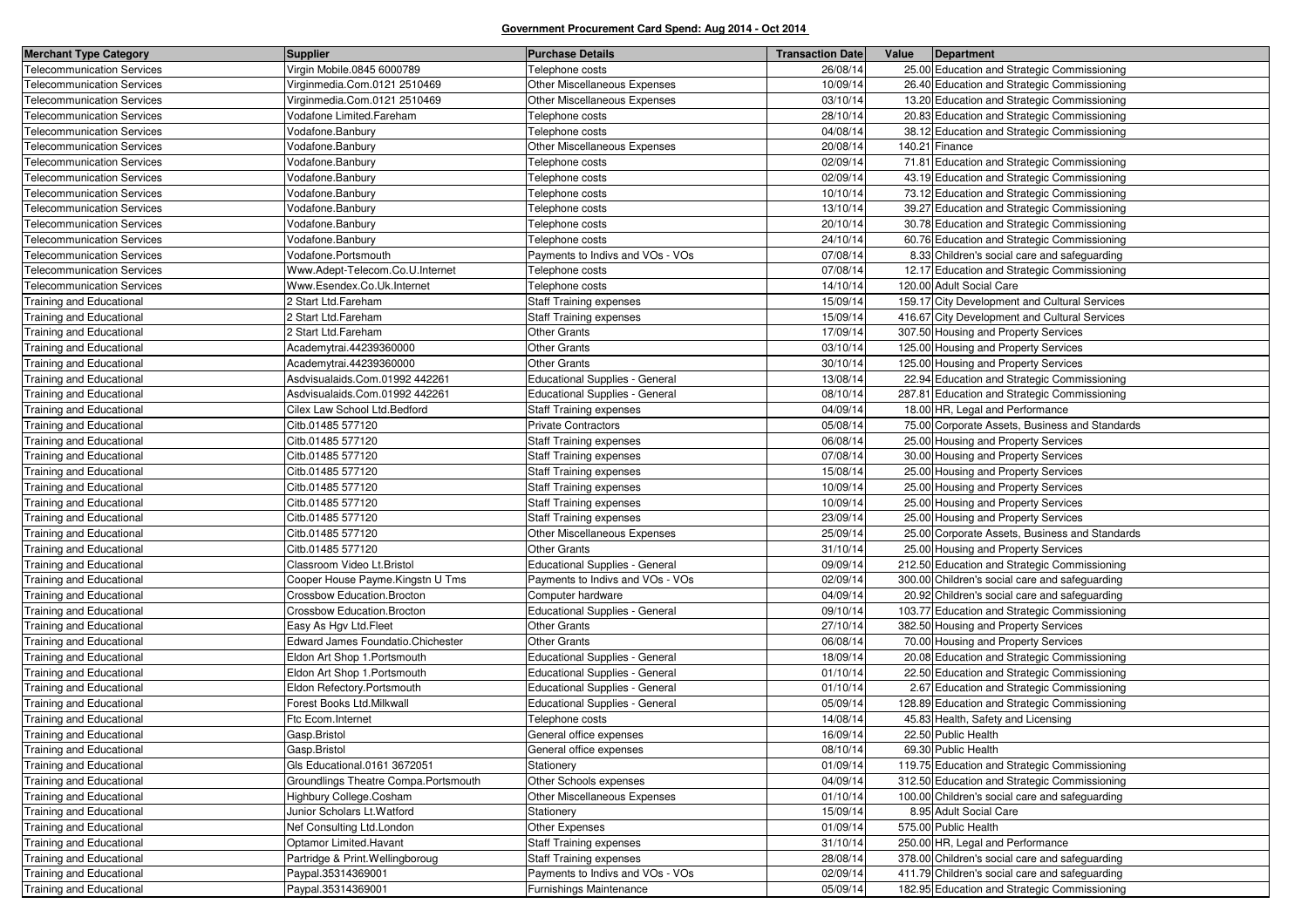| <b>Merchant Type Category</b>   | <b>Supplier</b>                      | <b>Purchase Details</b>               | <b>Transaction Date</b> | Value | Department                                     |
|---------------------------------|--------------------------------------|---------------------------------------|-------------------------|-------|------------------------------------------------|
| <b>Training and Educational</b> | Paypal.35314369001                   | Subscriptions                         | 09/09/14                |       | 120.00 Education and Strategic Commissioning   |
| <b>Training and Educational</b> | Paypal.35314369001                   | <b>Educational Supplies - General</b> | 11/09/14                |       | 100.00 Education and Strategic Commissioning   |
| <b>Training and Educational</b> | Paypal.35314369001                   | <b>Educational Supplies - General</b> | 15/09/14                |       | 5.00 Education and Strategic Commissioning     |
| <b>Training and Educational</b> | Paypal.35314369001                   | <b>Educational Supplies - General</b> | 16/09/14                |       | 54.00 Education and Strategic Commissioning    |
| <b>Training and Educational</b> | Paypal.35314369001                   | Computer hardware                     | 17/09/14                |       | 106.95 Education and Strategic Commissioning   |
| Fraining and Educational        | Paypal.35314369001                   | <b>Educational Supplies - General</b> | 17/09/14                |       | 60.00 Education and Strategic Commissioning    |
| <b>Fraining and Educational</b> | Paypal.35314369001                   | Network costs                         | 18/09/14                |       | 100.00 Education and Strategic Commissioning   |
| Training and Educational        | Paypal.35314369001                   | Educational Supplies - General        | 22/09/14                |       | 19.93 Education and Strategic Commissioning    |
| Fraining and Educational        | Paypal.35314369001                   | <b>Educational Supplies - General</b> | 24/09/14                |       | 3.50 Education and Strategic Commissioning     |
| <b>Training and Educational</b> | Paypal.35314369001                   | <b>Educational Supplies - General</b> | 26/09/14                |       | 22.08 Education and Strategic Commissioning    |
| Training and Educational        | Paypal.35314369001                   | Educational Supplies - General        | 26/09/14                |       | 39.95 Education and Strategic Commissioning    |
| <b>Training and Educational</b> | Paypal.35314369001                   | <b>Educational Supplies - General</b> | 26/09/14                |       | 29.95 Education and Strategic Commissioning    |
| <b>Fraining and Educational</b> | Paypal.35314369001                   | Book purchases                        | 29/09/14                |       | 55.14 Education and Strategic Commissioning    |
| <b>Training and Educational</b> | Paypal.35314369001                   | Other Miscellaneous Expenses          | 29/09/14                |       | 18.45 Education and Strategic Commissioning    |
| <b>Fraining and Educational</b> | Paypal.35314369001                   | <b>Educational Supplies - General</b> | 01/10/14                |       | 6.00 Education and Strategic Commissioning     |
| Training and Educational        | Paypal.35314369001                   | Stationery                            | 16/10/14                |       | 45.00 Education and Strategic Commissioning    |
| Training and Educational        | Paypal.35314369001                   | <b>Educational Supplies - General</b> | 16/10/14                |       | 5.48 Education and Strategic Commissioning     |
| <b>Training and Educational</b> | Pearson Ed Ltd.Harlow                | Other Miscellaneous Expenses          | 03/09/14                |       | 3.99 Education and Strategic Commissioning     |
| Training and Educational        | Pearson Ed Ltd.Harlow                | <b>Educational Supplies - General</b> | 06/10/14                |       | 12.99 Education and Strategic Commissioning    |
| <b>Training and Educational</b> | Pearson Ed Ltd.Harlow                | Other Schools expenses                | 13/10/14                |       | 176.34 Education and Strategic Commissioning   |
| <b>Training and Educational</b> | Pearson Ed Ltd.Harlow                | <b>Educational Supplies - General</b> | 13/10/14                |       | 9.00 Education and Strategic Commissioning     |
| <b>Fraining and Educational</b> | Pentagon It Education.Maidenhead     | <b>Staff Training expenses</b>        | 23/09/14                |       | 1666.67 Transport and Environment              |
| <b>Training and Educational</b> | Pentagon It Education.Maidenhead     | <b>Staff Training expenses</b>        | 25/09/14                |       | 1333.33 Transport and Environment              |
| <b>Training and Educational</b> | Pp*artspool.Aylesford                | <b>Educational Supplies - General</b> | 15/10/14                |       | 40.29 Education and Strategic Commissioning    |
| <b>Fraining and Educational</b> | Ptrc-Training.Co.U.0207 3481970      | Stationery                            | 05/08/14                |       | 538.80 Transport and Environment               |
| <b>Training and Educational</b> | Ptrc-Training.Co.U.0207 3481970      | <b>Recharged Employee Costs</b>       | 14/10/14                |       | 158.82 Transport and Environment               |
| <b>Training and Educational</b> | Qualsafe Ltd.Bradford                | Stationery                            | 05/09/14                |       | 2.30 Adult Social Care                         |
| <b>Fraining and Educational</b> | Remote Learner UK Ltd.Banbury        | Software costs                        | 19/08/14                |       | 45.00 Corporate Assets, Business and Standards |
| <b>Training and Educational</b> | Rising Stars UK Lt.London Se1        | <b>Educational Supplies - General</b> | 02/09/14                |       | 379.95 Education and Strategic Commissioning   |
| Training and Educational        | Salford Professional Deve.Salford    | <b>Staff Conferences</b>              | 18/08/14                |       | 270.00 Public Health                           |
| Fraining and Educational        | Schofield & Sims L.Huddersfield      | <b>Educational Supplies - General</b> | 19/09/14                |       | 10.00 Education and Strategic Commissioning    |
| Training and Educational        | School Library Associa.Swindon       | Book purchases                        | 30/09/14                |       | 10.50 City Development and Cultural Services   |
| <b>Training and Educational</b> | Smart Kids UK Ltd.Hungerford         | <b>Educational Supplies - General</b> | 12/09/14                |       | 188.86 Education and Strategic Commissioning   |
| Fraining and Educational        | Smart Kids UK Ltd.Hungerford         | <b>Educational Supplies - General</b> | 12/09/14                |       | 59.96 Education and Strategic Commissioning    |
| <b>Training and Educational</b> | South Downs Collge. Waterlooville    | <b>Staff Training expenses</b>        | 05/09/14                |       | 123.33 Education and Strategic Commissioning   |
| Training and Educational        | Southampton Solent. Tel: 02380 31    | Payments to Indivs and VOs - VOs      | 18/08/14                |       | 250.00 Children's social care and safeguarding |
| Fraining and Educational        | The Free Test Comp.0845 2695982      | Payments to Indivs and VOs - VOs      | 29/09/14                |       | 45.00 Children's social care and safeguarding  |
| <b>Training and Educational</b> | The Free Test Comp.0845 2695982      | <b>Other Grants</b>                   | 23/10/14                |       | 25.00 Housing and Property Services            |
| Training and Educational        | The Makaton Charit.Farnborough       | <b>Educational Supplies - General</b> | 12/10/14                |       | 47.93 Education and Strategic Commissioning    |
| Training and Educational        | Tteducation.44120662562              | <b>Staff Conferences</b>              | 19/09/14                |       | 199.00 Education and Strategic Commissioning   |
| <b>Training and Educational</b> | Uni Of Newcastle.Newcastle           | Other Employee Expenses               | 15/08/14                |       | 1050.00 Transport and Environment              |
| <b>Training and Educational</b> | Univbristol Online Pay.Bristol       | <b>Staff Training expenses</b>        | 04/09/14                |       | 50.00 HR, Legal and Performance                |
| <b>Training and Educational</b> | University College Win. Winchester   | Payments to Private Providers         | 15/09/14                |       | 855.00 Children's social care and safeguarding |
| <b>Training and Educational</b> | Vue Comp Tia Certifica.800-511-3478  | <b>Staff Training expenses</b>        | 08/08/14                |       | -121.00 Information Services                   |
| Training and Educational        | Vue Comp Tia Certifica.800-511-3478  | <b>Staff Training expenses</b>        | 08/08/14                |       | -121.00 Information Services                   |
| <b>Training and Educational</b> | Vue Comp Tia Certifica.800-511-3478  | <b>Staff Training expenses</b>        | 11/08/14                |       | -121.00 Information Services                   |
| Training and Educational        | Vue Comp Tia Certifica.800-511-3478  | <b>Staff Training expenses</b>        | 11/08/14                |       | -121.00 Information Services                   |
| Training and Educational        | Vue Comp Tia Certifica.800-511-3478  | <b>Staff Training expenses</b>        | 11/09/14                |       | 179.00 Information Services                    |
| Training and Educational        | Vue Comp Tia Certifica.800-511-3478  | <b>Staff Training expenses</b>        | 23/10/14                |       | 242.00 Information Services                    |
| Training and Educational        | Vue Comp Tia Certifica.800-511-3478  | <b>Staff Training expenses</b>        | 23/10/14                |       | 242.00 Information Services                    |
| Training and Educational        | Vue*ncs Citb Hs&e Test.44-3449944488 | <b>Other Grants</b>                   | 05/08/14                |       | 17.50 Housing and Property Services            |
| Training and Educational        | Vue*ncs Citb Hs&e Test.44-3449944488 | <b>Staff Training expenses</b>        | 05/08/14                |       | 17.50 Housing and Property Services            |
| Training and Educational        | Vue*ncs Citb Hs&e Test.44-3449944488 | <b>Staff Training expenses</b>        | 07/08/14                |       | 17.50 Housing and Property Services            |
| <b>Training and Educational</b> | Vue*ncs Citb Hs&e Test.44-3449944488 | <b>Staff Training expenses</b>        | 08/08/14                |       | 17.50 Housing and Property Services            |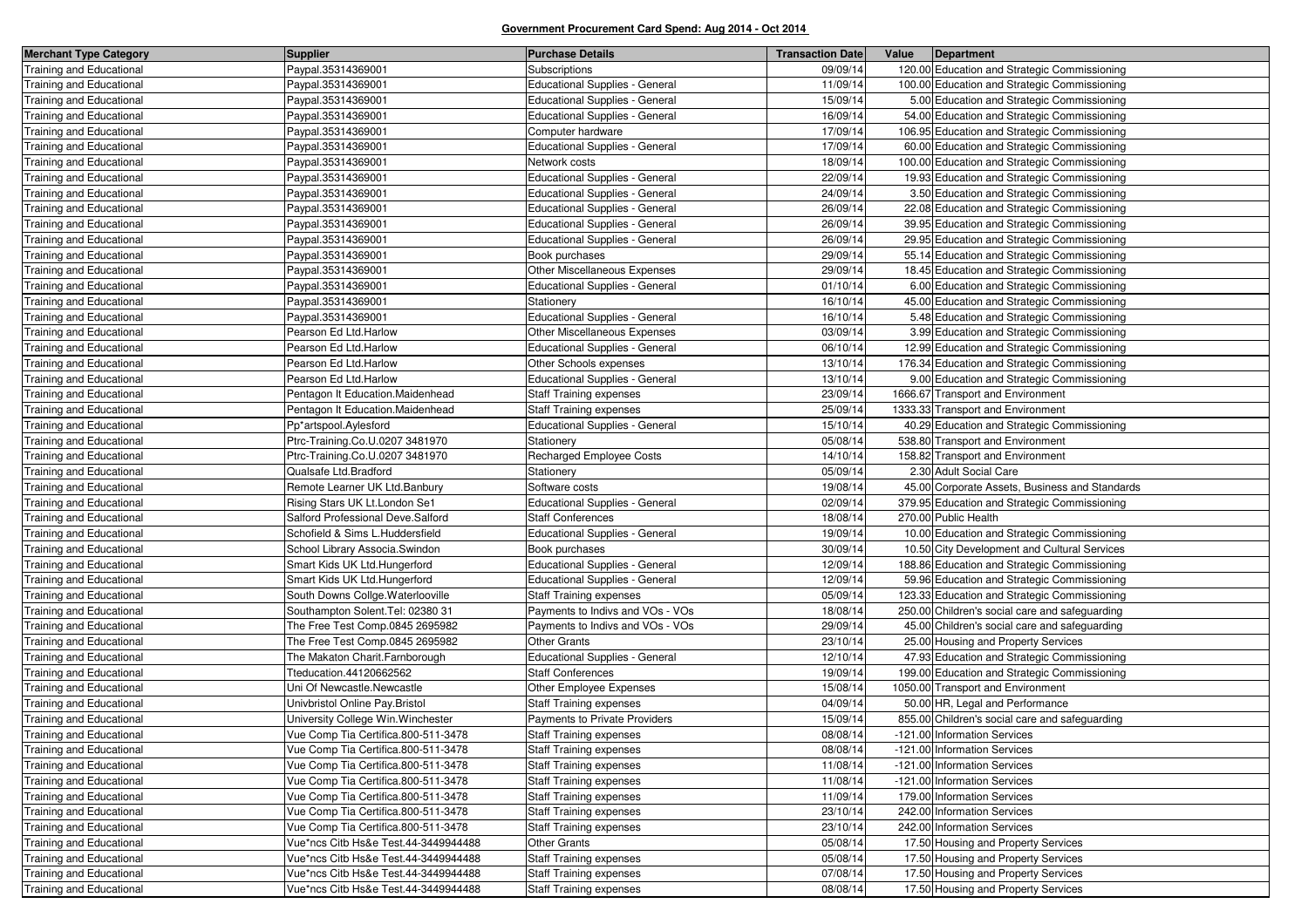| <b>Merchant Type Category</b>   | <b>Supplier</b>                      | <b>Purchase Details</b>               | <b>Transaction Date</b> | Value | Department                                      |
|---------------------------------|--------------------------------------|---------------------------------------|-------------------------|-------|-------------------------------------------------|
| Training and Educational        | Vue*ncs Citb Hs&e Test.44-3449944488 | Other Miscellaneous Expenses          | 02/09/14                |       | 14.58 Corporate Assets, Business and Standards  |
| Training and Educational        | Vue*ncs Citb Hs&e Test.44-3449944488 | Other Miscellaneous Expenses          | 10/09/14                |       | 14.58 Corporate Assets, Business and Standards  |
| <b>Training and Educational</b> | Vue*ncs Citb Hs&e Test.44-3449944488 | <b>Staff Training expenses</b>        | 15/09/14                |       | 17.50 Housing and Property Services             |
| Training and Educational        | Vue*ncs Citb Hs&e Test.44-3449944488 | Other Miscellaneous Expenses          | 23/09/14                |       | 14.58 Corporate Assets, Business and Standards  |
| Training and Educational        | Vue*ncs Citb Hs&e Test.44-3449944488 | <b>Other Miscellaneous Expenses</b>   | 25/09/14                |       | 14.58 Corporate Assets, Business and Standards  |
| <b>Training and Educational</b> | Vue*ncs Citb Hs&e Test.44-3449944488 | Other Miscellaneous Expenses          | 13/10/14                |       | 14.58 Corporate Assets, Business and Standards  |
| Training and Educational        | Vue*ncs Citb Hs&e Test.44-3449944488 | Other Miscellaneous Expenses          | 13/10/14                |       | 14.58 Corporate Assets, Business and Standards  |
| Training and Educational        | Vue*ncs Citb Hs&e Test.44-3449944488 | <b>Other Miscellaneous Expenses</b>   | 17/10/14                |       | 14.58 Corporate Assets, Business and Standards  |
| <b>Training and Educational</b> | Vue*ncs Citb Hs&e Test.44-3449944488 | <b>Private Contractors</b>            | 28/10/14                |       | 14.58 Corporate Assets, Business and Standards  |
| Training and Educational        | Waterhole.Portsmouth                 | Publicity/Promotions                  | 18/09/14                |       | 4.05 Public Health                              |
| Training and Educational        | Wp-The Virtual Col. Ilkley           | <b>Staff Conferences</b>              | 23/09/14                |       | 25.00 Education and Strategic Commissioning     |
| Training and Educational        | Www.Ascoeducational.Co.Internet      | <b>Educational Supplies - General</b> | 02/09/14                |       | 106.68 Education and Strategic Commissioning    |
| Training and Educational        | Www.Ascoeducational.Co.Internet      | <b>Educational Supplies - General</b> | 19/09/14                |       | 442.00 Education and Strategic Commissioning    |
| Training and Educational        | Www.Ascoeducational.Co.Internet      | <b>Educational Supplies - General</b> | 02/10/14                |       | 124.66 Education and Strategic Commissioning    |
| Training and Educational        | Www.Atm.Org.Uk.Internet              | Subscriptions                         | 13/10/14                |       | 62.94 Education and Strategic Commissioning     |
| Training and Educational        | Www.Cilex Law Sc.Ac.Uk.Internet      | Postages and carriage                 | 26/09/14                |       | 5.65 Corporate Assets, Business and Standards   |
| Training and Educational        | Www.Cilex Law Sc.Ac.Uk.Internet      | <b>Staff Training expenses</b>        | 26/09/14                |       | 35.00 Corporate Assets, Business and Standards  |
| <b>Training and Educational</b> | Www.Cimaglobal.Com.020 8849 2251     | Staff Training expenses               | 11/08/14                |       | 182.00 HR, Legal and Performance                |
| Training and Educational        | Www.CollegekitsLeicester             | <b>Other Grants</b>                   | 23/09/14                |       | 79.79 Housing and Property Services             |
| Training and Educational        | Www.E4e.Co.Uk.Internet               | Furniture                             | 03/09/14                |       | 560.00 Education and Strategic Commissioning    |
| Training and Educational        | Www.HighspeedtrainingInternet        | <b>Staff Conferences</b>              | 17/09/14                |       | 24.00 Education and Strategic Commissioning     |
| Training and Educational        | Www.HighspeedtrainingInternet        | <b>Staff Conferences</b>              | 17/09/14                |       | 24.00 Education and Strategic Commissioning     |
| Training and Educational        | Www.Luminati.Co.Uk.Internet          | <b>Building</b>                       | 21/08/14                |       | 568.24 Education and Strategic Commissioning    |
| Training and Educational        | Www.Nucoplus.Com.St Austell          | <b>Staff Training expenses</b>        | 09/10/14                |       | 39.00 Education and Strategic Commissioning     |
| <b>Training and Educational</b> | Www.Port.Ac.Uk.02392 843307          | Other Miscellaneous Expenses          | 09/10/14                |       | 120.00 Corporate Assets, Business and Standards |
| Training and Educational        | Www.Port.Ac.Uk.02392 843307          | Other Miscellaneous Expenses          | 10/10/14                |       | 90.00 Transport and Environment                 |
| Training and Educational        | Www.Port.Ac.Uk.02392 843307          | <b>Staff Conferences</b>              | 22/10/14                |       | 30.00 Transport and Environment                 |
| Training and Educational        | Www.Port.Ac.Uk.02392 843307          | <b>Staff Training expenses</b>        | 29/10/14                |       | 30.00 Corporate Assets, Business and Standards  |
| Training and Educational        | Www.Shop.Carersweek.Or.1933278446    | Publicity/Promotions                  | 29/10/14                |       | 15.00 Adult Social Care                         |
| Training and Educational        | Www.Shop.Carersweek.Or.1933278446    | Publicity/Promotions                  | 29/10/14                |       | 12.50 Adult Social Care                         |
| <b>Training and Educational</b> | Www.Shop.Carersweek.Or.1933278446    | Postages and carriage                 | 29/10/14                |       | 3.95 Adult Social Care                          |
| Training and Educational        | Www.Smartkids2.Co.Uk.Internet        | <b>Educational Supplies - General</b> | 26/09/14                |       | 118.07 Education and Strategic Commissioning    |
| Training and Educational        | Www.Smartkids2.Co.Uk.Internet        | Educational Supplies - General        | 08/10/14                |       | 100.06 Education and Strategic Commissioning    |
| <b>Training and Educational</b> | Www.Taskmasteronline.C.Internet      | <b>Educational Supplies - General</b> | 13/08/14                |       | 22.75 Education and Strategic Commissioning     |
| Training and Educational        | Www.Taskmasteronline.C.Internet      | <b>Educational Supplies - General</b> | 14/10/14                |       | 17.95 Education and Strategic Commissioning     |
| Training and Educational        | Www.Tes.Co.Uk.0203 1943000           | Educational Supplies - General        | 11/10/14                |       | 8.32 Education and Strategic Commissioning      |
| Training and Educational        | Www.Tes.Co.Uk.0203 1943000           | <b>Educational Supplies - General</b> | 17/10/14                |       | 8.32 Education and Strategic Commissioning      |
| Training and Educational        | Www.UklearningcollegeInternet        | <b>Staff Training expenses</b>        | 10/10/14                |       | 270.00 Education and Strategic Commissioning    |
| Travel - Air/Rail/Road          | Gunwharf Carpark Upt. Portsmouth     | Other Miscellaneous Expenses          | 17/09/14                |       | 6.90 Children's social care and safeguarding    |
| Travel - Air/Rail/Road          | Ncp Limited.Prtsmth Crass            | Equipment (Non IT)                    | 01/10/14                |       | 1.54 Transport and Environment                  |
| Travel - Air/Rail/Road          | Ringgo.Parking                       | Other Miscellaneous Expenses          | 13/10/14                |       | 5.30 Transport and Environment                  |
| Travel - Air/Rail/Road          | Ringgo.Parking                       | Other Miscellaneous Expenses          | 14/10/14                |       | 21.20 Transport and Environment                 |
| Travel - Air/Rail/Road/Boat     | Apcoa Parking.Southampton            | Payments to Indivs and VOs - VOs      | 11/09/14                |       | 3.30 Children's social care and safeguarding    |
| Travel - Air/Rail/Road/Boat     | Apcoa Parking.Southampton            | Payments to Indivs and VOs - VOs      | 11/09/14                |       | 20.80 Children's social care and safeguarding   |
| Travel - Air/Rail/Road/Boat     | Apcoa Parking.Southampton            | Payments to Indivs and VOs - VOs      | 09/10/14                |       | 33.00 Children's social care and safeguarding   |
| Travel - Air/Rail/Road/Boat     | Aqua Cars Ltd.Southsea               | <b>Other Miscellaneous Expenses</b>   | 06/08/14                |       | 101.00 Education and Strategic Commissioning    |
| Travel - Air/Rail/Road/Boat     | Aqua Cars Ltd.Southsea               | Other Public Transport                | 07/08/14                |       | 50.90 Education and Strategic Commissioning     |
| Travel - Air/Rail/Road/Boat     | Aqua Cars Ltd.Southsea               | Taxi Fares                            | 07/08/14                |       | 15.90 Education and Strategic Commissioning     |
| Travel - Air/Rail/Road/Boat     | Agua Cars Ltd.Southsea               | Taxi Fares                            | 07/08/14                |       | 103.40 Education and Strategic Commissioning    |
| Travel - Air/Rail/Road/Boat     | Aqua Cars Ltd.Southsea               | Other Public Transport                | 07/08/14                |       | 343.90 Education and Strategic Commissioning    |
| Travel - Air/Rail/Road/Boat     | Agua Cars Ltd.Southsea               | Taxi Fares                            | 08/08/14                |       | 27.30 Adult Social Care                         |
| Travel - Air/Rail/Road/Boat     | Aqua Cars Ltd.Southsea               | Other Public Transport                | 11/08/14                |       | 7.80 Education and Strategic Commissioning      |
| Travel - Air/Rail/Road/Boat     | Aqua Cars Ltd.Southsea               | Other Miscellaneous Expenses          | 11/08/14                |       | 42.00 Children's social care and safeguarding   |
| Travel - Air/Rail/Road/Boat     | Aqua Cars Ltd.Southsea               | Other Miscellaneous Expenses          | 12/08/14                |       | 3.30 Education and Strategic Commissioning      |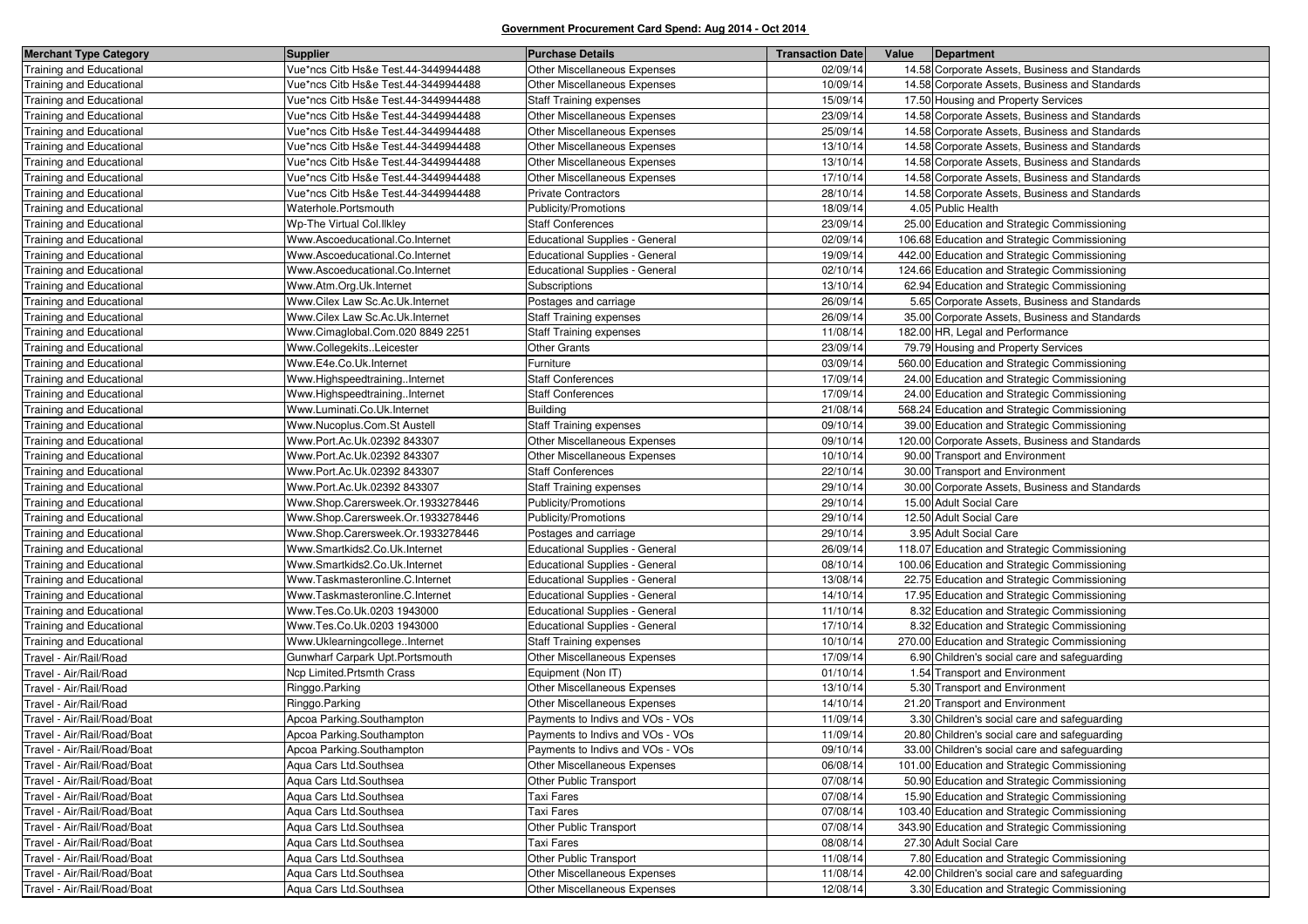| <b>Merchant Type Category</b> | <b>Supplier</b>                       | <b>Purchase Details</b>              | <b>Transaction Date</b> | Value       | Department                                        |
|-------------------------------|---------------------------------------|--------------------------------------|-------------------------|-------------|---------------------------------------------------|
| Travel - Air/Rail/Road/Boat   | Aqua Cars Ltd.Southsea                | Other Public Transport               | 12/08/14                | 245.50 Port |                                                   |
| Travel - Air/Rail/Road/Boat   | Aqua Cars Ltd.Southsea                | Taxi Fares                           | 12/08/14                |             | 174.90 Education and Strategic Commissioning      |
| Travel - Air/Rail/Road/Boat   | Aqua Cars Ltd.Southsea                | Taxi Fares                           | 14/08/14                |             | 14.10 Adult Social Care                           |
| Travel - Air/Rail/Road/Boat   | Aqua Cars Ltd.Southsea                | <b>Taxi Fares</b>                    | 14/08/14                |             | 253.50 Adult Social Care                          |
| Travel - Air/Rail/Road/Boat   | Aqua Cars Ltd.Southsea                | Taxi Fares                           | 21/08/14                |             | 41.80 Education and Strategic Commissioning       |
| Travel - Air/Rail/Road/Boat   | Agua Cars Ltd.Southsea                | Hire of other vehicles               | 03/09/14                |             | 60.80 Education and Strategic Commissioning       |
| Travel - Air/Rail/Road/Boat   | Aqua Cars Ltd.Southsea                | Other Public Transport               | 11/09/14                |             | 3.90 Education and Strategic Commissioning        |
| Travel - Air/Rail/Road/Boat   | Aqua Cars Ltd.Southsea                | Taxi Fares                           | 11/09/14                |             | 94.40 Education and Strategic Commissioning       |
| Travel - Air/Rail/Road/Boat   | Aqua Cars Ltd.Southsea                | <b>Taxi Fares</b>                    | 11/09/14                |             | 43.50 Adult Social Care                           |
| Travel - Air/Rail/Road/Boat   | Aqua Cars Ltd.Southsea                | Other Public Transport               | 12/09/14                |             | 189.90 Education and Strategic Commissioning      |
| Travel - Air/Rail/Road/Boat   | Aqua Cars Ltd.Southsea                | Taxi Fares                           | 16/09/14                |             | 86.00 Adult Social Care                           |
| Travel - Air/Rail/Road/Boat   | Agua Cars Ltd.Southsea                | Taxi Fares                           | 16/09/14                |             | 4.70 Adult Social Care                            |
| Travel - Air/Rail/Road/Boat   | Aqua Cars Ltd.Southsea                | Other Miscellaneous Expenses         | 17/09/14                |             | 3.30 Education and Strategic Commissioning        |
| Travel - Air/Rail/Road/Boat   | Aqua Cars Ltd.Southsea                | Taxi Fares                           | 17/09/14                |             | 71.80 Education and Strategic Commissioning       |
| Travel - Air/Rail/Road/Boat   | Agua Cars Ltd.Southsea                | <b>Taxi Fares</b>                    | 19/09/14                |             | 51.00 Education and Strategic Commissioning       |
| Travel - Air/Rail/Road/Boat   | Aqua Cars Ltd.Southsea                | Other Miscellaneous Expenses         | 23/09/14                |             | 80.10 Education and Strategic Commissioning       |
| Travel - Air/Rail/Road/Boat   | Aqua Cars Ltd.Southsea                | Other Public Transport               | 24/09/14                | 354.00 Port |                                                   |
| Travel - Air/Rail/Road/Boat   | Aqua Cars Ltd.Southsea                | <b>Taxi Fares</b>                    | 26/09/14                |             | 113.10 Education and Strategic Commissioning      |
| Travel - Air/Rail/Road/Boat   | Aqua Cars Ltd.Southsea                | Taxi Fares                           | 26/09/14                |             | 25.70 Education and Strategic Commissioning       |
| Travel - Air/Rail/Road/Boat   | Aqua Cars Ltd.Southsea                | Taxi Fares                           | 29/09/14                |             | 173.80 Education and Strategic Commissioning      |
| Travel - Air/Rail/Road/Boat   | Aqua Cars Ltd.Southsea                | Other Miscellaneous Expenses         | 01/10/14                |             | 11.00 Customer, Community and Democratic Services |
| Travel - Air/Rail/Road/Boat   | Aqua Cars Ltd.Southsea                | <b>Taxi Fares</b>                    | 07/10/14                |             | 17.10 Education and Strategic Commissioning       |
| Travel - Air/Rail/Road/Boat   | Aqua Cars Ltd.Southsea                | Other Public Transport               | 09/10/14                |             | 5.10 Education and Strategic Commissioning        |
| Travel - Air/Rail/Road/Boat   | Aqua Cars Ltd.Southsea                | Other Public Transport               | 09/10/14                |             | 291.60 Education and Strategic Commissioning      |
| Travel - Air/Rail/Road/Boat   | Aqua Cars Ltd.Southsea                | Other Miscellaneous Expenses         | 09/10/14                |             | 14.70 Education and Strategic Commissioning       |
| Travel - Air/Rail/Road/Boat   | Aqua Cars Ltd.Southsea                | Other Public Transport               | 10/10/14                | 284.30 Port |                                                   |
| Travel - Air/Rail/Road/Boat   | Aqua Cars Ltd.Southsea                | Other Public Transport               | 14/10/14                |             | 202.80 Education and Strategic Commissioning      |
| Travel - Air/Rail/Road/Boat   | Aqua Cars Ltd.Southsea                | Other Miscellaneous Expenses         | 14/10/14                |             | 117.00 Education and Strategic Commissioning      |
| Travel - Air/Rail/Road/Boat   | Aqua Cars Ltd.Southsea                | Taxi Fares                           | 14/10/14                |             | 4.70 Adult Social Care                            |
| Travel - Air/Rail/Road/Boat   | Aqua Cars Ltd.Southsea                | <b>Taxi Fares</b>                    | 14/10/14                |             | 72.30 Adult Social Care                           |
| Travel - Air/Rail/Road/Boat   | Aqua Cars. Portsmouth                 | Taxi Fares                           | 21/10/14                |             | 3.50 Education and Strategic Commissioning        |
| Travel - Air/Rail/Road/Boat   | Aqua Cars. Portsmouth                 | Taxi Fares                           | 21/10/14                |             | 12.50 Education and Strategic Commissioning       |
| Travel - Air/Rail/Road/Boat   | Aqua Cars. Portsmouth                 | Taxi Fares                           | 30/10/14                |             | 40.90 Adult Social Care                           |
| Travel - Air/Rail/Road/Boat   | Arrow Private Hire Lee.Leeds Bradfor  | Payments to Indivs and VOs - VOs     | 26/08/14                |             | 23.50 Children's social care and safeguarding     |
| Travel - Air/Rail/Road/Boat   | Arrow Private Hire Lee.Leeds Bradfor  | Payments to Indivs and VOs - VOs     | 26/08/14                |             | 18.30 Children's social care and safeguarding     |
| Travel - Air/Rail/Road/Boat   | Britannia Parking Ltd.Bournemouth     | Other Transport Expenses             | 17/09/14                |             | 7.08 HR, Legal and Performance                    |
| Travel - Air/Rail/Road/Boat   | <b>British A.Internet</b>             | Payments to Indivs and VOs - VOs     | 22/08/14                |             | 254.14 Children's social care and safeguarding    |
| Travel - Air/Rail/Road/Boat   | <b>British A.Internet</b>             | Other Public Transport               | 22/08/14                |             | 127.07 Children's social care and safeguarding    |
| Travel - Air/Rail/Road/Boat   | <b>British A.Internet</b>             | Other Miscellaneous Expenses         | 22/08/14                |             | 127.07 Children's social care and safeguarding    |
| Travel - Air/Rail/Road/Boat   | <b>Brittany Ferries.Mont St Miche</b> | Accommodation and Subsistence        | 12/10/14                |             | 8.35 City Development and Cultural Services       |
| Travel - Air/Rail/Road/Boat   | <b>Brittany Ferries.Mont St Miche</b> | <b>Accommodation and Subsistence</b> | 12/10/14                |             | 8.45 City Development and Cultural Services       |
| Travel - Air/Rail/Road/Boat   | Brittany Ferries.Mont St Miche        | Accommodation and Subsistence        | 16/10/14                |             | 6.10 City Development and Cultural Services       |
| Travel - Air/Rail/Road/Boat   | <b>Brittany Ferries.Mont St Miche</b> | Accommodation and Subsistence        | 16/10/14                |             | 8.70 City Development and Cultural Services       |
| Travel - Air/Rail/Road/Boat   | <b>Brittany Ferries.Reservations</b>  | Other Public Transport               | 22/09/14                |             | 12.00 City Development and Cultural Services      |
| Travel - Air/Rail/Road/Boat   | <b>Brittany Ferries.Reservations</b>  | Other Public Transport               | 30/09/14                |             | 241.00 City Development and Cultural Services     |
| Travel - Air/Rail/Road/Boat   | <b>Brittany Ferries.Reservations</b>  | Other Public Transport               | 02/10/14                |             | 55.00 City Development and Cultural Services      |
| Travel - Air/Rail/Road/Boat   | Cabcard Services U.Stockport          | Other Schools expenses               | 22/09/14                |             | 26.40 Education and Strategic Commissioning       |
| Travel - Air/Rail/Road/Boat   | Capital Shop Cnt-Chimes.Uxbridge      | Hospitality                          | 06/10/14                |             | 2.08 Children's social care and safeguarding      |
| Travel - Air/Rail/Road/Boat   | Carillion Government Ser.Portsmouth   | Other Transport Expenses             | 05/08/14                |             | 1.42 Adult Social Care                            |
| Travel - Air/Rail/Road/Boat   | Carillion Government Ser.Portsmouth   | Other Transport Expenses             | 14/08/14                |             | 2.50 Adult Social Care                            |
| Travel - Air/Rail/Road/Boat   | Carillion Government Ser.Portsmouth   | <b>Other Transport Expenses</b>      | 14/08/14                |             | 3.50 Adult Social Care                            |
| Travel - Air/Rail/Road/Boat   | Carillion Government Ser.Portsmouth   | Other Transport Expenses             | 01/09/14                |             | 1.42 Adult Social Care                            |
| Travel - Air/Rail/Road/Boat   | Carillion Government Ser.Portsmouth   | Other Transport Expenses             | 04/09/14                |             | 2.50 Adult Social Care                            |
| Travel - Air/Rail/Road/Boat   | Carillion Government Ser.Portsmouth   | Other Public Transport               | 05/09/14                |             | 1.70 Education and Strategic Commissioning        |
|                               |                                       |                                      |                         |             |                                                   |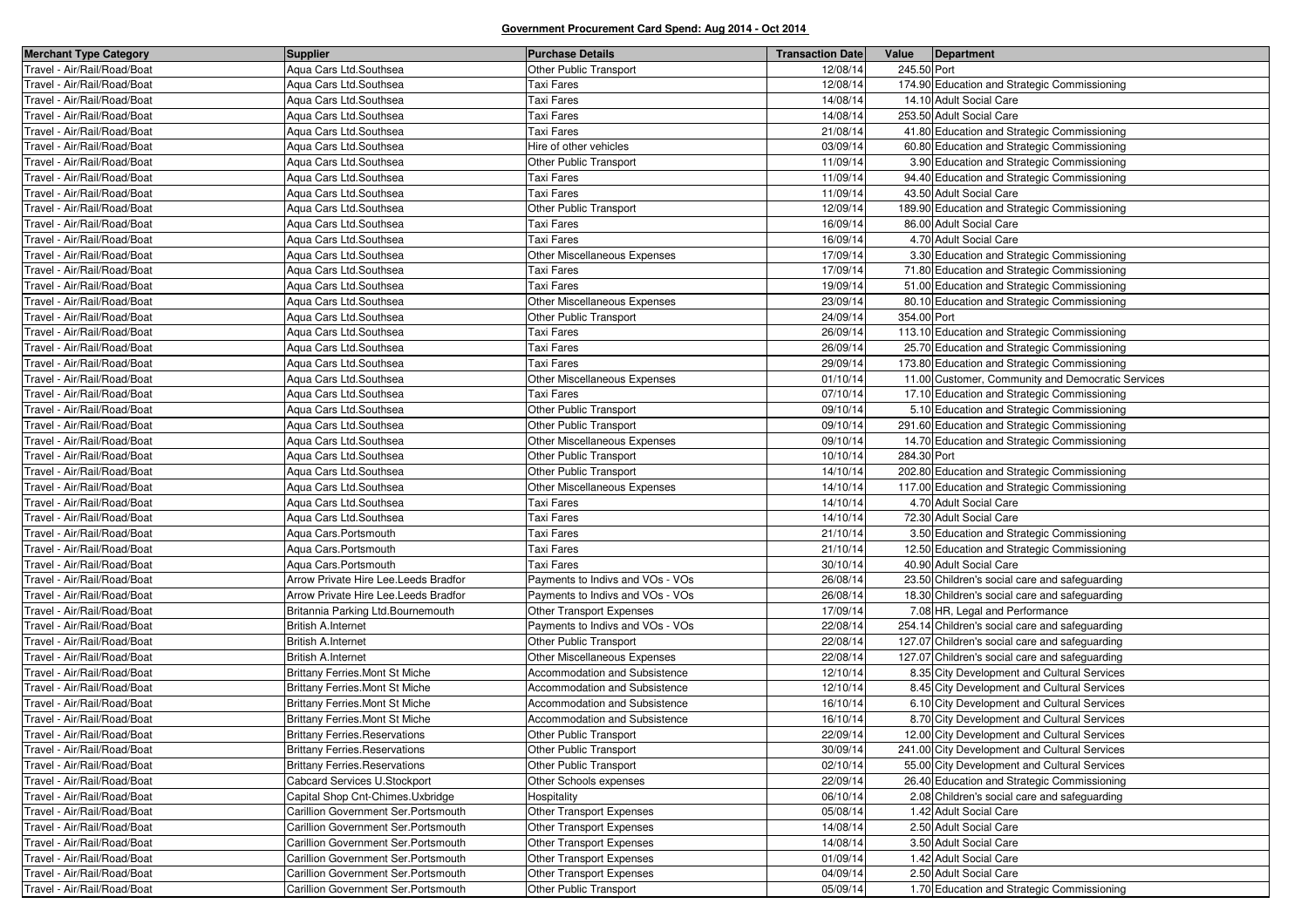| <b>Merchant Type Category</b> | <b>Supplier</b>                       | <b>Purchase Details</b>         | <b>Transaction Date</b> | Value      | Department                                        |
|-------------------------------|---------------------------------------|---------------------------------|-------------------------|------------|---------------------------------------------------|
| Travel - Air/Rail/Road/Boat   | Carillion Government Ser. Portsmouth  | Other Transport Expenses        | 08/09/14                |            | 1.42 Adult Social Care                            |
| Fravel - Air/Rail/Road/Boat   | Carillion Government Ser. Portsmouth  | Other Transport Expenses        | 16/09/14                |            | 3.50 Adult Social Care                            |
| Fravel - Air/Rail/Road/Boat   | Carillion Government Ser.Portsmouth   | <b>Other Transport Expenses</b> | 29/09/14                |            | 3.50 Adult Social Care                            |
| Travel - Air/Rail/Road/Boat   | Carillion Government Ser. Portsmouth  | Other Transport Expenses        | 30/09/14                |            | 2.50 Adult Social Care                            |
| Fravel - Air/Rail/Road/Boat   | Carillion Government Ser. Portsmouth  | Other Miscellaneous Expenses    | 04/10/14                |            | 7.50 Customer, Community and Democratic Services  |
| Fravel - Air/Rail/Road/Boat   | Carillion Government Ser. Portsmouth  | Other Transport Expenses        | 04/10/14                |            | 6.25 Adult Social Care                            |
| Travel - Air/Rail/Road/Boat   | Carillion Government Ser. Portsmouth  | Other Transport Expenses        | 07/10/14                |            | 1.42 Health, Safety and Licensing                 |
| Fravel - Air/Rail/Road/Boat   | Carillion Government Ser. Portsmouth  | Other Transport Expenses        | 14/10/14                |            | 2.50 Adult Social Care                            |
| Fravel - Air/Rail/Road/Boat   | Carillion Government Ser.Portsmouth   | Other Transport Expenses        | 15/10/14                |            | 1.70 Customer, Community and Democratic Services  |
| Travel - Air/Rail/Road/Boat   | Carillion Government Ser. Portsmouth  | Other Miscellaneous Expenses    | 21/10/14                |            | 3.00 Customer, Community and Democratic Services  |
| Fravel - Air/Rail/Road/Boat   | Carillion Government Ser. Portsmouth  | <b>Other Transport Expenses</b> | 22/10/14                |            | 1.42 Health, Safety and Licensing                 |
| Fravel - Air/Rail/Road/Boat   | Carillion Government Ser. Portsmouth  | Other Transport Expenses        | 27/10/14                |            | 1.42 Adult Social Care                            |
| Fravel - Air/Rail/Road/Boat   | Carpark Machine. Swtrains East        | <b>Other Transport Expenses</b> | 05/08/14                |            | 8.00 Solent LEP                                   |
| Fravel - Air/Rail/Road/Boat   | Carpark Machine.Swtrains Fare         | Other Transport Expenses        | 05/08/14                |            | 4.00 Solent LEP                                   |
| Fravel - Air/Rail/Road/Boat   | Carpark Machine.Swtrains Fare         | Other Transport Expenses        | 09/09/14                |            | 4.00 Solent LEP                                   |
| Travel - Air/Rail/Road/Boat   | Carpark Machine.Swtrains Fare         | Other Transport Expenses        | 18/09/14                |            | 4.00 Solent LEP                                   |
| Fravel - Air/Rail/Road/Boat   | Carpark Machine.Swtrains Fare         | Other Transport Expenses        | 28/10/14                |            | 4.00 Solent LEP                                   |
| Fravel - Air/Rail/Road/Boat   | Carpark Machine Swtrains Hava         | Other Transport Expenses        | 11/08/14                |            | 6.50 Housing and Property Services                |
| Travel - Air/Rail/Road/Boat   | Carpark Machine Swtrains Hava         | Accommodation and Subsistence   | 04/09/14                |            | 6.50 Port                                         |
| Fravel - Air/Rail/Road/Boat   | Carpark Machine Swtrains Hava         | <b>Other Transport Expenses</b> | 16/09/14                |            | 6.50 Housing and Property Services                |
| Fravel - Air/Rail/Road/Boat   | Carpark Machine.Swtrains Hava         | Other Transport Expenses        | 24/09/14                |            | 5.42 Health, Safety and Licensing                 |
| Travel - Air/Rail/Road/Boat   | Carpark Machine Swtrains Hava         | Other Transport Expenses        | 23/10/14                |            | 5.42 Health, Safety and Licensing                 |
| Travel - Air/Rail/Road/Boat   | Carpark Machine Swtrains Soua         | Road costs                      | 10/09/14                |            | 14.00 Corporate Assets, Business and Standards    |
| Fravel - Air/Rail/Road/Boat   | Carpark Machine.Swtrains Soua         | Other Transport Expenses        | 10/09/14                |            | 11.67 City Development and Cultural Services      |
| Travel - Air/Rail/Road/Boat   | Carpark Machine. Swtrains Soua        | Other Transport Expenses        | 18/09/14                |            | 11.67 City Development and Cultural Services      |
| Travel - Air/Rail/Road/Boat   | Carpark Machine.Swtrains Soua         | Other Transport Expenses        | 15/10/14                |            | 11.67 City Development and Cultural Services      |
| Fravel - Air/Rail/Road/Boat   | Carpark Machine.Swtrains Soua         | Other Transport Expenses        | 16/10/14                |            | 11.67 City Development and Cultural Services      |
| Fravel - Air/Rail/Road/Boat   | Cross Country.0844 811 0124           | Rail costs                      | 11/09/14                |            | 78.05 City Development and Cultural Services      |
| Fravel - Air/Rail/Road/Boat   | Cross Country 0844 811 0124           | <b>Staff Conferences</b>        | 21/10/14                |            | 22.80 Adult Social Care                           |
| Fravel - Air/Rail/Road/Boat   | Cross Country.0844 811 0124           | <b>Staff Conferences</b>        | 21/10/14                |            | 32.30 Adult Social Care                           |
| Fravel - Air/Rail/Road/Boat   | E/tunnel Internet.Folkestone          | Accommodation and Subsistence   | 24/10/14                | 60.00 Port |                                                   |
| Fravel - Air/Rail/Road/Boat   | Easyjet.Luton, Beds                   | Payments to Private Providers   | 08/10/14                |            | 91.79 Adult Social Care                           |
| Fravel - Air/Rail/Road/Boat   | Emsworth And District Mot.Southbourne | <b>Other Grants</b>             | 04/08/14                |            | 375.00 Housing and Property Services              |
| Fravel - Air/Rail/Road/Boat   | Expedia 16647131291. Expedia Co Uk    | <b>Staff Training expenses</b>  | 08/08/14                |            | 827.47 Education and Strategic Commissioning      |
| Fravel - Air/Rail/Road/Boat   | Fgw Websales.Swindon                  | Rail costs                      | 12/09/14                |            | 52.00 Customer, Community and Democratic Services |
| Travel - Air/Rail/Road/Boat   | Fgw Websales.Swindon                  | Rail costs                      | 14/10/14                |            | 29.20 Housing and Property Services               |
| Fravel - Air/Rail/Road/Boat   | First Info Ltd- Te.Plymouth 3259      | Cost of School Trips            | 06/10/14                |            | 146.70 Education and Strategic Commissioning      |
| Travel - Air/Rail/Road/Boat   | Gn Railway Tickets. London N4         | Rail costs                      | 14/10/14                |            | 9.00 Health, Safety and Licensing                 |
| Fravel - Air/Rail/Road/Boat   | Gosport Ferry Ltd.Gosport             | Other Public Transport          | 02/09/14                |            | 37.30 Children's social care and safeguarding     |
| Fravel - Air/Rail/Road/Boat   | Gosport Ferry Ltd.Gosport             | Other Public Transport          | 09/09/14                |            | 37.30 Children's social care and safeguarding     |
| Fravel - Air/Rail/Road/Boat   | Gosport Ferry Ltd.Gosport             | Other Public Transport          | 29/09/14                |            | 14.50 Children's social care and safeguarding     |
| Fravel - Air/Rail/Road/Boat   | Gosport Ferry Ltd.Gosport             | Other Public Transport          | 03/10/14                |            | 14.50 Children's social care and safeguarding     |
| Fravel - Air/Rail/Road/Boat   | Gosport Ferry Ltd.Gosport             | Other Public Transport          | 10/10/14                |            | 14.50 Children's social care and safeguarding     |
| Travel - Air/Rail/Road/Boat   | Gosport Ferry Ltd.Gosport             | <b>Other Public Transport</b>   | 21/10/14                |            | 14.50 Children's social care and safeguarding     |
| Travel - Air/Rail/Road/Boat   | Gtr Web Rail Sales. Croydon 4587      | Rail costs                      | 22/09/14                |            | 15.00 Adult Social Care                           |
| Travel - Air/Rail/Road/Boat   | Gtr Web Rail Sales.Croydon 4587       | Rail costs                      | 01/10/14                |            | 58.60 Adult Social Care                           |
| Travel - Air/Rail/Road/Boat   | Gunwharf Carpark Upt. Portsmouth      | Other Transport Expenses        | 11/08/14                |            | 2.42 Transport and Environment                    |
| Travel - Air/Rail/Road/Boat   | Gunwharf Carpark Upt. Portsmouth      | Other Transport Expenses        | 12/08/14                |            | 2.42 Children's social care and safeguarding      |
| Fravel - Air/Rail/Road/Boat   | Gunwharf Carpark Upt. Portsmouth      | Other Transport Expenses        | 13/08/14                |            | 1.58 Adult Social Care                            |
| Travel - Air/Rail/Road/Boat   | Gunwharf Carpark Upt. Portsmouth      | Other Transport Expenses        | 14/08/14                |            | 2.90 City Development and Cultural Services       |
| Travel - Air/Rail/Road/Boat   | Gunwharf Carpark Upt. Portsmouth      | Other Transport Expenses        | 15/08/14                |            | 2.42 Children's social care and safeguarding      |
| Travel - Air/Rail/Road/Boat   | Gunwharf Carpark Upt. Portsmouth      | Other Transport Expenses        | 15/08/14                |            | 4.92 Adult Social Care                            |
| Travel - Air/Rail/Road/Boat   | Gunwharf Carpark Upt. Portsmouth      | Other Transport Expenses        | 20/08/14                |            | 1.58 Adult Social Care                            |
| Travel - Air/Rail/Road/Boat   | Gunwharf Carpark Upt. Portsmouth      | Other Transport Expenses        | 25/08/14                |            | 2.42 Children's social care and safeguarding      |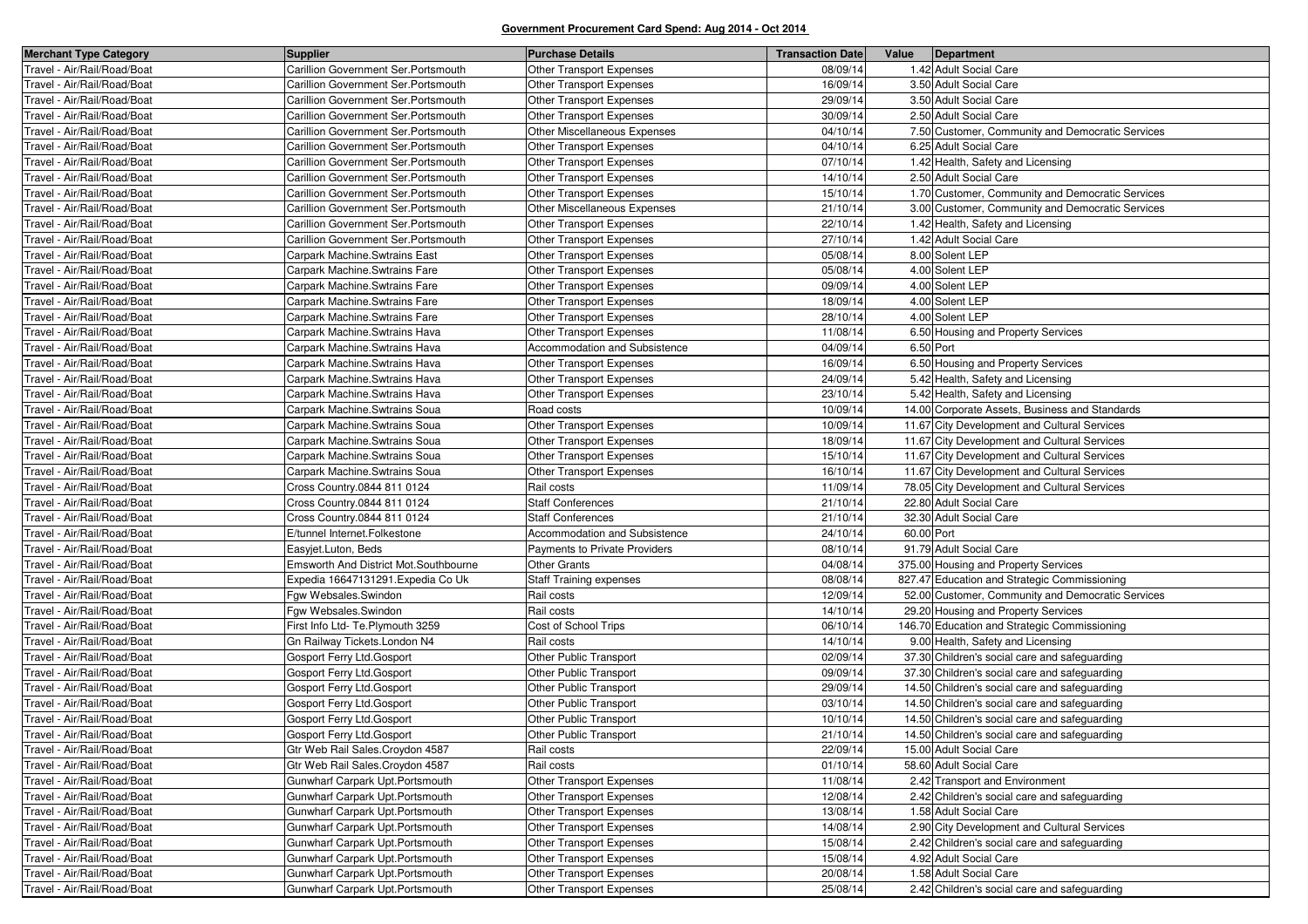| <b>Merchant Type Category</b> | Supplier                         | <b>Purchase Details</b>             | <b>Transaction Date</b> | Value | Department                                     |
|-------------------------------|----------------------------------|-------------------------------------|-------------------------|-------|------------------------------------------------|
| Travel - Air/Rail/Road/Boat   | Gunwharf Carpark Upt. Portsmouth | <b>Other Transport Expenses</b>     | 30/08/14                |       | 4.92 Children's social care and safeguarding   |
| Travel - Air/Rail/Road/Boat   | Gunwharf Carpark Upt. Portsmouth | Other Transport Expenses            | 07/09/14                |       | 2.42 Children's social care and safeguarding   |
| Travel - Air/Rail/Road/Boat   | Gunwharf Carpark Upt. Portsmouth | <b>Other Transport Expenses</b>     | 08/09/14                |       | 2.42 Children's social care and safeguarding   |
| Travel - Air/Rail/Road/Boat   | Gunwharf Carpark Upt. Portsmouth | Other Transport Expenses            | 09/09/14                |       | 2.90 City Development and Cultural Services    |
| Travel - Air/Rail/Road/Boat   | Gunwharf Carpark Upt. Portsmouth | Other Transport Expenses            | 11/09/14                |       | 2.90 City Development and Cultural Services    |
| Travel - Air/Rail/Road/Boat   | Gunwharf Carpark Upt. Portsmouth | <b>Other Transport Expenses</b>     | 12/09/14                |       | 2.42 Children's social care and safeguarding   |
| Travel - Air/Rail/Road/Boat   | Gunwharf Carpark Upt. Portsmouth | Other Transport Expenses            | 13/09/14                |       | 1.90 Children's social care and safeguarding   |
| Travel - Air/Rail/Road/Boat   | Gunwharf Carpark Upt. Portsmouth | Vehicle running costs               | 17/09/14                |       | 3.25 Children's social care and safeguarding   |
| Travel - Air/Rail/Road/Boat   | Gunwharf Carpark Upt. Portsmouth | <b>Other Transport Expenses</b>     | 17/09/14                |       | 4.92 Children's social care and safeguarding   |
| Travel - Air/Rail/Road/Boat   | Gunwharf Carpark Upt. Portsmouth | Car allowances                      | 17/09/14                |       | 3.90 Children's social care and safeguarding   |
| Travel - Air/Rail/Road/Boat   | Gunwharf Carpark Upt. Portsmouth | Vehicle running costs               | 17/09/14                |       | 3.90 Children's social care and safeguarding   |
| Travel - Air/Rail/Road/Boat   | Gunwharf Carpark Upt. Portsmouth | Other Transport Expenses            | 27/09/14                |       | 2.42 Children's social care and safeguarding   |
| Travel - Air/Rail/Road/Boat   | Gunwharf Carpark Upt. Portsmouth | <b>Other Transport Expenses</b>     | 05/10/14                |       | 2.42 Children's social care and safeguarding   |
| Travel - Air/Rail/Road/Boat   | Gunwharf Carpark Upt. Portsmouth | Other Transport Expenses            | 06/10/14                |       | 3.25 Children's social care and safeguarding   |
| Travel - Air/Rail/Road/Boat   | Gunwharf Carpark Upt. Portsmouth | Cost of School Trips                | 15/10/14                |       | 1.58 Education and Strategic Commissioning     |
| Travel - Air/Rail/Road/Boat   | Gunwharf Carpark Upt. Portsmouth | Accommodation and Subsistence       | 16/10/14                |       | 2.90 Port                                      |
| Travel - Air/Rail/Road/Boat   | Gunwharf Carpark Upt.Portsmouth  | Other Transport Expenses            | 24/10/14                |       | 1.58 Children's social care and safeguarding   |
| Travel - Air/Rail/Road/Boat   | Gunwharf Carpark Upt. Portsmouth | Other Transport Expenses            | 27/10/14                |       | 4.92 Adult Social Care                         |
| Travel - Air/Rail/Road/Boat   | Gunwharf Carpark Upt.Portsmouth  | Other Transport Expenses            | 30/10/14                |       | 2.42 Children's social care and safeguarding   |
| Travel - Air/Rail/Road/Boat   | Gunwharf Carpark Upt Portsmouth  | <b>Other Transport Expenses</b>     | 31/10/14                |       | 1.58 Adult Social Care                         |
| Travel - Air/Rail/Road/Boat   | Hcl*hotelclub.Com.4.42031E+11    | Payments to Private Providers       | 25/09/14                |       | 92.00 Children's social care and safeguarding  |
| Travel - Air/Rail/Road/Boat   | Heathrow Airport.Pre-Booking     | Payments to Indivs and VOs - VOs    | 22/08/14                |       | 31.00 Children's social care and safeguarding  |
| Travel - Air/Rail/Road/Boat   | Heathrow Airport.Pre-Booking     | <b>Other Miscellaneous Expenses</b> | 22/08/14                |       | 31.00 Children's social care and safeguarding  |
| Travel - Air/Rail/Road/Boat   | Holiday Insurance. Holiday Extra | Cost of School Trips                | 04/08/14                |       | 2.20 Education and Strategic Commissioning     |
| Travel - Air/Rail/Road/Boat   | Hovertravel Ltd.Ryde             | Other Public Transport              | 06/08/14                |       | 17.50 Children's social care and safeguarding  |
| Travel - Air/Rail/Road/Boat   | Hovertravel Ltd.Ryde             | <b>Other Public Transport</b>       | 12/08/14                |       | 17.50 Children's social care and safeguarding  |
| Travel - Air/Rail/Road/Boat   | Hovertravel Ltd.Ryde             | Other Public Transport              | 21/08/14                |       | 17.50 Children's social care and safeguarding  |
| Travel - Air/Rail/Road/Boat   | Hovertravel Ltd.Ryde             | <b>Other Public Transport</b>       | 02/09/14                |       | 17.50 Children's social care and safeguarding  |
| Travel - Air/Rail/Road/Boat   | Hovertravel Ltd.Ryde             | <b>Other Public Transport</b>       | 02/09/14                |       | 17.50 Children's social care and safeguarding  |
| Travel - Air/Rail/Road/Boat   | Hovertravel Ltd.Ryde             | Cost of School Trips                | 02/09/14                |       | 263.50 Education and Strategic Commissioning   |
| Travel - Air/Rail/Road/Boat   | Hovertravel Ltd.Ryde             | Other Public Transport              | 17/09/14                |       | 17.50 Children's social care and safeguarding  |
| Travel - Air/Rail/Road/Boat   | Hovertravel Ltd.Ryde             | <b>Other Public Transport</b>       | 18/09/14                |       | 35.00 Public Health                            |
| Travel - Air/Rail/Road/Boat   | Hovertravel Ltd.Ryde             | Other Schools expenses              | 19/09/14                |       | 35.00 Education and Strategic Commissioning    |
| Travel - Air/Rail/Road/Boat   | Hovertravel Ltd.Ryde             | Other Public Transport              | 25/09/14                |       | 17.50 Children's social care and safeguarding  |
| Travel - Air/Rail/Road/Boat   | Hovertravel Ltd.Ryde             | Other Public Transport              | 30/09/14                |       | 17.50 Education and Strategic Commissioning    |
| Travel - Air/Rail/Road/Boat   | Hovertravel Ltd.Ryde             | Other Public Transport              | 02/10/14                |       | 17.50 Children's social care and safeguarding  |
| Travel - Air/Rail/Road/Boat   | Hovertravel Ltd.Ryde             | Other Public Transport              | 07/10/14                |       | 228.00 Children's social care and safeguarding |
| Travel - Air/Rail/Road/Boat   | Hovertravel Ltd.Ryde             | Payments to Private Providers       | 09/10/14                |       | 17.50 Children's social care and safeguarding  |
| Travel - Air/Rail/Road/Boat   | Hovertravel Ltd.Ryde             | Other Miscellaneous Expenses        | 13/10/14                |       | 17.50 Children's social care and safeguarding  |
| Travel - Air/Rail/Road/Boat   | Hovertravel Ltd.Ryde             | Other Public Transport              | 14/10/14                |       | -17.50 Children's social care and safeguarding |
| Travel - Air/Rail/Road/Boat   | Hovertravel Ltd.Southsea         | <b>Other Public Transport</b>       | 06/08/14                |       | 17.50 Children's social care and safeguarding  |
| Travel - Air/Rail/Road/Boat   | Hovertravel Ltd.Southsea         | Payments to Indivs and VOs - VOs    | 11/08/14                |       | 26.00 Children's social care and safeguarding  |
| Travel - Air/Rail/Road/Boat   | Hovertravel Ltd.Southsea         | <b>Other Miscellaneous Expenses</b> | 15/08/14                |       | 32.00 Children's social care and safeguarding  |
| Travel - Air/Rail/Road/Boat   | Hovertravel Ltd.Southsea         | Other Public Transport              | 21/08/14                |       | 35.00 Children's social care and safeguarding  |
| Travel - Air/Rail/Road/Boat   | Hovertravel Ltd.Southsea         | Other Miscellaneous Expenses        | 21/08/14                |       | 17.50 Education and Strategic Commissioning    |
| Travel - Air/Rail/Road/Boat   | Hovertravel Ltd.Southsea         | Other Public Transport              | 03/09/14                |       | 31.50 Children's social care and safeguarding  |
| Travel - Air/Rail/Road/Boat   | Hovertravel Ltd.Southsea         | Other Public Transport              | 07/09/14                |       | 23.00 Children's social care and safeguarding  |
| Travel - Air/Rail/Road/Boat   | Hovertravel Ltd.Southsea         | Other Miscellaneous Expenses        | 10/09/14                |       | 17.50 Children's social care and safeguarding  |
| Travel - Air/Rail/Road/Boat   | Hovertravel Ltd.Southsea         | Other Public Transport              | 11/09/14                |       | 114.00 Children's social care and safeguarding |
| Travel - Air/Rail/Road/Boat   | Hovertravel Ltd.Southsea         | Other Public Transport              | 12/09/14                |       | 17.50 Children's social care and safeguarding  |
| Travel - Air/Rail/Road/Boat   | Hovertravel Ltd.Southsea         | Other Transport Expenses            | 16/09/14                |       | 17.50 Children's social care and safeguarding  |
| Travel - Air/Rail/Road/Boat   | Hovertravel Ltd.Southsea         | Other Public Transport              | 20/09/14                |       | 17.50 Children's social care and safeguarding  |
| Travel - Air/Rail/Road/Boat   | Hovertravel Ltd.Southsea         | Catering supplies                   | 22/09/14                |       | 54.17 Children's social care and safeguarding  |
| Travel - Air/Rail/Road/Boat   | Hovertravel Ltd.Southsea         | Other Miscellaneous Expenses        | 02/10/14                |       | 17.50 Children's social care and safeguarding  |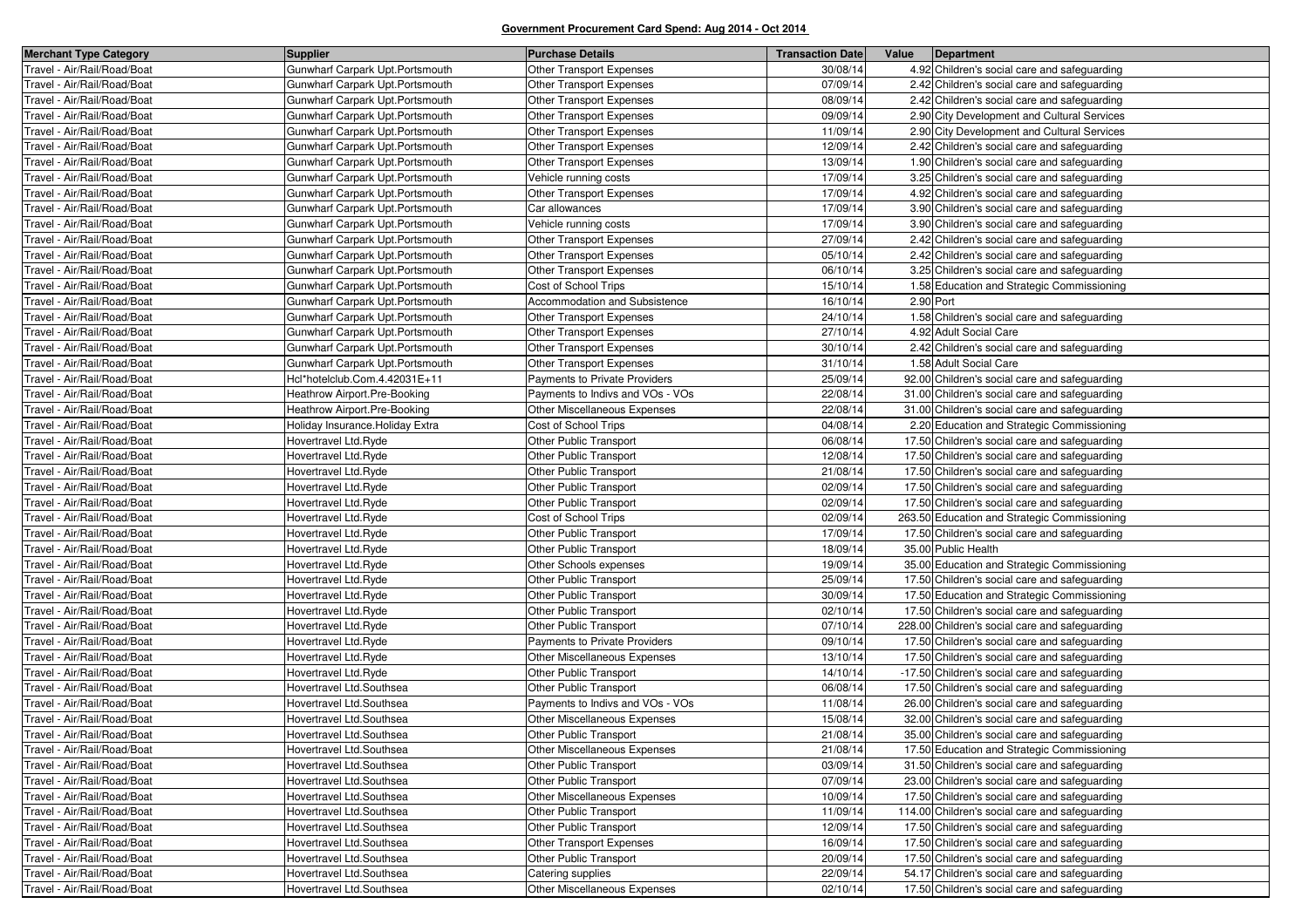| <b>Merchant Type Category</b> | <b>Supplier</b>                     | <b>Purchase Details</b>             | <b>Transaction Date</b> | Value     | Department                                         |
|-------------------------------|-------------------------------------|-------------------------------------|-------------------------|-----------|----------------------------------------------------|
| Travel - Air/Rail/Road/Boat   | Hovertravel Ltd.Southsea            | <b>Other Transport Expenses</b>     | 10/10/14                |           | 17.50 Children's social care and safeguarding      |
| Travel - Air/Rail/Road/Boat   | Hovertravel Ltd.Southsea            | Catering supplies                   | 21/10/14                |           | 95.00 Children's social care and safeguarding      |
| Travel - Air/Rail/Road/Boat   | Hovertravel Ltd.Southsea            | Other Transport Expenses            | 28/10/14                |           | 17.50 City Development and Cultural Services       |
| Travel - Air/Rail/Road/Boat   | Hovertravel.Co.Uk.01983 565181      | <b>Other Miscellaneous Expenses</b> | 18/08/14                |           | 17.50 Children's social care and safeguarding      |
| Travel - Air/Rail/Road/Boat   | Hovertravel.Co.Uk.01983 565181      | Other Public Transport              | 24/08/14                |           | 26.50 Children's social care and safeguarding      |
| Travel - Air/Rail/Road/Boat   | Hovertravel.Co.Uk.01983 565181      | Other Miscellaneous Expenses        | 09/09/14                |           | 17.50 Children's social care and safeguarding      |
| Travel - Air/Rail/Road/Boat   | Hovertravel.Co.Uk.01983 565181      | Other Miscellaneous Expenses        | 10/09/14                |           | 17.50 Children's social care and safeguarding      |
| Travel - Air/Rail/Road/Boat   | Hovertravel.Co.Uk.01983 565181      | Other Miscellaneous Expenses        | 02/10/14                |           | 17.50 Children's social care and safeguarding      |
| Travel - Air/Rail/Road/Boat   | Hovertravel.Co.Uk.01983 565181      | Other Miscellaneous Expenses        | 23/10/14                |           | 17.50 Children's social care and safeguarding      |
| Travel - Air/Rail/Road/Boat   | Justpark.44113320316                | Other Transport Expenses            | 02/10/14                |           | 13.75 Transport and Environment                    |
| Travel - Air/Rail/Road/Boat   | Kovanen Taxikaksi Oy.Helsinki       | <b>Staff Training expenses</b>      | 28/08/14                |           | 29.67 Education and Strategic Commissioning        |
| Travel - Air/Rail/Road/Boat   | London & South Eas.London Se1       | Rail costs                          | 06/10/14                |           | 8.20 HR, Legal and Performance                     |
| Travel - Air/Rail/Road/Boat   | Lucketts Travel.Fareham             | Road costs                          | 26/08/14                |           | 30.60 Public Health                                |
| Travel - Air/Rail/Road/Boat   | Lucketts Travel.Fareham             | Other Grants                        | 10/09/14                |           | 335.75 Housing and Property Services               |
| Travel - Air/Rail/Road/Boat   | Lufthansa.Koeln                     | Other Public Transport              | 22/09/14                |           | 206.48 Customer, Community and Democratic Services |
| Travel - Air/Rail/Road/Boat   | Lufthansa.Koeln                     | Other Public Transport              | 22/09/14                |           | 8.00 Customer, Community and Democratic Services   |
| Travel - Air/Rail/Road/Boat   | Lufthansa.Koeln                     | Other Public Transport              | 22/09/14                |           | 8.00 Customer, Community and Democratic Services   |
| Travel - Air/Rail/Road/Boat   | Lul Ticket Machine. Earls Court A   | Rail costs                          | 17/10/14                |           | 4.70 City Development and Cultural Services        |
| Travel - Air/Rail/Road/Boat   | Lul Ticket Machine.Euston           | Rail costs                          | 18/08/14                |           | 4.70 Public Health                                 |
| Travel - Air/Rail/Road/Boat   | Lul Ticket Machine. Putney Bridge   | Rail costs                          | 16/10/14                |           | 17.80 City Development and Cultural Services       |
| Travel - Air/Rail/Road/Boat   | Lul Ticket Machine. Putney Bridge   | Other Transport Expenses            | 17/10/14                |           | 8.90 City Development and Cultural Services        |
| Travel - Air/Rail/Road/Boat   | Lul Ticket Machine. Waterloo A      | Other Miscellaneous Expenses        | 02/08/14                |           | 26.70 Education and Strategic Commissioning        |
| Travel - Air/Rail/Road/Boat   | Lul Ticket Machine. Waterloo A      | Other Public Transport              | 30/10/14                |           | 27.00 Children's social care and safeguarding      |
| Travel - Air/Rail/Road/Boat   | Lul Ticket Machine. Waterloo B      | Other Public Transport              | 24/09/14                |           | 9.00 Adult Social Care                             |
| Travel - Air/Rail/Road/Boat   | Lul Ticket Machine. Waterloo C      | Rail costs                          | 13/10/14                |           | 8.90 Health, Safety and Licensing                  |
| Travel - Air/Rail/Road/Boat   | Lul Ticket Machine. Waterloo E      | Rail costs                          | 30/10/14                |           | 8.90 Finance                                       |
| Travel - Air/Rail/Road/Boat   | Lul Ticket OfficePimlico            | Rail costs                          | 15/10/14                |           | 4.70 Adult Social Care                             |
| Travel - Air/Rail/Road/Boat   | Lul Ticket OfficeWaterloo A         | Rail costs                          | 20/08/14                |           | 17.80 Children's social care and safeguarding      |
| Travel - Air/Rail/Road/Boat   | Lul Ticket OfficeWaterloo E         | Accommodation and Subsistence       | 11/08/14                | 8.90 Port |                                                    |
| Travel - Air/Rail/Road/Boat   | Meteor Parking Ltd.8456036197       | Other Miscellaneous Expenses        | 22/10/14                |           | 5.00 Children's social care and safeguarding       |
| Travel - Air/Rail/Road/Boat   | National Express Limited.Birmingham | <b>Other Public Transport</b>       | 10/08/14                |           | 16.20 Children's social care and safeguarding      |
| Travel - Air/Rail/Road/Boat   | National Express Limited.Birmingham | <b>Other Public Transport</b>       | 30/09/14                |           | 16.20 Children's social care and safeguarding      |
| Travel - Air/Rail/Road/Boat   | National Express Limited.Birmingham | Other Public Transport              | 17/10/14                |           | 15.70 Children's social care and safeguarding      |
| Travel - Air/Rail/Road/Boat   | National Express Limited.Birmingham | Other Public Transport              | 22/10/14                |           | 16.20 Children's social care and safeguarding      |
| Travel - Air/Rail/Road/Boat   | National Express Limited.Birmingham | <b>Other Miscellaneous Expenses</b> | 22/10/14                |           | 66.30 Children's social care and safeguarding      |
| Travel - Air/Rail/Road/Boat   | Ncp Limited P&d.Portsmouth          | Other Transport Expenses            | 03/09/14                |           | 2.50 Children's social care and safeguarding       |
| Travel - Air/Rail/Road/Boat   | Ncp Limited.Brighton Chur           | Other Transport Expenses            | 04/10/14                |           | 3.59 Children's social care and safeguarding       |
| Travel - Air/Rail/Road/Boat   | Ncp Limited.Brighton Russ           | Other Transport Expenses            | 21/09/14                |           | 3.59 Children's social care and safeguarding       |
| Travel - Air/Rail/Road/Boat   | Ncp Limited.Dingwall Rd C           | Payments to Indivs and VOs - VOs    | 20/10/14                |           | 4.41 Children's social care and safeguarding       |
| Travel - Air/Rail/Road/Boat   | Ncp Limited.P/mth Cascade           | Other Transport Expenses            | 12/08/14                |           | 0.83 Children's social care and safeguarding       |
| Travel - Air/Rail/Road/Boat   | Ncp Limited.P/mth Cascade           | Other Transport Expenses            | 12/08/14                |           | 0.83 Children's social care and safeguarding       |
| Travel - Air/Rail/Road/Boat   | Ncp Limited.P/mth Cascade           | Other Transport Expenses            | 20/08/14                |           | 1.00 Children's social care and safeguarding       |
| Travel - Air/Rail/Road/Boat   | Ncp Limited.P/mth Cascade           | <b>Other Transport Expenses</b>     | 26/08/14                |           | 1.67 Children's social care and safeguarding       |
| Travel - Air/Rail/Road/Boat   | Ncp Limited.P/mth Cascade           | Other Miscellaneous Expenses        | 23/10/14                |           | 0.83 Children's social care and safeguarding       |
| Travel - Air/Rail/Road/Boat   | Ncp Limited.P/mth Cascade           | Other Miscellaneous Expenses        | 30/10/14                |           | 0.83 Children's social care and safeguarding       |
| Travel - Air/Rail/Road/Boat   | Ncp Limited.Prtsmth Crass           | Other Transport Expenses            | 05/08/14                |           | 1.28 Children's social care and safeguarding       |
| Travel - Air/Rail/Road/Boat   | Ncp Limited.Prtsmth Crass           | <b>Other Transport Expenses</b>     | 10/08/14                |           | 2.57 Children's social care and safeguarding       |
| Travel - Air/Rail/Road/Boat   | Ncp Limited.Prtsmth Crass           | Other Transport Expenses            | 11/08/14                |           | 3.16 Adult Social Care                             |
| Travel - Air/Rail/Road/Boat   | Ncp Limited.Prtsmth Crass           | Other Transport Expenses            | 12/08/14                |           | 2.57 Children's social care and safeguarding       |
| Travel - Air/Rail/Road/Boat   | Ncp Limited.Prtsmth Crass           | Other Transport Expenses            | 13/08/14                |           | 1.28 Children's social care and safeguarding       |
| Travel - Air/Rail/Road/Boat   | Ncp Limited.Prtsmth Crass           | Other Transport Expenses            | 15/08/14                |           | 2.57 Children's social care and safeguarding       |
| Travel - Air/Rail/Road/Boat   | Ncp Limited.Prtsmth Crass           | Other Transport Expenses            | 18/08/14                |           | 1.28 Children's social care and safeguarding       |
| Travel - Air/Rail/Road/Boat   | Ncp Limited.Prtsmth Crass           | Other Transport Expenses            | 28/08/14                |           | 2.57 Children's social care and safeguarding       |
| Travel - Air/Rail/Road/Boat   | Ncp Limited.Prtsmth Crass           | Other Transport Expenses            | 29/08/14                |           | 3.16 Adult Social Care                             |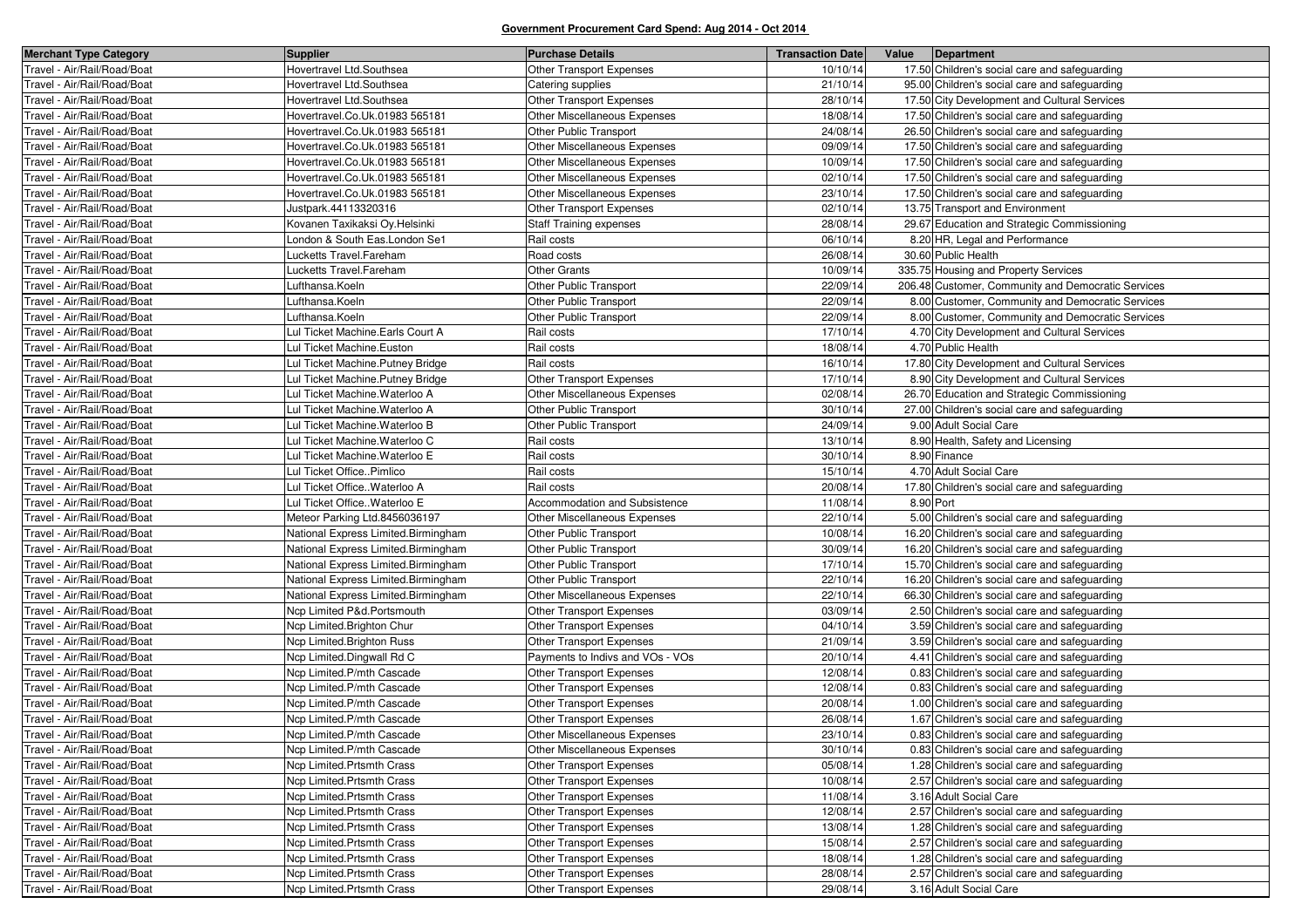| <b>Merchant Type Category</b> | <b>Supplier</b>                     | <b>Purchase Details</b>          | <b>Transaction Date</b> | Value      | Department                                     |
|-------------------------------|-------------------------------------|----------------------------------|-------------------------|------------|------------------------------------------------|
| Travel - Air/Rail/Road/Boat   | Ncp Limited.Prtsmth Crass           | <b>Other Transport Expenses</b>  | 05/09/14                |            | 1.28 Children's social care and safeguarding   |
| Travel - Air/Rail/Road/Boat   | Ncp Limited.Prtsmth Crass           | Other Transport Expenses         | 06/09/14                |            | 1.28 Children's social care and safeguarding   |
| Travel - Air/Rail/Road/Boat   | Ncp Limited.Prtsmth Crass           | <b>Other Transport Expenses</b>  | 08/09/14                |            | 3.16 Children's social care and safeguarding   |
| Travel - Air/Rail/Road/Boat   | Ncp Limited.Prtsmth Crass           | Other Transport Expenses         | 08/09/14                |            | 1.28 Children's social care and safeguarding   |
| Travel - Air/Rail/Road/Boat   | Ncp Limited.Prtsmth Crass           | Other Transport Expenses         | 09/09/14                |            | 3.16 Adult Social Care                         |
| Travel - Air/Rail/Road/Boat   | Ncp Limited.Prtsmth Crass           | <b>Other Transport Expenses</b>  | 11/09/14                |            | 1.28 Children's social care and safeguarding   |
| Travel - Air/Rail/Road/Boat   | Ncp Limited. Prtsmth Crass          | Other Miscellaneous Expenses     | 15/09/14                |            | 10.25 Education and Strategic Commissioning    |
| Travel - Air/Rail/Road/Boat   | Ncp Limited.Prtsmth Crass           | <b>Staff Training expenses</b>   | 16/09/14                |            | 3.16 Children's social care and safeguarding   |
| Travel - Air/Rail/Road/Boat   | Ncp Limited.Prtsmth Crass           | <b>Other Transport Expenses</b>  | 17/09/14                |            | 3.16 Children's social care and safeguarding   |
| Travel - Air/Rail/Road/Boat   | Ncp Limited. Prtsmth Crass          | Other Transport Expenses         | 21/09/14                |            | 10.25 Children's social care and safeguarding  |
| Travel - Air/Rail/Road/Boat   | Ncp Limited. Prtsmth Crass          | Other Transport Expenses         | 22/09/14                |            | 2.57 Adult Social Care                         |
| Travel - Air/Rail/Road/Boat   | Ncp Limited. Prtsmth Crass          | Other Transport Expenses         | 22/09/14                |            | 2.57 Children's social care and safeguarding   |
| Travel - Air/Rail/Road/Boat   | Ncp Limited.Prtsmth Crass           | Other Transport Expenses         | 23/09/14                |            | 1.28 Children's social care and safeguarding   |
| Travel - Air/Rail/Road/Boat   | Ncp Limited. Prtsmth Crass          | Other Transport Expenses         | 23/09/14                |            | 1.28 Children's social care and safeguarding   |
| Travel - Air/Rail/Road/Boat   | Ncp Limited. Prtsmth Crass          | <b>Other Transport Expenses</b>  | 26/09/14                |            | 3.16 Adult Social Care                         |
| Travel - Air/Rail/Road/Boat   | Ncp Limited.Prtsmth Crass           | Other Transport Expenses         | 26/09/14                |            | 2.57 Children's social care and safeguarding   |
| Travel - Air/Rail/Road/Boat   | Ncp Limited. Prtsmth Crass          | Other Miscellaneous Expenses     | 27/09/14                |            | 3.08 Education and Strategic Commissioning     |
| Travel - Air/Rail/Road/Boat   | Ncp Limited. Prtsmth Crass          | Payments to Indivs and VOs - VOs | 01/10/14                |            | 1.28 Children's social care and safeguarding   |
| Travel - Air/Rail/Road/Boat   | Ncp Limited.Prtsmth Crass           | Payments to Indivs and VOs - VOs | 06/10/14                |            | 2.57 Children's social care and safeguarding   |
| Travel - Air/Rail/Road/Boat   | Ncp Limited. Prtsmth Crass          | Other Transport Expenses         | 11/10/14                |            | 3.08 Children's social care and safeguarding   |
| Travel - Air/Rail/Road/Boat   | Ncp Limited. Prtsmth Crass          | Other Transport Expenses         | 13/10/14                |            | 3.16 Adult Social Care                         |
| Travel - Air/Rail/Road/Boat   | Ncp Limited.Prtsmth Crass           | Other Transport Expenses         | 14/10/14                |            | 8.97 Children's social care and safeguarding   |
| Travel - Air/Rail/Road/Boat   | Ncp Limited.Prtsmth Crass           | Other Transport Expenses         | 14/10/14                |            | 2.57 Children's social care and safeguarding   |
| Travel - Air/Rail/Road/Boat   | Ncp Limited. Prtsmth Crass          | <b>Other Transport Expenses</b>  | 16/10/14                |            | 1.28 Children's social care and safeguarding   |
| Travel - Air/Rail/Road/Boat   | Ncp Limited.Prtsmth Crass           | Other Miscellaneous Expenses     | 16/10/14                |            | 3.84 Education and Strategic Commissioning     |
| Travel - Air/Rail/Road/Boat   | Ncp Limited. Prtsmth Crass          | Other Transport Expenses         | 20/10/14                |            | 2.57 Children's social care and safeguarding   |
| Travel - Air/Rail/Road/Boat   | Ncp Limited. Prtsmth Crass          | Other Transport Expenses         | 21/10/14                |            | 1.28 Children's social care and safeguarding   |
| Travel - Air/Rail/Road/Boat   | Ncp Limited.Prtsmth Crass           | <b>Other Transport Expenses</b>  | 23/10/14                |            | 3.16 Adult Social Care                         |
| Travel - Air/Rail/Road/Boat   | Ncp Limited. Prtsmth Crass          | Other Transport Expenses         | 24/10/14                |            | 3.16 Children's social care and safeguarding   |
| Travel - Air/Rail/Road/Boat   | Ncp Limited.Prtsmth Crass           | Other Transport Expenses         | 24/10/14                |            | 7.69 Children's social care and safeguarding   |
| Travel - Air/Rail/Road/Boat   | Ncp Limited.Prtsmth Crass           | <b>Other Transport Expenses</b>  | 24/10/14                |            | 3.16 Children's social care and safeguarding   |
| Travel - Air/Rail/Road/Boat   | Ncp Limited. Prtsmth Crass          | Other Transport Expenses         | 24/10/14                |            | 3.16 Children's social care and safeguarding   |
| Travel - Air/Rail/Road/Boat   | Ncp Limited.Prtsmth Crass           | Other Transport Expenses         | 24/10/14                |            | 3.16 Children's social care and safeguarding   |
| Travel - Air/Rail/Road/Boat   | Ncp Limited.Prtsmth Crass           | <b>Other Transport Expenses</b>  | 24/10/14                |            | 3.16 Children's social care and safeguarding   |
| Travel - Air/Rail/Road/Boat   | Ncp Limited. Prtsmth Crass          | Other Transport Expenses         | 24/10/14                |            | 3.16 Children's social care and safeguarding   |
| Travel - Air/Rail/Road/Boat   | Ncp Limited.Prtsmth Crass           | <b>Other Transport Expenses</b>  | 28/10/14                |            | 2.57 Adult Social Care                         |
| Travel - Air/Rail/Road/Boat   | Ncp Limited. Prtsmth Crass          | Other Transport Expenses         | 28/10/14                |            | 2.57 Adult Social Care                         |
| Travel - Air/Rail/Road/Boat   | Ncp Limited. Prtsmth Crass          | Other Transport Expenses         | 28/10/14                |            | 1.28 Children's social care and safeguarding   |
| Travel - Air/Rail/Road/Boat   | Ncp Limited.Prtsmth Crass           | Other Transport Expenses         | 31/10/14                |            | 2.57 Children's social care and safeguarding   |
| Travel - Air/Rail/Road/Boat   | Ncp Limited.S.Thmptn Port           | Other Transport Expenses         | 16/08/14                |            | 3.50 Children's social care and safeguarding   |
| Travel - Air/Rail/Road/Boat   | Ncp Limited.S.Thmptn Port           | Road costs                       | 13/10/14                |            | 7.70 Public Health                             |
| Travel - Air/Rail/Road/Boat   | Ncp Ltd.Bristol                     | Other Miscellaneous Expenses     | 22/10/14                |            | 16.75 Transport and Environment                |
| Travel - Air/Rail/Road/Boat   | New Southern Railw.Bgnr Rgs 5253    | Rail costs                       | 16/10/14                |            | 25.20 Children's social care and safeguarding  |
| Travel - Air/Rail/Road/Boat   | New Southern Railw.Bor Regi 4017    | Rail costs                       | 23/10/14                |            | 58.60 Transport and Environment                |
| Travel - Air/Rail/Road/Boat   | New Southern Railw.Chihster 4024    | Payments to Indivs and VOs - VOs | 29/10/14                |            | 6.50 Children's social care and safeguarding   |
| Travel - Air/Rail/Road/Boat   | New Southern Railw.Plborugh 5468    | Accommodation and Subsistence    | 03/09/14                | 55.50 Port |                                                |
| Travel - Air/Rail/Road/Boat   | New Southern Railw.Plborugh 5468    | Accommodation and Subsistence    | 16/09/14                | 55.50 Port |                                                |
| Travel - Air/Rail/Road/Boat   | Nhs Property Services.London        | Other Transport Expenses         | 01/09/14                |            | 2.58 Health, Safety and Licensing              |
| Travel - Air/Rail/Road/Boat   | Pay N Display Off St Southa         | Road costs                       | 12/09/14                |            | 3.00 Corporate Assets, Business and Standards  |
| Travel - Air/Rail/Road/Boat   | Pay N Display.Off St Southa         | Vehicle running costs            | 30/10/14                |            | 4.17 Children's social care and safeguarding   |
| Travel - Air/Rail/Road/Boat   | Pay N Display.Off St Southa         | Other Miscellaneous Expenses     | 30/10/14                |            | 8.00 Education and Strategic Commissioning     |
| Travel - Air/Rail/Road/Boat   | Pgl Travel Limited.8443710101       | Payments to Private Providers    | 01/08/14                |            | 557.50 Children's social care and safeguarding |
| Travel - Air/Rail/Road/Boat   | Pos Southampton General.Southampton | Other Transport Expenses         | 30/09/14                |            | 3.50 Adult Social Care                         |
| Travel - Air/Rail/Road/Boat   | Pos Southampton General.Southampton | Other Transport Expenses         | 20/10/14                |            | 2.92 Health, Safety and Licensing              |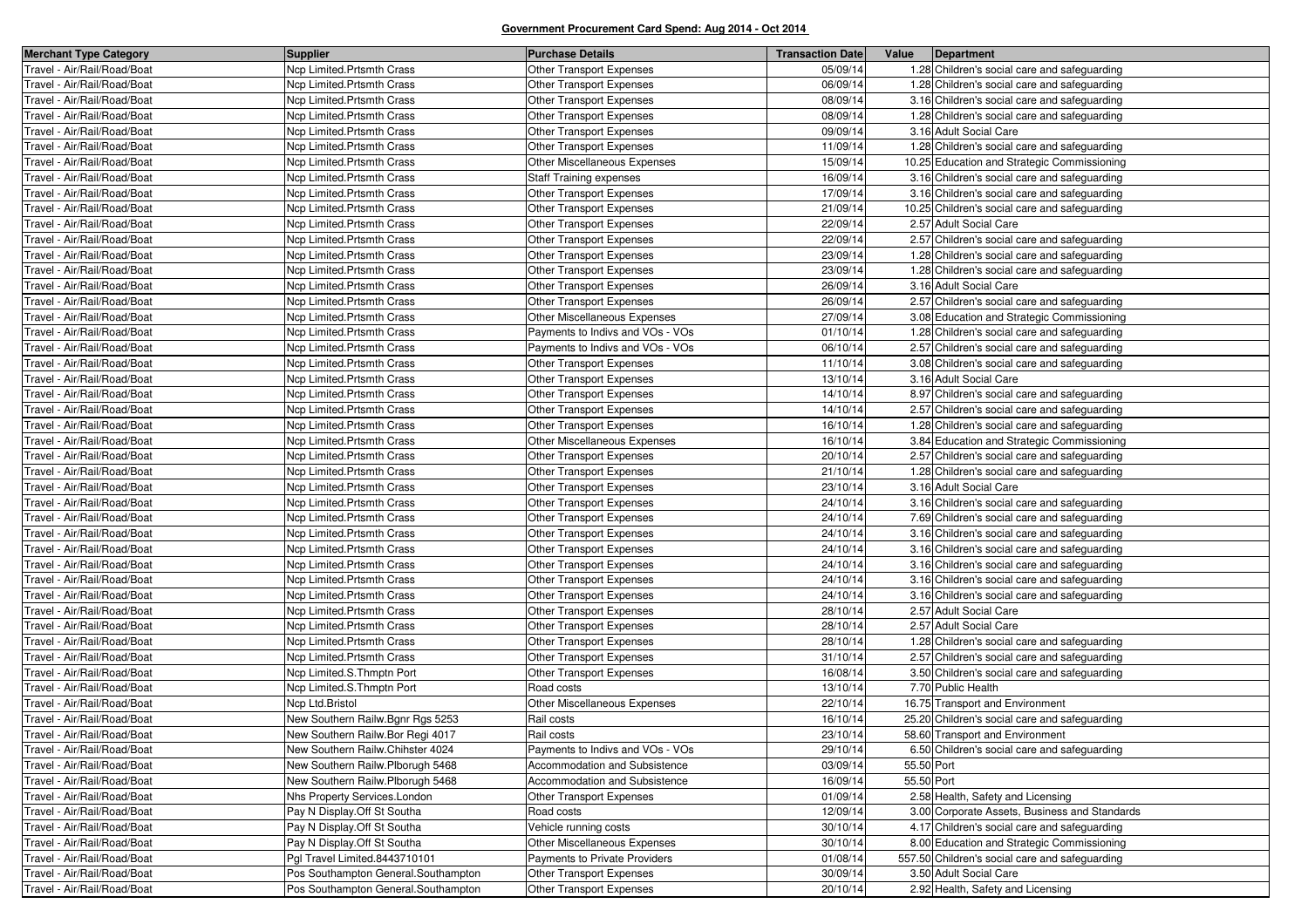| <b>Merchant Type Category</b> | <b>Supplier</b>                 | <b>Purchase Details</b>          | <b>Transaction Date</b> | Value | Department                                        |
|-------------------------------|---------------------------------|----------------------------------|-------------------------|-------|---------------------------------------------------|
| Travel - Air/Rail/Road/Boat   | Ringgo.Croydon                  | Other Miscellaneous Expenses     | 21/10/14                |       | 4.50 Children's social care and safeguarding      |
| Travel - Air/Rail/Road/Boat   | Ringgo.Havant Bc                | <b>Other Transport Expenses</b>  | 26/09/14                |       | 1.17 Housing and Property Services                |
| Travel - Air/Rail/Road/Boat   | Ringgo.Havant Bc                | <b>Other Transport Expenses</b>  | 09/10/14                |       | 1.20 Housing and Property Services                |
| Travel - Air/Rail/Road/Boat   | Ringgo.Tv                       | Consumable Materials             | 09/10/14                |       | 3.60 Transport and Environment                    |
| Travel - Air/Rail/Road/Boat   | Ringoparkbyphone. South West Tr | Other Transport Expenses         | 09/09/14                |       | 6.67 Solent LEP                                   |
| Fravel - Air/Rail/Road/Boat   | Selfserve Ticket.Swtrains Cosh  | Rail costs                       | 04/08/14                |       | 3.00 Housing and Property Services                |
| Fravel - Air/Rail/Road/Boat   | Selfserve Ticket. Swtrains Cosh | Rail costs                       | 12/08/14                |       | 3.00 Adult Social Care                            |
| Travel - Air/Rail/Road/Boat   | Selfserve Ticket Swtrains East  | Rail costs                       | 05/08/14                |       | 4.20 Solent LEP                                   |
| Fravel - Air/Rail/Road/Boat   | Selfserve Ticket Swtrains Fare  | Rail costs                       | 05/08/14                |       | 7.40 Solent LEP                                   |
| Fravel - Air/Rail/Road/Boat   | Selfserve Ticket.Swtrains Fare  | Rail costs                       | 18/09/14                |       | 7.30 Solent LEP                                   |
| Fravel - Air/Rail/Road/Boat   | Selfserve Ticket. Swtrains Fare | Rail costs                       | 28/10/14                |       | 68.20 Solent LEP                                  |
| Fravel - Air/Rail/Road/Boat   | Selfserve Ticket Swtrains Fare  | Rail costs                       | 29/10/14                |       | 2.60 Solent LEP                                   |
| Fravel - Air/Rail/Road/Boat   | Selfserve Ticket Swtrains Frat  | Rail costs                       | 22/08/14                |       | 10.80 HR, Legal and Performance                   |
| Travel - Air/Rail/Road/Boat   | Selfserve Ticket Swtrains Frat  | Rail costs                       | 05/09/14                |       | 10.80 HR, Legal and Performance                   |
| Fravel - Air/Rail/Road/Boat   | Selfserve Ticket Swtrains Frat  | Rail costs                       | 08/09/14                |       | 4.40 City Development and Cultural Services       |
| Fravel - Air/Rail/Road/Boat   | Selfserve Ticket Swtrains Frat  | Other Miscellaneous Expenses     | 08/09/14                |       | 75.00 Adult Social Care                           |
| Fravel - Air/Rail/Road/Boat   | Selfserve Ticket.Swtrains Frat  | Rail costs                       | 10/09/14                |       | 10.80 HR, Legal and Performance                   |
| Fravel - Air/Rail/Road/Boat   | Selfserve Ticket Swtrains Frat  | Rail costs                       | 16/09/14                |       | 10.80 Transport and Environment                   |
| Fravel - Air/Rail/Road/Boat   | Selfserve Ticket Swtrains Frat  | Rail costs                       | 18/09/14                |       | 10.80 Transport and Environment                   |
| Travel - Air/Rail/Road/Boat   | Selfserve Ticket Swtrains Frat  | Rail costs                       | 22/09/14                |       | 10.80 City Development and Cultural Services      |
| Travel - Air/Rail/Road/Boat   | Selfserve Ticket.Swtrains Frat  | Other Miscellaneous Expenses     | 22/09/14                |       | 75.00 Adult Social Care                           |
| Fravel - Air/Rail/Road/Boat   | Selfserve Ticket Swtrains Frat  | Rail costs                       | 25/09/14                |       | 10.80 HR, Legal and Performance                   |
| Travel - Air/Rail/Road/Boat   | Selfserve Ticket Swtrains Frat  | Payments to Indivs and VOs - VOs | 30/09/14                |       | 68.00 Children's social care and safeguarding     |
| Travel - Air/Rail/Road/Boat   | Selfserve Ticket Swtrains Frat  | Rail costs                       | 01/10/14                |       | 28.05 City Development and Cultural Services      |
| ravel - Air/Rail/Road/Boat    | Selfserve Ticket Swtrains Frat  | Rail costs                       | 13/10/14                |       | 10.80 City Development and Cultural Services      |
| Fravel - Air/Rail/Road/Boat   | Selfserve Ticket.Swtrains Frat  | Rail costs                       | 22/10/14                |       | 48.80 Adult Social Care                           |
| Travel - Air/Rail/Road/Boat   | Selfserve Ticket.Swtrains Frat  | Other Miscellaneous Expenses     | 24/10/14                |       | 75.00 Adult Social Care                           |
| Fravel - Air/Rail/Road/Boat   | Selfserve Ticket Swtrains Frat  | Hospitality                      | 30/10/14                |       | 3.70 Public Health                                |
| Fravel - Air/Rail/Road/Boat   | Selfserve Ticket. Swtrains Hamb | Rail costs                       | 02/09/14                |       | 8.10 Health, Safety and Licensing                 |
| Travel - Air/Rail/Road/Boat   | Selfserve Ticket. Swtrains Hava | Rail costs                       | 13/08/14                |       | 4.30 Housing and Property Services                |
| Fravel - Air/Rail/Road/Boat   | Selfserve Ticket. Swtrains Hava | Rail costs                       | 09/09/14                |       | 4.10 Housing and Property Services                |
| Fravel - Air/Rail/Road/Boat   | Selfserve Ticket. Swtrains Hava | Rail costs                       | 22/09/14                |       | 4.10 Housing and Property Services                |
| Travel - Air/Rail/Road/Boat   | Selfserve Ticket. Swtrains Hava | Rail costs                       | 25/09/14                |       | 4.10 Housing and Property Services                |
| Fravel - Air/Rail/Road/Boat   | Selfserve Ticket. Swtrains Hils | Rail costs                       | 02/09/14                |       | 68.00 Transport and Environment                   |
| Fravel - Air/Rail/Road/Boat   | Selfserve Ticket. Swtrains Hils | Rail costs                       | 24/09/14                |       | 68.00 Transport and Environment                   |
| Travel - Air/Rail/Road/Boat   | Selfserve Ticket. Swtrains Port | Other Miscellaneous Expenses     | 02/08/14                |       | 4.50 Education and Strategic Commissioning        |
| Fravel - Air/Rail/Road/Boat   | Selfserve Ticket. Swtrains Port | Rail costs                       | 14/08/14                |       | 9.85 City Development and Cultural Services       |
| Fravel - Air/Rail/Road/Boat   | Selfserve Ticket Swtrains Port  | Rail costs                       | 03/09/14                |       | 16.80 Transport and Environment                   |
| Travel - Air/Rail/Road/Boat   | Selfserve Ticket Swtrains Port  | Rail costs                       | 12/09/14                |       | 12.00 City Development and Cultural Services      |
| Travel - Air/Rail/Road/Boat   | Selfserve Ticket Swtrains Port  | Rail costs                       | 15/09/14                |       | 3.70 Adult Social Care                            |
| Fravel - Air/Rail/Road/Boat   | Selfserve Ticket. Swtrains Port | Rail costs                       | 25/09/14                |       | 2.00 City Development and Cultural Services       |
| Travel - Air/Rail/Road/Boat   | Selfserve Ticket Swtrains Port  | Rail costs                       | 15/10/14                |       | 21.30 Transport and Environment                   |
| Fravel - Air/Rail/Road/Boat   | Selfserve Ticket Swtrains Port  | Rail costs                       | 20/10/14                |       | 4.70 Housing and Property Services                |
| Travel - Air/Rail/Road/Boat   | Selfserve Ticket. Swtrains Soto | Rail costs                       | 14/08/14                |       | 9.90 Public Health                                |
| Travel - Air/Rail/Road/Boat   | Selfserve Ticket Swtrains Soto  | Rail costs                       | 19/09/14                |       | 9.90 Transport and Environment                    |
| Travel - Air/Rail/Road/Boat   | Selfserve Ticket Swtrains Wate  | Rail costs                       | 26/09/14                |       | 38.60 Transport and Environment                   |
| Travel - Air/Rail/Road/Boat   | Selfserve Ticket. Swtrains Wate | Rail costs                       | 15/10/14                |       | 33.40 Adult Social Care                           |
| Travel - Air/Rail/Road/Boat   | Selfserve Ticket. Swtrains Wate | Other Public Transport           | 22/10/14                |       | 30.00 Education and Strategic Commissioning       |
| Travel - Air/Rail/Road/Boat   | Selfserve Ticket. Swtrains Winc | Rail costs                       | 09/09/14                |       | 64.90 Solent LEP                                  |
| Travel - Air/Rail/Road/Boat   | Selfserve Ticket.Swtrains Winc  | Rail costs                       | 12/09/14                |       | 35.70 Transport and Environment                   |
| Fravel - Air/Rail/Road/Boat   | Selfserve Ticket. Swtrains Winc | Rail costs                       | 24/10/14                |       | 43.70 Transport and Environment                   |
| Travel - Air/Rail/Road/Boat   | Selfserve Ticket.Swtrainsports  | Other Miscellaneous Expenses     | 01/08/14                |       | 4.20 Education and Strategic Commissioning        |
| Travel - Air/Rail/Road/Boat   | Selfserve Ticket Swtrainsports  | Rail costs                       | 01/08/14                |       | 3.70 Adult Social Care                            |
| Travel - Air/Rail/Road/Boat   | Selfserve Ticket Swtrainsports  | Rail costs                       | 13/08/14                |       | 21.60 Customer, Community and Democratic Services |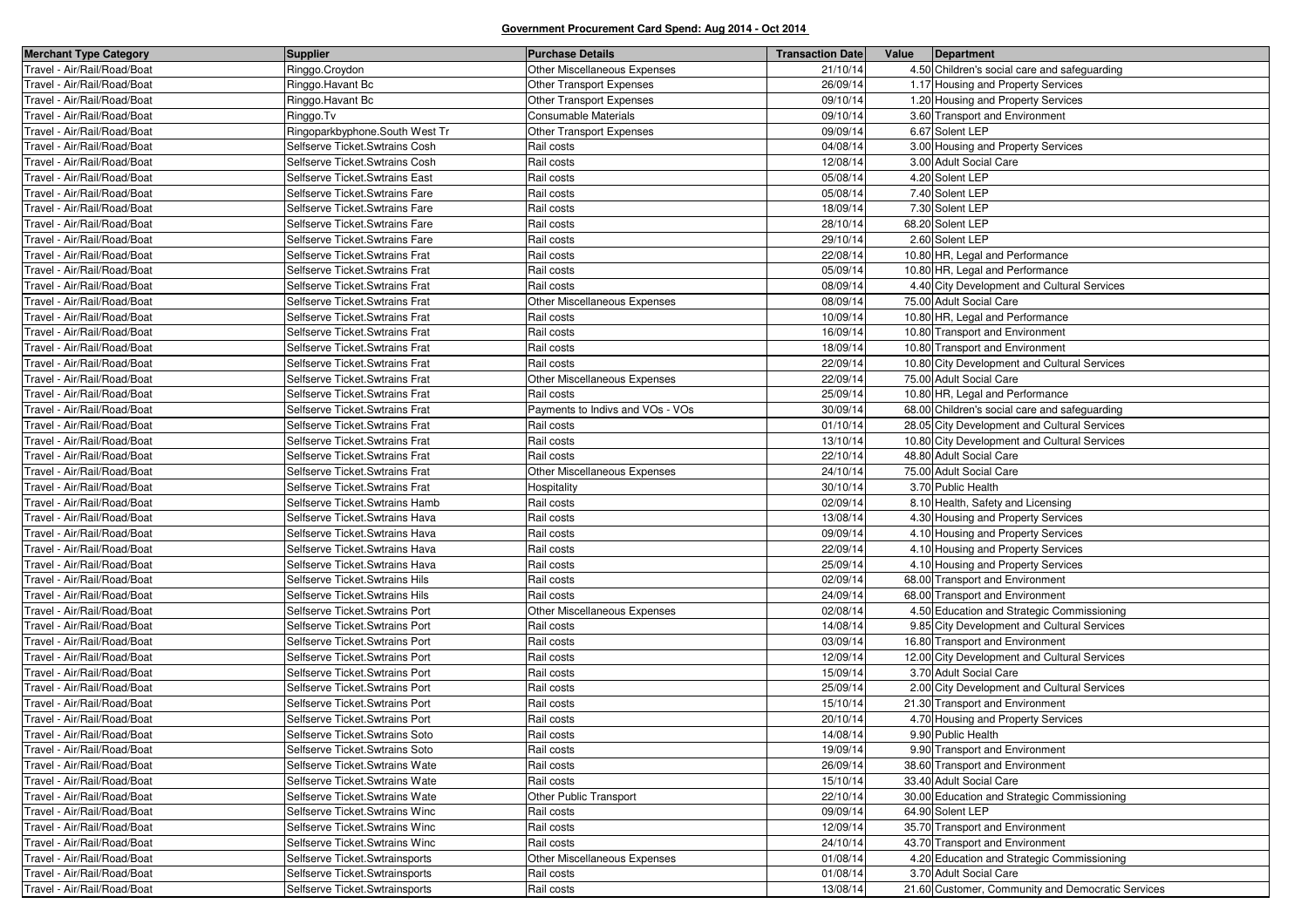| <b>Merchant Type Category</b> | <b>Supplier</b>                                                  | <b>Purchase Details</b>          | <b>Transaction Date</b> | Value<br>Department                                             |
|-------------------------------|------------------------------------------------------------------|----------------------------------|-------------------------|-----------------------------------------------------------------|
| Travel - Air/Rail/Road/Boat   | Selfserve Ticket.Swtrainsports                                   | Rail costs                       | 20/08/14                | 4.70 Transport and Environment                                  |
| Travel - Air/Rail/Road/Boat   | Selfserve Ticket Swtrainsports                                   | Rail costs                       | 20/08/14                | 11.80 Health, Safety and Licensing                              |
| Travel - Air/Rail/Road/Boat   | Selfserve Ticket.Swtrainsports                                   | Rail costs                       | 28/08/14                | 15.85 City Development and Cultural Services                    |
| Travel - Air/Rail/Road/Boat   | Selfserve Ticket.Swtrainsports                                   | Rail costs                       | 28/08/14                | 12.80 City Development and Cultural Services                    |
| Travel - Air/Rail/Road/Boat   | Selfserve Ticket.Swtrainsports                                   | Rail costs                       | 29/08/14                | 19.40 Housing and Property Services                             |
| Travel - Air/Rail/Road/Boat   | Selfserve Ticket Swtrainsports                                   | Rail costs                       | 01/09/14                | 10.70 HR, Legal and Performance                                 |
| Travel - Air/Rail/Road/Boat   | Selfserve Ticket.Swtrainsports                                   | Rail costs                       | 09/09/14                | 30.00 Customer, Community and Democratic Services               |
| Travel - Air/Rail/Road/Boat   | Selfserve Ticket.Swtrainsports                                   | Rail costs                       | 11/09/14                | 10.70 City Development and Cultural Services                    |
| Travel - Air/Rail/Road/Boat   | Selfserve Ticket Swtrainsports                                   | Rail costs                       | 11/09/14                | 4.50 City Development and Cultural Services                     |
| Travel - Air/Rail/Road/Boat   | Selfserve Ticket Swtrainsports                                   | Rail costs                       | 15/09/14                | 11.70 Customer, Community and Democratic Services               |
| Travel - Air/Rail/Road/Boat   | Selfserve Ticket Swtrainsports                                   | Rail costs                       | 17/09/14                | 21.40 Adult Social Care                                         |
| Travel - Air/Rail/Road/Boat   | Selfserve Ticket.Swtrainsports                                   | Rail costs                       | 17/09/14                | 5.60 City Development and Cultural Services                     |
| Travel - Air/Rail/Road/Boat   | Selfserve Ticket.Swtrainsports                                   | Rail costs                       | 17/09/14                | 47.30 Transport and Environment                                 |
| Travel - Air/Rail/Road/Boat   | Selfserve Ticket Swtrainsports                                   | Rail costs                       | 18/09/14                | 4.50 Housing and Property Services                              |
| Travel - Air/Rail/Road/Boat   | Selfserve Ticket Swtrainsports                                   | Rail costs                       | 23/09/14                | 4.70 City Development and Cultural Services                     |
| Travel - Air/Rail/Road/Boat   | Selfserve Ticket.Swtrainsports                                   | Rail costs                       | 24/09/14                | 8.10 City Development and Cultural Services                     |
| Travel - Air/Rail/Road/Boat   | Selfserve Ticket Swtrainsports                                   | Rail costs                       | 24/09/14                | 34.20 Transport and Environment                                 |
| Travel - Air/Rail/Road/Boat   | Selfserve Ticket Swtrainsports                                   | Rail costs                       | 24/09/14                | 8.10 Adult Social Care                                          |
| Travel - Air/Rail/Road/Boat   | Selfserve Ticket.Swtrainsports                                   | Rail costs                       | 29/09/14                | 4.50 Housing and Property Services                              |
| Travel - Air/Rail/Road/Boat   | Selfserve Ticket Swtrainsports                                   | Rail costs                       | 30/09/14                | 11.30 City Development and Cultural Services                    |
| Travel - Air/Rail/Road/Boat   | Selfserve Ticket Swtrainsports                                   | Rail costs                       | 30/09/14                | 10.70 Adult Social Care                                         |
| Travel - Air/Rail/Road/Boat   | Selfserve Ticket.Swtrainsports                                   | Rail costs                       | 02/10/14                | 58.00 Adult Social Care                                         |
| Travel - Air/Rail/Road/Boat   | Selfserve Ticket Swtrainsports                                   | Rail costs                       | 03/10/14                | 3.75 Children's social care and safeguarding                    |
| Travel - Air/Rail/Road/Boat   | Selfserve Ticket.Swtrainsports                                   | Rail costs                       | 03/10/14                | 4.50 Revenues and Benefits                                      |
| Travel - Air/Rail/Road/Boat   | Selfserve Ticket Swtrainsports                                   | Rail costs                       | 09/10/14                | 11.70 Education and Strategic Commissioning                     |
| Travel - Air/Rail/Road/Boat   | Selfserve Ticket Swtrainsports                                   | Rail costs                       | 13/10/14                | 11.70 Transport and Environment                                 |
| Travel - Air/Rail/Road/Boat   | Selfserve Ticket Swtrainsports                                   | Rail costs                       | 16/10/14                | 4.50 Housing and Property Services                              |
| Travel - Air/Rail/Road/Boat   | Selfserve Ticket Swtrainsports                                   | Other Miscellaneous Expenses     | 20/10/14                | 4.10 Education and Strategic Commissioning                      |
| Travel - Air/Rail/Road/Boat   | Selfserve Ticket Swtrainsports                                   | Rail costs                       | 20/10/14                | 12.80 City Development and Cultural Services                    |
| Travel - Air/Rail/Road/Boat   | Selfserve Ticket Swtrainsports                                   | Other Miscellaneous Expenses     | 21/10/14                | 10.20 Children's social care and safeguarding                   |
| Travel - Air/Rail/Road/Boat   | Selfserve Ticket Swtrainsports                                   | Rail costs                       | 22/10/14                | 11.30 City Development and Cultural Services                    |
| Travel - Air/Rail/Road/Boat   | Selfserve Ticket Swtrainsports                                   | Rail costs                       | 23/10/14                | 32.40 City Development and Cultural Services                    |
| Travel - Air/Rail/Road/Boat   | Selfserve Ticket Swtrainsports                                   | Rail costs                       | 23/10/14                | 4.50 Transport and Environment                                  |
| Travel - Air/Rail/Road/Boat   |                                                                  | Other Miscellaneous Expenses     | 23/10/14                | 63.67 Transport and Environment                                 |
| Travel - Air/Rail/Road/Boat   | Selfserve Ticket Swtrainsports<br>Selfserve Ticket.Swtrainsports | Other Miscellaneous Expenses     | 25/10/14                | 4.20 Education and Strategic Commissioning                      |
| Travel - Air/Rail/Road/Boat   |                                                                  | Rail costs                       | 29/10/14                | 10.80 HR, Legal and Performance                                 |
| Travel - Air/Rail/Road/Boat   | Selfserve Ticket.Swtrainsports                                   |                                  | 31/10/14                | 38.20 Transport and Environment                                 |
| Travel - Air/Rail/Road/Boat   | Selfserve Ticket Swtrainsports                                   | Equipment (Non IT)<br>Rail costs | 02/10/14                | 10.80 Transport and Environment                                 |
|                               | Sold By Guardbsk. Swtrains Mobi                                  |                                  | 02/08/14                |                                                                 |
| Travel - Air/Rail/Road/Boat   | Sold By Guardftn. Swtrains Mobi                                  | Rail costs                       |                         | 39.90 Children's social care and safeguarding                   |
| Travel - Air/Rail/Road/Boat   | Sold By Guardftn. Swtrains Mobi                                  | Rail costs                       | 14/10/14                | 23.60 Customer, Community and Democratic Services               |
| Travel - Air/Rail/Road/Boat   | Sold By Guardwat Swtrains Mobi                                   | Rail costs                       | 08/09/14<br>06/08/14    | 47.30 City Development and Cultural Services<br>4.50 Solent LEP |
| Travel - Air/Rail/Road/Boat   | Southampton City C.Southamptn001                                 | Other Transport Expenses         |                         |                                                                 |
| Travel - Air/Rail/Road/Boat   | Southampton City C.Southamptn001                                 | Other Transport Expenses         | 06/08/14                | 5.30 Corporate Assets, Business and Standards                   |
| Travel - Air/Rail/Road/Boat   | Southampton City C.Southamptn001                                 | Other Miscellaneous Expenses     | 11/08/14                | 2.00 Children's social care and safeguarding                    |
| Travel - Air/Rail/Road/Boat   | Southampton City C.Southamptn001                                 | <b>Other Transport Expenses</b>  | 12/09/14                | 3.50 Solent LEP                                                 |
| Travel - Air/Rail/Road/Boat   | Southampton Internatio.Southampton                               | Rail costs                       | 15/08/14                | 35.77 Transport and Environment                                 |
| Travel - Air/Rail/Road/Boat   | Southern Rail Web.Croydon 4587                                   | Rail costs                       | 02/09/14                | 30.00 Transport and Environment                                 |
| Travel - Air/Rail/Road/Boat   | Southern Rail Web.Croydon 4587                                   | Rail costs                       | 03/09/14                | 30.70 Corporate Assets, Business and Standards                  |
| Travel - Air/Rail/Road/Boat   | Southern Railway L. Bristol                                      | Cost of School Trips             | 23/10/14                | 138.54 Education and Strategic Commissioning                    |
| Travel - Air/Rail/Road/Boat   | St Georges Health Care.London                                    | Payments to Private Providers    | 14/10/14                | 164.89 Public Health                                            |
| Travel - Air/Rail/Road/Boat   | Stagecoach South.Ryde 3458                                       | Rail costs                       | 06/08/14                | 11.80 Customer, Community and Democratic Services               |
| Travel - Air/Rail/Road/Boat   | Stagecoach South.Ryde 3458                                       | Rail costs                       | 14/10/14                | 68.20 Customer, Community and Democratic Services               |
| Travel - Air/Rail/Road/Boat   | Stagecoach South.Ryde 3458                                       | Rail costs                       | 14/10/14                | -68.20 Customer, Community and Democratic Services              |
| Travel - Air/Rail/Road/Boat   | Stagecoach South.Ryde 3458                                       | Rail costs                       | 14/10/14                | 75.00 Customer, Community and Democratic Services               |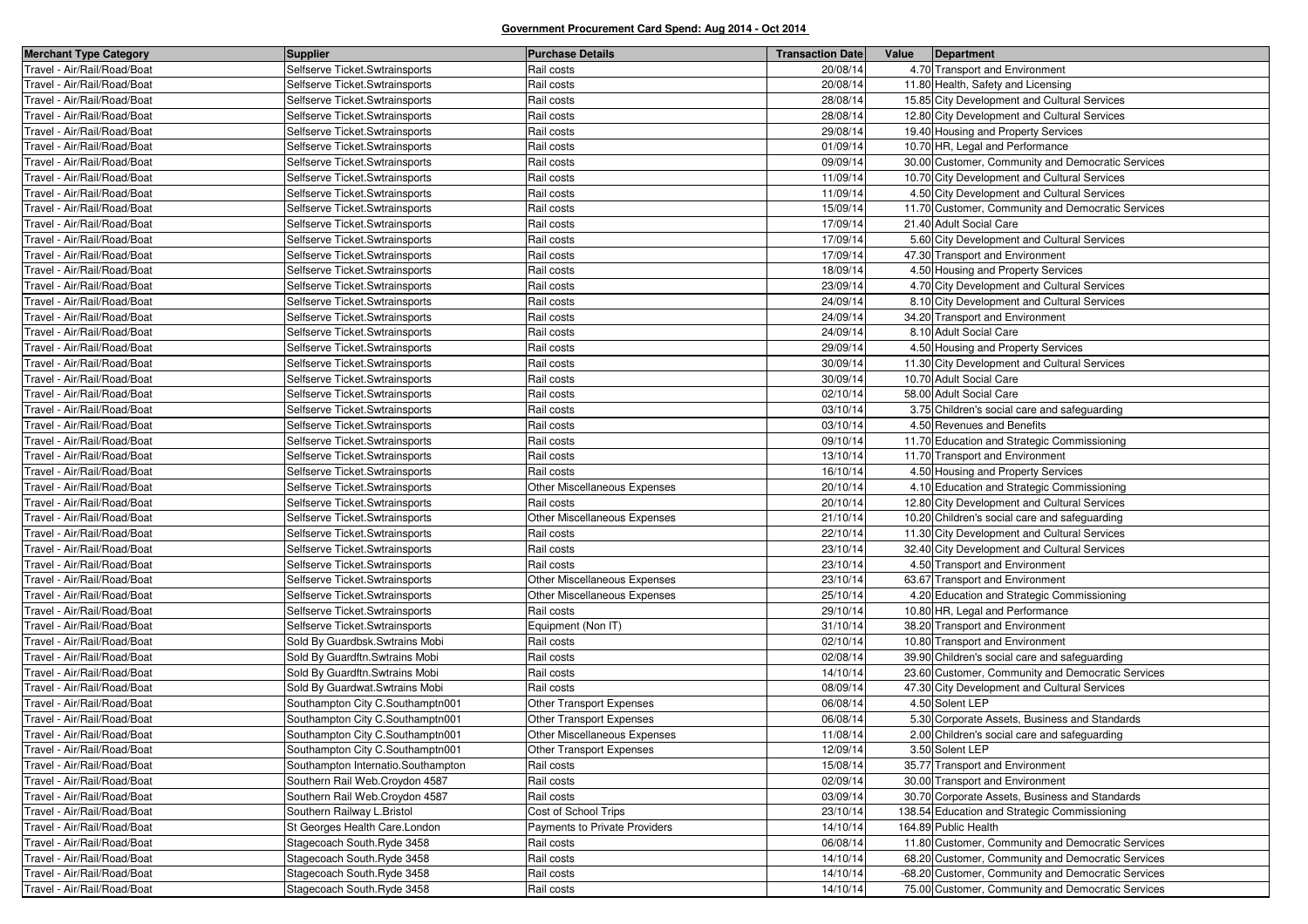| <b>Merchant Type Category</b> | <b>Supplier</b>                     | <b>Purchase Details</b>             | <b>Transaction Date</b> | Value         | Department                                     |
|-------------------------------|-------------------------------------|-------------------------------------|-------------------------|---------------|------------------------------------------------|
| Travel - Air/Rail/Road/Boat   | Stagecoach South.Ryde 5542          | Rail costs                          | 08/08/14                |               | 75.00 Housing and Property Services            |
| Travel - Air/Rail/Road/Boat   | <b>Swtrains</b>                     | Other Public Transport              | 23/10/14                |               | 5.70 Education and Strategic Commissioning     |
| Travel - Air/Rail/Road/Boat   | Taksi Kovanen Taxi Oy.00620 Helsink | <b>Staff Training expenses</b>      | 30/08/14                |               | 34.12 Education and Strategic Commissioning    |
| Travel - Air/Rail/Road/Boat   | Taksi Mika Ojala.Helsinki           | <b>Staff Training expenses</b>      | 27/08/14                |               | 34.17 Education and Strategic Commissioning    |
| Travel - Air/Rail/Road/Boat   | Telephone Sale.Emtrain084571        | Cost of School Trips                | 08/09/14                |               | 290.80 Education and Strategic Commissioning   |
| Travel - Air/Rail/Road/Boat   | Telephone Sale.Swtrains08456        | <b>Personal Accounts</b>            | 19/08/14                | 370.80 Other  |                                                |
| Travel - Air/Rail/Road/Boat   | Telephone Sale.Swtrains08456        | Personal Accounts                   | 23/08/14                | -220.90 Other |                                                |
| Travel - Air/Rail/Road/Boat   | Telephone Sale.Swtrains08456        | Personal Accounts                   | 26/08/14                | 5412.00 Other |                                                |
| Travel - Air/Rail/Road/Boat   | Telephone Sale.Swtrains08456        | Personal Accounts                   | 29/08/14                | 1594.80 Other |                                                |
| Travel - Air/Rail/Road/Boat   | Telephone Sale.Swtrains08456        | <b>Personal Accounts</b>            | 29/08/14                | 928.80 Other  |                                                |
| Travel - Air/Rail/Road/Boat   | Telephone Sale.Swtrains08456        | <b>Personal Accounts</b>            | 29/08/14                | 1389.60 Other |                                                |
| Travel - Air/Rail/Road/Boat   | Telephone Sale.Swtrains08456        | Cost of School Trips                | 04/09/14                |               | 95.95 Education and Strategic Commissioning    |
| Travel - Air/Rail/Road/Boat   | Telephone Sale.Swtrains08456        | Cost of School Trips                | 05/09/14                |               | 938.96 Education and Strategic Commissioning   |
| Travel - Air/Rail/Road/Boat   | Telephone Sale.Swtrains08456        | <b>Personal Accounts</b>            | 11/09/14                | 878.40 Other  |                                                |
| Travel - Air/Rail/Road/Boat   | Telephone Sale.Swtrains08456        | Personal Accounts                   | 12/09/14                | 4073.20 Other |                                                |
| Travel - Air/Rail/Road/Boat   | Telephone Sale.Swtrains08456        | <b>Personal Accounts</b>            | 15/09/14                | 1504.80 Other |                                                |
| Travel - Air/Rail/Road/Boat   | Telephone Sale.Swtrains08456        | Personal Accounts                   | 17/09/14                | 1478.40 Other |                                                |
| Travel - Air/Rail/Road/Boat   | Telephone Sale.Swtrains08456        | <b>Personal Accounts</b>            | 18/09/14                | 1173.00 Other |                                                |
| Travel - Air/Rail/Road/Boat   | Telephone Sale.Swtrains08456        | Cost of School Trips                | 26/09/14                |               | 106.50 Education and Strategic Commissioning   |
| Travel - Air/Rail/Road/Boat   | Telephone Sale.Swtrains08456        | <b>Other Miscellaneous Expenses</b> | 02/10/14                |               | 949.85 Education and Strategic Commissioning   |
| Travel - Air/Rail/Road/Boat   | Telephone Sale.Swtrains08456        | Personal Accounts                   | 08/10/14                | 666.40 Other  |                                                |
| Travel - Air/Rail/Road/Boat   | Telephone Sale.Swtrains08456        | <b>Personal Accounts</b>            | 08/10/14                | 705.60 Other  |                                                |
| Travel - Air/Rail/Road/Boat   | Telephone Sale.Swtrains08456        | Cost of School Trips                | 14/10/14                |               | 103.00 Education and Strategic Commissioning   |
| Travel - Air/Rail/Road/Boat   | Telephone Sale.Swtrains08456        | Cost of School Trips                | 14/10/14                |               | 103.00 Education and Strategic Commissioning   |
| Travel - Air/Rail/Road/Boat   | Telephone Sale.Swtrains08456        | Other Public Transport              | 16/10/14                |               | 195.80 Children's social care and safeguarding |
| Travel - Air/Rail/Road/Boat   | Telephone Sale.Swtrains08456        | Personal Accounts                   | 21/10/14                | 1026.80 Other |                                                |
| Travel - Air/Rail/Road/Boat   | Telephone Sale.Swtrains08456        | Personal Accounts                   | 21/10/14                | 714.00 Other  |                                                |
| Travel - Air/Rail/Road/Boat   | Telephone Sale.Swtrains08456        | <b>Personal Accounts</b>            | 21/10/14                | 878.40 Other  |                                                |
| Travel - Air/Rail/Road/Boat   | Telephone Sale.Swtrains08456        | Cost of School Trips                | 21/10/14                |               | 13.35 Education and Strategic Commissioning    |
| Travel - Air/Rail/Road/Boat   | Telephone Sale.Swtrains08456        | <b>Personal Accounts</b>            | 22/10/14                | 2888.20 Other |                                                |
| Travel - Air/Rail/Road/Boat   | Telephone Sale.Swtrains08456        | <b>Personal Accounts</b>            | 24/10/14                | 71.10 Other   |                                                |
| Travel - Air/Rail/Road/Boat   | Telephone Sale.Swtrains08456        | Cost of School Trips                | 24/10/14                |               | 107.80 Education and Strategic Commissioning   |
| Travel - Air/Rail/Road/Boat   | Tfl Cc/lez Charge.0845 900 1234     | Road costs                          | 19/08/14                |               | 11.50 City Development and Cultural Services   |
| Travel - Air/Rail/Road/Boat   | Tfl Cc/lez Charge.0845 900 1234     | Other Transport Expenses            | 02/10/14                |               | 11.50 Transport and Environment                |
| Travel - Air/Rail/Road/Boat   | Tfl Cc/lez Penalty.0333 200 1000    | Vehicle running costs               | 08/08/14                |               | 54.17 Children's social care and safeguarding  |
| Travel - Air/Rail/Road/Boat   | The Provincial Bus.Portsmouth       | Payments to Indivs and VOs - VOs    | 04/08/14                |               | 136.00 Children's social care and safeguarding |
| Travel - Air/Rail/Road/Boat   | The Provincial Bus.Portsmouth       | <b>Other Public Transport</b>       | 21/08/14                |               | 54.00 Adult Social Care                        |
| Travel - Air/Rail/Road/Boat   | The Provincial Bus.Portsmouth       | Road costs                          | 22/08/14                |               | 297.00 Children's social care and safeguarding |
| Travel - Air/Rail/Road/Boat   | The Provincial Bus.Portsmouth       | Road costs                          | 22/08/14                |               | 97.20 Children's social care and safeguarding  |
| Travel - Air/Rail/Road/Boat   | The Provincial Bus.Portsmouth       | Other Miscellaneous Expenses        | 25/09/14                |               | 180.00 Children's social care and safeguarding |
| Travel - Air/Rail/Road/Boat   | The Provincial Bus. Portsmouth      | Other Public Transport              | 02/10/14                |               | 54.00 Adult Social Care                        |
| Travel - Air/Rail/Road/Boat   | The Provincial Bus.Portsmouth       | Other Miscellaneous Expenses        | 10/10/14                |               | 40.00 Children's social care and safeguarding  |
| Travel - Air/Rail/Road/Boat   | The Provincial Bus.Portsmouth       | Road costs                          | 10/10/14                |               | 360.00 Children's social care and safeguarding |
| Travel - Air/Rail/Road/Boat   | The Trainline.Co.Rail Season A      | Rail costs                          | 12/08/14                |               | 16.00 Transport and Environment                |
| Travel - Air/Rail/Road/Boat   | The Trainline.Co.Rail Season A      | Rail costs                          | 18/08/14                |               | 49.20 Adult Social Care                        |
| Travel - Air/Rail/Road/Boat   | The Trainline.Co.Rail Season A      | Other Public Transport              | 21/08/14                |               | 38.20 Education and Strategic Commissioning    |
| Travel - Air/Rail/Road/Boat   | The Trainline.Co.Rail Season A      | Rail costs                          | 28/08/14                |               | 50.90 Education and Strategic Commissioning    |
| Travel - Air/Rail/Road/Boat   | The Trainline.Co.Rail Season A      | Rail costs                          | 01/09/14                |               | 47.30 Adult Social Care                        |
| Travel - Air/Rail/Road/Boat   | The Trainline.Co.Rail Season A      | <b>Staff Training expenses</b>      | 05/09/14                |               | 75.00 Education and Strategic Commissioning    |
| Travel - Air/Rail/Road/Boat   | The Trainline.Co.Rail Season A      | Other Miscellaneous Expenses        | 08/09/14                |               | 88.20 Education and Strategic Commissioning    |
| Travel - Air/Rail/Road/Boat   | The Trainline.Co.Rail Season A      | Rail costs                          | 08/09/14                |               | 106.70 Solent LEP                              |
| Travel - Air/Rail/Road/Boat   | The Trainline.Co.Rail Season A      | Rail costs                          | 08/09/14                |               | 50.90 Education and Strategic Commissioning    |
| Travel - Air/Rail/Road/Boat   | The Trainline.Co.Rail Season A      | Other Public Transport              | 09/09/14                |               | 33.50 Education and Strategic Commissioning    |
| Travel - Air/Rail/Road/Boat   | The Trainline.Co.Rail Season A      | Other Public Transport              | 09/09/14                |               | 28.70 Education and Strategic Commissioning    |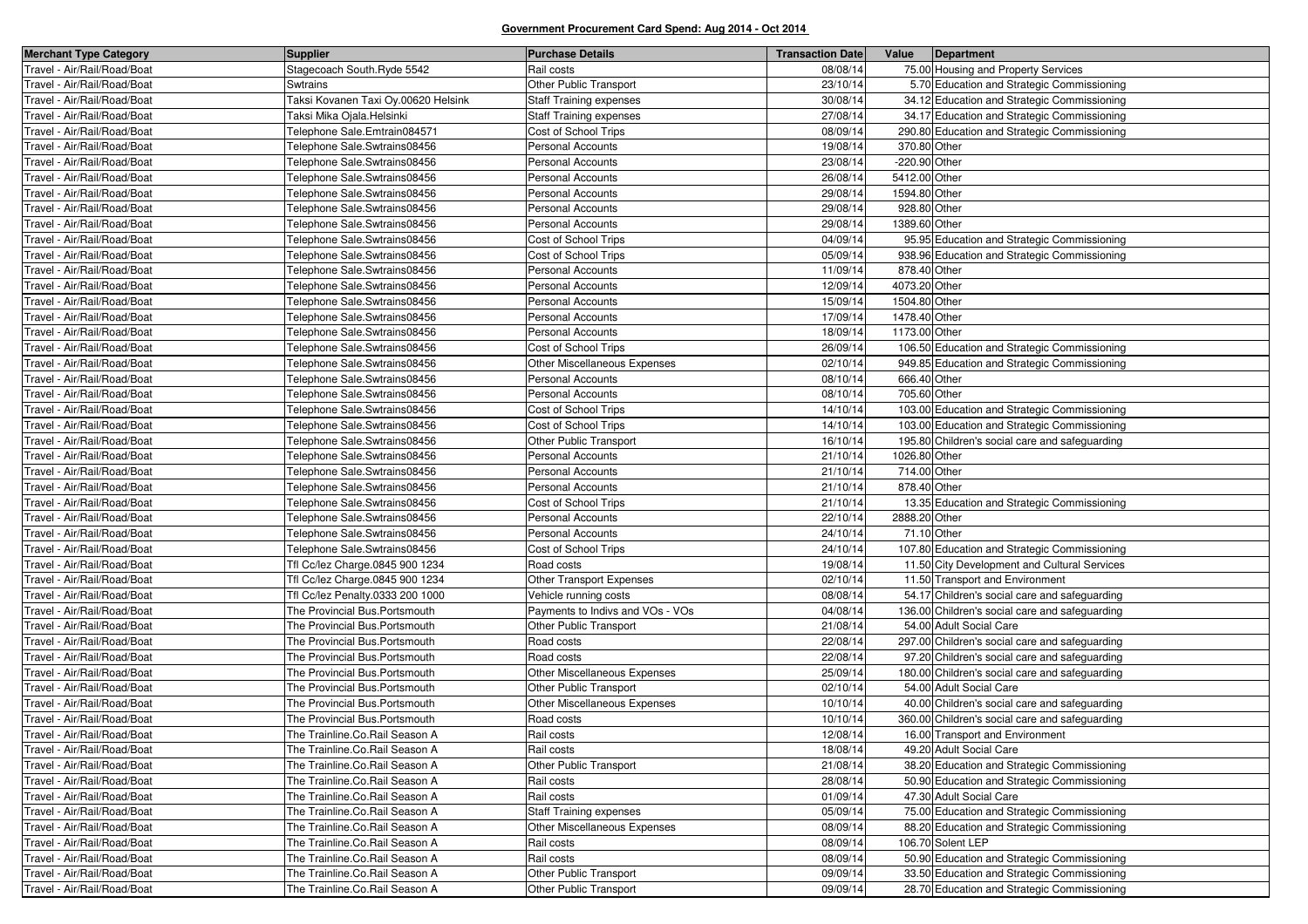| <b>Merchant Type Category</b>      | <b>Supplier</b>                 | <b>Purchase Details</b>       | <b>Transaction Date</b> | Value      | Department                                      |
|------------------------------------|---------------------------------|-------------------------------|-------------------------|------------|-------------------------------------------------|
| Travel - Air/Rail/Road/Boat        | The Trainline.Co.Rail Season A  | Rail costs                    | 09/09/14                |            | 68.20 Education and Strategic Commissioning     |
| Fravel - Air/Rail/Road/Boat        | The Trainline.Co.Rail Season A  | Rail costs                    | 10/09/14                |            | 11.80 Education and Strategic Commissioning     |
| Fravel - Air/Rail/Road/Boat        | The Trainline.Co.Rail Season A  | Rail costs                    | 12/09/14                |            | 63.20 Adult Social Care                         |
| Travel - Air/Rail/Road/Boat        | The Trainline.Co.Rail Season A  | Rail costs                    | 12/09/14                |            | 63.20 Adult Social Care                         |
| Fravel - Air/Rail/Road/Boat        | The Trainline.Co.Rail Season A  | Other Public Transport        | 22/09/14                |            | 15.00 Education and Strategic Commissioning     |
| Fravel - Air/Rail/Road/Boat        | The Trainline.Co.Rail Season A  | Other Public Transport        | 22/09/14                |            | 75.00 Education and Strategic Commissioning     |
| Travel - Air/Rail/Road/Boat        | The Trainline.Co.Rail Season A  | Other Public Transport        | 22/09/14                |            | 45.60 Education and Strategic Commissioning     |
| Fravel - Air/Rail/Road/Boat        | The Trainline.Co.Rail Season A  | Other Public Transport        | 22/09/14                |            | 76.50 Education and Strategic Commissioning     |
| <b>Fravel - Air/Rail/Road/Boat</b> | The Trainline.Co.Rail Season A  | Rail costs                    | 22/09/14                |            | 16.80 Education and Strategic Commissioning     |
| Travel - Air/Rail/Road/Boat        | The Trainline.Co.Rail Season A  | Rail costs                    | 23/09/14                |            | 68.00 Public Health                             |
| Travel - Air/Rail/Road/Boat        | The Trainline.Co.Rail Season A  | Other Public Transport        | 23/09/14                |            | 158.20 Education and Strategic Commissioning    |
| Fravel - Air/Rail/Road/Boat        | The Trainline.Co.Rail Season A  | Rail costs                    | 24/09/14                |            | 77.20 Finance                                   |
| Travel - Air/Rail/Road/Boat        | The Trainline.Co.Rail Season A  | Rail costs                    | 24/09/14                |            | 4.70 Education and Strategic Commissioning      |
| Travel - Air/Rail/Road/Boat        | The Trainline.Co.Rail Season A  | Rail costs                    | 24/09/14                |            | 76.40 Education and Strategic Commissioning     |
| Fravel - Air/Rail/Road/Boat        | The Trainline.Co.Rail Season A  | Rail costs                    | 25/09/14                |            | 75.00 Finance                                   |
| Travel - Air/Rail/Road/Boat        | The Trainline.Co.Rail Season A  | Rail costs                    | 26/09/14                |            | 150.00 Education and Strategic Commissioning    |
| Travel - Air/Rail/Road/Boat        | The Trainline.Co.Rail Season A  | Other Public Transport        | 30/09/14                |            | 43.00 Education and Strategic Commissioning     |
| Fravel - Air/Rail/Road/Boat        | The Trainline.Co.Rail Season A  | Other Public Transport        | 30/09/14                |            | 75.00 Education and Strategic Commissioning     |
| Fravel - Air/Rail/Road/Boat        | The Trainline.Co.Rail Season A  | Rail costs                    | 30/09/14                |            | 22.50 Education and Strategic Commissioning     |
| Fravel - Air/Rail/Road/Boat        | The Trainline.Co.Rail Season A  | Rail costs                    | 01/10/14                |            | 83.50 Education and Strategic Commissioning     |
| Fravel - Air/Rail/Road/Boat        | The Trainline.Co.Rail Season A  | Rail costs                    | 06/10/14                |            | 86.80 Education and Strategic Commissioning     |
| Fravel - Air/Rail/Road/Boat        | The Trainline.Co.Rail Season A  | Rail costs                    | 08/10/14                |            | 6.70 Education and Strategic Commissioning      |
| Fravel - Air/Rail/Road/Boat        | The Trainline.Co.Rail Season A  | Rail costs                    | 13/10/14                |            | 68.20 Education and Strategic Commissioning     |
| Fravel - Air/Rail/Road/Boat        | The Trainline.Co.Rail Season A  | Rail costs                    | 13/10/14                |            | 81.30 Education and Strategic Commissioning     |
| Fravel - Air/Rail/Road/Boat        | The Trainline.Co.Rail Season A  | Rail costs                    | 13/10/14                |            | 47.30 Education and Strategic Commissioning     |
| Travel - Air/Rail/Road/Boat        | The Trainline.Co.Rail Season A  | Rail costs                    | 13/10/14                |            | 50.90 Education and Strategic Commissioning     |
| Fravel - Air/Rail/Road/Boat        | The Trainline.Co.Rail Season A  | Rail costs                    | 13/10/14                |            | 50.90 Education and Strategic Commissioning     |
| Fravel - Air/Rail/Road/Boat        | The Trainline.Co.Rail Season A  | Rail costs                    | 15/10/14                |            | 11.80 Education and Strategic Commissioning     |
| Fravel - Air/Rail/Road/Boat        | The Trainline.Co.Rail Season A  | Rail costs                    | 15/10/14                |            | 75.00 Education and Strategic Commissioning     |
| Fravel - Air/Rail/Road/Boat        | The Trainline.Co.Rail Season A  | Other Miscellaneous Expenses  | 16/10/14                |            | 173.92 Children's social care and safeguarding  |
| Fravel - Air/Rail/Road/Boat        | The Trainline.Co.Rail Season A  | Rail costs                    | 16/10/14                |            | 42.30 Education and Strategic Commissioning     |
| Fravel - Air/Rail/Road/Boat        | The Trainline.Co.Rail Season A  | Rail costs                    | 17/10/14                |            | 78.05 Education and Strategic Commissioning     |
| Fravel - Air/Rail/Road/Boat        | The Trainline.Co.Rail Season A  | Rail costs                    | 20/10/14                |            | 28.10 Education and Strategic Commissioning     |
| Fravel - Air/Rail/Road/Boat        | The Trainline.Co.Rail Season A  | Rail costs                    | 20/10/14                |            | 5.00 Education and Strategic Commissioning      |
| Travel - Air/Rail/Road/Boat        | The Trainline.Co.Rail Season A  | <b>Staff Conferences</b>      | 20/10/14                |            | 75.00 Education and Strategic Commissioning     |
| Fravel - Air/Rail/Road/Boat        | The Trainline.Co.Rail Season A  | Rail costs                    | 21/10/14                |            | -65.00 Education and Strategic Commissioning    |
| Fravel - Air/Rail/Road/Boat        | The Trainline.Co.Rail Season A  | Rail costs                    | 22/10/14                |            | 57.90 Education and Strategic Commissioning     |
| Travel - Air/Rail/Road/Boat        | The Trainline.Co.Rail Season A  | Rail costs                    | 31/10/14                |            | 150.00 HR, Legal and Performance                |
| Travel - Air/Rail/Road/Boat        | Ticketofficesale.Petersfield    | Rail costs                    | 17/09/14                |            | 38.20 HR, Legal and Performance                 |
| Fravel - Air/Rail/Road/Boat        | Ticketofficesale.Petersfield    | Accommodation and Subsistence | 09/10/14                | 45.20 Port |                                                 |
| Travel - Air/Rail/Road/Boat        | Ticketofficesale.Petersfield    | Rail costs                    | 16/10/14                |            | 25.20 HR, Legal and Performance                 |
| Fravel - Air/Rail/Road/Boat        | Ticketofficesale.Petersfield    | Accommodation and Subsistence | 22/10/14                | 45.20 Port |                                                 |
| ravel - Air/Rail/Road/Boat         | Ticketofficesale.Portsmouth     | Rail costs                    | 17/09/14                |            | 68.20 Finance                                   |
| Travel - Air/Rail/Road/Boat        | Ticketofficesale.Portsmouth     | Rail costs                    | 09/10/14                |            | 68.20 Finance                                   |
| Travel - Air/Rail/Road/Boat        | Ticketofficesale.Portsmouth     | Rail costs                    | 09/10/14                |            | 47.30 Transport and Environment                 |
| Travel - Air/Rail/Road/Boat        | Ticketofficesale. Swtrains Cosh | Rail costs                    | 04/08/14                |            | 9.80 Solent LEP                                 |
| Travel - Air/Rail/Road/Boat        | Ticketofficesale.Swtrains Cosh  | Rail costs                    | 16/08/14                |            | 8.80 Children's social care and safeguarding    |
| Travel - Air/Rail/Road/Boat        | Ticketofficesale. Swtrains Cosh | Rail costs                    | 03/09/14                |            | 74.20 Corporate Assets, Business and Standards  |
| Travel - Air/Rail/Road/Boat        | Ticketofficesale. Swtrains Cosh | Rail costs                    | 03/09/14                |            | 19.50 City Development and Cultural Services    |
| Fravel - Air/Rail/Road/Boat        | Ticketofficesale.Swtrains Cosh  | Rail costs                    | 05/09/14                |            | 347.00 Solent LEP                               |
| Travel - Air/Rail/Road/Boat        | Ticketofficesale.Swtrains Cosh  | Other Miscellaneous Expenses  | 08/09/14                |            | 74.40 Adult Social Care                         |
| Travel - Air/Rail/Road/Boat        | Ticketofficesale. Swtrains Cosh | Rail costs                    | 01/10/14                |            | 166.00 Corporate Assets, Business and Standards |
| Travel - Air/Rail/Road/Boat        | Ticketofficesale. Swtrains Cosh | Rail costs                    | 08/10/14                |            | 21.30 City Development and Cultural Services    |
| Travel - Air/Rail/Road/Boat        | Ticketofficesale.Swtrains Cosh  | Rail costs                    | 08/10/14                |            | 51.10 Education and Strategic Commissioning     |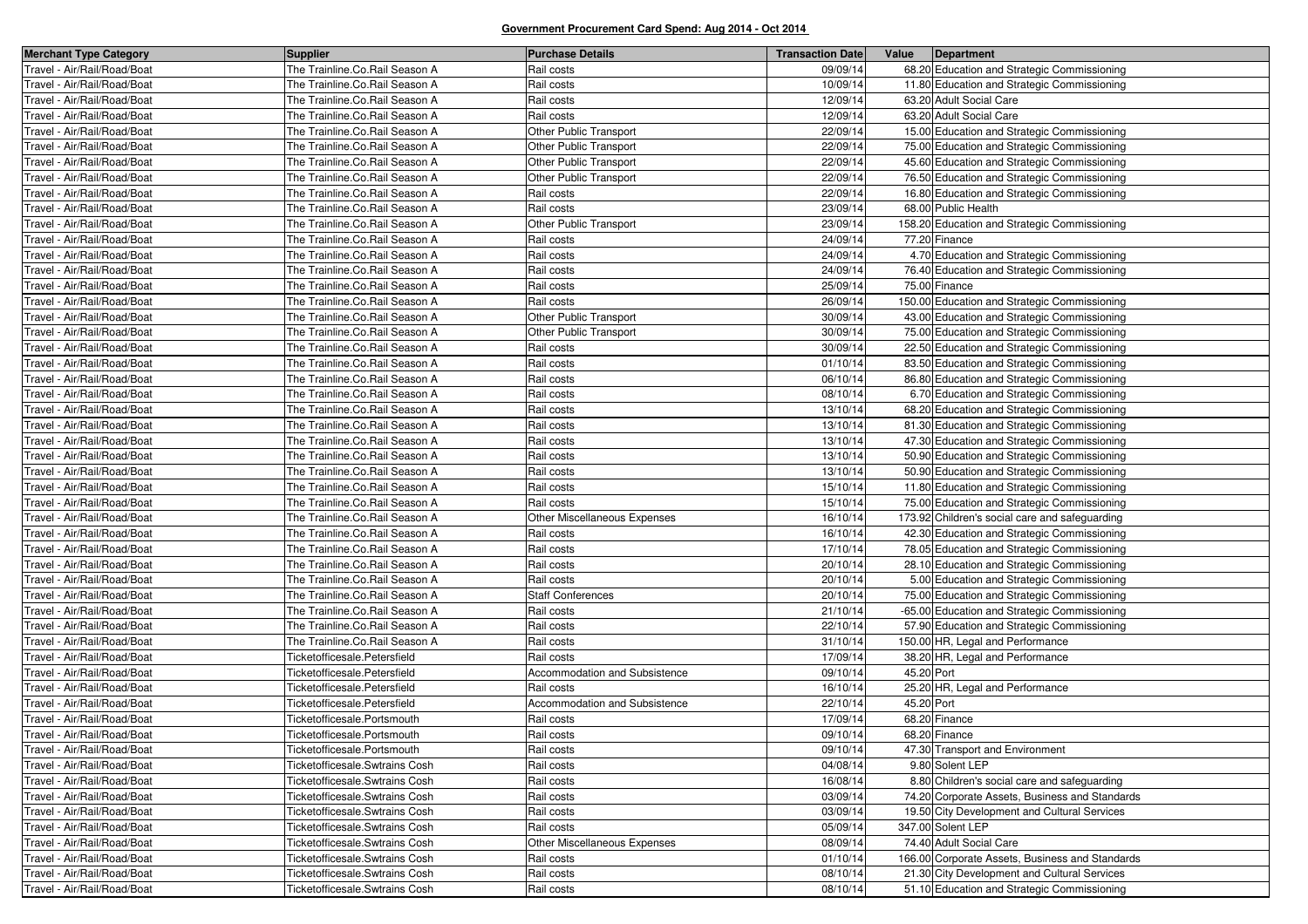| <b>Merchant Type Category</b> | <b>Supplier</b>                       | <b>Purchase Details</b>       | <b>Transaction Date</b> | Value      | Department                                     |
|-------------------------------|---------------------------------------|-------------------------------|-------------------------|------------|------------------------------------------------|
| Travel - Air/Rail/Road/Boat   | Ticketofficesale.Swtrains Cosh        | Rail costs                    | 14/10/14                |            | 25.20 Children's social care and safeguarding  |
| Fravel - Air/Rail/Road/Boat   | Ticketofficesale. Swtrains Cosh       | Rail costs                    | 15/10/14                |            | 17.80 Corporate Assets, Business and Standards |
| Fravel - Air/Rail/Road/Boat   | Ticketofficesale. Swtrains Cosh       | Rail costs                    | 17/10/14                |            | 32.30 Corporate Assets, Business and Standards |
| Travel - Air/Rail/Road/Boat   | Ticketofficesale. Swtrains Cosh       | Rail costs                    | 17/10/14                |            | 4.50 City Development and Cultural Services    |
| Fravel - Air/Rail/Road/Boat   | Ticketofficesale.Swtrains Cosh        | Rail costs                    | 27/10/14                |            | 68.20 Solent LEP                               |
| Fravel - Air/Rail/Road/Boat   | Ticketofficesale.Swtrains Fare        | Rail costs                    | 09/09/14                |            | 38.20 Solent LEP                               |
| Travel - Air/Rail/Road/Boat   | Ticketofficesale.Swtrains Fare        | Rail costs                    | 08/10/14                |            | 75.00 Transport and Environment                |
| Fravel - Air/Rail/Road/Boat   | <b>Ticketofficesale.Swtrains Frat</b> | Rail costs                    | 01/08/14                |            | 11.80 Adult Social Care                        |
| Fravel - Air/Rail/Road/Boat   | <b>Ticketofficesale.Swtrains Frat</b> | Rail costs                    | 04/08/14                |            | 68.00 Finance                                  |
| Travel - Air/Rail/Road/Boat   | Ticketofficesale. Swtrains Frat       | Rail costs                    | 05/08/14                |            | 68.00 Finance                                  |
| Fravel - Air/Rail/Road/Boat   | <b>Ticketofficesale.Swtrains Frat</b> | Rail costs                    | 06/08/14                |            | 71.00 Adult Social Care                        |
| Fravel - Air/Rail/Road/Boat   | <b>Ticketofficesale.Swtrains Frat</b> | Other Schools expenses        | 07/08/14                |            | 7.50 Education and Strategic Commissioning     |
| Travel - Air/Rail/Road/Boat   | Ticketofficesale.Swtrains Frat        | Accommodation and Subsistence | 11/08/14                | 15.00 Port |                                                |
| Travel - Air/Rail/Road/Boat   | Ticketofficesale.Swtrains Frat        | Rail costs                    | 11/08/14                |            | 68.00 Finance                                  |
| Fravel - Air/Rail/Road/Boat   | <b>Ticketofficesale.Swtrains Frat</b> | Rail costs                    | 12/08/14                |            | 68.00 Finance                                  |
| Travel - Air/Rail/Road/Boat   | Ticketofficesale.Swtrains Frat        | Rail costs                    | 12/08/14                |            | 47.30 Adult Social Care                        |
| Travel - Air/Rail/Road/Boat   | Ticketofficesale.Swtrains Frat        | Other Schools expenses        | 13/08/14                |            | 68.80 Education and Strategic Commissioning    |
| Fravel - Air/Rail/Road/Boat   | <b>Ticketofficesale.Swtrains Frat</b> | Rail costs                    | 13/08/14                |            | 11.80 City Development and Cultural Services   |
| Fravel - Air/Rail/Road/Boat   | <b>Ticketofficesale.Swtrains Frat</b> | Rail costs                    | 14/08/14                |            | 68.00 Finance                                  |
| Fravel - Air/Rail/Road/Boat   | <b>Ticketofficesale.Swtrains Frat</b> | Rail costs                    | 15/08/14                |            | 68.00 Finance                                  |
| Fravel - Air/Rail/Road/Boat   | Ticketofficesale.Swtrains Frat        | Rail costs                    | 18/08/14                |            | 68.00 Finance                                  |
| Fravel - Air/Rail/Road/Boat   | <b>Ticketofficesale.Swtrains Frat</b> | Rail costs                    | 19/08/14                |            | 68.00 Finance                                  |
| Fravel - Air/Rail/Road/Boat   | <b>Ticketofficesale.Swtrains Frat</b> | Other Public Transport        | 20/08/14                |            | 13.35 Children's social care and safeguarding  |
| Fravel - Air/Rail/Road/Boat   | <b>Ticketofficesale.Swtrains Frat</b> | Other Public Transport        | 20/08/14                |            | 13.35 Children's social care and safeguarding  |
| Fravel - Air/Rail/Road/Boat   | Ticketofficesale.Swtrains Frat        | Rail costs                    | 21/08/14                |            | 10.80 HR, Legal and Performance                |
| Fravel - Air/Rail/Road/Boat   | Ticketofficesale.Swtrains Frat        | Rail costs                    | 22/08/14                |            | 68.00 Finance                                  |
| Fravel - Air/Rail/Road/Boat   | Ticketofficesale.Swtrains Frat        | Rail costs                    | 26/08/14                |            | 68.00 Finance                                  |
| Fravel - Air/Rail/Road/Boat   | Ticketofficesale.Swtrains Frat        | Rail costs                    | 27/08/14                |            | 11.80 Adult Social Care                        |
| Fravel - Air/Rail/Road/Boat   | Ticketofficesale.Swtrains Frat        | Rail costs                    | 28/08/14                |            | 68.00 Finance                                  |
| Fravel - Air/Rail/Road/Boat   | <b>Ticketofficesale.Swtrains Frat</b> | Rail costs                    | 29/08/14                |            | 34.20 Finance                                  |
| Fravel - Air/Rail/Road/Boat   | <b>Ticketofficesale.Swtrains Frat</b> | Rail costs                    | 01/09/14                |            | 68.00 Finance                                  |
| Fravel - Air/Rail/Road/Boat   | <b>Ticketofficesale.Swtrains Frat</b> | Rail costs                    | 02/09/14                |            | 68.00 Finance                                  |
| Fravel - Air/Rail/Road/Boat   | Ticketofficesale.Swtrains Frat        | Rail costs                    | 02/09/14                |            | 8.10 Health, Safety and Licensing              |
| Fravel - Air/Rail/Road/Boat   | <b>Ticketofficesale.Swtrains Frat</b> | Rail costs                    | 03/09/14                |            | 11.70 City Development and Cultural Services   |
| Fravel - Air/Rail/Road/Boat   | Ticketofficesale.Swtrains Frat        | Rail costs                    | 05/09/14                |            | 68.00 Finance                                  |
| Fravel - Air/Rail/Road/Boat   | Ticketofficesale. Swtrains Frat       | Rail costs                    | 10/09/14                |            | 150.00 Children's social care and safeguarding |
| Fravel - Air/Rail/Road/Boat   | Ticketofficesale.Swtrains Frat        | Other agencies                | 11/09/14                |            | 52.50 Corporate Assets, Business and Standards |
| Travel - Air/Rail/Road/Boat   | Ticketofficesale. Swtrains Frat       | Rail costs                    | 11/09/14                |            | 68.00 Finance                                  |
| Travel - Air/Rail/Road/Boat   | <b>Ticketofficesale.Swtrains Frat</b> | Accommodation and Subsistence | 12/09/14                | 31.20 Port |                                                |
| Fravel - Air/Rail/Road/Boat   | <b>Ticketofficesale.Swtrains Frat</b> | Rail costs                    | 12/09/14                |            | 68.00 Finance                                  |
| Fravel - Air/Rail/Road/Boat   | <b>Ticketofficesale.Swtrains Frat</b> | Other Public Transport        | 14/09/14                |            | 30.90 Children's social care and safeguarding  |
| Fravel - Air/Rail/Road/Boat   | Ticketofficesale.Swtrains Frat        | Other Public Transport        | 14/09/14                |            | 8.33 Children's social care and safeguarding   |
| ravel - Air/Rail/Road/Boat    | <b>Ticketofficesale.Swtrains Frat</b> | Accommodation and Subsistence | 16/09/14                | 47.30 Port |                                                |
| Travel - Air/Rail/Road/Boat   | <b>Ticketofficesale.Swtrains Frat</b> | Rail costs                    | 16/09/14                |            | 68.00 Finance                                  |
| Travel - Air/Rail/Road/Boat   | <b>Ticketofficesale.Swtrains Frat</b> | Rail costs                    | 17/09/14                |            | 29.80 Transport and Environment                |
| Travel - Air/Rail/Road/Boat   | Ticketofficesale.Swtrains Frat        | Rail costs                    | 18/09/14                |            | 68.00 Finance                                  |
| Travel - Air/Rail/Road/Boat   | Ticketofficesale.Swtrains Frat        | Rail costs                    | 19/09/14                |            | 68.00 Finance                                  |
| Travel - Air/Rail/Road/Boat   | Ticketofficesale. Swtrains Frat       | Rail costs                    | 20/09/14                |            | 75.00 Housing and Property Services            |
| Travel - Air/Rail/Road/Boat   | Ticketofficesale. Swtrains Frat       | Rail costs                    | 23/09/14                |            | 9.00 City Development and Cultural Services    |
| Travel - Air/Rail/Road/Boat   | Ticketofficesale.Swtrains Frat        | Rail costs                    | 24/09/14                |            | 68.00 Adult Social Care                        |
| Travel - Air/Rail/Road/Boat   | Ticketofficesale. Swtrains Frat       | Rail costs                    | 25/09/14                |            | 93.60 City Development and Cultural Services   |
| Travel - Air/Rail/Road/Boat   | Ticketofficesale. Swtrains Frat       | Rail costs                    | 26/09/14                |            | 68.00 Finance                                  |
| Travel - Air/Rail/Road/Boat   | Ticketofficesale.Swtrains Frat        | Rail costs                    | 26/09/14                |            | 68.00 Public Health                            |
| Travel - Air/Rail/Road/Boat   | Ticketofficesale. Swtrains Frat       | Rail costs                    | 29/09/14                |            | 68.00 Finance                                  |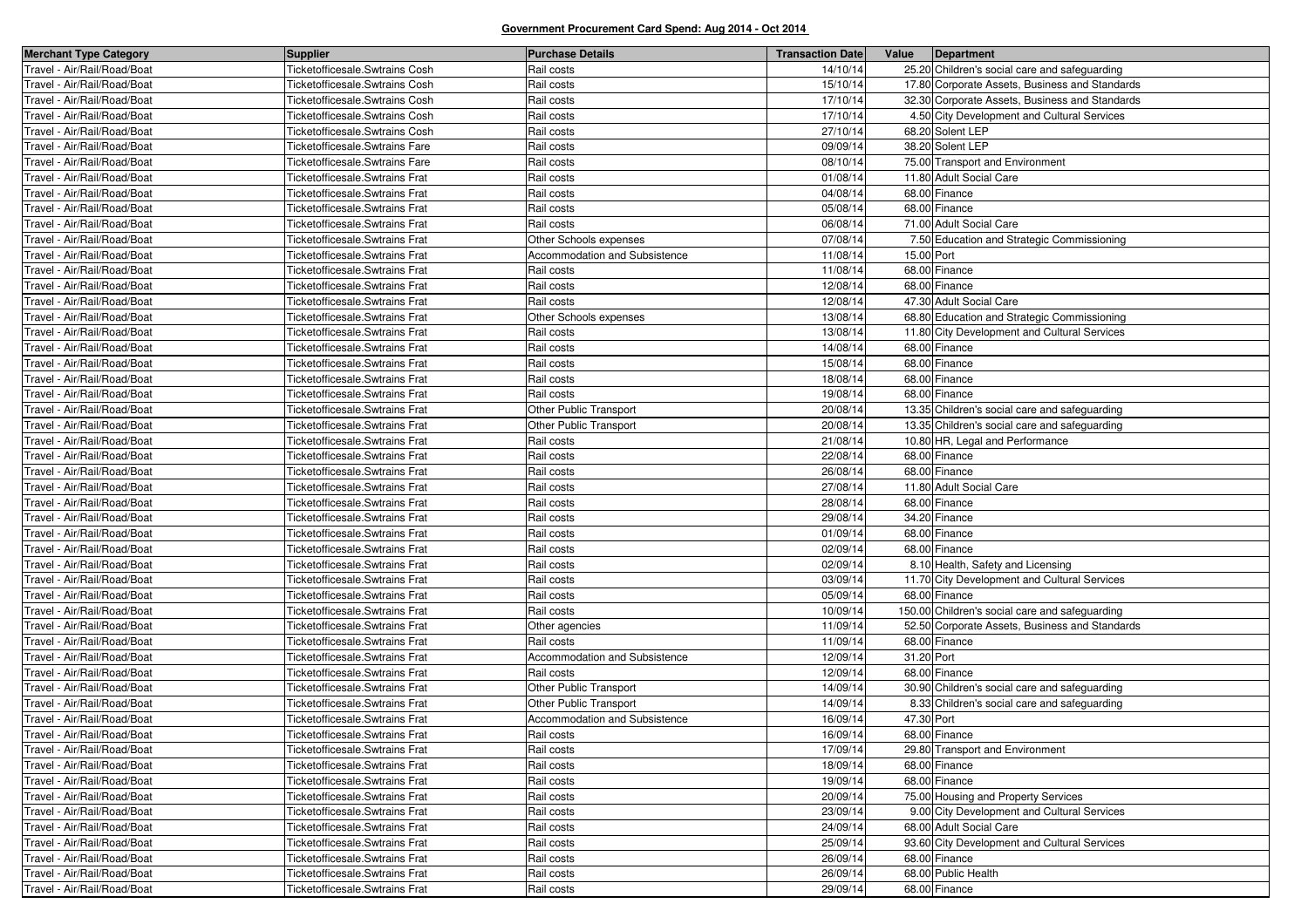| <b>Merchant Type Category</b> | <b>Supplier</b>                       | <b>Purchase Details</b>          | <b>Transaction Date</b> | Value<br>Department                               |
|-------------------------------|---------------------------------------|----------------------------------|-------------------------|---------------------------------------------------|
| Travel - Air/Rail/Road/Boat   | <b>Ticketofficesale.Swtrains Frat</b> | Other Public Transport           | 29/09/14                | 14.70 Children's social care and safeguarding     |
| Travel - Air/Rail/Road/Boat   | Ticketofficesale.Swtrains Frat        | Rail costs                       | 29/09/14                | 47.30 City Development and Cultural Services      |
| Travel - Air/Rail/Road/Boat   | Ticketofficesale.Swtrains Frat        | Rail costs                       | 30/09/14                | 68.00 Finance                                     |
| Travel - Air/Rail/Road/Boat   | Ticketofficesale.Swtrains Frat        | Rail costs                       | 01/10/14                | 23.60 City Development and Cultural Services      |
| Travel - Air/Rail/Road/Boat   | Ticketofficesale.Swtrains Frat        | Rail costs                       | 02/10/14                | 68.00 Housing and Property Services               |
| Travel - Air/Rail/Road/Boat   | Ticketofficesale.Swtrains Frat        | Rail costs                       | 02/10/14                | 10.80 HR, Legal and Performance                   |
| Travel - Air/Rail/Road/Boat   | Ticketofficesale.Swtrains Frat        | Rail costs                       | 03/10/14                | 68.00 Finance                                     |
| Travel - Air/Rail/Road/Boat   | Ticketofficesale.Swtrains Frat        | Rail costs                       | 06/10/14                | 68.00 Finance                                     |
| Travel - Air/Rail/Road/Boat   | Ticketofficesale.Swtrains Frat        | Rail costs                       | 07/10/14                | 68.00 Finance                                     |
| Travel - Air/Rail/Road/Boat   | <b>Ticketofficesale.Swtrains Frat</b> | Rail costs                       | 08/10/14                | 75.00 Transport and Environment                   |
| Travel - Air/Rail/Road/Boat   | Ticketofficesale.Swtrains Frat        | Rail costs                       | 09/10/14                | 68.00 Finance                                     |
| Travel - Air/Rail/Road/Boat   | Ticketofficesale.Swtrains Frat        | Rail costs                       | 15/10/14                | 47.30 City Development and Cultural Services      |
| Travel - Air/Rail/Road/Boat   | Ticketofficesale.Swtrains Frat        | Rail costs                       | 15/10/14                | 37.20 Adult Social Care                           |
| Travel - Air/Rail/Road/Boat   | Ticketofficesale.Swtrains Frat        | Rail costs                       | 16/10/14                | 150.00 Housing and Property Services              |
| Travel - Air/Rail/Road/Boat   | Ticketofficesale.Swtrains Frat        | Rail costs                       | 17/10/14                | 68.00 Finance                                     |
| Travel - Air/Rail/Road/Boat   | Ticketofficesale.Swtrains Frat        | Rail costs                       | 20/10/14                | 75.00 Transport and Environment                   |
| Travel - Air/Rail/Road/Boat   | <b>Ticketofficesale.Swtrains Frat</b> | Rail costs                       | 20/10/14                | 23.60 Customer, Community and Democratic Services |
| Travel - Air/Rail/Road/Boat   | Ticketofficesale.Swtrains Frat        | Rail costs                       | 21/10/14                | 15.00 Health, Safety and Licensing                |
| Travel - Air/Rail/Road/Boat   | Ticketofficesale.Swtrains Frat        | Rail costs                       | 22/10/14                | -48.80 Adult Social Care                          |
| Travel - Air/Rail/Road/Boat   | Ticketofficesale.Swtrains Frat        | Rail costs                       | 22/10/14                | 48.80 Adult Social Care                           |
| Travel - Air/Rail/Road/Boat   | Ticketofficesale.Swtrains Frat        | Rail costs                       | 23/10/14                | 68.00 Finance                                     |
| Travel - Air/Rail/Road/Boat   | <b>Ticketofficesale.Swtrains Frat</b> | Rail costs                       | 24/10/14                | 11.70 City Development and Cultural Services      |
| Travel - Air/Rail/Road/Boat   | Ticketofficesale.Swtrains Frat        | Rail costs                       | 27/10/14                | 68.00 Finance                                     |
| Travel - Air/Rail/Road/Boat   | Ticketofficesale.Swtrains Frat        | Rail costs                       | 27/10/14                | 63.50 Adult Social Care                           |
| Travel - Air/Rail/Road/Boat   | Ticketofficesale.Swtrains Frat        | Rail costs                       | 28/10/14                | 11.80 Health, Safety and Licensing                |
| Travel - Air/Rail/Road/Boat   | Ticketofficesale.Swtrains Frat        | Rail costs                       | 28/10/14                | 43.20 HR, Legal and Performance                   |
| Travel - Air/Rail/Road/Boat   | Ticketofficesale.Swtrains Hava        | Rail costs                       | 24/09/14                | 43.00 Health, Safety and Licensing                |
| Travel - Air/Rail/Road/Boat   | Ticketofficesale.Swtrains Hava        | Rail costs                       | 01/10/14                | 52.67 Education and Strategic Commissioning       |
| Travel - Air/Rail/Road/Boat   | Ticketofficesale.Swtrains Hava        | Rail costs                       | 07/10/14                | 4.10 Transport and Environment                    |
| Travel - Air/Rail/Road/Boat   | Ticketofficesale.Swtrains Hava        | Rail costs                       | 23/10/14                | 18.00 Health, Safety and Licensing                |
| Travel - Air/Rail/Road/Boat   | Ticketofficesale.Swtrains Port        | Accommodation and Subsistence    | 10/09/14                | 44.60 Port                                        |
| Travel - Air/Rail/Road/Boat   | Ticketofficesale.Swtrains Port        | Payments to Indivs and VOs - VOs | 07/10/14                | 8.10 Children's social care and safeguarding      |
| Travel - Air/Rail/Road/Boat   | Ticketofficesale.Swtrains Port        | Accommodation and Subsistence    | 22/10/14                | 44.60 Port                                        |
| Travel - Air/Rail/Road/Boat   | <b>Ticketofficesale.Swtrains Rowl</b> | Rail costs                       | 16/10/14                | 33.90 City Development and Cultural Services      |
| Travel - Air/Rail/Road/Boat   | Ticketofficesale.Swtrains Soto        | Rail costs                       | 13/10/14                | 103.00 Corporate Assets, Business and Standards   |
| Travel - Air/Rail/Road/Boat   | Ticketofficesale.Swtrains Soua        | Rail costs                       | 10/09/14                | 71.90 Corporate Assets, Business and Standards    |
| Travel - Air/Rail/Road/Boat   | Ticketofficesale.Swtrains Soua        | Rail costs                       | 10/09/14                | 81.30 City Development and Cultural Services      |
| Travel - Air/Rail/Road/Boat   | Ticketofficesale.Swtrains Soua        | Rail costs                       | 18/09/14                | 81.30 City Development and Cultural Services      |
| Travel - Air/Rail/Road/Boat   | Ticketofficesale.Swtrains Soua        | Rail costs                       | 15/10/14                | 81.30 City Development and Cultural Services      |
| Travel - Air/Rail/Road/Boat   | Ticketofficesale.Swtrains Soua        | Rail costs                       | 16/10/14                | 71.90 City Development and Cultural Services      |
| Travel - Air/Rail/Road/Boat   | Ticketofficesale.Swtrains Swan        | Rail costs                       | 22/10/14                | 8.20 Transport and Environment                    |
| Travel - Air/Rail/Road/Boat   | Ticketofficesale.Swtrains Wate        | Accommodation and Subsistence    | 11/08/14                | 23.20 Port                                        |
| Travel - Air/Rail/Road/Boat   | Ticketofficesale.Swtrains Wate        | Rail costs                       | 29/08/14                | 14.10 Finance                                     |
| Travel - Air/Rail/Road/Boat   | Ticketofficesale. Swtrains Wate       | Rail costs                       | 17/10/14                | 22.05 Education and Strategic Commissioning       |
| Travel - Air/Rail/Road/Boat   | Ticketofficesale.Swtrains Winc        | Rail costs                       | 01/10/14                | -11.80 City Development and Cultural Services     |
| Travel - Air/Rail/Road/Boat   | Ticketofficesale.Swtrains Winc        | Rail costs                       | 09/10/14                | 69.50 Transport and Environment                   |
| Travel - Air/Rail/Road/Boat   | Ticketofficesale.Swtrains Winc        | Rail costs                       | 15/10/14                | 72.90 Transport and Environment                   |
| Travel - Air/Rail/Road/Boat   | Ticketofficesale. Swtrains Winc       | Rail costs                       | 17/10/14                | 33.40 Education and Strategic Commissioning       |
| Travel - Air/Rail/Road/Boat   | Ticketofficesale.Swtrains Winc        | Rail costs                       | 24/10/14                | 43.70 Transport and Environment                   |
| Travel - Air/Rail/Road/Boat   | Ticketofficesale.Swtrainsports        | Other Miscellaneous Expenses     | 02/08/14                | 45.00 Education and Strategic Commissioning       |
| Travel - Air/Rail/Road/Boat   | Ticketofficesale.Swtrainsports        | Rail costs                       | 06/08/14                | 42.00 Housing and Property Services               |
| Travel - Air/Rail/Road/Boat   | Ticketofficesale.Swtrainsports        | Other Miscellaneous Expenses     | 06/08/14                | 68.50 Health, Safety and Licensing                |
| Travel - Air/Rail/Road/Boat   | Ticketofficesale.Swtrainsports        | Rail costs                       | 06/08/14                | 217.70 Housing and Property Services              |
| Travel - Air/Rail/Road/Boat   | Ticketofficesale.Swtrainsports        | Rail costs                       | 07/08/14                | 23.40 Information Services                        |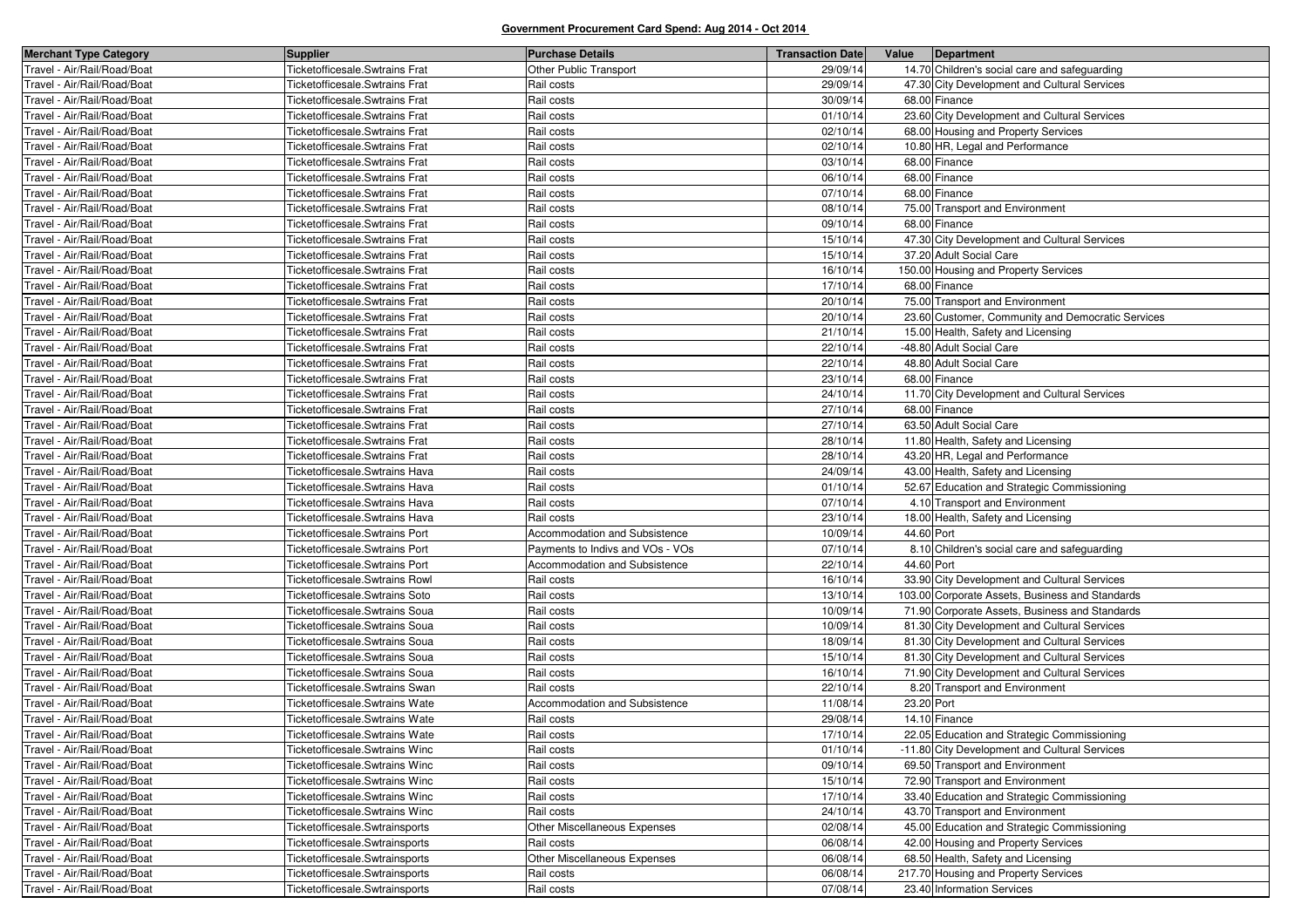| <b>Merchant Type Category</b> | <b>Supplier</b>                | <b>Purchase Details</b>          | <b>Transaction Date</b> | Value      | Department                                     |
|-------------------------------|--------------------------------|----------------------------------|-------------------------|------------|------------------------------------------------|
| Travel - Air/Rail/Road/Boat   | Ticketofficesale.Swtrainsports | Rail costs                       | 07/08/14                |            | 11.70 Finance                                  |
| Fravel - Air/Rail/Road/Boat   | Ticketofficesale.Swtrainsports | Rail costs                       | 07/08/14                |            | 26.80 Transport and Environment                |
| Fravel - Air/Rail/Road/Boat   | Ticketofficesale.Swtrainsports | Rail costs                       | 07/08/14                |            | 10.80 Public Health                            |
| Travel - Air/Rail/Road/Boat   | Ticketofficesale.Swtrainsports | Rail costs                       | 07/08/14                |            | 160.80 Housing and Property Services           |
| Fravel - Air/Rail/Road/Boat   | Ticketofficesale.Swtrainsports | Rail costs                       | 08/08/14                |            | 88.00 Housing and Property Services            |
| Fravel - Air/Rail/Road/Boat   | Ticketofficesale.Swtrainsports | Rail costs                       | 08/08/14                |            | 4.70 Revenues and Benefits                     |
| Travel - Air/Rail/Road/Boat   | Ticketofficesale.Swtrainsports | Rail costs                       | 11/08/14                |            | 52.50 HR, Legal and Performance                |
| Fravel - Air/Rail/Road/Boat   | Ticketofficesale.Swtrainsports | Rail costs                       | 11/08/14                |            | 5.90 Public Health                             |
| Fravel - Air/Rail/Road/Boat   | Ticketofficesale.Swtrainsports | Rail costs                       | 11/08/14                |            | 11.80 HR, Legal and Performance                |
| Travel - Air/Rail/Road/Boat   | Ticketofficesale.Swtrainsports | Rail costs                       | 11/08/14                |            | 11.80 Adult Social Care                        |
| Travel - Air/Rail/Road/Boat   | Ticketofficesale.Swtrainsports | Payments to Indivs and VOs - VOs | 12/08/14                |            | 45.70 Children's social care and safeguarding  |
| Fravel - Air/Rail/Road/Boat   | Ticketofficesale.Swtrainsports | Rail costs                       | 13/08/14                |            | 11.80 Health, Safety and Licensing             |
| Travel - Air/Rail/Road/Boat   | Ticketofficesale.Swtrainsports | Other Miscellaneous Expenses     | 15/08/14                |            | 11.70 City Development and Cultural Services   |
| Travel - Air/Rail/Road/Boat   | Ticketofficesale.Swtrainsports | Rail costs                       | 18/08/14                |            | 8.50 Transport and Environment                 |
| Fravel - Air/Rail/Road/Boat   | Ticketofficesale.Swtrainsports | Rail costs                       | 19/08/14                |            | 69.50 Education and Strategic Commissioning    |
| Travel - Air/Rail/Road/Boat   | Ticketofficesale.Swtrainsports | Rail costs                       | 19/08/14                |            | 150.00 Children's social care and safeguarding |
| Travel - Air/Rail/Road/Boat   | Ticketofficesale.Swtrainsports | Rail costs                       | 20/08/14                |            | 21.60 Transport and Environment                |
| Fravel - Air/Rail/Road/Boat   | Ticketofficesale.Swtrainsports | Rail costs                       | 20/08/14                |            | 53.60 Children's social care and safeguarding  |
| Fravel - Air/Rail/Road/Boat   | Ticketofficesale.Swtrainsports | Rail costs                       | 26/08/14                |            | 70.30 Adult Social Care                        |
| Fravel - Air/Rail/Road/Boat   | Ticketofficesale.Swtrainsports | Other Public Transport           | 26/08/14                |            | 13.35 Children's social care and safeguarding  |
| Fravel - Air/Rail/Road/Boat   | Ticketofficesale.Swtrainsports | Other Public Transport           | 26/08/14                |            | 13.35 Children's social care and safeguarding  |
| Fravel - Air/Rail/Road/Boat   | Ticketofficesale.Swtrainsports | Rail costs                       | 26/08/14                |            | 17.40 Health, Safety and Licensing             |
| Fravel - Air/Rail/Road/Boat   | Ticketofficesale.Swtrainsports | Rail costs                       | 27/08/14                |            | 4.70 Revenues and Benefits                     |
| Fravel - Air/Rail/Road/Boat   | Ticketofficesale.Swtrainsports | <b>Other Grants</b>              | 27/08/14                |            | 79.60 Housing and Property Services            |
| Fravel - Air/Rail/Road/Boat   | Ticketofficesale.Swtrainsports | Rail costs                       | 28/08/14                |            | 53.90 Finance                                  |
| Travel - Air/Rail/Road/Boat   | Ticketofficesale.Swtrainsports | Rail costs                       | 28/08/14                |            | 10.80 HR, Legal and Performance                |
| Fravel - Air/Rail/Road/Boat   | Ticketofficesale.Swtrainsports | Other Miscellaneous Expenses     | 29/08/14                |            | 47.30 Children's social care and safeguarding  |
| Fravel - Air/Rail/Road/Boat   | Ticketofficesale.Swtrainsports | Payments to Indivs and VOs - VOs | 29/08/14                |            | 133.50 Children's social care and safeguarding |
| Fravel - Air/Rail/Road/Boat   | Ticketofficesale.Swtrainsports | Rail costs                       | 01/09/14                |            | 11.70 Health, Safety and Licensing             |
| Fravel - Air/Rail/Road/Boat   | Ticketofficesale.Swtrainsports | Rail costs                       | 01/09/14                |            | 4.70 Revenues and Benefits                     |
| Fravel - Air/Rail/Road/Boat   | Ticketofficesale.Swtrainsports | Rail costs                       | 01/09/14                |            | 58.60 Adult Social Care                        |
| Fravel - Air/Rail/Road/Boat   | Ticketofficesale.Swtrainsports | Rail costs                       | 02/09/14                |            | 45.10 Transport and Environment                |
| Fravel - Air/Rail/Road/Boat   | Ticketofficesale.Swtrainsports | Other Public Transport           | 02/09/14                |            | 13.35 Children's social care and safeguarding  |
| Fravel - Air/Rail/Road/Boat   | Ticketofficesale.Swtrainsports | Other Public Transport           | 02/09/14                |            | 13.35 Children's social care and safeguarding  |
| Travel - Air/Rail/Road/Boat   | Ticketofficesale.Swtrainsports | Rail costs                       | 02/09/14                |            | 75.00 Corporate Assets, Business and Standards |
| Fravel - Air/Rail/Road/Boat   | Ticketofficesale.Swtrainsports | Accommodation and Subsistence    | 03/09/14                | 79.80 Port |                                                |
| Fravel - Air/Rail/Road/Boat   | Ticketofficesale.Swtrainsports | Rail costs                       | 03/09/14                |            | 44.50 Adult Social Care                        |
| Travel - Air/Rail/Road/Boat   | Ticketofficesale.Swtrainsports | Rail costs                       | 04/09/14                |            | 69.50 Education and Strategic Commissioning    |
| Travel - Air/Rail/Road/Boat   | Ticketofficesale.Swtrainsports | Rail costs                       | 04/09/14                |            | 53.10 Transport and Environment                |
| Fravel - Air/Rail/Road/Boat   | Ticketofficesale.Swtrainsports | Rail costs                       | 04/09/14                |            | 114.00 Adult Social Care                       |
| Travel - Air/Rail/Road/Boat   | Ticketofficesale.Swtrainsports | Payments to Indivs and VOs - VOs | 04/09/14                |            | 195.00 Children's social care and safeguarding |
| Travel - Air/Rail/Road/Boat   | Ticketofficesale.Swtrainsports | Rail costs                       | 05/09/14                |            | 75.00 Transport and Environment                |
| ravel - Air/Rail/Road/Boat    | Ticketofficesale.Swtrainsports | Rail costs                       | 05/09/14                |            | 374.50 Information Services                    |
| Travel - Air/Rail/Road/Boat   | Ticketofficesale.Swtrainsports | Rail costs                       | 05/09/14                |            | 5.00 Housing and Property Services             |
| Travel - Air/Rail/Road/Boat   | Ticketofficesale.Swtrainsports | Rail costs                       | 05/09/14                |            | 67.50 Public Health                            |
| Travel - Air/Rail/Road/Boat   | Ticketofficesale.Swtrainsports | Rail costs                       | 05/09/14                |            | 10.60 Housing and Property Services            |
| Travel - Air/Rail/Road/Boat   | Ticketofficesale.Swtrainsports | Other Miscellaneous Expenses     | 07/09/14                |            | 36.10 Children's social care and safeguarding  |
| Travel - Air/Rail/Road/Boat   | Ticketofficesale.Swtrainsports | Rail costs                       | 08/09/14                |            | 53.90 Transport and Environment                |
| Travel - Air/Rail/Road/Boat   | Ticketofficesale.Swtrainsports | Rail costs                       | 08/09/14                |            | 94.60 Adult Social Care                        |
| Fravel - Air/Rail/Road/Boat   | Ticketofficesale.Swtrainsports | Rail costs                       | 08/09/14                |            | 150.00 Adult Social Care                       |
| Travel - Air/Rail/Road/Boat   | Ticketofficesale.Swtrainsports | Rail costs                       | 08/09/14                |            | 43.00 Adult Social Care                        |
| Travel - Air/Rail/Road/Boat   | Ticketofficesale.Swtrainsports | Other Miscellaneous Expenses     | 09/09/14                |            | 47.30 Children's social care and safeguarding  |
| Travel - Air/Rail/Road/Boat   | Ticketofficesale.Swtrainsports | Rail costs                       | 09/09/14                |            | 150.00 Adult Social Care                       |
| Travel - Air/Rail/Road/Boat   | Ticketofficesale.Swtrainsports | Rail costs                       | 10/09/14                |            | 70.30 Corporate Assets, Business and Standards |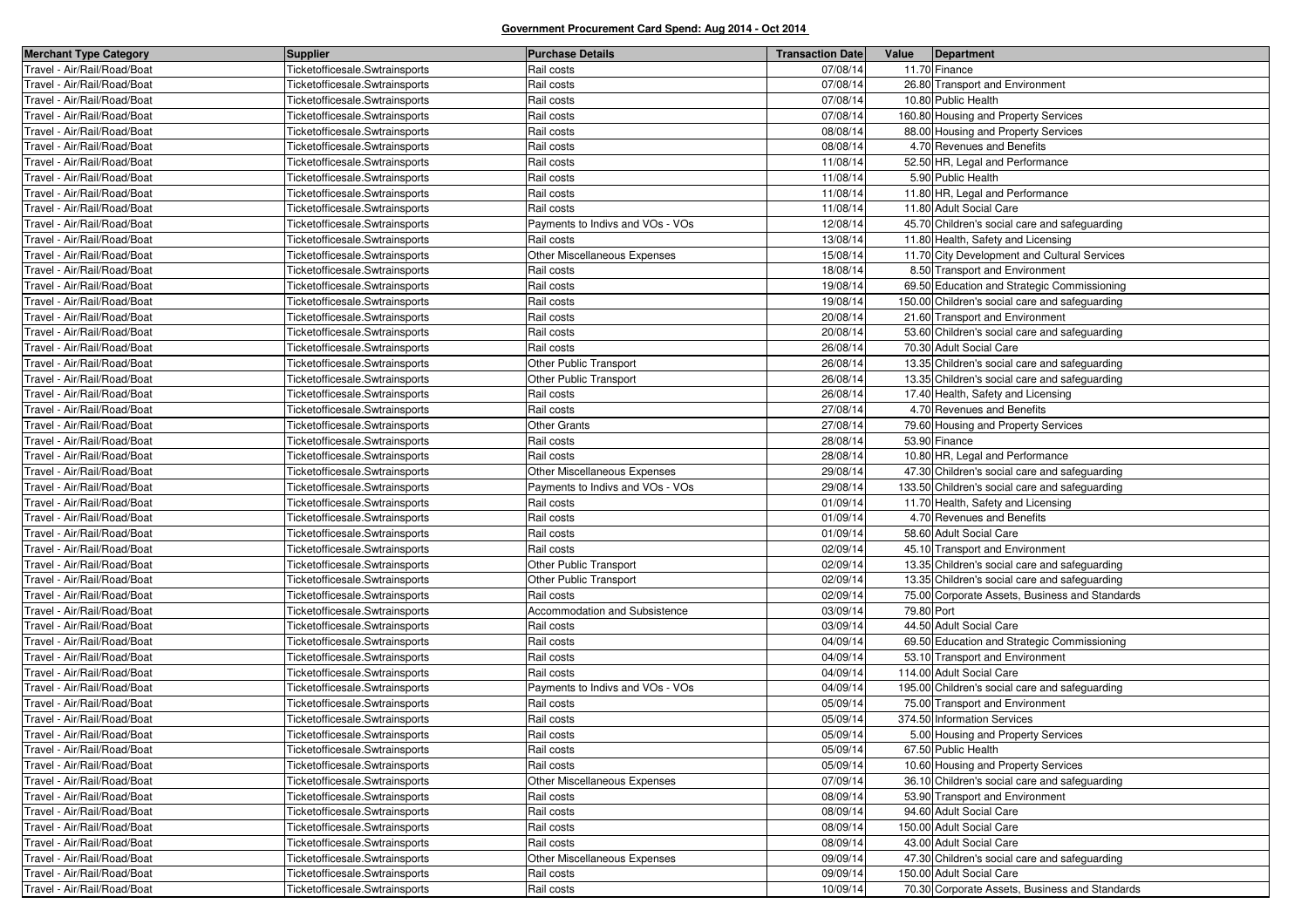| <b>Merchant Type Category</b> | <b>Supplier</b>                | <b>Purchase Details</b>             | <b>Transaction Date</b> | Value | Department                                        |
|-------------------------------|--------------------------------|-------------------------------------|-------------------------|-------|---------------------------------------------------|
| Travel - Air/Rail/Road/Boat   | Ticketofficesale.Swtrainsports | Rail costs                          | 10/09/14                |       | 10.80 Health, Safety and Licensing                |
| Fravel - Air/Rail/Road/Boat   | Ticketofficesale.Swtrainsports | Rail costs                          | 10/09/14                |       | 75.00 Transport and Environment                   |
| Fravel - Air/Rail/Road/Boat   | Ticketofficesale.Swtrainsports | Rail costs                          | 11/09/14                |       | 75.00 Information Services                        |
| Travel - Air/Rail/Road/Boat   | Ticketofficesale.Swtrainsports | Rail costs                          | 12/09/14                |       | 10.70 Adult Social Care                           |
| Fravel - Air/Rail/Road/Boat   | Ticketofficesale.Swtrainsports | Payments to Indivs and VOs - VOs    | 12/09/14                |       | 162.50 Children's social care and safeguarding    |
| Fravel - Air/Rail/Road/Boat   | Ticketofficesale.Swtrainsports | Rail costs                          | 15/09/14                |       | 17.50 Information Services                        |
| Travel - Air/Rail/Road/Boat   | Ticketofficesale.Swtrainsports | Rail costs                          | 15/09/14                |       | 119.33 Housing and Property Services              |
| Fravel - Air/Rail/Road/Boat   | Ticketofficesale.Swtrainsports | Rail costs                          | 16/09/14                |       | 25.20 Finance                                     |
| Fravel - Air/Rail/Road/Boat   | Ticketofficesale.Swtrainsports | Rail costs                          | 16/09/14                |       | 81.30 Finance                                     |
| Travel - Air/Rail/Road/Boat   | Ticketofficesale.Swtrainsports | Rail costs                          | 16/09/14                |       | 10.70 Health, Safety and Licensing                |
| Travel - Air/Rail/Road/Boat   | Ticketofficesale.Swtrainsports | Rail costs                          | 17/09/14                |       | 108.60 Finance                                    |
| Fravel - Air/Rail/Road/Boat   | Ticketofficesale.Swtrainsports | Rail costs                          | 17/09/14                |       | 119.50 Finance                                    |
| Travel - Air/Rail/Road/Boat   | Ticketofficesale.Swtrainsports | Rail costs                          | 17/09/14                |       | 75.00 Adult Social Care                           |
| Travel - Air/Rail/Road/Boat   | Ticketofficesale.Swtrainsports | Rail costs                          | 18/09/14                |       | 8.30 Health, Safety and Licensing                 |
| Fravel - Air/Rail/Road/Boat   | Ticketofficesale.Swtrainsports | Rail costs                          | 18/09/14                |       | 150.00 Transport and Environment                  |
| Travel - Air/Rail/Road/Boat   | Ticketofficesale.Swtrainsports | Rail costs                          | 19/09/14                |       | 57.00 Transport and Environment                   |
| Travel - Air/Rail/Road/Boat   | Ticketofficesale.Swtrainsports | Rail costs                          | 19/09/14                |       | 75.00 Information Services                        |
| Fravel - Air/Rail/Road/Boat   | Ticketofficesale.Swtrainsports | Rail costs                          | 19/09/14                |       | 68.20 Adult Social Care                           |
| Fravel - Air/Rail/Road/Boat   | Ticketofficesale.Swtrainsports | Rail costs                          | 19/09/14                |       | 10.60 Housing and Property Services               |
| Fravel - Air/Rail/Road/Boat   | Ticketofficesale.Swtrainsports | Rail costs                          | 19/09/14                |       | 75.00 Adult Social Care                           |
| Fravel - Air/Rail/Road/Boat   | Ticketofficesale.Swtrainsports | Rail costs                          | 22/09/14                |       | 75.00 Revenues and Benefits                       |
| Fravel - Air/Rail/Road/Boat   | Ticketofficesale.Swtrainsports | Rail costs                          | 22/09/14                |       | 75.00 City Development and Cultural Services      |
| Fravel - Air/Rail/Road/Boat   | Ticketofficesale.Swtrainsports | Rail costs                          | 22/09/14                |       | 11.70 Transport and Environment                   |
| Fravel - Air/Rail/Road/Boat   | Ticketofficesale.Swtrainsports | Rail costs                          | 22/09/14                |       | 150.00 Adult Social Care                          |
| Fravel - Air/Rail/Road/Boat   | Ticketofficesale.Swtrainsports | Rail costs                          | 22/09/14                |       | 75.00 Transport and Environment                   |
| Travel - Air/Rail/Road/Boat   | Ticketofficesale.Swtrainsports | Payments to Indivs and VOs - VOs    | 23/09/14                |       | 150.00 Children's social care and safeguarding    |
| Fravel - Air/Rail/Road/Boat   | Ticketofficesale.Swtrainsports | Rail costs                          | 23/09/14                |       | 150.00 Finance                                    |
| Fravel - Air/Rail/Road/Boat   | Ticketofficesale.Swtrainsports | Rail costs                          | 23/09/14                |       | 79.90 HR, Legal and Performance                   |
| Fravel - Air/Rail/Road/Boat   | Ticketofficesale.Swtrainsports | Rail costs                          | 23/09/14                |       | 11.80 Adult Social Care                           |
| Fravel - Air/Rail/Road/Boat   | Ticketofficesale.Swtrainsports | <b>Other Miscellaneous Expenses</b> | 23/09/14                |       | 68.20 Public Health                               |
| Fravel - Air/Rail/Road/Boat   | Ticketofficesale.Swtrainsports | Rail costs                          | 23/09/14                |       | 75.00 HR, Legal and Performance                   |
| Fravel - Air/Rail/Road/Boat   | Ticketofficesale.Swtrainsports | <b>Other Miscellaneous Expenses</b> | 23/09/14                |       | 62.40 Health, Safety and Licensing                |
| Fravel - Air/Rail/Road/Boat   | Ticketofficesale.Swtrainsports | Rail costs                          | 24/09/14                |       | 86.80 Adult Social Care                           |
| Fravel - Air/Rail/Road/Boat   | Ticketofficesale.Swtrainsports | Payments to Indivs and VOs - VOs    | 25/09/14                |       | 62.70 Children's social care and safeguarding     |
| Travel - Air/Rail/Road/Boat   | Ticketofficesale.Swtrainsports | Rail costs                          | 25/09/14                |       | 5.00 Education and Strategic Commissioning        |
| Fravel - Air/Rail/Road/Boat   | Ticketofficesale.Swtrainsports | Other Miscellaneous Expenses        | 25/09/14                |       | 64.20 Children's social care and safeguarding     |
| Fravel - Air/Rail/Road/Boat   | Ticketofficesale.Swtrainsports | Rail costs                          | 25/09/14                |       | 96.00 Public Health                               |
| Travel - Air/Rail/Road/Boat   | Ticketofficesale.Swtrainsports | Rail costs                          | 25/09/14                |       | 47.30 Customer, Community and Democratic Services |
| Travel - Air/Rail/Road/Boat   | Ticketofficesale.Swtrainsports | Rail costs                          | 26/09/14                |       | 24.60 Customer, Community and Democratic Services |
| Travel - Air/Rail/Road/Boat   | Ticketofficesale.Swtrainsports | Rail costs                          | 28/09/14                |       | 97.10 Customer, Community and Democratic Services |
| Travel - Air/Rail/Road/Boat   | Ticketofficesale.Swtrainsports | Rail costs                          | 29/09/14                |       | 10.70 Health, Safety and Licensing                |
| Fravel - Air/Rail/Road/Boat   | Ticketofficesale.Swtrainsports | Rail costs                          | 29/09/14                |       | 53.90 Finance                                     |
| ravel - Air/Rail/Road/Boat    | Ticketofficesale.Swtrainsports | <b>Other Public Transport</b>       | 29/09/14                |       | 341.00 Housing and Property Services              |
| Travel - Air/Rail/Road/Boat   | Ticketofficesale.Swtrainsports | Rail costs                          | 30/09/14                |       | 143.20 Public Health                              |
| Travel - Air/Rail/Road/Boat   | Ticketofficesale.Swtrainsports | Rail costs                          | 30/09/14                |       | 26.80 HR, Legal and Performance                   |
| Travel - Air/Rail/Road/Boat   | Ticketofficesale.Swtrainsports | Rail costs                          | 30/09/14                |       | 66.50 Adult Social Care                           |
| Travel - Air/Rail/Road/Boat   | Ticketofficesale.Swtrainsports | Rail costs                          | 30/09/14                |       | 29.00 Adult Social Care                           |
| Travel - Air/Rail/Road/Boat   | Ticketofficesale.Swtrainsports | Rail costs                          | 01/10/14                |       | 62.70 Children's social care and safeguarding     |
| Travel - Air/Rail/Road/Boat   | Ticketofficesale.Swtrainsports | Rail costs                          | 01/10/14                |       | 58.60 Corporate Assets, Business and Standards    |
| Fravel - Air/Rail/Road/Boat   | Ticketofficesale.Swtrainsports | Rail costs                          | 01/10/14                |       | 47.30 Transport and Environment                   |
| Travel - Air/Rail/Road/Boat   | Ticketofficesale.Swtrainsports | Rail costs                          | 01/10/14                |       | 68.40 Transport and Environment                   |
| Travel - Air/Rail/Road/Boat   | Ticketofficesale.Swtrainsports | Rail costs                          | 01/10/14                |       | 10.80 Transport and Environment                   |
| Travel - Air/Rail/Road/Boat   | Ticketofficesale.Swtrainsports | Rail costs                          | 01/10/14                |       | 11.70 HR, Legal and Performance                   |
| Travel - Air/Rail/Road/Boat   | Ticketofficesale.Swtrainsports | Rail costs                          | 02/10/14                |       | 68.40 HR, Legal and Performance                   |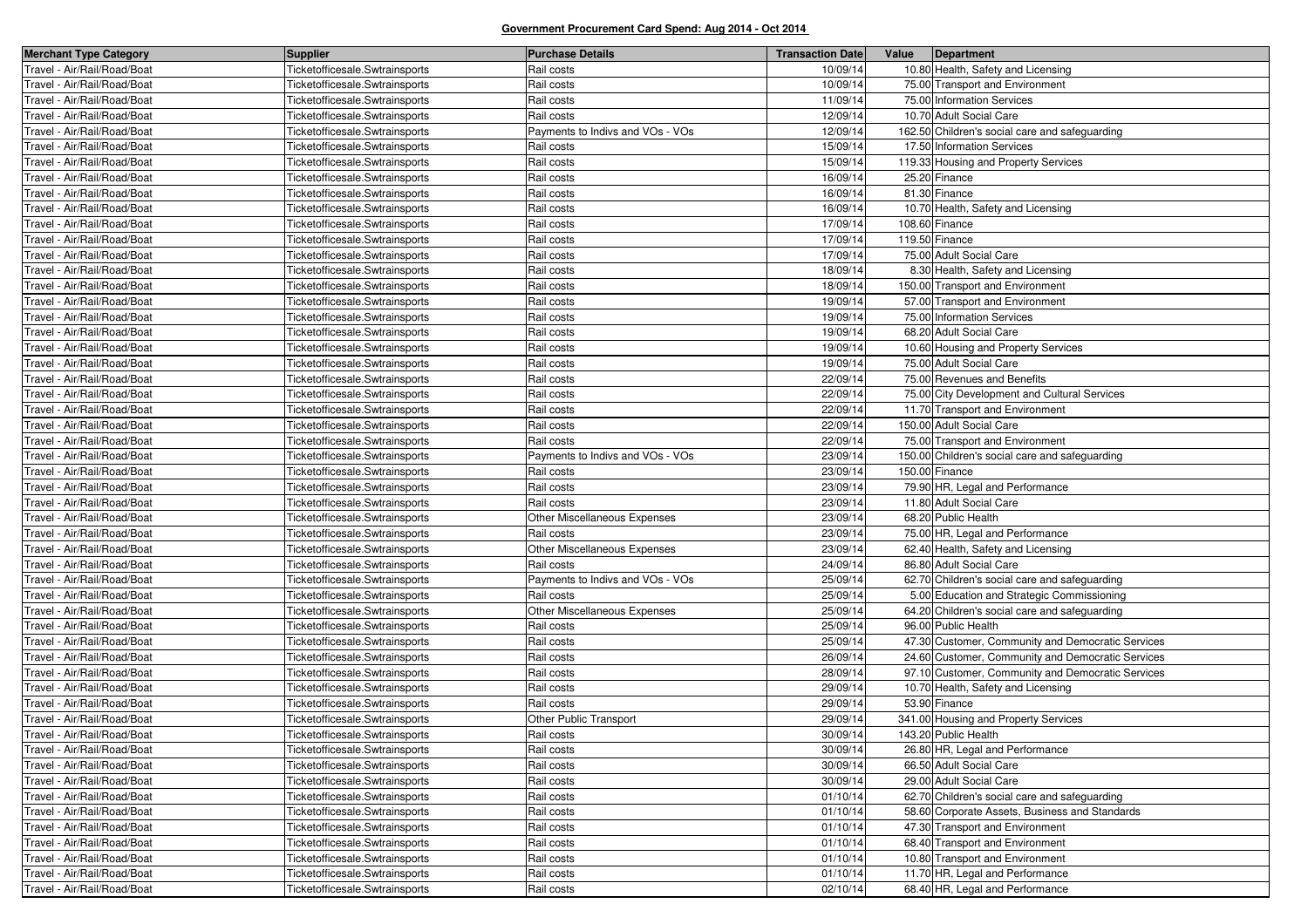| <b>Merchant Type Category</b> | Supplier                       | <b>Purchase Details</b>      | <b>Transaction Date</b> | Value | Department                                        |
|-------------------------------|--------------------------------|------------------------------|-------------------------|-------|---------------------------------------------------|
| Travel - Air/Rail/Road/Boat   | Ticketofficesale.Swtrainsports | Rail costs                   | 02/10/14                |       | 9.40 HR, Legal and Performance                    |
| Travel - Air/Rail/Road/Boat   | Ticketofficesale.Swtrainsports | Rail costs                   | 03/10/14                |       | 225.00 Information Services                       |
| Fravel - Air/Rail/Road/Boat   | Ticketofficesale.Swtrainsports | Rail costs                   | 06/10/14                |       | 75.00 Customer, Community and Democratic Services |
| Travel - Air/Rail/Road/Boat   | Ticketofficesale.Swtrainsports | Rail costs                   | 06/10/14                |       | 81.30 Adult Social Care                           |
| Travel - Air/Rail/Road/Boat   | Ticketofficesale.Swtrainsports | Rail costs                   | 07/10/14                |       | 63.20 Revenues and Benefits                       |
| Fravel - Air/Rail/Road/Boat   | Ticketofficesale.Swtrainsports | Rail costs                   | 07/10/14                |       | 47.30 Children's social care and safeguarding     |
| Fravel - Air/Rail/Road/Boat   | Ticketofficesale.Swtrainsports | Rail costs                   | 07/10/14                |       | 63.20 Corporate Assets, Business and Standards    |
| Travel - Air/Rail/Road/Boat   | Ticketofficesale.Swtrainsports | Rail costs                   | 07/10/14                |       | 54.80 Finance                                     |
| Fravel - Air/Rail/Road/Boat   | Ticketofficesale.Swtrainsports | Rail costs                   | 07/10/14                |       | 27.40 Finance                                     |
| Fravel - Air/Rail/Road/Boat   | Ticketofficesale.Swtrainsports | Rail costs                   | 07/10/14                |       | 68.20 Children's social care and safeguarding     |
| Fravel - Air/Rail/Road/Boat   | Ticketofficesale.Swtrainsports | Other Miscellaneous Expenses | 07/10/14                |       | 47.30 Children's social care and safeguarding     |
| Fravel - Air/Rail/Road/Boat   | Ticketofficesale.Swtrainsports | Rail costs                   | 07/10/14                |       | 10.70 Public Health                               |
| Fravel - Air/Rail/Road/Boat   | Ticketofficesale.Swtrainsports | Rail costs                   | 07/10/14                |       | 208.60 Public Health                              |
| Fravel - Air/Rail/Road/Boat   | Ticketofficesale.Swtrainsports | Rail costs                   | 07/10/14                |       | 75.00 Public Health                               |
| Fravel - Air/Rail/Road/Boat   | Ticketofficesale.Swtrainsports | Rail costs                   | 07/10/14                |       | 169.20 Housing and Property Services              |
| Fravel - Air/Rail/Road/Boat   | Ticketofficesale.Swtrainsports | Rail costs                   | 07/10/14                |       | 18.50 Housing and Property Services               |
| Fravel - Air/Rail/Road/Boat   | Ticketofficesale.Swtrainsports | Rail costs                   | 08/10/14                |       | 76.40 Transport and Environment                   |
| Travel - Air/Rail/Road/Boat   | Ticketofficesale.Swtrainsports | Rail costs                   | 08/10/14                |       | 68.20 Adult Social Care                           |
| Fravel - Air/Rail/Road/Boat   | Ticketofficesale.Swtrainsports | Rail costs                   | 08/10/14                |       | 68.20 Transport and Environment                   |
| Fravel - Air/Rail/Road/Boat   | Ticketofficesale.Swtrainsports | Rail costs                   | 08/10/14                |       | 75.00 Transport and Environment                   |
| Fravel - Air/Rail/Road/Boat   | Ticketofficesale.Swtrainsports | Rail costs                   | 09/10/14                |       | 75.00 Public Health                               |
| Fravel - Air/Rail/Road/Boat   | Ticketofficesale.Swtrainsports | Rail costs                   | 09/10/14                |       | 68.20 Transport and Environment                   |
| Fravel - Air/Rail/Road/Boat   | Ticketofficesale.Swtrainsports | Rail costs                   | 09/10/14                |       | 68.00 Transport and Environment                   |
| Fravel - Air/Rail/Road/Boat   | Ticketofficesale.Swtrainsports | Rail costs                   | 10/10/14                |       | 68.20 Adult Social Care                           |
| Travel - Air/Rail/Road/Boat   | Ticketofficesale.Swtrainsports | Rail costs                   | 13/10/14                |       | 140.10 Health, Safety and Licensing               |
| Travel - Air/Rail/Road/Boat   | Ticketofficesale.Swtrainsports | Rail costs                   | 13/10/14                |       | 75.00 Transport and Environment                   |
| Fravel - Air/Rail/Road/Boat   | Ticketofficesale.Swtrainsports | Rail costs                   | 13/10/14                |       | 143.20 Education and Strategic Commissioning      |
| Fravel - Air/Rail/Road/Boat   | Ticketofficesale.Swtrainsports | Rail costs                   | 13/10/14                |       | 38.60 Health, Safety and Licensing                |
| Travel - Air/Rail/Road/Boat   | Ticketofficesale.Swtrainsports | Rail costs                   | 13/10/14                |       | 75.00 Information Services                        |
| Travel - Air/Rail/Road/Boat   | Ticketofficesale.Swtrainsports | Rail costs                   | 13/10/14                |       | 22.50 Adult Social Care                           |
| Fravel - Air/Rail/Road/Boat   | Ticketofficesale.Swtrainsports | <b>Staff Conferences</b>     | 14/10/14                |       | 68.20 Public Health                               |
| Fravel - Air/Rail/Road/Boat   | Ticketofficesale.Swtrainsports | Rail costs                   | 14/10/14                |       | 8.60 Transport and Environment                    |
| Travel - Air/Rail/Road/Boat   | Ticketofficesale.Swtrainsports | Rail costs                   | 15/10/14                |       | 34.70 City Development and Cultural Services      |
| Fravel - Air/Rail/Road/Boat   | Ticketofficesale.Swtrainsports | Rail costs                   | 15/10/14                |       | 10.90 Health, Safety and Licensing                |
| Fravel - Air/Rail/Road/Boat   | Ticketofficesale.Swtrainsports | <b>Staff Conferences</b>     | 15/10/14                |       | 68.20 Public Health                               |
| Travel - Air/Rail/Road/Boat   | Ticketofficesale.Swtrainsports | Rail costs                   | 15/10/14                |       | 10.00 Housing and Property Services               |
| Fravel - Air/Rail/Road/Boat   | Ticketofficesale.Swtrainsports | Rail costs                   | 15/10/14                |       | 19.00 Adult Social Care                           |
| Fravel - Air/Rail/Road/Boat   | Ticketofficesale.Swtrainsports | Rail costs                   | 15/10/14                |       | 37.20 HR, Legal and Performance                   |
| Travel - Air/Rail/Road/Boat   | Ticketofficesale.Swtrainsports | Rail costs                   | 15/10/14                |       | 214.00 Information Services                       |
| Fravel - Air/Rail/Road/Boat   | Ticketofficesale.Swtrainsports | Other Miscellaneous Expenses | 15/10/14                |       | 204.20 Education and Strategic Commissioning      |
| Fravel - Air/Rail/Road/Boat   | Ticketofficesale.Swtrainsports | Other Miscellaneous Expenses | 16/10/14                |       | 26.00 Adult Social Care                           |
| Travel - Air/Rail/Road/Boat   | Ticketofficesale.Swtrainsports | Rail costs                   | 16/10/14                |       | 150.00 Adult Social Care                          |
| Fravel - Air/Rail/Road/Boat   | Ticketofficesale.Swtrainsports | Rail costs                   | 17/10/14                |       | 74.20 Children's social care and safeguarding     |
| Travel - Air/Rail/Road/Boat   | Ticketofficesale.Swtrainsports | Rail costs                   | 17/10/14                |       | 75.00 Adult Social Care                           |
| Travel - Air/Rail/Road/Boat   | Ticketofficesale.Swtrainsports | Rail costs                   | 20/10/14                |       | 144.50 Education and Strategic Commissioning      |
| Travel - Air/Rail/Road/Boat   | Ticketofficesale.Swtrainsports | Rail costs                   | 20/10/14                |       | 11.80 Health, Safety and Licensing                |
| Travel - Air/Rail/Road/Boat   | Ticketofficesale.Swtrainsports | Rail costs                   | 20/10/14                |       | 53.80 Housing and Property Services               |
| Travel - Air/Rail/Road/Boat   | Ticketofficesale.Swtrainsports | Other Miscellaneous Expenses | 20/10/14                |       | 48.20 Health, Safety and Licensing                |
| Travel - Air/Rail/Road/Boat   | Ticketofficesale.Swtrainsports | Other Public Transport       | 20/10/14                |       | 17.30 Children's social care and safeguarding     |
| Travel - Air/Rail/Road/Boat   | Ticketofficesale.Swtrainsports | Other Public Transport       | 20/10/14                |       | 75.00 Children's social care and safeguarding     |
| Travel - Air/Rail/Road/Boat   | Ticketofficesale.Swtrainsports | Rail costs                   | 20/10/14                |       | 32.50 Adult Social Care                           |
| Travel - Air/Rail/Road/Boat   | Ticketofficesale.Swtrainsports | Rail costs                   | 20/10/14                |       | 10.80 Adult Social Care                           |
| Travel - Air/Rail/Road/Boat   | Ticketofficesale.Swtrainsports | Rail costs                   | 21/10/14                |       | 10.80 Adult Social Care                           |
| Travel - Air/Rail/Road/Boat   | Ticketofficesale.Swtrainsports | Rail costs                   | 21/10/14                |       | 48.00 Adult Social Care                           |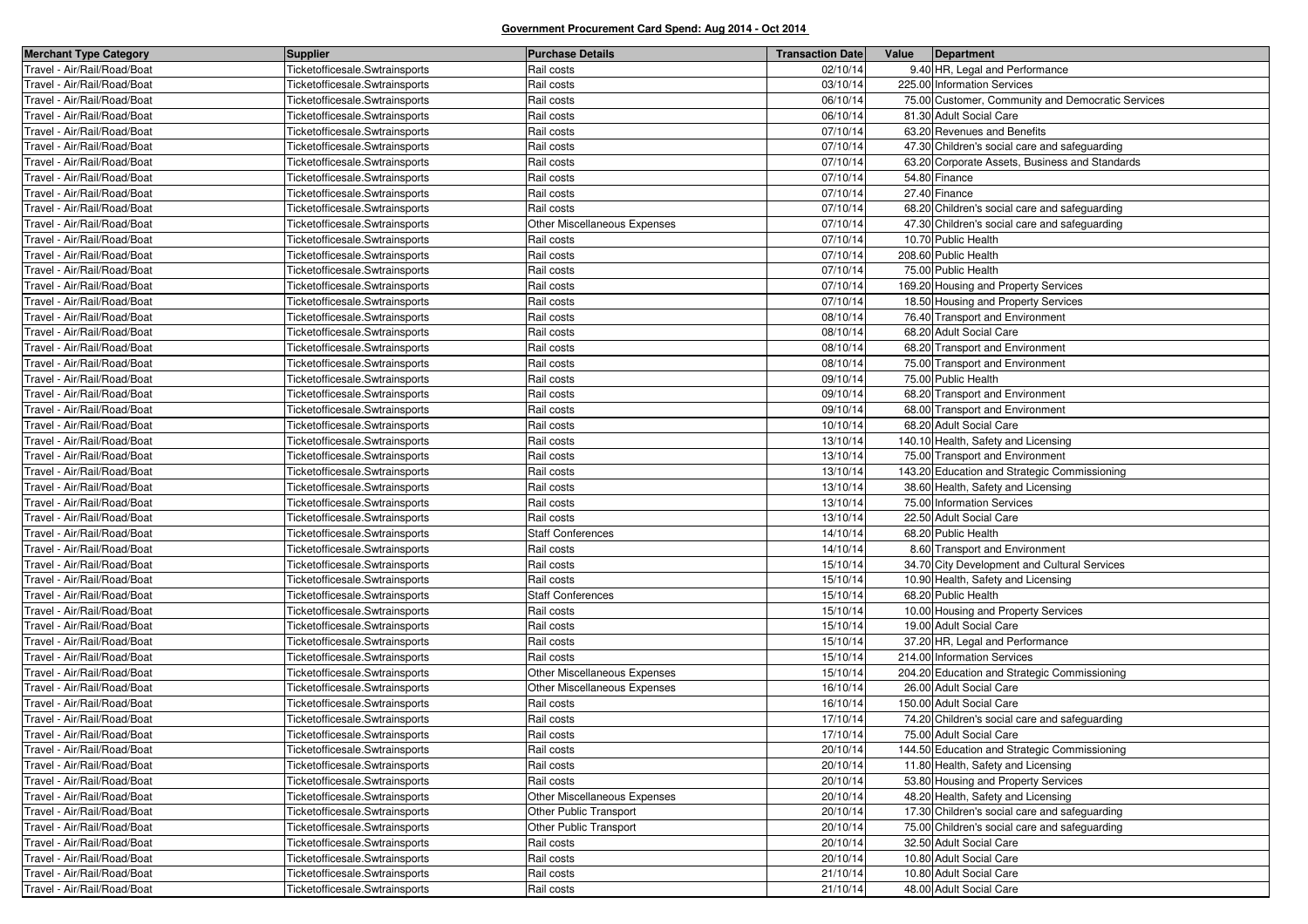| <b>Merchant Type Category</b> | <b>Supplier</b>                   | <b>Purchase Details</b>             | <b>Transaction Date</b> | Value | Department                                        |
|-------------------------------|-----------------------------------|-------------------------------------|-------------------------|-------|---------------------------------------------------|
| Travel - Air/Rail/Road/Boat   | Ticketofficesale.Swtrainsports    | Rail costs                          | 21/10/14                |       | 150.00 Adult Social Care                          |
| Fravel - Air/Rail/Road/Boat   | Ticketofficesale.Swtrainsports    | Other Public Transport              | 21/10/14                |       | -17.30 Children's social care and safeguarding    |
| Fravel - Air/Rail/Road/Boat   | Ticketofficesale.Swtrainsports    | Other Public Transport              | 21/10/14                |       | 44.00 Children's social care and safeguarding     |
| Travel - Air/Rail/Road/Boat   | Ticketofficesale.Swtrainsports    | Rail costs                          | 21/10/14                |       | 32.40 HR, Legal and Performance                   |
| Fravel - Air/Rail/Road/Boat   | Ticketofficesale.Swtrainsports    | Rail costs                          | 21/10/14                |       | 31.60 Transport and Environment                   |
| Fravel - Air/Rail/Road/Boat   | Ticketofficesale.Swtrainsports    | Rail costs                          | 21/10/14                |       | 68.20 Transport and Environment                   |
| Travel - Air/Rail/Road/Boat   | Ticketofficesale.Swtrainsports    | Other Miscellaneous Expenses        | 22/10/14                |       | 148.80 Adult Social Care                          |
| Fravel - Air/Rail/Road/Boat   | Ticketofficesale.Swtrainsports    | Rail costs                          | 22/10/14                |       | 68.20 HR, Legal and Performance                   |
| Fravel - Air/Rail/Road/Boat   | Ticketofficesale.Swtrainsports    | Rail costs                          | 22/10/14                |       | 47.30 Transport and Environment                   |
| Travel - Air/Rail/Road/Boat   | Ticketofficesale.Swtrainsports    | Rail costs                          | 23/10/14                |       | 33.90 Corporate Assets, Business and Standards    |
| Travel - Air/Rail/Road/Boat   | Ticketofficesale.Swtrainsports    | Rail costs                          | 23/10/14                |       | 75.00 Customer, Community and Democratic Services |
| Fravel - Air/Rail/Road/Boat   | Ticketofficesale.Swtrainsports    | Rail costs                          | 23/10/14                |       | 11.80 HR, Legal and Performance                   |
| Travel - Air/Rail/Road/Boat   | Ticketofficesale.Swtrainsports    | Rail costs                          | 23/10/14                |       | 4.50 Revenues and Benefits                        |
| Travel - Air/Rail/Road/Boat   | Ticketofficesale.Swtrainsports    | Rail costs                          | 23/10/14                |       | 75.00 Information Services                        |
| Fravel - Air/Rail/Road/Boat   | Ticketofficesale.Swtrainsports    | Rail costs                          | 23/10/14                |       | 68.20 Health, Safety and Licensing                |
| Travel - Air/Rail/Road/Boat   | Ticketofficesale.Swtrainsports    | Rail costs                          | 24/10/14                |       | 11.80 Adult Social Care                           |
| Travel - Air/Rail/Road/Boat   | Ticketofficesale.Swtrainsports    | Other Miscellaneous Expenses        | 27/10/14                |       | 68.00 Transport and Environment                   |
| Fravel - Air/Rail/Road/Boat   | Ticketofficesale.Swtrainsports    | Rail costs                          | 27/10/14                |       | 75.00 Adult Social Care                           |
| Fravel - Air/Rail/Road/Boat   | Ticketofficesale.Swtrainsports    | Rail costs                          | 27/10/14                |       | 75.00 HR, Legal and Performance                   |
| Fravel - Air/Rail/Road/Boat   | Ticketofficesale.Swtrainsports    | Rail costs                          | 27/10/14                |       | 20.80 Health, Safety and Licensing                |
| Fravel - Air/Rail/Road/Boat   | Ticketofficesale.Swtrainsports    | Rail costs                          | 28/10/14                |       | 75.00 HR, Legal and Performance                   |
| Fravel - Air/Rail/Road/Boat   | Ticketofficesale.Swtrainsports    | Rail costs                          | 28/10/14                |       | 158.50 Health, Safety and Licensing               |
| Fravel - Air/Rail/Road/Boat   | Ticketofficesale.Swtrainsports    | Rail costs                          | 28/10/14                |       | 47.30 Corporate Assets, Business and Standards    |
| Fravel - Air/Rail/Road/Boat   | Ticketofficesale.Swtrainsports    | Rail costs                          | 29/10/14                |       | 70.30 Corporate Assets, Business and Standards    |
| Fravel - Air/Rail/Road/Boat   | Ticketofficesale.Swtrainsports    | Rail costs                          | 29/10/14                |       | 11.80 Health, Safety and Licensing                |
| Travel - Air/Rail/Road/Boat   | Ticketofficesale.Swtrainsports    | Rail costs                          | 29/10/14                |       | 70.30 HR, Legal and Performance                   |
| Fravel - Air/Rail/Road/Boat   | Ticketofficesale.Swtrainsports    | Rail costs                          | 29/10/14                |       | 119.10 Corporate Assets, Business and Standards   |
| Fravel - Air/Rail/Road/Boat   | Ticketofficesale.Swtrainsports    | Rail costs                          | 30/10/14                |       | 30.90 Transport and Environment                   |
| Fravel - Air/Rail/Road/Boat   | Ticketofficesale.Swtrainsports    | Rail costs                          | 30/10/14                |       | 68.20 Finance                                     |
| Fravel - Air/Rail/Road/Boat   | Ticketofficesale.Swtrainsports    | Rail costs                          | 31/10/14                |       | 47.30 Adult Social Care                           |
| Fravel - Air/Rail/Road/Boat   | Touchwood Shopping Cntr.Solihull  | Other Transport Expenses            | 24/09/14                |       | 3.10 Housing and Property Services                |
| Fravel - Air/Rail/Road/Boat   | Trainline.Com.08712 441 545       | Rail costs                          | 17/08/14                |       | 32.08 Public Health                               |
| Fravel - Air/Rail/Road/Boat   | Trainline.Com.08712 441 545       | Rail costs                          | 20/08/14                |       | 62.73 Adult Social Care                           |
| Fravel - Air/Rail/Road/Boat   | Trainline.Com.08712 441 545       | Rail costs                          | 20/08/14                |       | 4.00 Adult Social Care                            |
| Travel - Air/Rail/Road/Boat   | Trainline.Com.08712 441 545       | Rail costs                          | 21/08/14                |       | 34.17 Health, Safety and Licensing                |
| Fravel - Air/Rail/Road/Boat   | Trainline.Com.08712 441 545       | Rail costs                          | 16/09/14                |       | 74.46 Transport and Environment                   |
| Fravel - Air/Rail/Road/Boat   | Trainline.Com.08712 441 545       | Rail costs                          | 25/09/14                |       | 53.86 Health, Safety and Licensing                |
| Travel - Air/Rail/Road/Boat   | Trainline.Com.08712 441 545       | <b>Staff Training expenses</b>      | 30/09/14                |       | 24.43 Education and Strategic Commissioning       |
| Travel - Air/Rail/Road/Boat   | Trainline.Com.08712 441 545       | Rail costs                          | 02/10/14                |       | 80.07 Education and Strategic Commissioning       |
| Fravel - Air/Rail/Road/Boat   | Trainline.Com.08712 441 545       | <b>Staff Training expenses</b>      | 08/10/14                |       | 64.97 Education and Strategic Commissioning       |
| Travel - Air/Rail/Road/Boat   | Trainline.Com.08712 441 545       | Rail costs                          | 15/10/14                |       | 42.23 Transport and Environment                   |
| Fravel - Air/Rail/Road/Boat   | Trainline.Com.08712 441 545       | Rail costs                          | 17/10/14                |       | 24.84 Public Health                               |
| ravel - Air/Rail/Road/Boat    | Trainline.Com.08712 441 545       | Rail costs                          | 20/10/14                |       | 75.48 Transport and Environment                   |
| Travel - Air/Rail/Road/Boat   | Trainline.Com.08712 441 545       | <b>Staff Conferences</b>            | 21/10/14                |       | 90.68 Education and Strategic Commissioning       |
| Travel - Air/Rail/Road/Boat   | Trainline.Com.08712 441 545       | <b>Other Miscellaneous Expenses</b> | 29/10/14                |       | 35.95 Transport and Environment                   |
| Travel - Air/Rail/Road/Boat   | Trainline.Com.08712 441 545       | Rail costs                          | 30/10/14                |       | 11.78 Public Health                               |
| Travel - Air/Rail/Road/Boat   | Trainline.Com.08712 441 545       | Other Miscellaneous Expenses        | 30/10/14                |       | -23.75 Transport and Environment                  |
| Travel - Air/Rail/Road/Boat   | Upt Fareham Borough Cnc.Fareham   | Payments to Indivs and VOs - VOs    | 30/09/14                |       | 4.50 Children's social care and safeguarding      |
| Travel - Air/Rail/Road/Boat   | Upt Fareham Borough Cnc.Fareham   | Payments to Indivs and VOs - VOs    | 28/10/14                |       | 6.00 Children's social care and safeguarding      |
| Fravel - Air/Rail/Road/Boat   | Venere Com118701674322.4.4203E+11 | Accommodation and Subsistence       | 16/09/14                |       | 59.25 Transport and Environment                   |
| Travel - Air/Rail/Road/Boat   | Virgintrains.Co.Uk.0871 977 4222  | Rail costs                          | 19/09/14                |       | 53.10 Health, Safety and Licensing                |
| Travel - Air/Rail/Road/Boat   | Vision Travel.Portsmouth          | <b>Other Grants</b>                 | 18/08/14                |       | 195.00 Housing and Property Services              |
| Travel - Air/Rail/Road/Boat   | West Coast Trains. Birmingham     | Rail costs                          | 25/09/14                |       | 2.40 City Development and Cultural Services       |
| Travel - Air/Rail/Road/Boat   | Wightlink Ferries Psd.Portsmouth  | Other Schools expenses              | 22/09/14                |       | 3.04 Education and Strategic Commissioning        |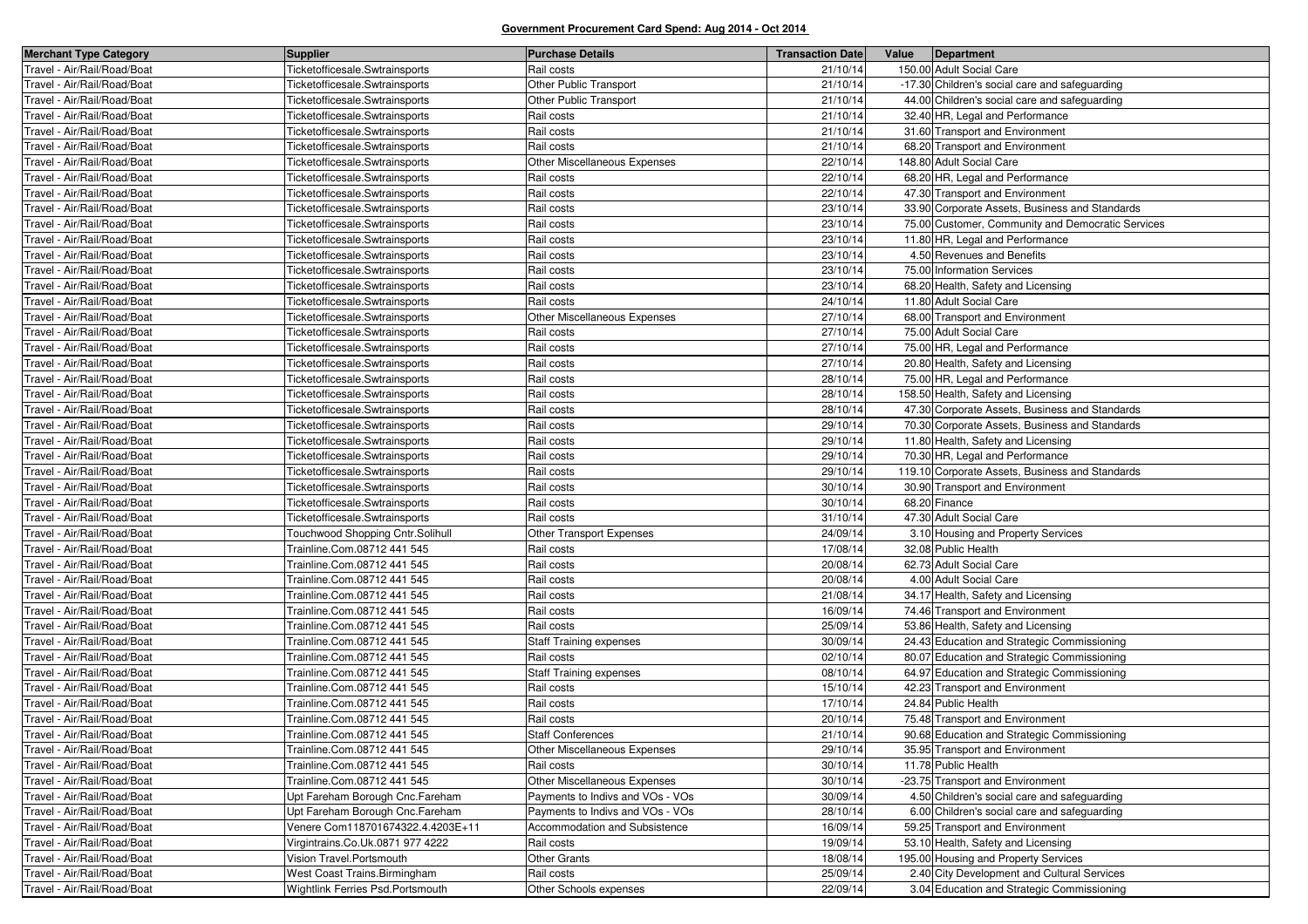| <b>Merchant Type Category</b> | <b>Supplier</b>                  | <b>Purchase Details</b>              | <b>Transaction Date</b> | Value      | Department                                        |
|-------------------------------|----------------------------------|--------------------------------------|-------------------------|------------|---------------------------------------------------|
| Travel - Air/Rail/Road/Boat   | Wightlink Ferries.Portsmouth     | Other Public Transport               | 03/09/14                |            | 82.25 Children's social care and safeguarding     |
| Travel - Air/Rail/Road/Boat   | Wightlink Ferries.Portsmouth     | <b>Other Public Transport</b>        | 03/09/14                |            | 6.25 Children's social care and safeguarding      |
| Travel - Air/Rail/Road/Boat   | Wightlink Ferries.Portsmouth     | Other Miscellaneous Expenses         | 04/09/14                |            | 89.00 Children's social care and safeguarding     |
| Travel - Air/Rail/Road/Boat   | Wightlink Ferries.Portsmouth     | Other Public Transport               | 19/09/14                |            | 50.50 Public Health                               |
| Travel - Air/Rail/Road/Boat   | Wightlink Ferries.Portsmouth     | Other Miscellaneous Expenses         | 15/10/14                |            | 50.00 Children's social care and safeguarding     |
| Travel - Air/Rail/Road/Boat   | Wightlink Ltd.Portsmouth         | Other Transport Expenses             | 05/08/14                |            | 4.00 Transport and Environment                    |
| Travel - Air/Rail/Road/Boat   | Wightlink.Portsmouth             | <b>Other Miscellaneous Expenses</b>  | 11/09/14                |            | 163.55 Children's social care and safeguarding    |
| Travel - Air/Rail/Road/Boat   | Wightlink.Portsmouth             | Rail costs                           | 24/09/14                |            | 18.80 Customer, Community and Democratic Services |
| Travel - Air/Rail/Road/Boat   | Wightlink.Portsmouth             | Other Miscellaneous Expenses         | 13/10/14                |            | 192.40 Children's social care and safeguarding    |
| Travel - Air/Rail/Road/Boat   | Wp-Firstgroup Plc.Aberdeen       | Payments to Indivs and VOs - VOs     | 04/09/14                |            | 76.00 Children's social care and safeguarding     |
| Travel - Air/Rail/Road/Boat   | Wp-Firstgroup Plc.Aberdeen       | Payments to Indivs and VOs - VOs     | 04/09/14                |            | 76.00 Children's social care and safeguarding     |
| Travel - Air/Rail/Road/Boat   | Wp-Firstgroup Plc.Aberdeen       | Payments to Indivs and VOs - VOs     | 02/10/14                |            | 76.00 Children's social care and safeguarding     |
| Travel - Air/Rail/Road/Boat   | Wp-Firstgroup Plc.Aberdeen       | Payments to Indivs and VOs - VOs     | 02/10/14                |            | 76.00 Children's social care and safeguarding     |
| Travel - Air/Rail/Road/Boat   | Wp-Scoach Eticket.Stockport      | Other Miscellaneous Expenses         | 14/10/14                |            | 70.00 Children's social care and safeguarding     |
| Travel - Air/Rail/Road/Boat   | Wp-Scoach Eticket.Stockport      | Payments to Indivs and VOs - VOs     | 24/10/14                |            | 202.00 Children's social care and safeguarding    |
| Travel - Air/Rail/Road/Boat   | Www.Airport-Taxis.Co.U.Internet  | Payments to Indivs and VOs - VOs     | 10/09/14                |            | 18.01 Children's social care and safeguarding     |
| Travel - Air/Rail/Road/Boat   | Www.Airport-Taxis.Co.U.Internet  | Payments to Indivs and VOs - VOs     | 10/09/14                |            | 16.52 Children's social care and safeguarding     |
| Travel - Air/Rail/Road/Boat   | Www.Airport-Taxis.Co.U.Internet  | Payments to Indivs and VOs - VOs     | 23/09/14                |            | 18.01 Children's social care and safeguarding     |
| Travel - Air/Rail/Road/Boat   | Www.Airport-Taxis.Co.U.Internet  | Payments to Indivs and VOs - VOs     | 23/09/14                |            | 18.01 Children's social care and safeguarding     |
| Travel - Air/Rail/Road/Boat   | Www.Airport-Taxis.Co.U.Internet  | Payments to Indivs and VOs - VOs     | 02/10/14                |            | 11.98 Children's social care and safeguarding     |
| Travel - Air/Rail/Road/Boat   | Www.Airport-Taxis.Co.U.Internet  | Payments to Indivs and VOs - VOs     | 02/10/14                |            | 11.98 Children's social care and safeguarding     |
| Travel - Air/Rail/Road/Boat   | Www.Airport-Taxis.Co.U.Internet  | Payments to Indivs and VOs - VOs     | 06/10/14                |            | 11.98 Children's social care and safeguarding     |
| Travel - Air/Rail/Road/Boat   | Www.Arrowprivatehire.Co.Leeds    | Payments to Indivs and VOs - VOs     | 26/08/14                |            | 11.20 Children's social care and safeguarding     |
| Travel - Air/Rail/Road/Boat   | Www.Arrowprivatehire.Co.Leeds    | <b>Other Miscellaneous Expenses</b>  | 21/10/14                |            | 32.60 Children's social care and safeguarding     |
| Travel - Air/Rail/Road/Boat   | Www.Bluestarbus.Co.Uk.Poole      | Other Miscellaneous Expenses         | 16/10/14                |            | 30.00 Children's social care and safeguarding     |
| Travel - Air/Rail/Road/Boat   | Www.Firstgroup.Com.01224 650100  | Equipment (Non IT)                   | 31/10/14                |            | 4.20 Transport and Environment                    |
| Travel - Air/Rail/Road/Boat   | Www.Flybe.Coa2hwjj.Flybe.Com     | Payments to Private Providers        | 04/08/14                |            | 169.85 Children's social care and safeguarding    |
| Travel - Air/Rail/Road/Boat   | Www.Flybe.Coa9c637.Flybe.Com     | Other Public Transport               | 28/10/14                |            | 79.98 Children's social care and safeguarding     |
| Travel - Air/Rail/Road/Boat   | Www.Flybe.Cob3wc61.Flybe.Com     | <b>Staff Conferences</b>             | 15/08/14                |            | 110.96 Transport and Environment                  |
| Travel - Air/Rail/Road/Boat   | Www.Flybe.Coblcjf3.Flybe.Com     | Payments to Indivs and VOs - VOs     | 12/09/14                |            | 166.94 Children's social care and safeguarding    |
| Travel - Air/Rail/Road/Boat   | Www.Flybe.Cobzdmlq.Flybe.Com     | Payments to Indivs and VOs - VOs     | 22/09/14                |            | 164.85 Children's social care and safeguarding    |
| Travel - Air/Rail/Road/Boat   | Www.Flybe.Cocbr8j5.Flybe.Com     | Payments to Indivs and VOs - VOs     | 02/10/14                |            | 159.85 Children's social care and safeguarding    |
| Travel - Air/Rail/Road/Boat   | Www.Flybe.Cocbr8j5.Flybe.Com     | Payments to Indivs and VOs - VOs     | 06/10/14                |            | 76.99 Children's social care and safeguarding     |
| Travel - Air/Rail/Road/Boat   | Www.Flybe.Cod9hxe4.Flybe.Com     | Payments to Private Providers        | 15/09/14                |            | 188.44 Children's social care and safeguarding    |
| Travel - Air/Rail/Road/Boat   | Www.Flybe.Coen3mdj.Flybe.Com     | <b>Other Public Transport</b>        | 16/09/14                |            | 196.42 Adult Social Care                          |
| Travel - Air/Rail/Road/Boat   | Www.Flybe.Cofeed6g.Flybe.Com     | Payments to Indivs and VOs - VOs     | 06/10/14                |            | 180.07 Children's social care and safeguarding    |
| Travel - Air/Rail/Road/Boat   | Www.Flybe.Cofx2x09.Flybe.Com     | <b>Other Miscellaneous Expenses</b>  | 16/10/14                |            | 108.92 Children's social care and safeguarding    |
| Travel - Air/Rail/Road/Boat   | Www.Flybe.Cofx9s5k.Flybe.Com     | Other Miscellaneous Expenses         | 16/10/14                |            | 113.08 Children's social care and safeguarding    |
| Travel - Air/Rail/Road/Boat   | Www.Flybe.Cofxnm87.Flybe.Com     | Other Miscellaneous Expenses         | 16/10/14                |            | 108.92 Children's social care and safeguarding    |
| Travel - Air/Rail/Road/Boat   | Www.Flybe.Cogk4s0h.Flybe.Com     | Other Public Transport               | 17/10/14                |            | 64.98 Adult Social Care                           |
| Travel - Air/Rail/Road/Boat   | Www.Flybe.Coglmdry.Flybe.Com     | <b>Payments to Private Providers</b> | 12/08/14                |            | 237.62 Children's social care and safeguarding    |
| Travel - Air/Rail/Road/Boat   | Www.Flybe.Cogrx33c.Flybe.Com     | Payments to Indivs and VOs - VOs     | 10/09/14                |            | 213.06 Children's social care and safeguarding    |
| Travel - Air/Rail/Road/Boat   | Www.Gatwickairport.Com.Internet  | Cost of School Trips                 | 04/08/14                |            | 39.17 Education and Strategic Commissioning       |
| Travel - Air/Rail/Road/Boat   | Www.Gatwickairport.Com.Internet  | Accommodation and Subsistence        | 09/09/14                | 42.50 Port |                                                   |
| Travel - Air/Rail/Road/Boat   | Www.Hxpayments.Com.Holiday Extra | Other Miscellaneous Expenses         | 22/10/14                |            | 33.32 Children's social care and safeguarding     |
| Travel - Air/Rail/Road/Boat   | Www.Ots-Uk.Co.Uk.Internet        | Payments to Private Providers        | 12/08/14                |            | 126.00 Children's social care and safeguarding    |
| Travel - Air/Rail/Road/Boat   | Www.Redspottedhank.Atos Web Tis  | Rail costs                           | 01/09/14                |            | 65.30 Adult Social Care                           |
| Travel - Air/Rail/Road/Boat   | Www.Redspottedhank.Atos Web Tis  | Rail costs                           | 16/09/14                |            | 154.70 Public Health                              |
| Travel - Air/Rail/Road/Boat   | Www.Wightlink.Co.Uk.Internet     | Other Miscellaneous Expenses         | 01/08/14                |            | 13.30 Education and Strategic Commissioning       |
| Travel - Air/Rail/Road/Boat   | Www.Wightlink.Co.Uk.Internet     | Other Public Transport               | 04/08/14                |            | 48.25 Children's social care and safeguarding     |
| Travel - Air/Rail/Road/Boat   | Www.Wightlink.Co.Uk.Internet     | Other Miscellaneous Expenses         | 04/08/14                |            | 89.75 Education and Strategic Commissioning       |
| Travel - Air/Rail/Road/Boat   | Www.Wightlink.Co.Uk.Internet     | Other Public Transport               | 09/09/14                |            | 50.25 Children's social care and safeguarding     |
| Travel - Air/Rail/Road/Boat   | Www.Wightlink.Co.Uk.Internet     | Other Public Transport               | 29/09/14                |            | 42.75 Children's social care and safeguarding     |
| Travel - Air/Rail/Road/Boat   | Www.Wightlink.Co.Uk.Internet     | Other Public Transport               | 28/10/14                |            | 46.00 Children's social care and safeguarding     |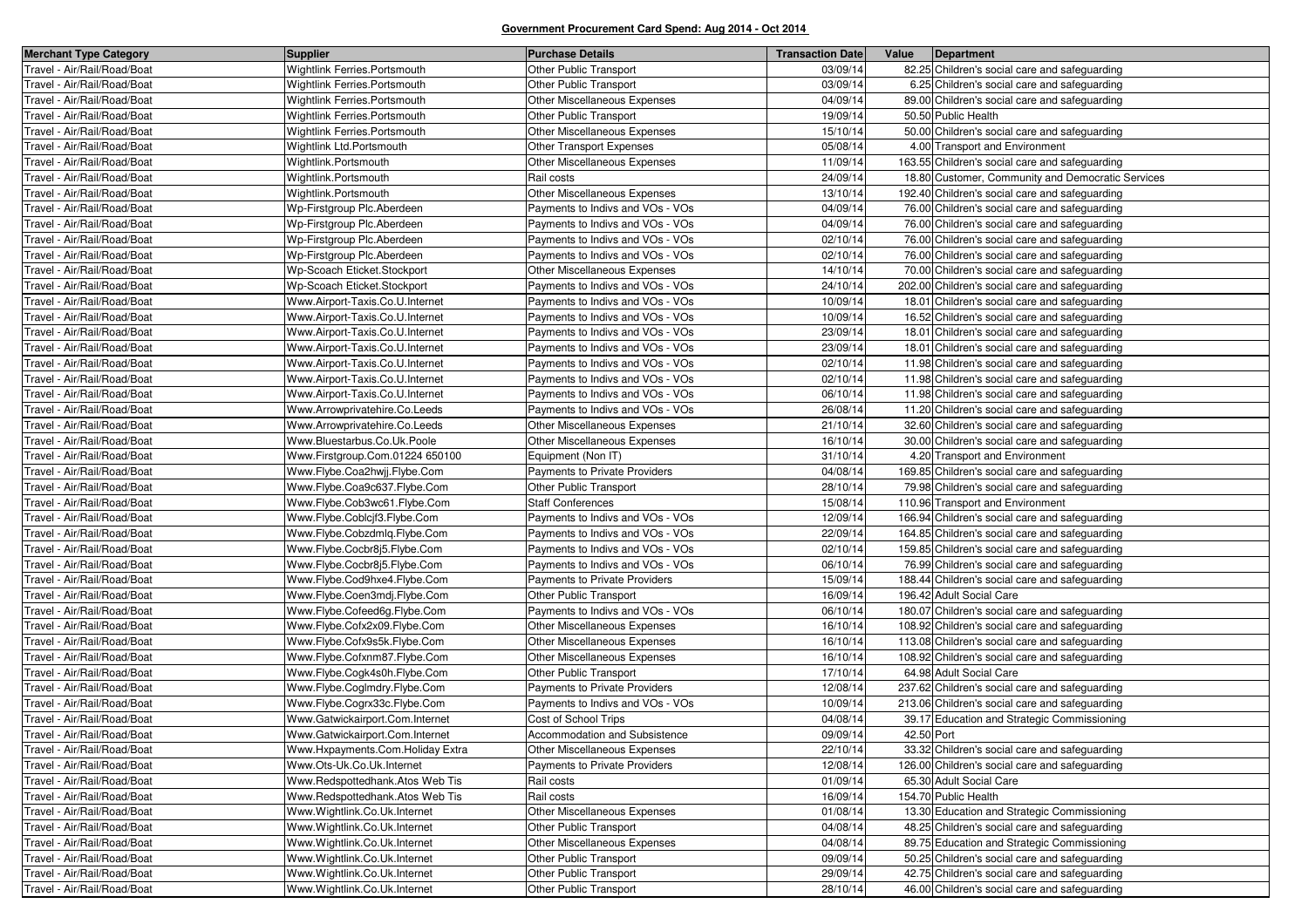| <b>Merchant Type Category</b>     | <b>Supplier</b>                 | <b>Purchase Details</b>               | <b>Transaction Date</b> | Value       | Department                                    |
|-----------------------------------|---------------------------------|---------------------------------------|-------------------------|-------------|-----------------------------------------------|
| Utilities and Non Automotive Fuel | Applegreen.Southampton          | <b>Educational Supplies - General</b> | 29/09/14                |             | 5.82 Education and Strategic Commissioning    |
| Utilities and Non Automotive Fuel | Freeston Water Treatme. Totton  | <b>Building</b>                       | 05/08/14                |             | 96.00 Housing and Property Services           |
| Utilities and Non Automotive Fuel | Southern Electric.Internet      | Other Miscellaneous Expenses          | 01/08/14                |             | 52.78 Finance                                 |
| Utilities and Non Automotive Fuel | Southern Water. Worthing        | Water services                        | 01/10/14                | 85.76 Port  |                                               |
| Utilities and Non Automotive Fuel | Southern Water. Worthing        | Water services                        | 01/10/14                | 80.59 Port  |                                               |
| Utilities and Non Automotive Fuel | Southern Water. Worthing.       | Water services                        | 01/10/14                | 481.47 Port |                                               |
| Utilities and Non Automotive Fuel | Southern Water. Worthing.       | Water services                        | 01/10/14                | 62.05 Port  |                                               |
| Utilities and Non Automotive Fuel | Southern Water. Worthing        | Water services                        | 01/10/14                | 555.14 Port |                                               |
| Utilities and Non Automotive Fuel | Southern Water. Worthing.       | Water services                        | 01/10/14                | 192.66 Port |                                               |
| Utilities and Non Automotive Fuel | Southern Water. Worthing.       | Water services                        | 01/10/14                | 212.10 Port |                                               |
| Utilities and Non Automotive Fuel | Southern Water. Worthing        | Water services                        | 01/10/14                | 244.12 Port |                                               |
| Utilities and Non Automotive Fuel | Southern Water. Worthing        | Water services                        | 01/10/14                | 86.40 Port  |                                               |
| Utilities and Non Automotive Fuel | Southern Water. Worthing.       | Water services                        | 01/10/14                | 69.83 Port  |                                               |
| Utilities and Non Automotive Fuel | Southern Water. Worthing.       | Water services                        | 01/10/14                | 15.81 Port  |                                               |
| Utilities and Non Automotive Fuel | Southern Water. Worthing.       | Water services                        | 01/10/14                | 95.94 Port  |                                               |
| Utilities and Non Automotive Fuel | Southern Water. Worthing.       | Water services                        | 01/10/14                | 439.04 Port |                                               |
| Utilities and Non Automotive Fuel | Southern Water. Worthing.       | Water services                        | 01/10/14                | 314.22 Port |                                               |
| Utilities and Non Automotive Fuel | Southern Water. Worthing        | Water services                        | 01/10/14                | 87.06 Port  |                                               |
| Utilities and Non Automotive Fuel | Southern Water. Worthing.       | Water services                        | 01/10/14                | 170.13 Port |                                               |
| Utilities and Non Automotive Fuel | Southern Water. Worthing.       | Water services                        | 01/10/14                | 125.93 Port |                                               |
| Utilities and Non Automotive Fuel | Southern Water. Worthing.       | Water services                        | 01/10/14                | 443.36 Port |                                               |
| Utilities and Non Automotive Fuel | Southern Water. Worthing.       | Water services                        | 01/10/14                | 92.19 Port  |                                               |
| Utilities and Non Automotive Fuel | Southern Water. Worthing.       | Water services                        | 01/10/14                | 416.54 Port |                                               |
| Utilities and Non Automotive Fuel | Southern Water. Worthing        | Water services                        | 01/10/14                | 2.85 Port   |                                               |
| Utilities and Non Automotive Fuel | Southern Water. Worthing        | Water services                        | 01/10/14                | 392.79 Port |                                               |
| Utilities and Non Automotive Fuel | Southern Water. Worthing.       | Water services                        | 01/10/14                | 2.85 Port   |                                               |
| Utilities and Non Automotive Fuel | Southern Water. Worthing.       | Water services                        | 01/10/14                | 145.37 Port |                                               |
| Utilities and Non Automotive Fuel | Southern Water. Worthing.       | Water services                        | 01/10/14                | 13.65 Port  |                                               |
| Utilities and Non Automotive Fuel | Southern Water. Worthing.       | Water services                        | 01/10/14                | 292.95 Port |                                               |
| Utilities and Non Automotive Fuel | Southern Water. Worthing        | Water services                        | 23/10/14                | 43.79 Port  |                                               |
| Utilities and Non Automotive Fuel | Southern Water. Worthing.       | Water services                        | 23/10/14                | 46.91 Port  |                                               |
| Utilities and Non Automotive Fuel | Southern Water. Worthing.       | Water services                        | 23/10/14                | 212.37 Port |                                               |
| Utilities and Non Automotive Fuel | Southern Water. Worthing        | Water services                        | 23/10/14                | 423.83 Port |                                               |
| Utilities and Non Automotive Fuel | Southern Water. Worthing.       | Water services                        | 23/10/14                | 114.72 Port |                                               |
| Utilities and Non Automotive Fuel | Southern Water. Worthing.       | Water services                        | 23/10/14                | 127.73 Port |                                               |
| Utilities and Non Automotive Fuel | Southern Water. Worthing        | Water services                        | 23/10/14                | 460.55 Port |                                               |
| Utilities and Non Automotive Fuel | Southern Water. Worthing        | Water services                        | 23/10/14                | 17.88 Port  |                                               |
| Utilities and Non Automotive Fuel | Southern Water. Worthing.       | Water services                        | 23/10/14                | 2.76 Port   |                                               |
| Utilities and Non Automotive Fuel | Southern Water. Worthing        | Water services                        | 23/10/14                | 570.92 Port |                                               |
| Utilities and Non Automotive Fuel | Southern Water. Worthing        | Water services                        | 23/10/14                | 110.73 Port |                                               |
| Utilities and Non Automotive Fuel | Southern Water. Worthing.       | Water services                        | 23/10/14                | 275.29 Port |                                               |
| Utilities and Non Automotive Fuel | Southern Water. Worthing.       | Water services                        | 23/10/14                | 54.89 Port  |                                               |
| Utilities and Non Automotive Fuel | Wp Group.0800 9806172           | Vehicle running costs                 | 14/10/14                |             | 446.03 City Development and Cultural Services |
| Utilities and Non Automotive Fuel | Www.Biffa.Co.Uk.01732 765222    | Equipment (Non IT)                    | 04/08/14                |             | 25.00 Housing and Property Services           |
| Utilities and Non Automotive Fuel | Www.Biffa.Co.Uk.01732 765222    | Equipment (Non IT)                    | 04/08/14                |             | 25.00 Housing and Property Services           |
| Utilities and Non Automotive Fuel | Www.Certasenergy.C.Oil Payments | Hire of other vehicles                | 12/08/14                | 166.04 Port |                                               |
| Utilities and Non Automotive Fuel | Www.Certasenergy.C.Oil Payments | Hire of other vehicles                | 18/09/14                | 125.00 Port |                                               |
| Utilities and Non Automotive Fuel | Www.Certasenergy.C.Oil Payments | Hire of other vehicles                | 24/09/14                | 25.32 Port  |                                               |
| Utilities and Non Automotive Fuel | Www.Certasenergy.C.Oil Payments | Hire of other vehicles                | 01/10/14                | 47.18 Port  |                                               |
| Utilities and Non Automotive Fuel | Www.Certasenergy.C.Oil Payments | Hire of other vehicles                | 23/10/14                | 114.51 Port |                                               |
| Vehicles, Servicing and Spares    | A And J Lawrence.2392221167     | Vehicle maintenance                   | 01/08/14                |             | 152.74 Education and Strategic Commissioning  |
| Vehicles, Servicing and Spares    | A And J Lawrence.2392221167     | Vehicle maintenance                   | 01/08/14                |             | 459.29 Education and Strategic Commissioning  |
| Vehicles, Servicing and Spares    | A And J Lawrence.2392221167     | Vehicle maintenance                   | 01/08/14                |             | 81.14 Education and Strategic Commissioning   |
| Vehicles, Servicing and Spares    | A And J Lawrence.2392221167     | Vehicle maintenance                   | 01/08/14                |             | 109.36 Housing and Property Services          |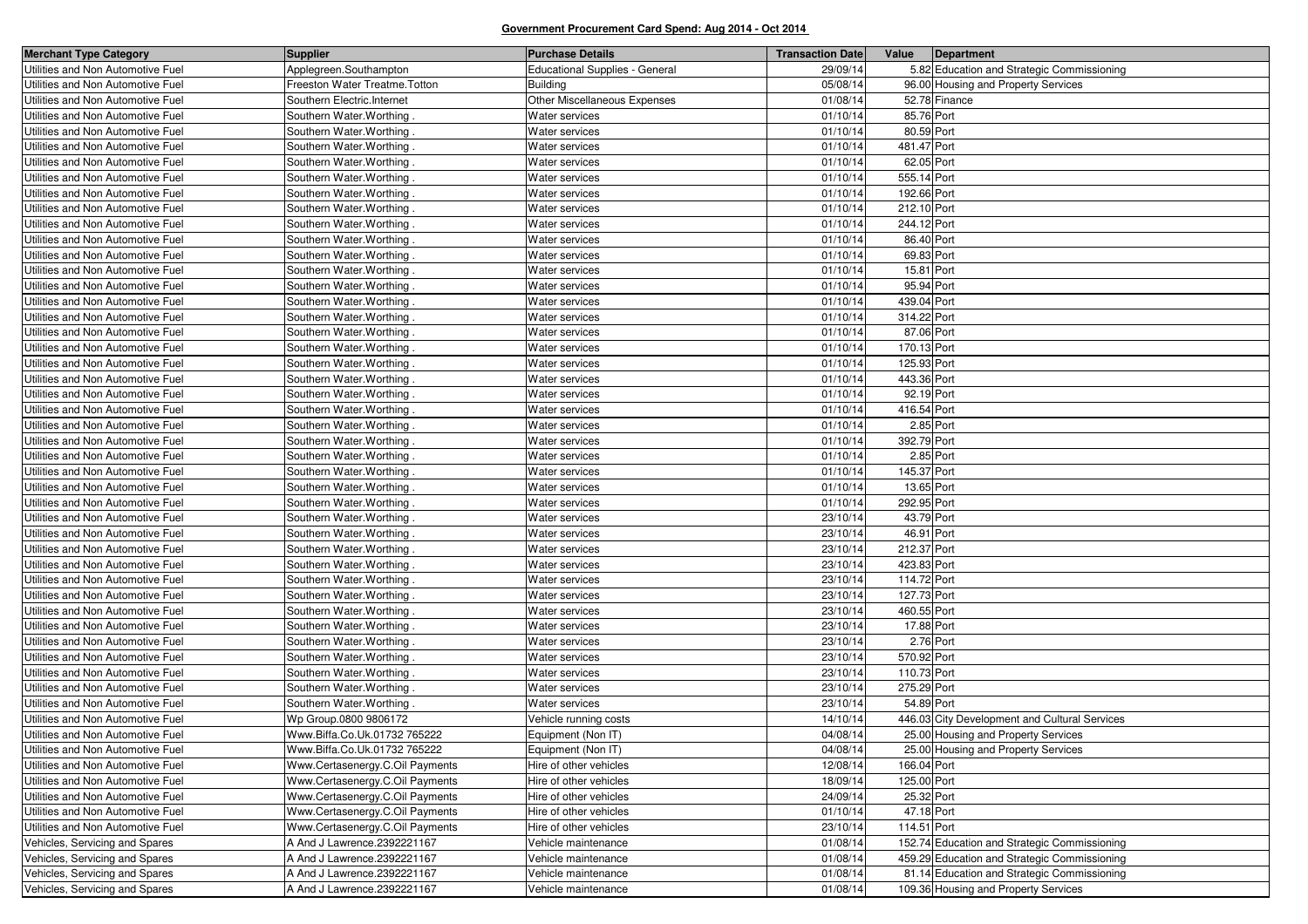| <b>Merchant Type Category</b>  | <b>Supplier</b>             | <b>Purchase Details</b> | <b>Transaction Date</b> | Value       | Department                                      |
|--------------------------------|-----------------------------|-------------------------|-------------------------|-------------|-------------------------------------------------|
| Vehicles, Servicing and Spares | A And J Lawrence.2392221167 | Vehicle maintenance     | 01/08/14                |             | 300.00 Education and Strategic Commissioning    |
| Vehicles, Servicing and Spares | A And J Lawrence.2392221167 | Vehicle maintenance     | 01/08/14                |             | 55.00 Education and Strategic Commissioning     |
| Vehicles, Servicing and Spares | A And J Lawrence.2392221167 | Vehicle maintenance     | 01/08/14                |             | 495.14 Education and Strategic Commissioning    |
| Vehicles, Servicing and Spares | A And J Lawrence.2392221167 | Vehicle maintenance     | 01/08/14                | 265.00 Port |                                                 |
| Vehicles, Servicing and Spares | A And J Lawrence.2392221167 | Vehicle maintenance     | 01/08/14                |             | 225.00 City Development and Cultural Services   |
| Vehicles, Servicing and Spares | A And J Lawrence.2392221167 | Vehicle maintenance     | 01/08/14                |             | 435.00 Housing and Property Services            |
| Vehicles, Servicing and Spares | A And J Lawrence.2392221167 | Vehicle maintenance     | 01/08/14                |             | 55.00 Education and Strategic Commissioning     |
| Vehicles, Servicing and Spares | A And J Lawrence.2392221167 | Vehicle maintenance     | 01/08/14                |             | 162.60 Housing and Property Services            |
| Vehicles, Servicing and Spares | A And J Lawrence.2392221167 | Vehicle maintenance     | 01/08/14                |             | 153.94 Housing and Property Services            |
| Vehicles, Servicing and Spares | A And J Lawrence.2392221167 | Vehicle maintenance     | 01/08/14                |             | 35.77 Education and Strategic Commissioning     |
| Vehicles, Servicing and Spares | A And J Lawrence.2392221167 | Vehicle maintenance     | 01/08/14                |             | 65.50 Adult Social Care                         |
| Vehicles, Servicing and Spares | A And J Lawrence.2392221167 | Vehicle maintenance     | 01/08/14                |             | 131.32 Housing and Property Services            |
| Vehicles, Servicing and Spares | A And J Lawrence.2392221167 | Vehicle maintenance     | 01/08/14                |             | 457.32 Education and Strategic Commissioning    |
| Vehicles, Servicing and Spares | A And J Lawrence.2392221167 | Vehicle maintenance     | 01/08/14                |             | 25.00 Information Services                      |
| Vehicles, Servicing and Spares | A And J Lawrence.2392221167 | Vehicle maintenance     | 01/08/1                 |             | 88.80 Corporate Assets, Business and Standards  |
| Vehicles, Servicing and Spares | A And J Lawrence.2392221167 | Vehicle maintenance     | 15/08/14                |             | 233.79 Corporate Assets, Business and Standards |
| Vehicles, Servicing and Spares | A And J Lawrence.2392221167 | Vehicle maintenance     | 15/08/14                |             | 99.07 Housing and Property Services             |
| Vehicles, Servicing and Spares | A And J Lawrence.2392221167 | Vehicle maintenance     | 15/08/1                 |             | 222.18 Education and Strategic Commissioning    |
| Vehicles, Servicing and Spares | A And J Lawrence.2392221167 | Vehicle maintenance     | 15/08/14                |             | 52.00 City Development and Cultural Services    |
| Vehicles, Servicing and Spares | A And J Lawrence.2392221167 | Vehicle maintenance     | 15/08/14                |             | 159.17 Housing and Property Services            |
| Vehicles, Servicing and Spares | A And J Lawrence.2392221167 | Vehicle maintenance     | 15/08/1                 |             | 130.89 Housing and Property Services            |
| Vehicles, Servicing and Spares | A And J Lawrence.2392221167 | Vehicle maintenance     | 15/08/14                |             | 138.68 Housing and Property Services            |
| Vehicles, Servicing and Spares | A And J Lawrence.2392221167 | Vehicle maintenance     | 15/08/14                |             | 469.79 Education and Strategic Commissioning    |
| Vehicles, Servicing and Spares | A And J Lawrence.2392221167 | Vehicle maintenance     | 29/08/1                 |             | 280.59 Transport and Environment                |
| Vehicles, Servicing and Spares | A And J Lawrence.2392221167 | Vehicle maintenance     | 29/08/14                |             | 135.91 Housing and Property Services            |
| Vehicles, Servicing and Spares | A And J Lawrence.2392221167 | Vehicle maintenance     | 29/08/14                |             | 237.91 Transport and Environment                |
| Vehicles, Servicing and Spares | A And J Lawrence.2392221167 | Vehicle maintenance     | 29/08/1                 |             | 65.78 Housing and Property Services             |
| Vehicles, Servicing and Spares | A And J Lawrence.2392221167 | Vehicle maintenance     | 29/08/1                 |             | 242.07 Transport and Environment                |
| Vehicles, Servicing and Spares | A And J Lawrence.2392221167 | Vehicle maintenance     | 29/08/14                | 178.19 Port |                                                 |
| Vehicles, Servicing and Spares | A And J Lawrence.2392221167 | Vehicle maintenance     | 29/08/1                 |             | 209.48 Transport and Environment                |
| Vehicles, Servicing and Spares | A And J Lawrence.2392221167 | Vehicle maintenance     | 29/08/1                 |             | 89.12 Transport and Environment                 |
| Vehicles, Servicing and Spares | A And J Lawrence.2392221167 | Vehicle maintenance     | 29/08/14                |             | 18.15 Housing and Property Services             |
| Vehicles, Servicing and Spares | A And J Lawrence.2392221167 | Vehicle maintenance     | 29/08/1                 |             | 282.16 City Development and Cultural Services   |
| Vehicles, Servicing and Spares | A And J Lawrence.2392221167 | Vehicle maintenance     | 29/08/14                |             | 250.13 Housing and Property Services            |
| Vehicles, Servicing and Spares | A And J Lawrence.2392221167 | Vehicle maintenance     | 29/08/14                |             | 135.91 Housing and Property Services            |
| Vehicles, Servicing and Spares | A And J Lawrence.2392221167 | Vehicle maintenance     | 29/08/1                 |             | 15.00 Education and Strategic Commissioning     |
| Vehicles, Servicing and Spares | A And J Lawrence.2392221167 | Vehicle maintenance     | 29/08/14                | 381.32 Port |                                                 |
| Vehicles, Servicing and Spares | A And J Lawrence.2392221167 | Vehicle maintenance     | 29/08/14                |             | 66.00 Transport and Environment                 |
| Vehicles, Servicing and Spares | A And J Lawrence.2392221167 | Vehicle maintenance     | 05/09/1                 |             | 260.00 Transport and Environment                |
| Vehicles, Servicing and Spares | A And J Lawrence.2392221167 | Vehicle maintenance     | 05/09/1                 |             | 70.34 Housing and Property Services             |
| Vehicles, Servicing and Spares | A And J Lawrence.2392221167 | Vehicle maintenance     | 05/09/14                |             | 122.76 Housing and Property Services            |
| Vehicles, Servicing and Spares | A And J Lawrence.2392221167 | Vehicle maintenance     | 05/09/1                 |             | 373.82 Education and Strategic Commissioning    |
| Vehicles, Servicing and Spares | A And J Lawrence.2392221167 | Vehicle maintenance     | 05/09/1                 |             | 6.54 Housing and Property Services              |
| Vehicles, Servicing and Spares | A And J Lawrence.2392221167 | Vehicle maintenance     | 05/09/14                |             | 56.10 Education and Strategic Commissioning     |
| Vehicles, Servicing and Spares | A And J Lawrence.2392221167 | Vehicle maintenance     | 05/09/14                |             | 25.00 Housing and Property Services             |
| Vehicles, Servicing and Spares | A And J Lawrence.2392221167 | Vehicle maintenance     | 05/09/14                |             | 421.60 Transport and Environment                |
| Vehicles, Servicing and Spares | A And J Lawrence.2392221167 | Vehicle maintenance     | 05/09/14                |             | 112.95 Housing and Property Services            |
| Vehicles, Servicing and Spares | A And J Lawrence.2392221167 | Vehicle maintenance     | 12/09/14                |             | 394.45 City Development and Cultural Services   |
| Vehicles, Servicing and Spares | A And J Lawrence.2392221167 | Vehicle maintenance     | 12/09/14                |             | 362.98 City Development and Cultural Services   |
| Vehicles, Servicing and Spares | A And J Lawrence.2392221167 | Vehicle maintenance     | 12/09/14                |             | 410.00 Housing and Property Services            |
| Vehicles, Servicing and Spares | A And J Lawrence.2392221167 | Vehicle maintenance     | 12/09/14                |             | 144.00 Education and Strategic Commissioning    |
| Vehicles, Servicing and Spares | A And J Lawrence.2392221167 | Vehicle maintenance     | 12/09/14                | 372.80 Port |                                                 |
| Vehicles, Servicing and Spares | A And J Lawrence.2392221167 | Vehicle maintenance     | 12/09/14                |             | 59.70 Health, Safety and Licensing              |
| Vehicles, Servicing and Spares | A And J Lawrence.2392221167 | Vehicle maintenance     | 12/09/14                |             | 59.56 Transport and Environment                 |
|                                |                             |                         |                         |             |                                                 |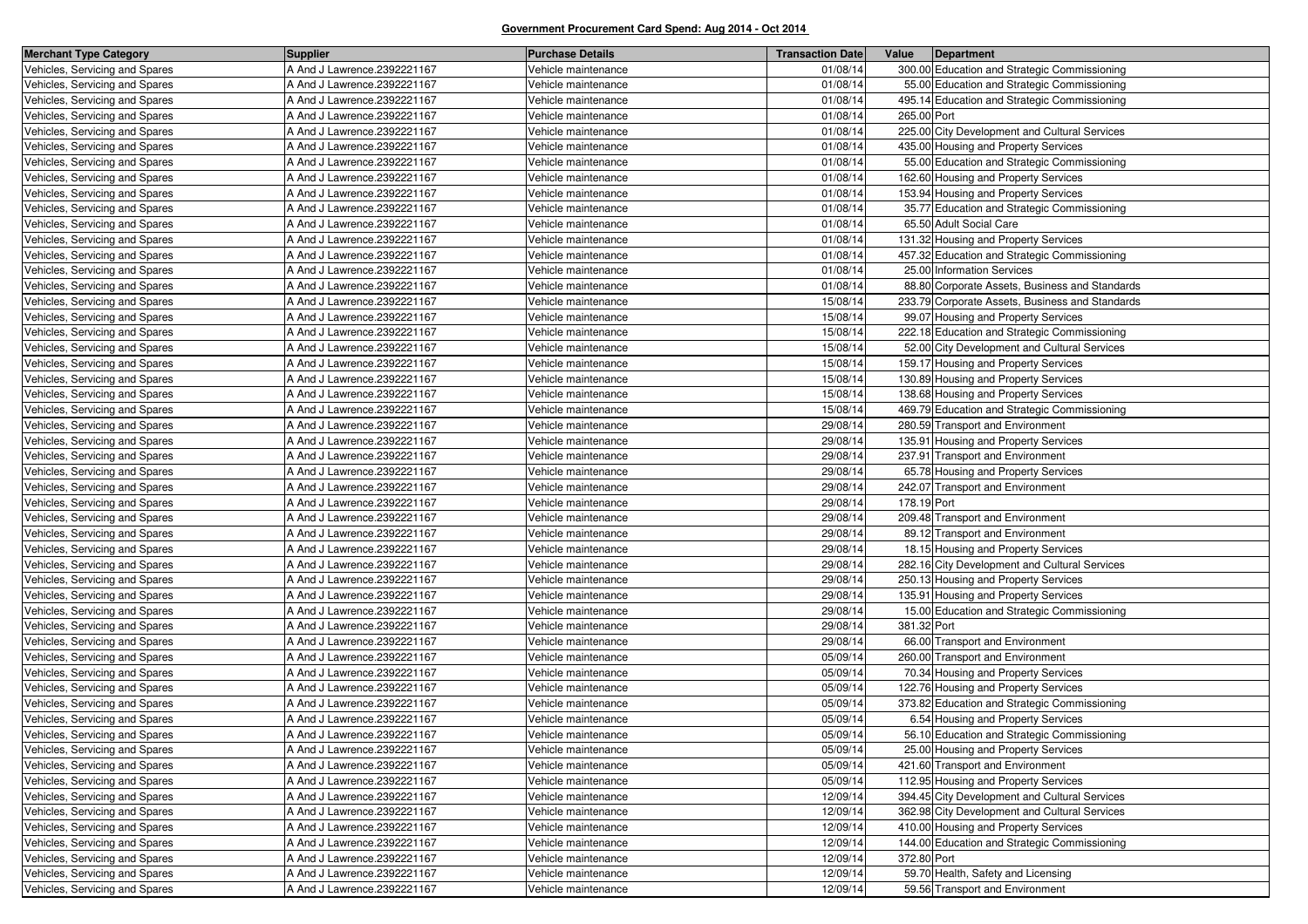| <b>Merchant Type Category</b>  | <b>Supplier</b>                     | <b>Purchase Details</b>      | <b>Transaction Date</b> | Value       | Department                                      |
|--------------------------------|-------------------------------------|------------------------------|-------------------------|-------------|-------------------------------------------------|
| Vehicles, Servicing and Spares | A And J Lawrence.2392221167         | Vehicle maintenance          | 12/09/14                |             | 80.27 Education and Strategic Commissioning     |
| Vehicles, Servicing and Spares | A And J Lawrence.2392221167         | Vehicle maintenance          | 12/09/14                |             | 188.40 Transport and Environment                |
| Vehicles, Servicing and Spares | A And J Lawrence.2392221167         | Vehicle running costs        | 23/09/14                |             | 68.00 Housing and Property Services             |
| Vehicles, Servicing and Spares | A And J Lawrence.2392221167         | Vehicle maintenance          | 03/10/14                |             | 260.48 Adult Social Care                        |
| Vehicles, Servicing and Spares | A And J Lawrence.2392221167         | Vehicle maintenance          | 03/10/14                |             | 60.00 Housing and Property Services             |
| Vehicles, Servicing and Spares | A And J Lawrence.2392221167         | Vehicle maintenance          | 03/10/14                |             | 15.00 City Development and Cultural Services    |
| Vehicles, Servicing and Spares | A And J Lawrence.2392221167         | Vehicle maintenance          | 03/10/14                |             | 147.86 Housing and Property Services            |
| Vehicles, Servicing and Spares | A And J Lawrence.2392221167         | Vehicle maintenance          | 03/10/14                |             | 72.00 Housing and Property Services             |
| Vehicles, Servicing and Spares | A And J Lawrence.2392221167         | Vehicle maintenance          | 03/10/14                |             | 45.13 Transport and Environment                 |
| Vehicles, Servicing and Spares | A And J Lawrence.2392221167         | Vehicle maintenance          | 03/10/14                |             | 125.00 Housing and Property Services            |
| Vehicles, Servicing and Spares | A And J Lawrence.2392221167         | Vehicle maintenance          | 03/10/14                |             | 71.11 Housing and Property Services             |
| Vehicles, Servicing and Spares | A And J Lawrence.2392221167         | Vehicle maintenance          | 03/10/14                |             | 35.00 Housing and Property Services             |
| Vehicles, Servicing and Spares | A And J Lawrence.2392221167         | Vehicle maintenance          | 03/10/14                |             | 208.18 Transport and Environment                |
| Vehicles, Servicing and Spares | A And J Lawrence.2392221167         | Vehicle maintenance          | 03/10/14                |             | 174.80 Transport and Environment                |
| Vehicles, Servicing and Spares | A And J Lawrence.2392221167         | Vehicle maintenance          | 03/10/14                |             | 48.47 Transport and Environment                 |
| Vehicles, Servicing and Spares | A And J Lawrence.2392221167         | Vehicle maintenance          | 03/10/14                |             | 122.16 Corporate Assets, Business and Standards |
| Vehicles, Servicing and Spares | A And J Lawrence.2392221167         | Vehicle maintenance          | 03/10/14                |             | 158.52 Education and Strategic Commissioning    |
| Vehicles, Servicing and Spares | A And J Lawrence.2392221167         | Vehicle maintenance          | 03/10/14                |             | 70.34 Housing and Property Services             |
| Vehicles, Servicing and Spares | A And J Lawrence.2392221167         | Vehicle maintenance          | 03/10/14                |             | 138.64 Education and Strategic Commissioning    |
| Vehicles, Servicing and Spares | A And J Lawrence.2392221167         | Vehicle maintenance          | 03/10/14                |             | 15.00 Education and Strategic Commissioning     |
| Vehicles, Servicing and Spares | A And J Lawrence.2392221167         | Vehicle maintenance          | 03/10/14                |             | 25.00 Education and Strategic Commissioning     |
| Vehicles, Servicing and Spares | A And J Lawrence.2392221167         | Vehicle maintenance          | 03/10/14                |             | 147.28 Housing and Property Services            |
| Vehicles, Servicing and Spares | A And J Lawrence.2392221167         | Vehicle maintenance          | 10/10/14                |             | 438.41 Transport and Environment                |
| Vehicles, Servicing and Spares | A And J Lawrence.2392221167         | Vehicle maintenance          | 10/10/14                |             | 384.00 Housing and Property Services            |
| Vehicles, Servicing and Spares | A And J Lawrence.2392221167         | Vehicle maintenance          | 17/10/14                |             | 254.10 Transport and Environment                |
| Vehicles, Servicing and Spares | A And J Lawrence.2392221167         | Vehicle maintenance          | 17/10/14                |             | 175.00 Transport and Environment                |
| Vehicles, Servicing and Spares | A And J Lawrence.2392221167         | Vehicle maintenance          | 17/10/14                |             | 210.00 City Development and Cultural Services   |
| Vehicles, Servicing and Spares | A And J Lawrence.2392221167         | Vehicle maintenance          | 17/10/14                |             | 150.00 Education and Strategic Commissioning    |
| Vehicles, Servicing and Spares | A And J Lawrence.2392221167         | Vehicle maintenance          | 24/10/14                |             | 266.40 City Development and Cultural Services   |
| Vehicles, Servicing and Spares | A And J Lawrence.2392221167         | Vehicle maintenance          | 24/10/14                |             | 441.55 Housing and Property Services            |
| Vehicles, Servicing and Spares | A And J Lawrence.2392221167         | Vehicle maintenance          | 24/10/14                |             | 59.85 Transport and Environment                 |
| Vehicles, Servicing and Spares | A And J Lawrence.2392221167         | Vehicle maintenance          | 24/10/14                |             | 311.82 Housing and Property Services            |
| Vehicles, Servicing and Spares | A And J Lawrence.2392221167         | Vehicle maintenance          | 24/10/14                |             | 255.00 Housing and Property Services            |
| Vehicles, Servicing and Spares | A And J Lawrence.2392221167         | Vehicle maintenance          | 24/10/14                |             | 352.83 Housing and Property Services            |
| Vehicles, Servicing and Spares | A And J Lawrence.2392221167         | Vehicle maintenance          | 24/10/14                |             | 144.00 Housing and Property Services            |
| Vehicles, Servicing and Spares | A And J Lawrence.2392221167         | Vehicle maintenance          | 24/10/14                |             | 217.50 Housing and Property Services            |
| Vehicles, Servicing and Spares | A And J Lawrence.2392221167         | Vehicle maintenance          | 31/10/14                |             | 54.00 City Development and Cultural Services    |
| Vehicles, Servicing and Spares | A And J Lawrence.2392221167         | Vehicle maintenance          | 31/10/14                |             | 27.00 Housing and Property Services             |
| Vehicles, Servicing and Spares | A And J Lawrence.2392221167         | Vehicle maintenance          | 31/10/14                |             | 436.09 Corporate Assets, Business and Standards |
| Vehicles, Servicing and Spares | A And J Lawrence.2392221167         | Vehicle maintenance          | 31/10/14                | 492.62 Port |                                                 |
| Vehicles, Servicing and Spares | Adams Morey Ltd. Portsmouth         | Vehicle maintenance          | 12/08/14                |             | 20.37 Adult Social Care                         |
| Vehicles, Servicing and Spares | Ats Euromaster Ltd.Portsmouth       | Vehicle maintenance          | 01/08/14                |             | 191.02 Adult Social Care                        |
| Vehicles, Servicing and Spares | Ats Euromaster Ltd.Portsmouth       | Vehicle maintenance          | 06/10/14                |             | 100.51 Adult Social Care                        |
| Vehicles, Servicing and Spares | Ats Euromaster Ltd.Portsmouth       | Vehicle maintenance          | 31/10/14                |             | 191.02 Adult Social Care                        |
| Vehicles, Servicing and Spares | Boarhunt Group Portsmout.Portsmouth | Vehicle maintenance          | 24/10/14                |             | 82.79 Transport and Environment                 |
| Vehicles, Servicing and Spares | Boarhunt Group Portsmout.Portsmouth | Vehicle maintenance          | 24/10/14                |             | 82.79 Transport and Environment                 |
| Vehicles, Servicing and Spares | Boarhunt Group-Vt.Fareham           | Cost of School Trips         | 25/09/14                |             | 60.00 Education and Strategic Commissioning     |
| Vehicles, Servicing and Spares | Breeze Portsmouth.Portsmouth        | Vehicle running costs        | 12/08/14                |             | 265.10 Transport and Environment                |
| Vehicles, Servicing and Spares | City Exhaust & Tyr.Southsea         | Other Miscellaneous Expenses | 12/08/14                |             | 66.66 Housing and Property Services             |
| Vehicles, Servicing and Spares | City Exhaust & Tyr.Southsea         | Vehicle maintenance          | 15/09/14                |             | 111.67 Housing and Property Services            |
| Vehicles, Servicing and Spares | City Exhaust & Tyr.Southsea         | Vehicle maintenance          | 15/09/14                |             | 167.52 Housing and Property Services            |
| Vehicles, Servicing and Spares | Fleet Mobile Tyres.Portsmouth       | Port Maintenance             | 12/08/14                | 24.90 Port  |                                                 |
| Vehicles, Servicing and Spares | Fleet Mobile Tyres.Portsmouth       | Port Maintenance             | 28/08/14                | 244.70 Port |                                                 |
| Vehicles, Servicing and Spares | Hendy Parts.Southampton             | Consumable Materials         | 13/08/14                |             | 146.20 Corporate Assets, Business and Standards |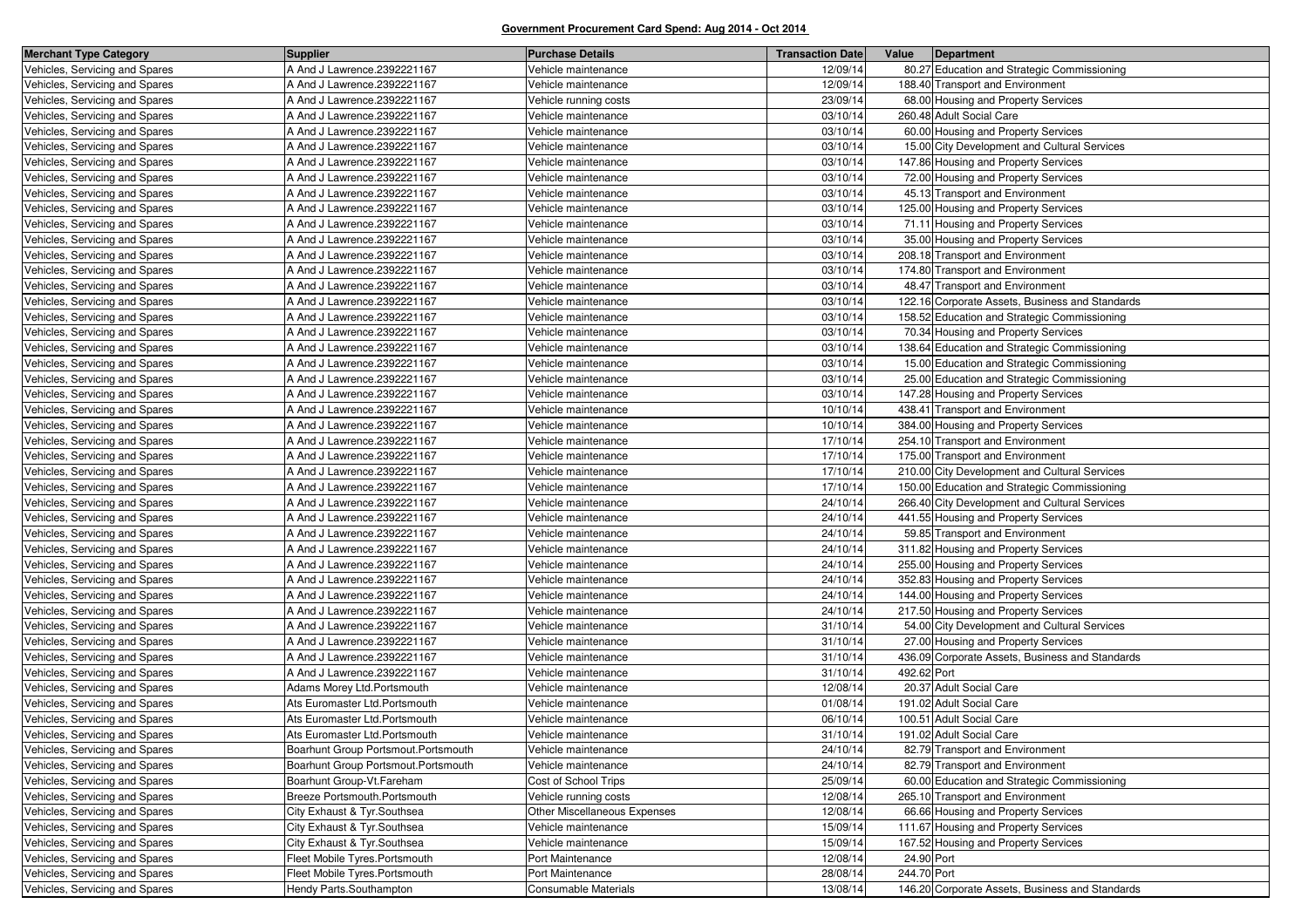| <b>Merchant Type Category</b>  | <b>Supplier</b>                | <b>Purchase Details</b>     | <b>Transaction Date</b> | Value | Department                                      |
|--------------------------------|--------------------------------|-----------------------------|-------------------------|-------|-------------------------------------------------|
| Vehicles, Servicing and Spares | Kingsley Auto Supplies.Feltham | <b>Consumable Materials</b> | 20/08/14                |       | 243.62 Corporate Assets, Business and Standards |
| Vehicles, Servicing and Spares | Kingsley Auto Supplies.Feltham | <b>Consumable Materials</b> | 20/08/14                |       | 208.33 Corporate Assets, Business and Standards |
| Vehicles, Servicing and Spares | Mike Garwood Ltd.Alton         | Vehicle running costs       | 03/10/14                |       | 267.37 City Development and Cultural Services   |
| Vehicles, Servicing and Spares | Motorent.Havant                | Hire of other vehicles      | 06/08/14                |       | 24.00 Children's social care and safeguarding   |
| Vehicles, Servicing and Spares | Motorent.Havant                | Hire of other vehicles      | 06/08/14                |       | 14.00 Children's social care and safeguarding   |
| Vehicles, Servicing and Spares | Motorent.Havant                | Hire of other vehicles      | 06/08/14                |       | 20.00 Children's social care and safeguarding   |
| Vehicles, Servicing and Spares | Motorent.Havant                | Hire of other vehicles      | 06/08/14                |       | 66.00 Children's social care and safeguarding   |
| Vehicles, Servicing and Spares | Motorent.Havant                | Hire of other vehicles      | 06/08/14                |       | 315.00 Information Services                     |
| Vehicles, Servicing and Spares | Motorent.Havant                | Hire of other vehicles      | 06/08/14                |       | 196.00 Housing and Property Services            |
| Vehicles, Servicing and Spares | Motorent.Havant                | Hire of other vehicles      | 06/08/14                |       | 48.00 Children's social care and safeguarding   |
| Vehicles, Servicing and Spares | Motorent.Havant                | Hire of other vehicles      | 06/08/14                |       | 58.97 Children's social care and safeguarding   |
| Vehicles, Servicing and Spares | Motorent.Havant                | Hire of other vehicles      | 06/08/14                |       | 24.00 Children's social care and safeguarding   |
| Vehicles, Servicing and Spares | Motorent.Havant                | Hire of other vehicles      | 06/08/14                |       | 18.00 Children's social care and safeguarding   |
| Vehicles, Servicing and Spares | Motorent.Havant                | Hire of other vehicles      | 06/08/14                |       | 336.00 City Development and Cultural Services   |
| Vehicles, Servicing and Spares | Motorent.Havant                | Hire of other vehicles      | 06/08/14                |       | 24.00 Children's social care and safeguarding   |
| Vehicles, Servicing and Spares | Motorent.Havant                | Hire of other vehicles      | 06/08/14                |       | 24.00 Children's social care and safeguarding   |
| Vehicles, Servicing and Spares | Motorent.Havant                | Hire of other vehicles      | 06/08/14                |       | 10.00 Transport and Environment                 |
| Vehicles, Servicing and Spares | Motorent.Havant                | Hire of other vehicles      | 06/08/14                |       | 10.00 Transport and Environment                 |
| Vehicles, Servicing and Spares | Motorent.Havant                | Hire of other vehicles      | 06/08/14                |       | 20.00 Transport and Environment                 |
| Vehicles, Servicing and Spares | Motorent.Havant                | Hire of other vehicles      | 06/08/14                |       | 14.00 Children's social care and safeguarding   |
| Vehicles, Servicing and Spares | Motorent.Havant                | Hire of other vehicles      | 06/08/14                |       | 14.00 Adult Social Care                         |
| Vehicles, Servicing and Spares | Motorent.Havant                | Hire of other vehicles      | 06/08/14                |       | 10.00 Transport and Environment                 |
| Vehicles, Servicing and Spares | Motorent.Havant                | Hire of other vehicles      | 06/08/14                |       | 48.00 Adult Social Care                         |
| Vehicles, Servicing and Spares | Motorent.Havant                | Hire of other vehicles      | 06/08/14                |       | 196.00 Housing and Property Services            |
| Vehicles, Servicing and Spares | Motorent.Havant                | Hire of other vehicles      | 06/08/14                |       | 231.00 Adult Social Care                        |
| Vehicles, Servicing and Spares | Motorent.Havant                | Hire of other vehicles      | 06/08/14                |       | 10.00 Transport and Environment                 |
| Vehicles, Servicing and Spares | Motorent.Havant                | Hire of other vehicles      | 06/08/14                |       | 48.00 Information Services                      |
| Vehicles, Servicing and Spares | Motorent.Havant                | Hire of other vehicles      | 06/08/14                |       | 24.00 Children's social care and safeguarding   |
| Vehicles, Servicing and Spares | Motorent.Havant                | Hire of other vehicles      | 06/08/14                |       | 10.00 City Development and Cultural Services    |
| Vehicles, Servicing and Spares | Motorent.Havant                | Hire of other vehicles      | 06/08/14                |       | 24.00 Children's social care and safeguarding   |
| Vehicles, Servicing and Spares | Motorent.Havant                | Hire of other vehicles      | 06/08/14                |       | 20.00 Transport and Environment                 |
| Vehicles, Servicing and Spares | Motorent.Havant                | Hire of other vehicles      | 06/08/14                |       | 24.00 Children's social care and safeguarding   |
| Vehicles, Servicing and Spares | Motorent.Havant                | Hire of other vehicles      | 06/08/14                |       | 43.00 Children's social care and safeguarding   |
| Vehicles, Servicing and Spares | Motorent.Havant                | Hire of other vehicles      | 06/08/14                |       | 10.00 Transport and Environment                 |
| Vehicles, Servicing and Spares | Motorent.Havant                | Hire of other vehicles      | 06/08/14                |       | 20.00 Transport and Environment                 |
| Vehicles, Servicing and Spares | Motorent.Havant                | Hire of other vehicles      | 06/08/14                |       | 48.00 Children's social care and safeguarding   |
| Vehicles, Servicing and Spares | Motorent.Havant                | Hire of other vehicles      | 12/08/14                |       | 24.00 Children's social care and safeguarding   |
| Vehicles, Servicing and Spares | Motorent.Havant                | Hire of other vehicles      | 12/08/14                |       | 10.00 Transport and Environment                 |
| Vehicles, Servicing and Spares | Motorent.Havant                | Hire of other vehicles      | 12/08/14                |       | 287.50 Information Services                     |
| Vehicles, Servicing and Spares | Motorent.Havant                | Hire of other vehicles      | 12/08/14                |       | 10.00 Transport and Environment                 |
| Vehicles, Servicing and Spares | Motorent.Havant                | Hire of other vehicles      | 12/08/14                |       | 16.00 Adult Social Care                         |
| Vehicles, Servicing and Spares | Motorent.Havant                | Hire of other vehicles      | 12/08/14                |       | 24.00 Children's social care and safeguarding   |
| Vehicles, Servicing and Spares | Motorent.Havant                | Hire of other vehicles      | 12/08/14                |       | 10.00 Adult Social Care                         |
| Vehicles, Servicing and Spares | Motorent.Havant                | Hire of other vehicles      | 12/08/14                |       | 20.00 Transport and Environment                 |
| Vehicles, Servicing and Spares | Motorent.Havant                | Hire of other vehicles      | 12/08/14                |       | 24.00 Children's social care and safeguarding   |
| Vehicles, Servicing and Spares | Motorent.Havant                | Hire of other vehicles      | 12/08/14                |       | 10.00 Transport and Environment                 |
| Vehicles, Servicing and Spares | Motorent.Havant                | Hire of other vehicles      | 12/08/14                |       | 24.00 Transport and Environment                 |
| Vehicles, Servicing and Spares | Motorent.Havant                | Hire of other vehicles      | 12/08/14                |       | 24.00 Children's social care and safeguarding   |
| Vehicles, Servicing and Spares | Motorent.Havant                | Hire of other vehicles      | 12/08/14                |       | 20.00 Transport and Environment                 |
| Vehicles, Servicing and Spares | Motorent.Havant                | Hire of other vehicles      | 12/08/14                |       | 231.00 Education and Strategic Commissioning    |
| Vehicles, Servicing and Spares | Motorent.Havant                | Hire of other vehicles      | 12/08/14                |       | 210.00 Housing and Property Services            |
| Vehicles, Servicing and Spares | Motorent.Havant                | Hire of other vehicles      | 12/08/14                |       | 5.00 Information Services                       |
| Vehicles, Servicing and Spares | Motorent.Havant                | Hire of other vehicles      | 12/08/14                |       | 10.00 City Development and Cultural Services    |
| Vehicles, Servicing and Spares | Motorent.Havant                | Hire of other vehicles      | 12/08/14                |       | 10.00 Children's social care and safeguarding   |
|                                |                                |                             |                         |       |                                                 |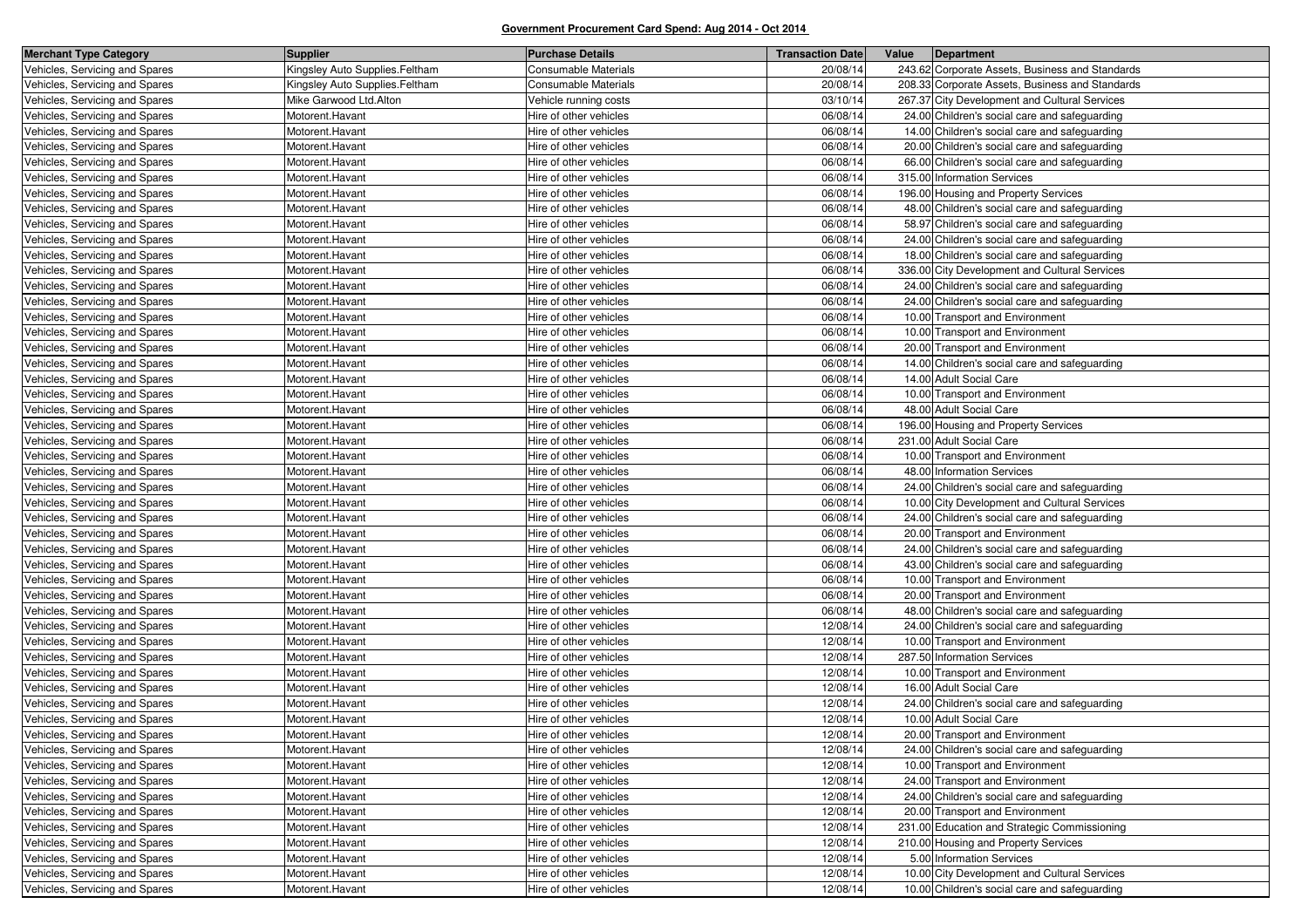| <b>Merchant Type Category</b>  | <b>Supplier</b> | <b>Purchase Details</b> | <b>Transaction Date</b> | Value<br>Department                            |
|--------------------------------|-----------------|-------------------------|-------------------------|------------------------------------------------|
| Vehicles, Servicing and Spares | Motorent.Havant | Hire of other vehicles  | 12/08/14                | 10.00 Transport and Environment                |
| Vehicles, Servicing and Spares | Motorent.Havant | Hire of other vehicles  | 12/08/14                | 20.00 Children's social care and safeguarding  |
| Vehicles, Servicing and Spares | Motorent.Havant | Hire of other vehicles  | 12/08/14                | 24.00 Children's social care and safeguarding  |
| Vehicles, Servicing and Spares | Motorent.Havant | Hire of other vehicles  | 12/08/14                | 10.00 Transport and Environment                |
| Vehicles, Servicing and Spares | Motorent.Havant | Hire of other vehicles  | 18/08/14                | 10.00 Transport and Environment                |
| Vehicles, Servicing and Spares | Motorent.Havant | Hire of other vehicles  | 18/08/14                | 10.00 Housing and Property Services            |
| Vehicles, Servicing and Spares | Motorent.Havant | Hire of other vehicles  | 18/08/14                | 24.00 Adult Social Care                        |
| Vehicles, Servicing and Spares | Motorent.Havant | Hire of other vehicles  | 18/08/14                | 20.00 Transport and Environment                |
| Vehicles, Servicing and Spares | Motorent.Havant | Hire of other vehicles  | 18/08/14                | 24.00 Children's social care and safeguarding  |
| Vehicles, Servicing and Spares | Motorent.Havant | Hire of other vehicles  | 18/08/14                | 24.00 Children's social care and safeguarding  |
| Vehicles, Servicing and Spares | Motorent.Havant | Hire of other vehicles  | 18/08/14                | 0.50 Transport and Environment                 |
| Vehicles, Servicing and Spares | Motorent.Havant | Hire of other vehicles  | 18/08/14                | 20.00 Transport and Environment                |
| Vehicles, Servicing and Spares | Motorent.Havant | Hire of other vehicles  | 18/08/14                | 10.00 Transport and Environment                |
| Vehicles, Servicing and Spares | Motorent.Havant | Hire of other vehicles  | 18/08/14                | 25.00 Children's social care and safeguarding  |
| Vehicles, Servicing and Spares | Motorent.Havant | Hire of other vehicles  | 18/08/14                | 10.00 Adult Social Care                        |
| Vehicles, Servicing and Spares | Motorent.Havant | Hire of other vehicles  | 18/08/14                | 14.00 Children's social care and safeguarding  |
| Vehicles, Servicing and Spares | Motorent.Havant | Hire of other vehicles  | 18/08/14                | 24.00 Children's social care and safeguarding  |
| Vehicles, Servicing and Spares | Motorent.Havant | Hire of other vehicles  | 18/08/14                | 10.00 Transport and Environment                |
| Vehicles, Servicing and Spares | Motorent.Havant | Hire of other vehicles  | 18/08/14                | 24.00 Information Services                     |
| Vehicles, Servicing and Spares | Motorent.Havant | Hire of other vehicles  | 18/08/14                | 24.00 Children's social care and safeguarding  |
| Vehicles, Servicing and Spares | Motorent.Havant | Hire of other vehicles  | 18/08/14                | 20.00 Transport and Environment                |
| Vehicles, Servicing and Spares | Motorent.Havant | Hire of other vehicles  | 18/08/14                | 48.00 Children's social care and safeguarding  |
| Vehicles, Servicing and Spares | Motorent.Havant | Hire of other vehicles  | 18/08/14                | 48.00 Corporate Assets, Business and Standards |
| Vehicles, Servicing and Spares | Motorent.Havant | Hire of other vehicles  | 18/08/14                | 90.00 Children's social care and safeguarding  |
| Vehicles, Servicing and Spares | Motorent.Havant | Hire of other vehicles  | 18/08/14                | 48.00 Children's social care and safeguarding  |
| Vehicles, Servicing and Spares | Motorent.Havant | Hire of other vehicles  | 18/08/14                | 20.00 Transport and Environment                |
| Vehicles, Servicing and Spares | Motorent.Havant | Hire of other vehicles  | 18/08/14                | 10.00 Transport and Environment                |
| Vehicles, Servicing and Spares | Motorent.Havant | Hire of other vehicles  | 18/08/14                | 10.00 Chief Executive                          |
| Vehicles, Servicing and Spares | Motorent.Havant | Hire of other vehicles  | 18/08/14                | 20.00 HR, Legal and Performance                |
| Vehicles, Servicing and Spares | Motorent.Havant | Hire of other vehicles  | 18/08/14                | 14.00 Transport and Environment                |
| Vehicles, Servicing and Spares | Motorent.Havant | Hire of other vehicles  | 18/08/14                | 20.00 Transport and Environment                |
| Vehicles, Servicing and Spares | Motorent.Havant | Hire of other vehicles  | 18/08/14                | 24.00 Children's social care and safeguarding  |
| Vehicles, Servicing and Spares | Motorent.Havant | Hire of other vehicles  | 18/08/14                | 24.00 Children's social care and safeguarding  |
| Vehicles, Servicing and Spares | Motorent.Havant | Hire of other vehicles  | 18/08/14                | 10.00 Transport and Environment                |
| Vehicles, Servicing and Spares | Motorent.Havant | Hire of other vehicles  | 18/08/14                | 10.00 Transport and Environment                |
| Vehicles, Servicing and Spares | Motorent.Havant | Hire of other vehicles  | 18/08/14                | 30.00 Transport and Environment                |
| Vehicles, Servicing and Spares | Motorent.Havant | Hire of other vehicles  | 18/08/14                | 20.00 Children's social care and safeguarding  |
| Vehicles, Servicing and Spares | Motorent.Havant | Hire of other vehicles  | 18/08/14                | 137.20 Housing and Property Services           |
| Vehicles, Servicing and Spares | Motorent.Havant | Hire of other vehicles  | 18/08/14                | 10.00 Transport and Environment                |
| Vehicles, Servicing and Spares | Motorent.Havant | Hire of other vehicles  | 18/08/14                | 24.00 Children's social care and safeguarding  |
| Vehicles, Servicing and Spares | Motorent.Havant | Hire of other vehicles  | 18/08/14                | 10.00 Transport and Environment                |
| Vehicles, Servicing and Spares | Motorent.Havant | Hire of other vehicles  | 18/08/14                | 10.00 Health, Safety and Licensing             |
| Vehicles, Servicing and Spares | Motorent.Havant | Hire of other vehicles  | 18/08/14                | 24.00 Adult Social Care                        |
| Vehicles, Servicing and Spares | Motorent.Havant | Hire of other vehicles  | 18/08/14                | 10.00 Transport and Environment                |
| Vehicles, Servicing and Spares | Motorent.Havant | Hire of other vehicles  | 26/08/14                | 10.00 Public Health                            |
| Vehicles, Servicing and Spares | Motorent.Havant | Hire of other vehicles  | 26/08/14                | 170.83 Children's social care and safeguarding |
| Vehicles, Servicing and Spares | Motorent.Havant | Hire of other vehicles  | 26/08/14                | 24.00 Children's social care and safeguarding  |
| Vehicles, Servicing and Spares | Motorent.Havant | Hire of other vehicles  | 26/08/14                | 10.00 Transport and Environment                |
| Vehicles, Servicing and Spares | Motorent.Havant | Hire of other vehicles  | 26/08/14                | 10.00 Transport and Environment                |
| Vehicles, Servicing and Spares | Motorent.Havant | Hire of other vehicles  | 26/08/14                | 96.00 Information Services                     |
| Vehicles, Servicing and Spares | Motorent.Havant | Hire of other vehicles  | 26/08/14                | 10.00 Health, Safety and Licensing             |
| Vehicles, Servicing and Spares | Motorent.Havant | Hire of other vehicles  | 26/08/14                | 24.00 Children's social care and safeguarding  |
| Vehicles, Servicing and Spares | Motorent.Havant | Hire of other vehicles  | 26/08/14                | 10.00 Transport and Environment                |
| Vehicles, Servicing and Spares | Motorent.Havant | Hire of other vehicles  | 26/08/14                | 20.00 Transport and Environment                |
|                                |                 |                         |                         |                                                |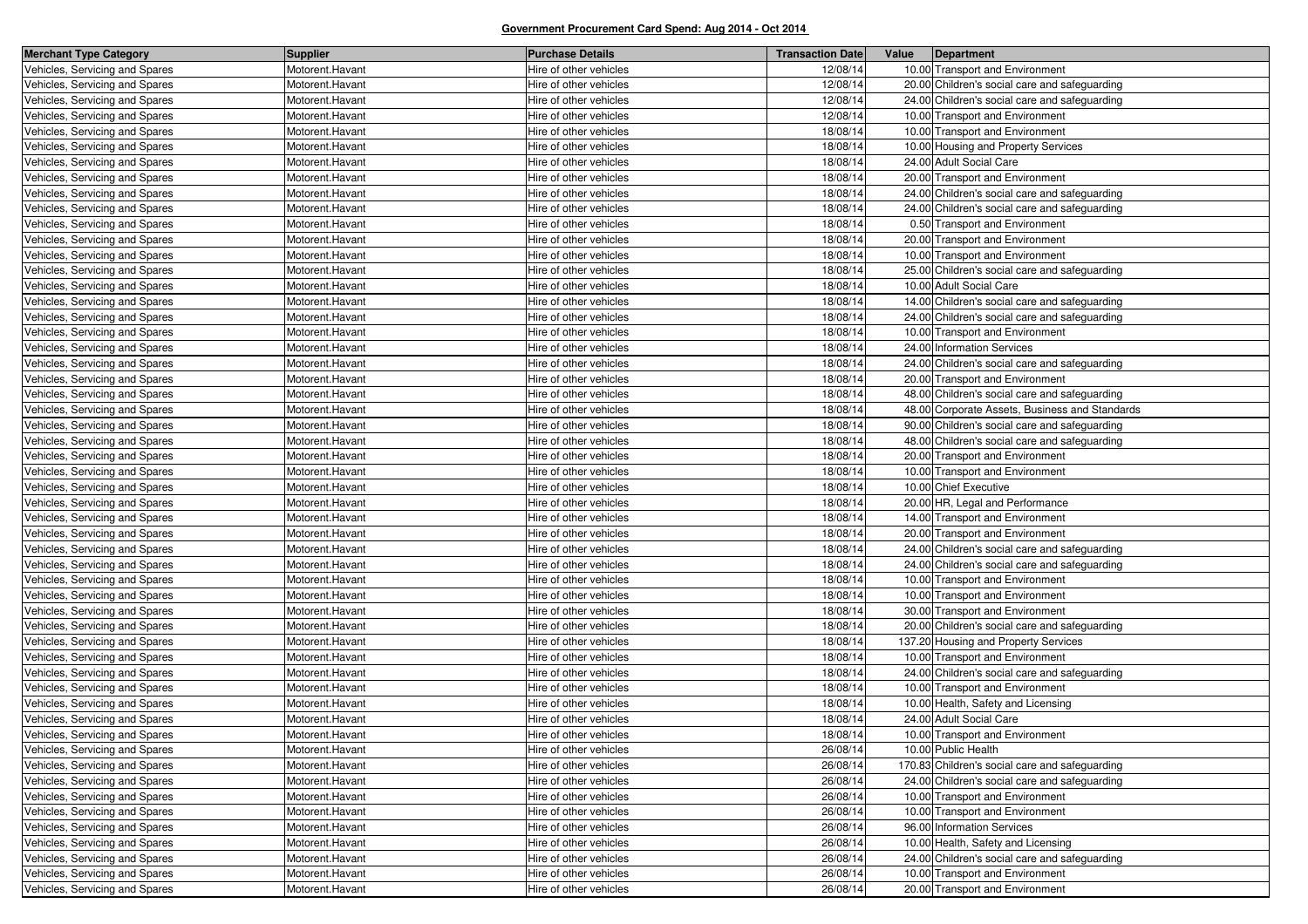| <b>Merchant Type Category</b>  | <b>Supplier</b> | <b>Purchase Details</b> | <b>Transaction Date</b> | Value<br>Department                            |
|--------------------------------|-----------------|-------------------------|-------------------------|------------------------------------------------|
| Vehicles, Servicing and Spares | Motorent.Havant | Hire of other vehicles  | 26/08/14                | 20.00 Transport and Environment                |
| Vehicles, Servicing and Spares | Motorent.Havant | Hire of other vehicles  | 26/08/14                | 20.00 Transport and Environment                |
| Vehicles, Servicing and Spares | Motorent.Havant | Hire of other vehicles  | 26/08/14                | 24.00 Finance                                  |
| Vehicles, Servicing and Spares | Motorent.Havant | Hire of other vehicles  | 26/08/14                | 48.00 Children's social care and safeguarding  |
| Vehicles, Servicing and Spares | Motorent.Havant | Hire of other vehicles  | 26/08/14                | 64.00 Children's social care and safeguarding  |
| Vehicles, Servicing and Spares | Motorent.Havant | Hire of other vehicles  | 26/08/14                | 30.00 Housing and Property Services            |
| Vehicles, Servicing and Spares | Motorent.Havant | Hire of other vehicles  | 26/08/14                | 24.00 Children's social care and safeguarding  |
| Vehicles, Servicing and Spares | Motorent.Havant | Hire of other vehicles  | 26/08/14                | 137.20 Housing and Property Services           |
| Vehicles, Servicing and Spares | Motorent.Havant | Hire of other vehicles  | 26/08/14                | 10.00 Transport and Environment                |
| Vehicles, Servicing and Spares | Motorent.Havant | Hire of other vehicles  | 26/08/14                | 48.00 Children's social care and safeguarding  |
| Vehicles, Servicing and Spares | Motorent.Havant | Hire of other vehicles  | 26/08/14                | 10.00 Transport and Environment                |
| Vehicles, Servicing and Spares | Motorent.Havant | Hire of other vehicles  | 26/08/14                | 154.00 Children's social care and safeguarding |
| Vehicles, Servicing and Spares | Motorent.Havant | Hire of other vehicles  | 26/08/14                | 117.00 Information Services                    |
| Vehicles, Servicing and Spares | Motorent.Havant | Hire of other vehicles  | 26/08/14                | 196.00 Housing and Property Services           |
| Vehicles, Servicing and Spares | Motorent.Havant | Hire of other vehicles  | 26/08/14                | 231.00 Adult Social Care                       |
| Vehicles, Servicing and Spares | Motorent.Havant | Hire of other vehicles  | 26/08/14                | 196.00 Housing and Property Services           |
| Vehicles, Servicing and Spares | Motorent.Havant | Hire of other vehicles  | 26/08/14                | 336.00 City Development and Cultural Services  |
| Vehicles, Servicing and Spares | Motorent.Havant | Hire of other vehicles  | 26/08/14                | 112.00 Transport and Environment               |
| Vehicles, Servicing and Spares | Motorent.Havant | Hire of other vehicles  | 26/08/14                | 10.00 Information Services                     |
| Vehicles, Servicing and Spares | Motorent.Havant | Hire of other vehicles  | 26/08/14                | 24.00 Housing and Property Services            |
| Vehicles, Servicing and Spares | Motorent.Havant | Hire of other vehicles  | 26/08/14                | 30.00 Transport and Environment                |
| Vehicles, Servicing and Spares | Motorent.Havant | Hire of other vehicles  | 26/08/14                | 24.00 Children's social care and safeguarding  |
| Vehicles, Servicing and Spares | Motorent.Havant | Hire of other vehicles  | 26/08/14                | 20.00 Transport and Environment                |
| Vehicles, Servicing and Spares | Motorent.Havant | Hire of other vehicles  | 26/08/14                | 10.00 Transport and Environment                |
| Vehicles, Servicing and Spares | Motorent.Havant | Hire of other vehicles  | 26/08/14                | 24.00 Transport and Environment                |
| Vehicles, Servicing and Spares | Motorent.Havant | Hire of other vehicles  | 26/08/14                | 48.00 Corporate Assets, Business and Standards |
| Vehicles, Servicing and Spares | Motorent.Havant | Hire of other vehicles  | 26/08/14                | 20.00 Education and Strategic Commissioning    |
| Vehicles, Servicing and Spares | Motorent.Havant | Hire of other vehicles  | 26/08/14                | 20.00 Transport and Environment                |
| Vehicles, Servicing and Spares | Motorent.Havant | Hire of other vehicles  | 26/08/14                | 10.00 City Development and Cultural Services   |
| Vehicles, Servicing and Spares | Motorent.Havant | Hire of other vehicles  | 26/08/14                | 10.00 Education and Strategic Commissioning    |
| Vehicles, Servicing and Spares | Motorent.Havant | Hire of other vehicles  | 26/08/14                | 30.00 Transport and Environment                |
| Vehicles, Servicing and Spares | Motorent.Havant | Hire of other vehicles  | 26/08/14                | 24.00 City Development and Cultural Services   |
| Vehicles, Servicing and Spares | Motorent.Havant | Hire of other vehicles  | 26/08/14                | 64.00 Public Health                            |
| Vehicles, Servicing and Spares | Motorent.Havant | Hire of other vehicles  | 26/08/14                | 277.20 Education and Strategic Commissioning   |
| Vehicles, Servicing and Spares | Motorent.Havant | Hire of other vehicles  | 26/08/14                | 108.00 Information Services                    |
| Vehicles, Servicing and Spares | Motorent.Havant | Hire of other vehicles  | 26/08/14                | 24.00 Children's social care and safeguarding  |
| Vehicles, Servicing and Spares | Motorent.Havant | Hire of other vehicles  | 03/09/14                | 416.67 Education and Strategic Commissioning   |
| Vehicles, Servicing and Spares | Motorent.Havant | Hire of other vehicles  | 03/09/14                | 24.00 Children's social care and safeguarding  |
| Vehicles, Servicing and Spares | Motorent.Havant | Hire of other vehicles  | 03/09/14                | 196.00 Housing and Property Services           |
| Vehicles, Servicing and Spares | Motorent.Havant | Hire of other vehicles  | 03/09/14                | 231.00 Adult Social Care                       |
| Vehicles, Servicing and Spares | Motorent.Havant | Hire of other vehicles  | 03/09/14                | 50.00 Education and Strategic Commissioning    |
| Vehicles, Servicing and Spares | Motorent.Havant | Hire of other vehicles  | 03/09/14                | 86.50 City Development and Cultural Services   |
| Vehicles, Servicing and Spares | Motorent.Havant | Hire of other vehicles  | 03/09/14                | 67.50 Children's social care and safeguarding  |
| Vehicles, Servicing and Spares | Motorent.Havant | Hire of other vehicles  | 03/09/14                | 112.00 Transport and Environment               |
| Vehicles, Servicing and Spares | Motorent.Havant | Hire of other vehicles  | 03/09/14                | 48.67 Children's social care and safeguarding  |
| Vehicles, Servicing and Spares | Motorent.Havant | Hire of other vehicles  | 03/09/14                | 24.00 Children's social care and safeguarding  |
| Vehicles, Servicing and Spares | Motorent.Havant | Hire of other vehicles  | 03/09/14                | 10.00 Transport and Environment                |
| Vehicles, Servicing and Spares | Motorent.Havant | Hire of other vehicles  | 03/09/14                | 14.00 City Development and Cultural Services   |
| Vehicles, Servicing and Spares | Motorent.Havant | Hire of other vehicles  | 03/09/14                | 20.00 Children's social care and safeguarding  |
| Vehicles, Servicing and Spares | Motorent.Havant | Hire of other vehicles  | 03/09/14                | 24.00 Children's social care and safeguarding  |
| Vehicles, Servicing and Spares | Motorent.Havant | Hire of other vehicles  | 03/09/14                | 24.00 Children's social care and safeguarding  |
| Vehicles, Servicing and Spares | Motorent.Havant | Hire of other vehicles  | 03/09/14                | 20.00 Children's social care and safeguarding  |
| Vehicles, Servicing and Spares | Motorent.Havant | Hire of other vehicles  | 03/09/14                | 24.00 Children's social care and safeguarding  |
| Vehicles, Servicing and Spares | Motorent.Havant | Hire of other vehicles  | 03/09/14                | 10.00 Transport and Environment                |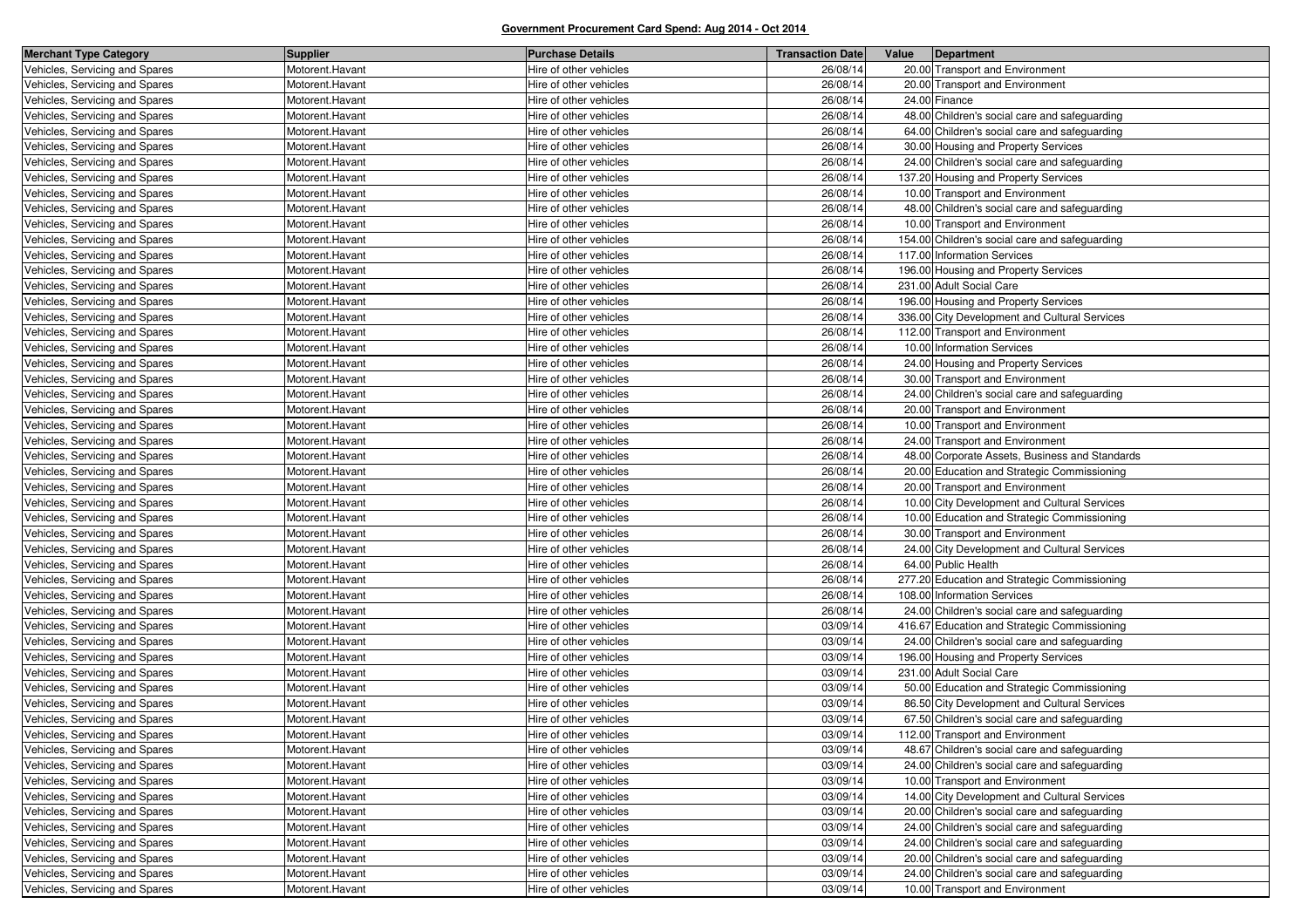| <b>Merchant Type Category</b>  | <b>Supplier</b> | <b>Purchase Details</b> | <b>Transaction Date</b> | Value | Department                                    |
|--------------------------------|-----------------|-------------------------|-------------------------|-------|-----------------------------------------------|
| Vehicles, Servicing and Spares | Motorent.Havant | Hire of other vehicles  | 03/09/14                |       | 10.00 Transport and Environment               |
| Vehicles, Servicing and Spares | Motorent.Havant | Hire of other vehicles  | 03/09/14                |       | 10.00 Transport and Environment               |
| Vehicles, Servicing and Spares | Motorent.Havant | Hire of other vehicles  | 03/09/14                |       | 67.50 Children's social care and safeguarding |
| Vehicles, Servicing and Spares | Motorent.Havant | Hire of other vehicles  | 03/09/14                |       | 48.00 Children's social care and safeguarding |
| Vehicles, Servicing and Spares | Motorent.Havant | Hire of other vehicles  | 03/09/14                |       | 20.00 Transport and Environment               |
| Vehicles, Servicing and Spares | Motorent.Havant | Hire of other vehicles  | 03/09/14                |       | 24.00 Children's social care and safeguarding |
| Vehicles, Servicing and Spares | Motorent.Havant | Hire of other vehicles  | 03/09/14                |       | 10.00 Transport and Environment               |
| Vehicles, Servicing and Spares | Motorent.Havant | Hire of other vehicles  | 03/09/14                |       | 416.67 Education and Strategic Commissioning  |
| Vehicles, Servicing and Spares | Motorent.Havant | Hire of other vehicles  | 03/09/14                |       | 196.00 Housing and Property Services          |
| Vehicles, Servicing and Spares | Motorent.Havant | Hire of other vehicles  | 03/09/14                |       | 24.00 Transport and Environment               |
| Vehicles, Servicing and Spares | Motorent.Havant | Hire of other vehicles  | 03/09/14                |       | 50.00 Education and Strategic Commissioning   |
| Vehicles, Servicing and Spares | Motorent.Havant | Hire of other vehicles  | 03/09/14                |       | 20.00 Transport and Environment               |
| Vehicles, Servicing and Spares | Motorent.Havant | Hire of other vehicles  | 03/09/14                |       | 40.00 Transport and Environment               |
| Vehicles, Servicing and Spares | Motorent.Havant | Hire of other vehicles  | 03/09/14                |       | 14.00 Transport and Environment               |
| Vehicles, Servicing and Spares | Motorent.Havant | Hire of other vehicles  | 03/09/14                |       | 10.00 Transport and Environment               |
| Vehicles, Servicing and Spares | Motorent.Havant | Hire of other vehicles  | 03/09/14                |       | 14.00 Health, Safety and Licensing            |
| Vehicles, Servicing and Spares | Motorent.Havant | Hire of other vehicles  | 03/09/14                |       | 10.00 Transport and Environment               |
| Vehicles, Servicing and Spares | Motorent.Havant | Hire of other vehicles  | 03/09/14                |       | 213.50 Education and Strategic Commissioning  |
| Vehicles, Servicing and Spares | Motorent.Havant | Hire of other vehicles  | 03/09/14                |       | 336.00 City Development and Cultural Services |
| Vehicles, Servicing and Spares | Motorent.Havant | Hire of other vehicles  | 03/09/14                |       | 67.50 Children's social care and safeguarding |
| Vehicles, Servicing and Spares | Motorent.Havant | Hire of other vehicles  | 03/09/14                |       | 14.00 Adult Social Care                       |
| Vehicles, Servicing and Spares | Motorent.Havant | Hire of other vehicles  | 03/09/14                |       | 10.00 Transport and Environment               |
| Vehicles, Servicing and Spares | Motorent.Havant | Hire of other vehicles  | 03/09/14                |       | 48.00 Children's social care and safeguarding |
| Vehicles, Servicing and Spares | Motorent.Havant | Hire of other vehicles  | 03/09/14                |       | 10.00 Transport and Environment               |
| Vehicles, Servicing and Spares | Motorent.Havant | Hire of other vehicles  | 03/09/14                |       | 10.00 Transport and Environment               |
| Vehicles, Servicing and Spares | Motorent.Havant | Hire of other vehicles  | 03/09/14                |       | 315.00 Information Services                   |
| Vehicles, Servicing and Spares | Motorent.Havant | Hire of other vehicles  | 03/09/14                |       | 20.00 Transport and Environment               |
| Vehicles, Servicing and Spares | Motorent.Havant | Hire of other vehicles  | 10/09/14                |       | 10.00 Adult Social Care                       |
| Vehicles, Servicing and Spares | Motorent.Havant | Hire of other vehicles  | 10/09/14                |       | 10.00 Housing and Property Services           |
| Vehicles, Servicing and Spares | Motorent.Havant | Hire of other vehicles  | 10/09/14                |       | 10.00 City Development and Cultural Services  |
| Vehicles, Servicing and Spares | Motorent.Havant | Hire of other vehicles  | 10/09/14                |       | 24.00 Transport and Environment               |
| Vehicles, Servicing and Spares | Motorent.Havant | Hire of other vehicles  | 10/09/14                |       | 24.00 Transport and Environment               |
| Vehicles, Servicing and Spares | Motorent.Havant | Hire of other vehicles  | 10/09/14                |       | 24.00 Children's social care and safeguarding |
| Vehicles, Servicing and Spares | Motorent.Havant | Hire of other vehicles  | 10/09/14                |       | 20.00 Children's social care and safeguarding |
| Vehicles, Servicing and Spares | Motorent.Havant | Hire of other vehicles  | 10/09/14                |       | 24.00 Children's social care and safeguarding |
| Vehicles, Servicing and Spares | Motorent.Havant | Hire of other vehicles  | 10/09/14                |       | 10.00 Transport and Environment               |
| Vehicles, Servicing and Spares | Motorent.Havant | Hire of other vehicles  | 10/09/14                |       | 20.00 Transport and Environment               |
| Vehicles, Servicing and Spares | Motorent.Havant | Hire of other vehicles  | 10/09/14                |       | 10.00 Transport and Environment               |
| Vehicles, Servicing and Spares | Motorent.Havant | Hire of other vehicles  | 10/09/14                |       | 112.00 Transport and Environment              |
| Vehicles, Servicing and Spares | Motorent.Havant | Hire of other vehicles  | 10/09/14                |       | 24.00 Children's social care and safeguarding |
| Vehicles, Servicing and Spares | Motorent.Havant | Hire of other vehicles  | 10/09/14                |       | 10.00 Transport and Environment               |
| Vehicles, Servicing and Spares | Motorent.Havant | Hire of other vehicles  | 10/09/14                |       | 10.00 Transport and Environment               |
| Vehicles, Servicing and Spares | Motorent.Havant | Hire of other vehicles  | 10/09/14                |       | 24.00 Children's social care and safeguarding |
| Vehicles, Servicing and Spares | Motorent.Havant | Hire of other vehicles  | 10/09/14                |       | 24.00 Transport and Environment               |
| Vehicles, Servicing and Spares | Motorent.Havant | Hire of other vehicles  | 10/09/14                |       | 48.00 Information Services                    |
| Vehicles, Servicing and Spares | Motorent.Havant | Hire of other vehicles  | 10/09/14                |       | 174.67 Education and Strategic Commissioning  |
| Vehicles, Servicing and Spares | Motorent.Havant | Hire of other vehicles  | 10/09/14                |       | 24.00 Transport and Environment               |
| Vehicles, Servicing and Spares | Motorent.Havant | Hire of other vehicles  | 10/09/14                |       | 10.00 Transport and Environment               |
| Vehicles, Servicing and Spares | Motorent.Havant | Hire of other vehicles  | 10/09/14                |       | 24.00 Children's social care and safeguarding |
| Vehicles, Servicing and Spares | Motorent.Havant | Hire of other vehicles  | 10/09/14                |       | 24.00 Children's social care and safeguarding |
| Vehicles, Servicing and Spares | Motorent.Havant | Hire of other vehicles  | 10/09/14                |       | 24.00 Transport and Environment               |
| Vehicles, Servicing and Spares | Motorent.Havant | Hire of other vehicles  | 10/09/14                |       | 10.00 Transport and Environment               |
| Vehicles, Servicing and Spares | Motorent.Havant | Hire of other vehicles  | 10/09/14                |       | 213.50 Transport and Environment              |
| Vehicles, Servicing and Spares | Motorent.Havant | Hire of other vehicles  | 10/09/14                |       | 10.00 Transport and Environment               |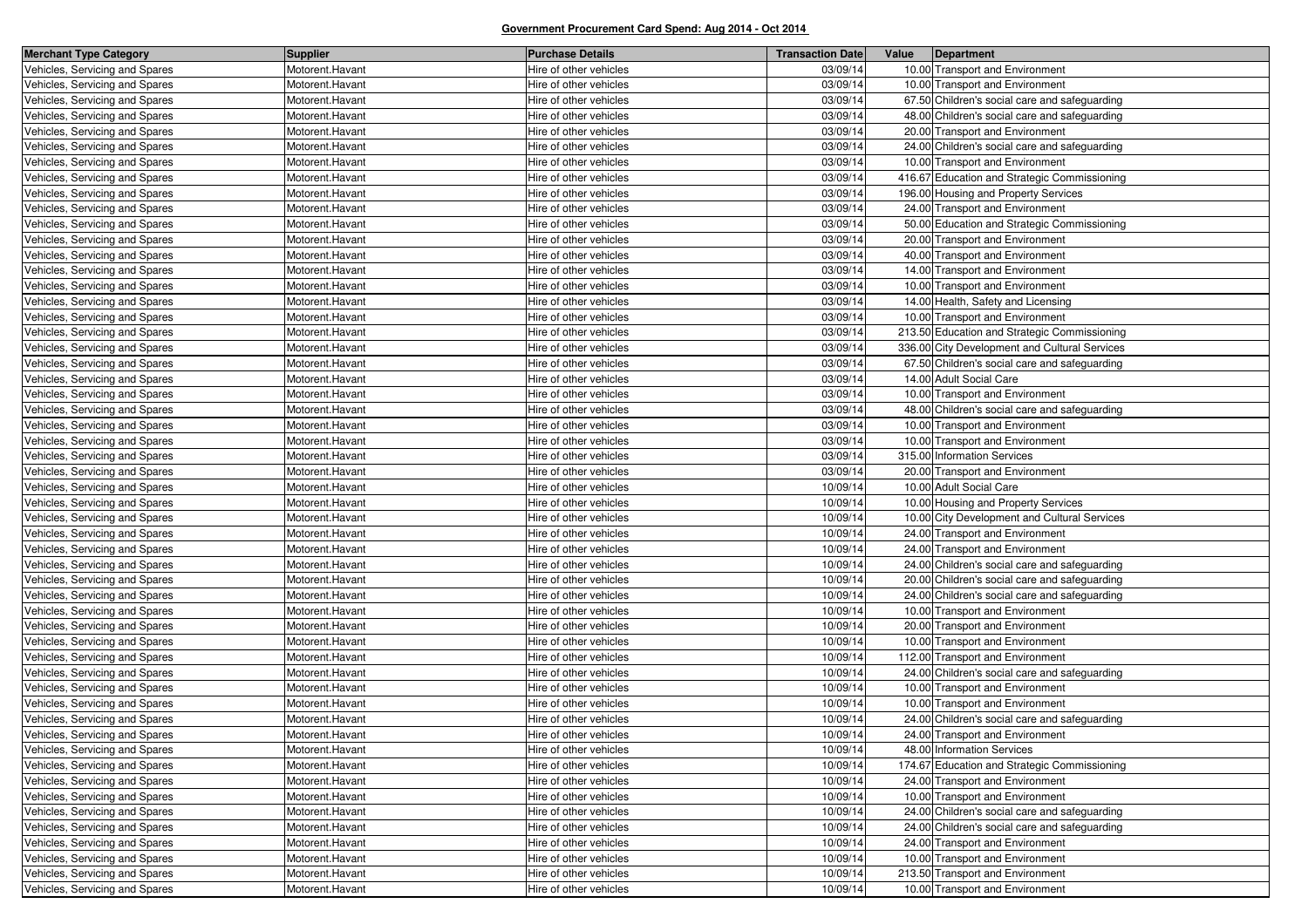| <b>Merchant Type Category</b>  | <b>Supplier</b> | <b>Purchase Details</b> | <b>Transaction Date</b> | Value | Department                                     |
|--------------------------------|-----------------|-------------------------|-------------------------|-------|------------------------------------------------|
| Vehicles, Servicing and Spares | Motorent.Havant | Hire of other vehicles  | 10/09/14                |       | 231.00 Education and Strategic Commissioning   |
| Vehicles, Servicing and Spares | Motorent.Havant | Hire of other vehicles  | 10/09/14                |       | 137.20 Housing and Property Services           |
| Vehicles, Servicing and Spares | Motorent.Havant | Hire of other vehicles  | 10/09/14                |       | 10.00 Transport and Environment                |
| Vehicles, Servicing and Spares | Motorent.Havant | Hire of other vehicles  | 10/09/14                |       | 36.33 Transport and Environment                |
| Vehicles, Servicing and Spares | Motorent.Havant | Hire of other vehicles  | 10/09/14                |       | 24.00 Children's social care and safeguarding  |
| Vehicles, Servicing and Spares | Motorent.Havant | Hire of other vehicles  | 10/09/14                |       | 24.00 Transport and Environment                |
| Vehicles, Servicing and Spares | Motorent.Havant | Hire of other vehicles  | 10/09/14                |       | 20.00 Transport and Environment                |
| Vehicles, Servicing and Spares | Motorent.Havant | Hire of other vehicles  | 10/09/14                |       | 24.00 Transport and Environment                |
| Vehicles, Servicing and Spares | Motorent.Havant | Hire of other vehicles  | 10/09/14                |       | 20.00 Children's social care and safeguarding  |
| Vehicles, Servicing and Spares | Motorent.Havant | Hire of other vehicles  | 10/09/14                |       | 10.00 Transport and Environment                |
| Vehicles, Servicing and Spares | Motorent.Havant | Hire of other vehicles  | 10/09/14                |       | 10.00 Transport and Environment                |
| Vehicles, Servicing and Spares | Motorent.Havant | Hire of other vehicles  | 10/09/14                |       | 20.00 Transport and Environment                |
| Vehicles, Servicing and Spares | Motorent.Havant | Hire of other vehicles  | 17/09/14                |       | 55.59 Children's social care and safeguarding  |
| Vehicles, Servicing and Spares | Motorent.Havant | Hire of other vehicles  | 17/09/14                |       | 24.00 Adult Social Care                        |
| Vehicles, Servicing and Spares | Motorent.Havant | Hire of other vehicles  | 17/09/14                |       | 231.00 Transport and Environment               |
| Vehicles, Servicing and Spares | Motorent.Havant | Hire of other vehicles  | 17/09/14                |       | 24.00 HR, Legal and Performance                |
| Vehicles, Servicing and Spares | Motorent.Havant | Hire of other vehicles  | 17/09/14                |       | 48.00 Children's social care and safeguarding  |
| Vehicles, Servicing and Spares | Motorent.Havant | Hire of other vehicles  | 17/09/14                |       | 24.00 Education and Strategic Commissioning    |
| Vehicles, Servicing and Spares | Motorent.Havant | Hire of other vehicles  | 17/09/14                |       | 10.00 Education and Strategic Commissioning    |
| Vehicles, Servicing and Spares | Motorent.Havant | Hire of other vehicles  | 17/09/14                |       | 10.00 Transport and Environment                |
| Vehicles, Servicing and Spares | Motorent.Havant | Hire of other vehicles  | 17/09/14                |       | 20.00 Transport and Environment                |
| Vehicles, Servicing and Spares | Motorent.Havant | Hire of other vehicles  | 17/09/14                |       | 24.00 Health, Safety and Licensing             |
| Vehicles, Servicing and Spares | Motorent.Havant | Hire of other vehicles  | 17/09/14                |       | 24.00 Children's social care and safeguarding  |
| Vehicles, Servicing and Spares | Motorent.Havant | Hire of other vehicles  | 17/09/14                |       | 24.00 Children's social care and safeguarding  |
| Vehicles, Servicing and Spares | Motorent.Havant | Hire of other vehicles  | 17/09/14                |       | 90.00 Information Services                     |
| Vehicles, Servicing and Spares | Motorent.Havant | Hire of other vehicles  | 17/09/14                |       | 196.00 Transport and Environment               |
| Vehicles, Servicing and Spares | Motorent.Havant | Hire of other vehicles  | 17/09/14                |       | 10.00 Housing and Property Services            |
| Vehicles, Servicing and Spares | Motorent.Havant | Hire of other vehicles  | 17/09/14                |       | 10.00 Children's social care and safeguarding  |
| Vehicles, Servicing and Spares | Motorent.Havant | Hire of other vehicles  | 17/09/14                |       | 10.00 Transport and Environment                |
| Vehicles, Servicing and Spares | Motorent.Havant | Hire of other vehicles  | 17/09/14                |       | 48.00 Children's social care and safeguarding  |
| Vehicles, Servicing and Spares | Motorent.Havant | Hire of other vehicles  | 17/09/14                |       | 10.00 Housing and Property Services            |
| Vehicles, Servicing and Spares | Motorent.Havant | Hire of other vehicles  | 17/09/14                |       | 10.00 Transport and Environment                |
| Vehicles, Servicing and Spares | Motorent.Havant | Hire of other vehicles  | 17/09/14                |       | 14.00 City Development and Cultural Services   |
| Vehicles, Servicing and Spares | Motorent.Havant | Hire of other vehicles  | 17/09/14                |       | 48.00 Children's social care and safeguarding  |
| Vehicles, Servicing and Spares | Motorent.Havant | Hire of other vehicles  | 17/09/14                |       | 24.00 Children's social care and safeguarding  |
| Vehicles, Servicing and Spares | Motorent.Havant | Hire of other vehicles  | 17/09/14                |       | 24.00 City Development and Cultural Services   |
| Vehicles, Servicing and Spares | Motorent.Havant | Hire of other vehicles  | 17/09/14                |       | 24.00 Children's social care and safeguarding  |
| Vehicles, Servicing and Spares | Motorent.Havant | Hire of other vehicles  | 17/09/14                |       | 20.00 Transport and Environment                |
| Vehicles, Servicing and Spares | Motorent.Havant | Hire of other vehicles  | 17/09/14                |       | 48.00 Transport and Environment                |
| Vehicles, Servicing and Spares | Motorent.Havant | Hire of other vehicles  | 17/09/14                |       | 135.00 Children's social care and safeguarding |
| Vehicles, Servicing and Spares | Motorent.Havant | Hire of other vehicles  | 17/09/14                |       | 48.00 Children's social care and safeguarding  |
| Vehicles, Servicing and Spares | Motorent.Havant | Hire of other vehicles  | 17/09/14                |       | 20.00 Transport and Environment                |
| Vehicles, Servicing and Spares | Motorent.Havant | Hire of other vehicles  | 17/09/14                |       | 20.00 Children's social care and safeguarding  |
| Vehicles, Servicing and Spares | Motorent.Havant | Hire of other vehicles  | 17/09/14                |       | 20.00 Transport and Environment                |
| Vehicles, Servicing and Spares | Motorent.Havant | Hire of other vehicles  | 17/09/14                |       | 61.83 Children's social care and safeguarding  |
| Vehicles, Servicing and Spares | Motorent.Havant | Hire of other vehicles  | 17/09/14                |       | 24.00 Transport and Environment                |
| Vehicles, Servicing and Spares | Motorent.Havant | Hire of other vehicles  | 17/09/14                |       | 24.00 Children's social care and safeguarding  |
| Vehicles, Servicing and Spares | Motorent.Havant | Hire of other vehicles  | 17/09/14                |       | 24.00 Children's social care and safeguarding  |
| Vehicles, Servicing and Spares | Motorent.Havant | Hire of other vehicles  | 17/09/14                |       | 214.50 Children's social care and safeguarding |
| Vehicles, Servicing and Spares | Motorent.Havant | Hire of other vehicles  | 17/09/14                |       | 196.00 Transport and Environment               |
| Vehicles, Servicing and Spares | Motorent.Havant | Hire of other vehicles  | 17/09/14                |       | 76.33 Children's social care and safeguarding  |
| Vehicles, Servicing and Spares | Motorent.Havant | Hire of other vehicles  | 24/09/14                |       | 90.00 Health, Safety and Licensing             |
| Vehicles, Servicing and Spares | Motorent.Havant | Hire of other vehicles  | 24/09/14                |       | 67.50 Adult Social Care                        |
| Vehicles, Servicing and Spares | Motorent.Havant | Hire of other vehicles  | 24/09/14                |       | 126.00 Children's social care and safeguarding |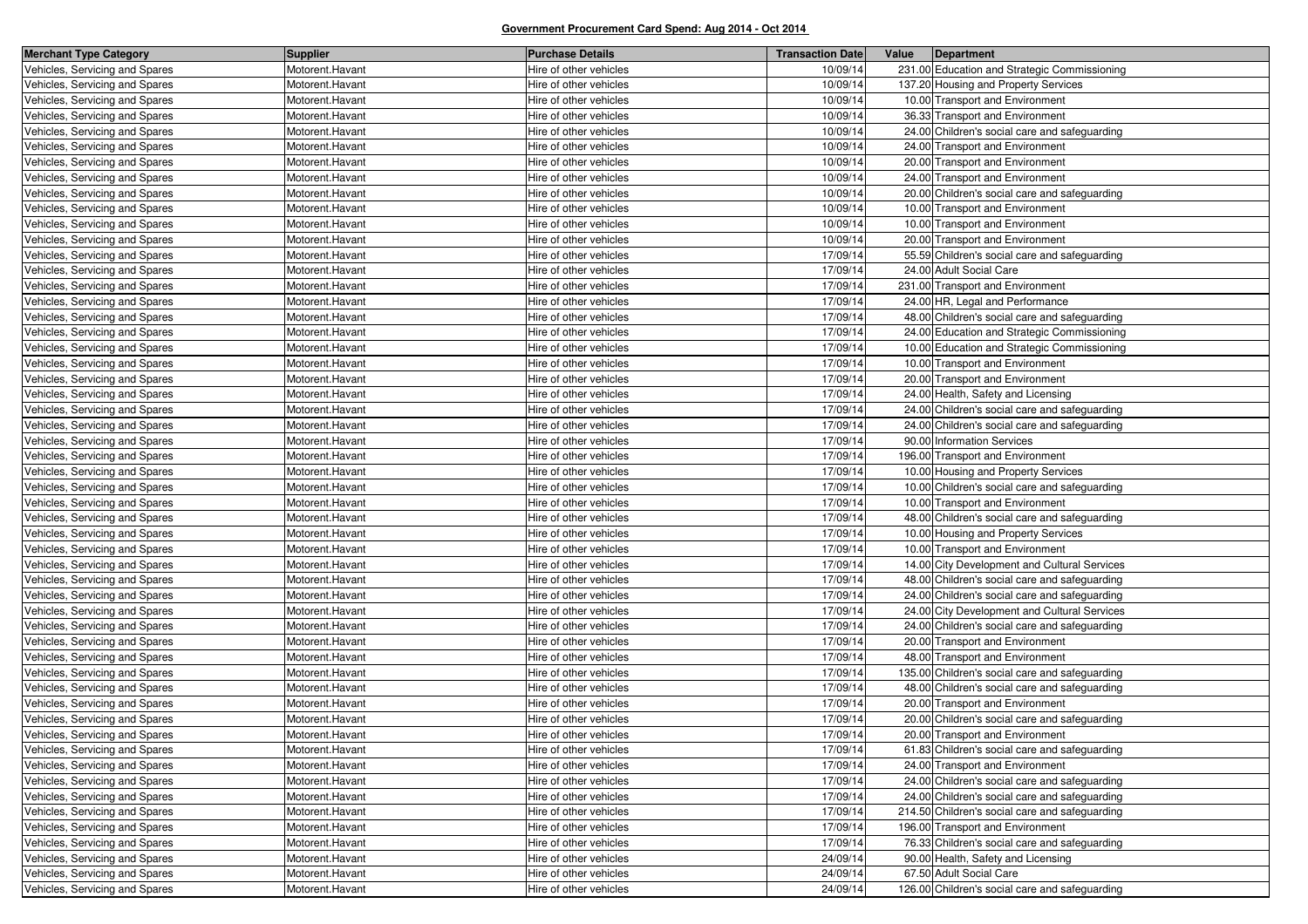| <b>Merchant Type Category</b>  | <b>Supplier</b> | <b>Purchase Details</b> | <b>Transaction Date</b> | Value       | Department                                    |
|--------------------------------|-----------------|-------------------------|-------------------------|-------------|-----------------------------------------------|
| Vehicles, Servicing and Spares | Motorent.Havant | Hire of other vehicles  | 24/09/14                |             | 231.00 Education and Strategic Commissioning  |
| Vehicles, Servicing and Spares | Motorent.Havant | Hire of other vehicles  | 24/09/14                |             | 10.00 Finance                                 |
| Vehicles, Servicing and Spares | Motorent.Havant | Hire of other vehicles  | 24/09/14                |             | 24.00 Children's social care and safeguarding |
| Vehicles, Servicing and Spares | Motorent.Havant | Hire of other vehicles  | 24/09/14                |             | 48.00 Children's social care and safeguarding |
| Vehicles, Servicing and Spares | Motorent.Havant | Hire of other vehicles  | 24/09/14                |             | 20.00 Transport and Environment               |
| Vehicles, Servicing and Spares | Motorent.Havant | Hire of other vehicles  | 24/09/14                |             | 24.00 Transport and Environment               |
| Vehicles, Servicing and Spares | Motorent.Havant | Hire of other vehicles  | 24/09/14                |             | 137.20 Housing and Property Services          |
| Vehicles, Servicing and Spares | Motorent.Havant | Hire of other vehicles  | 24/09/14                |             | 24.00 Transport and Environment               |
| Vehicles, Servicing and Spares | Motorent.Havant | Hire of other vehicles  | 24/09/14                |             | 48.00 HR, Legal and Performance               |
| Vehicles, Servicing and Spares | Motorent.Havant | Hire of other vehicles  | 24/09/14                |             | 10.00 Transport and Environment               |
| Vehicles, Servicing and Spares | Motorent.Havant | Hire of other vehicles  | 24/09/14                |             | 10.00 Housing and Property Services           |
| Vehicles, Servicing and Spares | Motorent.Havant | Hire of other vehicles  | 24/09/14                |             | 20.00 Transport and Environment               |
| Vehicles, Servicing and Spares | Motorent.Havant | Hire of other vehicles  | 24/09/14                |             | 10.00 Transport and Environment               |
| Vehicles, Servicing and Spares | Motorent.Havant | Hire of other vehicles  | 24/09/14                |             | 24.00 Children's social care and safeguarding |
| Vehicles, Servicing and Spares | Motorent.Havant | Hire of other vehicles  | 24/09/14                |             | 10.00 Housing and Property Services           |
| Vehicles, Servicing and Spares | Motorent.Havant | Hire of other vehicles  | 24/09/14                |             | 48.00 Children's social care and safeguarding |
| Vehicles, Servicing and Spares | Motorent.Havant | Hire of other vehicles  | 24/09/14                | 136.50 Port |                                               |
| Vehicles, Servicing and Spares | Motorent.Havant | Hire of other vehicles  | 24/09/14                |             | 20.00 Children's social care and safeguarding |
| Vehicles, Servicing and Spares | Motorent.Havant | Hire of other vehicles  | 24/09/14                |             | 10.00 Transport and Environment               |
| Vehicles, Servicing and Spares | Motorent.Havant | Hire of other vehicles  | 24/09/14                |             | 10.00 Transport and Environment               |
| Vehicles, Servicing and Spares | Motorent.Havant | Hire of other vehicles  | 24/09/14                |             | 10.00 Transport and Environment               |
| Vehicles, Servicing and Spares | Motorent.Havant | Hire of other vehicles  | 24/09/14                |             | 48.00 Adult Social Care                       |
| Vehicles, Servicing and Spares | Motorent.Havant | Hire of other vehicles  | 24/09/14                |             | 10.00 Transport and Environment               |
| Vehicles, Servicing and Spares | Motorent.Havant | Hire of other vehicles  | 24/09/14                |             | 48.00 Children's social care and safeguarding |
| Vehicles, Servicing and Spares | Motorent.Havant | Hire of other vehicles  | 24/09/14                |             | 48.00 Children's social care and safeguarding |
| Vehicles, Servicing and Spares | Motorent.Havant | Hire of other vehicles  | 24/09/14                |             | 336.00 City Development and Cultural Services |
| Vehicles, Servicing and Spares | Motorent.Havant | Hire of other vehicles  | 24/09/14                |             | 112.00 Transport and Environment              |
| Vehicles, Servicing and Spares | Motorent.Havant | Hire of other vehicles  | 24/09/14                |             | 10.00 Transport and Environment               |
| Vehicles, Servicing and Spares | Motorent.Havant | Hire of other vehicles  | 24/09/14                |             | 10.00 Transport and Environment               |
| Vehicles, Servicing and Spares | Motorent.Havant | Hire of other vehicles  | 24/09/14                |             | 10.00 Transport and Environment               |
| Vehicles, Servicing and Spares | Motorent.Havant | Hire of other vehicles  | 24/09/14                |             | 213.50 Education and Strategic Commissioning  |
| Vehicles, Servicing and Spares | Motorent.Havant | Hire of other vehicles  | 24/09/14                |             | 10.00 Education and Strategic Commissioning   |
| Vehicles, Servicing and Spares | Motorent.Havant | Hire of other vehicles  | 24/09/14                |             | 10.00 Transport and Environment               |
| Vehicles, Servicing and Spares | Motorent.Havant | Hire of other vehicles  | 24/09/14                |             | 48.00 Finance                                 |
| Vehicles, Servicing and Spares | Motorent.Havant | Hire of other vehicles  | 24/09/14                |             | 10.00 Transport and Environment               |
| Vehicles, Servicing and Spares | Motorent.Havant | Hire of other vehicles  | 24/09/14                |             | 24.00 Transport and Environment               |
| Vehicles, Servicing and Spares | Motorent.Havant | Hire of other vehicles  | 24/09/14                |             | 20.00 Health, Safety and Licensing            |
| Vehicles, Servicing and Spares | Motorent.Havant | Hire of other vehicles  | 24/09/14                |             | 10.00 Transport and Environment               |
| Vehicles, Servicing and Spares | Motorent.Havant | Hire of other vehicles  | 24/09/14                |             | 14.00 Transport and Environment               |
| Vehicles, Servicing and Spares | Motorent.Havant | Hire of other vehicles  | 02/10/14                |             | 48.00 Transport and Environment               |
| Vehicles, Servicing and Spares | Motorent.Havant | Hire of other vehicles  | 02/10/14                |             | 48.00 Children's social care and safeguarding |
| Vehicles, Servicing and Spares | Motorent.Havant | Hire of other vehicles  | 02/10/14                |             | 24.00 Transport and Environment               |
| Vehicles, Servicing and Spares | Motorent.Havant | Hire of other vehicles  | 02/10/14                |             | 20.00 Public Health                           |
| Vehicles, Servicing and Spares | Motorent.Havant | Hire of other vehicles  | 02/10/14                |             | 10.00 Transport and Environment               |
| Vehicles, Servicing and Spares | Motorent.Havant | Hire of other vehicles  | 02/10/14                |             | 24.00 Children's social care and safeguarding |
| Vehicles, Servicing and Spares | Motorent.Havant | Hire of other vehicles  | 02/10/14                |             | 67.50 Information Services                    |
| Vehicles, Servicing and Spares | Motorent.Havant | Hire of other vehicles  | 02/10/14                |             | 20.00 Children's social care and safeguarding |
| Vehicles, Servicing and Spares | Motorent.Havant | Hire of other vehicles  | 02/10/14                |             | 48.00 Children's social care and safeguarding |
| Vehicles, Servicing and Spares | Motorent.Havant | Hire of other vehicles  | 02/10/14                |             | 48.00 Children's social care and safeguarding |
| Vehicles, Servicing and Spares | Motorent.Havant | Hire of other vehicles  | 02/10/14                |             | 24.00 Children's social care and safeguarding |
| Vehicles, Servicing and Spares | Motorent.Havant | Hire of other vehicles  | 02/10/14                |             | 10.00 Transport and Environment               |
| Vehicles, Servicing and Spares | Motorent.Havant | Hire of other vehicles  | 02/10/14                |             | 24.00 Children's social care and safeguarding |
| Vehicles, Servicing and Spares | Motorent.Havant | Hire of other vehicles  | 02/10/14                |             | 30.00 Housing and Property Services           |
| Vehicles, Servicing and Spares | Motorent.Havant | Hire of other vehicles  | 02/10/14                |             | 10.00 Education and Strategic Commissioning   |
|                                |                 |                         |                         |             |                                               |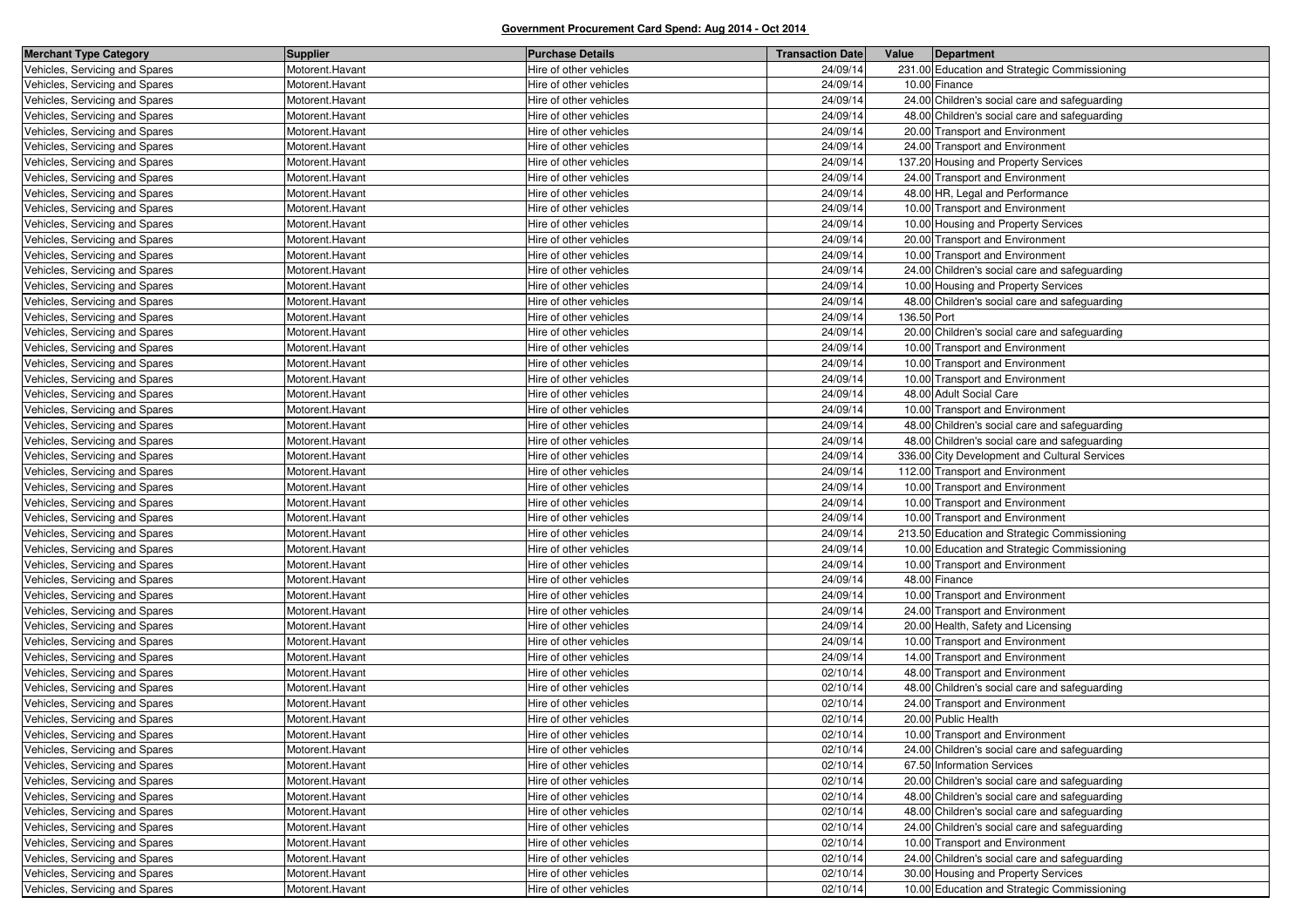| <b>Merchant Type Category</b>  | <b>Supplier</b> | <b>Purchase Details</b> | <b>Transaction Date</b> | Value | Department                                    |
|--------------------------------|-----------------|-------------------------|-------------------------|-------|-----------------------------------------------|
| Vehicles, Servicing and Spares | Motorent.Havant | Hire of other vehicles  | 02/10/14                |       | 14.00 Housing and Property Services           |
| Vehicles, Servicing and Spares | Motorent.Havant | Hire of other vehicles  | 02/10/14                |       | 10.00 Transport and Environment               |
| Vehicles, Servicing and Spares | Motorent.Havant | Hire of other vehicles  | 02/10/14                |       | 10.00 City Development and Cultural Services  |
| Vehicles, Servicing and Spares | Motorent.Havant | Hire of other vehicles  | 02/10/14                |       | 252.00 City Development and Cultural Services |
| Vehicles, Servicing and Spares | Motorent.Havant | Hire of other vehicles  | 02/10/14                |       | 315.00 Information Services                   |
| Vehicles, Servicing and Spares | Motorent.Havant | Hire of other vehicles  | 02/10/14                |       | 196.00 Housing and Property Services          |
| Vehicles, Servicing and Spares | Motorent.Havant | Hire of other vehicles  | 02/10/14                |       | 24.00 Children's social care and safeguarding |
| Vehicles, Servicing and Spares | Motorent.Havant | Hire of other vehicles  | 02/10/14                |       | 48.00 Children's social care and safeguarding |
| Vehicles, Servicing and Spares | Motorent.Havant | Hire of other vehicles  | 02/10/14                |       | 24.00 Education and Strategic Commissioning   |
| Vehicles, Servicing and Spares | Motorent.Havant | Hire of other vehicles  | 02/10/14                |       | 16.00 Education and Strategic Commissioning   |
| Vehicles, Servicing and Spares | Motorent.Havant | Hire of other vehicles  | 02/10/14                |       | 10.00 Transport and Environment               |
| Vehicles, Servicing and Spares | Motorent.Havant | Hire of other vehicles  | 02/10/14                |       | 24.00 Transport and Environment               |
| Vehicles, Servicing and Spares | Motorent.Havant | Hire of other vehicles  | 02/10/14                |       | 10.00 Transport and Environment               |
| Vehicles, Servicing and Spares | Motorent.Havant | Hire of other vehicles  | 02/10/14                |       | 231.00 Adult Social Care                      |
| Vehicles, Servicing and Spares | Motorent.Havant | Hire of other vehicles  | 02/10/14                |       | 10.00 Transport and Environment               |
| Vehicles, Servicing and Spares | Motorent.Havant | Hire of other vehicles  | 02/10/14                |       | 10.00 Transport and Environment               |
| Vehicles, Servicing and Spares | Motorent.Havant | Hire of other vehicles  | 02/10/14                |       | 48.00 Children's social care and safeguarding |
| Vehicles, Servicing and Spares | Motorent.Havant | Hire of other vehicles  | 02/10/14                |       | 24.00 Housing and Property Services           |
| Vehicles, Servicing and Spares | Motorent.Havant | Hire of other vehicles  | 02/10/14                |       | 24.00 Children's social care and safeguarding |
| Vehicles, Servicing and Spares | Motorent.Havant | Hire of other vehicles  | 02/10/14                |       | 20.00 Children's social care and safeguarding |
| Vehicles, Servicing and Spares | Motorent.Havant | Hire of other vehicles  | 02/10/14                |       | 10.00 Transport and Environment               |
| Vehicles, Servicing and Spares | Motorent.Havant | Hire of other vehicles  | 02/10/14                |       | 196.00 Housing and Property Services          |
| Vehicles, Servicing and Spares | Motorent.Havant | Hire of other vehicles  | 02/10/14                |       | 10.00 Transport and Environment               |
| Vehicles, Servicing and Spares | Motorent.Havant | Hire of other vehicles  | 02/10/14                |       | 10.00 Transport and Environment               |
| Vehicles, Servicing and Spares | Motorent.Havant | Hire of other vehicles  | 08/10/14                |       | 48.00 Adult Social Care                       |
| Vehicles, Servicing and Spares | Motorent.Havant | Hire of other vehicles  | 08/10/14                |       | 112.00 Transport and Environment              |
| Vehicles, Servicing and Spares | Motorent.Havant | Hire of other vehicles  | 08/10/14                |       | 14.00 Transport and Environment               |
| Vehicles, Servicing and Spares | Motorent.Havant | Hire of other vehicles  | 08/10/14                |       | 10.00 Transport and Environment               |
| Vehicles, Servicing and Spares | Motorent.Havant | Hire of other vehicles  | 08/10/14                |       | 14.00 Information Services                    |
| Vehicles, Servicing and Spares | Motorent.Havant | Hire of other vehicles  | 08/10/14                |       | 20.00 Transport and Environment               |
| Vehicles, Servicing and Spares | Motorent.Havant | Hire of other vehicles  | 08/10/14                |       | 48.00 Housing and Property Services           |
| Vehicles, Servicing and Spares | Motorent.Havant | Hire of other vehicles  | 08/10/14                |       | 48.00 Children's social care and safeguarding |
| Vehicles, Servicing and Spares | Motorent.Havant | Hire of other vehicles  | 08/10/14                |       | 24.00 Public Health                           |
| Vehicles, Servicing and Spares | Motorent.Havant | Hire of other vehicles  | 08/10/14                |       | 24.00 Children's social care and safeguarding |
| Vehicles, Servicing and Spares | Motorent.Havant | Hire of other vehicles  | 08/10/14                |       | 140.00 Education and Strategic Commissioning  |
| Vehicles, Servicing and Spares | Motorent.Havant | Hire of other vehicles  | 08/10/14                |       | 10.00 Transport and Environment               |
| Vehicles, Servicing and Spares | Motorent.Havant | Hire of other vehicles  | 08/10/14                |       | 213.50 Education and Strategic Commissioning  |
| Vehicles, Servicing and Spares | Motorent.Havant | Hire of other vehicles  | 08/10/14                |       | 26.73 Children's social care and safeguarding |
| Vehicles, Servicing and Spares | Motorent.Havant | Hire of other vehicles  | 08/10/14                |       | 24.00 Children's social care and safeguarding |
| Vehicles, Servicing and Spares | Motorent.Havant | Hire of other vehicles  | 08/10/14                |       | 48.00 HR, Legal and Performance               |
| Vehicles, Servicing and Spares | Motorent.Havant | Hire of other vehicles  | 08/10/14                |       | 24.00 Children's social care and safeguarding |
| Vehicles, Servicing and Spares | Motorent.Havant | Hire of other vehicles  | 08/10/14                |       | 10.00 Transport and Environment               |
| Vehicles, Servicing and Spares | Motorent.Havant | Hire of other vehicles  | 08/10/14                |       | 137.20 Housing and Property Services          |
| Vehicles, Servicing and Spares | Motorent.Havant | Hire of other vehicles  | 08/10/14                |       | 24.00 Transport and Environment               |
| Vehicles, Servicing and Spares | Motorent.Havant | Hire of other vehicles  | 08/10/14                |       | 231.00 Education and Strategic Commissioning  |
| Vehicles, Servicing and Spares | Motorent.Havant | Hire of other vehicles  | 08/10/14                |       | 20.00 Children's social care and safeguarding |
| Vehicles, Servicing and Spares | Motorent.Havant | Hire of other vehicles  | 08/10/14                |       | 10.00 Transport and Environment               |
| Vehicles, Servicing and Spares | Motorent.Havant | Hire of other vehicles  | 08/10/14                |       | 24.00 Children's social care and safeguarding |
| Vehicles, Servicing and Spares | Motorent.Havant | Hire of other vehicles  | 08/10/14                |       | 24.00 Transport and Environment               |
| Vehicles, Servicing and Spares | Motorent.Havant | Hire of other vehicles  | 08/10/14                |       | 24.00 Children's social care and safeguarding |
| Vehicles, Servicing and Spares | Motorent.Havant | Hire of other vehicles  | 08/10/14                |       | 10.00 Transport and Environment               |
| Vehicles, Servicing and Spares | Motorent.Havant | Hire of other vehicles  | 08/10/14                |       | 20.00 Adult Social Care                       |
| Vehicles, Servicing and Spares | Motorent.Havant | Hire of other vehicles  | 08/10/14                |       | 48.00 Children's social care and safeguarding |
| Vehicles, Servicing and Spares | Motorent.Havant | Hire of other vehicles  | 08/10/14                |       | 24.00 Adult Social Care                       |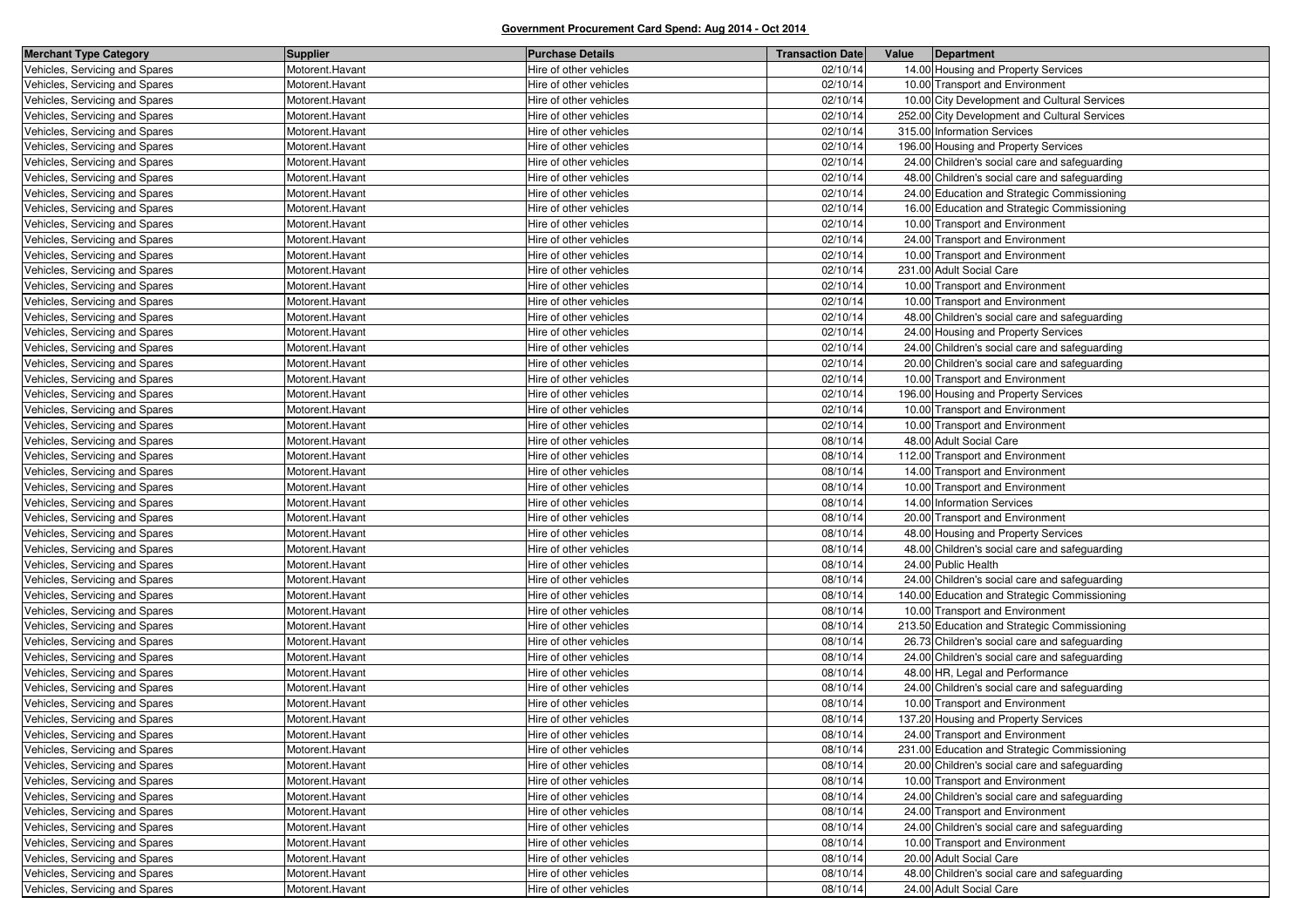| <b>Merchant Type Category</b>  | <b>Supplier</b> | <b>Purchase Details</b> | <b>Transaction Date</b> | Value<br>Department                            |
|--------------------------------|-----------------|-------------------------|-------------------------|------------------------------------------------|
| Vehicles, Servicing and Spares | Motorent.Havant | Hire of other vehicles  | 08/10/14                | 10.00 Transport and Environment                |
| Vehicles, Servicing and Spares | Motorent.Havant | Hire of other vehicles  | 08/10/14                | 10.00 Transport and Environment                |
| Vehicles, Servicing and Spares | Motorent.Havant | Hire of other vehicles  | 08/10/14                | 10.00 Transport and Environment                |
| Vehicles, Servicing and Spares | Motorent.Havant | Hire of other vehicles  | 08/10/14                | 49.50 Housing and Property Services            |
| Vehicles, Servicing and Spares | Motorent.Havant | Hire of other vehicles  | 08/10/14                | 24.00 Children's social care and safeguarding  |
| Vehicles, Servicing and Spares | Motorent.Havant | Hire of other vehicles  | 08/10/14                | 48.00 Children's social care and safeguarding  |
| Vehicles, Servicing and Spares | Motorent.Havant | Hire of other vehicles  | 08/10/14                | 10.00 Transport and Environment                |
| Vehicles, Servicing and Spares | Motorent.Havant | Hire of other vehicles  | 08/10/14                | 20.00 Information Services                     |
| Vehicles, Servicing and Spares | Motorent.Havant | Hire of other vehicles  | 08/10/14                | 48.00 Housing and Property Services            |
| Vehicles, Servicing and Spares | Motorent.Havant | Hire of other vehicles  | 08/10/14                | 336.00 Transport and Environment               |
| Vehicles, Servicing and Spares | Motorent.Havant | Hire of other vehicles  | 15/10/14                | 10.00 Transport and Environment                |
| Vehicles, Servicing and Spares | Motorent.Havant | Hire of other vehicles  | 15/10/14                | 48.00 Adult Social Care                        |
| Vehicles, Servicing and Spares | Motorent.Havant | Hire of other vehicles  | 15/10/14                | 20.00 Transport and Environment                |
| Vehicles, Servicing and Spares | Motorent.Havant | Hire of other vehicles  | 15/10/14                | 10.00 Transport and Environment                |
| Vehicles, Servicing and Spares | Motorent.Havant | Hire of other vehicles  | 15/10/14                | 20.00 Health, Safety and Licensing             |
| Vehicles, Servicing and Spares | Motorent.Havant | Hire of other vehicles  | 15/10/14                | 10.00 Transport and Environment                |
| Vehicles, Servicing and Spares | Motorent.Havant | Hire of other vehicles  | 15/10/14                | 24.00 Children's social care and safeguarding  |
| Vehicles, Servicing and Spares | Motorent.Havant | Hire of other vehicles  | 15/10/14                | 23.90 Children's social care and safeguarding  |
| Vehicles, Servicing and Spares | Motorent.Havant | Hire of other vehicles  | 15/10/14                | 20.00 Transport and Environment                |
| Vehicles, Servicing and Spares | Motorent.Havant | Hire of other vehicles  | 15/10/14                | 10.00 Transport and Environment                |
| Vehicles, Servicing and Spares | Motorent.Havant | Hire of other vehicles  | 15/10/14                | 24.00 Children's social care and safeguarding  |
| Vehicles, Servicing and Spares | Motorent.Havant | Vehicle running costs   | 15/10/14                | 24.00 Other                                    |
| Vehicles, Servicing and Spares | Motorent.Havant | Hire of other vehicles  | 15/10/14                | 24.00 Children's social care and safeguarding  |
| Vehicles, Servicing and Spares | Motorent.Havant | Hire of other vehicles  | 15/10/14                | 67.50 Transport and Environment                |
| Vehicles, Servicing and Spares | Motorent.Havant | Hire of other vehicles  | 15/10/14                | 48.00 Children's social care and safeguarding  |
| Vehicles, Servicing and Spares | Motorent.Havant | Hire of other vehicles  | 15/10/14                | 10.00 Education and Strategic Commissioning    |
| Vehicles, Servicing and Spares | Motorent.Havant | Hire of other vehicles  | 15/10/14                | 48.00 Children's social care and safeguarding  |
| Vehicles, Servicing and Spares | Motorent.Havant | Hire of other vehicles  | 15/10/14                | 69.00 Transport and Environment                |
| Vehicles, Servicing and Spares | Motorent.Havant | Vehicle running costs   | 15/10/14                | 112.00 Transport and Environment               |
| Vehicles, Servicing and Spares | Motorent.Havant | Vehicle running costs   | 15/10/14                | 48.00 Children's social care and safeguarding  |
| Vehicles, Servicing and Spares | Motorent.Havant | Vehicle running costs   | 15/10/14                | 24.00 Children's social care and safeguarding  |
| Vehicles, Servicing and Spares | Motorent.Havant | Hire of other vehicles  | 15/10/14                | 49.50 Information Services                     |
| Vehicles, Servicing and Spares | Motorent.Havant | Hire of other vehicles  | 15/10/14                | 20.00 Transport and Environment                |
| Vehicles, Servicing and Spares | Motorent.Havant | Hire of other vehicles  | 15/10/14                | 32.00 City Development and Cultural Services   |
| Vehicles, Servicing and Spares | Motorent.Havant | Hire of other vehicles  | 15/10/14                | 48.00 Corporate Assets, Business and Standards |
| Vehicles, Servicing and Spares | Motorent.Havant | Hire of other vehicles  | 15/10/14                | 24.00 Transport and Environment                |
| Vehicles, Servicing and Spares | Motorent.Havant | Hire of other vehicles  | 15/10/14                | 40.00 Transport and Environment                |
| Vehicles, Servicing and Spares | Motorent.Havant | Hire of other vehicles  | 15/10/14                | 24.00 Finance                                  |
| Vehicles, Servicing and Spares | Motorent.Havant | Hire of other vehicles  | 15/10/14                | 10.00 Transport and Environment                |
| Vehicles, Servicing and Spares | Motorent.Havant | Hire of other vehicles  | 15/10/14                | 72.00 Children's social care and safeguarding  |
| Vehicles, Servicing and Spares | Motorent.Havant | Hire of other vehicles  | 15/10/14                | 10.00 Housing and Property Services            |
| Vehicles, Servicing and Spares | Motorent.Havant | Hire of other vehicles  | 15/10/14                | 20.00 City Development and Cultural Services   |
| Vehicles, Servicing and Spares | Motorent.Havant | Hire of other vehicles  | 15/10/14                | 24.00 Children's social care and safeguarding  |
| Vehicles, Servicing and Spares | Motorent.Havant | Hire of other vehicles  | 15/10/14                | 67.50 Children's social care and safeguarding  |
| Vehicles, Servicing and Spares | Motorent.Havant | Hire of other vehicles  | 15/10/14                | 20.00 Children's social care and safeguarding  |
| Vehicles, Servicing and Spares | Motorent.Havant | Hire of other vehicles  | 15/10/14                | 24.00 Transport and Environment                |
| Vehicles, Servicing and Spares | Motorent.Havant | Hire of other vehicles  | 15/10/14                | 10.00 Transport and Environment                |
| Vehicles, Servicing and Spares | Motorent.Havant | Hire of other vehicles  | 15/10/14                | 60.00 Transport and Environment                |
| Vehicles, Servicing and Spares | Motorent.Havant | Hire of other vehicles  | 15/10/14                | 48.00 Education and Strategic Commissioning    |
| Vehicles, Servicing and Spares | Motorent.Havant | Hire of other vehicles  | 15/10/14                | 48.00 Children's social care and safeguarding  |
| Vehicles, Servicing and Spares | Motorent.Havant | Hire of other vehicles  | 15/10/14                | 10.00 Transport and Environment                |
| Vehicles, Servicing and Spares | Motorent.Havant | Hire of other vehicles  | 15/10/14                | 20.00 Children's social care and safeguarding  |
| Vehicles, Servicing and Spares | Motorent.Havant | Hire of other vehicles  | 15/10/14                | 55.09 Education and Strategic Commissioning    |
| Vehicles, Servicing and Spares | Motorent.Havant | Hire of other vehicles  | 15/10/14                | 48.00 Children's social care and safeguarding  |
|                                |                 |                         |                         |                                                |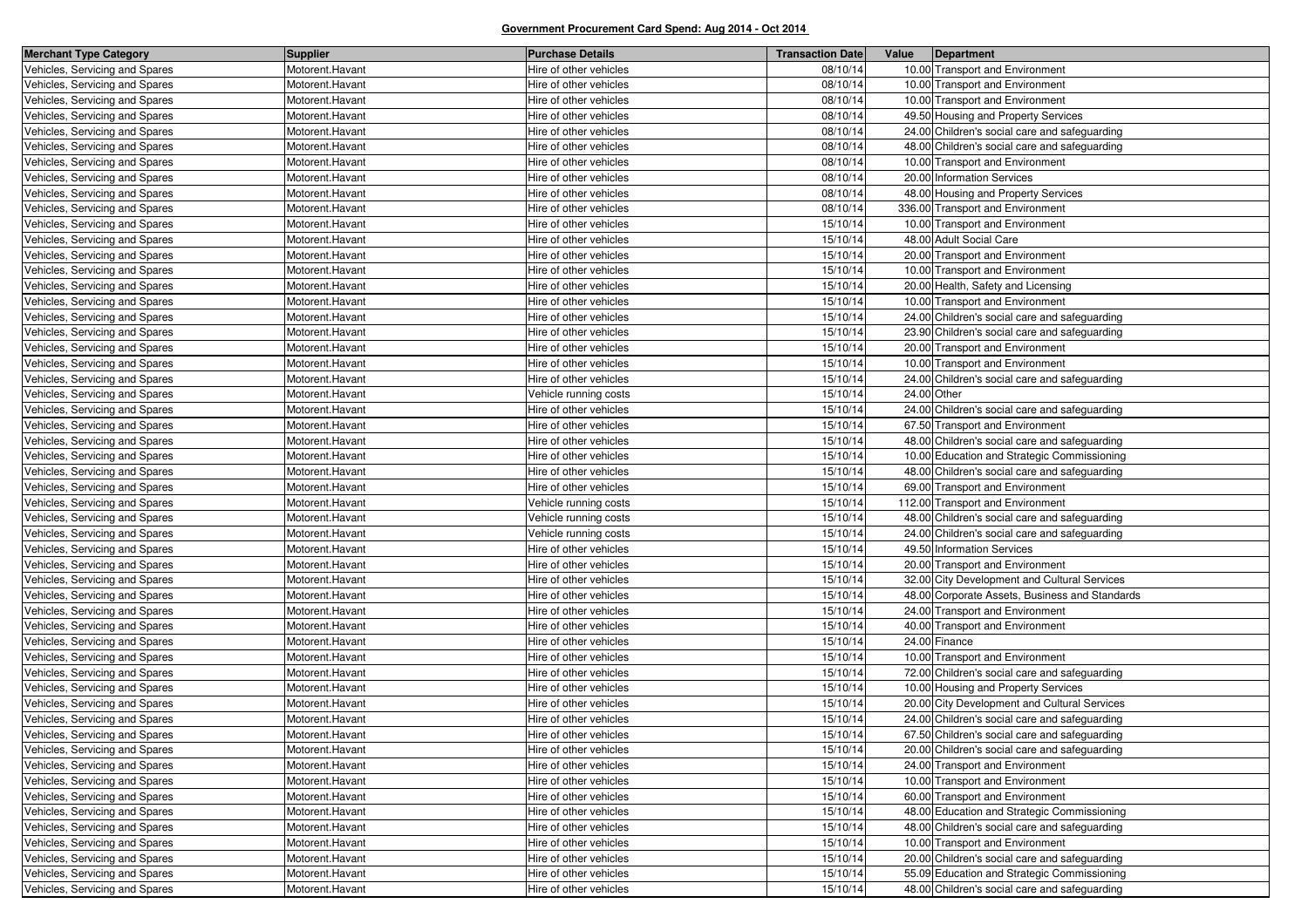| <b>Merchant Type Category</b>  | <b>Supplier</b> | <b>Purchase Details</b> | <b>Transaction Date</b> | Value | Department                                        |
|--------------------------------|-----------------|-------------------------|-------------------------|-------|---------------------------------------------------|
| Vehicles, Servicing and Spares | Motorent.Havant | Hire of other vehicles  | 15/10/14                |       | 24.00 Corporate Assets, Business and Standards    |
| Vehicles, Servicing and Spares | Motorent.Havant | Hire of other vehicles  | 15/10/14                |       | 20.00 Transport and Environment                   |
| Vehicles, Servicing and Spares | Motorent.Havant | Hire of other vehicles  | 15/10/14                |       | 10.00 Transport and Environment                   |
| Vehicles, Servicing and Spares | Motorent.Havant | Hire of other vehicles  | 22/10/14                |       | 24.00 Transport and Environment                   |
| Vehicles, Servicing and Spares | Motorent.Havant | Hire of other vehicles  | 22/10/14                |       | 14.00 Transport and Environment                   |
| Vehicles, Servicing and Spares | Motorent.Havant | Hire of other vehicles  | 22/10/14                |       | 24.00 Children's social care and safeguarding     |
| Vehicles, Servicing and Spares | Motorent.Havant | Hire of other vehicles  | 22/10/14                |       | 24.00 Children's social care and safeguarding     |
| Vehicles, Servicing and Spares | Motorent.Havant | Hire of other vehicles  | 22/10/14                |       | 10.00 Customer, Community and Democratic Services |
| Vehicles, Servicing and Spares | Motorent.Havant | Hire of other vehicles  | 22/10/14                |       | 24.00 Children's social care and safeguarding     |
| Vehicles, Servicing and Spares | Motorent.Havant | Hire of other vehicles  | 22/10/14                |       | 99.00 Children's social care and safeguarding     |
| Vehicles, Servicing and Spares | Motorent.Havant | Hire of other vehicles  | 22/10/14                |       | 24.00 Children's social care and safeguarding     |
| Vehicles, Servicing and Spares | Motorent.Havant | Hire of other vehicles  | 22/10/14                |       | 20.00 Finance                                     |
| Vehicles, Servicing and Spares | Motorent.Havant | Hire of other vehicles  | 22/10/14                |       | 24.00 Transport and Environment                   |
| Vehicles, Servicing and Spares | Motorent.Havant | Hire of other vehicles  | 22/10/14                |       | 20.00 Transport and Environment                   |
| Vehicles, Servicing and Spares | Motorent.Havant | Hire of other vehicles  | 22/10/14                |       | 49.50 Corporate Assets, Business and Standards    |
| Vehicles, Servicing and Spares | Motorent.Havant | Hire of other vehicles  | 22/10/14                |       | 137.20 Housing and Property Services              |
| Vehicles, Servicing and Spares | Motorent.Havant | Hire of other vehicles  | 22/10/14                |       | 24.00 Transport and Environment                   |
| Vehicles, Servicing and Spares | Motorent.Havant | Hire of other vehicles  | 22/10/14                |       | 69.00 Transport and Environment                   |
| Vehicles, Servicing and Spares | Motorent.Havant | Vehicle running costs   | 22/10/14                |       | 64.00 Children's social care and safeguarding     |
| Vehicles, Servicing and Spares | Motorent.Havant | Hire of other vehicles  | 22/10/14                |       | 90.00 Education and Strategic Commissioning       |
| Vehicles, Servicing and Spares | Motorent.Havant | Hire of other vehicles  | 22/10/14                |       | 196.00 Housing and Property Services              |
| Vehicles, Servicing and Spares | Motorent.Havant | Hire of other vehicles  | 22/10/14                |       | 14.00 Education and Strategic Commissioning       |
| Vehicles, Servicing and Spares | Motorent.Havant | Hire of other vehicles  | 22/10/14                |       | 10.00 Transport and Environment                   |
| Vehicles, Servicing and Spares | Motorent.Havant | Hire of other vehicles  | 22/10/14                |       | 81.33 Transport and Environment                   |
| Vehicles, Servicing and Spares | Motorent.Havant | Hire of other vehicles  | 22/10/14                |       | 44.33 City Development and Cultural Services      |
| Vehicles, Servicing and Spares | Motorent.Havant | Hire of other vehicles  | 22/10/14                |       | 14.00 Housing and Property Services               |
| Vehicles, Servicing and Spares | Motorent.Havant | Hire of other vehicles  | 22/10/14                |       | 28.94 Children's social care and safeguarding     |
| Vehicles, Servicing and Spares | Motorent.Havant | Hire of other vehicles  | 22/10/14                |       | 24.00 Children's social care and safeguarding     |
| Vehicles, Servicing and Spares | Motorent.Havant | Hire of other vehicles  | 22/10/14                |       | 49.50 Transport and Environment                   |
| Vehicles, Servicing and Spares | Motorent.Havant | Hire of other vehicles  | 22/10/14                |       | 90.00 Adult Social Care                           |
| Vehicles, Servicing and Spares | Motorent.Havant | Hire of other vehicles  | 22/10/14                |       | 10.00 Transport and Environment                   |
| Vehicles, Servicing and Spares | Motorent.Havant | Hire of other vehicles  | 22/10/14                |       | 24.00 Housing and Property Services               |
| Vehicles, Servicing and Spares | Motorent.Havant | Hire of other vehicles  | 22/10/14                |       | 135.00 Corporate Assets, Business and Standards   |
| Vehicles, Servicing and Spares | Motorent.Havant | Hire of other vehicles  | 22/10/14                |       | 24.00 Children's social care and safeguarding     |
| Vehicles, Servicing and Spares | Motorent.Havant | Hire of other vehicles  | 22/10/14                |       | 48.00 Corporate Assets, Business and Standards    |
| Vehicles, Servicing and Spares | Motorent.Havant | Hire of other vehicles  | 22/10/14                |       | 24.00 Children's social care and safeguarding     |
| Vehicles, Servicing and Spares | Motorent.Havant | Hire of other vehicles  | 22/10/14                |       | 67.50 Children's social care and safeguarding     |
| Vehicles, Servicing and Spares | Motorent.Havant | Vehicle running costs   | 22/10/14                |       | 32.00 City Development and Cultural Services      |
| Vehicles, Servicing and Spares | Motorent.Havant | Hire of other vehicles  | 22/10/14                |       | 24.00 Finance                                     |
| Vehicles, Servicing and Spares | Motorent.Havant | Hire of other vehicles  | 22/10/14                |       | 72.00 Children's social care and safeguarding     |
| Vehicles, Servicing and Spares | Motorent.Havant | Hire of other vehicles  | 22/10/14                |       | 10.00 Transport and Environment                   |
| Vehicles, Servicing and Spares | Motorent.Havant | Hire of other vehicles  | 22/10/14                |       | 67.50 Children's social care and safeguarding     |
| Vehicles, Servicing and Spares | Motorent.Havant | Vehicle running costs   | 22/10/14                |       | 20.00 Corporate Assets, Business and Standards    |
| Vehicles, Servicing and Spares | Motorent.Havant | Hire of other vehicles  | 22/10/14                |       | 336.00 Education and Strategic Commissioning      |
| Vehicles, Servicing and Spares | Motorent.Havant | Hire of other vehicles  | 22/10/14                |       | 40.00 Transport and Environment                   |
| Vehicles, Servicing and Spares | Motorent.Havant | Hire of other vehicles  | 22/10/14                |       | 40.00 Transport and Environment                   |
| Vehicles, Servicing and Spares | Motorent.Havant | Hire of other vehicles  | 22/10/14                |       | 67.50 Transport and Environment                   |
| Vehicles, Servicing and Spares | Motorent.Havant | Hire of other vehicles  | 22/10/14                |       | 48.00 City Development and Cultural Services      |
| Vehicles, Servicing and Spares | Motorent.Havant | Vehicle running costs   | 29/10/14                |       | 140.00 Education and Strategic Commissioning      |
| Vehicles, Servicing and Spares | Motorent.Havant | Vehicle running costs   | 29/10/14                |       | 112.00 Transport and Environment                  |
| Vehicles, Servicing and Spares | Motorent.Havant | Vehicle running costs   | 29/10/14                |       | 315.00 Information Services                       |
| Vehicles, Servicing and Spares | Motorent.Havant | Vehicle running costs   | 29/10/14                |       | 196.00 Housing and Property Services              |
| Vehicles, Servicing and Spares | Motorent.Havant | Vehicle running costs   | 29/10/14                |       | 67.50 Children's social care and safeguarding     |
| Vehicles, Servicing and Spares | Motorent.Havant | Vehicle running costs   | 29/10/14                |       | 231.00 Adult Social Care                          |
|                                |                 |                         |                         |       |                                                   |